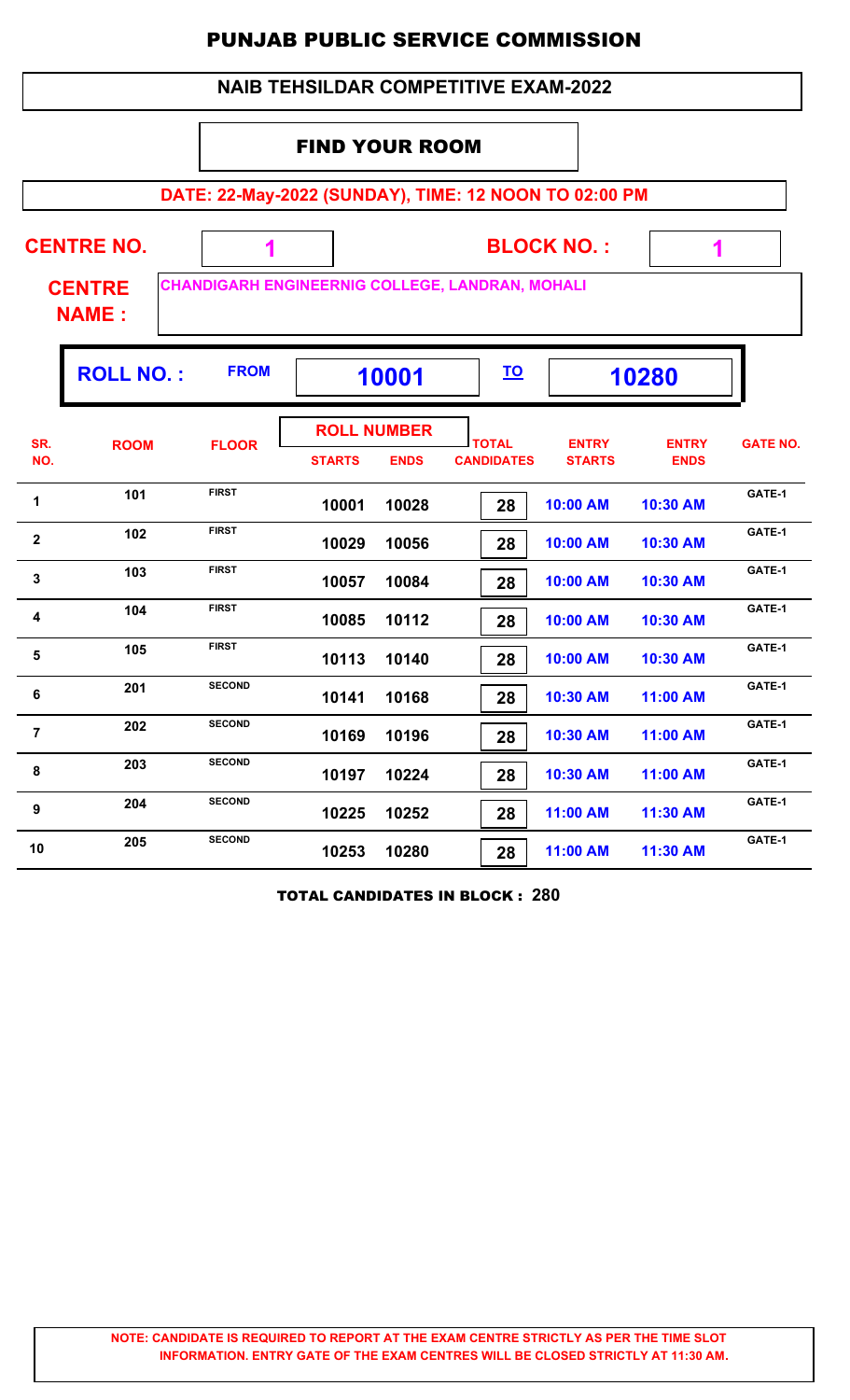| <b>NAIB TEHSILDAR COMPETITIVE EXAM-2022</b> |                                                                                  |               |                                                       |                                   |                                   |                               |                             |                 |  |  |  |
|---------------------------------------------|----------------------------------------------------------------------------------|---------------|-------------------------------------------------------|-----------------------------------|-----------------------------------|-------------------------------|-----------------------------|-----------------|--|--|--|
|                                             |                                                                                  |               | <b>FIND YOUR ROOM</b>                                 |                                   |                                   |                               |                             |                 |  |  |  |
|                                             |                                                                                  |               | DATE: 22-May-2022 (SUNDAY), TIME: 12 NOON TO 02:00 PM |                                   |                                   |                               |                             |                 |  |  |  |
|                                             | <b>CENTRE NO.</b>                                                                |               |                                                       |                                   |                                   | <b>BLOCK NO.:</b>             | $\mathbf{2}$                |                 |  |  |  |
|                                             | CHANDIGARH ENGINEERNIG COLLEGE, LANDRAN, MOHALI<br><b>CENTRE</b><br><b>NAME:</b> |               |                                                       |                                   |                                   |                               |                             |                 |  |  |  |
|                                             | <b>ROLL NO.:</b>                                                                 | <b>FROM</b>   |                                                       | 10281                             | <u>TO</u>                         |                               | 10588                       |                 |  |  |  |
| SR.<br>NO.                                  | <b>ROOM</b>                                                                      | <b>FLOOR</b>  | <b>STARTS</b>                                         | <b>ROLL NUMBER</b><br><b>ENDS</b> | <b>TOTAL</b><br><b>CANDIDATES</b> | <b>ENTRY</b><br><b>STARTS</b> | <b>ENTRY</b><br><b>ENDS</b> | <b>GATE NO.</b> |  |  |  |
| 1                                           | 101                                                                              | <b>FIRST</b>  | 10281                                                 | 10308                             | 28                                | 10:00 AM                      | 10:30 AM                    | GATE-1          |  |  |  |
| $\mathbf{2}$                                | 102                                                                              | <b>FIRST</b>  | 10309                                                 | 10336                             | 28                                | 10:00 AM                      | 10:30 AM                    | GATE-1          |  |  |  |
| 3                                           | 103                                                                              | <b>FIRST</b>  | 10337                                                 | 10364                             | 28                                | 10:00 AM                      | 10:30 AM                    | GATE-1          |  |  |  |
| 4                                           | 104                                                                              | <b>FIRST</b>  | 10365                                                 | 10392                             | 28                                | 10:00 AM                      | 10:30 AM                    | GATE-1          |  |  |  |
| 5                                           | 201                                                                              | <b>SECOND</b> | 10393                                                 | 10420                             | 28                                | 10:00 AM                      | 10:30 AM                    | GATE-1          |  |  |  |
| 6                                           | 202                                                                              | <b>SECOND</b> | 10421                                                 | 10448                             | 28                                | 10:30 AM                      | 11:00 AM                    | GATE-1          |  |  |  |
| $\overline{7}$                              | 203                                                                              | <b>SECOND</b> | 10449                                                 | 10476                             | 28                                | 10:30 AM                      | 11:00 AM                    | GATE-1          |  |  |  |
| 8                                           | 204                                                                              | <b>SECOND</b> | 10477                                                 | 10504                             | 28                                | 10:30 AM                      | 11:00 AM                    | GATE-1          |  |  |  |
| 9                                           | 301                                                                              | <b>THIRD</b>  | 10505                                                 | 10532                             | 28                                | 10:30 AM                      | 11:00 AM                    | GATE-1          |  |  |  |
| 10                                          | 302                                                                              | <b>THIRD</b>  | 10533                                                 | 10560                             | 28                                | 11:00 AM                      | 11:30 AM                    | GATE-1          |  |  |  |
| 11                                          | 303                                                                              | <b>THIRD</b>  | 10561                                                 | 10588                             | 28                                | 11:00 AM                      | 11:30 AM                    | GATE-1          |  |  |  |

TOTAL CANDIDATES IN BLOCK : **308**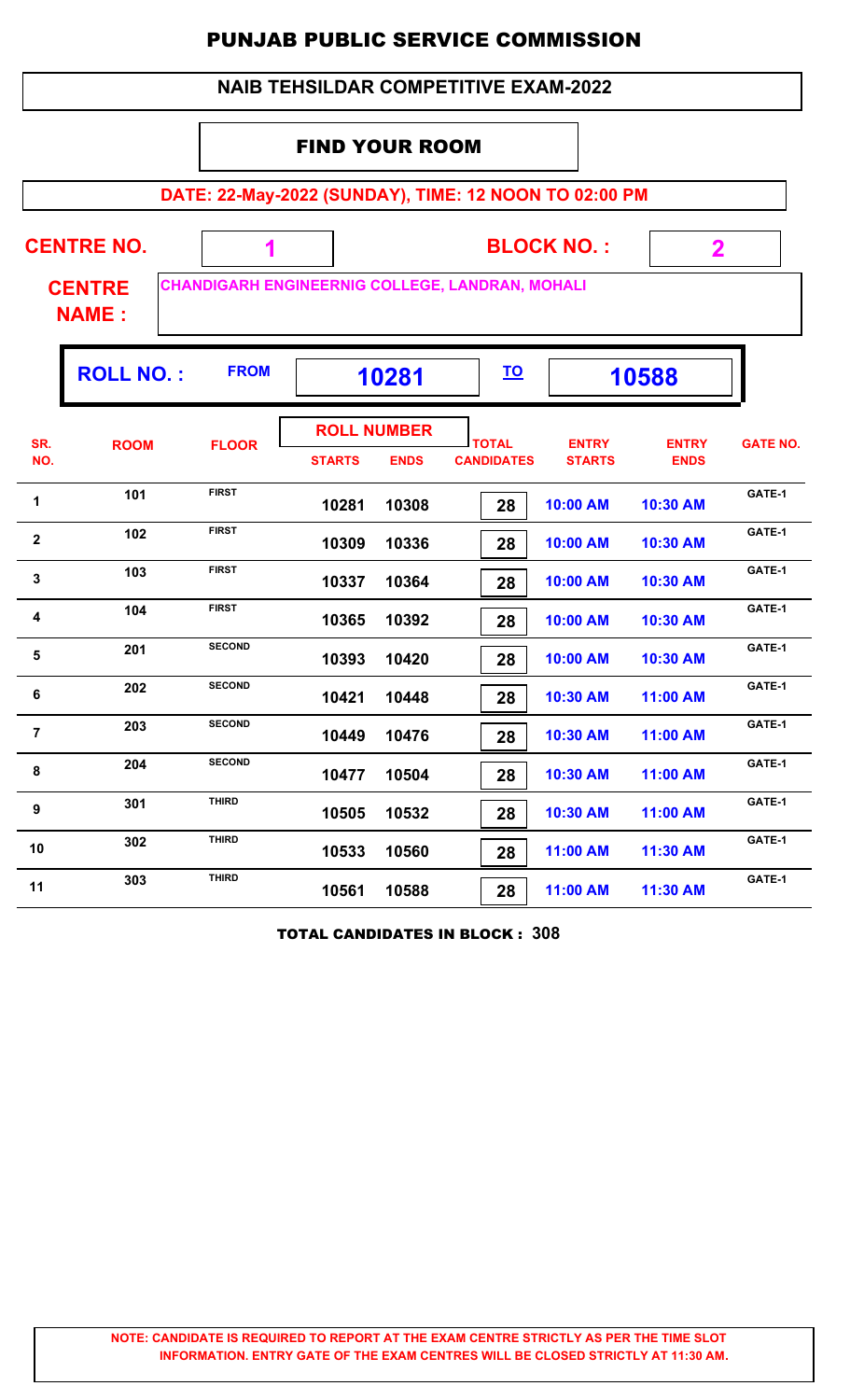|                | <b>NAIB TEHSILDAR COMPETITIVE EXAM-2022</b> |                                                 |                       |                                   |                                   |                                                       |                             |                 |  |  |  |  |
|----------------|---------------------------------------------|-------------------------------------------------|-----------------------|-----------------------------------|-----------------------------------|-------------------------------------------------------|-----------------------------|-----------------|--|--|--|--|
|                |                                             |                                                 | <b>FIND YOUR ROOM</b> |                                   |                                   |                                                       |                             |                 |  |  |  |  |
|                |                                             |                                                 |                       |                                   |                                   | DATE: 22-May-2022 (SUNDAY), TIME: 12 NOON TO 02:00 PM |                             |                 |  |  |  |  |
|                | <b>CENTRE NO.</b>                           | <b>BLOCK NO.:</b><br>3<br>1                     |                       |                                   |                                   |                                                       |                             |                 |  |  |  |  |
|                | <b>CENTRE</b><br><b>NAME:</b>               | CHANDIGARH ENGINEERNIG COLLEGE, LANDRAN, MOHALI |                       |                                   |                                   |                                                       |                             |                 |  |  |  |  |
|                | <b>ROLL NO.:</b>                            | <b>FROM</b>                                     | 10589                 |                                   | <u>TO</u>                         |                                                       | 11008                       |                 |  |  |  |  |
| SR.<br>NO.     | <b>ROOM</b>                                 | <b>FLOOR</b>                                    | <b>STARTS</b>         | <b>ROLL NUMBER</b><br><b>ENDS</b> | <b>TOTAL</b><br><b>CANDIDATES</b> | <b>ENTRY</b><br><b>STARTS</b>                         | <b>ENTRY</b><br><b>ENDS</b> | <b>GATE NO.</b> |  |  |  |  |
| 1              | 203                                         | <b>SECOND</b>                                   | 10589                 | 10616                             | 28                                | 10:00 AM                                              | 10:30 AM                    | GATE-7          |  |  |  |  |
| $\overline{2}$ | 205                                         | <b>SECOND</b>                                   | 10617                 | 10644                             | 28                                | 10:00 AM                                              | 10:30 AM                    | GATE-7          |  |  |  |  |
| 3              | 210                                         | <b>SECOND</b>                                   | 10645                 | 10672                             | 28                                | 10:00 AM                                              | 10:30 AM                    | GATE-7          |  |  |  |  |
| 4              | 211                                         | <b>SECOND</b>                                   | 10673                 | 10700                             | 28                                | 10:00 AM                                              | 10:30 AM                    | GATE-7          |  |  |  |  |
| 5              | 304                                         | <b>THIRD</b>                                    | 10701                 | 10728                             | 28                                | 10:00 AM                                              | 10:30 AM                    | GATE-7          |  |  |  |  |
| 6              | 305                                         | THIRD                                           | 10729                 | 10756                             | 28                                | 10:00 AM                                              | 10:30 AM                    | GATE-7          |  |  |  |  |
| $\overline{7}$ | 310                                         | <b>THIRD</b>                                    | 10757                 | 10784                             | 28                                | 10:00 AM                                              | 10:30 AM                    | GATE-7          |  |  |  |  |
| 8              | 311                                         | <b>THIRD</b>                                    | 10785                 | 10812                             | 28                                | 10:30 AM                                              | 11:00 AM                    | GATE-7          |  |  |  |  |
| 9              | 403                                         | <b>FOURTH</b>                                   | 10813                 | 10840                             | 28                                | 10:30 AM                                              | 11:00 AM                    | GATE-7          |  |  |  |  |
| 10             | 410                                         | <b>FOURTH</b>                                   | 10841                 | 10868                             | 28                                | 10:30 AM                                              | 11:00 AM                    | GATE-7          |  |  |  |  |
| 11             | 411                                         | <b>FOURTH</b>                                   | 10869                 | 10896                             | 28                                | 10:30 AM                                              | 11:00 AM                    | GATE-7          |  |  |  |  |
| 12             | 412                                         | <b>FOURTH</b>                                   | 10897                 | 10924                             | 28                                | 10:30 AM                                              | 11:00 AM                    | GATE-7          |  |  |  |  |
| 13             | 503                                         | <b>FIFTH</b>                                    | 10925                 | 10952                             | 28                                | 11:00 AM                                              | 11:30 AM                    | GATE-7          |  |  |  |  |
| 14             | 504                                         | <b>FIFTH</b>                                    | 10953                 | 10980                             | 28                                | 11:00 AM                                              | 11:30 AM                    | GATE-7          |  |  |  |  |
| 15             | 505                                         | <b>FIFTH</b>                                    | 10981                 | 11008                             | 28                                | 11:00 AM                                              | 11:30 AM                    | GATE-7          |  |  |  |  |

TOTAL CANDIDATES IN BLOCK : **420**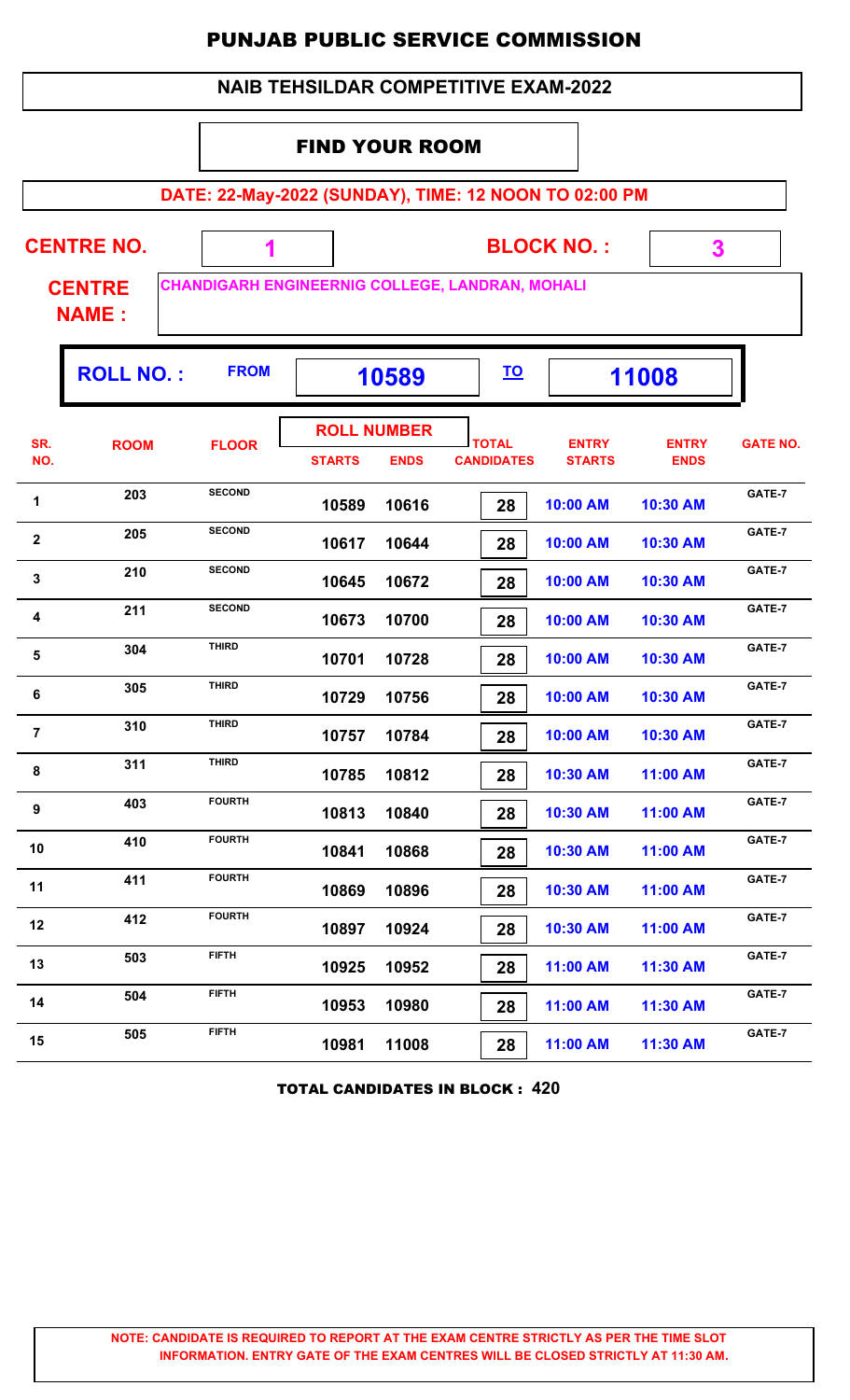|                                                                | <b>NAIB TEHSILDAR COMPETITIVE EXAM-2022</b>    |                         |                       |                                   |                                   |                                                                |                             |                 |  |  |  |
|----------------------------------------------------------------|------------------------------------------------|-------------------------|-----------------------|-----------------------------------|-----------------------------------|----------------------------------------------------------------|-----------------------------|-----------------|--|--|--|
|                                                                |                                                |                         | <b>FIND YOUR ROOM</b> |                                   |                                   |                                                                |                             |                 |  |  |  |
|                                                                |                                                |                         |                       |                                   |                                   | DATE: 22-May-2022 (SUNDAY), TIME: 12 NOON TO 02:00 PM          |                             |                 |  |  |  |
|                                                                | <b>CENTRE NO.</b>                              | $\overline{\mathbf{2}}$ |                       |                                   |                                   | <b>BLOCK NO.:</b>                                              | 1                           |                 |  |  |  |
|                                                                | <b>CENTRE</b><br><b>MOHALI</b><br><b>NAME:</b> |                         |                       |                                   |                                   | RAYAT BAHRA UNIVERSITY, V.P.O. SAHAURAN, TEHSIL KHARAR, DISTT. |                             |                 |  |  |  |
| <b>FROM</b><br><b>ROLL NO.:</b><br><u>TO</u><br>11413<br>11009 |                                                |                         |                       |                                   |                                   |                                                                |                             |                 |  |  |  |
| SR.<br>NO.                                                     | <b>ROOM</b>                                    | <b>FLOOR</b>            | <b>STARTS</b>         | <b>ROLL NUMBER</b><br><b>ENDS</b> | <b>TOTAL</b><br><b>CANDIDATES</b> | <b>ENTRY</b><br><b>STARTS</b>                                  | <b>ENTRY</b><br><b>ENDS</b> | <b>GATE NO.</b> |  |  |  |
| 1                                                              | 1                                              | <b>GROUND</b>           | 11009                 | 11032                             | 24                                | 09:30 AM                                                       | 10:00 AM                    | GATE-1          |  |  |  |
| $\mathbf{2}$                                                   | $\overline{2}$                                 | <b>GROUND</b>           | 11033                 | 11056                             | 24                                | 09:30 AM                                                       | 10:00 AM                    | GATE-1          |  |  |  |
| 3                                                              | 3                                              | <b>GROUND</b>           | 11057                 | 11080                             | 24                                | 09:30 AM                                                       | 10:00 AM                    | GATE-1          |  |  |  |
| 4                                                              | $\overline{\mathbf{4}}$                        | <b>GROUND</b>           | 11081                 | 11101                             | 21                                | 09:30 AM                                                       | 10:00 AM                    | GATE-1          |  |  |  |
| 5                                                              | 5                                              | <b>GROUND</b>           | 11102                 | 11125                             | 24                                | 09:30 AM                                                       | 10:00 AM                    | GATE-1          |  |  |  |
| 6                                                              | 6                                              | <b>FIRST</b>            | 11126                 | 11149                             | 24                                | 09:30 AM                                                       | 10:00 AM                    | GATE-1          |  |  |  |
| $\overline{7}$                                                 | $\overline{7}$                                 | <b>FIRST</b>            | 11150                 | 11173                             | 24                                | 10:00 AM                                                       | 10:30 AM                    | GATE-1          |  |  |  |
| 8                                                              | 8                                              | <b>FIRST</b>            | 11174                 | 11197                             | 24                                | 10:00 AM                                                       | 10:30 AM                    | GATE-1          |  |  |  |
| 9                                                              | 9                                              | <b>FIRST</b>            | 11198                 | 11221                             | 24                                | 10:00 AM                                                       | 10:30 AM                    | GATE-1          |  |  |  |
| 10                                                             | 10                                             | <b>FIRST</b>            | 11222                 | 11245                             | 24                                | 10:00 AM                                                       | 10:30 AM                    | GATE-1          |  |  |  |
| 11                                                             | 11                                             | <b>FIRST</b>            | 11246                 | 11269                             | 24                                | 10:00 AM                                                       | 10:30 AM                    | GATE-1          |  |  |  |
| 12                                                             | 12                                             | <b>SECOND</b>           | 11270                 | 11293                             | 24                                | 10:00 AM                                                       | 10:30 AM                    | GATE-1          |  |  |  |
| 13                                                             | 13                                             | <b>SECOND</b>           | 11294                 | 11317                             | 24                                | 10:00 AM                                                       | 10:30 AM                    | GATE-1          |  |  |  |
| 14                                                             | 14                                             | <b>SECOND</b>           | 11318                 | 11341                             | 24                                | 10:30 AM                                                       | 11:00 AM                    | GATE-1          |  |  |  |
| 15                                                             | 15                                             | <b>SECOND</b>           | 11342                 | 11365                             | 24                                | 10:30 AM                                                       | 11:00 AM                    | GATE-1          |  |  |  |
| 16                                                             | 16                                             | <b>SECOND</b>           | 11366                 | 11389                             | 24                                | 10:30 AM                                                       | 11:00 AM                    | GATE-1          |  |  |  |
| 17                                                             | 17                                             | <b>SECOND</b>           | 11390                 | 11413                             | 24                                | 11:00 AM                                                       | 11:30 AM                    | GATE-1          |  |  |  |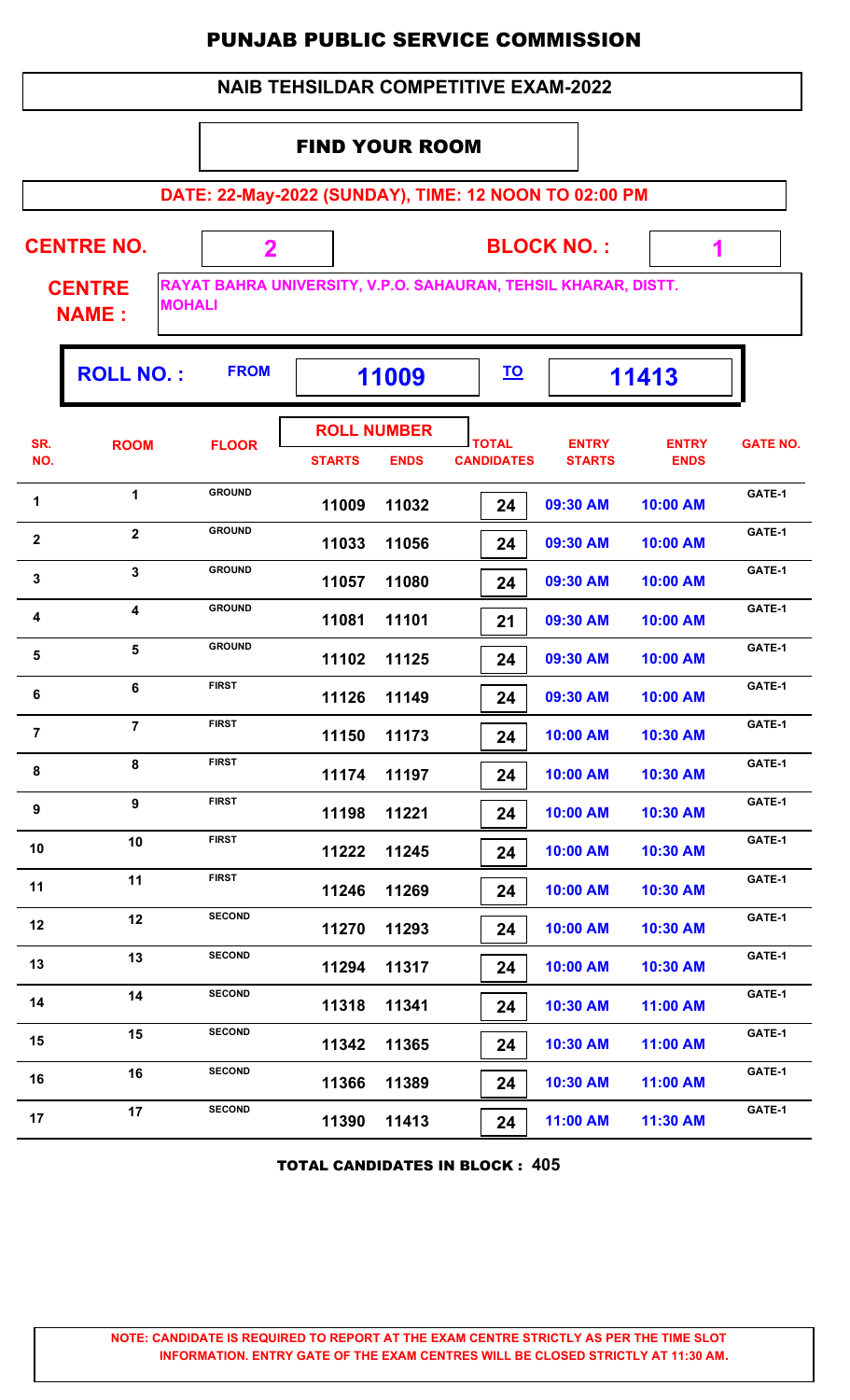#### **DATE: 22-May-2022 (SUNDAY), TIME: 12 NOON TO 02:00 PM BLOCK NO. : CENTRE NAME : CENTRE NO. 2 RAYAT BAHRA UNIVERSITY, V.P.O. SAHAURAN, TEHSIL KHARAR, DISTT. MOHALI 2** FIND YOUR ROOM  **NAIB TEHSILDAR COMPETITIVE EXAM-2022 ROLL NO. :** FROM | 11414 |  $\overline{10}$  | 11953 **TOTAL STARTS ENDS CANDIDATES SR. NO.** ROOM FLOOR **International FLOOR** *ENTRY* **STARTS ENTRY ENDS FLOOR GATE NO. ROLL NUMBER 11414 11437 24 09:30 AM 10:00 AM** 1 18 GROUND **11414 11437 24 09:30 AM 10:00 AM** GATE-1  **11438 11461 24 09:30 AM 10:00 AM 19 GROUND**<br>**11438 11461 24 09:30 AM 10:00 AM GATE-1 11462 11485 24 09:30 AM 10:00 AM CATE-1**<br>**11462 11485 20 CATE-1**<br>**11462 11485 24 09:30 AM 10:00 AM 11486 11509 24 09:30 AM 10:00 AM 4 CATE-1 CATE-1 CATE-1 CATE-1 11486 11509 24 09:30 AM 10:00 AM CATE-1 11510 11533 24 09:30 AM 10:00 AM 5 CATE-1 CATE-1 CATE-1 CATE-1 CATE-1 CATE-1 CATE-1 CATE-1 11534 11557 24 09:30 AM 10:00 AM 6 CATE-1 CATE-1 23 FIRST 11534 11557 24 09:30 AM 10:00 AM GATE-1 11558 11581 24 09:30 AM 10:00 AM CATE-1**<br>**CATE-1**<br>**11558 11581**<br>**24 CATE-1**<br>**21 09:30 AM**<br>**10:00 AM 11582 11605 24 10:00 AM 10:30 AM** 8 25 FIRST **11582 11605** 24 10:00 AM 10:30 AM **GATE-1 11606 11629 24 10:00 AM 10:30 AM 9 CATE-1 CATE-1 CATE-1 CATE-1 CATE-1 CATE-1 CATE-1 CATE-1 11630 11653 24 10:00 AM 10:30 AM** 10 27 FIRST 11630 11653 24 10:00 AM 10:30 AM CATE-1  **11654 11677 24 10:00 AM 10:30 AM 11 28 FIRST 11654 11677 24 10:00 AM 10:30 AM GATE-1 11678 11701 24 10:00 AM 10:30 AM 12 CATE-1**<br>**12 CATE-1**<br>**11678 11701 24 10:00 AM 10:30 AM CATE-1 11702 11725 24 10:30 AM 11:00 AM 13 CATE-1**<br>**11702 11725 24 10:30 AM 11:00 AM GATE-1 11726 11741 16 10:30 AM 11:00 AM GATE-1<sup>14</sup> <sup>31</sup> SECOND 11742 11765 24 10:30 AM 11:00 AM GATE-1<sup>15</sup> <sup>32</sup> SECOND 11766 11789 24 10:30 AM 11:00 AM GATE-1<sup>16</sup> <sup>33</sup> SECOND 11790 11805 16 10:30 AM 11:00 AM GATE-1<sup>17</sup> <sup>34</sup> SECOND 11806 11829 24 10:30 AM 11:00 AM GATE-1<sup>18</sup> <sup>35</sup> SECOND 11830 11853 24 10:30 AM 11:00 AM** 19 36 SECOND 11830 11853 24 10:30 AM 11:00 AM CATE-1  **11854 11877 24 10:30 AM 11:00 AM 20 CATE-1**<br>**41854 11877 20 21** 10:30 AM **11:00 AM GATE-1**

**NOTE: CANDIDATE IS REQUIRED TO REPORT AT THE EXAM CENTRE STRICTLY AS PER THE TIME SLOT INFORMATION. ENTRY GATE OF THE EXAM CENTRES WILL BE CLOSED STRICTLY AT 11:30 AM.**

**21 CATE-1 CATE-1 CATE-1 CATE-1 CATE-1 CATE-1 CATE-1 CATE-1 CATE-1** 

 **11878 11901 24 11:00 AM 11:30 AM**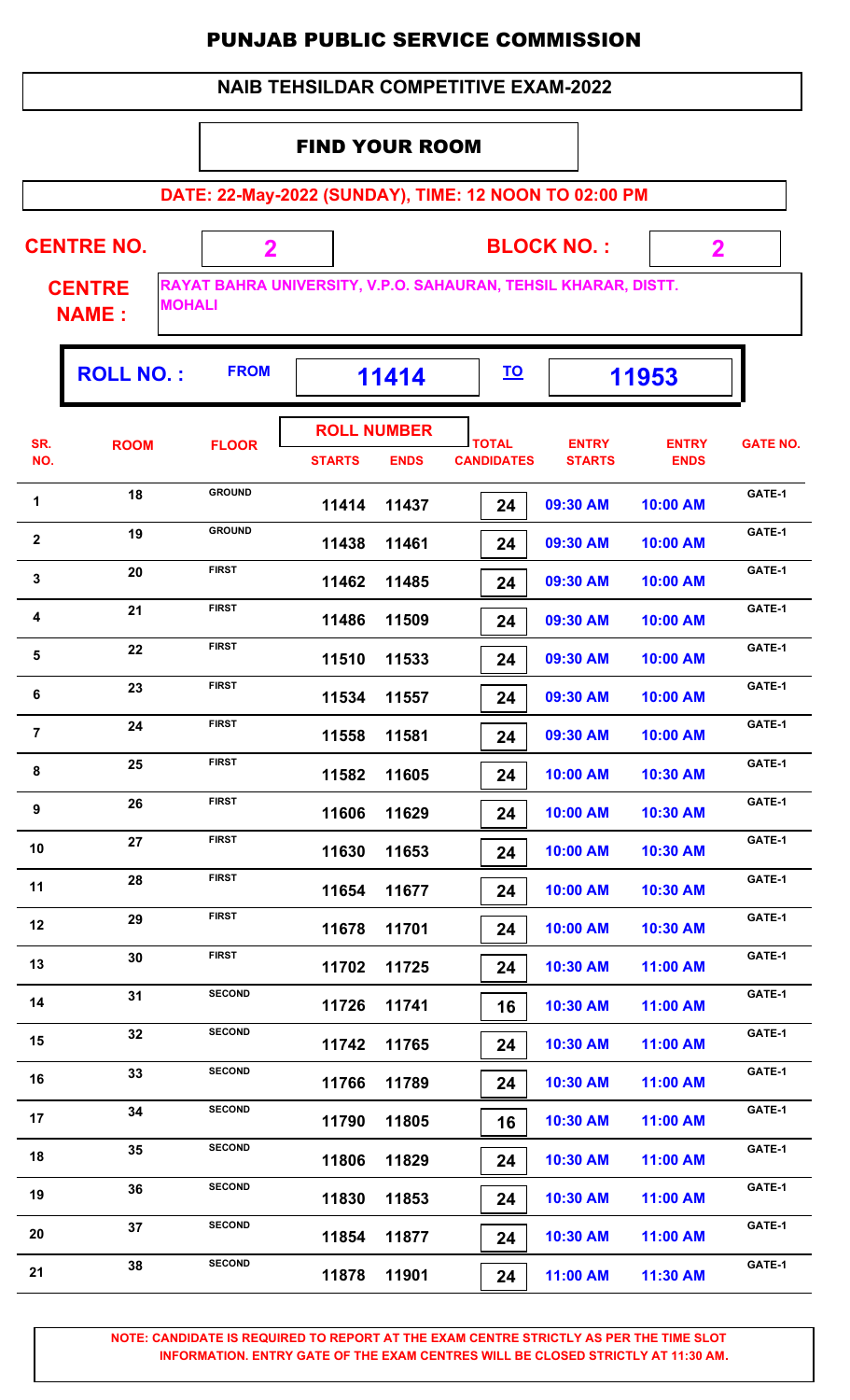|    |                               |                                                                                 | <b>NAIB TEHSILDAR COMPETITIVE EXAM-2022</b> |       |    |                 |          |        |
|----|-------------------------------|---------------------------------------------------------------------------------|---------------------------------------------|-------|----|-----------------|----------|--------|
|    |                               |                                                                                 |                                             |       |    |                 |          |        |
|    |                               | DATE: 22-May-2022 (SUNDAY), TIME: 12 NOON TO 02:00 PM                           |                                             |       |    |                 |          |        |
|    | <b>CENTRE NO.</b>             | 2                                                                               |                                             |       | 2  |                 |          |        |
|    | <b>CENTRE</b><br><b>NAME:</b> | RAYAT BAHRA UNIVERSITY, V.P.O. SAHAURAN, TEHSIL KHARAR, DISTT.<br><b>MOHALI</b> |                                             |       |    |                 |          |        |
| 22 | 39                            | <b>SECOND</b>                                                                   | 11902                                       | 11913 | 12 | <b>11:00 AM</b> | 11:30 AM | GATE-1 |
| 23 | 40                            | <b>SECOND</b>                                                                   | 11914                                       | 11937 | 24 | 11:00 AM        | 11:30 AM | GATE-1 |
| 24 | 41                            | <b>SECOND</b>                                                                   | 11938                                       | 11953 | 16 | <b>11:00 AM</b> | 11:30 AM | GATE-1 |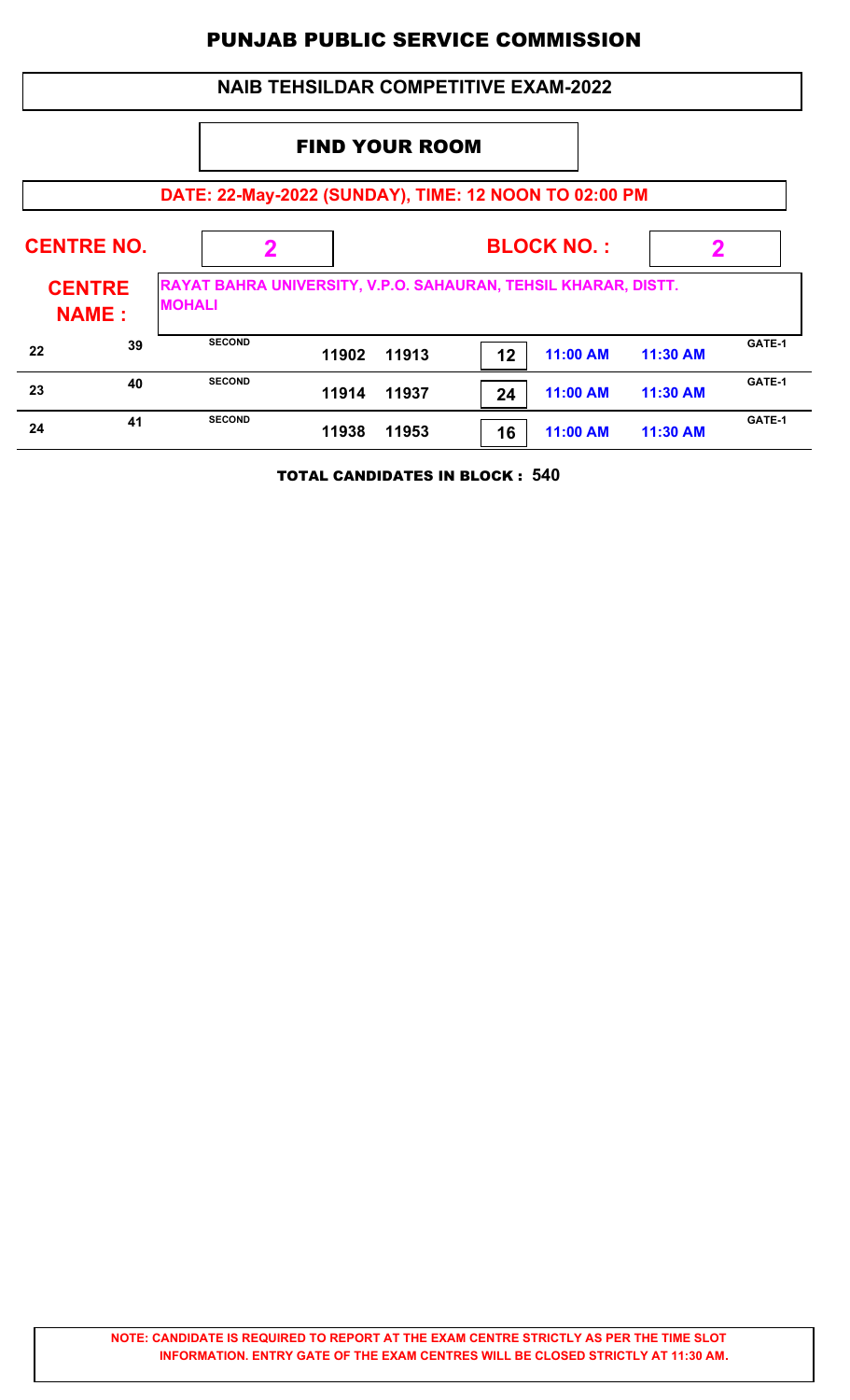#### **DATE: 22-May-2022 (SUNDAY), TIME: 12 NOON TO 02:00 PM BLOCK NO. : CENTRE NAME : CENTRE NO. 2 RAYAT BAHRA UNIVERSITY, V.P.O. SAHAURAN, TEHSIL KHARAR, DISTT. MOHALI 3** FIND YOUR ROOM  **NAIB TEHSILDAR COMPETITIVE EXAM-2022 ROLL NO. :** FROM | 11954 |  $\overline{10}$  | 12289 **TOTAL STARTS ENDS CANDIDATES SR. NO.** ROOM FLOOR **International FLOOR** *ENTRY* **STARTS ENTRY ENDS FLOOR GATE NO. ROLL NUMBER 11954 12008 55 09:30 AM 10:00 AM** 1 **1 1 1 11954 12008 1 12008 12008 12008 12008 12008 12008 12008 12008 12008 12008 12008 12008 12008 12008 12008 12008 12008 12008 12008 12008 12008 12008 12008 120 12009 12063 55 09:30 AM 10:00 AM 43 BECOND**<br>**43 ECOND**<br>**43 ECOND**<br>**55 09:30 AM**<br>**10:00 AM 12064 12179 116 10:00 AM 10:30 AM GATE-1<sup>3</sup> <sup>44</sup> SECOND 12180 12234 55 11:00 AM 11:30 AM 4 45 CATE-1**<br>**45 CATE-1**<br>**42180 12234 F55 11:00 AM 11:30 AM GATE-1 12235 12289 55 11:00 AM 11:30 AM 46 CATE-1**<br>**46 CATE-1**<br>**46 CATE-1**<br>**472235 12289 F55 11:00 AM 11:30 AM**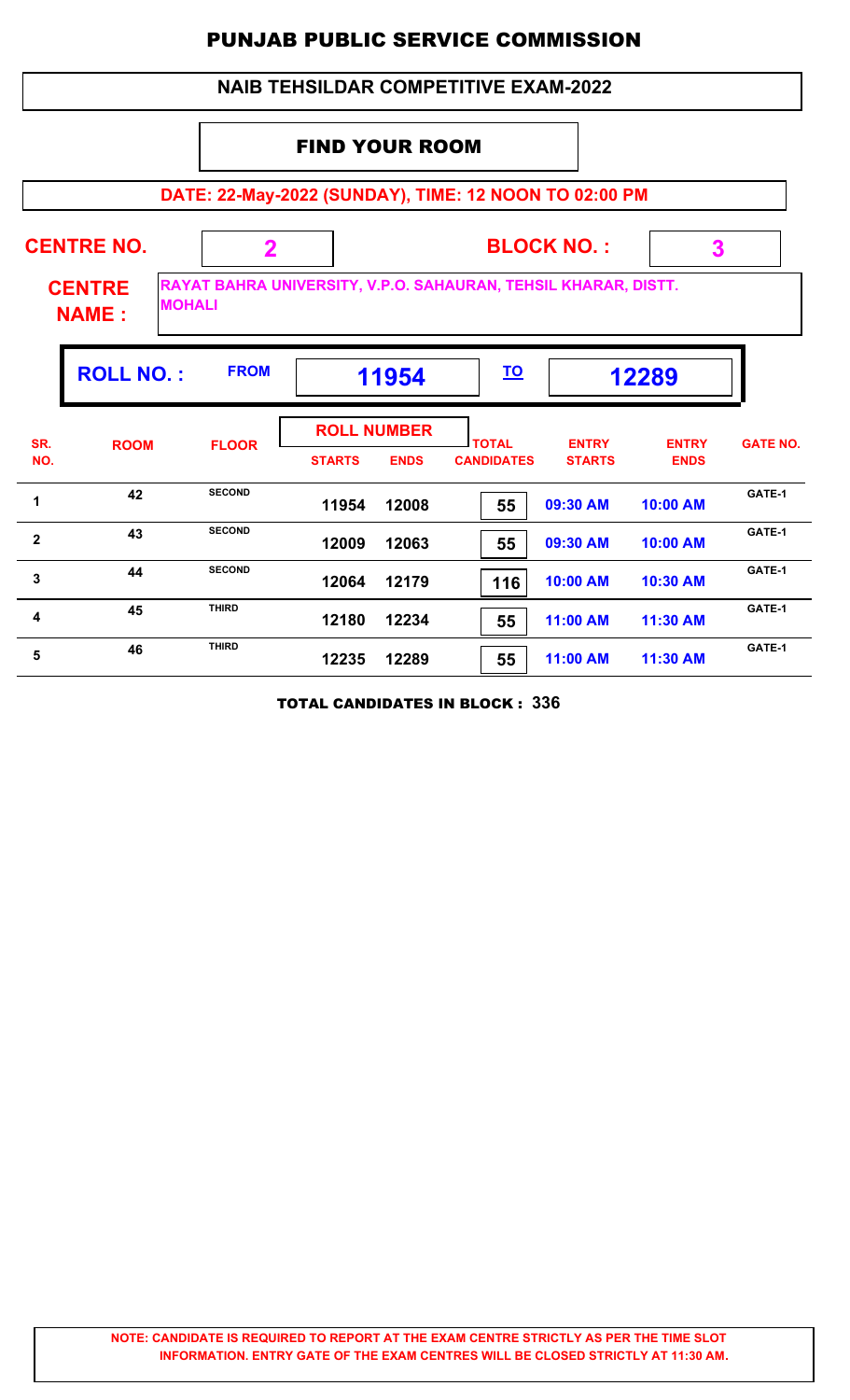#### **DATE: 22-May-2022 (SUNDAY), TIME: 12 NOON TO 02:00 PM BLOCK NO. : CENTRE NAME : CENTRE NO. 2 RAYAT BAHRA UNIVERSITY, V.P.O. SAHAURAN, TEHSIL KHARAR, DISTT. MOHALI 4** FIND YOUR ROOM  **NAIB TEHSILDAR COMPETITIVE EXAM-2022 ROLL NO. :** FROM 12290 <u>10</u> 12427 **TOTAL STARTS ENDS CANDIDATES SR. NO.** ROOM FLOOR **International FLOOR** *ENTRY* **STARTS ENTRY ENDS FLOOR GATE NO. ROLL NUMBER 12290 12307 18 09:30 AM 10:00 AM** 1 **1 EXECOND EXECOND EXECOND EXECOND EXECOND EXECOND EXECOND EXECOND EXECOND EXECOND EXECOND EXECOND EXECOND EXECOND EXECOND EXECOND EXECOND EXECOND EXECOND EXECOND EXECOND EXEC 12308 12325 18 09:30 AM 10:00 AM 48 BECOND**<br>**EXAMPLE 12308 12325 18 09:30 AM 10:00 AM GATE-2 12326 12337 12 09:30 AM 10:00 AM 49 SECOND**<br>**49 ECOND**<br>**49 12326 12337 12 09:30 AM 10:00 AM GATE-2 12338 12361 24 10:00 AM 10:30 AM GATE-2<sup>4</sup> <sup>50</sup> SECOND 12362 12385 24 10:00 AM 10:30 AM 51 SECOND 12362 12385 74 10:00 AM 10:30 AM GATE-2 12386 12409 24 10:30 AM 11:00 AM 6 52 SECOND 12386 12409 74 10:30 AM 11:00 AM GATE-2 12410 12427 18 11:00 AM 11:30 AM GATE-2<sup>7</sup> <sup>53</sup> SECOND**

TOTAL CANDIDATES IN BLOCK : **138**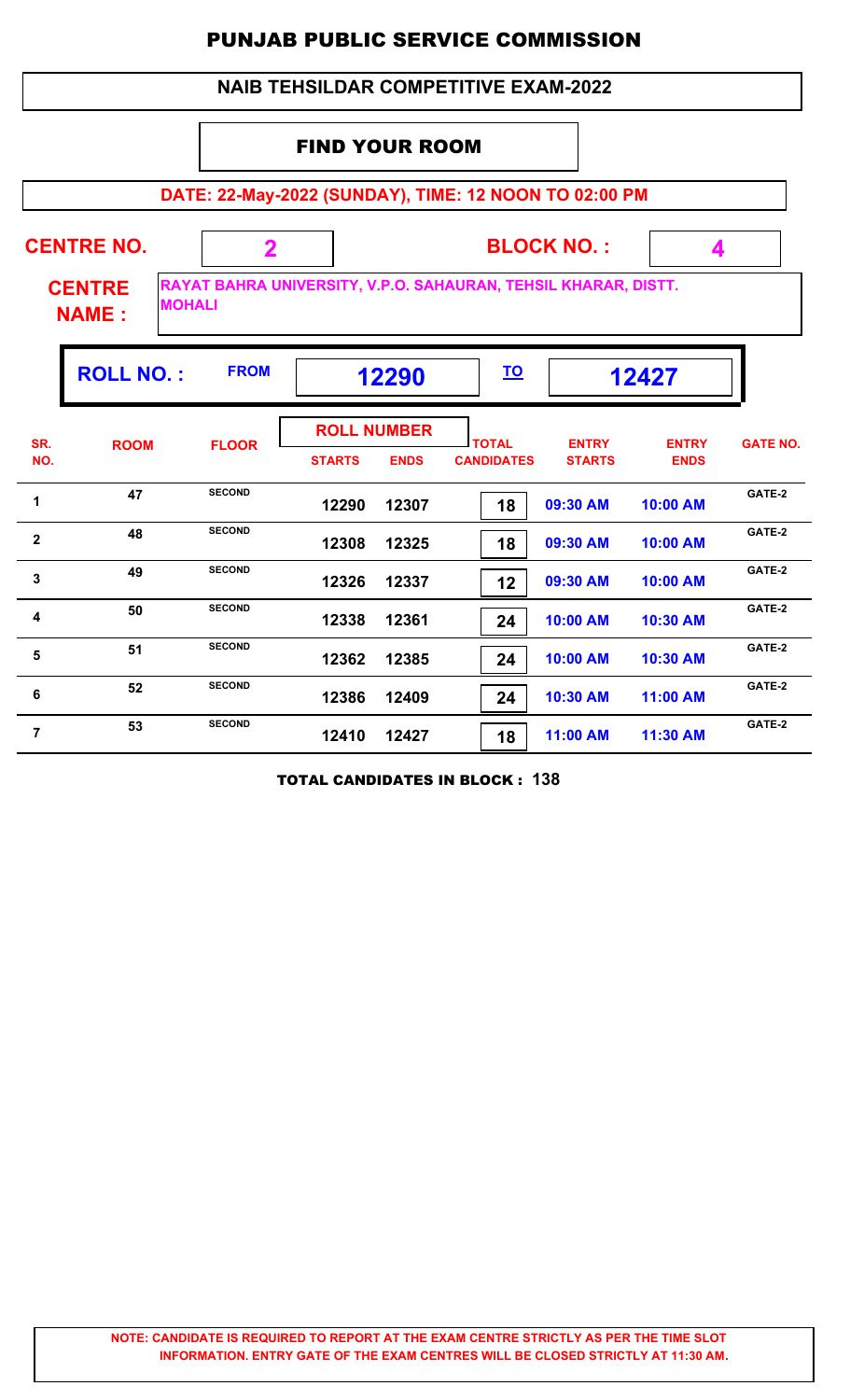|                |                                                |                                                                |                       |                                   | <b>NAIB TEHSILDAR COMPETITIVE EXAM-2022</b> |                               |                             |                 |
|----------------|------------------------------------------------|----------------------------------------------------------------|-----------------------|-----------------------------------|---------------------------------------------|-------------------------------|-----------------------------|-----------------|
|                |                                                |                                                                | <b>FIND YOUR ROOM</b> |                                   |                                             |                               |                             |                 |
|                |                                                | DATE: 22-May-2022 (SUNDAY), TIME: 12 NOON TO 02:00 PM          |                       |                                   |                                             |                               |                             |                 |
|                | <b>CENTRE NO.</b>                              | $\mathbf 2$                                                    |                       |                                   |                                             | <b>BLOCK NO.:</b>             | 5                           |                 |
|                | <b>CENTRE</b><br><b>MOHALI</b><br><b>NAME:</b> | RAYAT BAHRA UNIVERSITY, V.P.O. SAHAURAN, TEHSIL KHARAR, DISTT. |                       |                                   |                                             |                               |                             |                 |
|                | <b>ROLL NO.:</b>                               | <b>FROM</b>                                                    |                       | 12428                             | <u>TO</u>                                   |                               | 12595                       |                 |
| SR.<br>NO.     | <b>ROOM</b>                                    | <b>FLOOR</b>                                                   | <b>STARTS</b>         | <b>ROLL NUMBER</b><br><b>ENDS</b> | <b>TOTAL</b><br><b>CANDIDATES</b>           | <b>ENTRY</b><br><b>STARTS</b> | <b>ENTRY</b><br><b>ENDS</b> | <b>GATE NO.</b> |
| 1              | 54                                             | <b>GROUND</b>                                                  | 12428                 | 12451                             | 24                                          | 09:30 AM                      | 10:00 AM                    | GATE-2          |
| $\mathbf{2}$   | 55                                             | <b>FIRST</b>                                                   | 12452                 | 12475                             | 24                                          | 09:30 AM                      | 10:00 AM                    | GATE-2          |
| 3              | 56                                             | <b>FIRST</b>                                                   | 12476                 | 12487                             | 12                                          | 09:30 AM                      | 10:00 AM                    | GATE-2          |
| 4              | 57                                             | <b>FIRST</b>                                                   | 12488                 | 12511                             | 24                                          | 09:30 AM                      | 10:00 AM                    | GATE-2          |
| 5              | 58                                             | <b>SECOND</b>                                                  | 12512                 | 12523                             | 12                                          | 10:00 AM                      | 10:30 AM                    | GATE-2          |
| 6              | 59                                             | <b>SECOND</b>                                                  | 12524                 | 12547                             | 24                                          | 10:00 AM                      | 10:30 AM                    | GATE-2          |
| $\overline{7}$ | 60                                             | <b>SECOND</b>                                                  | 12548                 | 12559                             | 12                                          | 10:30 AM                      | 11:00 AM                    | GATE-2          |
| 8              | 61                                             | <b>SECOND</b>                                                  | 12560                 | 12571                             | 12                                          | 10:30 AM                      | 11:00 AM                    | GATE-2          |
| 9              | 62                                             | <b>SECOND</b>                                                  | 12572                 | 12583                             | 12                                          | 11:00 AM                      | 11:30 AM                    | GATE-2          |
| 10             | 63                                             | <b>SECOND</b>                                                  | 12584                 | 12595                             | 12                                          | 11:00 AM                      | 11:30 AM                    | GATE-2          |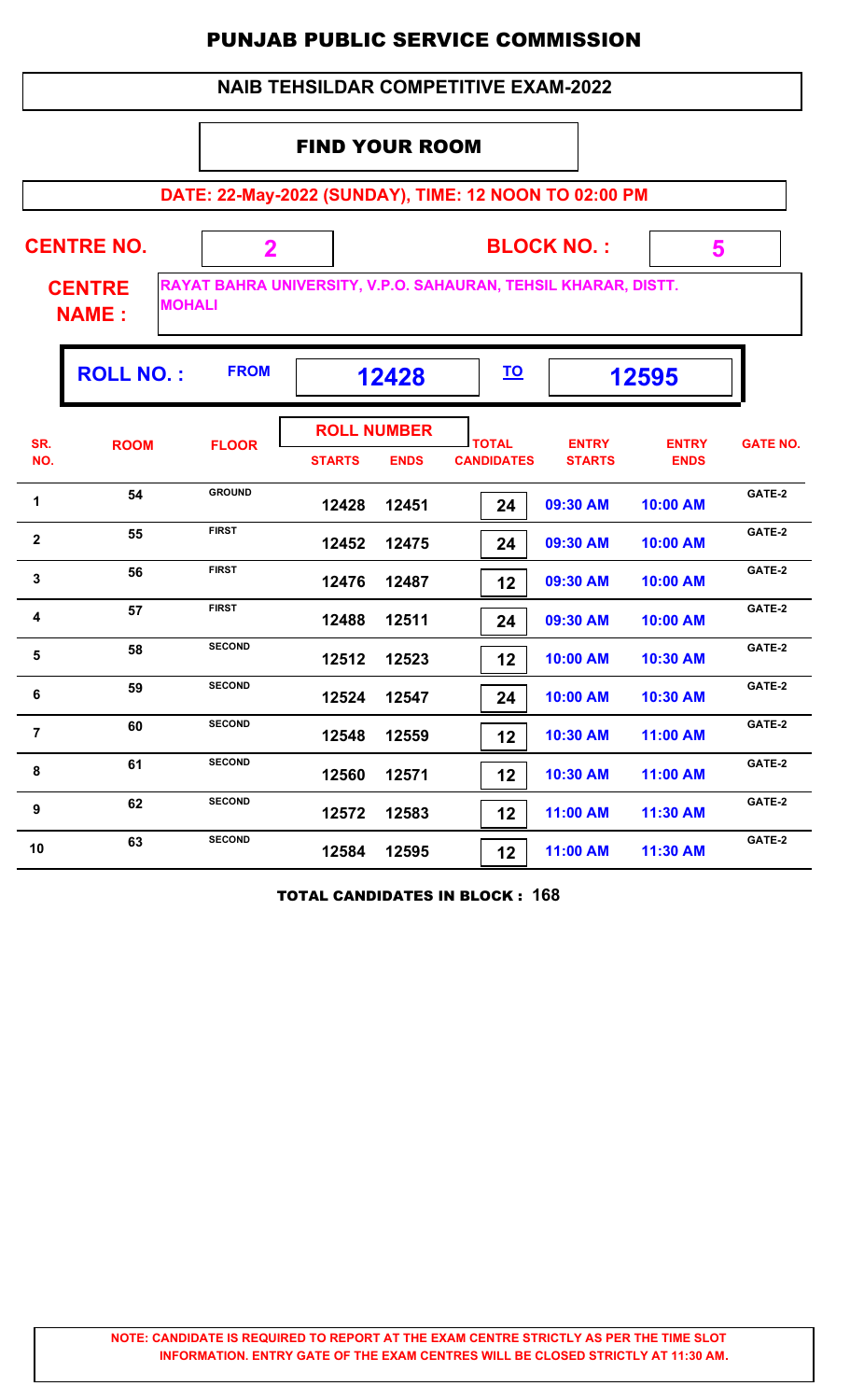|                |                                                                                                                  |                                                       |                       |                                   | <b>NAIB TEHSILDAR COMPETITIVE EXAM-2022</b> |                               |                             |                 |  |  |
|----------------|------------------------------------------------------------------------------------------------------------------|-------------------------------------------------------|-----------------------|-----------------------------------|---------------------------------------------|-------------------------------|-----------------------------|-----------------|--|--|
|                |                                                                                                                  |                                                       | <b>FIND YOUR ROOM</b> |                                   |                                             |                               |                             |                 |  |  |
|                |                                                                                                                  | DATE: 22-May-2022 (SUNDAY), TIME: 12 NOON TO 02:00 PM |                       |                                   |                                             |                               |                             |                 |  |  |
|                | <b>CENTRE NO.</b>                                                                                                | $\mathbf 2$                                           |                       |                                   |                                             | <b>BLOCK NO.:</b>             | 6                           |                 |  |  |
|                | RAYAT BAHRA UNIVERSITY, V.P.O. SAHAURAN, TEHSIL KHARAR, DISTT.<br><b>CENTRE</b><br><b>MOHALI</b><br><b>NAME:</b> |                                                       |                       |                                   |                                             |                               |                             |                 |  |  |
|                | <b>ROLL NO.:</b>                                                                                                 | <b>FROM</b>                                           |                       | 12596                             | <u>TO</u>                                   |                               | 12838                       |                 |  |  |
| SR.<br>NO.     | <b>ROOM</b>                                                                                                      | <b>FLOOR</b>                                          | <b>STARTS</b>         | <b>ROLL NUMBER</b><br><b>ENDS</b> | <b>TOTAL</b><br><b>CANDIDATES</b>           | <b>ENTRY</b><br><b>STARTS</b> | <b>ENTRY</b><br><b>ENDS</b> | <b>GATE NO.</b> |  |  |
| 1              | 64                                                                                                               | <b>FIRST</b>                                          | 12596                 | 12619                             | 24                                          | 09:30 AM                      | 10:00 AM                    | GATE-2          |  |  |
| $\mathbf{2}$   | 65                                                                                                               | <b>FIRST</b>                                          | 12620                 | 12643                             | 24                                          | 09:30 AM                      | 10:00 AM                    | GATE-2          |  |  |
| $\mathbf{3}$   | 66                                                                                                               | <b>FIRST</b>                                          | 12644                 | 12667                             | 24                                          | 09:30 AM                      | 10:00 AM                    | GATE-2          |  |  |
| 4              | 67                                                                                                               | <b>FIRST</b>                                          | 12668                 | 12691                             | 24                                          | 09:30 AM                      | 10:00 AM                    | GATE-2          |  |  |
| 5              | 68                                                                                                               | <b>SECOND</b>                                         | 12692                 | 12703                             | 12                                          | 10:00 AM                      | 10:30 AM                    | GATE-2          |  |  |
| $\bf 6$        | 69                                                                                                               | <b>SECOND</b>                                         | 12704                 | 12727                             | 24                                          | 10:00 AM                      | 10:30 AM                    | GATE-2          |  |  |
| $\overline{7}$ | 70                                                                                                               | <b>SECOND</b>                                         | 12728                 | 12751                             | 24                                          | 10:00 AM                      | 10:30 AM                    | GATE-2          |  |  |
| $\pmb{8}$      | 71                                                                                                               | <b>SECOND</b>                                         | 12752                 | 12775                             | 24                                          | 10:30 AM                      | 11:00 AM                    | GATE-2          |  |  |
| 9              | 72                                                                                                               | <b>SECOND</b>                                         | 12776                 | 12790                             | 15                                          | 10:30 AM                      | 11:00 AM                    | GATE-2          |  |  |
| 10             | 73                                                                                                               | <b>SECOND</b>                                         | 12791                 | 12814                             | 24                                          | 10:30 AM                      | 11:00 AM                    | GATE-2          |  |  |
| 11             | 74                                                                                                               | <b>SECOND</b>                                         | 12815                 | 12838                             | 24                                          | 11:00 AM                      | 11:30 AM                    | GATE-2          |  |  |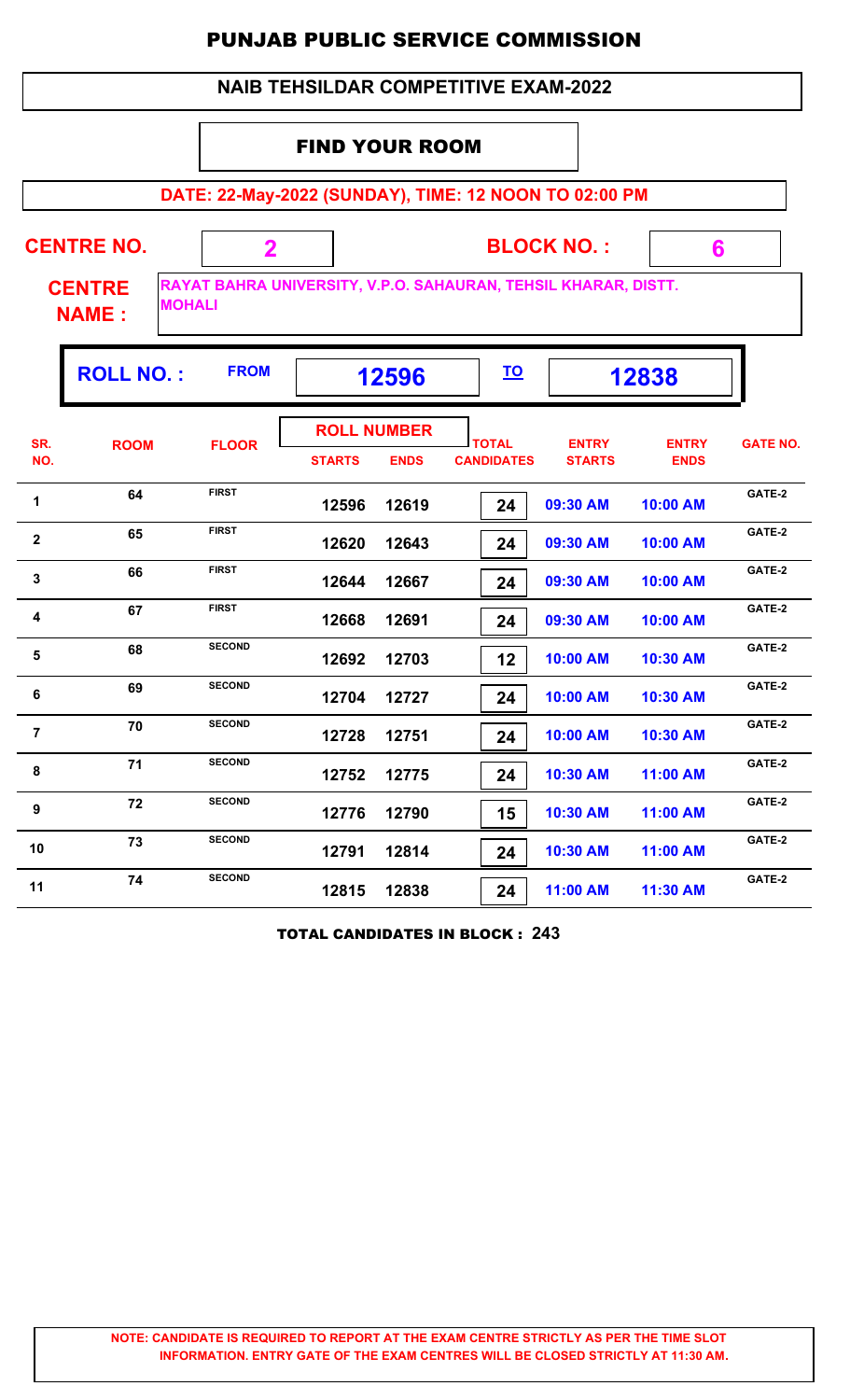|                |                                                |               |                                     |             | <b>PUNJAB PUBLIC SERVICE COMMISSION</b>                        |                               |                             |                 |
|----------------|------------------------------------------------|---------------|-------------------------------------|-------------|----------------------------------------------------------------|-------------------------------|-----------------------------|-----------------|
|                |                                                |               |                                     |             | <b>NAIB TEHSILDAR COMPETITIVE EXAM-2022</b>                    |                               |                             |                 |
|                |                                                |               | <b>FIND YOUR ROOM</b>               |             |                                                                |                               |                             |                 |
|                |                                                |               |                                     |             | DATE: 22-May-2022 (SUNDAY), TIME: 12 NOON TO 02:00 PM          |                               |                             |                 |
|                |                                                |               |                                     |             |                                                                |                               |                             |                 |
|                | <b>CENTRE NO.</b>                              | $\mathbf{2}$  |                                     |             |                                                                | <b>BLOCK NO.:</b>             | 7                           |                 |
|                | <b>CENTRE</b><br><b>MOHALI</b><br><b>NAME:</b> |               |                                     |             | RAYAT BAHRA UNIVERSITY, V.P.O. SAHAURAN, TEHSIL KHARAR, DISTT. |                               |                             |                 |
|                | <b>ROLL NO.:</b>                               | <b>FROM</b>   |                                     | 12839       | <u>TO</u>                                                      |                               | 13101                       |                 |
| SR.<br>NO.     | <b>ROOM</b>                                    | <b>FLOOR</b>  | <b>ROLL NUMBER</b><br><b>STARTS</b> | <b>ENDS</b> | <b>TOTAL</b><br><b>CANDIDATES</b>                              | <b>ENTRY</b><br><b>STARTS</b> | <b>ENTRY</b><br><b>ENDS</b> | <b>GATE NO.</b> |
| $\mathbf{1}$   | 75                                             | <b>GROUND</b> | 12839                               | 12870       | 32                                                             | 09:30 AM                      | 10:00 AM                    | GATE-2          |
| $\mathbf{2}$   | 76                                             | <b>GROUND</b> | 12871                               | 12898       | 28                                                             | 09:30 AM                      | 10:00 AM                    | GATE-2          |
| 3              | 77                                             | <b>GROUND</b> | 12899                               | 12916       | 18                                                             | 09:30 AM                      | 10:00 AM                    | GATE-2          |
| -4             | 78                                             | <b>GROUND</b> | 12917                               | 12934       | 18                                                             | 10:00 AM                      | 10:30 AM                    | GATE-2          |
| 5              | 79                                             | <b>GROUND</b> | 12935                               | 12952       | 18                                                             | 10:00 AM                      | 10:30 AM                    | GATE-2          |
| - 6            | 80                                             | <b>GROUND</b> | 12953                               | 12967       | 15                                                             | 10:00 AM                      | 10:30 AM                    | GATE-2          |
| $\overline{7}$ | 81                                             | <b>GROUND</b> | 12968                               | 12982       | 15                                                             | 10:00 AM                      | 10:30 AM                    | GATE-2          |
| 8              | 82                                             | <b>FIRST</b>  | 12983                               | 12994       | 12                                                             | 10:30 AM                      | 11:00 AM                    | GATE-2          |
| 9              | 83                                             | <b>FIRST</b>  | 12995                               | 13012       | 18                                                             | 10:30 AM                      | 11:00 AM                    | GATE-2          |
| 10             | 84                                             | <b>FIRST</b>  | 13013                               | 13030       | 18                                                             | 10:30 AM                      | 11:00 AM                    | GATE-2          |
| 11             | 85                                             | <b>FIRST</b>  | 13031                               | 13045       | 15                                                             | 10:30 AM                      | 11:00 AM                    | GATE-2          |
| 12             | 86                                             | <b>FIRST</b>  | 13046                               | 13060       | 15                                                             | 11:00 AM                      | 11:30 AM                    | GATE-2          |
| 13             | 87                                             | <b>SECOND</b> | 13061                               | 13075       | 15                                                             | 11:00 AM                      | 11:30 AM                    | GATE-2          |
| 14             | 88                                             | <b>SECOND</b> |                                     | 13076 13101 | 26 <sup>1</sup>                                                |                               | 11:00 AM   11:30 AM         | GATE-2          |

TOTAL CANDIDATES IN BLOCK : **263**

 **13076 13101 26 11:00 AM 11:30 AM**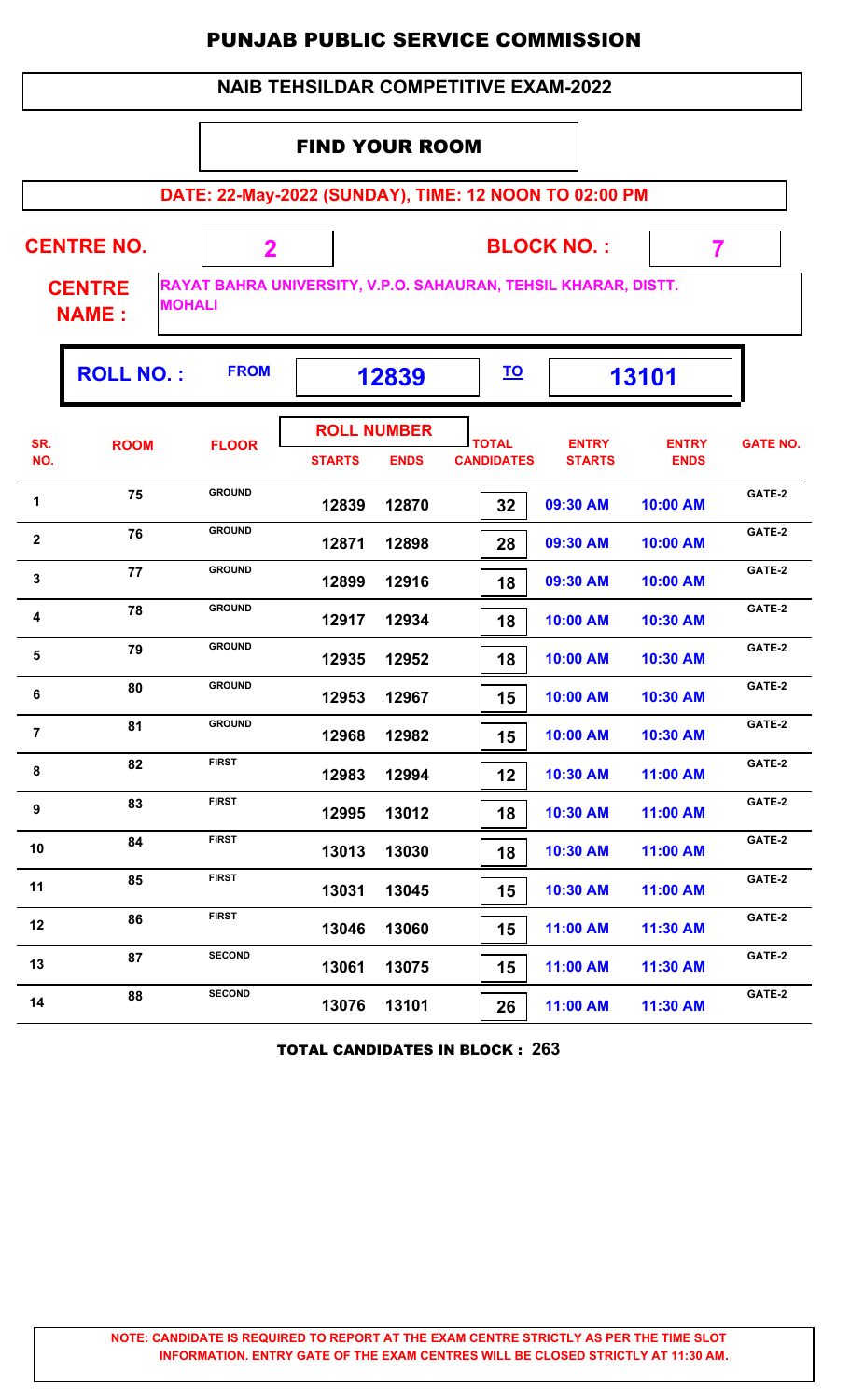| <b>NAIB TEHSILDAR COMPETITIVE EXAM-2022</b> |                                                                |               |                       |                                   |                                                       |                               |                             |                  |  |  |  |
|---------------------------------------------|----------------------------------------------------------------|---------------|-----------------------|-----------------------------------|-------------------------------------------------------|-------------------------------|-----------------------------|------------------|--|--|--|
|                                             |                                                                |               | <b>FIND YOUR ROOM</b> |                                   |                                                       |                               |                             |                  |  |  |  |
|                                             |                                                                |               |                       |                                   | DATE: 22-May-2022 (SUNDAY), TIME: 12 NOON TO 02:00 PM |                               |                             |                  |  |  |  |
|                                             | <b>CENTRE NO.</b><br><b>CENTRE</b>                             | 3             |                       |                                   | <b>MATA SAHIB KAUR PUBLIC SCHOOL, SWARA, (MOHALI)</b> | <b>BLOCK NO.:</b>             | 1                           |                  |  |  |  |
|                                             | <b>NAME:</b>                                                   |               |                       |                                   |                                                       |                               |                             |                  |  |  |  |
|                                             | <b>FROM</b><br><b>ROLL NO.:</b><br><u>TO</u><br>13401<br>13102 |               |                       |                                   |                                                       |                               |                             |                  |  |  |  |
| SR.<br>NO.                                  | <b>ROOM</b>                                                    | <b>FLOOR</b>  | <b>STARTS</b>         | <b>ROLL NUMBER</b><br><b>ENDS</b> | <b>TOTAL</b><br><b>CANDIDATES</b>                     | <b>ENTRY</b><br><b>STARTS</b> | <b>ENTRY</b><br><b>ENDS</b> | <b>GATE NO.</b>  |  |  |  |
| 1                                           | 1                                                              | <b>GROUND</b> | 13102                 | 13131                             | 30                                                    | 10:00 AM                      | 10:30 AM                    | <b>MAIN GATE</b> |  |  |  |
| 2                                           | $\overline{2}$                                                 | <b>GROUND</b> | 13132                 | 13161                             | 30                                                    | 10:00 AM                      | 10:30 AM                    | <b>MAIN GATE</b> |  |  |  |
| 3                                           | 3                                                              | <b>GROUND</b> | 13162                 | 13185                             | 24                                                    | 10:00 AM                      | 10:30 AM                    | <b>MAIN GATE</b> |  |  |  |
| 4                                           | $\overline{\mathbf{4}}$                                        | <b>GROUND</b> | 13186                 | 13209                             | 24                                                    | 10:00 AM                      | 10:30 AM                    | <b>MAIN GATE</b> |  |  |  |
| 5                                           | 5                                                              | <b>GROUND</b> | 13210                 | 13233                             | 24                                                    | 10:00 AM                      | 10:30 AM                    | <b>MAIN GATE</b> |  |  |  |
| 6                                           | 6                                                              | <b>GROUND</b> | 13234                 | 13257                             | 24                                                    | 10:30 AM                      | 11:00 AM                    | <b>MAIN GATE</b> |  |  |  |
| $\overline{7}$                              | $\overline{7}$                                                 | <b>FIRST</b>  | 13258                 | 13281                             | 24                                                    | 10:30 AM                      | 11:00 AM                    | <b>MAIN GATE</b> |  |  |  |
| 8                                           | 8                                                              | <b>FIRST</b>  | 13282                 | 13305                             | 24                                                    | 10:30 AM                      | 11:00 AM                    | <b>MAIN GATE</b> |  |  |  |
| $\boldsymbol{9}$                            | 9                                                              | <b>FIRST</b>  | 13306                 | 13329                             | 24                                                    | 10:30 AM                      | 11:00 AM                    | <b>MAIN GATE</b> |  |  |  |
| 10                                          | 10                                                             | <b>FIRST</b>  | 13330                 | 13353                             | 24                                                    | 11:00 AM                      | 11:30 AM                    | <b>MAIN GATE</b> |  |  |  |
| 11                                          | 11                                                             | <b>FIRST</b>  | 13354                 | 13377                             | 24                                                    | 11:00 AM                      | 11:30 AM                    | <b>MAIN GATE</b> |  |  |  |
| 12                                          | 12                                                             | <b>FIRST</b>  | 13378                 | 13401                             | 24                                                    | 11:00 AM                      | 11:30 AM                    | <b>MAIN GATE</b> |  |  |  |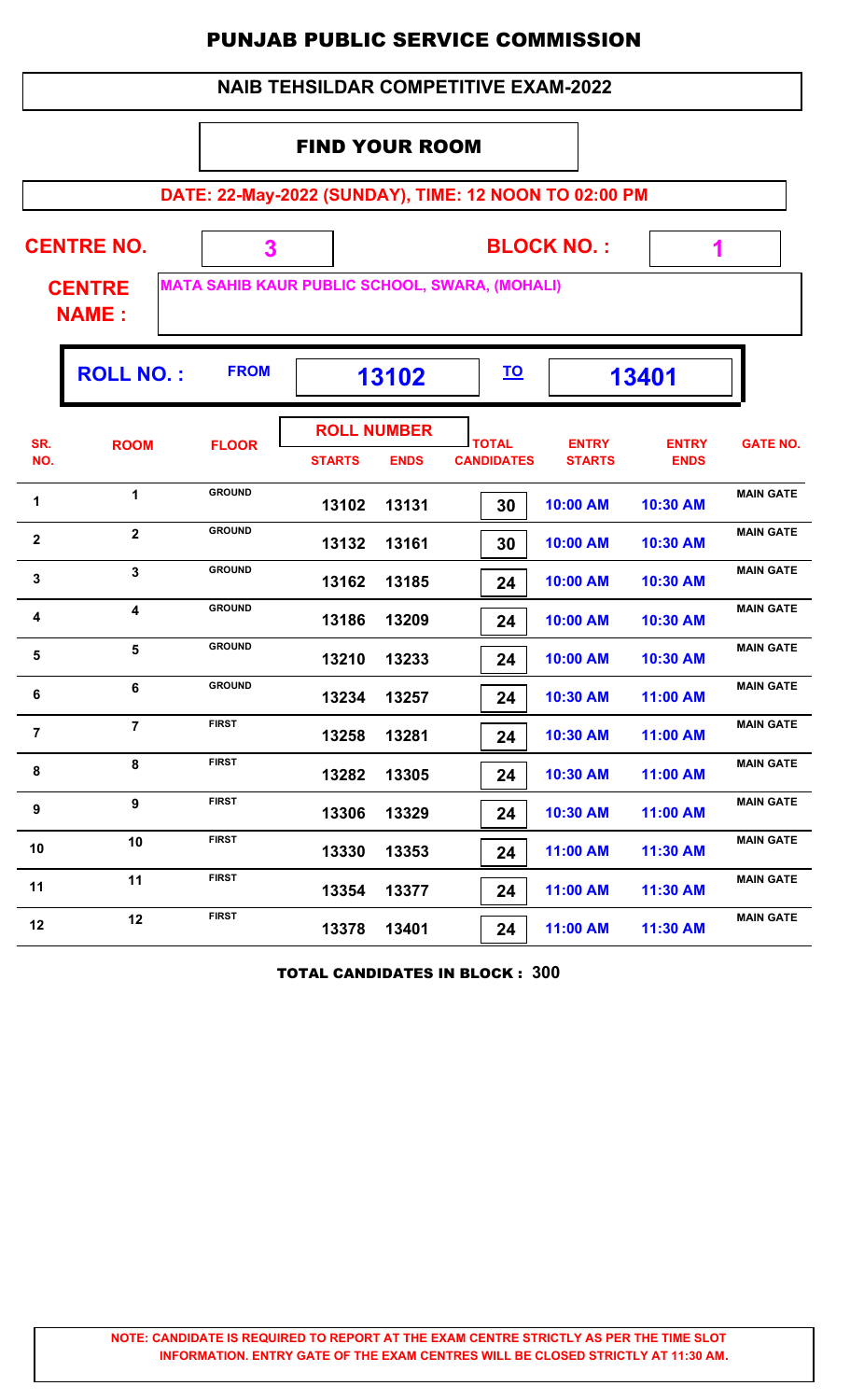|                |                               |                                                                                 |                                             |                                   |                                   | FUNJAD FUDLIG JERVIGE GUMMIJJIUN |                             |                 |
|----------------|-------------------------------|---------------------------------------------------------------------------------|---------------------------------------------|-----------------------------------|-----------------------------------|----------------------------------|-----------------------------|-----------------|
|                |                               |                                                                                 | <b>NAIB TEHSILDAR COMPETITIVE EXAM-2022</b> |                                   |                                   |                                  |                             |                 |
|                |                               |                                                                                 | <b>FIND YOUR ROOM</b>                       |                                   |                                   |                                  |                             |                 |
|                |                               | DATE: 22-May-2022 (SUNDAY), TIME: 12 NOON TO 02:00 PM                           |                                             |                                   |                                   |                                  |                             |                 |
|                | <b>CENTRE NO.</b>             | 4                                                                               |                                             |                                   |                                   | <b>BLOCK NO.:</b>                | $\mathbf{\hat{1}}$          |                 |
|                | <b>CENTRE</b><br><b>NAME:</b> | <b>RATTAN PROFESSIONAL EDUCATION COLLEGE, SECTOR-78 SOHANA</b><br><b>MOHALI</b> |                                             |                                   |                                   |                                  |                             |                 |
|                | <b>ROLL NO.:</b>              | <b>FROM</b>                                                                     |                                             | 13402                             | <u>TO</u>                         |                                  | 13991                       |                 |
| SR.<br>NO.     | <b>ROOM</b>                   | <b>FLOOR</b>                                                                    | <b>STARTS</b>                               | <b>ROLL NUMBER</b><br><b>ENDS</b> | <b>TOTAL</b><br><b>CANDIDATES</b> | <b>ENTRY</b><br><b>STARTS</b>    | <b>ENTRY</b><br><b>ENDS</b> | <b>GATE NO.</b> |
| 1              | $\mathbf{1}$                  | <b>BASEMENT</b>                                                                 | 13402                                       | 13443                             | 42                                | 10:00 AM                         | 10:30 AM                    | GATE-1          |
| $\mathbf{2}$   | $\overline{2}$                | <b>BASEMENT</b>                                                                 | 13444                                       | 13485                             | 42                                | 10:00 AM                         | 10:30 AM                    | GATE-1          |
| 3              | 3                             | <b>BASEMENT</b>                                                                 | 13486                                       | 13525                             | 40                                | 10:00 AM                         | 10:30 AM                    | GATE-1          |
| 4              | 4                             | <b>BASEMENT</b>                                                                 | 13526                                       | 13565                             | 40                                | 10:00 AM                         | 10:30 AM                    | GATE-1          |
| 5              | 5                             | <b>FIRST</b>                                                                    | 13566                                       | 13607                             | 42                                | 10:00 AM                         | 10:30 AM                    | GATE-1          |
| 6              | 6                             | <b>FIRST</b>                                                                    | 13608                                       | 13649                             | 42                                | 10:00 AM                         | 10:30 AM                    | GATE-1          |
| $\overline{7}$ | $\overline{7}$                | <b>FIRST</b>                                                                    | 13650                                       | 13691                             | 42                                | 10:30 AM                         | 11:00 AM                    | GATE-1          |
| 8              | 8                             | <b>THIRD</b>                                                                    | 13692                                       | 13711                             | 20                                | 10:30 AM                         | 11:00 AM                    | GATE-1          |
| 9              | 9                             | <b>THIRD</b>                                                                    | 13712                                       | 13736                             | 25                                | 10:30 AM                         | 11:00 AM                    | GATE-1          |
| 10             | 10                            | <b>THIRD</b>                                                                    | 13737                                       | 13756                             | 20                                | 10:30 AM                         | 11:00 AM                    | GATE-1          |
| 11             | 11                            | <b>THIRD</b>                                                                    | 13757                                       | 13781                             | 25                                | 10:30 AM                         | 11:00 AM                    | GATE-1          |
| 12             | 12                            | <b>THIRD</b>                                                                    | 13782                                       | 13845                             | 64                                | 10:30 AM                         | 11:00 AM                    | GATE-1          |
| 13             | 13                            | <b>THIRD</b>                                                                    | 13846                                       | 13873                             | 28                                | 11:00 AM                         | 11:30 AM                    | GATE-1          |
| 14             | 14                            | <b>THIRD</b>                                                                    | 13874                                       | 13908                             | 35                                | 11:00 AM                         | 11:30 AM                    | GATE-1          |
| 15             | 15                            | <b>FOURTH</b>                                                                   | 13909                                       | 13950                             | 42                                | 11:00 AM                         | 11:30 AM                    | GATE-1          |
| 16             | 16                            | <b>FOURTH</b>                                                                   | 13951                                       | 13991                             | 41                                | 11:00 AM                         | 11:30 AM                    | GATE-1          |

TOTAL CANDIDATES IN BLOCK : **590**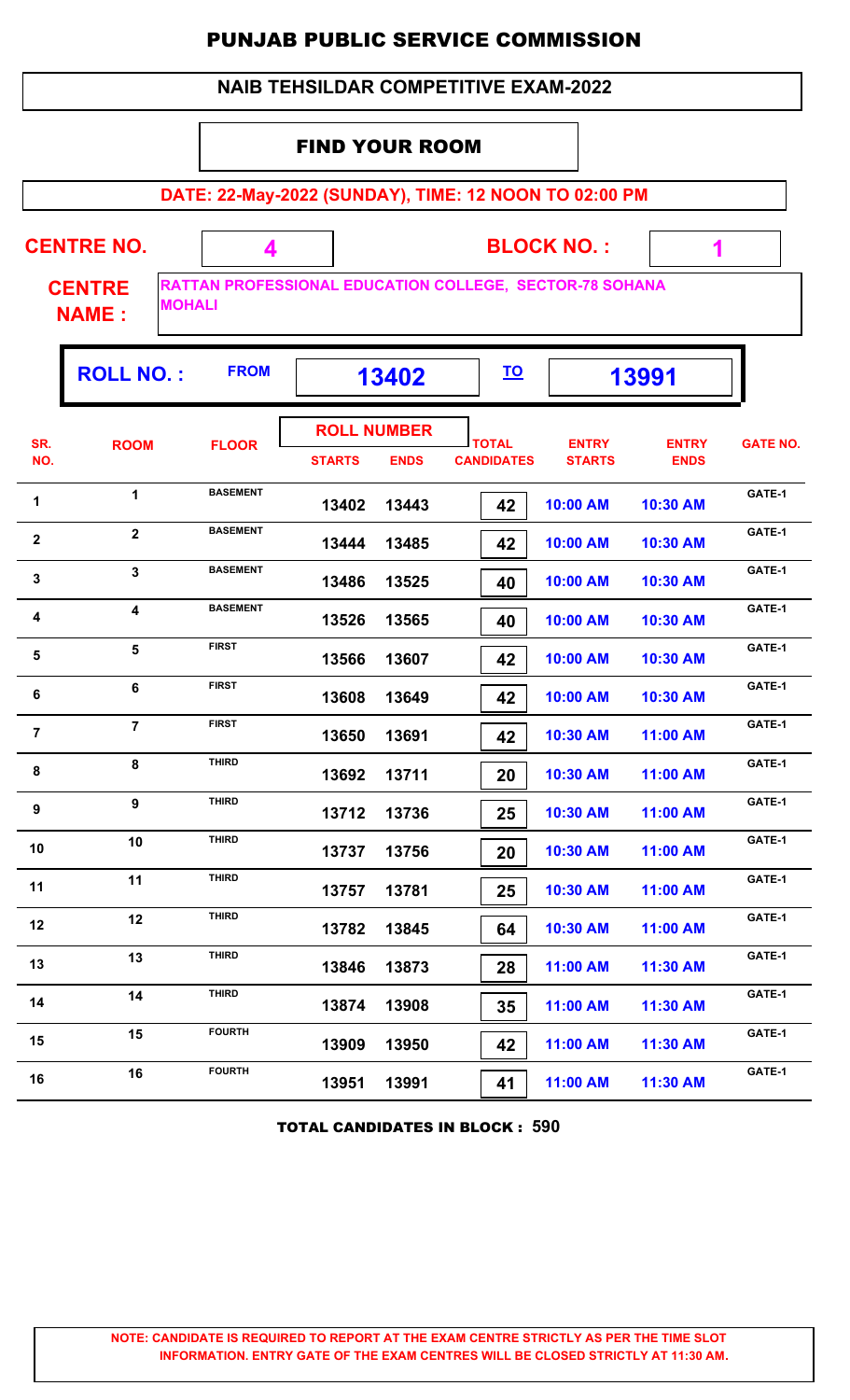|                |                                                |                 |                                     |             | <b>PUNJAB PUBLIC SERVICE COMMISSION</b>                 |                               |                             |                 |
|----------------|------------------------------------------------|-----------------|-------------------------------------|-------------|---------------------------------------------------------|-------------------------------|-----------------------------|-----------------|
|                |                                                |                 |                                     |             | <b>NAIB TEHSILDAR COMPETITIVE EXAM-2022</b>             |                               |                             |                 |
|                |                                                |                 | <b>FIND YOUR ROOM</b>               |             |                                                         |                               |                             |                 |
|                |                                                |                 |                                     |             | DATE: 22-May-2022 (SUNDAY), TIME: 12 NOON TO 02:00 PM   |                               |                             |                 |
|                | <b>CENTRE NO.</b>                              | 4               |                                     |             |                                                         | <b>BLOCK NO.:</b>             | $\mathbf 2$                 |                 |
|                | <b>CENTRE</b><br><b>MOHALI</b><br><b>NAME:</b> |                 |                                     |             | RATTAN PROFESSIONAL EDUCATION COLLEGE, SECTOR-78 SOHANA |                               |                             |                 |
|                | <b>ROLL NO.:</b>                               | <b>FROM</b>     |                                     | 13992       | <u>TO</u>                                               |                               | 14718                       |                 |
| SR.<br>NO.     | <b>ROOM</b>                                    | <b>FLOOR</b>    | <b>ROLL NUMBER</b><br><b>STARTS</b> | <b>ENDS</b> | <b>TOTAL</b><br><b>CANDIDATES</b>                       | <b>ENTRY</b><br><b>STARTS</b> | <b>ENTRY</b><br><b>ENDS</b> | <b>GATE NO.</b> |
| 1              | 1                                              | <b>BASEMENT</b> | 13992                               | 14021       | 30                                                      | 10:00 AM                      | 10:30 AM                    | GATE-2          |
| $\mathbf{2}$   | $\overline{2}$                                 | <b>BASEMENT</b> | 14022                               | 14051       | 30                                                      | 10:00 AM                      | 10:30 AM                    | GATE-2          |
| 3              | $\mathbf{3}$                                   | <b>BASEMENT</b> | 14052                               | 14081       | 30                                                      | 10:00 AM                      | 10:30 AM                    | GATE-2          |
| 4              | 4                                              | <b>BASEMENT</b> | 14082                               | 14111       | 30                                                      | 10:00 AM                      | 10:30 AM                    | GATE-2          |
| 5              | <b>HALL</b>                                    | <b>BASEMENT</b> | 14112                               | 14160       | 49                                                      | 10:00 AM                      | 10:30 AM                    | GATE-2          |
| 6              | 6                                              | <b>GROUND</b>   | 14161                               | 14196       | 36                                                      | 10:00 AM                      | 10:30 AM                    | GATE-2          |
| $\overline{7}$ | $\overline{7}$                                 | <b>GROUND</b>   | 14197                               | 14232       | 36                                                      | 10:00 AM                      | 10:30 AM                    | GATE-2          |
| 8              | 8                                              | <b>GROUND</b>   | 14233                               | 14280       | 48                                                      | 10:00 AM                      | 10:30 AM                    | GATE-2          |
| 9              | 9                                              | <b>GROUND</b>   | 14281                               | 14298       | 18                                                      | 10:30 AM                      | 11:00 AM                    | GATE-2          |
| 10             | 10                                             | <b>GROUND</b>   | 14299                               | 14330       | 32                                                      | 10:30 AM                      | 11:00 AM                    | GATE-2          |
| 11             | 11                                             | <b>GROUND</b>   | 14331                               | 14346       | 16                                                      | 10:30 AM                      | 11:00 AM                    | GATE-2          |
| 12             | 12                                             | <b>FIRST</b>    | 14347                               | 14376       | 30                                                      | 10:30 AM                      | 11:00 AM                    | GATE-2          |
| 13             | 13                                             | <b>FIRST</b>    | 14377                               | 14406       | 30                                                      | 10:30 AM                      | 11:00 AM                    | GATE-2          |
| 14             | 14                                             | <b>FIRST</b>    | 14407                               | 14436       | 30                                                      | 10:30 AM                      | 11:00 AM                    | GATE-2          |
| 15             | 15                                             | <b>FIRST</b>    | 14437                               | 14456       | 20                                                      | 10:30 AM                      | 11:00 AM                    | GATE-2          |
| 16             | 16                                             | <b>SECOND</b>   | 14457                               | 14486       | 30                                                      | 10:30 AM                      | 11:00 AM                    | GATE-2          |
| 17             | 17                                             | <b>SECOND</b>   | 14487                               | 14516       | 30                                                      | 10:30 AM                      | 11:00 AM                    | GATE-2          |
|                |                                                |                 |                                     |             |                                                         |                               |                             |                 |

**NOTE: CANDIDATE IS REQUIRED TO REPORT AT THE EXAM CENTRE STRICTLY AS PER THE TIME SLOT INFORMATION. ENTRY GATE OF THE EXAM CENTRES WILL BE CLOSED STRICTLY AT 11:30 AM.**

**GATE-2<sup>18</sup> <sup>18</sup> SECOND**

19 **SECOND 14547 14562** 16 11:00 AM 11:30 AM **GATE-2** 

**20 CATE-2**<br>**44563 14582 20 CATE-2**<br>**14563 14582 20 11:00 AM 11:30 AM** 

**21 CATE-2**<br>**14583 14598 11:00 AM 11:30 AM CATE-2** 

 **14517 14546 30 11:00 AM 11:30 AM**

 **14547 14562 16 11:00 AM 11:30 AM**

 **14563 14582 20 11:00 AM 11:30 AM**

 **14583 14598 16 11:00 AM 11:30 AM**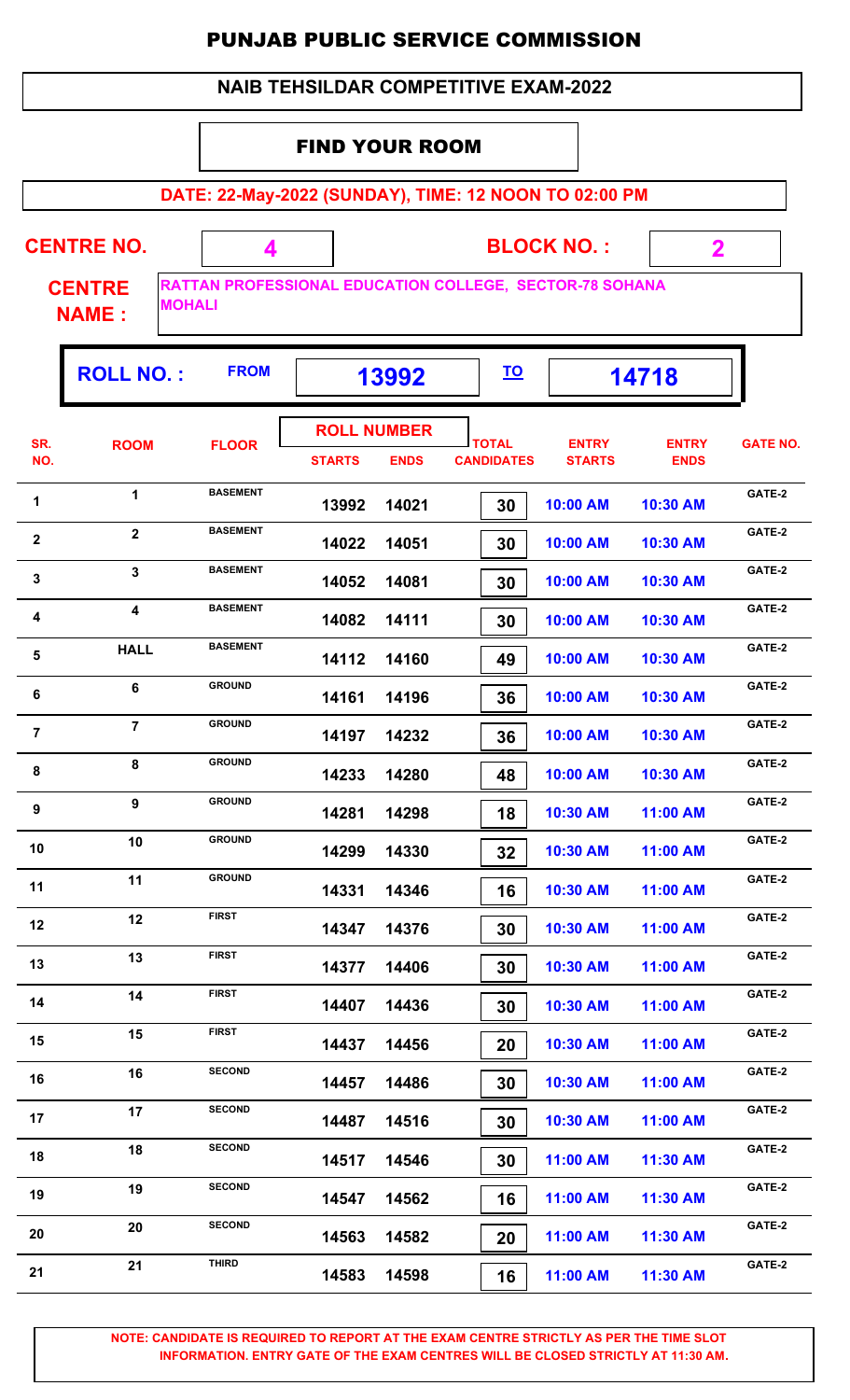|    | <b>NAIB TEHSILDAR COMPETITIVE EXAM-2022</b> |                                                                                 |       |       |    |                   |          |        |  |  |  |  |
|----|---------------------------------------------|---------------------------------------------------------------------------------|-------|-------|----|-------------------|----------|--------|--|--|--|--|
|    |                                             |                                                                                 |       |       |    |                   |          |        |  |  |  |  |
|    |                                             | DATE: 22-May-2022 (SUNDAY), TIME: 12 NOON TO 02:00 PM                           |       |       |    |                   |          |        |  |  |  |  |
|    | <b>CENTRE NO.</b>                           |                                                                                 |       |       |    | <b>BLOCK NO.:</b> | 2        |        |  |  |  |  |
|    | <b>CENTRE</b><br><b>NAME:</b>               | <b>RATTAN PROFESSIONAL EDUCATION COLLEGE, SECTOR-78 SOHANA</b><br><b>MOHALI</b> |       |       |    |                   |          |        |  |  |  |  |
| 22 | <b>HALL-1</b>                               | <b>THIRD</b>                                                                    | 14599 | 14658 | 60 | 11:00 AM          | 11:30 AM | GATE-2 |  |  |  |  |
| 23 | HALL-2                                      | <b>THIRD</b>                                                                    | 14659 | 14718 | 60 | 11:00 AM          | 11:30 AM | GATE-2 |  |  |  |  |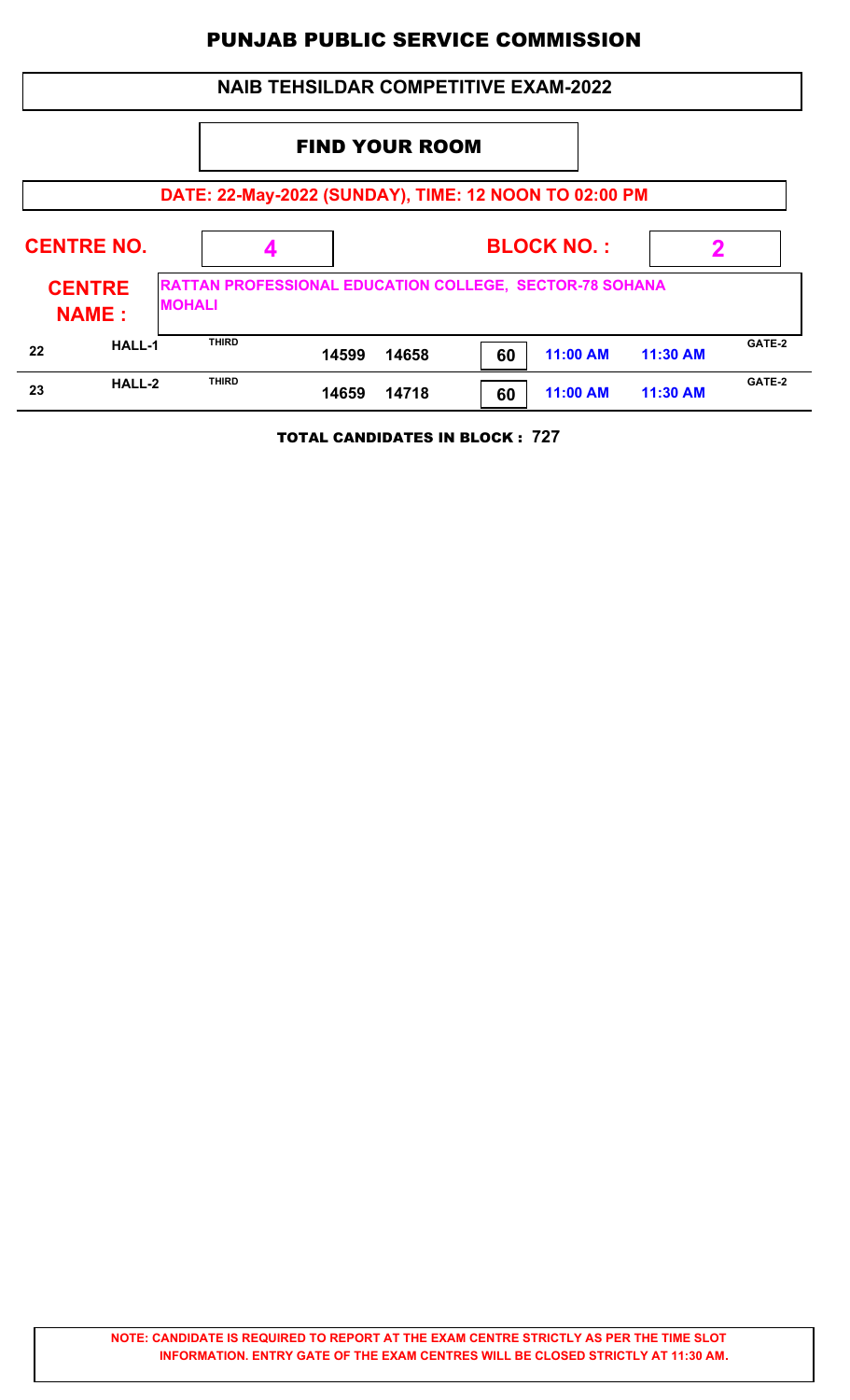|                               |                         |               | <b>NAIB TEHSILDAR COMPETITIVE EXAM-2022</b>                |                                   |                               |                             |                  |  |  |  |  |
|-------------------------------|-------------------------|---------------|------------------------------------------------------------|-----------------------------------|-------------------------------|-----------------------------|------------------|--|--|--|--|
|                               | <b>FIND YOUR ROOM</b>   |               |                                                            |                                   |                               |                             |                  |  |  |  |  |
|                               |                         |               | DATE: 22-May-2022 (SUNDAY), TIME: 12 NOON TO 02:00 PM      |                                   |                               |                             |                  |  |  |  |  |
|                               | <b>CENTRE NO.</b>       | 5             |                                                            | <b>BLOCK NO.:</b>                 | 1                             |                             |                  |  |  |  |  |
| <b>CENTRE</b><br><b>NAME:</b> |                         |               | <b>B S H ARYA SR SEC SCHOOL SOHANA, (SAS NAGAR) MOHALI</b> |                                   |                               |                             |                  |  |  |  |  |
|                               | <b>ROLL NO.:</b>        | <b>FROM</b>   | <u>TO</u><br>14719<br>14998                                |                                   |                               |                             |                  |  |  |  |  |
| SR.<br>NO.                    | <b>ROOM</b>             | <b>FLOOR</b>  | <b>ROLL NUMBER</b><br><b>STARTS</b><br><b>ENDS</b>         | <b>TOTAL</b><br><b>CANDIDATES</b> | <b>ENTRY</b><br><b>STARTS</b> | <b>ENTRY</b><br><b>ENDS</b> | <b>GATE NO.</b>  |  |  |  |  |
| 1                             | 1                       | <b>GROUND</b> | 14719<br>14738                                             | 20                                | 10:00 AM                      | 10:30 AM                    | <b>MAIN GATE</b> |  |  |  |  |
| $\mathbf{2}$                  | $\overline{2}$          | <b>GROUND</b> | 14739<br>14758                                             | 20                                | 10:00 AM                      | 10:30 AM                    | <b>MAIN GATE</b> |  |  |  |  |
| 3                             | 3                       | <b>GROUND</b> | 14759<br>14778                                             | 20                                | 10:00 AM                      | 10:30 AM                    | <b>MAIN GATE</b> |  |  |  |  |
| 4                             | $\overline{\mathbf{4}}$ | <b>GROUND</b> | 14779<br>14798                                             | 20                                | 10:00 AM                      | 10:30 AM                    | <b>MAIN GATE</b> |  |  |  |  |
| 5                             | 5                       | <b>GROUND</b> | 14799<br>14818                                             | 20                                | 10:00 AM                      | 10:30 AM                    | <b>MAIN GATE</b> |  |  |  |  |
| 6                             | 6                       | <b>GROUND</b> | 14819<br>14838                                             | 20                                | 10:00 AM                      | 10:30 AM                    | <b>MAIN GATE</b> |  |  |  |  |
| $\overline{7}$                | $\overline{7}$          | <b>GROUND</b> | 14839<br>14858                                             | 20                                | 10:30 AM                      | 11:00 AM                    | <b>MAIN GATE</b> |  |  |  |  |
| 8                             | 8                       | <b>GROUND</b> | 14859<br>14878                                             | 20                                | 10:30 AM                      | 11:00 AM                    | <b>MAIN GATE</b> |  |  |  |  |
| $\boldsymbol{9}$              | 9                       | <b>GROUND</b> | 14879<br>14898                                             | 20                                | 10:30 AM                      | 11:00 AM                    | <b>MAIN GATE</b> |  |  |  |  |
| 10                            | 10                      | <b>FIRST</b>  | 14899<br>14918                                             | 20                                | 10:30 AM                      | 11:00 AM                    | <b>MAIN GATE</b> |  |  |  |  |
| 11                            | 11                      | <b>FIRST</b>  | 14919<br>14938                                             | 20                                | 10:30 AM                      | 11:00 AM                    | <b>MAIN GATE</b> |  |  |  |  |
| 12                            | 12                      | <b>FIRST</b>  | 14958<br>14939                                             | 20                                | 11:00 AM                      | 11:30 AM                    | <b>MAIN GATE</b> |  |  |  |  |
| 13                            | 13                      | <b>FIRST</b>  | 14978<br>14959                                             | 20                                | 11:00 AM                      | 11:30 AM                    | <b>MAIN GATE</b> |  |  |  |  |
| 14                            | 14                      | <b>FIRST</b>  | 14979<br>14998                                             | 20                                | 11:00 AM                      | 11:30 AM                    | <b>MAIN GATE</b> |  |  |  |  |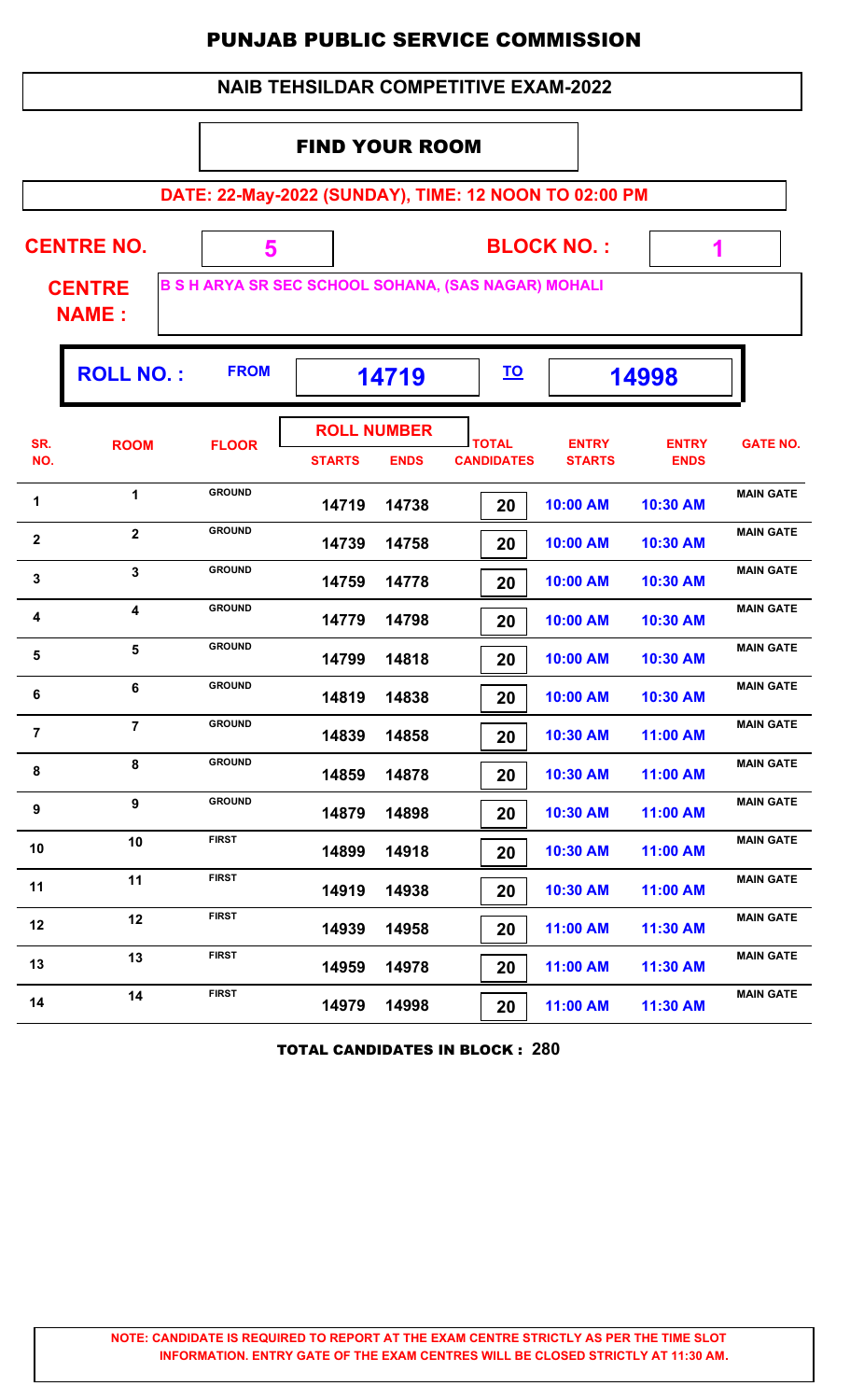|                                                       |                   |                                                  | <b>NAIB TEHSILDAR COMPETITIVE EXAM-2022</b> |             |                                   |                               |                             |                  |  |  |  |
|-------------------------------------------------------|-------------------|--------------------------------------------------|---------------------------------------------|-------------|-----------------------------------|-------------------------------|-----------------------------|------------------|--|--|--|
|                                                       |                   |                                                  | <b>FIND YOUR ROOM</b>                       |             |                                   |                               |                             |                  |  |  |  |
| DATE: 22-May-2022 (SUNDAY), TIME: 12 NOON TO 02:00 PM |                   |                                                  |                                             |             |                                   |                               |                             |                  |  |  |  |
|                                                       | <b>CENTRE NO.</b> | 6                                                |                                             |             |                                   | <b>BLOCK NO.:</b>             |                             |                  |  |  |  |
| <b>CENTRE</b><br><b>NAME:</b>                         |                   | SHISHU NIKETAN PUBLIC SCHOOL, SECTOR-66, MOHALI, |                                             |             |                                   |                               |                             |                  |  |  |  |
|                                                       | <b>ROLL NO.:</b>  | <b>FROM</b>                                      | <u>TO</u><br>14999<br>15334                 |             |                                   |                               |                             |                  |  |  |  |
| SR.<br>NO.                                            | <b>ROOM</b>       | <b>FLOOR</b>                                     | <b>ROLL NUMBER</b><br><b>STARTS</b>         | <b>ENDS</b> | <b>TOTAL</b><br><b>CANDIDATES</b> | <b>ENTRY</b><br><b>STARTS</b> | <b>ENTRY</b><br><b>ENDS</b> | <b>GATE NO.</b>  |  |  |  |
| 1                                                     | 15                | <b>SECOND</b>                                    | 14999                                       | 15022       | 24                                | 09:30 AM                      | 10:00 AM                    | <b>MAIN GATE</b> |  |  |  |
| $\mathbf{2}$                                          | 16                | <b>SECOND</b>                                    | 15023                                       | 15046       | 24                                | 09:30 AM                      | 10:00 AM                    | <b>MAIN GATE</b> |  |  |  |
| 3                                                     | 17                | <b>SECOND</b>                                    | 15047                                       | 15070       | 24                                | 09:30 AM                      | 10:00 AM                    | <b>MAIN GATE</b> |  |  |  |
| 4                                                     | 18                | <b>SECOND</b>                                    | 15071                                       | 15094       | 24                                | 09:30 AM                      | 10:00 AM                    | <b>MAIN GATE</b> |  |  |  |
| 5                                                     | 19                | <b>SECOND</b>                                    | 15095                                       | 15118       | 24                                | 09:30 AM                      | 10:00 AM                    | <b>MAIN GATE</b> |  |  |  |
| 6                                                     | 20                | <b>SECOND</b>                                    | 15119                                       | 15142       | 24                                | 10:00 AM                      | 10:30 AM                    | <b>MAIN GATE</b> |  |  |  |
| $\overline{7}$                                        | 21                | <b>SECOND</b>                                    | 15143                                       | 15166       | 24                                | 10:00 AM                      | 10:30 AM                    | <b>MAIN GATE</b> |  |  |  |
| 8                                                     | 22                | <b>SECOND</b>                                    | 15167                                       | 15190       | 24                                | 10:00 AM                      | 10:30 AM                    | <b>MAIN GATE</b> |  |  |  |
| 9                                                     | 23                | <b>SECOND</b>                                    | 15191                                       | 15214       | 24                                | 10:00 AM                      | 10:30 AM                    | <b>MAIN GATE</b> |  |  |  |
| 10                                                    | 24                | <b>SECOND</b>                                    | 15215                                       | 15238       | 24                                | 10:30 AM                      | 11:00 AM                    | <b>MAIN GATE</b> |  |  |  |
| 11                                                    | 25                | <b>SECOND</b>                                    | 15239                                       | 15262       | 24                                | 10:30 AM                      | 11:00 AM                    | <b>MAIN GATE</b> |  |  |  |
| 12                                                    | 26                | <b>SECOND</b>                                    | 15263                                       | 15286       | 24                                | 10:30 AM                      | 11:00 AM                    | <b>MAIN GATE</b> |  |  |  |
| 13                                                    | 27                | <b>SECOND</b>                                    | 15287                                       | 15310       | 24                                | 11:00 AM                      | 11:30 AM                    | <b>MAIN GATE</b> |  |  |  |
| 14                                                    | 28                | <b>SECOND</b>                                    | 15311                                       | 15334       | 24                                | 11:00 AM                      | 11:30 AM                    | <b>MAIN GATE</b> |  |  |  |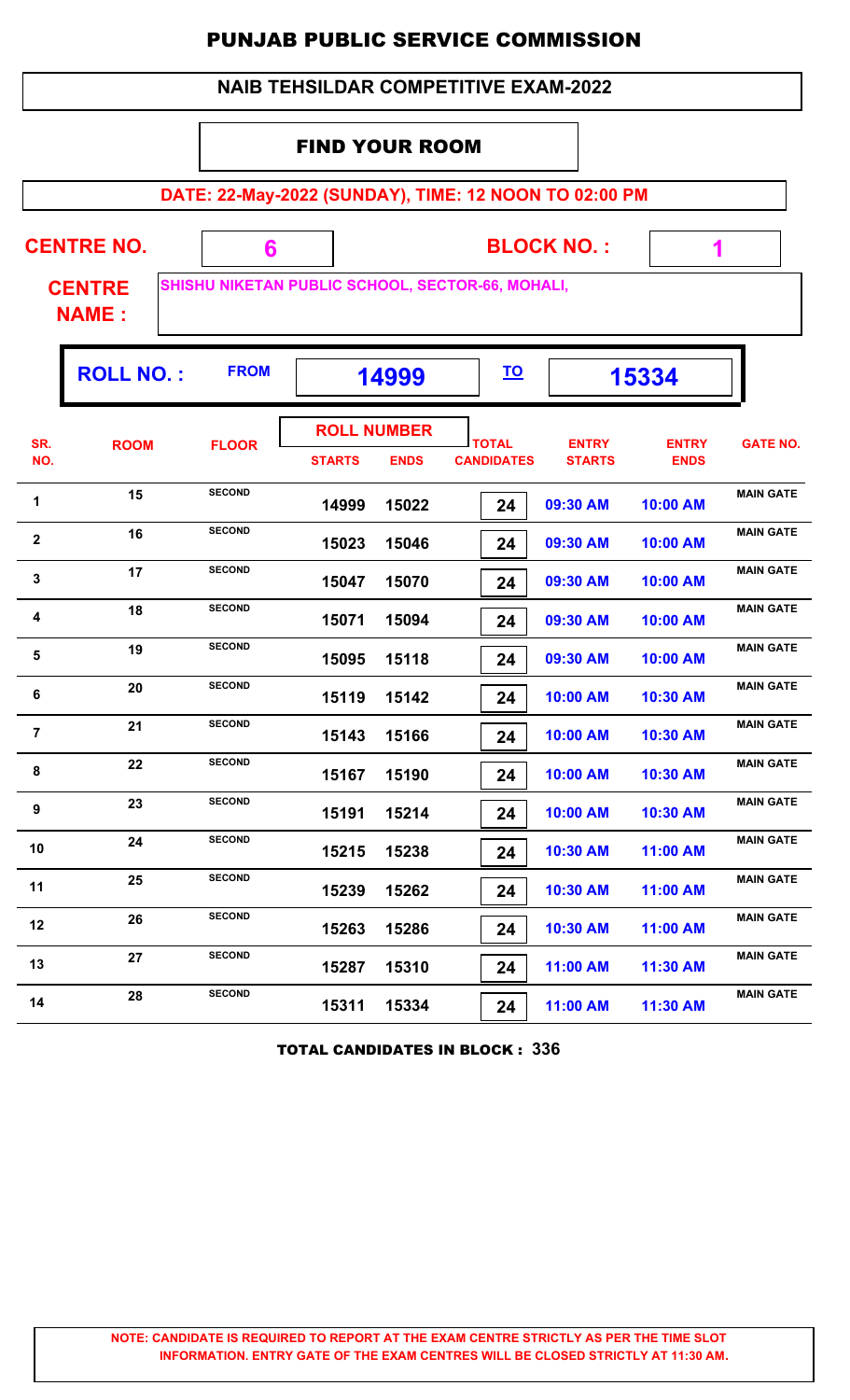|                                                       |                                                                |              | <b>NAIB TEHSILDAR COMPETITIVE EXAM-2022</b>        |                                   |                               |                             |                  |  |  |  |  |
|-------------------------------------------------------|----------------------------------------------------------------|--------------|----------------------------------------------------|-----------------------------------|-------------------------------|-----------------------------|------------------|--|--|--|--|
| <b>FIND YOUR ROOM</b>                                 |                                                                |              |                                                    |                                   |                               |                             |                  |  |  |  |  |
| DATE: 22-May-2022 (SUNDAY), TIME: 12 NOON TO 02:00 PM |                                                                |              |                                                    |                                   |                               |                             |                  |  |  |  |  |
|                                                       | <b>CENTRE NO.</b>                                              | 6            |                                                    |                                   | <b>BLOCK NO.:</b>             |                             | $\mathbf 2$      |  |  |  |  |
| <b>CENTRE</b><br><b>NAME:</b>                         |                                                                |              | SHISHU NIKETAN PUBLIC SCHOOL, SECTOR-66, MOHALI,   |                                   |                               |                             |                  |  |  |  |  |
|                                                       | <b>FROM</b><br><b>ROLL NO.:</b><br><u>TO</u><br>15335<br>15670 |              |                                                    |                                   |                               |                             |                  |  |  |  |  |
| SR.<br>NO.                                            | <b>ROOM</b>                                                    | <b>FLOOR</b> | <b>ROLL NUMBER</b><br><b>STARTS</b><br><b>ENDS</b> | <b>TOTAL</b><br><b>CANDIDATES</b> | <b>ENTRY</b><br><b>STARTS</b> | <b>ENTRY</b><br><b>ENDS</b> | <b>GATE NO.</b>  |  |  |  |  |
| 1                                                     | 29                                                             | <b>THIRD</b> | 15335<br>15358                                     | 24                                | 09:30 AM                      | 10:00 AM                    | <b>MAIN GATE</b> |  |  |  |  |
| $\mathbf 2$                                           | 30                                                             | <b>THIRD</b> | 15359<br>15382                                     | 24                                | 09:30 AM                      | 10:00 AM                    | <b>MAIN GATE</b> |  |  |  |  |
| 3                                                     | 31                                                             | <b>THIRD</b> | 15383<br>15406                                     | 24                                | 09:30 AM                      | 10:00 AM                    | <b>MAIN GATE</b> |  |  |  |  |
| 4                                                     | 32                                                             | <b>THIRD</b> | 15407<br>15430                                     | 24                                | 09:30 AM                      | 10:00 AM                    | <b>MAIN GATE</b> |  |  |  |  |
| 5                                                     | 33                                                             | <b>THIRD</b> | 15431<br>15454                                     | 24                                | 09:30 AM                      | 10:00 AM                    | <b>MAIN GATE</b> |  |  |  |  |
| 6                                                     | 34                                                             | <b>THIRD</b> | 15455<br>15478                                     | 24                                | 10:00 AM                      | 10:30 AM                    | <b>MAIN GATE</b> |  |  |  |  |
| $\overline{7}$                                        | 35                                                             | <b>THIRD</b> | 15479<br>15502                                     | 24                                | 10:00 AM                      | 10:30 AM                    | <b>MAIN GATE</b> |  |  |  |  |
| 8                                                     | 36                                                             | <b>THIRD</b> | 15503<br>15526                                     | 24                                | 10:00 AM                      | 10:30 AM                    | <b>MAIN GATE</b> |  |  |  |  |
| 9                                                     | 37                                                             | <b>THIRD</b> | 15527<br>15550                                     | 24                                | 10:00 AM                      | 10:30 AM                    | <b>MAIN GATE</b> |  |  |  |  |
| 10                                                    | 38                                                             | <b>THIRD</b> | 15574<br>15551                                     | 24                                | 10:30 AM                      | 11:00 AM                    | <b>MAIN GATE</b> |  |  |  |  |
| 11                                                    | 39                                                             | <b>THIRD</b> | 15598<br>15575                                     | 24                                | 10:30 AM                      | 11:00 AM                    | <b>MAIN GATE</b> |  |  |  |  |
| 12                                                    | 40                                                             | <b>THIRD</b> | 15622<br>15599                                     | 24                                | 10:30 AM                      | 11:00 AM                    | <b>MAIN GATE</b> |  |  |  |  |
| 13                                                    | 41                                                             | <b>THIRD</b> | 15623<br>15646                                     | 24                                | 11:00 AM                      | 11:30 AM                    | <b>MAIN GATE</b> |  |  |  |  |
| 14                                                    | 42                                                             | <b>THIRD</b> | 15647<br>15670                                     | 24                                | 11:00 AM                      | 11:30 AM                    | <b>MAIN GATE</b> |  |  |  |  |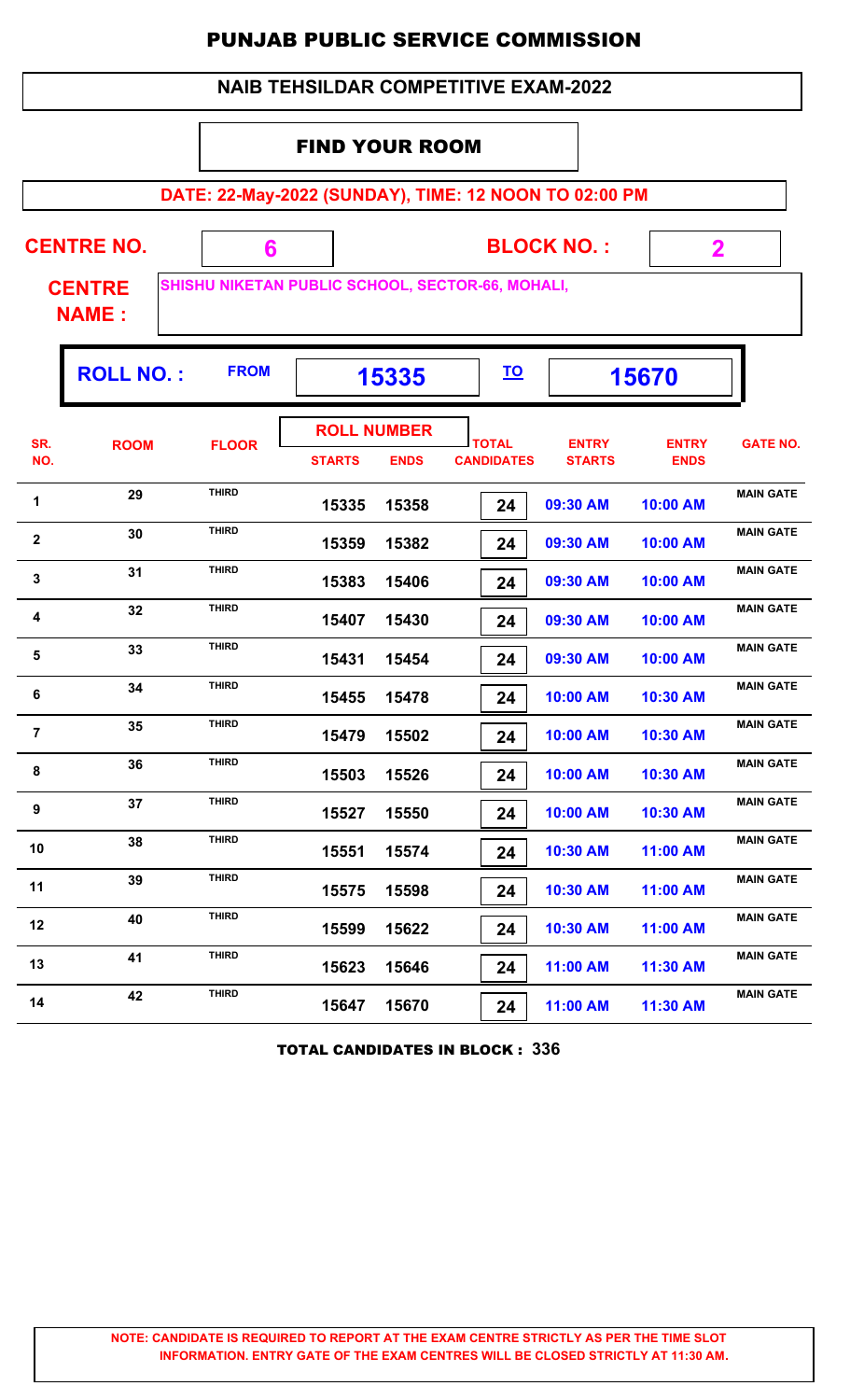#### **NAIB TEHSILDAR COMPETITIVE EXAM-2022**

#### FIND YOUR ROOM

 **7**

**DATE: 22-May-2022 (SUNDAY), TIME: 12 NOON TO 02:00 PM**

**CENTRE NO.** 

**BLOCK NO. :**

 **1**

**CENTRE NAME :**

**AJIT KARAM SINGH INTERNATIONAL PUBLIC SCHOOL (AKSIPS-65) SMART SCHOOL, PHASE XI, NEAR PETROL PUMP, DISTT. MOHALI.**

|                  | <b>ROLL NO.:</b>        | <b>FROM</b>  | 15671         |                                   | <u>TO</u>                         |                               | 15970                       |                 |
|------------------|-------------------------|--------------|---------------|-----------------------------------|-----------------------------------|-------------------------------|-----------------------------|-----------------|
| SR.<br>NO.       | <b>ROOM</b>             | <b>FLOOR</b> | <b>STARTS</b> | <b>ROLL NUMBER</b><br><b>ENDS</b> | <b>TOTAL</b><br><b>CANDIDATES</b> | <b>ENTRY</b><br><b>STARTS</b> | <b>ENTRY</b><br><b>ENDS</b> | <b>GATE NO.</b> |
| 1                | $\mathbf 1$             | <b>FIRST</b> | 15671         | 15694                             | 24                                | 10:00 AM                      | 10:30 AM                    | GATE-1          |
| $\mathbf{2}$     | $\overline{2}$          | <b>FIRST</b> | 15695         | 15718                             | 24                                | 10:00 AM                      | 10:30 AM                    | GATE-1          |
| 3                | $\overline{3}$          | <b>FIRST</b> | 15719         | 15742                             | 24                                | 10:00 AM                      | 10:30 AM                    | GATE-1          |
| 4                | $\overline{\mathbf{4}}$ | <b>FIRST</b> | 15743         | 15766                             | 24                                | 10:00 AM                      | 10:30 AM                    | GATE-1          |
| 5                | 5                       | <b>FIRST</b> | 15767         | 15790                             | 24                                | 10:00 AM                      | 10:30 AM                    | GATE-1          |
| 6                | $6\phantom{a}$          | <b>FIRST</b> | 15791         | 15814                             | 24                                | 10:00 AM                      | 10:30 AM                    | GATE-1          |
| $\overline{7}$   | $\overline{7}$          | <b>FIRST</b> | 15815         | 15838                             | 24                                | 10:30 AM                      | 11:00 AM                    | GATE-1          |
| 8                | 8                       | <b>FIRST</b> | 15839         | 15862                             | 24                                | 10:30 AM                      | 11:00 AM                    | GATE-1          |
| $\boldsymbol{9}$ | 9                       | <b>FIRST</b> | 15863         | 15886                             | 24                                | 10:30 AM                      | 11:00 AM                    | GATE-1          |
| 10               | 10                      | <b>FIRST</b> | 15887         | 15910                             | 24                                | 10:30 AM                      | 11:00 AM                    | GATE-1          |
| 11               | 11                      | <b>FIRST</b> | 15911         | 15940                             | 30                                | 11:00 AM                      | 11:30 AM                    | GATE-1          |
| 12               | 12                      | <b>FIRST</b> | 15941         | 15970                             | 30                                | 11:00 AM                      | 11:30 AM                    | GATE-1          |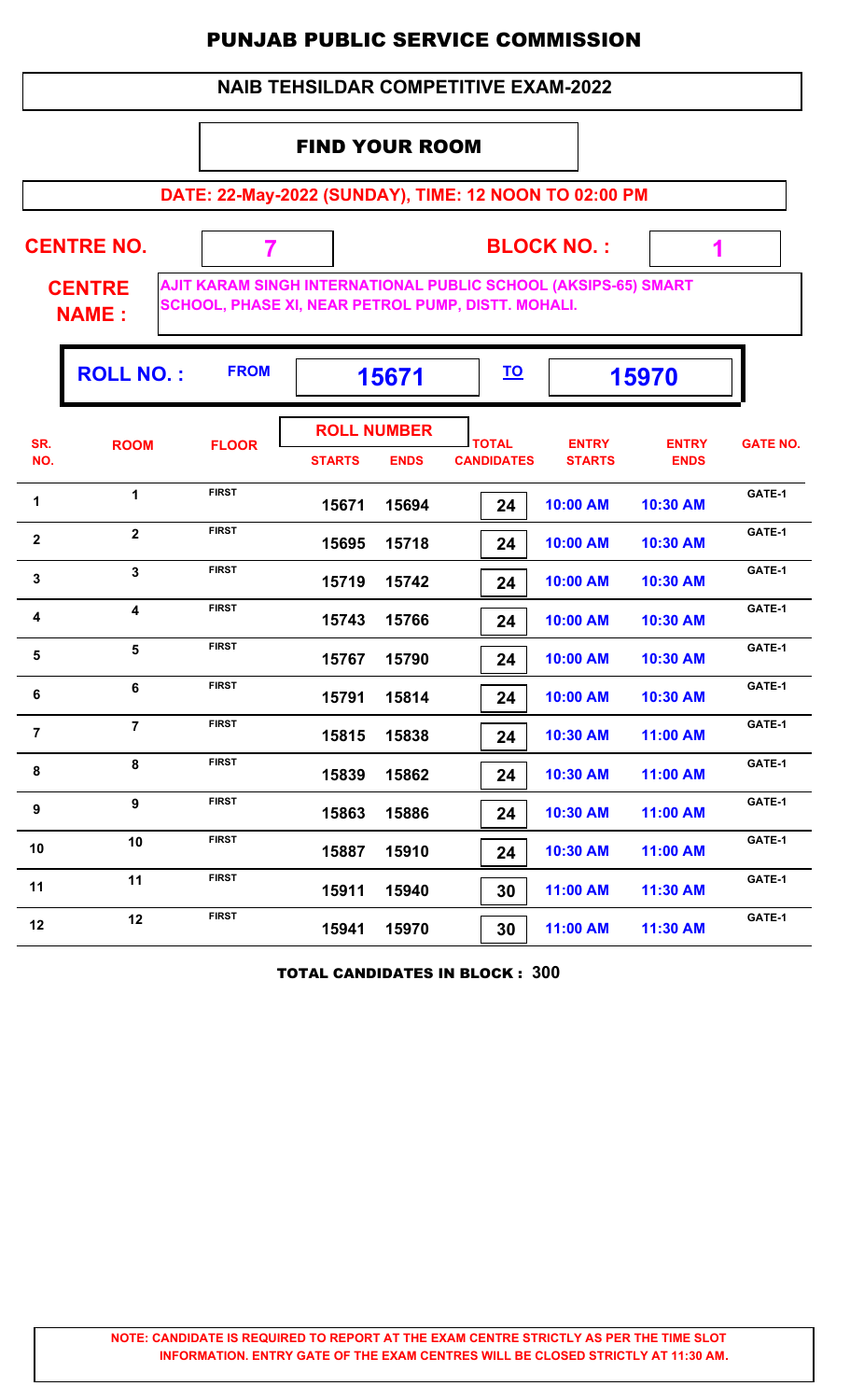|                  |                                                                        |               | <b>NAIB TEHSILDAR COMPETITIVE EXAM-2022</b> |                                   |  |                                   |                               |                             |                  |  |  |  |
|------------------|------------------------------------------------------------------------|---------------|---------------------------------------------|-----------------------------------|--|-----------------------------------|-------------------------------|-----------------------------|------------------|--|--|--|
|                  |                                                                        |               | <b>FIND YOUR ROOM</b>                       |                                   |  |                                   |                               |                             |                  |  |  |  |
|                  | DATE: 22-May-2022 (SUNDAY), TIME: 12 NOON TO 02:00 PM                  |               |                                             |                                   |  |                                   |                               |                             |                  |  |  |  |
|                  |                                                                        |               |                                             |                                   |  |                                   |                               |                             |                  |  |  |  |
|                  | <b>CENTRE NO.</b>                                                      | 8             |                                             |                                   |  |                                   | <b>BLOCK NO.:</b>             | 1                           |                  |  |  |  |
|                  | PARAGON SEN. SEC. SCHOOL, SECTOR 69, SAS NAGAR MOHALI<br><b>CENTRE</b> |               |                                             |                                   |  |                                   |                               |                             |                  |  |  |  |
|                  | <b>NAME:</b>                                                           |               |                                             |                                   |  |                                   |                               |                             |                  |  |  |  |
|                  | <b>ROLL NO.:</b>                                                       | <b>FROM</b>   |                                             | 15971                             |  | <u>TO</u>                         |                               | 16570                       |                  |  |  |  |
| SR.<br>NO.       | <b>ROOM</b>                                                            | <b>FLOOR</b>  | <b>STARTS</b>                               | <b>ROLL NUMBER</b><br><b>ENDS</b> |  | <b>TOTAL</b><br><b>CANDIDATES</b> | <b>ENTRY</b><br><b>STARTS</b> | <b>ENTRY</b><br><b>ENDS</b> | <b>GATE NO.</b>  |  |  |  |
| 1                | $\mathbf{1}$                                                           | <b>GROUND</b> | 15971                                       | 16000                             |  | 30                                | 10:00 AM                      | 10:30 AM                    | <b>MAIN GATE</b> |  |  |  |
| 2                | $\overline{\mathbf{2}}$                                                | <b>GROUND</b> | 16001                                       | 16030                             |  | 30                                | 10:00 AM                      | 10:30 AM                    | <b>MAIN GATE</b> |  |  |  |
| 3                | 3                                                                      | <b>GROUND</b> | 16031                                       | 16060                             |  | 30                                | 10:00 AM                      | 10:30 AM                    | <b>MAIN GATE</b> |  |  |  |
| 4                | $\overline{\mathbf{4}}$                                                | <b>GROUND</b> | 16061                                       | 16090                             |  | 30                                | 10:00 AM                      | 10:30 AM                    | <b>MAIN GATE</b> |  |  |  |
| 5                | 5                                                                      | <b>GROUND</b> | 16091                                       | 16120                             |  | 30                                | 10:00 AM                      | 10:30 AM                    | <b>MAIN GATE</b> |  |  |  |
| 6                | 6                                                                      | <b>GROUND</b> | 16121                                       | 16150                             |  | 30                                | 10:00 AM                      | 10:30 AM                    | <b>MAIN GATE</b> |  |  |  |
| $\overline{7}$   | $\overline{7}$                                                         | <b>GROUND</b> | 16151                                       | 16180                             |  | 30                                | 10:00 AM                      | 10:30 AM                    | <b>MAIN GATE</b> |  |  |  |
| 8                | 8                                                                      | <b>FIRST</b>  | 16181                                       | 16210                             |  | 30                                | 10:00 AM                      | 10:30 AM                    | <b>MAIN GATE</b> |  |  |  |
| $\boldsymbol{9}$ | 9                                                                      | <b>FIRST</b>  | 16211                                       | 16240                             |  | 30                                | 10:30 AM                      | 11:00 AM                    | <b>MAIN GATE</b> |  |  |  |
| 10               | 10                                                                     | <b>FIRST</b>  | 16241                                       | 16270                             |  | 30                                | 10:30 AM                      | 11:00 AM                    | <b>MAIN GATE</b> |  |  |  |
| 11               | 11                                                                     | <b>FIRST</b>  | 16271                                       | 16300                             |  | 30                                | 10:30 AM                      | 11:00 AM                    | <b>MAIN GATE</b> |  |  |  |
| 12               | 12                                                                     | <b>FIRST</b>  | 16301                                       | 16330                             |  | 30                                | 10:30 AM                      | 11:00 AM                    | <b>MAIN GATE</b> |  |  |  |
| 13               | 13                                                                     | <b>FIRST</b>  | 16331                                       | 16360                             |  | 30                                | 10:30 AM                      | 11:00 AM                    | <b>MAIN GATE</b> |  |  |  |
| 14               | 14                                                                     | <b>FIRST</b>  | 16361                                       | 16390                             |  | 30                                | 10:30 AM                      | 11:00 AM                    | <b>MAIN GATE</b> |  |  |  |
| 15               | 15                                                                     | <b>FIRST</b>  | 16391                                       | 16420                             |  | 30                                | 10:30 AM                      | 11:00 AM                    | <b>MAIN GATE</b> |  |  |  |
| 16               | 16                                                                     | <b>FIRST</b>  | 16421                                       | 16450                             |  | 30                                | 11:00 AM                      | 11:30 AM                    | <b>MAIN GATE</b> |  |  |  |
| 17               | 17                                                                     | <b>SECOND</b> | 16451                                       | 16480                             |  | 30                                | 11:00 AM                      | 11:30 AM                    | <b>MAIN GATE</b> |  |  |  |
| 18               | 18                                                                     | <b>SECOND</b> | 16481                                       | 16510                             |  | 30                                | 11:00 AM                      | 11:30 AM                    | <b>MAIN GATE</b> |  |  |  |
| 19               | 19                                                                     | <b>SECOND</b> | 16511                                       | 16540                             |  | 30                                | 11:00 AM                      | 11:30 AM                    | <b>MAIN GATE</b> |  |  |  |
| 20               | 20                                                                     | <b>SECOND</b> | 16541                                       | 16570                             |  | 30                                | 11:00 AM                      | 11:30 AM                    | <b>MAIN GATE</b> |  |  |  |

TOTAL CANDIDATES IN BLOCK : **600**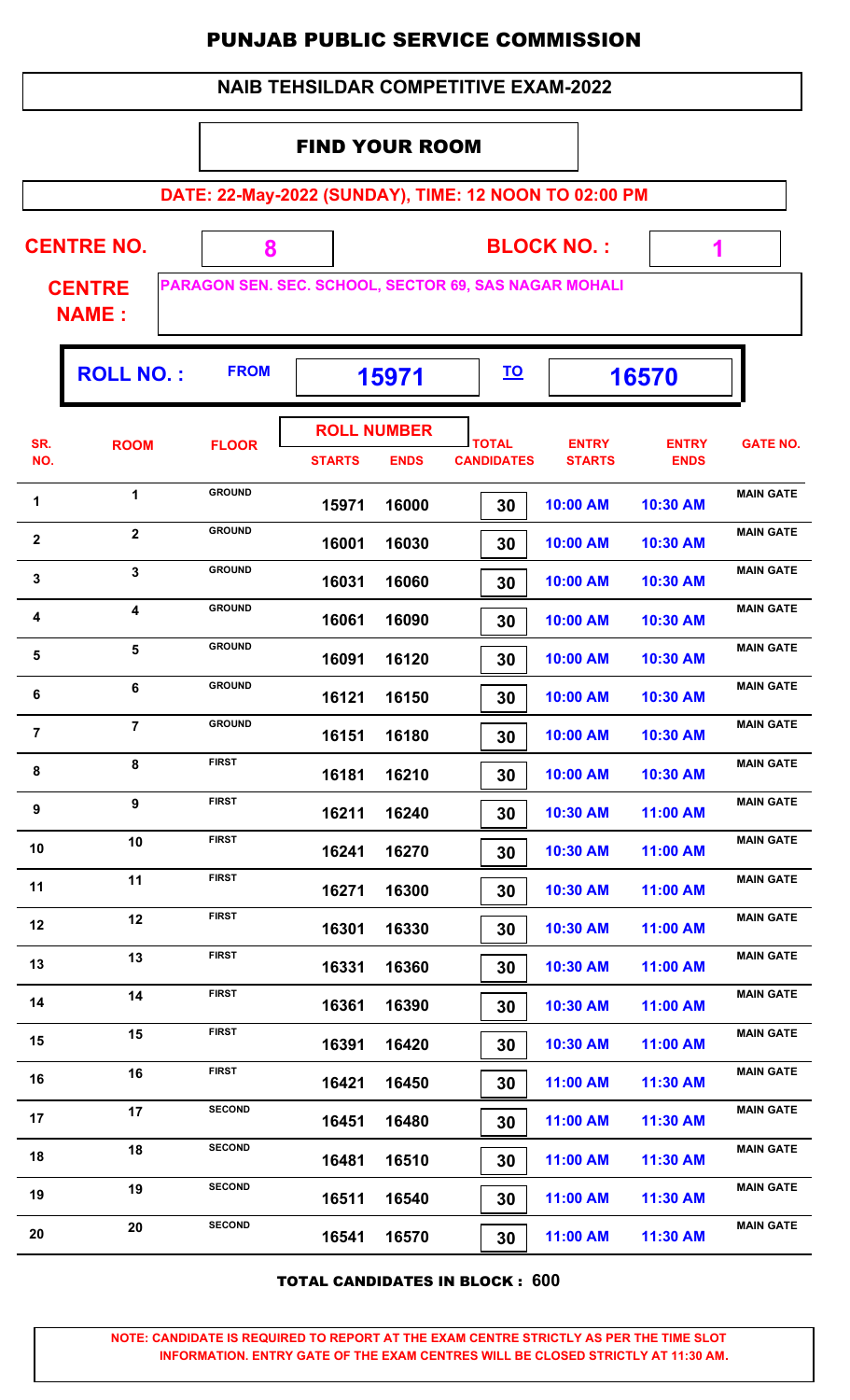| <b>NAIB TEHSILDAR COMPETITIVE EXAM-2022</b> |  |
|---------------------------------------------|--|
|---------------------------------------------|--|

#### FIND YOUR ROOM

**DATE: 22-May-2022 (SUNDAY), TIME: 12 NOON TO 02:00 PM**

| <b>CENTRE NO.</b>             |             |                                                | <b>BLOCK NO.:</b> |       |  |
|-------------------------------|-------------|------------------------------------------------|-------------------|-------|--|
| <b>CENTRE</b><br><b>NAME:</b> |             | <b>GENIUS PUBLIC SCHOOL, SECTOR 69, MOHALI</b> |                   |       |  |
| <b>ROLL NO.:</b>              | <b>FROM</b> | 16571                                          | <b>TO</b>         | 17070 |  |

| SR.<br>NO.              | <b>ROOM</b>             | <b>FLOOR</b>  | <b>ROLL NUMBER</b><br><b>STARTS</b> | <b>ENDS</b> | <b>TOTAL</b><br><b>CANDIDATES</b> | <b>ENTRY</b><br><b>STARTS</b> | <b>ENTRY</b><br><b>ENDS</b> | <b>GATE NO.</b>  |
|-------------------------|-------------------------|---------------|-------------------------------------|-------------|-----------------------------------|-------------------------------|-----------------------------|------------------|
| 1                       | $\mathbf{1}$            | <b>GROUND</b> | 16571                               | 16600       | 30                                | 10:00 AM                      | 10:30 AM                    | <b>MAIN GATE</b> |
| $\boldsymbol{2}$        | $\overline{2}$          | <b>GROUND</b> | 16601                               | 16624       | 24                                | 10:00 AM                      | 10:30 AM                    | <b>MAIN GATE</b> |
| $\mathbf{3}$            | $\mathbf{3}$            | <b>GROUND</b> | 16625                               | 16648       | 24                                | 10:00 AM                      | 10:30 AM                    | <b>MAIN GATE</b> |
| 4                       | $\overline{\mathbf{4}}$ | <b>GROUND</b> | 16649                               | 16672       | 24                                | 10:00 AM                      | 10:30 AM                    | <b>MAIN GATE</b> |
| $\overline{\mathbf{5}}$ | 5                       | <b>GROUND</b> | 16673                               | 16702       | 30                                | 10:00 AM                      | 10:30 AM                    | <b>MAIN GATE</b> |
| $\bf 6$                 | 6                       | <b>FIRST</b>  | 16703                               | 16732       | 30                                | 10:00 AM                      | 10:30 AM                    | <b>MAIN GATE</b> |
| $\overline{7}$          | $\overline{7}$          | <b>FIRST</b>  | 16733                               | 16762       | 30                                | 10:00 AM                      | 10:30 AM                    | <b>MAIN GATE</b> |
| 8                       | 8                       | <b>FIRST</b>  | 16763                               | 16792       | 30                                | 10:30 AM                      | 11:00 AM                    | <b>MAIN GATE</b> |
| 9                       | 9                       | <b>FIRST</b>  | 16793                               | 16816       | 24                                | 10:30 AM                      | 11:00 AM                    | <b>MAIN GATE</b> |
| 10                      | 10                      | <b>FIRST</b>  | 16817                               | 16846       | 30                                | 10:30 AM                      | 11:00 AM                    | <b>MAIN GATE</b> |
| 11                      | 11                      | <b>FIRST</b>  | 16847                               | 16876       | 30                                | 10:30 AM                      | 11:00 AM                    | <b>MAIN GATE</b> |
| 12                      | 12                      | <b>FIRST</b>  | 16877                               | 16900       | 24                                | 10:30 AM                      | 11:00 AM                    | <b>MAIN GATE</b> |
| 13                      | 13                      | <b>FIRST</b>  | 16901                               | 16924       | 24                                | 10:30 AM                      | 11:00 AM                    | <b>MAIN GATE</b> |
| 14                      | 14                      | <b>SECOND</b> | 16925                               | 16954       | 30                                | 11:00 AM                      | 11:30 AM                    | <b>MAIN GATE</b> |
| 15                      | 15                      | <b>SECOND</b> | 16955                               | 16984       | 30                                | 11:00 AM                      | 11:30 AM                    | <b>MAIN GATE</b> |
| 16                      | 16                      | <b>SECOND</b> | 16985                               | 17014       | 30                                | 11:00 AM                      | 11:30 AM                    | <b>MAIN GATE</b> |
| 17                      | 17                      | <b>SECOND</b> | 17015                               | 17044       | 30                                | 11:00 AM                      | 11:30 AM                    | <b>MAIN GATE</b> |
| 18                      | 18                      | <b>SECOND</b> | 17045                               | 17070       | 26                                | 11:00 AM                      | 11:30 AM                    | <b>MAIN GATE</b> |
|                         |                         |               |                                     |             |                                   |                               |                             |                  |

TOTAL CANDIDATES IN BLOCK : **500**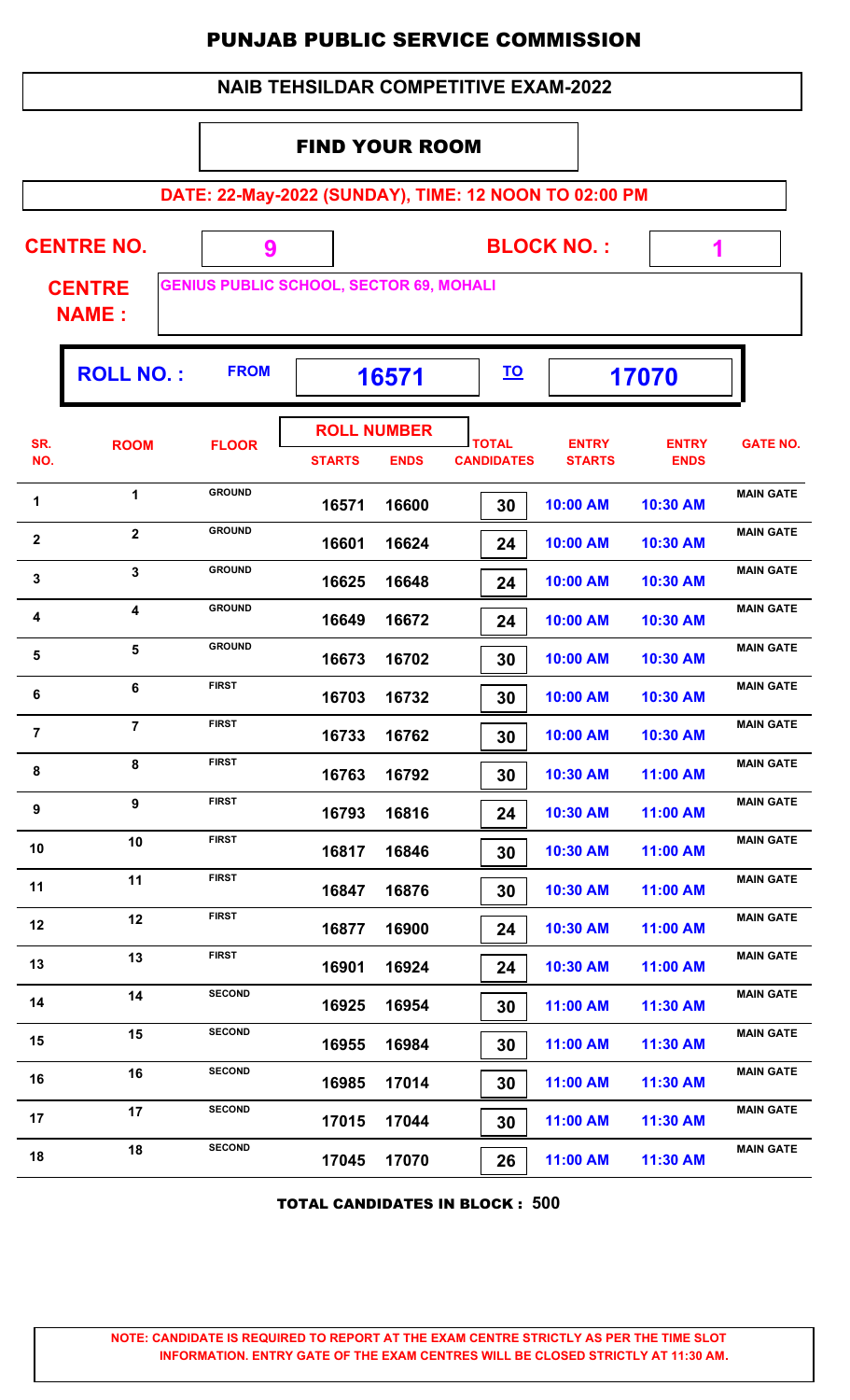|                                                |                   |               |                                     |             | <b>NAIB TEHSILDAR COMPETITIVE EXAM-2022</b>                 |                               |                             |                 |  |  |
|------------------------------------------------|-------------------|---------------|-------------------------------------|-------------|-------------------------------------------------------------|-------------------------------|-----------------------------|-----------------|--|--|
|                                                |                   |               | <b>FIND YOUR ROOM</b>               |             |                                                             |                               |                             |                 |  |  |
|                                                |                   |               |                                     |             | DATE: 22-May-2022 (SUNDAY), TIME: 12 NOON TO 02:00 PM       |                               |                             |                 |  |  |
|                                                | <b>CENTRE NO.</b> | 10            | <b>BLOCK NO.:</b><br>1              |             |                                                             |                               |                             |                 |  |  |
| <b>CENTRE</b><br><b>MOHALI</b><br><b>NAME:</b> |                   |               |                                     |             | JITENDER VEER SARVHITKARI MODEL SR. SEC. SCHOOL, SECTOR-71, |                               |                             |                 |  |  |
|                                                | <b>ROLL NO.:</b>  | <b>FROM</b>   | <u>TO</u><br>17406<br>17071         |             |                                                             |                               |                             |                 |  |  |
| SR.<br>NO.                                     | <b>ROOM</b>       | <b>FLOOR</b>  | <b>ROLL NUMBER</b><br><b>STARTS</b> | <b>ENDS</b> | <b>TOTAL</b><br><b>CANDIDATES</b>                           | <b>ENTRY</b><br><b>STARTS</b> | <b>ENTRY</b><br><b>ENDS</b> | <b>GATE NO.</b> |  |  |
| 1                                              | 12                | <b>FIRST</b>  | 17071                               | 17094       | 24                                                          | 10:00 AM                      | 10:30 AM                    | GATE-1          |  |  |
| $\mathbf{2}$                                   | 13                | <b>FIRST</b>  | 17095                               | 17118       | 24                                                          | 10:00 AM                      | 10:30 AM                    | GATE-1          |  |  |
| 3                                              | 14                | <b>FIRST</b>  | 17119                               | 17142       | 24                                                          | 10:00 AM                      | 10:30 AM                    | GATE-1          |  |  |
| 4                                              | 15                | <b>FIRST</b>  | 17143                               | 17166       | 24                                                          | 10:00 AM                      | 10:30 AM                    | GATE-1          |  |  |
| 5                                              | 16                | <b>FIRST</b>  | 17167                               | 17190       | 24                                                          | 10:00 AM                      | 10:30 AM                    | GATE-1          |  |  |
| 6                                              | 17                | <b>FIRST</b>  | 17191                               | 17214       | 24                                                          | 10:00 AM                      | 10:30 AM                    | GATE-1          |  |  |
| $\overline{7}$                                 | 18                | <b>FIRST</b>  | 17215                               | 17238       | 24                                                          | 10:30 AM                      | 11:00 AM                    | GATE-1          |  |  |
| 8                                              | 19                | <b>FIRST</b>  | 17239                               | 17262       | 24                                                          | 10:30 AM                      | 11:00 AM                    | GATE-1          |  |  |
| 9                                              | 20                | <b>FIRST</b>  | 17263                               | 17286       | 24                                                          | 10:30 AM                      | 11:00 AM                    | GATE-1          |  |  |
| 10                                             | 21                | <b>FIRST</b>  | 17287                               | 17310       | 24                                                          | 10:30 AM                      | 11:00 AM                    | GATE-1          |  |  |
| 11                                             | 22                | <b>SECOND</b> | 17311                               | 17334       | 24                                                          | 10:30 AM                      | 11:00 AM                    | GATE-1          |  |  |
| 12                                             | 23                | <b>SECOND</b> | 17335                               | 17358       | 24                                                          | 11:00 AM                      | 11:30 AM                    | GATE-1          |  |  |
| 13                                             | 24                | <b>SECOND</b> | 17359                               | 17382       | 24                                                          | 11:00 AM                      | 11:30 AM                    | GATE-1          |  |  |
| 14                                             | 25                | <b>SECOND</b> | 17383                               | 17406       | 24                                                          | 11:00 AM                      | 11:30 AM                    | GATE-1          |  |  |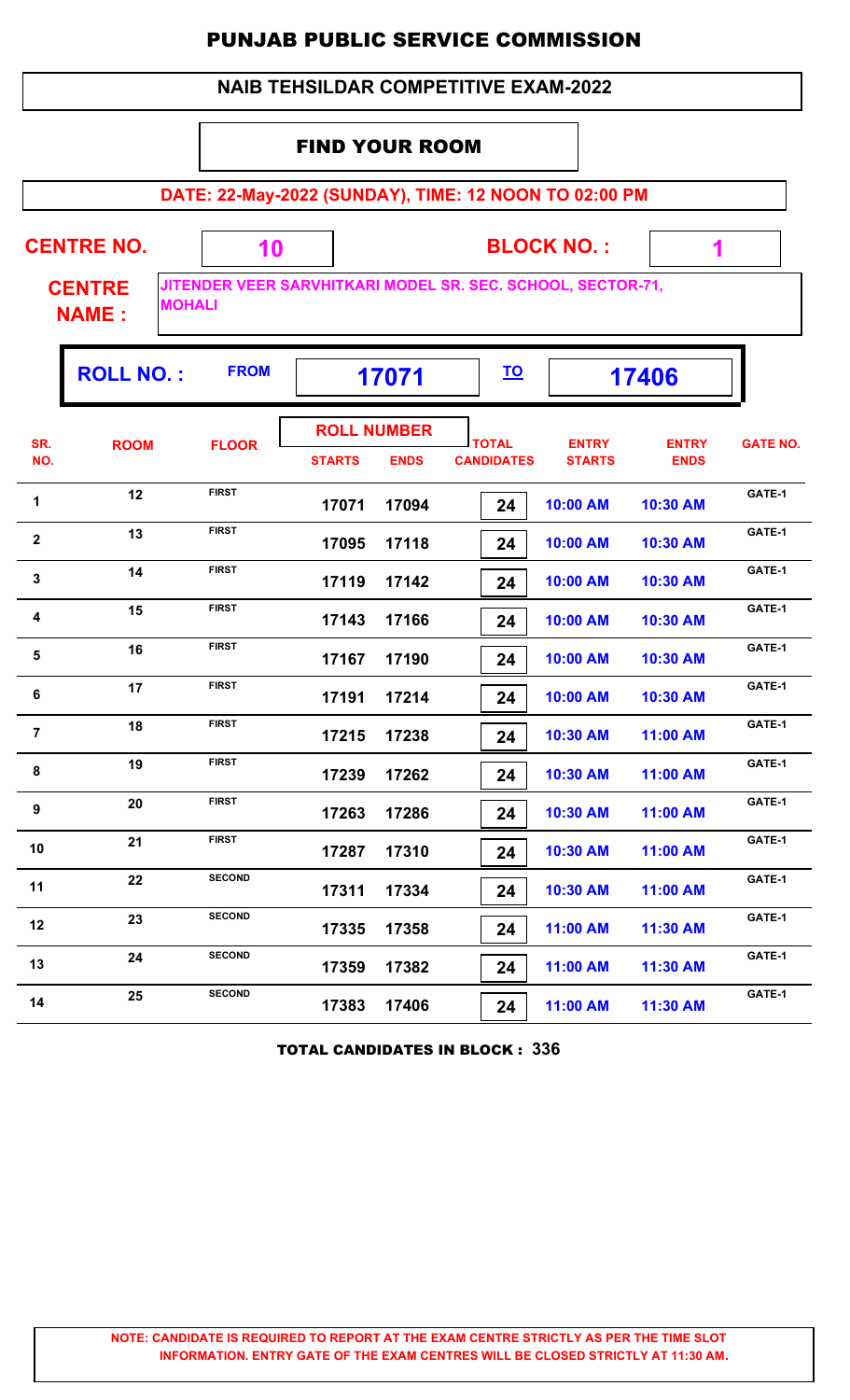|                |                               |                                                       |                       |                                   | <b>NAIB TEHSILDAR COMPETITIVE EXAM-2022</b> |                               |                             |                 |
|----------------|-------------------------------|-------------------------------------------------------|-----------------------|-----------------------------------|---------------------------------------------|-------------------------------|-----------------------------|-----------------|
|                |                               |                                                       | <b>FIND YOUR ROOM</b> |                                   |                                             |                               |                             |                 |
|                |                               | DATE: 22-May-2022 (SUNDAY), TIME: 12 NOON TO 02:00 PM |                       |                                   |                                             |                               |                             |                 |
|                | <b>CENTRE NO.</b>             | 11                                                    | <b>BLOCK NO.:</b>     |                                   |                                             |                               |                             | 1               |
|                | <b>CENTRE</b><br><b>NAME:</b> | <b>SHERWOOD CONVENT SCHOOL, PHASE 4, MOHALI.</b>      |                       |                                   |                                             |                               |                             |                 |
|                | <b>ROLL NO.:</b>              | <b>FROM</b>                                           |                       | 17407                             | <u>TO</u>                                   |                               | 17906                       |                 |
| SR.<br>NO.     | <b>ROOM</b>                   | <b>FLOOR</b>                                          | <b>STARTS</b>         | <b>ROLL NUMBER</b><br><b>ENDS</b> | <b>TOTAL</b><br><b>CANDIDATES</b>           | <b>ENTRY</b><br><b>STARTS</b> | <b>ENTRY</b><br><b>ENDS</b> | <b>GATE NO.</b> |
| 1              | $\mathbf{1}$                  | <b>GROUND</b>                                         | 17407                 | 17436                             | 30                                          | 10:00 AM                      | 10:30 AM                    | GATE-1          |
| $\mathbf{2}$   | $\overline{2}$                | <b>GROUND</b>                                         | 17437                 | 17466                             | 30                                          | 10:00 AM                      | 10:30 AM                    | GATE-1          |
| 3              | $\mathbf{3}$                  | <b>GROUND</b>                                         | 17467                 | 17496                             | 30                                          | 10:00 AM                      | 10:30 AM                    | GATE-1          |
| 4              | $\overline{\mathbf{4}}$       | <b>GROUND</b>                                         | 17497                 | 17526                             | 30                                          | 10:00 AM                      | 10:30 AM                    | GATE-1          |
| 5              | 5                             | <b>GROUND</b>                                         | 17527                 | 17556                             | 30                                          | 10:00 AM                      | 10:30 AM                    | GATE-1          |
| 6              | 6                             | <b>GROUND</b>                                         | 17557                 | 17586                             | 30                                          | 10:00 AM                      | 10:30 AM                    | GATE-1          |
| $\overline{7}$ | $\overline{7}$                | <b>GROUND</b>                                         | 17587                 | 17616                             | 30                                          | 10:00 AM                      | 10:30 AM                    | GATE-1          |
| 8              | 8                             | <b>GROUND</b>                                         | 17617                 | 17646                             | 30                                          | 10:30 AM                      | 11:00 AM                    | GATE-1          |
| 9              | $\overline{9}$                | <b>GROUND</b>                                         | 17647                 | 17676                             | 30                                          | 10:30 AM                      | 11:00 AM                    | GATE-1          |
| 10             | 10                            | <b>FIRST</b>                                          | 17677                 | 17706                             | 30                                          | 10:30 AM                      | 11:00 AM                    | GATE-1          |
| 11             | <b>HALL-11</b>                | <b>FIRST</b>                                          | 17707                 | 17772                             | 66                                          | 10:30 AM                      | 11:00 AM                    | GATE-1          |
| 12             | 12                            | <b>SECOND</b>                                         | 17773                 | 17802                             | 30                                          | 10:30 AM                      | 11:00 AM                    | GATE-1          |
| 13             | 13                            | <b>SECOND</b>                                         | 17803                 | 17832                             | 30                                          | 11:00 AM                      | 11:30 AM                    | GATE-1          |
| 14             | 14                            | <b>SECOND</b>                                         | 17833                 | 17862                             | 30                                          | 11:00 AM                      | 11:30 AM                    | GATE-1          |
| 15             | 15                            | <b>SECOND</b>                                         | 17863                 | 17906                             | 44                                          | 11:00 AM                      | 11:30 AM                    | GATE-1          |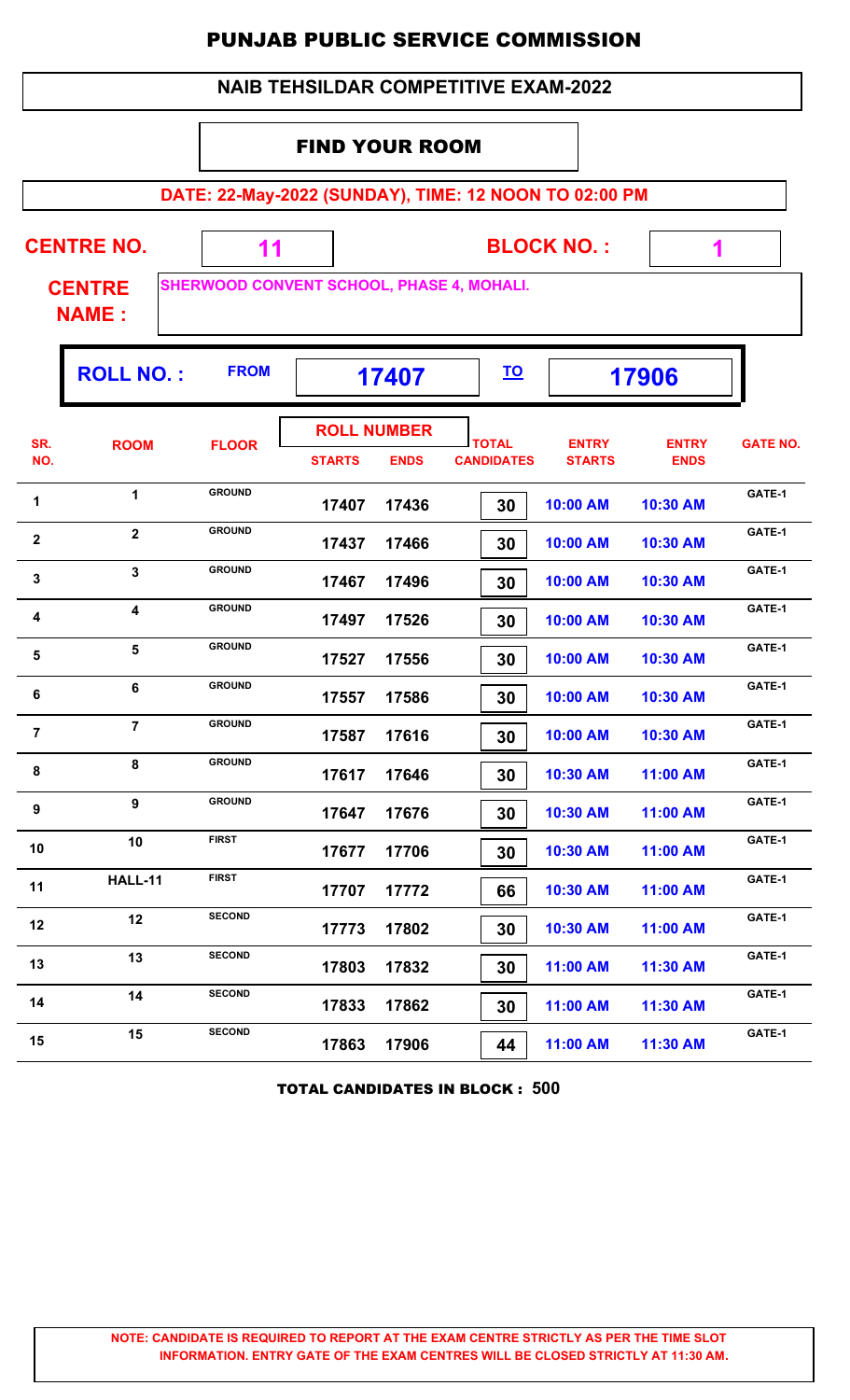#### **NAIB TEHSILDAR COMPETITIVE EXAM-2022**

#### FIND YOUR ROOM

 **12**

**DATE: 22-May-2022 (SUNDAY), TIME: 12 NOON TO 02:00 PM**

**CENTRE NO.** 

**BLOCK NO. :**

 **1**

T

**CENTRE NAME :**

**GURU GOBIND SINGH VIDYA MANDIR SR. SEC. SCHOOL, RATWARA SAHIB, PO MULLANPUR GARIBDAS (NEW CHANDIGARH), DISTT. MOHALI**

|                  | <b>ROLL NO.:</b> | <b>FROM</b>   | 17907         |                                   | <u>TO</u>                         |                               | 18226                       |                 |
|------------------|------------------|---------------|---------------|-----------------------------------|-----------------------------------|-------------------------------|-----------------------------|-----------------|
| SR.<br>NO.       | <b>ROOM</b>      | <b>FLOOR</b>  | <b>STARTS</b> | <b>ROLL NUMBER</b><br><b>ENDS</b> | <b>TOTAL</b><br><b>CANDIDATES</b> | <b>ENTRY</b><br><b>STARTS</b> | <b>ENTRY</b><br><b>ENDS</b> | <b>GATE NO.</b> |
| 1                | $\mathbf{2}$     | <b>GROUND</b> | 17907         | 17926                             | 20                                | 09:30 AM                      | 10:00 AM                    | GATE-2          |
| $\mathbf 2$      | 4                | <b>GROUND</b> | 17927         | 17946                             | 20                                | 09:30 AM                      | 10:00 AM                    | GATE-2          |
| 3                | 5                | <b>GROUND</b> | 17947         | 17966                             | 20                                | 09:30 AM                      | 10:00 AM                    | GATE-2          |
| $\boldsymbol{4}$ | 6                | <b>GROUND</b> | 17967         | 17986                             | 20                                | 09:30 AM                      | 10:00 AM                    | GATE-2          |
| 5                | 8                | <b>GROUND</b> | 17987         | 18006                             | 20                                | 09:30 AM                      | 10:00 AM                    | GATE-2          |
| 6                | 9                | <b>GROUND</b> | 18007         | 18026                             | 20                                | 10:00 AM                      | 10:30 AM                    | GATE-2          |
| $\overline{7}$   | 10               | <b>GROUND</b> | 18027         | 18046                             | 20                                | 10:00 AM                      | 10:30 AM                    | GATE-2          |
| $\bf 8$          | 11               | <b>GROUND</b> | 18047         | 18066                             | 20                                | 10:00 AM                      | 10:30 AM                    | GATE-2          |
| 9                | 12               | <b>GROUND</b> | 18067         | 18086                             | 20                                | 10:00 AM                      | 10:30 AM                    | GATE-2          |
| 10               | 13               | <b>GROUND</b> | 18087         | 18106                             | 20                                | 10:30 AM                      | 11:00 AM                    | GATE-2          |
| 11               | 15               | <b>GROUND</b> | 18107         | 18126                             | 20                                | 10:30 AM                      | 11:00 AM                    | GATE-2          |
| 12               | 16               | <b>GROUND</b> | 18127         | 18146                             | 20                                | 10:30 AM                      | 11:00 AM                    | GATE-2          |
| 13               | 17               | <b>GROUND</b> | 18147         | 18166                             | 20                                | 10:30 AM                      | 11:00 AM                    | GATE-2          |
| 14               | 20               | <b>GROUND</b> | 18167         | 18186                             | 20                                | 11:00 AM                      | 11:30 AM                    | GATE-2          |
| 15               | 21               | <b>GROUND</b> | 18187         | 18206                             | 20                                | 11:00 AM                      | 11:30 AM                    | GATE-2          |
| 16               | 22               | <b>GROUND</b> | 18207         | 18226                             | 20                                | 11:00 AM                      | 11:30 AM                    | GATE-2          |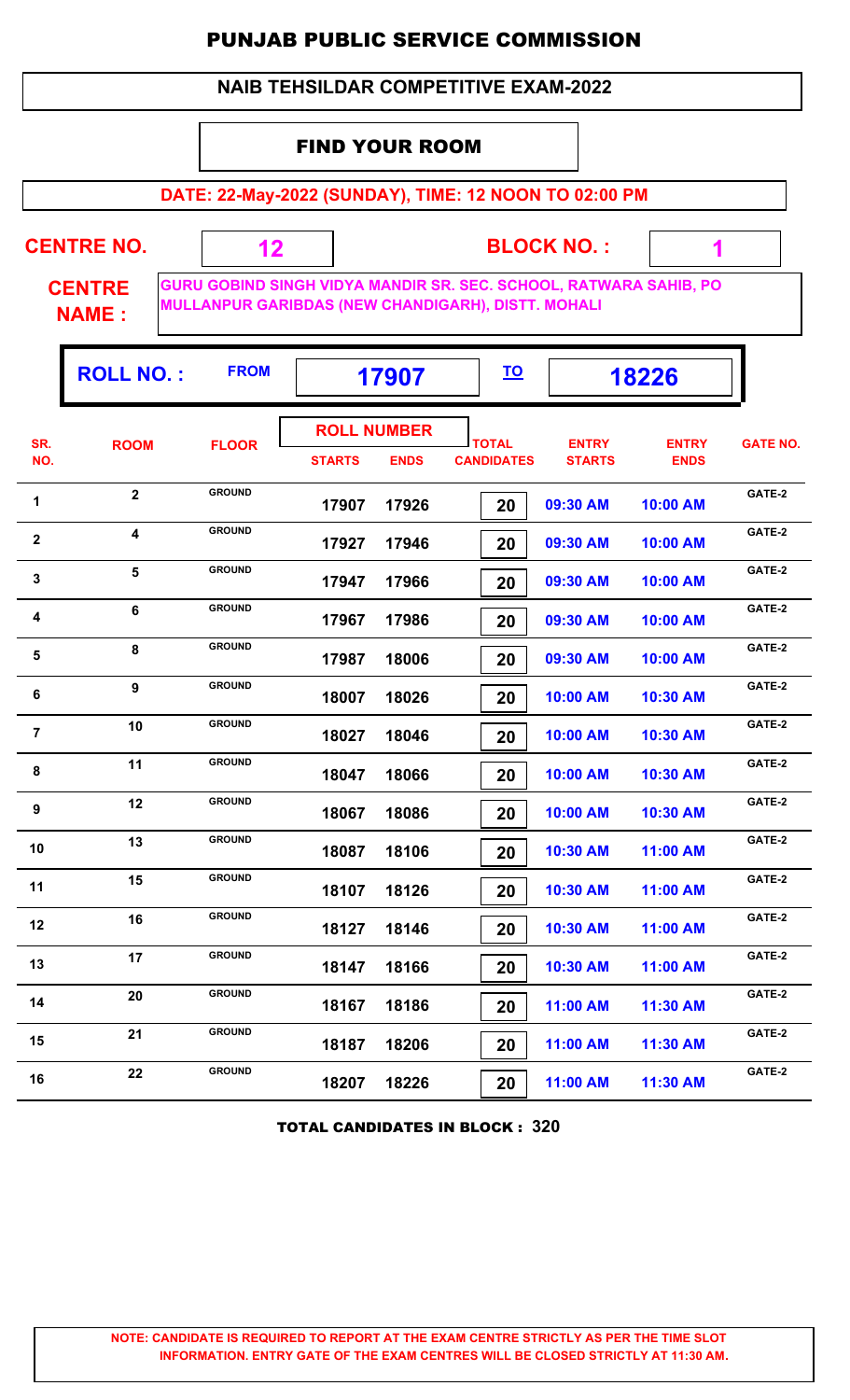#### **NAIB TEHSILDAR COMPETITIVE EXAM-2022**

#### FIND YOUR ROOM

 **12**

**DATE: 22-May-2022 (SUNDAY), TIME: 12 NOON TO 02:00 PM**

**CENTRE NO.** 

**BLOCK NO. :**

 **2**

ŋ.

**CENTRE NAME :**

**GURU GOBIND SINGH VIDYA MANDIR SR. SEC. SCHOOL, RATWARA SAHIB, PO MULLANPUR GARIBDAS (NEW CHANDIGARH), DISTT. MOHALI**

|                         | <b>ROLL NO.:</b> | <b>FROM</b>  | 18227         |                                   | <u>TO</u>                         |                               | 18626                       |                 |
|-------------------------|------------------|--------------|---------------|-----------------------------------|-----------------------------------|-------------------------------|-----------------------------|-----------------|
| SR.<br>NO.              | <b>ROOM</b>      | <b>FLOOR</b> | <b>STARTS</b> | <b>ROLL NUMBER</b><br><b>ENDS</b> | <b>TOTAL</b><br><b>CANDIDATES</b> | <b>ENTRY</b><br><b>STARTS</b> | <b>ENTRY</b><br><b>ENDS</b> | <b>GATE NO.</b> |
| 1                       | 67               | <b>TOP</b>   | 18227         | 18246                             | 20                                | 09:30 AM                      | 10:00 AM                    | GATE-2          |
| $\overline{2}$          | 68               | <b>TOP</b>   | 18247         | 18266                             | 20                                | 09:30 AM                      | 10:00 AM                    | GATE-2          |
| $\mathbf 3$             | 69               | <b>TOP</b>   | 18267         | 18286                             | 20                                | 09:30 AM                      | 10:00 AM                    | GATE-2          |
| $\overline{\mathbf{4}}$ | 70               | <b>TOP</b>   | 18287         | 18306                             | 20                                | 09:30 AM                      | 10:00 AM                    | GATE-2          |
| 5                       | 72               | <b>TOP</b>   | 18307         | 18326                             | 20                                | 09:30 AM                      | 10:00 AM                    | GATE-2          |
| 6                       | 73               | <b>TOP</b>   | 18327         | 18346                             | 20                                | 09:30 AM                      | 10:00 AM                    | GATE-2          |
| $\overline{7}$          | 74               | <b>TOP</b>   | 18347         | 18366                             | 20                                | 09:30 AM                      | 10:00 AM                    | GATE-2          |
| 8                       | 75               | <b>TOP</b>   | 18367         | 18386                             | 20                                | 10:00 AM                      | 10:30 AM                    | GATE-2          |
| 9                       | 76               | <b>TOP</b>   | 18387         | 18406                             | 20                                | 10:00 AM                      | 10:30 AM                    | GATE-2          |
| 10                      | 77               | <b>TOP</b>   | 18407         | 18426                             | 20                                | 10:00 AM                      | 10:30 AM                    | GATE-2          |
| 11                      | 78               | <b>TOP</b>   | 18427         | 18446                             | 20                                | 10:00 AM                      | 10:30 AM                    | GATE-2          |
| 12                      | 79               | <b>TOP</b>   | 18447         | 18466                             | 20                                | 10:00 AM                      | 10:30 AM                    | GATE-2          |
| 13                      | 81               | <b>TOP</b>   | 18467         | 18486                             | 20                                | 10:30 AM                      | 11:00 AM                    | GATE-2          |
| 14                      | 82               | <b>TOP</b>   | 18487         | 18506                             | 20                                | 10:30 AM                      | 11:00 AM                    | GATE-2          |
| 15                      | 83               | <b>TOP</b>   | 18507         | 18526                             | 20                                | 10:30 AM                      | 11:00 AM                    | GATE-2          |
| 16                      | 84               | <b>TOP</b>   | 18527         | 18546                             | 20                                | 10:30 AM                      | 11:00 AM                    | GATE-2          |
| 17                      | 85               | <b>TOP</b>   | 18547         | 18566                             | 20                                | 11:00 AM                      | 11:30 AM                    | GATE-2          |
| 18                      | 86               | <b>TOP</b>   | 18567         | 18586                             | 20                                | 11:00 AM                      | 11:30 AM                    | GATE-2          |
| 19                      | 87               | <b>TOP</b>   | 18587         | 18606                             | 20                                | 11:00 AM                      | 11:30 AM                    | GATE-2          |
| 20                      | 88               | <b>TOP</b>   | 18607         | 18626                             | 20                                | 11:00 AM                      | 11:30 AM                    | GATE-2          |
|                         |                  |              |               |                                   |                                   |                               |                             |                 |

TOTAL CANDIDATES IN BLOCK : **400**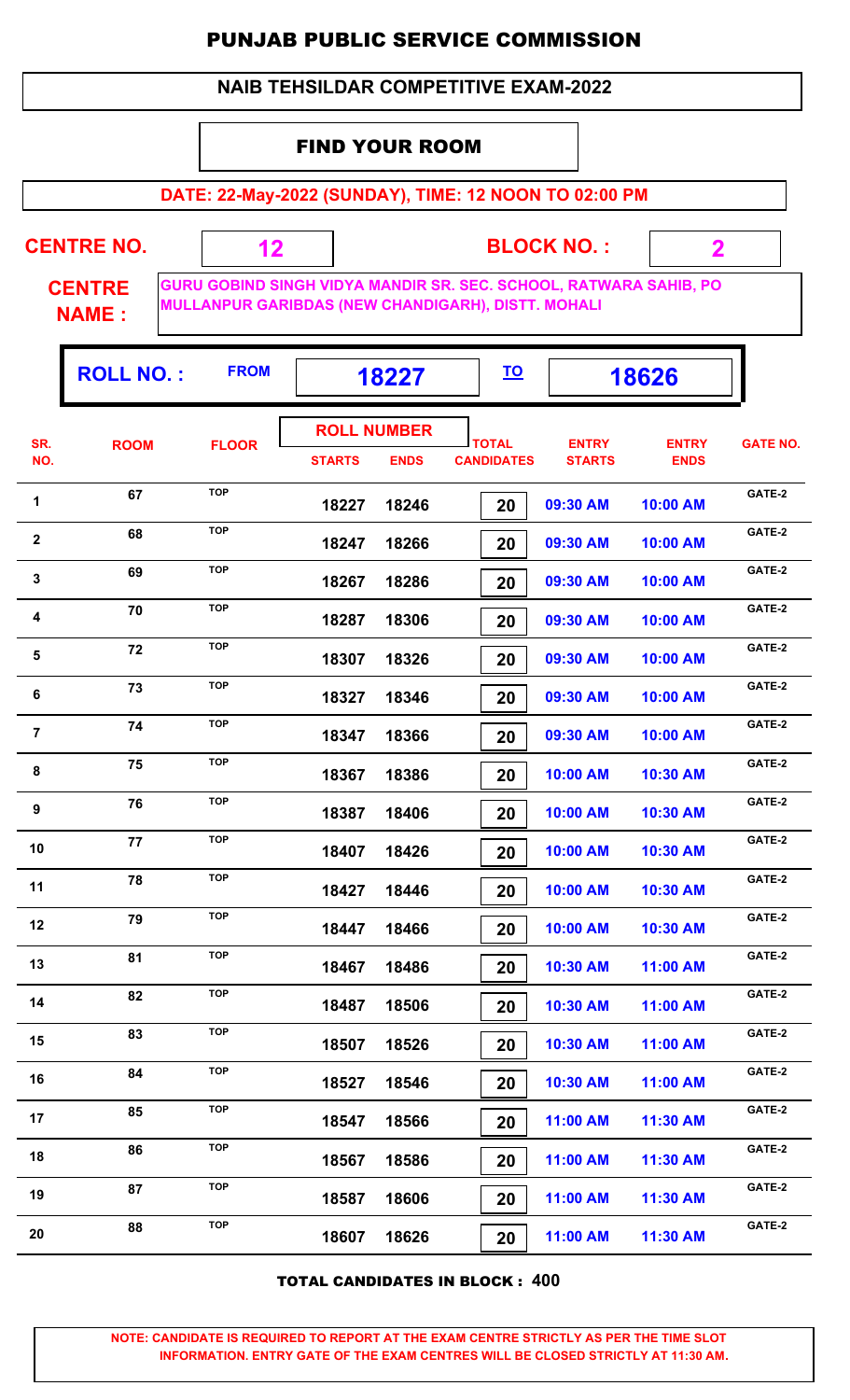|                                              | <b>PUNJAB PUBLIC SERVICE COMMISSION</b> |                                                           |                                             |             |  |                                   |                               |                             |                  |  |
|----------------------------------------------|-----------------------------------------|-----------------------------------------------------------|---------------------------------------------|-------------|--|-----------------------------------|-------------------------------|-----------------------------|------------------|--|
|                                              |                                         |                                                           | <b>NAIB TEHSILDAR COMPETITIVE EXAM-2022</b> |             |  |                                   |                               |                             |                  |  |
|                                              |                                         |                                                           | <b>FIND YOUR ROOM</b>                       |             |  |                                   |                               |                             |                  |  |
|                                              |                                         | DATE: 22-May-2022 (SUNDAY), TIME: 12 NOON TO 02:00 PM     |                                             |             |  |                                   |                               |                             |                  |  |
| <b>BLOCK NO.:</b><br><b>CENTRE NO.</b><br>13 |                                         |                                                           |                                             |             |  |                                   |                               |                             |                  |  |
|                                              | <b>CENTRE</b><br><b>NAME:</b>           | GOVT. MODEL SEN. SEC. SCHOOL, PHASE 3B-1 SAS NAGAR MOHALI |                                             |             |  |                                   |                               |                             |                  |  |
|                                              | <b>ROLL NO.:</b>                        | <b>FROM</b>                                               |                                             | 18627       |  | <u>TO</u>                         |                               | 19026                       |                  |  |
| SR.<br>NO.                                   | <b>ROOM</b>                             | <b>FLOOR</b>                                              | <b>ROLL NUMBER</b><br><b>STARTS</b>         | <b>ENDS</b> |  | <b>TOTAL</b><br><b>CANDIDATES</b> | <b>ENTRY</b><br><b>STARTS</b> | <b>ENTRY</b><br><b>ENDS</b> | <b>GATE NO.</b>  |  |
| 1                                            | $\mathbf 1$                             | <b>GROUND</b>                                             | 18627                                       | 18646       |  | 20                                | 10:00 AM                      | 10:30 AM                    | <b>MAIN GATE</b> |  |
| $\mathbf{2}$                                 | $\overline{2}$                          | <b>GROUND</b>                                             | 18647                                       | 18666       |  | 20                                | 10:00 AM                      | 10:30 AM                    | <b>MAIN GATE</b> |  |
| 3                                            | 3                                       | <b>GROUND</b>                                             | 18667                                       | 18686       |  | 20                                | 10:00 AM                      | 10:30 AM                    | <b>MAIN GATE</b> |  |
| 4                                            | 4                                       | <b>GROUND</b>                                             | 18687                                       | 18706       |  | 20                                | 10:00 AM                      | 10:30 AM                    | <b>MAIN GATE</b> |  |
| 5                                            | 5                                       | <b>GROUND</b>                                             | 18707                                       | 18726       |  | 20                                | 10:00 AM                      | 10:30 AM                    | <b>MAIN GATE</b> |  |
| - 6                                          | 6                                       | <b>GROUND</b>                                             | 18727                                       | 18746       |  | 20                                | 10:00 AM                      | 10:30 AM                    | <b>MAIN GATE</b> |  |
| $\overline{7}$                               | 9                                       | <b>GROUND</b>                                             | 18747                                       | 18766       |  | 20                                | 10:00 AM                      | 10:30 AM                    | <b>MAIN GATE</b> |  |
| 8                                            | 10                                      | <b>GROUND</b>                                             | 18767                                       | 18786       |  | 20                                | 10:00 AM                      | 10:30 AM                    | <b>MAIN GATE</b> |  |
| 9                                            | 104                                     | <b>FIRST</b>                                              | 18787                                       | 18806       |  | 20                                | 10:30 AM                      | 11:00 AM                    | <b>MAIN GATE</b> |  |
| 10                                           | 105                                     | <b>FIRST</b>                                              | 18807                                       | 18826       |  | 20                                | 10:30 AM                      | 11:00 AM                    | <b>MAIN GATE</b> |  |
| 11                                           | 106                                     | <b>FIRST</b>                                              | 18827                                       | 18846       |  | 20                                | 10:30 AM                      | 11:00 AM                    | <b>MAIN GATE</b> |  |
| 12                                           | 107                                     | <b>FIRST</b>                                              | 18847                                       | 18866       |  | 20                                | 10:30 AM                      | 11:00 AM                    | <b>MAIN GATE</b> |  |
| 13                                           | 108                                     | <b>FIRST</b>                                              | 18867                                       | 18886       |  | 20                                | 10:30 AM                      | 11:00 AM                    | <b>MAIN GATE</b> |  |
| 14                                           | 109                                     | <b>FIRST</b>                                              | 18887                                       | 18906       |  | 20                                | 10:30 AM                      | 11:00 AM                    | <b>MAIN GATE</b> |  |
| 15                                           | 110                                     | <b>FIRST</b>                                              | 18907                                       | 18926       |  | 20                                | 10:30 AM                      | 11:00 AM                    | <b>MAIN GATE</b> |  |
| 16                                           | 203                                     | <b>SECOND</b>                                             | 18927                                       | 18946       |  | 20                                | 11:00 AM                      | 11:30 AM                    | <b>MAIN GATE</b> |  |
| 17                                           | 204                                     | <b>SECOND</b>                                             | 18947                                       | 18966       |  | 20                                | 11:00 AM                      | 11:30 AM                    | <b>MAIN GATE</b> |  |

TOTAL CANDIDATES IN BLOCK : **400**

18 **18967 18986 190 AM** 11:00 AM 11:30 AM

**MAIN GATE<sup>19</sup> <sup>206</sup> SECOND**

**20 207 COND**<br>**19007 19026 20 11:00 AM 11:30 AM MAIN GATE** 

 **18967 18986 20 11:00 AM 11:30 AM**

 **18987 19006 20 11:00 AM 11:30 AM**

 **19007 19026 20 11:00 AM 11:30 AM**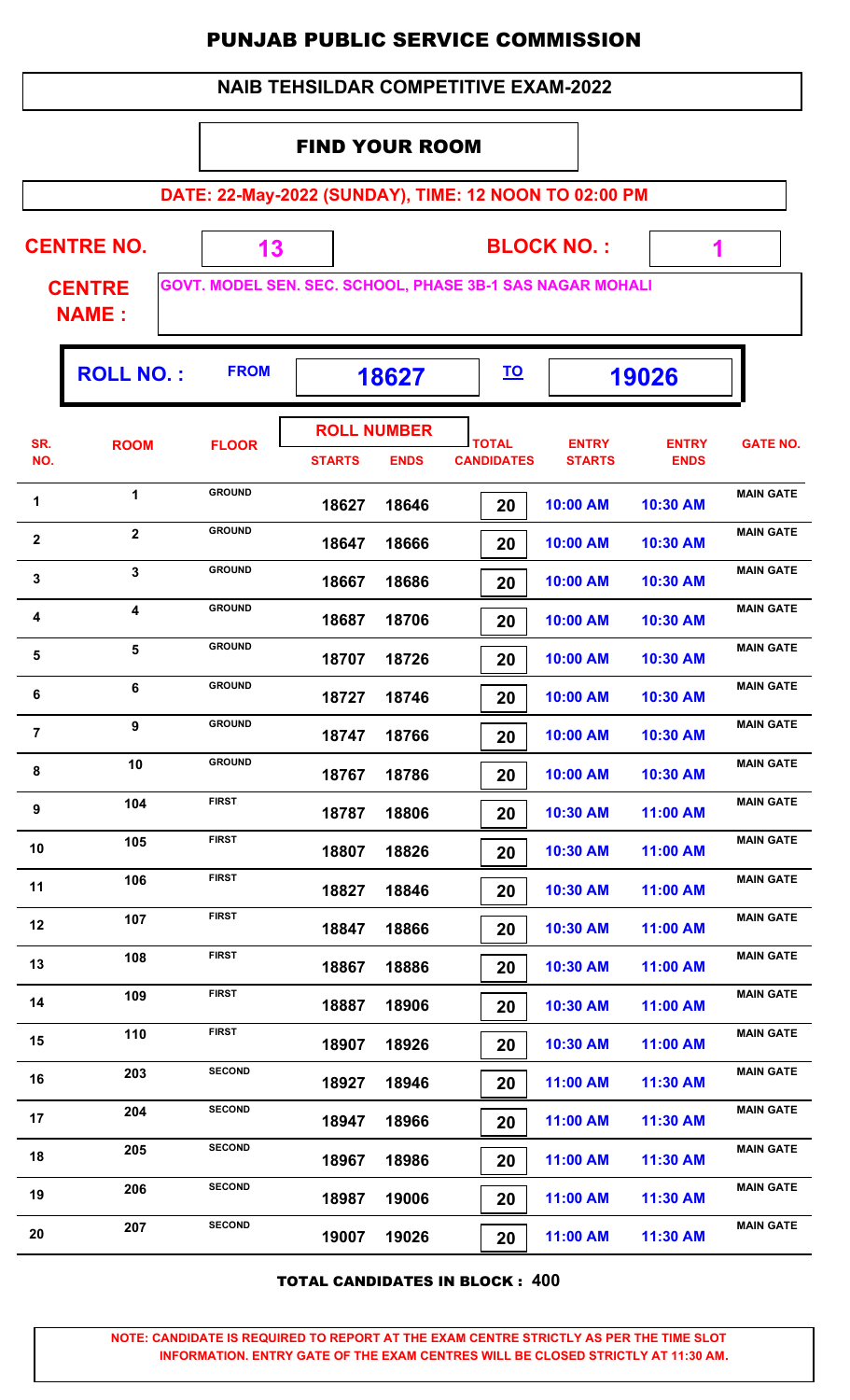| <b>NAIB TEHSILDAR COMPETITIVE EXAM-2022</b> |
|---------------------------------------------|
|---------------------------------------------|

#### FIND YOUR ROOM

**DATE: 22-May-2022 (SUNDAY), TIME: 12 NOON TO 02:00 PM**

**CENTRE NO.** 

**BLOCK NO. :**

 **1**

ŋ.

**CENTRE NAME :**

**SHIVALIK PUBLIC SCHOOL, PHASE-6, SAS NAGAR, MOHALI.**

 **14**

|                | <b>ROLL NO.:</b> | <b>FROM</b>   |                                     | 19027       |                                   |                               | 19526                       |                  |
|----------------|------------------|---------------|-------------------------------------|-------------|-----------------------------------|-------------------------------|-----------------------------|------------------|
| SR.<br>NO.     | <b>ROOM</b>      | <b>FLOOR</b>  | <b>ROLL NUMBER</b><br><b>STARTS</b> | <b>ENDS</b> | <b>TOTAL</b><br><b>CANDIDATES</b> | <b>ENTRY</b><br><b>STARTS</b> | <b>ENTRY</b><br><b>ENDS</b> | <b>GATE NO.</b>  |
| 1              | $A-1$            | <b>GROUND</b> | 19027                               | 19050       | 24                                | 10:00 AM                      | 10:30 AM                    | <b>MAIN GATE</b> |
| $\mathbf{2}$   | $A-2$            | <b>GROUND</b> | 19051                               | 19074       | 24                                | 10:00 AM                      | 10:30 AM                    | <b>MAIN GATE</b> |
| $\mathbf{3}$   | $A-3$            | <b>GROUND</b> | 19075                               | 19098       | 24                                | 10:00 AM                      | 10:30 AM                    | <b>MAIN GATE</b> |
| 4              | $A-4$            | <b>GROUND</b> | 19099                               | 19122       | 24                                | 10:00 AM                      | 10:30 AM                    | <b>MAIN GATE</b> |
| $\sqrt{5}$     | $A-5$            | <b>FIRST</b>  | 19123                               | 19146       | 24                                | 10:00 AM                      | 10:30 AM                    | <b>MAIN GATE</b> |
| 6              | $A-6$            | <b>FIRST</b>  | 19147                               | 19170       | 24                                | 10:00 AM                      | 10:30 AM                    | <b>MAIN GATE</b> |
| $\overline{7}$ | $A-7$            | <b>SECOND</b> | 19171                               | 19194       | 24                                | 10:00 AM                      | 10:30 AM                    | <b>MAIN GATE</b> |
| 8              | $A-8$            | <b>SECOND</b> | 19195                               | 19218       | 24                                | 10:00 AM                      | 10:30 AM                    | <b>MAIN GATE</b> |
| 9              | $A-9$            | <b>SECOND</b> | 19219                               | 19242       | 24                                | 10:30 AM                      | 11:00 AM                    | <b>MAIN GATE</b> |
| 10             | $A-10$           | <b>SECOND</b> | 19243                               | 19266       | 24                                | 10:30 AM                      | 11:00 AM                    | <b>MAIN GATE</b> |
| 11             | $B-1$            | <b>SECOND</b> | 19267                               | 19290       | 24                                | 10:30 AM                      | 11:00 AM                    | <b>MAIN GATE</b> |
| 12             | $B-2$            | <b>SECOND</b> | 19291                               | 19314       | 24                                | 10:30 AM                      | 11:00 AM                    | <b>MAIN GATE</b> |
| 13             | $B-3$            | <b>SECOND</b> | 19315                               | 19338       | 24                                | 10:30 AM                      | 11:00 AM                    | <b>MAIN GATE</b> |
| 14             | $B-4$            | <b>SECOND</b> | 19339                               | 19362       | 24                                | 10:30 AM                      | 11:00 AM                    | <b>MAIN GATE</b> |
| 15             | $E-1$            | <b>SECOND</b> | 19363                               | 19386       | 24                                | 10:30 AM                      | 11:00 AM                    | <b>MAIN GATE</b> |
| 16             | $E-2$            | <b>SECOND</b> | 19387                               | 19410       | 24                                | 11:00 AM                      | 11:30 AM                    | <b>MAIN GATE</b> |
| 17             | $E-3$            | <b>SECOND</b> | 19411                               | 19434       | 24                                | 11:00 AM                      | 11:30 AM                    | <b>MAIN GATE</b> |
| 18             | $E-4$            | <b>SECOND</b> | 19435                               | 19458       | 24                                | 11:00 AM                      | 11:30 AM                    | <b>MAIN GATE</b> |
| 19             | $E-5$            | <b>SECOND</b> | 19459                               | 19482       | 24                                | 11:00 AM                      | 11:30 AM                    | <b>MAIN GATE</b> |
| 20             | $E-6$            | <b>SECOND</b> | 19483                               | 19506       | 24                                | 11:00 AM                      | 11:30 AM                    | <b>MAIN GATE</b> |
| 21             | $E-7$            | <b>SECOND</b> | 19507                               | 19526       | 20                                | 11:00 AM                      | 11:30 AM                    | <b>MAIN GATE</b> |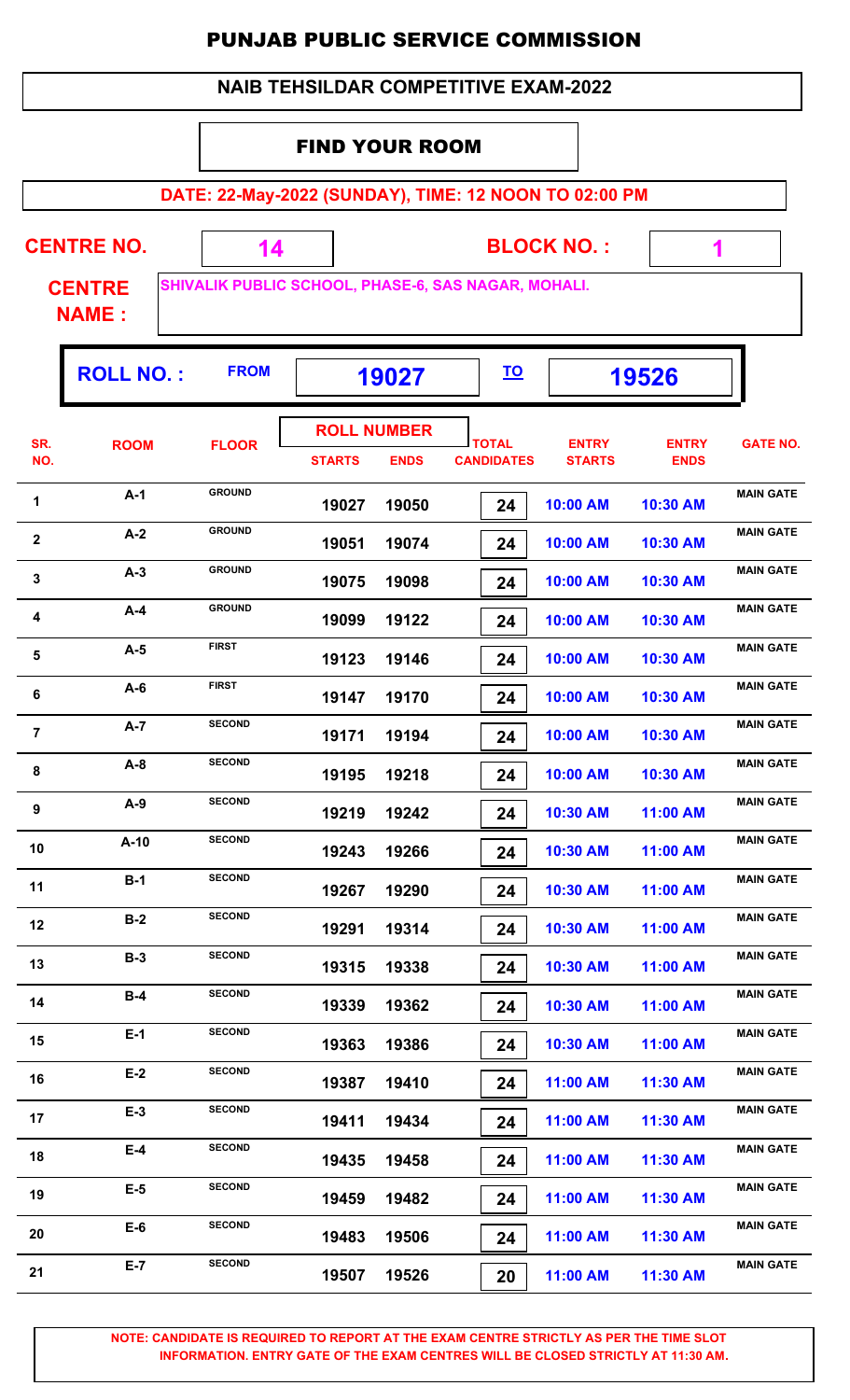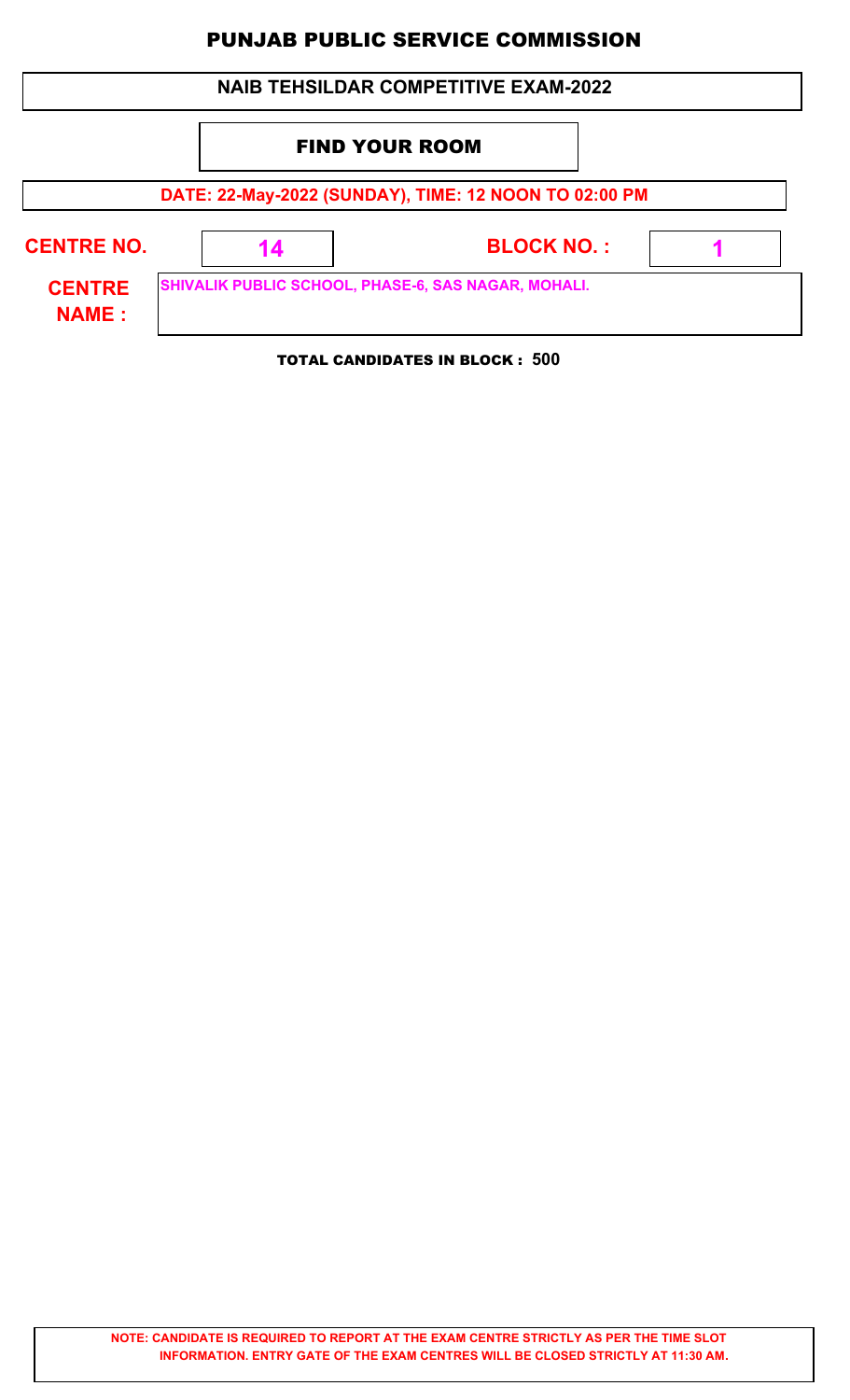|                                                                                       | <b>NAIB TEHSILDAR COMPETITIVE EXAM-2022</b> |               |               |                                   |                                   |                               |                             |                 |  |  |  |  |
|---------------------------------------------------------------------------------------|---------------------------------------------|---------------|---------------|-----------------------------------|-----------------------------------|-------------------------------|-----------------------------|-----------------|--|--|--|--|
| <b>FIND YOUR ROOM</b>                                                                 |                                             |               |               |                                   |                                   |                               |                             |                 |  |  |  |  |
| DATE: 22-May-2022 (SUNDAY), TIME: 12 NOON TO 02:00 PM                                 |                                             |               |               |                                   |                                   |                               |                             |                 |  |  |  |  |
| <b>CENTRE NO.</b><br><b>BLOCK NO.:</b><br>15<br>1                                     |                                             |               |               |                                   |                                   |                               |                             |                 |  |  |  |  |
| GIAN JYOTI GLOBAL SCHOOL, PHASE-2, SAS NAGAR MOHALI.<br><b>CENTRE</b><br><b>NAME:</b> |                                             |               |               |                                   |                                   |                               |                             |                 |  |  |  |  |
| <b>FROM</b><br><b>ROLL NO.:</b><br><u>TO</u><br>19790<br>19527                        |                                             |               |               |                                   |                                   |                               |                             |                 |  |  |  |  |
| SR.<br>NO.                                                                            | <b>ROOM</b>                                 | <b>FLOOR</b>  | <b>STARTS</b> | <b>ROLL NUMBER</b><br><b>ENDS</b> | <b>TOTAL</b><br><b>CANDIDATES</b> | <b>ENTRY</b><br><b>STARTS</b> | <b>ENTRY</b><br><b>ENDS</b> | <b>GATE NO.</b> |  |  |  |  |
| 1                                                                                     | 8                                           | <b>GROUND</b> | 19527         | 19550                             | 24                                | 09:30 AM                      | 10:00 AM                    | GATE-1          |  |  |  |  |
| $\mathbf 2$                                                                           | $\boldsymbol{9}$                            | <b>GROUND</b> | 19551         | 19574                             | 24                                | 09:30 AM                      | 10:00 AM                    | GATE-1          |  |  |  |  |
| $\mathbf{3}$                                                                          | 10                                          | <b>GROUND</b> | 19575         | 19598                             | 24                                | 09:30 AM                      | 10:00 AM                    | GATE-1          |  |  |  |  |
| 4                                                                                     | 11                                          | <b>GROUND</b> | 19599         | 19622                             | 24                                | 10:00 AM                      | 10:30 AM                    | GATE-1          |  |  |  |  |
| 5                                                                                     | 12                                          | <b>GROUND</b> | 19623         | 19646                             | 24                                | 10:00 AM                      | 10:30 AM                    | GATE-1          |  |  |  |  |
| 6                                                                                     | 13                                          | <b>GROUND</b> | 19647         | 19670                             | 24                                | 10:00 AM                      | 10:30 AM                    | GATE-1          |  |  |  |  |
| $\overline{7}$                                                                        | 14                                          | <b>GROUND</b> | 19671         | 19694                             | 24                                | 10:30 AM                      | 11:00 AM                    | GATE-1          |  |  |  |  |
| 8                                                                                     | 15                                          | <b>GROUND</b> | 19695         | 19718                             | 24                                | 10:30 AM                      | 11:00 AM                    | GATE-1          |  |  |  |  |
| 9                                                                                     | 16                                          | <b>GROUND</b> | 19719         | 19742                             | 24                                | 10:30 AM                      | 11:00 AM                    | GATE-1          |  |  |  |  |
| 10                                                                                    | 17                                          | <b>GROUND</b> | 19743         | 19766                             | 24                                | 11:00 AM                      | 11:30 AM                    | GATE-1          |  |  |  |  |
| 11                                                                                    | 18                                          | <b>GROUND</b> | 19767         | 19790                             | 24                                | 11:00 AM                      | 11:30 AM                    | GATE-1          |  |  |  |  |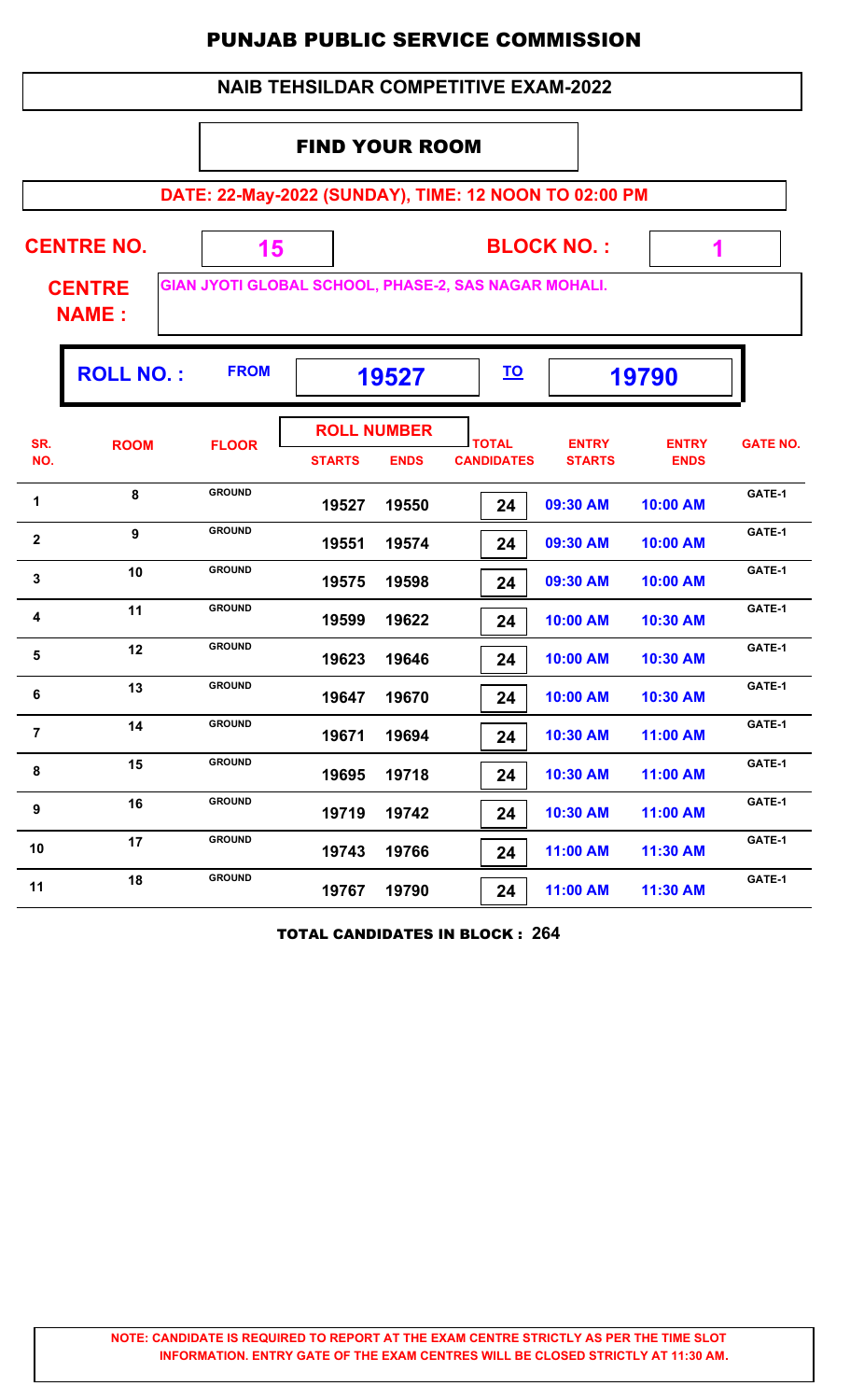|                                                                | <b>NAIB TEHSILDAR COMPETITIVE EXAM-2022</b>                                           |              |               |                                   |                                   |                               |                             |                 |  |  |  |
|----------------------------------------------------------------|---------------------------------------------------------------------------------------|--------------|---------------|-----------------------------------|-----------------------------------|-------------------------------|-----------------------------|-----------------|--|--|--|
|                                                                | <b>FIND YOUR ROOM</b>                                                                 |              |               |                                   |                                   |                               |                             |                 |  |  |  |
| DATE: 22-May-2022 (SUNDAY), TIME: 12 NOON TO 02:00 PM          |                                                                                       |              |               |                                   |                                   |                               |                             |                 |  |  |  |
|                                                                | <b>CENTRE NO.</b><br><b>BLOCK NO.:</b><br>15<br>$\mathbf 2$                           |              |               |                                   |                                   |                               |                             |                 |  |  |  |
|                                                                | GIAN JYOTI GLOBAL SCHOOL, PHASE-2, SAS NAGAR MOHALI.<br><b>CENTRE</b><br><b>NAME:</b> |              |               |                                   |                                   |                               |                             |                 |  |  |  |
| <b>FROM</b><br><b>ROLL NO.:</b><br><u>TO</u><br>19791<br>20030 |                                                                                       |              |               |                                   |                                   |                               |                             |                 |  |  |  |
| SR.<br>NO.                                                     | <b>ROOM</b>                                                                           | <b>FLOOR</b> | <b>STARTS</b> | <b>ROLL NUMBER</b><br><b>ENDS</b> | <b>TOTAL</b><br><b>CANDIDATES</b> | <b>ENTRY</b><br><b>STARTS</b> | <b>ENTRY</b><br><b>ENDS</b> | <b>GATE NO.</b> |  |  |  |
| 1                                                              | 24                                                                                    | <b>FIRST</b> | 19791         | 19814                             | 24                                | 09:30 AM                      | 10:00 AM                    | GATE-1          |  |  |  |
| $\mathbf{2}$                                                   | 25                                                                                    | <b>FIRST</b> | 19815         | 19838                             | 24                                | 09:30 AM                      | 10:00 AM                    | GATE-1          |  |  |  |
| 3                                                              | 26                                                                                    | <b>FIRST</b> | 19839         | 19862                             | 24                                | 09:30 AM                      | 10:00 AM                    | GATE-1          |  |  |  |
| 4                                                              | 27                                                                                    | <b>FIRST</b> | 19863         | 19886                             | 24                                | 09:30 AM                      | 10:00 AM                    | GATE-1          |  |  |  |
| 5                                                              | 28                                                                                    | <b>FIRST</b> | 19887         | 19910                             | 24                                | 10:00 AM                      | 10:30 AM                    | GATE-1          |  |  |  |
| 6                                                              | 29                                                                                    | <b>FIRST</b> | 19911         | 19934                             | 24                                | 10:00 AM                      | 10:30 AM                    | GATE-1          |  |  |  |
| $\overline{7}$                                                 | 30                                                                                    | <b>FIRST</b> | 19935         | 19958                             | 24                                | 10:00 AM                      | 10:30 AM                    | GATE-1          |  |  |  |
| 8                                                              | 33                                                                                    | <b>FIRST</b> | 19959         | 19982                             | 24                                | 10:30 AM                      | 11:00 AM                    | GATE-1          |  |  |  |
| 9                                                              | 34                                                                                    | <b>FIRST</b> | 19983         | 20006                             | 24                                | 10:30 AM                      | 11:00 AM                    | GATE-1          |  |  |  |
| 10                                                             | 35                                                                                    | <b>FIRST</b> | 20007         | 20030                             | 24                                | 11:00 AM                      | 11:30 AM                    | GATE-1          |  |  |  |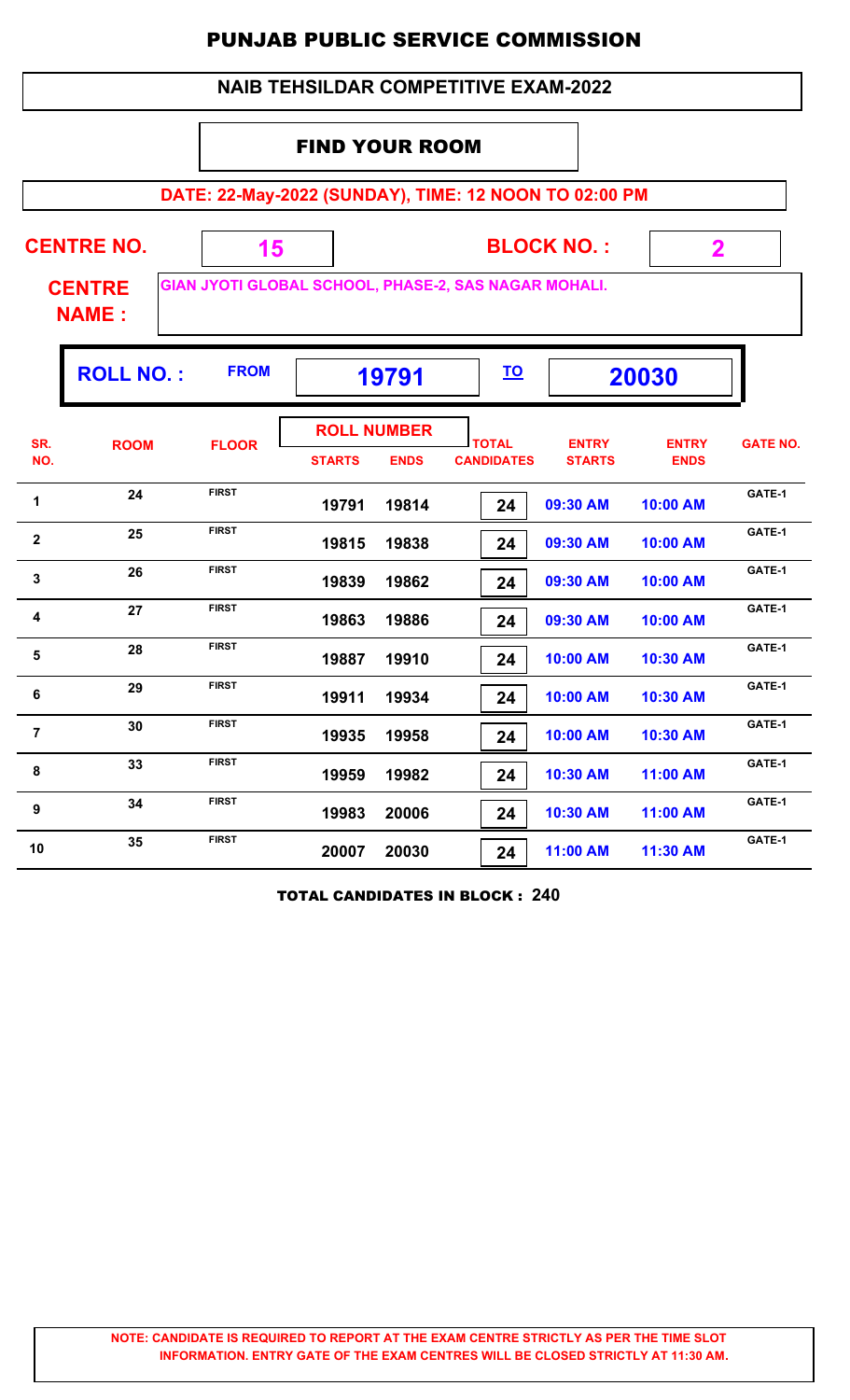|                                                                                       | <b>NAIB TEHSILDAR COMPETITIVE EXAM-2022</b>       |                      |               |                                   |                                   |                               |                             |                 |  |  |  |
|---------------------------------------------------------------------------------------|---------------------------------------------------|----------------------|---------------|-----------------------------------|-----------------------------------|-------------------------------|-----------------------------|-----------------|--|--|--|
| <b>FIND YOUR ROOM</b>                                                                 |                                                   |                      |               |                                   |                                   |                               |                             |                 |  |  |  |
| DATE: 22-May-2022 (SUNDAY), TIME: 12 NOON TO 02:00 PM                                 |                                                   |                      |               |                                   |                                   |                               |                             |                 |  |  |  |
|                                                                                       | <b>CENTRE NO.</b><br><b>BLOCK NO.:</b><br>3<br>15 |                      |               |                                   |                                   |                               |                             |                 |  |  |  |
| GIAN JYOTI GLOBAL SCHOOL, PHASE-2, SAS NAGAR MOHALI.<br><b>CENTRE</b><br><b>NAME:</b> |                                                   |                      |               |                                   |                                   |                               |                             |                 |  |  |  |
|                                                                                       | <b>ROLL NO.:</b>                                  | <b>FROM</b><br>20031 |               |                                   | <u>TO</u>                         |                               | 20276                       |                 |  |  |  |
| SR.<br>NO.                                                                            | <b>ROOM</b>                                       | <b>FLOOR</b>         | <b>STARTS</b> | <b>ROLL NUMBER</b><br><b>ENDS</b> | <b>TOTAL</b><br><b>CANDIDATES</b> | <b>ENTRY</b><br><b>STARTS</b> | <b>ENTRY</b><br><b>ENDS</b> | <b>GATE NO.</b> |  |  |  |
| 1                                                                                     | 41                                                | <b>SECOND</b>        | 20031         | 20054                             | 24                                | 09:30 AM                      | 10:00 AM                    | GATE-1          |  |  |  |
| $\mathbf{2}$                                                                          | 42                                                | <b>SECOND</b>        | 20055         | 20078                             | 24                                | 09:30 AM                      | 10:00 AM                    | GATE-1          |  |  |  |
| 3                                                                                     | 43                                                | <b>SECOND</b>        | 20079         | 20102                             | 24                                | 09:30 AM                      | 10:00 AM                    | GATE-1          |  |  |  |
| 4                                                                                     | 44                                                | <b>SECOND</b>        | 20103         | 20126                             | 24                                | 09:30 AM                      | 10:00 AM                    | GATE-1          |  |  |  |
| 5                                                                                     | 45                                                | <b>SECOND</b>        | 20127         | 20150                             | 24                                | 10:00 AM                      | 10:30 AM                    | GATE-1          |  |  |  |
| 6                                                                                     | 46                                                | <b>SECOND</b>        | 20151         | 20174                             | 24                                | 10:00 AM                      | 10:30 AM                    | GATE-1          |  |  |  |
| $\overline{7}$                                                                        | 47                                                | <b>SECOND</b>        | 20175         | 20198                             | 24                                | 10:00 AM                      | 10:30 AM                    | GATE-1          |  |  |  |
| 8                                                                                     | 48                                                | <b>SECOND</b>        | 20199         | 20222                             | 24                                | 10:30 AM                      | 11:00 AM                    | GATE-1          |  |  |  |
| 9                                                                                     | 49                                                | <b>SECOND</b>        | 20223         | 20246                             | 24                                | 11:00 AM                      | 11:30 AM                    | GATE-1          |  |  |  |
| 10                                                                                    | HALL-50                                           | <b>SECOND</b>        | 20247         | 20276                             | 30                                | 11:00 AM                      | 11:30 AM                    | GATE-1          |  |  |  |

TOTAL CANDIDATES IN BLOCK : **246**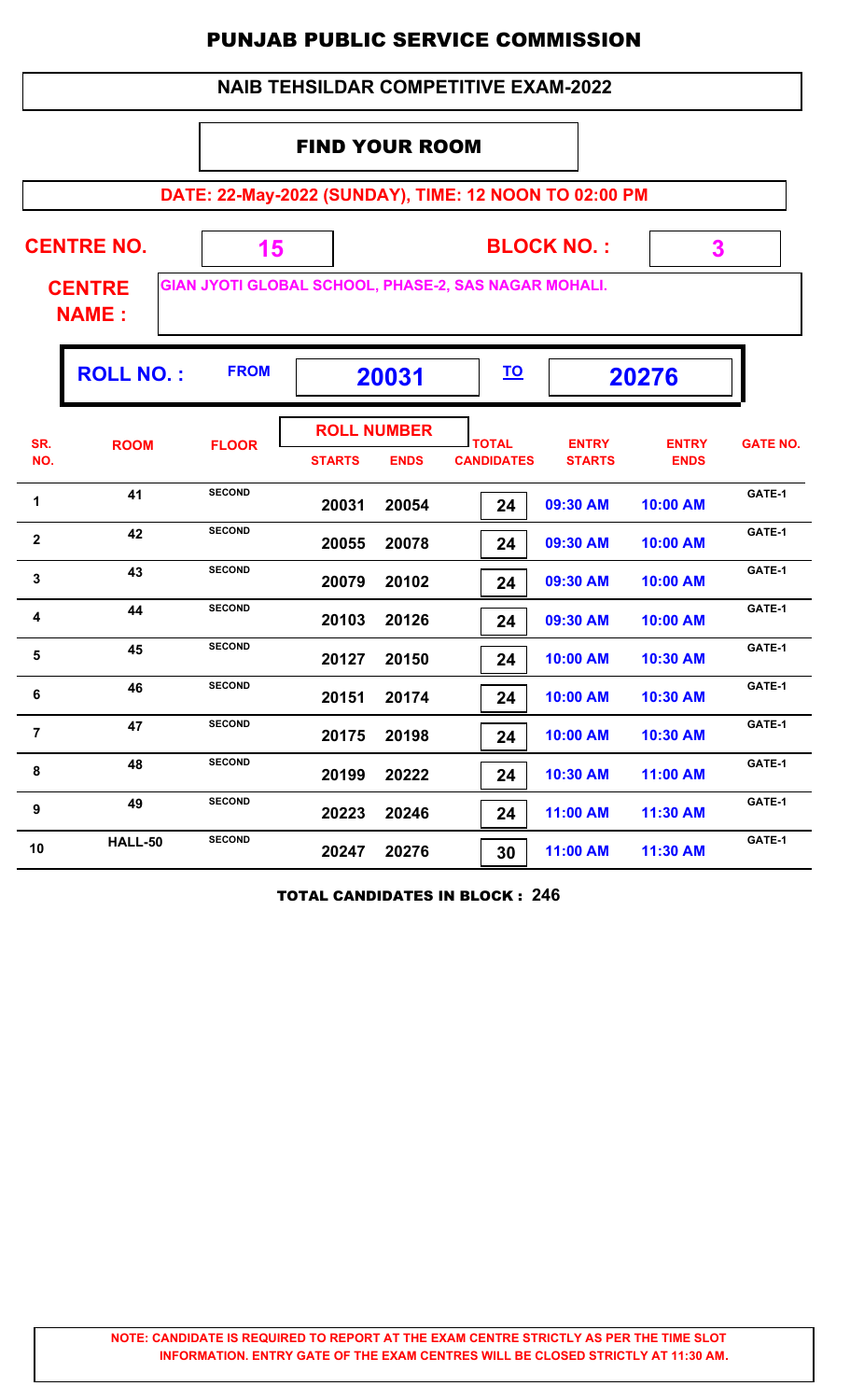| <b>NAIB TEHSILDAR COMPETITIVE EXAM-2022</b> |  |
|---------------------------------------------|--|
|---------------------------------------------|--|

**DATE: 22-May-2022 (SUNDAY), TIME: 12 NOON TO 02:00 PM**

| <b>CENTRE NO.</b>             | 16                |                                                               | <b>BLOCK NO.:</b> |       |  |
|-------------------------------|-------------------|---------------------------------------------------------------|-------------------|-------|--|
| <b>CENTRE</b><br><b>NAME:</b> | <b>3A, MOHALI</b> | KHALSA COLLEGE (ASR) OF TECHNOLOGY & BUSSINESS STUDIES, PHASE |                   |       |  |
| <b>ROLL NO.:</b>              | <b>FROM</b>       | 20277                                                         | <u>TO</u>         | 20779 |  |

| SR.<br>NO.     | <b>ROOM</b>           | <b>FLOOR</b>  | <b>ROLL NUMBER</b><br><b>STARTS</b> | <b>ENDS</b> | <b>TOTAL</b><br><b>CANDIDATES</b> | <b>ENTRY</b><br><b>STARTS</b> | <b>ENTRY</b><br><b>ENDS</b> | <b>GATE NO.</b>  |
|----------------|-----------------------|---------------|-------------------------------------|-------------|-----------------------------------|-------------------------------|-----------------------------|------------------|
| 1              | <b>SEMINAR HALL-A</b> | <b>TOP</b>    | 20277                               | 20300       | 24                                | 10:00 AM                      | 10:30 AM                    | <b>MAIN GATE</b> |
| $\mathbf{2}$   | <b>SEMINAR HALL-B</b> | <b>TOP</b>    | 20301                               | 20324       | 24                                | 10:00 AM                      | 10:30 AM                    | <b>MAIN GATE</b> |
| 3              | <b>SEMINAR HALL-C</b> | <b>TOP</b>    | 20325                               | 20348       | 24                                | 10:00 AM                      | 10:30 AM                    | <b>MAIN GATE</b> |
| 4              | <b>SEMINAR HALL-D</b> | <b>TOP</b>    | 20349                               | 20372       | 24                                | 10:00 AM                      | 10:30 AM                    | <b>MAIN GATE</b> |
| $\sqrt{5}$     | R-34                  | <b>TOP</b>    | 20373                               | 20396       | 24                                | 10:00 AM                      | 10:30 AM                    | <b>MAIN GATE</b> |
| 6              | R-33                  | <b>TOP</b>    | 20397                               | 20420       | 24                                | 10:00 AM                      | 10:30 AM                    | <b>MAIN GATE</b> |
| $\overline{7}$ | $R-32$                | <b>TOP</b>    | 20421                               | 20444       | 24                                | 10:00 AM                      | 10:30 AM                    | <b>MAIN GATE</b> |
| 8              | $R-31$                | <b>SECOND</b> | 20445                               | 20468       | 24                                | 10:00 AM                      | 10:30 AM                    | <b>MAIN GATE</b> |
| 9              | <b>R-30-A</b>         | <b>SECOND</b> | 20469                               | 20492       | 24                                | 10:00 AM                      | 10:30 AM                    | <b>MAIN GATE</b> |
| 10             | <b>R-30-B</b>         | <b>SECOND</b> | 20493                               | 20516       | 24                                | 10:30 AM                      | 11:00 AM                    | <b>MAIN GATE</b> |
| 11             | $R-29$                | <b>SECOND</b> | 20517                               | 20540       | 24                                | 10:30 AM                      | 11:00 AM                    | <b>MAIN GATE</b> |
| 12             | $R-28$                | <b>SECOND</b> | 20541                               | 20564       | 24                                | 10:30 AM                      | 11:00 AM                    | <b>MAIN GATE</b> |
| 13             | $R-27$                | <b>SECOND</b> | 20565                               | 20588       | 24                                | 10:30 AM                      | 11:00 AM                    | <b>MAIN GATE</b> |
| 14             | <b>R-25-A</b>         | <b>SECOND</b> | 20589                               | 20612       | 24                                | 10:30 AM                      | 11:00 AM                    | <b>MAIN GATE</b> |
| 15             | $R-25-B$              | <b>SECOND</b> | 20613                               | 20636       | 24                                | 10:30 AM                      | 11:00 AM                    | <b>MAIN GATE</b> |
| 16             | $R-24$                | <b>SECOND</b> | 20637                               | 20660       | 24                                | 10:30 AM                      | 11:00 AM                    | <b>MAIN GATE</b> |
| 17             | $R-20$                | <b>FIRST</b>  | 20661                               | 20684       | 24                                | 11:00 AM                      | 11:30 AM                    | <b>MAIN GATE</b> |
| 18             | $R-18$                | <b>FIRST</b>  | 20685                               | 20708       | 24                                | 11:00 AM                      | 11:30 AM                    | <b>MAIN GATE</b> |
| 19             | <b>R-17</b>           | <b>GROUND</b> | 20709                               | 20732       | 24                                | 11:00 AM                      | 11:30 AM                    | <b>MAIN GATE</b> |
| 20             | $R-15$                | <b>GROUND</b> | 20733                               | 20756       | 24                                | 11:00 AM                      | 11:30 AM                    | <b>MAIN GATE</b> |
| 21             | $R-11$                | <b>GROUND</b> | 20757                               | 20779       | 23                                | 11:00 AM                      | 11:30 AM                    | <b>MAIN GATE</b> |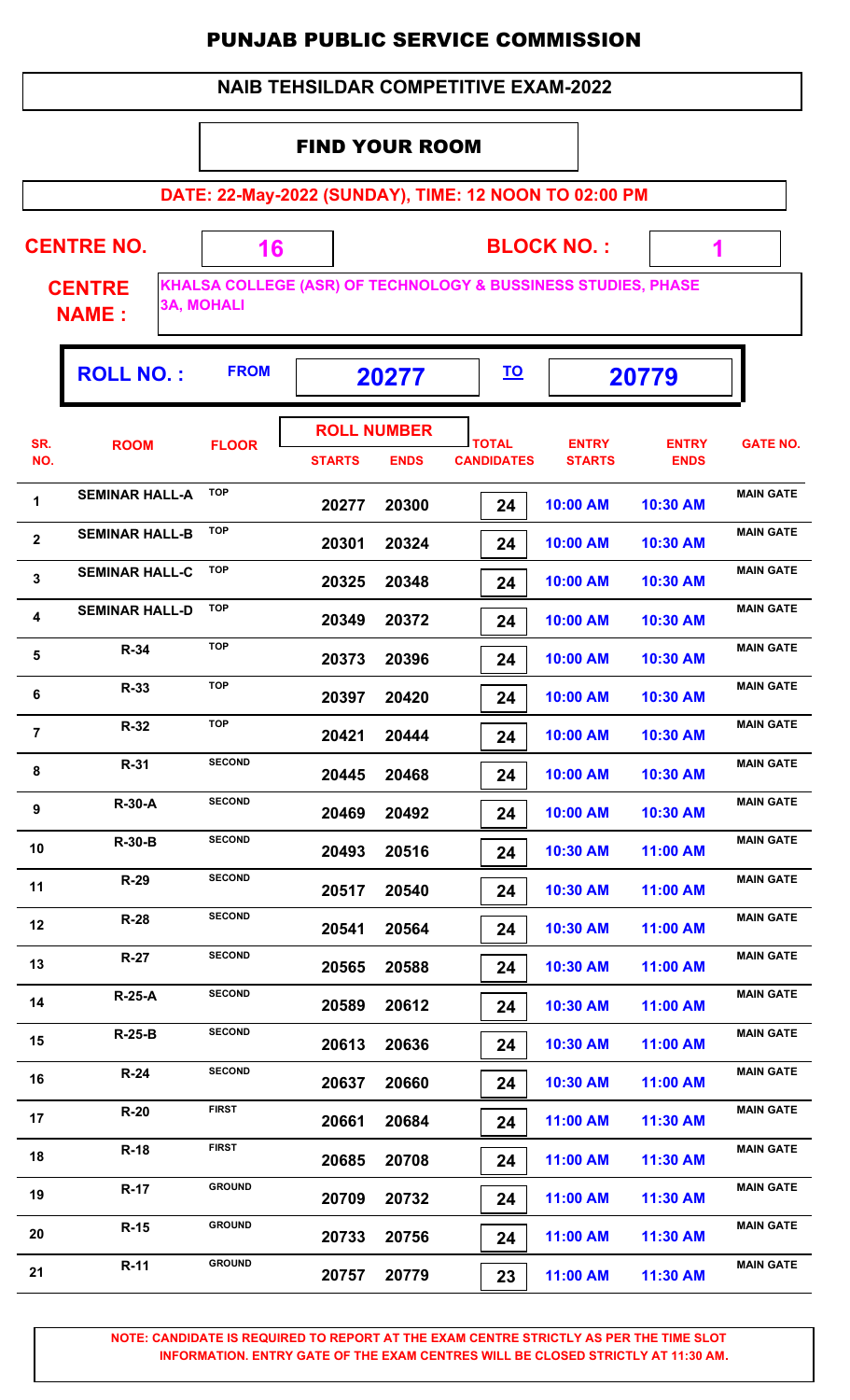|                                                                                                                     |  |    | <b>NAIB TEHSILDAR COMPETITIVE EXAM-2022</b> |  |  |  |  |  |
|---------------------------------------------------------------------------------------------------------------------|--|----|---------------------------------------------|--|--|--|--|--|
|                                                                                                                     |  |    | <b>FIND YOUR ROOM</b>                       |  |  |  |  |  |
| DATE: 22-May-2022 (SUNDAY), TIME: 12 NOON TO 02:00 PM                                                               |  |    |                                             |  |  |  |  |  |
| <b>CENTRE NO.</b>                                                                                                   |  | 16 | <b>BLOCK NO.:</b>                           |  |  |  |  |  |
| KHALSA COLLEGE (ASR) OF TECHNOLOGY & BUSSINESS STUDIES, PHASE<br><b>CENTRE</b><br><b>3A, MOHALI</b><br><b>NAME:</b> |  |    |                                             |  |  |  |  |  |
|                                                                                                                     |  |    | <b>TOTAL CANDIDATES IN BLOCK: 503</b>       |  |  |  |  |  |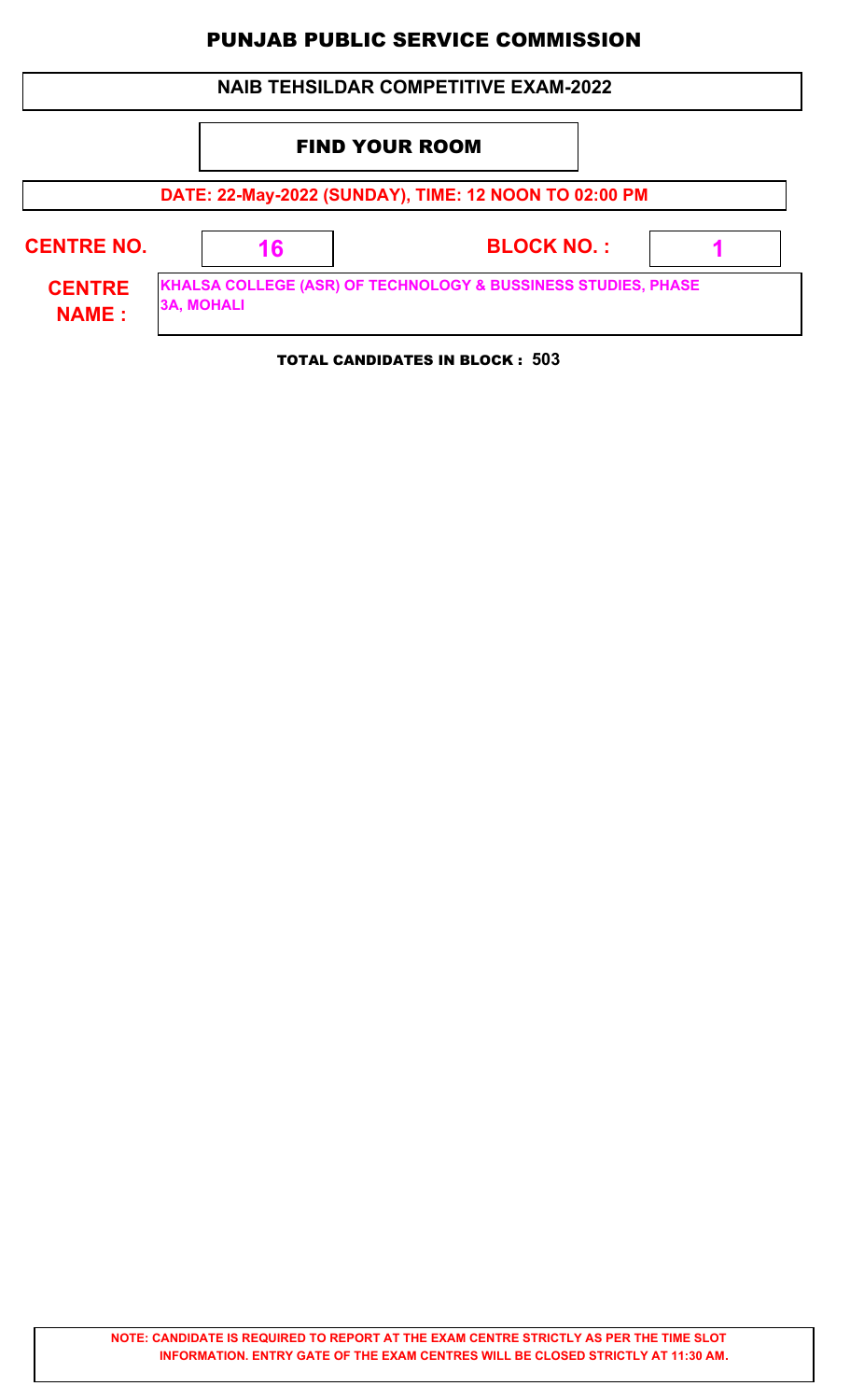|                         | <b>NAIB TEHSILDAR COMPETITIVE EXAM-2022</b>                                                |               |                                     |             |                                   |                               |                             |                 |  |  |  |  |
|-------------------------|--------------------------------------------------------------------------------------------|---------------|-------------------------------------|-------------|-----------------------------------|-------------------------------|-----------------------------|-----------------|--|--|--|--|
|                         | <b>FIND YOUR ROOM</b>                                                                      |               |                                     |             |                                   |                               |                             |                 |  |  |  |  |
|                         | DATE: 22-May-2022 (SUNDAY), TIME: 12 NOON TO 02:00 PM                                      |               |                                     |             |                                   |                               |                             |                 |  |  |  |  |
|                         | <b>CENTRE NO.</b><br><b>BLOCK NO.:</b><br>17<br>1                                          |               |                                     |             |                                   |                               |                             |                 |  |  |  |  |
|                         | <b>KUNDAN INTERNATIONAL SCHOOL SECTOR-46 B CHANDIGARH</b><br><b>CENTRE</b><br><b>NAME:</b> |               |                                     |             |                                   |                               |                             |                 |  |  |  |  |
|                         | <b>ROLL NO.:</b>                                                                           | <b>FROM</b>   |                                     | 20780       | <u>TO</u>                         |                               | 21039                       |                 |  |  |  |  |
| SR.<br>NO.              | <b>ROOM</b>                                                                                | <b>FLOOR</b>  | <b>ROLL NUMBER</b><br><b>STARTS</b> | <b>ENDS</b> | <b>TOTAL</b><br><b>CANDIDATES</b> | <b>ENTRY</b><br><b>STARTS</b> | <b>ENTRY</b><br><b>ENDS</b> | <b>GATE NO.</b> |  |  |  |  |
| 1                       | IX                                                                                         | <b>GROUND</b> | 20780                               | 20799       | 20                                | 10:00 AM                      | 10:30 AM                    | GATE-2          |  |  |  |  |
| $\overline{\mathbf{2}}$ | $\mathbf{x}$                                                                               | <b>GROUND</b> | 20800                               | 20819       | 20                                | 10:00 AM                      | 10:30 AM                    | GATE-2          |  |  |  |  |
| 3                       | <b>XI-COM</b>                                                                              | <b>GROUND</b> | 20820                               | 20839       | 20                                | 10:00 AM                      | 10:30 AM                    | GATE-2          |  |  |  |  |
| 4                       | <b>XI-HUM</b>                                                                              | <b>GROUND</b> | 20840                               | 20859       | 20                                | 10:00 AM                      | 10:30 AM                    | GATE-2          |  |  |  |  |
| 5                       | <b>XII-COM</b>                                                                             | <b>GROUND</b> | 20860                               | 20879       | 20                                | 10:00 AM                      | 10:30 AM                    | GATE-2          |  |  |  |  |
| $\bf 6$                 | <b>VII-HUM</b>                                                                             | <b>FIRST</b>  | 20880                               | 20899       | 20                                | 10:00 AM                      | 10:30 AM                    | GATE-2          |  |  |  |  |
| $\overline{7}$          | XI-SCI                                                                                     | <b>FIRST</b>  | 20900                               | 20919       | 20                                | 10:30 AM                      | 11:00 AM                    | GATE-2          |  |  |  |  |
| 8                       | VIII                                                                                       | <b>FIRST</b>  | 20920                               | 20939       | 20                                | 10:30 AM                      | 11:00 AM                    | GATE-2          |  |  |  |  |
| 9                       | VII                                                                                        | <b>FIRST</b>  | 20940                               | 20959       | 20                                | 10:30 AM                      | 11:00 AM                    | GATE-2          |  |  |  |  |
| 10                      | VI                                                                                         | <b>FIRST</b>  | 20960                               | 20979       | 20                                | 10:30 AM                      | 11:00 AM                    | GATE-2          |  |  |  |  |
| 11                      | $\mathbf{V}$                                                                               | <b>FIRST</b>  | 20980                               | 20999       | 20                                | 11:00 AM                      | 11:30 AM                    | GATE-2          |  |  |  |  |
| 12                      | IV                                                                                         | <b>FIRST</b>  | 21000                               | 21019       | 20                                | 11:00 AM                      | 11:30 AM                    | GATE-2          |  |  |  |  |
| 13                      | Ш                                                                                          | <b>FIRST</b>  | 21020                               | 21039       | 20                                | 11:00 AM                      | 11:30 AM                    | GATE-2          |  |  |  |  |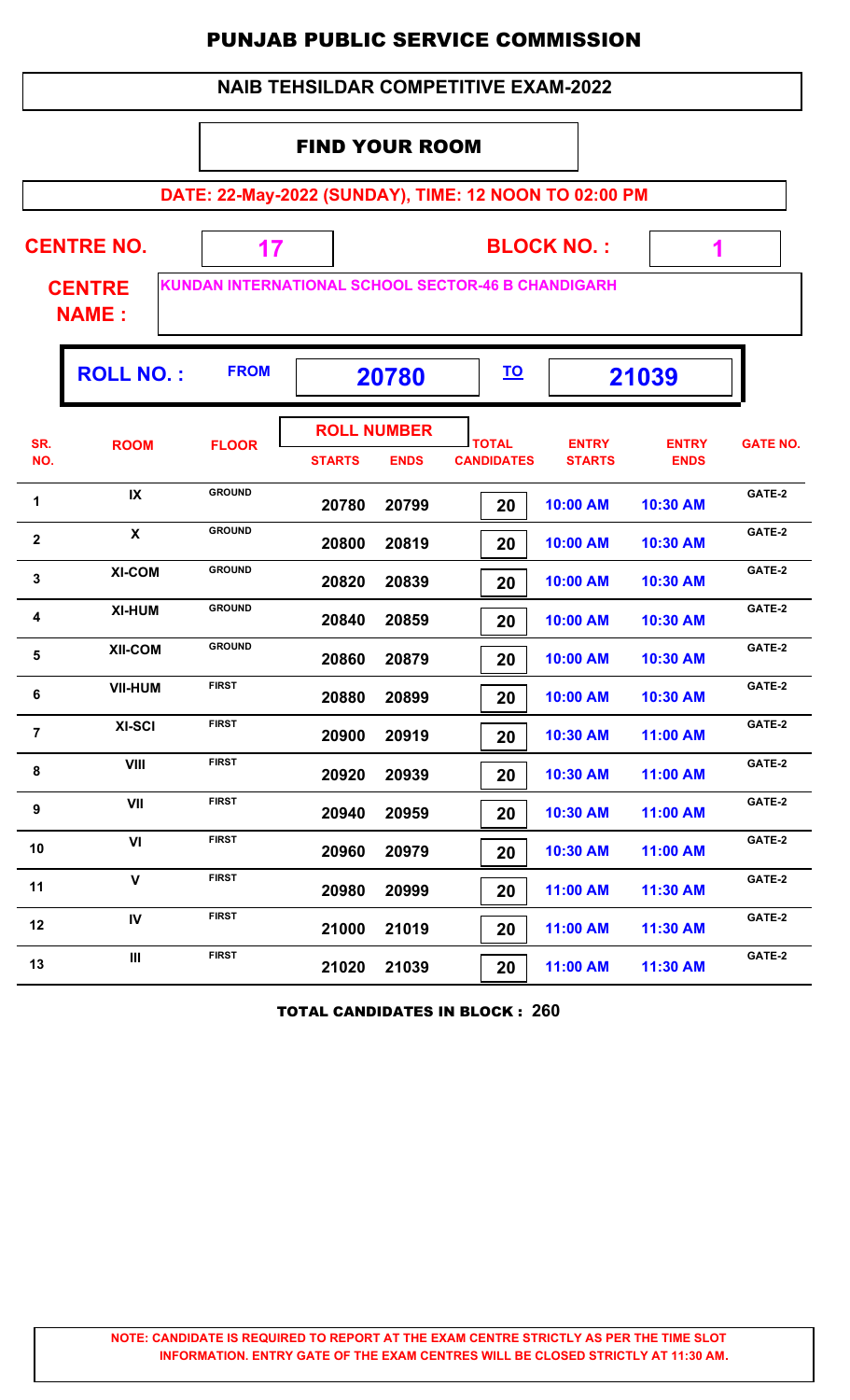| <b>PUNJAB PUBLIC SERVICE COMMISSION</b><br><b>NAIB TEHSILDAR COMPETITIVE EXAM-2022</b> |                               |                                                       |                       |                                   |                                   |           |                               |                             |                 |
|----------------------------------------------------------------------------------------|-------------------------------|-------------------------------------------------------|-----------------------|-----------------------------------|-----------------------------------|-----------|-------------------------------|-----------------------------|-----------------|
|                                                                                        |                               |                                                       |                       |                                   |                                   |           |                               |                             |                 |
|                                                                                        |                               |                                                       | <b>FIND YOUR ROOM</b> |                                   |                                   |           |                               |                             |                 |
|                                                                                        |                               | DATE: 22-May-2022 (SUNDAY), TIME: 12 NOON TO 02:00 PM |                       |                                   |                                   |           |                               |                             |                 |
|                                                                                        | <b>CENTRE NO.</b>             | <b>BLOCK NO.:</b><br>18                               |                       |                                   |                                   |           |                               |                             |                 |
|                                                                                        | <b>CENTRE</b><br><b>NAME:</b> | <b>ST. MARY'S SCHOOL SECTOR 46-B CHANDIGARH</b>       |                       |                                   |                                   |           |                               |                             |                 |
|                                                                                        | <b>ROLL NO.:</b>              | <b>FROM</b>                                           |                       | 21040                             |                                   | <u>TO</u> |                               | 21539                       |                 |
| SR.<br>NO.                                                                             | <b>ROOM</b>                   | <b>FLOOR</b>                                          | <b>STARTS</b>         | <b>ROLL NUMBER</b><br><b>ENDS</b> | <b>TOTAL</b><br><b>CANDIDATES</b> |           | <b>ENTRY</b><br><b>STARTS</b> | <b>ENTRY</b><br><b>ENDS</b> | <b>GATE NO.</b> |
| 1                                                                                      | $\mathbf 1$                   | <b>GROUND</b>                                         | 21040                 | 21063                             |                                   | 24        | 10:00 AM                      | 10:30 AM                    | GATE-1          |
| 2                                                                                      | $\mathbf{2}$                  | <b>GROUND</b>                                         | 21064                 | 21087                             |                                   | 24        | 10:00 AM                      | 10:30 AM                    | GATE-1          |
| $\mathbf{3}$                                                                           | $\mathbf{3}$                  | <b>GROUND</b>                                         | 21088                 | 21111                             |                                   | 24        | 10:00 AM                      | 10:30 AM                    | GATE-1          |
| 4                                                                                      | 4                             | <b>GROUND</b>                                         | 21112                 | 21135                             |                                   | 24        | 10:00 AM                      | 10:30 AM                    | GATE-1          |
| 5                                                                                      | 5                             | <b>GROUND</b>                                         | 21136                 | 21159                             |                                   | 24        | 10:00 AM                      | 10:30 AM                    | GATE-1          |
| 6                                                                                      | 6                             | <b>GROUND</b>                                         | 21160                 | 21183                             |                                   | 24        | 10:00 AM                      | 10:30 AM                    | GATE-1          |
| 7                                                                                      | 8                             | <b>GROUND</b>                                         | 21184                 | 21207                             |                                   | 24        | 10:00 AM                      | 10:30 AM                    | GATE-1          |
| 8                                                                                      | 9                             | <b>GROUND</b>                                         | 21208                 | 21231                             |                                   | 24        | 10:00 AM                      | 10:30 AM                    | GATE-1          |
| 9                                                                                      | 10                            | <b>GROUND</b>                                         | 21232                 | 21255                             |                                   | 24        | 10:30 AM                      | 11:00 AM                    | GATE-1          |
| 10                                                                                     | 11                            | <b>GROUND</b>                                         | 21256                 | 21279                             |                                   | 24        | 10:30 AM                      | 11:00 AM                    | GATE-1          |
| 11                                                                                     | 20                            | <b>FIRST</b>                                          | 21280                 | 21303                             |                                   | 24        | 10:30 AM                      | 11:00 AM                    | GATE-1          |
| 12                                                                                     | 21                            | <b>FIRST</b>                                          | 21304                 | 21327                             |                                   | 24        | 10:30 AM                      | 11:00 AM                    | GATE-1          |
| 13                                                                                     | 22                            | <b>SECOND</b>                                         | 21328                 | 21351                             |                                   | 24        | 10:30 AM                      | 11:00 AM                    | GATE-1          |
| 14                                                                                     | 23                            | <b>SECOND</b>                                         | 21352                 | 21375                             |                                   | 24        | 10:30 AM                      | 11:00 AM                    | GATE-1          |
| 15                                                                                     | 25                            | <b>SECOND</b>                                         | 21376                 | 21399                             |                                   | 24        | 10:30 AM                      | 11:00 AM                    | GATE-1          |

**NOTE: CANDIDATE IS REQUIRED TO REPORT AT THE EXAM CENTRE STRICTLY AS PER THE TIME SLOT INFORMATION. ENTRY GATE OF THE EXAM CENTRES WILL BE CLOSED STRICTLY AT 11:30 AM.**

16 26 SECOND 21400 21423 24 11:00 AM 11:30 AM CATE-1

17 27 SECOND 21424 21447 24 11:00 AM 11:30 AM GATE-1

18 28 SECOND 21448 21471 24 11:00 AM 11:30 AM <sup>GATE-1</sup>

19 29 SECOND 21472 21495 24 11:00 AM 11:30 AM CATE-1

**20 CATE-1**<br>**21496 21519 20 21510 AM 11:30 AM GATE-1** 

**21 CATE-1**<br>**21520 21539 2016 21520 21539 21511:00 AM 11:30 AM CATE-1** 

 **21400 21423 24 11:00 AM 11:30 AM**

 **21424 21447 24 11:00 AM 11:30 AM**

 **21448 21471 24 11:00 AM 11:30 AM**

 **21472 21495 24 11:00 AM 11:30 AM**

 **21496 21519 24 11:00 AM 11:30 AM**

 **21520 21539 20 11:00 AM 11:30 AM**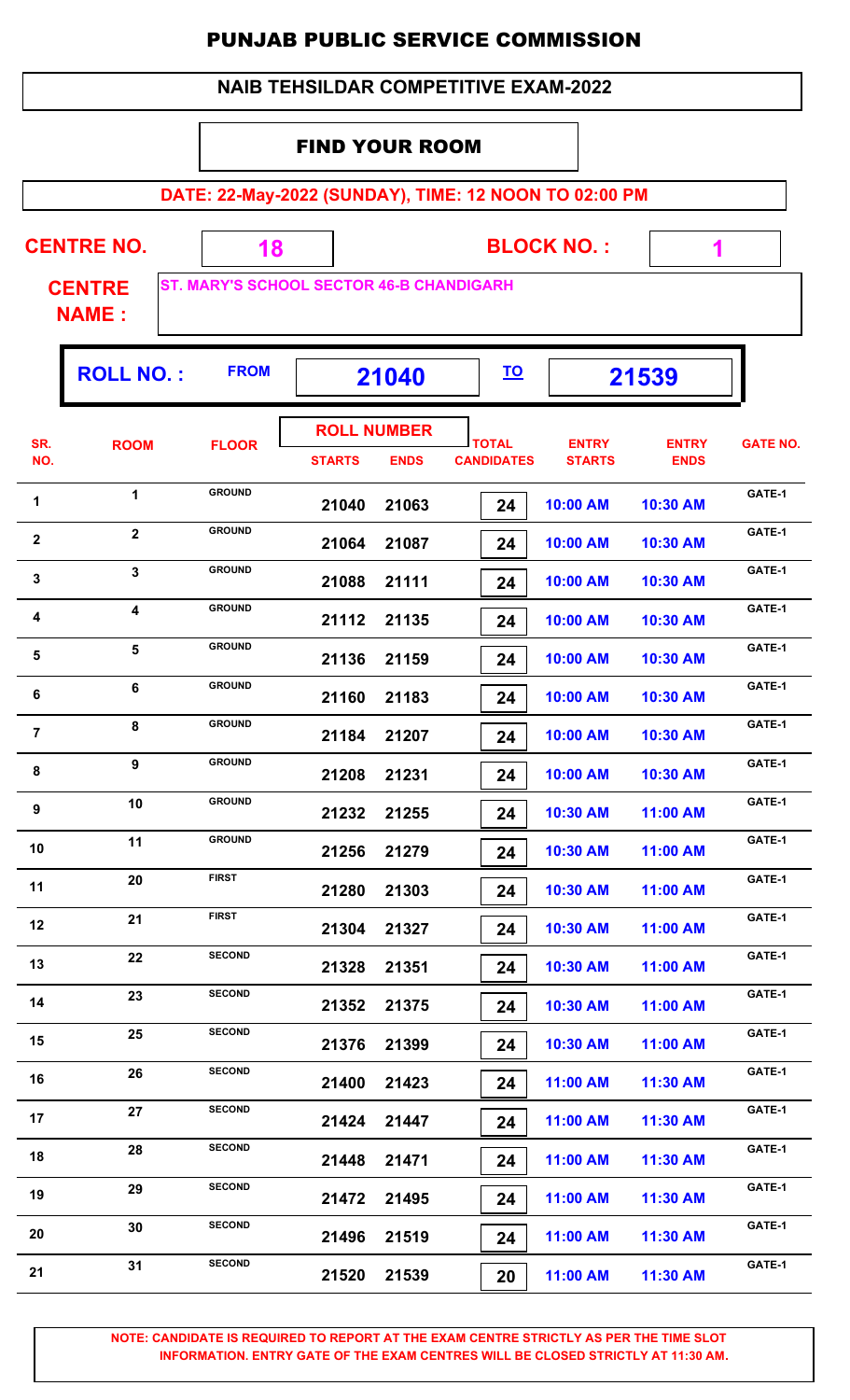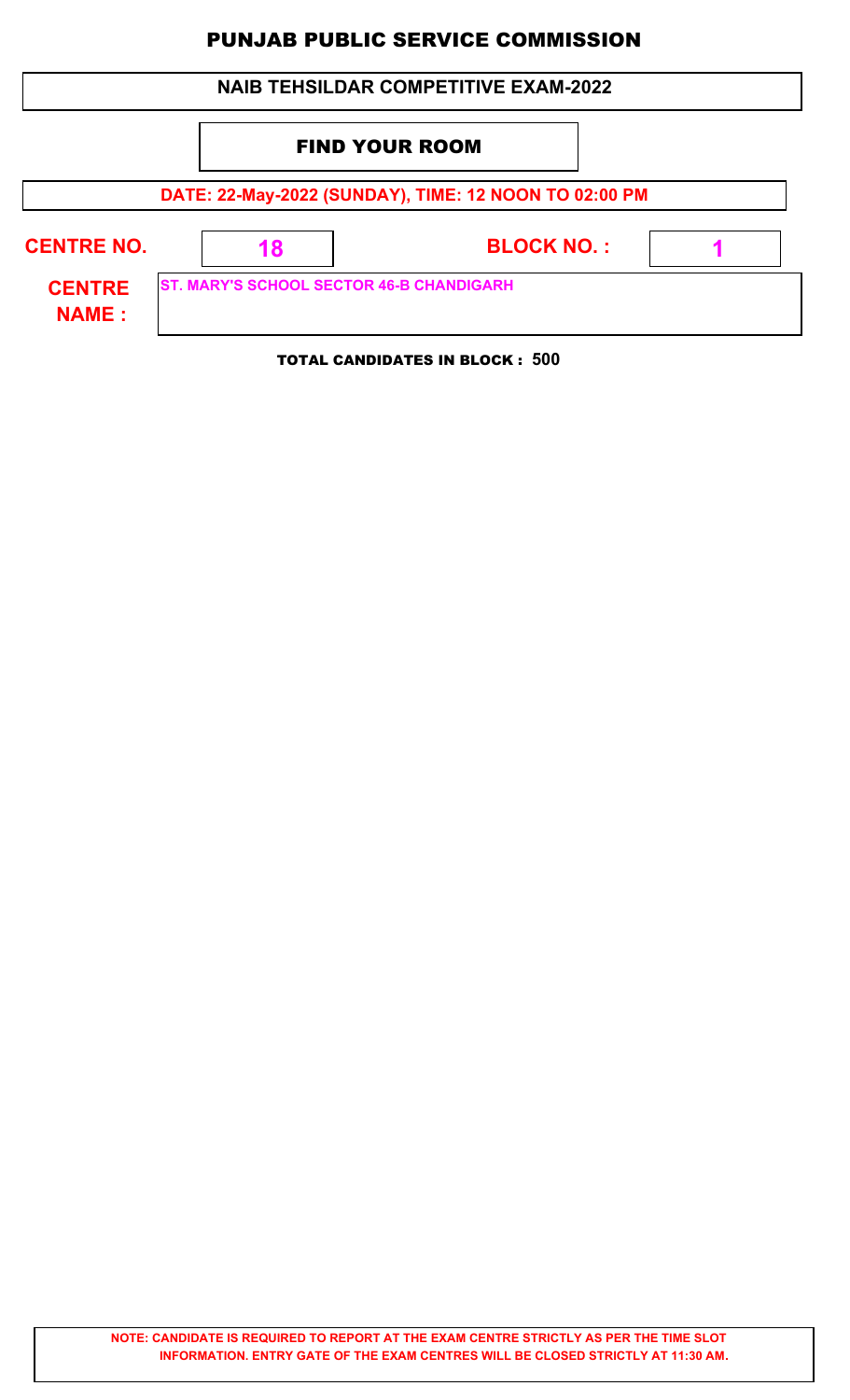|                         |                               |                                                             | <b>PUNJAB PUBLIC SERVICE COMMISSION</b>     |                                   |                                   |                               |                             |                 |
|-------------------------|-------------------------------|-------------------------------------------------------------|---------------------------------------------|-----------------------------------|-----------------------------------|-------------------------------|-----------------------------|-----------------|
|                         |                               |                                                             | <b>NAIB TEHSILDAR COMPETITIVE EXAM-2022</b> |                                   |                                   |                               |                             |                 |
|                         |                               |                                                             | <b>FIND YOUR ROOM</b>                       |                                   |                                   |                               |                             |                 |
|                         |                               | DATE: 22-May-2022 (SUNDAY), TIME: 12 NOON TO 02:00 PM       |                                             |                                   |                                   |                               |                             |                 |
| <b>CENTRE NO.</b><br>19 |                               |                                                             |                                             |                                   |                                   | <b>BLOCK NO.:</b>             | 1                           |                 |
|                         | <b>CENTRE</b><br><b>NAME:</b> | <b>GURUKUL GLOBAL SCHOOL SECTOR-13 MANIMAJRA CHANDIGARH</b> |                                             |                                   |                                   |                               |                             |                 |
|                         | <b>ROLL NO.:</b>              | <b>FROM</b>                                                 |                                             | 21540                             | <u>TO</u>                         |                               | 21919                       |                 |
| SR.<br>NO.              | <b>ROOM</b>                   | <b>FLOOR</b>                                                | <b>STARTS</b>                               | <b>ROLL NUMBER</b><br><b>ENDS</b> | <b>TOTAL</b><br><b>CANDIDATES</b> | <b>ENTRY</b><br><b>STARTS</b> | <b>ENTRY</b><br><b>ENDS</b> | <b>GATE NO.</b> |
| $\mathbf 1$             | 43                            | <b>THIRD</b>                                                | 21540                                       | 21559                             | 20                                | 10:00 AM                      | 10:30 AM                    | GATE-1          |
| $\overline{\mathbf{2}}$ | 44                            | <b>THIRD</b>                                                | 21560                                       | 21579                             | 20                                | 10:00 AM                      | 10:30 AM                    | GATE-1          |
| 3                       | 45                            | <b>THIRD</b>                                                | 21580                                       | 21599                             | 20                                | 10:00 AM                      | 10:30 AM                    | GATE-1          |
| 4                       | 36                            | <b>THIRD</b>                                                | 21600                                       | 21619                             | 20                                | 10:00 AM                      | 10:30 AM                    | GATE-1          |
| 5                       | 37                            | <b>THIRD</b>                                                | 21620                                       | 21639                             | 20                                | 10:00 AM                      | 10:30 AM                    | GATE-1          |
| 6                       | 38                            | <b>THIRD</b>                                                | 21640                                       | 21659                             | 20                                | 10:00 AM                      | 10:30 AM                    | GATE-1          |
| 7                       | 39                            | <b>THIRD</b>                                                | 21660                                       | 21679                             | 20                                | 10:00 AM                      | 10:30 AM                    | GATE-1          |
| 8                       | $23-A$                        | <b>SECOND</b>                                               | 21680                                       | 21699                             | 20                                | 10:00 AM                      | 10:30 AM                    | GATE-1          |
| 9                       | $23-B$                        | <b>SECOND</b>                                               | 21700                                       | 21719                             | 20                                | 10:00 AM                      | 10:30 AM                    | GATE-1          |
| 10                      | 24                            | <b>SECOND</b>                                               | 21720                                       | 21739                             | 20                                | 10:30 AM                      | 11:00 AM                    | GATE-1          |
| 11                      | 25                            | <b>SECOND</b>                                               | 21740                                       | 21759                             | 20                                | 10:30 AM                      | 11:00 AM                    | GATE-1          |
| 12                      | 26                            | <b>SECOND</b>                                               | 21760                                       | 21779                             | 20                                | 10:30 AM                      | 11:00 AM                    | GATE-1          |
| 13                      | 27                            | <b>SECOND</b>                                               | 21780                                       | 21799                             | 20                                | 10:30 AM                      | 11:00 AM                    | GATE-1          |
| 14                      | 30                            | <b>SECOND</b>                                               | 21800                                       | 21819                             | 20                                | 10:30 AM                      | 11:00 AM                    | GATE-1          |
| 15                      | 31                            | <b>SECOND</b>                                               | 21820                                       | 21839                             | 20                                | 10:30 AM                      | 11:00 AM                    | GATE-1          |
| 16                      | 32                            | <b>SECOND</b>                                               | 21840                                       | 21859                             | 20                                | 10:30 AM                      | 11:00 AM                    | GATE-1          |
| 17                      | 33                            | <b>SECOND</b>                                               | 21860                                       | 21879                             | 20                                | 11:00 AM                      | 11:30 AM                    | GATE-1          |
| 18                      | 34                            | <b>SECOND</b>                                               | 21880                                       | 21899                             | 20                                | 11:00 AM                      | 11:30 AM                    | GATE-1          |

TOTAL CANDIDATES IN BLOCK : **380**

 **21900 21919 20 11:00 AM 11:30 AM GATE-1<sup>19</sup> <sup>35</sup> SECOND**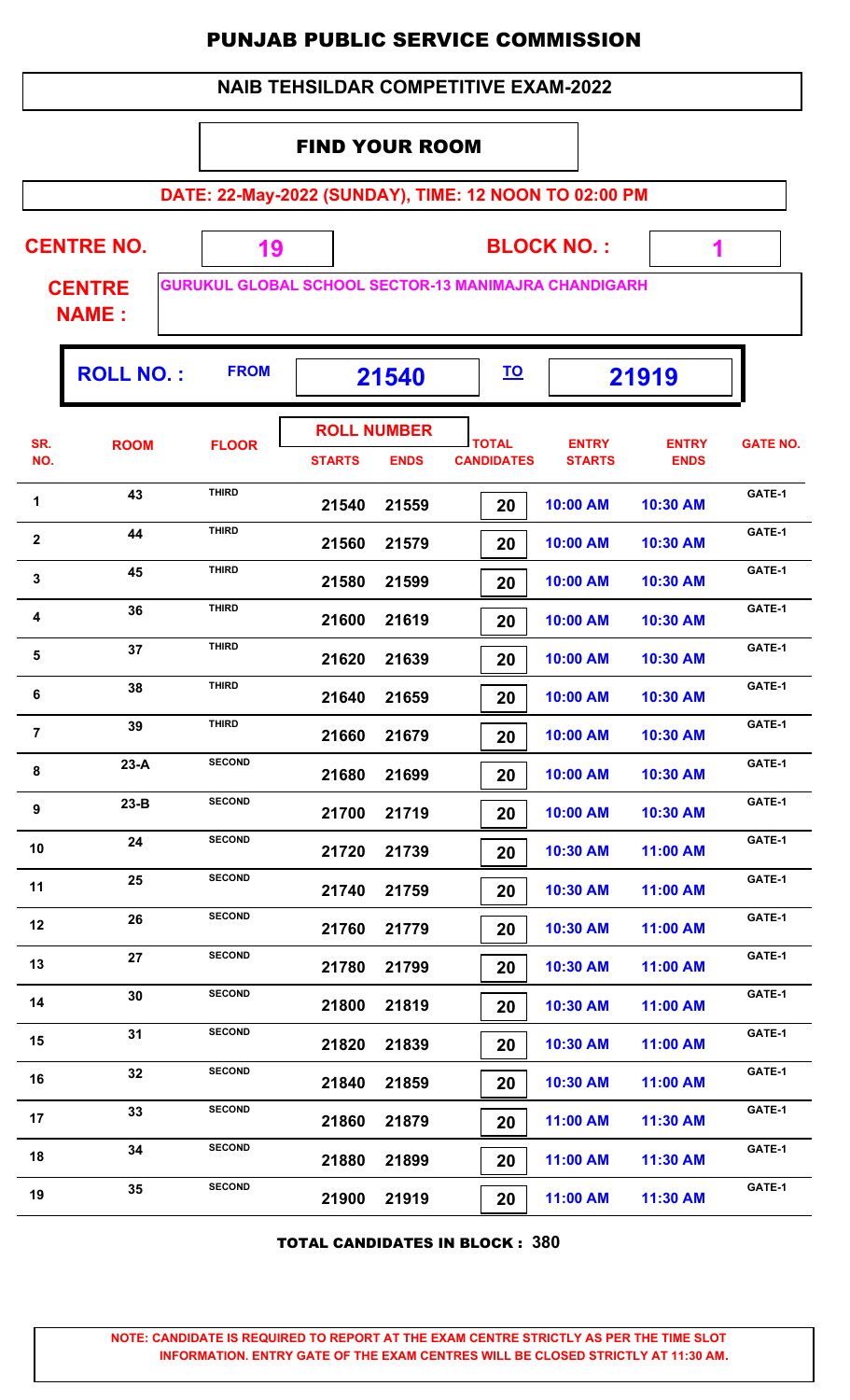#### FIND YOUR ROOM

**DATE: 22-May-2022 (SUNDAY), TIME: 12 NOON TO 02:00 PM**

**CENTRE NO.** 

**BLOCK NO. :**

 **1**

T

**CENTRE NAME :**

Г

**P. M.L.S.D.PUBLIC SCHOOL SECTOR-32 C CHANDIGARH**

 **20**

|                         | <b>ROLL NO.:</b> | <b>FROM</b>   | 21920         |                                   | <u>TO</u>                         |                               | 22519                       |                  |
|-------------------------|------------------|---------------|---------------|-----------------------------------|-----------------------------------|-------------------------------|-----------------------------|------------------|
| SR.<br>NO.              | <b>ROOM</b>      | <b>FLOOR</b>  | <b>STARTS</b> | <b>ROLL NUMBER</b><br><b>ENDS</b> | <b>TOTAL</b><br><b>CANDIDATES</b> | <b>ENTRY</b><br><b>STARTS</b> | <b>ENTRY</b><br><b>ENDS</b> | <b>GATE NO.</b>  |
| 1                       | 13               | <b>FIRST</b>  | 21920         | 21943                             | 24                                | 10:00 AM                      | 10:30 AM                    | <b>MAIN GATE</b> |
| $\mathbf 2$             | 14               | <b>FIRST</b>  | 21944         | 21967                             | 24                                | 10:00 AM                      | 10:30 AM                    | <b>MAIN GATE</b> |
| $\mathbf{3}$            | 15               | <b>FIRST</b>  | 21968         | 21991                             | 24                                | 10:00 AM                      | 10:30 AM                    | <b>MAIN GATE</b> |
| $\overline{\mathbf{4}}$ | 16               | <b>FIRST</b>  | 21992         | 22015                             | 24                                | 10:00 AM                      | 10:30 AM                    | <b>MAIN GATE</b> |
| $\overline{\mathbf{5}}$ | 17               | <b>FIRST</b>  | 22016         | 22039                             | 24                                | 10:00 AM                      | 10:30 AM                    | <b>MAIN GATE</b> |
| 6                       | 18               | <b>FIRST</b>  | 22040         | 22063                             | 24                                | 10:00 AM                      | 10:30 AM                    | <b>MAIN GATE</b> |
| $\overline{7}$          | 19               | <b>FIRST</b>  | 22064         | 22087                             | 24                                | 10:00 AM                      | 10:30 AM                    | <b>MAIN GATE</b> |
| 8                       | 20               | <b>FIRST</b>  | 22088         | 22111                             | 24                                | 10:00 AM                      | 10:30 AM                    | <b>MAIN GATE</b> |
| 9                       | 21               | <b>FIRST</b>  | 22112         | 22135                             | 24                                | 10:00 AM                      | 10:30 AM                    | <b>MAIN GATE</b> |
| 10                      | 22               | <b>FIRST</b>  | 22136         | 22159                             | 24                                | 10:00 AM                      | 10:30 AM                    | <b>MAIN GATE</b> |
| 11                      | 23               | <b>FIRST</b>  | 22160         | 22183                             | 24                                | 10:30 AM                      | 11:00 AM                    | <b>MAIN GATE</b> |
| 12                      | 24               | <b>FIRST</b>  | 22184         | 22207                             | 24                                | 10:30 AM                      | 11:00 AM                    | <b>MAIN GATE</b> |
| 13                      | 31               | <b>SECOND</b> | 22208         | 22231                             | 24                                | 10:30 AM                      | 11:00 AM                    | <b>MAIN GATE</b> |
| 14                      | 32               | <b>SECOND</b> | 22232         | 22255                             | 24                                | 10:30 AM                      | 11:00 AM                    | <b>MAIN GATE</b> |
| 15                      | 33               | <b>SECOND</b> | 22256         | 22279                             | 24                                | 10:30 AM                      | 11:00 AM                    | <b>MAIN GATE</b> |
| 16                      | 34               | <b>SECOND</b> | 22280         | 22303                             | 24                                | 10:30 AM                      | 11:00 AM                    | <b>MAIN GATE</b> |
| 17                      | 35               | <b>SECOND</b> | 22304         | 22327                             | 24                                | 10:30 AM                      | 11:00 AM                    | <b>MAIN GATE</b> |
| 18                      | 36               | <b>SECOND</b> | 22328         | 22351                             | 24                                | 10:30 AM                      | 11:00 AM                    | <b>MAIN GATE</b> |
| 19                      | 37               | <b>SECOND</b> | 22352         | 22375                             | 24                                | 11:00 AM                      | 11:30 AM                    | <b>MAIN GATE</b> |
| 20                      | 38               | <b>SECOND</b> | 22376         | 22399                             | 24                                | 11:00 AM                      | 11:30 AM                    | <b>MAIN GATE</b> |
| 21                      | 39               | <b>SECOND</b> | 22400         | 22423                             | 24                                | 11:00 AM                      | 11:30 AM                    | <b>MAIN GATE</b> |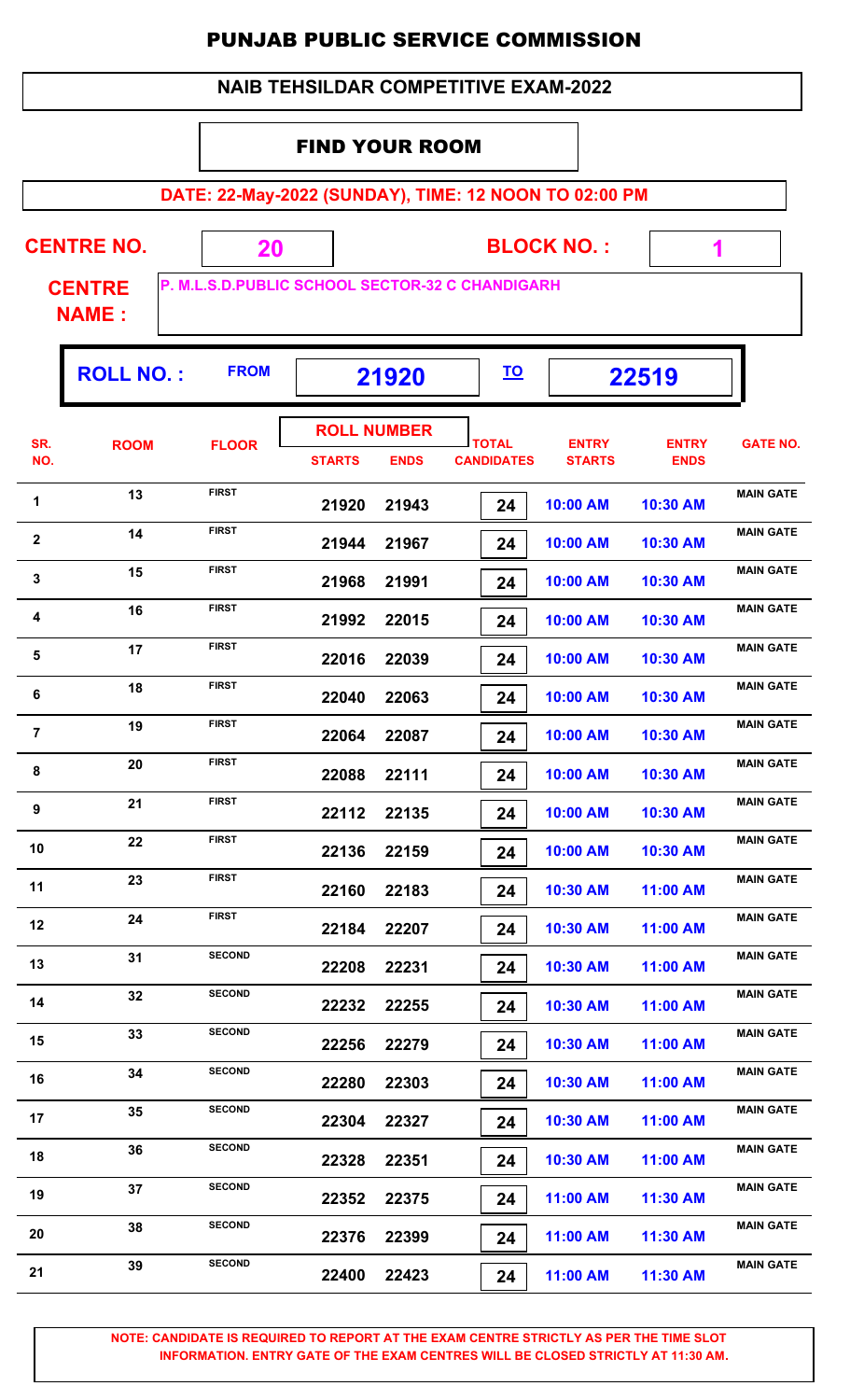|                                              | <b>NAIB TEHSILDAR COMPETITIVE EXAM-2022</b> |                                                       |       |       |    |          |          |                  |  |  |  |
|----------------------------------------------|---------------------------------------------|-------------------------------------------------------|-------|-------|----|----------|----------|------------------|--|--|--|
|                                              | <b>FIND YOUR ROOM</b>                       |                                                       |       |       |    |          |          |                  |  |  |  |
|                                              |                                             | DATE: 22-May-2022 (SUNDAY), TIME: 12 NOON TO 02:00 PM |       |       |    |          |          |                  |  |  |  |
| <b>CENTRE NO.</b><br><b>BLOCK NO.:</b><br>20 |                                             |                                                       |       |       |    |          |          |                  |  |  |  |
| <b>CENTRE</b><br><b>NAME:</b>                |                                             | P. M.L.S.D.PUBLIC SCHOOL SECTOR-32 C CHANDIGARH       |       |       |    |          |          |                  |  |  |  |
| 22                                           | $\mathbf{2}$                                | <b>GROUND</b>                                         | 22424 | 22447 | 24 | 11:00 AM | 11:30 AM | <b>MAIN GATE</b> |  |  |  |
| 23                                           | 3                                           | <b>GROUND</b>                                         | 22448 | 22471 | 24 | 11:00 AM | 11:30 AM | <b>MAIN GATE</b> |  |  |  |
| 24                                           | 4                                           | <b>GROUND</b>                                         | 22472 | 22495 | 24 | 11:00 AM | 11:30 AM | <b>MAIN GATE</b> |  |  |  |
| 25                                           | 5                                           | <b>GROUND</b>                                         | 22496 | 22519 | 24 | 11:00 AM | 11:30 AM | <b>MAIN GATE</b> |  |  |  |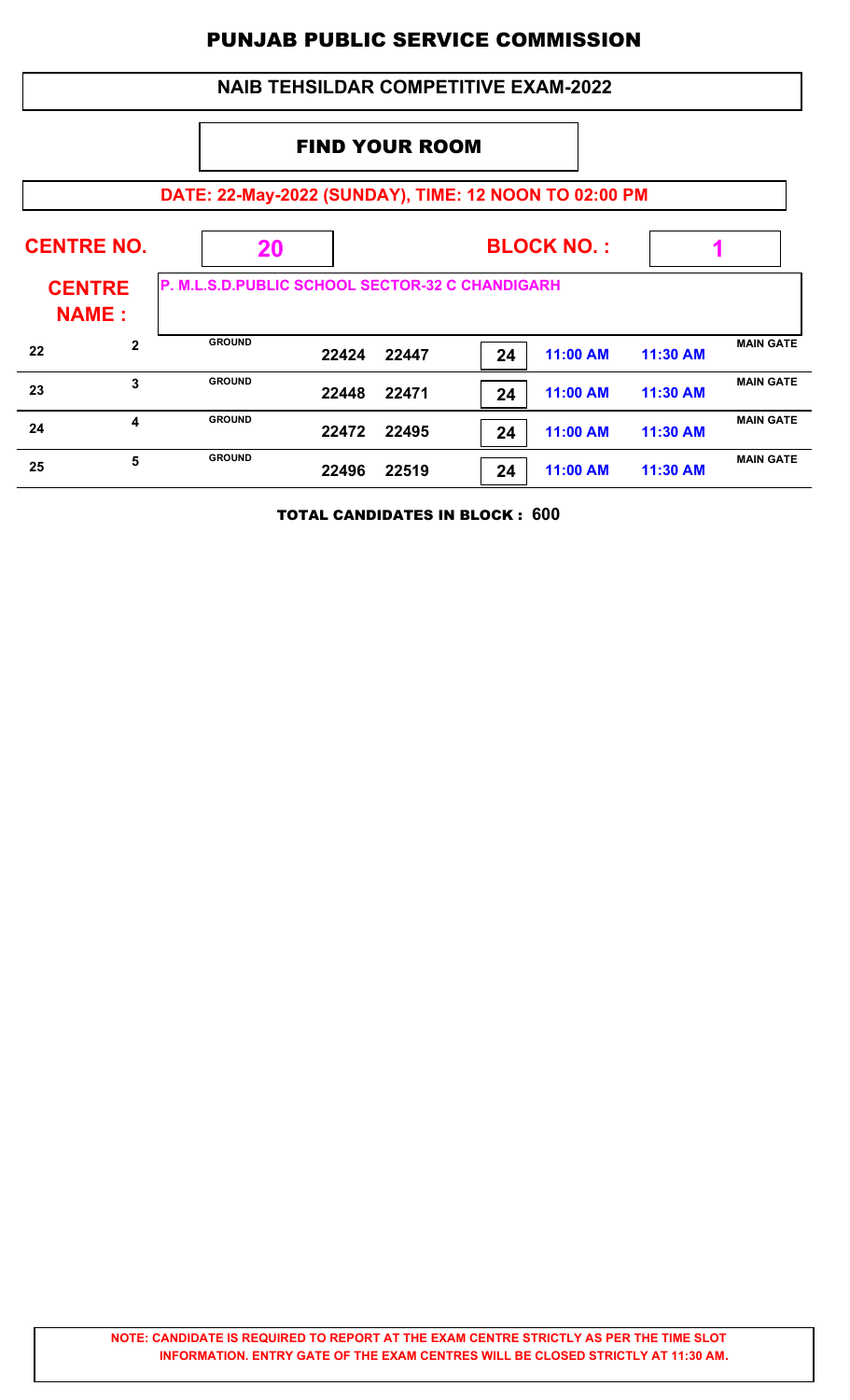#### FIND YOUR ROOM

**DATE: 22-May-2022 (SUNDAY), TIME: 12 NOON TO 02:00 PM**

**CENTRE NO.** 

**BLOCK NO. :**

 **1**

Ŧ

**CENTRE NAME :**

**AJIT KARAM SINGH INTERNATIONAL PUBLIC SCHOOL SECTOR 45 A CHANDIGARH**

 **21**

|                | <b>ROLL NO.:</b> | <b>FROM</b>   |                        | 22520                | <u>TO</u><br>22927 |                           |                         |                 |
|----------------|------------------|---------------|------------------------|----------------------|--------------------|---------------------------|-------------------------|-----------------|
| SR.            | <b>ROOM</b>      | <b>FLOOR</b>  |                        | <b>ROLL NUMBER</b>   | <b>TOTAL</b>       | <b>ENTRY</b>              | <b>ENTRY</b>            | <b>GATE NO.</b> |
| NO.<br>1       | 1                | <b>FIRST</b>  | <b>STARTS</b><br>22520 | <b>ENDS</b><br>22543 | <b>CANDIDATES</b>  | <b>STARTS</b><br>10:00 AM | <b>ENDS</b><br>10:30 AM | GATE-1          |
| $\mathbf{2}$   | $\mathbf{2}$     | <b>FIRST</b>  | 22544                  | 22567                | 24<br>24           | 10:00 AM                  | 10:30 AM                | GATE-1          |
| $\mathbf{3}$   | $\mathbf{3}$     | <b>FIRST</b>  | 22568                  | 22591                | 24                 | 10:00 AM                  | 10:30 AM                | GATE-1          |
| 4              | 4                | <b>FIRST</b>  | 22592                  | 22615                | 24                 | 10:00 AM                  | 10:30 AM                | GATE-1          |
| $\sqrt{5}$     | 5                | <b>FIRST</b>  | 22616                  | 22639                | 24                 | 10:00 AM                  | 10:30 AM                | GATE-1          |
| 6              | 6                | <b>FIRST</b>  | 22640                  | 22663                | 24                 | 10:00 AM                  | 10:30 AM                | GATE-1          |
| $\overline{7}$ | $\overline{7}$   | <b>FIRST</b>  | 22664                  | 22687                | 24                 | 10:00 AM                  | 10:30 AM                | GATE-1          |
| 8              | 8                | <b>SECOND</b> | 22688                  | 22711                | 24                 | 10:30 AM                  | 11:00 AM                | GATE-1          |
| 9              | $\boldsymbol{9}$ | <b>SECOND</b> | 22712                  | 22735                | 24                 | 10:30 AM                  | 11:00 AM                | GATE-1          |
| 10             | 10               | <b>SECOND</b> | 22736                  | 22759                | 24                 | 10:30 AM                  | 11:00 AM                | GATE-1          |
| 11             | 11               | <b>SECOND</b> | 22760                  | 22783                | 24                 | 10:30 AM                  | 11:00 AM                | GATE-1          |
| 12             | 12               | <b>SECOND</b> | 22784                  | 22807                | 24                 | 10:30 AM                  | 11:00 AM                | GATE-1          |
| 13             | 13               | <b>THIRD</b>  | 22808                  | 22831                | 24                 | 10:30 AM                  | 11:00 AM                | GATE-1          |
| 14             | 14               | <b>THIRD</b>  | 22832                  | 22855                | 24                 | 11:00 AM                  | 11:30 AM                | GATE-1          |
| 15             | 15               | <b>THIRD</b>  | 22856                  | 22879                | 24                 | 11:00 AM                  | 11:30 AM                | GATE-1          |
| 16             | 16               | <b>THIRD</b>  | 22880                  | 22903                | 24                 | 11:00 AM                  | 11:30 AM                | GATE-1          |
| 17             | 17               | <b>THIRD</b>  | 22904                  | 22927                | 24                 | 11:00 AM                  | 11:30 AM                | GATE-1          |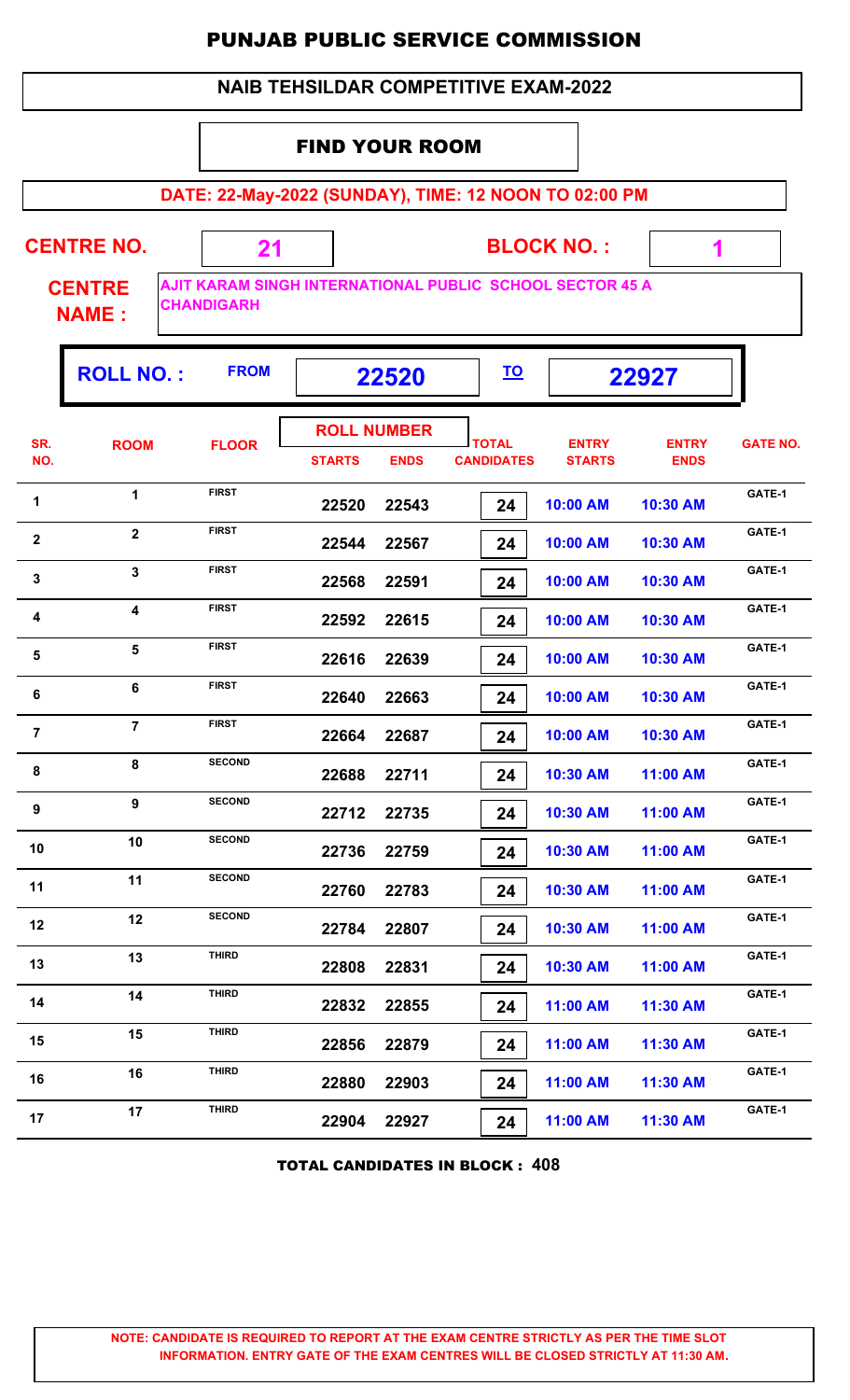| <b>NAIB TEHSILDAR COMPETITIVE EXAM-2022</b> |
|---------------------------------------------|
|---------------------------------------------|

#### FIND YOUR ROOM

**DATE: 22-May-2022 (SUNDAY), TIME: 12 NOON TO 02:00 PM**

**CENTRE NO.** 

**BLOCK NO. :**

 **1**

ŋ.

**CENTRE NAME :**

**ST. JOSEPH'S SR. SEC. SCHOOL SECTOR 44 D CHANDIGARH**

 **22**

|                         | <b>ROLL NO.:</b>        | <b>FROM</b>  |               | 22928                             | <u>TO</u>                         |                               | 23407                       |                 |
|-------------------------|-------------------------|--------------|---------------|-----------------------------------|-----------------------------------|-------------------------------|-----------------------------|-----------------|
| SR.<br>NO.              | <b>ROOM</b>             | <b>FLOOR</b> | <b>STARTS</b> | <b>ROLL NUMBER</b><br><b>ENDS</b> | <b>TOTAL</b><br><b>CANDIDATES</b> | <b>ENTRY</b><br><b>STARTS</b> | <b>ENTRY</b><br><b>ENDS</b> | <b>GATE NO.</b> |
| 1                       | $\mathbf{1}$            | <b>FIRST</b> | 22928         | 22951                             | 24                                | 09:30 AM                      | 10:00 AM                    | GATE-1          |
| $\mathbf{2}$            | $\mathbf{2}$            | <b>FIRST</b> | 22952         | 22975                             | 24                                | 09:30 AM                      | 10:00 AM                    | GATE-1          |
| $\mathbf{3}$            | $\mathbf{3}$            | <b>FIRST</b> | 22976         | 22999                             | 24                                | 09:30 AM                      | 10:00 AM                    | GATE-1          |
| 4                       | $\overline{\mathbf{4}}$ | <b>FIRST</b> | 23000         | 23023                             | 24                                | 09:30 AM                      | 10:00 AM                    | GATE-1          |
| $\overline{\mathbf{5}}$ | $\overline{\mathbf{5}}$ | <b>FIRST</b> | 23024         | 23047                             | 24                                | 09:30 AM                      | 10:00 AM                    | GATE-1          |
| 6                       | 6                       | <b>FIRST</b> | 23048         | 23071                             | 24                                | 09:30 AM                      | 10:00 AM                    | GATE-1          |
| $\overline{7}$          | $\overline{7}$          | <b>FIRST</b> | 23072         | 23095                             | 24                                | 09:30 AM                      | 10:00 AM                    | GATE-1          |
| 8                       | 8                       | <b>FIRST</b> | 23096         | 23119                             | 24                                | 10:00 AM                      | 10:30 AM                    | GATE-1          |
| 9                       | 9                       | <b>FIRST</b> | 23120         | 23143                             | 24                                | 10:00 AM                      | 10:30 AM                    | GATE-1          |
| 10                      | 10                      | <b>FIRST</b> | 23144         | 23167                             | 24                                | 10:00 AM                      | 10:30 AM                    | GATE-1          |
| 11                      | 11                      | <b>FIRST</b> | 23168         | 23191                             | 24                                | 10:00 AM                      | 10:30 AM                    | GATE-1          |
| 12                      | 12                      | <b>FIRST</b> | 23192         | 23215                             | 24                                | 10:00 AM                      | 10:30 AM                    | GATE-1          |
| 13                      | 13                      | <b>FIRST</b> | 23216         | 23239                             | 24                                | 10:30 AM                      | 11:00 AM                    | GATE-1          |
| 14                      | 14                      | <b>FIRST</b> | 23240         | 23263                             | 24                                | 10:30 AM                      | 11:00 AM                    | GATE-1          |
| 15                      | 15                      | <b>FIRST</b> | 23264         | 23287                             | 24                                | 10:30 AM                      | 11:00 AM                    | GATE-1          |
| 16                      | 16                      | <b>FIRST</b> | 23288         | 23311                             | 24                                | 10:30 AM                      | 11:00 AM                    | GATE-1          |
| 17                      | 17                      | <b>FIRST</b> | 23312         | 23335                             | 24                                | 11:00 AM                      | 11:30 AM                    | GATE-1          |
| 18                      | 18                      | <b>FIRST</b> | 23336         | 23359                             | 24                                | 11:00 AM                      | 11:30 AM                    | GATE-1          |
| 19                      | 19                      | <b>FIRST</b> | 23360         | 23383                             | 24                                | 11:00 AM                      | 11:30 AM                    | GATE-1          |
| 20                      | 20                      | <b>FIRST</b> | 23384         | 23407                             | 24                                | 11:00 AM                      | 11:30 AM                    | GATE-1          |

TOTAL CANDIDATES IN BLOCK : **480**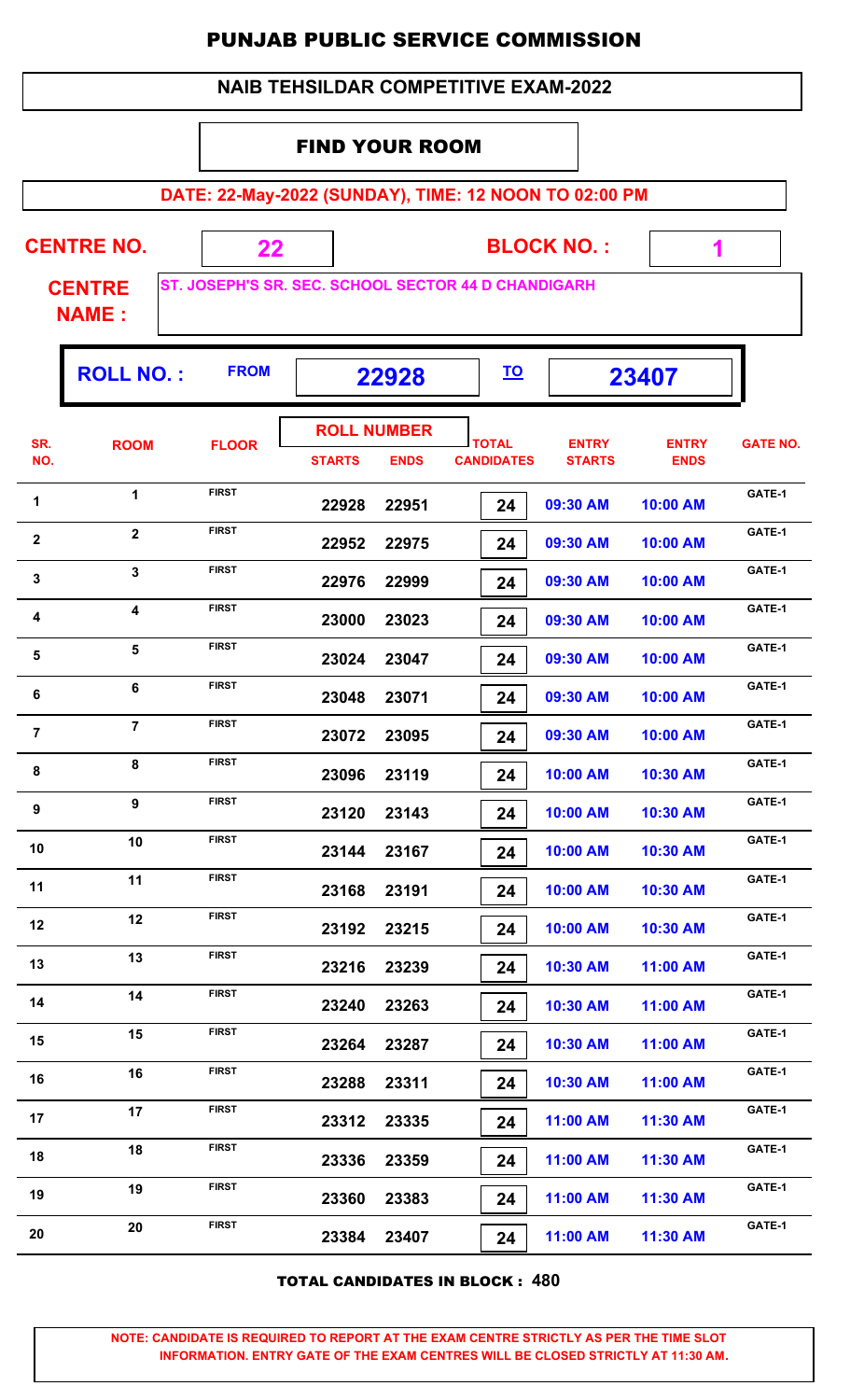|  | <b>NAIB TEHSILDAR COMPETITIVE EXAM-2022</b> |
|--|---------------------------------------------|
|--|---------------------------------------------|

#### FIND YOUR ROOM

**DATE: 22-May-2022 (SUNDAY), TIME: 12 NOON TO 02:00 PM**

| <b>CENTRE NO.</b> |  |  |  |
|-------------------|--|--|--|
|                   |  |  |  |

**BLOCK NO. :**

 **2**

ŋ.

**CENTRE NAME :**

**ST. JOSEPH'S SR. SEC. SCHOOL SECTOR 44 D CHANDIGARH**

 **22**

|                | <b>ROLL NO.:</b> | <b>FROM</b>   |               | 23408                             |                                   | 24127                         |                             |                 |
|----------------|------------------|---------------|---------------|-----------------------------------|-----------------------------------|-------------------------------|-----------------------------|-----------------|
| SR.<br>NO.     | <b>ROOM</b>      | <b>FLOOR</b>  | <b>STARTS</b> | <b>ROLL NUMBER</b><br><b>ENDS</b> | <b>TOTAL</b><br><b>CANDIDATES</b> | <b>ENTRY</b><br><b>STARTS</b> | <b>ENTRY</b><br><b>ENDS</b> | <b>GATE NO.</b> |
| 1              | 21               | <b>SECOND</b> | 23408         | 23431                             | 24                                | 09:30 AM                      | 10:00 AM                    | GATE-1          |
| $\mathbf{2}$   | 22               | <b>SECOND</b> | 23432         | 23455                             | 24                                | 09:30 AM                      | 10:00 AM                    | GATE-1          |
| $\mathbf{3}$   | 23               | <b>SECOND</b> | 23456         | 23479                             | 24                                | 09:30 AM                      | 10:00 AM                    | GATE-1          |
| 4              | 24               | <b>SECOND</b> | 23480         | 23503                             | 24                                | 09:30 AM                      | 10:00 AM                    | GATE-1          |
| $\sqrt{5}$     | 25               | <b>SECOND</b> | 23504         | 23527                             | 24                                | 09:30 AM                      | 10:00 AM                    | GATE-1          |
| $\bf 6$        | 26               | <b>SECOND</b> | 23528         | 23551                             | 24                                | 09:30 AM                      | 10:00 AM                    | GATE-1          |
| $\overline{7}$ | 27               | <b>SECOND</b> | 23552         | 23575                             | 24                                | 09:30 AM                      | 10:00 AM                    | GATE-1          |
| 8              | 28               | <b>SECOND</b> | 23576         | 23599                             | 24                                | 09:30 AM                      | 10:00 AM                    | GATE-1          |
| 9              | 29               | <b>SECOND</b> | 23600         | 23623                             | 24                                | 09:30 AM                      | 10:00 AM                    | GATE-1          |
| 10             | 30               | <b>SECOND</b> | 23624         | 23647                             | 24                                | 09:30 AM                      | 10:00 AM                    | GATE-1          |
| 11             | 31               | <b>SECOND</b> | 23648         | 23671                             | 24                                | 09:30 AM                      | 10:00 AM                    | GATE-1          |
| 12             | 32               | <b>SECOND</b> | 23672         | 23695                             | 24                                | 10:00 AM                      | 10:30 AM                    | GATE-1          |
| 13             | 33               | <b>SECOND</b> | 23696         | 23719                             | 24                                | 10:00 AM                      | 10:30 AM                    | GATE-1          |
| 14             | 34               | <b>SECOND</b> | 23720         | 23743                             | 24                                | 10:00 AM                      | 10:30 AM                    | GATE-1          |
| 15             | 35               | <b>SECOND</b> | 23744         | 23767                             | 24                                | 10:00 AM                      | 10:30 AM                    | GATE-1          |
| 16             | 36               | <b>SECOND</b> | 23768         | 23791                             | 24                                | 10:00 AM                      | 10:30 AM                    | GATE-1          |
| 17             | 37               | <b>SECOND</b> | 23792         | 23815                             | 24                                | 10:00 AM                      | 10:30 AM                    | GATE-1          |
| 18             | 38               | <b>SECOND</b> | 23816         | 23839                             | 24                                | 10:00 AM                      | 10:30 AM                    | GATE-1          |
| 19             | 39               | <b>SECOND</b> | 23840         | 23863                             | 24                                | 10:00 AM                      | 10:30 AM                    | GATE-1          |
| 20             | 40               | <b>SECOND</b> | 23864         | 23887                             | 24                                | 10:30 AM                      | 11:00 AM                    | GATE-1          |
| 21             | 41               | <b>SECOND</b> | 23888         | 23911                             | 24                                | 10:30 AM                      | 11:00 AM                    | GATE-1          |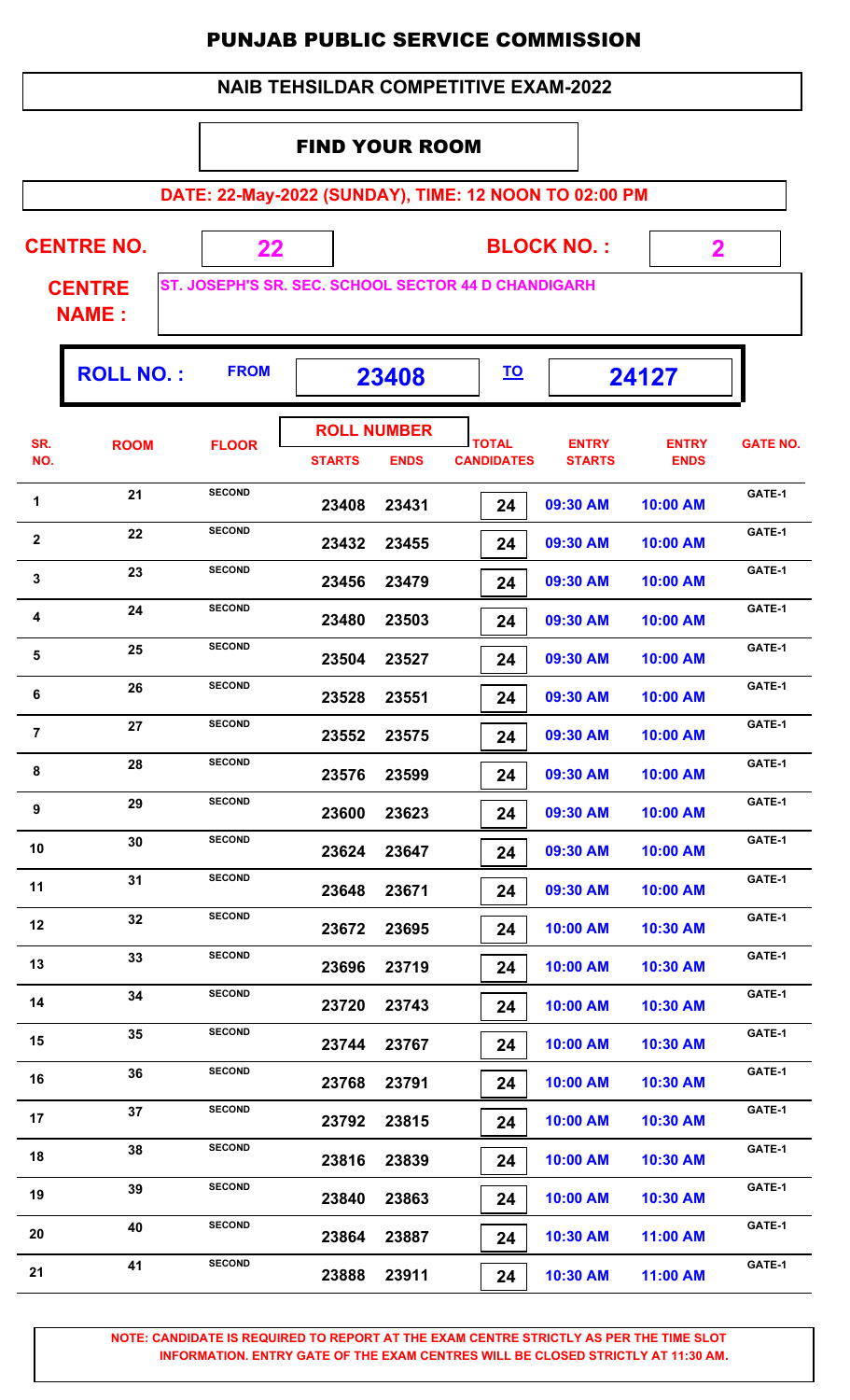#### **NAIB TEHSILDAR COMPETITIVE EXAM-2022**

#### FIND YOUR ROOM

# **DATE: 22-May-2022 (SUNDAY), TIME: 12 NOON TO 02:00 PM**

|    | <b>CENTRE NO.</b>             | 22                                                  |       | <b>BLOCK NO.:</b> |    | $\mathbf 2$ |          |        |
|----|-------------------------------|-----------------------------------------------------|-------|-------------------|----|-------------|----------|--------|
|    | <b>CENTRE</b><br><b>NAME:</b> | ST. JOSEPH'S SR. SEC. SCHOOL SECTOR 44 D CHANDIGARH |       |                   |    |             |          |        |
| 22 | 42                            | <b>SECOND</b>                                       | 23912 | 23935             | 24 | 10:30 AM    | 11:00 AM | GATE-1 |
| 23 | 43                            | <b>THIRD</b>                                        | 23936 | 23959             | 24 | 10:30 AM    | 11:00 AM | GATE-1 |
| 24 | 44                            | <b>THIRD</b>                                        | 23960 | 23983             | 24 | 10:30 AM    | 11:00 AM | GATE-1 |
| 25 | 45                            | <b>THIRD</b>                                        | 23984 | 24007             | 24 | 10:30 AM    | 11:00 AM | GATE-1 |
| 26 | 46                            | <b>THIRD</b>                                        | 24008 | 24031             | 24 | 11:00 AM    | 11:30 AM | GATE-1 |
| 27 | 47                            | <b>THIRD</b>                                        | 24032 | 24055             | 24 | 11:00 AM    | 11:30 AM | GATE-1 |
| 28 | 48                            | <b>THIRD</b>                                        | 24056 | 24079             | 24 | 11:00 AM    | 11:30 AM | GATE-1 |
| 29 | 49                            | <b>THIRD</b>                                        | 24080 | 24103             | 24 | 11:00 AM    | 11:30 AM | GATE-1 |
| 30 | 50                            | <b>THIRD</b>                                        | 24104 | 24127             | 24 | 11:00 AM    | 11:30 AM | GATE-1 |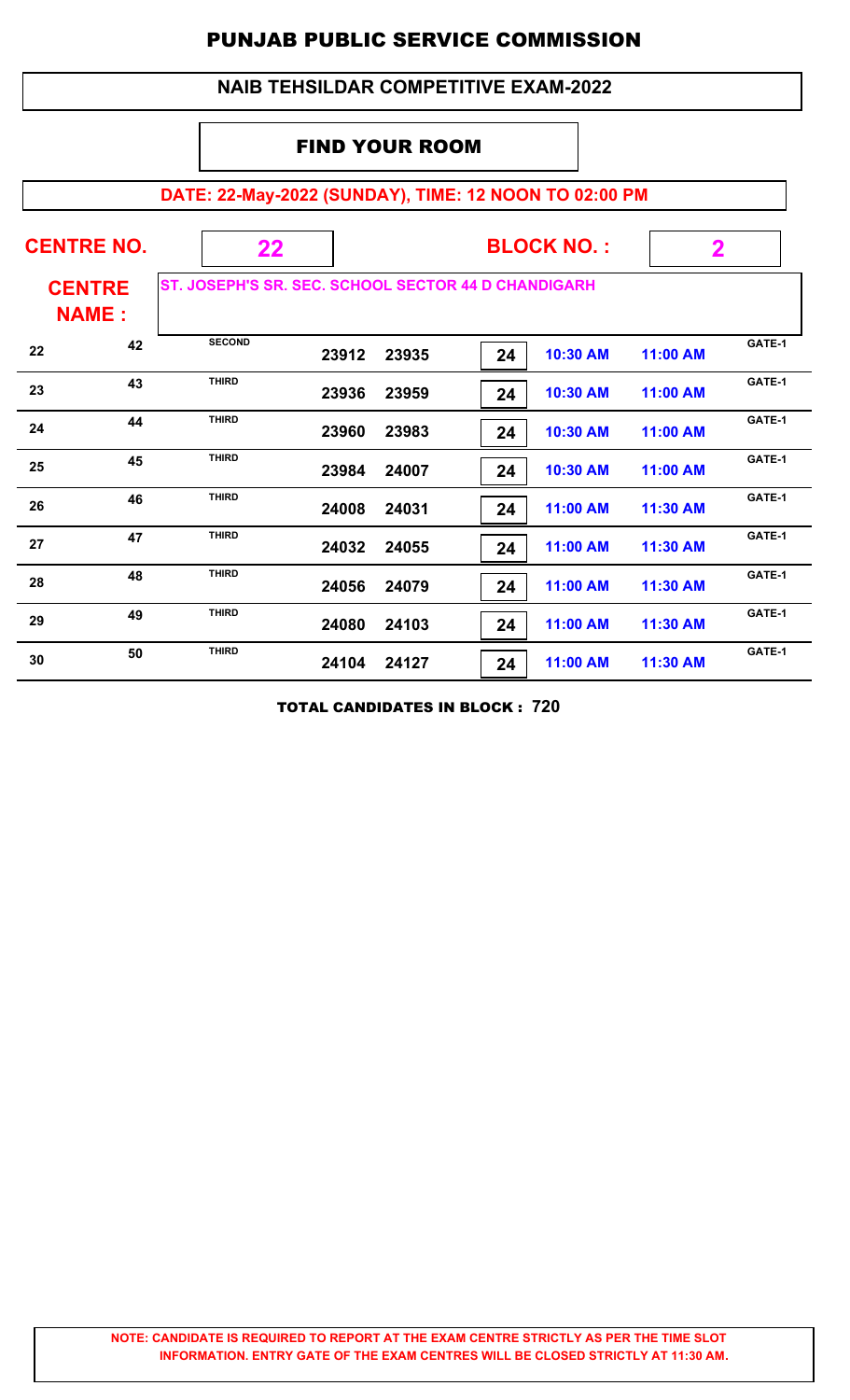#### FIND YOUR ROOM

**DATE: 22-May-2022 (SUNDAY), TIME: 12 NOON TO 02:00 PM**

| <b>CENTRE NO.</b> |  | <b>BLOCK NO.:</b>                                   |  |
|-------------------|--|-----------------------------------------------------|--|
| <b>CENTRE</b>     |  | SHISHU NIKETAN PUBLIC SCHOOL SECTOR-43/A CHANDIGARH |  |
| <b>NAME:</b>      |  |                                                     |  |

**ROLL NO. : 24128 24607 FROM TO TOTAL STARTS ENDS CANDIDATES SR. NO.** ROOM FLOOR **International FLOOR** *ENTRY* **STARTS ENTRY ENDS FLOOR GATE NO. ROLL NUMBER 24128 24151 24 10:00 AM 10:30 AM** 1 **GROUND 24128 24151 241.00 AM 10:30 AM GATE-2 GROUND 24152 24175 24 10:00 AM 10:30 AM** 2 **GROUND 24152 24175 24175 24176 24176 24176 24176 2418 GROUND 24176 24199 24 10:00 AM 10:30 AM** 3 3 GROUND 24176 24199 <mark>24 10:00 AM 10:30 AM</mark> GATE-2 **GROUND 24200 24223 24 10:00 AM 10:30 AM** 4 **GROUND 24200 24223 2420 24223 10:00 AM 10:30 AM GATE-2 GROUND 24224 24247 24 10:00 AM 10:30 AM** 5 **GROUND**<br>**24224 24247 <b>24** 24247 **240 AM** 10:30 AM **GROUND 24248 24271 24 10:00 AM 10:30 AM 6 GATE-2**<br>**CATE-2**<br>**CATE-2**<br>**24248 24271 24**<br>**24271 24271 24**<br>**24271 24**<br>**24271 24**<br>**24 FIRST 24272 24295 24 10:00 AM 10:30 AM ring to the First CATE-2**<br>**24272 24295 <b>242** 2429 2429 2429 10:00 AM **10:30 AM FIRST 24296 24319 24 10:00 AM 10:30 AM** 8 B FIRST 24296 24319 **2418 2431 10:00 AM** 10:30 AM CATE-2 **FIRST 24320 24343 24 10:00 AM 10:30 AM 9 BIRST CATE-2**<br>**24320 24343 24344 240:00 AM 10:30 AM GATE-2 FIRST 24344 24367 24 10:30 AM 11:00 AM 10 EIRST CATE-2**<br>**24344 24367 24 2436 2436 2436 2436 2436 2436 2436 2436 2436 2436 2436 2436 2436 2436 2436 2436 2436 2436 2436 2436 2436 2436 2436 2436 2436 2436 24368 24391 24 10:30 AM 11:00 AM 11 EIRST 24368 24391 24368 24391 10:30 AM 11:00 AM GATE-2 24392 24415 24 10:30 AM 11:00 AM** 12 **FIRST 24392 24415 246 10:30 AM 11:00 AM GATE-2 24416 24439 24 10:30 AM 11:00 AM 13 EIRST CATE-2**<br>**24416 24439 244 24439 244 10:30 AM 11:00 AM GATE-2 24440 24463 24 10:30 AM 11:00 AM** 14 **SECOND 24440 24463 2446 26ATE-2 CATE-2 24464 24487 24 10:30 AM 11:00 AM** 15 **SECOND 24464 24487 2446 24481 26 10:30 AM 11:00 AM GATE-2 24488 24511 24 11:00 AM 11:30 AM** 16 **GATE-2**<br>**24488 24511 24** 11:00 AM 11:30 AM GATE-2  **24512 24535 24 11:00 AM 11:30 AM** 17 **SECOND 24512 24535 24612 24638 11:00 AM 11:30 AM GATE-2 24536 24559 24 11:00 AM 11:30 AM** 18 **SECOND 24536 24559 246 11:00 AM 11:30 AM GATE-2 24560 24583 24 11:00 AM 11:30 AM** 19 **GATE-2**<br>**24560 24583 24. 11:00 AM 11:30 AM GATE-2 24584 24607 24 11:00 AM 11:30 AM 20 CATE-2**<br>**24584 24607 24607 241:00 AM 11:30 AM CATE-2** 

TOTAL CANDIDATES IN BLOCK : **480**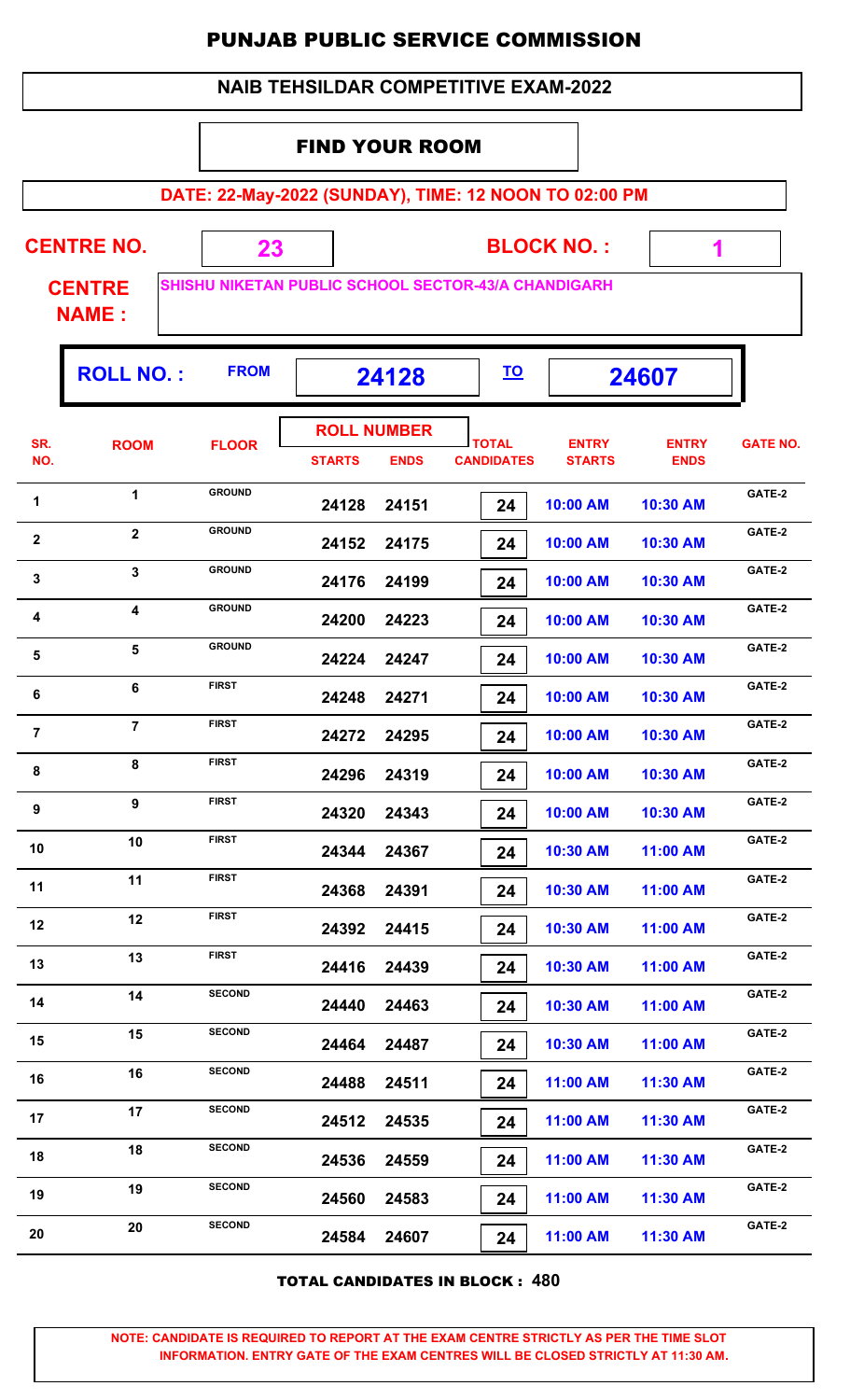| <b>NAIB TEHSILDAR COMPETITIVE EXAM-2022</b> |
|---------------------------------------------|
|---------------------------------------------|

#### FIND YOUR ROOM

**DATE: 22-May-2022 (SUNDAY), TIME: 12 NOON TO 02:00 PM**

| <b>CENTRE NO.</b> |  | <b>BLOCK NO.:</b>                                          |  |
|-------------------|--|------------------------------------------------------------|--|
| <b>CENTRE</b>     |  | <b>SHISHU NIKETAN PUBLIC SCHOOL SECTOR-43/A CHANDIGARH</b> |  |
| <b>NAME:</b>      |  |                                                            |  |

|                | <b>ROLL NO.:</b> | <b>FROM</b>   | 24608                               |             | <u>TO</u>                         |                               | 25039                       |                 |
|----------------|------------------|---------------|-------------------------------------|-------------|-----------------------------------|-------------------------------|-----------------------------|-----------------|
| SR.<br>NO.     | <b>ROOM</b>      | <b>FLOOR</b>  | <b>ROLL NUMBER</b><br><b>STARTS</b> | <b>ENDS</b> | <b>TOTAL</b><br><b>CANDIDATES</b> | <b>ENTRY</b><br><b>STARTS</b> | <b>ENTRY</b><br><b>ENDS</b> | <b>GATE NO.</b> |
| 1              | 21               | <b>SECOND</b> | 24608                               | 24631       | 24                                | 10:00 AM                      | 10:30 AM                    | GATE-1          |
| $\mathbf{2}$   | 22               | <b>SECOND</b> | 24632                               | 24655       | 24                                | 10:00 AM                      | 10:30 AM                    | GATE-1          |
| 3              | 23               | <b>THIRD</b>  | 24656                               | 24679       | 24                                | 10:00 AM                      | 10:30 AM                    | GATE-1          |
| 4              | 24               | THIRD         | 24680                               | 24703       | 24                                | 10:00 AM                      | 10:30 AM                    | GATE-1          |
| 5              | 25               | <b>THIRD</b>  | 24704                               | 24727       | 24                                | 10:00 AM                      | 10:30 AM                    | GATE-1          |
| 6              | 26               | <b>THIRD</b>  | 24728                               | 24751       | 24                                | 10:00 AM                      | 10:30 AM                    | GATE-1          |
| $\overline{7}$ | 27               | <b>THIRD</b>  | 24752                               | 24775       | 24                                | 10:00 AM                      | 10:30 AM                    | GATE-1          |
| 8              | 28               | <b>THIRD</b>  | 24776                               | 24799       | 24                                | 10:00 AM                      | 10:30 AM                    | GATE-1          |
| 9              | 29               | <b>THIRD</b>  | 24800                               | 24823       | 24                                | 10:30 AM                      | 11:00 AM                    | GATE-1          |
| 10             | 30               | <b>THIRD</b>  | 24824                               | 24847       | 24                                | 10:30 AM                      | 11:00 AM                    | GATE-1          |
| 11             | 31               | <b>GROUND</b> | 24848                               | 24871       | 24                                | 10:30 AM                      | 11:00 AM                    | GATE-1          |
| 12             | 32               | <b>GROUND</b> | 24872                               | 24895       | 24                                | 10:30 AM                      | 11:00 AM                    | GATE-1          |
| 13             | 33               | <b>GROUND</b> | 24896                               | 24919       | 24                                | 10:30 AM                      | 11:00 AM                    | GATE-1          |
| 14             | 34               | <b>GROUND</b> | 24920                               | 24943       | 24                                | 10:30 AM                      | 11:00 AM                    | GATE-1          |
| 15             | 35               | <b>FIRST</b>  | 24944                               | 24967       | 24                                | 11:00 AM                      | 11:30 AM                    | GATE-1          |
| 16             | 36               | <b>FIRST</b>  | 24968                               | 24991       | 24                                | 11:00 AM                      | 11:30 AM                    | GATE-1          |
| 17             | 37               | <b>FIRST</b>  | 24992                               | 25015       | 24                                | 11:00 AM                      | 11:30 AM                    | GATE-1          |
| 18             | 38               | <b>FIRST</b>  | 25016                               | 25039       | 24                                | 11:00 AM                      | 11:30 AM                    | GATE-1          |

TOTAL CANDIDATES IN BLOCK : **432**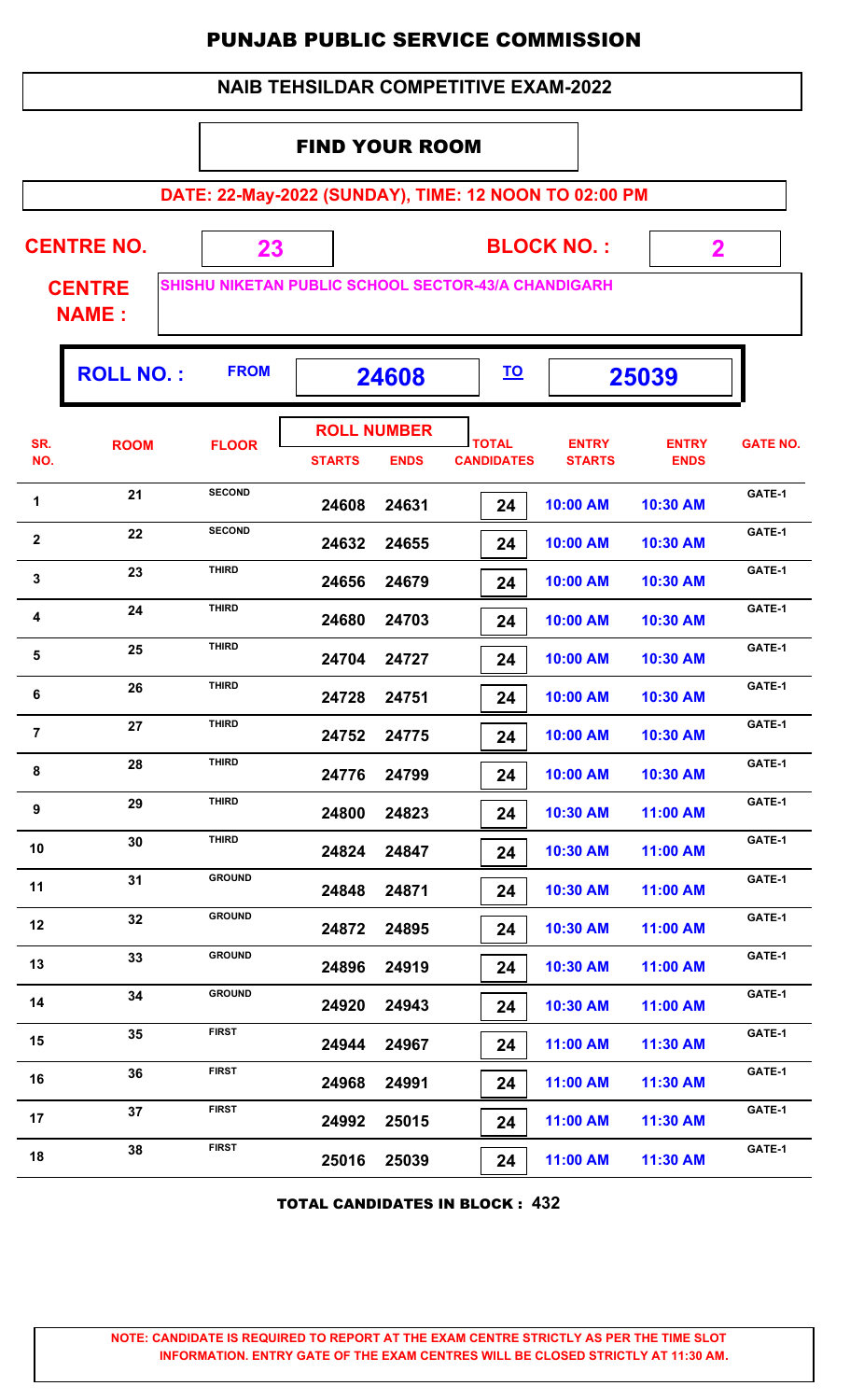#### **NAIB TEHSILDAR COMPETITIVE EXAM-2022**

#### FIND YOUR ROOM

**DATE: 22-May-2022 (SUNDAY), TIME: 12 NOON TO 02:00 PM**

 **1**

| <b>CENTRE NO.</b> |                    | <b>BLOCK NO.:</b>                                        |  |
|-------------------|--------------------|----------------------------------------------------------|--|
| <b>CENTRE</b>     |                    | MODERN WAYS MODEL SCHOOL(A SR. SEC. SCHOOL) SECTOR -29 C |  |
| <b>NAME:</b>      | <b>ICHANDIGARH</b> |                                                          |  |

'n

|                  | <b>ROLL NO.:</b>        | <b>FROM</b>   | 25040         |                                   | <u>TO</u>                         |                               | 25375                       |                 |
|------------------|-------------------------|---------------|---------------|-----------------------------------|-----------------------------------|-------------------------------|-----------------------------|-----------------|
| SR.<br>NO.       | <b>ROOM</b>             | <b>FLOOR</b>  | <b>STARTS</b> | <b>ROLL NUMBER</b><br><b>ENDS</b> | <b>TOTAL</b><br><b>CANDIDATES</b> | <b>ENTRY</b><br><b>STARTS</b> | <b>ENTRY</b><br><b>ENDS</b> | <b>GATE NO.</b> |
| 1                | 1                       | <b>GROUND</b> | 25040         | 25063                             | 24                                | 10:00 AM                      | 10:30 AM                    | GATE-1          |
| $\mathbf{2}$     | $\overline{2}$          | <b>GROUND</b> | 25064         | 25087                             | 24                                | 10:00 AM                      | 10:30 AM                    | GATE-1          |
| $\mathbf{3}$     | $\mathbf{3}$            | <b>GROUND</b> | 25088         | 25111                             | 24                                | 10:00 AM                      | 10:30 AM                    | GATE-1          |
| 4                | $\overline{\mathbf{4}}$ | <b>GROUND</b> | 25112         | 25135                             | 24                                | 10:00 AM                      | 10:30 AM                    | GATE-1          |
| $5\phantom{1}$   | $\overline{\mathbf{5}}$ | <b>GROUND</b> | 25136         | 25159                             | 24                                | 10:00 AM                      | 10:30 AM                    | GATE-1          |
| 6                | 6                       | <b>GROUND</b> | 25160         | 25183                             | 24                                | 10:00 AM                      | 10:30 AM                    | GATE-1          |
| $\overline{7}$   | $\overline{7}$          | <b>GROUND</b> | 25184         | 25207                             | 24                                | 10:30 AM                      | 11:00 AM                    | GATE-1          |
| 8                | 8                       | <b>FIRST</b>  | 25208         | 25231                             | 24                                | 10:30 AM                      | 11:00 AM                    | GATE-1          |
| $\boldsymbol{9}$ | 9                       | <b>FIRST</b>  | 25232         | 25255                             | 24                                | 10:30 AM                      | 11:00 AM                    | GATE-1          |
| 10               | 10                      | <b>FIRST</b>  | 25256         | 25279                             | 24                                | 10:30 AM                      | 11:00 AM                    | GATE-1          |
| 11               | 11                      | <b>FIRST</b>  | 25280         | 25303                             | 24                                | 10:30 AM                      | 11:00 AM                    | GATE-1          |
| 12               | 12                      | <b>FIRST</b>  | 25304         | 25327                             | 24                                | 11:00 AM                      | 11:30 AM                    | GATE-1          |
| 13               | 13                      | <b>FIRST</b>  | 25328         | 25351                             | 24                                | 11:00 AM                      | 11:30 AM                    | GATE-1          |
| 14               | 14                      | <b>FIRST</b>  | 25352         | 25375                             | 24                                | 11:00 AM                      | 11:30 AM                    | GATE-1          |

TOTAL CANDIDATES IN BLOCK : **336**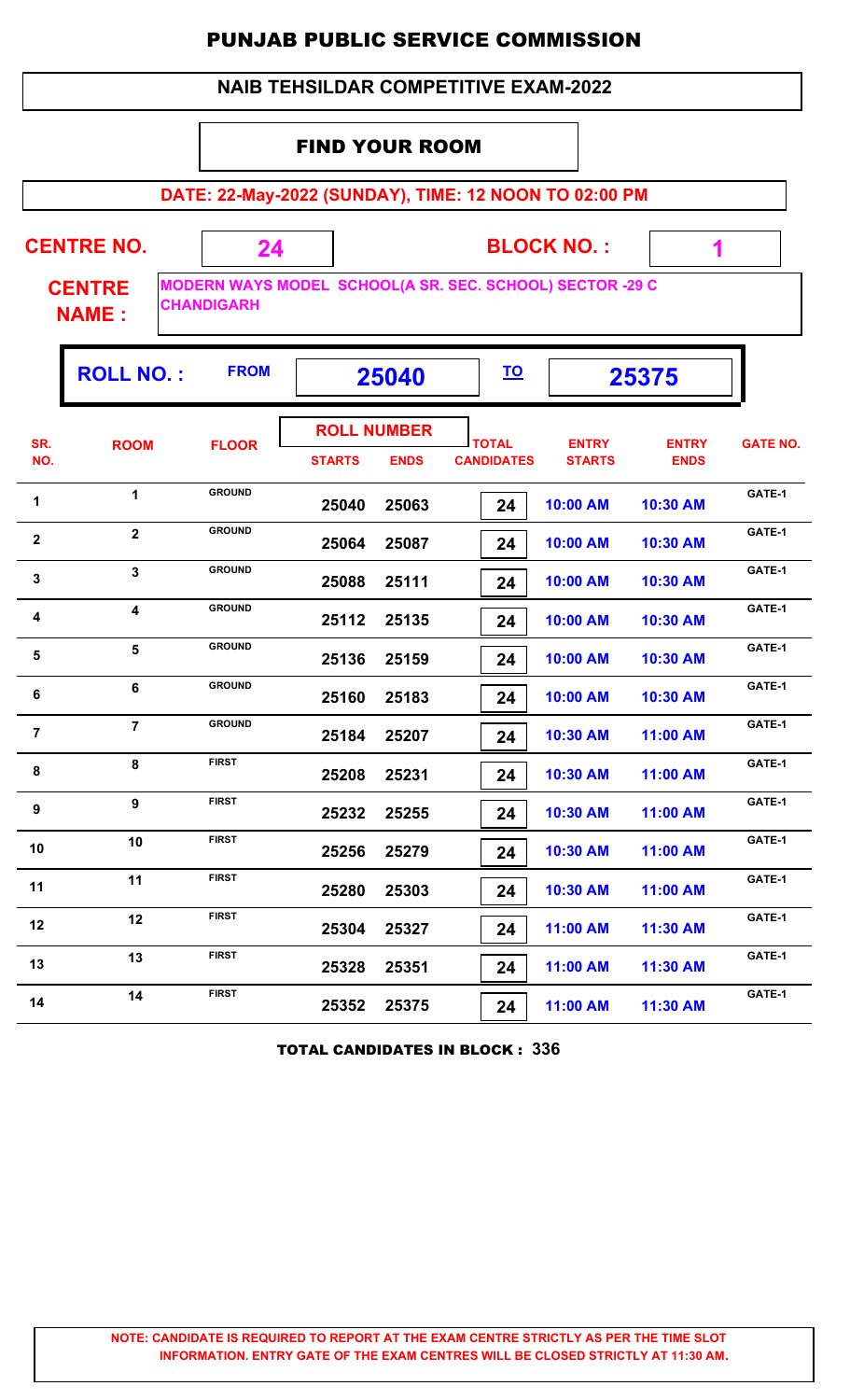#### **NAIB TEHSILDAR COMPETITIVE EXAM-2022**

#### FIND YOUR ROOM

**DATE: 22-May-2022 (SUNDAY), TIME: 12 NOON TO 02:00 PM**

**CENTRE NO.** 

**BLOCK NO. :**

 **1**

ı,

**CENTRE NAME :**

**D.C.MONTESSORI SENIOR SECONDARY SMART SCHOOL SECTOR-13 MANIMAJRA, CHANDIGARH**

 **25**

|                | <b>ROLL NO.:</b> | <b>FROM</b>  | 25376         |                                   | <u>TO</u>                         |                               | 25627                       |                 |
|----------------|------------------|--------------|---------------|-----------------------------------|-----------------------------------|-------------------------------|-----------------------------|-----------------|
| SR.<br>NO.     | <b>ROOM</b>      | <b>FLOOR</b> | <b>STARTS</b> | <b>ROLL NUMBER</b><br><b>ENDS</b> | <b>TOTAL</b><br><b>CANDIDATES</b> | <b>ENTRY</b><br><b>STARTS</b> | <b>ENTRY</b><br><b>ENDS</b> | <b>GATE NO.</b> |
| 1              | 203              | <b>FIRST</b> | 25376         | 25393                             | 18                                | 10:00 AM                      | 10:30 AM                    | GATE-1          |
| $\mathbf{2}$   | 204              | <b>FIRST</b> | 25394         | 25411                             | 18                                | 10:00 AM                      | 10:30 AM                    | GATE-1          |
| $\mathbf{3}$   | 206              | <b>FIRST</b> | 25412         | 25429                             | 18                                | 10:00 AM                      | 10:30 AM                    | GATE-1          |
| 4              | 207              | <b>FIRST</b> | 25430         | 25447                             | 18                                | 10:00 AM                      | 10:30 AM                    | GATE-1          |
| $\sqrt{5}$     | 208              | <b>FIRST</b> | 25448         | 25465                             | 18                                | 10:00 AM                      | 10:30 AM                    | GATE-1          |
| 6              | 209              | <b>FIRST</b> | 25466         | 25483                             | 18                                | 10:00 AM                      | 10:30 AM                    | GATE-1          |
| $\overline{7}$ | 210              | <b>FIRST</b> | 25484         | 25501                             | 18                                | 10:30 AM                      | 11:00 AM                    | GATE-1          |
| 8              | 211              | <b>FIRST</b> | 25502         | 25519                             | 18                                | 10:30 AM                      | 11:00 AM                    | GATE-1          |
| 9              | 212              | <b>FIRST</b> | 25520         | 25537                             | 18                                | 10:30 AM                      | 11:00 AM                    | GATE-1          |
| 10             | 213              | <b>FIRST</b> | 25538         | 25555                             | 18                                | 10:30 AM                      | 11:00 AM                    | GATE-1          |
| 11             | 214              | <b>FIRST</b> | 25556         | 25573                             | 18                                | 10:30 AM                      | 11:00 AM                    | GATE-1          |
| 12             | 215              | <b>FIRST</b> | 25574         | 25591                             | 18                                | 11:00 AM                      | 11:30 AM                    | GATE-1          |
| 13             | 216              | <b>FIRST</b> | 25592         | 25609                             | 18                                | 11:00 AM                      | 11:30 AM                    | GATE-1          |
| 14             | 217              | <b>FIRST</b> | 25610         | 25627                             | 18                                | 11:00 AM                      | 11:30 AM                    | GATE-1          |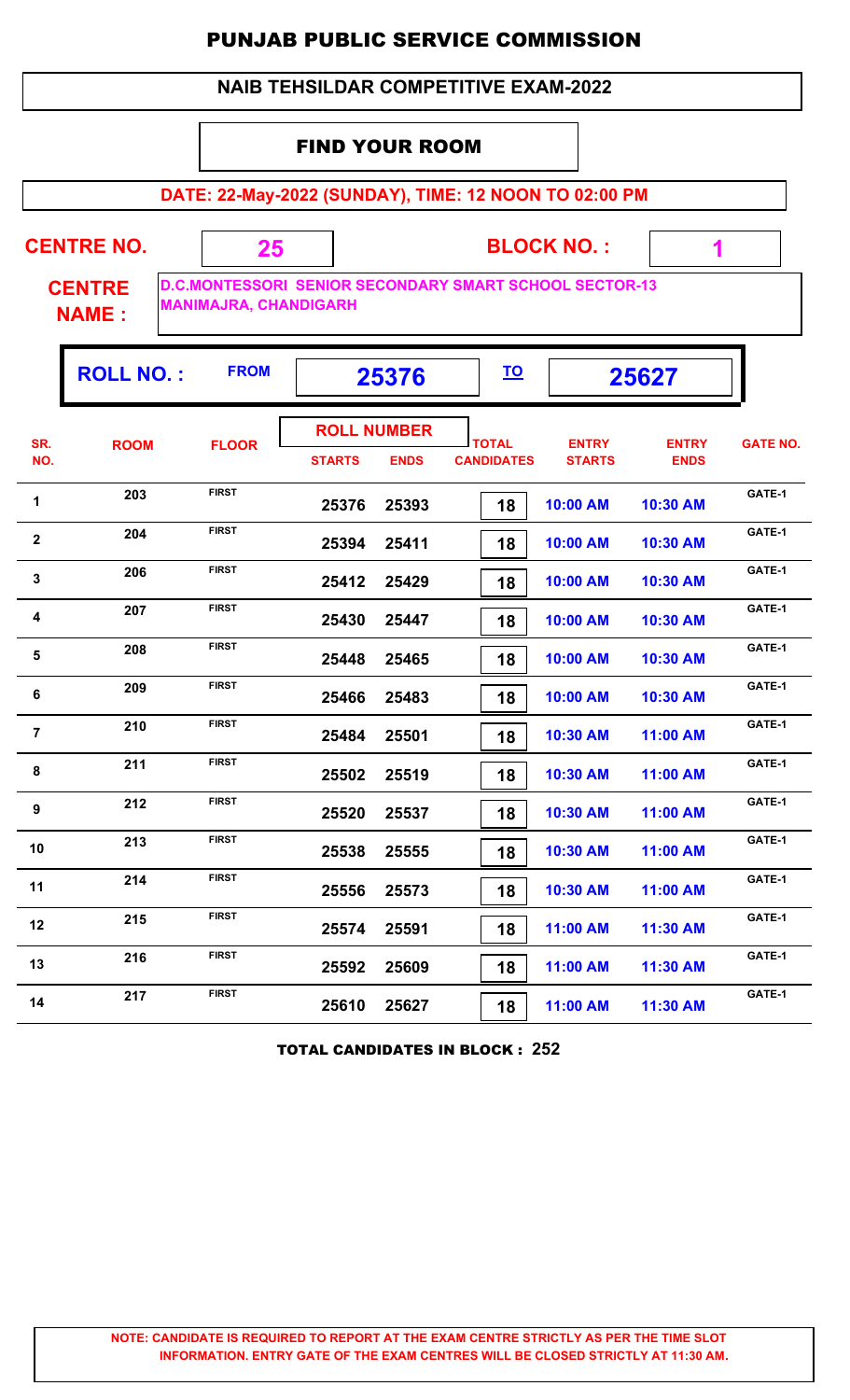#### FIND YOUR ROOM

**DATE: 22-May-2022 (SUNDAY), TIME: 12 NOON TO 02:00 PM**

 **1**

T

| <b>CENTRE NO.</b> |                                                                  | <b>BLOCK NO.:</b> |  |
|-------------------|------------------------------------------------------------------|-------------------|--|
| <b>CENTRE</b>     | <b>SAINT SOLDIER INTERNATIONAL SCHOOL SECTOR-28 B CHANDIGARH</b> |                   |  |

**NAME :**

|                | <b>ROLL NO.:</b>        | <b>FROM</b>   | 25628         |                                   |                                   |                               |                             |                  | <u>TO</u> |  | 26107 |  |
|----------------|-------------------------|---------------|---------------|-----------------------------------|-----------------------------------|-------------------------------|-----------------------------|------------------|-----------|--|-------|--|
| SR.<br>NO.     | <b>ROOM</b>             | <b>FLOOR</b>  | <b>STARTS</b> | <b>ROLL NUMBER</b><br><b>ENDS</b> | <b>TOTAL</b><br><b>CANDIDATES</b> | <b>ENTRY</b><br><b>STARTS</b> | <b>ENTRY</b><br><b>ENDS</b> | <b>GATE NO.</b>  |           |  |       |  |
| 1              | $\mathbf 1$             | <b>GROUND</b> | 25628         | 25651                             | 24                                | 10:00 AM                      | 10:30 AM                    | <b>MAIN GATE</b> |           |  |       |  |
| $\mathbf{2}$   | $\overline{2}$          | <b>GROUND</b> | 25652         | 25675                             | 24                                | 10:00 AM                      | 10:30 AM                    | <b>MAIN GATE</b> |           |  |       |  |
| $\mathbf{3}$   | 3                       | <b>GROUND</b> | 25676         | 25699                             | 24                                | 10:00 AM                      | 10:30 AM                    | <b>MAIN GATE</b> |           |  |       |  |
| 4              | $\overline{\mathbf{4}}$ | <b>GROUND</b> | 25700         | 25723                             | 24                                | 10:00 AM                      | 10:30 AM                    | <b>MAIN GATE</b> |           |  |       |  |
| 5              | $5\phantom{a}$          | <b>GROUND</b> | 25724         | 25747                             | 24                                | 10:00 AM                      | 10:30 AM                    | <b>MAIN GATE</b> |           |  |       |  |
| 6              | 6                       | <b>GROUND</b> | 25748         | 25771                             | 24                                | 10:00 AM                      | 10:30 AM                    | <b>MAIN GATE</b> |           |  |       |  |
| $\overline{7}$ | $\overline{7}$          | <b>GROUND</b> | 25772         | 25795                             | 24                                | 10:00 AM                      | 10:30 AM                    | <b>MAIN GATE</b> |           |  |       |  |
| 8              | 8                       | <b>GROUND</b> | 25796         | 25819                             | 24                                | 10:00 AM                      | 10:30 AM                    | <b>MAIN GATE</b> |           |  |       |  |
| 9              | 9                       | <b>FIRST</b>  | 25820         | 25843                             | 24                                | 10:30 AM                      | 11:00 AM                    | <b>MAIN GATE</b> |           |  |       |  |
| 10             | 10                      | <b>FIRST</b>  | 25844         | 25867                             | 24                                | 10:30 AM                      | 11:00 AM                    | <b>MAIN GATE</b> |           |  |       |  |
| 11             | 11                      | <b>FIRST</b>  | 25868         | 25891                             | 24                                | 10:30 AM                      | 11:00 AM                    | <b>MAIN GATE</b> |           |  |       |  |
| 12             | 12                      | <b>FIRST</b>  | 25892         | 25915                             | 24                                | 10:30 AM                      | 11:00 AM                    | <b>MAIN GATE</b> |           |  |       |  |
| 13             | 13                      | <b>FIRST</b>  | 25916         | 25939                             | 24                                | 10:30 AM                      | 11:00 AM                    | <b>MAIN GATE</b> |           |  |       |  |
| 14             | 14                      | <b>FIRST</b>  | 25940         | 25963                             | 24                                | 10:30 AM                      | 11:00 AM                    | <b>MAIN GATE</b> |           |  |       |  |
| 15             | 15                      | <b>FIRST</b>  | 25964         | 25987                             | 24                                | 10:30 AM                      | 11:00 AM                    | <b>MAIN GATE</b> |           |  |       |  |
| 16             | 16                      | <b>FIRST</b>  | 25988         | 26011                             | 24                                | 11:00 AM                      | 11:30 AM                    | <b>MAIN GATE</b> |           |  |       |  |
| 17             | 17                      | <b>FIRST</b>  | 26012         | 26035                             | 24                                | 11:00 AM                      | 11:30 AM                    | <b>MAIN GATE</b> |           |  |       |  |
| 18             | 18                      | <b>FIRST</b>  | 26036         | 26059                             | 24                                | 11:00 AM                      | 11:30 AM                    | <b>MAIN GATE</b> |           |  |       |  |
| 19             | 19                      | <b>FIRST</b>  | 26060         | 26083                             | 24                                | 11:00 AM                      | 11:30 AM                    | <b>MAIN GATE</b> |           |  |       |  |
| 20             | 20                      | <b>FIRST</b>  | 26084         | 26107                             | 24                                | 11:00 AM                      | 11:30 AM                    | <b>MAIN GATE</b> |           |  |       |  |
|                |                         |               |               |                                   |                                   |                               |                             |                  |           |  |       |  |

TOTAL CANDIDATES IN BLOCK : **480**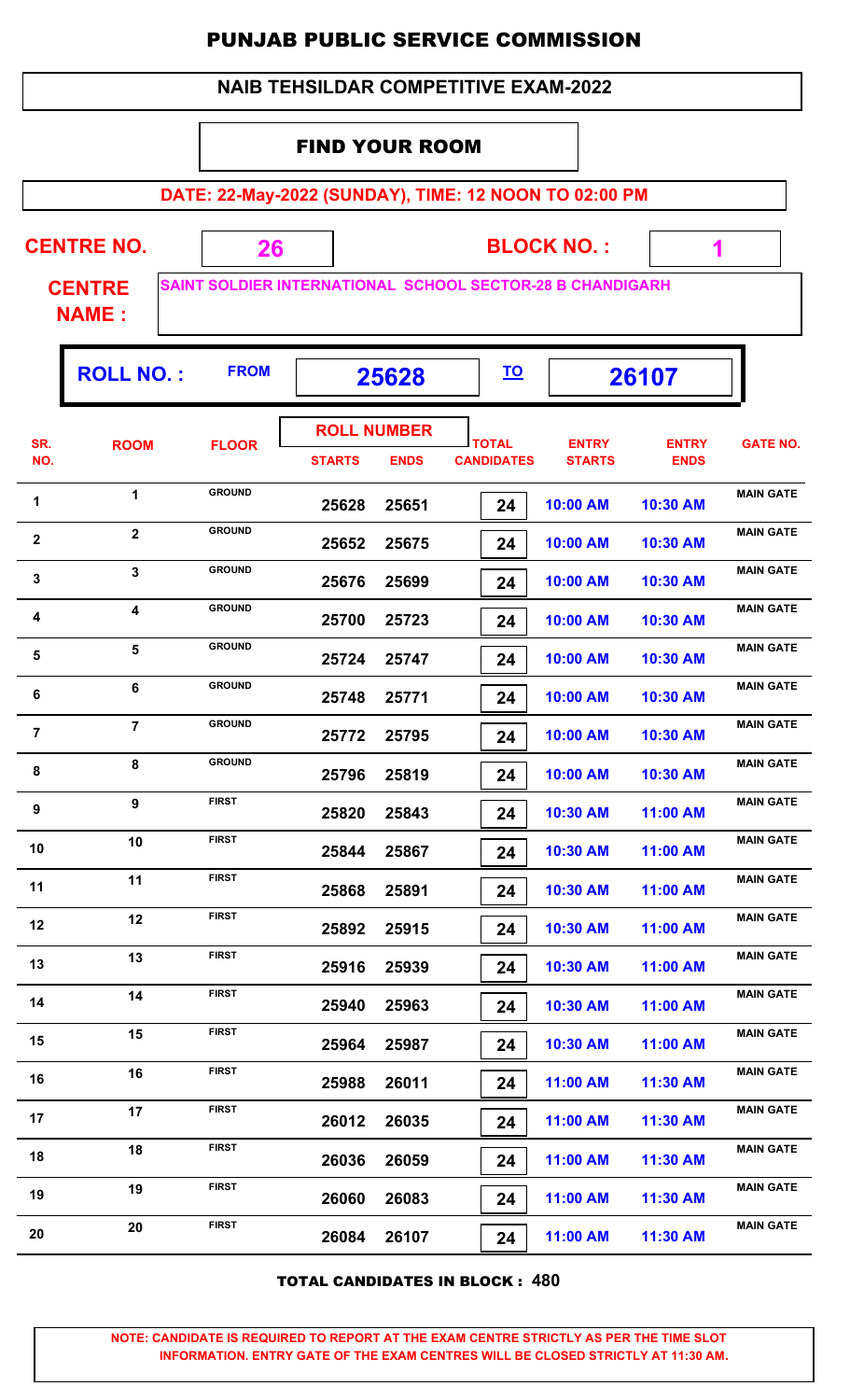#### FIND YOUR ROOM

**DATE: 22-May-2022 (SUNDAY), TIME: 12 NOON TO 02:00 PM**

**CENTRE NO.** 

**BLOCK NO. :**

 **1**

**CENTRE NAME :**

**GURU NANAK KHALSA SR. SEC. SCHOOL SECTOR 30 B CHANDIGARH**

 **27**

|                  | <b>ROLL NO.:</b> | <b>FROM</b>   | 26108                               |             | <u>TO</u>                         |                               | 26635                       |                 |
|------------------|------------------|---------------|-------------------------------------|-------------|-----------------------------------|-------------------------------|-----------------------------|-----------------|
| SR.<br>NO.       | <b>ROOM</b>      | <b>FLOOR</b>  | <b>ROLL NUMBER</b><br><b>STARTS</b> | <b>ENDS</b> | <b>TOTAL</b><br><b>CANDIDATES</b> | <b>ENTRY</b><br><b>STARTS</b> | <b>ENTRY</b><br><b>ENDS</b> | <b>GATE NO.</b> |
| 1                | $\overline{7}$   | <b>GROUND</b> | 26108                               | 26131       | 24                                | 10:00 AM                      | 10:30 AM                    | GATE-1          |
| $\mathbf{2}$     | 8                | <b>GROUND</b> | 26132                               | 26155       | 24                                | 10:00 AM                      | 10:30 AM                    | GATE-1          |
| 3                | 9                | <b>GROUND</b> | 26156                               | 26179       | 24                                | 10:00 AM                      | 10:30 AM                    | GATE-1          |
| 4                | 10               | <b>GROUND</b> | 26180                               | 26203       | 24                                | 10:00 AM                      | 10:30 AM                    | GATE-1          |
| ${\bf 5}$        | 14               | <b>GROUND</b> | 26204                               | 26227       | 24                                | 10:00 AM                      | 10:30 AM                    | GATE-1          |
| 6                | 15               | <b>GROUND</b> | 26228                               | 26251       | 24                                | 10:00 AM                      | 10:30 AM                    | GATE-1          |
| $\overline{7}$   | 16               | <b>GROUND</b> | 26252                               | 26275       | 24                                | 10:00 AM                      | 10:30 AM                    | GATE-1          |
| 8                | 17               | <b>GROUND</b> | 26276                               | 26299       | 24                                | 10:00 AM                      | 10:30 AM                    | GATE-1          |
| $\boldsymbol{9}$ | 18               | <b>GROUND</b> | 26300                               | 26323       | 24                                | 10:00 AM                      | 10:30 AM                    | GATE-1          |
| 10               | 20               | <b>FIRST</b>  | 26324                               | 26347       | 24                                | 10:30 AM                      | 11:00 AM                    | GATE-1          |
| 11               | 21               | <b>FIRST</b>  | 26348                               | 26371       | 24                                | 10:30 AM                      | 11:00 AM                    | GATE-1          |
| 12               | 22               | <b>FIRST</b>  | 26372                               | 26395       | 24                                | 10:30 AM                      | 11:00 AM                    | GATE-1          |
| 13               | 25               | <b>FIRST</b>  | 26396                               | 26419       | 24                                | 10:30 AM                      | 11:00 AM                    | GATE-1          |
| 14               | 26               | <b>FIRST</b>  | 26420                               | 26443       | 24                                | 10:30 AM                      | 11:00 AM                    | GATE-1          |
| 15               | 27               | <b>FIRST</b>  | 26444                               | 26467       | 24                                | 10:30 AM                      | 11:00 AM                    | GATE-1          |
| 16               | 28               | <b>FIRST</b>  | 26468                               | 26491       | 24                                | 10:30 AM                      | 11:00 AM                    | GATE-1          |
| 17               | 29               | <b>FIRST</b>  | 26492                               | 26515       | 24                                | 11:00 AM                      | 11:30 AM                    | GATE-1          |
| 18               | 30               | <b>FIRST</b>  | 26516                               | 26539       | 24                                | 11:00 AM                      | 11:30 AM                    | GATE-1          |
| 19               | 31               | <b>FIRST</b>  | 26540                               | 26563       | 24                                | 11:00 AM                      | 11:30 AM                    | GATE-1          |
| 20               | 32               | <b>FIRST</b>  | 26564                               | 26587       | 24                                | 11:00 AM                      | 11:30 AM                    | GATE-1          |
| 21               | 33               | <b>FIRST</b>  | 26588                               | 26611       | 24                                | 11:00 AM                      | 11:30 AM                    | GATE-1          |
|                  |                  |               |                                     |             |                                   |                               |                             |                 |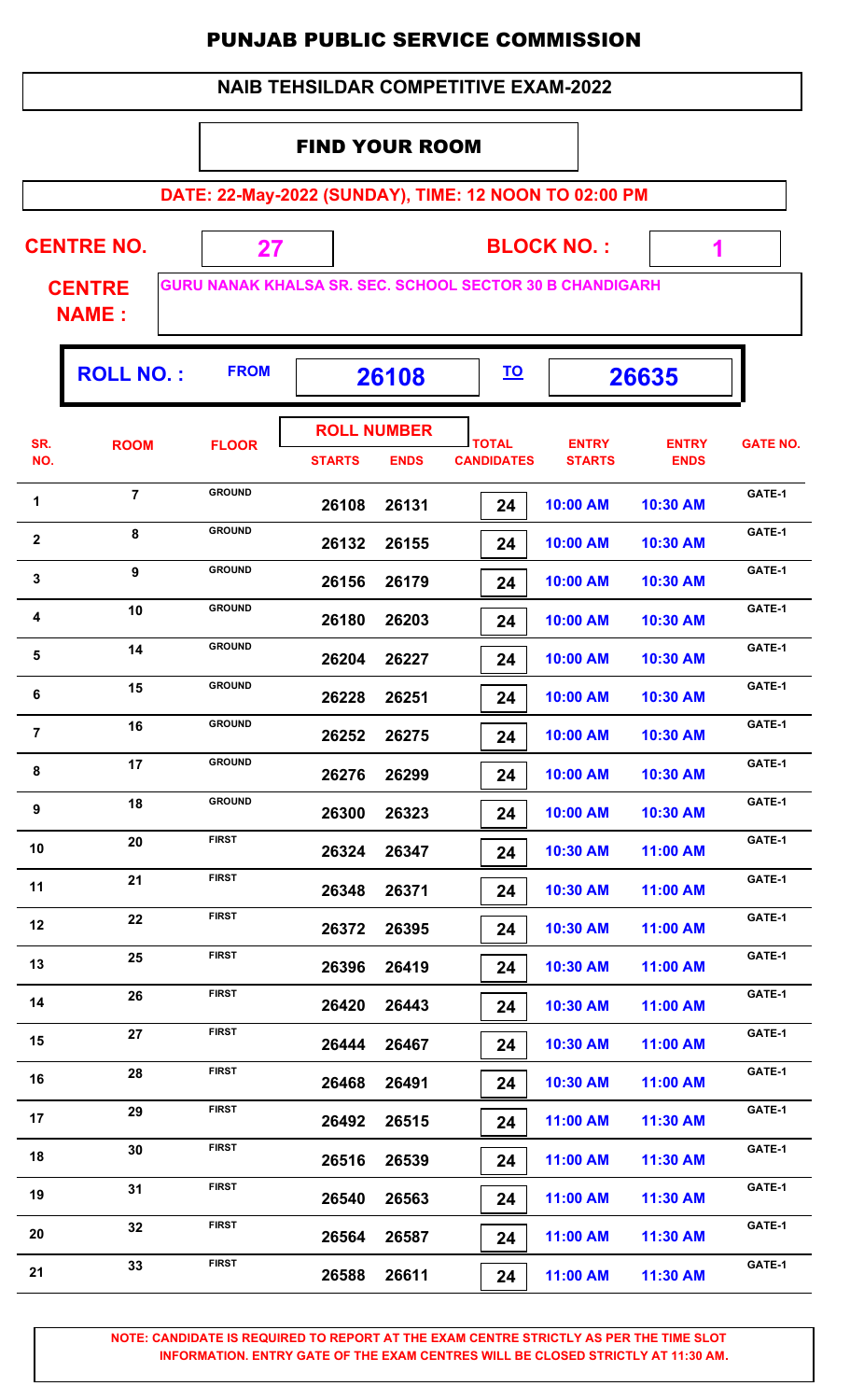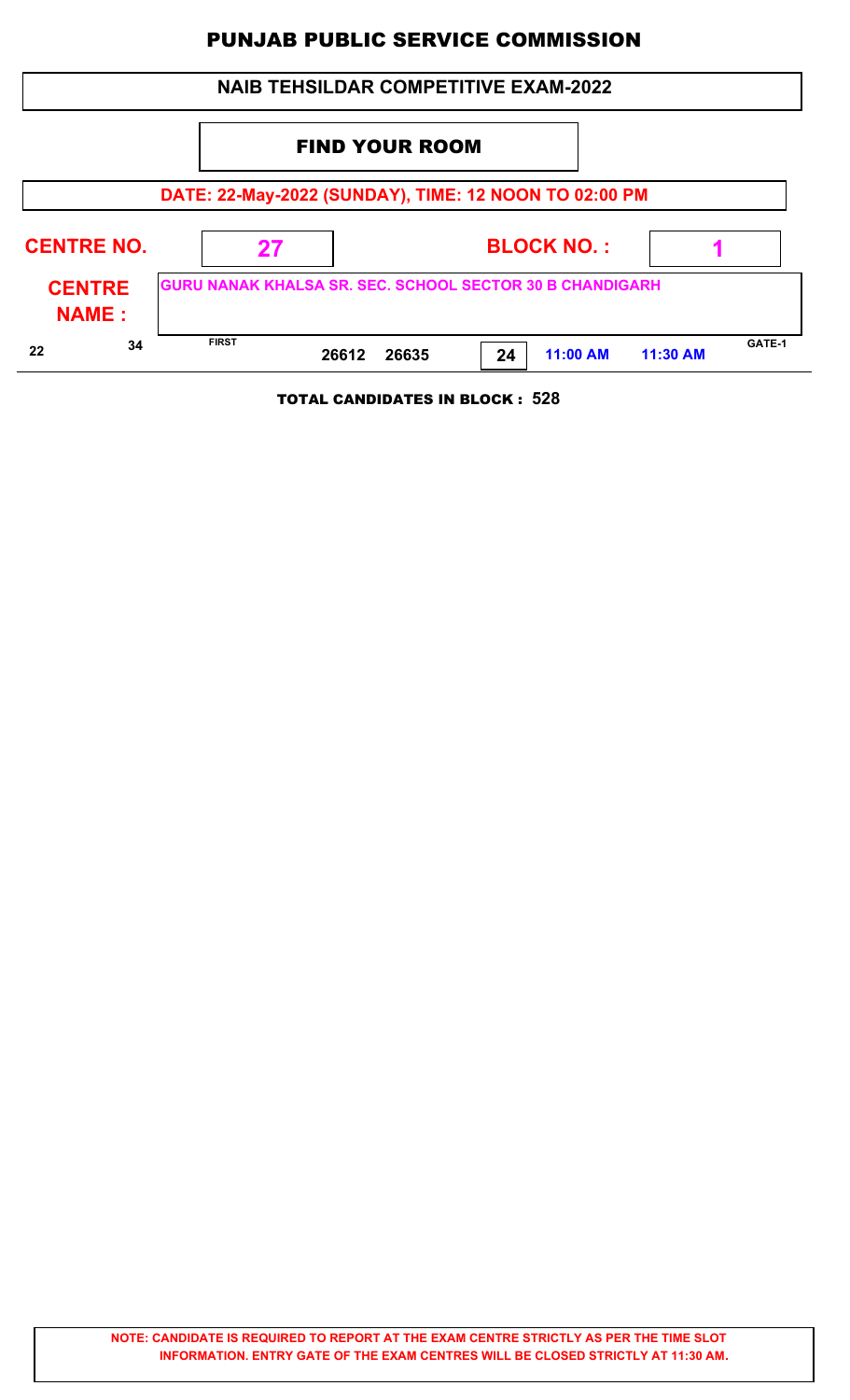#### FIND YOUR ROOM

**DATE: 22-May-2022 (SUNDAY), TIME: 12 NOON TO 02:00 PM**

ı,

| <b>CENTRE NO.</b> | <b>BLOCK NO.:</b>                                              |  |
|-------------------|----------------------------------------------------------------|--|
| <b>CENTRE</b>     | SHARDA SARVHITKARI MODEL SR. SEC. SCHOOL SECTOR-40D CHANDIGARH |  |

**NAME :**

|                | <b>ROLL NO.:</b> | <b>FROM</b>   | 26636                               |             | <u>TO</u>                         | 26971                         |                             |                  |
|----------------|------------------|---------------|-------------------------------------|-------------|-----------------------------------|-------------------------------|-----------------------------|------------------|
| SR.<br>NO.     | <b>ROOM</b>      | <b>FLOOR</b>  | <b>ROLL NUMBER</b><br><b>STARTS</b> | <b>ENDS</b> | <b>TOTAL</b><br><b>CANDIDATES</b> | <b>ENTRY</b><br><b>STARTS</b> | <b>ENTRY</b><br><b>ENDS</b> | <b>GATE NO.</b>  |
| 1              | $\mathbf 1$      | <b>FIRST</b>  | 26636                               | 26659       | 24                                | 10:00 AM                      | 10:30 AM                    | <b>BACK GATE</b> |
| $\mathbf 2$    | $\mathbf{2}$     | <b>FIRST</b>  | 26660                               | 26683       | 24                                | 10:00 AM                      | 10:30 AM                    | <b>BACK GATE</b> |
| 3              | 3                | <b>FIRST</b>  | 26684                               | 26707       | 24                                | 10:00 AM                      | 10:30 AM                    | <b>BACK GATE</b> |
| 4              | 4                | <b>FIRST</b>  | 26708                               | 26731       | 24                                | 10:00 AM                      | 10:30 AM                    | <b>BACK GATE</b> |
| 5              | 6                | <b>SECOND</b> | 26732                               | 26755       | 24                                | 10:00 AM                      | 10:30 AM                    | <b>BACK GATE</b> |
| 6              | $\overline{7}$   | <b>SECOND</b> | 26756                               | 26779       | 24                                | 10:00 AM                      | 10:30 AM                    | <b>BACK GATE</b> |
| $\overline{7}$ | 8                | <b>SECOND</b> | 26780                               | 26803       | 24                                | 10:30 AM                      | 11:00 AM                    | <b>BACK GATE</b> |
| 8              | 9                | <b>SECOND</b> | 26804                               | 26827       | 24                                | 10:30 AM                      | 11:00 AM                    | <b>BACK GATE</b> |
| 9              | 10               | <b>SECOND</b> | 26828                               | 26851       | 24                                | 10:30 AM                      | 11:00 AM                    | <b>BACK GATE</b> |
| 10             | 11               | <b>THIRD</b>  | 26852                               | 26875       | 24                                | 10:30 AM                      | 11:00 AM                    | <b>BACK GATE</b> |
| 11             | 12               | <b>THIRD</b>  | 26876                               | 26899       | 24                                | 10:30 AM                      | 11:00 AM                    | <b>BACK GATE</b> |
| 12             | 13               | <b>THIRD</b>  | 26900                               | 26923       | 24                                | 11:00 AM                      | 11:30 AM                    | <b>BACK GATE</b> |
| 13             | 14               | <b>THIRD</b>  | 26924                               | 26947       | 24                                | 11:00 AM                      | 11:30 AM                    | <b>BACK GATE</b> |
| 14             | 15               | <b>THIRD</b>  | 26948                               | 26971       | 24                                | 11:00 AM                      | 11:30 AM                    | <b>BACK GATE</b> |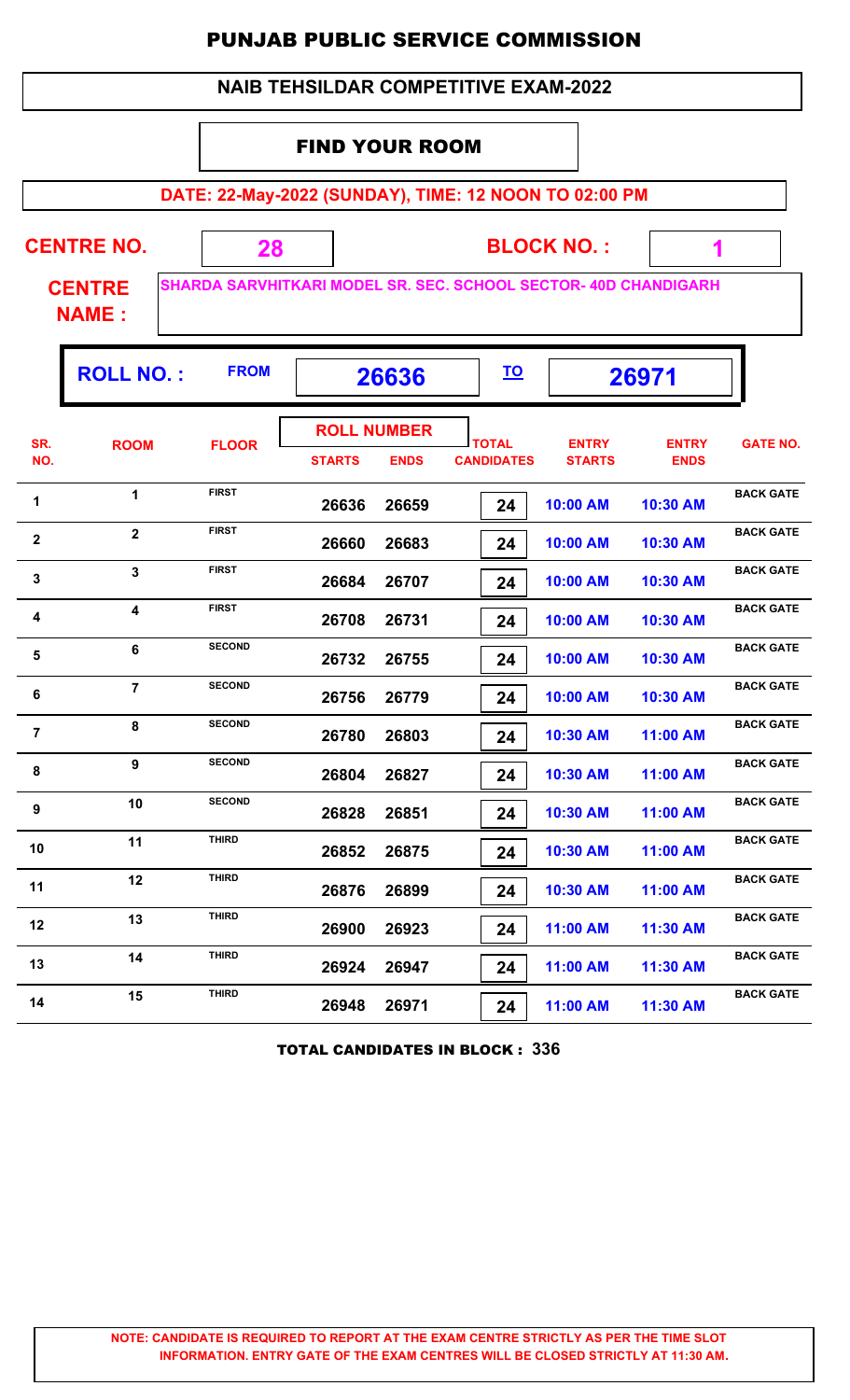#### FIND YOUR ROOM

**DATE: 22-May-2022 (SUNDAY), TIME: 12 NOON TO 02:00 PM**

Ŧ

| <b>CENTRE NO.</b> |  | <b>BLOCK NO.:</b>                                                      |  |
|-------------------|--|------------------------------------------------------------------------|--|
| <b>CENTRE</b>     |  | <b>SHARDA SARVHITKARI MODEL SR. SEC. SCHOOL SECTOR- 40D CHANDIGARH</b> |  |

**NAME :**

г

| $RE$ SHARDA SARVHITAARI MUL |
|-----------------------------|
|                             |

| <b>ROLL NUMBER</b><br><b>TOTAL</b><br><b>ENTRY</b><br><b>ENTRY</b><br>SR.<br><b>GATE NO.</b><br><b>ROOM</b><br><b>FLOOR</b><br>NO.<br><b>ENDS</b><br><b>CANDIDATES</b><br><b>STARTS</b><br><b>ENDS</b><br><b>STARTS</b><br><b>THIRD</b><br><b>BACK GATE</b><br>16<br>1<br>26972<br>26995<br>10:00 AM<br>10:30 AM<br>24<br><b>THIRD</b><br>17<br><b>BACK GATE</b><br>$\mathbf{2}$<br>26996<br>27019<br>10:00 AM<br>10:30 AM<br>24<br><b>THIRD</b><br><b>BACK GATE</b><br>18<br>$\mathbf{3}$<br>27020<br>27043<br>24<br>10:00 AM<br>10:30 AM<br><b>THIRD</b><br><b>BACK GATE</b><br>19<br>4<br>27067<br>27044<br>10:00 AM<br>10:30 AM<br>24<br><b>THIRD</b><br><b>BACK GATE</b><br>20<br>5<br>27068<br>27091<br>24<br>10:00 AM<br>10:30 AM<br><b>THIRD</b><br><b>BACK GATE</b><br>21<br>6<br>27092<br>27115<br>10:00 AM<br>10:30 AM<br>24<br><b>THIRD</b><br><b>BACK GATE</b><br>24<br>$\overline{7}$<br>27116<br>27139<br>10:30 AM<br>24<br>11:00 AM<br><b>THIRD</b><br><b>BACK GATE</b><br>25<br>8<br>27140<br>27163<br>10:30 AM<br>24<br>11:00 AM<br><b>THIRD</b><br><b>BACK GATE</b><br>26<br>9<br>27164<br>27187<br>10:30 AM<br>11:00 AM<br>24<br><b>THIRD</b><br><b>BACK GATE</b><br>27<br>10<br>27188<br>27211<br>24<br>10:30 AM<br>11:00 AM<br><b>SECOND</b><br><b>BACK GATE</b><br>28<br>11<br>27212<br>27235<br>10:30 AM<br>11:00 AM<br>24<br><b>SECOND</b><br><b>BACK GATE</b><br>29<br>12<br>27236<br>27259<br>11:00 AM<br>11:30 AM<br>24<br><b>SECOND</b><br><b>BACK GATE</b><br>30<br>13<br>27260<br>27283<br>11:00 AM<br>24<br>11:30 AM<br><b>SECOND</b><br><b>BACK GATE</b><br>31<br>14<br>27284<br>27307<br>11:00 AM<br>11:30 AM<br>24 | <b>ROLL NO.:</b> | <b>FROM</b> | 26972 |  | <u>TO</u> | 27307 |  |
|-------------------------------------------------------------------------------------------------------------------------------------------------------------------------------------------------------------------------------------------------------------------------------------------------------------------------------------------------------------------------------------------------------------------------------------------------------------------------------------------------------------------------------------------------------------------------------------------------------------------------------------------------------------------------------------------------------------------------------------------------------------------------------------------------------------------------------------------------------------------------------------------------------------------------------------------------------------------------------------------------------------------------------------------------------------------------------------------------------------------------------------------------------------------------------------------------------------------------------------------------------------------------------------------------------------------------------------------------------------------------------------------------------------------------------------------------------------------------------------------------------------------------------------------------------------------------------------------------------------------------------------------------------|------------------|-------------|-------|--|-----------|-------|--|
|                                                                                                                                                                                                                                                                                                                                                                                                                                                                                                                                                                                                                                                                                                                                                                                                                                                                                                                                                                                                                                                                                                                                                                                                                                                                                                                                                                                                                                                                                                                                                                                                                                                       |                  |             |       |  |           |       |  |
|                                                                                                                                                                                                                                                                                                                                                                                                                                                                                                                                                                                                                                                                                                                                                                                                                                                                                                                                                                                                                                                                                                                                                                                                                                                                                                                                                                                                                                                                                                                                                                                                                                                       |                  |             |       |  |           |       |  |
|                                                                                                                                                                                                                                                                                                                                                                                                                                                                                                                                                                                                                                                                                                                                                                                                                                                                                                                                                                                                                                                                                                                                                                                                                                                                                                                                                                                                                                                                                                                                                                                                                                                       |                  |             |       |  |           |       |  |
|                                                                                                                                                                                                                                                                                                                                                                                                                                                                                                                                                                                                                                                                                                                                                                                                                                                                                                                                                                                                                                                                                                                                                                                                                                                                                                                                                                                                                                                                                                                                                                                                                                                       |                  |             |       |  |           |       |  |
|                                                                                                                                                                                                                                                                                                                                                                                                                                                                                                                                                                                                                                                                                                                                                                                                                                                                                                                                                                                                                                                                                                                                                                                                                                                                                                                                                                                                                                                                                                                                                                                                                                                       |                  |             |       |  |           |       |  |
|                                                                                                                                                                                                                                                                                                                                                                                                                                                                                                                                                                                                                                                                                                                                                                                                                                                                                                                                                                                                                                                                                                                                                                                                                                                                                                                                                                                                                                                                                                                                                                                                                                                       |                  |             |       |  |           |       |  |
|                                                                                                                                                                                                                                                                                                                                                                                                                                                                                                                                                                                                                                                                                                                                                                                                                                                                                                                                                                                                                                                                                                                                                                                                                                                                                                                                                                                                                                                                                                                                                                                                                                                       |                  |             |       |  |           |       |  |
|                                                                                                                                                                                                                                                                                                                                                                                                                                                                                                                                                                                                                                                                                                                                                                                                                                                                                                                                                                                                                                                                                                                                                                                                                                                                                                                                                                                                                                                                                                                                                                                                                                                       |                  |             |       |  |           |       |  |
|                                                                                                                                                                                                                                                                                                                                                                                                                                                                                                                                                                                                                                                                                                                                                                                                                                                                                                                                                                                                                                                                                                                                                                                                                                                                                                                                                                                                                                                                                                                                                                                                                                                       |                  |             |       |  |           |       |  |
|                                                                                                                                                                                                                                                                                                                                                                                                                                                                                                                                                                                                                                                                                                                                                                                                                                                                                                                                                                                                                                                                                                                                                                                                                                                                                                                                                                                                                                                                                                                                                                                                                                                       |                  |             |       |  |           |       |  |
|                                                                                                                                                                                                                                                                                                                                                                                                                                                                                                                                                                                                                                                                                                                                                                                                                                                                                                                                                                                                                                                                                                                                                                                                                                                                                                                                                                                                                                                                                                                                                                                                                                                       |                  |             |       |  |           |       |  |
|                                                                                                                                                                                                                                                                                                                                                                                                                                                                                                                                                                                                                                                                                                                                                                                                                                                                                                                                                                                                                                                                                                                                                                                                                                                                                                                                                                                                                                                                                                                                                                                                                                                       |                  |             |       |  |           |       |  |
|                                                                                                                                                                                                                                                                                                                                                                                                                                                                                                                                                                                                                                                                                                                                                                                                                                                                                                                                                                                                                                                                                                                                                                                                                                                                                                                                                                                                                                                                                                                                                                                                                                                       |                  |             |       |  |           |       |  |
|                                                                                                                                                                                                                                                                                                                                                                                                                                                                                                                                                                                                                                                                                                                                                                                                                                                                                                                                                                                                                                                                                                                                                                                                                                                                                                                                                                                                                                                                                                                                                                                                                                                       |                  |             |       |  |           |       |  |
|                                                                                                                                                                                                                                                                                                                                                                                                                                                                                                                                                                                                                                                                                                                                                                                                                                                                                                                                                                                                                                                                                                                                                                                                                                                                                                                                                                                                                                                                                                                                                                                                                                                       |                  |             |       |  |           |       |  |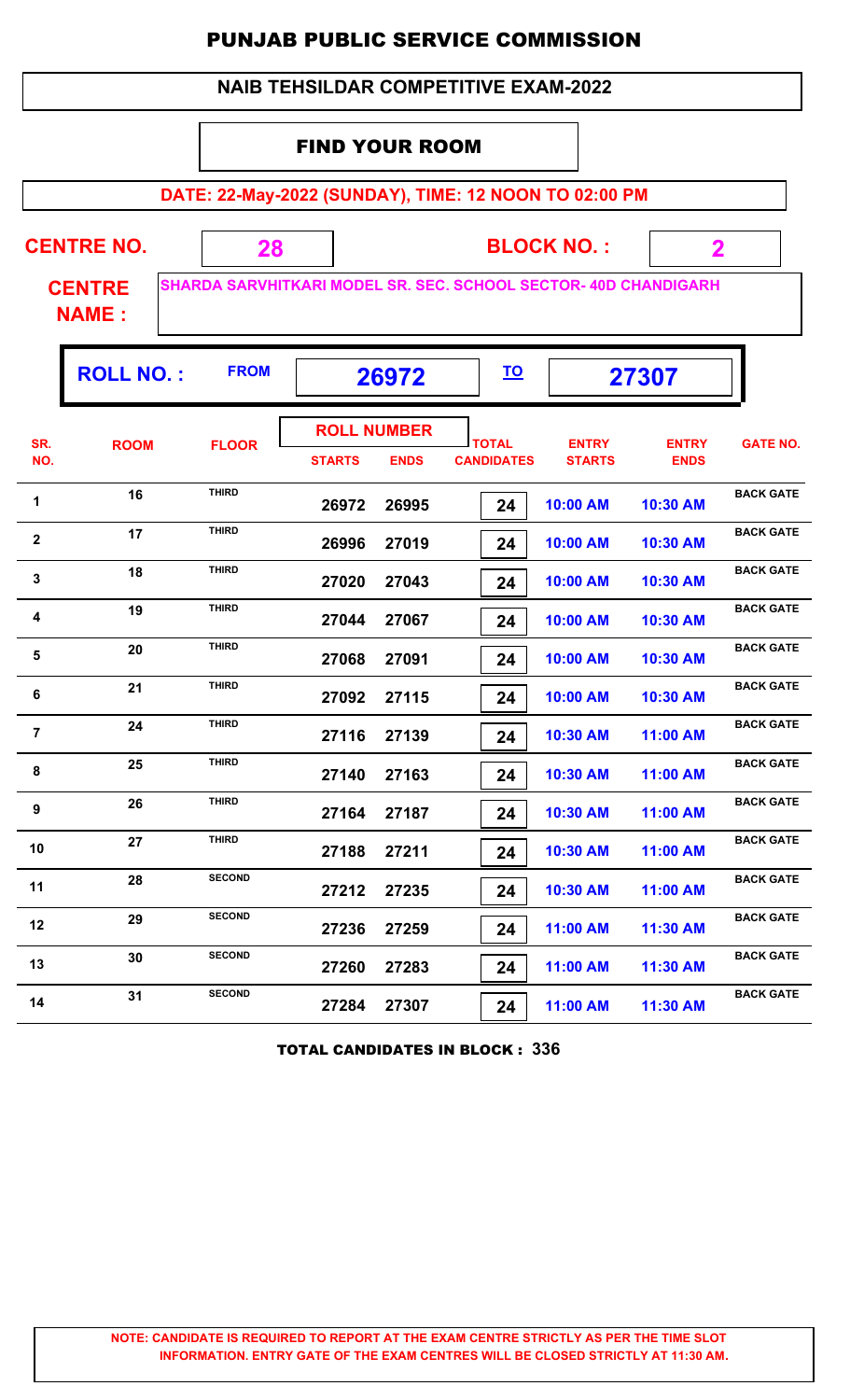|  | <b>NAIB TEHSILDAR COMPETITIVE EXAM-2022</b> |
|--|---------------------------------------------|
|--|---------------------------------------------|

#### FIND YOUR ROOM

**DATE: 22-May-2022 (SUNDAY), TIME: 12 NOON TO 02:00 PM**

**CENTRE NO.** 

**BLOCK NO. :**

 **1**

Ŧ

**CENTRE NAME :**

Г

**GOVT MODEL SR. SEC. SCHOOL, SECTOR-15-C, CHANDIGARH**

 **29**

|                | <b>ROLL NO.:</b>        | <b>FROM</b>   | 27308                               |             | <u>TO</u>                         |                               | 27763                       |                  |
|----------------|-------------------------|---------------|-------------------------------------|-------------|-----------------------------------|-------------------------------|-----------------------------|------------------|
| SR.<br>NO.     | <b>ROOM</b>             | <b>FLOOR</b>  | <b>ROLL NUMBER</b><br><b>STARTS</b> | <b>ENDS</b> | <b>TOTAL</b><br><b>CANDIDATES</b> | <b>ENTRY</b><br><b>STARTS</b> | <b>ENTRY</b><br><b>ENDS</b> | <b>GATE NO.</b>  |
| 1              | 1                       | <b>FIRST</b>  | 27308                               | 27331       | 24                                | 09:30 AM                      | 10:00 AM                    | <b>MAIN GATE</b> |
| $\mathbf{2}$   | $\overline{\mathbf{2}}$ | <b>FIRST</b>  | 27332                               | 27355       | 24                                | 09:30 AM                      | 10:00 AM                    | <b>MAIN GATE</b> |
| $\mathbf{3}$   | $\mathbf{3}$            | <b>FIRST</b>  | 27356                               | 27379       | 24                                | 09:30 AM                      | 10:00 AM                    | <b>MAIN GATE</b> |
| 4              | $\overline{\mathbf{4}}$ | <b>FIRST</b>  | 27380                               | 27403       | 24                                | 09:30 AM                      | 10:00 AM                    | <b>MAIN GATE</b> |
| ${\bf 5}$      | 5                       | <b>FIRST</b>  | 27404                               | 27427       | 24                                | 09:30 AM                      | 10:00 AM                    | <b>MAIN GATE</b> |
| 6              | 6                       | <b>FIRST</b>  | 27428                               | 27451       | 24                                | 09:30 AM                      | 10:00 AM                    | <b>MAIN GATE</b> |
| $\overline{7}$ | $\overline{7}$          | <b>FIRST</b>  | 27452                               | 27475       | 24                                | 09:30 AM                      | 10:00 AM                    | <b>MAIN GATE</b> |
| 8              | 8                       | <b>FIRST</b>  | 27476                               | 27499       | 24                                | 09:30 AM                      | 10:00 AM                    | <b>MAIN GATE</b> |
| 9              | 9                       | <b>SECOND</b> | 27500                               | 27523       | 24                                | 10:00 AM                      | 10:30 AM                    | <b>MAIN GATE</b> |
| 10             | 10                      | <b>SECOND</b> | 27524                               | 27547       | 24                                | 10:00 AM                      | 10:30 AM                    | <b>MAIN GATE</b> |
| 11             | 11                      | <b>SECOND</b> | 27548                               | 27571       | 24                                | 10:00 AM                      | 10:30 AM                    | <b>MAIN GATE</b> |
| 12             | 12                      | <b>SECOND</b> | 27572                               | 27595       | 24                                | 10:00 AM                      | 10:30 AM                    | <b>MAIN GATE</b> |
| 13             | 13                      | <b>SECOND</b> | 27596                               | 27619       | 24                                | 10:00 AM                      | 10:30 AM                    | <b>MAIN GATE</b> |
| 14             | 14                      | <b>SECOND</b> | 27620                               | 27643       | 24                                | 10:00 AM                      | 10:30 AM                    | <b>MAIN GATE</b> |
| 15             | 15                      | <b>SECOND</b> | 27644                               | 27667       | 24                                | 10:30 AM                      | 11:00 AM                    | <b>MAIN GATE</b> |
| 16             | 16                      | <b>SECOND</b> | 27668                               | 27691       | 24                                | 10:30 AM                      | 11:00 AM                    | <b>MAIN GATE</b> |
| 17             | 17                      | <b>SECOND</b> | 27692                               | 27715       | 24                                | 10:30 AM                      | 11:00 AM                    | <b>MAIN GATE</b> |
| 18             | 18                      | <b>SECOND</b> | 27716                               | 27739       | 24                                | 10:30 AM                      | 11:00 AM                    | <b>MAIN GATE</b> |
| 19             | 19                      | <b>SECOND</b> | 27740                               | 27763       | 24                                | 10:30 AM                      | 11:00 AM                    | <b>MAIN GATE</b> |

TOTAL CANDIDATES IN BLOCK : **456**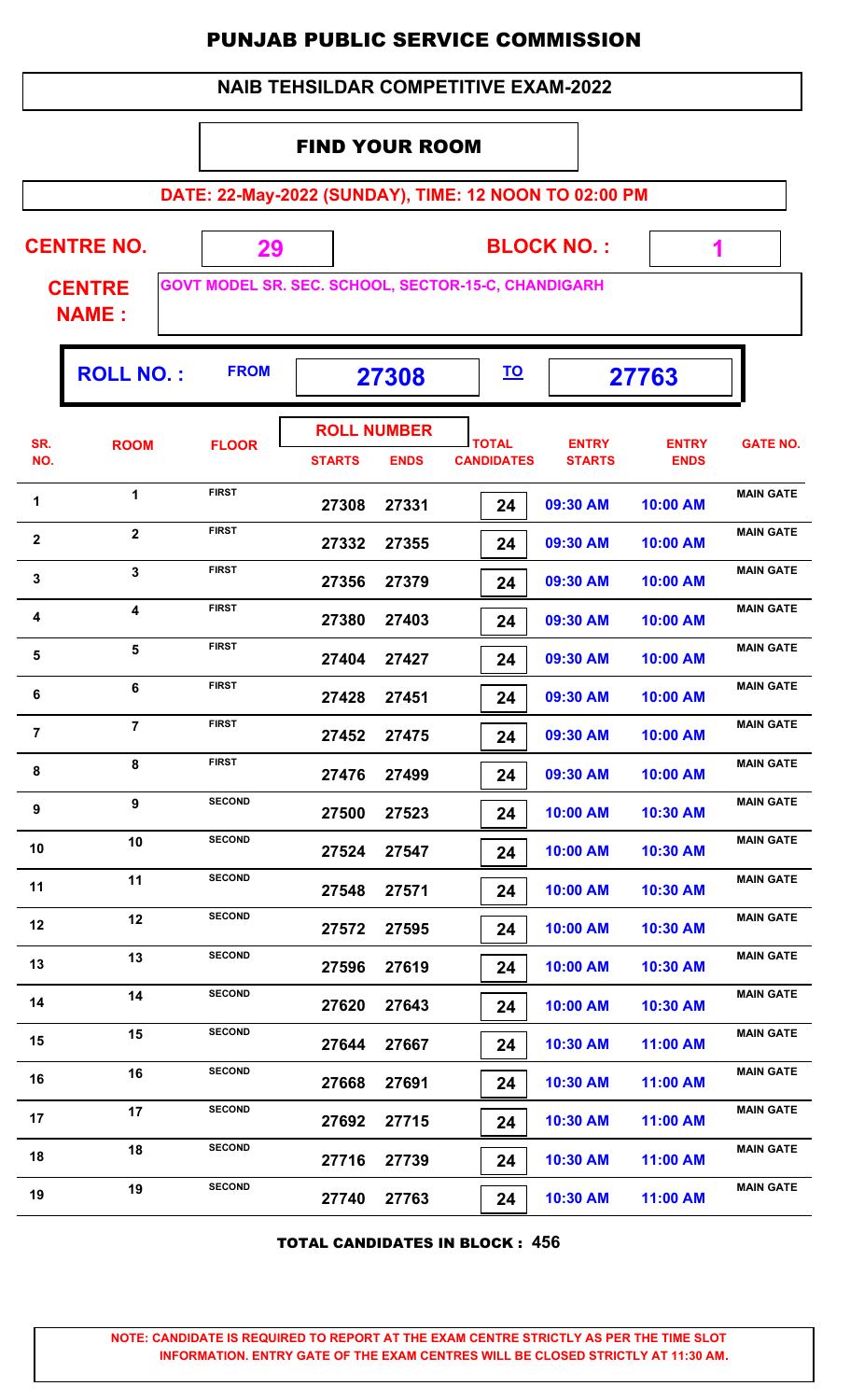| <b>NAIB TEHSILDAR COMPETITIVE EXAM-2022</b> |
|---------------------------------------------|
| EINIR VALIB BAAM                            |

#### FIND YOUR ROOM

**DATE: 22-May-2022 (SUNDAY), TIME: 12 NOON TO 02:00 PM**

| <b>CENTRE NO.</b> |  |
|-------------------|--|
|-------------------|--|

**BLOCK NO. :**

 **1**

ı,

**CENTRE NAME :**

**SACRED HEART SR. SEC. SCHOOL SECTOR-26 CHANDIGARH**

 **30**

|                | <b>ROLL NO.:</b> | <b>FROM</b>  |               | 27764                             |                                   |                               | 28243                       |                 |
|----------------|------------------|--------------|---------------|-----------------------------------|-----------------------------------|-------------------------------|-----------------------------|-----------------|
| SR.<br>NO.     | <b>ROOM</b>      | <b>FLOOR</b> | <b>STARTS</b> | <b>ROLL NUMBER</b><br><b>ENDS</b> | <b>TOTAL</b><br><b>CANDIDATES</b> | <b>ENTRY</b><br><b>STARTS</b> | <b>ENTRY</b><br><b>ENDS</b> | <b>GATE NO.</b> |
| 1              | 1                | <b>FIRST</b> | 27764         | 27787                             | 24                                | 10:00 AM                      | 10:30 AM                    | GATE-4          |
| $\mathbf{2}$   | $\overline{2}$   | <b>FIRST</b> | 27788         | 27811                             | 24                                | 10:00 AM                      | 10:30 AM                    | GATE-4          |
| $\mathbf{3}$   | $\mathbf{3}$     | <b>FIRST</b> | 27812         | 27835                             | 24                                | 10:00 AM                      | 10:30 AM                    | GATE-4          |
| 4              | 4                | <b>FIRST</b> | 27836         | 27859                             | 24                                | 10:00 AM                      | 10:30 AM                    | GATE-4          |
| ${\bf 5}$      | 5                | <b>FIRST</b> | 27860         | 27883                             | 24                                | 10:00 AM                      | 10:30 AM                    | GATE-4          |
| $\bf 6$        | 6                | <b>FIRST</b> | 27884         | 27907                             | 24                                | 10:00 AM                      | 10:30 AM                    | GATE-4          |
| $\overline{7}$ | $\overline{7}$   | <b>FIRST</b> | 27908         | 27931                             | 24                                | 10:00 AM                      | 10:30 AM                    | GATE-4          |
| 8              | 8                | <b>FIRST</b> | 27932         | 27955                             | 24                                | 10:00 AM                      | 10:30 AM                    | GATE-4          |
| 9              | 9                | <b>FIRST</b> | 27956         | 27979                             | 24                                | 10:30 AM                      | 11:00 AM                    | GATE-4          |
| 10             | 10               | <b>FIRST</b> | 27980         | 28003                             | 24                                | 10:30 AM                      | 11:00 AM                    | GATE-4          |
| 11             | 11               | <b>FIRST</b> | 28004         | 28027                             | 24                                | 10:30 AM                      | 11:00 AM                    | GATE-4          |
| 12             | 12               | <b>FIRST</b> | 28028         | 28051                             | 24                                | 10:30 AM                      | 11:00 AM                    | GATE-4          |
| 13             | 13               | <b>FIRST</b> | 28052         | 28075                             | 24                                | 10:30 AM                      | 11:00 AM                    | GATE-4          |
| 14             | 14               | <b>FIRST</b> | 28076         | 28099                             | 24                                | 10:30 AM                      | 11:00 AM                    | GATE-4          |
| 15             | 15               | <b>FIRST</b> | 28100         | 28123                             | 24                                | 10:30 AM                      | 11:00 AM                    | GATE-4          |
| 16             | 16               | <b>FIRST</b> | 28124         | 28147                             | 24                                | 11:00 AM                      | 11:30 AM                    | GATE-4          |
| 17             | 17               | <b>FIRST</b> | 28148         | 28171                             | 24                                | 11:00 AM                      | 11:30 AM                    | GATE-4          |
| 18             | 18               | <b>FIRST</b> | 28172         | 28195                             | 24                                | 11:00 AM                      | 11:30 AM                    | GATE-4          |
| 19             | 19               | <b>FIRST</b> | 28196         | 28219                             | 24                                | 11:00 AM                      | 11:30 AM                    | GATE-4          |
| 20             | 20               | <b>FIRST</b> | 28220         | 28243                             | 24                                | 11:00 AM                      | 11:30 AM                    | GATE-4          |
|                |                  |              |               |                                   |                                   |                               |                             |                 |

TOTAL CANDIDATES IN BLOCK : **480**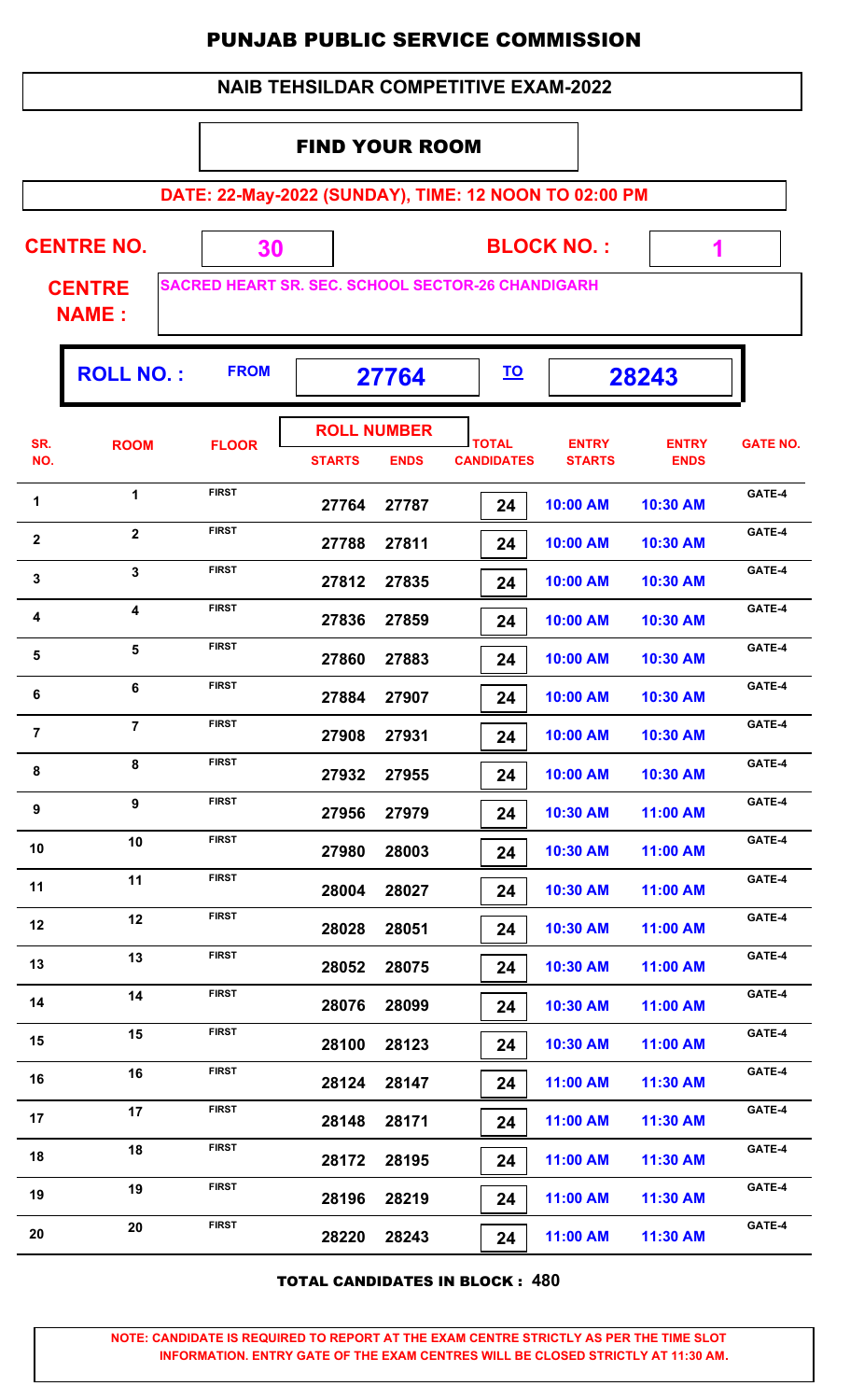#### FIND YOUR ROOM

**DATE: 22-May-2022 (SUNDAY), TIME: 12 NOON TO 02:00 PM**

**CENTRE NO.** 

**BLOCK NO. :**

 **1**

Ŧ

**CENTRE NAME :**

Г

**MOTI RAM ARYA SR. SEC. MODEL SCHOOL SECTOR 27 A CHANDIGARH**

 **31**

|                         | <b>ROLL NO.:</b> | <b>FROM</b>   | 28244                               |             | <u>TO</u>                         | 28743                         |                             |                 |
|-------------------------|------------------|---------------|-------------------------------------|-------------|-----------------------------------|-------------------------------|-----------------------------|-----------------|
| SR.<br>NO.              | <b>ROOM</b>      | <b>FLOOR</b>  | <b>ROLL NUMBER</b><br><b>STARTS</b> | <b>ENDS</b> | <b>TOTAL</b><br><b>CANDIDATES</b> | <b>ENTRY</b><br><b>STARTS</b> | <b>ENTRY</b><br><b>ENDS</b> | <b>GATE NO.</b> |
| 1                       | 10               | <b>GROUND</b> | 28244                               | 28263       | 20                                | 10:00 AM                      | 10:30 AM                    | GATE-1          |
| $\overline{\mathbf{2}}$ | 11               | <b>GROUND</b> | 28264                               | 28283       | 20                                | 10:00 AM                      | 10:30 AM                    | GATE-1          |
| $\mathbf{3}$            | 12               | <b>GROUND</b> | 28284                               | 28303       | 20                                | 10:00 AM                      | 10:30 AM                    | GATE-1          |
| 4                       | 13               | <b>GROUND</b> | 28304                               | 28323       | 20                                | 10:00 AM                      | 10:30 AM                    | GATE-1          |
| $\overline{\mathbf{5}}$ | 14               | <b>GROUND</b> | 28324                               | 28343       | 20                                | 10:00 AM                      | 10:30 AM                    | GATE-1          |
| 6                       | 15               | <b>GROUND</b> | 28344                               | 28363       | 20                                | 10:00 AM                      | 10:30 AM                    | GATE-1          |
| $\overline{7}$          | 16               | <b>GROUND</b> | 28364                               | 28383       | 20                                | 10:00 AM                      | 10:30 AM                    | GATE-1          |
| 8                       | 17               | <b>FIRST</b>  | 28384                               | 28403       | 20                                | 10:00 AM                      | 10:30 AM                    | GATE-1          |
| 9                       | 18               | <b>FIRST</b>  | 28404                               | 28423       | 20                                | 10:00 AM                      | 10:30 AM                    | GATE-1          |
| 10                      | 19               | <b>FIRST</b>  | 28424                               | 28443       | 20                                | 10:00 AM                      | 10:30 AM                    | GATE-1          |
| 11                      | 21               | <b>FIRST</b>  | 28444                               | 28463       | 20                                | 10:30 AM                      | 11:00 AM                    | GATE-1          |
| 12                      | 22               | <b>FIRST</b>  | 28464                               | 28483       | 20                                | 10:30 AM                      | 11:00 AM                    | GATE-1          |
| 13                      | 23               | <b>FIRST</b>  | 28484                               | 28503       | 20                                | 10:30 AM                      | 11:00 AM                    | GATE-1          |
| 14                      | 24               | <b>FIRST</b>  | 28504                               | 28523       | 20                                | 10:30 AM                      | 11:00 AM                    | GATE-1          |
| 15                      | 25               | <b>FIRST</b>  | 28524                               | 28543       | 20                                | 10:30 AM                      | 11:00 AM                    | GATE-1          |
| 16                      | 26               | <b>FIRST</b>  | 28544                               | 28563       | 20                                | 10:30 AM                      | 11:00 AM                    | GATE-1          |
| 17                      | 27               | <b>FIRST</b>  | 28564                               | 28583       | 20                                | 10:30 AM                      | 11:00 AM                    | GATE-1          |
| 18                      | 29               | <b>FIRST</b>  | 28584                               | 28603       | 20                                | 10:30 AM                      | 11:00 AM                    | GATE-1          |
| 19                      | 30               | <b>FIRST</b>  | 28604                               | 28623       | 20                                | 11:00 AM                      | 11:30 AM                    | GATE-1          |
| 20                      | 31               | <b>FIRST</b>  | 28624                               | 28643       | 20                                | 11:00 AM                      | 11:30 AM                    | GATE-1          |
| 21                      | 32               | <b>FIRST</b>  | 28644                               | 28663       | 20                                | 11:00 AM                      | 11:30 AM                    | GATE-1          |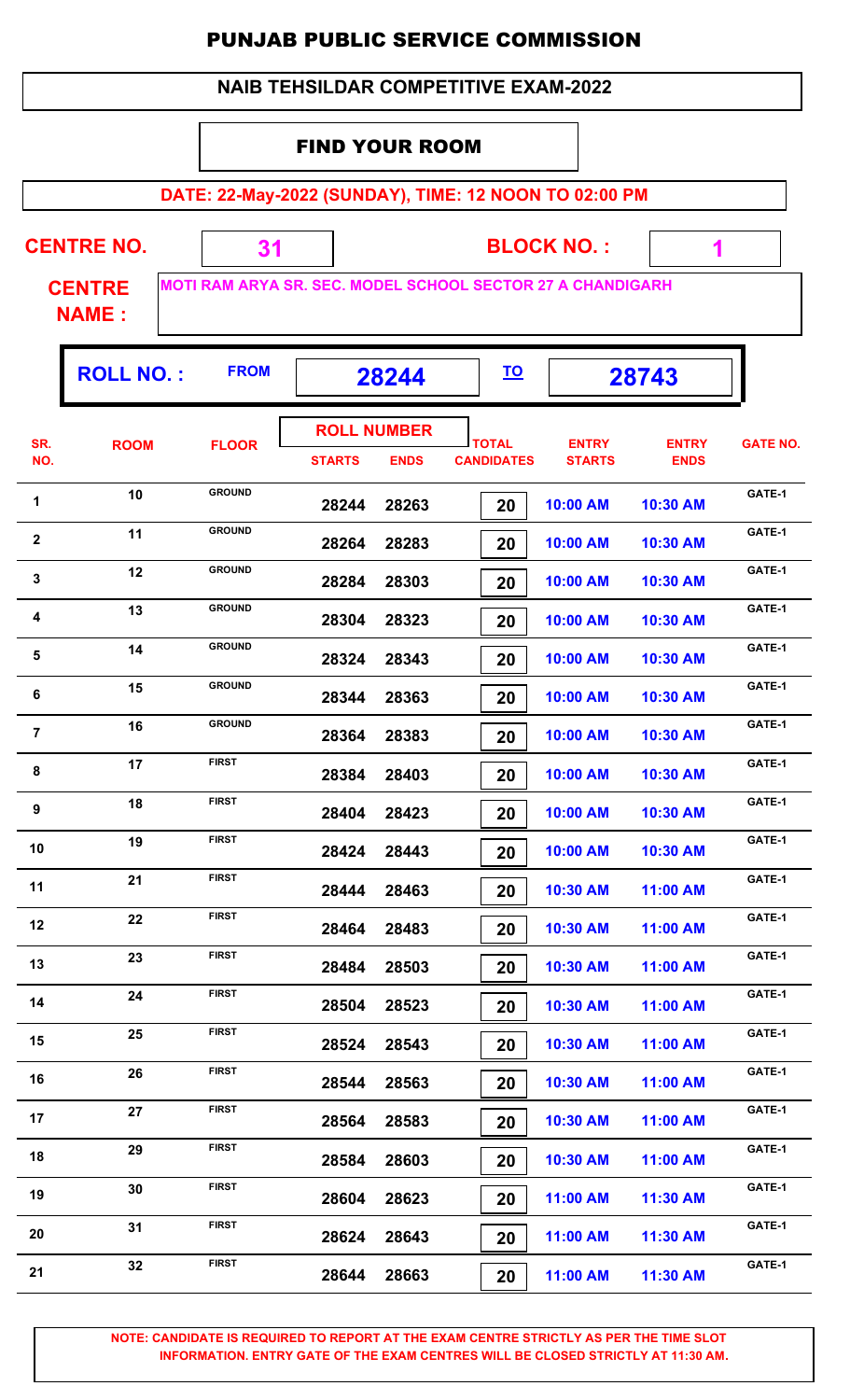| <b>NAIB TEHSILDAR COMPETITIVE EXAM-2022</b>  |                                                       |                                                                   |                       |       |    |                 |          |        |  |  |  |
|----------------------------------------------|-------------------------------------------------------|-------------------------------------------------------------------|-----------------------|-------|----|-----------------|----------|--------|--|--|--|
|                                              |                                                       |                                                                   | <b>FIND YOUR ROOM</b> |       |    |                 |          |        |  |  |  |
|                                              | DATE: 22-May-2022 (SUNDAY), TIME: 12 NOON TO 02:00 PM |                                                                   |                       |       |    |                 |          |        |  |  |  |
| <b>CENTRE NO.</b><br><b>BLOCK NO.:</b><br>31 |                                                       |                                                                   |                       |       |    |                 |          |        |  |  |  |
| <b>CENTRE</b><br><b>NAME:</b>                |                                                       | <b>MOTI RAM ARYA SR. SEC. MODEL SCHOOL SECTOR 27 A CHANDIGARH</b> |                       |       |    |                 |          |        |  |  |  |
| 22                                           | 33                                                    | <b>FIRST</b>                                                      | 28664                 | 28683 | 20 | 11:00 AM        | 11:30 AM | GATE-1 |  |  |  |
| 23                                           | 34                                                    | <b>FIRST</b>                                                      | 28684                 | 28703 | 20 | 11:00 AM        | 11:30 AM | GATE-1 |  |  |  |
| 24                                           | 35                                                    | <b>FIRST</b>                                                      | 28704                 | 28723 | 20 | <b>11:00 AM</b> | 11:30 AM | GATE-1 |  |  |  |
| 25                                           | 36                                                    | <b>FIRST</b>                                                      | 28724                 | 28743 | 20 | 11:00 AM        | 11:30 AM | GATE-1 |  |  |  |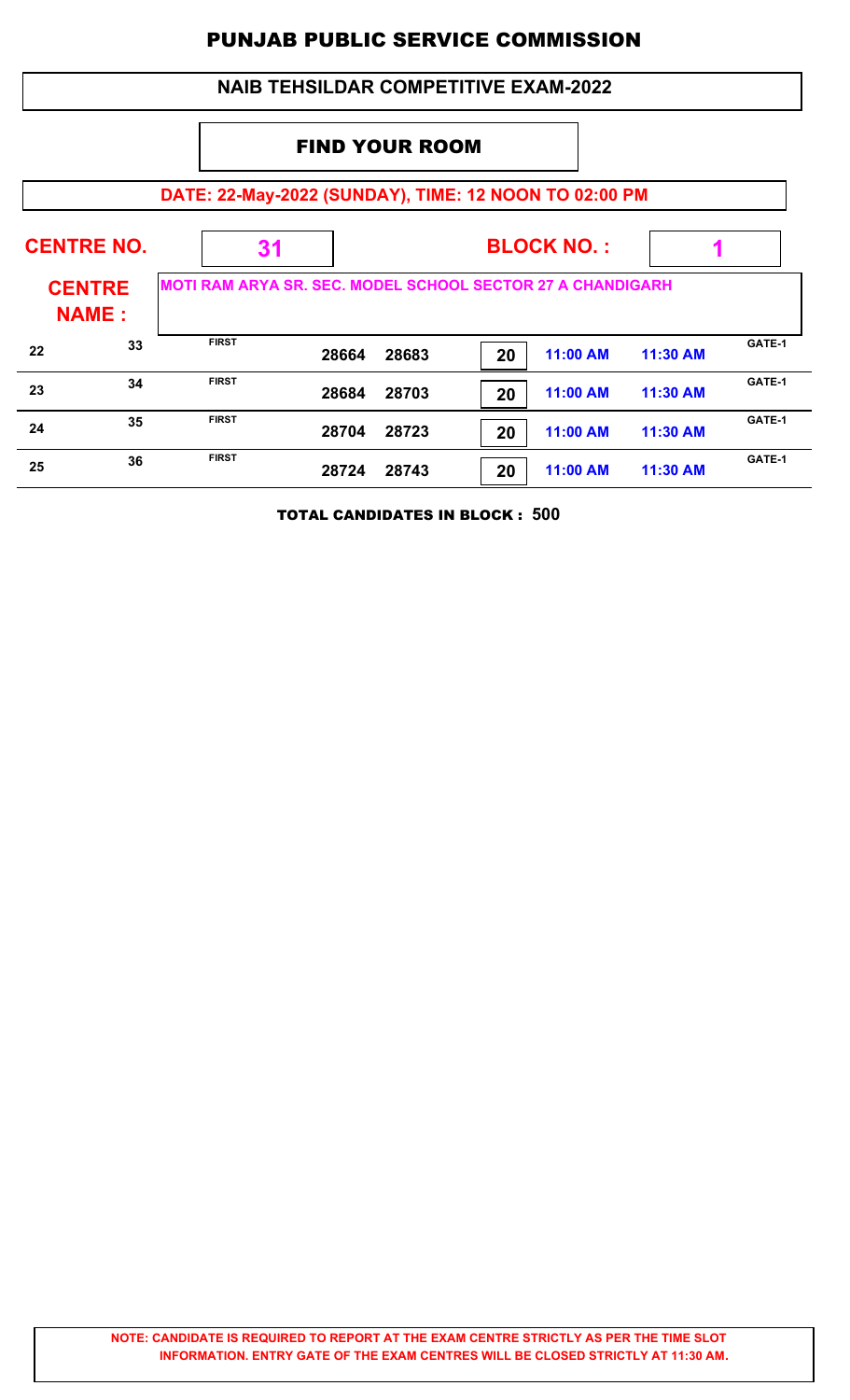| <b>NAIB TEHSILDAR COMPETITIVE EXAM-2022</b> |
|---------------------------------------------|
|---------------------------------------------|

#### FIND YOUR ROOM

**DATE: 22-May-2022 (SUNDAY), TIME: 12 NOON TO 02:00 PM**

**BLOCK NO. : CENTRE CENTRE NO. 32**

**SRI GURU GOBIND SINGH PUBLIC SCHOOL, SECTOR-35B CHANDIGARH**

 **1**

**NAME :**

|                         | <b>ROLL NO.:</b>        | <b>FROM</b>   | 28744         |                                   |                                   |                               | <u>TO</u>                   |                  | 29127 |  |
|-------------------------|-------------------------|---------------|---------------|-----------------------------------|-----------------------------------|-------------------------------|-----------------------------|------------------|-------|--|
| SR.<br>NO.              | <b>ROOM</b>             | <b>FLOOR</b>  | <b>STARTS</b> | <b>ROLL NUMBER</b><br><b>ENDS</b> | <b>TOTAL</b><br><b>CANDIDATES</b> | <b>ENTRY</b><br><b>STARTS</b> | <b>ENTRY</b><br><b>ENDS</b> | <b>GATE NO.</b>  |       |  |
| $\mathbf 1$             | $\mathbf 1$             | <b>GROUND</b> | 28744         | 28767                             | 24                                | 10:00 AM                      | 10:30 AM                    | <b>MAIN GATE</b> |       |  |
| $\mathbf{2}$            | $\overline{\mathbf{2}}$ | <b>GROUND</b> | 28768         | 28791                             | 24                                | 10:00 AM                      | 10:30 AM                    | <b>MAIN GATE</b> |       |  |
| $\mathbf{3}$            | 3                       | <b>GROUND</b> | 28792         | 28815                             | 24                                | 10:00 AM                      | 10:30 AM                    | <b>MAIN GATE</b> |       |  |
| 4                       | 4                       | <b>GROUND</b> | 28816         | 28839                             | 24                                | 10:00 AM                      | 10:30 AM                    | <b>MAIN GATE</b> |       |  |
| $\overline{\mathbf{5}}$ | 5                       | <b>GROUND</b> | 28840         | 28863                             | 24                                | 10:00 AM                      | 10:30 AM                    | <b>MAIN GATE</b> |       |  |
| $\bf 6$                 | 6                       | <b>FIRST</b>  | 28864         | 28887                             | 24                                | 10:00 AM                      | 10:30 AM                    | <b>MAIN GATE</b> |       |  |
| $\overline{7}$          | $\overline{7}$          | <b>FIRST</b>  | 28888         | 28911                             | 24                                | 10:00 AM                      | 10:30 AM                    | <b>MAIN GATE</b> |       |  |
| 8                       | 8                       | <b>FIRST</b>  | 28912         | 28935                             | 24                                | 10:30 AM                      | 11:00 AM                    | <b>MAIN GATE</b> |       |  |
| 9                       | 9                       | <b>FIRST</b>  | 28936         | 28959                             | 24                                | 10:30 AM                      | 11:00 AM                    | <b>MAIN GATE</b> |       |  |
| 10                      | 10                      | <b>FIRST</b>  | 28960         | 28983                             | 24                                | 10:30 AM                      | 11:00 AM                    | <b>MAIN GATE</b> |       |  |
| 11                      | 11                      | <b>FIRST</b>  | 28984         | 29007                             | 24                                | 10:30 AM                      | 11:00 AM                    | <b>MAIN GATE</b> |       |  |
| 12                      | 12                      | <b>SECOND</b> | 29008         | 29031                             | 24                                | 10:30 AM                      | 11:00 AM                    | <b>MAIN GATE</b> |       |  |
| 13                      | 13                      | <b>SECOND</b> | 29032         | 29055                             | 24                                | 10:30 AM                      | 11:00 AM                    | <b>MAIN GATE</b> |       |  |

TOTAL CANDIDATES IN BLOCK : **384**

14 **14 14 14 14 14 11:00 AM 11:30 AM MAIN GATE** 

15 **15 COND 29080 29103 24 11:00 AM 11:30 AM MAIN GATE** 

16 **MAIN GATE**<br>**29104 29127 <b>2910** 29127 **11:00 AM** 11:30 AM

 **29056 29079 24 11:00 AM 11:30 AM**

 **29080 29103 24 11:00 AM 11:30 AM**

 **29104 29127 24 11:00 AM 11:30 AM**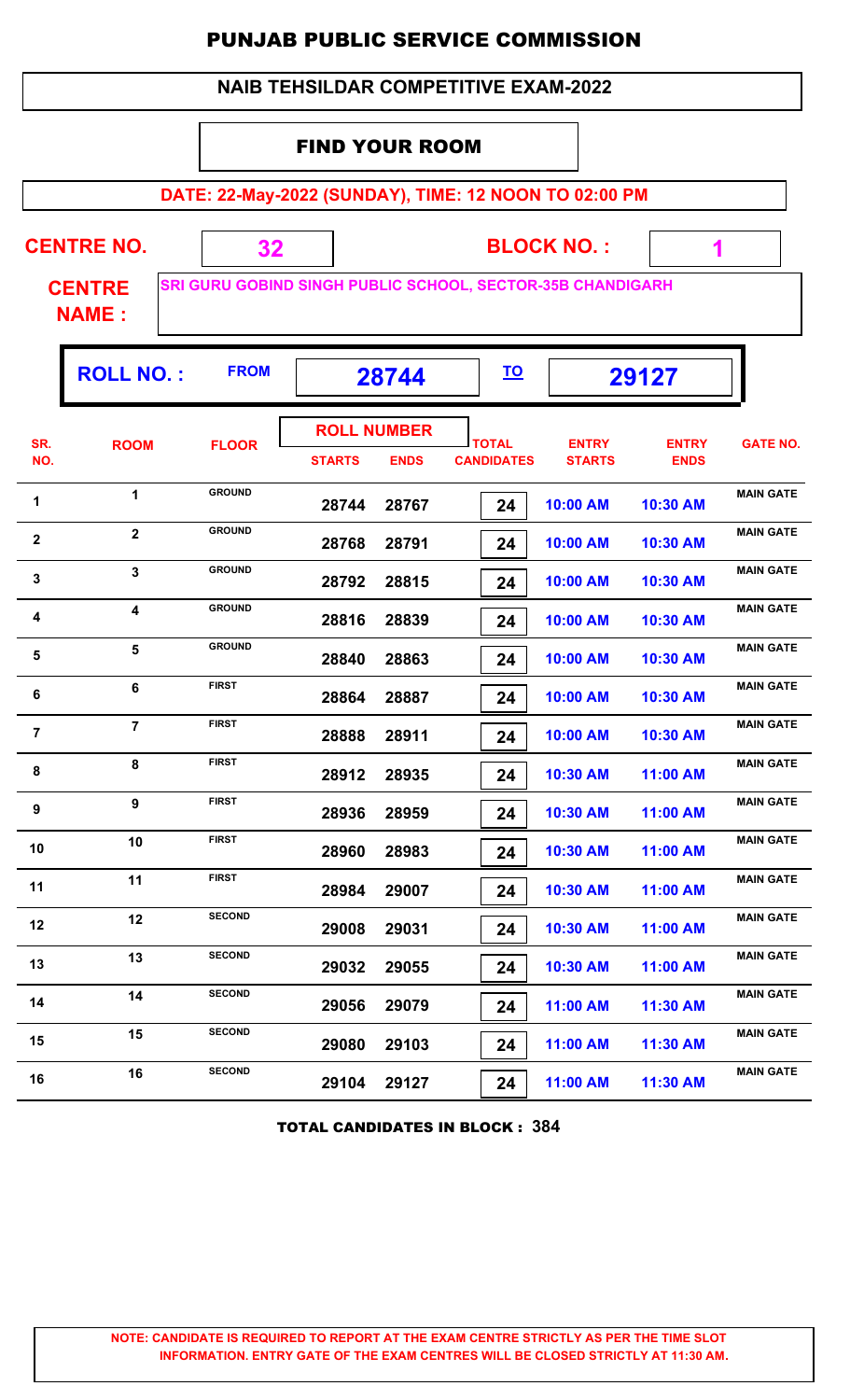| <b>NAIB TEHSILDAR COMPETITIVE EXAM-2022</b> |  |
|---------------------------------------------|--|
|---------------------------------------------|--|

#### FIND YOUR ROOM

**DATE: 22-May-2022 (SUNDAY), TIME: 12 NOON TO 02:00 PM**

| <b>CENTRE NO.</b> | <b>BLOCK NO.:</b>                                           |
|-------------------|-------------------------------------------------------------|
| <b>CENTRE</b>     | <b>SRI GURU GOBIND SINGH PUBLIC SCHOOL, SECTOR-35B CHAN</b> |

**35B CHANDIGARH** 

 **2**

T

**NAME :**

Г

|                | <b>ROLL NO.:</b> | <b>FROM</b>  | 29128                               |             |                                   |                               | <u>TO</u>                   |                  | 29443 |  |
|----------------|------------------|--------------|-------------------------------------|-------------|-----------------------------------|-------------------------------|-----------------------------|------------------|-------|--|
| SR.<br>NO.     | <b>ROOM</b>      | <b>FLOOR</b> | <b>ROLL NUMBER</b><br><b>STARTS</b> | <b>ENDS</b> | <b>TOTAL</b><br><b>CANDIDATES</b> | <b>ENTRY</b><br><b>STARTS</b> | <b>ENTRY</b><br><b>ENDS</b> | <b>GATE NO.</b>  |       |  |
| 1              | 17               | <b>FIRST</b> | 29128                               | 29151       | 24                                | 10:00 AM                      | 10:30 AM                    | <b>MAIN GATE</b> |       |  |
| $\mathbf{2}$   | 18               | <b>FIRST</b> | 29152                               | 29175       | 24                                | 10:00 AM                      | 10:30 AM                    | <b>MAIN GATE</b> |       |  |
| $\mathbf{3}$   | 19               | <b>FIRST</b> | 29176                               | 29199       | 24                                | 10:00 AM                      | 10:30 AM                    | <b>MAIN GATE</b> |       |  |
| 4              | 20               | <b>FIRST</b> | 29200                               | 29223       | 24                                | 10:00 AM                      | 10:30 AM                    | <b>MAIN GATE</b> |       |  |
| 5              | 21               | <b>FIRST</b> | 29224                               | 29247       | 24                                | 10:00 AM                      | 10:30 AM                    | <b>MAIN GATE</b> |       |  |
| 6              | 22               | <b>FIRST</b> | 29248                               | 29271       | 24                                | 10:00 AM                      | 10:30 AM                    | <b>MAIN GATE</b> |       |  |
| $\overline{7}$ | 23               | <b>FIRST</b> | 29272                               | 29295       | 24                                | 10:30 AM                      | 11:00 AM                    | <b>MAIN GATE</b> |       |  |
| 8              | 24               | <b>FIRST</b> | 29296                               | 29319       | 24                                | 10:30 AM                      | 11:00 AM                    | <b>MAIN GATE</b> |       |  |
| 9              | 25               | <b>FIRST</b> | 29320                               | 29343       | 24                                | 10:30 AM                      | 11:00 AM                    | <b>MAIN GATE</b> |       |  |
| 10             | 26               | <b>FIRST</b> | 29344                               | 29367       | 24                                | 10:30 AM                      | 11:00 AM                    | <b>MAIN GATE</b> |       |  |
| 11             | 27               | <b>FIRST</b> | 29368                               | 29391       | 24                                | 11:00 AM                      | 11:30 AM                    | <b>MAIN GATE</b> |       |  |
| 12             | 28               | <b>FIRST</b> | 29392                               | 29415       | 24                                | 11:00 AM                      | 11:30 AM                    | <b>MAIN GATE</b> |       |  |
| 13             | 29               | <b>FIRST</b> | 29416                               | 29443       | 28                                | 11:00 AM                      | 11:30 AM                    | <b>MAIN GATE</b> |       |  |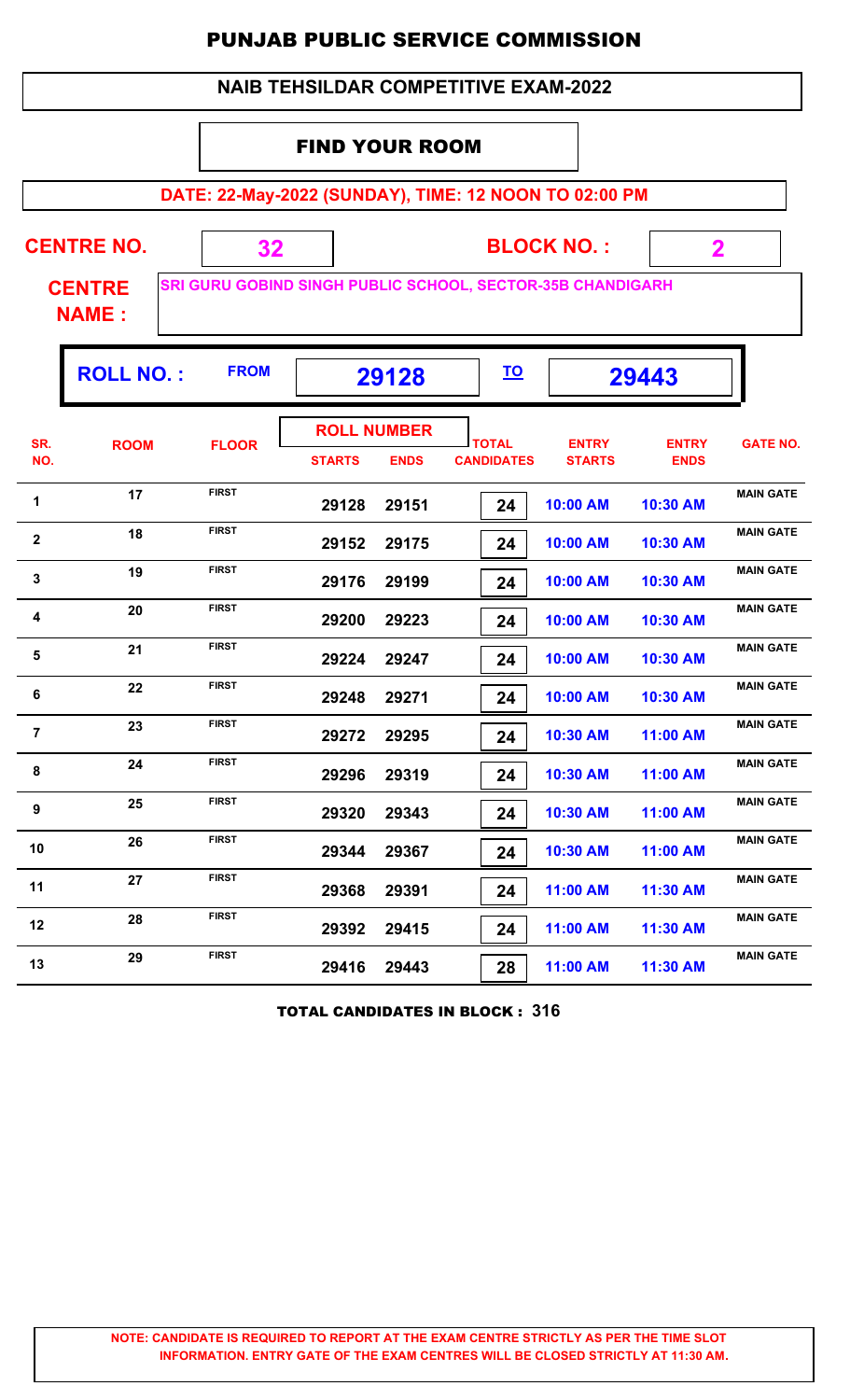|                |                                             |                                                       |                                     |             | <b>PUNJAB PUBLIC SERVICE COMMISSION</b> |                               |                             |                  |  |  |  |  |
|----------------|---------------------------------------------|-------------------------------------------------------|-------------------------------------|-------------|-----------------------------------------|-------------------------------|-----------------------------|------------------|--|--|--|--|
|                | <b>NAIB TEHSILDAR COMPETITIVE EXAM-2022</b> |                                                       |                                     |             |                                         |                               |                             |                  |  |  |  |  |
|                |                                             |                                                       | <b>FIND YOUR ROOM</b>               |             |                                         |                               |                             |                  |  |  |  |  |
|                |                                             | DATE: 22-May-2022 (SUNDAY), TIME: 12 NOON TO 02:00 PM |                                     |             |                                         |                               |                             |                  |  |  |  |  |
|                |                                             |                                                       |                                     |             |                                         |                               |                             |                  |  |  |  |  |
|                | <b>CENTRE NO.</b>                           | 33                                                    |                                     |             |                                         | <b>BLOCK NO.:</b>             | $\mathbf{1}$                |                  |  |  |  |  |
|                | <b>CENTRE</b><br><b>NAME:</b>               | <b>GOVT MODEL HIGH SCHOOL, SECTOR 41-A CHANDIGARH</b> |                                     |             |                                         |                               |                             |                  |  |  |  |  |
|                | <b>ROLL NO.:</b>                            | <b>FROM</b>                                           |                                     | 29444       | <u>TO</u>                               |                               | 29803                       |                  |  |  |  |  |
| SR.<br>NO.     | <b>ROOM</b>                                 | <b>FLOOR</b>                                          | <b>ROLL NUMBER</b><br><b>STARTS</b> | <b>ENDS</b> | <b>TOTAL</b><br><b>CANDIDATES</b>       | <b>ENTRY</b><br><b>STARTS</b> | <b>ENTRY</b><br><b>ENDS</b> | <b>GATE NO.</b>  |  |  |  |  |
| 1              | 1                                           | <b>FIRST</b>                                          | 29444                               | 29467       | 24                                      | 10:00 AM                      | 10:30 AM                    | <b>MAIN GATE</b> |  |  |  |  |
| $\mathbf{2}$   | $\mathbf{2}$                                | <b>FIRST</b>                                          | 29468                               | 29491       | 24                                      | 10:00 AM                      | 10:30 AM                    | <b>MAIN GATE</b> |  |  |  |  |
| $\mathbf{3}$   | 3                                           | <b>FIRST</b>                                          |                                     | 29492 29515 | 24                                      | 10:00 AM                      | 10:30 AM                    | <b>MAIN GATE</b> |  |  |  |  |
| 4              | 4                                           | <b>FIRST</b>                                          | 29516                               | 29539       | 24                                      | 10:00 AM                      | 10:30 AM                    | <b>MAIN GATE</b> |  |  |  |  |
| 5              | 5                                           | <b>FIRST</b>                                          | 29540                               | 29563       | 24                                      | 10:00 AM                      | 10:30 AM                    | <b>MAIN GATE</b> |  |  |  |  |
| 6              | 6                                           | <b>SECOND</b>                                         | 29564                               | 29587       | 24                                      | 10:00 AM                      | 10:30 AM                    | <b>MAIN GATE</b> |  |  |  |  |
| $\overline{7}$ | $\overline{7}$                              | <b>SECOND</b>                                         | 29588                               | 29611       | 24                                      | 10:00 AM                      | 10:30 AM                    | <b>MAIN GATE</b> |  |  |  |  |
| 8              | 8                                           | <b>SECOND</b>                                         | 29612                               | 29635       | 24                                      | 10:30 AM                      | 11:00 AM                    | <b>MAIN GATE</b> |  |  |  |  |
| 9              | 9                                           | <b>SECOND</b>                                         | 29636                               | 29659       | 24                                      | 10:30 AM                      | 11:00 AM                    | <b>MAIN GATE</b> |  |  |  |  |
| 10             | 10                                          | <b>SECOND</b>                                         | 29660                               | 29683       | 24                                      | 10:30 AM                      | 11:00 AM                    | <b>MAIN GATE</b> |  |  |  |  |
| 11             | 11                                          | <b>FIRST</b>                                          | 29684                               | 29707       | 24                                      | 10:30 AM                      | 11:00 AM                    | <b>MAIN GATE</b> |  |  |  |  |
| 12             | 12                                          | <b>FIRST</b>                                          | 29708                               | 29731       | 24                                      | 11:00 AM                      | 11:30 AM                    | <b>MAIN GATE</b> |  |  |  |  |
| 13             | 13                                          | <b>FIRST</b>                                          | 29732                               | 29755       | 24                                      | 11:00 AM                      | 11:30 AM                    | <b>MAIN GATE</b> |  |  |  |  |
| 14             | 16                                          | <b>SECOND</b>                                         | 29756                               | 29779       | 24                                      | 11:00 AM                      | 11:30 AM                    | <b>MAIN GATE</b> |  |  |  |  |
| 15             | 17                                          | <b>SECOND</b>                                         | 29780                               | 29803       | 24                                      | 11:00 AM                      | 11:30 AM                    | <b>MAIN GATE</b> |  |  |  |  |

TOTAL CANDIDATES IN BLOCK : **360**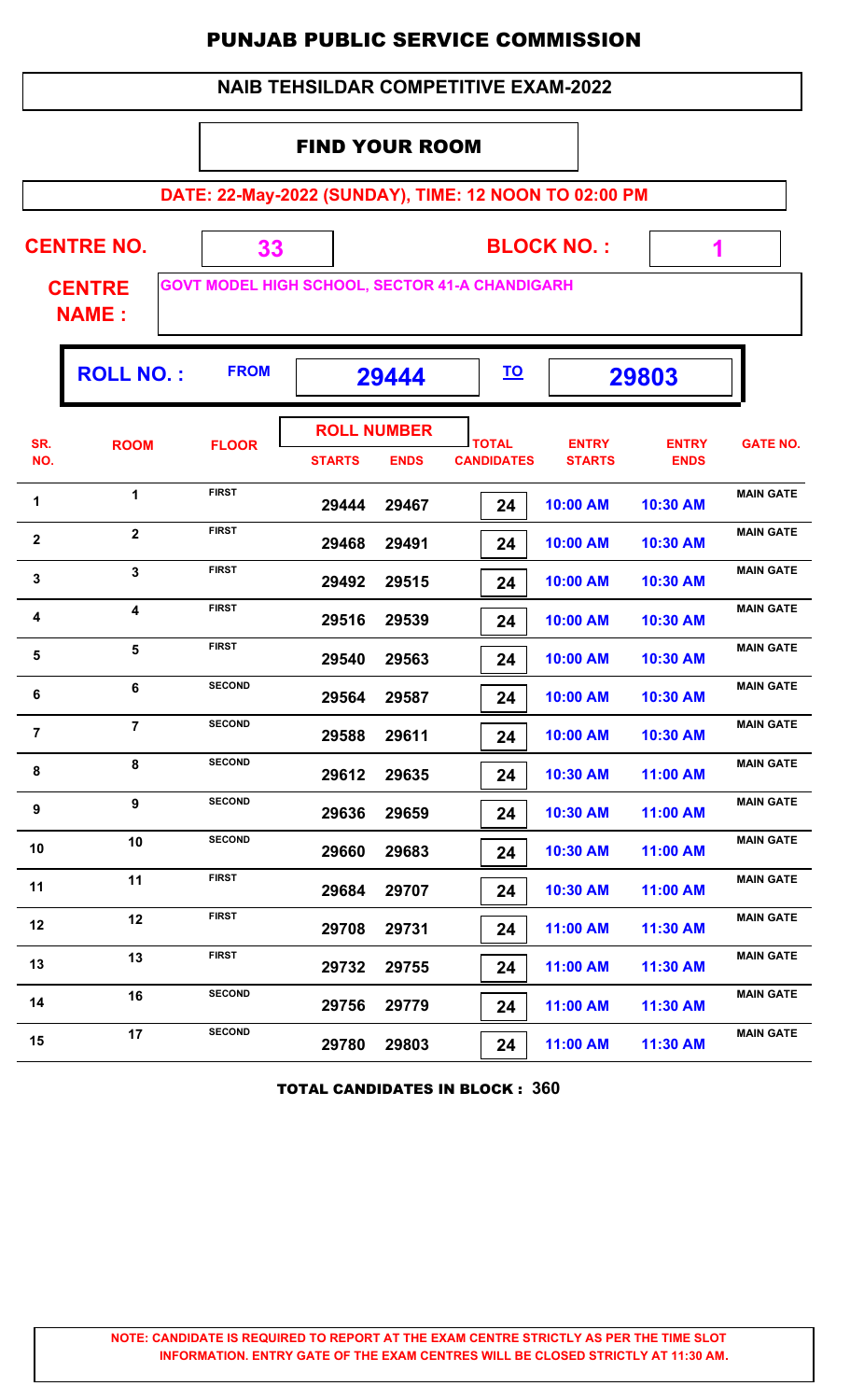|                  | 34                                                 |               |             |                                   |                               |                                                                  |                                                                                                                                                                              |
|------------------|----------------------------------------------------|---------------|-------------|-----------------------------------|-------------------------------|------------------------------------------------------------------|------------------------------------------------------------------------------------------------------------------------------------------------------------------------------|
|                  |                                                    |               |             |                                   |                               |                                                                  |                                                                                                                                                                              |
| <b>ROLL NO.:</b> | <b>FROM</b>                                        |               |             | <u>TO</u>                         |                               |                                                                  |                                                                                                                                                                              |
| <b>ROOM</b>      | <b>FLOOR</b>                                       | <b>STARTS</b> | <b>ENDS</b> | <b>TOTAL</b><br><b>CANDIDATES</b> | <b>ENTRY</b><br><b>STARTS</b> | <b>ENTRY</b><br><b>ENDS</b>                                      | <b>GATE NO.</b>                                                                                                                                                              |
| 1                | <b>FIRST</b>                                       | 29804         | 29827       | 24                                | 10:00 AM                      | 10:30 AM                                                         | GATE-1                                                                                                                                                                       |
| $\mathbf{2}$     | <b>FIRST</b>                                       | 29828         | 29851       | 24                                | 10:00 AM                      | 10:30 AM                                                         | GATE-1                                                                                                                                                                       |
| $\mathbf{3}$     | <b>FIRST</b>                                       | 29852         | 29875       | 24                                | 10:00 AM                      | 10:30 AM                                                         | GATE-1                                                                                                                                                                       |
| 4                | <b>FIRST</b>                                       | 29876         | 29899       | 24                                | 10:00 AM                      | 10:30 AM                                                         | GATE-1                                                                                                                                                                       |
| 5                | <b>FIRST</b>                                       | 29900         | 29923       | 24                                | 10:00 AM                      | 10:30 AM                                                         | GATE-1                                                                                                                                                                       |
| 6                | <b>FIRST</b>                                       | 29924         | 29947       | 24                                | 10:00 AM                      | 10:30 AM                                                         | GATE-1                                                                                                                                                                       |
| $\overline{7}$   | <b>FIRST</b>                                       | 29948         | 29971       | 24                                | 10:30 AM                      | 11:00 AM                                                         | GATE-1                                                                                                                                                                       |
| 8                | <b>GROUND</b>                                      | 29972         | 29995       | 24                                | 10:30 AM                      | 11:00 AM                                                         | GATE-1                                                                                                                                                                       |
| 9                | <b>GROUND</b>                                      | 29996         | 30019       | 24                                | 10:30 AM                      | 11:00 AM                                                         | GATE-1                                                                                                                                                                       |
| 10               | <b>GROUND</b>                                      | 30020         | 30043       | 24                                | 10:30 AM                      | 11:00 AM                                                         | GATE-1                                                                                                                                                                       |
| 11               | <b>GROUND</b>                                      | 30044         | 30067       | 24                                | 11:00 AM                      | 11:30 AM                                                         | GATE-1                                                                                                                                                                       |
|                  | <b>CENTRE NO.</b><br><b>CENTRE</b><br><b>NAME:</b> |               |             | 29804<br><b>ROLL NUMBER</b>       | <b>FIND YOUR ROOM</b>         | <b>NAIB TEHSILDAR COMPETITIVE EXAM-2022</b><br><b>BLOCK NO.:</b> | <b>PUNJAB PUBLIC SERVICE COMMISSION</b><br>DATE: 22-May-2022 (SUNDAY), TIME: 12 NOON TO 02:00 PM<br>1<br><b>C.L.AGGARWAL DAV MODEL SCHOOL SECTOR -7B CHANDIGARH</b><br>30115 |

TOTAL CANDIDATES IN BLOCK : **312**

**GATE-1<sup>12</sup> <sup>12</sup> GROUND**

**GATE-1<sup>13</sup> <sup>13</sup> GROUND**

 **30068 30091 24 11:00 AM 11:30 AM**

 **30092 30115 24 11:00 AM 11:30 AM**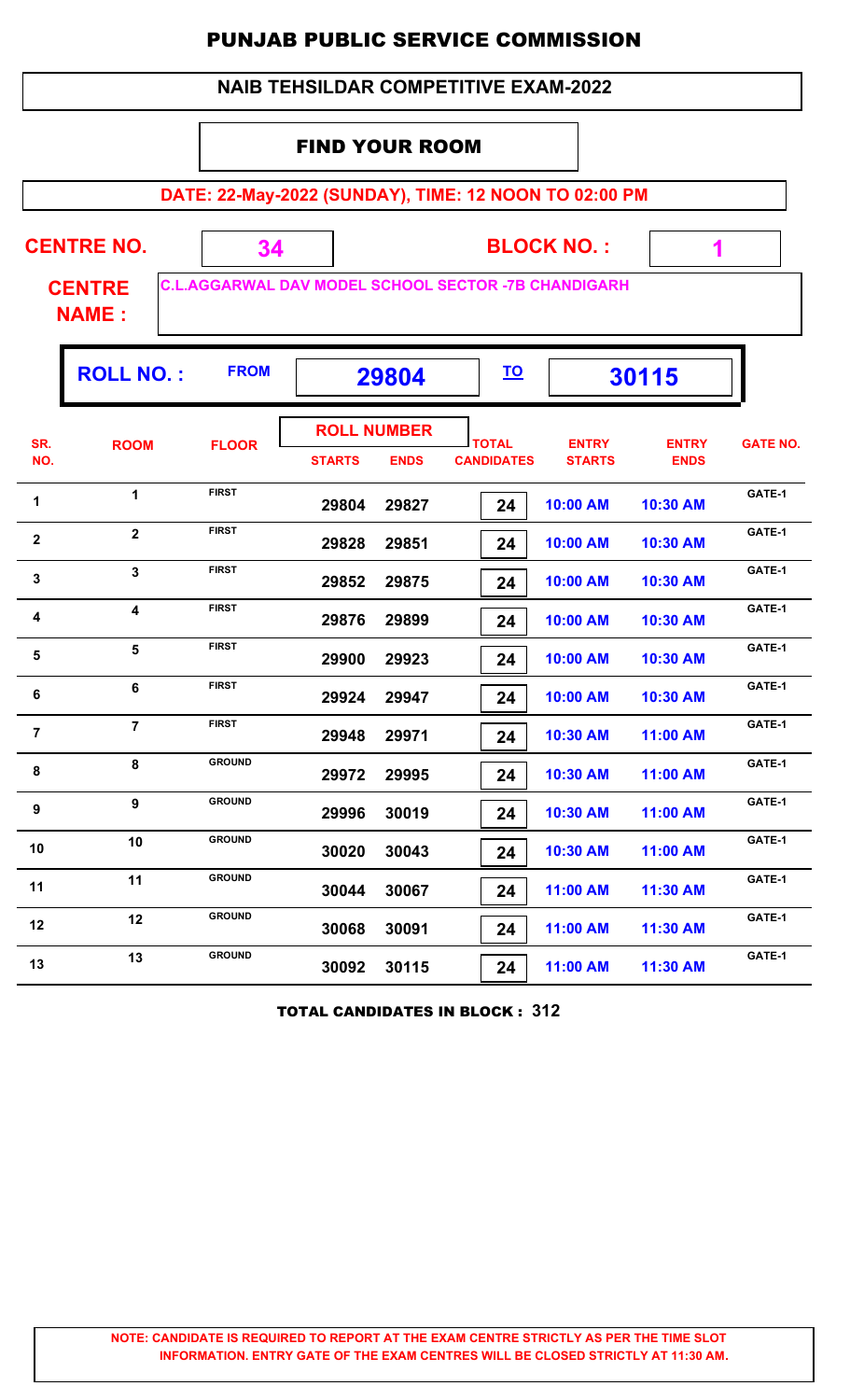|                                          |                                                    |               |                                                                        |             | <b>NAIB TEHSILDAR COMPETITIVE EXAM-2022</b>           |                               |                             |                 |  |  |  |
|------------------------------------------|----------------------------------------------------|---------------|------------------------------------------------------------------------|-------------|-------------------------------------------------------|-------------------------------|-----------------------------|-----------------|--|--|--|
| <b>FIND YOUR ROOM</b>                    |                                                    |               |                                                                        |             |                                                       |                               |                             |                 |  |  |  |
|                                          |                                                    |               |                                                                        |             | DATE: 22-May-2022 (SUNDAY), TIME: 12 NOON TO 02:00 PM |                               |                             |                 |  |  |  |
|                                          | <b>CENTRE NO.</b><br><b>CENTRE</b><br><b>NAME:</b> | 35            | <b>BLOCK NO.:</b><br>1<br>S.D. SR. SEC. SCHOOL, SECTOR-24 C CHANDIGARH |             |                                                       |                               |                             |                 |  |  |  |
| <b>ROLL NO.:</b><br><b>FROM</b><br>30116 |                                                    |               |                                                                        |             |                                                       |                               | 30523                       |                 |  |  |  |
| SR.<br>NO.                               | <b>ROOM</b>                                        | <b>FLOOR</b>  | <b>ROLL NUMBER</b><br><b>STARTS</b>                                    | <b>ENDS</b> | <b>TOTAL</b><br><b>CANDIDATES</b>                     | <b>ENTRY</b><br><b>STARTS</b> | <b>ENTRY</b><br><b>ENDS</b> | <b>GATE NO.</b> |  |  |  |
| 1                                        | $\mathbf{1}$                                       | <b>GROUND</b> | 30116                                                                  | 30139       | 24                                                    | 10:00 AM                      | 10:30 AM                    | GATE-1          |  |  |  |
| $\mathbf{2}$                             | $\mathbf{2}$                                       | <b>GROUND</b> | 30140                                                                  | 30163       | 24                                                    | 10:00 AM                      | 10:30 AM                    | GATE-1          |  |  |  |
| 3                                        | 3                                                  | <b>FIRST</b>  | 30164                                                                  | 30187       | 24                                                    | 10:00 AM                      | 10:30 AM                    | GATE-1          |  |  |  |
| 4                                        | 4                                                  | <b>FIRST</b>  | 30188                                                                  | 30211       | 24                                                    | 10:00 AM                      | 10:30 AM                    | GATE-1          |  |  |  |
| 5                                        | 5                                                  | <b>FIRST</b>  | 30212                                                                  | 30235       | 24                                                    | 10:00 AM                      | 10:30 AM                    | GATE-1          |  |  |  |
| 6                                        | 6                                                  | FIRST         | 30236                                                                  | 30259       | 24                                                    | 10:00 AM                      | 10:30 AM                    | GATE-1          |  |  |  |
| $\overline{7}$                           | $\overline{7}$                                     | <b>FIRST</b>  | 30260                                                                  | 30283       | 24                                                    | 10:00 AM                      | 10:30 AM                    | GATE-1          |  |  |  |
| 8                                        | 8                                                  | <b>FIRST</b>  | 30284                                                                  | 30307       | 24                                                    | 10:30 AM                      | 11:00 AM                    | GATE-1          |  |  |  |
| 9                                        | 9                                                  | <b>FIRST</b>  | 30308                                                                  | 30331       | 24                                                    | 10:30 AM                      | 11:00 AM                    | GATE-1          |  |  |  |
| 10                                       | 10                                                 | <b>FIRST</b>  | 30332                                                                  | 30355       | 24                                                    | 10:30 AM                      | 11:00 AM                    | GATE-1          |  |  |  |
| 11                                       | 11                                                 | <b>FIRST</b>  | 30356                                                                  | 30379       | 24                                                    | 10:30 AM                      | 11:00 AM                    | GATE-1          |  |  |  |
| 12                                       | 12                                                 | <b>FIRST</b>  | 30380                                                                  | 30403       | 24                                                    | 10:30 AM                      | 11:00 AM                    | GATE-1          |  |  |  |
| 13                                       | 13                                                 | <b>FIRST</b>  | 30404                                                                  | 30427       | 24                                                    | 10:30 AM                      | 11:00 AM                    | GATE-1          |  |  |  |
| 14                                       | <b>14 (HALL)</b>                                   | <b>FIRST</b>  | 30428                                                                  | 30523       | 96                                                    | 11:00 AM                      | 11:30 AM                    | GATE-1          |  |  |  |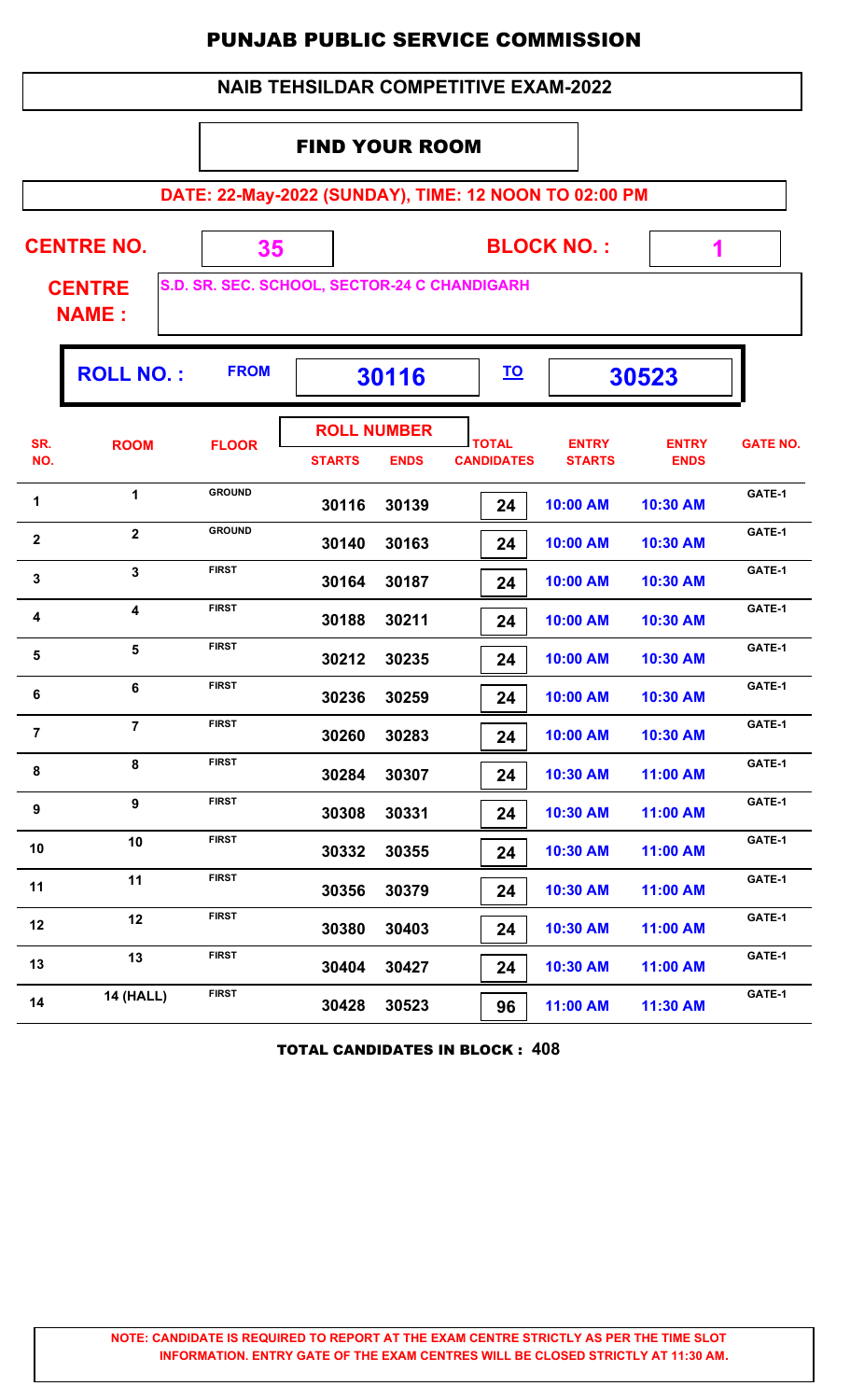#### FIND YOUR ROOM

**DATE: 22-May-2022 (SUNDAY), TIME: 12 NOON TO 02:00 PM**

 **1**

| <b>CENTRE NO.</b> |  | <b>BLOCK NO.:</b>                                       |
|-------------------|--|---------------------------------------------------------|
| <b>CENTRE</b>     |  | <b>GURU NANAK PUBLIC SCHOOL, SECTOR-36 D CHANDIGARH</b> |

**NAME :**

|                | <b>ROLL NO.:</b> | <b>FROM</b>     | 30524         |                                   | <u>TO</u>                         |                               | 31123                       |                 |
|----------------|------------------|-----------------|---------------|-----------------------------------|-----------------------------------|-------------------------------|-----------------------------|-----------------|
| SR.<br>NO.     | <b>ROOM</b>      | <b>FLOOR</b>    | <b>STARTS</b> | <b>ROLL NUMBER</b><br><b>ENDS</b> | <b>TOTAL</b><br><b>CANDIDATES</b> | <b>ENTRY</b><br><b>STARTS</b> | <b>ENTRY</b><br><b>ENDS</b> | <b>GATE NO.</b> |
| 1              | 1                | <b>GROUND</b>   | 30524         | 30547                             | 24                                | 10:00 AM                      | 10:30 AM                    | GATE-1          |
| $\mathbf{2}$   | $\overline{2}$   | <b>GROUND</b>   | 30548         | 30571                             | 24                                | 10:00 AM                      | 10:30 AM                    | GATE-1          |
| 3              | 3                | <b>GROUND</b>   | 30572         | 30595                             | 24                                | 10:00 AM                      | 10:30 AM                    | GATE-1          |
| 4              | 4                | <b>GROUND</b>   | 30596         | 30619                             | 24                                | 10:00 AM                      | 10:30 AM                    | GATE-1          |
| $\sqrt{5}$     | 5                | <b>GROUND</b>   | 30620         | 30643                             | 24                                | 10:00 AM                      | 10:30 AM                    | GATE-1          |
| 6              | 6                | <b>GROUND</b>   | 30644         | 30667                             | 24                                | 10:00 AM                      | 10:30 AM                    | GATE-1          |
| $\overline{7}$ | $\overline{7}$   | <b>GROUND</b>   | 30668         | 30691                             | 24                                | 10:00 AM                      | 10:30 AM                    | GATE-1          |
| 8              | 8                | <b>BASEMENT</b> | 30692         | 30715                             | 24                                | 10:00 AM                      | 10:30 AM                    | GATE-1          |
| 9              | 9                | <b>BASEMENT</b> | 30716         | 30739                             | 24                                | 10:00 AM                      | 10:30 AM                    | GATE-1          |
| 10             | 10               | <b>FIRST</b>    | 30740         | 30763                             | 24                                | 10:00 AM                      | 10:30 AM                    | GATE-1          |
| 11             | 11               | <b>FIRST</b>    | 30764         | 30787                             | 24                                | 10:30 AM                      | 11:00 AM                    | GATE-1          |
| 12             | 12               | <b>FIRST</b>    | 30788         | 30811                             | 24                                | 10:30 AM                      | 11:00 AM                    | GATE-1          |
| 13             | 13               | <b>FIRST</b>    | 30812         | 30835                             | 24                                | 10:30 AM                      | 11:00 AM                    | GATE-1          |
| 14             | 14               | <b>FIRST</b>    | 30836         | 30859                             | 24                                | 10:30 AM                      | 11:00 AM                    | GATE-1          |
| 15             | 15               | <b>FIRST</b>    | 30860         | 30883                             | 24                                | 10:30 AM                      | 11:00 AM                    | GATE-1          |
| 16             | 16               | <b>FIRST</b>    | 30884         | 30907                             | 24                                | 10:30 AM                      | 11:00 AM                    | GATE-1          |
| 17             | 17               | <b>FIRST</b>    | 30908         | 30931                             | 24                                | 10:30 AM                      | 11:00 AM                    | GATE-1          |
| 18             | 18               | <b>FIRST</b>    | 30932         | 30955                             | 24                                | 10:30 AM                      | 11:00 AM                    | GATE-1          |
| 19             | 19               | <b>FIRST</b>    | 30956         | 30979                             | 24                                | 11:00 AM                      | 11:30 AM                    | GATE-1          |
| 20             | 20               | <b>SECOND</b>   | 30980         | 31003                             | 24                                | 11:00 AM                      | 11:30 AM                    | GATE-1          |
| 21             | 21               | <b>SECOND</b>   | 31004         | 31027                             | 24                                | 11:00 AM                      | 11:30 AM                    | GATE-1          |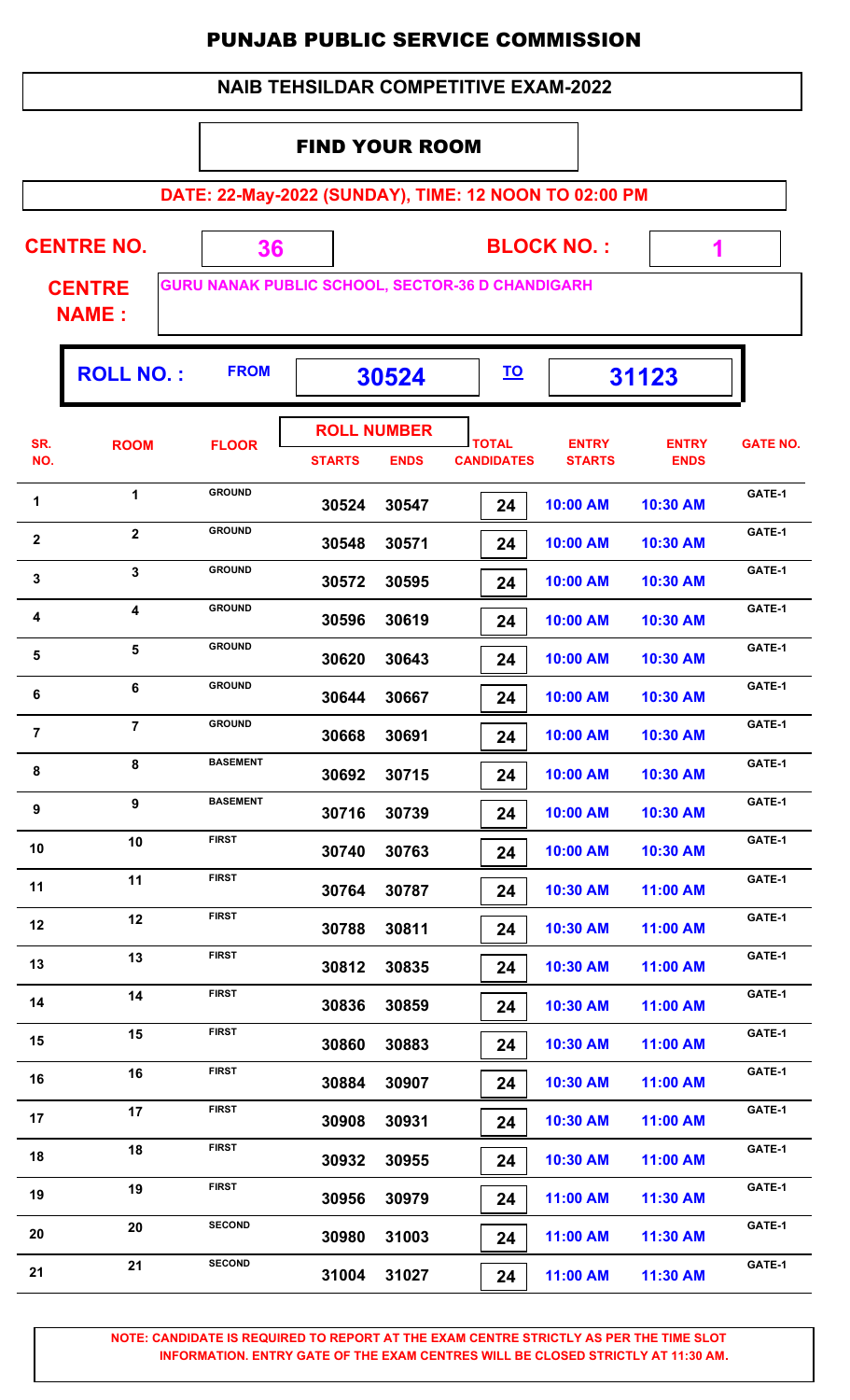|                                                       | <b>NAIB TEHSILDAR COMPETITIVE EXAM-2022</b> |                                                         |       |       |    |          |          |        |  |
|-------------------------------------------------------|---------------------------------------------|---------------------------------------------------------|-------|-------|----|----------|----------|--------|--|
|                                                       | <b>FIND YOUR ROOM</b>                       |                                                         |       |       |    |          |          |        |  |
| DATE: 22-May-2022 (SUNDAY), TIME: 12 NOON TO 02:00 PM |                                             |                                                         |       |       |    |          |          |        |  |
| <b>CENTRE NO.</b><br><b>BLOCK NO.:</b><br>36          |                                             |                                                         |       |       |    |          |          |        |  |
| <b>CENTRE</b><br><b>NAME:</b>                         |                                             | <b>GURU NANAK PUBLIC SCHOOL, SECTOR-36 D CHANDIGARH</b> |       |       |    |          |          |        |  |
| 22                                                    | 22                                          | <b>SECOND</b>                                           | 31028 | 31051 | 24 | 11:00 AM | 11:30 AM | GATE-1 |  |
| 23                                                    | 23                                          | <b>SECOND</b>                                           | 31052 | 31075 | 24 | 11:00 AM | 11:30 AM | GATE-1 |  |
| 24                                                    | 24                                          | <b>SECOND</b>                                           | 31076 | 31099 | 24 | 11:00 AM | 11:30 AM | GATE-1 |  |
| 25                                                    | 25                                          | <b>SECOND</b>                                           | 31100 | 31123 | 24 | 11:00 AM | 11:30 AM | GATE-1 |  |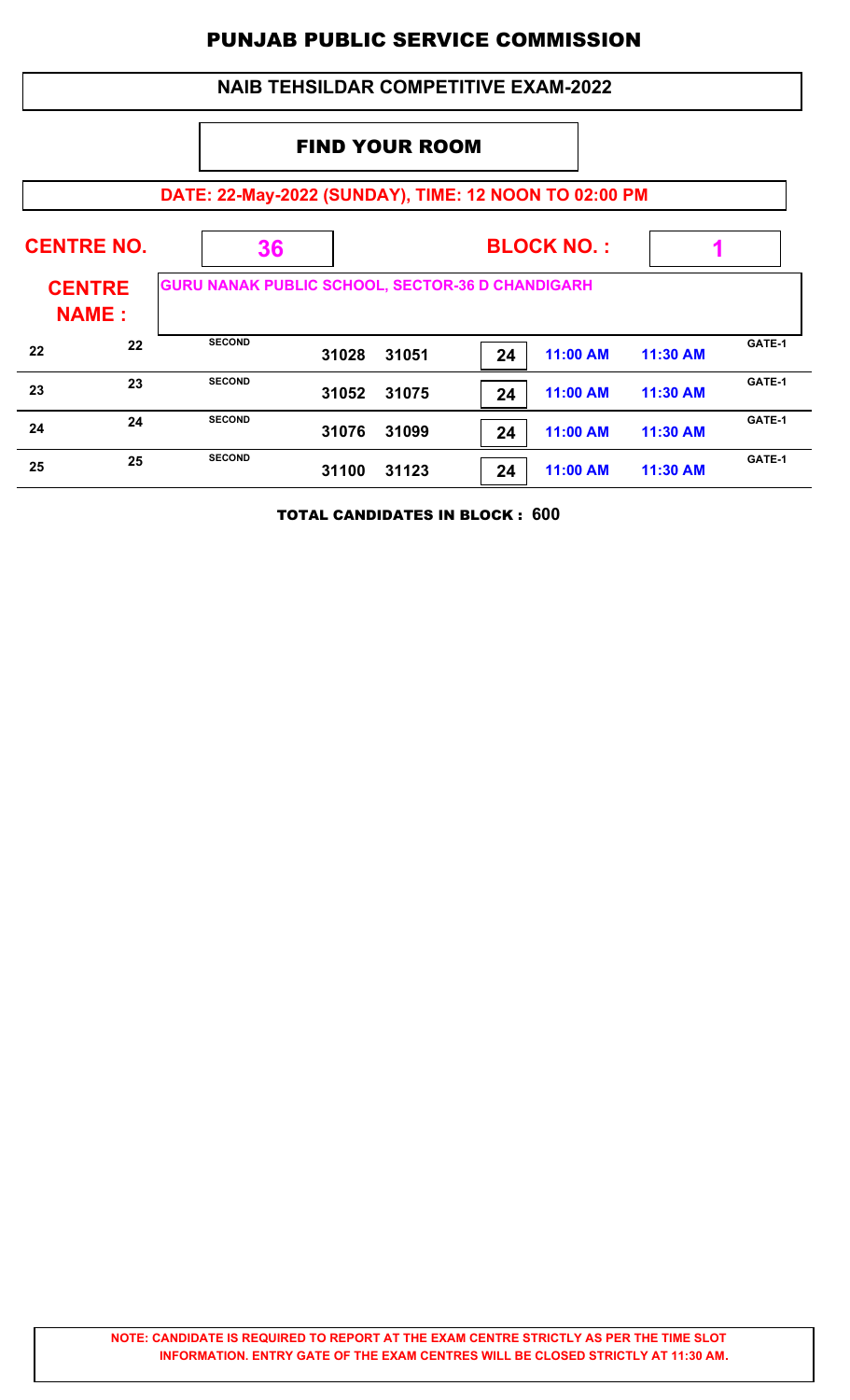#### **NAIB TEHSILDAR COMPETITIVE EXAM-2022**

#### FIND YOUR ROOM

**DATE: 22-May-2022 (SUNDAY), TIME: 12 NOON TO 02:00 PM**

| <b>CENTRE NO.</b>             |                   | <b>BLOCK NO.:</b>                                            |  |
|-------------------------------|-------------------|--------------------------------------------------------------|--|
| <b>CENTRE</b><br><b>NAME:</b> | <b>CHANDIGARH</b> | <b>ANKUR PUBLIC SCHOOL, PANJAB UNIVERSITY CAMPUS, SEC-14</b> |  |

|                | <b>ROLL NO.:</b>                   | <b>FROM</b>   |                    | 31124       | <u>TO</u>         |               | 31312        |                 |
|----------------|------------------------------------|---------------|--------------------|-------------|-------------------|---------------|--------------|-----------------|
| SR.            | <b>ROOM</b>                        | <b>FLOOR</b>  | <b>ROLL NUMBER</b> |             | <b>TOTAL</b>      | <b>ENTRY</b>  | <b>ENTRY</b> | <b>GATE NO.</b> |
| NO.            |                                    |               | <b>STARTS</b>      | <b>ENDS</b> | <b>CANDIDATES</b> | <b>STARTS</b> | <b>ENDS</b>  |                 |
| 1              | 201                                | <b>FIRST</b>  | 31124              | 31138       | 15                | 10:00 AM      | 10:30 AM     | GATE-3          |
| $\mathbf{2}$   | 202                                | <b>FIRST</b>  | 31139              | 31153       | 15                | 10:00 AM      | 10:30 AM     | GATE-3          |
| $\mathbf{3}$   | 203                                | <b>FIRST</b>  | 31154              | 31168       | 15                | 10:00 AM      | 10:30 AM     | GATE-3          |
| 4              | 204                                | <b>FIRST</b>  | 31169              | 31183       | 15                | 10:00 AM      | 10:30 AM     | GATE-3          |
| 5              | 205                                | <b>FIRST</b>  | 31184              | 31198       | 15                | 10:00 AM      | 10:30 AM     | GATE-3          |
| 6              | 206                                | <b>FIRST</b>  | 31199              | 31213       | 15                | 10:30 AM      | 11:00 AM     | GATE-3          |
| $\overline{7}$ | 207                                | <b>FIRST</b>  | 31214              | 31228       | 15                | 10:30 AM      | 11:00 AM     | GATE-3          |
| 8              | 208                                | <b>FIRST</b>  | 31229              | 31246       | 18                | 10:30 AM      | 11:00 AM     | GATE-3          |
| 9              | 209                                | <b>FIRST</b>  | 31247              | 31264       | 18                | 10:30 AM      | 11:00 AM     | GATE-3          |
| 10             | <b>SCHOOL</b><br><b>AUDITORIUM</b> | <b>GROUND</b> | 31265              | 31312       | 48                | 11:00 AM      | 11:30 AM     | GATE-3          |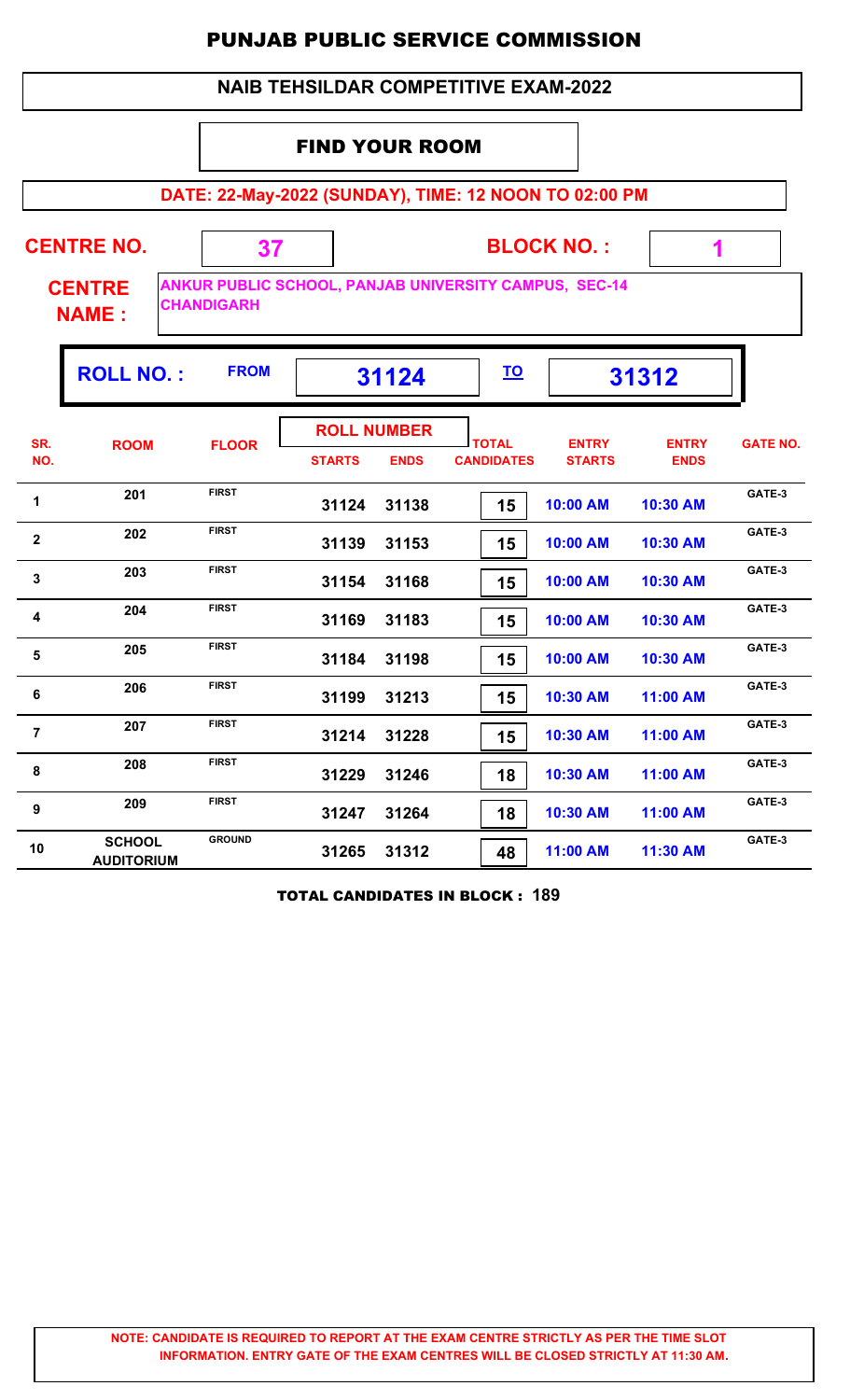|  | <b>NAIB TEHSILDAR COMPETITIVE EXAM-2022</b> |
|--|---------------------------------------------|
|--|---------------------------------------------|

#### FIND YOUR ROOM

**DATE: 22-May-2022 (SUNDAY), TIME: 12 NOON TO 02:00 PM**

**CENTRE NO.** 

**BLOCK NO. :**

 **1**

ŋ.

**CENTRE NAME :**

**THE NEW PUBLIC SCHOOL, SECTOR-18 B CHANDIGARH**

 **38**

|                | <b>ROLL NO.:</b> | <b>FROM</b>   | 31313                               |             | <u>TO</u>                         |                               | 31912                       |                 |
|----------------|------------------|---------------|-------------------------------------|-------------|-----------------------------------|-------------------------------|-----------------------------|-----------------|
| SR.<br>NO.     | <b>ROOM</b>      | <b>FLOOR</b>  | <b>ROLL NUMBER</b><br><b>STARTS</b> | <b>ENDS</b> | <b>TOTAL</b><br><b>CANDIDATES</b> | <b>ENTRY</b><br><b>STARTS</b> | <b>ENTRY</b><br><b>ENDS</b> | <b>GATE NO.</b> |
| 1              | 205              | <b>FIRST</b>  | 31313                               | 31336       | 24                                | 10:00 AM                      | 10:30 AM                    | GATE-1          |
| $\mathbf 2$    | 206              | <b>FIRST</b>  | 31337                               | 31360       | 24                                | 10:00 AM                      | 10:30 AM                    | GATE-1          |
| $\mathbf 3$    | 207              | <b>FIRST</b>  | 31361                               | 31384       | 24                                | 10:00 AM                      | 10:30 AM                    | GATE-1          |
| 4              | 208              | <b>FIRST</b>  | 31385                               | 31408       | 24                                | 10:00 AM                      | 10:30 AM                    | GATE-1          |
| 5              | 209              | <b>FIRST</b>  | 31409                               | 31432       | 24                                | 10:00 AM                      | 10:30 AM                    | GATE-1          |
| 6              | 210              | <b>FIRST</b>  | 31433                               | 31456       | 24                                | 10:00 AM                      | 10:30 AM                    | GATE-1          |
| $\overline{7}$ | 218              | <b>FIRST</b>  | 31457                               | 31480       | 24                                | 10:00 AM                      | 10:30 AM                    | GATE-1          |
| 8              | 219              | <b>FIRST</b>  | 31481                               | 31504       | 24                                | 10:00 AM                      | 10:30 AM                    | GATE-1          |
| 9              | 220              | <b>FIRST</b>  | 31505                               | 31528       | 24                                | 10:00 AM                      | 10:30 AM                    | GATE-1          |
| 10             | 309              | <b>SECOND</b> | 31529                               | 31552       | 24                                | 10:00 AM                      | 10:30 AM                    | GATE-1          |
| 11             | 310              | <b>SECOND</b> | 31553                               | 31576       | 24                                | 10:30 AM                      | 11:00 AM                    | GATE-1          |
| 12             | 313              | <b>SECOND</b> | 31577                               | 31600       | 24                                | 10:30 AM                      | 11:00 AM                    | GATE-1          |
| 13             | 314              | <b>SECOND</b> | 31601                               | 31624       | 24                                | 10:30 AM                      | 11:00 AM                    | GATE-1          |
| 14             | 315              | <b>SECOND</b> | 31625                               | 31648       | 24                                | 10:30 AM                      | 11:00 AM                    | GATE-1          |
| 15             | 316              | <b>SECOND</b> | 31649                               | 31672       | 24                                | 10:30 AM                      | 11:00 AM                    | GATE-1          |
| 16             | 317              | <b>SECOND</b> | 31673                               | 31696       | 24                                | 10:30 AM                      | 11:00 AM                    | GATE-1          |
| 17             | 318              | <b>SECOND</b> | 31697                               | 31720       | 24                                | 10:30 AM                      | 11:00 AM                    | GATE-1          |
| 18             | 127              | <b>GROUND</b> | 31721                               | 31744       | 24                                | 10:30 AM                      | 11:00 AM                    | GATE-1          |
| 19             | 128              | <b>GROUND</b> | 31745                               | 31768       | 24                                | 11:00 AM                      | 11:30 AM                    | GATE-1          |
| 20             | 129              | <b>GROUND</b> | 31769                               | 31792       | 24                                | 11:00 AM                      | 11:30 AM                    | GATE-1          |
| 21             | 130              | <b>GROUND</b> | 31793                               | 31816       | 24                                | 11:00 AM                      | 11:30 AM                    | GATE-1          |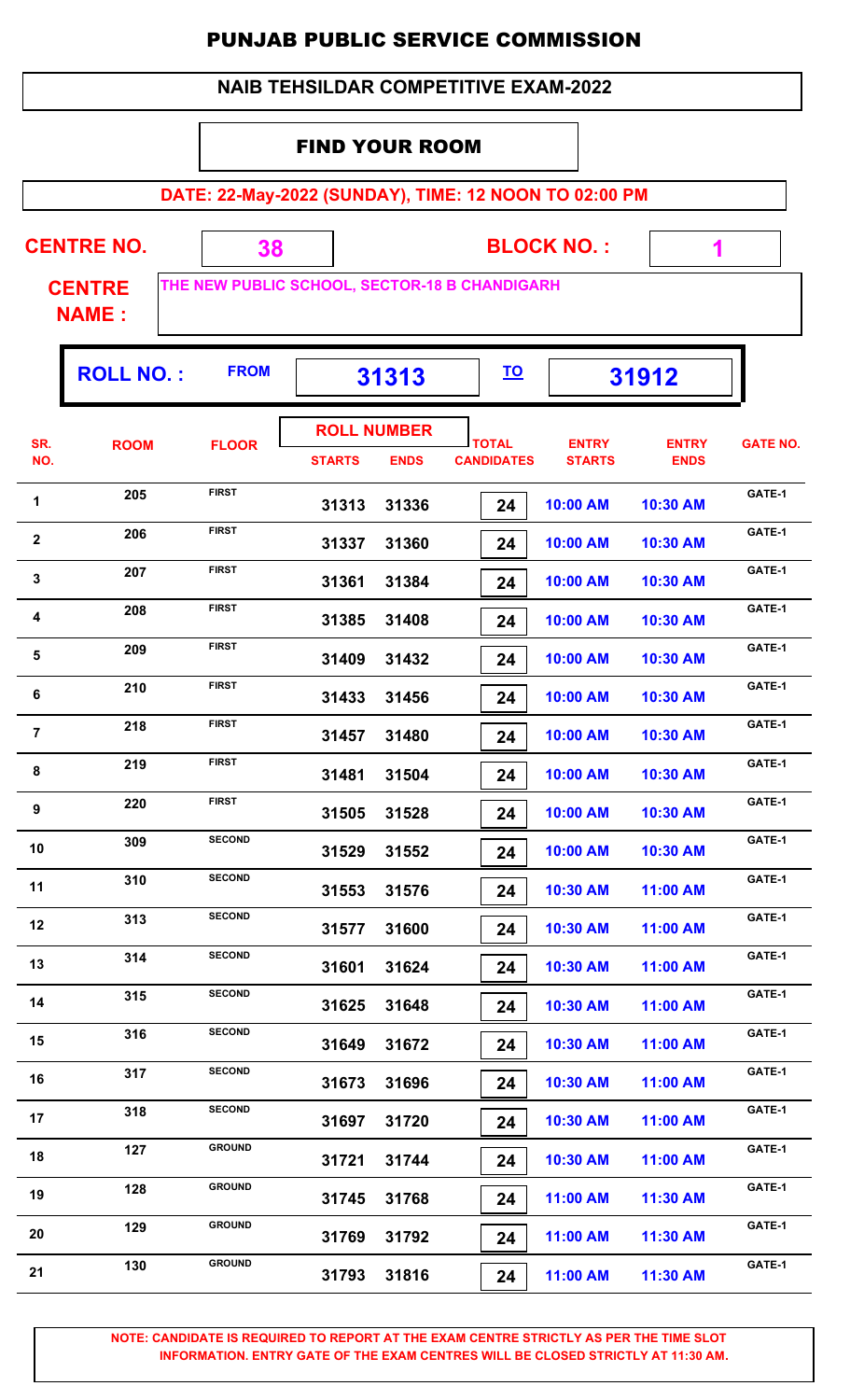### **DATE: 22-May-2022 (SUNDAY), TIME: 12 NOON TO 02:00 PM BLOCK NO. : CENTRE NAME : CENTRE NO. 38 THE NEW PUBLIC SCHOOL, SECTOR-18 B CHANDIGARH 1** FIND YOUR ROOM  **NAIB TEHSILDAR COMPETITIVE EXAM-2022 31817 31840 24 11:00 AM 11:30 AM 22 131 GROUND 31817 31840 24 11:00 AM 11:30 AM GATE-1 31841 31864 24 11:00 AM 11:30 AM 23 132 GROUND 31841 31864 24 11:00 AM 11:30 AM GATE-1 31865 31888 24 11:00 AM 11:30 AM 24 103** GROUND **31865 31888 24 11:00 AM 11:30 AM GATE-1 31889 31912 24 11:00 AM 11:30 AM 25 104** GROUND **31889 31912 24 11:00 AM 11:30 AM GATE-1**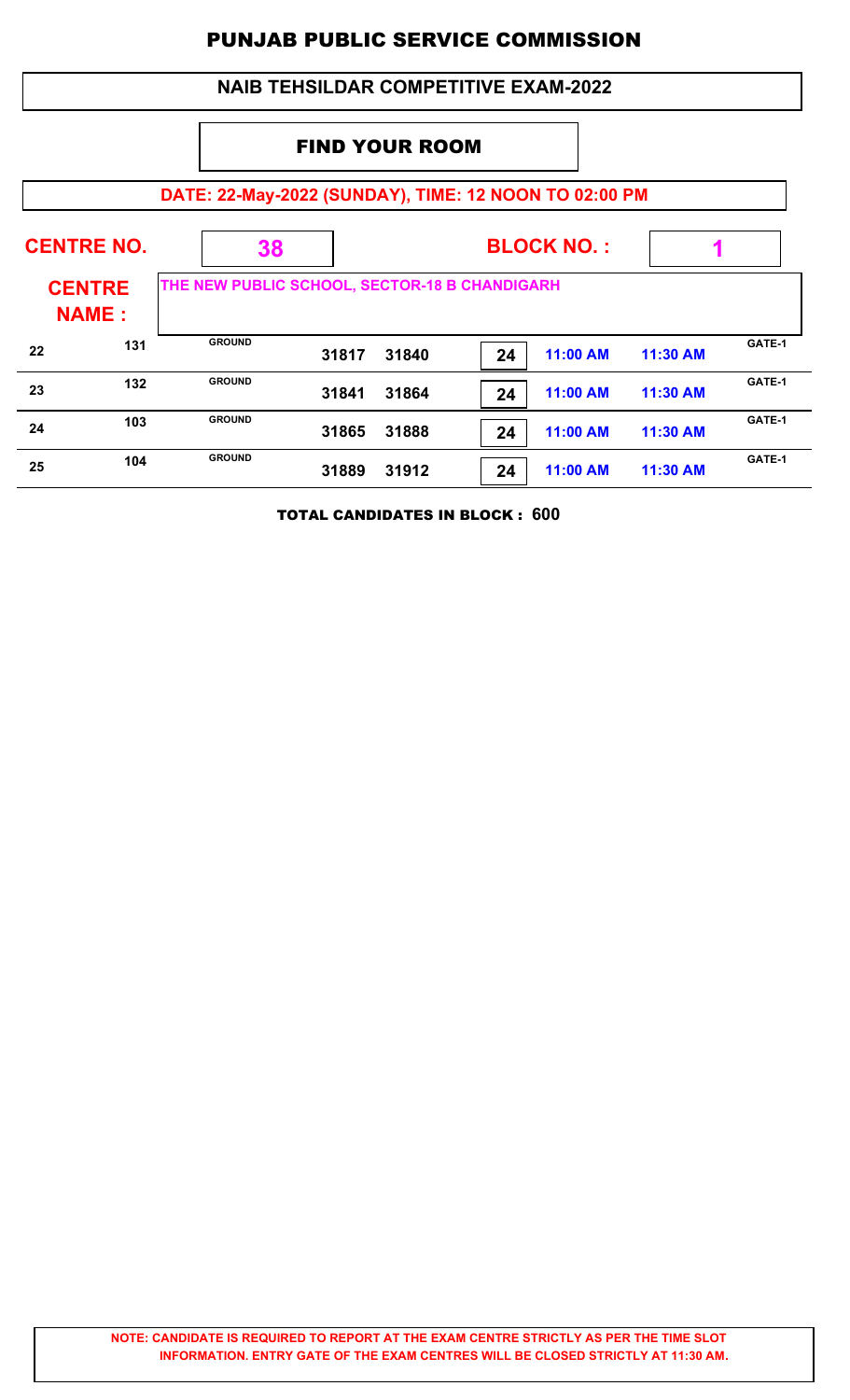#### **NAIB TEHSILDAR COMPETITIVE EXAM-2022**

#### FIND YOUR ROOM

**DATE: 22-May-2022 (SUNDAY), TIME: 12 NOON TO 02:00 PM**

**CENTRE NO.** 

**BLOCK NO. :**

 **1**

ı,

**CENTRE NAME :**

**GOVT. COLLEGE OF COMMERCE AND BUSINESS ADMINISTRATION, SECTOR-50, CHANDIGARH**

 **39**

|                         | <b>ROLL NO.:</b> | <b>FROM</b>   | 31913                               |             | <u>TO</u>                         |                               | 32264                       |                 |
|-------------------------|------------------|---------------|-------------------------------------|-------------|-----------------------------------|-------------------------------|-----------------------------|-----------------|
| SR.<br>NO.              | <b>ROOM</b>      | <b>FLOOR</b>  | <b>ROLL NUMBER</b><br><b>STARTS</b> | <b>ENDS</b> | <b>TOTAL</b><br><b>CANDIDATES</b> | <b>ENTRY</b><br><b>STARTS</b> | <b>ENTRY</b><br><b>ENDS</b> | <b>GATE NO.</b> |
| 1                       | 15               | <b>GROUND</b> | 31913                               | 31936       | 24                                | 10:00 AM                      | 10:30 AM                    | GATE-1          |
| $\overline{\mathbf{2}}$ | 16               | <b>GROUND</b> | 31937                               | 31960       | 24                                | 10:00 AM                      | 10:30 AM                    | GATE-1          |
| $\mathbf 3$             | 17               | <b>GROUND</b> | 31961                               | 31984       | 24                                | 10:00 AM                      | 10:30 AM                    | GATE-1          |
| 4                       | 104              | <b>FIRST</b>  | 31985                               | 32008       | 24                                | 10:00 AM                      | 10:30 AM                    | GATE-1          |
| 5                       | 105              | <b>FIRST</b>  | 32009                               | 32032       | 24                                | 10:00 AM                      | 10:30 AM                    | GATE-1          |
| 6                       | 106              | <b>FIRST</b>  | 32033                               | 32056       | 24                                | 10:00 AM                      | 10:30 AM                    | GATE-1          |
| $\overline{7}$          | 115              | <b>FIRST</b>  | 32057                               | 32080       | 24                                | 10:30 AM                      | 11:00 AM                    | GATE-1          |
| 8                       | 117              | <b>FIRST</b>  | 32081                               | 32104       | 24                                | 10:30 AM                      | 11:00 AM                    | GATE-1          |
| 9                       | 118              | <b>FIRST</b>  | 32105                               | 32128       | 24                                | 10:30 AM                      | 11:00 AM                    | GATE-1          |
| 10                      | 119              | <b>FIRST</b>  | 32129                               | 32152       | 24                                | 10:30 AM                      | 11:00 AM                    | GATE-1          |
| 11                      | 215              | <b>SECOND</b> | 32153                               | 32176       | 24                                | 10:30 AM                      | 11:00 AM                    | GATE-1          |
| 12                      | 217              | <b>SECOND</b> | 32177                               | 32200       | 24                                | 11:00 AM                      | 11:30 AM                    | GATE-1          |
| 13                      | 218              | <b>SECOND</b> | 32201                               | 32224       | 24                                | 11:00 AM                      | 11:30 AM                    | GATE-1          |
| 14                      | 219              | <b>SECOND</b> | 32225                               | 32264       | 40                                | 11:00 AM                      | 11:30 AM                    | GATE-1          |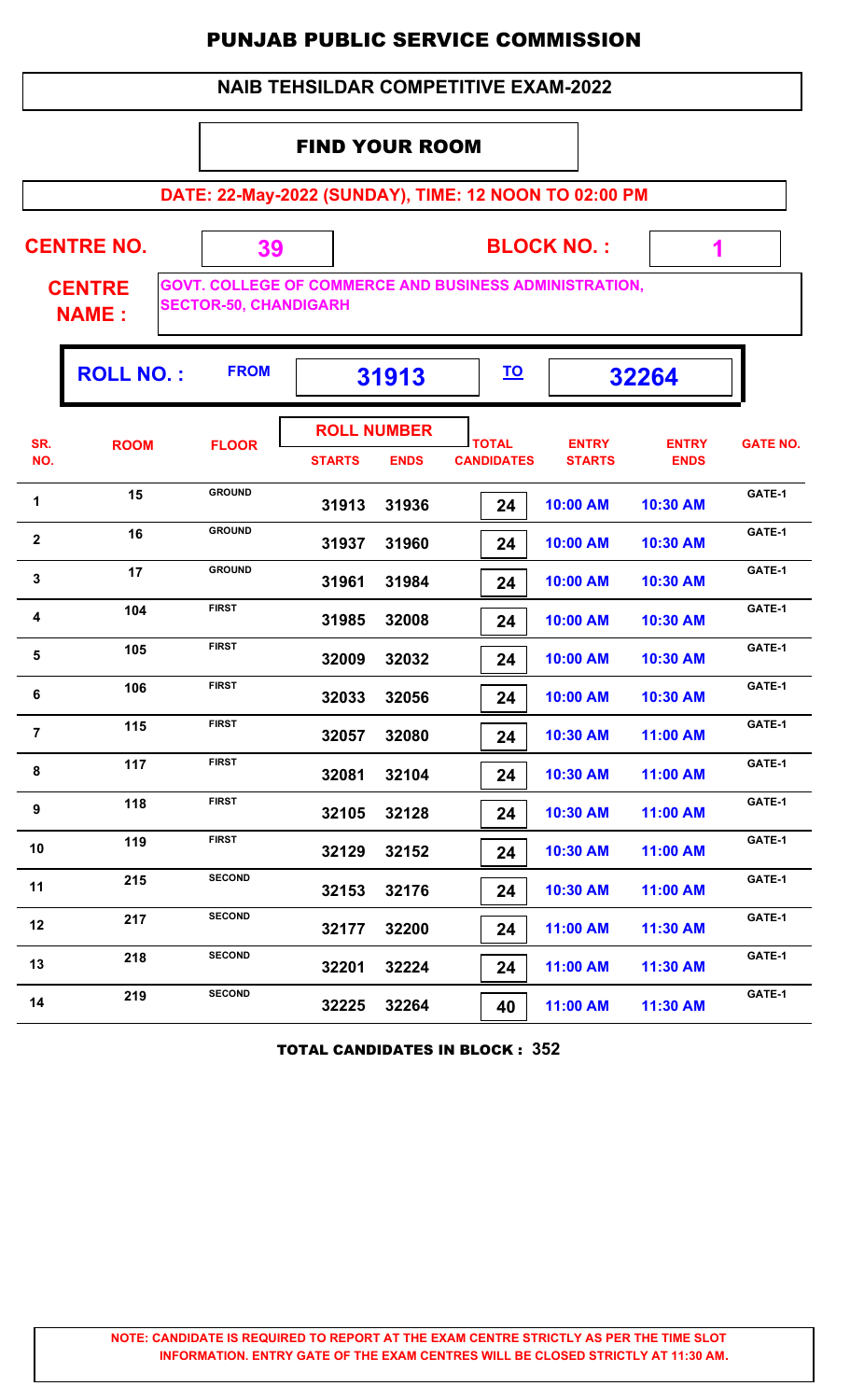#### FIND YOUR ROOM

**DATE: 22-May-2022 (SUNDAY), TIME: 12 NOON TO 02:00 PM**

 **1**

| <b>CENTRE NO.</b>             | <b>BLOCK NO.:</b>                                               |
|-------------------------------|-----------------------------------------------------------------|
| <b>CENTRE</b><br><b>NAME:</b> | <b>GOVERNMENT MODEL SEN. SEC. SCHOOL SECTOR 47 D CHANDIGARH</b> |

**ROLL NO. : 32265 32768 FROM TO TOTAL STARTS ENDS CANDIDATES SR. NO.** ROOM FLOOR **International FLOOR** *ENTRY* **STARTS ENTRY ENDS FLOOR GATE NO. ROLL NUMBER 32265 32288 24 10:00 AM 10:30 AM** 1 **1 SECOND 32265 32288 24 10:00 AM 10:30 AM GATE-1 SECOND 32289 32312 24 10:00 AM 10:30 AM 2 BECOND GATE-1**<br>**CATE-1**<br>**2 2 2 CATE-1 SECOND 32313 32336 24 10:00 AM 10:30 AM** 3 **SECOND** 32313 32336 **24 10:00 AM** 10:30 AM GATE-1 **SECOND 32337 32360 24 10:00 AM 10:30 AM** 4 **GATE-1**<br>**4 GATE-1**<br>**32337 32360 <b>24 10:00 AM 10:30 AM GATE-1 SECOND 32361 32384 24 10:00 AM 10:30 AM** 5 **5 SECOND GATE-1**<br>**5 SECOND 32361 32384 74 10:00 AM 10:30 AM GATE-1 SECOND 32385 32408 24 10:00 AM 10:30 AM 6 GATE-1**<br>**6 GATE-1**<br>**32385 32408 74 10:00 AM 10:30 AM GATE-1 SECOND 32409 32432 24 10:00 AM 10:30 AM GATE-1<sup>7</sup> <sup>7</sup> SECOND 32433 32456 24 10:00 AM 10:30 AM** 8 **BECOND CATE-1**<br>**B BECOND CATE-1**<br>**B BECOND CATE-1 SECOND 32457 32480 24 10:00 AM 10:30 AM 9 BECOND GATE-1**<br>**CATE-1**<br>**BECOND CATE-1**<br>**BECOND CATE-1 SECOND 32481 32504 24 10:30 AM 11:00 AM** 10 **GATE-1**<br>**CATE-1**<br>**BATE-1**<br>**CATE-1**<br>**BATE-1**<br>**CATE-1 32505 32528 24 10:30 AM 11:00 AM** 11 **11 SECOND 32505 32528 10:30 AM 11:00 AM GATE-1 32529 32552 24 10:30 AM 11:00 AM** 12 **SECOND 32529 32552 24 10:30 AM 11:00 AM GATE-1 32553 32576 24 10:30 AM 11:00 AM** 13 **SECOND CATE-1**<br>**13 CATE-1**<br>**32553 32576 24 10:30 AM 11:00 AM GATE-1 32577 32600 24 10:30 AM 11:00 AM** 14 **SECOND CATE-1**<br>**32577 32600 24 10:30 AM 11:00 AM GATE-1 32601 32624 24 10:30 AM 11:00 AM** 15 **FIRST GATE-1**<br>**32601 32624 24 10:30 AM 11:00 AM GATE-1 32625 32648 24 11:00 AM 11:30 AM** 16 **FIRST GATE-1**<br>**32625 32648 24 11:00 AM 11:30 AM GATE-1 32649 32672 24 11:00 AM 11:30 AM** 17 **FIRST GATE-1**<br>**32649 32672 24 11:00 AM** 11:30 AM  **32673 32696 24 11:00 AM 11:30 AM** 18 FIRST 32673 32696 **24 11:00 AM** 11:30 AM GATE-1  **32697 32720 24 11:00 AM 11:30 AM 19 EIRST CATE-1**<br>**32697 32720 24 11:00 AM 11:30 AM GATE-1 32721 32744 24 11:00 AM 11:30 AM 20 EIRST CATE-1 CATE-1 CATE-1 CATE-1 CATE-1 CATE-1 CATE-1 CATE-1 21 EIRST CATE-1 CATE-1 CATE-1 CATE-1 CATE-1 CATE-1 CATE-1** 

> **NOTE: CANDIDATE IS REQUIRED TO REPORT AT THE EXAM CENTRE STRICTLY AS PER THE TIME SLOT INFORMATION. ENTRY GATE OF THE EXAM CENTRES WILL BE CLOSED STRICTLY AT 11:30 AM.**

 **32745 32768 24 11:00 AM 11:30 AM**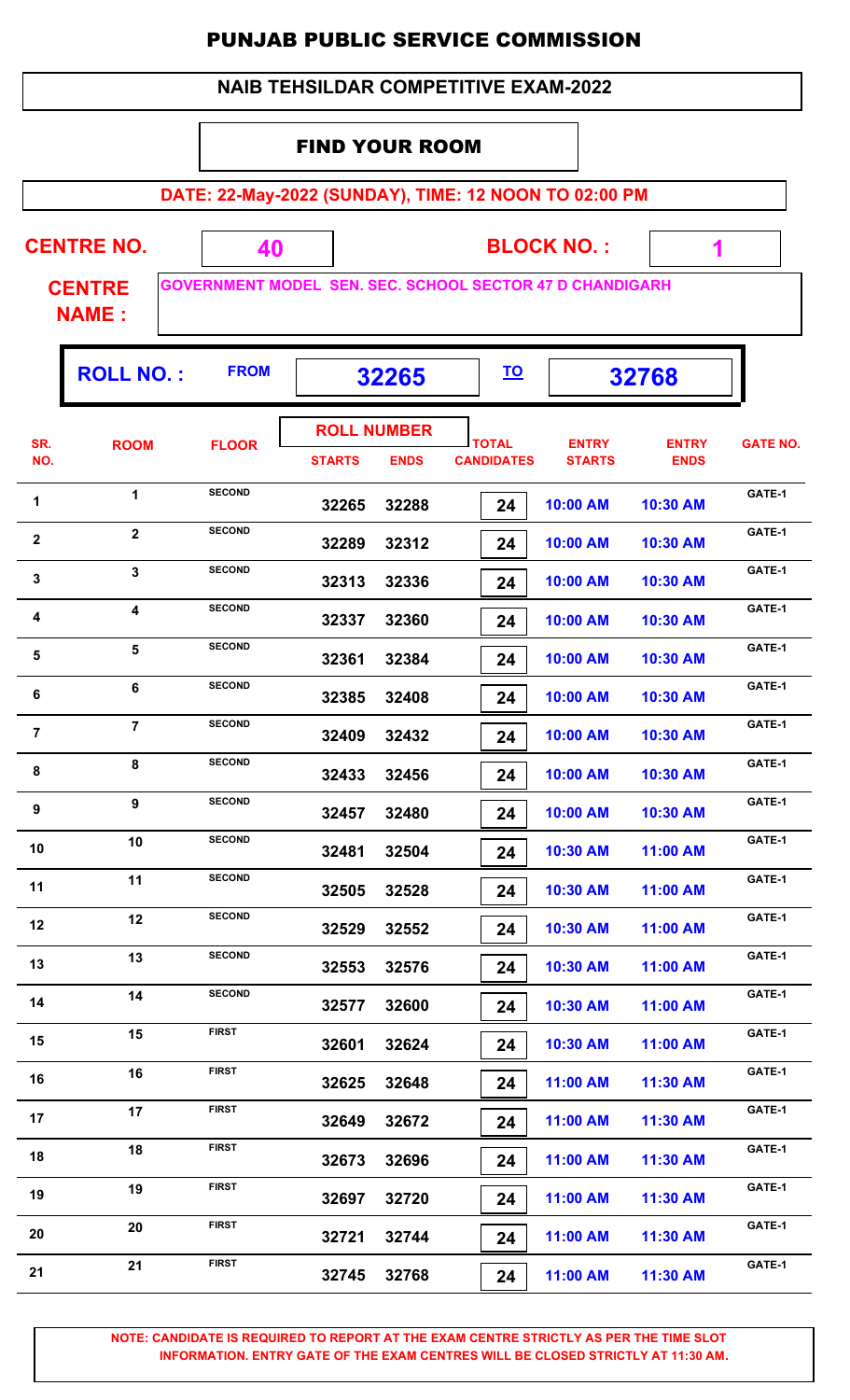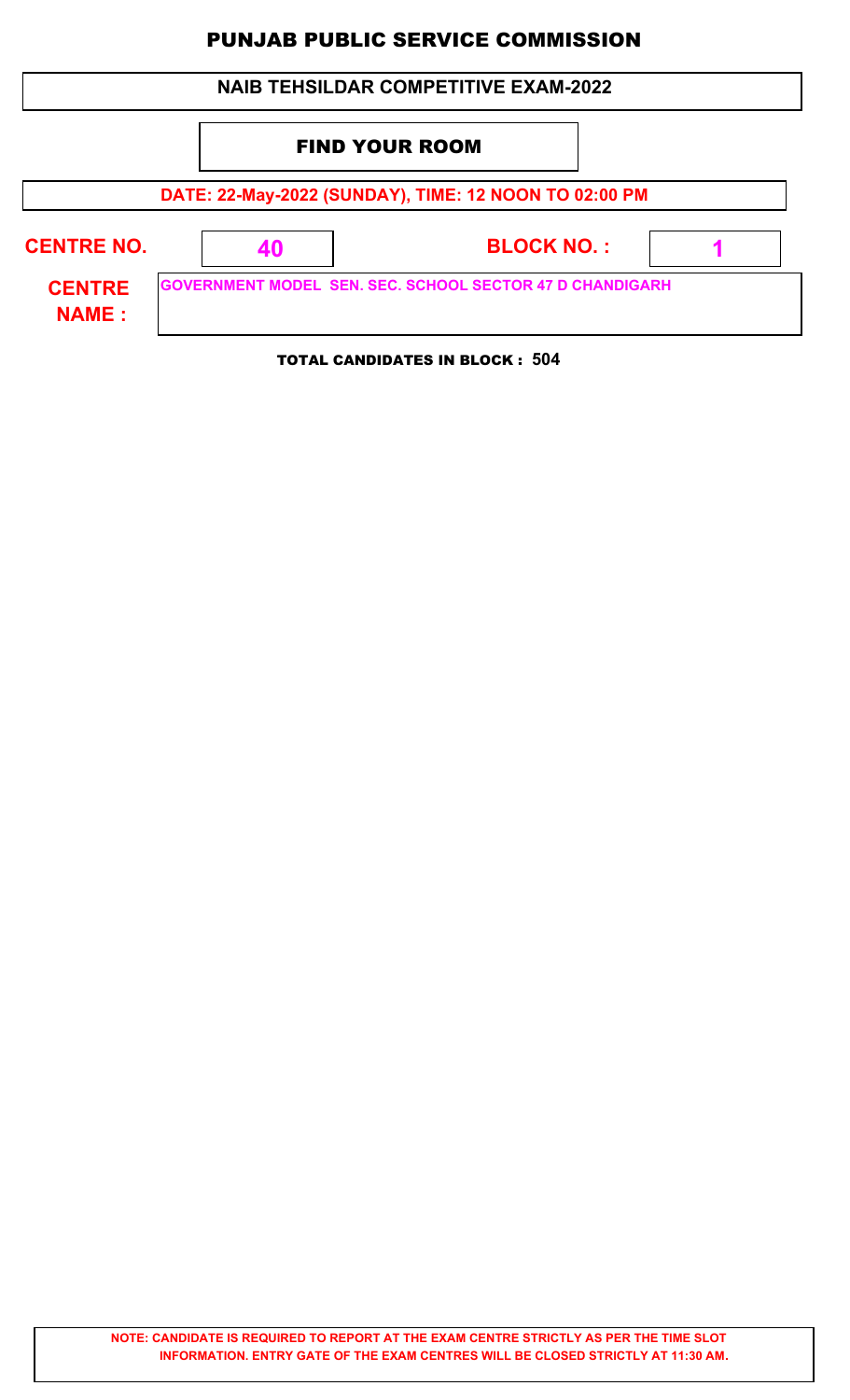|                |                                    |                                                       |                                                                              |                                   |                                             | <b>PUNJAB PUBLIC SERVICE COMMISSION</b> |                             |                  |  |
|----------------|------------------------------------|-------------------------------------------------------|------------------------------------------------------------------------------|-----------------------------------|---------------------------------------------|-----------------------------------------|-----------------------------|------------------|--|
|                |                                    |                                                       |                                                                              |                                   | <b>NAIB TEHSILDAR COMPETITIVE EXAM-2022</b> |                                         |                             |                  |  |
|                |                                    |                                                       | <b>FIND YOUR ROOM</b>                                                        |                                   |                                             |                                         |                             |                  |  |
|                |                                    | DATE: 22-May-2022 (SUNDAY), TIME: 12 NOON TO 02:00 PM |                                                                              |                                   |                                             |                                         |                             |                  |  |
|                | <b>CENTRE NO.</b><br><b>CENTRE</b> | 41                                                    | <b>BLOCK NO.:</b><br>1<br>POST GRADUATE GOVT. COLLEGE, SECTOR-46, CHANDIGARH |                                   |                                             |                                         |                             |                  |  |
|                | <b>NAME:</b>                       |                                                       |                                                                              |                                   |                                             |                                         |                             |                  |  |
|                | <b>ROLL NO.:</b>                   | <b>FROM</b>                                           |                                                                              | 32769                             | <u>TO</u>                                   |                                         | 33224                       |                  |  |
| SR.<br>NO.     | <b>ROOM</b>                        | <b>FLOOR</b>                                          | <b>STARTS</b>                                                                | <b>ROLL NUMBER</b><br><b>ENDS</b> | <b>TOTAL</b><br><b>CANDIDATES</b>           | <b>ENTRY</b><br><b>STARTS</b>           | <b>ENTRY</b><br><b>ENDS</b> | <b>GATE NO.</b>  |  |
| 1              | 1                                  | <b>BASEMENT</b>                                       | 32769                                                                        | 32792                             | 24                                          | 10:00 AM                                | 10:30 AM                    | <b>MAIN-GATE</b> |  |
| $\mathbf{2}$   | 4                                  | <b>BASEMENT</b>                                       | 32793                                                                        | 32816                             | 24                                          | 10:00 AM                                | 10:30 AM                    | <b>MAIN-GATE</b> |  |
| 3              | 6                                  | <b>BASEMENT</b>                                       | 32817                                                                        | 32840                             | 24                                          | 10:00 AM                                | 10:30 AM                    | <b>MAIN-GATE</b> |  |
| 4              | $\overline{7}$                     | <b>BASEMENT</b>                                       | 32841                                                                        | 32864                             | 24                                          | 10:00 AM                                | 10:30 AM                    | <b>MAIN-GATE</b> |  |
| 5              | 9                                  | <b>BASEMENT</b>                                       | 32865                                                                        | 32888                             | 24                                          | 10:00 AM                                | 10:30 AM                    | <b>MAIN-GATE</b> |  |
| 6              | 11                                 | <b>BASEMENT</b>                                       | 32889                                                                        | 32912                             | 24                                          | 10:00 AM                                | 10:30 AM                    | <b>MAIN-GATE</b> |  |
| $\overline{7}$ | 24                                 | <b>BASEMENT</b>                                       | 32913                                                                        | 32936                             | 24                                          | 10:00 AM                                | 10:30 AM                    | <b>MAIN-GATE</b> |  |
| 8              | 25                                 | <b>BASEMENT</b>                                       | 32937                                                                        | 32960                             | 24                                          | 10:00 AM                                | 10:30 AM                    | <b>MAIN-GATE</b> |  |
| 9              | 26                                 | <b>BASEMENT</b>                                       | 32961                                                                        | 32984                             | 24                                          | 10:30 AM                                | 11:00 AM                    | <b>MAIN-GATE</b> |  |
| 10             | 107                                | <b>GROUND</b>                                         | 32985                                                                        | 33008                             | 24                                          | 10:30 AM                                | 11:00 AM                    | <b>MAIN-GATE</b> |  |
| 11             | 109                                | <b>GROUND</b>                                         | 33009                                                                        | 33032                             | 24                                          | 10:30 AM                                | 11:00 AM                    | <b>MAIN-GATE</b> |  |
| 12             | 111                                | <b>GROUND</b>                                         | 33033                                                                        | 33056                             | 24                                          | 10:30 AM                                | 11:00 AM                    | <b>MAIN-GATE</b> |  |
| 13             | 124                                | <b>GROUND</b>                                         | 33057                                                                        | 33080                             | 24                                          | 10:30 AM                                | 11:00 AM                    | <b>MAIN-GATE</b> |  |
| 14             | 126                                | <b>GROUND</b>                                         | 33081                                                                        | 33104                             | 24                                          | 10:30 AM                                | 11:00 AM                    | <b>MAIN-GATE</b> |  |
| 15             | 128                                | <b>GROUND</b>                                         | 33105                                                                        | 33128                             | 24                                          | 11:00 AM                                | 11:30 AM                    | <b>MAIN-GATE</b> |  |
| 16             | 131                                | <b>GROUND</b>                                         | 33129                                                                        | 33152                             | 24                                          | 11:00 AM                                | 11:30 AM                    | <b>MAIN-GATE</b> |  |
| 17             | 203                                | <b>FIRST</b>                                          | 33153                                                                        | 33176                             | 24                                          | 11:00 AM                                | 11:30 AM                    | <b>MAIN-GATE</b> |  |
| 18             | 204                                | <b>FIRST</b>                                          | 33177                                                                        | 33200                             | 24                                          | 11:00 AM                                | 11:30 AM                    | <b>MAIN-GATE</b> |  |

TOTAL CANDIDATES IN BLOCK : **456**

**MAIN-GATE<sup>19</sup> <sup>205</sup> FIRST**

 **33201 33224 24 11:00 AM 11:30 AM**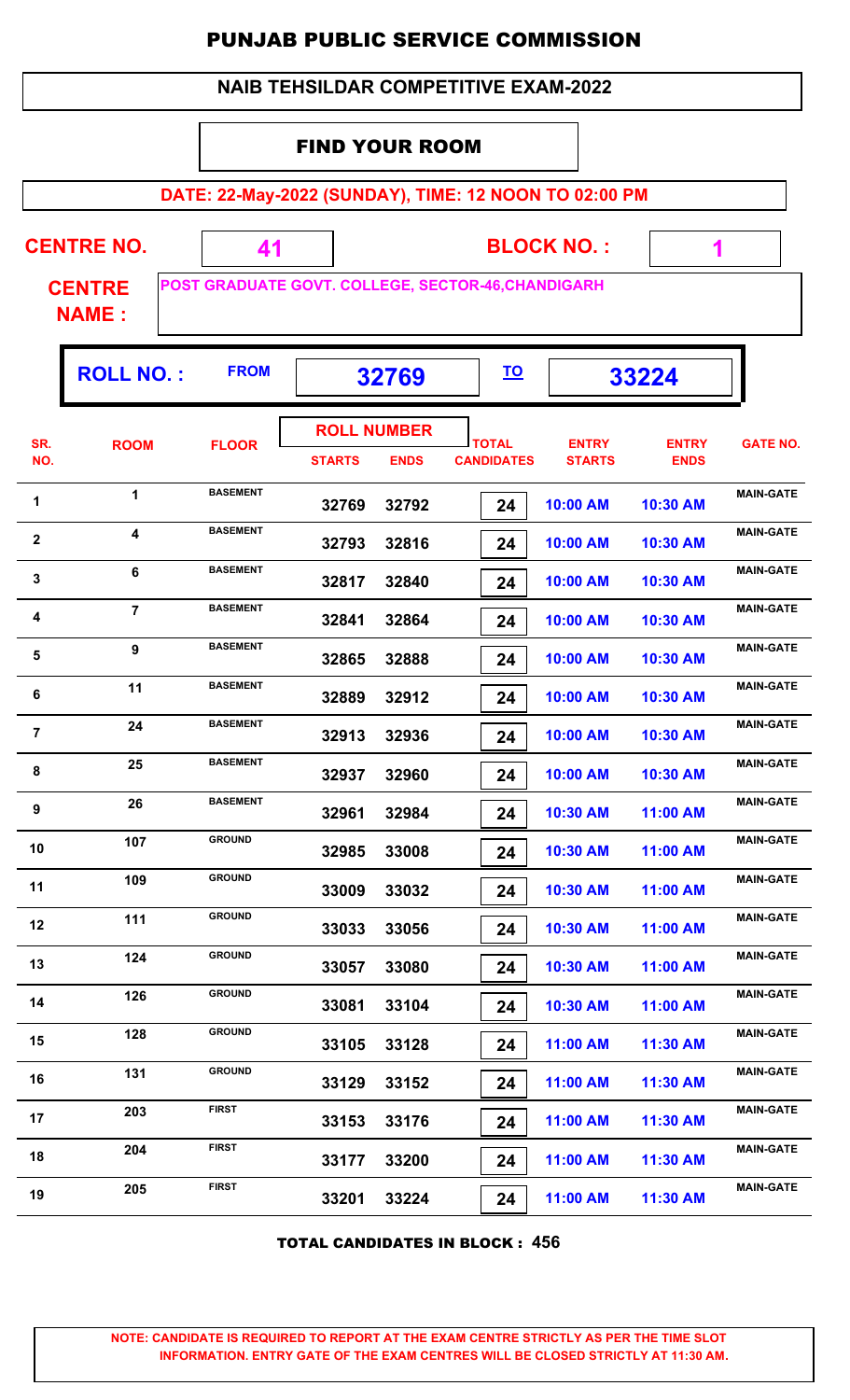#### FIND YOUR ROOM

**DATE: 22-May-2022 (SUNDAY), TIME: 12 NOON TO 02:00 PM**

 **1**

| <b>CENTRE NO.</b>             | <b>BLOCK NO.:</b>                                                 |  |
|-------------------------------|-------------------------------------------------------------------|--|
| <b>CENTRE</b><br><b>NAME:</b> | <b>GOVT. MODEL SENIOR SECONDARY SCHOOL SECTOR 46 D CHANDIGARH</b> |  |

|                | <b>ROLL NO.:</b> | <b>FROM</b>   | 33225                               |             | <u>TO</u>                         |                               | 33524                       |                  |
|----------------|------------------|---------------|-------------------------------------|-------------|-----------------------------------|-------------------------------|-----------------------------|------------------|
| SR.<br>NO.     | <b>ROOM</b>      | <b>FLOOR</b>  | <b>ROLL NUMBER</b><br><b>STARTS</b> | <b>ENDS</b> | <b>TOTAL</b><br><b>CANDIDATES</b> | <b>ENTRY</b><br><b>STARTS</b> | <b>ENTRY</b><br><b>ENDS</b> | <b>GATE NO.</b>  |
| 1              | 1                | <b>FIRST</b>  | 33225                               | 33236       | 12                                | 10:00 AM                      | 10:30 AM                    | <b>MAIN-GATE</b> |
| 2              | $\mathbf{2}$     | <b>FIRST</b>  | 33237                               | 33248       | 12                                | 10:00 AM                      | 10:30 AM                    | <b>MAIN-GATE</b> |
| 3              | 3                | <b>FIRST</b>  | 33249                               | 33260       | 12                                | 10:00 AM                      | 10:30 AM                    | <b>MAIN-GATE</b> |
| 4              | 4                | <b>FIRST</b>  | 33261                               | 33272       | 12                                | 10:00 AM                      | 10:30 AM                    | <b>MAIN-GATE</b> |
| $5\phantom{1}$ | $5\phantom{a}$   | <b>FIRST</b>  | 33273                               | 33284       | 12                                | 10:00 AM                      | 10:30 AM                    | <b>MAIN-GATE</b> |
| 6              | 6                | <b>FIRST</b>  | 33285                               | 33296       | 12                                | 10:00 AM                      | 10:30 AM                    | <b>MAIN-GATE</b> |
| $\overline{7}$ | $\overline{7}$   | <b>FIRST</b>  | 33297                               | 33308       | 12                                | 10:00 AM                      | 10:30 AM                    | <b>MAIN-GATE</b> |
| 8              | 8                | <b>SECOND</b> | 33309                               | 33320       | 12                                | 10:00 AM                      | 10:30 AM                    | <b>MAIN-GATE</b> |
| 9              | 9                | <b>SECOND</b> | 33321                               | 33332       | 12                                | 10:00 AM                      | 10:30 AM                    | <b>MAIN-GATE</b> |
| 10             | 10               | <b>SECOND</b> | 33333                               | 33344       | 12                                | 10:00 AM                      | 10:30 AM                    | <b>MAIN-GATE</b> |
| 11             | 11               | <b>SECOND</b> | 33345                               | 33356       | 12                                | 10:30 AM                      | 11:00 AM                    | <b>MAIN-GATE</b> |
| 12             | 12               | <b>SECOND</b> | 33357                               | 33368       | 12                                | 10:30 AM                      | 11:00 AM                    | <b>MAIN-GATE</b> |
| 13             | 13               | <b>SECOND</b> | 33369                               | 33380       | 12                                | 10:30 AM                      | 11:00 AM                    | <b>MAIN-GATE</b> |
| 14             | 14               | <b>THIRD</b>  | 33381                               | 33392       | 12                                | 10:30 AM                      | 11:00 AM                    | <b>MAIN-GATE</b> |
| 15             | 15               | <b>THIRD</b>  | 33393                               | 33404       | 12                                | 10:30 AM                      | 11:00 AM                    | <b>MAIN-GATE</b> |
| 16             | 16               | <b>THIRD</b>  | 33405                               | 33416       | 12                                | 10:30 AM                      | 11:00 AM                    | <b>MAIN-GATE</b> |
| 17             | 17               | <b>THIRD</b>  | 33417                               | 33428       | 12                                | 10:30 AM                      | 11:00 AM                    | <b>MAIN-GATE</b> |
| 18             | 18               | <b>THIRD</b>  | 33429                               | 33440       | 12                                | 10:30 AM                      | 11:00 AM                    | <b>MAIN-GATE</b> |
| 19             | 19               | <b>THIRD</b>  | 33441                               | 33452       | 12                                | 10:30 AM                      | 11:00 AM                    | <b>MAIN-GATE</b> |
| 20             | 20               | <b>THIRD</b>  | 33453                               | 33464       | 12                                | 11:00 AM                      | 11:30 AM                    | <b>MAIN-GATE</b> |
| 21             | 21               | <b>TOP</b>    | 33465                               | 33476       | 12                                | 11:00 AM                      | 11:30 AM                    | <b>MAIN-GATE</b> |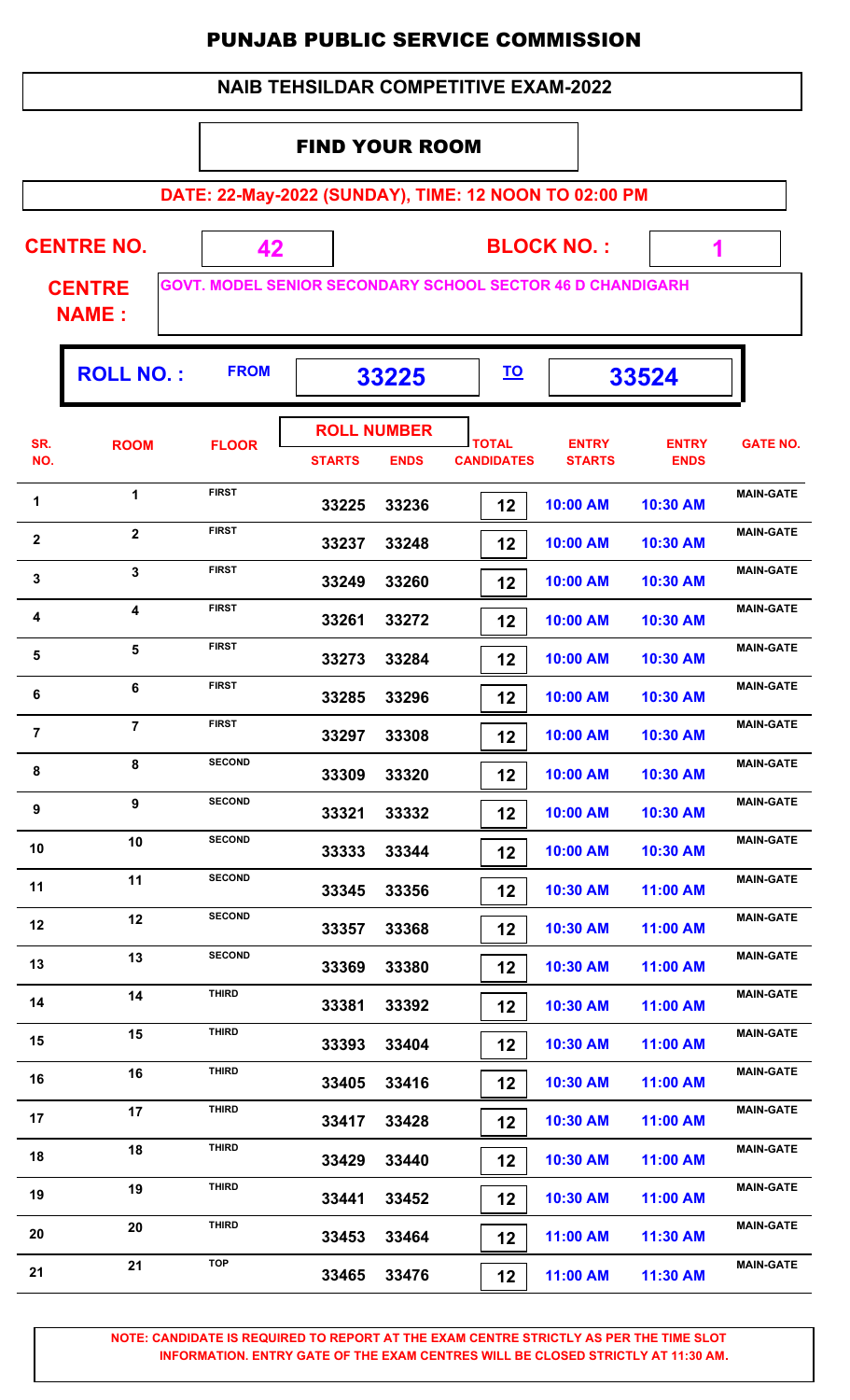| <b>NAIB TEHSILDAR COMPETITIVE EXAM-2022</b>           |                   |                                                                   |                       |                   |    |          |          |                  |  |
|-------------------------------------------------------|-------------------|-------------------------------------------------------------------|-----------------------|-------------------|----|----------|----------|------------------|--|
|                                                       |                   |                                                                   | <b>FIND YOUR ROOM</b> |                   |    |          |          |                  |  |
| DATE: 22-May-2022 (SUNDAY), TIME: 12 NOON TO 02:00 PM |                   |                                                                   |                       |                   |    |          |          |                  |  |
|                                                       | <b>CENTRE NO.</b> | 42                                                                |                       | <b>BLOCK NO.:</b> |    |          |          |                  |  |
| <b>CENTRE</b><br><b>NAME:</b>                         |                   | <b>GOVT. MODEL SENIOR SECONDARY SCHOOL SECTOR 46 D CHANDIGARH</b> |                       |                   |    |          |          |                  |  |
| 22                                                    | 22                | <b>TOP</b>                                                        | 33477                 | 33488             | 12 | 11:00 AM | 11:30 AM | <b>MAIN-GATE</b> |  |
| 23                                                    | 23                | <b>TOP</b>                                                        | 33489                 | 33500             | 12 | 11:00 AM | 11:30 AM | <b>MAIN-GATE</b> |  |
| 24                                                    | 24                | <b>TOP</b>                                                        | 33501                 | 33512             | 12 | 11:00 AM | 11:30 AM | <b>MAIN-GATE</b> |  |
| 25                                                    | 25                | <b>TOP</b>                                                        | 33513                 | 33524             | 12 | 11:00 AM | 11:30 AM | <b>MAIN-GATE</b> |  |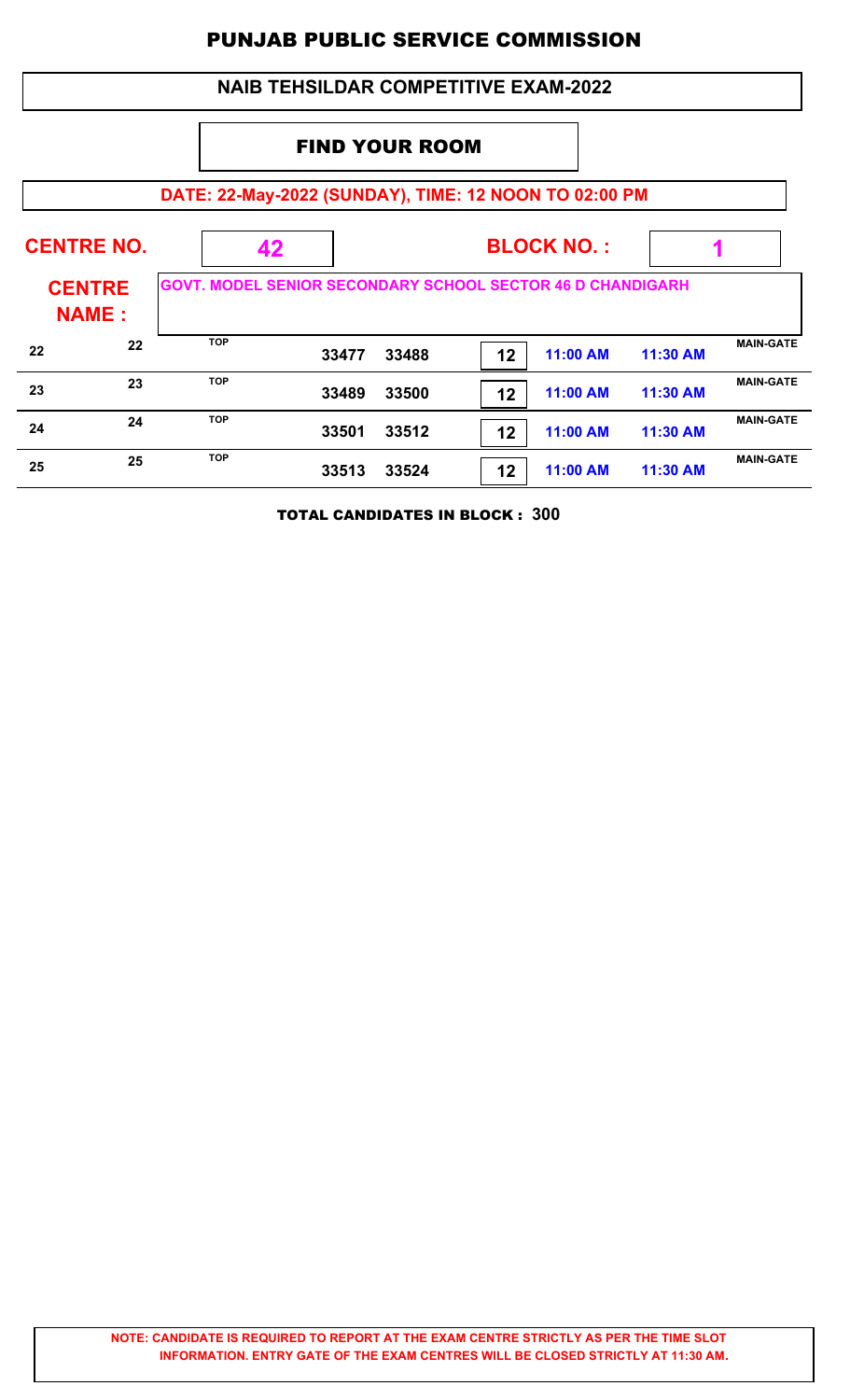| <b>NAIB TEHSILDAR COMPETITIVE EXAM-2022</b> |
|---------------------------------------------|
|---------------------------------------------|

#### FIND YOUR ROOM

**DATE: 22-May-2022 (SUNDAY), TIME: 12 NOON TO 02:00 PM**

| <b>CENTRE NO.</b> |  |
|-------------------|--|
|                   |  |

**BLOCK NO. :**

 **1**

ŋ.

**CENTRE NAME :**

**GOVERNMENT MODEL SEN. SEC. SCHOOL SECTOR 45 C CHANDIGARH**

 **43**

|                         | <b>ROLL NO.:</b> | <b>FROM</b>   | 33525         |                                   | <u>TO</u>                         |                               | 34004                       |                 |
|-------------------------|------------------|---------------|---------------|-----------------------------------|-----------------------------------|-------------------------------|-----------------------------|-----------------|
| SR.<br>NO.              | <b>ROOM</b>      | <b>FLOOR</b>  | <b>STARTS</b> | <b>ROLL NUMBER</b><br><b>ENDS</b> | <b>TOTAL</b><br><b>CANDIDATES</b> | <b>ENTRY</b><br><b>STARTS</b> | <b>ENTRY</b><br><b>ENDS</b> | <b>GATE NO.</b> |
| 1                       | 1                | <b>FIRST</b>  | 33525         | 33548                             | 24                                | 10:00 AM                      | 10:30 AM                    | GATE-1          |
| $\mathbf 2$             | $\overline{2}$   | <b>FIRST</b>  | 33549         | 33572                             | 24                                | 10:00 AM                      | 10:30 AM                    | GATE-1          |
| $\mathbf{3}$            | $\mathbf{3}$     | <b>FIRST</b>  | 33573         | 33596                             | 24                                | 10:00 AM                      | 10:30 AM                    | GATE-1          |
| $\overline{\mathbf{4}}$ | 4                | <b>FIRST</b>  | 33597         | 33620                             | 24                                | 10:00 AM                      | 10:30 AM                    | GATE-1          |
| $\sqrt{5}$              | 5                | <b>FIRST</b>  | 33621         | 33644                             | 24                                | 10:00 AM                      | 10:30 AM                    | GATE-1          |
| 6                       | $6\phantom{1}$   | <b>FIRST</b>  | 33645         | 33668                             | 24                                | 10:00 AM                      | 10:30 AM                    | GATE-1          |
| $\overline{7}$          | $\overline{7}$   | <b>FIRST</b>  | 33669         | 33692                             | 24                                | 10:00 AM                      | 10:30 AM                    | GATE-1          |
| 8                       | 8                | <b>FIRST</b>  | 33693         | 33716                             | 24                                | 10:00 AM                      | 10:30 AM                    | GATE-1          |
| 9                       | $\boldsymbol{9}$ | <b>SECOND</b> | 33717         | 33740                             | 24                                | 10:00 AM                      | 10:30 AM                    | GATE-1          |
| 10                      | 10               | <b>SECOND</b> | 33741         | 33764                             | 24                                | 10:30 AM                      | 11:00 AM                    | GATE-1          |
| 11                      | 11               | <b>SECOND</b> | 33765         | 33788                             | 24                                | 10:30 AM                      | 11:00 AM                    | GATE-1          |
| 12                      | 12               | <b>SECOND</b> | 33789         | 33812                             | 24                                | 10:30 AM                      | 11:00 AM                    | GATE-1          |
| 13                      | 13               | <b>SECOND</b> | 33813         | 33836                             | 24                                | 10:30 AM                      | 11:00 AM                    | GATE-1          |
| 14                      | 14               | <b>SECOND</b> | 33837         | 33860                             | 24                                | 10:30 AM                      | 11:00 AM                    | GATE-1          |
| 15                      | 15               | <b>SECOND</b> | 33861         | 33884                             | 24                                | 10:30 AM                      | 11:00 AM                    | GATE-1          |
| 16                      | 16               | <b>SECOND</b> | 33885         | 33908                             | 24                                | 10:30 AM                      | 11:00 AM                    | GATE-1          |
| 17                      | 17               | <b>THIRD</b>  | 33909         | 33932                             | 24                                | 11:00 AM                      | 11:30 AM                    | GATE-1          |
| 18                      | 18               | <b>THIRD</b>  | 33933         | 33956                             | 24                                | 11:00 AM                      | 11:30 AM                    | GATE-1          |
| 19                      | 19               | <b>THIRD</b>  | 33957         | 33980                             | 24                                | 11:00 AM                      | 11:30 AM                    | GATE-1          |
| 20                      | 20               | <b>THIRD</b>  | 33981         | 34004                             | 24                                | 11:00 AM                      | 11:30 AM                    | GATE-1          |
|                         |                  |               |               |                                   |                                   |                               |                             |                 |

TOTAL CANDIDATES IN BLOCK : **480**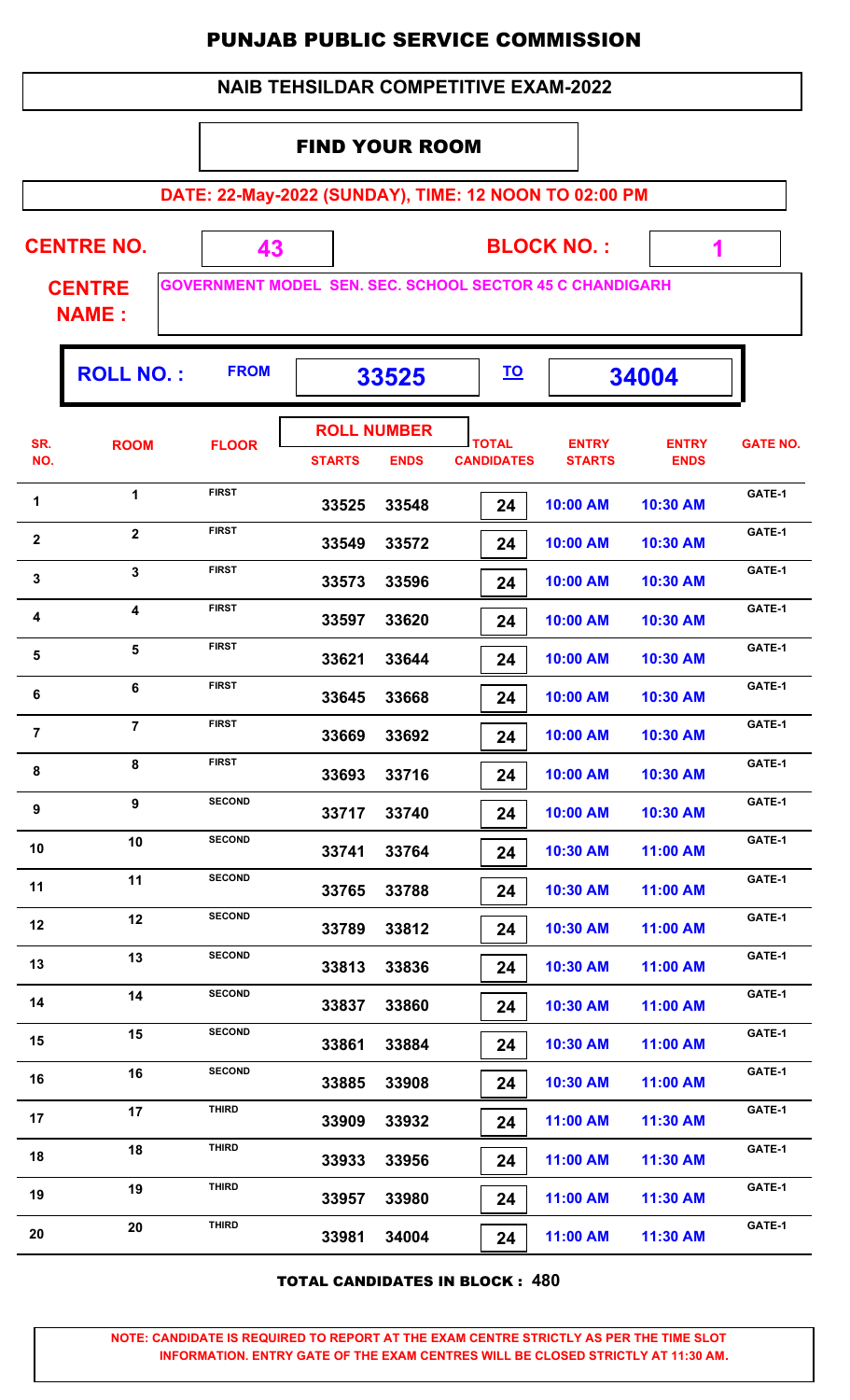#### FIND YOUR ROOM

**DATE: 22-May-2022 (SUNDAY), TIME: 12 NOON TO 02:00 PM**

 **1**

| <b>CENTRE NO.</b> | <b>BLOCK NO.:</b>                                                 |  |
|-------------------|-------------------------------------------------------------------|--|
| <b>CENTRE</b>     | <b>GOVT. MODEL SENIOR SECONDARY SCHOOL SECTOR 32 C CHANDIGARH</b> |  |
| <b>NAME:</b>      |                                                                   |  |

|                         | <b>ROLL NO.:</b> | <b>FROM</b>   | 34005                               |             | <u>TO</u>                         |                               | 34580                       |                  |
|-------------------------|------------------|---------------|-------------------------------------|-------------|-----------------------------------|-------------------------------|-----------------------------|------------------|
| SR.<br>NO.              | <b>ROOM</b>      | <b>FLOOR</b>  | <b>ROLL NUMBER</b><br><b>STARTS</b> | <b>ENDS</b> | <b>TOTAL</b><br><b>CANDIDATES</b> | <b>ENTRY</b><br><b>STARTS</b> | <b>ENTRY</b><br><b>ENDS</b> | <b>GATE NO.</b>  |
| $\blacktriangleleft$    | 1                | <b>FIRST</b>  | 34005                               | 34028       | 24                                | 10:00 AM                      | 10:30 AM                    | <b>MAIN-GATE</b> |
| $\overline{\mathbf{2}}$ | $\mathbf{2}$     | <b>FIRST</b>  | 34029                               | 34052       | 24                                | 10:00 AM                      | 10:30 AM                    | <b>MAIN-GATE</b> |
| $\mathbf{3}$            | 3                | <b>FIRST</b>  | 34053                               | 34076       | 24                                | 10:00 AM                      | 10:30 AM                    | <b>MAIN-GATE</b> |
| 4                       | 4                | <b>FIRST</b>  | 34077                               | 34100       | 24                                | 10:00 AM                      | 10:30 AM                    | <b>MAIN-GATE</b> |
| 5                       | 5                | <b>FIRST</b>  | 34101                               | 34124       | 24                                | 10:00 AM                      | 10:30 AM                    | <b>MAIN-GATE</b> |
| 6                       | 6                | <b>FIRST</b>  | 34125                               | 34148       | 24                                | 10:00 AM                      | 10:30 AM                    | <b>MAIN-GATE</b> |
| $\overline{7}$          | $\overline{7}$   | <b>FIRST</b>  | 34149                               | 34172       | 24                                | 10:00 AM                      | 10:30 AM                    | <b>MAIN-GATE</b> |
| 8                       | 8                | <b>FIRST</b>  | 34173                               | 34196       | 24                                | 10:00 AM                      | 10:30 AM                    | <b>MAIN-GATE</b> |
| $\boldsymbol{9}$        | 9                | <b>FIRST</b>  | 34197                               | 34220       | 24                                | 10:00 AM                      | 10:30 AM                    | <b>MAIN-GATE</b> |
| 10                      | 10               | <b>FIRST</b>  | 34221                               | 34244       | 24                                | 10:30 AM                      | 11:00 AM                    | <b>MAIN-GATE</b> |
| 11                      | 1                | <b>SECOND</b> | 34245                               | 34268       | 24                                | 10:30 AM                      | 11:00 AM                    | <b>MAIN-GATE</b> |
| 12                      | $\mathbf 2$      | <b>SECOND</b> | 34269                               | 34292       | 24                                | 10:30 AM                      | 11:00 AM                    | <b>MAIN-GATE</b> |
| 13                      | 3                | <b>SECOND</b> | 34293                               | 34316       | 24                                | 10:30 AM                      | 11:00 AM                    | <b>MAIN-GATE</b> |
| 14                      | 4                | <b>SECOND</b> | 34317                               | 34340       | 24                                | 10:30 AM                      | 11:00 AM                    | <b>MAIN-GATE</b> |
| 15                      | 5                | <b>SECOND</b> | 34341                               | 34364       | 24                                | 10:30 AM                      | 11:00 AM                    | <b>MAIN-GATE</b> |
| 16                      | 6                | <b>SECOND</b> | 34365                               | 34388       | 24                                | 10:30 AM                      | 11:00 AM                    | <b>MAIN-GATE</b> |
| 17                      | $\overline{7}$   | <b>SECOND</b> | 34389                               | 34412       | 24                                | 10:30 AM                      | 11:00 AM                    | <b>MAIN-GATE</b> |
| 18                      | 8                | <b>SECOND</b> | 34413                               | 34436       | 24                                | 11:00 AM                      | 11:30 AM                    | <b>MAIN-GATE</b> |
| 19                      | 9                | <b>SECOND</b> | 34437                               | 34460       | 24                                | 11:00 AM                      | 11:30 AM                    | <b>MAIN-GATE</b> |
| 20                      | 10               | <b>SECOND</b> | 34461                               | 34484       | 24                                | 11:00 AM                      | 11:30 AM                    | <b>MAIN-GATE</b> |
| 21                      | 11               | <b>SECOND</b> | 34485                               | 34508       | 24                                | 11:00 AM                      | 11:30 AM                    | <b>MAIN-GATE</b> |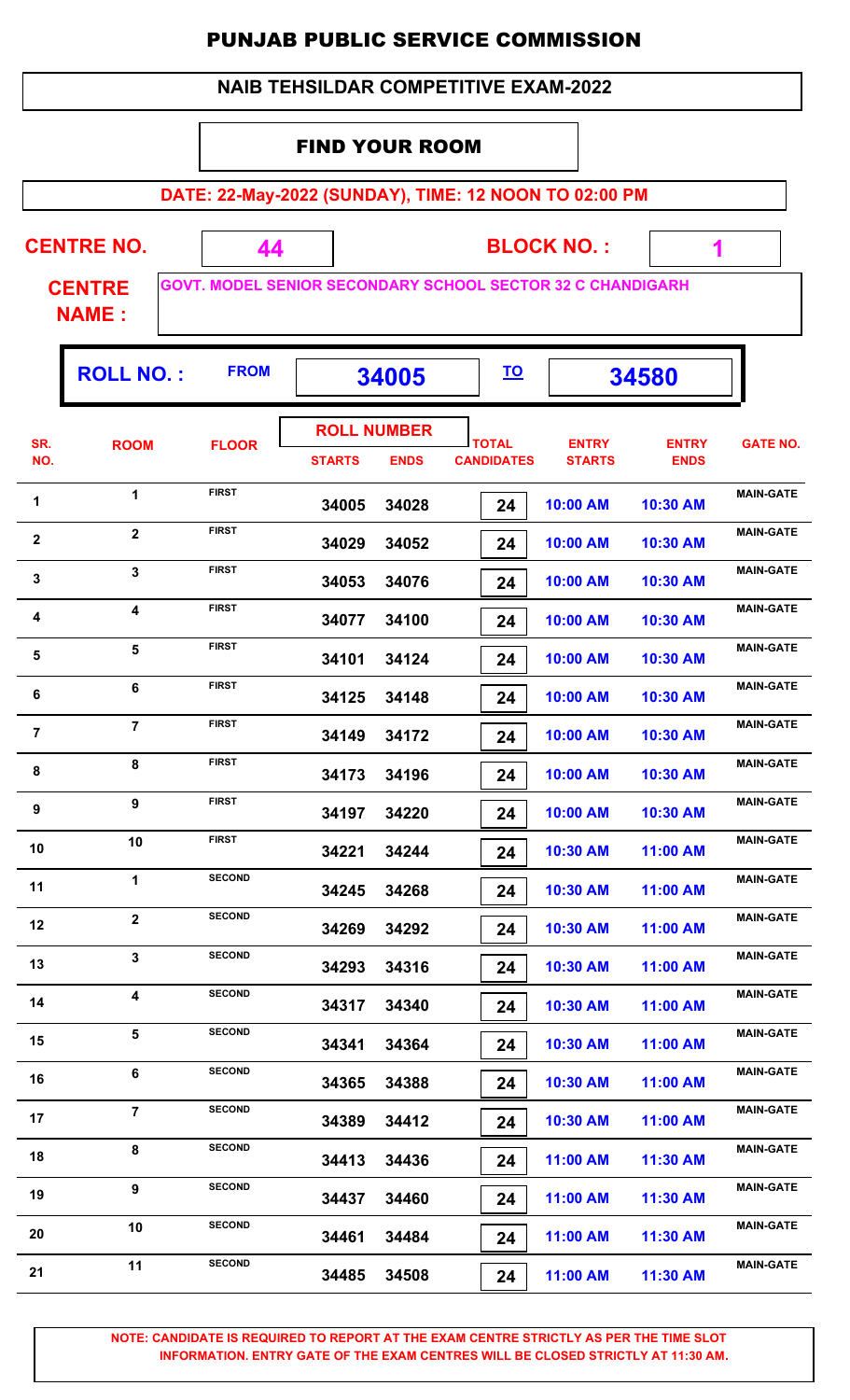|    |                               |                                                                   | <b>NAIB TEHSILDAR COMPETITIVE EXAM-2022</b> |       |    |                 |            |                  |
|----|-------------------------------|-------------------------------------------------------------------|---------------------------------------------|-------|----|-----------------|------------|------------------|
|    | <b>FIND YOUR ROOM</b>         |                                                                   |                                             |       |    |                 |            |                  |
|    |                               | DATE: 22-May-2022 (SUNDAY), TIME: 12 NOON TO 02:00 PM             |                                             |       |    |                 |            |                  |
|    | <b>CENTRE NO.</b>             | 44                                                                | <b>BLOCK NO.:</b>                           |       |    |                 |            |                  |
|    | <b>CENTRE</b><br><b>NAME:</b> | <b>GOVT. MODEL SENIOR SECONDARY SCHOOL SECTOR 32 C CHANDIGARH</b> |                                             |       |    |                 |            |                  |
| 22 | 12                            | <b>SECOND</b>                                                     | 34509                                       | 34532 | 24 | 11:00 AM        | $11:30$ AM | <b>MAIN-GATE</b> |
| 23 | 13                            | <b>SECOND</b>                                                     | 34533                                       | 34556 | 24 | 11:00 AM        | 11:30 AM   | <b>MAIN-GATE</b> |
| 24 | 14                            | <b>SECOND</b>                                                     | 34557                                       | 34580 | 24 | <b>11:00 AM</b> | 11:30 AM   | <b>MAIN-GATE</b> |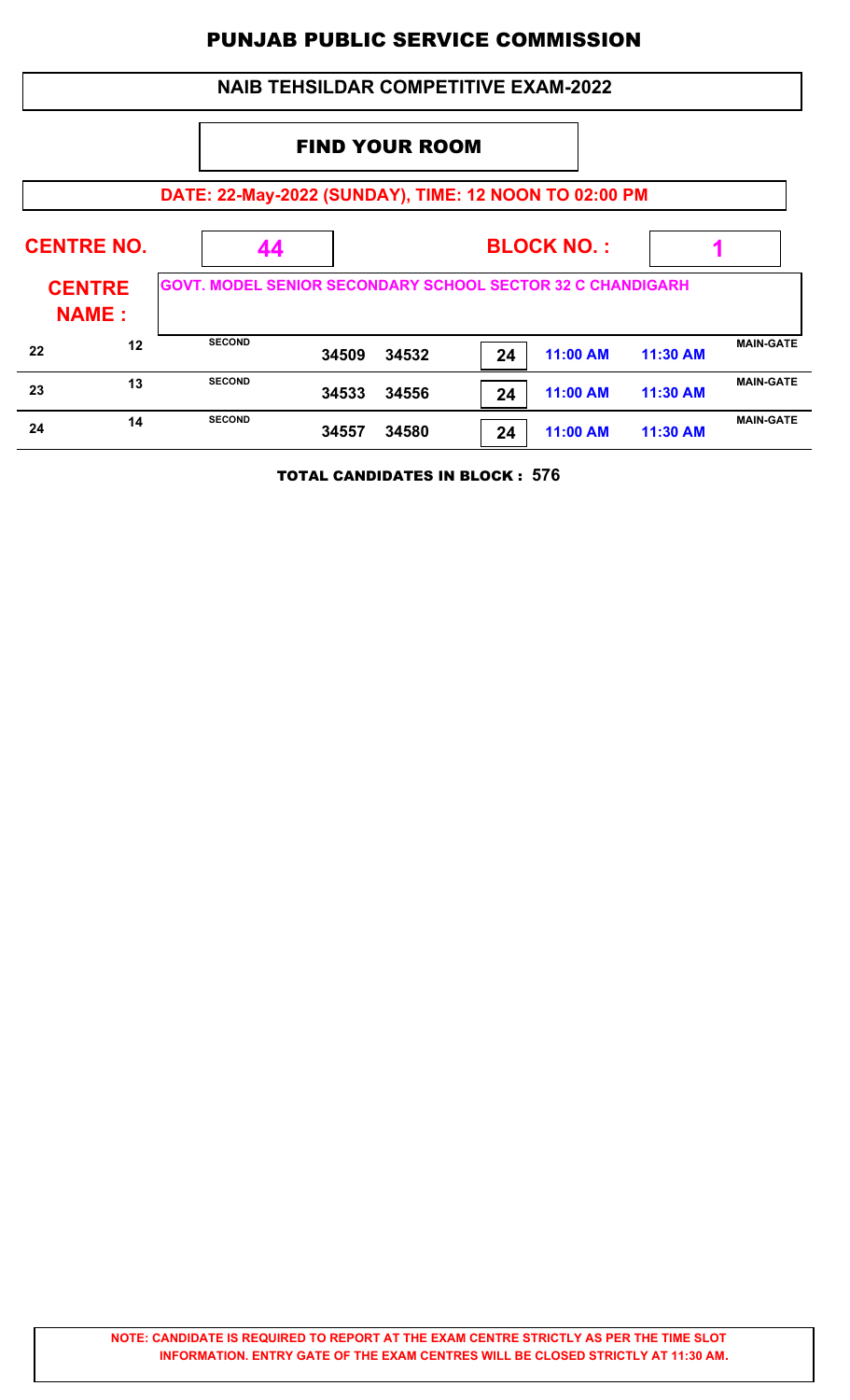|                | <b>NAIB TEHSILDAR COMPETITIVE EXAM-2022</b>           |                                                             |                       |                                   |                                   |                               |                             |                 |  |
|----------------|-------------------------------------------------------|-------------------------------------------------------------|-----------------------|-----------------------------------|-----------------------------------|-------------------------------|-----------------------------|-----------------|--|
|                |                                                       |                                                             | <b>FIND YOUR ROOM</b> |                                   |                                   |                               |                             |                 |  |
|                | DATE: 22-May-2022 (SUNDAY), TIME: 12 NOON TO 02:00 PM |                                                             |                       |                                   |                                   |                               |                             |                 |  |
|                | <b>CENTRE NO.</b><br><b>CENTRE</b><br><b>NAME:</b>    | 45<br><b>GOVT. MODEL HIGH SCHOOL SECTOR 29 A CHANDIGARH</b> |                       |                                   |                                   | <b>BLOCK NO.:</b>             | 1                           |                 |  |
|                | <b>ROLL NO.:</b>                                      | <b>FROM</b>                                                 |                       | 34581                             | <u>TO</u>                         |                               | 34892                       |                 |  |
| SR.<br>NO.     | <b>ROOM</b>                                           | <b>FLOOR</b>                                                | <b>STARTS</b>         | <b>ROLL NUMBER</b><br><b>ENDS</b> | <b>TOTAL</b><br><b>CANDIDATES</b> | <b>ENTRY</b><br><b>STARTS</b> | <b>ENTRY</b><br><b>ENDS</b> | <b>GATE NO.</b> |  |
| 1              | 1                                                     | <b>GROUND</b>                                               | 34581                 | 34604                             | 24                                | 10:00 AM                      | 10:30 AM                    | GATE-1          |  |
| $\mathbf 2$    | $\overline{\mathbf{2}}$                               | <b>GROUND</b>                                               | 34605                 | 34628                             | 24                                | 10:00 AM                      | 10:30 AM                    | GATE-1          |  |
| 3              | $\mathbf{3}$                                          | <b>GROUND</b>                                               | 34629                 | 34652                             | 24                                | 10:00 AM                      | 10:30 AM                    | GATE-1          |  |
| 4              | $\overline{\mathbf{4}}$                               | <b>GROUND</b>                                               | 34653                 | 34676                             | 24                                | 10:00 AM                      | 10:30 AM                    | GATE-1          |  |
| 5              | 5                                                     | <b>FIRST</b>                                                | 34677                 | 34700                             | 24                                | 10:00 AM                      | 10:30 AM                    | GATE-1          |  |
| 6              | 6                                                     | <b>FIRST</b>                                                | 34701                 | 34724                             | 24                                | 10:00 AM                      | 10:30 AM                    | GATE-1          |  |
| $\overline{7}$ | $\overline{7}$                                        | <b>FIRST</b>                                                | 34725                 | 34748                             | 24                                | 10:30 AM                      | 11:00 AM                    | GATE-1          |  |
| 8              | 8                                                     | <b>FIRST</b>                                                | 34749                 | 34772                             | 24                                | 10:30 AM                      | 11:00 AM                    | GATE-1          |  |
| 9              | 9                                                     | <b>SECOND</b>                                               | 34773                 | 34796                             | 24                                | 10:30 AM                      | 11:00 AM                    | GATE-1          |  |
| 10             | 10                                                    | <b>SECOND</b>                                               | 34797                 | 34820                             | 24                                | 10:30 AM                      | 11:00 AM                    | GATE-1          |  |
| 11             | 11                                                    | <b>SECOND</b>                                               | 34821                 | 34844                             | 24                                | 11:00 AM                      | 11:30 AM                    | GATE-1          |  |
| 12             | 12                                                    | <b>SECOND</b>                                               | 34845                 | 34868                             | 24                                | 11:00 AM                      | 11:30 AM                    | GATE-1          |  |
| 13             | 13                                                    | <b>SECOND</b>                                               | 34869                 | 34892                             | 24                                | 11:00 AM                      | 11:30 AM                    | GATE-1          |  |

TOTAL CANDIDATES IN BLOCK : **312**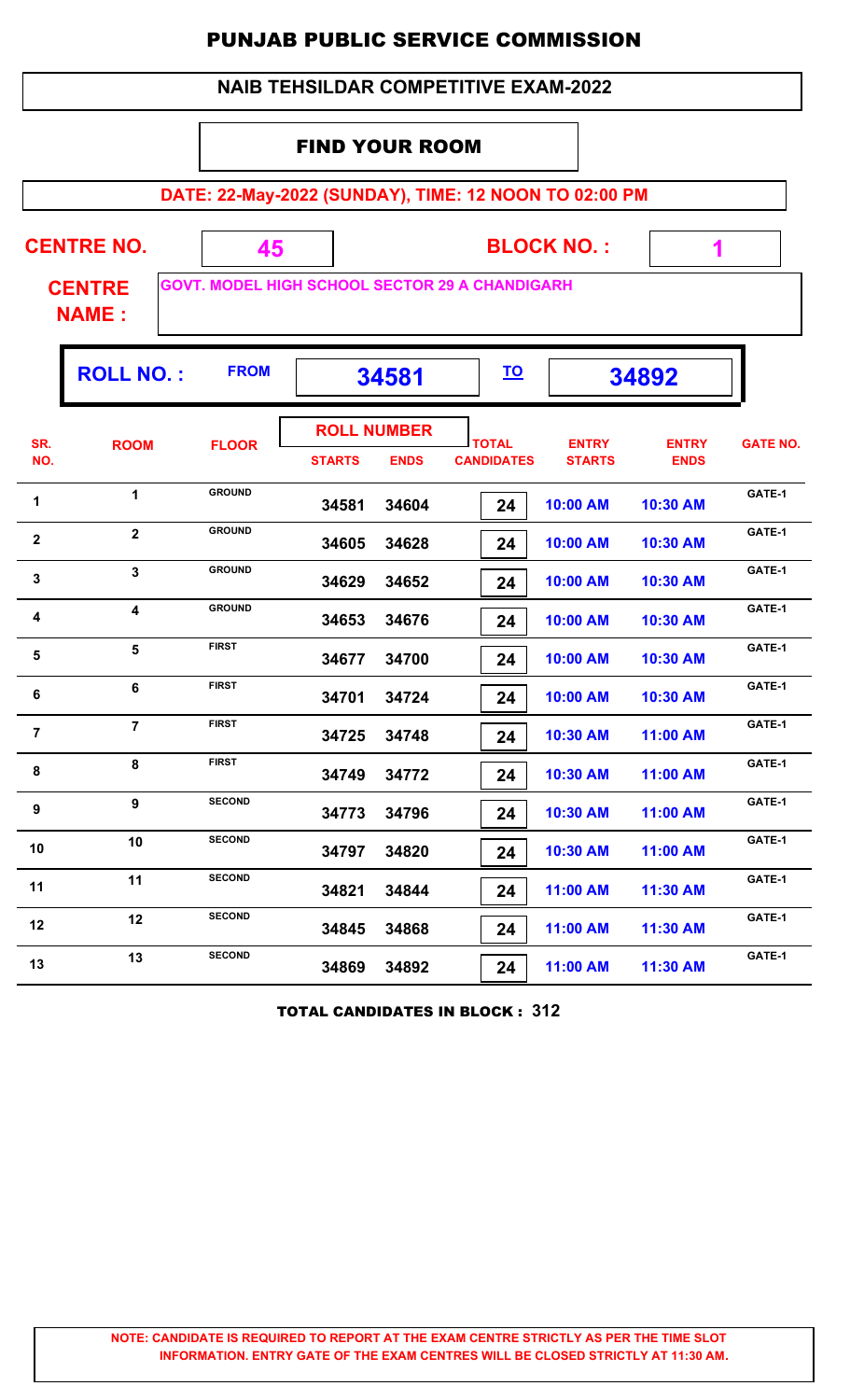| <b>NAIB TEHSILDAR COMPETITIVE EXAM-2022</b> |  |
|---------------------------------------------|--|
|---------------------------------------------|--|

#### FIND YOUR ROOM

**DATE: 22-May-2022 (SUNDAY), TIME: 12 NOON TO 02:00 PM**

 **1**

| <b>CENTRE NO.</b>             | <b>BLOCK NO.:</b>                                         |  |
|-------------------------------|-----------------------------------------------------------|--|
| <b>CENTRE</b><br><b>NAME:</b> | <b>GOVERNMENT SEN. SEC. SCHOOL SECTOR 45 A CHANDIGARH</b> |  |

|                  | <b>ROLL NO.:</b>        | <b>FROM</b>   | 34893         |                    | <u>TO</u>         |               | 35372        |                 |
|------------------|-------------------------|---------------|---------------|--------------------|-------------------|---------------|--------------|-----------------|
| SR.<br>NO.       | <b>ROOM</b>             | <b>FLOOR</b>  |               | <b>ROLL NUMBER</b> | <b>TOTAL</b>      | <b>ENTRY</b>  | <b>ENTRY</b> | <b>GATE NO.</b> |
|                  |                         |               | <b>STARTS</b> | <b>ENDS</b>        | <b>CANDIDATES</b> | <b>STARTS</b> | <b>ENDS</b>  |                 |
| 1                | $\mathbf{1}$            | <b>FIRST</b>  | 34893         | 34916              | 24                | 10:00 AM      | 10:30 AM     | GATE-1          |
| $\mathbf{2}$     | $\overline{\mathbf{2}}$ | <b>FIRST</b>  | 34917         | 34940              | 24                | 10:00 AM      | 10:30 AM     | GATE-1          |
| $\mathbf 3$      | 3                       | <b>FIRST</b>  | 34941         | 34964              | 24                | 10:00 AM      | 10:30 AM     | GATE-1          |
| 4                | $\boldsymbol{4}$        | <b>FIRST</b>  | 34965         | 34988              | 24                | 10:00 AM      | 10:30 AM     | GATE-1          |
| 5                | 5                       | <b>FIRST</b>  | 34989         | 35012              | 24                | 10:00 AM      | 10:30 AM     | GATE-1          |
| 6                | 6                       | <b>FIRST</b>  | 35013         | 35036              | 24                | 10:00 AM      | 10:30 AM     | GATE-1          |
| $\overline{7}$   | $\overline{7}$          | <b>SECOND</b> | 35037         | 35060              | 24                | 10:00 AM      | 10:30 AM     | GATE-1          |
| 8                | 8                       | <b>SECOND</b> | 35061         | 35084              | 24                | 10:00 AM      | 10:30 AM     | GATE-1          |
| $\boldsymbol{9}$ | 9                       | <b>SECOND</b> | 35085         | 35108              | 24                | 10:30 AM      | 11:00 AM     | GATE-1          |
| 10               | 10                      | <b>SECOND</b> | 35109         | 35132              | 24                | 10:30 AM      | 11:00 AM     | GATE-1          |
| 11               | 11                      | <b>SECOND</b> | 35133         | 35156              | 24                | 10:30 AM      | 11:00 AM     | GATE-1          |
| 12               | 12                      | <b>SECOND</b> | 35157         | 35180              | 24                | 10:30 AM      | 11:00 AM     | GATE-1          |
| 13               | 13                      | <b>SECOND</b> | 35181         | 35204              | 24                | 10:30 AM      | 11:00 AM     | GATE-1          |
| 14               | 14                      | THIRD         | 35205         | 35228              | 24                | 10:30 AM      | 11:00 AM     | GATE-1          |
| 15               | 15                      | <b>THIRD</b>  | 35229         | 35252              | 24                | 10:30 AM      | 11:00 AM     | GATE-1          |
| 16               | 16                      | <b>THIRD</b>  | 35253         | 35276              | 24                | 11:00 AM      | 11:30 AM     | GATE-1          |
| 17               | 17                      | <b>THIRD</b>  | 35277         | 35300              | 24                | 11:00 AM      | 11:30 AM     | GATE-1          |
| 18               | 18                      | <b>THIRD</b>  | 35301         | 35324              | 24                | 11:00 AM      | 11:30 AM     | GATE-1          |
| 19               | 19                      | <b>THIRD</b>  | 35325         | 35348              | 24                | 11:00 AM      | 11:30 AM     | GATE-1          |
| 20               | 20                      | <b>THIRD</b>  | 35349         | 35372              | 24                | 11:00 AM      | 11:30 AM     | GATE-1          |
|                  |                         |               |               |                    |                   |               |              |                 |

TOTAL CANDIDATES IN BLOCK : **480**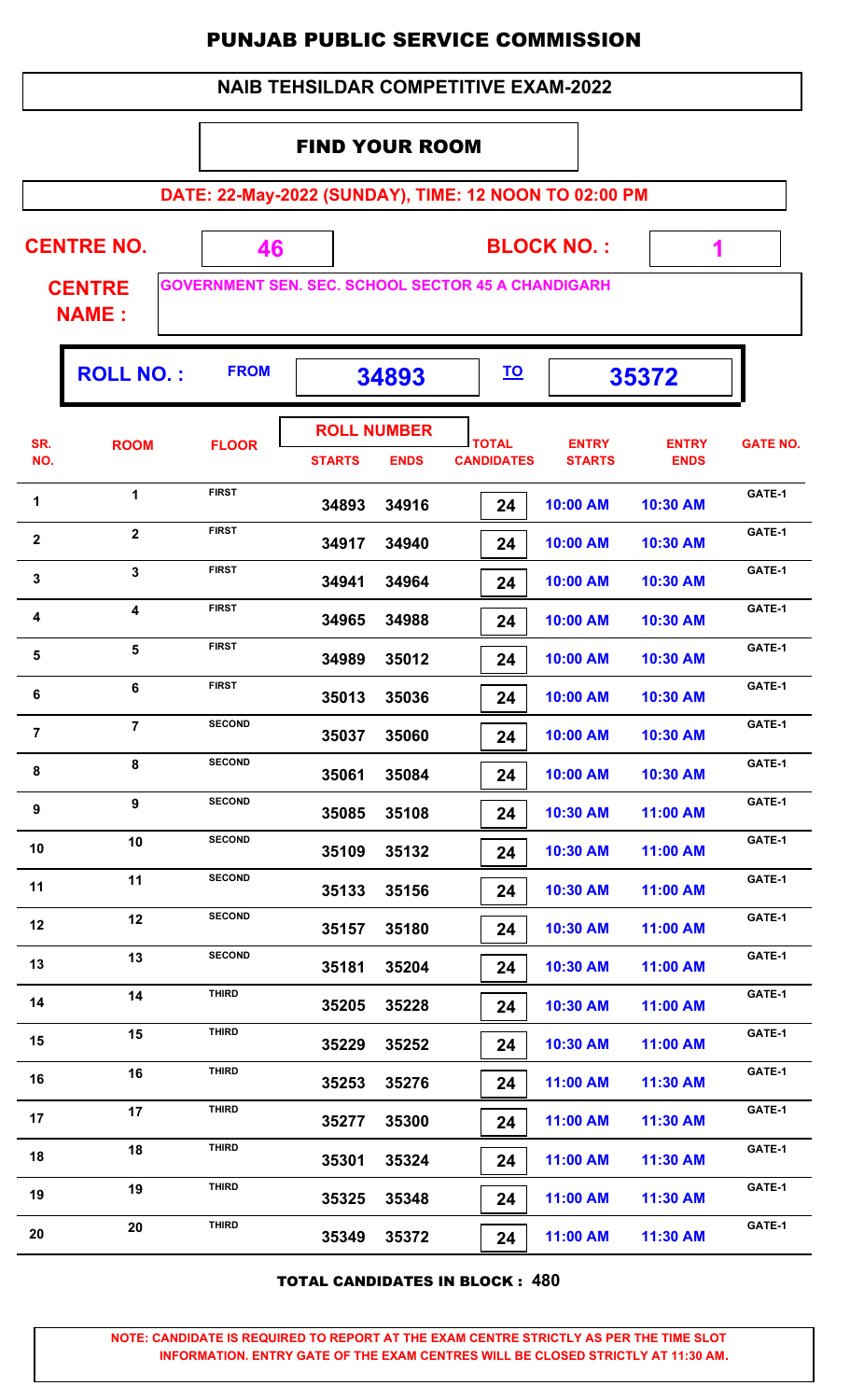| <b>NAIB TEHSILDAR COMPETITIVE EXAM-2022</b> |
|---------------------------------------------|
|---------------------------------------------|

#### FIND YOUR ROOM

**DATE: 22-May-2022 (SUNDAY), TIME: 12 NOON TO 02:00 PM**

 **1**

| <b>CENTRE NO.</b> | <b>BLOCK NO.:</b>                                           |  |
|-------------------|-------------------------------------------------------------|--|
| <b>CENTRE</b>     | <b>GOVERNMENT MODEL  HIGH SCHOOL SECTOR 32 D CHANDIGARH</b> |  |

**NAME :**

|                         | <b>ROLL NO.:</b>        | <b>FROM</b>   | 35373                               |             | <u>TO</u>                         |                               | 35708                       |                 |
|-------------------------|-------------------------|---------------|-------------------------------------|-------------|-----------------------------------|-------------------------------|-----------------------------|-----------------|
| SR.<br>NO.              | <b>ROOM</b>             | <b>FLOOR</b>  | <b>ROLL NUMBER</b><br><b>STARTS</b> | <b>ENDS</b> | <b>TOTAL</b><br><b>CANDIDATES</b> | <b>ENTRY</b><br><b>STARTS</b> | <b>ENTRY</b><br><b>ENDS</b> | <b>GATE NO.</b> |
| 1                       | $\mathbf{1}$            | <b>FIRST</b>  | 35373                               | 35396       | 24                                | 10:00 AM                      | 10:30 AM                    | GATE-1          |
| $\mathbf 2$             | $\overline{\mathbf{2}}$ | <b>FIRST</b>  | 35397                               | 35420       | 24                                | 10:00 AM                      | 10:30 AM                    | GATE-1          |
| $\overline{\mathbf{3}}$ | 3                       | <b>FIRST</b>  | 35421                               | 35444       | 24                                | 10:00 AM                      | 10:30 AM                    | GATE-1          |
| 4                       | $\overline{\mathbf{4}}$ | <b>FIRST</b>  | 35445                               | 35468       | 24                                | 10:00 AM                      | 10:30 AM                    | GATE-1          |
| 5                       | 5                       | <b>FIRST</b>  | 35469                               | 35492       | 24                                | 10:00 AM                      | 10:30 AM                    | GATE-1          |
| 6                       | 6                       | <b>FIRST</b>  | 35493                               | 35516       | 24                                | 10:00 AM                      | 10:30 AM                    | GATE-1          |
| $\overline{7}$          | $\overline{7}$          | <b>FIRST</b>  | 35517                               | 35540       | 24                                | 10:30 AM                      | 11:00 AM                    | GATE-1          |
| 8                       | 8                       | <b>FIRST</b>  | 35541                               | 35564       | 24                                | 10:30 AM                      | 11:00 AM                    | GATE-1          |
| 9                       | $\overline{9}$          | <b>SECOND</b> | 35565                               | 35588       | 24                                | 10:30 AM                      | 11:00 AM                    | GATE-1          |
| 10                      | 10                      | <b>SECOND</b> | 35589                               | 35612       | 24                                | 10:30 AM                      | 11:00 AM                    | GATE-1          |
| 11                      | 11                      | <b>SECOND</b> | 35613                               | 35636       | 24                                | 10:30 AM                      | 11:00 AM                    | GATE-1          |
| 12                      | 12                      | <b>SECOND</b> | 35637                               | 35660       | 24                                | 11:00 AM                      | 11:30 AM                    | GATE-1          |
| 13                      | 13                      | <b>SECOND</b> | 35661                               | 35684       | 24                                | 11:00 AM                      | 11:30 AM                    | GATE-1          |
| 14                      | 14                      | <b>SECOND</b> | 35685                               | 35708       | 24                                | 11:00 AM                      | 11:30 AM                    | GATE-1          |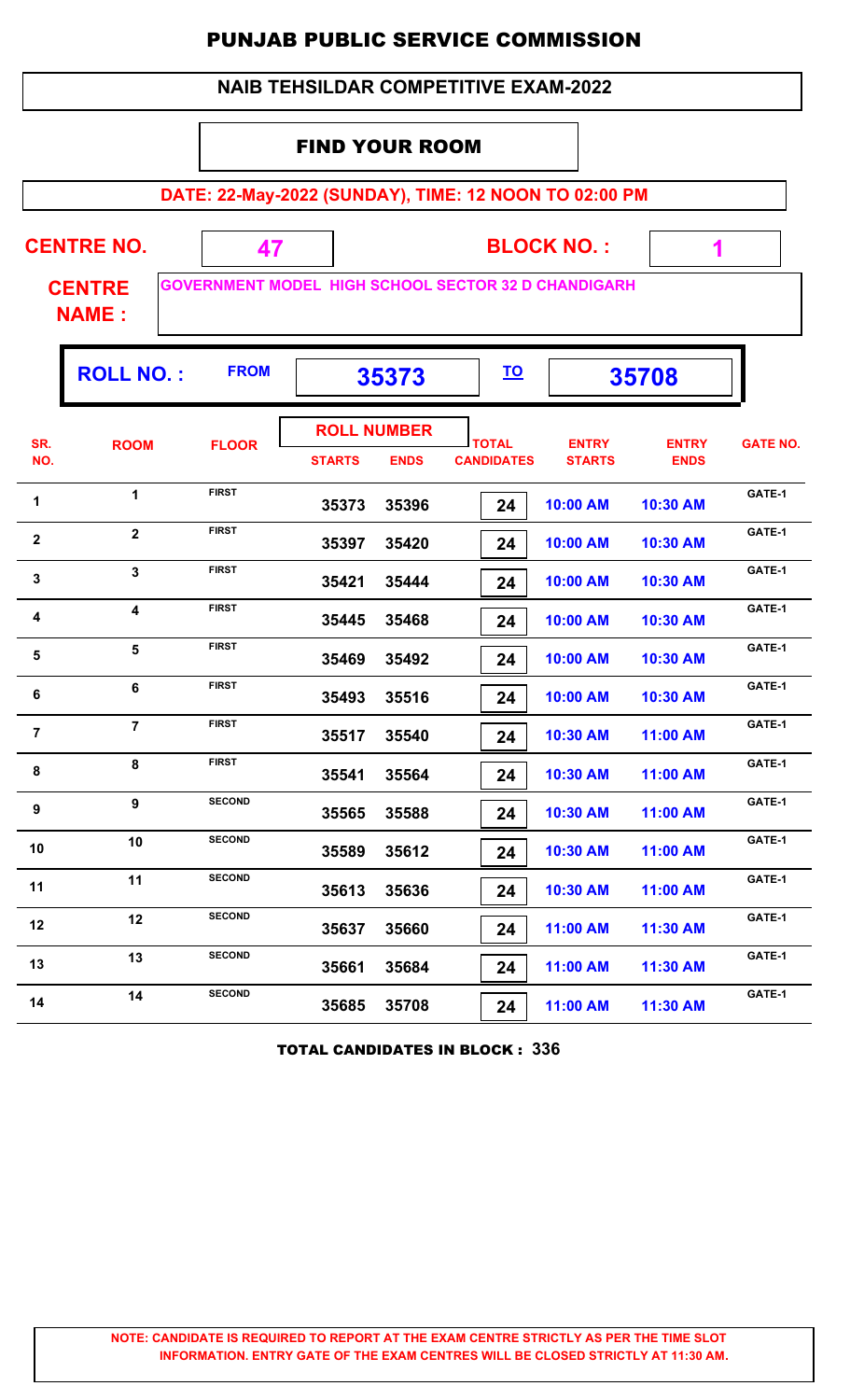| <b>NAIB TEHSILDAR COMPETITIVE EXAM-2022</b> |
|---------------------------------------------|
|---------------------------------------------|

#### FIND YOUR ROOM

**DATE: 22-May-2022 (SUNDAY), TIME: 12 NOON TO 02:00 PM**

| <b>CENTRE NO.</b> |  | <b>BLOCK NO.:</b>                                         |
|-------------------|--|-----------------------------------------------------------|
| <b>CENTRE</b>     |  | <b>GOVERNMENT MODEL SEN. SEC. SCHOOL SECTOR 56 CHANDI</b> |

**R 56 CHANDIGARH** 

 **1**

**NAME :**

|                  | <b>ROLL NO.:</b> | <b>FROM</b>   |                                     | 35709       | <u>TO</u>                         |                               | 36188                       |                  |
|------------------|------------------|---------------|-------------------------------------|-------------|-----------------------------------|-------------------------------|-----------------------------|------------------|
| SR.<br>NO.       | <b>ROOM</b>      | <b>FLOOR</b>  | <b>ROLL NUMBER</b><br><b>STARTS</b> | <b>ENDS</b> | <b>TOTAL</b><br><b>CANDIDATES</b> | <b>ENTRY</b><br><b>STARTS</b> | <b>ENTRY</b><br><b>ENDS</b> | <b>GATE NO.</b>  |
| 1                | $\mathbf 1$      | <b>GROUND</b> | 35709                               | 35732       | 24                                | 10:00 AM                      | 10:30 AM                    | <b>MAIN GATE</b> |
| $\mathbf{2}$     | $\mathbf{2}$     | <b>GROUND</b> | 35733                               | 35756       | 24                                | 10:00 AM                      | 10:30 AM                    | <b>MAIN GATE</b> |
| 3                | $\mathbf{3}$     | <b>GROUND</b> | 35757                               | 35780       | 24                                | 10:00 AM                      | 10:30 AM                    | <b>MAIN GATE</b> |
| 4                | 4                | <b>FIRST</b>  | 35781                               | 35804       | 24                                | 10:00 AM                      | 10:30 AM                    | <b>MAIN GATE</b> |
| 5                | $5\phantom{a}$   | <b>FIRST</b>  | 35805                               | 35828       | 24                                | 10:00 AM                      | 10:30 AM                    | <b>MAIN GATE</b> |
| 6                | 6                | <b>FIRST</b>  | 35829                               | 35852       | 24                                | 10:00 AM                      | 10:30 AM                    | <b>MAIN GATE</b> |
| $\overline{7}$   | $\overline{7}$   | <b>FIRST</b>  | 35853                               | 35876       | 24                                | 10:00 AM                      | 10:30 AM                    | <b>MAIN GATE</b> |
| 8                | 8                | <b>FIRST</b>  | 35877                               | 35900       | 24                                | 10:00 AM                      | 10:30 AM                    | <b>MAIN GATE</b> |
| $\boldsymbol{9}$ | 9                | <b>FIRST</b>  | 35901                               | 35924       | 24                                | 10:30 AM                      | 11:00 AM                    | <b>MAIN GATE</b> |
| 10               | 10               | <b>FIRST</b>  | 35925                               | 35948       | 24                                | 10:30 AM                      | 11:00 AM                    | <b>MAIN GATE</b> |
| 11               | 11               | <b>FIRST</b>  | 35949                               | 35972       | 24                                | 10:30 AM                      | 11:00 AM                    | <b>MAIN GATE</b> |
| 12               | 12               | <b>FIRST</b>  | 35973                               | 35996       | 24                                | 10:30 AM                      | 11:00 AM                    | <b>MAIN GATE</b> |
| 13               | 13               | <b>FIRST</b>  | 35997                               | 36020       | 24                                | 10:30 AM                      | 11:00 AM                    | <b>MAIN GATE</b> |
| 14               | 14               | <b>FIRST</b>  | 36021                               | 36044       | 24                                | 10:30 AM                      | 11:00 AM                    | <b>MAIN GATE</b> |
| 15               | 15               | <b>FIRST</b>  | 36045                               | 36068       | 24                                | 10:30 AM                      | 11:00 AM                    | <b>MAIN GATE</b> |
| 16               | 16               | <b>FIRST</b>  | 36069                               | 36092       | 24                                | 11:00 AM                      | 11:30 AM                    | <b>MAIN GATE</b> |
| 17               | 17               | <b>FIRST</b>  | 36093                               | 36116       | 24                                | 11:00 AM                      | 11:30 AM                    | <b>MAIN GATE</b> |
| 18               | 18               | <b>GROUND</b> | 36117                               | 36140       | 24                                | 11:00 AM                      | 11:30 AM                    | <b>MAIN GATE</b> |
| 19               | 19               | <b>GROUND</b> | 36141                               | 36164       | 24                                | 11:00 AM                      | 11:30 AM                    | <b>MAIN GATE</b> |
| 20               | 20               | <b>GROUND</b> | 36165                               | 36188       | 24                                | 11:00 AM                      | 11:30 AM                    | <b>MAIN GATE</b> |
|                  |                  |               |                                     |             |                                   |                               |                             |                  |

TOTAL CANDIDATES IN BLOCK : **480**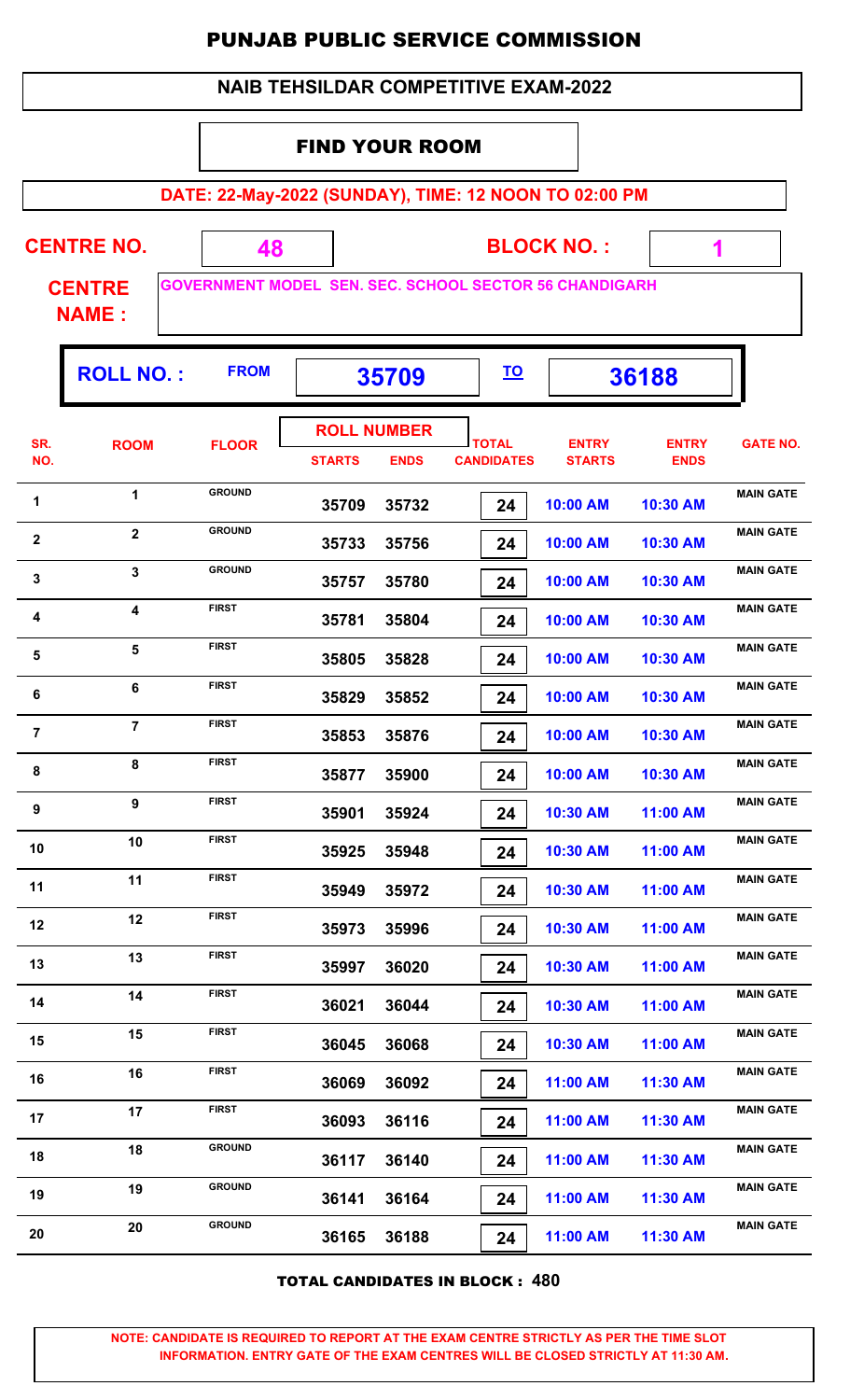|  | <b>NAIB TEHSILDAR COMPETITIVE EXAM-2022</b> |
|--|---------------------------------------------|
|--|---------------------------------------------|

#### FIND YOUR ROOM

**DATE: 22-May-2022 (SUNDAY), TIME: 12 NOON TO 02:00 PM**

 **1**

| <b>CENTRE NO.</b>             |  | <b>BLOCK NO.:</b>                                                 |  |
|-------------------------------|--|-------------------------------------------------------------------|--|
| <b>CENTRE</b><br><b>NAME:</b> |  | <b>GOVT. MODEL SENIOR SECONDARY SCHOOL SECTOR 33 D CHANDIGARH</b> |  |

|                  | <b>ROLL NO.:</b> | <b>FROM</b>   |                    | 36189       | <u>TO</u>                         |                               | 36788                       |                  |
|------------------|------------------|---------------|--------------------|-------------|-----------------------------------|-------------------------------|-----------------------------|------------------|
|                  |                  |               | <b>ROLL NUMBER</b> |             |                                   |                               |                             |                  |
| SR.<br>NO.       | <b>ROOM</b>      | <b>FLOOR</b>  | <b>STARTS</b>      | <b>ENDS</b> | <b>TOTAL</b><br><b>CANDIDATES</b> | <b>ENTRY</b><br><b>STARTS</b> | <b>ENTRY</b><br><b>ENDS</b> | <b>GATE NO.</b>  |
| 1                | $\mathbf{1}$     | <b>FIRST</b>  | 36189              | 36212       | 24                                | 10:00 AM                      | 10:30 AM                    | <b>MAIN GATE</b> |
| $\mathbf{2}$     | $\overline{2}$   | <b>FIRST</b>  | 36213              | 36236       | 24                                | 10:00 AM                      | 10:30 AM                    | <b>MAIN GATE</b> |
| $\mathbf 3$      | 3                | <b>FIRST</b>  | 36237              | 36260       | 24                                | 10:00 AM                      | 10:30 AM                    | <b>MAIN GATE</b> |
| 4                | 4                | <b>FIRST</b>  | 36261              | 36284       | 24                                | 10:00 AM                      | 10:30 AM                    | <b>MAIN GATE</b> |
| $\sqrt{5}$       | 5                | <b>FIRST</b>  | 36285              | 36308       | 24                                | 10:00 AM                      | 10:30 AM                    | <b>MAIN GATE</b> |
| 6                | $6\phantom{1}$   | <b>FIRST</b>  | 36309              | 36332       | 24                                | 10:00 AM                      | 10:30 AM                    | <b>MAIN GATE</b> |
| $\overline{7}$   | $\overline{7}$   | <b>FIRST</b>  | 36333              | 36356       | 24                                | 10:00 AM                      | 10:30 AM                    | <b>MAIN GATE</b> |
| 8                | 8                | <b>FIRST</b>  | 36357              | 36380       | 24                                | 10:00 AM                      | 10:30 AM                    | <b>MAIN GATE</b> |
| $\boldsymbol{9}$ | 9                | <b>FIRST</b>  | 36381              | 36404       | 24                                | 10:00 AM                      | 10:30 AM                    | <b>MAIN GATE</b> |
| 10               | 10               | <b>FIRST</b>  | 36405              | 36428       | 24                                | 10:00 AM                      | 10:30 AM                    | <b>MAIN GATE</b> |
| 11               | 11               | <b>FIRST</b>  | 36429              | 36452       | 24                                | 10:30 AM                      | 11:00 AM                    | <b>MAIN GATE</b> |
| 12               | 12               | <b>SECOND</b> | 36453              | 36476       | 24                                | 10:30 AM                      | 11:00 AM                    | <b>MAIN GATE</b> |
| 13               | 13               | <b>SECOND</b> | 36477              | 36500       | 24                                | 10:30 AM                      | 11:00 AM                    | <b>MAIN GATE</b> |
| 14               | 14               | <b>SECOND</b> | 36501              | 36524       | 24                                | 10:30 AM                      | 11:00 AM                    | <b>MAIN GATE</b> |
| 15               | 15               | <b>SECOND</b> | 36525              | 36548       | 24                                | 10:30 AM                      | 11:00 AM                    | <b>MAIN GATE</b> |
| 16               | 16               | <b>SECOND</b> | 36549              | 36572       | 24                                | 10:30 AM                      | 11:00 AM                    | <b>MAIN GATE</b> |
| 17               | 17               | <b>SECOND</b> | 36573              | 36596       | 24                                | 10:30 AM                      | 11:00 AM                    | <b>MAIN GATE</b> |
| 18               | 18               | <b>SECOND</b> | 36597              | 36620       | 24                                | 10:30 AM                      | 11:00 AM                    | <b>MAIN GATE</b> |
| 19               | 19               | <b>SECOND</b> | 36621              | 36644       | 24                                | 11:00 AM                      | 11:30 AM                    | <b>MAIN GATE</b> |
| 20               | 20               | <b>SECOND</b> | 36645              | 36668       | 24                                | 11:00 AM                      | 11:30 AM                    | <b>MAIN GATE</b> |
| 21               | 21               | <b>SECOND</b> | 36669              | 36692       | 24                                | 11:00 AM                      | 11:30 AM                    | <b>MAIN GATE</b> |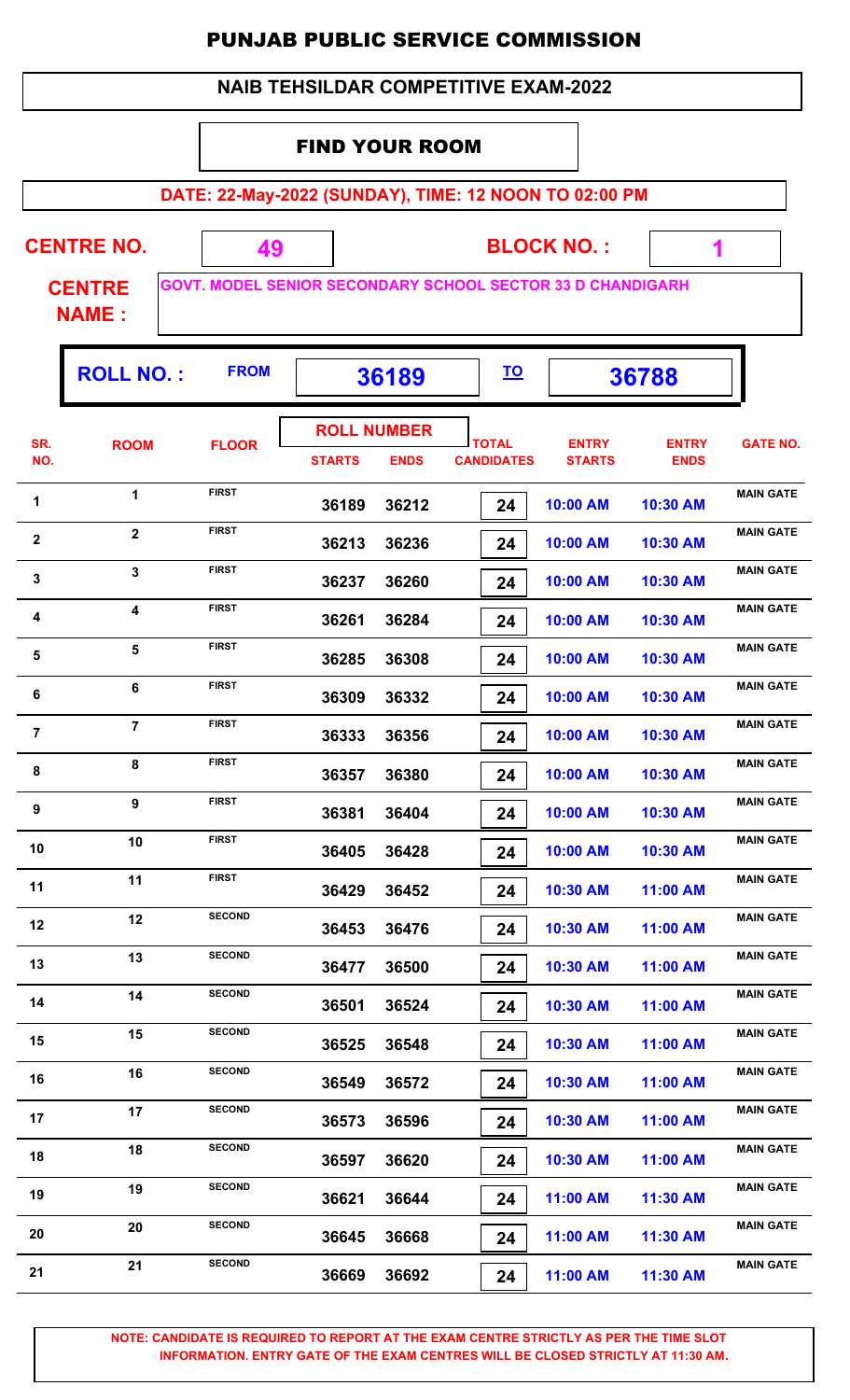|                               |                                              |                                                                   |       |       |    | <b>NAIB TEHSILDAR COMPETITIVE EXAM-2022</b> |          |                  |
|-------------------------------|----------------------------------------------|-------------------------------------------------------------------|-------|-------|----|---------------------------------------------|----------|------------------|
|                               |                                              | <b>FIND YOUR ROOM</b>                                             |       |       |    |                                             |          |                  |
|                               |                                              | DATE: 22-May-2022 (SUNDAY), TIME: 12 NOON TO 02:00 PM             |       |       |    |                                             |          |                  |
|                               | <b>CENTRE NO.</b><br><b>BLOCK NO.:</b><br>49 |                                                                   |       |       |    |                                             |          |                  |
| <b>CENTRE</b><br><b>NAME:</b> |                                              | <b>GOVT. MODEL SENIOR SECONDARY SCHOOL SECTOR 33 D CHANDIGARH</b> |       |       |    |                                             |          |                  |
| 22                            | 22                                           | <b>SECOND</b>                                                     | 36693 | 36716 | 24 | 11:00 AM                                    | 11:30 AM | <b>MAIN GATE</b> |
| 23                            | 23                                           | <b>GROUND</b>                                                     | 36717 | 36740 | 24 | 11:00 AM                                    | 11:30 AM | <b>MAIN GATE</b> |
| 24                            | 24                                           | <b>GROUND</b>                                                     | 36741 | 36764 | 24 | 11:00 AM                                    | 11:30 AM | <b>MAIN GATE</b> |
| 25                            | 25                                           | <b>GROUND</b>                                                     | 36765 | 36788 | 24 | 11:00 AM                                    | 11:30 AM | <b>MAIN GATE</b> |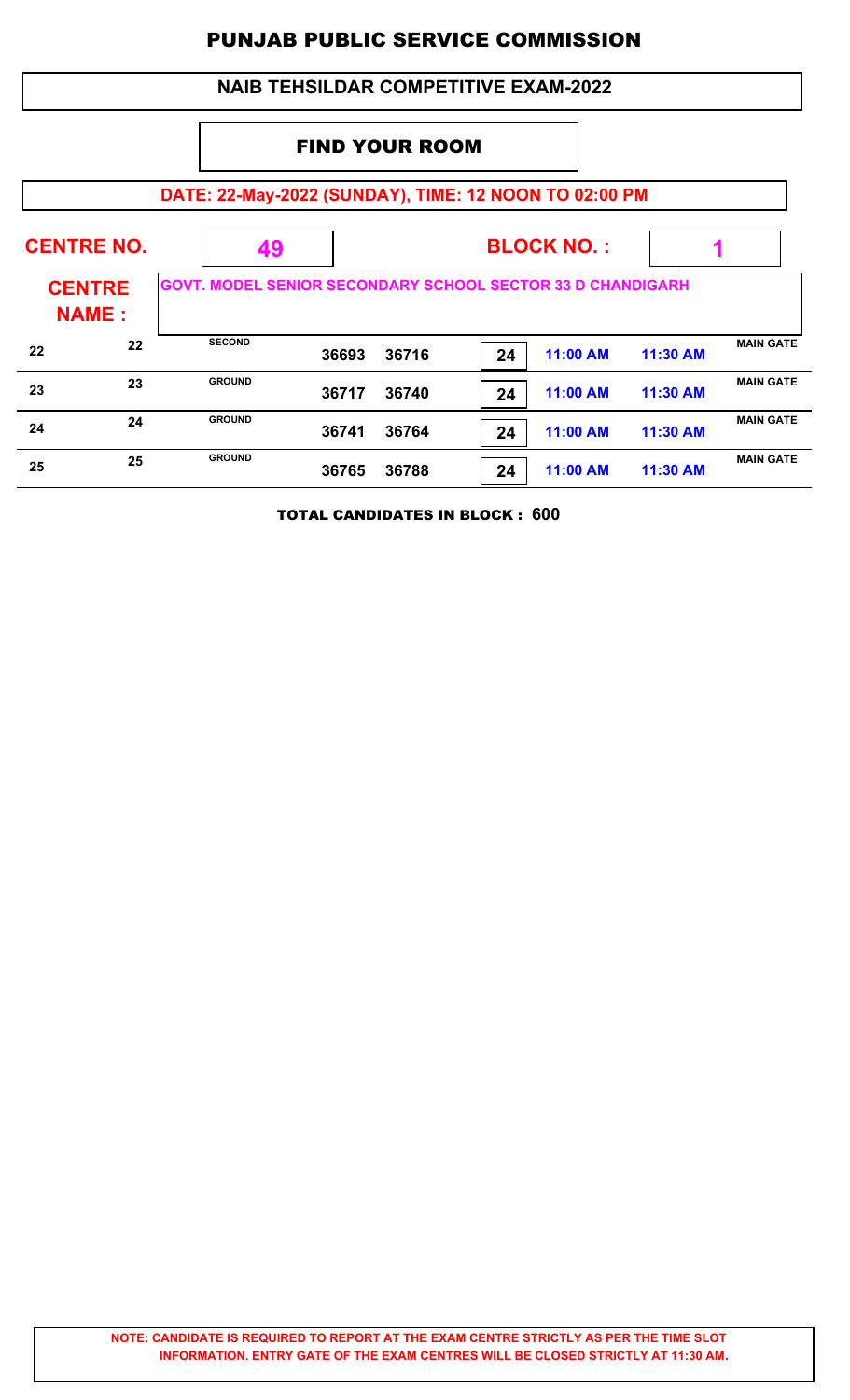|  | <b>NAIB TEHSILDAR COMPETITIVE EXAM-2022</b> |
|--|---------------------------------------------|
|--|---------------------------------------------|

#### FIND YOUR ROOM

**DATE: 22-May-2022 (SUNDAY), TIME: 12 NOON TO 02:00 PM**

**CENTRE NO.** 

**BLOCK NO. :**

 **1**

**CENTRE NAME :**

**GOVERNMENT MODEL SEN. SEC. SCHOOL SECTOR 44 B CHANDIGARH**

 **50**

|                         | <b>ROLL NO.:</b> | <b>FROM</b>   | 36789                               |             | <u>TO</u>                         |                               | 37268                       |                 |
|-------------------------|------------------|---------------|-------------------------------------|-------------|-----------------------------------|-------------------------------|-----------------------------|-----------------|
| SR.<br>NO.              | <b>ROOM</b>      | <b>FLOOR</b>  | <b>ROLL NUMBER</b><br><b>STARTS</b> | <b>ENDS</b> | <b>TOTAL</b><br><b>CANDIDATES</b> | <b>ENTRY</b><br><b>STARTS</b> | <b>ENTRY</b><br><b>ENDS</b> | <b>GATE NO.</b> |
| 1                       | 1                | <b>FIRST</b>  | 36789                               | 36812       | 24                                | 10:00 AM                      | 10:30 AM                    | GATE-1          |
| $\mathbf{2}$            | $\mathbf{2}$     | <b>FIRST</b>  | 36813                               | 36836       | 24                                | 10:00 AM                      | 10:30 AM                    | GATE-1          |
| $\mathbf 3$             | 3                | <b>FIRST</b>  | 36837                               | 36860       | 24                                | 10:00 AM                      | 10:30 AM                    | GATE-1          |
| $\overline{\mathbf{4}}$ | 4                | <b>FIRST</b>  | 36861                               | 36884       | 24                                | 10:00 AM                      | 10:30 AM                    | GATE-1          |
| 5                       | 5                | <b>SECOND</b> | 36885                               | 36908       | 24                                | 10:00 AM                      | 10:30 AM                    | GATE-1          |
| 6                       | 6                | <b>SECOND</b> | 36909                               | 36932       | 24                                | 10:00 AM                      | 10:30 AM                    | GATE-1          |
| $\overline{7}$          | $\overline{7}$   | <b>SECOND</b> | 36933                               | 36956       | 24                                | 10:00 AM                      | 10:30 AM                    | GATE-1          |
| 8                       | 8                | <b>SECOND</b> | 36957                               | 36980       | 24                                | 10:00 AM                      | 10:30 AM                    | GATE-1          |
| $\boldsymbol{9}$        | 17               | <b>SECOND</b> | 36981                               | 37004       | 24                                | 10:30 AM                      | 11:00 AM                    | GATE-1          |
| 10                      | 18               | <b>SECOND</b> | 37005                               | 37028       | 24                                | 10:30 AM                      | 11:00 AM                    | GATE-1          |
| 11                      | 19               | <b>SECOND</b> | 37029                               | 37052       | 24                                | 10:30 AM                      | 11:00 AM                    | GATE-1          |
| 12                      | 20               | <b>SECOND</b> | 37053                               | 37076       | 24                                | 10:30 AM                      | 11:00 AM                    | GATE-1          |
| 13                      | 9                | <b>THIRD</b>  | 37077                               | 37100       | 24                                | 10:30 AM                      | 11:00 AM                    | GATE-1          |
| 14                      | 10               | <b>THIRD</b>  | 37101                               | 37124       | 24                                | 10:30 AM                      | 11:00 AM                    | GATE-1          |
| 15                      | 11               | <b>THIRD</b>  | 37125                               | 37148       | 24                                | 10:30 AM                      | 11:00 AM                    | GATE-1          |
| 16                      | 12               | <b>THIRD</b>  | 37149                               | 37172       | 24                                | 11:00 AM                      | 11:30 AM                    | GATE-1          |
| 17                      | 13               | <b>THIRD</b>  | 37173                               | 37196       | 24                                | 11:00 AM                      | 11:30 AM                    | GATE-1          |
| 18                      | 14               | <b>THIRD</b>  | 37197                               | 37220       | 24                                | 11:00 AM                      | 11:30 AM                    | GATE-1          |
| 19                      | 15               | <b>THIRD</b>  | 37221                               | 37244       | 24                                | 11:00 AM                      | 11:30 AM                    | GATE-1          |
| 20                      | 16               | <b>THIRD</b>  | 37245                               | 37268       | 24                                | 11:00 AM                      | 11:30 AM                    | GATE-1          |
|                         |                  |               |                                     |             |                                   |                               |                             |                 |

TOTAL CANDIDATES IN BLOCK : **480**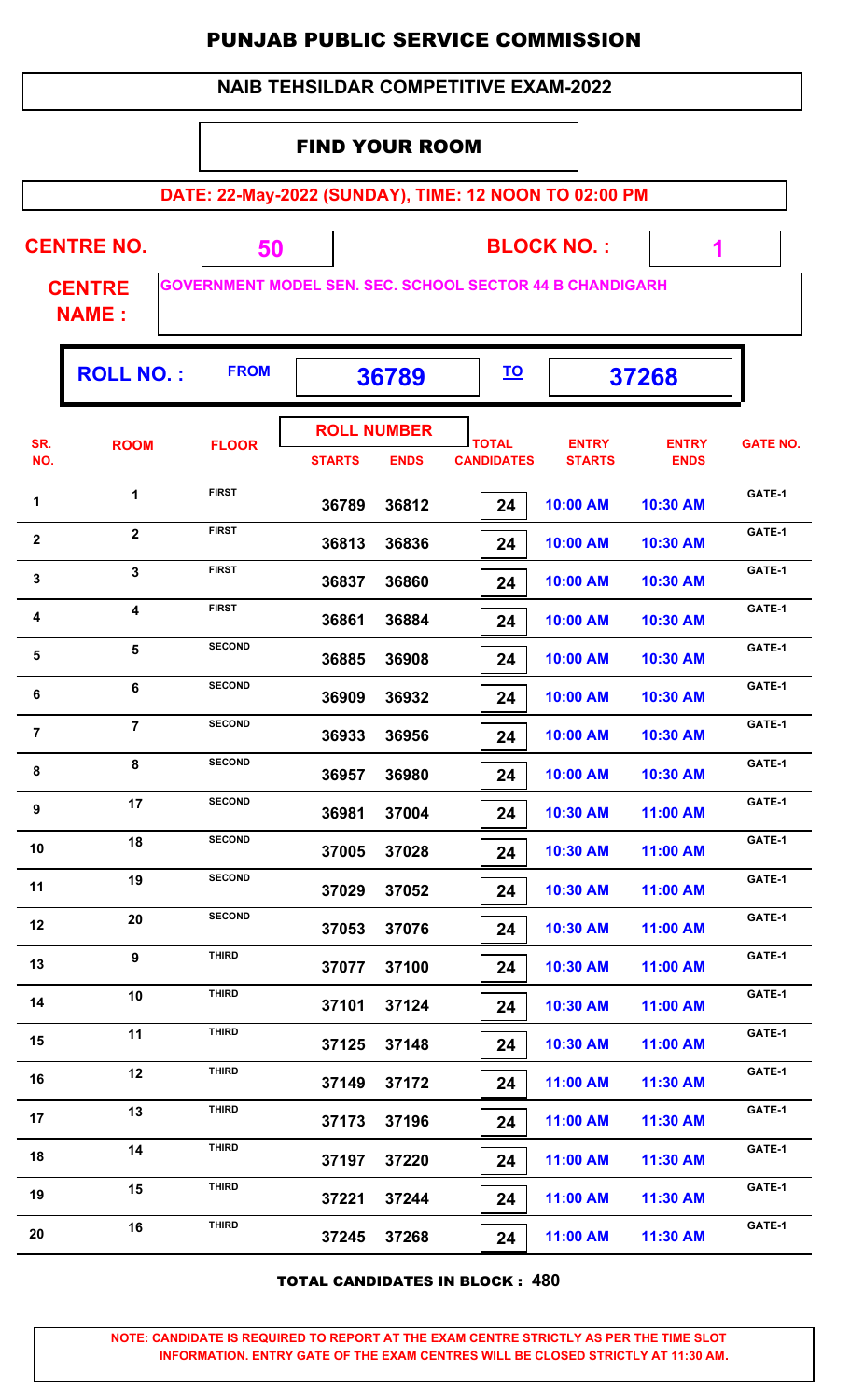|  | <b>NAIB TEHSILDAR COMPETITIVE EXAM-2022</b> |
|--|---------------------------------------------|
|--|---------------------------------------------|

#### FIND YOUR ROOM

**DATE: 22-May-2022 (SUNDAY), TIME: 12 NOON TO 02:00 PM**

| <b>CENTRE NO.</b> |  |
|-------------------|--|
|                   |  |

**BLOCK NO. :**

 **1**

Τ

**CENTRE NAME :**

Г

**POST GRADUATE GOVT. COLLEGE FOR GIRLS, SECTOR- 42,CHANDIGARH**

 **51**

|                  | <b>ROLL NO.:</b> | <b>FROM</b>   | 37269         |                                   | <u>TO</u>                         |                               | 37768                       |                  |
|------------------|------------------|---------------|---------------|-----------------------------------|-----------------------------------|-------------------------------|-----------------------------|------------------|
| SR.<br>NO.       | <b>ROOM</b>      | <b>FLOOR</b>  | <b>STARTS</b> | <b>ROLL NUMBER</b><br><b>ENDS</b> | <b>TOTAL</b><br><b>CANDIDATES</b> | <b>ENTRY</b><br><b>STARTS</b> | <b>ENTRY</b><br><b>ENDS</b> | <b>GATE NO.</b>  |
| 1                | 29               | <b>GROUND</b> | 37269         | 37292                             | 24                                | 10:00 AM                      | 10:30 AM                    | <b>MAIN GATE</b> |
| $\boldsymbol{2}$ | 30               | <b>GROUND</b> | 37293         | 37316                             | 24                                | 10:00 AM                      | 10:30 AM                    | <b>MAIN GATE</b> |
| $\mathbf 3$      | 31               | <b>GROUND</b> | 37317         | 37340                             | 24                                | 10:00 AM                      | 10:30 AM                    | <b>MAIN GATE</b> |
| 4                | 126              | <b>FIRST</b>  | 37341         | 37364                             | 24                                | 10:00 AM                      | 10:30 AM                    | <b>MAIN GATE</b> |
| 5                | 128              | <b>FIRST</b>  | 37365         | 37388                             | 24                                | 10:00 AM                      | 10:30 AM                    | <b>MAIN GATE</b> |
| 6                | 129              | <b>FIRST</b>  | 37389         | 37412                             | 24                                | 10:00 AM                      | 10:30 AM                    | <b>MAIN GATE</b> |
| $\overline{7}$   | 218              | <b>SECOND</b> | 37413         | 37436                             | 24                                | 10:00 AM                      | 10:30 AM                    | <b>MAIN GATE</b> |
| $\bf 8$          | 219              | <b>SECOND</b> | 37437         | 37460                             | 24                                | 10:00 AM                      | 10:30 AM                    | <b>MAIN GATE</b> |
| 9                | 221              | <b>SECOND</b> | 37461         | 37484                             | 24                                | 10:00 AM                      | 10:30 AM                    | <b>MAIN GATE</b> |
| 10               | 222              | <b>SECOND</b> | 37485         | 37508                             | 24                                | 10:30 AM                      | 11:00 AM                    | <b>MAIN GATE</b> |
| 11               | 223              | <b>SECOND</b> | 37509         | 37532                             | 24                                | 10:30 AM                      | 11:00 AM                    | <b>MAIN GATE</b> |
| 12               | 315              | <b>THIRD</b>  | 37533         | 37556                             | 24                                | 10:30 AM                      | 11:00 AM                    | <b>MAIN GATE</b> |
| 13               | 317              | <b>THIRD</b>  | 37557         | 37580                             | 24                                | 10:30 AM                      | 11:00 AM                    | <b>MAIN GATE</b> |
| 14               | 319              | <b>THIRD</b>  | 37581         | 37604                             | 24                                | 10:30 AM                      | 11:00 AM                    | <b>MAIN GATE</b> |
| 15               | 320              | <b>THIRD</b>  | 37605         | 37628                             | 24                                | 10:30 AM                      | 11:00 AM                    | <b>MAIN GATE</b> |
| 16               | 321              | <b>THIRD</b>  | 37629         | 37652                             | 24                                | 10:30 AM                      | 11:00 AM                    | <b>MAIN GATE</b> |
| 17               | 322              | <b>THIRD</b>  | 37653         | 37676                             | 24                                | 11:00 AM                      | 11:30 AM                    | <b>MAIN GATE</b> |
| 18               | 323              | <b>THIRD</b>  | 37677         | 37700                             | 24                                | 11:00 AM                      | 11:30 AM                    | <b>MAIN GATE</b> |
| 19               | 324              | <b>THIRD</b>  | 37701         | 37724                             | 24                                | 11:00 AM                      | 11:30 AM                    | <b>MAIN GATE</b> |
| 20               | 325              | THIRD         | 37725         | 37748                             | 24                                | 11:00 AM                      | 11:30 AM                    | <b>MAIN GATE</b> |
| 21               | 327              | <b>THIRD</b>  | 37749         | 37768                             | 20                                | 11:00 AM                      | 11:30 AM                    | <b>MAIN GATE</b> |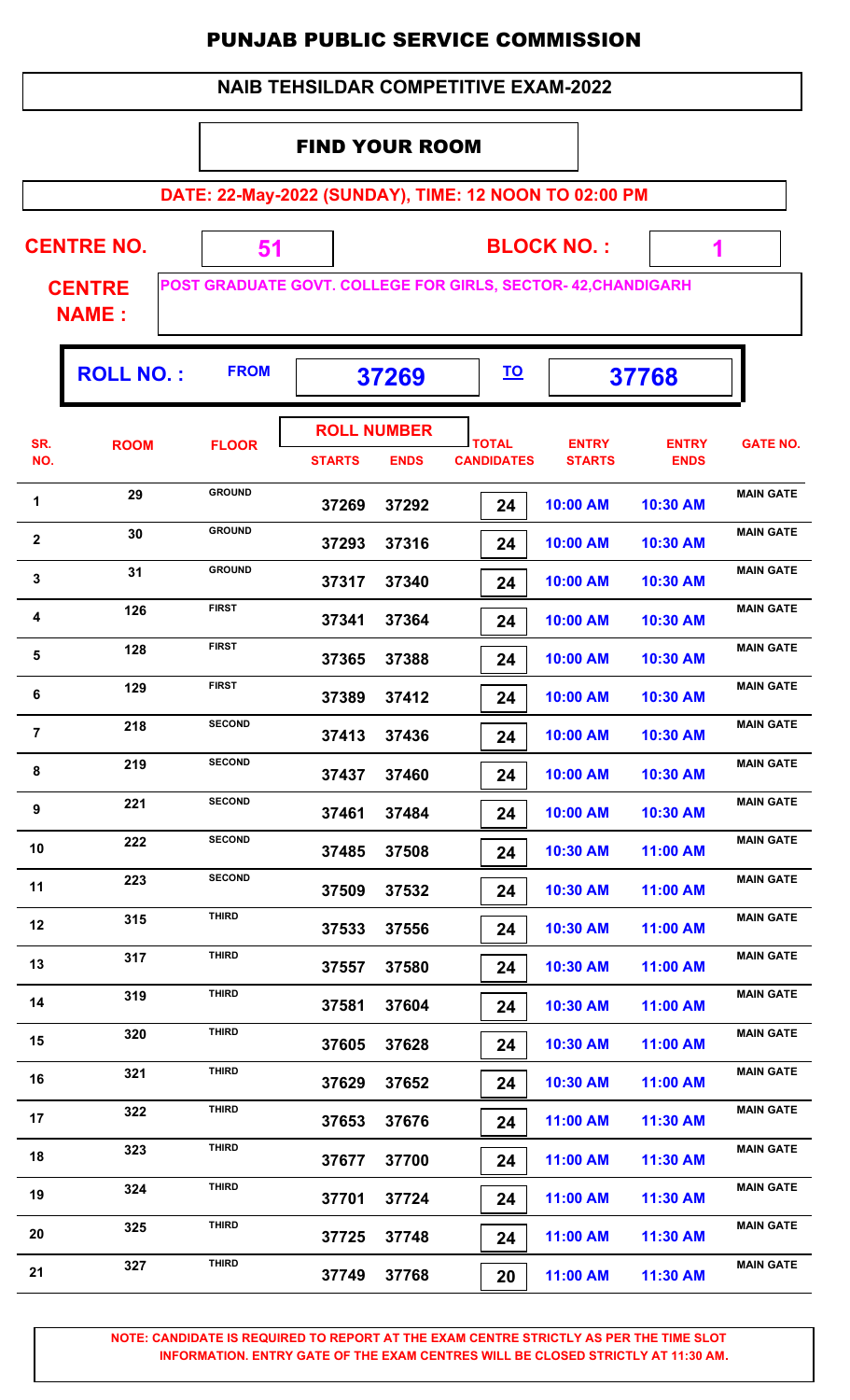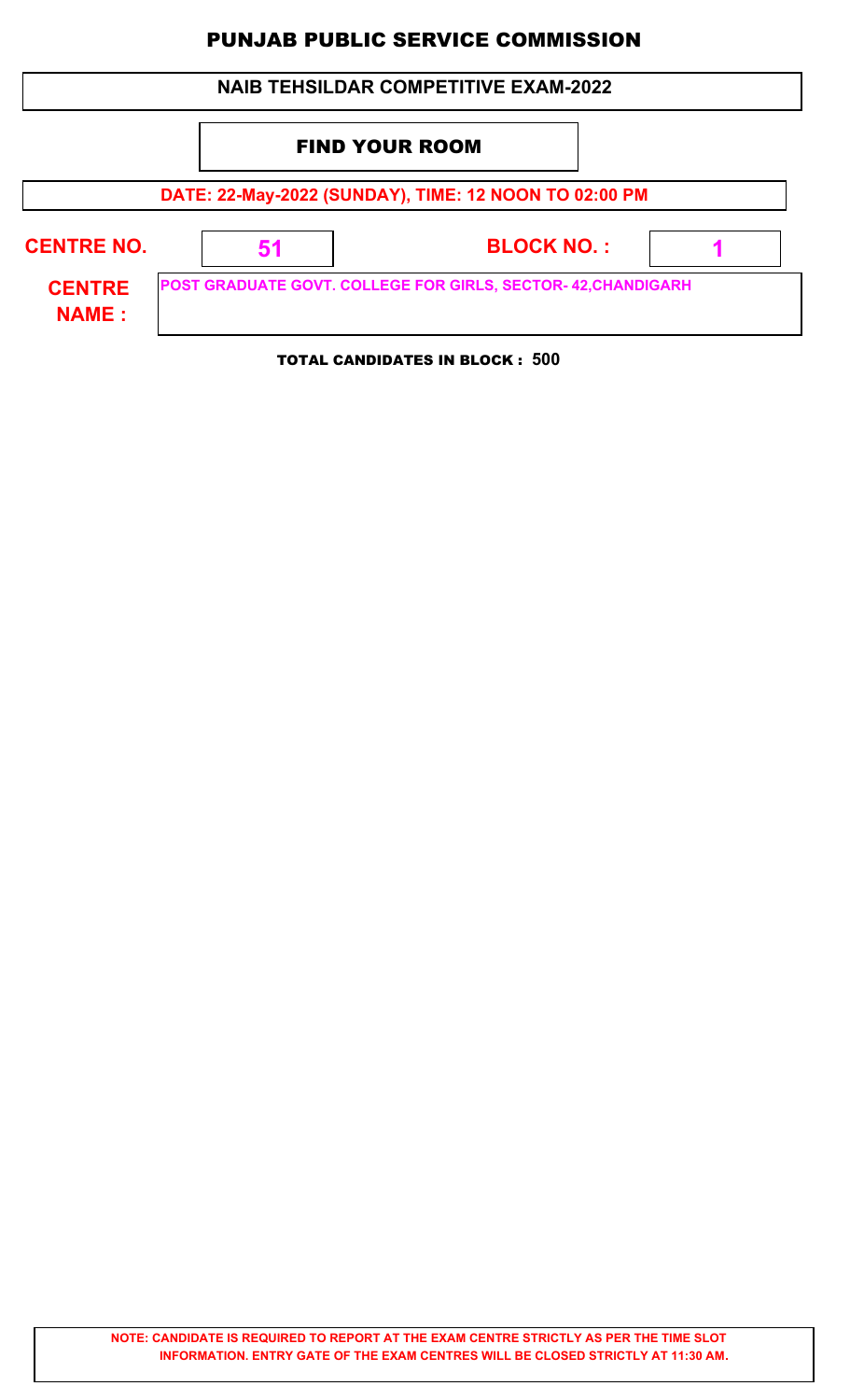|                | <b>NAIB TEHSILDAR COMPETITIVE EXAM-2022</b>                            |                                                       |                       |                    |  |                   |               |              |                 |  |  |
|----------------|------------------------------------------------------------------------|-------------------------------------------------------|-----------------------|--------------------|--|-------------------|---------------|--------------|-----------------|--|--|
|                |                                                                        |                                                       | <b>FIND YOUR ROOM</b> |                    |  |                   |               |              |                 |  |  |
|                |                                                                        | DATE: 22-May-2022 (SUNDAY), TIME: 12 NOON TO 02:00 PM |                       |                    |  |                   |               |              |                 |  |  |
|                |                                                                        |                                                       |                       |                    |  |                   |               |              |                 |  |  |
|                | <b>CENTRE NO.</b><br><b>BLOCK NO.:</b><br>52<br>1                      |                                                       |                       |                    |  |                   |               |              |                 |  |  |
|                | <b>GOVT. MODEL HIGH SCHOOL SECTOR 38 D CHANDIGARH</b><br><b>CENTRE</b> |                                                       |                       |                    |  |                   |               |              |                 |  |  |
|                | <b>NAME:</b>                                                           |                                                       |                       |                    |  |                   |               |              |                 |  |  |
|                | <b>ROLL NO.:</b>                                                       | <b>FROM</b>                                           |                       | 37769              |  | <u>TO</u>         |               | 38248        |                 |  |  |
| SR.            | <b>ROOM</b>                                                            |                                                       |                       | <b>ROLL NUMBER</b> |  | <b>TOTAL</b>      | <b>ENTRY</b>  | <b>ENTRY</b> | <b>GATE NO.</b> |  |  |
| NO.            |                                                                        | <b>FLOOR</b>                                          | <b>STARTS</b>         | <b>ENDS</b>        |  | <b>CANDIDATES</b> | <b>STARTS</b> | <b>ENDS</b>  |                 |  |  |
| 1              | $\mathbf{1}$                                                           | <b>SECOND</b>                                         | 37769                 | 37792              |  | 24                | 10:30 AM      | 11:00 AM     | GATE-1          |  |  |
| $\mathbf{2}$   | $\overline{2}$                                                         | <b>SECOND</b>                                         | 37793                 | 37816              |  | 24                | 10:30 AM      | 11:00 AM     | GATE-1          |  |  |
| 3              | $\mathbf{3}$                                                           | <b>SECOND</b>                                         | 37817                 | 37840              |  | 24                | 10:30 AM      | 11:00 AM     | GATE-1          |  |  |
| 4              | $\overline{\mathbf{4}}$                                                | <b>SECOND</b>                                         | 37841                 | 37864              |  | 24                | 10:30 AM      | 11:00 AM     | GATE-1          |  |  |
| 5              | 5                                                                      | <b>SECOND</b>                                         | 37865                 | 37888              |  | 24                | 10:30 AM      | 11:00 AM     | GATE-1          |  |  |
| 6              | 6                                                                      | <b>SECOND</b>                                         | 37889                 | 37912              |  | 24                | 11:00 AM      | 11:30 AM     | GATE-1          |  |  |
| $\overline{7}$ | $\overline{7}$                                                         | <b>SECOND</b>                                         | 37913                 | 37936              |  | 24                | 11:00 AM      | 11:30 AM     | GATE-1          |  |  |
| 8              | 8                                                                      | <b>SECOND</b>                                         | 37937                 | 37960              |  | 24                | 11:00 AM      | 11:30 AM     | GATE-1          |  |  |
| 9              | $\boldsymbol{9}$                                                       | <b>SECOND</b>                                         | 37961                 | 37984              |  | 24                | 11:00 AM      | 11:30 AM     | GATE-1          |  |  |
| 10             | 10                                                                     | <b>FIRST</b>                                          | 37985                 | 38008              |  | 24                | 10:30 AM      | 11:00 AM     | GATE-2          |  |  |
| 11             | 11                                                                     | <b>FIRST</b>                                          | 38009                 | 38032              |  | 24                | 10:30 AM      | 11:00 AM     | GATE-2          |  |  |
| 12             | 12                                                                     | <b>FIRST</b>                                          | 38033                 | 38056              |  | 24                | 10:30 AM      | 11:00 AM     | GATE-2          |  |  |
| 13             | 13                                                                     | <b>FIRST</b>                                          | 38057                 | 38080              |  | 24                | 10:30 AM      | 11:00 AM     | GATE-2          |  |  |
| 14             | 14                                                                     | <b>FIRST</b>                                          | 38081                 | 38104              |  | 24                | 10:30 AM      | 11:00 AM     | GATE-2          |  |  |
| 15             | 15                                                                     | <b>FIRST</b>                                          | 38105                 | 38128              |  | 24                | 10:30 AM      | 11:00 AM     | GATE-2          |  |  |
| 16             | 16                                                                     | <b>FIRST</b>                                          | 38129                 | 38152              |  | 24                | 10:30 AM      | 11:00 AM     | GATE-2          |  |  |
| 17             | 17                                                                     | <b>GROUND</b>                                         | 38153                 | 38176              |  | 24                | 11:00 AM      | 11:30 AM     | GATE-2          |  |  |
| 18             | 18                                                                     | <b>GROUND</b>                                         | 38177                 | 38200              |  | 24                | 11:00 AM      | 11:30 AM     | GATE-2          |  |  |
| 19             | 19                                                                     | <b>GROUND</b>                                         | 38201                 | 38224              |  | 24                | 11:00 AM      | 11:30 AM     | GATE-2          |  |  |
| 20             | 20                                                                     | <b>GROUND</b>                                         | 38225                 | 38248              |  | 24                | 11:00 AM      | 11:30 AM     | GATE-2          |  |  |

TOTAL CANDIDATES IN BLOCK : **480**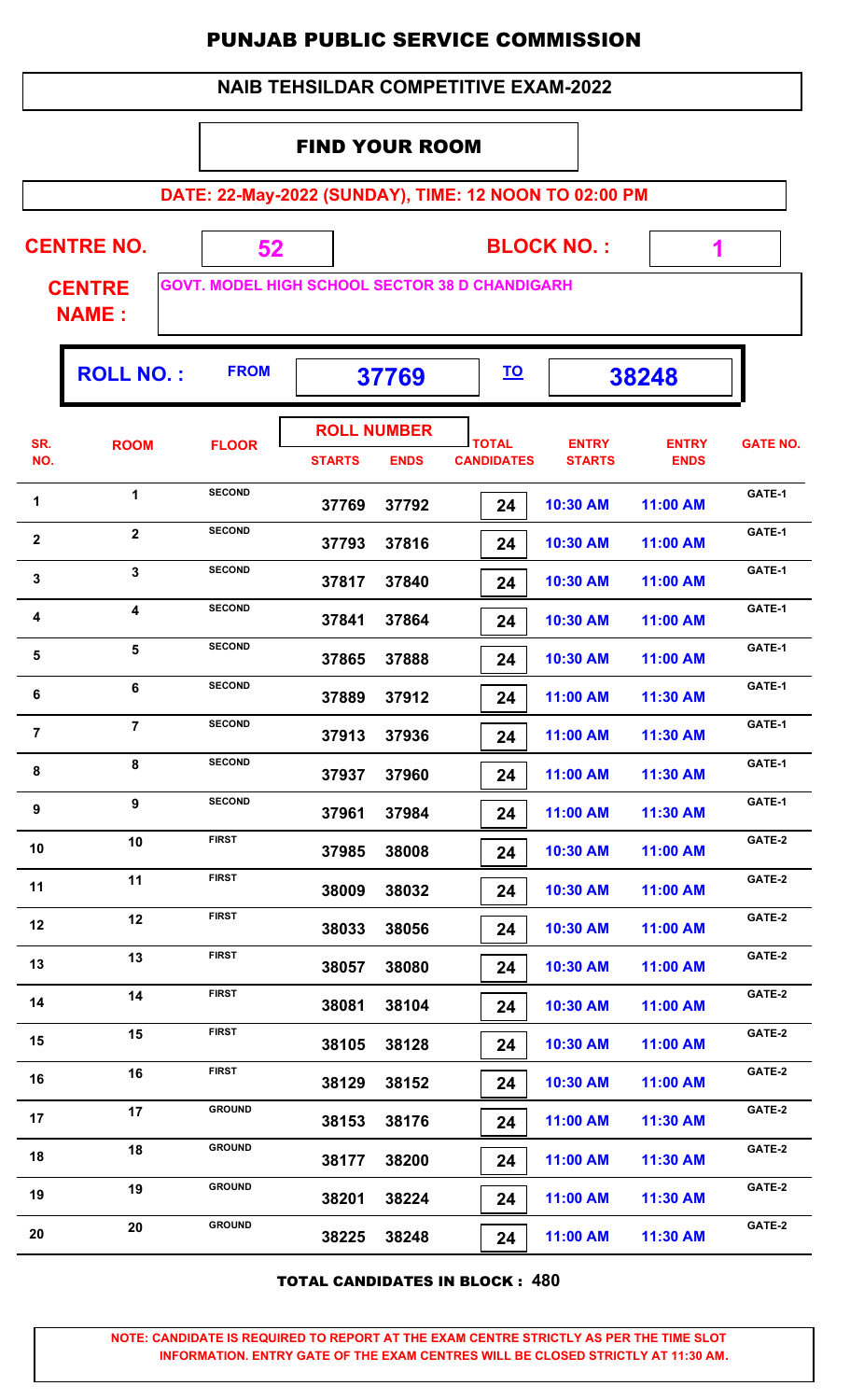| <b>NAIB TEHSILDAR COMPETITIVE EXAM-2022</b> |  |
|---------------------------------------------|--|
|---------------------------------------------|--|

#### FIND YOUR ROOM

**DATE: 22-May-2022 (SUNDAY), TIME: 12 NOON TO 02:00 PM**

 $\mathbf{r}$ 

T.

| <b>CENTRE NO.</b>             |  | <b>BLOCK NO.:</b>                                                 |  |
|-------------------------------|--|-------------------------------------------------------------------|--|
| <b>CENTRE</b><br><b>NAME:</b> |  | <b>GOVT. MODEL SENIOR SECONDARY SCHOOL SECTOR 40 B CHANDIGARH</b> |  |

Г

Г

|                         | <b>ROLL NO.:</b> | <b>FROM</b>   | 38249              |             | <u>TO</u>         |               | 38632        |                  |
|-------------------------|------------------|---------------|--------------------|-------------|-------------------|---------------|--------------|------------------|
| SR.                     | <b>ROOM</b>      | <b>FLOOR</b>  | <b>ROLL NUMBER</b> |             | <b>TOTAL</b>      | <b>ENTRY</b>  | <b>ENTRY</b> | <b>GATE NO.</b>  |
| NO.                     |                  |               | <b>STARTS</b>      | <b>ENDS</b> | <b>CANDIDATES</b> | <b>STARTS</b> | <b>ENDS</b>  |                  |
| 1                       | 302              | <b>SECOND</b> | 38249              | 38272       | 24                | 10:00 AM      | 10:30 AM     | <b>MAIN GATE</b> |
| $\boldsymbol{2}$        | 303              | <b>SECOND</b> | 38273              | 38296       | 24                | 10:00 AM      | 10:30 AM     | <b>MAIN GATE</b> |
| 3                       | 304              | <b>SECOND</b> | 38297              | 38320       | 24                | 10:00 AM      | 10:30 AM     | <b>MAIN GATE</b> |
| 4                       | 305              | <b>SECOND</b> | 38321              | 38344       | 24                | 10:00 AM      | 10:30 AM     | <b>MAIN GATE</b> |
| ${\bf 5}$               | 306              | <b>SECOND</b> | 38345              | 38368       | 24                | 10:00 AM      | 10:30 AM     | <b>MAIN GATE</b> |
| 6                       | 308              | <b>SECOND</b> | 38369              | 38392       | 24                | 10:00 AM      | 10:30 AM     | <b>MAIN GATE</b> |
| $\overline{\mathbf{7}}$ | 309              | <b>SECOND</b> | 38393              | 38416       | 24                | 10:00 AM      | 10:30 AM     | <b>MAIN GATE</b> |
| 8                       | 310              | <b>SECOND</b> | 38417              | 38440       | 24                | 10:30 AM      | 11:00 AM     | <b>MAIN GATE</b> |
| 9                       | 311              | <b>SECOND</b> | 38441              | 38464       | 24                | 10:30 AM      | 11:00 AM     | <b>MAIN GATE</b> |
| 10                      | 312              | <b>SECOND</b> | 38465              | 38488       | 24                | 10:30 AM      | 11:00 AM     | <b>MAIN GATE</b> |
| 11                      | 313              | <b>SECOND</b> | 38489              | 38512       | 24                | 10:30 AM      | 11:00 AM     | <b>MAIN GATE</b> |
| 12                      | 314              | <b>SECOND</b> | 38513              | 38536       | 24                | 10:30 AM      | 11:00 AM     | <b>MAIN GATE</b> |
| 13                      | 315              | <b>SECOND</b> | 38537              | 38560       | 24                | 11:00 AM      | 11:30 AM     | <b>MAIN GATE</b> |
| 14                      | 316              | <b>SECOND</b> | 38561              | 38584       | 24                | 11:00 AM      | 11:30 AM     | <b>MAIN GATE</b> |
| 15                      | 319              | <b>SECOND</b> | 38585              | 38608       | 24                | 11:00 AM      | 11:30 AM     | <b>MAIN GATE</b> |
| 16                      | 321              | <b>SECOND</b> | 38609              | 38632       | 24                | 11:00 AM      | 11:30 AM     | <b>MAIN GATE</b> |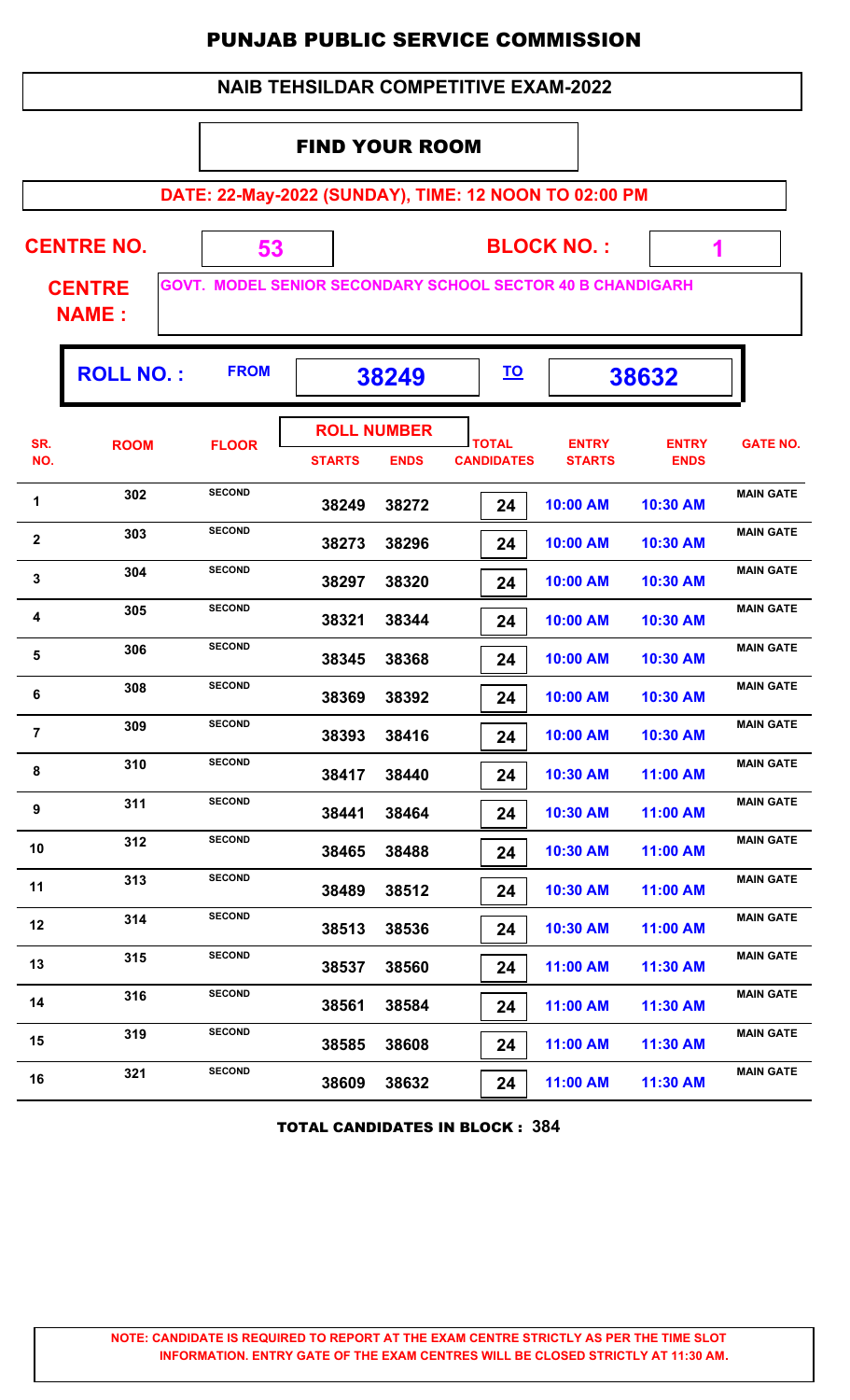|                |                               |                                                       |               |                                   | <b>NAIB TEHSILDAR COMPETITIVE EXAM-2022</b> |                               |                             |                 |  |  |  |
|----------------|-------------------------------|-------------------------------------------------------|---------------|-----------------------------------|---------------------------------------------|-------------------------------|-----------------------------|-----------------|--|--|--|
|                | <b>FIND YOUR ROOM</b>         |                                                       |               |                                   |                                             |                               |                             |                 |  |  |  |
|                |                               | DATE: 22-May-2022 (SUNDAY), TIME: 12 NOON TO 02:00 PM |               |                                   |                                             |                               |                             |                 |  |  |  |
|                | <b>CENTRE NO.</b>             | 54                                                    |               |                                   |                                             | <b>BLOCK NO.:</b>             |                             |                 |  |  |  |
|                | <b>CENTRE</b><br><b>NAME:</b> | <b>GOVT. MODEL HIGH SCHOOL SECTOR 28 C CHANDIGARH</b> |               |                                   |                                             |                               |                             |                 |  |  |  |
|                | <b>ROLL NO.:</b>              | <b>FROM</b>                                           |               | 38633                             | <u>TO</u>                                   |                               | 38944                       |                 |  |  |  |
| SR.<br>NO.     | <b>ROOM</b>                   | <b>FLOOR</b>                                          | <b>STARTS</b> | <b>ROLL NUMBER</b><br><b>ENDS</b> | <b>TOTAL</b><br><b>CANDIDATES</b>           | <b>ENTRY</b><br><b>STARTS</b> | <b>ENTRY</b><br><b>ENDS</b> | <b>GATE NO.</b> |  |  |  |
| 1              | 1                             | <b>GROUND</b>                                         | 38633         | 38656                             | 24                                          | 10:00 AM                      | 10:30 AM                    | GATE-1          |  |  |  |
| $\mathbf{2}$   | $\overline{\mathbf{2}}$       | <b>GROUND</b>                                         | 38657         | 38680                             | 24                                          | 10:00 AM                      | 10:30 AM                    | GATE-1          |  |  |  |
| $\mathbf{3}$   | 3                             | <b>GROUND</b>                                         | 38681         | 38704                             | 24                                          | 10:00 AM                      | 10:30 AM                    | GATE-1          |  |  |  |
| 4              | $\overline{\mathbf{4}}$       | <b>GROUND</b>                                         | 38705         | 38728                             | 24                                          | 10:00 AM                      | 10:30 AM                    | GATE-1          |  |  |  |
| 5              | 5                             | <b>GROUND</b>                                         | 38729         | 38752                             | 24                                          | 10:00 AM                      | 10:30 AM                    | GATE-1          |  |  |  |
| 6              | 6                             | <b>GROUND</b>                                         | 38753         | 38776                             | 24                                          | 10:00 AM                      | 10:30 AM                    | GATE-1          |  |  |  |
| $\overline{7}$ | $\overline{7}$                | <b>FIRST</b>                                          | 38777         | 38800                             | 24                                          | 10:30 AM                      | 11:00 AM                    | GATE-1          |  |  |  |
| 8              | 8                             | <b>FIRST</b>                                          | 38801         | 38824                             | 24                                          | 10:30 AM                      | 11:00 AM                    | GATE-1          |  |  |  |
| 9              | 9                             | <b>FIRST</b>                                          | 38825         | 38848                             | 24                                          | 10:30 AM                      | 11:00 AM                    | GATE-1          |  |  |  |
| 10             | 10                            | <b>FIRST</b>                                          | 38849         | 38872                             | 24                                          | 10:30 AM                      | 11:00 AM                    | GATE-1          |  |  |  |
| 11             | 11                            | <b>FIRST</b>                                          | 38873         | 38896                             | 24                                          | 11:00 AM                      | 11:30 AM                    | GATE-1          |  |  |  |
| 12             | 12                            | <b>FIRST</b>                                          | 38897         | 38920                             | 24                                          | 11:00 AM                      | 11:30 AM                    | GATE-1          |  |  |  |
| 13             | 13                            | <b>FIRST</b>                                          | 38921         | 38944                             | 24                                          | 11:00 AM                      | 11:30 AM                    | GATE-1          |  |  |  |

TOTAL CANDIDATES IN BLOCK : **312**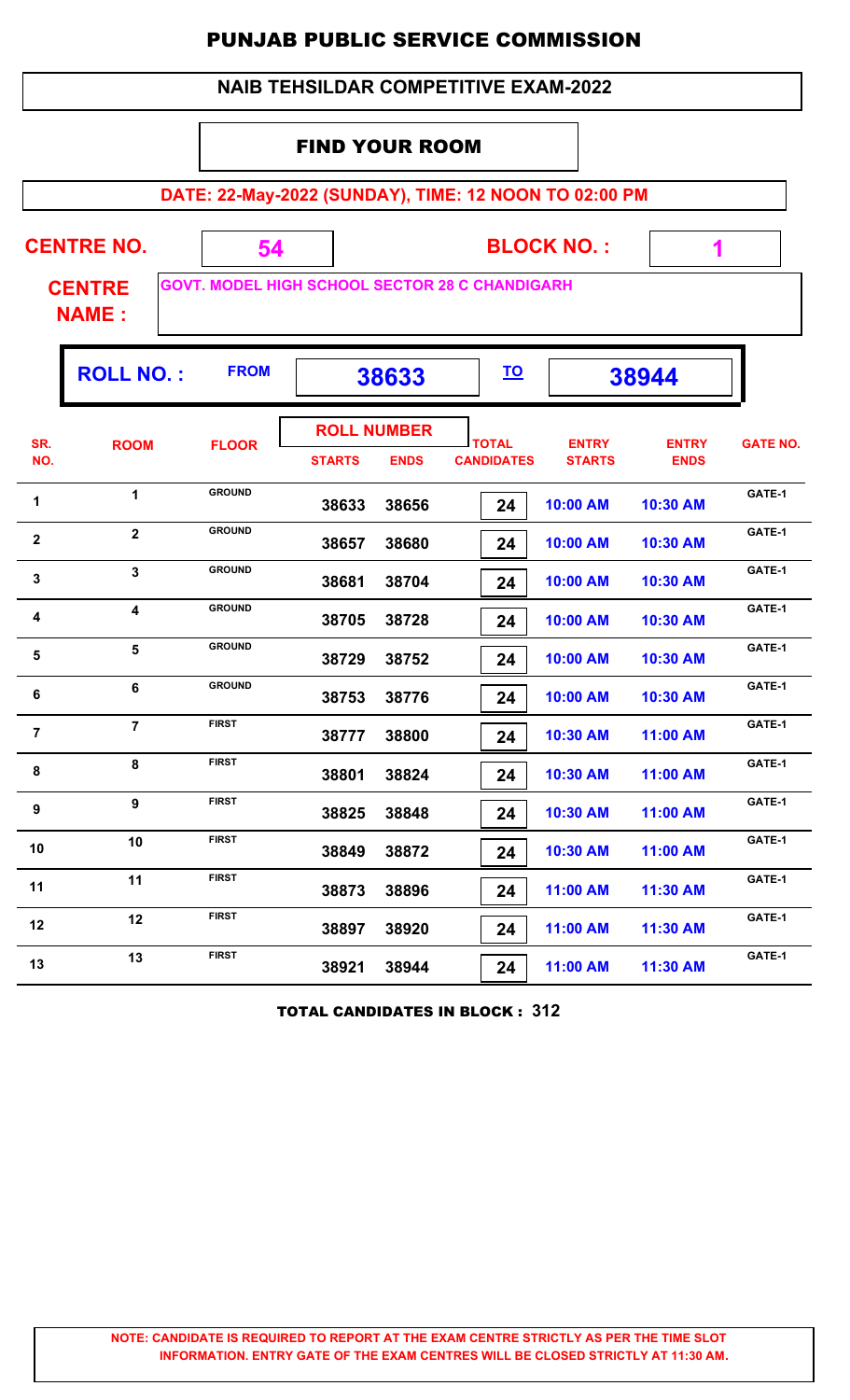|                |                               |                                                                   |                       |                                   | <b>NAIB TEHSILDAR COMPETITIVE EXAM-2022</b> |                               |                             |                 |
|----------------|-------------------------------|-------------------------------------------------------------------|-----------------------|-----------------------------------|---------------------------------------------|-------------------------------|-----------------------------|-----------------|
|                |                               |                                                                   | <b>FIND YOUR ROOM</b> |                                   |                                             |                               |                             |                 |
|                |                               | DATE: 22-May-2022 (SUNDAY), TIME: 12 NOON TO 02:00 PM             |                       |                                   |                                             |                               |                             |                 |
|                | <b>CENTRE NO.</b>             | 55                                                                |                       |                                   |                                             | <b>BLOCK NO.:</b>             | 1                           |                 |
|                | <b>CENTRE</b><br><b>NAME:</b> | <b>GOVT. MODEL SENIOR SECONDARY SCHOOL SECTOR 27 C CHANDIGARH</b> |                       |                                   |                                             |                               |                             |                 |
|                | <b>ROLL NO.:</b>              | <b>FROM</b>                                                       |                       | 38945                             | <u>TO</u>                                   |                               | 39256                       |                 |
| SR.<br>NO.     | <b>ROOM</b>                   | <b>FLOOR</b>                                                      | <b>STARTS</b>         | <b>ROLL NUMBER</b><br><b>ENDS</b> | <b>TOTAL</b><br><b>CANDIDATES</b>           | <b>ENTRY</b><br><b>STARTS</b> | <b>ENTRY</b><br><b>ENDS</b> | <b>GATE NO.</b> |
| 1              | 1                             | <b>FIRST</b>                                                      | 38945                 | 38968                             | 24                                          | 10:00 AM                      | 10:30 AM                    | GATE-1          |
| $\overline{2}$ | $\overline{2}$                | <b>FIRST</b>                                                      | 38969                 | 38992                             | 24                                          | 10:00 AM                      | 10:30 AM                    | GATE-1          |
| $\mathbf{3}$   | 3                             | <b>FIRST</b>                                                      | 38993                 | 39016                             | 24                                          | 10:00 AM                      | 10:30 AM                    | GATE-1          |
| 4              | 4                             | <b>FIRST</b>                                                      | 39017                 | 39040                             | 24                                          | 10:00 AM                      | 10:30 AM                    | GATE-1          |
| 5              | 5                             | <b>SECOND</b>                                                     | 39041                 | 39064                             | 24                                          | 10:00 AM                      | 10:30 AM                    | GATE-1          |
| $\bf 6$        | 6                             | <b>SECOND</b>                                                     | 39065                 | 39088                             | 24                                          | 10:00 AM                      | 10:30 AM                    | GATE-1          |
| $\overline{7}$ | $\overline{7}$                | <b>SECOND</b>                                                     | 39089                 | 39112                             | 24                                          | 10:30 AM                      | 11:00 AM                    | GATE-1          |
| 8              | 8                             | <b>SECOND</b>                                                     | 39113                 | 39136                             | 24                                          | 10:30 AM                      | 11:00 AM                    | GATE-1          |
| 9              | 9                             | <b>SECOND</b>                                                     | 39137                 | 39160                             | 24                                          | 10:30 AM                      | 11:00 AM                    | GATE-1          |
| 10             | 10                            | <b>SECOND</b>                                                     | 39161                 | 39184                             | 24                                          | 10:30 AM                      | 11:00 AM                    | GATE-1          |
| 11             | 11                            | <b>SECOND</b>                                                     | 39185                 | 39208                             | 24                                          | 11:00 AM                      | 11:30 AM                    | GATE-1          |
| 12             | 12                            | <b>SECOND</b>                                                     | 39209                 | 39232                             | 24                                          | 11:00 AM                      | 11:30 AM                    | GATE-1          |
| 13             | 13                            | <b>SECOND</b>                                                     | 39233                 | 39256                             | 24                                          | 11:00 AM                      | 11:30 AM                    | GATE-1          |

TOTAL CANDIDATES IN BLOCK : **312**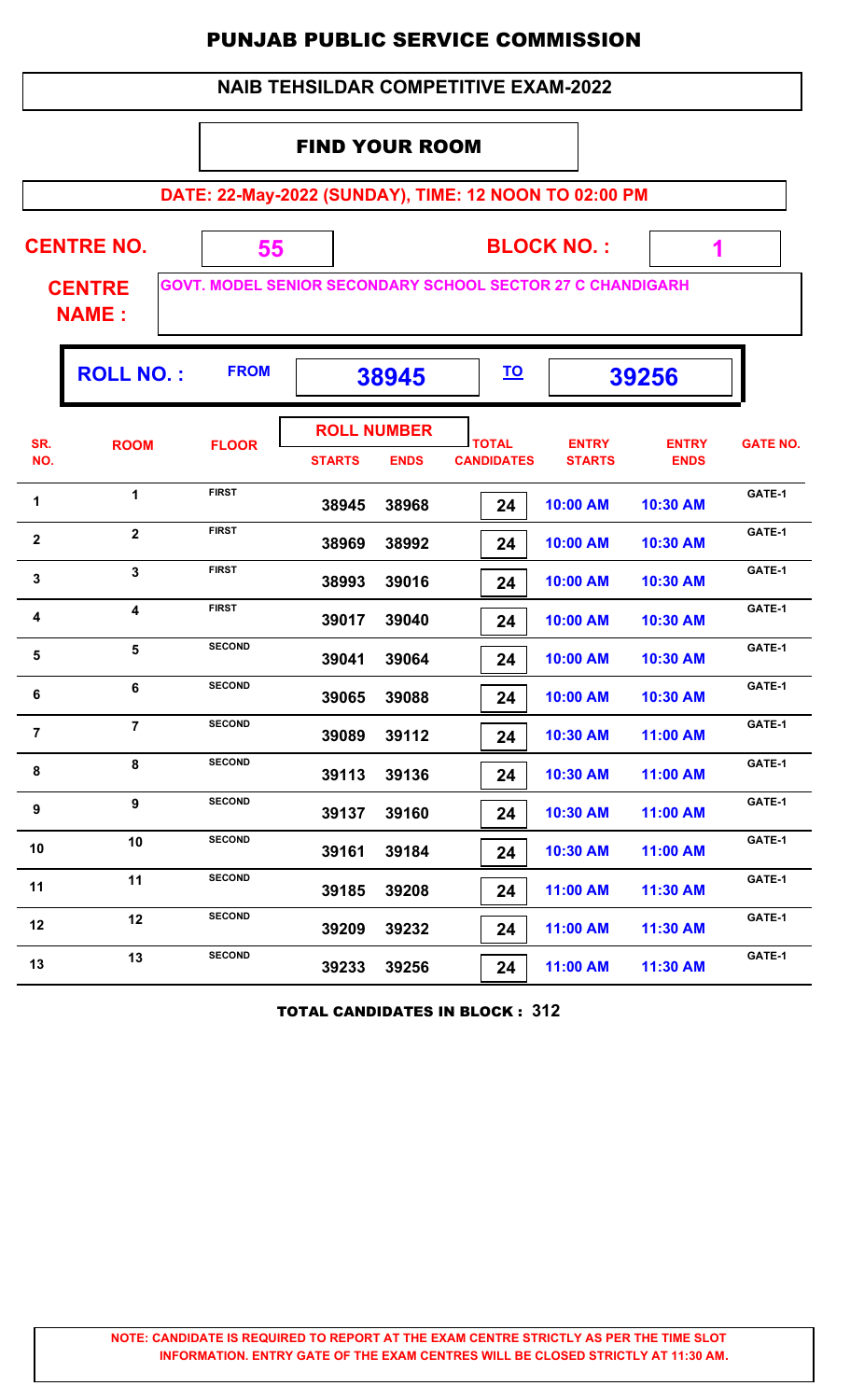|  | <b>NAIB TEHSILDAR COMPETITIVE EXAM-2022</b> |
|--|---------------------------------------------|
|--|---------------------------------------------|

#### FIND YOUR ROOM

**DATE: 22-May-2022 (SUNDAY), TIME: 12 NOON TO 02:00 PM**

 **1**

| <b>CENTRE NO.</b>       |  | <b>BLOCK NO.:</b>                                          |
|-------------------------|--|------------------------------------------------------------|
| <b>CENTRE</b><br>NIAME. |  | <b>GOVERNMENT MODEL HIGH SCHOOL SECTOR 34 C CHANDIGARH</b> |

**NAME :**

|                | NAME:            |               |               |                    |                   |               |              |                  |
|----------------|------------------|---------------|---------------|--------------------|-------------------|---------------|--------------|------------------|
|                | <b>ROLL NO.:</b> | <b>FROM</b>   |               | 39257              | <u>TO</u>         |               | 39640        |                  |
| SR.            | <b>ROOM</b>      | <b>FLOOR</b>  |               | <b>ROLL NUMBER</b> | <b>TOTAL</b>      | <b>ENTRY</b>  | <b>ENTRY</b> | <b>GATE NO.</b>  |
| NO.            |                  |               | <b>STARTS</b> | <b>ENDS</b>        | <b>CANDIDATES</b> | <b>STARTS</b> | <b>ENDS</b>  |                  |
| $\overline{a}$ |                  | <b>GROUND</b> | -----         |                    |                   | . <b>.</b>    | .            | <b>MAIN GATE</b> |

| SR.                     | <b>ROOM</b>             | <b>FLOOR</b>  |               |             | <b>TOTAL</b>      | <b>ENTRY</b>  | <b>ENTRY</b> | <b>GATE NO.</b>  |
|-------------------------|-------------------------|---------------|---------------|-------------|-------------------|---------------|--------------|------------------|
| NO.                     |                         |               | <b>STARTS</b> | <b>ENDS</b> | <b>CANDIDATES</b> | <b>STARTS</b> | <b>ENDS</b>  |                  |
| 1                       | $\mathbf{1}$            | <b>GROUND</b> | 39257         | 39280       | 24                | 10:00 AM      | 10:30 AM     | <b>MAIN GATE</b> |
| $\mathbf 2$             | $\overline{\mathbf{2}}$ | <b>GROUND</b> | 39281         | 39304       | 24                | 10:00 AM      | 10:30 AM     | <b>MAIN GATE</b> |
| $\mathbf{3}$            | $\overline{\mathbf{3}}$ | <b>GROUND</b> | 39305         | 39328       | 24                | 10:00 AM      | 10:30 AM     | <b>MAIN GATE</b> |
| $\overline{\mathbf{4}}$ | $\overline{\mathbf{4}}$ | <b>GROUND</b> | 39329         | 39352       | 24                | 10:00 AM      | 10:30 AM     | <b>MAIN GATE</b> |
| $\sqrt{5}$              | $5\phantom{a}$          | <b>GROUND</b> | 39353         | 39376       | 24                | 10:00 AM      | 10:30 AM     | <b>MAIN GATE</b> |
| 6                       | $6\phantom{a}$          | <b>GROUND</b> | 39377         | 39400       | 24                | 10:00 AM      | 10:30 AM     | <b>MAIN GATE</b> |
| $\overline{7}$          | $\overline{7}$          | <b>GROUND</b> | 39401         | 39424       | 24                | 10:00 AM      | 10:30 AM     | <b>MAIN GATE</b> |
| 8                       | 8                       | <b>FIRST</b>  | 39425         | 39448       | 24                | 10:30 AM      | 11:00 AM     | <b>MAIN GATE</b> |
| $\boldsymbol{9}$        | 9                       | <b>FIRST</b>  | 39449         | 39472       | 24                | 10:30 AM      | 11:00 AM     | <b>MAIN GATE</b> |
| 10                      | 10                      | <b>FIRST</b>  | 39473         | 39496       | 24                | 10:30 AM      | 11:00 AM     | <b>MAIN GATE</b> |
| 11                      | 11                      | <b>FIRST</b>  | 39497         | 39520       | 24                | 10:30 AM      | 11:00 AM     | <b>MAIN GATE</b> |
| 12                      | 12                      | <b>FIRST</b>  | 39521         | 39544       | 24                | 10:30 AM      | 11:00 AM     | <b>MAIN GATE</b> |
| 13                      | 13                      | <b>FIRST</b>  | 39545         | 39568       | 24                | 11:00 AM      | 11:30 AM     | <b>MAIN GATE</b> |
| 14                      | 14                      | <b>FIRST</b>  | 39569         | 39592       | 24                | 11:00 AM      | 11:30 AM     | <b>MAIN GATE</b> |
| 15                      | 15                      | <b>FIRST</b>  | 39593         | 39616       | 24                | 11:00 AM      | 11:30 AM     | <b>MAIN GATE</b> |
| 16                      | 16                      | <b>FIRST</b>  | 39617         | 39640       | 24                | 11:00 AM      | 11:30 AM     | <b>MAIN GATE</b> |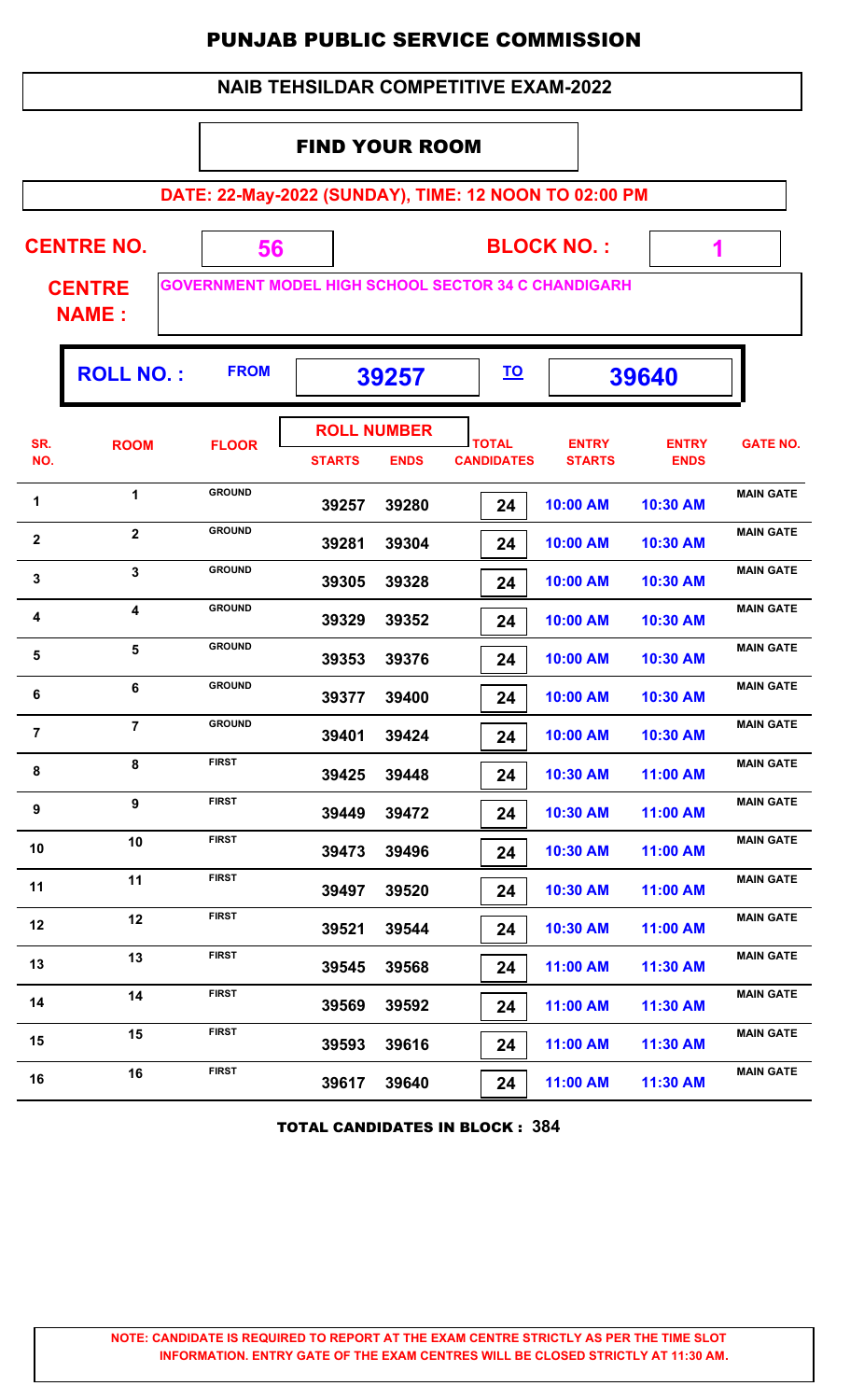| <b>NAIB TEHSILDAR COMPETITIVE EXAM-2022</b> |  |  |
|---------------------------------------------|--|--|
|---------------------------------------------|--|--|

#### FIND YOUR ROOM

**DATE: 22-May-2022 (SUNDAY), TIME: 12 NOON TO 02:00 PM**

7

| <b>CENTRE NO.</b> |  | <b>BLOCK NO.:</b>                                                    |  |
|-------------------|--|----------------------------------------------------------------------|--|
| <b>CENTRE</b>     |  | <b>GOVERNMENT MODEL HIGH SCHOOL SECTOR 41 D (BADHERI) CHANDIGARH</b> |  |

**NAME :**

| Ε. |  | <b>GOVERNMENT MODEL HIGH SCHOOL SECTO</b> |
|----|--|-------------------------------------------|
|    |  |                                           |
|    |  |                                           |

|                | <b>ROLL NO.:</b> | <b>FROM</b>   |               | 39641                             | <u>TO</u>                         |                               | 40240                       |                 |
|----------------|------------------|---------------|---------------|-----------------------------------|-----------------------------------|-------------------------------|-----------------------------|-----------------|
| SR.<br>NO.     | <b>ROOM</b>      | <b>FLOOR</b>  | <b>STARTS</b> | <b>ROLL NUMBER</b><br><b>ENDS</b> | <b>TOTAL</b><br><b>CANDIDATES</b> | <b>ENTRY</b><br><b>STARTS</b> | <b>ENTRY</b><br><b>ENDS</b> | <b>GATE NO.</b> |
| 1              | $\overline{7}$   | <b>GROUND</b> | 39641         | 39664                             | 24                                | 10:00 AM                      | 10:30 AM                    | GATE-1          |
| $\mathbf{2}$   | 8                | <b>GROUND</b> | 39665         | 39688                             | 24                                | 10:00 AM                      | 10:30 AM                    | GATE-1          |
| $\mathbf 3$    | 9                | <b>GROUND</b> | 39689         | 39712                             | 24                                | 10:00 AM                      | 10:30 AM                    | GATE-1          |
| 4              | 10               | <b>GROUND</b> | 39713         | 39736                             | 24                                | 10:00 AM                      | 10:30 AM                    | GATE-1          |
| ${\bf 5}$      | 17               | <b>FIRST</b>  | 39737         | 39760                             | 24                                | 10:00 AM                      | 10:30 AM                    | GATE-1          |
| 6              | 18               | <b>FIRST</b>  | 39761         | 39784                             | 24                                | 10:00 AM                      | 10:30 AM                    | GATE-1          |
| $\overline{7}$ | 19               | <b>FIRST</b>  | 39785         | 39808                             | 24                                | 10:00 AM                      | 10:30 AM                    | GATE-1          |
| 8              | 20               | <b>FIRST</b>  | 39809         | 39832                             | 24                                | 10:00 AM                      | 10:30 AM                    | GATE-1          |
| 9              | 21               | <b>FIRST</b>  | 39833         | 39856                             | 24                                | 10:00 AM                      | 10:30 AM                    | GATE-1          |
| 10             | 22               | <b>FIRST</b>  | 39857         | 39880                             | 24                                | 10:00 AM                      | 10:30 AM                    | GATE-1          |
| 11             | 24               | <b>SECOND</b> | 39881         | 39904                             | 24                                | 10:30 AM                      | 11:00 AM                    | GATE-1          |
| 12             | 26               | <b>SECOND</b> | 39905         | 39928                             | 24                                | 10:30 AM                      | 11:00 AM                    | GATE-1          |
| 13             | 27               | <b>SECOND</b> | 39929         | 39952                             | 24                                | 10:30 AM                      | 11:00 AM                    | GATE-1          |
| 14             | 28               | <b>SECOND</b> | 39953         | 39976                             | 24                                | 10:30 AM                      | 11:00 AM                    | GATE-1          |
| 15             | 29               | <b>SECOND</b> | 39977         | 40000                             | 24                                | 10:30 AM                      | 11:00 AM                    | GATE-1          |
| 16             | 30               | <b>SECOND</b> | 40001         | 40024                             | 24                                | 10:30 AM                      | 11:00 AM                    | GATE-1          |
| 17             | 31               | <b>SECOND</b> | 40025         | 40048                             | 24                                | 10:30 AM                      | 11:00 AM                    | GATE-1          |
| 18             | 32               | <b>SECOND</b> | 40049         | 40072                             | 24                                | 10:30 AM                      | 11:00 AM                    | GATE-1          |
| 19             | 34               | <b>THIRD</b>  | 40073         | 40096                             | 24                                | 11:00 AM                      | 11:30 AM                    | GATE-1          |
| 20             | 36               | <b>THIRD</b>  | 40097         | 40120                             | 24                                | 11:00 AM                      | 11:30 AM                    | GATE-1          |
| 21             | 38               | <b>THIRD</b>  | 40121         | 40144                             | 24                                | 11:00 AM                      | 11:30 AM                    | GATE-1          |
|                |                  |               |               |                                   |                                   |                               |                             |                 |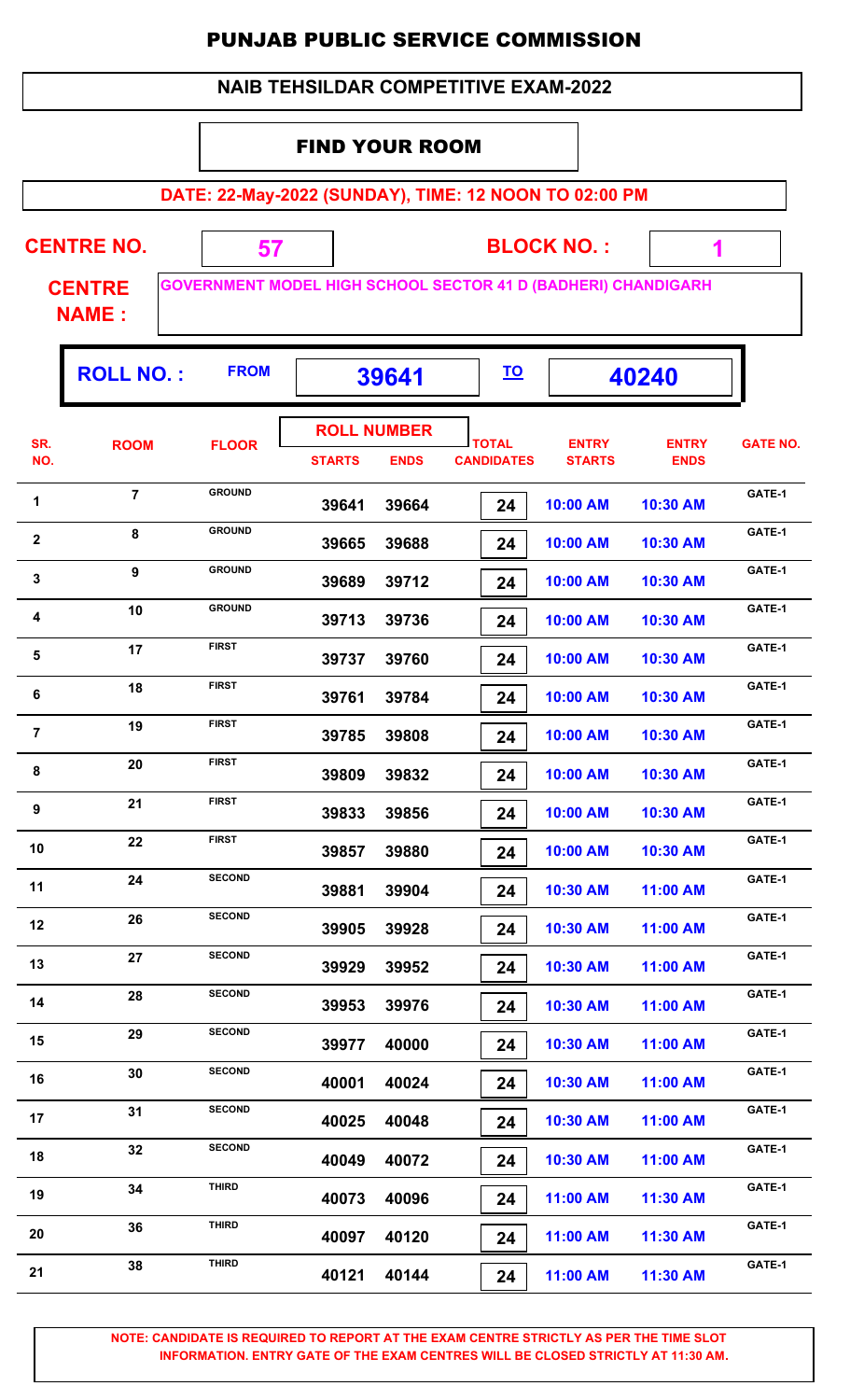|                                                                                                       | <b>NAIB TEHSILDAR COMPETITIVE EXAM-2022</b>           |              |       |       |    |          |          |        |
|-------------------------------------------------------------------------------------------------------|-------------------------------------------------------|--------------|-------|-------|----|----------|----------|--------|
| <b>FIND YOUR ROOM</b>                                                                                 |                                                       |              |       |       |    |          |          |        |
|                                                                                                       | DATE: 22-May-2022 (SUNDAY), TIME: 12 NOON TO 02:00 PM |              |       |       |    |          |          |        |
|                                                                                                       | <b>CENTRE NO.</b><br><b>BLOCK NO.:</b><br>57          |              |       |       |    |          |          |        |
| <b>GOVERNMENT MODEL HIGH SCHOOL SECTOR 41 D (BADHERI) CHANDIGARH</b><br><b>CENTRE</b><br><b>NAME:</b> |                                                       |              |       |       |    |          |          |        |
| 22                                                                                                    | 39                                                    | <b>THIRD</b> | 40145 | 40168 | 24 | 11:00 AM | 11:30 AM | GATE-1 |
| 23                                                                                                    | 40                                                    | <b>THIRD</b> | 40169 | 40192 | 24 | 11:00 AM | 11:30 AM | GATE-1 |
| 24                                                                                                    | 41                                                    | <b>THIRD</b> | 40193 | 40216 | 24 | 11:00 AM | 11:30 AM | GATE-1 |
| 25                                                                                                    | 42                                                    | <b>THIRD</b> | 40217 | 40240 | 24 | 11:00 AM | 11:30 AM | GATE-1 |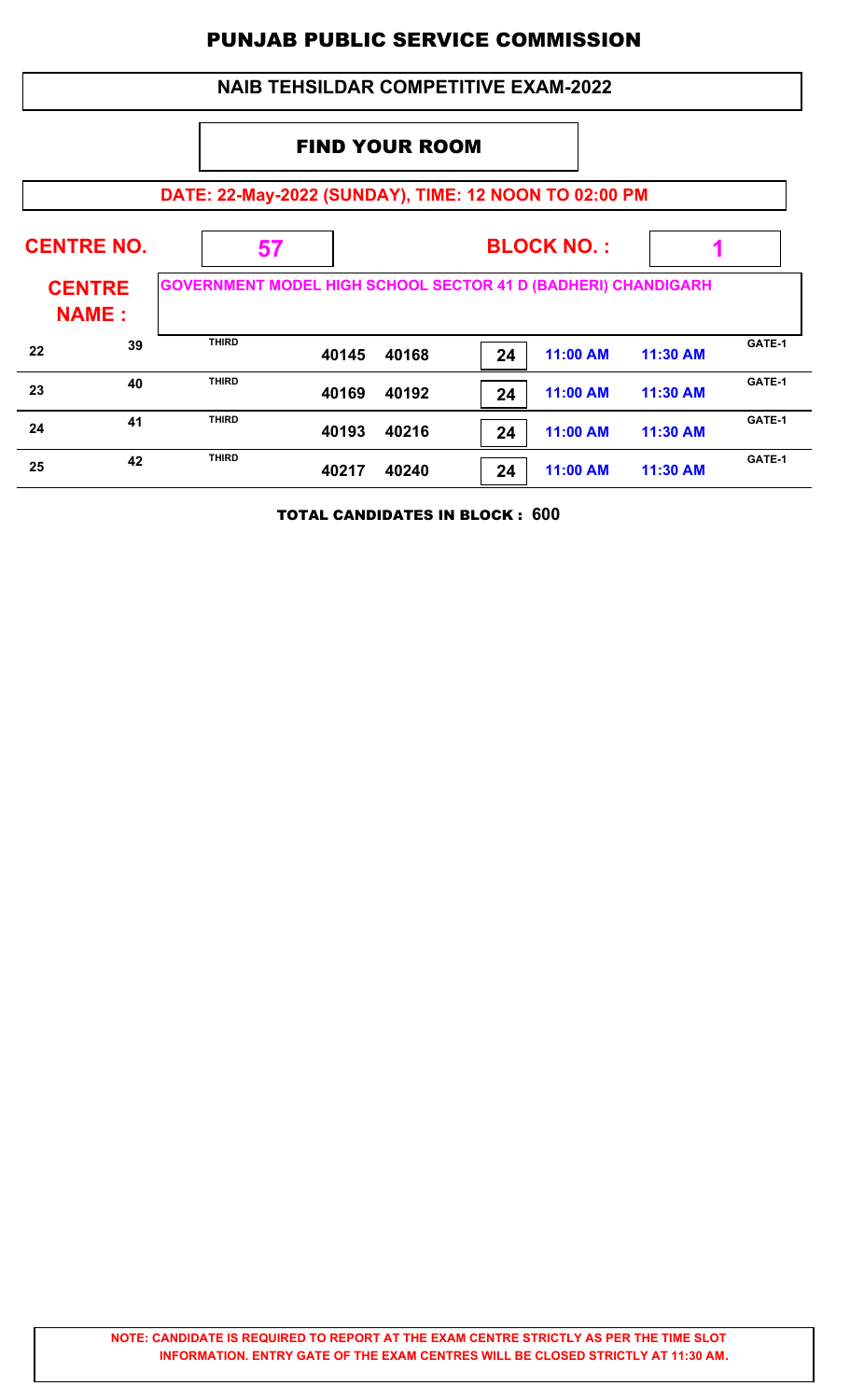| <b>NAIB TEHSILDAR COMPETITIVE EXAM-2022</b> |
|---------------------------------------------|
|---------------------------------------------|

#### FIND YOUR ROOM

**DATE: 22-May-2022 (SUNDAY), TIME: 12 NOON TO 02:00 PM**

| <b>CENTRE NO.</b> | <b>BLOCK NO.:</b>                                         |  |
|-------------------|-----------------------------------------------------------|--|
| <b>CENTRE</b>     | <b>GOVERNMENT MODEL HIGH SCHOOL SECTOR 40 A CHANDIGAL</b> |  |

**CHANDIGARH** 

 **1**

Ŧ

**NAME :**

Г

|                  | <b>ROLL NO.:</b>        | <b>FROM</b>   |                                     | 40241       | <u>TO</u>                         |                               | 40624                       |                  |
|------------------|-------------------------|---------------|-------------------------------------|-------------|-----------------------------------|-------------------------------|-----------------------------|------------------|
| SR.<br>NO.       | <b>ROOM</b>             | <b>FLOOR</b>  | <b>ROLL NUMBER</b><br><b>STARTS</b> | <b>ENDS</b> | <b>TOTAL</b><br><b>CANDIDATES</b> | <b>ENTRY</b><br><b>STARTS</b> | <b>ENTRY</b><br><b>ENDS</b> | <b>GATE NO.</b>  |
| 1                | 1                       | <b>FIRST</b>  | 40241                               | 40264       | 24                                | 10:00 AM                      | 10:30 AM                    | <b>MAIN GATE</b> |
| $\mathbf{2}$     | $\overline{2}$          | <b>FIRST</b>  | 40265                               | 40288       | 24                                | 10:00 AM                      | 10:30 AM                    | <b>MAIN GATE</b> |
| $\mathbf 3$      | 3                       | <b>FIRST</b>  | 40289                               | 40312       | 24                                | 10:00 AM                      | 10:30 AM                    | <b>MAIN GATE</b> |
| $\boldsymbol{4}$ | $\overline{\mathbf{4}}$ | <b>FIRST</b>  | 40313                               | 40336       | 24                                | 10:00 AM                      | 10:30 AM                    | <b>MAIN GATE</b> |
| 5                | 5                       | <b>FIRST</b>  | 40337                               | 40360       | 24                                | 10:00 AM                      | 10:30 AM                    | <b>MAIN GATE</b> |
| $\bf 6$          | 6                       | <b>SECOND</b> | 40361                               | 40384       | 24                                | 10:00 AM                      | 10:30 AM                    | <b>MAIN GATE</b> |
| $\overline{7}$   | $\overline{7}$          | <b>SECOND</b> | 40385                               | 40408       | 24                                | 10:00 AM                      | 10:30 AM                    | <b>MAIN GATE</b> |
| 8                | 8                       | <b>SECOND</b> | 40409                               | 40432       | 24                                | 10:30 AM                      | 11:00 AM                    | <b>MAIN GATE</b> |
| 9                | 9                       | <b>SECOND</b> | 40433                               | 40456       | 24                                | 10:30 AM                      | 11:00 AM                    | <b>MAIN GATE</b> |
| 10               | 10                      | <b>SECOND</b> | 40457                               | 40480       | 24                                | 10:30 AM                      | 11:00 AM                    | <b>MAIN GATE</b> |
| 11               | 11                      | <b>SECOND</b> | 40481                               | 40504       | 24                                | 10:30 AM                      | 11:00 AM                    | <b>MAIN GATE</b> |
| 12               | 12                      | <b>THIRD</b>  | 40505                               | 40528       | 24                                | 10:30 AM                      | 11:00 AM                    | <b>MAIN GATE</b> |
| 13               | 13                      | <b>THIRD</b>  | 40529                               | 40552       | 24                                | 11:00 AM                      | 11:30 AM                    | <b>MAIN GATE</b> |
| 14               | 14                      | <b>THIRD</b>  | 40553                               | 40576       | 24                                | 11:00 AM                      | 11:30 AM                    | <b>MAIN GATE</b> |
| 15               | 15                      | <b>THIRD</b>  | 40577                               | 40600       | 24                                | 11:00 AM                      | 11:30 AM                    | <b>MAIN GATE</b> |
| 16               | 16                      | <b>THIRD</b>  | 40601                               | 40624       | 24                                | 11:00 AM                      | 11:30 AM                    | <b>MAIN GATE</b> |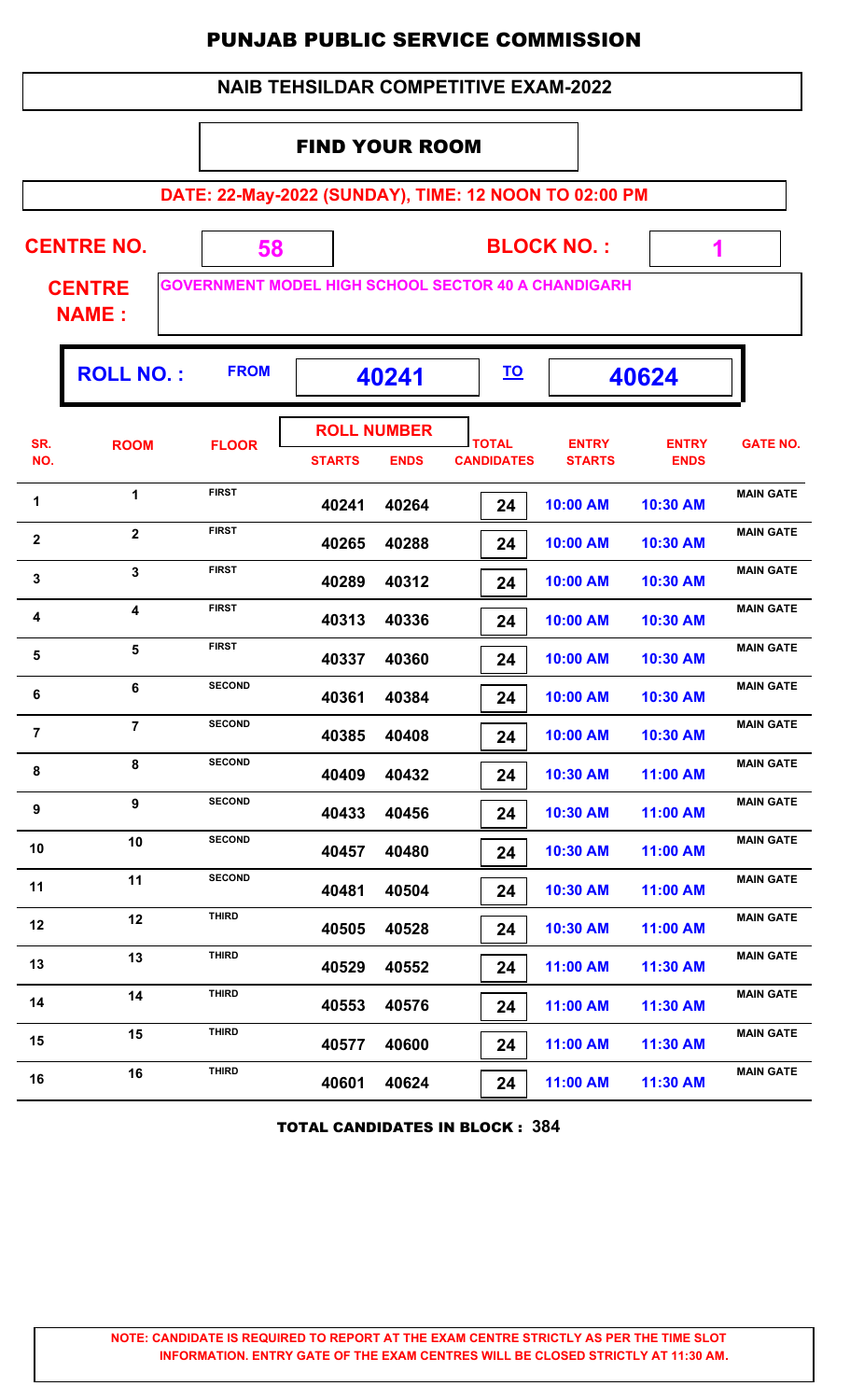|  | <b>NAIB TEHSILDAR COMPETITIVE EXAM-2022</b> |
|--|---------------------------------------------|
|--|---------------------------------------------|

#### FIND YOUR ROOM

**DATE: 22-May-2022 (SUNDAY), TIME: 12 NOON TO 02:00 PM**

|  | <b>CENTRE NC</b> |  |
|--|------------------|--|
|  |                  |  |

**BLOCK NO. :**

 **1**

ı,

**CENTRE NAME :**

**GOVT. MODEL SENIOR SECONDARY SCHOOL SECTOR 38 (W) DMC, CHANDIGARH**

 **59**

| <b>ROLL NUMBER</b><br>SR.<br><b>ENTRY</b><br><b>ENTRY</b><br><b>TOTAL</b><br><b>ROOM</b><br><b>FLOOR</b><br>NO.<br><b>CANDIDATES</b><br><b>STARTS</b><br><b>ENDS</b><br><b>STARTS</b><br><b>ENDS</b> | <b>GATE NO.</b><br><b>MAIN GATE</b> |
|------------------------------------------------------------------------------------------------------------------------------------------------------------------------------------------------------|-------------------------------------|
|                                                                                                                                                                                                      |                                     |
| <b>THIRD</b><br>$\mathbf{1}$<br>1<br>40625<br>40648<br>10:00 AM<br>10:30 AM<br>24                                                                                                                    |                                     |
| <b>THIRD</b><br>$\overline{2}$<br>$\boldsymbol{2}$<br>40649<br>40672<br>24<br>10:00 AM<br>10:30 AM                                                                                                   | <b>MAIN GATE</b>                    |
| <b>THIRD</b><br>$\overline{\mathbf{3}}$<br>$\mathbf 3$<br>40673<br>40696<br>10:00 AM<br>10:30 AM<br>24                                                                                               | <b>MAIN GATE</b>                    |
| <b>SECOND</b><br>$\overline{\mathbf{4}}$<br>4<br>40697<br>40720<br>10:00 AM<br>10:30 AM<br>24                                                                                                        | <b>MAIN GATE</b>                    |
| <b>SECOND</b><br>5<br>${\bf 5}$<br>40721<br>40744<br>10:00 AM<br>10:30 AM<br>24                                                                                                                      | <b>MAIN GATE</b>                    |
| <b>SECOND</b><br>6<br>6<br>40768<br>10:00 AM<br>10:30 AM<br>40745<br>24                                                                                                                              | <b>MAIN GATE</b>                    |
| <b>SECOND</b><br>$\overline{7}$<br>$\overline{7}$<br>40769<br>40792<br>10:00 AM<br>10:30 AM<br>24                                                                                                    | <b>MAIN GATE</b>                    |
| <b>SECOND</b><br>8<br>8<br>40793<br>40816<br>10:00 AM<br>24<br>10:30 AM                                                                                                                              | <b>MAIN GATE</b>                    |
| <b>SECOND</b><br>9<br>9<br>40817<br>40840<br>10:30 AM<br>11:00 AM<br>24                                                                                                                              | <b>MAIN GATE</b>                    |
| <b>SECOND</b><br>10<br>10<br>40841<br>40864<br>10:30 AM<br>11:00 AM<br>24                                                                                                                            | <b>MAIN GATE</b>                    |
| <b>SECOND</b><br>11<br>11<br>40865<br>40888<br>10:30 AM<br>11:00 AM<br>24                                                                                                                            | <b>MAIN GATE</b>                    |
| <b>SECOND</b><br>12<br>12<br>40889<br>40912<br>10:30 AM<br>11:00 AM<br>24                                                                                                                            | <b>MAIN GATE</b>                    |
| <b>SECOND</b><br>13<br>13<br>40913<br>40936<br>24<br>10:30 AM<br>11:00 AM                                                                                                                            | <b>MAIN GATE</b>                    |
| <b>GROUND</b><br>14<br>14<br>40960<br>10:30 AM<br>40937<br>11:00 AM<br>24                                                                                                                            | <b>MAIN GATE</b>                    |
| <b>GROUND</b><br>15<br>15<br>40961<br>40984<br>10:30 AM<br>11:00 AM<br>24                                                                                                                            | <b>MAIN GATE</b>                    |
| <b>GROUND</b><br>16<br>16<br>41008<br>40985<br>11:00 AM<br>11:30 AM<br>24                                                                                                                            | <b>MAIN GATE</b>                    |
| <b>GROUND</b><br>17<br>17<br>41009<br>41032<br>11:00 AM<br>11:30 AM<br>24                                                                                                                            | <b>MAIN GATE</b>                    |
| <b>SECOND</b><br>18<br>18<br>41033<br>41056<br>24<br>11:00 AM<br>11:30 AM                                                                                                                            | <b>MAIN GATE</b>                    |
| <b>SECOND</b><br>19<br>19<br>41080<br>41057<br>11:00 AM<br>11:30 AM<br>24                                                                                                                            | <b>MAIN GATE</b>                    |
| <b>SECOND</b><br>20<br>20<br>41104<br>41081<br>11:00 AM<br>11:30 AM<br>24                                                                                                                            | <b>MAIN GATE</b>                    |

TOTAL CANDIDATES IN BLOCK : **480**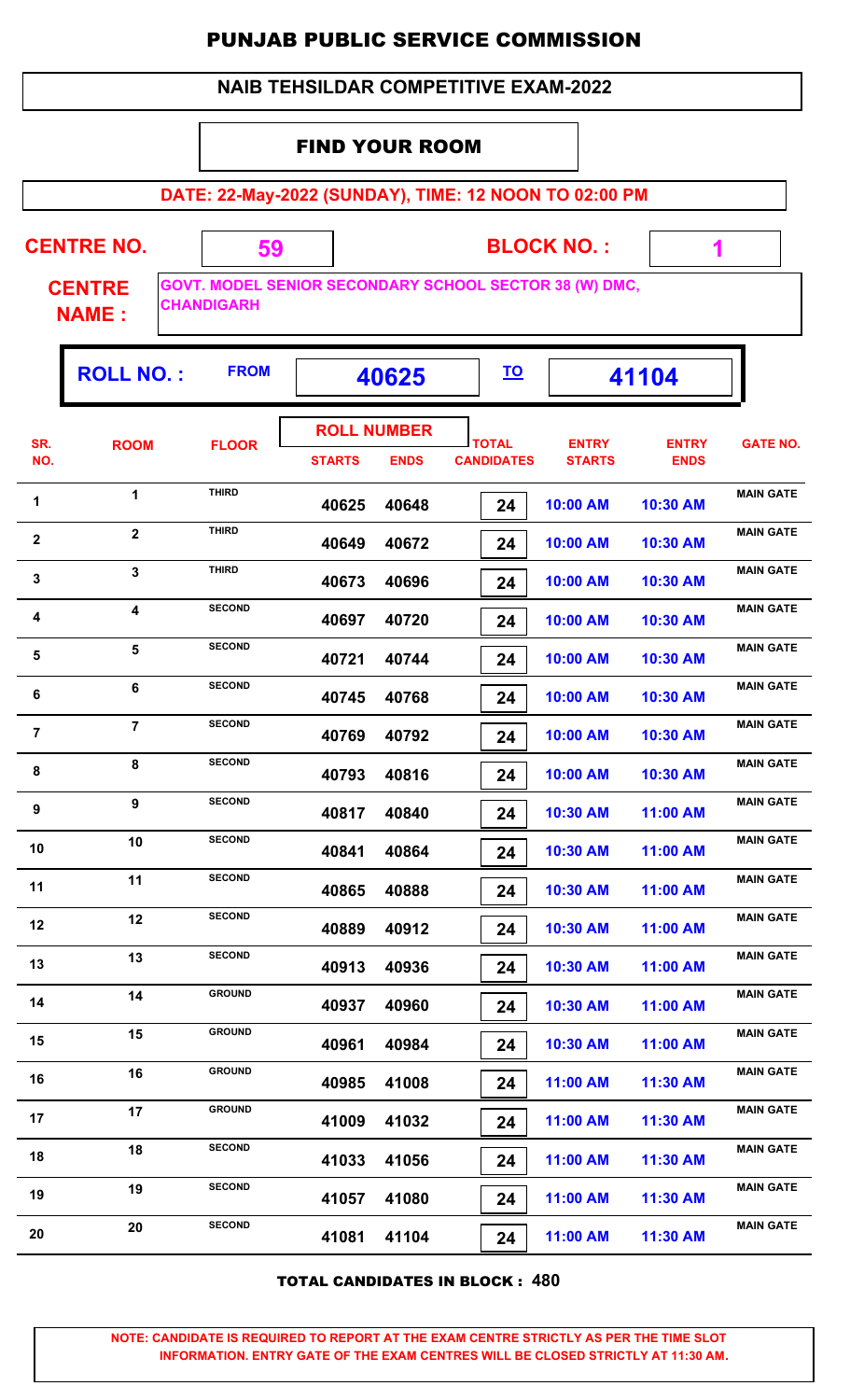| <b>NAIB TEHSILDAR COMPETITIVE EXAM-2022</b> |  |
|---------------------------------------------|--|
|---------------------------------------------|--|

#### FIND YOUR ROOM

**DATE: 22-May-2022 (SUNDAY), TIME: 12 NOON TO 02:00 PM**

 **1**

٦.

| <b>CENTRE NO.</b> | <b>BLOCK NO.:</b>                                                |
|-------------------|------------------------------------------------------------------|
| <b>CENTRE</b>     | <b>IGOVERNMENT MODEL SEN. SEC. SCHOOL SECTOR 28 D CHANDIGARH</b> |

**NAME :**

|                         | <b>ROLL NO.:</b>        | <b>FROM</b>   |               | 41105                             |                                   |                               | 41632                       |                  |
|-------------------------|-------------------------|---------------|---------------|-----------------------------------|-----------------------------------|-------------------------------|-----------------------------|------------------|
| SR.<br>NO.              | <b>ROOM</b>             | <b>FLOOR</b>  | <b>STARTS</b> | <b>ROLL NUMBER</b><br><b>ENDS</b> | <b>TOTAL</b><br><b>CANDIDATES</b> | <b>ENTRY</b><br><b>STARTS</b> | <b>ENTRY</b><br><b>ENDS</b> | <b>GATE NO.</b>  |
| 1                       | 1                       | <b>GROUND</b> | 41105         | 41128                             | 24                                | 10:00 AM                      | 10:30 AM                    | <b>MAIN GATE</b> |
| $\boldsymbol{2}$        | $\overline{2}$          | <b>GROUND</b> | 41129         | 41152                             | 24                                | 10:00 AM                      | 10:30 AM                    | <b>MAIN GATE</b> |
| $\mathbf 3$             | $\overline{\mathbf{3}}$ | <b>GROUND</b> | 41153         | 41176                             | 24                                | 10:00 AM                      | 10:30 AM                    | <b>MAIN GATE</b> |
| 4                       | 4                       | <b>GROUND</b> | 41177         | 41200                             | 24                                | 10:00 AM                      | 10:30 AM                    | <b>MAIN GATE</b> |
| $\overline{\mathbf{5}}$ | 5                       | <b>GROUND</b> | 41201         | 41224                             | 24                                | 10:00 AM                      | 10:30 AM                    | <b>MAIN GATE</b> |
| 6                       | 6                       | <b>GROUND</b> | 41225         | 41248                             | 24                                | 10:00 AM                      | 10:30 AM                    | <b>MAIN GATE</b> |
| $\overline{\mathbf{7}}$ | $\overline{7}$          | <b>GROUND</b> | 41249         | 41272                             | 24                                | 10:00 AM                      | 10:30 AM                    | <b>MAIN GATE</b> |
| 8                       | 8                       | <b>FIRST</b>  | 41273         | 41296                             | 24                                | 10:00 AM                      | 10:30 AM                    | <b>MAIN GATE</b> |
| 9                       | 9                       | <b>FIRST</b>  | 41297         | 41320                             | 24                                | 10:00 AM                      | 10:30 AM                    | <b>MAIN GATE</b> |
| 10                      | 10                      | <b>FIRST</b>  | 41321         | 41344                             | 24                                | 10:30 AM                      | 11:00 AM                    | <b>MAIN GATE</b> |
| 11                      | 11                      | <b>FIRST</b>  | 41345         | 41368                             | 24                                | 10:30 AM                      | 11:00 AM                    | <b>MAIN GATE</b> |
| 12                      | 12                      | <b>FIRST</b>  | 41369         | 41392                             | 24                                | 10:30 AM                      | 11:00 AM                    | <b>MAIN GATE</b> |
| 13                      | 13                      | <b>FIRST</b>  | 41393         | 41416                             | 24                                | 10:30 AM                      | 11:00 AM                    | <b>MAIN GATE</b> |
| 14                      | 14                      | <b>GROUND</b> | 41417         | 41440                             | 24                                | 10:30 AM                      | 11:00 AM                    | <b>MAIN GATE</b> |
| 15                      | 15                      | <b>GROUND</b> | 41441         | 41464                             | 24                                | 10:30 AM                      | 11:00 AM                    | <b>MAIN GATE</b> |
| 16                      | 16                      | <b>GROUND</b> | 41465         | 41488                             | 24                                | 10:30 AM                      | 11:00 AM                    | <b>MAIN GATE</b> |
| 17                      | 17                      | <b>GROUND</b> | 41489         | 41512                             | 24                                | 11:00 AM                      | 11:30 AM                    | <b>MAIN GATE</b> |
| 18                      | 18                      | <b>GROUND</b> | 41513         | 41536                             | 24                                | 11:00 AM                      | 11:30 AM                    | <b>MAIN GATE</b> |
| 19                      | 19                      | <b>GROUND</b> | 41537         | 41560                             | 24                                | 11:00 AM                      | 11:30 AM                    | <b>MAIN GATE</b> |
| 20                      | 20                      | <b>GROUND</b> | 41561         | 41584                             | 24                                | 11:00 AM                      | 11:30 AM                    | <b>MAIN GATE</b> |
| 21                      | 21                      | <b>GROUND</b> | 41585         | 41608                             | 24                                | 11:00 AM                      | 11:30 AM                    | <b>MAIN GATE</b> |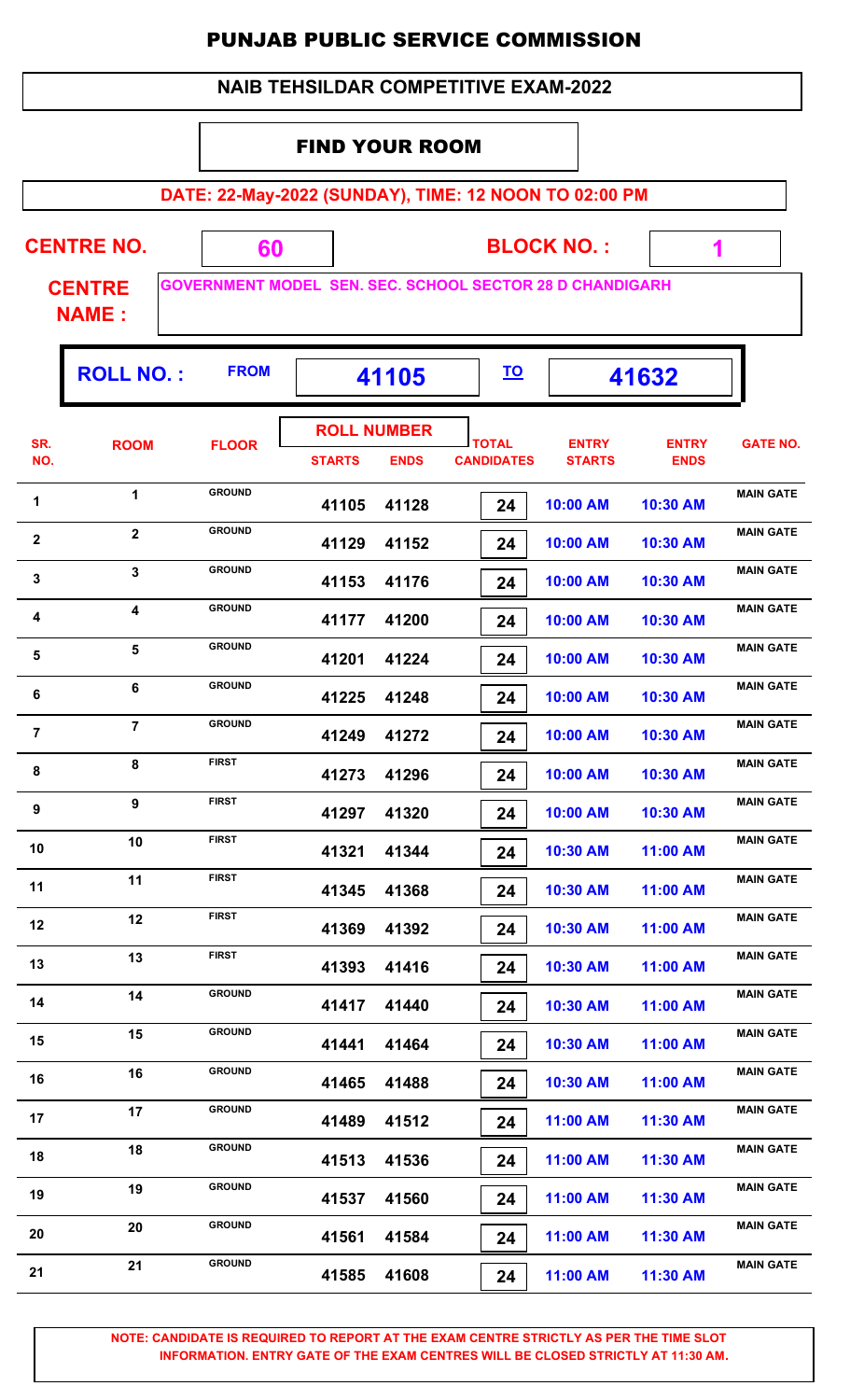| <b>NAIB TEHSILDAR COMPETITIVE EXAM-2022</b> |  |                                                                 |                       |       |    |                   |          |                  |  |  |
|---------------------------------------------|--|-----------------------------------------------------------------|-----------------------|-------|----|-------------------|----------|------------------|--|--|
|                                             |  |                                                                 | <b>FIND YOUR ROOM</b> |       |    |                   |          |                  |  |  |
|                                             |  | DATE: 22-May-2022 (SUNDAY), TIME: 12 NOON TO 02:00 PM           |                       |       |    |                   |          |                  |  |  |
| <b>CENTRE NO.</b>                           |  | 60                                                              |                       |       |    | <b>BLOCK NO.:</b> |          |                  |  |  |
| <b>CENTRE</b><br><b>NAME:</b>               |  | <b>GOVERNMENT MODEL SEN. SEC. SCHOOL SECTOR 28 D CHANDIGARH</b> |                       |       |    |                   |          |                  |  |  |
| 22<br>22                                    |  | <b>GROUND</b>                                                   | 41609                 | 41632 | 24 | 11:00 AM          | 11:30 AM | <b>MAIN GATE</b> |  |  |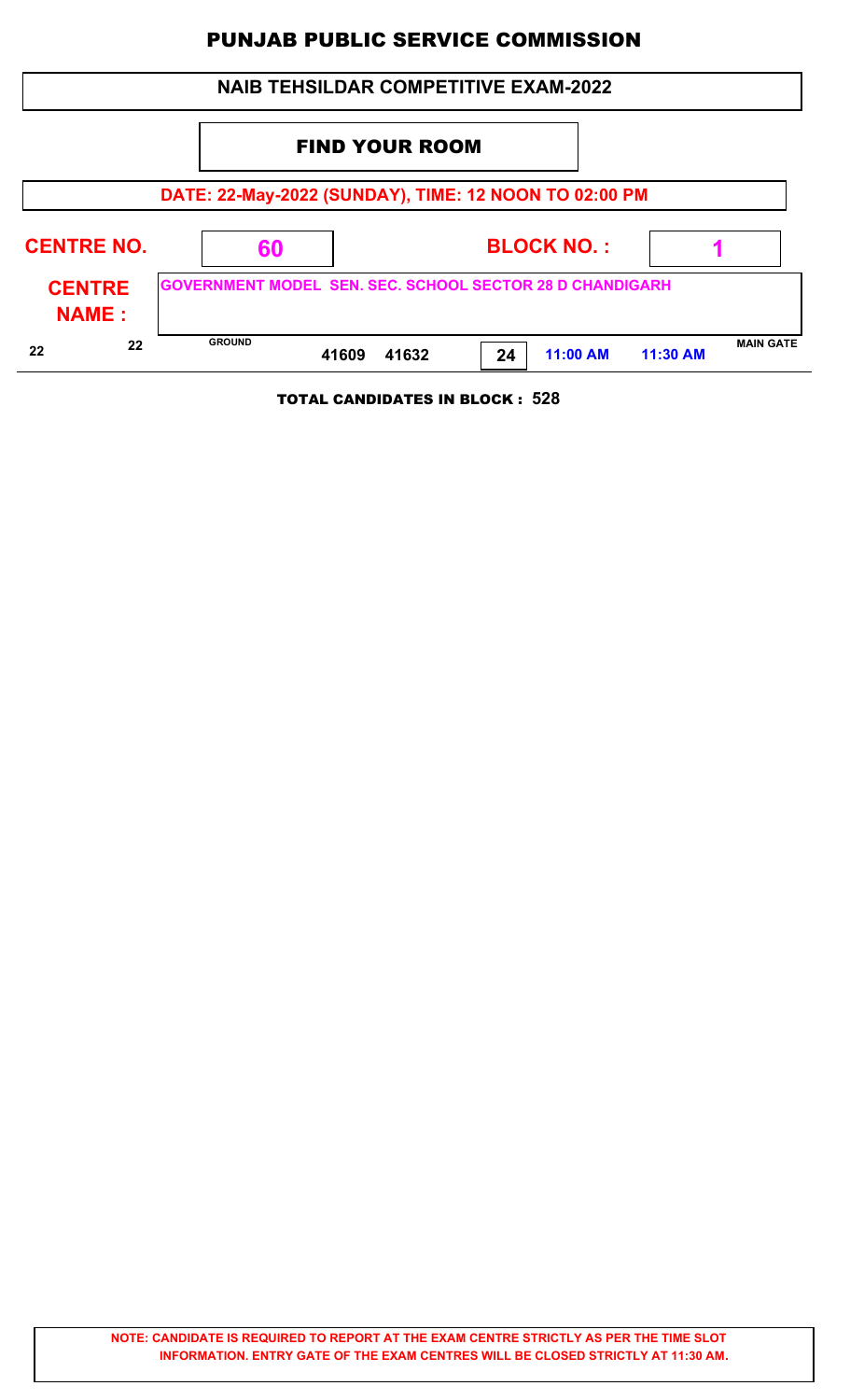|                                                                | <b>NAIB TEHSILDAR COMPETITIVE EXAM-2022</b>                                                   |               |               |                                   |                                   |                               |                             |                 |  |  |  |  |  |
|----------------------------------------------------------------|-----------------------------------------------------------------------------------------------|---------------|---------------|-----------------------------------|-----------------------------------|-------------------------------|-----------------------------|-----------------|--|--|--|--|--|
|                                                                | <b>FIND YOUR ROOM</b>                                                                         |               |               |                                   |                                   |                               |                             |                 |  |  |  |  |  |
|                                                                | DATE: 22-May-2022 (SUNDAY), TIME: 12 NOON TO 02:00 PM                                         |               |               |                                   |                                   |                               |                             |                 |  |  |  |  |  |
|                                                                | <b>CENTRE NO.</b><br><b>BLOCK NO.:</b>                                                        |               |               |                                   |                                   |                               |                             |                 |  |  |  |  |  |
|                                                                | 61<br>1<br><b>GOVT. MODEL SENIOR SECONDARY SCHOOL SECTOR 21 A CHANDIGARH</b><br><b>CENTRE</b> |               |               |                                   |                                   |                               |                             |                 |  |  |  |  |  |
| <b>NAME:</b>                                                   |                                                                                               |               |               |                                   |                                   |                               |                             |                 |  |  |  |  |  |
| <b>FROM</b><br><b>ROLL NO.:</b><br><u>TO</u><br>42112<br>41633 |                                                                                               |               |               |                                   |                                   |                               |                             |                 |  |  |  |  |  |
| SR.<br>NO.                                                     | <b>ROOM</b>                                                                                   | <b>FLOOR</b>  | <b>STARTS</b> | <b>ROLL NUMBER</b><br><b>ENDS</b> | <b>TOTAL</b><br><b>CANDIDATES</b> | <b>ENTRY</b><br><b>STARTS</b> | <b>ENTRY</b><br><b>ENDS</b> | <b>GATE NO.</b> |  |  |  |  |  |
| 1                                                              | $\mathbf{1}$                                                                                  | <b>GROUND</b> | 41633         | 41656                             | 24                                | 10:00 AM                      | 10:30 AM                    | GATE-1          |  |  |  |  |  |
| $\boldsymbol{2}$                                               | $\mathbf{2}$                                                                                  | <b>GROUND</b> | 41657         | 41680                             | 24                                | 10:00 AM                      | 10:30 AM                    | GATE-1          |  |  |  |  |  |
| 3                                                              | 3                                                                                             | <b>GROUND</b> | 41681         | 41704                             | 24                                | 10:00 AM                      | 10:30 AM                    | GATE-1          |  |  |  |  |  |
| 4                                                              | 4                                                                                             | <b>GROUND</b> | 41705         | 41728                             | 24                                | 10:00 AM                      | 10:30 AM                    | GATE-1          |  |  |  |  |  |
| 5                                                              | 5                                                                                             | <b>GROUND</b> | 41729         | 41752                             | 24                                | 10:00 AM                      | 10:30 AM                    | GATE-1          |  |  |  |  |  |
| 6                                                              | 6                                                                                             | <b>GROUND</b> | 41753         | 41776                             | 24                                | 10:00 AM                      | 10:30 AM                    | GATE-1          |  |  |  |  |  |
| $\overline{7}$                                                 | $\overline{7}$                                                                                | <b>FIRST</b>  | 41777         | 41800                             | 24                                | 10:00 AM                      | 10:30 AM                    | GATE-1          |  |  |  |  |  |
| 8                                                              | 8                                                                                             | <b>FIRST</b>  | 41801         | 41824                             | 24                                | 10:00 AM                      | 10:30 AM                    | GATE-1          |  |  |  |  |  |
| 9                                                              | $\boldsymbol{9}$                                                                              | <b>FIRST</b>  | 41825         | 41848                             | 24                                | 10:30 AM                      | 11:00 AM                    | GATE-1          |  |  |  |  |  |
| 10                                                             | 10                                                                                            | <b>FIRST</b>  | 41849         | 41872                             | 24                                | 10:30 AM                      | 11:00 AM                    | GATE-1          |  |  |  |  |  |
| 11                                                             | 11                                                                                            | <b>FIRST</b>  | 41873         | 41896                             | 24                                | 10:30 AM                      | 11:00 AM                    | GATE-1          |  |  |  |  |  |
| 12                                                             | 12                                                                                            | <b>FIRST</b>  | 41897         | 41920                             | 24                                | 10:30 AM                      | 11:00 AM                    | GATE-1          |  |  |  |  |  |
| 13                                                             | 13                                                                                            | <b>FIRST</b>  | 41921         | 41944                             | 24                                | 10:30 AM                      | 11:00 AM                    | GATE-1          |  |  |  |  |  |
| 14                                                             | 14                                                                                            | <b>FIRST</b>  | 41945         | 41968                             | 24                                | 10:30 AM                      | 11:00 AM                    | GATE-1          |  |  |  |  |  |
| 15                                                             | 15                                                                                            | <b>FIRST</b>  | 41969         | 41992                             | 24                                | 10:30 AM                      | 11:00 AM                    | GATE-1          |  |  |  |  |  |
| 16                                                             | 16                                                                                            | <b>FIRST</b>  | 41993         | 42016                             | 24                                | 11:00 AM                      | 11:30 AM                    | GATE-1          |  |  |  |  |  |
| 17                                                             | 17                                                                                            | <b>FIRST</b>  | 42017         | 42040                             | 24                                | 11:00 AM                      | 11:30 AM                    | GATE-1          |  |  |  |  |  |
| 18                                                             | 18                                                                                            | <b>FIRST</b>  | 42041         | 42064                             | 24                                | 11:00 AM                      | 11:30 AM                    | GATE-1          |  |  |  |  |  |
| 19                                                             | 19                                                                                            | <b>FIRST</b>  | 42065         | 42088                             | 24                                | 11:00 AM                      | 11:30 AM                    | GATE-1          |  |  |  |  |  |
| 20                                                             | 20                                                                                            | <b>FIRST</b>  | 42089         | 42112                             | 24                                | 11:00 AM                      | 11:30 AM                    | GATE-1          |  |  |  |  |  |

TOTAL CANDIDATES IN BLOCK : **480**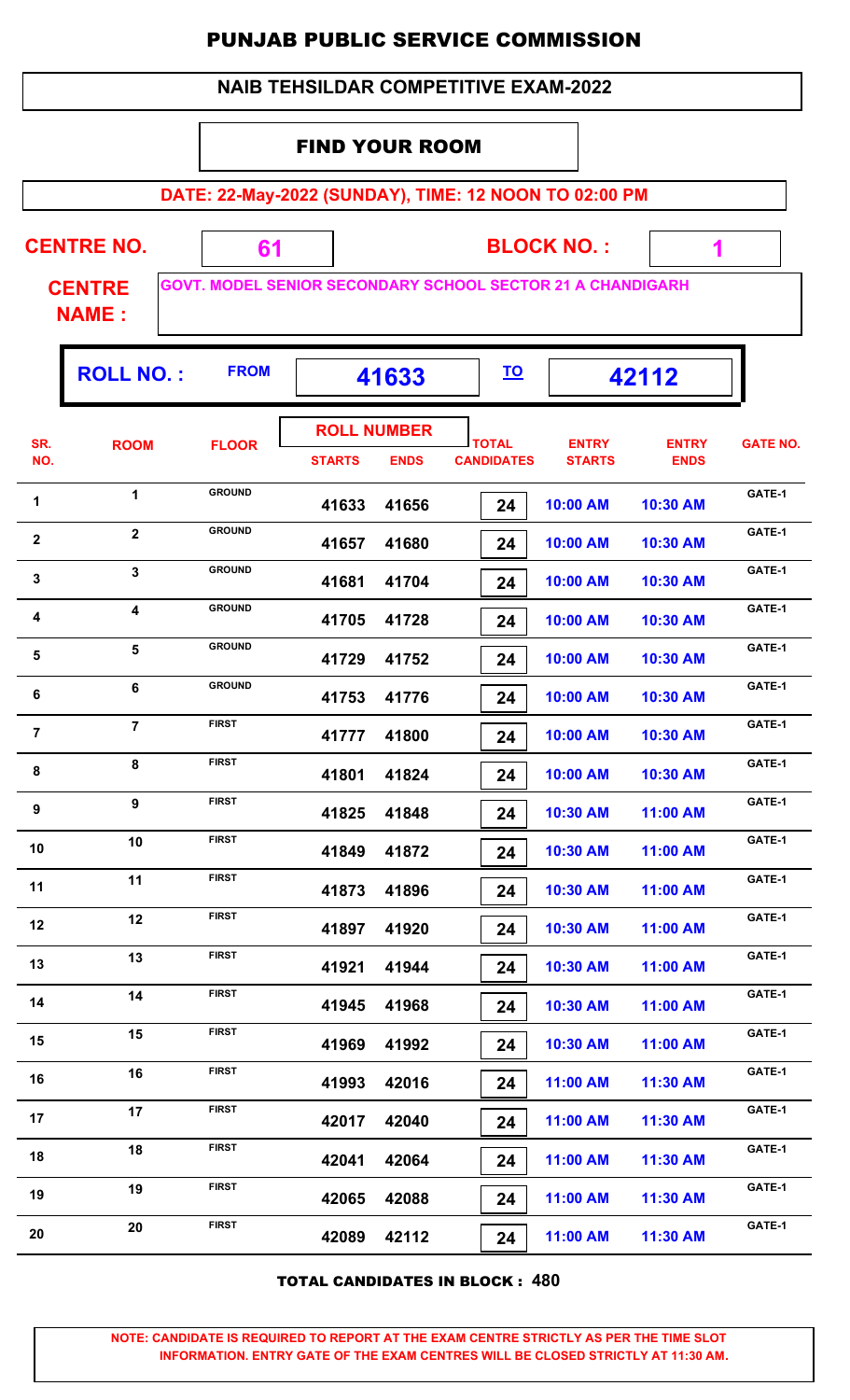|                |                               |                                                                   |                                     |             |                                             | <b>PUNJAB PUBLIC SERVICE COMMISSION</b> |                             |                 |
|----------------|-------------------------------|-------------------------------------------------------------------|-------------------------------------|-------------|---------------------------------------------|-----------------------------------------|-----------------------------|-----------------|
|                |                               |                                                                   |                                     |             | <b>NAIB TEHSILDAR COMPETITIVE EXAM-2022</b> |                                         |                             |                 |
|                |                               |                                                                   | <b>FIND YOUR ROOM</b>               |             |                                             |                                         |                             |                 |
|                |                               | DATE: 22-May-2022 (SUNDAY), TIME: 12 NOON TO 02:00 PM             |                                     |             |                                             |                                         |                             |                 |
|                | <b>CENTRE NO.</b>             | 62                                                                |                                     |             |                                             | <b>BLOCK NO.:</b>                       |                             |                 |
|                | <b>CENTRE</b><br><b>NAME:</b> | <b>GOVT. MODEL SENIOR SECONDARY SCHOOL SECTOR 20 D CHANDIGARH</b> |                                     |             |                                             |                                         |                             |                 |
|                | <b>ROLL NO.:</b>              | <b>FROM</b>                                                       |                                     | 42113       | <u>TO</u>                                   |                                         | 42448                       |                 |
| SR.<br>NO.     | <b>ROOM</b>                   | <b>FLOOR</b>                                                      | <b>ROLL NUMBER</b><br><b>STARTS</b> | <b>ENDS</b> | <b>TOTAL</b><br><b>CANDIDATES</b>           | <b>ENTRY</b><br><b>STARTS</b>           | <b>ENTRY</b><br><b>ENDS</b> | <b>GATE NO.</b> |
| 1              | 301                           | <b>THIRD</b>                                                      | 42113                               | 42136       | 24                                          | 10:00 AM                                | 10:30 AM                    | GATE-1          |
| $\mathbf{2}$   | 302                           | <b>THIRD</b>                                                      | 42137                               | 42160       | 24                                          | 10:00 AM                                | 10:30 AM                    | GATE-1          |
| 3              | 303                           | <b>THIRD</b>                                                      | 42161                               | 42184       | 24                                          | 10:00 AM                                | 10:30 AM                    | GATE-1          |
| 4              | 304                           | <b>THIRD</b>                                                      | 42185                               | 42208       | 24                                          | 10:00 AM                                | 10:30 AM                    | GATE-1          |
| 5              | 305                           | <b>THIRD</b>                                                      | 42209                               | 42232       | 24                                          | 10:00 AM                                | 10:30 AM                    | GATE-1          |
| 6              | 306                           | <b>THIRD</b>                                                      | 42233                               | 42256       | 24                                          | 10:00 AM                                | 10:30 AM                    | GATE-1          |
| $\overline{7}$ | 307                           | <b>THIRD</b>                                                      | 42257                               | 42280       | 24                                          | 10:30 AM                                | 11:00 AM                    | GATE-1          |
| 8              | 308                           | <b>THIRD</b>                                                      | 42281                               | 42304       | 24                                          | 10:30 AM                                | 11:00 AM                    | GATE-1          |
| 9              | 309                           | <b>THIRD</b>                                                      | 42305                               | 42328       | 24                                          | 10:30 AM                                | 11:00 AM                    | GATE-1          |
| 10             | 201                           | <b>SECOND</b>                                                     | 42329                               | 42352       | 24                                          | 10:30 AM                                | 11:00 AM                    | GATE-1          |
| 11             | 202                           | <b>SECOND</b>                                                     | 42353                               | 42376       | 24                                          | 10:30 AM                                | 11:00 AM                    | GATE-1          |
| 12             | 203                           | <b>SECOND</b>                                                     | 42377                               | 42400       | 24                                          | 11:00 AM                                | 11:30 AM                    | GATE-1          |

TOTAL CANDIDATES IN BLOCK : **336**

13 204 SECOND 42401 42424 24 11:00 AM 11:30 AM GATE-1

**GATE-1<sup>14</sup> <sup>205</sup> SECOND**

 **42401 42424 24 11:00 AM 11:30 AM**

 $\overline{\phantom{0}}$ 

 **42425 42448 24 11:00 AM 11:30 AM**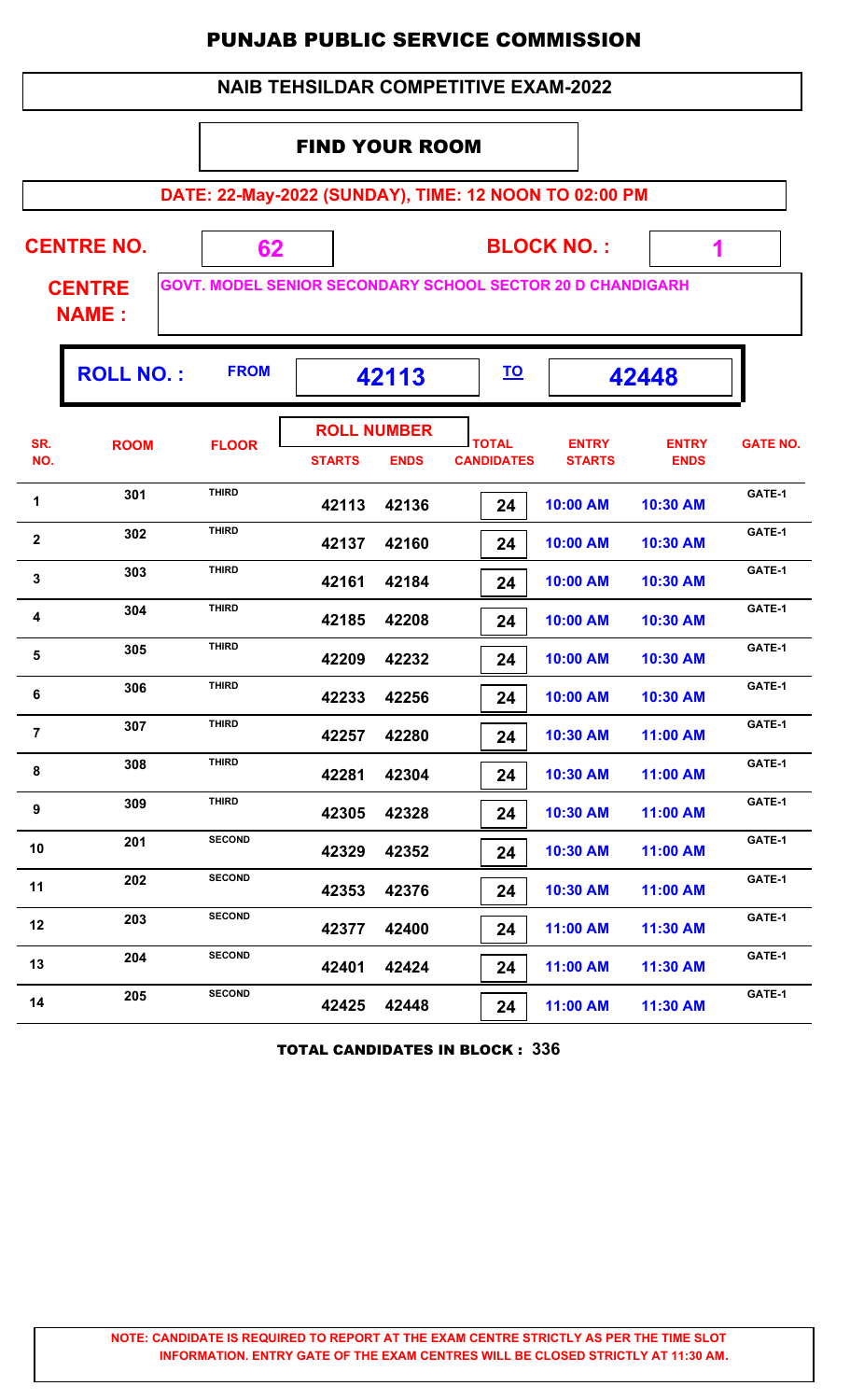#### FIND YOUR ROOM

**DATE: 22-May-2022 (SUNDAY), TIME: 12 NOON TO 02:00 PM**

| <b>CENTRE NO.</b>             |                    | <b>BLOCK NO.:</b>                                            |  |
|-------------------------------|--------------------|--------------------------------------------------------------|--|
| <b>CENTRE</b><br><b>NAME:</b> | <b>ICHANDIGARH</b> | <b>GOVT. GIRLS MODEL SENIOR SECONDARY SCHOOL SECTOR 20 B</b> |  |

Г

|                         | <b>ROLL NO.:</b>        | <b>FROM</b>  |               | 42449                             | <u>TO</u>                         |                               | 42784                       |                 |
|-------------------------|-------------------------|--------------|---------------|-----------------------------------|-----------------------------------|-------------------------------|-----------------------------|-----------------|
| SR.<br>NO.              | <b>ROOM</b>             | <b>FLOOR</b> | <b>STARTS</b> | <b>ROLL NUMBER</b><br><b>ENDS</b> | <b>TOTAL</b><br><b>CANDIDATES</b> | <b>ENTRY</b><br><b>STARTS</b> | <b>ENTRY</b><br><b>ENDS</b> | <b>GATE NO.</b> |
| $\mathbf{1}$            | $\mathbf{1}$            | <b>FIRST</b> | 42449         | 42472                             | 24                                | 10:00 AM                      | 10:30 AM                    | GATE-1          |
| $\overline{\mathbf{2}}$ | $\overline{\mathbf{2}}$ | <b>FIRST</b> | 42473         | 42496                             | 24                                | 10:00 AM                      | 10:30 AM                    | GATE-1          |
| $\mathbf{3}$            | $\overline{\mathbf{3}}$ | <b>FIRST</b> | 42497         | 42520                             | 24                                | 10:00 AM                      | 10:30 AM                    | GATE-1          |
| 4                       | $\boldsymbol{4}$        | <b>FIRST</b> | 42521         | 42544                             | 24                                | 10:00 AM                      | 10:30 AM                    | GATE-1          |
| 5                       | $\overline{\mathbf{5}}$ | <b>FIRST</b> | 42545         | 42568                             | 24                                | 10:00 AM                      | 10:30 AM                    | GATE-1          |
| 6                       | 6                       | <b>FIRST</b> | 42569         | 42592                             | 24                                | 10:00 AM                      | 10:30 AM                    | GATE-1          |
| $\overline{7}$          | $\overline{7}$          | <b>FIRST</b> | 42593         | 42616                             | 24                                | 10:30 AM                      | 11:00 AM                    | GATE-1          |
| ${\bf 8}$               | 8                       | <b>FIRST</b> | 42617         | 42640                             | 24                                | 10:30 AM                      | 11:00 AM                    | GATE-1          |
| $\boldsymbol{9}$        | 9                       | <b>FIRST</b> | 42641         | 42664                             | 24                                | 10:30 AM                      | 11:00 AM                    | GATE-1          |
| 10                      | 10                      | <b>FIRST</b> | 42665         | 42688                             | 24                                | 10:30 AM                      | 11:00 AM                    | GATE-1          |
| 11                      | 11                      | <b>FIRST</b> | 42689         | 42712                             | 24                                | 10:30 AM                      | 11:00 AM                    | GATE-1          |
| 12                      | 12                      | <b>FIRST</b> | 42713         | 42736                             | 24                                | 11:00 AM                      | 11:30 AM                    | GATE-1          |
| 13                      | 13                      | <b>FIRST</b> | 42737         | 42760                             | 24                                | 11:00 AM                      | 11:30 AM                    | GATE-1          |
| 14                      | 14                      | <b>FIRST</b> | 42761         | 42784                             | 24                                | 11:00 AM                      | 11:30 AM                    | GATE-1          |

TOTAL CANDIDATES IN BLOCK : **336**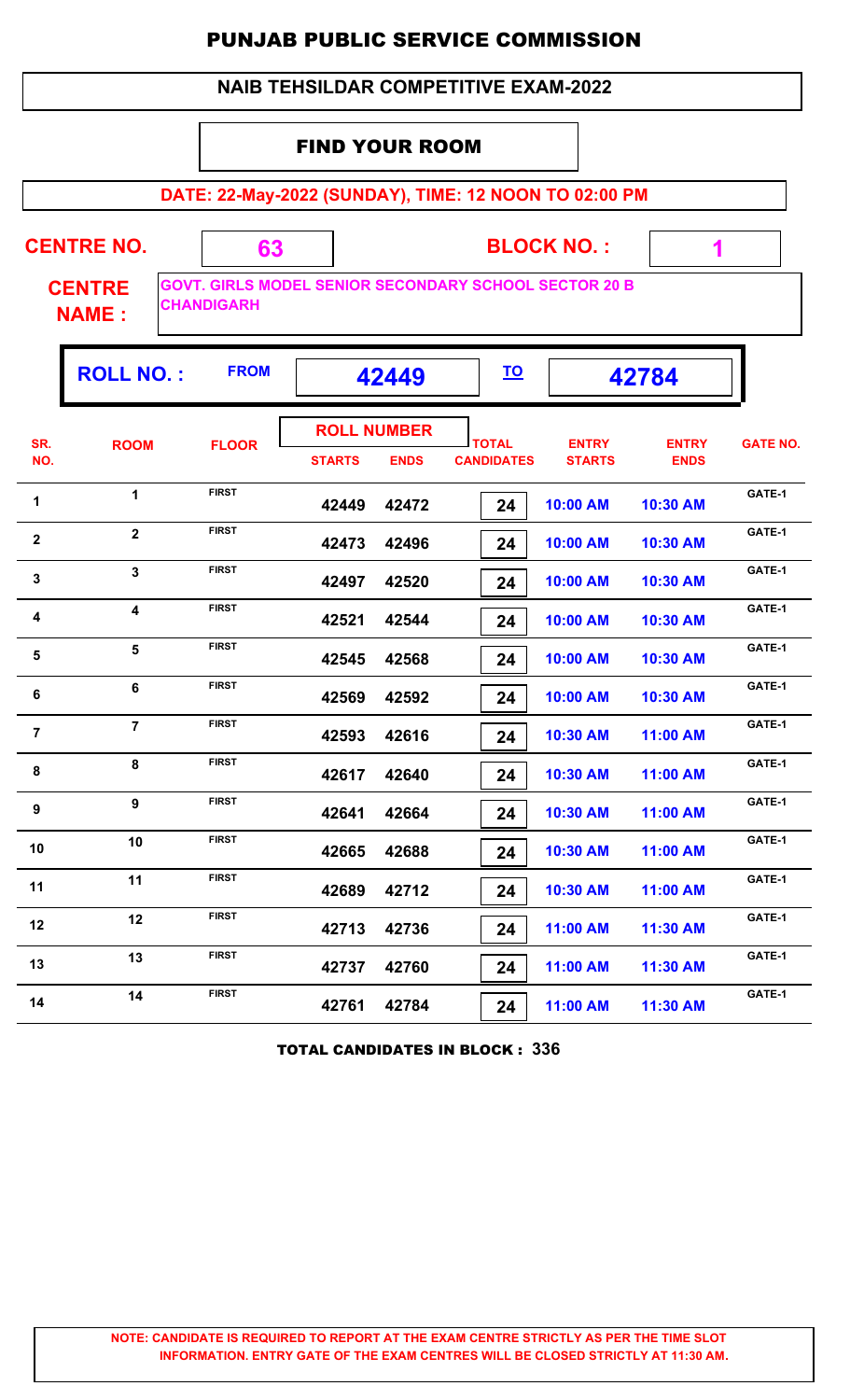| <b>NAIB TEHSILDAR COMPETITIVE EXAM-2022</b> |
|---------------------------------------------|
|---------------------------------------------|

#### FIND YOUR ROOM

**DATE: 22-May-2022 (SUNDAY), TIME: 12 NOON TO 02:00 PM**

| <b>CENTRE NO.</b> |  |                                          |
|-------------------|--|------------------------------------------|
| <b>CENTRE</b>     |  | <b>GOVT. MODEL SEN. SEC. SCHOOL SECT</b> |

**TOR 35 D CHANDIGARH** 

**BLOCK NO. :**

 **1**

**NAME :**

|                | <b>ROLL NO.:</b> | <b>FROM</b>  |               | 42785                             | <u>TO</u>                         |                               | 43504                       |                  |
|----------------|------------------|--------------|---------------|-----------------------------------|-----------------------------------|-------------------------------|-----------------------------|------------------|
| SR.<br>NO.     | <b>ROOM</b>      | <b>FLOOR</b> | <b>STARTS</b> | <b>ROLL NUMBER</b><br><b>ENDS</b> | <b>TOTAL</b><br><b>CANDIDATES</b> | <b>ENTRY</b><br><b>STARTS</b> | <b>ENTRY</b><br><b>ENDS</b> | <b>GATE NO.</b>  |
| $\mathbf{1}$   | 202              | <b>FIRST</b> | 42785         | 42808                             | 24                                | 10:00 AM                      | 10:30 AM                    | <b>MAIN GATE</b> |
| $\mathbf{2}$   | 203              | <b>FIRST</b> | 42809         | 42832                             | 24                                | 10:00 AM                      | 10:30 AM                    | <b>MAIN GATE</b> |
| 3              | 204              | <b>FIRST</b> | 42833         | 42856                             | 24                                | 10:00 AM                      | 10:30 AM                    | <b>MAIN GATE</b> |
| 4              | 205              | <b>FIRST</b> | 42857         | 42880                             | 24                                | 10:00 AM                      | 10:30 AM                    | <b>MAIN GATE</b> |
| 5              | 206              | <b>FIRST</b> | 42881         | 42904                             | 24                                | 10:00 AM                      | 10:30 AM                    | <b>MAIN GATE</b> |
| 6              | 207              | <b>FIRST</b> | 42905         | 42928                             | 24                                | 10:00 AM                      | 10:30 AM                    | <b>MAIN GATE</b> |
| $\overline{7}$ | 209              | <b>FIRST</b> | 42929         | 42952                             | 24                                | 10:00 AM                      | 10:30 AM                    | <b>MAIN GATE</b> |
| 8              | 212              | <b>FIRST</b> | 42953         | 42976                             | 24                                | 10:00 AM                      | 10:30 AM                    | <b>MAIN GATE</b> |
| 9              | 215              | <b>FIRST</b> | 42977         | 43000                             | 24                                | 10:00 AM                      | 10:30 AM                    | <b>MAIN GATE</b> |
| 10             | 216              | <b>FIRST</b> | 43001         | 43024                             | 24                                | 10:00 AM                      | 10:30 AM                    | <b>MAIN GATE</b> |
| 11             | 217              | <b>FIRST</b> | 43025         | 43048                             | 24                                | 10:00 AM                      | 10:30 AM                    | <b>MAIN GATE</b> |
| 12             | 220              | <b>FIRST</b> | 43049         | 43072                             | 24                                | 10:30 AM                      | 11:00 AM                    | <b>MAIN GATE</b> |
| 13             | 221              | <b>FIRST</b> | 43073         | 43096                             | 24                                | 10:30 AM                      | 11:00 AM                    | <b>MAIN GATE</b> |
| 14             | 222              | <b>FIRST</b> | 43097         | 43120                             | 24                                | 10:30 AM                      | 11:00 AM                    | <b>MAIN GATE</b> |
| 15             | 223              | <b>FIRST</b> | 43121         | 43144                             | 24                                | 10:30 AM                      | 11:00 AM                    | <b>MAIN GATE</b> |
| 16             | 224              | <b>FIRST</b> | 43145         | 43168                             | 24                                | 10:30 AM                      | 11:00 AM                    | <b>MAIN GATE</b> |
| 17             | 225              | <b>FIRST</b> | 43169         | 43192                             | 24                                | 10:30 AM                      | 11:00 AM                    | <b>MAIN GATE</b> |
| 18             | 226              | <b>FIRST</b> | 43193         | 43216                             | 24                                | 10:30 AM                      | 11:00 AM                    | <b>MAIN GATE</b> |
| 19             | 227              | <b>FIRST</b> | 43217         | 43240                             | 24                                | 10:30 AM                      | 11:00 AM                    | <b>MAIN GATE</b> |
| 20             | 228              | <b>FIRST</b> | 43241         | 43264                             | 24                                | 10:30 AM                      | 11:00 AM                    | <b>MAIN GATE</b> |
| 21             | 229              | <b>FIRST</b> | 43265         | 43288                             | 24                                | 10:30 AM                      | 11:00 AM                    | <b>MAIN GATE</b> |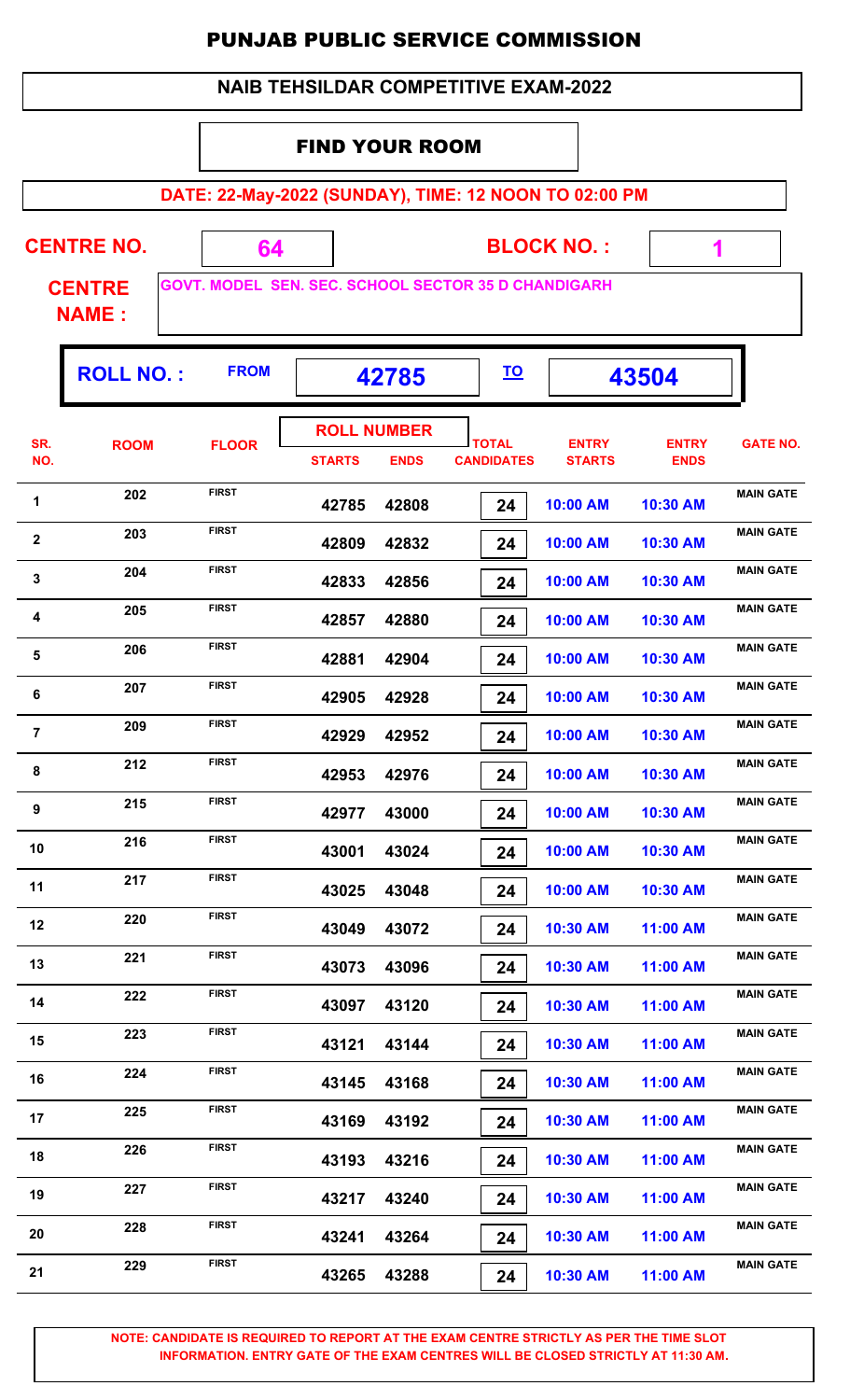#### **NAIB TEHSILDAR COMPETITIVE EXAM-2022**

#### FIND YOUR ROOM

# **DATE: 22-May-2022 (SUNDAY), TIME: 12 NOON TO 02:00 PM**

|    | <b>CENTRE NO.</b>             | 64                 |       | <b>BLOCK NO.:</b> |    |                                                |          |                  |
|----|-------------------------------|--------------------|-------|-------------------|----|------------------------------------------------|----------|------------------|
|    | <b>CENTRE</b><br><b>NAME:</b> | <b>GOVT. MODEL</b> |       |                   |    | <b>SEN. SEC. SCHOOL SECTOR 35 D CHANDIGARH</b> |          |                  |
| 22 | 230                           | <b>FIRST</b>       | 43289 | 43312             | 24 | 11:00 AM                                       | 11:30 AM | <b>MAIN GATE</b> |
| 23 | 231                           | <b>FIRST</b>       | 43313 | 43336             | 24 | 11:00 AM                                       | 11:30 AM | <b>MAIN GATE</b> |
| 24 | 232                           | <b>FIRST</b>       | 43337 | 43360             | 24 | 11:00 AM                                       | 11:30 AM | <b>MAIN GATE</b> |
| 25 | 233                           | <b>FIRST</b>       | 43361 | 43384             | 24 | 11:00 AM                                       | 11:30 AM | <b>MAIN GATE</b> |
| 26 | 132                           | <b>GROUND</b>      | 43385 | 43408             | 24 | 11:00 AM                                       | 11:30 AM | <b>MAIN GATE</b> |
| 27 | 133                           | <b>GROUND</b>      | 43409 | 43432             | 24 | 11:00 AM                                       | 11:30 AM | <b>MAIN GATE</b> |
| 28 | 134                           | <b>GROUND</b>      | 43433 | 43456             | 24 | 11:00 AM                                       | 11:30 AM | <b>MAIN GATE</b> |
| 29 | 135                           | <b>GROUND</b>      | 43457 | 43480             | 24 | 11:00 AM                                       | 11:30 AM | <b>MAIN GATE</b> |
| 30 | 136                           | <b>GROUND</b>      | 43481 | 43504             | 24 | 11:00 AM                                       | 11:30 AM | <b>MAIN GATE</b> |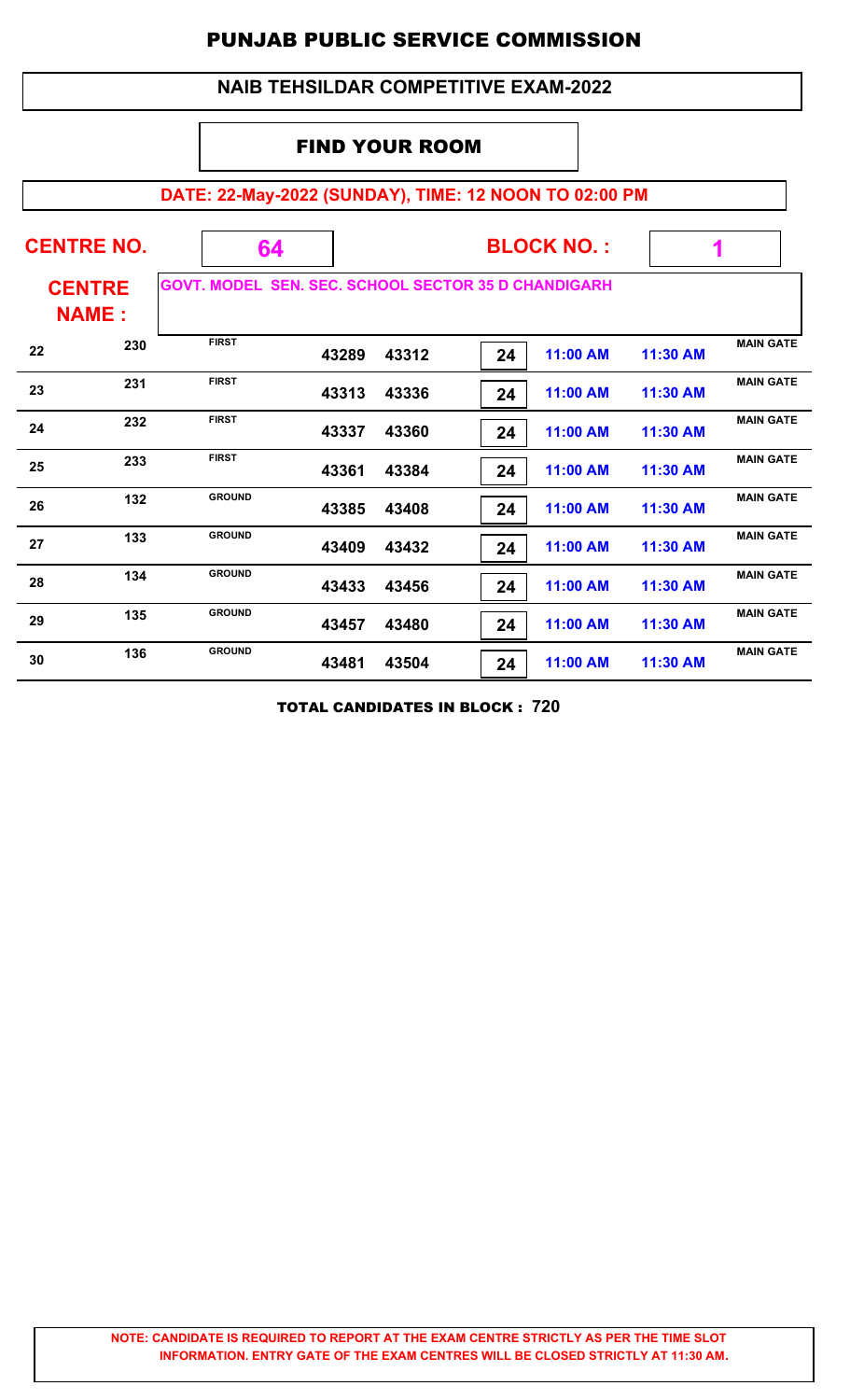|              |                               |                                                                   | PUNJAB PUBLIC SERVICE COMMISSION            |                                   |                                   |                               |                             |                 |
|--------------|-------------------------------|-------------------------------------------------------------------|---------------------------------------------|-----------------------------------|-----------------------------------|-------------------------------|-----------------------------|-----------------|
|              |                               |                                                                   | <b>NAIB TEHSILDAR COMPETITIVE EXAM-2022</b> |                                   |                                   |                               |                             |                 |
|              |                               |                                                                   |                                             | <b>FIND YOUR ROOM</b>             |                                   |                               |                             |                 |
|              |                               | DATE: 22-May-2022 (SUNDAY), TIME: 12 NOON TO 02:00 PM             |                                             |                                   |                                   |                               |                             |                 |
|              | <b>CENTRE NO.</b>             |                                                                   | 65                                          |                                   |                                   | <b>BLOCK NO.:</b>             |                             |                 |
|              | <b>CENTRE</b><br><b>NAME:</b> | <b>GOVT. MODEL SENIOR SECONDARY SCHOOL SECTOR 19 C CHANDIGARH</b> |                                             |                                   |                                   |                               |                             |                 |
|              | <b>ROLL NO.:</b>              | <b>FROM</b>                                                       |                                             | 43505                             | <u>TO</u>                         |                               | 43888                       |                 |
| SR.<br>NO.   | <b>ROOM</b>                   | <b>FLOOR</b>                                                      | <b>STARTS</b>                               | <b>ROLL NUMBER</b><br><b>ENDS</b> | <b>TOTAL</b><br><b>CANDIDATES</b> | <b>ENTRY</b><br><b>STARTS</b> | <b>ENTRY</b><br><b>ENDS</b> | <b>GATE NO.</b> |
| 1            | 203                           | <b>FIRST</b>                                                      | 43505                                       | 43528                             | 24                                | 10:00 AM                      | 10:30 AM                    | <b>GATE - 1</b> |
| $\mathbf{2}$ | 204                           | <b>FIRST</b>                                                      | 43529                                       | 43552                             | 24                                | 10:00 AM                      | 10:30 AM                    | GATE - 1        |
| $\mathbf{3}$ | 205                           | <b>FIRST</b>                                                      | 43553                                       | 43576                             | 24                                | 10:00 AM                      | 10:30 AM                    | GATE - 1        |
| 4            | 206                           | <b>FIRST</b>                                                      | 43577                                       | 43600                             | 24                                | 10:00 AM                      | 10:30 AM                    | GATE - 1        |
| 5            | 207                           | <b>FIRST</b>                                                      | 43601                                       | 43624                             | 24                                | 10:00 AM                      | 10:30 AM                    | <b>GATE - 1</b> |
| 6            | 209                           | <b>FIRST</b>                                                      | 43625                                       | 43648                             | 24                                | 10:00 AM                      | 10:30 AM                    | <b>GATE - 1</b> |
| 7            | 210                           | <b>FIRST</b>                                                      | 43649                                       | 43672                             | 24                                | 10:00 AM                      | 10:30 AM                    | GATE - 1        |
| 8            | 304                           | <b>SECOND</b>                                                     | 43673                                       | 43696                             | 24                                | 10:30 AM                      | 11:00 AM                    | GATE - 1        |
| 9            | 305                           | <b>SECOND</b>                                                     | 43697                                       | 43720                             | 24                                | 10:30 AM                      | 11:00 AM                    | GATE - 1        |
| 10           | 306                           | <b>SECOND</b>                                                     | 43721                                       | 43744                             | 24                                | 10:30 AM                      | 11:00 AM                    | GATE - 1        |
| 11           | 308                           | <b>SECOND</b>                                                     | 43745                                       | 43768                             | 24                                | 10:30 AM                      | 11:00 AM                    | GATE - 1        |
| 12           | 309-A                         | <b>SECOND</b>                                                     | 43769                                       | 43792                             | 24                                | 10:30 AM                      | 11:00 AM                    | GATE - 1        |
| 13           | 309-B                         | <b>SECOND</b>                                                     | 43793                                       | 43816                             | 24                                | 11:00 AM                      | 11:30 AM                    | GATE - 1        |
| 14           | 401-A                         | <b>THIRD</b>                                                      | 43817                                       | 43840                             | 24                                | 11:00 AM                      | 11:30 AM                    | GATE - 1        |
| 15           | 401-B                         | <b>THIRD</b>                                                      | 43841                                       | 43864                             | 24                                | 11:00 AM                      | 11:30 AM                    | GATE - 1        |
| 16           | 402                           | <b>THIRD</b>                                                      | 43865                                       | 43888                             | 24                                | 11:00 AM                      | 11:30 AM                    | GATE - 1        |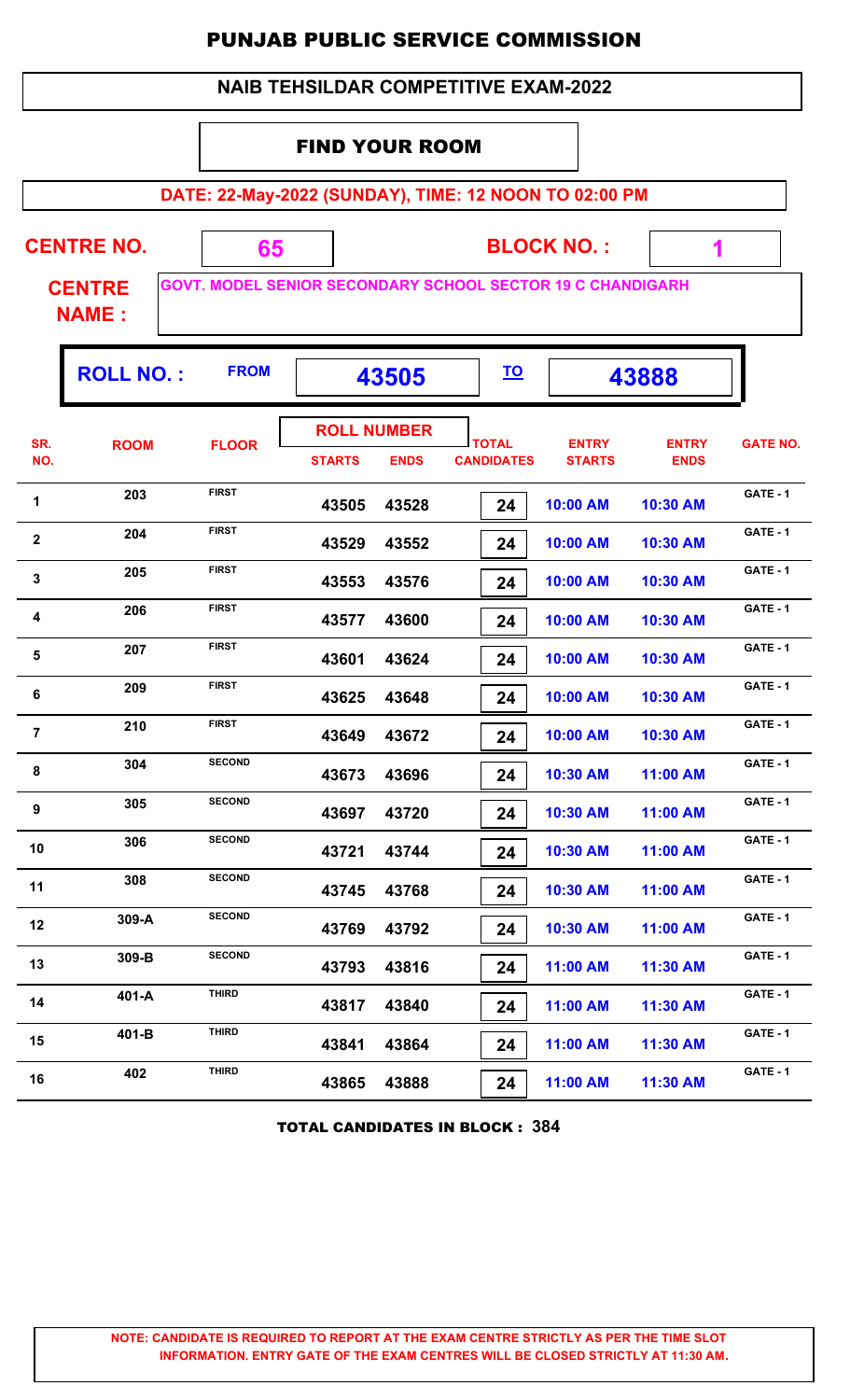|                |                               |                                                                   |                       |                                   | <b>NAIB TEHSILDAR COMPETITIVE EXAM-2022</b> |                               |                             |                 |
|----------------|-------------------------------|-------------------------------------------------------------------|-----------------------|-----------------------------------|---------------------------------------------|-------------------------------|-----------------------------|-----------------|
|                |                               |                                                                   | <b>FIND YOUR ROOM</b> |                                   |                                             |                               |                             |                 |
|                |                               | DATE: 22-May-2022 (SUNDAY), TIME: 12 NOON TO 02:00 PM             |                       |                                   |                                             |                               |                             |                 |
|                | <b>CENTRE NO.</b>             | 65                                                                |                       |                                   |                                             | <b>BLOCK NO.:</b>             | $\overline{\mathbf{2}}$     |                 |
|                | <b>CENTRE</b><br><b>NAME:</b> | <b>GOVT. MODEL SENIOR SECONDARY SCHOOL SECTOR 19 C CHANDIGARH</b> |                       |                                   |                                             |                               |                             |                 |
|                | <b>ROLL NO.:</b>              | <b>FROM</b>                                                       |                       | 43889                             | <u>TO</u>                                   |                               | 44272                       |                 |
| SR.<br>NO.     | <b>ROOM</b>                   | <b>FLOOR</b>                                                      | <b>STARTS</b>         | <b>ROLL NUMBER</b><br><b>ENDS</b> | <b>TOTAL</b><br><b>CANDIDATES</b>           | <b>ENTRY</b><br><b>STARTS</b> | <b>ENTRY</b><br><b>ENDS</b> | <b>GATE NO.</b> |
| 1              | 451                           | <b>THIRD</b>                                                      | 43889                 | 43912                             | 24                                          | 10:00 AM                      | 10:30 AM                    | GATE - 1        |
| $\mathbf{2}$   | 452                           | <b>THIRD</b>                                                      | 43913                 | 43936                             | 24                                          | 10:00 AM                      | 10:30 AM                    | <b>GATE - 1</b> |
| 3              | 453                           | <b>THIRD</b>                                                      | 43937                 | 43960                             | 24                                          | 10:00 AM                      | 10:30 AM                    | GATE - 1        |
| 4              | 454                           | <b>THIRD</b>                                                      | 43961                 | 43984                             | 24                                          | 10:00 AM                      | 10:30 AM                    | <b>GATE - 1</b> |
| 5              | 455                           | <b>THIRD</b>                                                      | 43985                 | 44008                             | 24                                          | 10:00 AM                      | 10:30 AM                    | GATE - 1        |
| 6              | 456                           | <b>THIRD</b>                                                      | 44009                 | 44032                             | 24                                          | 10:00 AM                      | 10:30 AM                    | GATE - 1        |
| $\overline{7}$ | 457                           | <b>THIRD</b>                                                      | 44033                 | 44056                             | 24                                          | 10:30 AM                      | 11:00 AM                    | <b>GATE - 1</b> |
| 8              | 458                           | <b>THIRD</b>                                                      | 44057                 | 44080                             | 24                                          | 10:30 AM                      | 11:00 AM                    | <b>GATE - 1</b> |
| 9              | 351                           | <b>SECOND</b>                                                     | 44081                 | 44104                             | 24                                          | 10:30 AM                      | 11:00 AM                    | <b>GATE - 1</b> |
| 10             | 352                           | <b>SECOND</b>                                                     | 44105                 | 44128                             | 24                                          | 10:30 AM                      | 11:00 AM                    | <b>GATE - 1</b> |
| 11             | 353                           | <b>SECOND</b>                                                     | 44129                 | 44152                             | 24                                          | 10:30 AM                      | 11:00 AM                    | GATE - 1        |
| 12             | 354                           | <b>SECOND</b>                                                     | 44153                 | 44176                             | 24                                          | 10:30 AM                      | 11:00 AM                    | <b>GATE - 1</b> |
| 13             | 355                           | <b>SECOND</b>                                                     | 44177                 | 44200                             | 24                                          | 11:00 AM                      | 11:30 AM                    | <b>GATE - 1</b> |
| 14             | 356                           | <b>SECOND</b>                                                     | 44201                 | 44224                             | 24                                          | 11:00 AM                      | 11:30 AM                    | <b>GATE - 1</b> |
| 15             | 357                           | <b>SECOND</b>                                                     | 44225                 | 44248                             | 24                                          | 11:00 AM                      | 11:30 AM                    | GATE - 1        |
| 16             | 251                           | <b>FIRST</b>                                                      | 44249                 | 44272                             | 24                                          | 11:00 AM                      | 11:30 AM                    | GATE - 1        |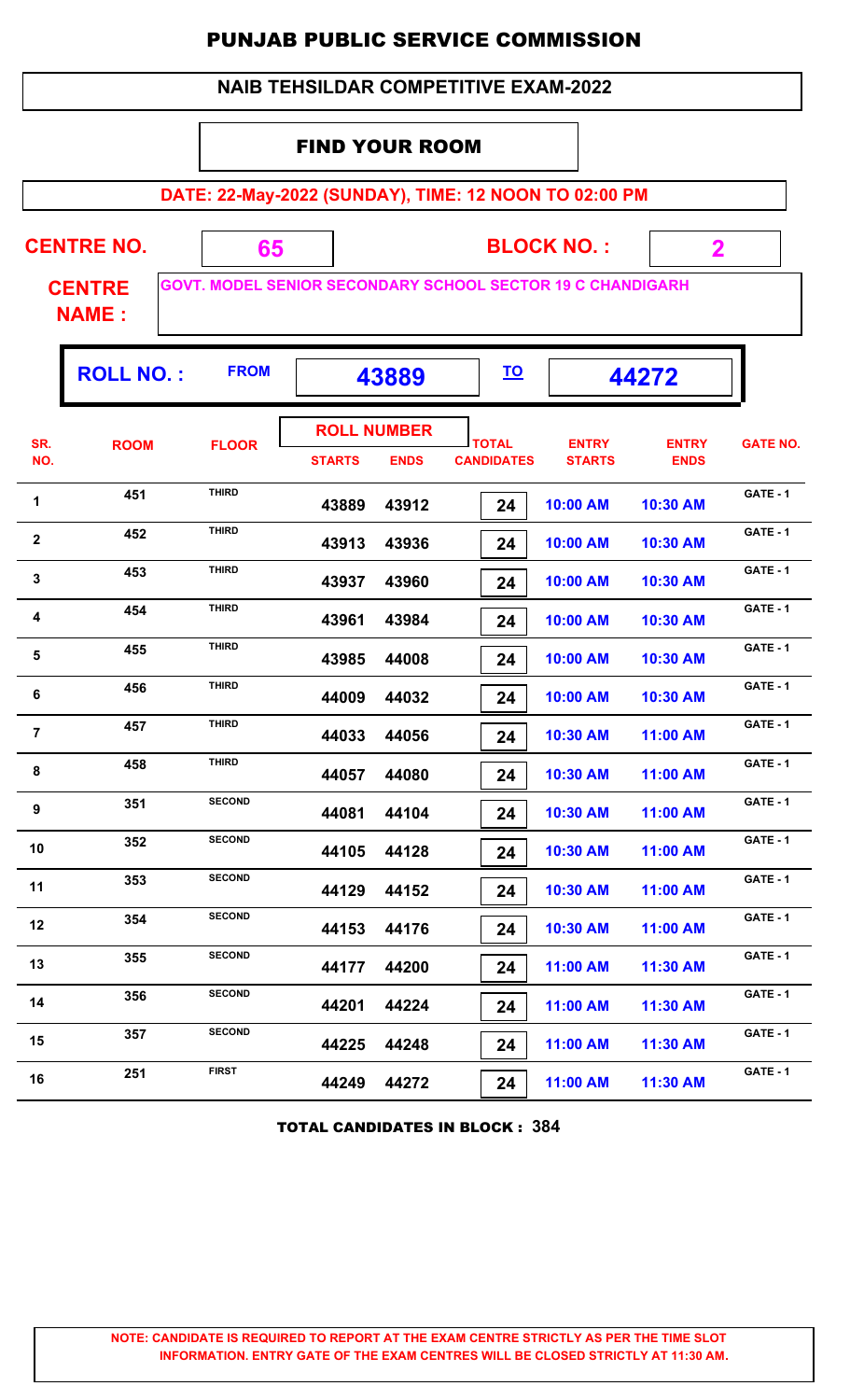|                         |                               |               |                       |                    |                                             | <b>PUNJAB PUBLIC SERVICE COMMISSION</b>                    |                             |                  |
|-------------------------|-------------------------------|---------------|-----------------------|--------------------|---------------------------------------------|------------------------------------------------------------|-----------------------------|------------------|
|                         |                               |               |                       |                    | <b>NAIB TEHSILDAR COMPETITIVE EXAM-2022</b> |                                                            |                             |                  |
|                         |                               |               | <b>FIND YOUR ROOM</b> |                    |                                             |                                                            |                             |                  |
|                         |                               |               |                       |                    |                                             | DATE: 22-May-2022 (SUNDAY), TIME: 12 NOON TO 02:00 PM      |                             |                  |
|                         | <b>CENTRE NO.</b>             |               |                       |                    |                                             | <b>BLOCK NO.:</b>                                          |                             |                  |
|                         |                               | 66            |                       |                    |                                             | <b>GOVERNMENT MODEL HIGH SCHOOL SECTOR 35 D CHANDIGARH</b> | 1                           |                  |
|                         | <b>CENTRE</b><br><b>NAME:</b> |               |                       |                    |                                             |                                                            |                             |                  |
|                         | <b>ROLL NO.:</b>              | <b>FROM</b>   |                       | 44273              | <u>TO</u>                                   |                                                            | 44752                       |                  |
|                         |                               |               |                       | <b>ROLL NUMBER</b> |                                             |                                                            |                             |                  |
| SR.<br>NO.              | <b>ROOM</b>                   | <b>FLOOR</b>  | <b>STARTS</b>         | <b>ENDS</b>        | <b>TOTAL</b><br><b>CANDIDATES</b>           | <b>ENTRY</b><br><b>STARTS</b>                              | <b>ENTRY</b><br><b>ENDS</b> | <b>GATE NO.</b>  |
| 1                       | 1                             | <b>FIRST</b>  | 44273                 | 44296              | 24                                          | 10:00 AM                                                   | 10:30 AM                    | <b>MAIN GATE</b> |
| $\overline{\mathbf{2}}$ | $\mathbf{2}$                  | <b>FIRST</b>  | 44297                 | 44320              | 24                                          | 10:00 AM                                                   | 10:30 AM                    | <b>MAIN GATE</b> |
| $\mathbf{3}$            | $\overline{\mathbf{3}}$       | <b>FIRST</b>  | 44321                 | 44344              | 24                                          | 10:00 AM                                                   | 10:30 AM                    | <b>MAIN GATE</b> |
| 4                       | 4                             | <b>FIRST</b>  | 44345                 | 44368              | 24                                          | 10:00 AM                                                   | 10:30 AM                    | <b>MAIN GATE</b> |
| 5                       | 5                             | <b>FIRST</b>  | 44369                 | 44392              | 24                                          | 10:00 AM                                                   | 10:30 AM                    | <b>MAIN GATE</b> |
| 6                       | 6                             | <b>FIRST</b>  | 44393                 | 44416              | 24                                          | 10:00 AM                                                   | 10:30 AM                    | <b>MAIN GATE</b> |
| 7                       | $\overline{7}$                | <b>FIRST</b>  | 44417                 | 44440              | 24                                          | 10:00 AM                                                   | 10:30 AM                    | <b>MAIN GATE</b> |
| 8                       | 8                             | <b>FIRST</b>  | 44441                 | 44464              | 24                                          | 10:00 AM                                                   | 10:30 AM                    | <b>MAIN GATE</b> |
| 9                       | 9                             | <b>SECOND</b> | 44465                 | 44488              | 24                                          | 10:30 AM                                                   | 11:00 AM                    | <b>MAIN GATE</b> |
| 10                      | 10                            | <b>SECOND</b> | 44489                 | 44512              | 24                                          | 10:30 AM                                                   | 11:00 AM                    | <b>MAIN GATE</b> |
| 11                      | 11                            | <b>SECOND</b> | 44513                 | 44536              | 24                                          | 10:30 AM                                                   | 11:00 AM                    | <b>MAIN GATE</b> |
| 12                      | 12                            | <b>SECOND</b> | 44537                 | 44560              | 24                                          | 10:30 AM                                                   | 11:00 AM                    | <b>MAIN GATE</b> |
| 13                      | 13                            | <b>SECOND</b> | 44561                 | 44584              | 24                                          | 10:30 AM                                                   | 11:00 AM                    | <b>MAIN GATE</b> |
| 14                      | 14                            | <b>SECOND</b> | 44585                 | 44608              | 24                                          | 10:30 AM                                                   | 11:00 AM                    | <b>MAIN GATE</b> |
| 15                      | 15                            | <b>SECOND</b> | 44609                 | 44632              | 24                                          | 10:30 AM                                                   | 11:00 AM                    | <b>MAIN GATE</b> |
| 16                      | 16                            | <b>SECOND</b> | 44633                 | 44656              | 24                                          | 11:00 AM                                                   | 11:30 AM                    | <b>MAIN GATE</b> |
| 17                      | 17                            | <b>THIRD</b>  | 44657                 | 44680              | 24                                          | 11:00 AM                                                   | 11:30 AM                    | <b>MAIN GATE</b> |
| 18                      | 18                            | <b>THIRD</b>  | 44681                 | 44704              | 24                                          | 11:00 AM                                                   | 11:30 AM                    | <b>MAIN GATE</b> |
| 19                      | 19                            | <b>THIRD</b>  | 44705                 | 44728              | 24                                          | 11:00 AM                                                   | 11:30 AM                    | <b>MAIN GATE</b> |

TOTAL CANDIDATES IN BLOCK : **480**

**20 MAIN GATE**<br>**44729 <b>44752 20 20 MAIN GATE** 

 **44729 44752 24 11:00 AM 11:30 AM**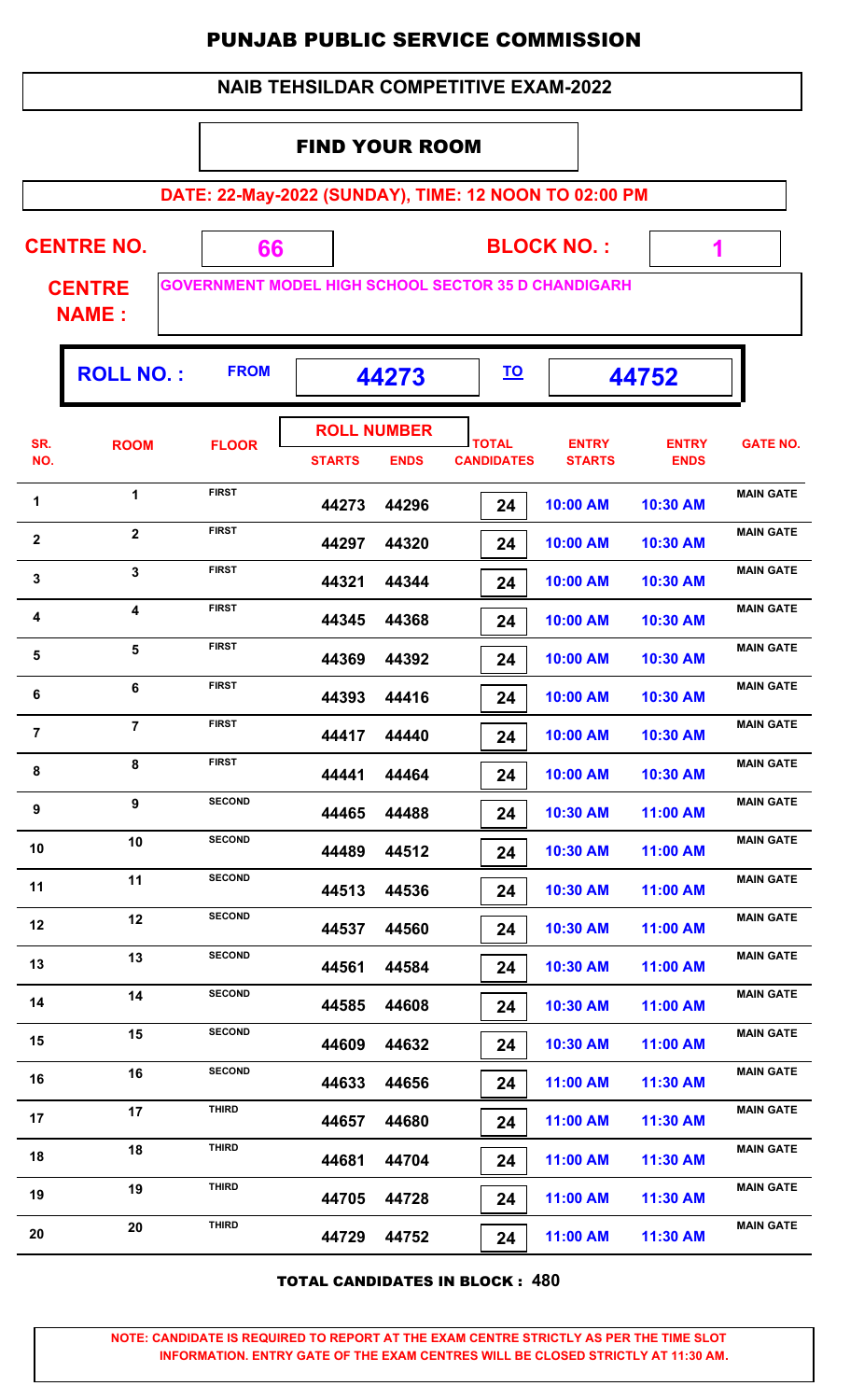|                |                               |               | <b>NAIB TEHSILDAR COMPETITIVE EXAM-2022</b>                |                                   |                               |                             |                 |
|----------------|-------------------------------|---------------|------------------------------------------------------------|-----------------------------------|-------------------------------|-----------------------------|-----------------|
|                |                               |               | <b>FIND YOUR ROOM</b>                                      |                                   |                               |                             |                 |
|                |                               |               |                                                            |                                   |                               |                             |                 |
|                |                               |               | DATE: 22-May-2022 (SUNDAY), TIME: 12 NOON TO 02:00 PM      |                                   |                               |                             |                 |
|                | <b>CENTRE NO.</b>             | 67            |                                                            |                                   | <b>BLOCK NO.:</b>             | 1                           |                 |
|                | <b>CENTRE</b><br><b>NAME:</b> |               | <b>GOVERNMENT MODEL HIGH SCHOOL SECTOR 22 C CHANDIGARH</b> |                                   |                               |                             |                 |
|                | <b>ROLL NO.:</b>              | <b>FROM</b>   | 44753                                                      | <u>TO</u>                         |                               | 45064                       |                 |
| SR.<br>NO.     | <b>ROOM</b>                   | <b>FLOOR</b>  | <b>ROLL NUMBER</b><br><b>STARTS</b><br><b>ENDS</b>         | <b>TOTAL</b><br><b>CANDIDATES</b> | <b>ENTRY</b><br><b>STARTS</b> | <b>ENTRY</b><br><b>ENDS</b> | <b>GATE NO.</b> |
| 1              | $\mathbf{1}$                  | <b>GROUND</b> | 44753<br>44776                                             | 24                                | 10:00 AM                      | 10:30 AM                    | GATE-1          |
| $\mathbf{2}$   | $\overline{2}$                | <b>GROUND</b> | 44777<br>44800                                             | 24                                | 10:00 AM                      | 10:30 AM                    | GATE-1          |
| 3              | $\mathbf{3}$                  | <b>GROUND</b> | 44801<br>44824                                             | 24                                | 10:00 AM                      | 10:30 AM                    | GATE-1          |
| 4              | $\overline{\mathbf{4}}$       | <b>FIRST</b>  | 44825<br>44848                                             | 24                                | 10:00 AM                      | 10:30 AM                    | GATE-1          |
| 5              | 5                             | <b>FIRST</b>  | 44849<br>44872                                             | 24                                | 10:00 AM                      | 10:30 AM                    | GATE-1          |
| 6              | 6                             | <b>FIRST</b>  | 44873<br>44896                                             | 24                                | 10:30 AM                      | 11:00 AM                    | GATE-1          |
| $\overline{7}$ | $\overline{7}$                | <b>FIRST</b>  | 44897<br>44920                                             | 24                                | 10:30 AM                      | 11:00 AM                    | GATE-1          |
| 8              | 8                             | <b>FIRST</b>  | 44921<br>44944                                             | 24                                | 10:30 AM                      | 11:00 AM                    | GATE-1          |
| 9              | $\mathbf{9}$                  | <b>FIRST</b>  | 44968<br>44945                                             | 24                                | 10:30 AM                      | 11:00 AM                    | GATE-1          |
| 10             | 10                            | <b>FIRST</b>  | 44969<br>44992                                             | 24                                | 11:00 AM                      | 11:30 AM                    | GATE-1          |
| 11             | 11                            | <b>FIRST</b>  | 44993<br>45016                                             | 24                                | 11:00 AM                      | 11:30 AM                    | GATE-1          |
| 12             | 12                            | <b>FIRST</b>  | 45017<br>45040                                             | 24                                | 11:00 AM                      | 11:30 AM                    | GATE-1          |
| 13             | 13                            | <b>FIRST</b>  | 45041<br>45064                                             | 24                                | 11:00 AM                      | 11:30 AM                    | GATE-1          |

TOTAL CANDIDATES IN BLOCK : **312**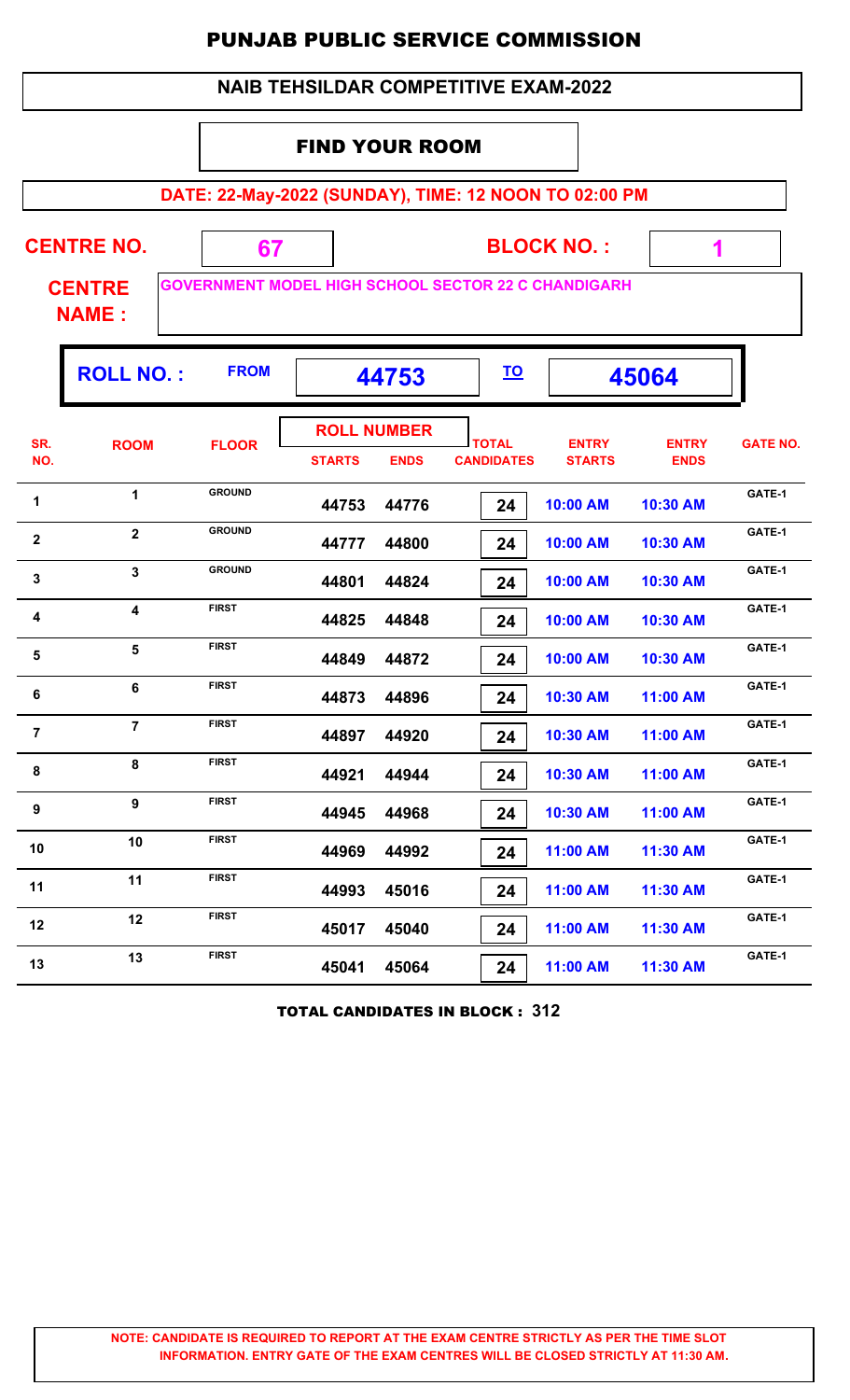|  | <b>NAIB TEHSILDAR COMPETITIVE EXAM-2022</b> |
|--|---------------------------------------------|
|--|---------------------------------------------|

#### FIND YOUR ROOM

**DATE: 22-May-2022 (SUNDAY), TIME: 12 NOON TO 02:00 PM**

| <b>CENTRE NO.</b> |  | <b>BLOCK NO.:</b>                                                  |  |
|-------------------|--|--------------------------------------------------------------------|--|
| <b>CENTRE</b>     |  | <b>GOVT. MODEL SENIOR SECONDARY SCHOOL SECTOR 26 TM CHANDIGARH</b> |  |
| <b>NAME:</b>      |  |                                                                    |  |

|                | <b>ROLL NO.:</b> | <b>FROM</b>   |                                     | 45065       |                                   |                               | 45544                       |                  |
|----------------|------------------|---------------|-------------------------------------|-------------|-----------------------------------|-------------------------------|-----------------------------|------------------|
| SR.<br>NO.     | <b>ROOM</b>      | <b>FLOOR</b>  | <b>ROLL NUMBER</b><br><b>STARTS</b> | <b>ENDS</b> | <b>TOTAL</b><br><b>CANDIDATES</b> | <b>ENTRY</b><br><b>STARTS</b> | <b>ENTRY</b><br><b>ENDS</b> | <b>GATE NO.</b>  |
| 1              | 201              | <b>FIRST</b>  | 45065                               | 45088       | 24                                | 10:00 AM                      | 10:30 AM                    | <b>MAIN GATE</b> |
| $\mathbf{2}$   | 204              | <b>FIRST</b>  | 45089                               | 45112       | 24                                | 10:00 AM                      | 10:30 AM                    | <b>MAIN GATE</b> |
| $\mathbf 3$    | 205              | <b>FIRST</b>  | 45113                               | 45136       | 24                                | 10:00 AM                      | 10:30 AM                    | <b>MAIN GATE</b> |
| 4              | 206              | <b>FIRST</b>  | 45137                               | 45160       | 24                                | 10:00 AM                      | 10:30 AM                    | <b>MAIN GATE</b> |
| 5              | 207              | <b>FIRST</b>  | 45161                               | 45184       | 24                                | 10:00 AM                      | 10:30 AM                    | <b>MAIN GATE</b> |
| 6              | 208              | <b>FIRST</b>  | 45185                               | 45208       | 24                                | 10:00 AM                      | 10:30 AM                    | <b>MAIN GATE</b> |
| $\overline{7}$ | 209              | <b>FIRST</b>  | 45209                               | 45232       | 24                                | 10:00 AM                      | 10:30 AM                    | <b>MAIN GATE</b> |
| 8              | 210              | <b>FIRST</b>  | 45233                               | 45256       | 24                                | 10:00 AM                      | 10:30 AM                    | <b>MAIN GATE</b> |
| 9              | 211              | <b>FIRST</b>  | 45257                               | 45280       | 24                                | 10:30 AM                      | 11:00 AM                    | <b>MAIN GATE</b> |
| 10             | 212              | <b>FIRST</b>  | 45281                               | 45304       | 24                                | 10:30 AM                      | 11:00 AM                    | <b>MAIN GATE</b> |
| 11             | 213              | <b>FIRST</b>  | 45305                               | 45328       | 24                                | 10:30 AM                      | 11:00 AM                    | <b>MAIN GATE</b> |
| 12             | 215              | <b>FIRST</b>  | 45329                               | 45352       | 24                                | 10:30 AM                      | 11:00 AM                    | <b>MAIN GATE</b> |
| 13             | 216              | <b>FIRST</b>  | 45353                               | 45376       | 24                                | 10:30 AM                      | 11:00 AM                    | <b>MAIN GATE</b> |
| 14             | 217              | <b>FIRST</b>  | 45377                               | 45400       | 24                                | 10:30 AM                      | 11:00 AM                    | <b>MAIN GATE</b> |
| 15             | 218              | <b>FIRST</b>  | 45401                               | 45424       | 24                                | 10:30 AM                      | 11:00 AM                    | <b>MAIN GATE</b> |
| 16             | 306              | <b>SECOND</b> | 45425                               | 45448       | 24                                | 11:00 AM                      | 11:30 AM                    | <b>MAIN GATE</b> |
| 17             | 307              | <b>SECOND</b> | 45449                               | 45472       | 24                                | 11:00 AM                      | 11:30 AM                    | <b>MAIN GATE</b> |
| 18             | 308              | <b>SECOND</b> | 45473                               | 45496       | 24                                | 11:00 AM                      | 11:30 AM                    | <b>MAIN GATE</b> |
| 19             | 309              | <b>SECOND</b> | 45497                               | 45520       | 24                                | 11:00 AM                      | 11:30 AM                    | <b>MAIN GATE</b> |
| 20             | 310              | <b>SECOND</b> | 45521                               | 45544       | 24                                | 11:00 AM                      | 11:30 AM                    | <b>MAIN GATE</b> |

TOTAL CANDIDATES IN BLOCK : **480**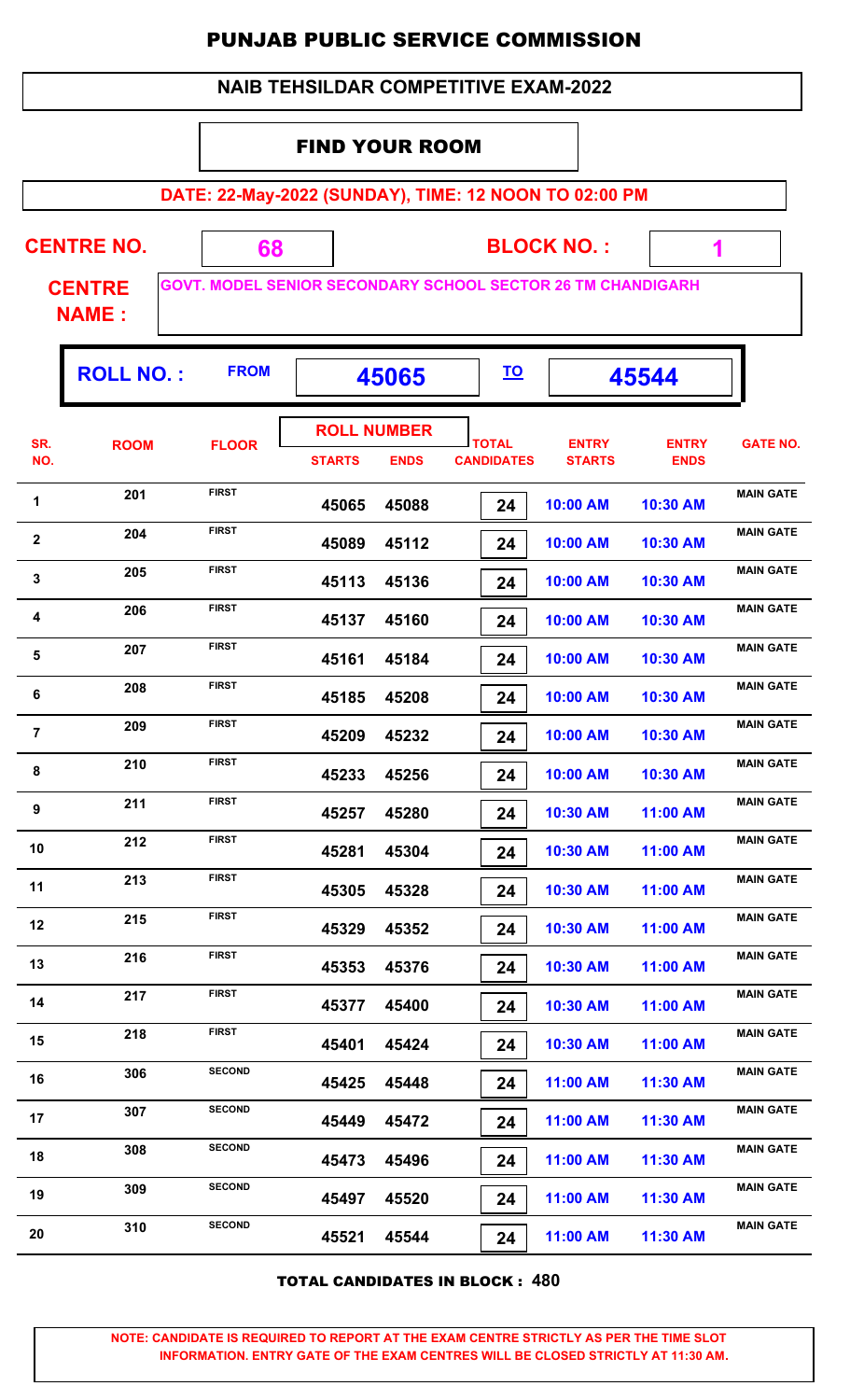#### FIND YOUR ROOM

**DATE: 22-May-2022 (SUNDAY), TIME: 12 NOON TO 02:00 PM**

| <b>CENTRE NO.</b>             | 69                | <b>BLOCK NO.:</b>                                           |  |
|-------------------------------|-------------------|-------------------------------------------------------------|--|
| <b>CENTRE</b><br><b>NAME:</b> | <b>CHANDIGARH</b> | <b>GOVERNMENT MODEL HIGH SCHOOL SECTOR 26 (POLICE LINE)</b> |  |

Г

|                | <b>ROLL NO.:</b> | <b>FROM</b>   |               | 45545                             | <u>TO</u>                         |                               | 45976                       |                 |
|----------------|------------------|---------------|---------------|-----------------------------------|-----------------------------------|-------------------------------|-----------------------------|-----------------|
| SR.<br>NO.     | <b>ROOM</b>      | <b>FLOOR</b>  | <b>STARTS</b> | <b>ROLL NUMBER</b><br><b>ENDS</b> | <b>TOTAL</b><br><b>CANDIDATES</b> | <b>ENTRY</b><br><b>STARTS</b> | <b>ENTRY</b><br><b>ENDS</b> | <b>GATE NO.</b> |
| 1              | 4                | <b>FIRST</b>  | 45545         | 45568                             | 24                                | 10:00 AM                      | 10:30 AM                    | GATE-1          |
| $\mathbf 2$    | 5                | <b>FIRST</b>  | 45569         | 45592                             | 24                                | 10:00 AM                      | 10:30 AM                    | GATE-1          |
| $\mathbf 3$    | $\overline{7}$   | <b>SECOND</b> | 45593         | 45616                             | 24                                | 10:00 AM                      | 10:30 AM                    | GATE-1          |
| 4              | 8                | <b>SECOND</b> | 45617         | 45640                             | 24                                | 10:00 AM                      | 10:30 AM                    | GATE-1          |
| 5              | 9                | <b>SECOND</b> | 45641         | 45664                             | 24                                | 10:00 AM                      | 10:30 AM                    | GATE-1          |
| 6              | 10               | <b>SECOND</b> | 45665         | 45688                             | 24                                | 10:00 AM                      | 10:30 AM                    | GATE-1          |
| $\overline{7}$ | 11               | <b>THIRD</b>  | 45689         | 45712                             | 24                                | 10:00 AM                      | 10:30 AM                    | GATE-1          |
| 8              | 12               | <b>THIRD</b>  | 45713         | 45736                             | 24                                | 10:30 AM                      | 11:00 AM                    | GATE-1          |
| 9              | 13               | <b>THIRD</b>  | 45737         | 45760                             | 24                                | 10:30 AM                      | 11:00 AM                    | GATE-1          |
| 10             | 14               | <b>THIRD</b>  | 45761         | 45784                             | 24                                | 10:30 AM                      | 11:00 AM                    | GATE-1          |
| 11             | 15               | <b>THIRD</b>  | 45785         | 45808                             | 24                                | 10:30 AM                      | 11:00 AM                    | GATE-1          |
| 12             | 16               | <b>THIRD</b>  | 45809         | 45832                             | 24                                | 10:30 AM                      | 11:00 AM                    | GATE-1          |
| 13             | 17               | <b>FIRST</b>  | 45833         | 45856                             | 24                                | 10:30 AM                      | 11:00 AM                    | GATE-1          |
| 14             | 18               | FIRST         | 45857         | 45880                             | 24                                | 11:00 AM                      | 11:30 AM                    | GATE-1          |
| 15             | 19               | <b>FIRST</b>  | 45881         | 45904                             | 24                                | 11:00 AM                      | 11:30 AM                    | GATE-1          |
| 16             | 20               | <b>FIRST</b>  | 45905         | 45928                             | 24                                | 11:00 AM                      | 11:30 AM                    | GATE-1          |
| 17             | 21               | <b>FIRST</b>  | 45929         | 45952                             | 24                                | 11:00 AM                      | 11:30 AM                    | GATE-1          |
| 18             | 22               | <b>FIRST</b>  | 45953         | 45976                             | 24                                | 11:00 AM                      | 11:30 AM                    | GATE-1          |
|                |                  |               |               |                                   |                                   |                               |                             |                 |

TOTAL CANDIDATES IN BLOCK : **432**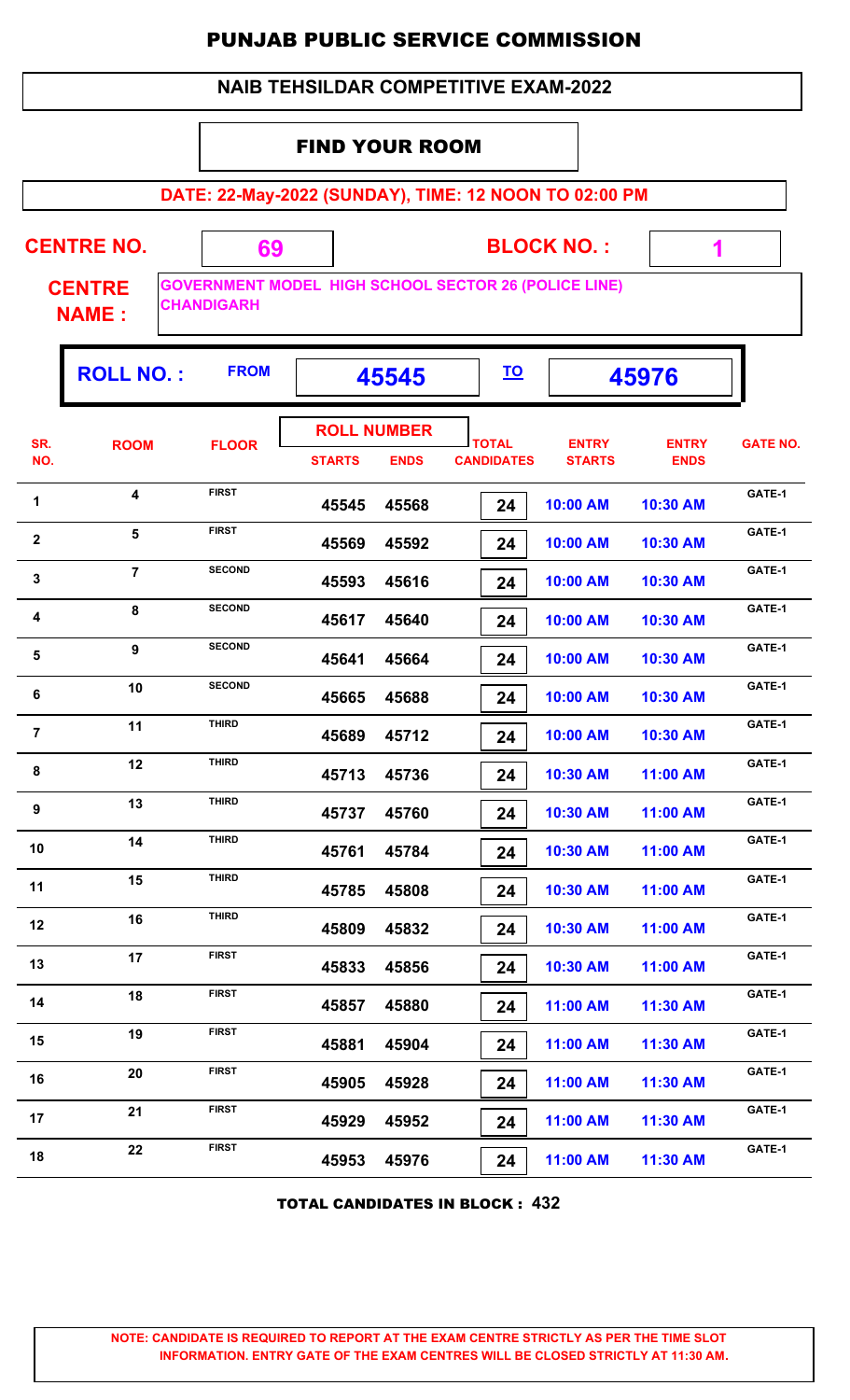| <b>NAIB TEHSILDAR COMPETITIVE EXAM-2022</b> |                               |                                                            |                       |                                   |                                   |                               |                             |                 |  |  |  |
|---------------------------------------------|-------------------------------|------------------------------------------------------------|-----------------------|-----------------------------------|-----------------------------------|-------------------------------|-----------------------------|-----------------|--|--|--|
|                                             |                               |                                                            | <b>FIND YOUR ROOM</b> |                                   |                                   |                               |                             |                 |  |  |  |
|                                             |                               | DATE: 22-May-2022 (SUNDAY), TIME: 12 NOON TO 02:00 PM      |                       |                                   |                                   |                               |                             |                 |  |  |  |
|                                             | <b>CENTRE NO.</b>             | 70                                                         |                       |                                   |                                   | <b>BLOCK NO.:</b>             | 1                           |                 |  |  |  |
|                                             | <b>CENTRE</b><br><b>NAME:</b> | GOVT. MODEL SENIOR SECONDARY SCHOOL SECTOR 22 A CHANDIGARH |                       |                                   |                                   |                               |                             |                 |  |  |  |
|                                             | <b>ROLL NO.:</b>              | <b>FROM</b>                                                |                       | 45977                             | <u>TO</u>                         |                               | 46528                       |                 |  |  |  |
| SR.<br>NO.                                  | <b>ROOM</b>                   | <b>FLOOR</b>                                               | <b>STARTS</b>         | <b>ROLL NUMBER</b><br><b>ENDS</b> | <b>TOTAL</b><br><b>CANDIDATES</b> | <b>ENTRY</b><br><b>STARTS</b> | <b>ENTRY</b><br><b>ENDS</b> | <b>GATE NO.</b> |  |  |  |
| 1                                           | 1                             | <b>FIRST</b>                                               | 45977                 | 46000                             | 24                                | 10:00 AM                      | 10:30 AM                    | GATE-1          |  |  |  |
| $\overline{2}$                              | $\overline{2}$                | <b>FIRST</b>                                               | 46001                 | 46024                             | 24                                | 10:00 AM                      | 10:30 AM                    | GATE-1          |  |  |  |
| 3                                           | 3                             | <b>FIRST</b>                                               | 46025                 | 46048                             | 24                                | 10:00 AM                      | 10:30 AM                    | GATE-1          |  |  |  |
| 4                                           | $\overline{\mathbf{4}}$       | <b>FIRST</b>                                               | 46049                 | 46072                             | 24                                | 10:00 AM                      | 10:30 AM                    | GATE-1          |  |  |  |
| 5                                           | 5                             | <b>FIRST</b>                                               | 46073                 | 46096                             | 24                                | 10:00 AM                      | 10:30 AM                    | GATE-1          |  |  |  |
| 6                                           | 6                             | <b>FIRST</b>                                               | 46097                 | 46120                             | 24                                | 10:00 AM                      | 10:30 AM                    | GATE-1          |  |  |  |
| $\overline{7}$                              | $\overline{7}$                | <b>FIRST</b>                                               | 46121                 | 46144                             | 24                                | 10:00 AM                      | 10:30 AM                    | GATE-1          |  |  |  |
| 8                                           | $\bf 8$                       | <b>FIRST</b>                                               | 46145                 | 46168                             | 24                                | 10:00 AM                      | 10:30 AM                    | GATE-1          |  |  |  |
| 9                                           | 9                             | <b>FIRST</b>                                               | 46169                 | 46192                             | 24                                | 10:00 AM                      | 10:30 AM                    | GATE-1          |  |  |  |
| 10                                          | 10                            | <b>FIRST</b>                                               | 46193                 | 46216                             | 24                                | 10:30 AM                      | 11:00 AM                    | GATE-1          |  |  |  |
| 11                                          | 11                            | <b>FIRST</b>                                               | 46217                 | 46240                             | 24                                | 10:30 AM                      | 11:00 AM                    | GATE-1          |  |  |  |
| 12                                          | 12                            | <b>FIRST</b>                                               | 46241                 | 46264                             | 24                                | 10:30 AM                      | 11:00 AM                    | GATE-1          |  |  |  |
| 13                                          | 13                            | <b>FIRST</b>                                               | 46265                 | 46288                             | 24                                | 10:30 AM                      | 11:00 AM                    | GATE-1          |  |  |  |
| 14                                          | 14                            | <b>FIRST</b>                                               | 46289                 | 46312                             | 24                                | 10:30 AM                      | 11:00 AM                    | GATE-1          |  |  |  |
| 15                                          | 15                            | <b>FIRST</b>                                               | 46313                 | 46336                             | 24                                | 10:30 AM                      | 11:00 AM                    | GATE-1          |  |  |  |
| 16                                          | 16                            | <b>FIRST</b>                                               | 46337                 | 46360                             | 24                                | 10:30 AM                      | 11:00 AM                    | GATE-1          |  |  |  |
| 17                                          | 17                            | <b>FIRST</b>                                               | 46361                 | 46384                             | 24                                | 10:30 AM                      | 11:00 AM                    | GATE-1          |  |  |  |
| 18                                          | 18                            | <b>FIRST</b>                                               | 46385                 | 46408                             | 24                                | 11:00 AM                      | 11:30 AM                    | GATE-1          |  |  |  |
| 19                                          | 19                            | <b>FIRST</b>                                               | 46409                 | 46432                             | 24                                | 11:00 AM                      | 11:30 AM                    | GATE-1          |  |  |  |
| 20                                          | 20                            | <b>FIRST</b>                                               | 46433                 | 46456                             | 24                                | 11:00 AM                      | 11:30 AM                    | GATE-1          |  |  |  |
| 21                                          | 21                            | <b>FIRST</b>                                               | 46457                 | 46480                             | 24                                | 11:00 AM                      | 11:30 AM                    | GATE-1          |  |  |  |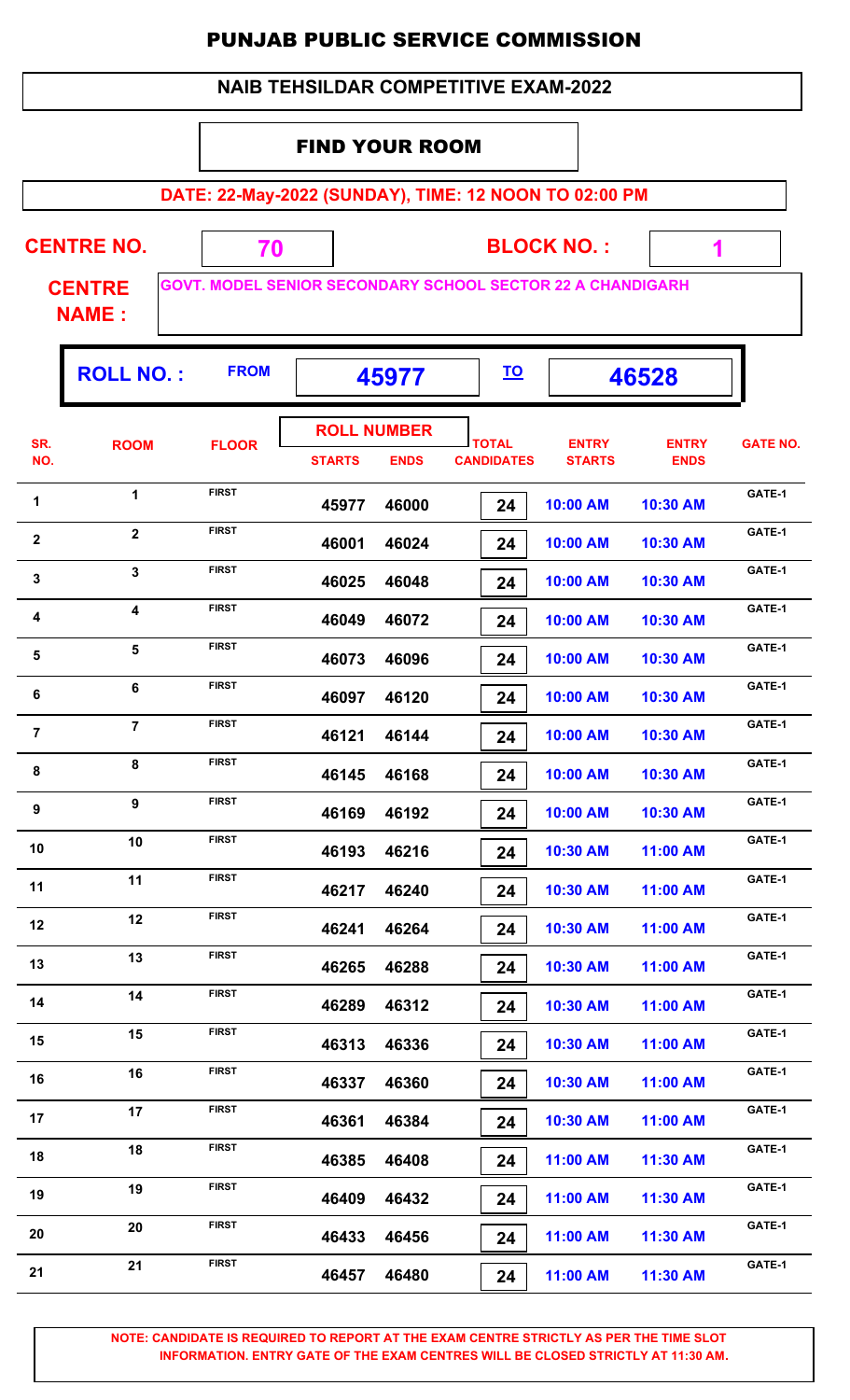|                   |                               |                                                                   | <b>NAIB TEHSILDAR COMPETITIVE EXAM-2022</b> |                   |    |          |          |        |
|-------------------|-------------------------------|-------------------------------------------------------------------|---------------------------------------------|-------------------|----|----------|----------|--------|
|                   | <b>FIND YOUR ROOM</b>         |                                                                   |                                             |                   |    |          |          |        |
|                   |                               | DATE: 22-May-2022 (SUNDAY), TIME: 12 NOON TO 02:00 PM             |                                             |                   |    |          |          |        |
| <b>CENTRE NO.</b> |                               | 70                                                                |                                             | <b>BLOCK NO.:</b> |    |          |          |        |
|                   | <b>CENTRE</b><br><b>NAME:</b> | <b>GOVT. MODEL SENIOR SECONDARY SCHOOL SECTOR 22 A CHANDIGARH</b> |                                             |                   |    |          |          |        |
| 22                | 22                            | <b>FIRST</b>                                                      | 46481                                       | 46504             | 24 | 11:00 AM | 11:30 AM | GATE-1 |
| 23                | 23                            | <b>FIRST</b>                                                      | 46505                                       | 46528             | 24 | 11:00 AM | 11:30 AM | GATE-1 |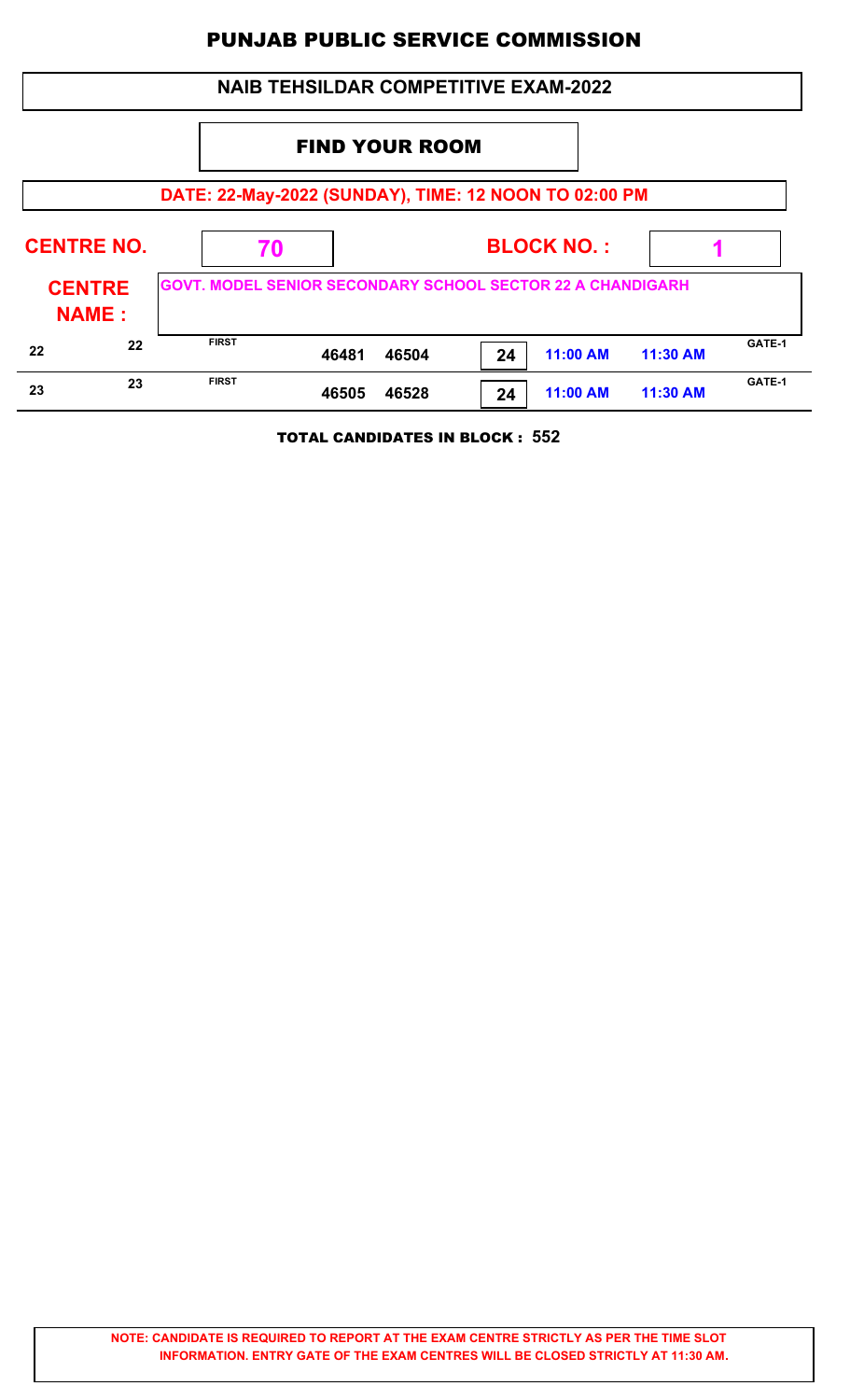|                | <b>NAIB TEHSILDAR COMPETITIVE EXAM-2022</b>           |               |                                                                                             |                                   |                               |                             |                  |  |  |  |  |
|----------------|-------------------------------------------------------|---------------|---------------------------------------------------------------------------------------------|-----------------------------------|-------------------------------|-----------------------------|------------------|--|--|--|--|
|                |                                                       |               | <b>FIND YOUR ROOM</b>                                                                       |                                   |                               |                             |                  |  |  |  |  |
|                | DATE: 22-May-2022 (SUNDAY), TIME: 12 NOON TO 02:00 PM |               |                                                                                             |                                   |                               |                             |                  |  |  |  |  |
|                | <b>CENTRE NO.</b><br><b>CENTRE</b>                    | 71            | <b>BLOCK NO.:</b><br>1<br><b>GOVT. MODEL SENIOR SECONDARY SCHOOL SECTOR 37 B CHANDIGARH</b> |                                   |                               |                             |                  |  |  |  |  |
|                | <b>NAME:</b>                                          |               |                                                                                             |                                   |                               |                             |                  |  |  |  |  |
|                | <b>ROLL NO.:</b>                                      | <b>FROM</b>   | 46529                                                                                       | <u>TO</u>                         |                               | 46864                       |                  |  |  |  |  |
| SR.<br>NO.     | <b>ROOM</b>                                           | <b>FLOOR</b>  | <b>ROLL NUMBER</b><br><b>STARTS</b><br><b>ENDS</b>                                          | <b>TOTAL</b><br><b>CANDIDATES</b> | <b>ENTRY</b><br><b>STARTS</b> | <b>ENTRY</b><br><b>ENDS</b> | <b>GATE NO.</b>  |  |  |  |  |
| 1              | $\mathbf{1}$                                          | <b>FIRST</b>  | 46529<br>46552                                                                              | 24                                | 10:00 AM                      | 10:30 AM                    | <b>MAIN GATE</b> |  |  |  |  |
| $\mathbf{2}$   | $\overline{2}$                                        | <b>FIRST</b>  | 46553<br>46576                                                                              | 24                                | 10:00 AM                      | 10:30 AM                    | <b>MAIN GATE</b> |  |  |  |  |
| 3              | $\mathbf{3}$                                          | <b>FIRST</b>  | 46600<br>46577                                                                              | 24                                | 10:00 AM                      | 10:30 AM                    | <b>MAIN GATE</b> |  |  |  |  |
| 4              | 4                                                     | <b>FIRST</b>  | 46601<br>46624                                                                              | 24                                | 10:00 AM                      | 10:30 AM                    | <b>MAIN GATE</b> |  |  |  |  |
| 5              | 5                                                     | <b>FIRST</b>  | 46625<br>46648                                                                              | 24                                | 10:00 AM                      | 10:30 AM                    | <b>MAIN GATE</b> |  |  |  |  |
| 6              | 6                                                     | <b>FIRST</b>  | 46649<br>46672                                                                              | 24                                | 10:30 AM                      | 11:00 AM                    | <b>MAIN GATE</b> |  |  |  |  |
| $\overline{7}$ | $\overline{7}$                                        | <b>FIRST</b>  | 46696<br>46673                                                                              | 24                                | 10:30 AM                      | 11:00 AM                    | <b>MAIN GATE</b> |  |  |  |  |
| 8              | 8                                                     | <b>FIRST</b>  | 46697<br>46720                                                                              | 24                                | 10:30 AM                      | 11:00 AM                    | <b>MAIN GATE</b> |  |  |  |  |
| 9              | $\overline{9}$                                        | <b>FIRST</b>  | 46721<br>46744                                                                              | 24                                | 10:30 AM                      | 11:00 AM                    | <b>MAIN GATE</b> |  |  |  |  |
| 10             | 10                                                    | <b>FIRST</b>  | 46745<br>46768                                                                              | 24                                | 10:30 AM                      | 11:00 AM                    | <b>MAIN GATE</b> |  |  |  |  |
| 11             | 11                                                    | <b>SECOND</b> | 46769<br>46792                                                                              | 24                                | 11:00 AM                      | 11:30 AM                    | <b>MAIN GATE</b> |  |  |  |  |
| 12             | 12                                                    | <b>SECOND</b> | 46816<br>46793                                                                              | 24                                | 11:00 AM                      | 11:30 AM                    | <b>MAIN GATE</b> |  |  |  |  |
| 13             | 13                                                    | <b>SECOND</b> | 46840<br>46817                                                                              | 24                                | 11:00 AM                      | 11:30 AM                    | <b>MAIN GATE</b> |  |  |  |  |
| 14             | 14                                                    | <b>SECOND</b> | 46841<br>46864                                                                              | 24                                | 11:00 AM                      | 11:30 AM                    | <b>MAIN GATE</b> |  |  |  |  |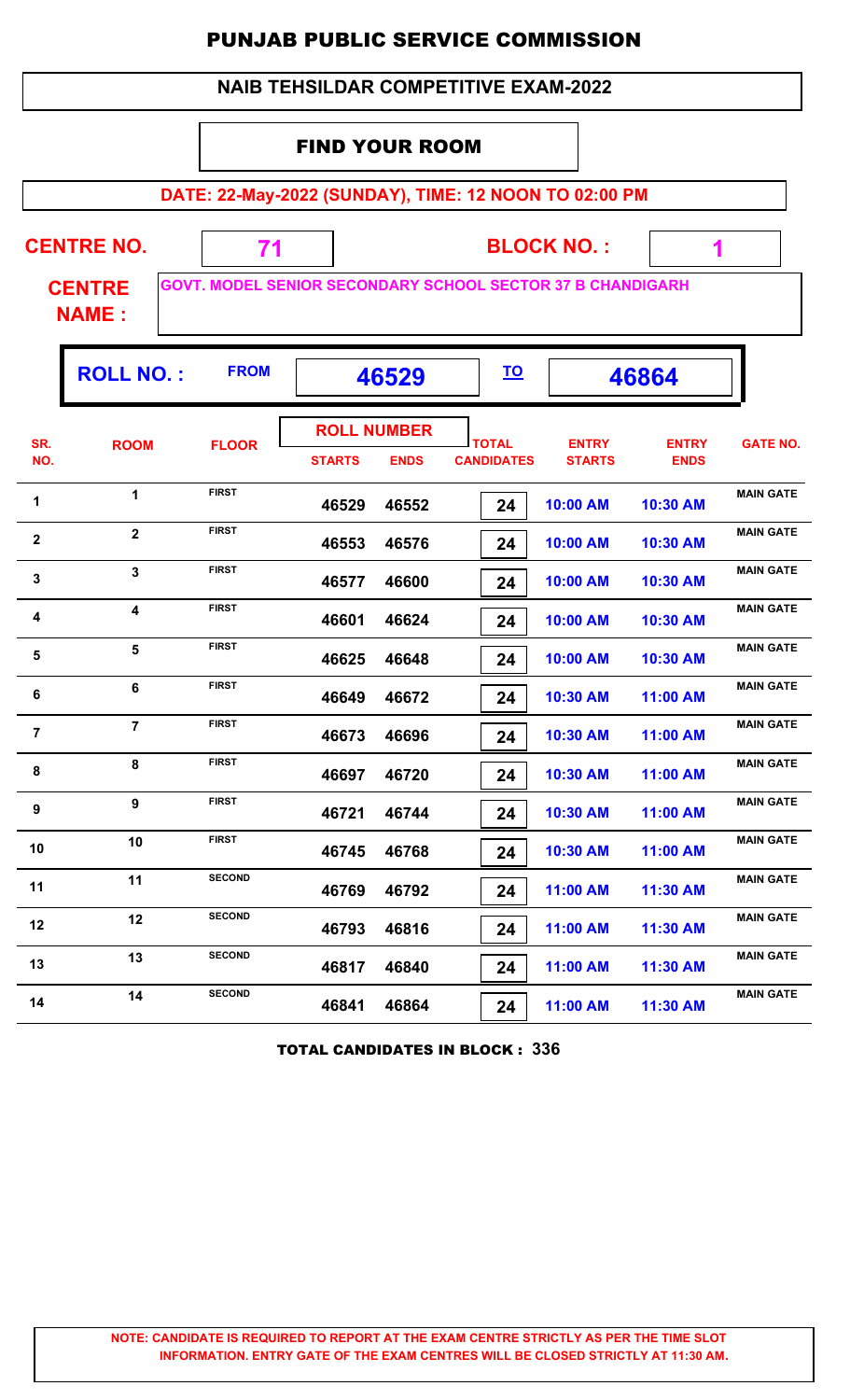| <b>NAIB TEHSILDAR COMPETITIVE EXAM-2022</b>                                                        |                       |               |               |                                   |                                   |                               |                             |                 |  |  |
|----------------------------------------------------------------------------------------------------|-----------------------|---------------|---------------|-----------------------------------|-----------------------------------|-------------------------------|-----------------------------|-----------------|--|--|
|                                                                                                    | <b>FIND YOUR ROOM</b> |               |               |                                   |                                   |                               |                             |                 |  |  |
| DATE: 22-May-2022 (SUNDAY), TIME: 12 NOON TO 02:00 PM                                              |                       |               |               |                                   |                                   |                               |                             |                 |  |  |
|                                                                                                    | <b>CENTRE NO.</b>     | 72            |               |                                   |                                   | <b>BLOCK NO.:</b>             | 1                           |                 |  |  |
| <b>GOVT. MODEL SENIOR SECONDARY SCHOOL SECTOR 37 D CHANDIGARH</b><br><b>CENTRE</b><br><b>NAME:</b> |                       |               |               |                                   |                                   |                               |                             |                 |  |  |
| <b>FROM</b><br><b>ROLL NO.:</b><br><u>TO</u><br>47248<br>46865                                     |                       |               |               |                                   |                                   |                               |                             |                 |  |  |
| SR.<br>NO.                                                                                         | <b>ROOM</b>           | <b>FLOOR</b>  | <b>STARTS</b> | <b>ROLL NUMBER</b><br><b>ENDS</b> | <b>TOTAL</b><br><b>CANDIDATES</b> | <b>ENTRY</b><br><b>STARTS</b> | <b>ENTRY</b><br><b>ENDS</b> | <b>GATE NO.</b> |  |  |
| 1                                                                                                  | 11                    | <b>FIRST</b>  | 46865         | 46888                             | 24                                | 10:00 AM                      | 10:30 AM                    | GATE-1          |  |  |
| $\mathbf{2}$                                                                                       | 12                    | <b>FIRST</b>  | 46889         | 46912                             | 24                                | 10:00 AM                      | 10:30 AM                    | GATE-1          |  |  |
| 3                                                                                                  | 13                    | <b>FIRST</b>  | 46913         | 46936                             | 24                                | 10:00 AM                      | 10:30 AM                    | GATE-1          |  |  |
| 4                                                                                                  | 14                    | <b>FIRST</b>  | 46937         | 46960                             | 24                                | 10:00 AM                      | 10:30 AM                    | GATE-1          |  |  |
| 5                                                                                                  | 15                    | <b>FIRST</b>  | 46961         | 46984                             | 24                                | 10:00 AM                      | 10:30 AM                    | GATE-1          |  |  |
| 6                                                                                                  | 16                    | <b>FIRST</b>  | 46985         | 47008                             | 24                                | 10:00 AM                      | 10:30 AM                    | GATE-1          |  |  |
| $\overline{7}$                                                                                     | 17                    | <b>FIRST</b>  | 47009         | 47032                             | 24                                | 10:30 AM                      | 11:00 AM                    | GATE-1          |  |  |
| 8                                                                                                  | 18                    | <b>FIRST</b>  | 47033         | 47056                             | 24                                | 10:30 AM                      | 11:00 AM                    | GATE-1          |  |  |
| 9                                                                                                  | 19                    | <b>FIRST</b>  | 47057         | 47080                             | 24                                | 10:30 AM                      | 11:00 AM                    | GATE-1          |  |  |
| 10                                                                                                 | 21                    | <b>SECOND</b> | 47081         | 47104                             | 24                                | 10:30 AM                      | 11:00 AM                    | GATE-1          |  |  |
| 11                                                                                                 | 22                    | <b>SECOND</b> | 47105         | 47128                             | 24                                | 10:30 AM                      | 11:00 AM                    | GATE-1          |  |  |
| 12                                                                                                 | 23                    | <b>SECOND</b> | 47129         | 47152                             | 24                                | 11:00 AM                      | 11:30 AM                    | GATE-1          |  |  |
| 13                                                                                                 | 24                    | <b>SECOND</b> | 47153         | 47176                             | 24                                | 11:00 AM                      | 11:30 AM                    | GATE-1          |  |  |
| 14                                                                                                 | 25                    | <b>SECOND</b> | 47177         | 47200                             | 24                                | 11:00 AM                      | 11:30 AM                    | GATE-1          |  |  |
| 15                                                                                                 | 26                    | <b>SECOND</b> | 47201         | 47224                             | 24                                | 11:00 AM                      | 11:30 AM                    | GATE-1          |  |  |
| 16                                                                                                 | 27                    | <b>SECOND</b> | 47225         | 47248                             | 24                                | 11:00 AM                      | 11:30 AM                    | GATE-1          |  |  |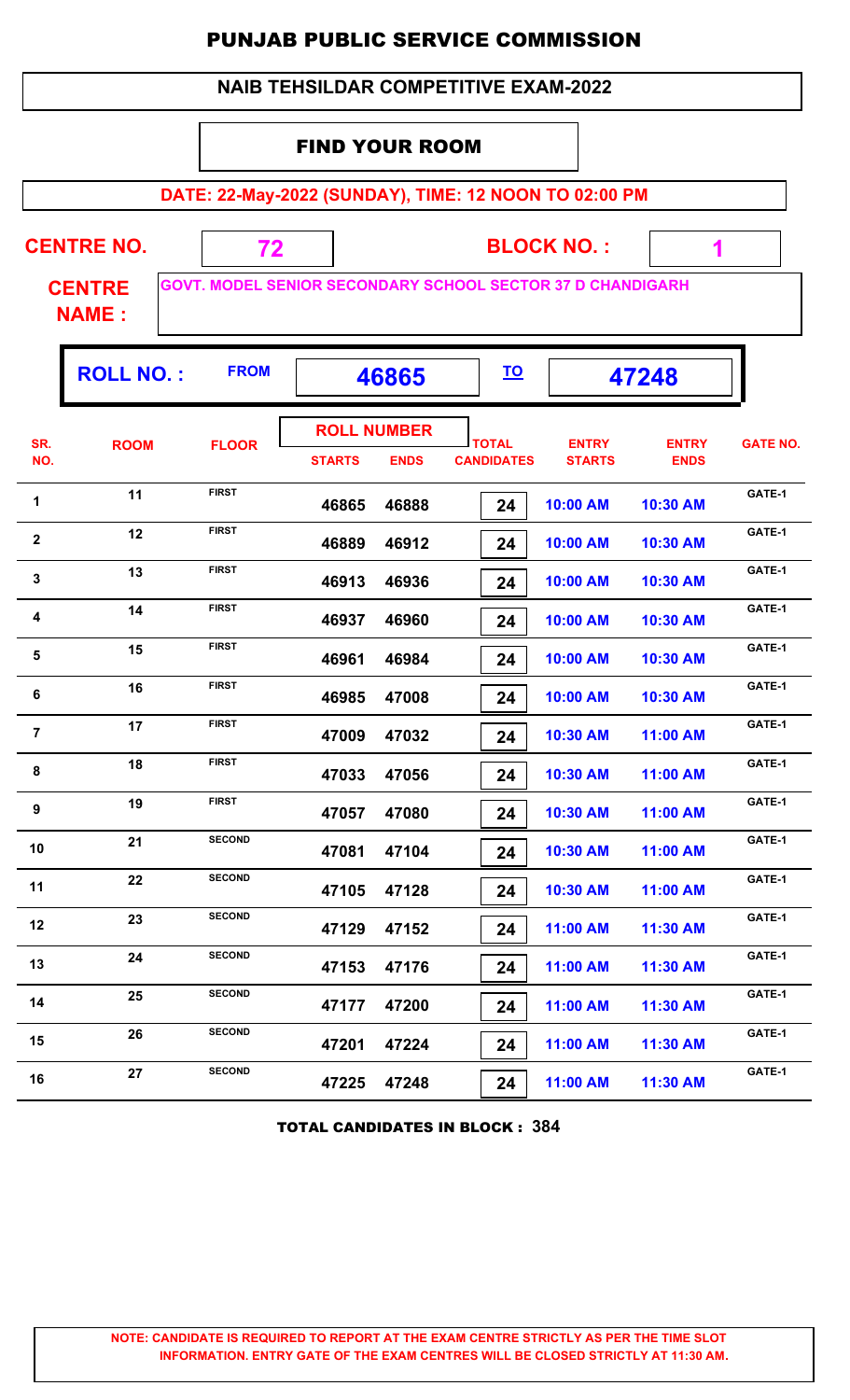| <b>NAIB TEHSILDAR COMPETITIVE EXAM-2022</b>                    |                               |                                                            |               |                                   |                                   |                               |                             |                 |  |  |  |
|----------------------------------------------------------------|-------------------------------|------------------------------------------------------------|---------------|-----------------------------------|-----------------------------------|-------------------------------|-----------------------------|-----------------|--|--|--|
|                                                                | <b>FIND YOUR ROOM</b>         |                                                            |               |                                   |                                   |                               |                             |                 |  |  |  |
| DATE: 22-May-2022 (SUNDAY), TIME: 12 NOON TO 02:00 PM          |                               |                                                            |               |                                   |                                   |                               |                             |                 |  |  |  |
|                                                                | <b>CENTRE NO.</b>             | 73                                                         |               |                                   |                                   | <b>BLOCK NO.:</b>             | 1                           |                 |  |  |  |
|                                                                | <b>CENTRE</b><br><b>NAME:</b> | <b>GOVERNMENT MODEL HIGH SCHOOL SECTOR 36 D CHANDIGARH</b> |               |                                   |                                   |                               |                             |                 |  |  |  |
| <b>ROLL NO.:</b><br><b>FROM</b><br><u>TO</u><br>47249<br>47632 |                               |                                                            |               |                                   |                                   |                               |                             |                 |  |  |  |
| SR.<br>NO.                                                     | <b>ROOM</b>                   | <b>FLOOR</b>                                               | <b>STARTS</b> | <b>ROLL NUMBER</b><br><b>ENDS</b> | <b>TOTAL</b><br><b>CANDIDATES</b> | <b>ENTRY</b><br><b>STARTS</b> | <b>ENTRY</b><br><b>ENDS</b> | <b>GATE NO.</b> |  |  |  |
| 1                                                              | 1                             | <b>GROUND</b>                                              | 47249         | 47272                             | 24                                | 10:00 AM                      | 10:30 AM                    | GATE - 1        |  |  |  |
| $\overline{2}$                                                 | $\overline{2}$                | <b>GROUND</b>                                              | 47273         | 47296                             | 24                                | 10:00 AM                      | 10:30 AM                    | GATE - 1        |  |  |  |
| 3                                                              | $\overline{\mathbf{3}}$       | <b>GROUND</b>                                              | 47297         | 47320                             | 24                                | 10:00 AM                      | 10:30 AM                    | GATE - 1        |  |  |  |
| 4                                                              | 4                             | <b>GROUND</b>                                              | 47321         | 47344                             | 24                                | 10:00 AM                      | 10:30 AM                    | <b>GATE - 1</b> |  |  |  |
| 5                                                              | 5                             | <b>GROUND</b>                                              | 47345         | 47368                             | 24                                | 10:00 AM                      | 10:30 AM                    | GATE - 1        |  |  |  |
| 6                                                              | 6                             | <b>GROUND</b>                                              | 47369         | 47392                             | 24                                | 10:00 AM                      | 10:30 AM                    | GATE - 1        |  |  |  |
| $\overline{7}$                                                 | $\overline{7}$                | <b>GROUND</b>                                              | 47393         | 47416                             | 24                                | 10:30 AM                      | 11:00 AM                    | GATE - 1        |  |  |  |
| 8                                                              | 8                             | <b>GROUND</b>                                              | 47417         | 47440                             | 24                                | 10:30 AM                      | 11:00 AM                    | GATE - 1        |  |  |  |
| 9                                                              | 9                             | <b>GROUND</b>                                              | 47441         | 47464                             | 24                                | 10:30 AM                      | 11:00 AM                    | GATE - 1        |  |  |  |
| 10                                                             | 10                            | <b>GROUND</b>                                              | 47465         | 47488                             | 24                                | 10:30 AM                      | 11:00 AM                    | GATE - 1        |  |  |  |
| 11                                                             | 11                            | <b>GROUND</b>                                              | 47489         | 47512                             | 24                                | 10:30 AM                      | 11:00 AM                    | GATE - 1        |  |  |  |
| 12                                                             | 12                            | <b>GROUND</b>                                              | 47513         | 47536                             | 24                                | 10:30 AM                      | 11:00 AM                    | GATE - 1        |  |  |  |
| 13                                                             | 13                            | <b>FIRST</b>                                               | 47537         | 47560                             | 24                                | 11:00 AM                      | 11:30 AM                    | <b>GATE - 1</b> |  |  |  |
| 14                                                             | 14                            | <b>FIRST</b>                                               | 47561         | 47584                             | 24                                | 11:00 AM                      | 11:30 AM                    | GATE - 1        |  |  |  |
| 15                                                             | 15                            | <b>FIRST</b>                                               | 47585         | 47608                             | 24                                | 11:00 AM                      | 11:30 AM                    | GATE - 1        |  |  |  |
| 16                                                             | 16                            | <b>FIRST</b>                                               | 47609         | 47632                             | 24                                | 11:00 AM                      | 11:30 AM                    | GATE - 1        |  |  |  |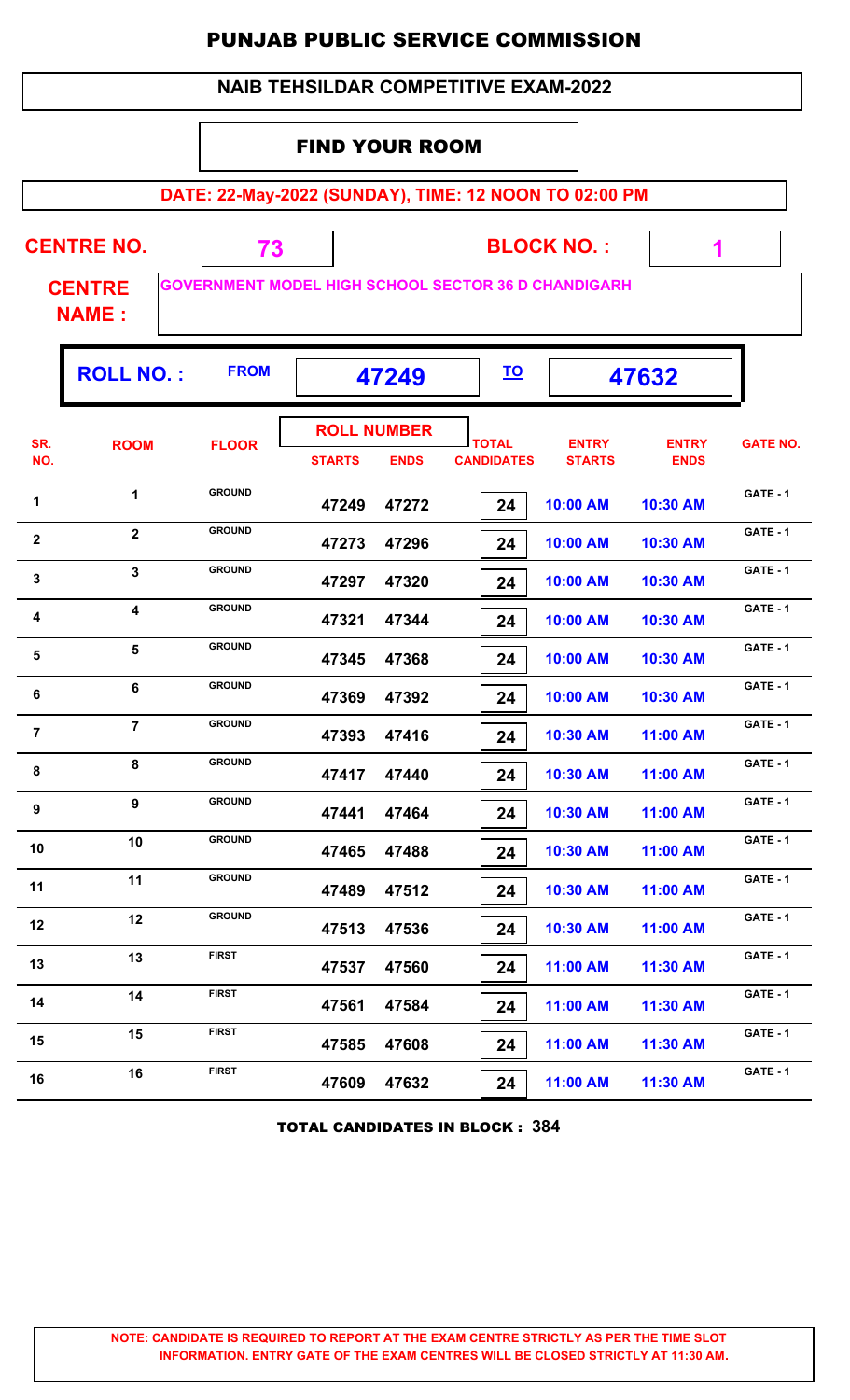|                               |                                                                |                                                            |                        |                                   | <b>NAIB TEHSILDAR COMPETITIVE EXAM-2022</b> |                               |                             |                  |  |  |
|-------------------------------|----------------------------------------------------------------|------------------------------------------------------------|------------------------|-----------------------------------|---------------------------------------------|-------------------------------|-----------------------------|------------------|--|--|
|                               | <b>FIND YOUR ROOM</b>                                          |                                                            |                        |                                   |                                             |                               |                             |                  |  |  |
|                               |                                                                | DATE: 22-May-2022 (SUNDAY), TIME: 12 NOON TO 02:00 PM      |                        |                                   |                                             |                               |                             |                  |  |  |
|                               | <b>CENTRE NO.</b>                                              | 74                                                         | <b>BLOCK NO.:</b><br>1 |                                   |                                             |                               |                             |                  |  |  |
| <b>CENTRE</b><br><b>NAME:</b> |                                                                | <b>GOVERNMENT MODEL HIGH SCHOOL SECTOR 37 C CHANDIGARH</b> |                        |                                   |                                             |                               |                             |                  |  |  |
|                               | <b>ROLL NO.:</b><br><b>FROM</b><br><u>TO</u><br>47633<br>47992 |                                                            |                        |                                   |                                             |                               |                             |                  |  |  |
| SR.<br>NO.                    | <b>ROOM</b>                                                    | <b>FLOOR</b>                                               | <b>STARTS</b>          | <b>ROLL NUMBER</b><br><b>ENDS</b> | <b>TOTAL</b><br><b>CANDIDATES</b>           | <b>ENTRY</b><br><b>STARTS</b> | <b>ENTRY</b><br><b>ENDS</b> | <b>GATE NO.</b>  |  |  |
| 1                             | $\mathbf{1}$                                                   | <b>GROUND</b>                                              | 47633                  | 47656                             | 24                                          | 10:00 AM                      | 10:30 AM                    | <b>MAIN GATE</b> |  |  |
| $\mathbf{2}$                  | $\mathbf{2}$                                                   | <b>GROUND</b>                                              | 47657                  | 47680                             | 24                                          | 10:00 AM                      | 10:30 AM                    | <b>MAIN GATE</b> |  |  |
| 3                             | $\overline{3}$                                                 | <b>GROUND</b>                                              | 47681                  | 47704                             | 24                                          | 10:00 AM                      | 10:30 AM                    | <b>MAIN GATE</b> |  |  |
| 4                             | $\overline{\mathbf{4}}$                                        | <b>FIRST</b>                                               | 47705                  | 47728                             | 24                                          | 10:00 AM                      | 10:30 AM                    | <b>MAIN GATE</b> |  |  |
| 5                             | 5                                                              | <b>FIRST</b>                                               | 47729                  | 47752                             | 24                                          | 10:00 AM                      | 10:30 AM                    | <b>MAIN GATE</b> |  |  |
| 6                             | 6                                                              | <b>FIRST</b>                                               | 47753                  | 47776                             | 24                                          | 10:00 AM                      | 10:30 AM                    | <b>MAIN GATE</b> |  |  |
| $\overline{7}$                | $\overline{7}$                                                 | <b>FIRST</b>                                               | 47777                  | 47800                             | 24                                          | 10:30 AM                      | 11:00 AM                    | <b>MAIN GATE</b> |  |  |
| 8                             | 8                                                              | <b>FIRST</b>                                               | 47801                  | 47824                             | 24                                          | 10:30 AM                      | 11:00 AM                    | <b>MAIN GATE</b> |  |  |
| 9                             | 9                                                              | <b>FIRST</b>                                               | 47825                  | 47848                             | 24                                          | 10:30 AM                      | 11:00 AM                    | <b>MAIN GATE</b> |  |  |
| 10                            | 10                                                             | <b>FIRST</b>                                               | 47849                  | 47872                             | 24                                          | 10:30 AM                      | 11:00 AM                    | <b>MAIN GATE</b> |  |  |
| 11                            | 11                                                             | <b>SECOND</b>                                              | 47873                  | 47896                             | 24                                          | 10:30 AM                      | 11:00 AM                    | <b>MAIN GATE</b> |  |  |
| 12                            | 12                                                             | <b>SECOND</b>                                              | 47897                  | 47920                             | 24                                          | 11:00 AM                      | 11:30 AM                    | <b>MAIN GATE</b> |  |  |
| 13                            | 13                                                             | <b>SECOND</b>                                              | 47921                  | 47944                             | 24                                          | 11:00 AM                      | 11:30 AM                    | <b>MAIN GATE</b> |  |  |
| 14                            | 14                                                             | <b>SECOND</b>                                              | 47945                  | 47968                             | 24                                          | 11:00 AM                      | 11:30 AM                    | <b>MAIN GATE</b> |  |  |
| 15                            | 15                                                             | <b>SECOND</b>                                              | 47969                  | 47992                             | 24                                          | 11:00 AM                      | 11:30 AM                    | <b>MAIN GATE</b> |  |  |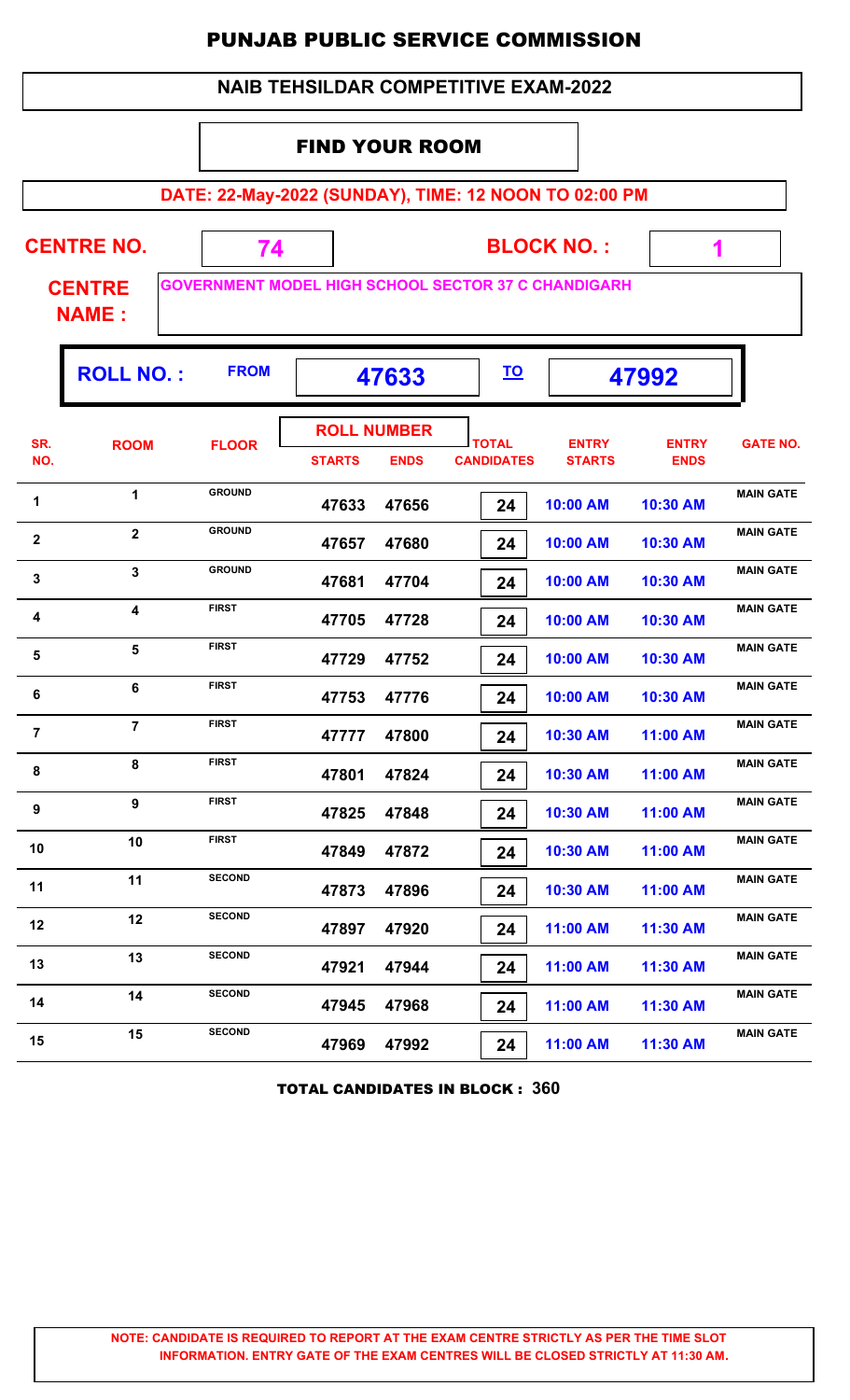| <b>NAIB TEHSILDAR COMPETITIVE EXAM-2022</b>           |                               |                                                                  |               |                                   |                                   |                               |                             |                  |  |  |  |
|-------------------------------------------------------|-------------------------------|------------------------------------------------------------------|---------------|-----------------------------------|-----------------------------------|-------------------------------|-----------------------------|------------------|--|--|--|
|                                                       | <b>FIND YOUR ROOM</b>         |                                                                  |               |                                   |                                   |                               |                             |                  |  |  |  |
| DATE: 22-May-2022 (SUNDAY), TIME: 12 NOON TO 02:00 PM |                               |                                                                  |               |                                   |                                   |                               |                             |                  |  |  |  |
| <b>CENTRE NO.</b><br><b>BLOCK NO.:</b><br>75<br>1     |                               |                                                                  |               |                                   |                                   |                               |                             |                  |  |  |  |
|                                                       | <b>CENTRE</b><br><b>NAME:</b> | <b>GOVT. MODEL SENIOR SECONDARY SCHOOL SECTOR 8 B CHANDIGARH</b> |               |                                   |                                   |                               |                             |                  |  |  |  |
|                                                       | <b>ROLL NO.:</b>              | <b>FROM</b>                                                      |               | 47993                             | <u>TO</u>                         |                               | 48376                       |                  |  |  |  |
| SR.<br>NO.                                            | <b>ROOM</b>                   | <b>FLOOR</b>                                                     | <b>STARTS</b> | <b>ROLL NUMBER</b><br><b>ENDS</b> | <b>TOTAL</b><br><b>CANDIDATES</b> | <b>ENTRY</b><br><b>STARTS</b> | <b>ENTRY</b><br><b>ENDS</b> | <b>GATE NO.</b>  |  |  |  |
| 1                                                     | $\mathbf{1}$                  | <b>FIRST</b>                                                     | 47993         | 48016                             | 24                                | 10:00 AM                      | 10:30 AM                    | <b>MAIN-GATE</b> |  |  |  |
| $\mathbf 2$                                           | $\overline{2}$                | <b>FIRST</b>                                                     | 48017         | 48040                             | 24                                | 10:00 AM                      | 10:30 AM                    | <b>MAIN-GATE</b> |  |  |  |
| 3                                                     | 3                             | <b>FIRST</b>                                                     | 48041         | 48064                             | 24                                | 10:00 AM                      | 10:30 AM                    | <b>MAIN-GATE</b> |  |  |  |
| 4                                                     | 4                             | <b>FIRST</b>                                                     | 48065         | 48088                             | 24                                | 10:00 AM                      | 10:30 AM                    | <b>MAIN-GATE</b> |  |  |  |
| 5                                                     | 5                             | <b>FIRST</b>                                                     | 48089         | 48112                             | 24                                | 10:00 AM                      | 10:30 AM                    | <b>MAIN-GATE</b> |  |  |  |
| 6                                                     | 6                             | <b>SECOND</b>                                                    | 48113         | 48136                             | 24                                | 10:00 AM                      | 10:30 AM                    | <b>MAIN-GATE</b> |  |  |  |
| $\overline{7}$                                        | $\overline{7}$                | <b>SECOND</b>                                                    | 48137         | 48160                             | 24                                | 10:30 AM                      | 11:00 AM                    | <b>MAIN-GATE</b> |  |  |  |
| 8                                                     | 8                             | <b>SECOND</b>                                                    | 48161         | 48184                             | 24                                | 10:30 AM                      | 11:00 AM                    | <b>MAIN-GATE</b> |  |  |  |
| 9                                                     | 9                             | <b>SECOND</b>                                                    | 48185         | 48208                             | 24                                | 10:30 AM                      | 11:00 AM                    | <b>MAIN-GATE</b> |  |  |  |
| 10                                                    | 10                            | <b>SECOND</b>                                                    | 48209         | 48232                             | 24                                | 10:30 AM                      | 11:00 AM                    | <b>MAIN-GATE</b> |  |  |  |
| 11                                                    | 11                            | <b>FIRST</b>                                                     | 48233         | 48256                             | 24                                | 10:30 AM                      | 11:00 AM                    | <b>MAIN-GATE</b> |  |  |  |
| 12                                                    | 12                            | <b>FIRST</b>                                                     | 48257         | 48280                             | 24                                | 10:30 AM                      | 11:00 AM                    | <b>MAIN-GATE</b> |  |  |  |
| 13                                                    | 13                            | <b>FIRST</b>                                                     | 48281         | 48304                             | 24                                | 11:00 AM                      | 11:30 AM                    | <b>MAIN-GATE</b> |  |  |  |
| 14                                                    | 14                            | <b>FIRST</b>                                                     | 48305         | 48328                             | 24                                | 11:00 AM                      | 11:30 AM                    | <b>MAIN-GATE</b> |  |  |  |
| 15                                                    | 15                            | <b>FIRST</b>                                                     | 48329         | 48352                             | 24                                | 11:00 AM                      | 11:30 AM                    | <b>MAIN-GATE</b> |  |  |  |
| 16                                                    | 16                            | <b>FIRST</b>                                                     | 48353         | 48376                             | 24                                | 11:00 AM                      | 11:30 AM                    | <b>MAIN-GATE</b> |  |  |  |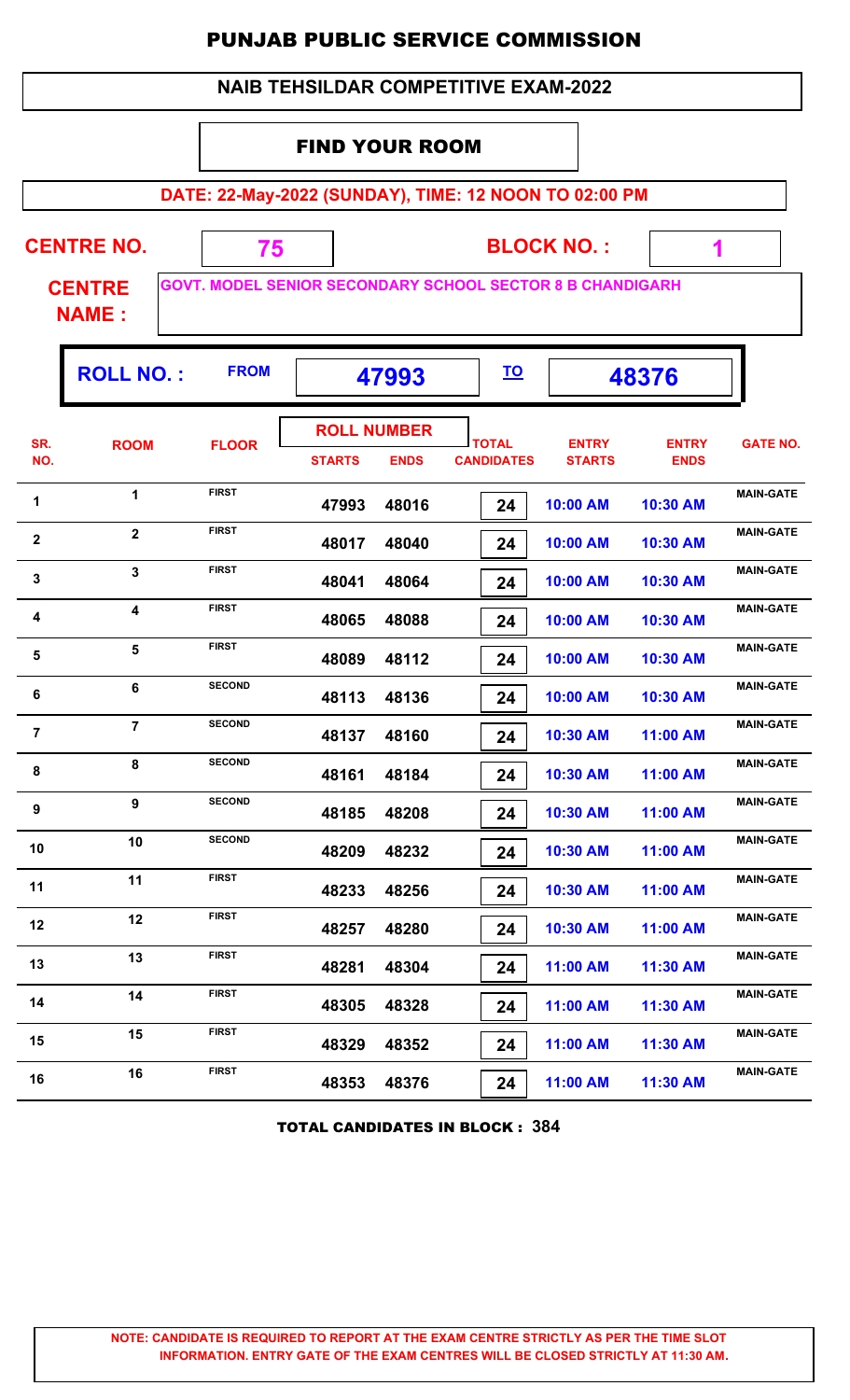|                |                               |                   | <b>PUNJAB PUBLIC SERVICE COMMISSION</b>                      |                                   |                               |                             |                 |
|----------------|-------------------------------|-------------------|--------------------------------------------------------------|-----------------------------------|-------------------------------|-----------------------------|-----------------|
|                |                               |                   | <b>NAIB TEHSILDAR COMPETITIVE EXAM-2022</b>                  |                                   |                               |                             |                 |
|                |                               |                   | <b>FIND YOUR ROOM</b>                                        |                                   |                               |                             |                 |
|                |                               |                   | DATE: 22-May-2022 (SUNDAY), TIME: 12 NOON TO 02:00 PM        |                                   |                               |                             |                 |
|                | <b>CENTRE NO.</b>             | 76                |                                                              |                                   | <b>BLOCK NO.:</b>             | $\blacktriangleleft$        |                 |
|                | <b>CENTRE</b><br><b>NAME:</b> | <b>CHANDIGARH</b> | <b>GOVT. GIRLS MODEL SENIOR SECONDARY SCHOOL SECTOR 18 C</b> |                                   |                               |                             |                 |
|                | <b>ROLL NO.:</b>              | <b>FROM</b>       | 48377                                                        | <u>TO</u>                         |                               | 48676                       |                 |
| SR.<br>NO.     | <b>ROOM</b>                   | <b>FLOOR</b>      | <b>ROLL NUMBER</b><br><b>STARTS</b><br><b>ENDS</b>           | <b>TOTAL</b><br><b>CANDIDATES</b> | <b>ENTRY</b><br><b>STARTS</b> | <b>ENTRY</b><br><b>ENDS</b> | <b>GATE NO.</b> |
| 1              | 1                             | <b>GROUND</b>     | 48377<br>48400                                               | 24                                | 10:00 AM                      | 10:30 AM                    | GATE-1          |
| $\mathbf{2}$   | $\overline{\mathbf{2}}$       | <b>GROUND</b>     | 48401<br>48424                                               | 24                                | 10:00 AM                      | 10:30 AM                    | GATE-1          |
| 3              | $\mathbf{3}$                  | <b>GROUND</b>     | 48425<br>48448                                               | 24                                | 10:00 AM                      | 10:30 AM                    | GATE-1          |
| 4              | 4                             | <b>GROUND</b>     | 48449<br>48472                                               | 24                                | 10:00 AM                      | 10:30 AM                    | GATE-1          |
| 5              | 5                             | <b>GROUND</b>     | 48473<br>48496                                               | 24                                | 10:00 AM                      | 10:30 AM                    | GATE-1          |
| 6              | 6                             | <b>GROUND</b>     | 48520<br>48497                                               | 24                                | 10:30 AM                      | 11:00 AM                    | GATE-1          |
| $\overline{7}$ | 12                            | <b>FIRST</b>      | 48521<br>48544                                               | 24                                | 10:30 AM                      | 11:00 AM                    | GATE-1          |
| 8              | 13                            | <b>FIRST</b>      | 48568<br>48545                                               | 24                                | 10:30 AM                      | 11:00 AM                    | GATE-1          |
| 9              | 14                            | FIRST             | 48569<br>48592                                               | 24                                | 10:30 AM                      | 11:00 AM                    | GATE-1          |
| 10             | 15                            | <b>FIRST</b>      | 48593<br>48616                                               | 24                                | 11:00 AM                      | 11:30 AM                    | GATE-1          |
| 11             | 16                            | <b>FIRST</b>      | 48640<br>48617                                               | 24                                | 11:00 AM                      | 11:30 AM                    | GATE-1          |
| 12             | 17                            | <b>FIRST</b>      | 48641<br>48664                                               | 24                                | 11:00 AM                      | 11:30 AM                    | GATE-1          |

TOTAL CANDIDATES IN BLOCK : **300**

13 **18** FIRST **48665 48676 12 11:00 AM 11:30 AM GATE-1** 

 **48665 48676 12 11:00 AM 11:30 AM**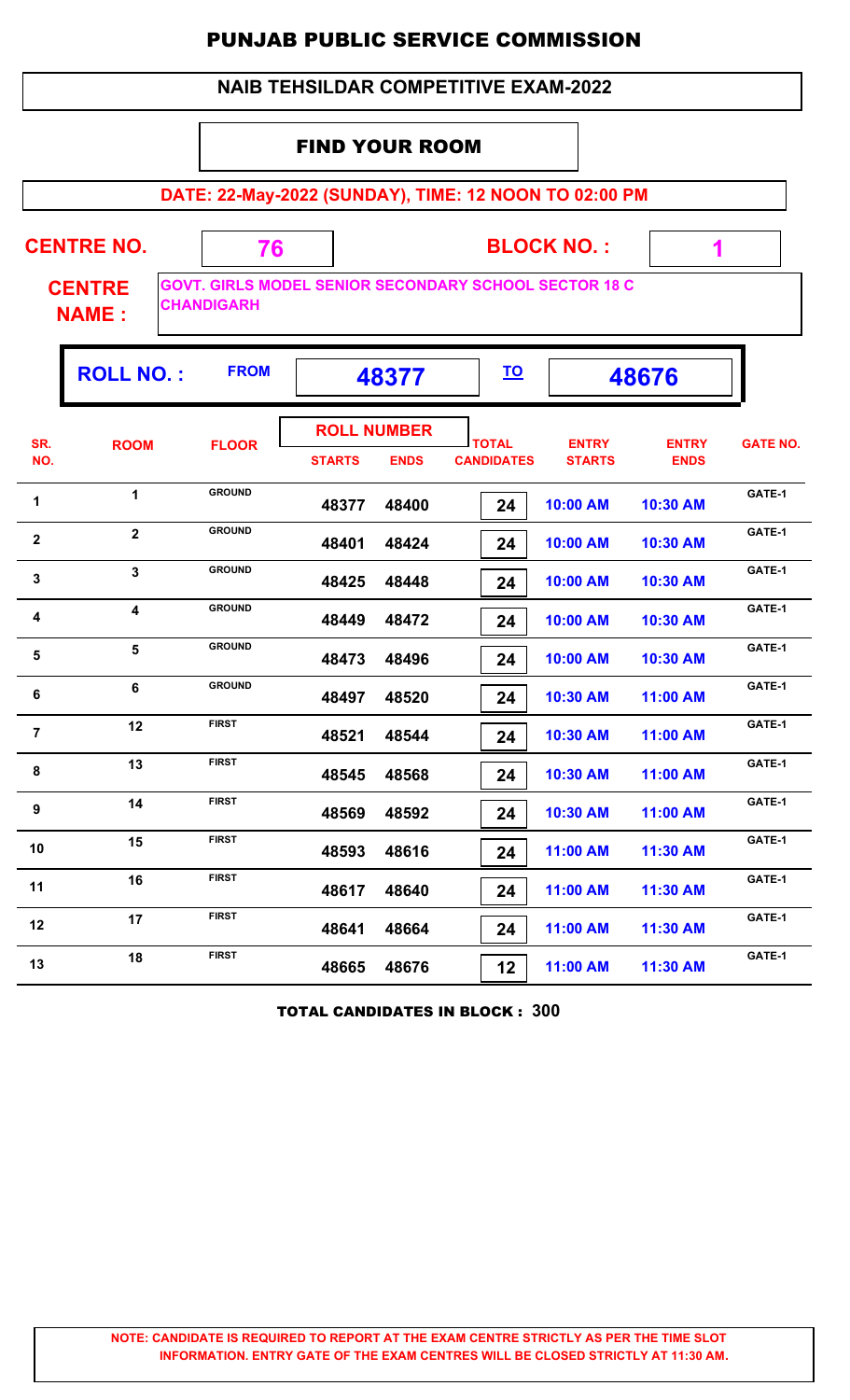|                |                                    |                                                                  |                                             |             |                                   |           | <b>PUNJAB PUBLIC SERVICE COMMISSION</b> |                             |                  |
|----------------|------------------------------------|------------------------------------------------------------------|---------------------------------------------|-------------|-----------------------------------|-----------|-----------------------------------------|-----------------------------|------------------|
|                |                                    |                                                                  | <b>NAIB TEHSILDAR COMPETITIVE EXAM-2022</b> |             |                                   |           |                                         |                             |                  |
|                |                                    |                                                                  | <b>FIND YOUR ROOM</b>                       |             |                                   |           |                                         |                             |                  |
|                |                                    | DATE: 22-May-2022 (SUNDAY), TIME: 12 NOON TO 02:00 PM            |                                             |             |                                   |           |                                         |                             |                  |
|                | <b>CENTRE NO.</b><br><b>CENTRE</b> | 77<br><b>GOVERNMENT MODEL HIGH SCHOOL SECTOR 24 A CHANDIGARH</b> |                                             |             |                                   |           | <b>BLOCK NO.:</b>                       | 1                           |                  |
|                | <b>NAME:</b>                       |                                                                  |                                             |             |                                   |           |                                         |                             |                  |
|                | <b>ROLL NO.:</b>                   | <b>FROM</b>                                                      |                                             | 48677       |                                   | <u>TO</u> |                                         | 49108                       |                  |
| SR.<br>NO.     | <b>ROOM</b>                        | <b>FLOOR</b>                                                     | <b>ROLL NUMBER</b><br><b>STARTS</b>         | <b>ENDS</b> | <b>TOTAL</b><br><b>CANDIDATES</b> |           | <b>ENTRY</b><br><b>STARTS</b>           | <b>ENTRY</b><br><b>ENDS</b> | <b>GATE NO.</b>  |
| $\mathbf 1$    | 1                                  | <b>GROUND</b>                                                    | 48677                                       | 48700       |                                   | 24        | 10:00 AM                                | 10:30 AM                    | <b>MAIN GATE</b> |
| $\overline{2}$ | $\overline{2}$                     | <b>GROUND</b>                                                    | 48701                                       | 48724       |                                   | 24        | 10:00 AM                                | 10:30 AM                    | <b>MAIN GATE</b> |
| 3              | $\mathbf{3}$                       | <b>GROUND</b>                                                    | 48725                                       | 48748       |                                   | 24        | 10:00 AM                                | 10:30 AM                    | <b>MAIN GATE</b> |
| 4              | $\overline{\mathbf{4}}$            | <b>GROUND</b>                                                    | 48749                                       | 48772       |                                   | 24        | 10:00 AM                                | 10:30 AM                    | <b>MAIN GATE</b> |
| 5              | 5.                                 | <b>FIRST</b>                                                     | 48773                                       | 48796       |                                   | 24        | 10:00 AM                                | 10:30 AM                    | <b>MAIN GATE</b> |
| 6              | 6                                  | <b>FIRST</b>                                                     | 48797                                       | 48820       |                                   | 24        | 10:00 AM                                | 10:30 AM                    | <b>MAIN GATE</b> |
| $\overline{7}$ | $\overline{7}$                     | <b>FIRST</b>                                                     | 48821                                       | 48844       |                                   | 24        | 10:00 AM                                | 10:30 AM                    | <b>MAIN GATE</b> |
| 8              | 8                                  | <b>FIRST</b>                                                     | 48845                                       | 48868       |                                   | 24        | 10:30 AM                                | 11:00 AM                    | <b>MAIN GATE</b> |
| 9              | 9                                  | <b>FIRST</b>                                                     | 48869                                       | 48892       |                                   | 24        | 10:30 AM                                | 11:00 AM                    | <b>MAIN GATE</b> |
| 10             | 10                                 | <b>FIRST</b>                                                     | 48893                                       | 48916       |                                   | 24        | 10:30 AM                                | 11:00 AM                    | <b>MAIN GATE</b> |
| 11             | 11                                 | <b>FIRST</b>                                                     | 48917                                       | 48940       |                                   | 24        | 10:30 AM                                | 11:00 AM                    | <b>MAIN GATE</b> |
| 12             | 12                                 | <b>FIRST</b>                                                     | 48941                                       | 48964       |                                   | 24        | 10:30 AM                                | 11:00 AM                    | <b>MAIN GATE</b> |
| 13             | 13                                 | <b>FIRST</b>                                                     | 48965                                       | 48988       |                                   | 24        | 10:30 AM                                | 11:00 AM                    | <b>MAIN GATE</b> |
| 14             | 14                                 | <b>FIRST</b>                                                     | 48989                                       | 49012       |                                   | 24        | 11:00 AM                                | 11:30 AM                    | <b>MAIN GATE</b> |
| 15             | 15                                 | <b>SECOND</b>                                                    | 49013                                       | 49036       |                                   | 24        | 11:00 AM                                | 11:30 AM                    | <b>MAIN GATE</b> |
| 16             | 16                                 | <b>SECOND</b>                                                    | 49037                                       | 49060       |                                   | 24        | 11:00 AM                                | 11:30 AM                    | <b>MAIN GATE</b> |
| 17             | 17                                 | <b>SECOND</b>                                                    | 49061                                       | 49084       |                                   | 24        | 11:00 AM                                | 11:30 AM                    | <b>MAIN GATE</b> |
| 18             | 18                                 | <b>SECOND</b>                                                    | 49085                                       | 49108       |                                   | 24        | 11:00 AM                                | 11:30 AM                    | <b>MAIN GATE</b> |

TOTAL CANDIDATES IN BLOCK : **432**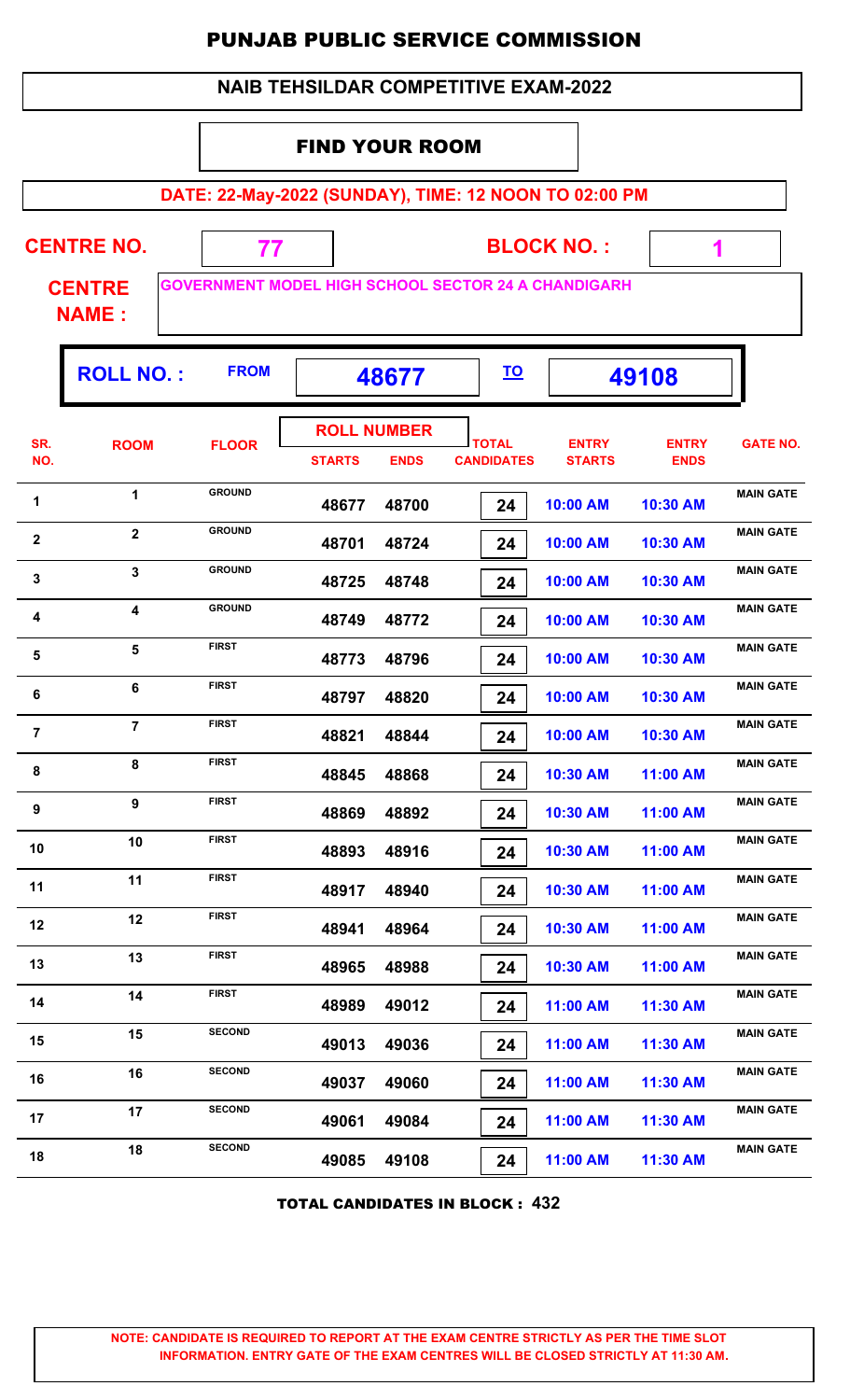|                                          | <b>NAIB TEHSILDAR COMPETITIVE EXAM-2022</b> |                                                          |               |                                   |  |                                   |                               |                             |                 |  |  |
|------------------------------------------|---------------------------------------------|----------------------------------------------------------|---------------|-----------------------------------|--|-----------------------------------|-------------------------------|-----------------------------|-----------------|--|--|
|                                          | <b>FIND YOUR ROOM</b>                       |                                                          |               |                                   |  |                                   |                               |                             |                 |  |  |
|                                          |                                             |                                                          |               |                                   |  |                                   |                               |                             |                 |  |  |
|                                          |                                             | DATE: 22-May-2022 (SUNDAY), TIME: 12 NOON TO 02:00 PM    |               |                                   |  |                                   |                               |                             |                 |  |  |
|                                          | <b>CENTRE NO.</b>                           | 78                                                       |               |                                   |  |                                   | <b>BLOCK NO.:</b>             | 1                           |                 |  |  |
|                                          | <b>CENTRE</b><br><b>NAME:</b>               | <b>GOVERNMENT MODEL HIGH SCHOOL SECTOR 25 CHANDIGARH</b> |               |                                   |  |                                   |                               |                             |                 |  |  |
| <b>ROLL NO.:</b><br><b>FROM</b><br>49109 |                                             |                                                          |               |                                   |  |                                   |                               | 49588                       |                 |  |  |
| SR.<br>NO.                               | <b>ROOM</b>                                 | <b>FLOOR</b>                                             | <b>STARTS</b> | <b>ROLL NUMBER</b><br><b>ENDS</b> |  | <b>TOTAL</b><br><b>CANDIDATES</b> | <b>ENTRY</b><br><b>STARTS</b> | <b>ENTRY</b><br><b>ENDS</b> | <b>GATE NO.</b> |  |  |
| 1                                        | 1                                           | <b>SECOND</b>                                            | 49109         | 49132                             |  | 24                                | 10:00 AM                      | 10:30 AM                    | GATE-1          |  |  |
| $\mathbf{2}$                             | $\overline{2}$                              | <b>SECOND</b>                                            | 49133         | 49156                             |  | 24                                | 10:00 AM                      | 10:30 AM                    | GATE-1          |  |  |
| 3                                        | $\overline{3}$                              | <b>SECOND</b>                                            | 49157         | 49180                             |  | 24                                | 10:00 AM                      | 10:30 AM                    | GATE-1          |  |  |
| 4                                        | 4                                           | <b>SECOND</b>                                            | 49181         | 49204                             |  | 24                                | 10:00 AM                      | 10:30 AM                    | GATE-1          |  |  |
| 5                                        | 5                                           | <b>SECOND</b>                                            | 49205         | 49228                             |  | 24                                | 10:00 AM                      | 10:30 AM                    | GATE-1          |  |  |
| 6                                        | 6                                           | <b>SECOND</b>                                            | 49229         | 49252                             |  | 24                                | 10:00 AM                      | 10:30 AM                    | GATE-1          |  |  |
| $\overline{7}$                           | $\overline{7}$                              | <b>SECOND</b>                                            | 49253         | 49276                             |  | 24                                | 10:00 AM                      | 10:30 AM                    | GATE-1          |  |  |
| 8                                        | 8                                           | <b>SECOND</b>                                            | 49277         | 49300                             |  | 24                                | 10:00 AM                      | 10:30 AM                    | GATE-1          |  |  |
| 9                                        | $\boldsymbol{9}$                            | <b>SECOND</b>                                            | 49301         | 49324                             |  | 24                                | 10:30 AM                      | 11:00 AM                    | GATE-1          |  |  |
| 10                                       | 10                                          | <b>SECOND</b>                                            | 49325         | 49348                             |  | 24                                | 10:30 AM                      | 11:00 AM                    | GATE-1          |  |  |
| 11                                       | 11                                          | <b>SECOND</b>                                            | 49349         | 49372                             |  | 24                                | 10:30 AM                      | 11:00 AM                    | GATE-1          |  |  |
| 12                                       | 12                                          | <b>SECOND</b>                                            | 49373         | 49396                             |  | 24                                | 10:30 AM                      | 11:00 AM                    | GATE-1          |  |  |
| 13                                       | 13                                          | <b>FIRST</b>                                             | 49397         | 49420                             |  | 24                                | 10:30 AM                      | 11:00 AM                    | GATE-1          |  |  |
| 14                                       | 14                                          | <b>FIRST</b>                                             | 49421         | 49444                             |  | 24                                | 10:30 AM                      | 11:00 AM                    | GATE-1          |  |  |
| 15                                       | 15                                          | <b>FIRST</b>                                             | 49445         | 49468                             |  | 24                                | 10:30 AM                      | 11:00 AM                    | GATE-1          |  |  |
| 16                                       | 16                                          | <b>FIRST</b>                                             | 49469         | 49492                             |  | 24                                | 11:00 AM                      | 11:30 AM                    | GATE-1          |  |  |
| 17                                       | 17                                          | <b>FIRST</b>                                             | 49493         | 49516                             |  | 24                                | 11:00 AM                      | 11:30 AM                    | GATE-1          |  |  |
| 18                                       | 18                                          | <b>FIRST</b>                                             | 49517         | 49540                             |  | 24                                | 11:00 AM                      | 11:30 AM                    | GATE-1          |  |  |
| 19                                       | 19                                          | <b>FIRST</b>                                             | 49541         | 49564                             |  | 24                                | 11:00 AM                      | 11:30 AM                    | GATE-1          |  |  |
| 20                                       | 20                                          | <b>FIRST</b>                                             | 49565         | 49588                             |  | 24                                | 11:00 AM                      | 11:30 AM                    | GATE-1          |  |  |

TOTAL CANDIDATES IN BLOCK : **480**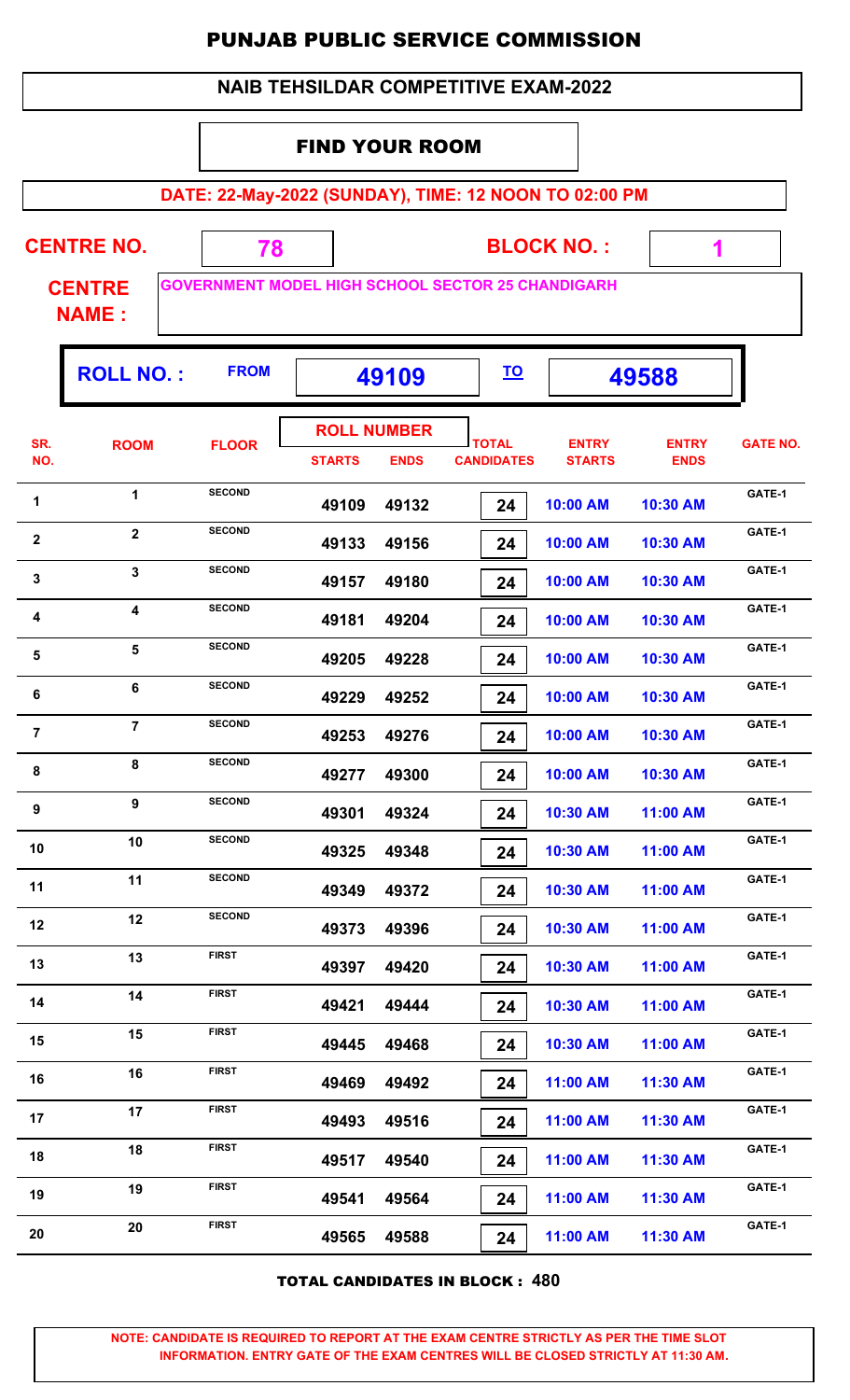|                         |                               |               |                       |                                   | <b>PUNJAB PUBLIC SERVICE COMMISSION</b>                           |                               |                             |                 |
|-------------------------|-------------------------------|---------------|-----------------------|-----------------------------------|-------------------------------------------------------------------|-------------------------------|-----------------------------|-----------------|
|                         |                               |               |                       |                                   | <b>NAIB TEHSILDAR COMPETITIVE EXAM-2022</b>                       |                               |                             |                 |
|                         |                               |               | <b>FIND YOUR ROOM</b> |                                   |                                                                   |                               |                             |                 |
|                         |                               |               |                       |                                   | DATE: 22-May-2022 (SUNDAY), TIME: 12 NOON TO 02:00 PM             |                               |                             |                 |
|                         | <b>CENTRE NO.</b>             | 79            |                       |                                   |                                                                   | <b>BLOCK NO.:</b>             | 1                           |                 |
|                         | <b>CENTRE</b><br><b>NAME:</b> |               |                       |                                   | <b>GOVT. MODEL SENIOR SECONDARY SCHOOL SECTOR 23 A CHANDIGARH</b> |                               |                             |                 |
|                         | <b>ROLL NO.:</b>              | <b>FROM</b>   |                       | 49589                             | <u>TO</u>                                                         |                               | 50068                       |                 |
| SR.<br>NO.              | <b>ROOM</b>                   | <b>FLOOR</b>  | <b>STARTS</b>         | <b>ROLL NUMBER</b><br><b>ENDS</b> | <b>TOTAL</b><br><b>CANDIDATES</b>                                 | <b>ENTRY</b><br><b>STARTS</b> | <b>ENTRY</b><br><b>ENDS</b> | <b>GATE NO.</b> |
| 1                       | 1                             | <b>GROUND</b> | 49589                 | 49612                             | 24                                                                | 10:00 AM                      | 10:30 AM                    | GATE-2          |
| $\overline{\mathbf{2}}$ | $\overline{2}$                | <b>GROUND</b> | 49613                 | 49636                             | 24                                                                | 10:00 AM                      | 10:30 AM                    | GATE-2          |
| $\mathbf{3}$            | 3                             | <b>GROUND</b> | 49637                 | 49660                             | 24                                                                | 10:00 AM                      | 10:30 AM                    | GATE-2          |
| 4                       | $\overline{\mathbf{4}}$       | <b>GROUND</b> | 49661                 | 49684                             | 24                                                                | 10:00 AM                      | 10:30 AM                    | GATE-2          |
| 5                       | 5                             | <b>GROUND</b> | 49685                 | 49708                             | 24                                                                | 10:00 AM                      | 10:30 AM                    | GATE-2          |
| 6                       | 6                             | <b>GROUND</b> | 49709                 | 49732                             | 24                                                                | 10:00 AM                      | 10:30 AM                    | GATE-2          |
| 7                       | $\overline{7}$                | <b>GROUND</b> | 49733                 | 49756                             | 24                                                                | 10:00 AM                      | 10:30 AM                    | GATE-2          |
| 8                       | 8                             | <b>FIRST</b>  | 49757                 | 49780                             | 24                                                                | 10:00 AM                      | 10:30 AM                    | GATE-2          |
| 9                       | 9                             | <b>FIRST</b>  | 49781                 | 49804                             | 24                                                                | 10:30 AM                      | 11:00 AM                    | GATE-2          |
| 10                      | 10                            | <b>FIRST</b>  | 49805                 | 49828                             | 24                                                                | 10:30 AM                      | 11:00 AM                    | GATE-2          |
| 11                      | 11                            | <b>FIRST</b>  | 49829                 | 49852                             | 24                                                                | 10:30 AM                      | 11:00 AM                    | GATE-2          |
| 12                      | 12                            | <b>FIRST</b>  | 49853                 | 49876                             | 24                                                                | 10:30 AM                      | 11:00 AM                    | GATE-2          |
| 13                      | 13                            | <b>TOP</b>    | 49877                 | 49900                             | 24                                                                | 10:30 AM                      | 11:00 AM                    | GATE-2          |
| 14                      | 14                            | <b>TOP</b>    | 49901                 | 49924                             | 24                                                                | 10:30 AM                      | 11:00 AM                    | GATE-2          |
| 15                      | 15                            | <b>TOP</b>    | 49925                 | 49948                             | 24                                                                | 10:30 AM                      | 11:00 AM                    | GATE-2          |
| 16                      | 16                            | <b>TOP</b>    | 49949                 | 49972                             | 24                                                                | 11:00 AM                      | 11:30 AM                    | GATE-2          |
| 17                      | 17                            | <b>TOP</b>    | 49973                 | 49996                             | 24                                                                | 11:00 AM                      | 11:30 AM                    | GATE-2          |
| 18                      | 18                            | <b>TOP</b>    | 49997                 | 50020                             | 24                                                                | 11:00 AM                      | 11:30 AM                    | GATE-2          |
| 19                      | 19                            | <b>TOP</b>    | 50021                 | 50044                             | 24                                                                | 11:00 AM                      | 11:30 AM                    | GATE-2          |

TOTAL CANDIDATES IN BLOCK : **480**

**CATE-2 CATE-2 EXELUTE: CATE-2 CATE-2 CATE-2 CATE-2 CATE-2 CATE-2** 

 **50045 50068 24 11:00 AM 11:30 AM**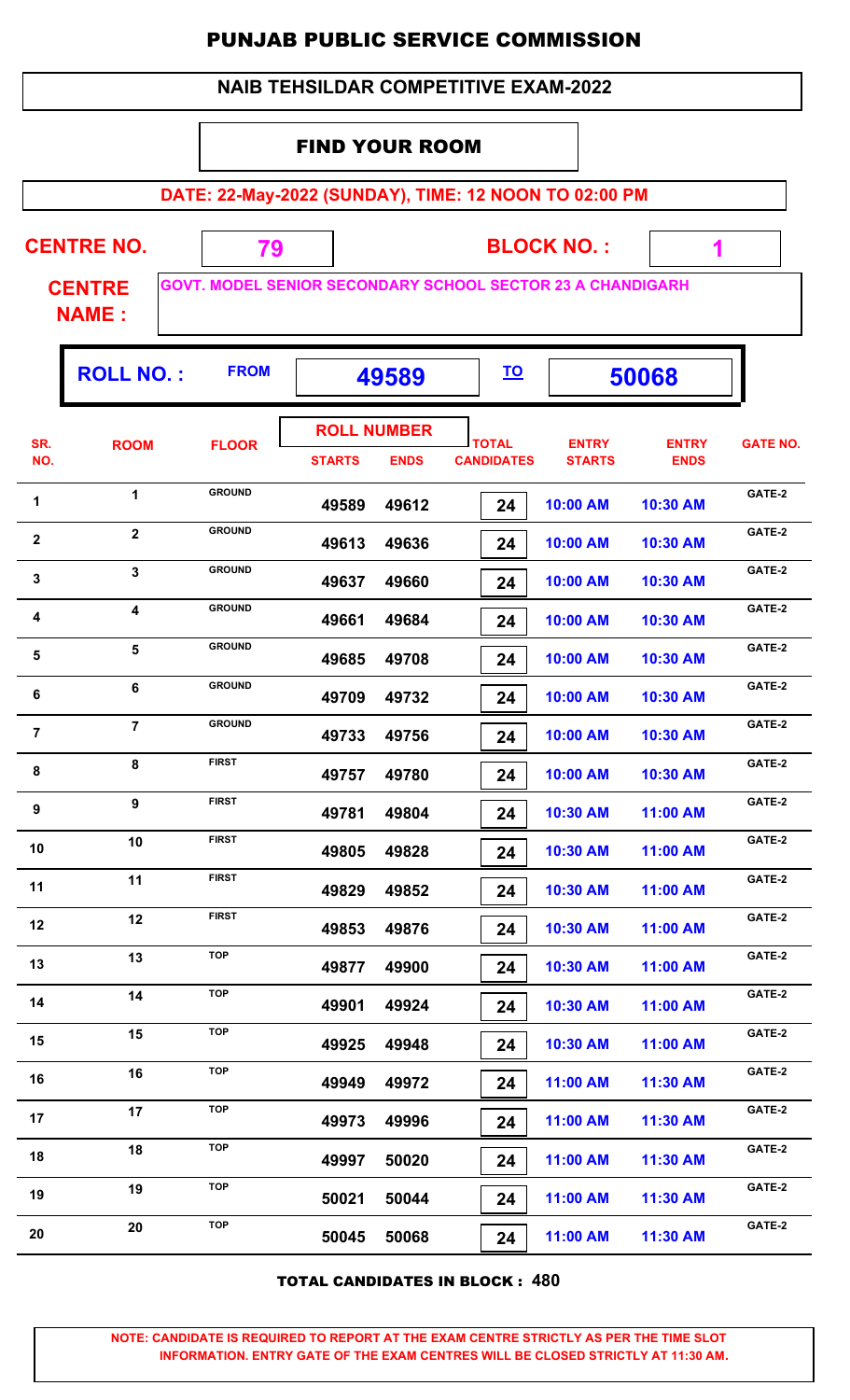|                |                               |                                                                   |                       |                                   | <b>NAIB TEHSILDAR COMPETITIVE EXAM-2022</b> |                               |                             |                  |  |  |
|----------------|-------------------------------|-------------------------------------------------------------------|-----------------------|-----------------------------------|---------------------------------------------|-------------------------------|-----------------------------|------------------|--|--|
|                |                               |                                                                   | <b>FIND YOUR ROOM</b> |                                   |                                             |                               |                             |                  |  |  |
|                |                               | DATE: 22-May-2022 (SUNDAY), TIME: 12 NOON TO 02:00 PM             |                       |                                   |                                             |                               |                             |                  |  |  |
|                | <b>CENTRE NO.</b>             | 80                                                                |                       |                                   |                                             | <b>BLOCK NO.:</b><br>1        |                             |                  |  |  |
|                | <b>CENTRE</b><br><b>NAME:</b> | <b>GOVT. MODEL SENIOR SECONDARY SCHOOL SECTOR 16 D CHANDIGARH</b> |                       |                                   |                                             |                               |                             |                  |  |  |
|                | <b>ROLL NO.:</b>              | <b>FROM</b>                                                       |                       | 50069                             | <u>TO</u>                                   |                               | 50428                       |                  |  |  |
| SR.<br>NO.     | <b>ROOM</b>                   | <b>FLOOR</b>                                                      | <b>STARTS</b>         | <b>ROLL NUMBER</b><br><b>ENDS</b> | <b>TOTAL</b><br><b>CANDIDATES</b>           | <b>ENTRY</b><br><b>STARTS</b> | <b>ENTRY</b><br><b>ENDS</b> | <b>GATE NO.</b>  |  |  |
| 1              | 1                             | <b>GROUND</b>                                                     | 50069                 | 50092                             | 24                                          | 10:00 AM                      | 10:30 AM                    | <b>MAIN GATE</b> |  |  |
| $\mathbf{2}$   | $\overline{2}$                | <b>GROUND</b>                                                     | 50093                 | 50116                             | 24                                          | 10:00 AM                      | 10:30 AM                    | <b>MAIN GATE</b> |  |  |
| $\mathbf{3}$   | $\overline{3}$                | <b>GROUND</b>                                                     | 50117                 | 50140                             | 24                                          | 10:00 AM                      | 10:30 AM                    | <b>MAIN GATE</b> |  |  |
| 4              | $\overline{\mathbf{4}}$       | <b>GROUND</b>                                                     | 50141                 | 50164                             | 24                                          | 10:00 AM                      | 10:30 AM                    | <b>MAIN GATE</b> |  |  |
| 5              | 5                             | <b>FIRST</b>                                                      | 50165                 | 50188                             | 24                                          | 10:00 AM                      | 10:30 AM                    | <b>MAIN GATE</b> |  |  |
| 6              | 6                             | <b>FIRST</b>                                                      | 50189                 | 50212                             | 24                                          | 10:00 AM                      | 10:30 AM                    | <b>MAIN GATE</b> |  |  |
| $\overline{7}$ | $\overline{7}$                | <b>FIRST</b>                                                      | 50213                 | 50236                             | 24                                          | 10:30 AM                      | 11:00 AM                    | <b>MAIN GATE</b> |  |  |
| 8              | 8                             | <b>GROUND</b>                                                     | 50237                 | 50260                             | 24                                          | 10:30 AM                      | 11:00 AM                    | <b>MAIN GATE</b> |  |  |
| 9              | 9                             | <b>GROUND</b>                                                     | 50261                 | 50284                             | 24                                          | 10:30 AM                      | 11:00 AM                    | <b>MAIN GATE</b> |  |  |
| 10             | 10                            | <b>GROUND</b>                                                     | 50285                 | 50308                             | 24                                          | 10:30 AM                      | 11:00 AM                    | <b>MAIN GATE</b> |  |  |
| 11             | 11                            | <b>GROUND</b>                                                     | 50309                 | 50332                             | 24                                          | 10:30 AM                      | 11:00 AM                    | <b>MAIN GATE</b> |  |  |
| 12             | 12                            | <b>FIRST</b>                                                      | 50333                 | 50356                             | 24                                          | 11:00 AM                      | 11:30 AM                    | <b>MAIN GATE</b> |  |  |
| 13             | 13                            | <b>FIRST</b>                                                      | 50357                 | 50380                             | 24                                          | 11:00 AM                      | 11:30 AM                    | <b>MAIN GATE</b> |  |  |
| 14             | 14                            | <b>FIRST</b>                                                      | 50381                 | 50404                             | 24                                          | 11:00 AM                      | 11:30 AM                    | <b>MAIN GATE</b> |  |  |
| 15             | 15                            | <b>FIRST</b>                                                      | 50405                 | 50428                             | 24                                          | 11:00 AM                      | 11:30 AM                    | <b>MAIN GATE</b> |  |  |

TOTAL CANDIDATES IN BLOCK : **360**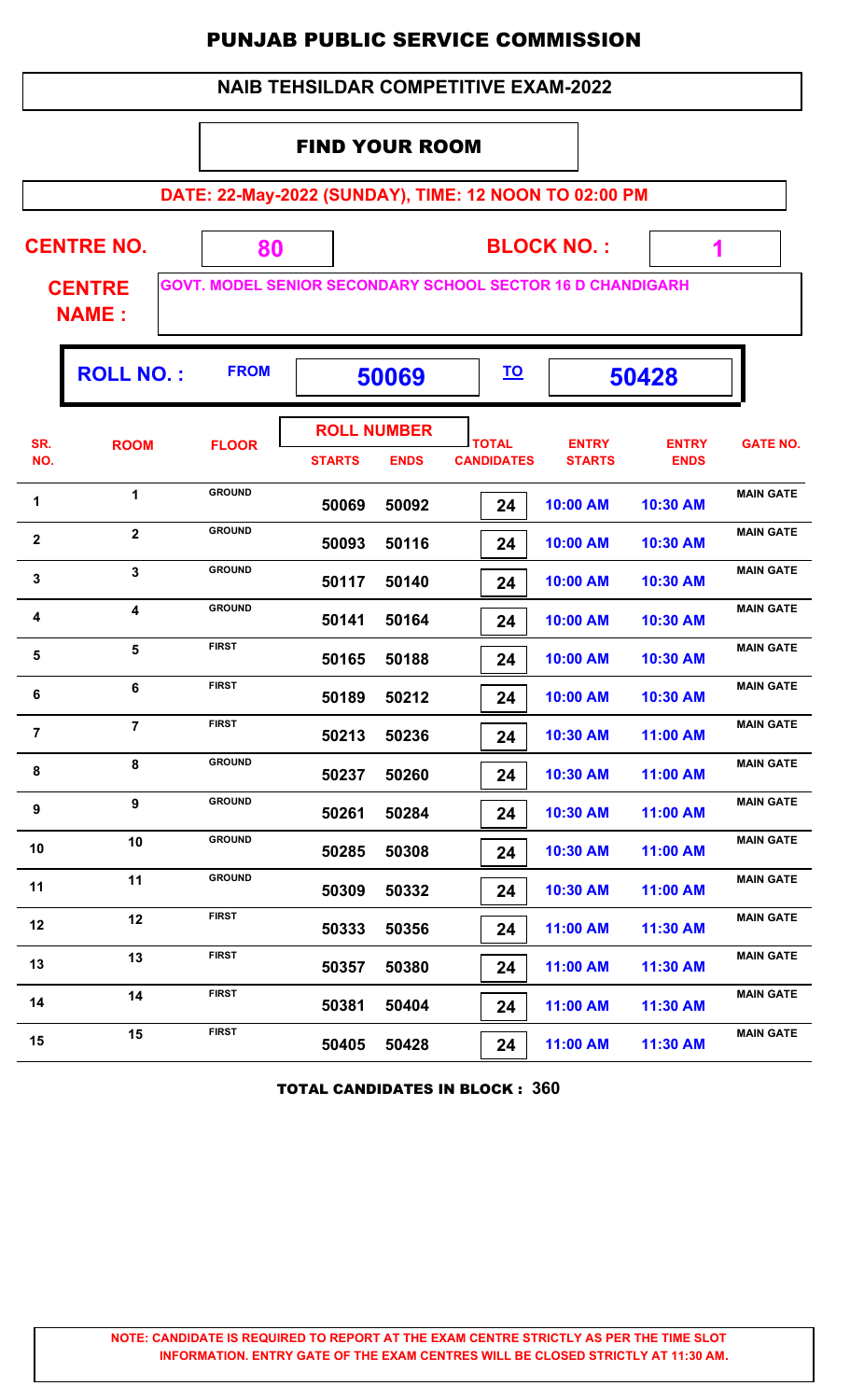|                |                               | <b>PUNJAB PUBLIC SERVICE COMMISSION</b>                           |                       |                                   |                                             |                   |                               |                             |                  |
|----------------|-------------------------------|-------------------------------------------------------------------|-----------------------|-----------------------------------|---------------------------------------------|-------------------|-------------------------------|-----------------------------|------------------|
|                |                               |                                                                   |                       |                                   | <b>NAIB TEHSILDAR COMPETITIVE EXAM-2022</b> |                   |                               |                             |                  |
|                |                               |                                                                   | <b>FIND YOUR ROOM</b> |                                   |                                             |                   |                               |                             |                  |
|                |                               |                                                                   |                       |                                   |                                             |                   |                               |                             |                  |
|                |                               | DATE: 22-May-2022 (SUNDAY), TIME: 12 NOON TO 02:00 PM             |                       |                                   |                                             |                   |                               |                             |                  |
|                | <b>CENTRE NO.</b>             | 80                                                                |                       |                                   |                                             | <b>BLOCK NO.:</b> |                               | $\mathbf{2}$                |                  |
|                | <b>CENTRE</b><br><b>NAME:</b> | <b>GOVT. MODEL SENIOR SECONDARY SCHOOL SECTOR 16 D CHANDIGARH</b> |                       |                                   |                                             |                   |                               |                             |                  |
|                | <b>ROLL NO.:</b>              | <b>FROM</b>                                                       |                       | 50429                             | <u>TO</u>                                   |                   |                               | 50788                       |                  |
| SR.<br>NO.     | <b>ROOM</b>                   | <b>FLOOR</b>                                                      | <b>STARTS</b>         | <b>ROLL NUMBER</b><br><b>ENDS</b> | <b>TOTAL</b><br><b>CANDIDATES</b>           |                   | <b>ENTRY</b><br><b>STARTS</b> | <b>ENTRY</b><br><b>ENDS</b> | <b>GATE NO.</b>  |
| 1              | 17                            | <b>GROUND</b>                                                     | 50429                 | 50452                             | 24                                          | 10:00 AM          |                               | 10:30 AM                    | <b>MAIN GATE</b> |
| $\mathbf{2}$   | 18                            | <b>GROUND</b>                                                     | 50453                 | 50476                             | 24                                          | 10:00 AM          |                               | 10:30 AM                    | <b>MAIN GATE</b> |
| $\mathbf 3$    | 19                            | <b>GROUND</b>                                                     | 50477                 | 50500                             | 24                                          | 10:00 AM          |                               | 10:30 AM                    | <b>MAIN GATE</b> |
| 4              | 20                            | <b>GROUND</b>                                                     | 50501                 | 50524                             | 24                                          | 10:00 AM          |                               | 10:30 AM                    | <b>MAIN GATE</b> |
| 5              | 23                            | <b>FIRST</b>                                                      | 50525                 | 50548                             | 24                                          | 10:00 AM          |                               | 10:30 AM                    | <b>MAIN GATE</b> |
| 6              | 24                            | <b>FIRST</b>                                                      | 50549                 | 50572                             | 24                                          | 10:00 AM          |                               | 10:30 AM                    | <b>MAIN GATE</b> |
| $\overline{7}$ | 25                            | <b>FIRST</b>                                                      | 50573                 | 50596                             | 24                                          | 10:30 AM          |                               | 11:00 AM                    | <b>MAIN GATE</b> |
| 8              | 26                            | <b>FIRST</b>                                                      | 50597                 | 50620                             | 24                                          | 10:30 AM          |                               | 11:00 AM                    | <b>MAIN GATE</b> |
| 9              | 27                            | <b>FIRST</b>                                                      | 50621                 | 50644                             | 24                                          | 10:30 AM          |                               | 11:00 AM                    | <b>MAIN GATE</b> |
| 10             | 28                            | <b>GROUND</b>                                                     | 50645                 | 50668                             | 24                                          | 10:30 AM          |                               | 11:00 AM                    | <b>MAIN GATE</b> |
| 11             | 29                            | <b>GROUND</b>                                                     | 50669                 | 50692                             | 24                                          | 10:30 AM          |                               | 11:00 AM                    | <b>MAIN GATE</b> |
| 12             | 30                            | <b>GROUND</b>                                                     | 50693                 | 50716                             | 24                                          | 11:00 AM          |                               | 11:30 AM                    | <b>MAIN GATE</b> |
| 13             | 31                            | <b>GROUND</b>                                                     | 50717                 | 50740                             | 24                                          | 11:00 AM          |                               | 11:30 AM                    | <b>MAIN GATE</b> |
| 14             | 32                            | <b>FIRST</b>                                                      | 50741                 | 50764                             | 24                                          | 11:00 AM          |                               | 11:30 AM                    | <b>MAIN GATE</b> |

TOTAL CANDIDATES IN BLOCK : **360**

15 **15** 33 FIRST 50765 50788 **11:00 AM** 11:30 AM

 **50765 50788 24 11:00 AM 11:30 AM**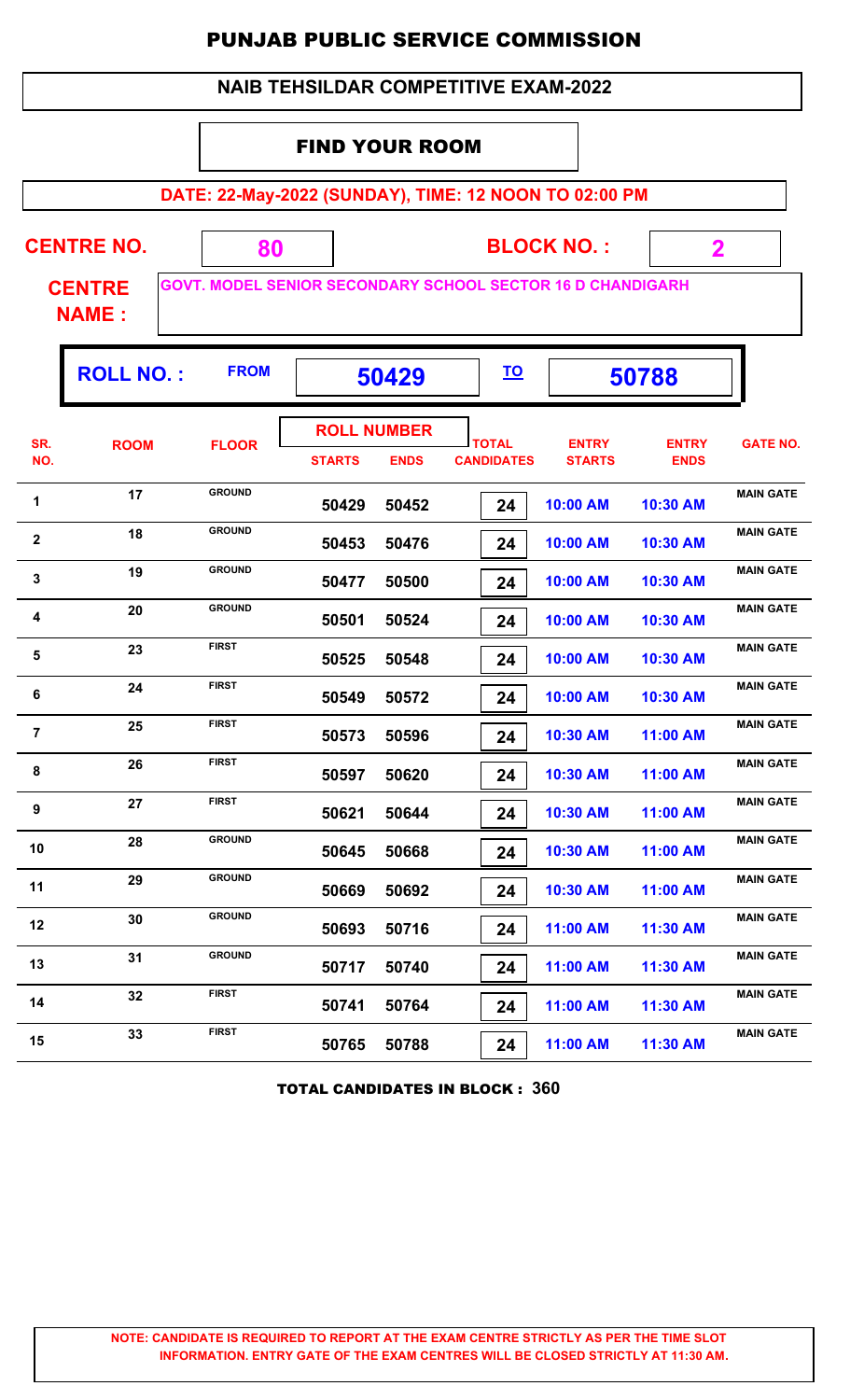|                                                                | <b>NAIB TEHSILDAR COMPETITIVE EXAM-2022</b> |                                                            |                       |                                   |                                   |    |                               |                             |                 |  |  |
|----------------------------------------------------------------|---------------------------------------------|------------------------------------------------------------|-----------------------|-----------------------------------|-----------------------------------|----|-------------------------------|-----------------------------|-----------------|--|--|
|                                                                |                                             |                                                            | <b>FIND YOUR ROOM</b> |                                   |                                   |    |                               |                             |                 |  |  |
|                                                                |                                             | DATE: 22-May-2022 (SUNDAY), TIME: 12 NOON TO 02:00 PM      |                       |                                   |                                   |    |                               |                             |                 |  |  |
|                                                                | <b>CENTRE NO.</b>                           | 81                                                         |                       |                                   |                                   |    | <b>BLOCK NO.:</b>             | 1                           |                 |  |  |
|                                                                | <b>CENTRE</b><br><b>NAME:</b>               | <b>GOVERNMENT MODEL HIGH SCHOOL SECTOR 11 A CHANDIGARH</b> |                       |                                   |                                   |    |                               |                             |                 |  |  |
| <b>FROM</b><br><b>ROLL NO.:</b><br><u>TO</u><br>51268<br>50789 |                                             |                                                            |                       |                                   |                                   |    |                               |                             |                 |  |  |
| SR.<br>NO.                                                     | <b>ROOM</b>                                 | <b>FLOOR</b>                                               | <b>STARTS</b>         | <b>ROLL NUMBER</b><br><b>ENDS</b> | <b>TOTAL</b><br><b>CANDIDATES</b> |    | <b>ENTRY</b><br><b>STARTS</b> | <b>ENTRY</b><br><b>ENDS</b> | <b>GATE NO.</b> |  |  |
| 1                                                              | 1                                           | <b>GROUND</b>                                              | 50789                 | 50812                             |                                   | 24 | 10:00 AM                      | 10:30 AM                    | GATE-1          |  |  |
| $\mathbf{2}$                                                   | $\overline{2}$                              | <b>FIRST</b>                                               | 50813                 | 50836                             |                                   | 24 | 10:00 AM                      | 10:30 AM                    | GATE-1          |  |  |
| 3                                                              | $\overline{3}$                              | <b>FIRST</b>                                               | 50837                 | 50860                             |                                   | 24 | 10:00 AM                      | 10:30 AM                    | GATE-1          |  |  |
| 4                                                              | $\overline{\mathbf{4}}$                     | <b>FIRST</b>                                               | 50861                 | 50884                             |                                   | 24 | 10:00 AM                      | 10:30 AM                    | GATE-1          |  |  |
| 5                                                              | 5                                           | <b>FIRST</b>                                               | 50885                 | 50908                             |                                   | 24 | 10:00 AM                      | 10:30 AM                    | GATE-1          |  |  |
| 6                                                              | 6                                           | <b>FIRST</b>                                               | 50909                 | 50932                             |                                   | 24 | 10:00 AM                      | 10:30 AM                    | GATE-1          |  |  |
| $\overline{7}$                                                 | $\overline{7}$                              | <b>FIRST</b>                                               | 50933                 | 50956                             |                                   | 24 | 10:00 AM                      | 10:30 AM                    | GATE-1          |  |  |
| 8                                                              | 8                                           | <b>FIRST</b>                                               | 50957                 | 50980                             |                                   | 24 | 10:00 AM                      | 10:30 AM                    | GATE-1          |  |  |
| 9                                                              | 9                                           | <b>SECOND</b>                                              | 50981                 | 51004                             |                                   | 24 | 10:30 AM                      | 11:00 AM                    | GATE-1          |  |  |
| 10                                                             | 10                                          | <b>SECOND</b>                                              | 51005                 | 51028                             |                                   | 24 | 10:30 AM                      | 11:00 AM                    | GATE-1          |  |  |
| 11                                                             | 11                                          | <b>SECOND</b>                                              | 51029                 | 51052                             |                                   | 24 | 10:30 AM                      | 11:00 AM                    | GATE-1          |  |  |
| 12                                                             | 12                                          | <b>SECOND</b>                                              | 51053                 | 51076                             |                                   | 24 | 10:30 AM                      | 11:00 AM                    | GATE-1          |  |  |
| 13                                                             | 13                                          | <b>SECOND</b>                                              | 51077                 | 51100                             |                                   | 24 | 10:30 AM                      | 11:00 AM                    | GATE-1          |  |  |
| 14                                                             | 14                                          | <b>SECOND</b>                                              | 51101                 | 51124                             |                                   | 24 | 10:30 AM                      | 11:00 AM                    | GATE-1          |  |  |
| 15                                                             | 15                                          | <b>SECOND</b>                                              | 51125                 | 51148                             |                                   | 24 | 10:30 AM                      | 11:00 AM                    | GATE-1          |  |  |
| 16                                                             | 16                                          | <b>SECOND</b>                                              | 51149                 | 51172                             |                                   | 24 | 11:00 AM                      | 11:30 AM                    | GATE-1          |  |  |
| 17                                                             | 17                                          | <b>FIRST</b>                                               | 51173                 | 51196                             |                                   | 24 | 11:00 AM                      | 11:30 AM                    | GATE-1          |  |  |
| 18                                                             | 18                                          | <b>FIRST</b>                                               | 51197                 | 51220                             |                                   | 24 | 11:00 AM                      | 11:30 AM                    | GATE-1          |  |  |
| 19                                                             | 19                                          | <b>FIRST</b>                                               | 51221                 | 51244                             |                                   | 24 | 11:00 AM                      | 11:30 AM                    | GATE-1          |  |  |
| 20                                                             | 20                                          | <b>FIRST</b>                                               | 51245                 | 51268                             |                                   | 24 | 11:00 AM                      | 11:30 AM                    | GATE-1          |  |  |

TOTAL CANDIDATES IN BLOCK : **480**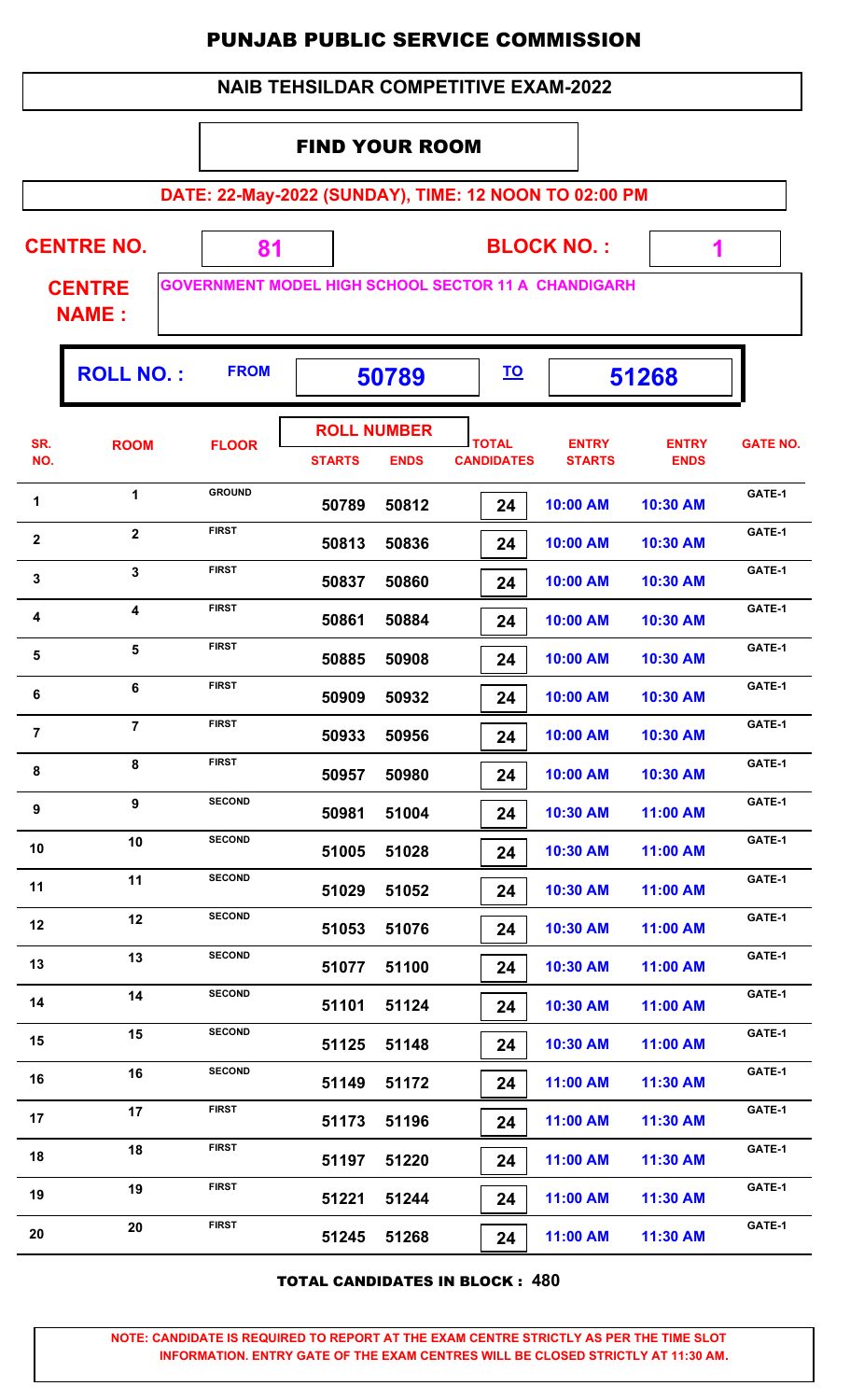#### FIND YOUR ROOM

**DATE: 22-May-2022 (SUNDAY), TIME: 12 NOON TO 02:00 PM**

 **1**

ŋ.

| <b>CENTRE NO.</b> |  | <b>BLOCK NO.:</b>                                                 |  |
|-------------------|--|-------------------------------------------------------------------|--|
| <b>CENTRE</b>     |  | <b>GOVT. MODEL SENIOR SECONDARY SCHOOL SECTOR 10 A CHANDIGARH</b> |  |

**NAME :**

|                  | <b>ROLL NO.:</b>        | <b>FROM</b>   | 51269                               |             | <u>TO</u>                         |                               | 51706                       |                  |
|------------------|-------------------------|---------------|-------------------------------------|-------------|-----------------------------------|-------------------------------|-----------------------------|------------------|
| SR.<br>NO.       | <b>ROOM</b>             | <b>FLOOR</b>  | <b>ROLL NUMBER</b><br><b>STARTS</b> | <b>ENDS</b> | <b>TOTAL</b><br><b>CANDIDATES</b> | <b>ENTRY</b><br><b>STARTS</b> | <b>ENTRY</b><br><b>ENDS</b> | <b>GATE NO.</b>  |
| 1                | 1                       | 1st (Block-A) | 51269                               | 51292       | 24                                | 10:00 AM                      | 10:30 AM                    | <b>MAIN GATE</b> |
| $\boldsymbol{2}$ | $\overline{2}$          | 1st (Block-A) | 51293                               | 51316       | 24                                | 10:00 AM                      | 10:30 AM                    | <b>MAIN GATE</b> |
| $\mathbf 3$      | 3                       | 1st (Block-A) | 51317                               | 51340       | 24                                | 10:00 AM                      | 10:30 AM                    | <b>MAIN GATE</b> |
| $\boldsymbol{4}$ | $\overline{\mathbf{4}}$ | 1st (Block-A) | 51341                               | 51364       | 24                                | 10:00 AM                      | 10:30 AM                    | <b>MAIN GATE</b> |
| 5                | 5                       | 1st (Block-A) | 51365                               | 51388       | 24                                | 10:00 AM                      | 10:30 AM                    | <b>MAIN GATE</b> |
| 6                | 6                       | 1st (Block-A) | 51389                               | 51412       | 24                                | 10:00 AM                      | 10:30 AM                    | <b>MAIN GATE</b> |
| $\overline{7}$   | $\overline{7}$          | 1st (Block-B) | 51413                               | 51436       | 24                                | 10:00 AM                      | 10:30 AM                    | <b>MAIN GATE</b> |
| 8                | 8                       | 1st (Block-B) | 51437                               | 51460       | 24                                | 10:30 AM                      | 11:00 AM                    | <b>MAIN GATE</b> |
| 9                | 9                       | 1st (Block-B) | 51461                               | 51484       | 24                                | 10:30 AM                      | 11:00 AM                    | <b>MAIN GATE</b> |
| 10               | 10                      | 1st (Block-B) | 51485                               | 51508       | 24                                | 10:30 AM                      | 11:00 AM                    | <b>MAIN GATE</b> |
| 11               | 11                      | 1st (Block-B) | 51509                               | 51532       | 24                                | 10:30 AM                      | 11:00 AM                    | <b>MAIN GATE</b> |
| 12               | 12                      | 1st (Block-B) | 51533                               | 51556       | 24                                | 10:30 AM                      | 11:00 AM                    | <b>MAIN GATE</b> |
| 13               | 13                      | 1st (Block-B) | 51557                               | 51580       | 24                                | 10:30 AM                      | 11:00 AM                    | <b>MAIN GATE</b> |
| 14               | 14                      | 1st (Block-B) | 51581                               | 51604       | 24                                | 11:00 AM                      | 11:30 AM                    | <b>MAIN GATE</b> |
| 15               | 15                      | 1st (Block-B) | 51605                               | 51628       | 24                                | 11:00 AM                      | 11:30 AM                    | <b>MAIN GATE</b> |
| 16               | 16                      | 1st (Block-C) | 51629                               | 51652       | 24                                | 11:00 AM                      | 11:30 AM                    | <b>MAIN GATE</b> |
| 17               | 17                      | 1st (Block-C) | 51653                               | 51676       | 24                                | 11:00 AM                      | 11:30 AM                    | <b>MAIN GATE</b> |
| 18               | 18                      | 1st (Block-C) | 51677                               | 51700       | 24                                | 11:00 AM                      | 11:30 AM                    | <b>MAIN GATE</b> |
| 19               | 19                      | 1st (Block-C) | 51701                               | 51706       | 6                                 | 11:00 AM                      | 11:30 AM                    | <b>MAIN GATE</b> |

TOTAL CANDIDATES IN BLOCK : **438**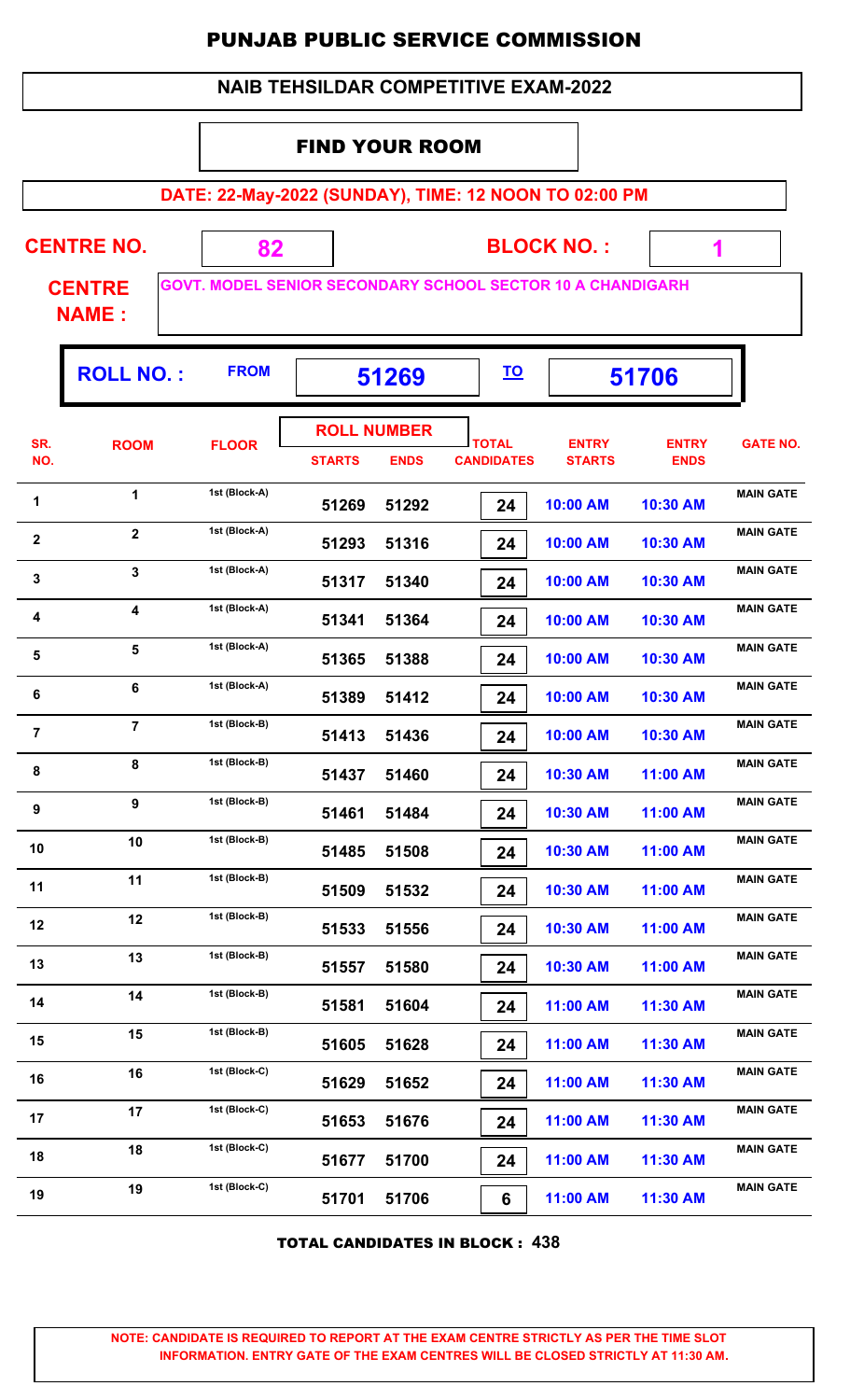|                |                                 |               |                       |                                   | <b>NAIB TEHSILDAR COMPETITIVE EXAM-2022</b>                    |                               |                             |                 |
|----------------|---------------------------------|---------------|-----------------------|-----------------------------------|----------------------------------------------------------------|-------------------------------|-----------------------------|-----------------|
|                |                                 |               | <b>FIND YOUR ROOM</b> |                                   |                                                                |                               |                             |                 |
|                |                                 |               |                       |                                   | DATE: 22-May-2022 (SUNDAY), TIME: 12 NOON TO 02:00 PM          |                               |                             |                 |
|                | <b>CENTRE NO.</b>               | 83            |                       |                                   |                                                                | <b>BLOCK NO.:</b>             | 1                           |                 |
|                | <b>CENTRE</b><br><b>NAME:</b>   |               |                       |                                   | <b>MODERN COLLEGEOF EDUCATION, BIR KALAN, DISTRICT SANGRUR</b> |                               |                             |                 |
|                | <b>ROLL NO.:</b><br><b>FROM</b> |               | 51707                 |                                   | <u>TO</u>                                                      | 52006                         |                             |                 |
| SR.<br>NO.     | <b>ROOM</b>                     | <b>FLOOR</b>  | <b>STARTS</b>         | <b>ROLL NUMBER</b><br><b>ENDS</b> | <b>TOTAL</b><br><b>CANDIDATES</b>                              | <b>ENTRY</b><br><b>STARTS</b> | <b>ENTRY</b><br><b>ENDS</b> | <b>GATE NO.</b> |
| 1              | $\mathbf{1}$                    | <b>GROUND</b> | 51707                 | 51746                             | 40                                                             | 10:00 AM                      | 10:30 AM                    | GATE-1          |
| 2              | $\overline{2}$                  | <b>GROUND</b> | 51747                 | 51786                             | 40                                                             | 10:00 AM                      | 10:30 AM                    | GATE-1          |
| 3              | $\overline{3}$                  | <b>GROUND</b> | 51787                 | 51826                             | 40                                                             | 10:00 AM                      | 10:30 AM                    | GATE-1          |
| 4              | $\overline{\mathbf{4}}$         | <b>GROUND</b> | 51827                 | 51866                             | 40                                                             | 10:30 AM                      | 11:00 AM                    | GATE-1          |
| 5              | 5                               | <b>GROUND</b> | 51867                 | 51906                             | 40                                                             | 10:30 AM                      | 11:00 AM                    | GATE-1          |
| 6              | 6                               | <b>FIRST</b>  | 51907                 | 51946                             | 40                                                             | 10:30 AM                      | 11:00 AM                    | GATE-1          |
| $\overline{7}$ | <b>M. HALL</b>                  | <b>FIRST</b>  | 51947                 | 52006                             | 60                                                             | 11:00 AM                      | 11:30 AM                    | GATE-1          |

TOTAL CANDIDATES IN BLOCK : **300**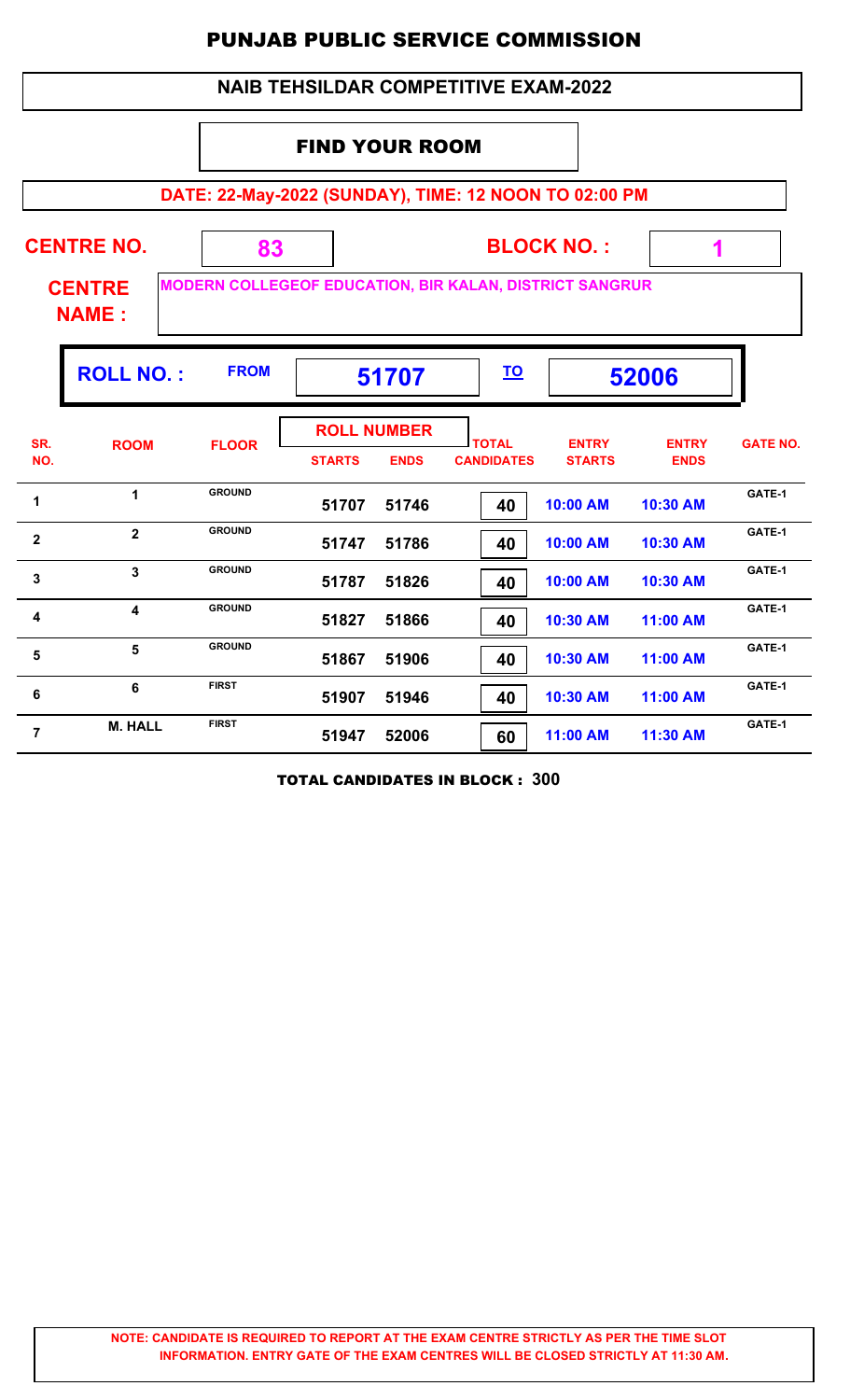#### **DATE: 22-May-2022 (SUNDAY), TIME: 12 NOON TO 02:00 PM BLOCK NO. : CENTRE NAME : CENTRE NO. 83 MODERN COLLEGEOF EDUCATION, BIR KALAN, DISTRICT SANGRUR 2** FIND YOUR ROOM  **NAIB TEHSILDAR COMPETITIVE EXAM-2022 ROLL NO. : 52007 52306 FROM TO TOTAL STARTS ENDS CANDIDATES SR. NO.** ROOM FLOOR **International FLOOR** *ENTRY* **STARTS ENTRY ENDS FLOOR GATE NO. ROLL NUMBER 52007 52046 40 10:00 AM 10:30 AM** 1 **1 GROUND** 52007 52046 **1 40 10:00 AM 10:30 AM GATE-1 GROUND 52047 52086 40 10:00 AM 10:30 AM 2 BROUND Example 10:00 AM 10:30 AM GATE-1 GROUND 52087 52126 40 10:00 AM 10:30 AM GATE-1<sup>3</sup> <sup>3</sup> GROUND 52127 52166 40 10:30 AM 11:00 AM** 4 **GROUND** 52127 52166 **4 10:30 AM** 11:00 AM **GATE-1 GROUND 52167 52206 40 10:30 AM 11:00 AM** 5 5 GROUND 52167 52206 **10:30 AM 11:00 AM** GATE-1 **GROUND 52207 52246 40 11:00 AM 11:30 AM GATE-1<sup>6</sup> <sup>6</sup> GROUND 52247 52306 60 11:00 AM 11:30 AM M. HALL** FIRST 52247 52306 60 11:00 AM 11:30 AM 6ATE-1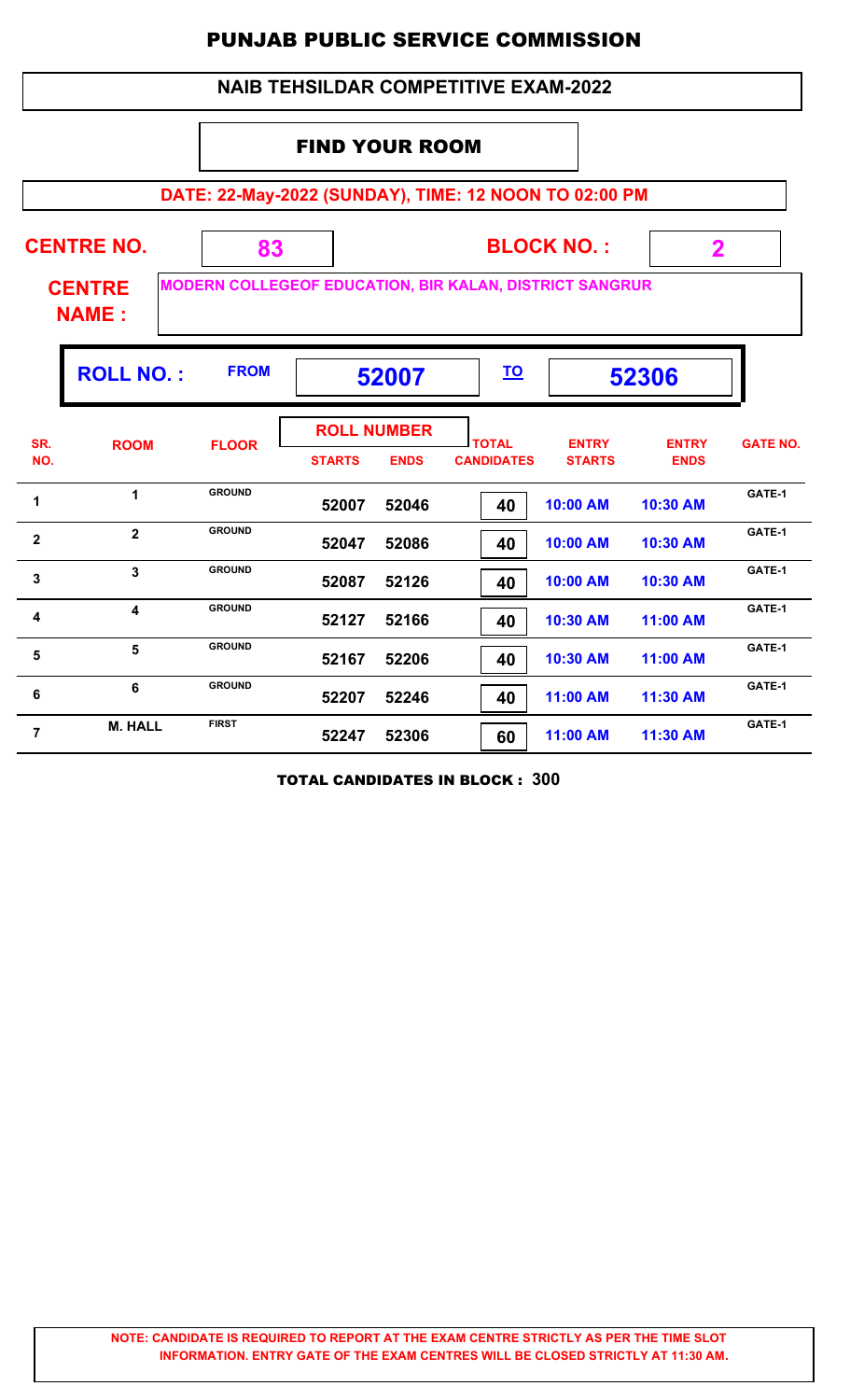#### **NAIB TEHSILDAR COMPETITIVE EXAM-2022**

#### FIND YOUR ROOM

**DATE: 22-May-2022 (SUNDAY), TIME: 12 NOON TO 02:00 PM**

| <b>CENTRE NO.</b><br><b>CENTRE</b><br><b>NAME:</b> |                  | 84                    | <b>BLOCK NO.:</b><br>1<br><b>SANT LONGOWAL INSTITUTE OF ENGINEERING &amp; TECHNOLOGY,</b><br><b>LONGOWAL, SANGRUR</b> |             |                                   |                               |                             |                 |  |
|----------------------------------------------------|------------------|-----------------------|-----------------------------------------------------------------------------------------------------------------------|-------------|-----------------------------------|-------------------------------|-----------------------------|-----------------|--|
|                                                    | <b>ROLL NO.:</b> | <b>FROM</b>           |                                                                                                                       | 52307       | <u>TO</u>                         |                               | 52750                       |                 |  |
| SR.<br>NO.                                         | <b>ROOM</b>      | <b>FLOOR</b>          | <b>ROLL NUMBER</b><br><b>STARTS</b>                                                                                   | <b>ENDS</b> | <b>TOTAL</b><br><b>CANDIDATES</b> | <b>ENTRY</b><br><b>STARTS</b> | <b>ENTRY</b><br><b>ENDS</b> | <b>GATE NO.</b> |  |
| 1                                                  | MPH-1            | <b>GROUND</b>         | 52307                                                                                                                 | 52446       | 140                               | 10:00 AM                      | 10:30 AM                    | GATE-1          |  |
| $\overline{2}$                                     | $MPH-2$          | FIRST (UPPER)         | 52447                                                                                                                 | 52566       | 120                               | 10:30 AM                      | 11:00 AM                    | GATE-1          |  |
| 3                                                  | $MPH-2$          | <b>FIRST (MIDDLE)</b> | 52567                                                                                                                 | 52650       | 84                                | 10:30 AM                      | 11:00 AM                    | GATE-1          |  |
| 4                                                  | <b>HALL1</b>     | <b>GROUND</b>         | 52651                                                                                                                 | 52700       | 50                                | 11:00 AM                      | 11:30 AM                    | GATE-1          |  |
| 5                                                  | <b>HALL 2</b>    | <b>GROUND</b>         | 52701                                                                                                                 | 52750       | 50                                | 11:00 AM                      | 11:30 AM                    | GATE-1          |  |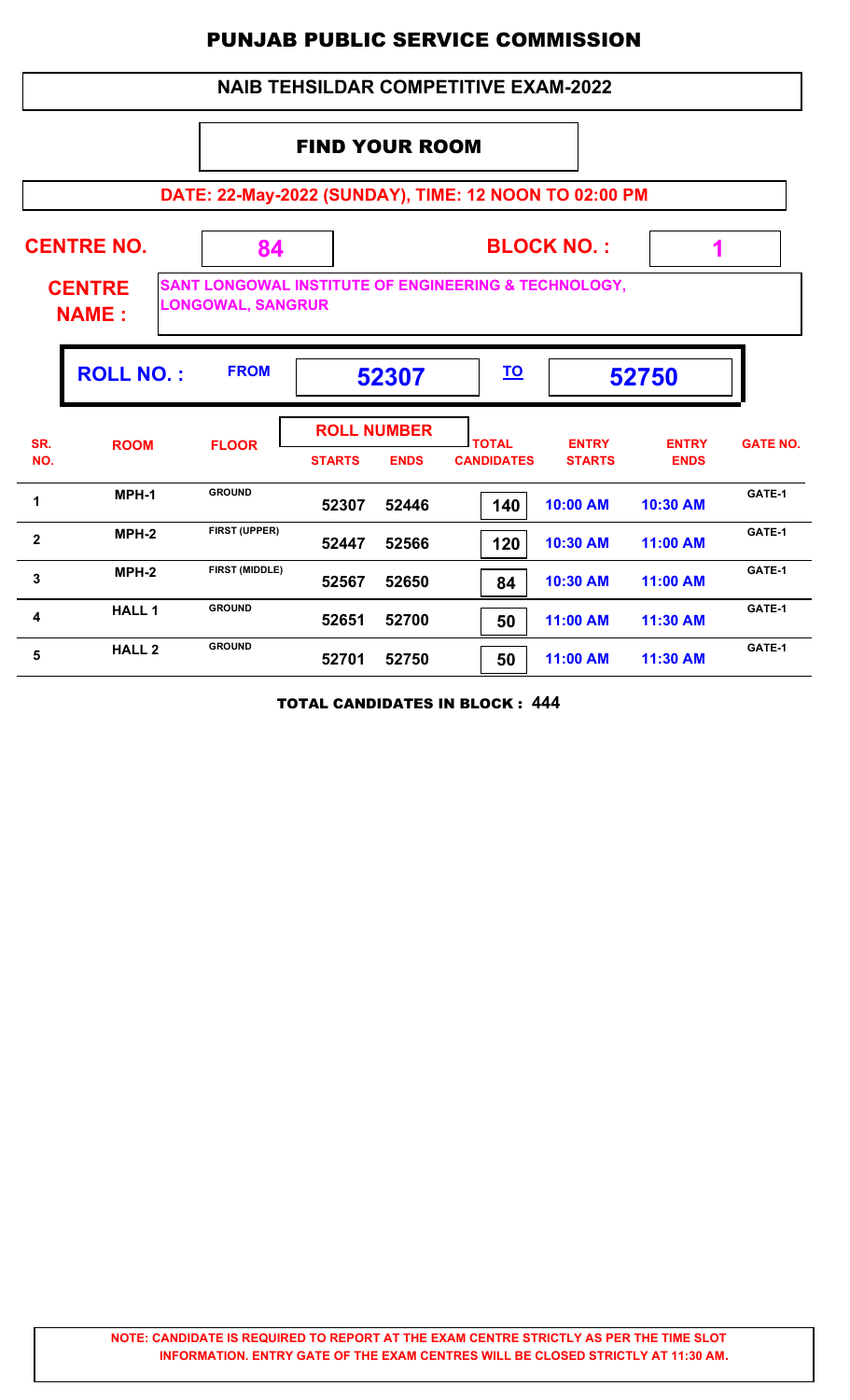#### **NAIB TEHSILDAR COMPETITIVE EXAM-2022**

#### FIND YOUR ROOM

**DATE: 22-May-2022 (SUNDAY), TIME: 12 NOON TO 02:00 PM**

| <b>CENTRE NO.</b>             | 34                       | <b>BLOCK NO.:</b>                                    |  |
|-------------------------------|--------------------------|------------------------------------------------------|--|
| <b>CENTRE</b><br><b>NAME:</b> | <b>LONGOWAL, SANGRUR</b> | SANT LONGOWAL INSTITUTE OF ENGINEERING & TECHNOLOGY, |  |

ıІ

|              | <b>ROLL NO.:</b> | <b>FROM</b>   |                                     | 52751       |                                   |                               | 52966                       |                 |
|--------------|------------------|---------------|-------------------------------------|-------------|-----------------------------------|-------------------------------|-----------------------------|-----------------|
| SR.<br>NO.   | <b>ROOM</b>      | <b>FLOOR</b>  | <b>ROLL NUMBER</b><br><b>STARTS</b> | <b>ENDS</b> | <b>TOTAL</b><br><b>CANDIDATES</b> | <b>ENTRY</b><br><b>STARTS</b> | <b>ENTRY</b><br><b>ENDS</b> | <b>GATE NO.</b> |
| 1            | <b>LM1</b>       | <b>GROUND</b> | 52751                               | 52774       | 24                                | 10:00 AM                      | 10:30 AM                    | GATE-1          |
| $\mathbf{2}$ | LM <sub>2</sub>  | <b>GROUND</b> | 52775                               | 52798       | 24                                | 10:00 AM                      | 10:30 AM                    | GATE-1          |
| 3            | LM <sub>3</sub>  | <b>GROUND</b> | 52799                               | 52834       | 36                                | 10:00 AM                      | 10:30 AM                    | GATE-1          |
| 4            | LM <sub>4</sub>  | <b>FIRST</b>  | 52835                               | 52858       | 24                                | 10:00 AM                      | 10:30 AM                    | GATE-1          |
| 5            | LM <sub>5</sub>  | <b>FIRST</b>  | 52859                               | 52882       | 24                                | 10:00 AM                      | 10:30 AM                    | GATE-1          |
| 6            | LM <sub>7</sub>  | <b>SECOND</b> | 52883                               | 52906       | 24                                | 10:30 AM                      | 11:00 AM                    | GATE-1          |
| 7            | LM <sub>8</sub>  | <b>SECOND</b> | 52907                               | 52930       | 24                                | 11:00 AM                      | 11:30 AM                    | GATE-1          |
| 8            | LM <sub>9</sub>  | <b>SECOND</b> | 52931                               | 52966       | 36                                | 11:00 AM                      | 11:30 AM                    | GATE-1          |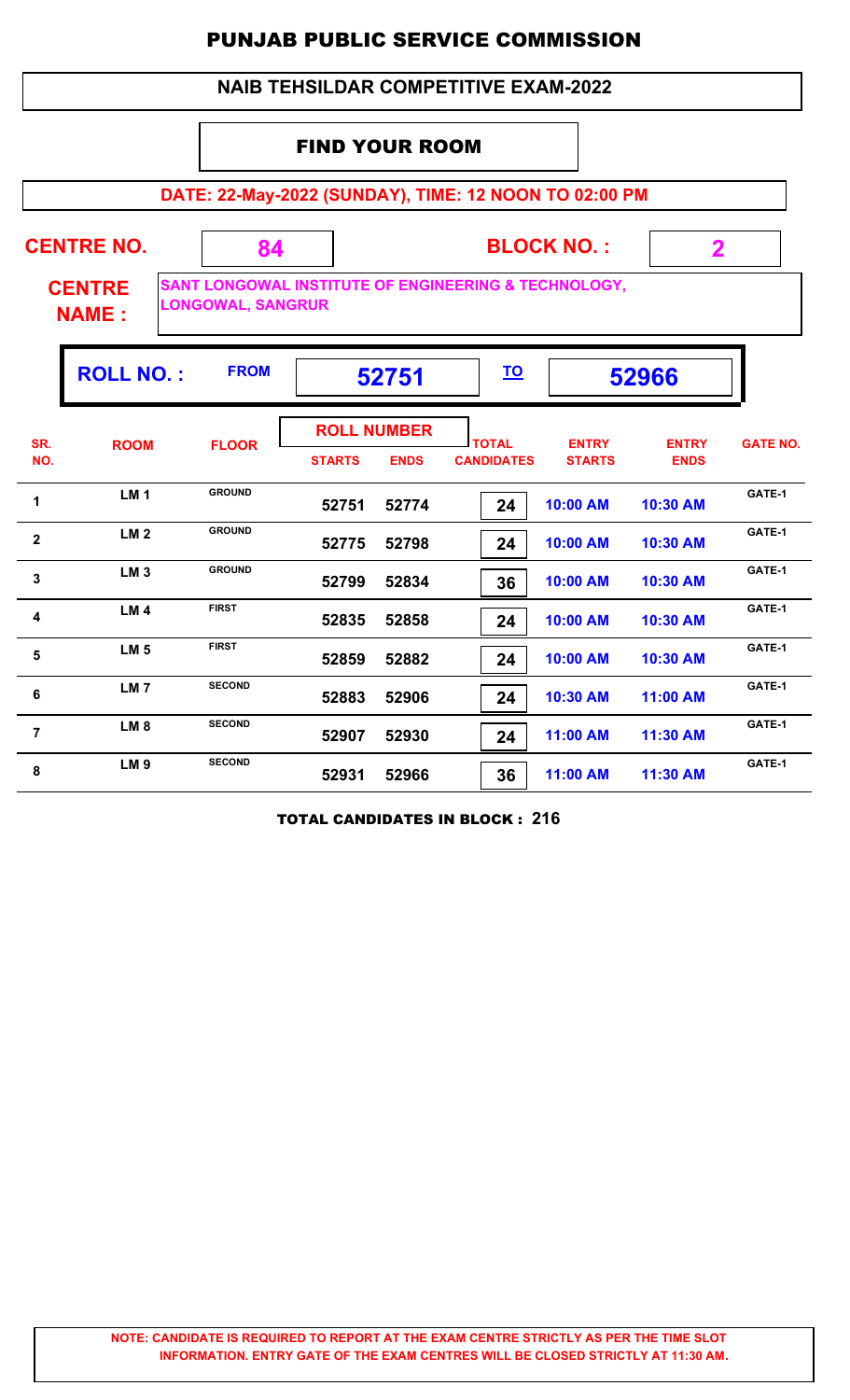#### **NAIB TEHSILDAR COMPETITIVE EXAM-2022**

#### FIND YOUR ROOM

**DATE: 22-May-2022 (SUNDAY), TIME: 12 NOON TO 02:00 PM**

**CENTRE NO.** 

**BLOCK NO. :**

 **3**

**CENTRE NAME :**

**SANT LONGOWAL INSTITUTE OF ENGINEERING & TECHNOLOGY, LONGOWAL, SANGRUR**

 **84**

|                | <b>ROLL NO.:</b> | <b>FROM</b>   | 52967                               |             | <u>TO</u>                         |                               | 53506                       |                 |
|----------------|------------------|---------------|-------------------------------------|-------------|-----------------------------------|-------------------------------|-----------------------------|-----------------|
| SR.<br>NO.     | <b>ROOM</b>      | <b>FLOOR</b>  | <b>ROLL NUMBER</b><br><b>STARTS</b> | <b>ENDS</b> | <b>TOTAL</b><br><b>CANDIDATES</b> | <b>ENTRY</b><br><b>STARTS</b> | <b>ENTRY</b><br><b>ENDS</b> | <b>GATE NO.</b> |
| 1              | EE-103           | <b>GROUND</b> | 52967                               | 53002       | 36                                | 10:00 AM                      | 10:30 AM                    | GATE-2          |
| $\mathbf{2}$   | EE-104           | <b>GROUND</b> | 53003                               | 53038       | 36                                | 10:00 AM                      | 10:30 AM                    | GATE-2          |
| 3              | EE-105           | <b>GROUND</b> | 53039                               | 53074       | 36                                | 10:00 AM                      | 10:30 AM                    | GATE-2          |
| 4              | EE-106           | <b>GROUND</b> | 53075                               | 53110       | 36                                | 10:00 AM                      | 10:30 AM                    | GATE-2          |
| $5\phantom{1}$ | <b>EE-125</b>    | <b>GROUND</b> | 53111                               | 53146       | 36                                | 10:00 AM                      | 10:30 AM                    | GATE-2          |
| 6              | <b>EE-126</b>    | <b>GROUND</b> | 53147                               | 53182       | 36                                | 10:00 AM                      | 10:30 AM                    | GATE-2          |
| $\overline{7}$ | <b>EE-127</b>    | <b>GROUND</b> | 53183                               | 53218       | 36                                | 10:00 AM                      | 10:30 AM                    | GATE-2          |
| 8              | EE-203           | <b>FIRST</b>  | 53219                               | 53254       | 36                                | 10:30 AM                      | 11:00 AM                    | GATE-2          |
| 9              | EE-204           | <b>FIRST</b>  | 53255                               | 53290       | 36                                | 10:30 AM                      | 11:00 AM                    | GATE-2          |
| 10             | <b>EE-205</b>    | <b>FIRST</b>  | 53291                               | 53326       | 36                                | 10:30 AM                      | 11:00 AM                    | GATE-2          |
| 11             | <b>EE-206</b>    | <b>FIRST</b>  | 53327                               | 53362       | 36                                | 10:30 AM                      | 11:00 AM                    | GATE-2          |
| 12             | <b>EE-225</b>    | <b>FIRST</b>  | 53363                               | 53398       | 36                                | 10:30 AM                      | 11:00 AM                    | GATE-2          |
| 13             | EE-226           | <b>FIRST</b>  | 53399                               | 53434       | 36                                | 11:00 AM                      | 11:30 AM                    | GATE-2          |
| 14             | <b>EE-227</b>    | <b>FIRST</b>  | 53435                               | 53470       | 36                                | 11:00 AM                      | 11:30 AM                    | GATE-2          |
| 15             | <b>EE-228</b>    | <b>FIRST</b>  | 53471                               | 53506       | 36                                | 11:00 AM                      | 11:30 AM                    | GATE-2          |
|                |                  |               |                                     |             |                                   |                               |                             |                 |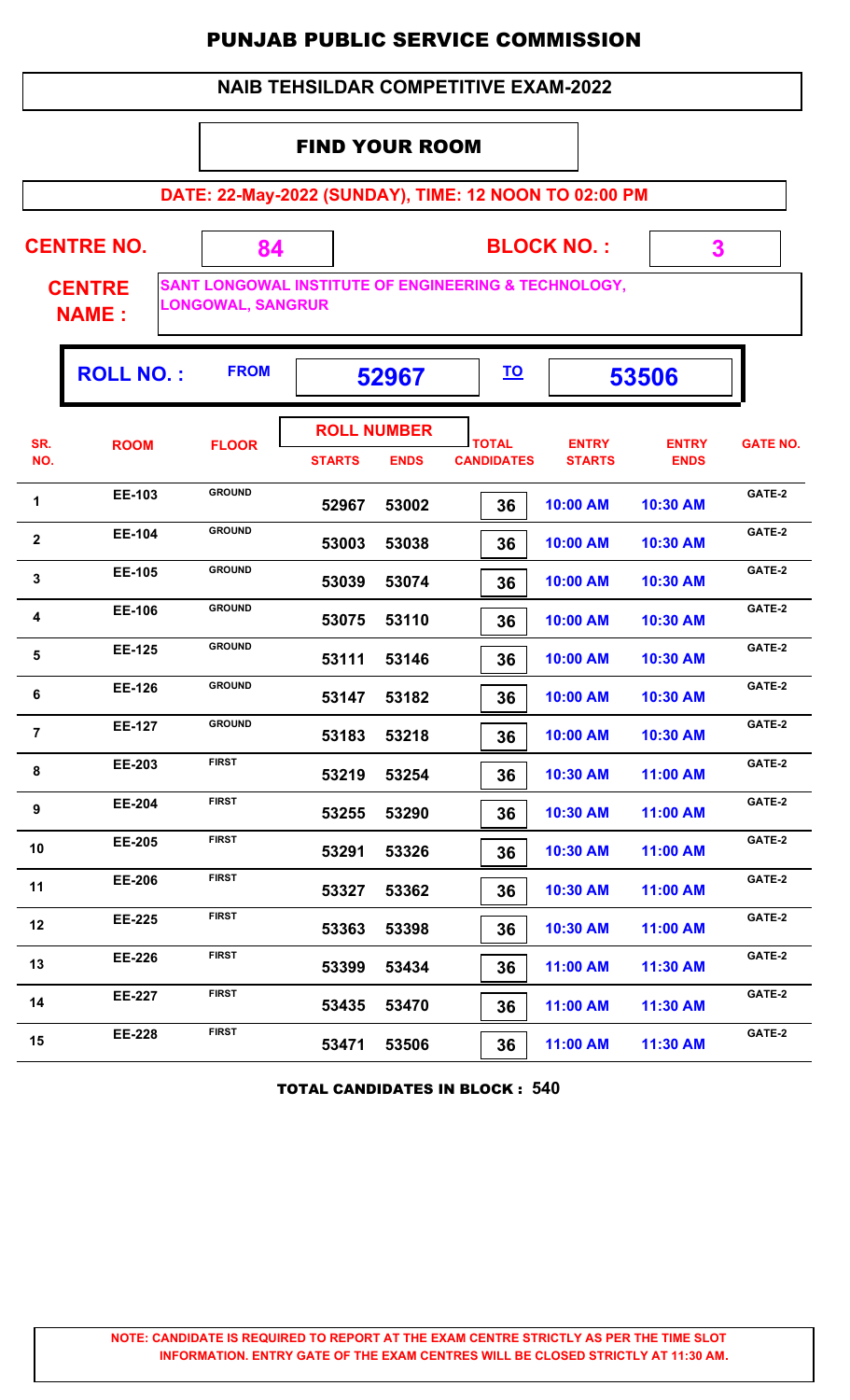#### **NAIB TEHSILDAR COMPETITIVE EXAM-2022**

#### FIND YOUR ROOM

 **85**

**DATE: 22-May-2022 (SUNDAY), TIME: 12 NOON TO 02:00 PM**

**CENTRE NO.** 

**BLOCK NO. :**

 **1**

۵Ţ.

**CENTRE NAME :**

**AKAL GROUP OF INSTITUTIONS GURSAGAR (AKAL DEGREE COLLEGE) MASTUANA SAHIB (SANGRUR)**

|                | <b>ROLL NO.:</b>                       | <b>FROM</b>   |                                     | 53507       |                                   |                               | 54006                       |                 |
|----------------|----------------------------------------|---------------|-------------------------------------|-------------|-----------------------------------|-------------------------------|-----------------------------|-----------------|
| SR.<br>NO.     | <b>ROOM</b>                            | <b>FLOOR</b>  | <b>ROLL NUMBER</b><br><b>STARTS</b> | <b>ENDS</b> | <b>TOTAL</b><br><b>CANDIDATES</b> | <b>ENTRY</b><br><b>STARTS</b> | <b>ENTRY</b><br><b>ENDS</b> | <b>GATE NO.</b> |
| 1              | <b>BBA-1</b>                           | <b>GROUND</b> | 53507                               | 53536       | 30                                | 09:30 AM                      | 10:00 AM                    | GATE-1          |
| $\mathbf 2$    | <b>BBA-2</b>                           | <b>GROUND</b> | 53537                               | 53566       | 30                                | 09:30 AM                      | 10:00 AM                    | GATE-1          |
| $\mathbf 3$    | <b>BBA-3</b>                           | <b>GROUND</b> | 53567                               | 53596       | 30                                | 09:30 AM                      | 10:00 AM                    | GATE-1          |
| 4              | <b>B.COM-1</b>                         | <b>GROUND</b> | 53597                               | 53626       | 30                                | 09:30 AM                      | 10:00 AM                    | GATE-1          |
| $5\phantom{1}$ | <b>B.COM-2</b>                         | <b>GROUND</b> | 53627                               | 53656       | 30                                | 09:30 AM                      | 10:00 AM                    | GATE-1          |
| 6              | <b>B.COM-3</b>                         | <b>GROUND</b> | 53657                               | 53686       | 30                                | 10:00 AM                      | 10:30 AM                    | GATE-1          |
| $\overline{7}$ | M.COM-1                                | <b>GROUND</b> | 53687                               | 53716       | 30                                | 10:00 AM                      | 10:30 AM                    | GATE-1          |
| 8              | M.COM-2                                | <b>GROUND</b> | 53717                               | 53756       | 40                                | 10:00 AM                      | 10:30 AM                    | GATE-1          |
| 9              | <b>SEMINAR HALL</b><br>MNGT.           | <b>GROUND</b> | 53757                               | 53796       | 40                                | 10:00 AM                      | 10:30 AM                    | GATE-1          |
| 10             | <b>SEMINAR HALL</b><br><b>COMPUTER</b> | <b>FIRST</b>  | 53797                               | 53836       | 40                                | 10:30 AM                      | 11:00 AM                    | GATE-1          |
| 11             | 101                                    | <b>FIRST</b>  | 53837                               | 53866       | 30                                | 10:30 AM                      | 11:00 AM                    | GATE-1          |
| 12             | 102                                    | <b>FIRST</b>  | 53867                               | 53896       | 30                                | 10:30 AM                      | 11:00 AM                    | GATE-1          |
| 13             | 103                                    | <b>FIRST</b>  | 53897                               | 53926       | 30                                | 10:30 AM                      | 11:00 AM                    | GATE-1          |
| 14             | 104                                    | <b>FIRST</b>  | 53927                               | 53956       | 30                                | 11:00 AM                      | 11:30 AM                    | GATE-1          |
| 15             | 105                                    | <b>FIRST</b>  | 53957                               | 53986       | 30                                | 11:00 AM                      | 11:30 AM                    | GATE-1          |
| 16             | 106                                    | <b>FIRST</b>  | 53987                               | 54006       | 20                                | 11:00 AM                      | 11:30 AM                    | GATE-1          |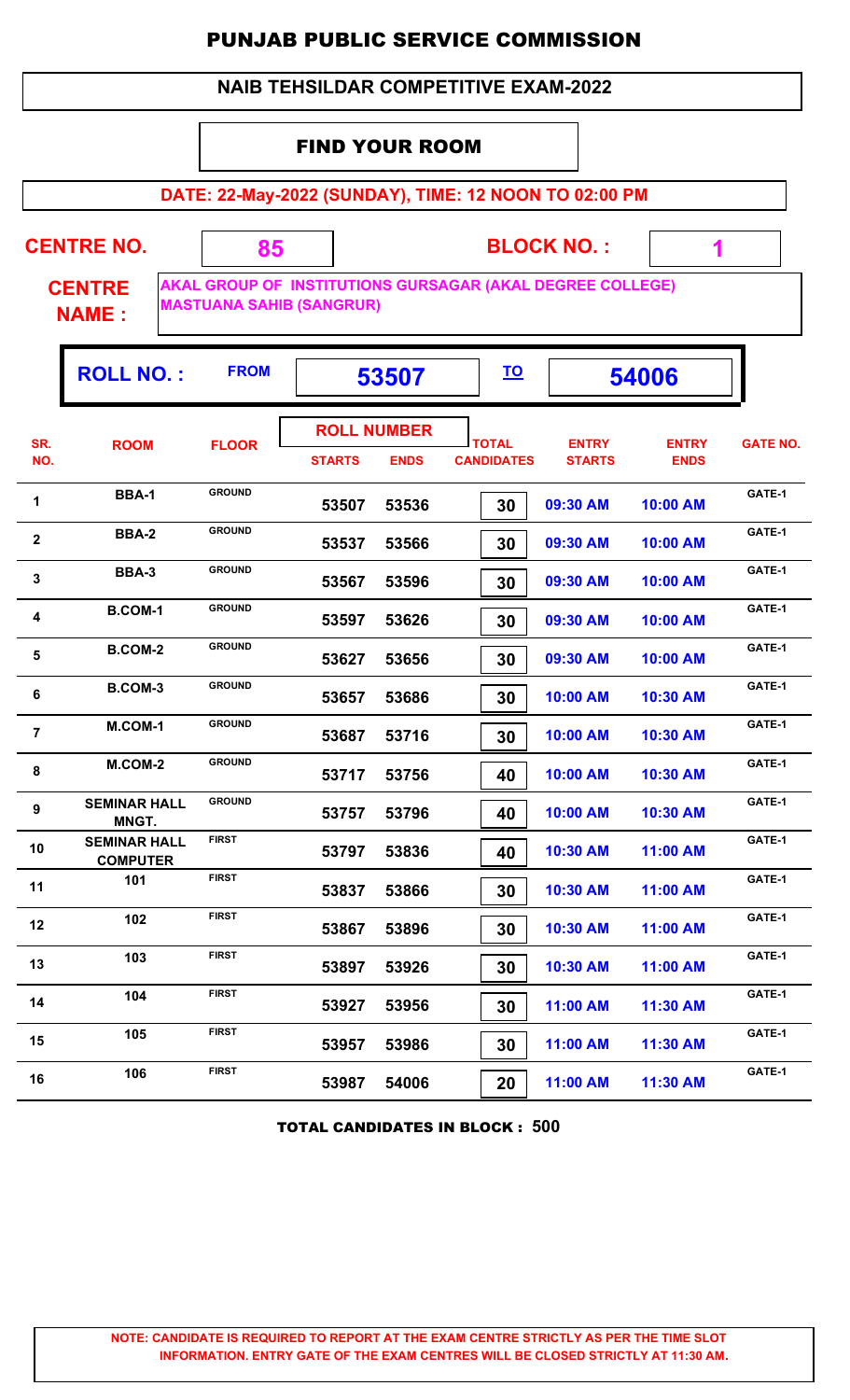#### **NAIB TEHSILDAR COMPETITIVE EXAM-2022**

#### FIND YOUR ROOM

 **85**

**DATE: 22-May-2022 (SUNDAY), TIME: 12 NOON TO 02:00 PM**

**CENTRE NO.** 

**BLOCK NO. :**

 **2**

ŋ.

**CENTRE NAME :**

**AKAL GROUP OF INSTITUTIONS GURSAGAR (AKAL DEGREE COLLEGE) MASTUANA SAHIB (SANGRUR)**

| <b>ROLL NUMBER</b><br>SR.<br><b>TOTAL</b><br><b>ENTRY</b><br><b>ENTRY</b><br><b>ROOM</b><br><b>FLOOR</b><br>NO.<br><b>CANDIDATES</b><br><b>STARTS</b><br><b>ENDS</b><br><b>STARTS</b><br><b>ENDS</b><br><b>GROUND</b><br>$\mathbf{1}$<br>1<br>54007<br>54036<br>30<br>09:30 AM<br>10:00 AM<br><b>GROUND</b><br>$\mathbf{2}$<br>$\boldsymbol{2}$<br>54037<br>54066<br>09:30 AM<br>10:00 AM<br>30<br><b>GROUND</b><br>$\overline{\mathbf{3}}$<br>$\mathbf{3}$<br>54096<br>09:30 AM<br>54067<br>30<br>10:00 AM<br><b>GROUND</b><br>$\overline{\mathbf{4}}$<br>4<br>54097<br>54126<br>09:30 AM<br>10:00 AM<br>30<br>5<br><b>GROUND</b><br>5<br>54127<br>54156<br>09:30 AM<br>30<br>10:00 AM<br><b>GROUND</b><br>6<br>6<br>54157<br>54186<br>30<br>10:00 AM<br>10:30 AM<br><b>GROUND</b><br>$\overline{7}$<br>$\overline{7}$<br>54187<br>54216<br>10:30 AM<br>30<br>10:00 AM<br><b>GROUND</b><br>8<br>8<br>54217<br>54246<br>30<br>10:00 AM<br>10:30 AM<br><b>FIRST</b><br>107<br>$\boldsymbol{9}$<br>54247<br>54276<br>30<br>10:00 AM<br>10:30 AM<br><b>FIRST</b><br>108<br>10<br>54277<br>54306<br>10:30 AM<br>11:00 AM<br>30<br><b>SECOND</b><br>201<br>11<br>54307<br>54336<br>10:30 AM<br>11:00 AM<br>30<br><b>SECOND</b><br>202<br>12<br>54337<br>54366<br>30<br>10:30 AM<br>11:00 AM<br><b>SECOND</b><br>203<br>13<br>54396<br>54367<br>30<br>10:30 AM<br>11:00 AM<br><b>SECOND</b><br>204<br>14<br>11:00 AM<br>54397<br>54426<br>11:30 AM<br>30<br><b>SECOND</b><br>205<br>15<br>54427<br>54456<br>30<br>11:00 AM<br>11:30 AM<br><b>SECOND</b><br>206<br>16<br>54457<br>54486<br>30<br>11:00 AM<br>11:30 AM<br><b>SECOND</b><br><b>PSYCHO LAB</b> |    | <b>ROLL NO.:</b> | <b>FROM</b> |       | 54007 |    |          | 54506    |                 |
|------------------------------------------------------------------------------------------------------------------------------------------------------------------------------------------------------------------------------------------------------------------------------------------------------------------------------------------------------------------------------------------------------------------------------------------------------------------------------------------------------------------------------------------------------------------------------------------------------------------------------------------------------------------------------------------------------------------------------------------------------------------------------------------------------------------------------------------------------------------------------------------------------------------------------------------------------------------------------------------------------------------------------------------------------------------------------------------------------------------------------------------------------------------------------------------------------------------------------------------------------------------------------------------------------------------------------------------------------------------------------------------------------------------------------------------------------------------------------------------------------------------------------------------------------------------------------------------------------------------------------------------------------|----|------------------|-------------|-------|-------|----|----------|----------|-----------------|
|                                                                                                                                                                                                                                                                                                                                                                                                                                                                                                                                                                                                                                                                                                                                                                                                                                                                                                                                                                                                                                                                                                                                                                                                                                                                                                                                                                                                                                                                                                                                                                                                                                                      |    |                  |             |       |       |    |          |          | <b>GATE NO.</b> |
|                                                                                                                                                                                                                                                                                                                                                                                                                                                                                                                                                                                                                                                                                                                                                                                                                                                                                                                                                                                                                                                                                                                                                                                                                                                                                                                                                                                                                                                                                                                                                                                                                                                      |    |                  |             |       |       |    |          |          |                 |
|                                                                                                                                                                                                                                                                                                                                                                                                                                                                                                                                                                                                                                                                                                                                                                                                                                                                                                                                                                                                                                                                                                                                                                                                                                                                                                                                                                                                                                                                                                                                                                                                                                                      |    |                  |             |       |       |    |          |          | GATE-1          |
|                                                                                                                                                                                                                                                                                                                                                                                                                                                                                                                                                                                                                                                                                                                                                                                                                                                                                                                                                                                                                                                                                                                                                                                                                                                                                                                                                                                                                                                                                                                                                                                                                                                      |    |                  |             |       |       |    |          |          | GATE-1          |
|                                                                                                                                                                                                                                                                                                                                                                                                                                                                                                                                                                                                                                                                                                                                                                                                                                                                                                                                                                                                                                                                                                                                                                                                                                                                                                                                                                                                                                                                                                                                                                                                                                                      |    |                  |             |       |       |    |          |          | GATE-1          |
|                                                                                                                                                                                                                                                                                                                                                                                                                                                                                                                                                                                                                                                                                                                                                                                                                                                                                                                                                                                                                                                                                                                                                                                                                                                                                                                                                                                                                                                                                                                                                                                                                                                      |    |                  |             |       |       |    |          |          | GATE-1          |
|                                                                                                                                                                                                                                                                                                                                                                                                                                                                                                                                                                                                                                                                                                                                                                                                                                                                                                                                                                                                                                                                                                                                                                                                                                                                                                                                                                                                                                                                                                                                                                                                                                                      |    |                  |             |       |       |    |          |          | GATE-1          |
|                                                                                                                                                                                                                                                                                                                                                                                                                                                                                                                                                                                                                                                                                                                                                                                                                                                                                                                                                                                                                                                                                                                                                                                                                                                                                                                                                                                                                                                                                                                                                                                                                                                      |    |                  |             |       |       |    |          |          | GATE-1          |
|                                                                                                                                                                                                                                                                                                                                                                                                                                                                                                                                                                                                                                                                                                                                                                                                                                                                                                                                                                                                                                                                                                                                                                                                                                                                                                                                                                                                                                                                                                                                                                                                                                                      |    |                  |             |       |       |    |          |          | GATE-1          |
|                                                                                                                                                                                                                                                                                                                                                                                                                                                                                                                                                                                                                                                                                                                                                                                                                                                                                                                                                                                                                                                                                                                                                                                                                                                                                                                                                                                                                                                                                                                                                                                                                                                      |    |                  |             |       |       |    |          |          | GATE-1          |
|                                                                                                                                                                                                                                                                                                                                                                                                                                                                                                                                                                                                                                                                                                                                                                                                                                                                                                                                                                                                                                                                                                                                                                                                                                                                                                                                                                                                                                                                                                                                                                                                                                                      |    |                  |             |       |       |    |          |          | GATE-1          |
|                                                                                                                                                                                                                                                                                                                                                                                                                                                                                                                                                                                                                                                                                                                                                                                                                                                                                                                                                                                                                                                                                                                                                                                                                                                                                                                                                                                                                                                                                                                                                                                                                                                      |    |                  |             |       |       |    |          |          | GATE-1          |
|                                                                                                                                                                                                                                                                                                                                                                                                                                                                                                                                                                                                                                                                                                                                                                                                                                                                                                                                                                                                                                                                                                                                                                                                                                                                                                                                                                                                                                                                                                                                                                                                                                                      |    |                  |             |       |       |    |          |          | GATE-1          |
|                                                                                                                                                                                                                                                                                                                                                                                                                                                                                                                                                                                                                                                                                                                                                                                                                                                                                                                                                                                                                                                                                                                                                                                                                                                                                                                                                                                                                                                                                                                                                                                                                                                      |    |                  |             |       |       |    |          |          | GATE-1          |
|                                                                                                                                                                                                                                                                                                                                                                                                                                                                                                                                                                                                                                                                                                                                                                                                                                                                                                                                                                                                                                                                                                                                                                                                                                                                                                                                                                                                                                                                                                                                                                                                                                                      |    |                  |             |       |       |    |          |          | GATE-1          |
|                                                                                                                                                                                                                                                                                                                                                                                                                                                                                                                                                                                                                                                                                                                                                                                                                                                                                                                                                                                                                                                                                                                                                                                                                                                                                                                                                                                                                                                                                                                                                                                                                                                      |    |                  |             |       |       |    |          |          | GATE-1          |
|                                                                                                                                                                                                                                                                                                                                                                                                                                                                                                                                                                                                                                                                                                                                                                                                                                                                                                                                                                                                                                                                                                                                                                                                                                                                                                                                                                                                                                                                                                                                                                                                                                                      |    |                  |             |       |       |    |          |          | GATE-1          |
|                                                                                                                                                                                                                                                                                                                                                                                                                                                                                                                                                                                                                                                                                                                                                                                                                                                                                                                                                                                                                                                                                                                                                                                                                                                                                                                                                                                                                                                                                                                                                                                                                                                      |    |                  |             |       |       |    |          |          | GATE-1          |
|                                                                                                                                                                                                                                                                                                                                                                                                                                                                                                                                                                                                                                                                                                                                                                                                                                                                                                                                                                                                                                                                                                                                                                                                                                                                                                                                                                                                                                                                                                                                                                                                                                                      | 17 |                  |             | 54487 | 54506 | 20 | 11:00 AM | 11:30 AM | GATE-1          |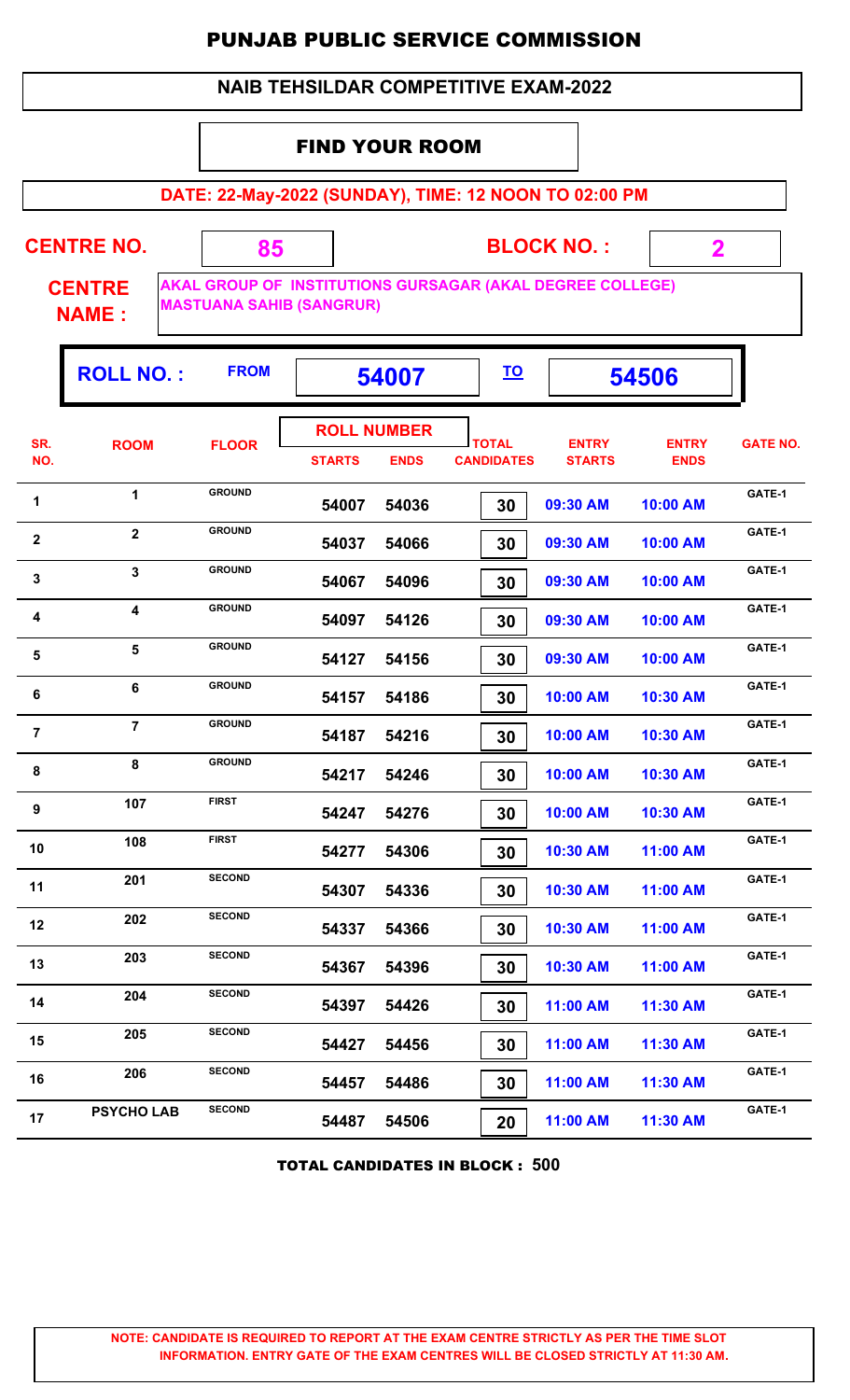#### **NAIB TEHSILDAR COMPETITIVE EXAM-2022**

#### FIND YOUR ROOM

 **85**

**DATE: 22-May-2022 (SUNDAY), TIME: 12 NOON TO 02:00 PM**

**CENTRE NO.** 

**BLOCK NO. :**

 **3**

ŋ.

**CENTRE NAME :**

**AKAL GROUP OF INSTITUTIONS GURSAGAR (AKAL DEGREE COLLEGE) MASTUANA SAHIB (SANGRUR)**

|                | <b>ROLL NO.:</b>        | <b>FROM</b>                  | 54507                               |             | <u>TO</u>                         |                               | 55006                       |                  |
|----------------|-------------------------|------------------------------|-------------------------------------|-------------|-----------------------------------|-------------------------------|-----------------------------|------------------|
| SR.<br>NO.     | <b>ROOM</b>             | <b>FLOOR</b>                 | <b>ROLL NUMBER</b><br><b>STARTS</b> | <b>ENDS</b> | <b>TOTAL</b><br><b>CANDIDATES</b> | <b>ENTRY</b><br><b>STARTS</b> | <b>ENTRY</b><br><b>ENDS</b> | <b>GATE NO.</b>  |
| 1              | $\mathbf{1}$            | <b>FIRST</b>                 | 54507                               | 54530       | 24                                | 10:00 AM                      | 10:30 AM                    | GATE-2           |
| $\mathbf 2$    | $\overline{\mathbf{2}}$ | <b>FIRST</b>                 | 54531                               | 54554       | 24                                | 10:00 AM                      | 10:30 AM                    | GATE-2           |
| $\mathbf{3}$   | $\overline{\mathbf{3}}$ | <b>FIRST</b>                 | 54555                               | 54578       | 24                                | 10:00 AM                      | 10:30 AM                    | GATE-2           |
| 4              | 4                       | <b>FIRST</b>                 | 54579                               | 54602       | 24                                | 10:00 AM                      | 10:30 AM                    | GATE-2           |
| $\sqrt{5}$     | 5                       | <b>FIRST</b>                 | 54603                               | 54626       | 24                                | 10:00 AM                      | 10:30 AM                    | GATE-2           |
| 6              | 6                       | <b>FIRST</b>                 | 54627                               | 54650       | 24                                | 10:00 AM                      | 10:30 AM                    | GATE-2           |
| $\overline{7}$ | $\overline{7}$          | <b>FIRST</b>                 | 54651                               | 54674       | 24                                | 10:00 AM                      | 10:30 AM                    | GATE-2           |
| $\bf 8$        | 8                       | <b>FIRST</b>                 | 54675                               | 54698       | 24                                | 10:00 AM                      | 10:30 AM                    | GATE-2           |
| 9              | 9                       | <b>FIRST</b><br><b>FIRST</b> | 54699                               | 54722       | 24                                | 10:00 AM                      | 10:30 AM                    | GATE-2           |
| 10             | 10                      | <b>GROUND</b>                | 54723                               | 54746       | 24                                | 10:30 AM                      | 11:00 AM                    | GATE-2<br>GATE-2 |
| 11             | 11<br>12                | <b>GROUND</b>                | 54747                               | 54770       | 24                                | 10:30 AM                      | 11:00 AM                    | GATE-2           |
| 12             | 13                      | <b>GROUND</b>                | 54771                               | 54794       | 24                                | 10:30 AM                      | 11:00 AM                    | GATE-2           |
| 13             | 14                      | <b>GROUND</b>                | 54795                               | 54834       | 40                                | 10:30 AM                      | 11:00 AM                    | GATE-2           |
| 14             | 15                      | <b>GROUND</b>                | 54835                               | 54874       | 40                                | 10:30 AM                      | 11:00 AM                    | GATE-2           |
| 15             | 16                      | <b>GROUND</b>                | 54875                               | 54914       | 40                                | 11:00 AM                      | 11:30 AM                    | GATE-2           |
| 16<br>17       | 17                      | <b>GROUND</b>                | 54915                               | 54942       | 28                                | 11:00 AM                      | 11:30 AM                    | GATE-2           |
| 18             | <b>SEMINAR HALL</b>     | <b>GROUND</b>                | 54943                               | 54966       | 24                                | 11:00 AM                      | 11:30 AM                    | GATE-2           |
|                |                         |                              | 54967                               | 55006       | 40                                | 11:00 AM                      | 11:30 AM                    |                  |

TOTAL CANDIDATES IN BLOCK : **500**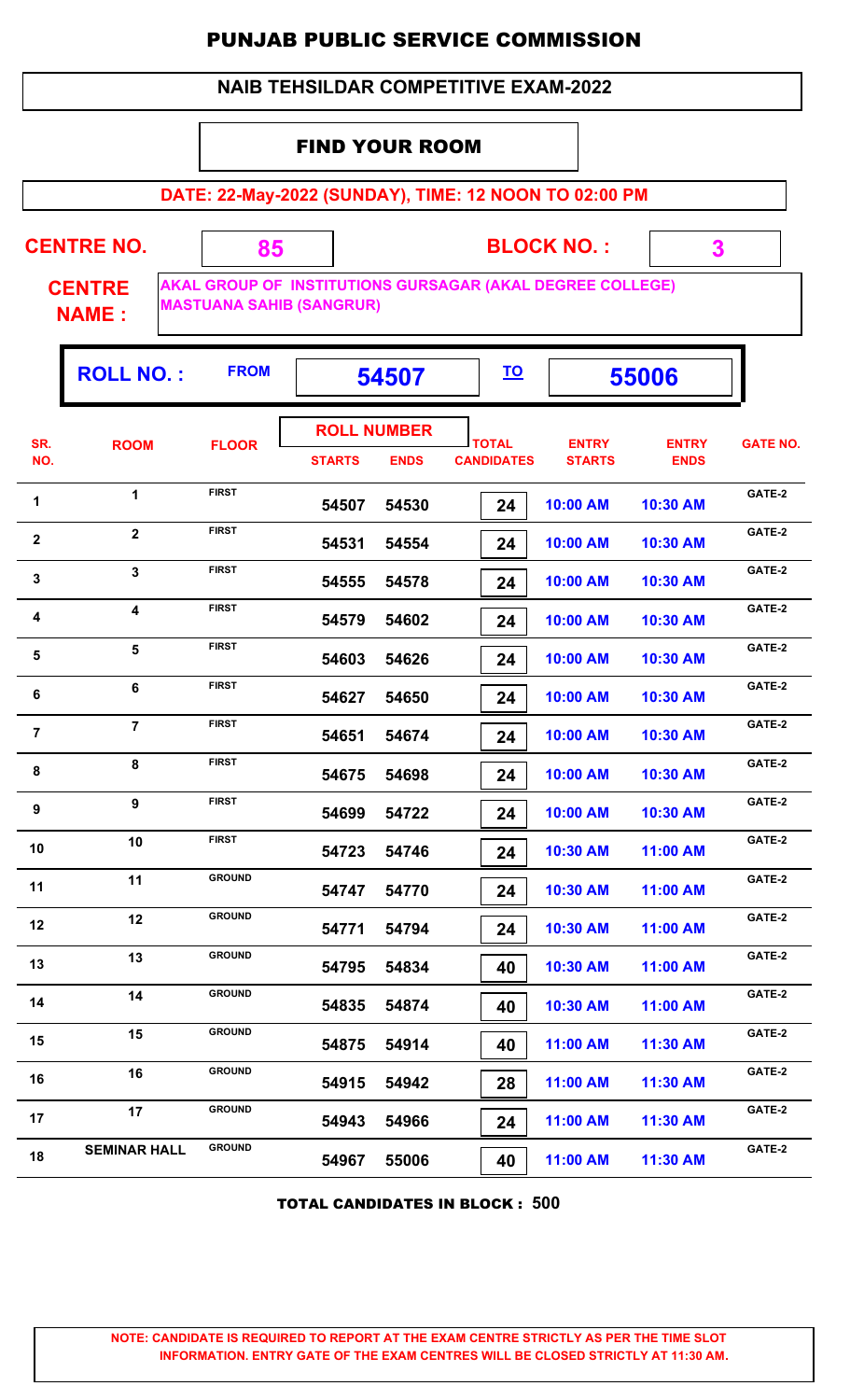#### **NAIB TEHSILDAR COMPETITIVE EXAM-2022**

#### FIND YOUR ROOM

 **85**

**DATE: 22-May-2022 (SUNDAY), TIME: 12 NOON TO 02:00 PM**

**CENTRE NO.** 

**BLOCK NO. :**

 **4**

**CENTRE NAME :**

**AKAL GROUP OF INSTITUTIONS GURSAGAR (AKAL DEGREE COLLEGE) MASTUANA SAHIB (SANGRUR)**

|                         | <b>ROLL NO.:</b>        | <b>FROM</b>   |               | 55007                             |                                   | <u>TO</u><br>55456            |                             |                 |
|-------------------------|-------------------------|---------------|---------------|-----------------------------------|-----------------------------------|-------------------------------|-----------------------------|-----------------|
| SR.<br>NO.              | <b>ROOM</b>             | <b>FLOOR</b>  | <b>STARTS</b> | <b>ROLL NUMBER</b><br><b>ENDS</b> | <b>TOTAL</b><br><b>CANDIDATES</b> | <b>ENTRY</b><br><b>STARTS</b> | <b>ENTRY</b><br><b>ENDS</b> | <b>GATE NO.</b> |
| 1                       | 1                       | <b>FIRST</b>  | 55007         | 55056                             | 50                                | 10:00 AM                      | 10:30 AM                    | GATE-3          |
| $\mathbf{2}$            | $\overline{2}$          | <b>FIRST</b>  | 55057         | 55106                             | 50                                | 10:00 AM                      | 10:30 AM                    | GATE-3          |
| $\mathbf{3}$            | 3                       | <b>FIRST</b>  | 55107         | 55146                             | 40                                | 10:00 AM                      | 10:30 AM                    | GATE-3          |
| $\overline{\mathbf{4}}$ | $\overline{\mathbf{4}}$ | <b>FIRST</b>  | 55147         | 55176                             | 30                                | 10:00 AM                      | 10:30 AM                    | GATE-3          |
| 5                       | 5                       | <b>GROUND</b> | 55177         | 55206                             | 30                                | 10:00 AM                      | 10:30 AM                    | GATE-3          |
| 6                       | $\overline{7}$          | <b>GROUND</b> | 55207         | 55266                             | 60                                | 10:30 AM                      | 11:00 AM                    | GATE-3          |
| $\overline{7}$          | 8                       | <b>GROUND</b> | 55267         | 55326                             | 60                                | 10:30 AM                      | 11:00 AM                    | GATE-3          |
| 8                       | <b>HALL</b>             | <b>GROUND</b> | 55327         | 55456                             | 130                               | 11:00 AM                      | 11:30 AM                    | GATE-3          |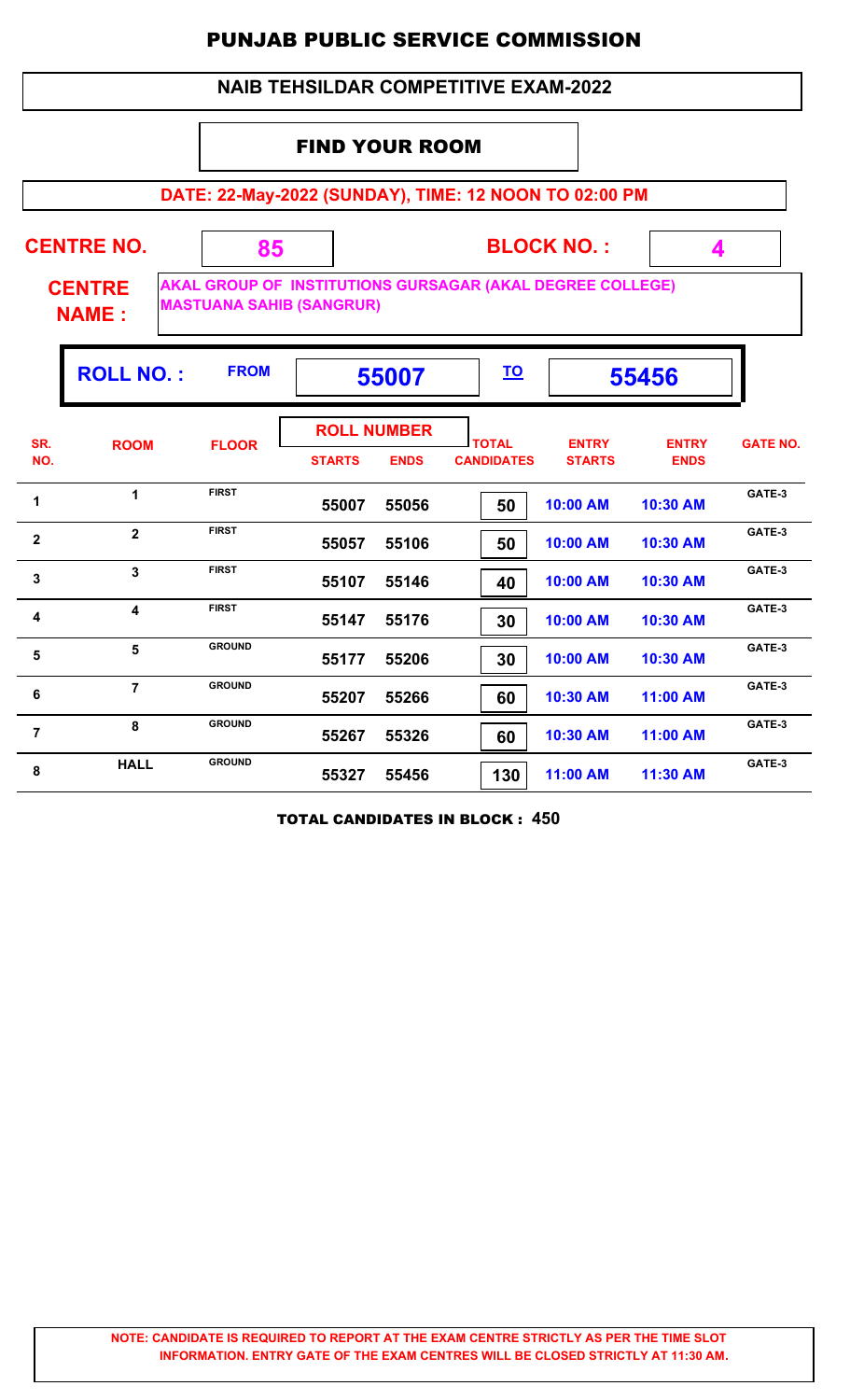#### **NAIB TEHSILDAR COMPETITIVE EXAM-2022**

#### FIND YOUR ROOM

 **85**

**DATE: 22-May-2022 (SUNDAY), TIME: 12 NOON TO 02:00 PM**

**CENTRE NO.** 

**BLOCK NO. :**

 **5**

**CENTRE NAME :**

**AKAL GROUP OF INSTITUTIONS GURSAGAR (AKAL DEGREE COLLEGE) MASTUANA SAHIB (SANGRUR)**

|                         | <b>ROLL NO.:</b> | <b>FROM</b>  |                                     | 55457       |                                   |                               | 56006                       |                 |
|-------------------------|------------------|--------------|-------------------------------------|-------------|-----------------------------------|-------------------------------|-----------------------------|-----------------|
| SR.<br>NO.              | <b>ROOM</b>      | <b>FLOOR</b> | <b>ROLL NUMBER</b><br><b>STARTS</b> | <b>ENDS</b> | <b>TOTAL</b><br><b>CANDIDATES</b> | <b>ENTRY</b><br><b>STARTS</b> | <b>ENTRY</b><br><b>ENDS</b> | <b>GATE NO.</b> |
| 1                       | 1                | <b>FIRST</b> | 55457                               | 55480       | 24                                | 10:00 AM                      | 10:30 AM                    | GATE-4          |
| $\mathbf{2}$            | $\overline{2}$   | <b>FIRST</b> | 55481                               | 55504       | 24                                | 10:00 AM                      | 10:30 AM                    | GATE-4          |
| $\mathbf 3$             | $\mathbf{3}$     | <b>FIRST</b> | 55505                               | 55528       | 24                                | 10:00 AM                      | 10:30 AM                    | GATE-4          |
| $\overline{\mathbf{4}}$ | 4                | <b>FIRST</b> | 55529                               | 55552       | 24                                | 10:00 AM                      | 10:30 AM                    | GATE-4          |
| $\overline{\mathbf{5}}$ | 5                | <b>FIRST</b> | 55553                               | 55576       | 24                                | 10:00 AM                      | 10:30 AM                    | GATE-4          |
| 6                       | 6                | <b>FIRST</b> | 55577                               | 55600       | 24                                | 10:00 AM                      | 10:30 AM                    | GATE-4          |
| $\overline{7}$          | $\overline{7}$   | <b>FIRST</b> | 55601                               | 55624       | 24                                | 10:00 AM                      | 10:30 AM                    | GATE-4          |
| 8                       | 8                | <b>FIRST</b> | 55625                               | 55648       | 24                                | 10:00 AM                      | 10:30 AM                    | GATE-4          |
| $\boldsymbol{9}$        | 9                | <b>FIRST</b> | 55649                               | 55672       | 24                                | 10:00 AM                      | 10:30 AM                    | GATE-4          |
| 10                      | 10               | <b>FIRST</b> | 55673                               | 55696       | 24                                | 10:30 AM                      | 11:00 AM                    | GATE-4          |
| 11                      | 11               | <b>FIRST</b> | 55697                               | 55720       | 24                                | 10:30 AM                      | 11:00 AM                    | GATE-4          |
| 12                      | 12               | <b>FIRST</b> | 55721                               | 55744       | 24                                | 10:30 AM                      | 11:00 AM                    | GATE-4          |
| 13                      | 13               | <b>FIRST</b> | 55745                               | 55774       | 30                                | 10:30 AM                      | 11:00 AM                    | GATE-4          |
| 14                      | 14               | <b>FIRST</b> | 55775                               | 55804       | 30                                | 10:30 AM                      | 11:00 AM                    | GATE-4          |
| 15                      | 15               | <b>FIRST</b> | 55805                               | 55834       | 30                                | 10:30 AM                      | 11:00 AM                    | GATE-4          |
| 16                      | 16               | <b>FIRST</b> | 55835                               | 55864       | 30                                | 10:30 AM                      | 11:00 AM                    | GATE-4          |
| 17                      | 17               | <b>FIRST</b> | 55865                               | 55894       | 30                                | 11:00 AM                      | 11:30 AM                    | GATE-4          |
| 18                      | 18               | <b>FIRST</b> | 55895                               | 55924       | 30                                | 11:00 AM                      | 11:30 AM                    | GATE-4          |
| 19                      | 19               | <b>FIRST</b> | 55925                               | 55948       | 24                                | 11:00 AM                      | 11:30 AM                    | GATE-4          |
| 20                      | 20               | <b>FIRST</b> | 55949                               | 55972       | 24                                | 11:00 AM                      | 11:30 AM                    | GATE-4          |
| 21                      | 21               | <b>FIRST</b> | 55973                               | 55996       | 24                                | 11:00 AM                      | 11:30 AM                    | GATE-4          |
|                         |                  |              |                                     |             |                                   |                               |                             |                 |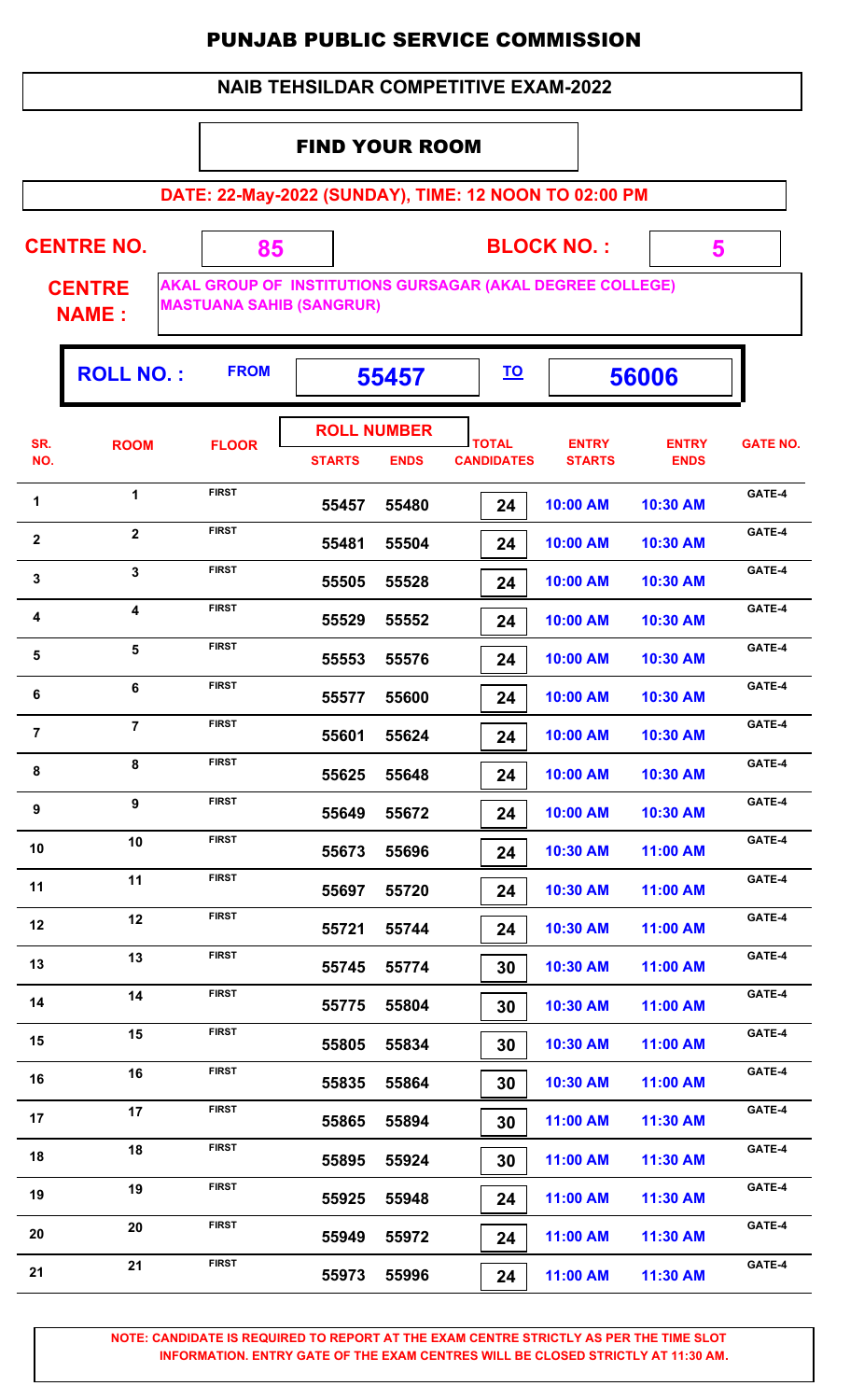| <b>NAIB TEHSILDAR COMPETITIVE EXAM-2022</b>           |  |                                 |                       |       |    |                                                           |          |        |
|-------------------------------------------------------|--|---------------------------------|-----------------------|-------|----|-----------------------------------------------------------|----------|--------|
|                                                       |  |                                 | <b>FIND YOUR ROOM</b> |       |    |                                                           |          |        |
| DATE: 22-May-2022 (SUNDAY), TIME: 12 NOON TO 02:00 PM |  |                                 |                       |       |    |                                                           |          |        |
| <b>CENTRE NO.</b>                                     |  | 85                              |                       |       |    | <b>BLOCK NO.:</b>                                         |          |        |
| <b>CENTRE</b><br><b>NAME:</b>                         |  | <b>MASTUANA SAHIB (SANGRUR)</b> |                       |       |    | AKAL GROUP OF INSTITUTIONS GURSAGAR (AKAL DEGREE COLLEGE) |          |        |
| 22<br>22                                              |  | <b>FIRST</b>                    | 55997                 | 56006 | 10 | 11:00 AM                                                  | 11:30 AM | GATE-4 |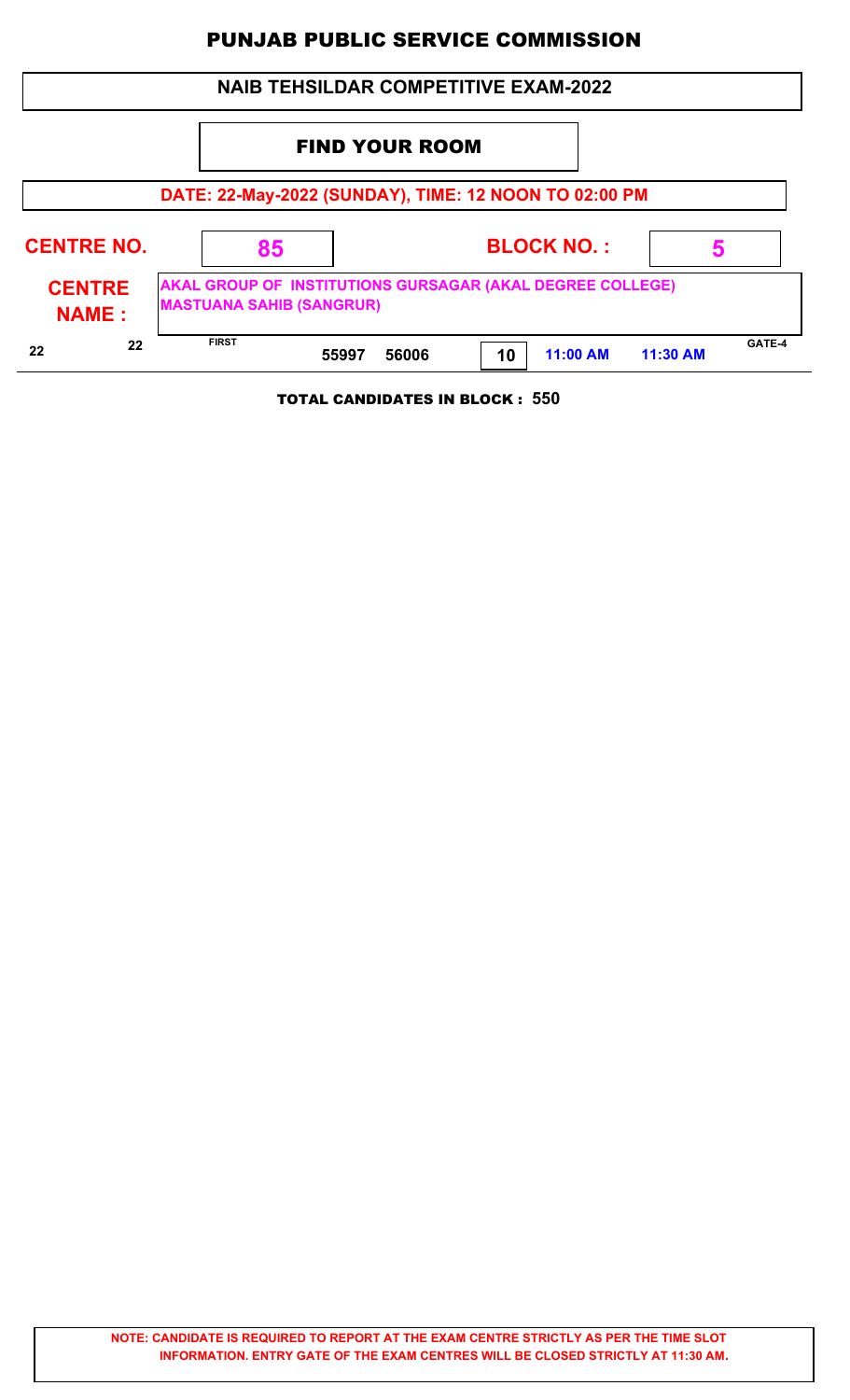| <b>NAIB TEHSILDAR COMPETITIVE EXAM-2022</b> |
|---------------------------------------------|
|---------------------------------------------|

#### FIND YOUR ROOM

**DATE: 22-May-2022 (SUNDAY), TIME: 12 NOON TO 02:00 PM**

| <b>CENTRE NO.</b>             | 86                                                   | <b>BLOCK NO.:</b>           |  |
|-------------------------------|------------------------------------------------------|-----------------------------|--|
| <b>CENTRE</b><br><b>NAME:</b> | <b>VIDYA SAGAR COLLEGE FOR GIRLS, DHURI, SANGRUR</b> |                             |  |
| <b>POLL NO</b>                | <b>FROM</b>                                          | ΤO<br><b>ECAA7</b><br>ERENR |  |

|                  | <b>ROLL NO.:</b>        | <b>FROM</b>   | 56007              |             | <u>TO</u>         | 56506         |              |                  |
|------------------|-------------------------|---------------|--------------------|-------------|-------------------|---------------|--------------|------------------|
| SR.              | <b>ROOM</b>             | <b>FLOOR</b>  | <b>ROLL NUMBER</b> |             | <b>TOTAL</b>      | <b>ENTRY</b>  | <b>ENTRY</b> | <b>GATE NO.</b>  |
| NO.              |                         |               | <b>STARTS</b>      | <b>ENDS</b> | <b>CANDIDATES</b> | <b>STARTS</b> | <b>ENDS</b>  |                  |
| 1                | 1                       | <b>GROUND</b> | 56007              | 56036       | 30                | 10:00 AM      | 10:30 AM     | <b>MAIN GATE</b> |
| $\boldsymbol{2}$ | $\overline{2}$          | <b>GROUND</b> | 56037              | 56066       | 30                | 10:00 AM      | 10:30 AM     | <b>MAIN GATE</b> |
| $\mathbf 3$      | $\overline{\mathbf{3}}$ | <b>GROUND</b> | 56067              | 56096       | 30                | 10:00 AM      | 10:30 AM     | <b>MAIN GATE</b> |
| 4                | 4                       | <b>GROUND</b> | 56097              | 56126       | 30                | 10:00 AM      | 10:30 AM     | <b>MAIN GATE</b> |
| 5                | 5                       | <b>GROUND</b> | 56127              | 56156       | 30                | 10:00 AM      | 10:30 AM     | <b>MAIN GATE</b> |
| 6                | 6                       | <b>GROUND</b> | 56157              | 56186       | 30                | 10:00 AM      | 10:30 AM     | <b>MAIN GATE</b> |
| $\overline{7}$   | $\overline{7}$          | <b>GROUND</b> | 56187              | 56216       | 30                | 10:00 AM      | 10:30 AM     | <b>MAIN GATE</b> |
| 8                | 8                       | <b>FIRST</b>  | 56217              | 56246       | 30                | 10:30 AM      | 11:00 AM     | <b>MAIN GATE</b> |
| $\boldsymbol{9}$ | 9                       | <b>FIRST</b>  | 56247              | 56276       | 30                | 10:30 AM      | 11:00 AM     | <b>MAIN GATE</b> |
| 10               | 10                      | <b>FIRST</b>  | 56277              | 56306       | 30                | 10:30 AM      | 11:00 AM     | <b>MAIN GATE</b> |
| 11               | 11                      | <b>FIRST</b>  | 56307              | 56336       | 30                | 10:30 AM      | 11:00 AM     | <b>MAIN GATE</b> |
| 12               | 12                      | <b>FIRST</b>  | 56337              | 56366       | 30                | 10:30 AM      | 11:00 AM     | <b>MAIN GATE</b> |
| 13               | 13                      | <b>FIRST</b>  | 56367              | 56396       | 30                | 11:00 AM      | 11:30 AM     | <b>MAIN GATE</b> |
| 14               | 14                      | <b>FIRST</b>  | 56397              | 56426       | 30                | 11:00 AM      | 11:30 AM     | <b>MAIN GATE</b> |
| 15               | 15                      | <b>FIRST</b>  | 56427              | 56456       | 30                | 11:00 AM      | 11:30 AM     | <b>MAIN GATE</b> |
| 16               | 16                      | <b>SECOND</b> | 56457              | 56481       | 25                | 11:00 AM      | 11:30 AM     | <b>MAIN GATE</b> |
| 17               | 17                      | <b>SECOND</b> | 56482              | 56506       | 25                | 11:00 AM      | 11:30 AM     | <b>MAIN GATE</b> |
|                  |                         |               |                    |             |                   |               |              |                  |

TOTAL CANDIDATES IN BLOCK : **500**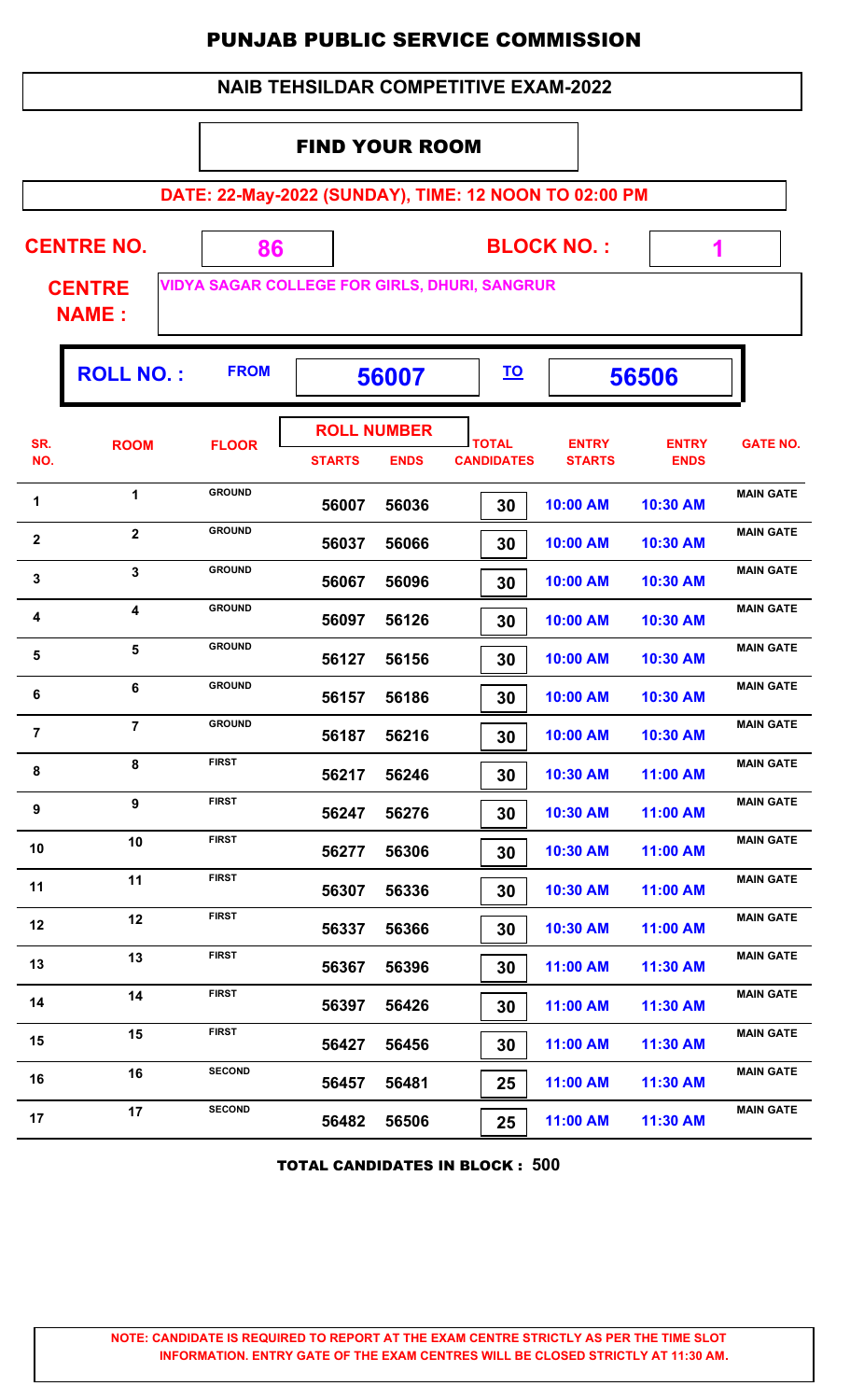|                 |                               |                                                       |                                     |             | <b>PUNJAB PUBLIC SERVICE COMMISSION</b>     |                               |                             |                 |
|-----------------|-------------------------------|-------------------------------------------------------|-------------------------------------|-------------|---------------------------------------------|-------------------------------|-----------------------------|-----------------|
|                 |                               |                                                       |                                     |             | <b>NAIB TEHSILDAR COMPETITIVE EXAM-2022</b> |                               |                             |                 |
|                 |                               |                                                       | <b>FIND YOUR ROOM</b>               |             |                                             |                               |                             |                 |
|                 |                               | DATE: 22-May-2022 (SUNDAY), TIME: 12 NOON TO 02:00 PM |                                     |             |                                             |                               |                             |                 |
|                 | <b>CENTRE NO.</b>             | 87                                                    |                                     |             |                                             | <b>BLOCK NO.:</b>             | 1                           |                 |
|                 | <b>CENTRE</b><br><b>NAME:</b> | DESH BHAGAT COLLEGE BARDWAL, DHURI, SANGRUR           |                                     |             |                                             |                               |                             |                 |
|                 | <b>ROLL NO.:</b>              | <b>FROM</b>                                           |                                     | 56507       | <u>TO</u>                                   |                               | 56706                       |                 |
| SR.<br>NO.      | <b>ROOM</b>                   | <b>FLOOR</b>                                          | <b>ROLL NUMBER</b><br><b>STARTS</b> | <b>ENDS</b> | <b>TOTAL</b><br><b>CANDIDATES</b>           | <b>ENTRY</b><br><b>STARTS</b> | <b>ENTRY</b><br><b>ENDS</b> | <b>GATE NO.</b> |
| 1               | 204                           | <b>GROUND</b>                                         | 56507                               | 56530       | 24                                          | 10:00 AM                      | 10:30 AM                    | GATE-1          |
| 2               | 205                           | <b>GROUND</b>                                         | 56531                               | 56554       | 24                                          | 10:00 AM                      | 10:30 AM                    | GATE-1          |
| 3               | 206                           | <b>GROUND</b>                                         | 56555                               | 56578       | 24                                          | 10:00 AM                      | 10:30 AM                    | GATE-1          |
|                 | 122                           | <b>GROUND</b>                                         | 56579                               | 56602       | 24                                          | 10:00 AM                      | 10:30 AM                    | GATE-1          |
| $5\phantom{.0}$ | 121                           | <b>GROUND</b>                                         | 56603                               | 56626       | 24                                          | 10:00 AM                      | 10:30 AM                    | GATE-1          |
| $6\phantom{1}6$ | 210                           | <b>FIRST</b>                                          | 56627                               | 56646       | 20                                          | 10:00 AM                      | 10:30 AM                    | GATE-1          |
| 7               | 211                           | <b>FIRST</b>                                          | 56647                               | 56666       | 20                                          | 10:30 AM                      | 11:00 AM                    | GATE-1          |
| 8               | 116                           | <b>FIRST</b>                                          | 56667                               | 56686       | 20 <sub>1</sub>                             | 10:30 AM                      | $11:00$ AM                  | GATE-1          |

TOTAL CANDIDATES IN BLOCK : **200**

**9 117 FIRST 56687 56706 20 10:30 AM 11:00 AM GATE-1** 

 **56667 56686 20 10:30 AM 11:00 AM**

 **56687 56706 20 10:30 AM 11:00 AM**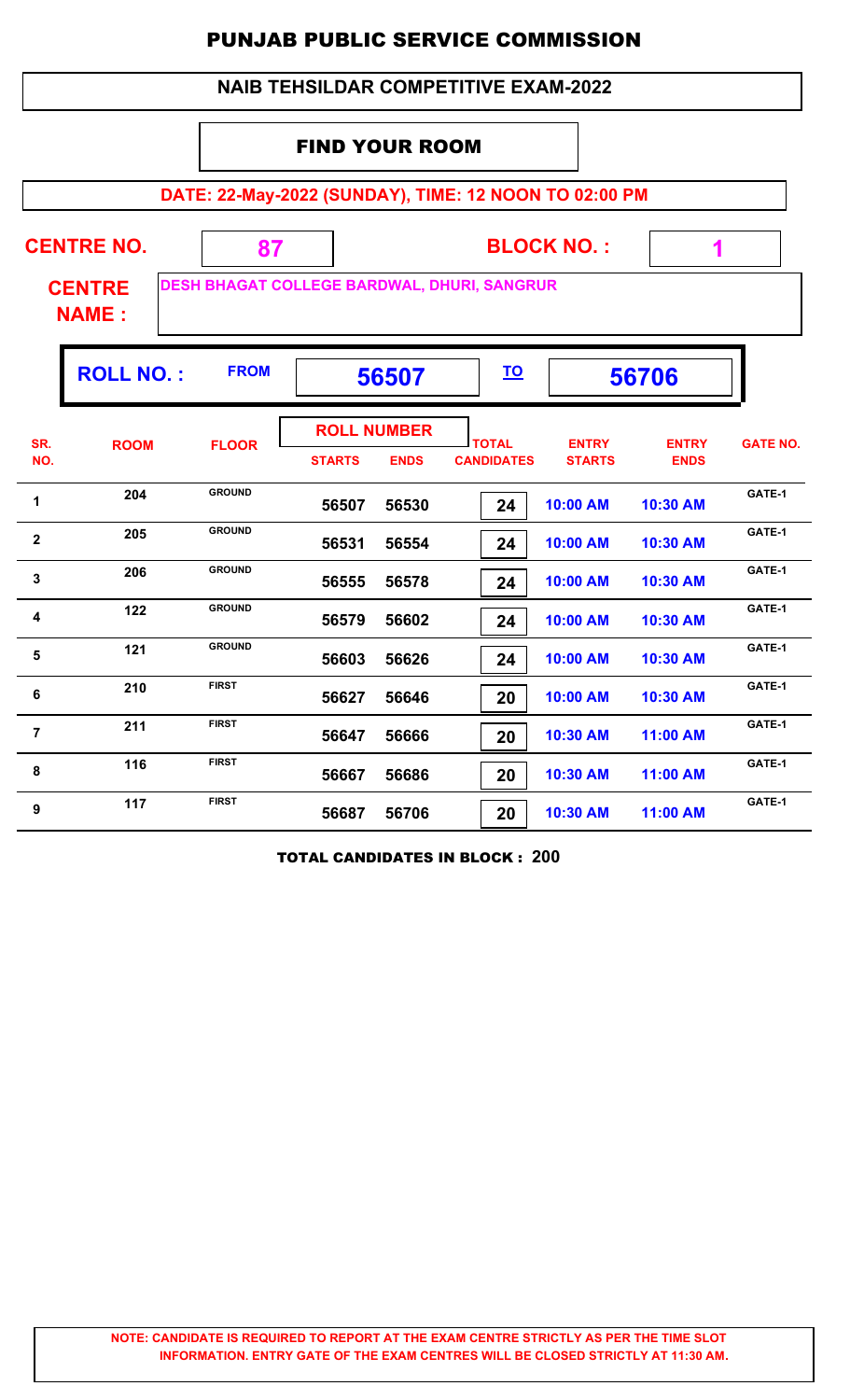|  |  | <b>NAIB TEHSILDAR COMPETITIVE EXAM-2022</b> |
|--|--|---------------------------------------------|
|--|--|---------------------------------------------|

#### FIND YOUR ROOM

**DATE: 22-May-2022 (SUNDAY), TIME: 12 NOON TO 02:00 PM**

**BLOCK NO. : CENTRE NAME : CENTRE NO. 87 DESH BHAGAT COLLEGE BARDWAL, DHURI, SANGRUR 2**

|                | <b>ROLL NO.:</b> | <b>FROM</b>   | 56707                               |             | <u>TO</u>                         | 56986                         |                             |                 |
|----------------|------------------|---------------|-------------------------------------|-------------|-----------------------------------|-------------------------------|-----------------------------|-----------------|
| SR.<br>NO.     | <b>ROOM</b>      | <b>FLOOR</b>  | <b>ROLL NUMBER</b><br><b>STARTS</b> | <b>ENDS</b> | <b>TOTAL</b><br><b>CANDIDATES</b> | <b>ENTRY</b><br><b>STARTS</b> | <b>ENTRY</b><br><b>ENDS</b> | <b>GATE NO.</b> |
| 1              | 302              | <b>GROUND</b> | 56707                               | 56730       | 24                                | 10:30 AM                      | 11:00 AM                    | GATE-1          |
| $\mathbf 2$    | 303              | <b>GROUND</b> | 56731                               | 56754       | 24                                | 10:30 AM                      | 11:00 AM                    | GATE-1          |
| 3              | 305              | <b>GROUND</b> | 56755                               | 56778       | 24                                | 11:00 AM                      | 11:30 AM                    | GATE-1          |
| 4              | 306              | <b>GROUND</b> | 56779                               | 56802       | 24                                | 11:00 AM                      | 11:30 AM                    | GATE-1          |
| 5              | 307              | <b>GROUND</b> | 56803                               | 56826       | 24                                | 11:00 AM                      | 11:30 AM                    | GATE-1          |
| 6              | 308              | <b>GROUND</b> | 56827                               | 56850       | 24                                | 10:00 AM                      | 10:30 AM                    | GATE-2          |
| $\overline{7}$ | 309              | <b>GROUND</b> | 56851                               | 56874       | 24                                | 10:00 AM                      | 10:30 AM                    | GATE-2          |
| 8              | 310              | <b>GROUND</b> | 56875                               | 56898       | 24                                | 10:00 AM                      | 10:30 AM                    | GATE-2          |
| 9              | 311              | <b>GROUND</b> | 56899                               | 56922       | 24                                | 10:00 AM                      | 10:30 AM                    | GATE-2          |
| 10             | 312              | <b>GROUND</b> | 56923                               | 56946       | 24                                | 10:30 AM                      | 11:00 AM                    | GATE-2          |
| 11             | 317              | <b>FIRST</b>  | 56947                               | 56966       | 20                                | 10:30 AM                      | 11:00 AM                    | GATE-2          |
| 12             | 320              | <b>FIRST</b>  | 56967                               | 56986       | 20                                | 10:30 AM                      | 11:00 AM                    | GATE-2          |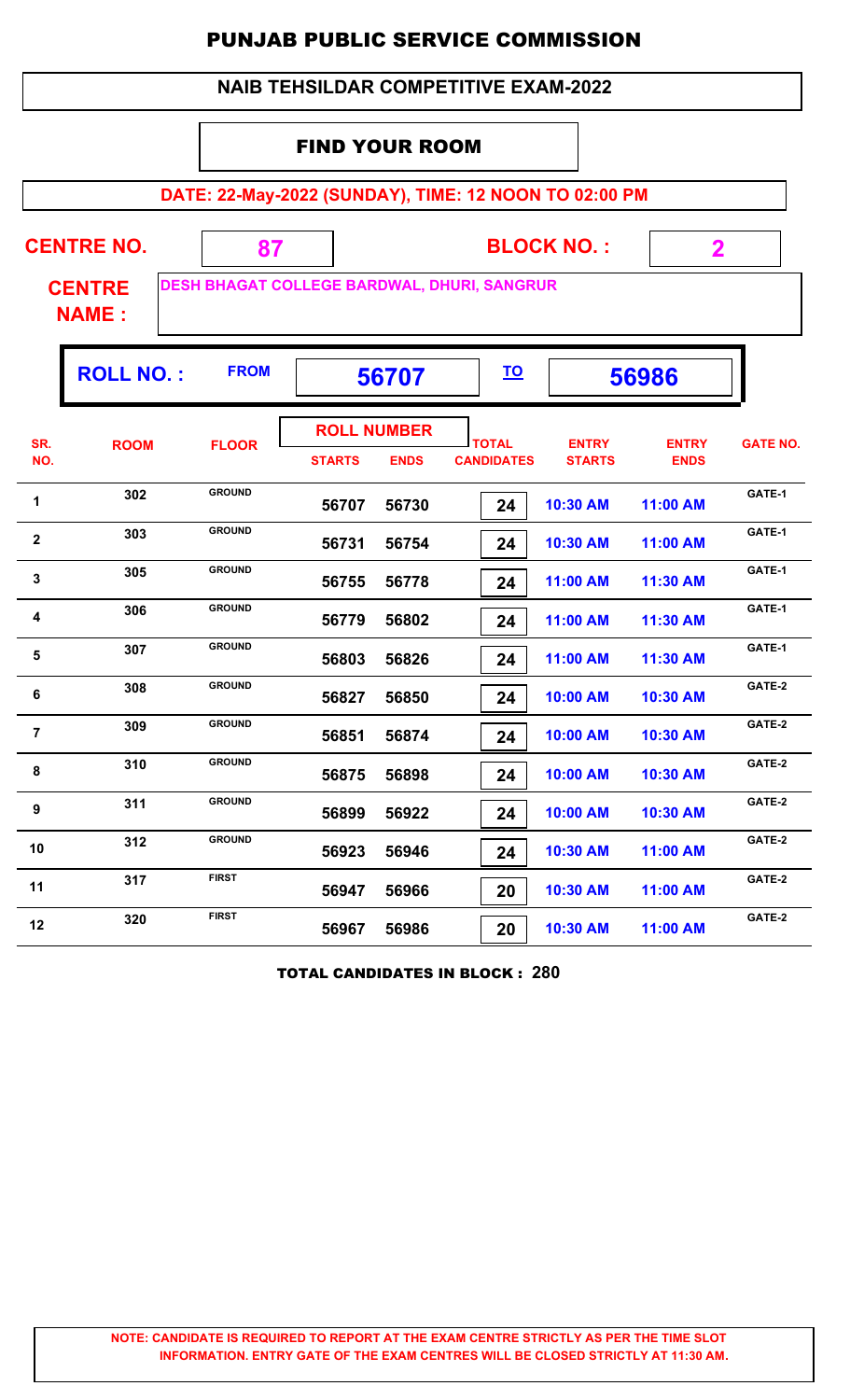#### **DATE: 22-May-2022 (SUNDAY), TIME: 12 NOON TO 02:00 PM BLOCK NO. : CENTRE NAME : CENTRE NO. 87 DESH BHAGAT COLLEGE BARDWAL, DHURI, SANGRUR 3** FIND YOUR ROOM  **NAIB TEHSILDAR COMPETITIVE EXAM-2022 ROLL NO. :** FROM | 56987 |  $\overline{10}$  | 57126 **TOTAL STARTS ENDS CANDIDATES SR. NO.** ROOM FLOOR **International FLOOR** *ENTRY* **STARTS ENTRY ENDS FLOOR GATE NO. ROLL NUMBER 56987 57010 24 10:00 AM 10:30 AM 418** FIRST **56987 57010 24 10:00 AM 10:30 AM GATE-2 57011 57034 24 10:00 AM 10:30 AM a FIRST EXAMPLE 19 FIRST EXAMPLE 10:00 AM 10:30 AM GATE-2 57035 57058 24 10:00 AM 10:30 AM 421 FIRST 6ATE-2**<br>**57035 57058 24 10:00 AM 10:30 AM 6ATE-2 57059 57082 24 10:30 AM 11:00 AM 4 425 FIRST 6ATE-2**<br>**57059 57082 24 10:30 AM 11:00 AM 6ATE-2 57083 57106 24 11:00 AM 11:30 AM 426 FIRST 6ATE-2**<br>**57083 57106 24 11:00 AM 11:30 AM GATE-2 57107 57126 20 11:00 AM 11:30 AM 6 427 FIRST 57107 57126 70 11:00 AM 11:30 AM GATE-2**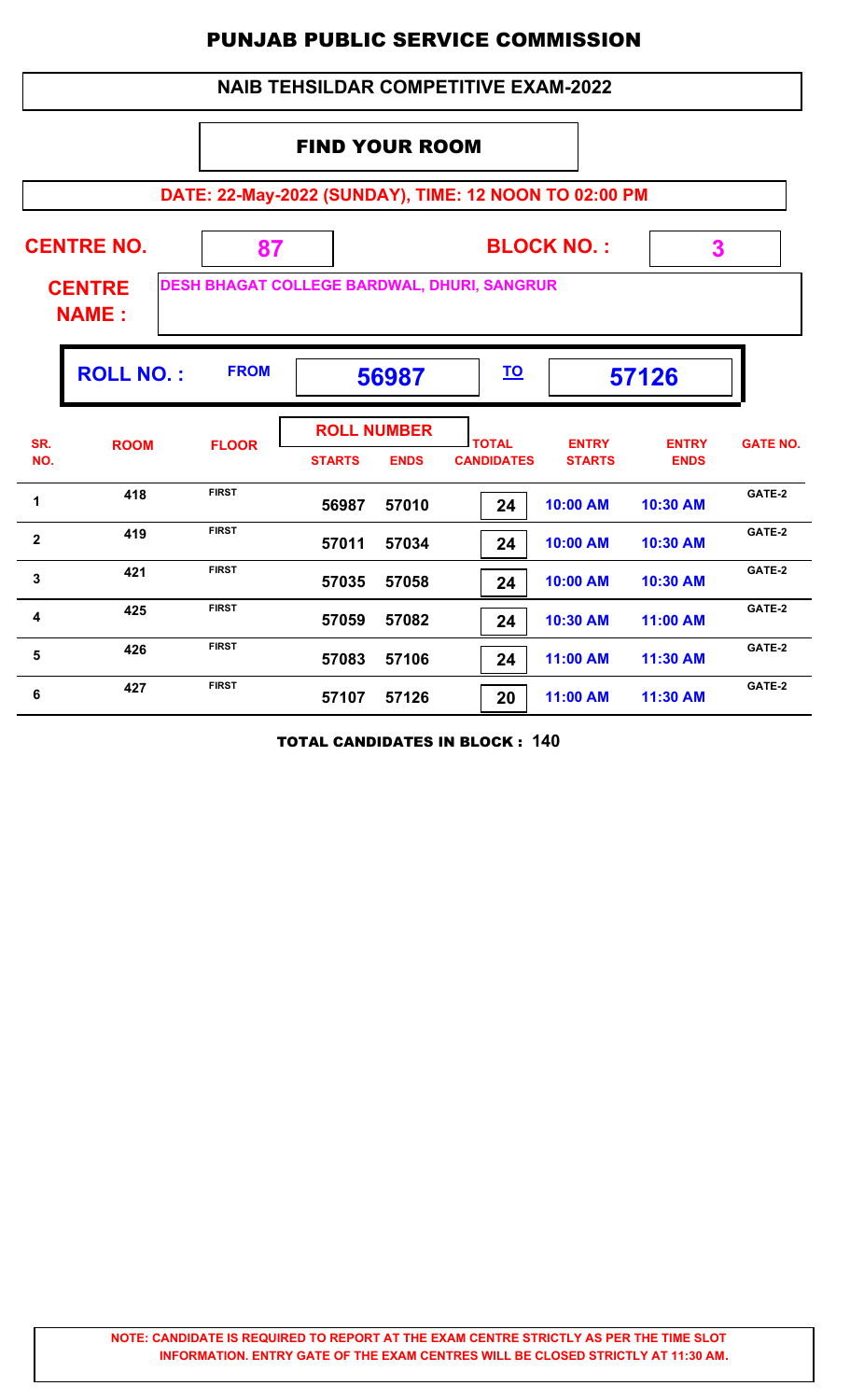#### FIND YOUR ROOM

**DATE: 22-May-2022 (SUNDAY), TIME: 12 NOON TO 02:00 PM**

| <b>CENTRE NO.</b>             | <b>BLOCK NO.:</b>                                     |  |
|-------------------------------|-------------------------------------------------------|--|
| <b>CENTRE</b><br><b>NAME:</b> | <b>SPRINGDALES PUBLIC SCHOOL (SEN. SEC.), SANGRUR</b> |  |

|                  | <b>ROLL NO.:</b>        | <b>FROM</b>   | 57127                               |             | <u>TO</u>                         |                               | 57526                       |                 |
|------------------|-------------------------|---------------|-------------------------------------|-------------|-----------------------------------|-------------------------------|-----------------------------|-----------------|
| SR.<br>NO.       | <b>ROOM</b>             | <b>FLOOR</b>  | <b>ROLL NUMBER</b><br><b>STARTS</b> | <b>ENDS</b> | <b>TOTAL</b><br><b>CANDIDATES</b> | <b>ENTRY</b><br><b>STARTS</b> | <b>ENTRY</b><br><b>ENDS</b> | <b>GATE NO.</b> |
| 1                | $\mathbf{2}$            | <b>GROUND</b> | 57127                               | 57142       | 16                                | 10:00 AM                      | 10:30 AM                    | GATE-1          |
| 2                | $\overline{\mathbf{3}}$ | <b>GROUND</b> | 57143                               | 57158       | 16                                | 10:00 AM                      | 10:30 AM                    | GATE-1          |
| $\mathbf{3}$     | 4                       | <b>GROUND</b> | 57159                               | 57174       | 16                                | 10:00 AM                      | 10:30 AM                    | GATE-1          |
| 4                | $5\phantom{1}$          | <b>GROUND</b> | 57175                               | 57190       | 16                                | 10:00 AM                      | 10:30 AM                    | GATE-1          |
| 5                | 6                       | <b>GROUND</b> | 57191                               | 57206       | 16                                | 10:00 AM                      | 10:30 AM                    | GATE-1          |
| 6                | $\overline{7}$          | <b>GROUND</b> | 57207                               | 57222       | 16                                | 10:30 AM                      | 11:00 AM                    | GATE-1          |
| $\overline{7}$   | 8                       | <b>GROUND</b> | 57223                               | 57238       | 16                                | 10:30 AM                      | 11:00 AM                    | GATE-1          |
| 8                | 9                       | <b>GROUND</b> | 57239                               | 57254       | 16                                | 10:30 AM                      | 11:00 AM                    | GATE-1          |
| $\boldsymbol{9}$ | 10                      | <b>GROUND</b> | 57255                               | 57270       | 16                                | 10:30 AM                      | 11:00 AM                    | GATE-1          |
| 10               | 11                      | <b>GROUND</b> | 57271                               | 57286       | 16                                | 10:30 AM                      | 11:00 AM                    | GATE-1          |
| 11               | 12                      | <b>GROUND</b> | 57287                               | 57302       | 16                                | 11:00 AM                      | 11:30 AM                    | GATE-1          |
| 12               | 13                      | <b>GROUND</b> | 57303                               | 57318       | 16                                | 11:00 AM                      | 11:30 AM                    | GATE-1          |
| 13               | 14                      | <b>GROUND</b> | 57319                               | 57334       | 16                                | 11:00 AM                      | 11:30 AM                    | GATE-1          |
| 14               | 15                      | <b>GROUND</b> | 57335                               | 57350       | 16                                | 11:00 AM                      | 11:30 AM                    | GATE-1          |
| 15               | 26                      | <b>FIRST</b>  | 57351                               | 57366       | 16                                | 10:00 AM                      | 10:30 AM                    | GATE-2          |
| 16               | 27                      | <b>FIRST</b>  | 57367                               | 57382       | 16                                | 10:00 AM                      | 10:30 AM                    | GATE-2          |
| 17               | 28                      | <b>FIRST</b>  | 57383                               | 57398       | 16                                | 10:00 AM                      | 10:30 AM                    | GATE-2          |
| 18               | 29                      | <b>FIRST</b>  | 57399                               | 57414       | 16                                | 10:00 AM                      | 10:30 AM                    | GATE-2          |
| 19               | 30                      | <b>FIRST</b>  | 57415                               | 57430       | 16                                | 10:30 AM                      | 11:00 AM                    | GATE-2          |
| 20               | 31                      | <b>FIRST</b>  | 57431                               | 57446       | 16                                | 10:30 AM                      | 11:00 AM                    | GATE-2          |
| 21               | 32                      | <b>FIRST</b>  | 57447                               | 57462       | 16                                | 10:30 AM                      | 11:00 AM                    | GATE-2          |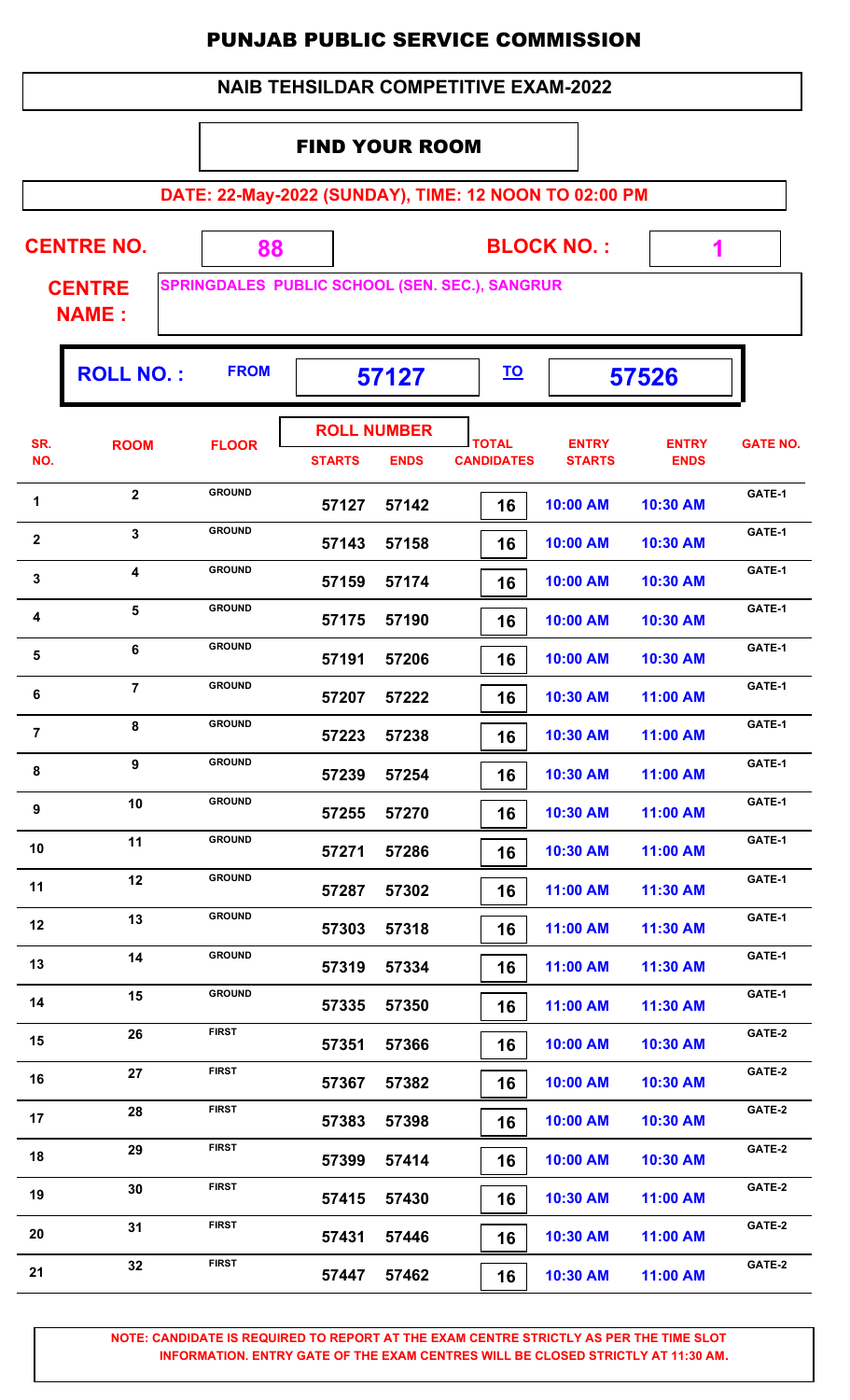### **DATE: 22-May-2022 (SUNDAY), TIME: 12 NOON TO 02:00 PM BLOCK NO. : CENTRE NAME : CENTRE NO. 88 SPRINGDALES PUBLIC SCHOOL (SEN. SEC.), SANGRUR 1** FIND YOUR ROOM  **NAIB TEHSILDAR COMPETITIVE EXAM-2022 57463 57478 16 10:30 AM 11:00 AM CATE-2**<br>**57463 57478 10:30 AM 11:00 AM CATE-2 57479 57494 16 11:00 AM 11:30 AM CATE-2**<br>**EXAMPLE 11:00 AM**<br>**EXAMPLE 11:00 AM**<br>**EXAMPLE 11:00 AM**<br>**EXAMPLE 11:00 AM 57495 57510 16 11:00 AM 11:30 AM 24 CATE-2**<br>**57495 57510 11:00 AM 11:30 AM CATE-2 57511 57526 16 11:00 AM 11:30 AM 25 CATE-2**<br>**57511 57526 11:00 AM 11:30 AM CATE-2**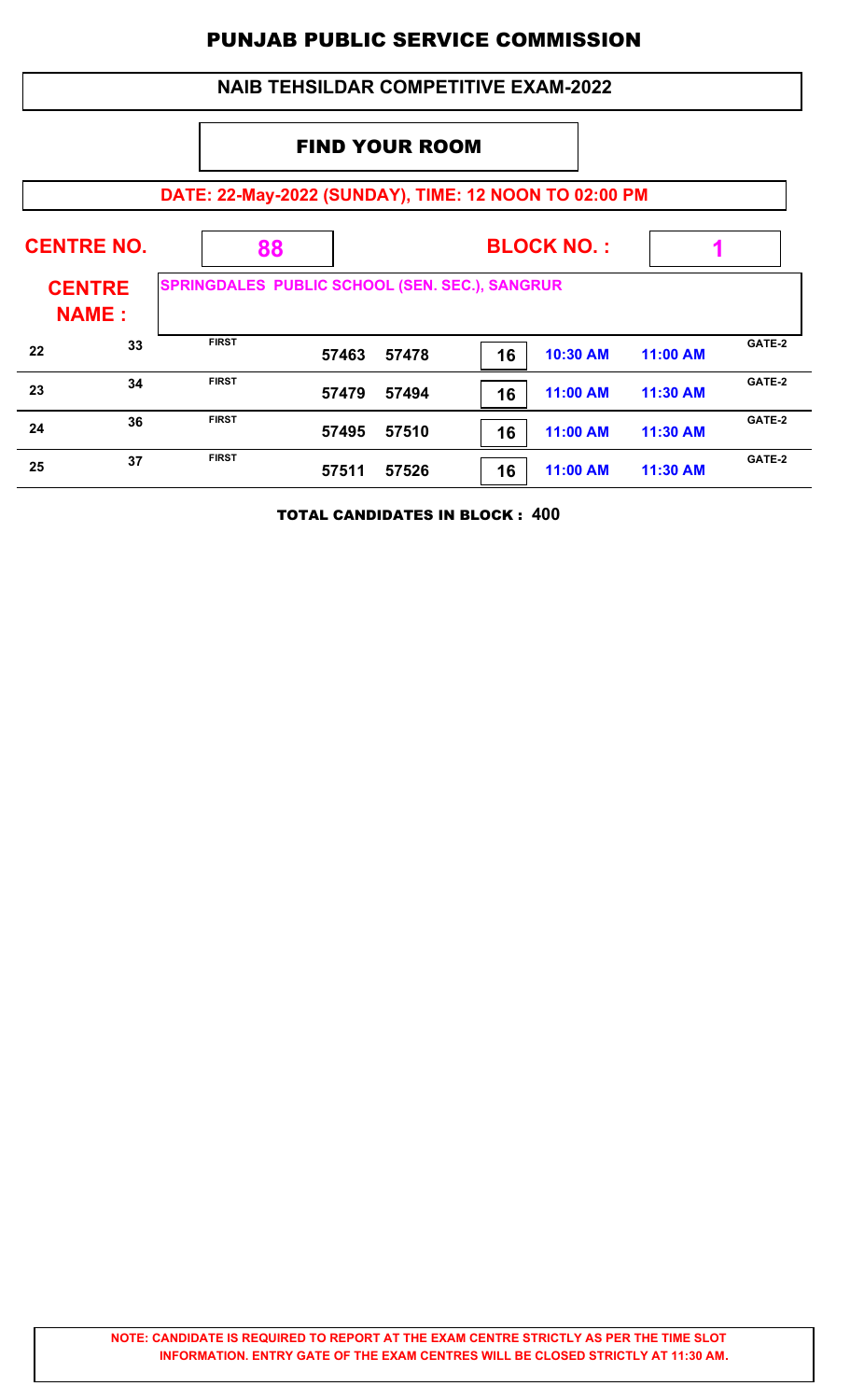| <b>NAIB TEHSILDAR COMPETITIVE EXAM-2022</b> |  |
|---------------------------------------------|--|
|---------------------------------------------|--|

#### FIND YOUR ROOM

**DATE: 22-May-2022 (SUNDAY), TIME: 12 NOON TO 02:00 PM**

| VASANT VELLY PUBLIC SCHOOL, LADDA, SANGRUR<br><b>CENTRE</b><br><b>NAME:</b><br><b>FROM</b><br><b>ROLL NO.:</b><br><u>TO</u><br>58026<br>57527<br><b>ROLL NUMBER</b><br>SR.<br><b>TOTAL</b><br><b>ENTRY</b><br><b>ENTRY</b><br><b>ROOM</b><br><b>FLOOR</b><br>NO.<br><b>STARTS</b><br><b>ENDS</b><br><b>CANDIDATES</b><br><b>STARTS</b><br><b>ENDS</b><br><b>GROUND</b><br>$\mathbf 1$<br>1<br>10:00 AM<br>57527<br>57546<br>10:30 AM<br>20<br><b>GROUND</b><br>$\mathbf 2$<br>$\mathbf{2}$<br>10:00 AM<br>57547<br>57566<br>20<br>10:30 AM<br><b>GROUND</b><br>3<br>3<br>57567<br>57586<br>20<br>10:00 AM<br>10:30 AM<br><b>GROUND</b><br>4<br>4<br>57587<br>57606<br>10:00 AM<br>10:30 AM<br>20<br><b>GROUND</b><br>5<br>5<br>57607<br>57626<br>10:00 AM<br>10:30 AM<br>20<br><b>GROUND</b><br>$\bf 6$<br>6<br>57627<br>57646<br>20<br>10:00 AM<br>10:30 AM<br><b>GROUND</b><br>$\overline{7}$<br>7<br>57666<br>57647<br>10:00 AM<br>10:30 AM<br>20<br><b>GROUND</b><br>8<br>8<br>10:00 AM<br>57667<br>57686<br>10:30 AM<br>20<br><b>GROUND</b><br>9<br>9<br>57687<br>57706<br>10:00 AM<br>10:30 AM<br>20<br><b>GROUND</b><br>10<br>10<br>10:30 AM<br>11:00 AM<br>57707<br>57726<br>20<br><b>FIRST</b><br>11<br>11<br>57727<br>57746<br>10:30 AM<br>11:00 AM<br>20<br><b>FIRST</b><br>12<br>12<br>57766<br>10:30 AM<br>11:00 AM<br>57747<br>20<br><b>FIRST</b><br>13<br>13<br>57767<br>57786<br>10:30 AM<br>11:00 AM<br>20<br><b>FIRST</b><br>14<br>14<br>57787<br>57806<br>10:30 AM<br>11:00 AM<br>20<br><b>FIRST</b><br>15 | <b>GATE NO.</b> |
|-------------------------------------------------------------------------------------------------------------------------------------------------------------------------------------------------------------------------------------------------------------------------------------------------------------------------------------------------------------------------------------------------------------------------------------------------------------------------------------------------------------------------------------------------------------------------------------------------------------------------------------------------------------------------------------------------------------------------------------------------------------------------------------------------------------------------------------------------------------------------------------------------------------------------------------------------------------------------------------------------------------------------------------------------------------------------------------------------------------------------------------------------------------------------------------------------------------------------------------------------------------------------------------------------------------------------------------------------------------------------------------------------------------------------------------------------------------------------------------------------------------------------------|-----------------|
|                                                                                                                                                                                                                                                                                                                                                                                                                                                                                                                                                                                                                                                                                                                                                                                                                                                                                                                                                                                                                                                                                                                                                                                                                                                                                                                                                                                                                                                                                                                               |                 |
|                                                                                                                                                                                                                                                                                                                                                                                                                                                                                                                                                                                                                                                                                                                                                                                                                                                                                                                                                                                                                                                                                                                                                                                                                                                                                                                                                                                                                                                                                                                               |                 |
|                                                                                                                                                                                                                                                                                                                                                                                                                                                                                                                                                                                                                                                                                                                                                                                                                                                                                                                                                                                                                                                                                                                                                                                                                                                                                                                                                                                                                                                                                                                               |                 |
|                                                                                                                                                                                                                                                                                                                                                                                                                                                                                                                                                                                                                                                                                                                                                                                                                                                                                                                                                                                                                                                                                                                                                                                                                                                                                                                                                                                                                                                                                                                               | GATE-2          |
|                                                                                                                                                                                                                                                                                                                                                                                                                                                                                                                                                                                                                                                                                                                                                                                                                                                                                                                                                                                                                                                                                                                                                                                                                                                                                                                                                                                                                                                                                                                               | GATE-2          |
|                                                                                                                                                                                                                                                                                                                                                                                                                                                                                                                                                                                                                                                                                                                                                                                                                                                                                                                                                                                                                                                                                                                                                                                                                                                                                                                                                                                                                                                                                                                               | GATE-2          |
|                                                                                                                                                                                                                                                                                                                                                                                                                                                                                                                                                                                                                                                                                                                                                                                                                                                                                                                                                                                                                                                                                                                                                                                                                                                                                                                                                                                                                                                                                                                               | GATE-2          |
|                                                                                                                                                                                                                                                                                                                                                                                                                                                                                                                                                                                                                                                                                                                                                                                                                                                                                                                                                                                                                                                                                                                                                                                                                                                                                                                                                                                                                                                                                                                               | GATE-2          |
|                                                                                                                                                                                                                                                                                                                                                                                                                                                                                                                                                                                                                                                                                                                                                                                                                                                                                                                                                                                                                                                                                                                                                                                                                                                                                                                                                                                                                                                                                                                               | GATE-2          |
|                                                                                                                                                                                                                                                                                                                                                                                                                                                                                                                                                                                                                                                                                                                                                                                                                                                                                                                                                                                                                                                                                                                                                                                                                                                                                                                                                                                                                                                                                                                               | GATE-2          |
|                                                                                                                                                                                                                                                                                                                                                                                                                                                                                                                                                                                                                                                                                                                                                                                                                                                                                                                                                                                                                                                                                                                                                                                                                                                                                                                                                                                                                                                                                                                               | GATE-2          |
|                                                                                                                                                                                                                                                                                                                                                                                                                                                                                                                                                                                                                                                                                                                                                                                                                                                                                                                                                                                                                                                                                                                                                                                                                                                                                                                                                                                                                                                                                                                               | GATE-2          |
|                                                                                                                                                                                                                                                                                                                                                                                                                                                                                                                                                                                                                                                                                                                                                                                                                                                                                                                                                                                                                                                                                                                                                                                                                                                                                                                                                                                                                                                                                                                               | GATE-2          |
|                                                                                                                                                                                                                                                                                                                                                                                                                                                                                                                                                                                                                                                                                                                                                                                                                                                                                                                                                                                                                                                                                                                                                                                                                                                                                                                                                                                                                                                                                                                               | GATE-2          |
|                                                                                                                                                                                                                                                                                                                                                                                                                                                                                                                                                                                                                                                                                                                                                                                                                                                                                                                                                                                                                                                                                                                                                                                                                                                                                                                                                                                                                                                                                                                               | GATE-2          |
|                                                                                                                                                                                                                                                                                                                                                                                                                                                                                                                                                                                                                                                                                                                                                                                                                                                                                                                                                                                                                                                                                                                                                                                                                                                                                                                                                                                                                                                                                                                               | GATE-2          |
|                                                                                                                                                                                                                                                                                                                                                                                                                                                                                                                                                                                                                                                                                                                                                                                                                                                                                                                                                                                                                                                                                                                                                                                                                                                                                                                                                                                                                                                                                                                               | GATE-2          |
| 15<br>57826<br>10:30 AM<br>57807<br>11:00 AM<br>20                                                                                                                                                                                                                                                                                                                                                                                                                                                                                                                                                                                                                                                                                                                                                                                                                                                                                                                                                                                                                                                                                                                                                                                                                                                                                                                                                                                                                                                                            | GATE-2          |
| <b>FIRST</b><br>16<br>16<br>57827<br>57846<br>10:30 AM<br>11:00 AM<br>20                                                                                                                                                                                                                                                                                                                                                                                                                                                                                                                                                                                                                                                                                                                                                                                                                                                                                                                                                                                                                                                                                                                                                                                                                                                                                                                                                                                                                                                      | GATE-2          |
| <b>FIRST</b><br>17<br>17<br>57866<br>10:30 AM<br>57847<br>11:00 AM<br>20                                                                                                                                                                                                                                                                                                                                                                                                                                                                                                                                                                                                                                                                                                                                                                                                                                                                                                                                                                                                                                                                                                                                                                                                                                                                                                                                                                                                                                                      | GATE-2          |
| <b>FIRST</b><br>18<br>18<br>57867<br>57886<br>20<br>10:30 AM<br>11:00 AM                                                                                                                                                                                                                                                                                                                                                                                                                                                                                                                                                                                                                                                                                                                                                                                                                                                                                                                                                                                                                                                                                                                                                                                                                                                                                                                                                                                                                                                      | GATE-2          |
| <b>FIRST</b><br>19<br>19<br>11:00 AM<br>57887<br>57906<br>11:30 AM<br>20                                                                                                                                                                                                                                                                                                                                                                                                                                                                                                                                                                                                                                                                                                                                                                                                                                                                                                                                                                                                                                                                                                                                                                                                                                                                                                                                                                                                                                                      | GATE-2          |
| <b>FIRST</b><br>20<br>20<br>11:00 AM<br>57907<br>57926<br>11:30 AM<br>20                                                                                                                                                                                                                                                                                                                                                                                                                                                                                                                                                                                                                                                                                                                                                                                                                                                                                                                                                                                                                                                                                                                                                                                                                                                                                                                                                                                                                                                      | GATE-2          |
| <b>FIRST</b><br>21<br>21<br>11:30 AM<br>57927<br>57946<br>11:00 AM<br>20                                                                                                                                                                                                                                                                                                                                                                                                                                                                                                                                                                                                                                                                                                                                                                                                                                                                                                                                                                                                                                                                                                                                                                                                                                                                                                                                                                                                                                                      |                 |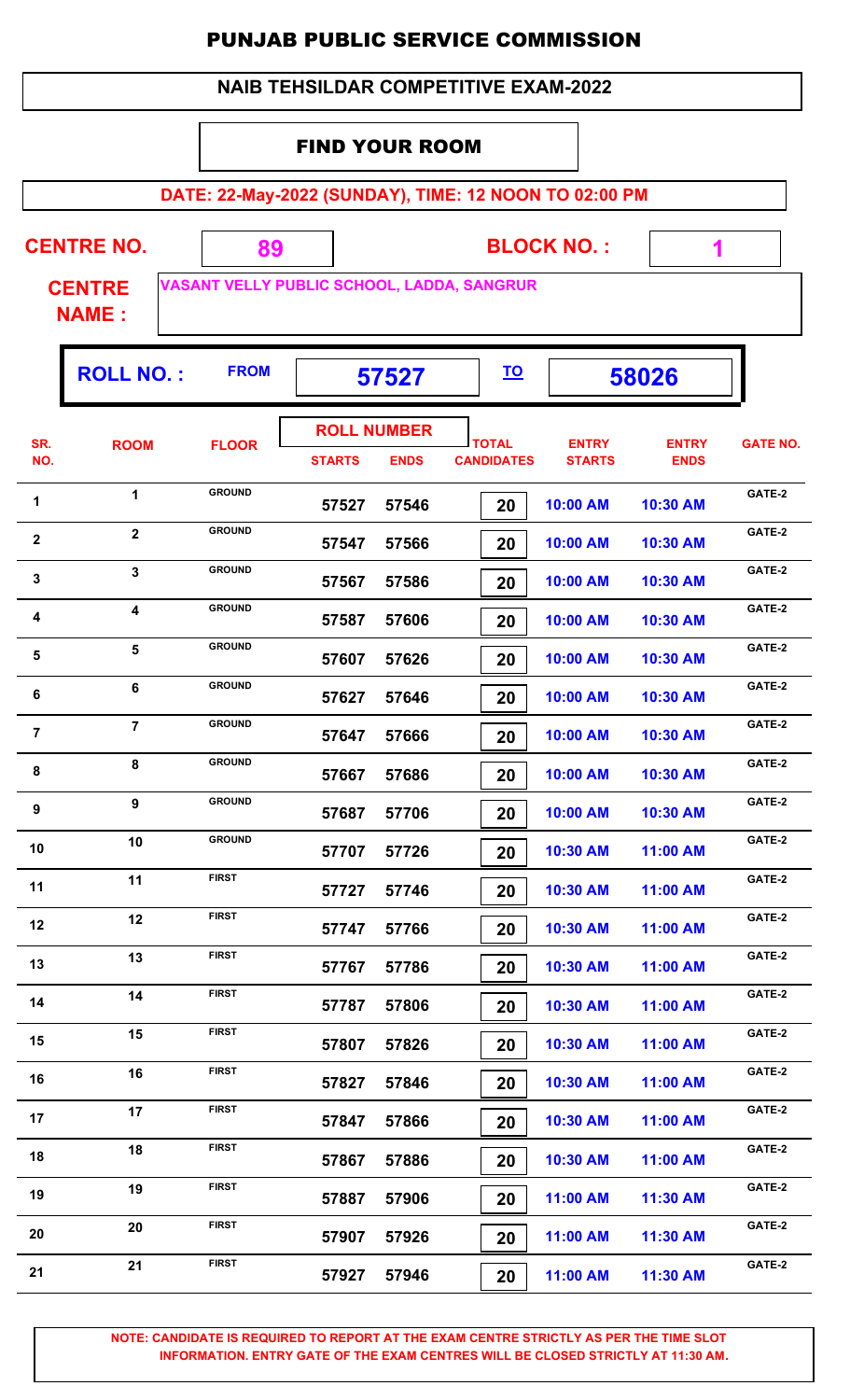### **DATE: 22-May-2022 (SUNDAY), TIME: 12 NOON TO 02:00 PM BLOCK NO. : CENTRE NAME : CENTRE NO. 89 VASANT VELLY PUBLIC SCHOOL, LADDA, SANGRUR 1** FIND YOUR ROOM  **NAIB TEHSILDAR COMPETITIVE EXAM-2022 57947 57966 20 11:00 AM 11:30 AM 22 EIRST EIRST EIRST 57947 57966 20 11:00 AM 11:30 AM CATE-2 57967 57986 20 11:00 AM 11:30 AM 23 EIRST EIRST EIRST 57967 57986 20 21:00 AM 11:30 AM CATE-2 57987 58006 20 11:00 AM 11:30 AM 24 EIRST 57987 58006 24 CATE-2 CATE-2 58007 58026 20 11:00 AM 11:30 AM 25 EIRST EIRST EIRST EIGLE-2 58007 58026 20 21:00 AM 11:30 AM CATE-2**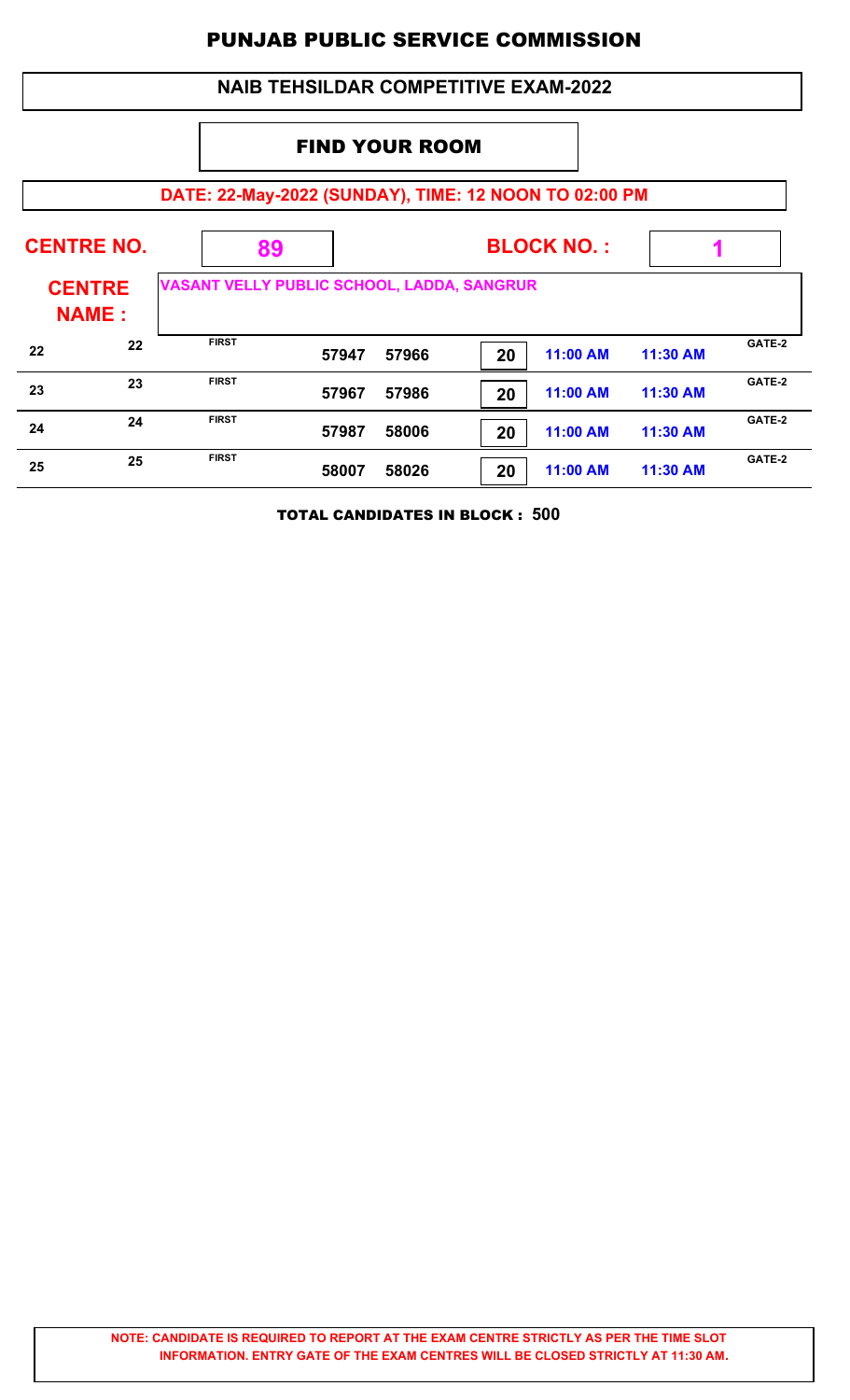| <b>NAIB TEHSILDAR COMPETITIVE EXAM-2022</b> |
|---------------------------------------------|
|---------------------------------------------|

#### FIND YOUR ROOM

**DATE: 22-May-2022 (SUNDAY), TIME: 12 NOON TO 02:00 PM**

| <b>BLOCK NO.:</b>                                                                              |                                  |               |                                     |             |                                   |                               |                             |                  |  |
|------------------------------------------------------------------------------------------------|----------------------------------|---------------|-------------------------------------|-------------|-----------------------------------|-------------------------------|-----------------------------|------------------|--|
| <b>CENTRE NO.</b><br>90<br><b>GOVT RANBIR COLLEGE SANGRUR</b><br><b>CENTRE</b><br><b>NAME:</b> |                                  |               |                                     |             |                                   |                               |                             |                  |  |
|                                                                                                | <b>FROM</b><br><b>ROLL NO.:</b>  |               | 58027                               |             |                                   | <u>TO</u>                     | 58386                       |                  |  |
| SR.<br>NO.                                                                                     | <b>ROOM</b>                      | <b>FLOOR</b>  | <b>ROLL NUMBER</b><br><b>STARTS</b> | <b>ENDS</b> | <b>TOTAL</b><br><b>CANDIDATES</b> | <b>ENTRY</b><br><b>STARTS</b> | <b>ENTRY</b><br><b>ENDS</b> | <b>GATE NO.</b>  |  |
| 1                                                                                              | 8(PG BLOCK)                      | <b>GROUND</b> | 58027                               | 58050       | 24                                | 10:00 AM                      | 10:30 AM                    | <b>MAIN GATE</b> |  |
| $\overline{\mathbf{2}}$                                                                        | 7(PG BLOCK)                      | <b>GROUND</b> | 58051                               | 58074       | 24                                | 10:00 AM                      | 10:30 AM                    | <b>MAIN GATE</b> |  |
| 3                                                                                              | 6(PG BLOCK)                      | <b>GROUND</b> | 58075                               | 58098       | 24                                | 10:00 AM                      | 10:30 AM                    | <b>MAIN GATE</b> |  |
| 4                                                                                              | 5(PG BLOCK)                      | <b>GROUND</b> | 58099                               | 58122       | 24                                | 10:00 AM                      | 10:30 AM                    | <b>MAIN GATE</b> |  |
| 5                                                                                              | 4(PG BLOCK)                      | <b>GROUND</b> | 58123                               | 58146       | 24                                | 10:00 AM                      | 10:30 AM                    | <b>MAIN GATE</b> |  |
| 6                                                                                              | 3(PG BLOCK)                      | <b>GROUND</b> | 58147                               | 58170       | 24                                | 10:00 AM                      | 10:30 AM                    | <b>MAIN GATE</b> |  |
| $\overline{7}$                                                                                 | 2(PG BLOCK)                      | <b>GROUND</b> | 58171                               | 58194       | 24                                | 10:30 AM                      | 11:00 AM                    | <b>MAIN GATE</b> |  |
| 8                                                                                              | 1(PG BLOCK)                      | <b>GROUND</b> | 58195                               | 58218       | 24                                | 10:30 AM                      | 11:00 AM                    | <b>MAIN GATE</b> |  |
| $\boldsymbol{9}$                                                                               | 39(PG BLOCK)                     | <b>GROUND</b> | 58219                               | 58242       | 24                                | 10:30 AM                      | 11:00 AM                    | <b>MAIN GATE</b> |  |
| 10                                                                                             | 40(PG BLOCK)                     | <b>GROUND</b> | 58243                               | 58266       | 24                                | 10:30 AM                      | 11:00 AM                    | <b>MAIN GATE</b> |  |
| 11                                                                                             | HALL - 41 (RUSA<br><b>BLOCK)</b> | <b>GROUND</b> | 58267                               | 58306       | 40                                | 10:30 AM                      | 11:00 AM                    | <b>MAIN GATE</b> |  |
| 12                                                                                             | HALL-42 (RUSA<br><b>BLOCK)</b>   | <b>GROUND</b> | 58307                               | 58346       | 40                                | 11:00 AM                      | 11:30 AM                    | <b>MAIN GATE</b> |  |
| 13                                                                                             | HALL-43 (RUSA<br><b>BLOCK)</b>   | <b>GROUND</b> | 58347                               | 58386       | 40                                | 11:00 AM                      | 11:30 AM                    | <b>MAIN GATE</b> |  |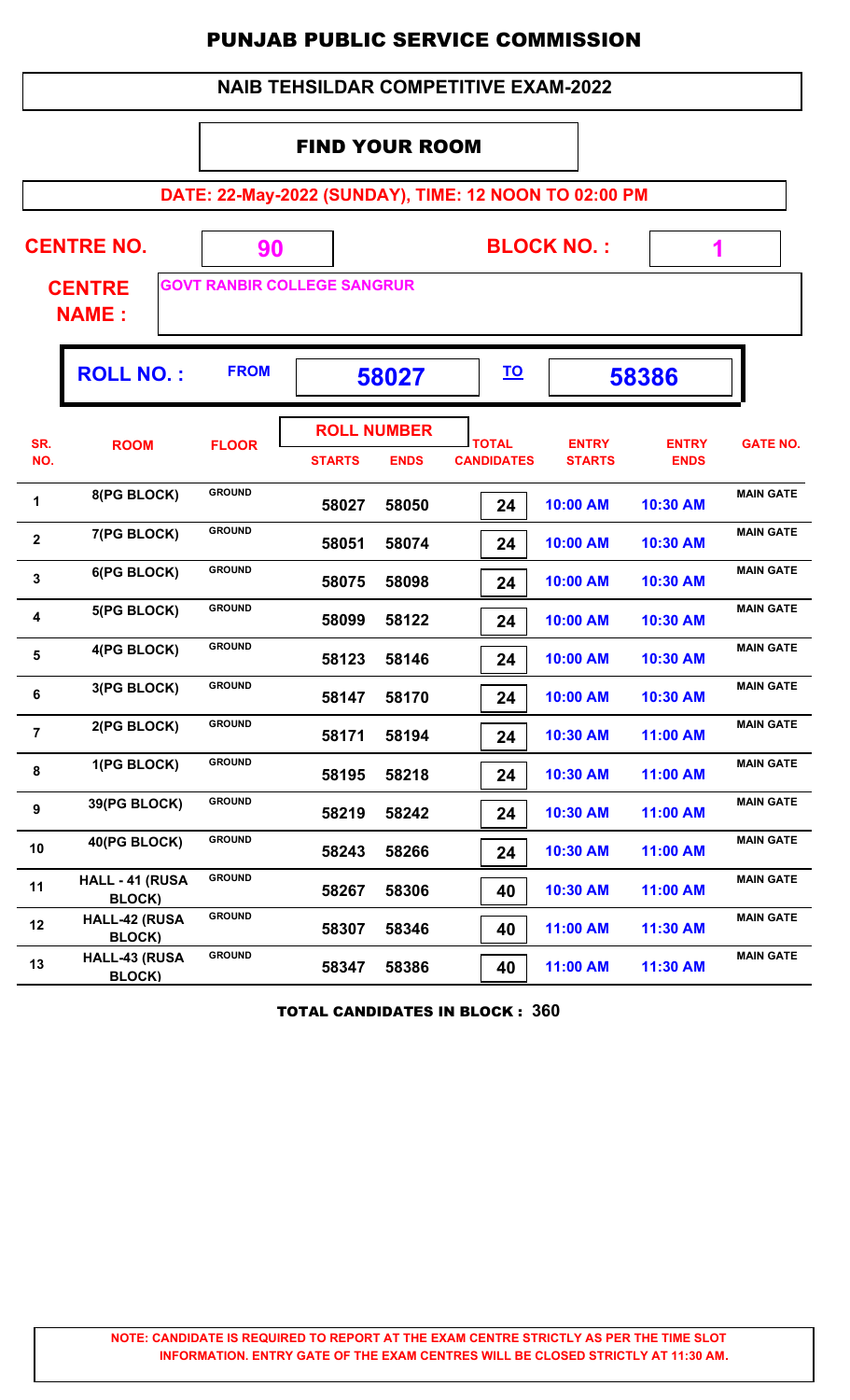| <b>NAIB TEHSILDAR COMPETITIVE EXAM-2022</b> |
|---------------------------------------------|
|---------------------------------------------|

#### FIND YOUR ROOM

**DATE: 22-May-2022 (SUNDAY), TIME: 12 NOON TO 02:00 PM**

| <b>CENTRE NO.</b><br><b>CENTRE</b><br><b>NAME:</b> |                                 | 90            | <b>BLOCK NO.:</b><br><b>GOVT RANBIR COLLEGE SANGRUR</b> |                                   |                                   | $\mathbf 2$                   |                             |                  |
|----------------------------------------------------|---------------------------------|---------------|---------------------------------------------------------|-----------------------------------|-----------------------------------|-------------------------------|-----------------------------|------------------|
|                                                    | <b>ROLL NO.:</b>                | <b>FROM</b>   |                                                         | 58387                             |                                   |                               | 58641                       |                  |
| SR.<br>NO.                                         | <b>ROOM</b>                     | <b>FLOOR</b>  | <b>STARTS</b>                                           | <b>ROLL NUMBER</b><br><b>ENDS</b> | <b>TOTAL</b><br><b>CANDIDATES</b> | <b>ENTRY</b><br><b>STARTS</b> | <b>ENTRY</b><br><b>ENDS</b> | <b>GATE NO.</b>  |
| 1                                                  | <b>GEOGRAPHY</b><br><b>ROOM</b> | <b>GROUND</b> | 58387                                                   | 58410                             | 24                                | 10:00 AM                      | 10:30 AM                    | <b>MAIN GATE</b> |
| $\overline{\mathbf{2}}$                            | 9 (PHYSICS<br>DEPT.)            | <b>GROUND</b> | 58411                                                   | 58434                             | 24                                | 10:00 AM                      | 10:30 AM                    | <b>MAIN GATE</b> |
| 3                                                  | 10 (PHYSICS<br>DEPT.)           | <b>GROUND</b> | 58435                                                   | 58458                             | 24                                | 10:00 AM                      | 10:30 AM                    | <b>MAIN GATE</b> |
| 4                                                  | 11 (PTA BLOCK)                  | <b>GROUND</b> | 58459                                                   | 58485                             | 27                                | 10:00 AM                      | 10:30 AM                    | <b>MAIN GATE</b> |
| 5                                                  | 12 (PTA BLOCK)                  | <b>GROUND</b> | 58486                                                   | 58512                             | 27                                | 10:30 AM                      | 11:00 AM                    | <b>MAIN GATE</b> |
| 6                                                  | 13 (PTA BLOCK)                  | <b>GROUND</b> | 58513                                                   | 58539                             | 27                                | 10:30 AM                      | 11:00 AM                    | <b>MAIN GATE</b> |
| $\overline{7}$                                     | 14 (PTA BLOCK)                  | <b>GROUND</b> | 58540                                                   | 58566                             | 27                                | 10:30 AM                      | 11:00 AM                    | <b>MAIN GATE</b> |
| 8                                                  | 15 (PTA BLOCK)                  | <b>GROUND</b> | 58567                                                   | 58593                             | 27                                | 11:00 AM                      | 11:30 AM                    | <b>MAIN GATE</b> |
| 9                                                  | Hall-1 (PTA<br>BLOCK)           | <b>GROUND</b> | 58594                                                   | 58617                             | 24                                | 11:00 AM                      | 11:30 AM                    | <b>MAIN GATE</b> |
| 10                                                 | Hall-2 (PTA<br><b>BLOCK)</b>    | <b>GROUND</b> | 58618                                                   | 58641                             | 24                                | 11:00 AM                      | 11:30 AM                    | <b>MAIN GATE</b> |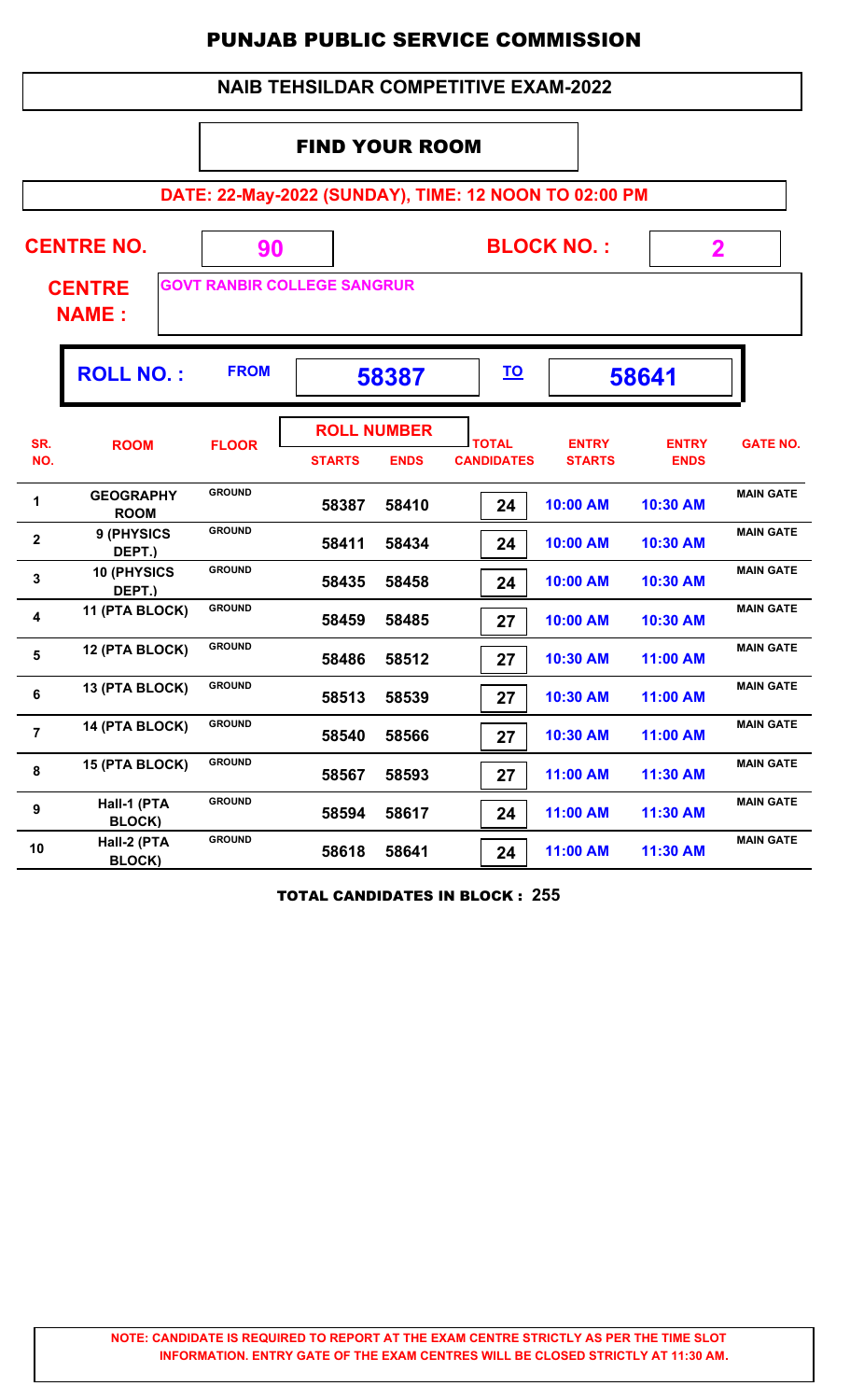| <b>NAIB TEHSILDAR COMPETITIVE EXAM-2022</b>           |                               |                                                 |                       |                                   |                                   |                               |                             |                  |  |  |  |
|-------------------------------------------------------|-------------------------------|-------------------------------------------------|-----------------------|-----------------------------------|-----------------------------------|-------------------------------|-----------------------------|------------------|--|--|--|
|                                                       |                               |                                                 | <b>FIND YOUR ROOM</b> |                                   |                                   |                               |                             |                  |  |  |  |
| DATE: 22-May-2022 (SUNDAY), TIME: 12 NOON TO 02:00 PM |                               |                                                 |                       |                                   |                                   |                               |                             |                  |  |  |  |
| <b>CENTRE NO.</b><br><b>BLOCK NO.:</b><br>91<br>1     |                               |                                                 |                       |                                   |                                   |                               |                             |                  |  |  |  |
|                                                       | <b>CENTRE</b><br><b>NAME:</b> | SANGRUR PUBLIC SEN SEC SCHOOL, MANGWAL, SANGRUR |                       |                                   |                                   |                               |                             |                  |  |  |  |
|                                                       | <b>ROLL NO.:</b>              | <b>FROM</b>                                     |                       | 58642                             | <u>TO</u>                         |                               | 58983                       |                  |  |  |  |
| SR.<br>NO.                                            | <b>ROOM</b>                   | <b>FLOOR</b>                                    | <b>STARTS</b>         | <b>ROLL NUMBER</b><br><b>ENDS</b> | <b>TOTAL</b><br><b>CANDIDATES</b> | <b>ENTRY</b><br><b>STARTS</b> | <b>ENTRY</b><br><b>ENDS</b> | <b>GATE NO.</b>  |  |  |  |
| 1                                                     | <b>HALL-I</b>                 | <b>GROUND</b>                                   | 58642                 | 58681                             | 40                                | 10:00 AM                      | 10:30 AM                    | <b>MAIN GATE</b> |  |  |  |
| $\overline{\mathbf{2}}$                               | <b>HALL-II</b>                | <b>GROUND</b>                                   | 58682                 | 58721                             | 40                                | 10:00 AM                      | 10:30 AM                    | <b>MAIN GATE</b> |  |  |  |
| 3                                                     | 1                             | <b>GROUND</b>                                   | 58722                 | 58739                             | 18                                | 10:00 AM                      | 10:30 AM                    | <b>MAIN GATE</b> |  |  |  |
| 4                                                     | $\overline{2}$                | <b>GROUND</b>                                   | 58740                 | 58757                             | 18                                | 10:00 AM                      | 10:30 AM                    | <b>MAIN GATE</b> |  |  |  |
| 5                                                     | 3                             | <b>GROUND</b>                                   | 58758                 | 58775                             | 18                                | 10:00 AM                      | 10:30 AM                    | <b>MAIN GATE</b> |  |  |  |
| 6                                                     | 4                             | <b>GROUND</b>                                   | 58776                 | 58793                             | 18                                | 10:30 AM                      | 11:00 AM                    | <b>MAIN GATE</b> |  |  |  |
| $\overline{7}$                                        | 5                             | <b>GROUND</b>                                   | 58794                 | 58811                             | 18                                | 10:30 AM                      | 11:00 AM                    | <b>MAIN GATE</b> |  |  |  |
| 8                                                     | 6                             | <b>FIRST</b>                                    | 58812                 | 58829                             | 18                                | 10:30 AM                      | 11:00 AM                    | <b>MAIN GATE</b> |  |  |  |
| 9                                                     | $\overline{7}$                | <b>FIRST</b>                                    | 58830                 | 58847                             | 18                                | 10:30 AM                      | 11:00 AM                    | <b>MAIN GATE</b> |  |  |  |
| 10                                                    | 8                             | <b>FIRST</b>                                    | 58848                 | 58865                             | 18                                | 10:30 AM                      | 11:00 AM                    | <b>MAIN GATE</b> |  |  |  |
| 11                                                    | 9                             | <b>FIRST</b>                                    | 58866                 | 58883                             | 18                                | 10:30 AM                      | 11:00 AM                    | <b>MAIN GATE</b> |  |  |  |
| 12                                                    | 10                            | <b>FIRST</b>                                    | 58884                 | 58901                             | 18                                | 11:00 AM                      | 11:30 AM                    | <b>MAIN GATE</b> |  |  |  |
| 13                                                    | 11                            | <b>FIRST</b>                                    | 58902                 | 58919                             | 18                                | 11:00 AM                      | 11:30 AM                    | <b>MAIN GATE</b> |  |  |  |
| 14                                                    | 12                            | <b>FIRST</b>                                    | 58920                 | 58937                             | 18                                | 11:00 AM                      | 11:30 AM                    | <b>MAIN GATE</b> |  |  |  |
| 15                                                    | 13                            | <b>FIRST</b>                                    | 58938                 | 58955                             | 18                                | 11:00 AM                      | 11:30 AM                    | <b>MAIN GATE</b> |  |  |  |
| 16                                                    | 14                            | <b>FIRST</b>                                    | 58956                 | 58983                             | 28                                | 11:00 AM                      | 11:30 AM                    | <b>MAIN GATE</b> |  |  |  |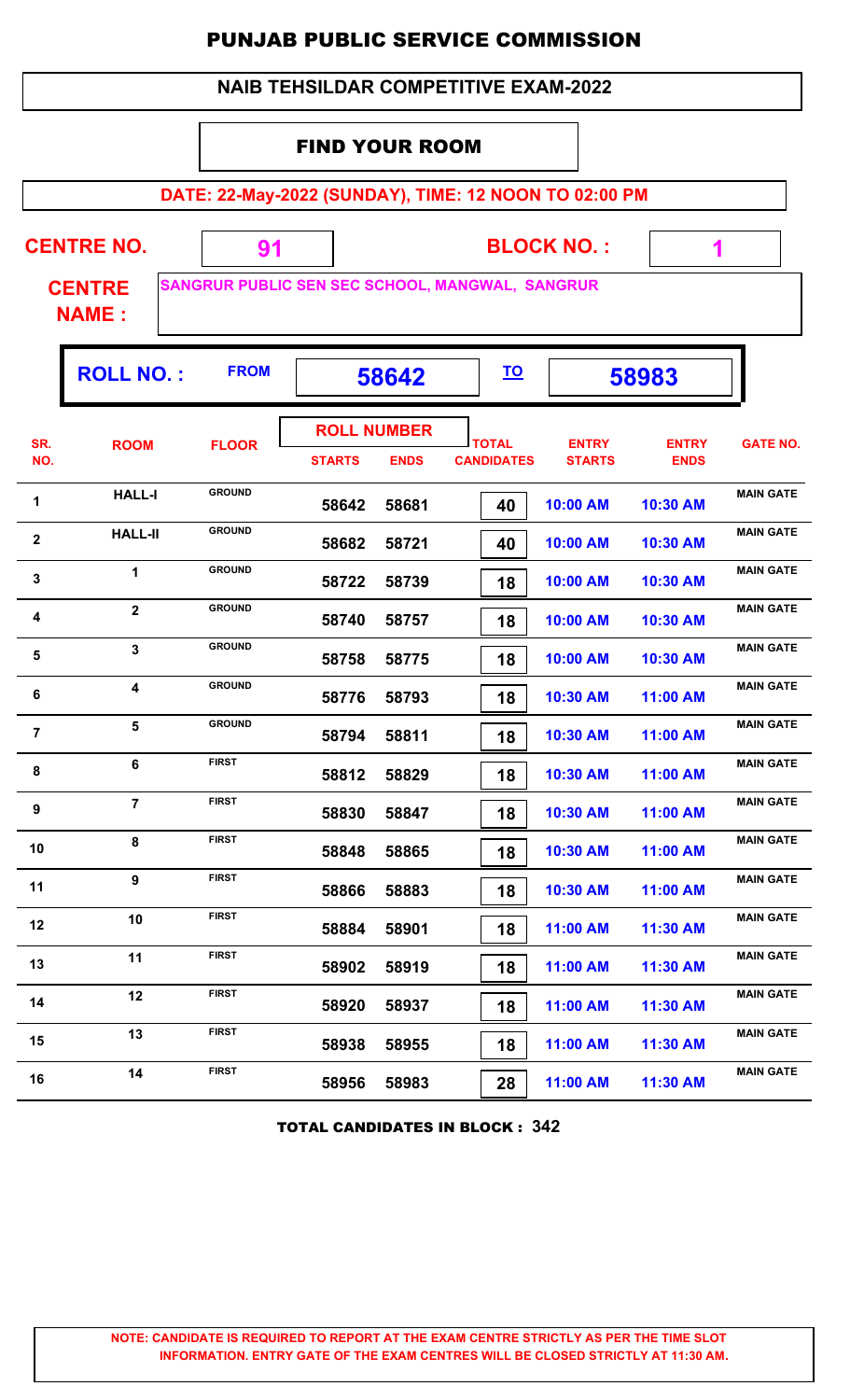|                |                                    |                                                            |                                     |             |                                             | PUNJAD PUBLIG SERVIGE GUIVIIVIISSIUN |                             |                 |
|----------------|------------------------------------|------------------------------------------------------------|-------------------------------------|-------------|---------------------------------------------|--------------------------------------|-----------------------------|-----------------|
|                |                                    |                                                            |                                     |             | <b>NAIB TEHSILDAR COMPETITIVE EXAM-2022</b> |                                      |                             |                 |
|                |                                    |                                                            | <b>FIND YOUR ROOM</b>               |             |                                             |                                      |                             |                 |
|                |                                    | DATE: 22-May-2022 (SUNDAY), TIME: 12 NOON TO 02:00 PM      |                                     |             |                                             |                                      |                             |                 |
|                | <b>CENTRE NO.</b><br><b>CENTRE</b> | 92<br>HOLY HEART SEN. SEC.CONVENT SCHOOL, MANGWAL, SANGRUR |                                     |             |                                             | <b>BLOCK NO.:</b>                    | 1                           |                 |
|                | <b>NAME:</b><br><b>ROLL NO.:</b>   | <b>FROM</b>                                                |                                     | 58984       | <u>TO</u>                                   |                                      | 59295                       |                 |
| SR.<br>NO.     | <b>ROOM</b>                        | <b>FLOOR</b>                                               | <b>ROLL NUMBER</b><br><b>STARTS</b> | <b>ENDS</b> | <b>TOTAL</b><br><b>CANDIDATES</b>           | <b>ENTRY</b><br><b>STARTS</b>        | <b>ENTRY</b><br><b>ENDS</b> | <b>GATE NO.</b> |
| 1              | $\mathbf 1$                        | <b>FIRST</b>                                               | 58984                               | 59007       | 24                                          | 10:00 AM                             | 10:30 AM                    | GATE-1          |
| $\mathbf{2}$   | $\overline{2}$                     | <b>FIRST</b>                                               | 59008                               | 59031       | 24                                          | 10:00 AM                             | 10:30 AM                    | GATE-1          |
| 3              | $\mathbf{3}$                       | <b>FIRST</b>                                               | 59032                               | 59055       | 24                                          | 10:00 AM                             | 10:30 AM                    | GATE-1          |
| 4              | $\overline{\mathbf{4}}$            | <b>FIRST</b>                                               | 59056                               | 59079       | 24                                          | 10:00 AM                             | 10:30 AM                    | GATE-1          |
| 5              | $5\phantom{a}$                     | <b>FIRST</b>                                               | 59080                               | 59103       | 24                                          | 10:00 AM                             | 10:30 AM                    | GATE-1          |
| - 6            | 6                                  | <b>FIRST</b>                                               | 59104                               | 59127       | 24                                          | 10:30 AM                             | 11:00 AM                    | GATE-1          |
| $\overline{7}$ | $\overline{7}$                     | <b>FIRST</b>                                               | 59128                               | 59151       | 24                                          | 10:30 AM                             | 11:00 AM                    | GATE-1          |
| 8              | 8                                  | <b>FIRST</b>                                               | 59152                               | 59175       | 24                                          | 10:30 AM                             | 11:00 AM                    | GATE-1          |
| 9              | 9                                  | <b>GROUND</b>                                              | 59176                               | 59199       | 24                                          | 10:30 AM                             | 11:00 AM                    | GATE-1          |
| 10             | 10                                 | <b>GROUND</b>                                              | 59200                               | 59223       | 24                                          | 11:00 AM                             | 11:30 AM                    | GATE-1          |
| 11             | 11                                 | <b>GROUND</b>                                              | 59224                               | 59247       | 24                                          | 11:00 AM                             | 11:30 AM                    | GATE-1          |
| 12             | 12                                 | <b>GROUND</b>                                              | 59248                               | 59271       | 24                                          | 11:00 AM                             | 11:30 AM                    | GATE-1          |
| 13             | 13                                 | <b>GROUND</b>                                              | 59272                               | 59295       | 24                                          | 11:00 AM                             | 11:30 AM                    | GATE-1          |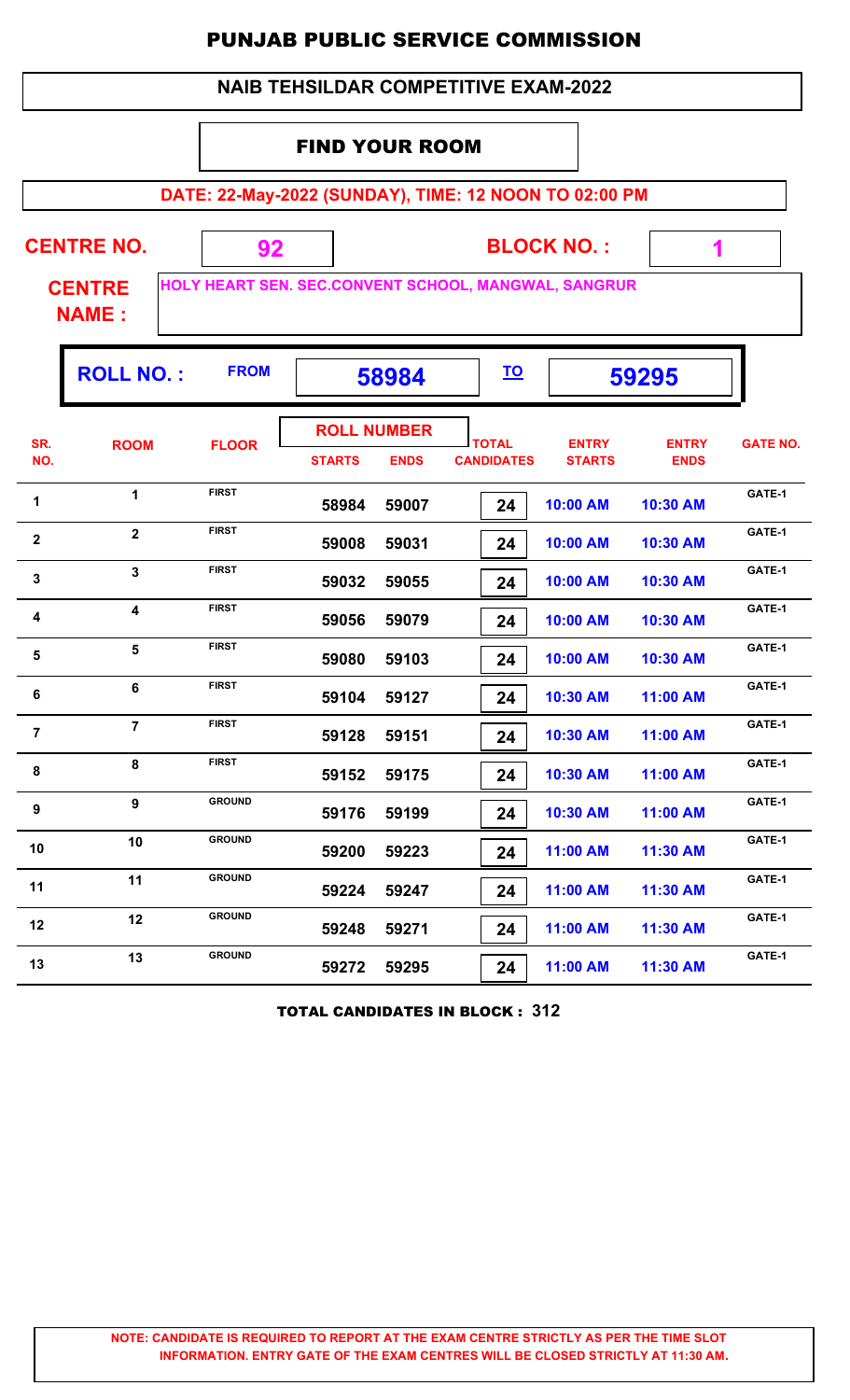|                  |                               |                                                       | <b>NAIB TEHSILDAR COMPETITIVE EXAM-2022</b> |                                   |                                   |           |                               |                             |                 |
|------------------|-------------------------------|-------------------------------------------------------|---------------------------------------------|-----------------------------------|-----------------------------------|-----------|-------------------------------|-----------------------------|-----------------|
|                  |                               |                                                       | <b>FIND YOUR ROOM</b>                       |                                   |                                   |           |                               |                             |                 |
|                  |                               | DATE: 22-May-2022 (SUNDAY), TIME: 12 NOON TO 02:00 PM |                                             |                                   |                                   |           |                               |                             |                 |
|                  | <b>CENTRE NO.</b>             | 92                                                    |                                             |                                   |                                   |           | <b>BLOCK NO.:</b>             | $\mathbf{2}$                |                 |
|                  | <b>CENTRE</b><br><b>NAME:</b> | HOLY HEART SEN. SEC.CONVENT SCHOOL, MANGWAL, SANGRUR  |                                             |                                   |                                   |           |                               |                             |                 |
|                  | <b>ROLL NO.:</b>              | <b>FROM</b>                                           |                                             | 59296                             |                                   | <u>TO</u> |                               | 59631                       |                 |
| SR.<br>NO.       | <b>ROOM</b>                   | <b>FLOOR</b>                                          | <b>STARTS</b>                               | <b>ROLL NUMBER</b><br><b>ENDS</b> | <b>TOTAL</b><br><b>CANDIDATES</b> |           | <b>ENTRY</b><br><b>STARTS</b> | <b>ENTRY</b><br><b>ENDS</b> | <b>GATE NO.</b> |
| 1                | $\mathbf 1$                   | <b>FIRST</b>                                          | 59296                                       | 59319                             |                                   | 24        | 10:00 AM                      | 10:30 AM                    | GATE-1          |
| $\mathbf{2}$     | $\overline{2}$                | <b>FIRST</b>                                          | 59320                                       | 59343                             |                                   | 24        | 10:00 AM                      | 10:30 AM                    | GATE-1          |
| $\mathbf 3$      | $\overline{3}$                | <b>FIRST</b>                                          | 59344                                       | 59367                             |                                   | 24        | 10:00 AM                      | 10:30 AM                    | GATE-1          |
| 4                | $\overline{\mathbf{4}}$       | <b>FIRST</b>                                          | 59368                                       | 59391                             |                                   | 24        | 10:00 AM                      | 10:30 AM                    | GATE-1          |
| 5                | 5                             | <b>FIRST</b>                                          | 59392                                       | 59415                             |                                   | 24        | 10:00 AM                      | 10:30 AM                    | GATE-1          |
| 6                | 6                             | <b>FIRST</b>                                          | 59416                                       | 59439                             |                                   | 24        | 10:30 AM                      | 11:00 AM                    | GATE-1          |
| $\overline{7}$   | $\overline{7}$                | <b>FIRST</b>                                          | 59440                                       | 59463                             |                                   | 24        | 10:30 AM                      | 11:00 AM                    | GATE-1          |
| 8                | 8                             | <b>GROUND</b>                                         | 59464                                       | 59487                             |                                   | 24        | 10:30 AM                      | 11:00 AM                    | GATE-1          |
| $\boldsymbol{9}$ | 9                             | <b>GROUND</b>                                         | 59488                                       | 59511                             |                                   | 24        | 10:30 AM                      | 11:00 AM                    | GATE-1          |
| 10               | 10                            | <b>GROUND</b>                                         | 59512                                       | 59535                             |                                   | 24        | 10:30 AM                      | 11:00 AM                    | GATE-1          |
| 11               | 11                            | <b>GROUND</b>                                         | 59536                                       | 59559                             |                                   | 24        | 11:00 AM                      | 11:30 AM                    | GATE-1          |
| 12               | 12                            | <b>GROUND</b>                                         | 59560                                       | 59583                             |                                   | 24        | 11:00 AM                      | 11:30 AM                    | GATE-1          |
| 13               | 13                            | <b>GROUND</b>                                         | 59584                                       | 59607                             |                                   | 24        | 11:00 AM                      | 11:30 AM                    | GATE-1          |
| 14               | 14                            | <b>GROUND</b>                                         | 59608                                       | 59631                             |                                   | 24        | 11:00 AM                      | 11:30 AM                    | GATE-1          |

TOTAL CANDIDATES IN BLOCK : **336**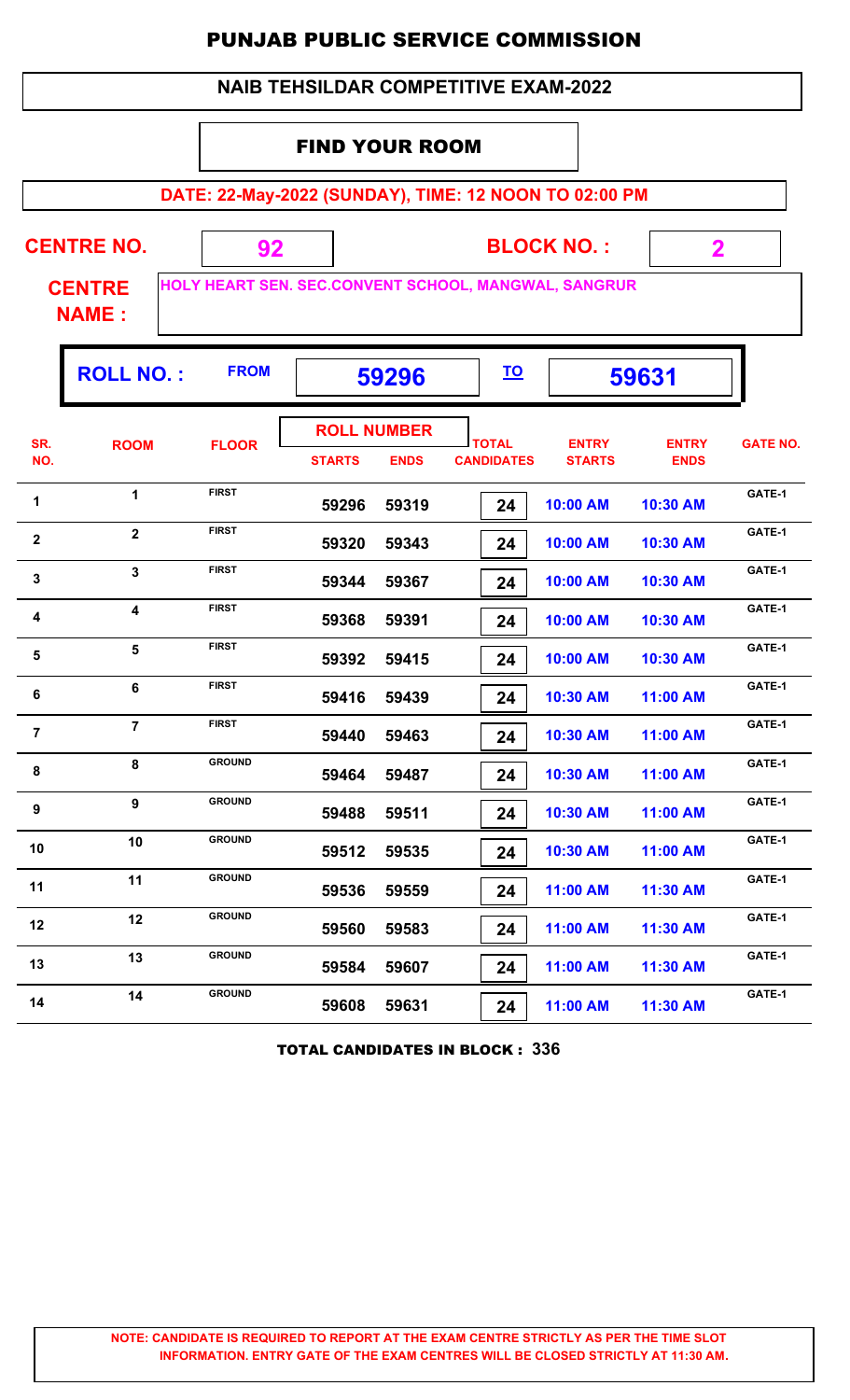## **NAIB TEHSILDAR COMPETITIVE EXAM-2022**

## FIND YOUR ROOM

**DATE: 22-May-2022 (SUNDAY), TIME: 12 NOON TO 02:00 PM**

**CENTRE NO.** 

**BLOCK NO. :**

 **1**

**CENTRE NAME :**

**BHAI GURDAS INSTITUTE OF ENGINEERING AND TECHNOLOGY, BHAWANIGARH, SANGRUR**

 **93**

|                | <b>ROLL NO.:</b> | <b>FROM</b>   | 59632                               |             | <u>TO</u>                         |                               | 59919                       |                  |
|----------------|------------------|---------------|-------------------------------------|-------------|-----------------------------------|-------------------------------|-----------------------------|------------------|
| SR.<br>NO.     | <b>ROOM</b>      | <b>FLOOR</b>  | <b>ROLL NUMBER</b><br><b>STARTS</b> | <b>ENDS</b> | <b>TOTAL</b><br><b>CANDIDATES</b> | <b>ENTRY</b><br><b>STARTS</b> | <b>ENTRY</b><br><b>ENDS</b> | <b>GATE NO.</b>  |
| 1              | $L-10$           | <b>SECOND</b> | 59632                               | 59655       | 24                                | 10:00 AM                      | 10:30 AM                    | <b>MAIN GATE</b> |
| $\mathbf 2$    | $L-11$           | <b>SECOND</b> | 59656                               | 59679       | 24                                | 10:00 AM                      | 10:30 AM                    | <b>MAIN GATE</b> |
| 3              | $L-12$           | <b>SECOND</b> | 59680                               | 59703       | 24                                | 10:00 AM                      | 10:30 AM                    | <b>MAIN GATE</b> |
| 4              | $L-13$           | <b>SECOND</b> | 59704                               | 59727       | 24                                | 10:00 AM                      | 10:30 AM                    | <b>MAIN GATE</b> |
| 5              | $L-14$           | <b>SECOND</b> | 59728                               | 59751       | 24                                | 10:30 AM                      | 11:00 AM                    | <b>MAIN GATE</b> |
| 6              | $L-15$           | <b>SECOND</b> | 59752                               | 59775       | 24                                | 10:30 AM                      | 11:00 AM                    | <b>MAIN GATE</b> |
| $\overline{7}$ | $L-16$           | <b>SECOND</b> | 59776                               | 59799       | 24                                | 10:30 AM                      | 11:00 AM                    | <b>MAIN GATE</b> |
| 8              | $L-17$           | <b>SECOND</b> | 59800                               | 59823       | 24                                | 10:30 AM                      | 11:00 AM                    | <b>MAIN GATE</b> |
| $9$            | $L-18$           | <b>SECOND</b> | 59824                               | 59847       | 24                                | 11:00 AM                      | 11:30 AM                    | <b>MAIN GATE</b> |
| 10             | $L-19$           | <b>SECOND</b> | 59848                               | 59871       | 24                                | 11:00 AM                      | 11:30 AM                    | <b>MAIN GATE</b> |
| 11             | $T - 3$          | <b>SECOND</b> | 59872                               | 59895       | 24                                | 11:00 AM                      | 11:30 AM                    | <b>MAIN GATE</b> |
| 12             | $T - 4$          | <b>SECOND</b> | 59896                               | 59919       | 24                                | 11:00 AM                      | 11:30 AM                    | <b>MAIN GATE</b> |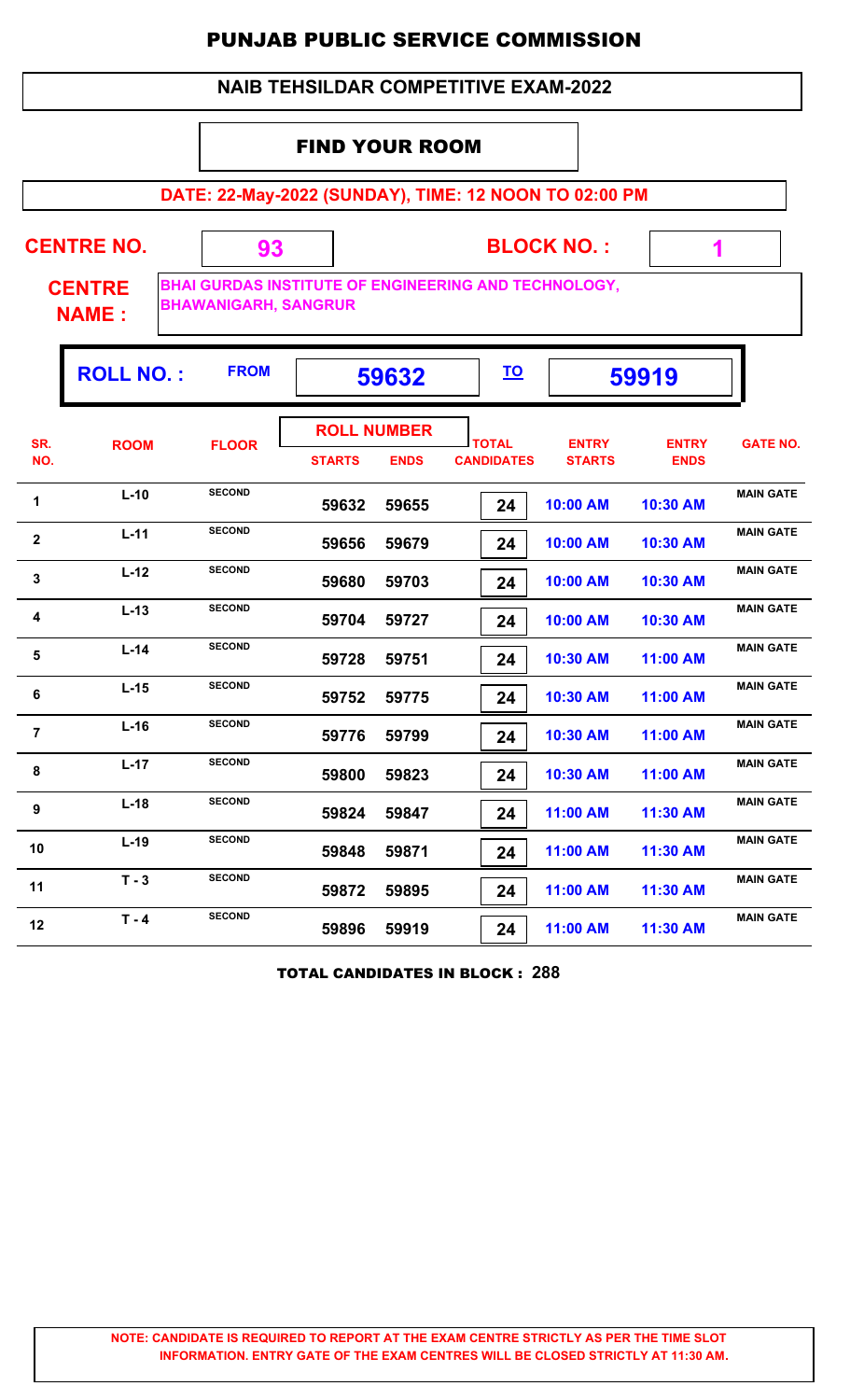|                   |                               |                                                                                     |                       |                                   |                                   | <b>NAIB TEHSILDAR COMPETITIVE EXAM-2022</b> |                             |                  |  |  |  |
|-------------------|-------------------------------|-------------------------------------------------------------------------------------|-----------------------|-----------------------------------|-----------------------------------|---------------------------------------------|-----------------------------|------------------|--|--|--|
|                   |                               |                                                                                     | <b>FIND YOUR ROOM</b> |                                   |                                   |                                             |                             |                  |  |  |  |
|                   |                               | DATE: 22-May-2022 (SUNDAY), TIME: 12 NOON TO 02:00 PM                               |                       |                                   |                                   |                                             |                             |                  |  |  |  |
| <b>CENTRE NO.</b> |                               | 94                                                                                  |                       | <b>BLOCK NO.:</b><br>1            |                                   |                                             |                             |                  |  |  |  |
|                   | <b>CENTRE</b><br><b>NAME:</b> | <b>ASRA COLLEGE OF ENGINEERING &amp; TECHNOLOGY, BHAWANIGARH,</b><br><b>SANGRUR</b> |                       |                                   |                                   |                                             |                             |                  |  |  |  |
|                   | <b>ROLL NO.:</b>              | <b>FROM</b>                                                                         |                       | 59920                             | <u>TO</u>                         |                                             | 60147                       |                  |  |  |  |
| SR.<br>NO.        | <b>ROOM</b>                   | <b>FLOOR</b>                                                                        | <b>STARTS</b>         | <b>ROLL NUMBER</b><br><b>ENDS</b> | <b>TOTAL</b><br><b>CANDIDATES</b> | <b>ENTRY</b><br><b>STARTS</b>               | <b>ENTRY</b><br><b>ENDS</b> | <b>GATE NO.</b>  |  |  |  |
| 1                 | $\overline{7}$                | <b>GROUND</b>                                                                       | 59920                 | 59931                             | 12                                | 10:00 AM                                    | 10:30 AM                    | <b>MAIN GATE</b> |  |  |  |
| $\mathbf{2}$      | 8                             | <b>GROUND</b>                                                                       | 59932                 | 59943                             | 12                                | 10:00 AM                                    | 10:30 AM                    | <b>MAIN GATE</b> |  |  |  |
| 3                 | 20                            | <b>GROUND</b>                                                                       | 59944                 | 59955                             | 12                                | 10:00 AM                                    | 10:30 AM                    | <b>MAIN GATE</b> |  |  |  |
| 4                 | 102                           | <b>FIRST</b>                                                                        | 59956                 | 59967                             | 12                                | 10:00 AM                                    | 10:30 AM                    | <b>MAIN GATE</b> |  |  |  |
| 5                 | 103                           | <b>FIRST</b>                                                                        | 59968                 | 59979                             | 12                                | 10:00 AM                                    | 10:30 AM                    | <b>MAIN GATE</b> |  |  |  |
| 6                 | 104                           | <b>FIRST</b>                                                                        | 59980                 | 59991                             | 12                                | 10:00 AM                                    | 10:30 AM                    | <b>MAIN GATE</b> |  |  |  |
| $\overline{7}$    | 201                           | <b>SECOND</b>                                                                       | 59992                 | 60003                             | 12                                | 10:00 AM                                    | 10:30 AM                    | <b>MAIN GATE</b> |  |  |  |
| 8                 | 203                           | <b>SECOND</b>                                                                       | 60004                 | 60015                             | 12                                | 10:00 AM                                    | 10:30 AM                    | <b>MAIN GATE</b> |  |  |  |
| 9                 | 204                           | <b>SECOND</b>                                                                       | 60016                 | 60027                             | 12                                | 10:30 AM                                    | 11:00 AM                    | <b>MAIN GATE</b> |  |  |  |
| 10                | 205                           | <b>SECOND</b>                                                                       | 60028                 | 60051                             | 24                                | 10:30 AM                                    | 11:00 AM                    | <b>MAIN GATE</b> |  |  |  |
| 11                | 206                           | <b>SECOND</b>                                                                       | 60052                 | 60063                             | 12                                | 10:30 AM                                    | 11:00 AM                    | <b>MAIN GATE</b> |  |  |  |
| 12                | 207                           | <b>SECOND</b>                                                                       | 60064                 | 60075                             | 12                                | 10:30 AM                                    | 11:00 AM                    | <b>MAIN GATE</b> |  |  |  |
| 13                | 213                           | <b>SECOND</b>                                                                       | 60076                 | 60111                             | 36                                | 10:30 AM                                    | 11:00 AM                    | <b>MAIN GATE</b> |  |  |  |
| 14                | 214                           | <b>SECOND</b>                                                                       | 60112                 | 60123                             | 12                                | 11:00 AM                                    | 11:30 AM                    | <b>MAIN GATE</b> |  |  |  |
| 15                | 215                           | <b>SECOND</b>                                                                       | 60124                 | 60147                             | 24                                | 11:00 AM                                    | 11:30 AM                    | <b>MAIN GATE</b> |  |  |  |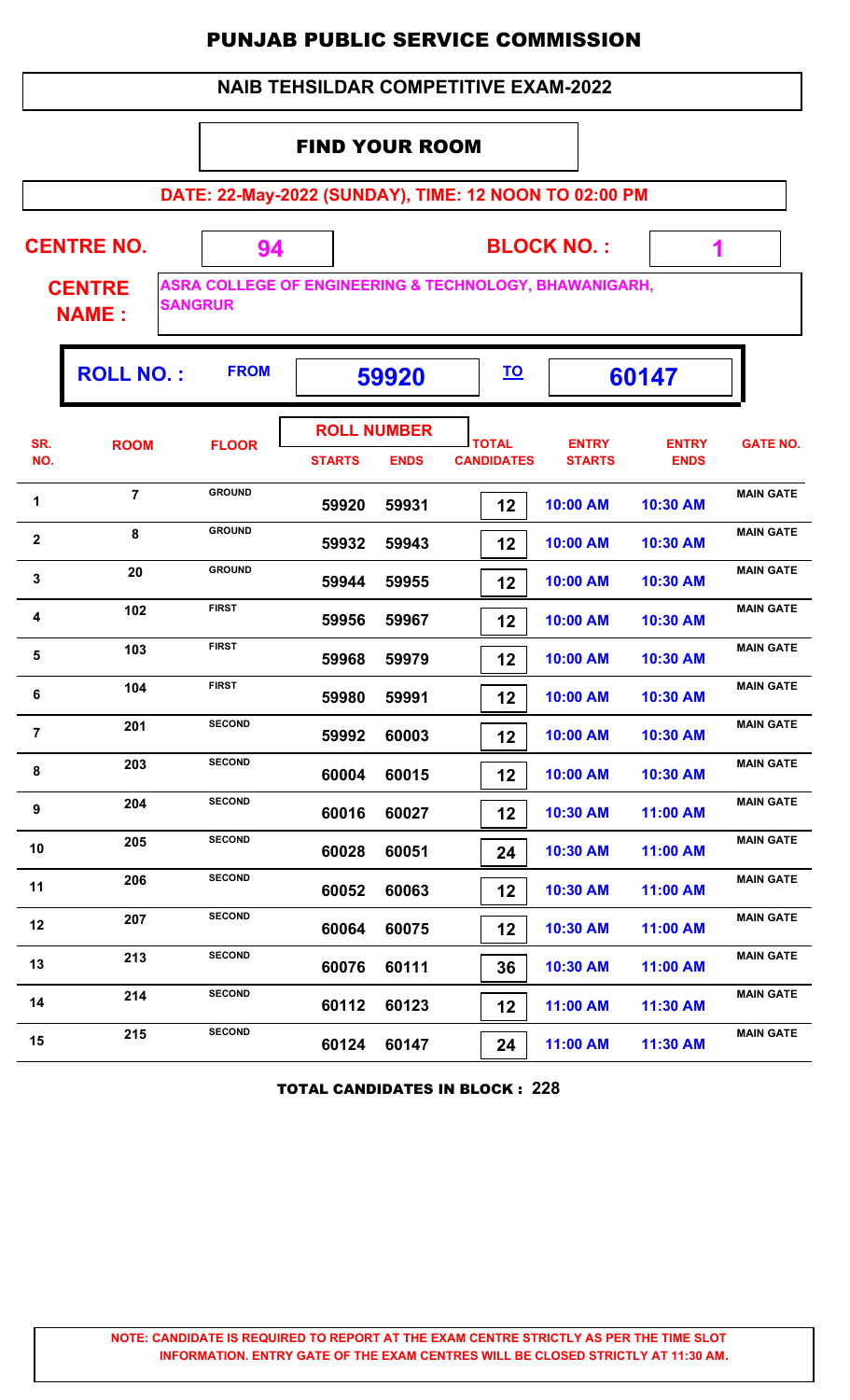|                                                              |                                                       |                                                                                     |                                     |             | <b>NAIB TEHSILDAR COMPETITIVE EXAM-2022</b> |                               |                             |                  |  |  |  |  |  |
|--------------------------------------------------------------|-------------------------------------------------------|-------------------------------------------------------------------------------------|-------------------------------------|-------------|---------------------------------------------|-------------------------------|-----------------------------|------------------|--|--|--|--|--|
|                                                              | <b>FIND YOUR ROOM</b>                                 |                                                                                     |                                     |             |                                             |                               |                             |                  |  |  |  |  |  |
|                                                              | DATE: 22-May-2022 (SUNDAY), TIME: 12 NOON TO 02:00 PM |                                                                                     |                                     |             |                                             |                               |                             |                  |  |  |  |  |  |
| <b>CENTRE NO.</b><br><b>BLOCK NO.:</b><br>94<br>$\mathbf{2}$ |                                                       |                                                                                     |                                     |             |                                             |                               |                             |                  |  |  |  |  |  |
|                                                              | <b>CENTRE</b><br><b>NAME:</b>                         | <b>ASRA COLLEGE OF ENGINEERING &amp; TECHNOLOGY, BHAWANIGARH,</b><br><b>SANGRUR</b> |                                     |             |                                             |                               |                             |                  |  |  |  |  |  |
|                                                              | <b>ROLL NO.:</b>                                      | <b>FROM</b>                                                                         |                                     | 60148       | <u>TO</u>                                   |                               | 60303                       |                  |  |  |  |  |  |
| SR.<br>NO.                                                   | <b>ROOM</b>                                           | <b>FLOOR</b>                                                                        | <b>ROLL NUMBER</b><br><b>STARTS</b> | <b>ENDS</b> | <b>TOTAL</b><br><b>CANDIDATES</b>           | <b>ENTRY</b><br><b>STARTS</b> | <b>ENTRY</b><br><b>ENDS</b> | <b>GATE NO.</b>  |  |  |  |  |  |
| 1                                                            | 201                                                   | <b>SECOND</b>                                                                       | 60148                               | 60159       | 12                                          | 10:00 AM                      | 10:30 AM                    | <b>MAIN GATE</b> |  |  |  |  |  |
| $\mathbf{2}$                                                 | 202                                                   | <b>SECOND</b>                                                                       | 60160                               | 60171       | 12                                          | 10:00 AM                      | 10:30 AM                    | <b>MAIN GATE</b> |  |  |  |  |  |
| 3                                                            | 204                                                   | <b>SECOND</b>                                                                       | 60172                               | 60195       | 24                                          | 10:00 AM                      | 10:30 AM                    | <b>MAIN GATE</b> |  |  |  |  |  |
| 4                                                            | 205                                                   | <b>SECOND</b>                                                                       | 60196                               | 60210       | 15                                          | 10:00 AM                      | 10:30 AM                    | <b>MAIN GATE</b> |  |  |  |  |  |
| 5                                                            | 209                                                   | <b>SECOND</b>                                                                       | 60211                               | 60225       | 15                                          | 10:30 AM                      | 11:00 AM                    | <b>MAIN GATE</b> |  |  |  |  |  |
| 6                                                            | 210                                                   | <b>SECOND</b>                                                                       | 60226                               | 60240       | 15                                          | 10:30 AM                      | 11:00 AM                    | <b>MAIN GATE</b> |  |  |  |  |  |
| $\overline{7}$                                               | 211                                                   | <b>SECOND</b>                                                                       | 60241                               | 60252       | 12                                          | 10:30 AM                      | 11:00 AM                    | <b>MAIN GATE</b> |  |  |  |  |  |
| 8                                                            | 212                                                   | <b>SECOND</b>                                                                       | 60253                               | 60264       | 12                                          | 11:00 AM                      | 11:30 AM                    | <b>MAIN GATE</b> |  |  |  |  |  |
| 9                                                            | 304                                                   | <b>THIRD</b>                                                                        | 60265                               | 60276       | 12                                          | 11:00 AM                      | 11:30 AM                    | <b>MAIN GATE</b> |  |  |  |  |  |
| 10                                                           | 309                                                   | <b>THIRD</b>                                                                        | 60277                               | 60288       | 12                                          | 11:00 AM                      | 11:30 AM                    | <b>MAIN GATE</b> |  |  |  |  |  |
| 11                                                           | 310                                                   | <b>THIRD</b>                                                                        | 60289                               | 60303       | 15                                          | 11:00 AM                      | 11:30 AM                    | <b>MAIN GATE</b> |  |  |  |  |  |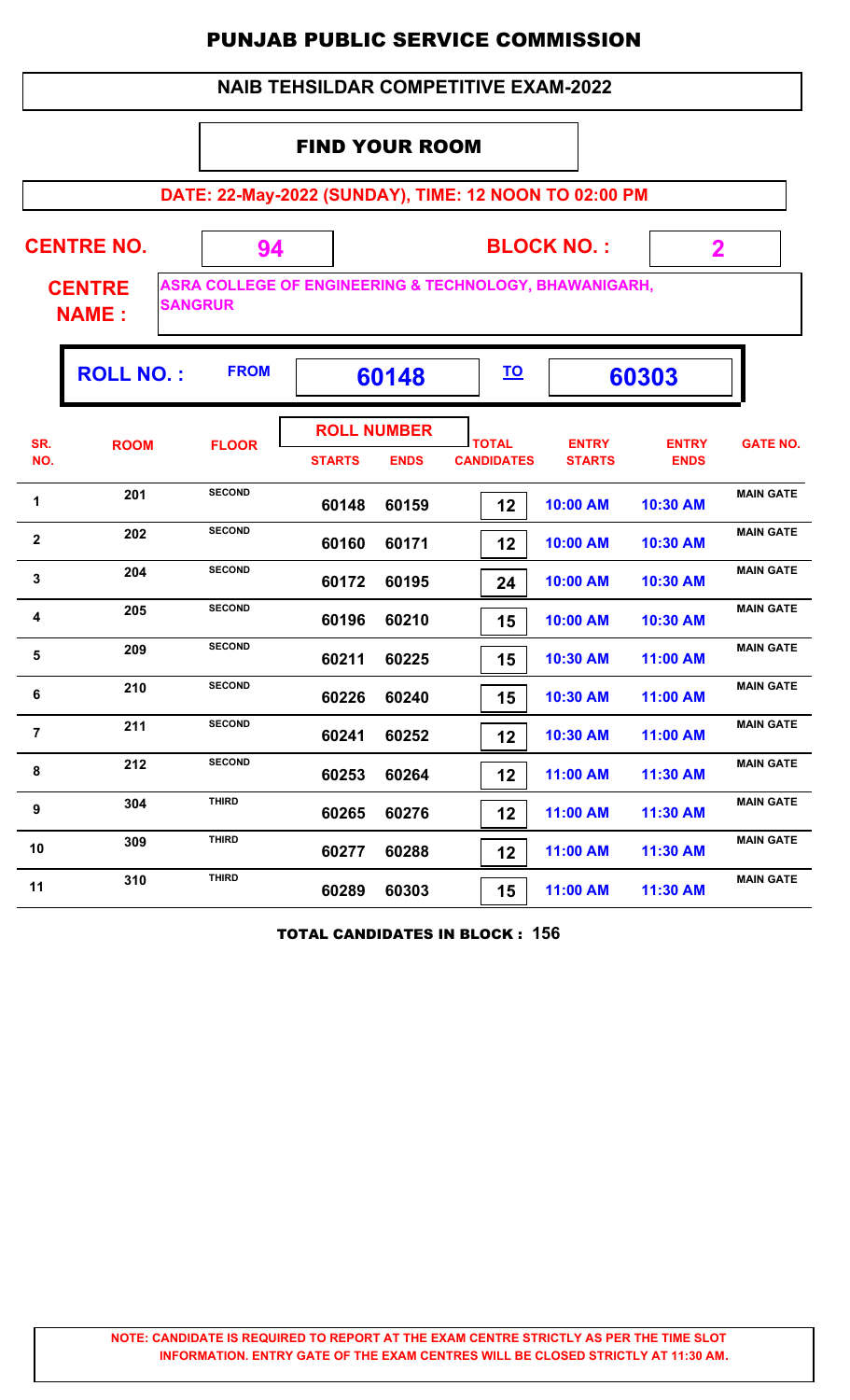# **NAIB TEHSILDAR COMPETITIVE EXAM-2022**

## FIND YOUR ROOM

**DATE: 22-May-2022 (SUNDAY), TIME: 12 NOON TO 02:00 PM**

| <b>CENTRE NO.</b><br><b>CENTRE</b><br><b>PATIALA</b><br><b>NAME:</b> |                      | 95            |               |                                   |                                   | <b>BLOCK NO.:</b><br>1<br>NATIONAL COLLEGE OF PHYSICAL EDUCATION, CHUPKI, SAMANA, DISTT. |                             |                 |  |
|----------------------------------------------------------------------|----------------------|---------------|---------------|-----------------------------------|-----------------------------------|------------------------------------------------------------------------------------------|-----------------------------|-----------------|--|
|                                                                      | <b>ROLL NO.:</b>     | <b>FROM</b>   |               | 60304                             | <u>TO</u>                         |                                                                                          | 60627                       |                 |  |
| SR.<br>NO.                                                           | <b>ROOM</b>          | <b>FLOOR</b>  | <b>STARTS</b> | <b>ROLL NUMBER</b><br><b>ENDS</b> | <b>TOTAL</b><br><b>CANDIDATES</b> | <b>ENTRY</b><br><b>STARTS</b>                                                            | <b>ENTRY</b><br><b>ENDS</b> | <b>GATE NO.</b> |  |
| 1                                                                    | $\blacktriangleleft$ | <b>GROUND</b> | 60304         | 60331                             | 28                                | 10:00 AM                                                                                 | 10:30 AM                    | GATE-2          |  |
| $\overline{\mathbf{2}}$                                              | $\overline{2}$       | <b>GROUND</b> | 60332         | 60359                             | 28                                | 10:00 AM                                                                                 | 10:30 AM                    | GATE-2          |  |
| $\mathbf{3}$                                                         | $\overline{3}$       | <b>GROUND</b> | 60360         | 60387                             | 28                                | 10:00 AM                                                                                 | 10:30 AM                    | GATE-2          |  |
| 4                                                                    | 4                    | <b>GROUND</b> | 60388         | 60423                             | 36                                | 10:00 AM                                                                                 | 10:30 AM                    | GATE-2          |  |
| 5                                                                    | $5\phantom{a}$       | <b>FIRST</b>  | 60424         | 60459                             | 36                                | 10:30 AM                                                                                 | 11:00 AM                    | GATE-2          |  |
| 6                                                                    | 6                    | <b>FIRST</b>  | 60460         | 60495                             | 36                                | 10:30 AM                                                                                 | 11:00 AM                    | GATE-2          |  |
| $\overline{7}$                                                       | $\overline{7}$       | <b>FIRST</b>  | 60496         | 60531                             | 36                                | 10:30 AM                                                                                 | 11:00 AM                    | GATE-2          |  |
| 8                                                                    | <b>HALL</b>          | <b>FIRST</b>  | 60532         | 60627                             | 96                                | 11:00 AM                                                                                 | 11:30 AM                    | GATE-2          |  |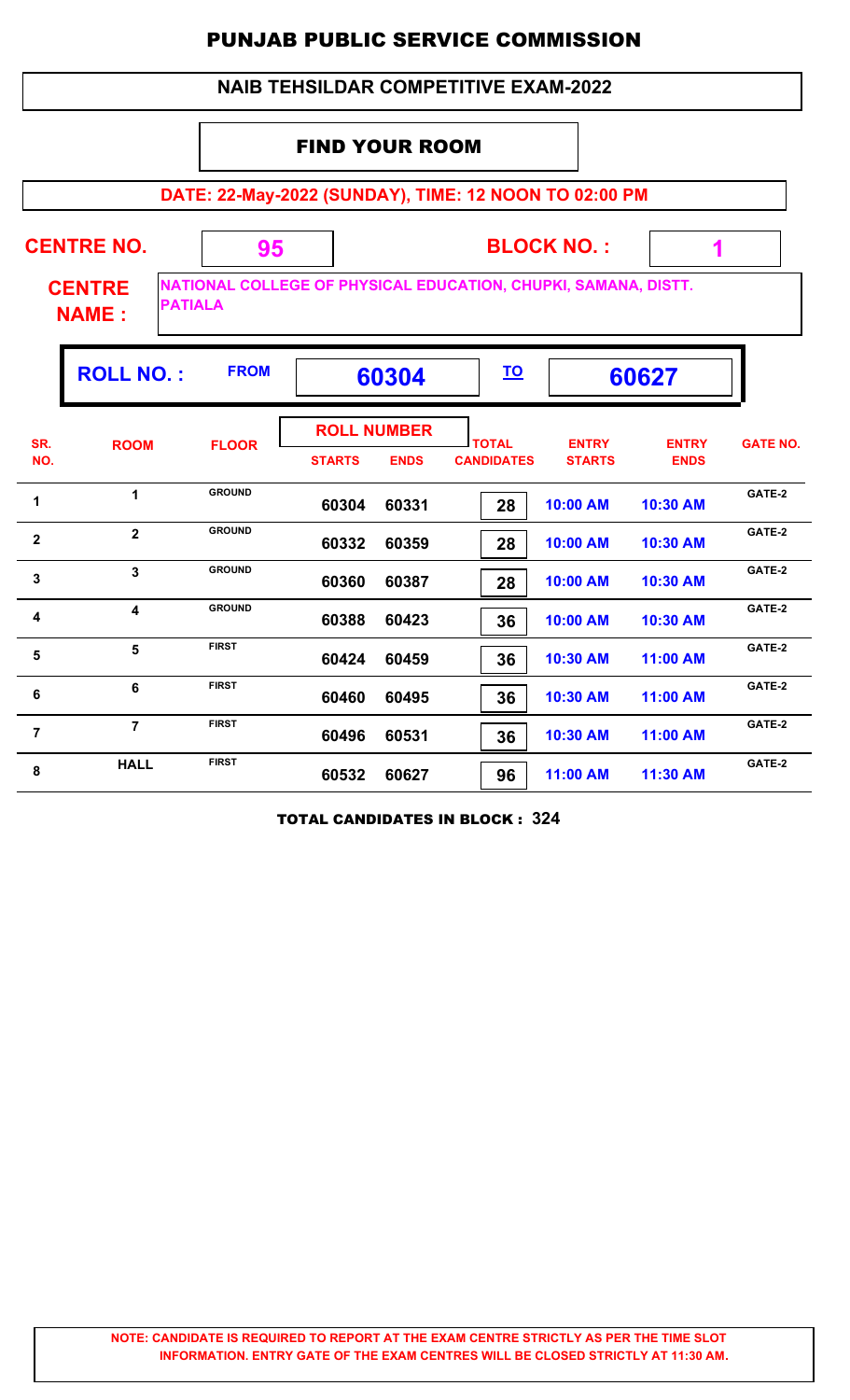|  | <b>NAIB TEHSILDAR COMPETITIVE EXAM-2022</b> |
|--|---------------------------------------------|
|--|---------------------------------------------|

## FIND YOUR ROOM

**DATE: 22-May-2022 (SUNDAY), TIME: 12 NOON TO 02:00 PM**

 **1**

ŋ.

| <b>CENTRE NO.</b> | <b>BLOCK NO.:</b>                                                    |  |
|-------------------|----------------------------------------------------------------------|--|
| <b>CENTRE</b>     | <b>PREMIER PUBLIC SCHOOL, VILLAGE CHUPKI, SAMANA, DISTT. PATIALA</b> |  |

**NAME :**

|                         | <b>ROLL NO.:</b>        | <b>FROM</b>   |               | 60628              |                   |               | 61002        |                 |
|-------------------------|-------------------------|---------------|---------------|--------------------|-------------------|---------------|--------------|-----------------|
| SR.                     | <b>ROOM</b>             | <b>FLOOR</b>  |               | <b>ROLL NUMBER</b> | <b>TOTAL</b>      | <b>ENTRY</b>  | <b>ENTRY</b> | <b>GATE NO.</b> |
| NO.                     |                         |               | <b>STARTS</b> | <b>ENDS</b>        | <b>CANDIDATES</b> | <b>STARTS</b> | <b>ENDS</b>  |                 |
| 1                       | $\mathbf{1}$            | <b>FIRST</b>  | 60628         | 60642              | 15                | 10:00 AM      | 10:30 AM     | GATE-2          |
| $\mathbf{2}$            | $\overline{2}$          | <b>FIRST</b>  | 60643         | 60657              | 15                | 10:00 AM      | 10:30 AM     | GATE-2          |
| $\mathbf{3}$            | $\overline{\mathbf{3}}$ | <b>FIRST</b>  | 60658         | 60672              | 15                | 10:00 AM      | 10:30 AM     | GATE-2          |
| 4                       | 4                       | <b>FIRST</b>  | 60673         | 60687              | 15                | 10:00 AM      | 10:30 AM     | GATE-2          |
| $\overline{\mathbf{5}}$ | 5                       | <b>FIRST</b>  | 60688         | 60702              | 15                | 10:00 AM      | 10:30 AM     | GATE-2          |
| 6                       | $\bf 6$                 | <b>FIRST</b>  | 60703         | 60717              | 15                | 10:30 AM      | 11:00 AM     | GATE-2          |
| $\overline{7}$          | $\overline{7}$          | <b>FIRST</b>  | 60718         | 60732              | 15                | 10:30 AM      | 11:00 AM     | GATE-2          |
| 8                       | 8                       | <b>FIRST</b>  | 60733         | 60747              | 15                | 10:30 AM      | 11:00 AM     | GATE-2          |
| 9                       | 9                       | <b>FIRST</b>  | 60748         | 60762              | 15                | 10:30 AM      | 11:00 AM     | GATE-2          |
| 10                      | 10                      | <b>FIRST</b>  | 60763         | 60777              | 15                | 10:30 AM      | 11:00 AM     | GATE-2          |
| 11                      | 11                      | <b>FIRST</b>  | 60778         | 60792              | 15                | 11:00 AM      | 11:30 AM     | GATE-2          |
| 12                      | 12                      | <b>FIRST</b>  | 60793         | 60807              | 15                | 11:00 AM      | 11:30 AM     | GATE-2          |
| 13                      | 13                      | <b>FIRST</b>  | 60808         | 60822              | 15                | 11:00 AM      | 11:30 AM     | GATE-2          |
| 14                      | 14                      | <b>FIRST</b>  | 60823         | 60837              | 15                | 11:00 AM      | 11:30 AM     | GATE-2          |
| 15                      | 15                      | <b>FIRST</b>  | 60838         | 60852              | 15                | 11:00 AM      | 11:30 AM     | GATE-2          |
| 16                      | $\mathbf{1}$            | <b>SECOND</b> | 60853         | 60867              | 15                | 10:00 AM      | 10:30 AM     | GATE-1          |
| 17                      | $\overline{2}$          | <b>SECOND</b> | 60868         | 60882              | 15                | 10:00 AM      | 10:30 AM     | GATE-1          |
| 18                      | $\mathbf{3}$            | <b>SECOND</b> | 60883         | 60897              | 15                | 10:00 AM      | 10:30 AM     | GATE-1          |
| 19                      | $\overline{\mathbf{4}}$ | <b>SECOND</b> | 60898         | 60912              | 15                | 10:00 AM      | 10:30 AM     | GATE-1          |
| 20                      | 5                       | <b>SECOND</b> | 60913         | 60927              | 15                | 10:30 AM      | 11:00 AM     | GATE-1          |
| 21                      | 6                       | <b>SECOND</b> | 60928         | 60942              | 15                | 10:30 AM      | 11:00 AM     | GATE-1          |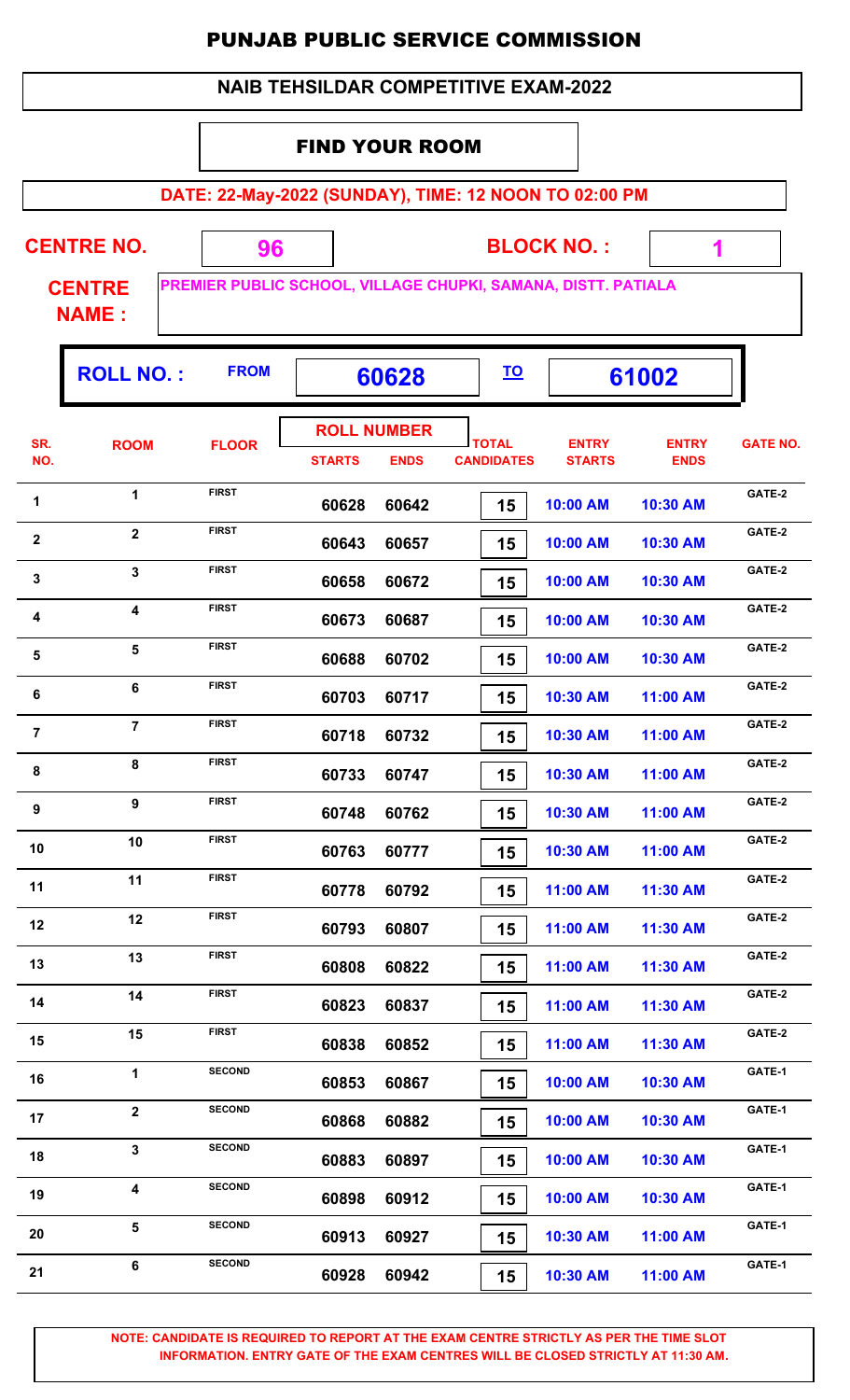|                                                       | <b>NAIB TEHSILDAR COMPETITIVE EXAM-2022</b> |                                                               |       |       |                   |          |                 |        |  |  |  |
|-------------------------------------------------------|---------------------------------------------|---------------------------------------------------------------|-------|-------|-------------------|----------|-----------------|--------|--|--|--|
|                                                       | <b>FIND YOUR ROOM</b>                       |                                                               |       |       |                   |          |                 |        |  |  |  |
| DATE: 22-May-2022 (SUNDAY), TIME: 12 NOON TO 02:00 PM |                                             |                                                               |       |       |                   |          |                 |        |  |  |  |
|                                                       | <b>CENTRE NO.</b>                           | 96                                                            |       |       | <b>BLOCK NO.:</b> |          |                 |        |  |  |  |
| <b>CENTRE</b><br><b>NAME:</b>                         |                                             | PREMIER PUBLIC SCHOOL, VILLAGE CHUPKI, SAMANA, DISTT. PATIALA |       |       |                   |          |                 |        |  |  |  |
| 22                                                    | 7                                           | <b>SECOND</b>                                                 | 60943 | 60957 | 15                | 10:30 AM | <b>11:00 AM</b> | GATE-1 |  |  |  |
| 23                                                    | 8                                           | <b>SECOND</b>                                                 | 60958 | 60972 | 15                | 11:00 AM | 11:30 AM        | GATE-1 |  |  |  |
| 24                                                    | 9                                           | <b>SECOND</b>                                                 | 60973 | 60987 | 15                | 11:00 AM | 11:30 AM        | GATE-1 |  |  |  |
| 25                                                    | 10                                          | <b>SECOND</b>                                                 | 60988 | 61002 | 15                | 11:00 AM | 11:30 AM        | GATE-1 |  |  |  |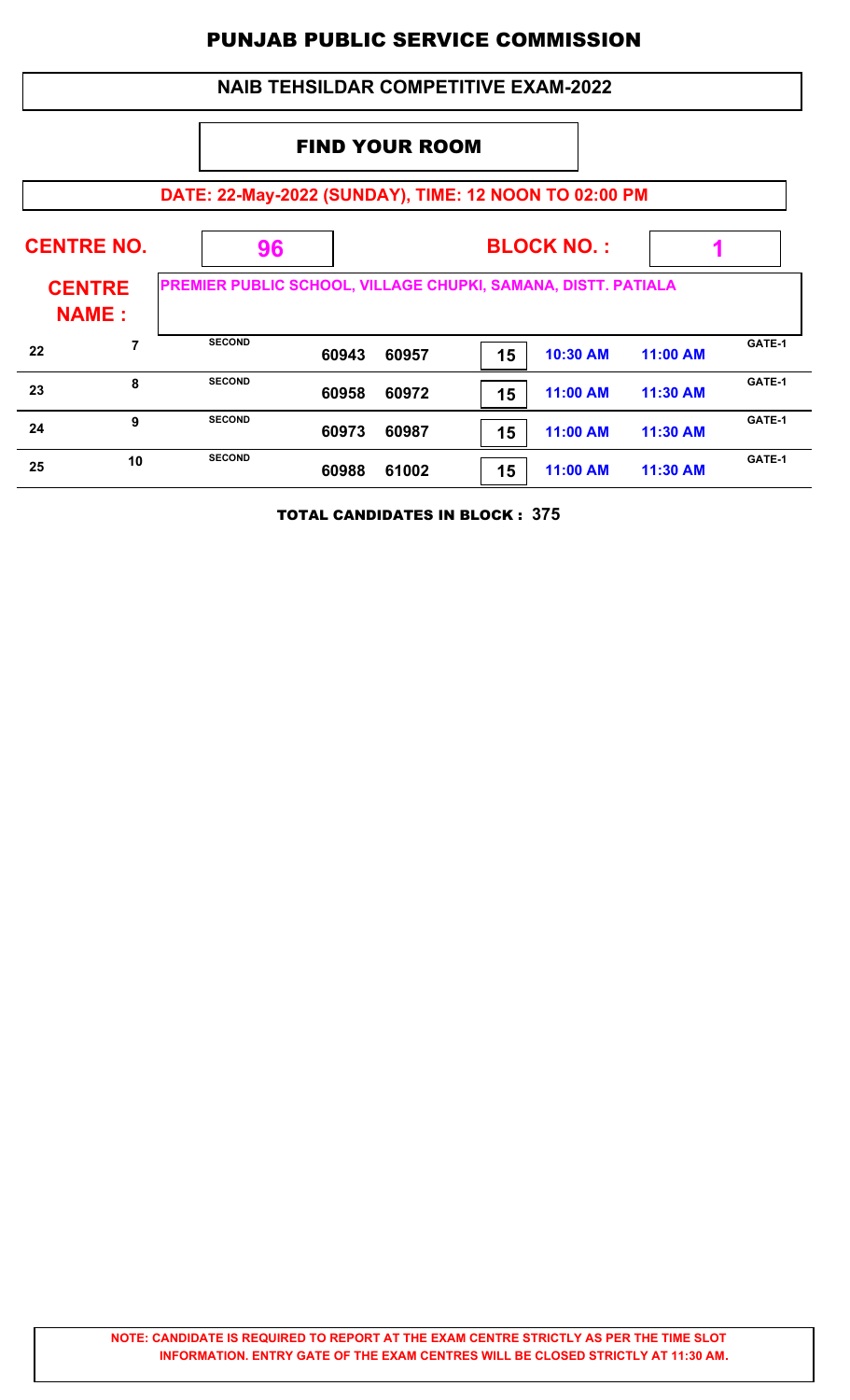## **NAIB TEHSILDAR COMPETITIVE EXAM-2022**

## FIND YOUR ROOM

**DATE: 22-May-2022 (SUNDAY), TIME: 12 NOON TO 02:00 PM**

|                | <b>CENTRE NO.</b><br><b>CENTRE</b><br><b>NAME:</b> | 97<br>S. AMARJIT SINGH MEMORIAL COLLEGE OF LAW, DHAINTHAL,<br><b>SAMANA-PATIALA ROAD, PATIALA</b> |                                     |             |                                   | <b>BLOCK NO.:</b>             | 1                           |                  |
|----------------|----------------------------------------------------|---------------------------------------------------------------------------------------------------|-------------------------------------|-------------|-----------------------------------|-------------------------------|-----------------------------|------------------|
|                | <b>ROLL NO.:</b>                                   | <b>FROM</b>                                                                                       |                                     | 61003       | <u>TO</u>                         |                               | 61302                       |                  |
| SR.<br>NO.     | <b>ROOM</b>                                        | <b>FLOOR</b>                                                                                      | <b>ROLL NUMBER</b><br><b>STARTS</b> | <b>ENDS</b> | <b>TOTAL</b><br><b>CANDIDATES</b> | <b>ENTRY</b><br><b>STARTS</b> | <b>ENTRY</b><br><b>ENDS</b> | <b>GATE NO.</b>  |
| $\mathbf 1$    | $G-1$                                              | <b>GROUND</b>                                                                                     | 61003                               | 61052       | 50                                | 10:00 AM                      | 10:30 AM                    | <b>MAIN GATE</b> |
| 2              | $G-2$                                              | <b>GROUND</b>                                                                                     | 61053                               | 61102       | 50                                | 10:00 AM                      | 10:30 AM                    | <b>MAIN GATE</b> |
| 3              | $FF-1$                                             | <b>FIRST</b>                                                                                      | 61103                               | 61142       | 40                                | 10:30 AM                      | 11:00 AM                    | <b>MAIN GATE</b> |
| 4              | $FF-2$                                             | <b>FIRST</b>                                                                                      | 61143                               | 61182       | 40                                | 10:30 AM                      | 11:00 AM                    | <b>MAIN GATE</b> |
| 5              | $FF-3$                                             | <b>FIRST</b>                                                                                      | 61183                               | 61222       | 40                                | 10:30 AM                      | 11:00 AM                    | <b>MAIN GATE</b> |
| 6              | $FF-4$                                             | <b>FIRST</b>                                                                                      | 61223                               | 61272       | 50                                | 11:00 AM                      | 11:30 AM                    | <b>MAIN GATE</b> |
| $\overline{7}$ | $FF-5$                                             | <b>FIRST</b>                                                                                      | 61273                               | 61302       | 30                                | 11:00 AM                      | 11:30 AM                    | <b>MAIN GATE</b> |

TOTAL CANDIDATES IN BLOCK : **300**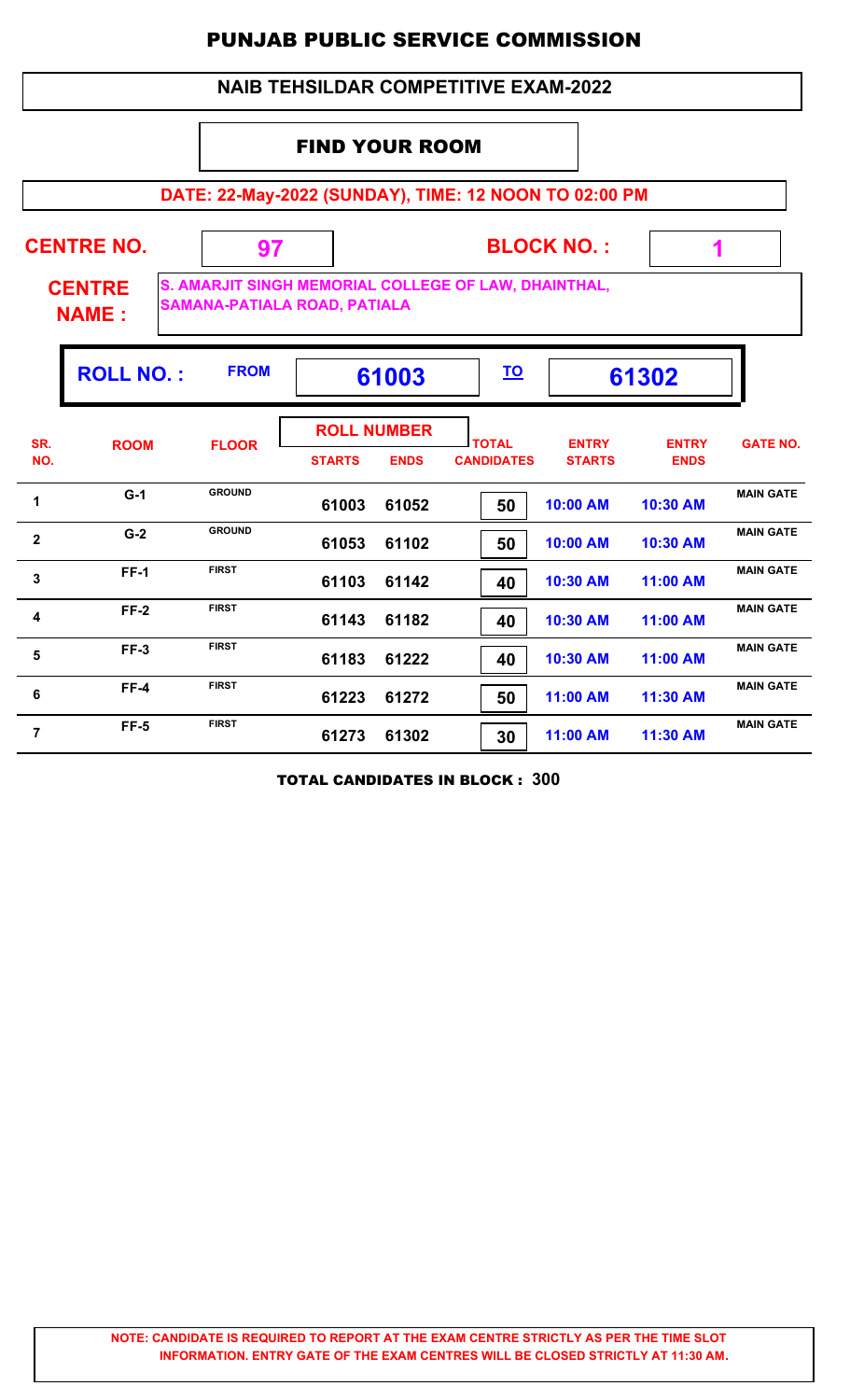## **NAIB TEHSILDAR COMPETITIVE EXAM-2022**

## FIND YOUR ROOM

**DATE: 22-May-2022 (SUNDAY), TIME: 12 NOON TO 02:00 PM**

| <b>CENTRE NO.</b>             |                       | <b>BLOCK NO.:</b>                                                  |  |
|-------------------------------|-----------------------|--------------------------------------------------------------------|--|
| <b>CENTRE</b><br><b>NAME:</b> | <b>DISTT, PATIALA</b> | <b>ADARSH DEGREE COLLEGE FOR GIRLS, VILLAGE DHAINTHAL, SAMANA,</b> |  |

|                         | <b>ROLL NO.:</b> | <b>FROM</b>   | 61303                               |             | <u>TO</u>                         |                               | 61680                       |                 |
|-------------------------|------------------|---------------|-------------------------------------|-------------|-----------------------------------|-------------------------------|-----------------------------|-----------------|
| SR.<br>NO.              | <b>ROOM</b>      | <b>FLOOR</b>  | <b>ROLL NUMBER</b><br><b>STARTS</b> | <b>ENDS</b> | <b>TOTAL</b><br><b>CANDIDATES</b> | <b>ENTRY</b><br><b>STARTS</b> | <b>ENTRY</b><br><b>ENDS</b> | <b>GATE NO.</b> |
| 1                       |                  | <b>GROUND</b> | 61303                               | 61350       | 48                                | 10:00 AM                      | 10:30 AM                    | GATE-1          |
| $\overline{\mathbf{2}}$ | $\mathbf{II}$    | <b>GROUND</b> | 61351                               | 61386       | 36                                | 10:00 AM                      | 10:30 AM                    | GATE-1          |
| $\mathbf{3}$            | Ш                | <b>GROUND</b> | 61387                               | 61428       | 42                                | 10:00 AM                      | 10:30 AM                    | GATE-1          |
| 4                       | IV               | <b>GROUND</b> | 61429                               | 61482       | 54                                | 10:30 AM                      | 11:00 AM                    | GATE-1          |
| 5                       | $\mathbf v$      | <b>GROUND</b> | 61483                               | 61524       | 42                                | 10:30 AM                      | 11:00 AM                    | GATE-1          |
| 6                       | VI               | <b>GROUND</b> | 61525                               | 61554       | 30                                | 10:30 AM                      | 11:00 AM                    | GATE-1          |
| $\overline{7}$          | VII              | <b>GROUND</b> | 61555                               | 61590       | 36                                | 11:00 AM                      | 11:30 AM                    | GATE-1          |
| 8                       | <b>VIII</b>      | <b>GROUND</b> | 61591                               | 61638       | 48                                | 11:00 AM                      | 11:30 AM                    | GATE-1          |
| 9                       | IX               | <b>GROUND</b> | 61639                               | 61680       | 42                                | 11:00 AM                      | 11:30 AM                    | GATE-1          |

TOTAL CANDIDATES IN BLOCK : **378**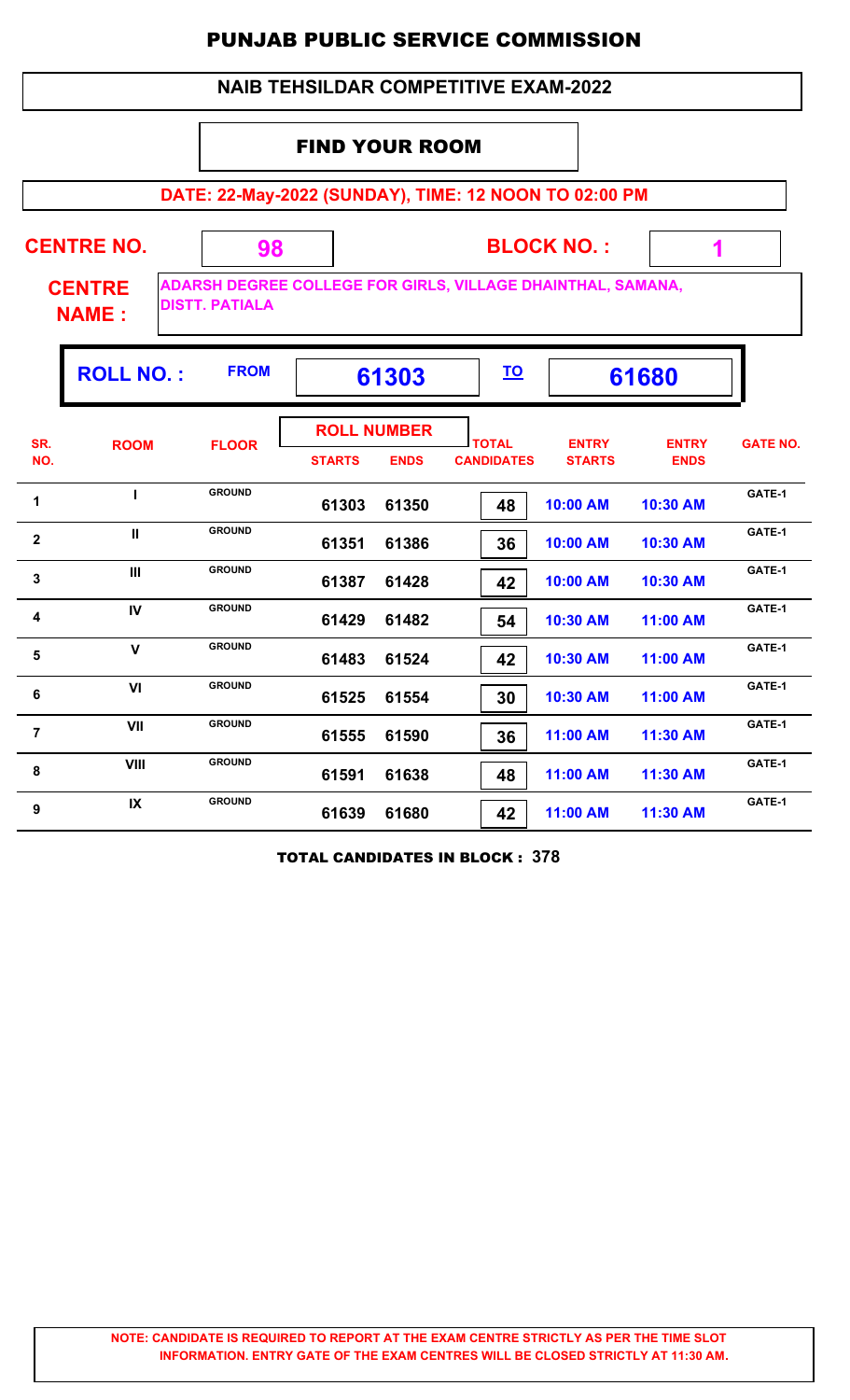|  | <b>NAIB TEHSILDAR COMPETITIVE EXAM-2022</b> |
|--|---------------------------------------------|
|--|---------------------------------------------|

## FIND YOUR ROOM

|              | DATE: 22-May-2022 (SUNDAY), TIME: 12 NOON TO 02:00 PM |                                         |               |                                   |                                   |                               |                             |                 |  |  |  |  |  |
|--------------|-------------------------------------------------------|-----------------------------------------|---------------|-----------------------------------|-----------------------------------|-------------------------------|-----------------------------|-----------------|--|--|--|--|--|
|              | <b>CENTRE NO.</b><br><b>CENTRE</b><br><b>NAME:</b>    | 99<br>RIMT UNIVERSITY, MANDI GOBINDGARH |               |                                   |                                   | <b>BLOCK NO.:</b>             | 1                           |                 |  |  |  |  |  |
|              | <b>ROLL NO.:</b>                                      | <b>FROM</b>                             |               | 61681                             | <u>TO</u>                         |                               | 61986                       |                 |  |  |  |  |  |
| SR.<br>NO.   | <b>ROOM</b>                                           | <b>FLOOR</b>                            | <b>STARTS</b> | <b>ROLL NUMBER</b><br><b>ENDS</b> | <b>TOTAL</b><br><b>CANDIDATES</b> | <b>ENTRY</b><br><b>STARTS</b> | <b>ENTRY</b><br><b>ENDS</b> | <b>GATE NO.</b> |  |  |  |  |  |
| 1            | 1                                                     | <b>GROUND</b>                           | 61681         | 61698                             | 18                                | 10:00 AM                      | 10:30 AM                    | GATE-1          |  |  |  |  |  |
| $\mathbf{2}$ | $\overline{2}$                                        | <b>FIRST</b>                            | 61699         | 61716                             | 18                                | 10:00 AM                      | 10:30 AM                    | GATE-1          |  |  |  |  |  |
| 3            | $\overline{3}$                                        | <b>SECOND</b>                           | 61717         | 61734                             | 18                                | 10:00 AM                      | 10:30 AM                    | GATE-1          |  |  |  |  |  |
| 4            | $\overline{\mathbf{4}}$                               | <b>SECOND</b>                           | 61735         | 61752                             | 18                                | 10:00 AM                      | 10:30 AM                    | GATE-1          |  |  |  |  |  |
| 5            | 5                                                     | <b>SECOND</b>                           | 61753         | 61770                             | 18                                | 10:00 AM                      | 10:30 AM                    | GATE-1          |  |  |  |  |  |
| 6            | 6                                                     | <b>SECOND</b>                           | 61771         | 61788                             | 18                                | 10:00 AM                      | 10:30 AM                    | GATE-1          |  |  |  |  |  |

| 6              | 6              | <b>SECOND</b> | 61771 | 61788 | 18 | 10:00 AM | 10:30 AM | GATE-1 |
|----------------|----------------|---------------|-------|-------|----|----------|----------|--------|
| $\overline{7}$ | $\overline{7}$ | <b>THIRD</b>  | 61789 | 61806 | 18 | 10:30 AM | 11:00 AM | GATE-1 |
| 8              | 8              | <b>THIRD</b>  | 61807 | 61824 | 18 | 10:30 AM | 11:00 AM | GATE-1 |
| 9              | 9              | <b>THIRD</b>  | 61825 | 61842 | 18 | 10:30 AM | 11:00 AM | GATE-1 |
| 10             | 10             | <b>THIRD</b>  | 61843 | 61860 | 18 | 10:30 AM | 11:00 AM | GATE-1 |
| 11             | 11             | <b>THIRD</b>  | 61861 | 61878 | 18 | 10:30 AM | 11:00 AM | GATE-1 |
| 12             | 12             | <b>THIRD</b>  | 61879 | 61896 | 18 | 10:30 AM | 11:00 AM | GATE-1 |
| 13             | 13             | <b>GROUND</b> | 61897 | 61914 | 18 | 11:00 AM | 11:30 AM | GATE-1 |
| 14             | 14             | <b>GROUND</b> | 61915 | 61932 | 18 | 11:00 AM | 11:30 AM | GATE-1 |
| 15             | 15             | <b>GROUND</b> | 61933 | 61950 | 18 | 11:00 AM | 11:30 AM | GATE-1 |
| 16             | 16             | <b>GROUND</b> | 61951 | 61968 | 18 | 11:00 AM | 11:30 AM | GATE-1 |
| 17             | 17             | <b>GROUND</b> | 61969 | 61986 | 18 | 11:00 AM | 11:30 AM | GATE-1 |
|                |                |               |       |       |    |          |          |        |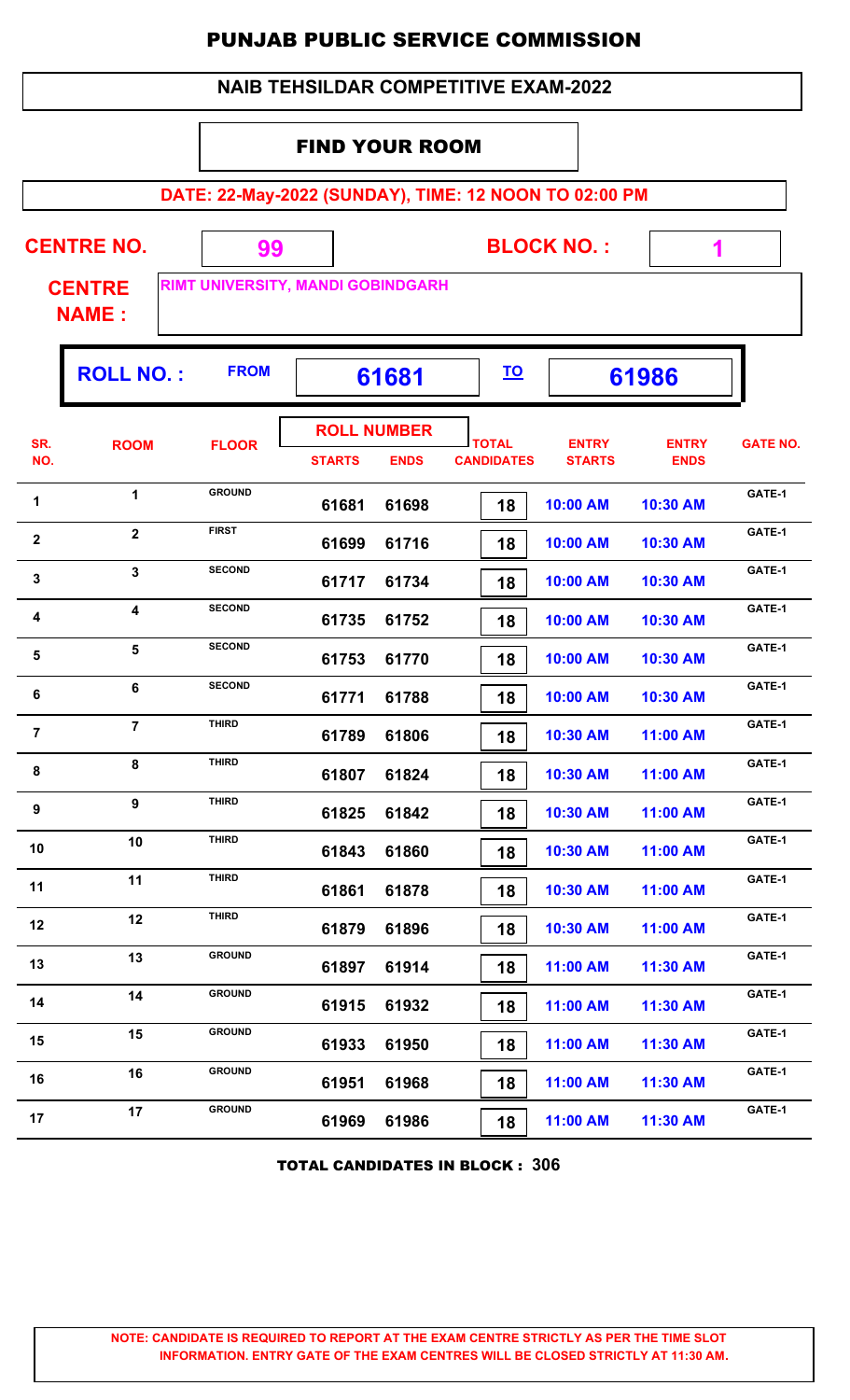|  | <b>NAIB TEHSILDAR COMPETITIVE EXAM-2022</b> |
|--|---------------------------------------------|
|--|---------------------------------------------|

## FIND YOUR ROOM

**DATE: 22-May-2022 (SUNDAY), TIME: 12 NOON TO 02:00 PM**

| <b>CENTRE NO.</b>             | 99          |                                          | <b>BLOCK NO.:</b> |       |  |
|-------------------------------|-------------|------------------------------------------|-------------------|-------|--|
| <b>CENTRE</b><br><b>NAME:</b> |             | <b>RIMT UNIVERSITY, MANDI GOBINDGARH</b> |                   |       |  |
| <b>ROLL NO.:</b>              | <b>FROM</b> | 61987                                    | <u>TO</u>         | 62310 |  |

|                |             |               | <b>ROLL NUMBER</b> |             |                                   |                               |                             |                 |
|----------------|-------------|---------------|--------------------|-------------|-----------------------------------|-------------------------------|-----------------------------|-----------------|
| SR.<br>NO.     | <b>ROOM</b> | <b>FLOOR</b>  | <b>STARTS</b>      | <b>ENDS</b> | <b>TOTAL</b><br><b>CANDIDATES</b> | <b>ENTRY</b><br><b>STARTS</b> | <b>ENTRY</b><br><b>ENDS</b> | <b>GATE NO.</b> |
| 1              | 20          | <b>FIRST</b>  | 61987              | 62004       | 18                                | 10:00 AM                      | 10:30 AM                    | GATE-2          |
| $\mathbf{2}$   | 21          | <b>FIRST</b>  | 62005              | 62022       | 18                                | 10:00 AM                      | 10:30 AM                    | GATE-2          |
| $\mathbf{3}$   | 22          | <b>FIRST</b>  | 62023              | 62040       | 18                                | 10:00 AM                      | 10:30 AM                    | GATE-2          |
| 4              | 23          | <b>FIRST</b>  | 62041              | 62058       | 18                                | 10:00 AM                      | 10:30 AM                    | GATE-2          |
| 5              | 24          | <b>FIRST</b>  | 62059              | 62076       | 18                                | 10:00 AM                      | 10:30 AM                    | GATE-2          |
| 6              | 25          | <b>FIRST</b>  | 62077              | 62094       | 18                                | 10:00 AM                      | 10:30 AM                    | GATE-2          |
| $\overline{7}$ | 26          | <b>FIRST</b>  | 62095              | 62112       | 18                                | 10:00 AM                      | 10:30 AM                    | GATE-2          |
| 8              | 27          | <b>FIRST</b>  | 62113              | 62130       | 18                                | 10:00 AM                      | 10:30 AM                    | GATE-2          |
| 9              | 28          | <b>SECOND</b> | 62131              | 62148       | 18                                | 10:00 AM                      | 10:30 AM                    | GATE-2          |
| 10             | 29          | <b>SECOND</b> | 62149              | 62166       | 18                                | 10:00 AM                      | 10:30 AM                    | GATE-2          |
| 11             | 30          | <b>SECOND</b> | 62167              | 62184       | 18                                | 10:00 AM                      | 10:30 AM                    | GATE-2          |
| 12             | 31          | <b>SECOND</b> | 62185              | 62202       | 18                                | 10:00 AM                      | 10:30 AM                    | GATE-2          |
| 13             | 32          | <b>SECOND</b> | 62203              | 62220       | 18                                | 10:00 AM                      | 10:30 AM                    | GATE-2          |
| 14             | 33          | <b>SECOND</b> | 62221              | 62238       | 18                                | 10:00 AM                      | 10:30 AM                    | GATE-2          |
| 15             | 34          | <b>SECOND</b> | 62239              | 62256       | 18                                | 10:30 AM                      | 11:00 AM                    | GATE-2          |
| 16             | 35          | <b>SECOND</b> | 62257              | 62274       | 18                                | 10:30 AM                      | 11:00 AM                    | GATE-2          |
| 17             | 36          | <b>SECOND</b> | 62275              | 62292       | 18                                | 10:30 AM                      | 11:00 AM                    | GATE-2          |
| 18             | 37          | <b>SECOND</b> | 62293              | 62310       | 18                                | 10:30 AM                      | 11:00 AM                    | GATE-2          |
|                |             |               |                    |             |                                   |                               |                             |                 |

TOTAL CANDIDATES IN BLOCK : **324**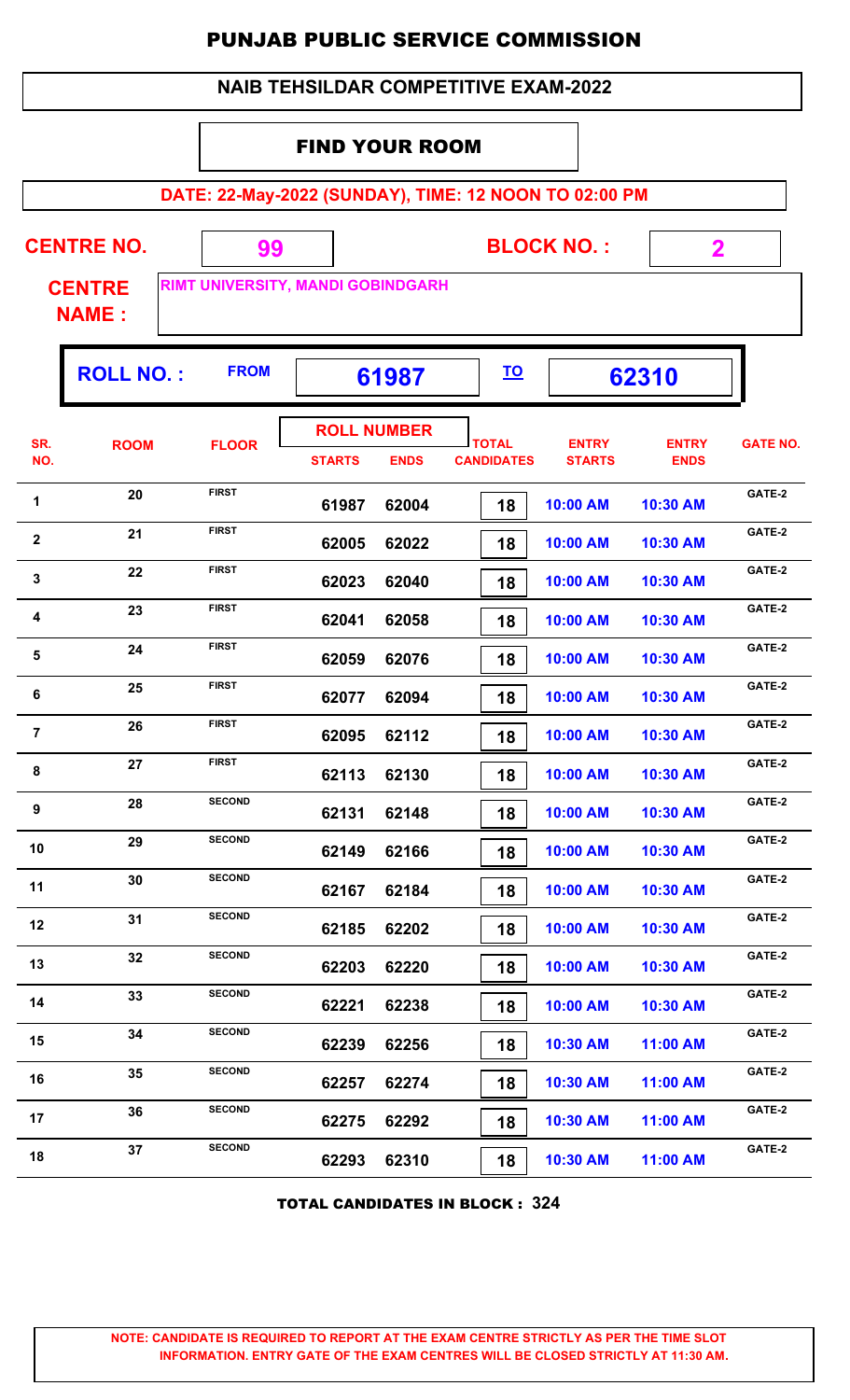|  | <b>NAIB TEHSILDAR COMPETITIVE EXAM-2022</b> |
|--|---------------------------------------------|
|--|---------------------------------------------|

## FIND YOUR ROOM

**DATE: 22-May-2022 (SUNDAY), TIME: 12 NOON TO 02:00 PM**

| <b>CENTRE NO.</b><br><b>CENTRE</b><br><b>NAME:</b> |                  | 99<br><b>RIMT UNIVERSITY, MANDI GOBINDGARH</b> |               |                                   |                                   | <b>BLOCK NO.:</b>             |                             |                 |
|----------------------------------------------------|------------------|------------------------------------------------|---------------|-----------------------------------|-----------------------------------|-------------------------------|-----------------------------|-----------------|
|                                                    | <b>ROLL NO.:</b> | <b>FROM</b>                                    |               | 62311                             | <u>TO</u>                         |                               | 62634                       |                 |
| SR.<br>NO.                                         | <b>ROOM</b>      | <b>FLOOR</b>                                   | <b>STARTS</b> | <b>ROLL NUMBER</b><br><b>ENDS</b> | <b>TOTAL</b><br><b>CANDIDATES</b> | <b>ENTRY</b><br><b>STARTS</b> | <b>ENTRY</b><br><b>ENDS</b> | <b>GATE NO.</b> |
| 1                                                  | 40               | <b>SECOND</b>                                  | 62311         | 62328                             | 18                                | 10:30 AM                      | 11:00 AM                    | GATE-2          |

| 1              | 4V | ᇦᄂᇰᇦᇽᇦ        | 62311 | 62328 | 18 | 10:30 AM | 11:00 AM | <b>SAIL-4</b> |
|----------------|----|---------------|-------|-------|----|----------|----------|---------------|
| $\mathbf{2}$   | 41 | <b>THIRD</b>  | 62329 | 62346 | 18 | 10:30 AM | 11:00 AM | GATE-2        |
| $\mathbf{3}$   | 42 | <b>THIRD</b>  | 62347 | 62364 | 18 | 10:30 AM | 11:00 AM | GATE-2        |
| 4              | 43 | <b>THIRD</b>  | 62365 | 62382 | 18 | 10:30 AM | 11:00 AM | GATE-2        |
| 5              | 44 | <b>THIRD</b>  | 62383 | 62400 | 18 | 10:30 AM | 11:00 AM | GATE-2        |
| 6              | 45 | <b>SECOND</b> | 62401 | 62418 | 18 | 10:30 AM | 11:00 AM | GATE-2        |
| $\overline{7}$ | 46 | <b>SECOND</b> | 62419 | 62436 | 18 | 10:30 AM | 11:00 AM | GATE-2        |
| 8              | 47 | <b>THIRD</b>  | 62437 | 62454 | 18 | 10:30 AM | 11:00 AM | GATE-2        |
| 9              | 48 | <b>THIRD</b>  | 62455 | 62472 | 18 | 11:00 AM | 11:30 AM | GATE-2        |
| 10             | 49 | <b>THIRD</b>  | 62473 | 62490 | 18 | 11:00 AM | 11:30 AM | GATE-2        |
| 11             | 50 | <b>THIRD</b>  | 62491 | 62508 | 18 | 11:00 AM | 11:30 AM | GATE-2        |
| 12             | 51 | <b>THIRD</b>  | 62509 | 62526 | 18 | 11:00 AM | 11:30 AM | GATE-2        |
| 13             | 52 | <b>THIRD</b>  | 62527 | 62544 | 18 | 11:00 AM | 11:30 AM | GATE-2        |
| 14             | 53 | <b>SECOND</b> | 62545 | 62562 | 18 | 11:00 AM | 11:30 AM | GATE-2        |
| 15             | 54 | <b>THIRD</b>  | 62563 | 62580 | 18 | 11:00 AM | 11:30 AM | GATE-2        |
| 16             | 55 | <b>THIRD</b>  | 62581 | 62598 | 18 | 11:00 AM | 11:30 AM | GATE-2        |
| 17             | 56 | <b>THIRD</b>  | 62599 | 62616 | 18 | 11:00 AM | 11:30 AM | GATE-2        |
| 18             | 57 | <b>THIRD</b>  | 62617 | 62634 | 18 | 11:00 AM | 11:30 AM | GATE-2        |
|                |    |               |       |       |    |          |          |               |

TOTAL CANDIDATES IN BLOCK : **324**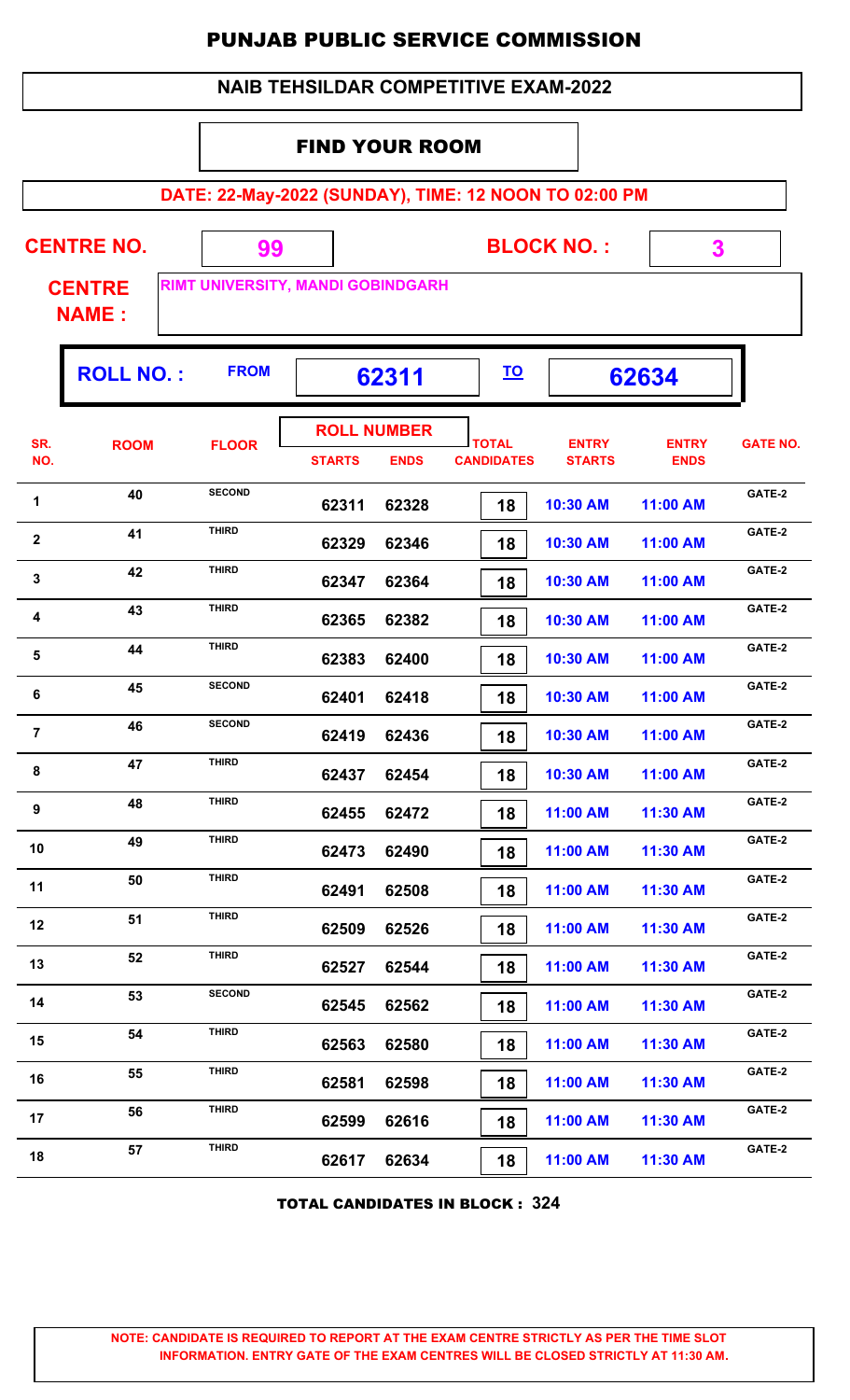|                         | <b>NAIB TEHSILDAR COMPETITIVE EXAM-2022</b>        |                                                        |                                     |             |                                                       |                               |                             |                  |  |  |  |
|-------------------------|----------------------------------------------------|--------------------------------------------------------|-------------------------------------|-------------|-------------------------------------------------------|-------------------------------|-----------------------------|------------------|--|--|--|
| <b>FIND YOUR ROOM</b>   |                                                    |                                                        |                                     |             |                                                       |                               |                             |                  |  |  |  |
|                         |                                                    |                                                        |                                     |             | DATE: 22-May-2022 (SUNDAY), TIME: 12 NOON TO 02:00 PM |                               |                             |                  |  |  |  |
|                         | <b>CENTRE NO.</b><br><b>CENTRE</b><br><b>NAME:</b> | 100<br><b>DESH BHAGAT UNIVERSITY MANDI GOBIND GARH</b> |                                     |             |                                                       | <b>BLOCK NO.:</b>             | 1                           |                  |  |  |  |
|                         | <b>ROLL NO.:</b>                                   | <b>FROM</b>                                            |                                     | 62635       | <u>TO</u>                                             |                               | 62886                       |                  |  |  |  |
| SR.<br>NO.              | <b>ROOM</b>                                        | <b>FLOOR</b>                                           | <b>ROLL NUMBER</b><br><b>STARTS</b> | <b>ENDS</b> | <b>TOTAL</b><br><b>CANDIDATES</b>                     | <b>ENTRY</b><br><b>STARTS</b> | <b>ENTRY</b><br><b>ENDS</b> | <b>GATE NO.</b>  |  |  |  |
| 1                       | $C-113$                                            | <b>FIRST</b>                                           | 62635                               | 62655       | 21                                                    | 10:30 AM                      | 11:00 AM                    | <b>MAIN GATE</b> |  |  |  |
| $\overline{\mathbf{2}}$ | $C-114$                                            | <b>FIRST</b>                                           | 62656                               | 62676       | 21                                                    | 10:30 AM                      | 11:00 AM                    | <b>MAIN GATE</b> |  |  |  |
| 3                       | $C-115$                                            | <b>FIRST</b>                                           | 62677                               | 62697       | 21                                                    | 10:30 AM                      | 11:00 AM                    | <b>MAIN GATE</b> |  |  |  |
| 4                       | $C-201$                                            | <b>SECOND</b>                                          | 62698                               | 62718       | 21                                                    | 10:30 AM                      | 11:00 AM                    | <b>MAIN GATE</b> |  |  |  |
| 5                       | $C-202$                                            | <b>SECOND</b>                                          | 62719                               | 62739       | 21                                                    | 10:30 AM                      | 11:00 AM                    | <b>MAIN GATE</b> |  |  |  |
| 6                       | $C-203$                                            | <b>SECOND</b>                                          | 62740                               | 62760       | 21                                                    | 10:30 AM                      | 11:00 AM                    | <b>MAIN GATE</b> |  |  |  |
| $\overline{7}$          | $C-206$                                            | <b>SECOND</b>                                          | 62761                               | 62781       | 21                                                    | 11:00 AM                      | 11:30 AM                    | <b>MAIN GATE</b> |  |  |  |
| 8                       | $C-207$                                            | <b>SECOND</b>                                          | 62782                               | 62802       | 21                                                    | 11:00 AM                      | 11:30 AM                    | <b>MAIN GATE</b> |  |  |  |
| 9                       | $C-301$                                            | <b>THIRD</b>                                           | 62803                               | 62823       | 21                                                    | 11:00 AM                      | 11:30 AM                    | <b>MAIN GATE</b> |  |  |  |
| 10                      | $C-302$                                            | <b>THIRD</b>                                           | 62824                               | 62844       | 21                                                    | 11:00 AM                      | 11:30 AM                    | <b>MAIN GATE</b> |  |  |  |
| 11                      | $C-303$                                            | <b>THIRD</b>                                           | 62845                               | 62865       | 21                                                    | 11:00 AM                      | 11:30 AM                    | <b>MAIN GATE</b> |  |  |  |
| 12                      | $C-304$                                            | <b>THIRD</b>                                           | 62866                               | 62886       | 21                                                    | 11:00 AM                      | 11:30 AM                    | <b>MAIN GATE</b> |  |  |  |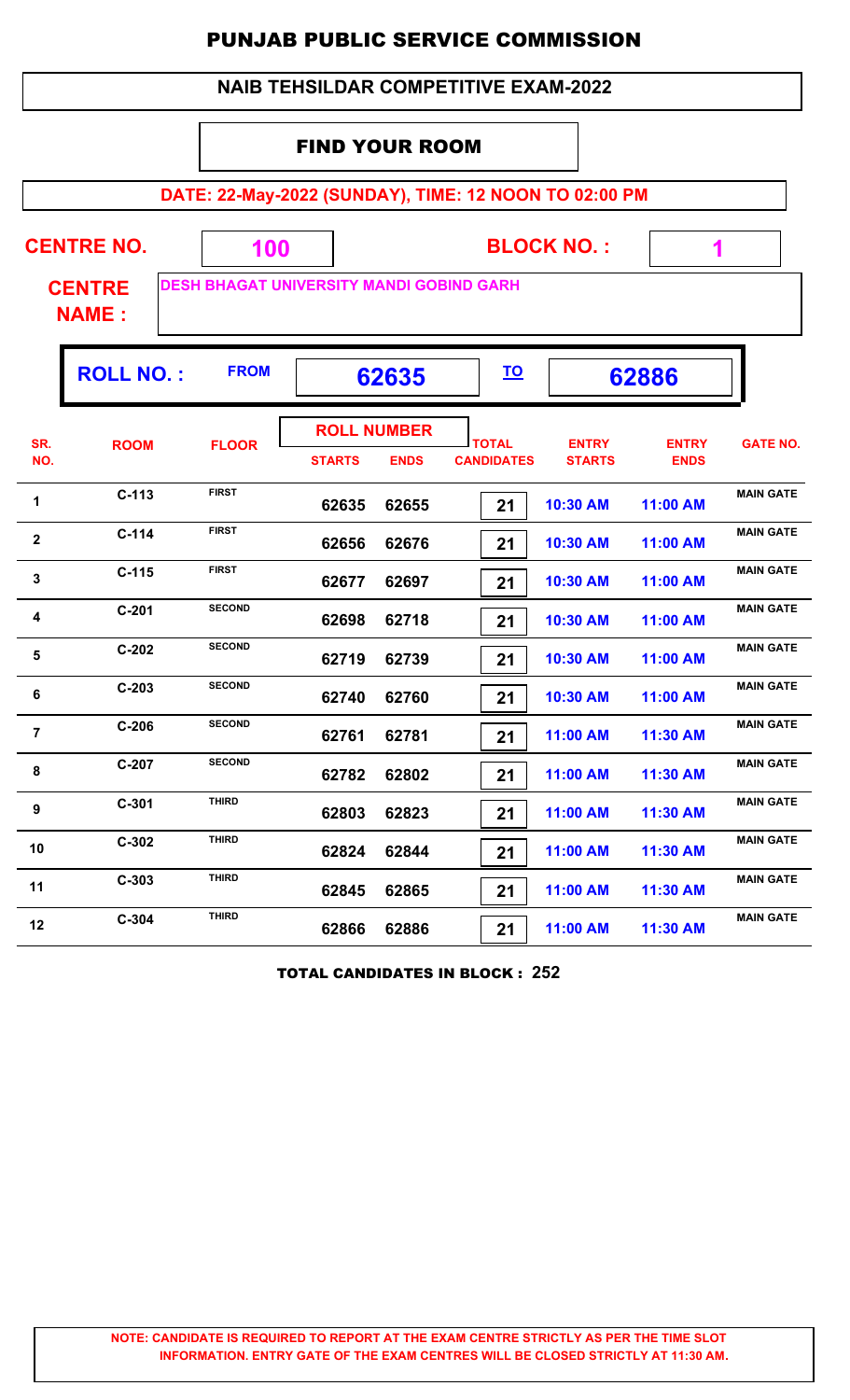| <b>NAIB TEHSILDAR COMPETITIVE EXAM-2022</b>           |                                   |               |                                                    |                                   |                               |                             |                  |  |  |  |
|-------------------------------------------------------|-----------------------------------|---------------|----------------------------------------------------|-----------------------------------|-------------------------------|-----------------------------|------------------|--|--|--|
|                                                       | <b>FIND YOUR ROOM</b>             |               |                                                    |                                   |                               |                             |                  |  |  |  |
| DATE: 22-May-2022 (SUNDAY), TIME: 12 NOON TO 02:00 PM |                                   |               |                                                    |                                   |                               |                             |                  |  |  |  |
|                                                       | <b>CENTRE NO.</b>                 | 100           | <b>BLOCK NO.:</b>                                  |                                   |                               | 2                           |                  |  |  |  |
| <b>CENTRE</b><br><b>NAME:</b>                         |                                   |               | <b>DESH BHAGAT UNIVERSITY MANDI GOBIND GARH</b>    |                                   |                               |                             |                  |  |  |  |
|                                                       | <b>ROLL NO.:</b>                  | <b>FROM</b>   | 62887                                              | <u>TO</u>                         |                               | 63134                       |                  |  |  |  |
| SR.<br>NO.                                            | <b>ROOM</b>                       | <b>FLOOR</b>  | <b>ROLL NUMBER</b><br><b>STARTS</b><br><b>ENDS</b> | <b>TOTAL</b><br><b>CANDIDATES</b> | <b>ENTRY</b><br><b>STARTS</b> | <b>ENTRY</b><br><b>ENDS</b> | <b>GATE NO.</b>  |  |  |  |
| 1                                                     | <b>EXAMINATION</b><br><b>HALL</b> | <b>GROUND</b> | 62887<br>63134                                     | 248                               | 10:00 AM                      | 10:30 AM                    | <b>MAIN GATE</b> |  |  |  |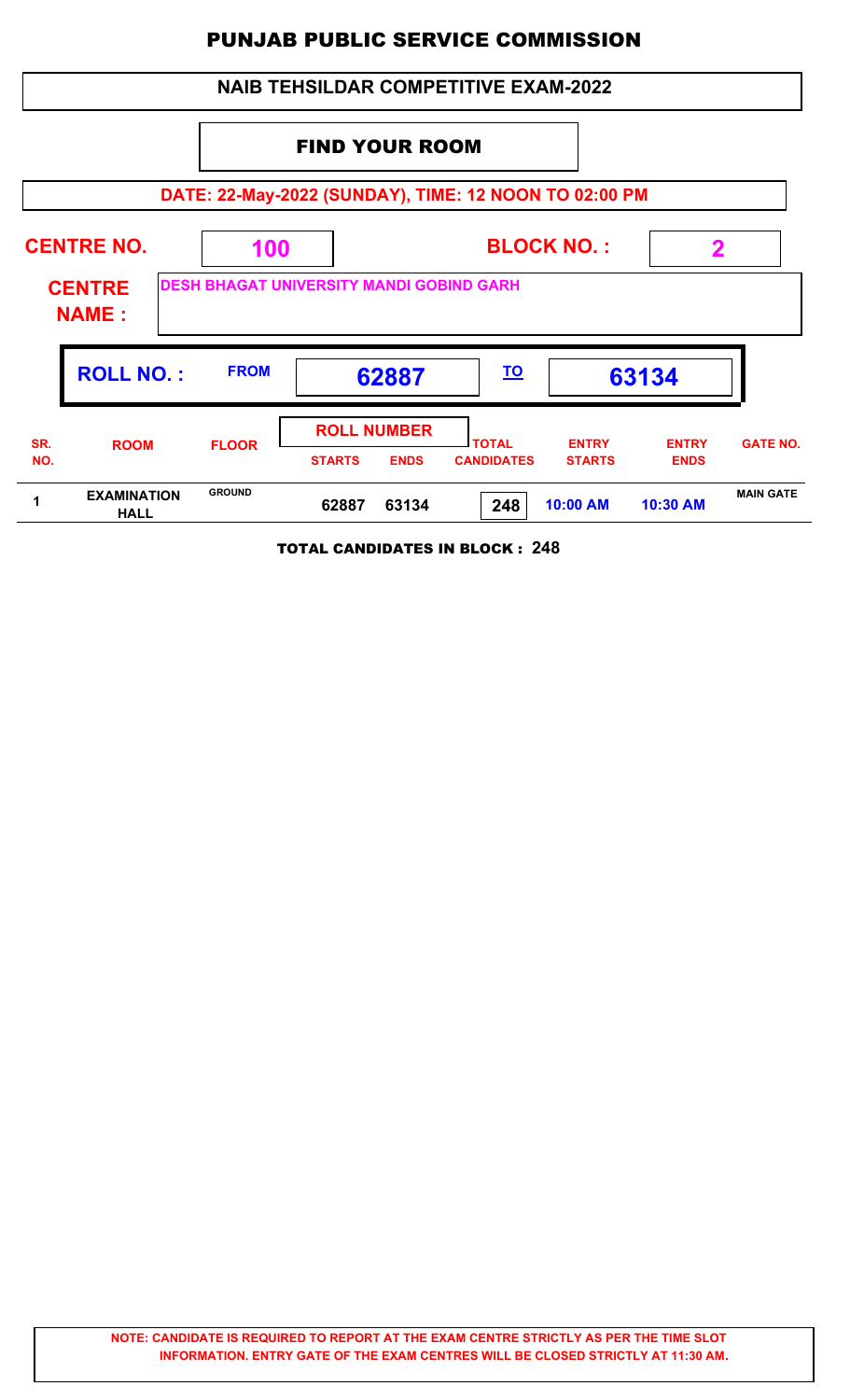|                |                               |                                                          |                       |                                   | <b>NAIB TEHSILDAR COMPETITIVE EXAM-2022</b> |                               |                             |                 |
|----------------|-------------------------------|----------------------------------------------------------|-----------------------|-----------------------------------|---------------------------------------------|-------------------------------|-----------------------------|-----------------|
|                |                               |                                                          | <b>FIND YOUR ROOM</b> |                                   |                                             |                               |                             |                 |
|                |                               | DATE: 22-May-2022 (SUNDAY), TIME: 12 NOON TO 02:00 PM    |                       |                                   |                                             |                               |                             |                 |
|                | <b>CENTRE NO.</b>             | 101                                                      |                       |                                   |                                             | <b>BLOCK NO.:</b>             | 1                           |                 |
|                | <b>CENTRE</b><br><b>NAME:</b> | SHRI GURU GRANTH SAHIB WORLD UNIVERSITY, FATEHGARH SAHIB |                       |                                   |                                             |                               |                             |                 |
|                | <b>ROLL NO.:</b>              | <b>FROM</b>                                              |                       | 63135                             | <u>TO</u>                                   |                               | 63334                       |                 |
| SR.<br>NO.     | <b>ROOM</b>                   | <b>FLOOR</b>                                             | <b>STARTS</b>         | <b>ROLL NUMBER</b><br><b>ENDS</b> | <b>TOTAL</b><br><b>CANDIDATES</b>           | <b>ENTRY</b><br><b>STARTS</b> | <b>ENTRY</b><br><b>ENDS</b> | <b>GATE NO.</b> |
| 1              | 202                           | <b>SECOND</b>                                            | 63135                 | 63152                             | 18                                          | 10:00 AM                      | 10:30 AM                    | GATE-1          |
| $\mathbf{2}$   | 203                           | <b>SECOND</b>                                            | 63153                 | 63172                             | 20                                          | 10:00 AM                      | 10:30 AM                    | GATE-1          |
| 3              | 204                           | <b>SECOND</b>                                            | 63173                 | 63192                             | 20                                          | 10:00 AM                      | 10:30 AM                    | GATE-1          |
| 4              | 208                           | <b>SECOND</b>                                            | 63193                 | 63212                             | 20                                          | 10:00 AM                      | 10:30 AM                    | GATE-1          |
| 5              | 211                           | <b>SECOND</b>                                            | 63213                 | 63232                             | 20                                          | 10:00 AM                      | 10:30 AM                    | GATE-1          |
| 6              | 212                           | <b>SECOND</b>                                            | 63233                 | 63252                             | 20                                          | 10:00 AM                      | 10:30 AM                    | GATE-1          |
| $\overline{7}$ | 213                           | <b>SECOND</b>                                            | 63253                 | 63273                             | 21                                          | 10:00 AM                      | 10:30 AM                    | GATE-1          |
| 8              | 217                           | <b>SECOND</b>                                            | 63274                 | 63294                             | 21                                          | 10:00 AM                      | 10:30 AM                    | GATE-1          |
| 9              | 219                           | <b>SECOND</b>                                            | 63295                 | 63314                             | 20                                          | 10:30 AM                      | 11:00 AM                    | GATE-1          |
| 10             | 220                           | <b>SECOND</b>                                            | 63315                 | 63334                             | 20                                          | 10:30 AM                      | 11:00 AM                    | GATE-1          |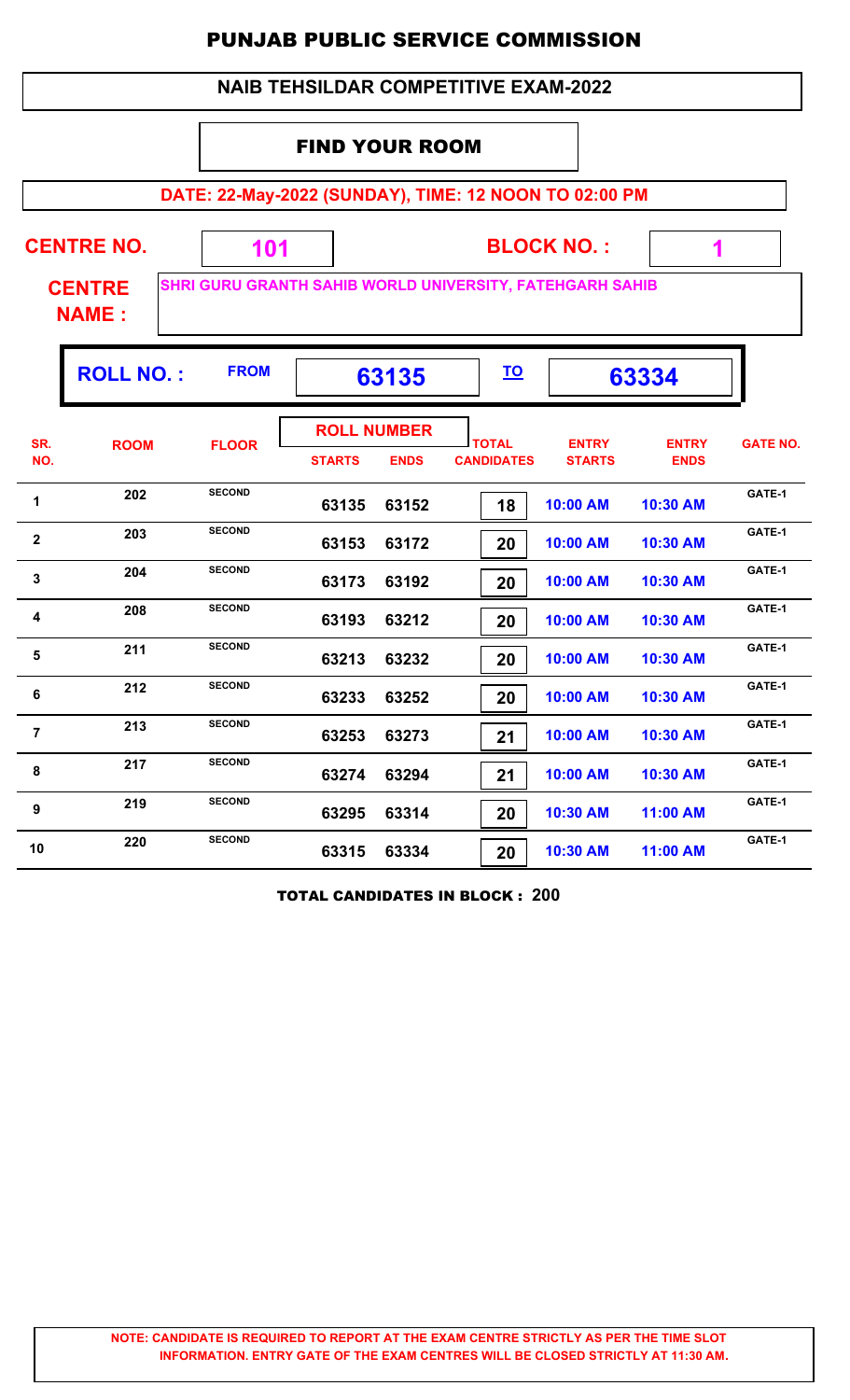| <b>NAIB TEHSILDAR COMPETITIVE EXAM-2022</b>                                               |                                                                |              |               |                                   |                                                       |                               |                             |                 |  |
|-------------------------------------------------------------------------------------------|----------------------------------------------------------------|--------------|---------------|-----------------------------------|-------------------------------------------------------|-------------------------------|-----------------------------|-----------------|--|
| <b>FIND YOUR ROOM</b>                                                                     |                                                                |              |               |                                   |                                                       |                               |                             |                 |  |
|                                                                                           |                                                                |              |               |                                   | DATE: 22-May-2022 (SUNDAY), TIME: 12 NOON TO 02:00 PM |                               |                             |                 |  |
| <b>CENTRE NO.</b><br><b>BLOCK NO.:</b><br>101<br>$\mathbf 2$                              |                                                                |              |               |                                   |                                                       |                               |                             |                 |  |
| SHRI GURU GRANTH SAHIB WORLD UNIVERSITY, FATEHGARH SAHIB<br><b>CENTRE</b><br><b>NAME:</b> |                                                                |              |               |                                   |                                                       |                               |                             |                 |  |
|                                                                                           | <b>ROLL NO.:</b><br><b>FROM</b><br><u>TO</u><br>63335<br>63534 |              |               |                                   |                                                       |                               |                             |                 |  |
| SR.<br>NO.                                                                                | <b>ROOM</b>                                                    | <b>FLOOR</b> | <b>STARTS</b> | <b>ROLL NUMBER</b><br><b>ENDS</b> | <b>TOTAL</b><br><b>CANDIDATES</b>                     | <b>ENTRY</b><br><b>STARTS</b> | <b>ENTRY</b><br><b>ENDS</b> | <b>GATE NO.</b> |  |
| 1                                                                                         | 302                                                            | <b>THIRD</b> | 63335         | 63353                             | 19                                                    | 10:30 AM                      | 11:00 AM                    | GATE-1          |  |
| $\overline{\mathbf{2}}$                                                                   | 303                                                            | <b>THIRD</b> | 63354         | 63372                             | 19                                                    | 10:30 AM                      | 11:00 AM                    | GATE-1          |  |
| 3                                                                                         | 306                                                            | <b>THIRD</b> | 63373         | 63386                             | 14                                                    | 10:30 AM                      | 11:00 AM                    | GATE-1          |  |
| 4                                                                                         | 307                                                            | <b>THIRD</b> | 63387         | 63407                             | 21                                                    | 10:30 AM                      | 11:00 AM                    | GATE-1          |  |
| 5                                                                                         | 308                                                            | <b>THIRD</b> | 63408         | 63422                             | 15                                                    | 10:30 AM                      | 11:00 AM                    | GATE-1          |  |
| 6                                                                                         | 313                                                            | THIRD        | 63423         | 63436                             | 14                                                    | 11:00 AM                      | 11:30 AM                    | GATE-1          |  |
| $\overline{7}$                                                                            | 314                                                            | <b>THIRD</b> | 63437         | 63454                             | 18                                                    | 11:00 AM                      | 11:30 AM                    | GATE-1          |  |
| 8                                                                                         | 315                                                            | <b>THIRD</b> | 63455         | 63475                             | 21                                                    | 11:00 AM                      | 11:30 AM                    | GATE-1          |  |
| 9                                                                                         | 319                                                            | <b>THIRD</b> | 63476         | 63496                             | 21                                                    | 11:00 AM                      | 11:30 AM                    | GATE-1          |  |
| 10                                                                                        | 321                                                            | <b>THIRD</b> | 63497         | 63516                             | 20                                                    | 11:00 AM                      | 11:30 AM                    | GATE-1          |  |
| 11                                                                                        | 322                                                            | <b>THIRD</b> | 63517         | 63534                             | 18                                                    | 11:00 AM                      | 11:30 AM                    | GATE-1          |  |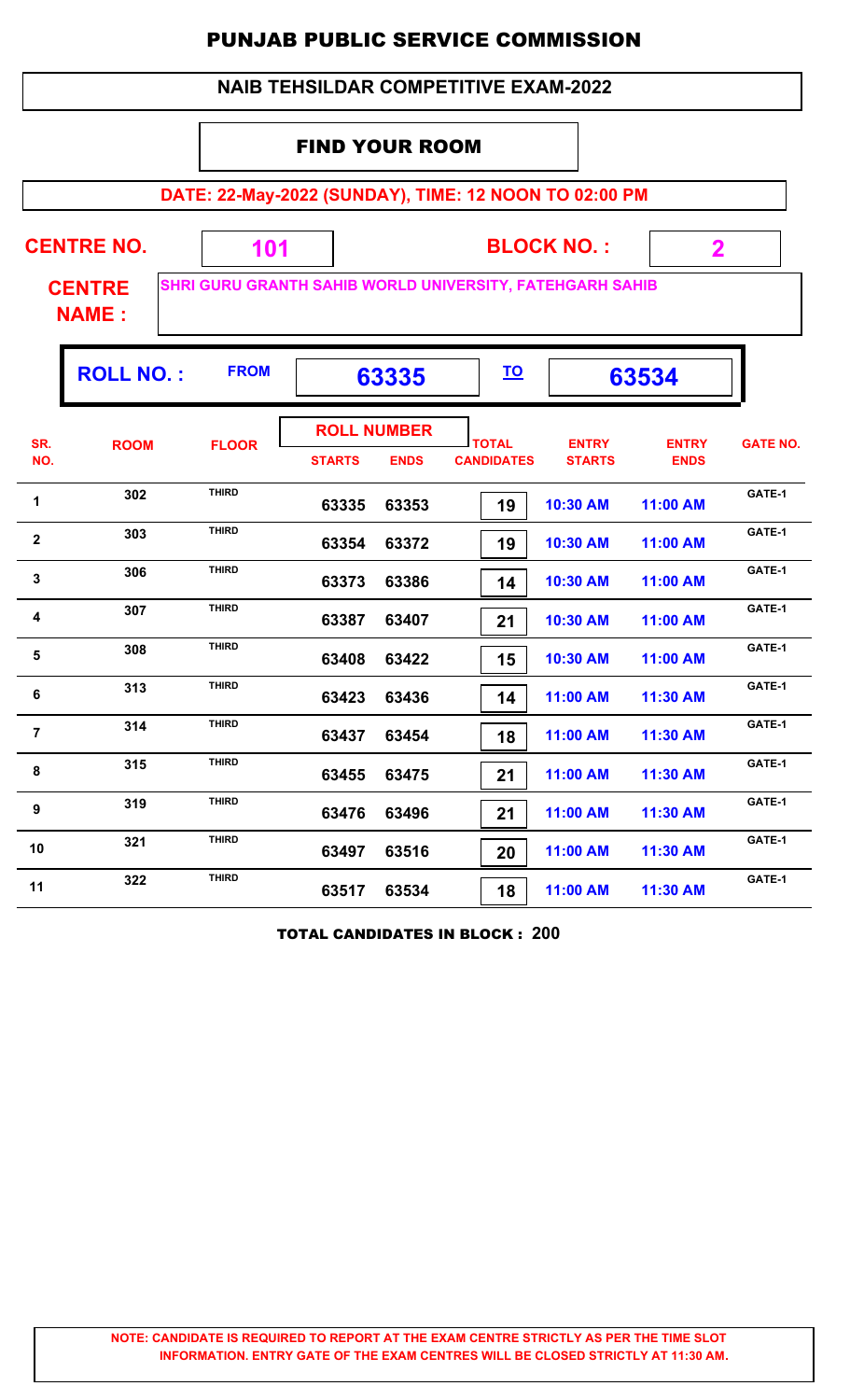|                                                                | <b>NAIB TEHSILDAR COMPETITIVE EXAM-2022</b> |               |                                                       |                                   |                               |                             |                  |  |
|----------------------------------------------------------------|---------------------------------------------|---------------|-------------------------------------------------------|-----------------------------------|-------------------------------|-----------------------------|------------------|--|
|                                                                |                                             |               | <b>FIND YOUR ROOM</b>                                 |                                   |                               |                             |                  |  |
|                                                                |                                             |               | DATE: 22-May-2022 (SUNDAY), TIME: 12 NOON TO 02:00 PM |                                   |                               |                             |                  |  |
| <b>CENTRE NO.</b><br><b>BLOCK NO.:</b><br>102<br>1             |                                             |               |                                                       |                                   |                               |                             |                  |  |
|                                                                | <b>CENTRE</b><br><b>NAME:</b>               |               | <b>MATA GUJRI COLLEGE, FATEHGARH SAHIB</b>            |                                   |                               |                             |                  |  |
| <b>FROM</b><br><b>ROLL NO.:</b><br><u>TO</u><br>63535<br>63798 |                                             |               |                                                       |                                   |                               |                             |                  |  |
| SR.<br>NO.                                                     | <b>ROOM</b>                                 | <b>FLOOR</b>  | <b>ROLL NUMBER</b><br><b>STARTS</b><br><b>ENDS</b>    | <b>TOTAL</b><br><b>CANDIDATES</b> | <b>ENTRY</b><br><b>STARTS</b> | <b>ENTRY</b><br><b>ENDS</b> | <b>GATE NO.</b>  |  |
| 1                                                              | $CR-5$                                      | <b>GROUND</b> | 63535<br>63558                                        | 24                                | 10:00 AM                      | 10:30 AM                    | <b>MAIN GATE</b> |  |
| $\mathbf{2}$                                                   | CR-6                                        | <b>GROUND</b> | 63559<br>63582                                        | 24                                | 10:00 AM                      | 10:30 AM                    | <b>MAIN GATE</b> |  |
| 3                                                              | CR-8                                        | <b>GROUND</b> | 63583<br>63606                                        | 24                                | 10:00 AM                      | 10:30 AM                    | <b>MAIN GATE</b> |  |
| 4                                                              | $CR-9$                                      | <b>GROUND</b> | 63607<br>63630                                        | 24                                | 10:00 AM                      | 10:30 AM                    | <b>MAIN GATE</b> |  |
| 5                                                              | <b>CR-10</b>                                | <b>GROUND</b> | 63631<br>63654                                        | 24                                | 10:30 AM                      | 11:00 AM                    | <b>MAIN GATE</b> |  |
| 6                                                              | <b>CR-201</b>                               | <b>SECOND</b> | 63655<br>63678                                        | 24                                | 10:30 AM                      | 11:00 AM                    | <b>MAIN GATE</b> |  |
| $\overline{7}$                                                 | <b>CR-202</b>                               | <b>SECOND</b> | 63679<br>63702                                        | 24                                | 10:30 AM                      | 11:00 AM                    | <b>MAIN GATE</b> |  |
| 8                                                              | <b>CR-203</b>                               | <b>SECOND</b> | 63703<br>63726                                        | 24                                | 10:30 AM                      | 11:00 AM                    | <b>MAIN GATE</b> |  |
| 9                                                              | <b>CR-204</b>                               | <b>SECOND</b> | 63750<br>63727                                        | 24                                | 11:00 AM                      | 11:30 AM                    | <b>MAIN GATE</b> |  |
| 10                                                             | <b>CR-205</b>                               | <b>SECOND</b> | 63751<br>63774                                        | 24                                | 11:00 AM                      | 11:30 AM                    | <b>MAIN GATE</b> |  |
| 11                                                             | <b>CR-208</b>                               | <b>SECOND</b> | 63775<br>63798                                        | 24                                | 11:00 AM                      | 11:30 AM                    | <b>MAIN GATE</b> |  |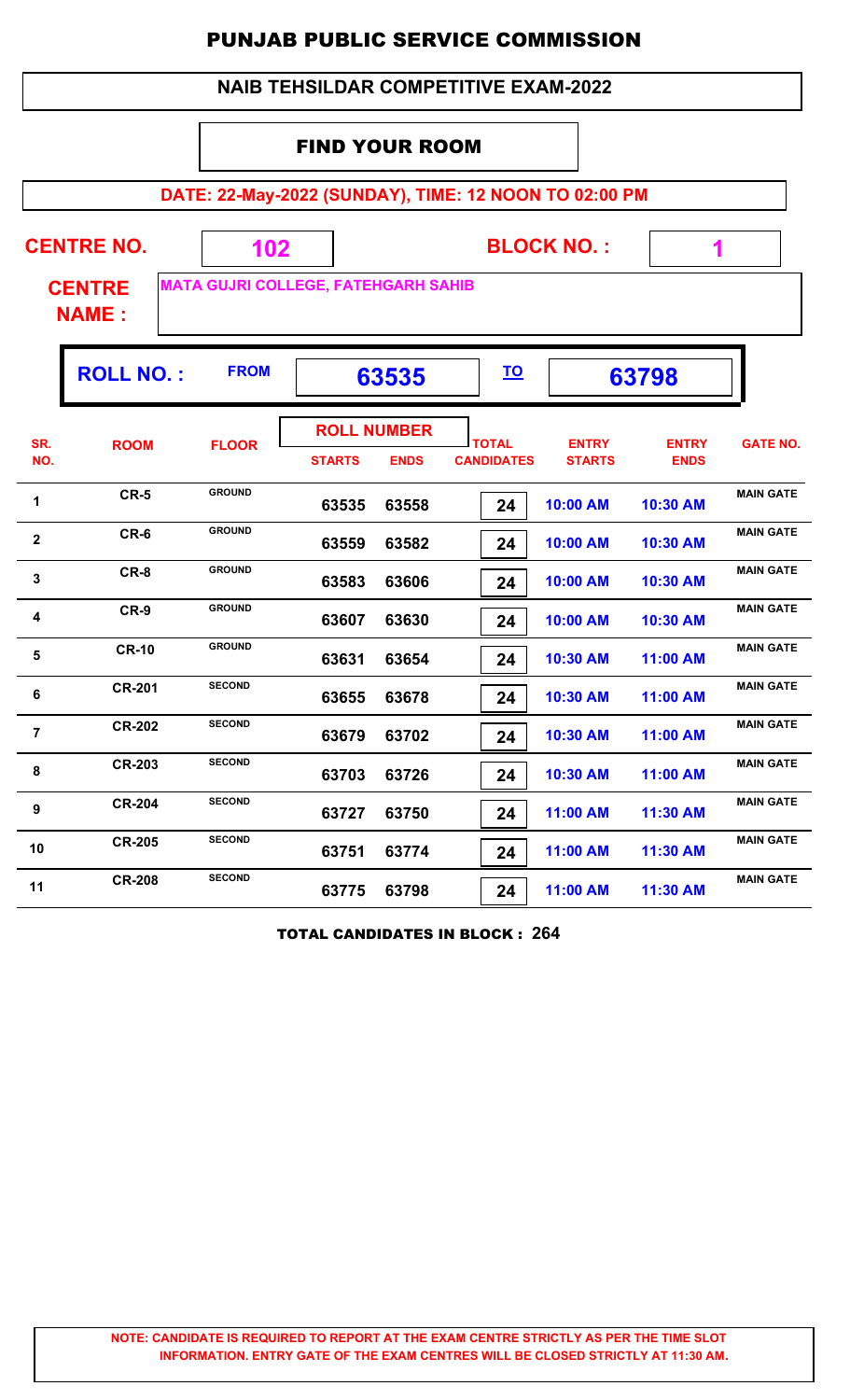|                       | <b>NAIB TEHSILDAR COMPETITIVE EXAM-2022</b>           |                                            |                             |                                   |                                   |                               |                             |                  |  |  |
|-----------------------|-------------------------------------------------------|--------------------------------------------|-----------------------------|-----------------------------------|-----------------------------------|-------------------------------|-----------------------------|------------------|--|--|
| <b>FIND YOUR ROOM</b> |                                                       |                                            |                             |                                   |                                   |                               |                             |                  |  |  |
|                       | DATE: 22-May-2022 (SUNDAY), TIME: 12 NOON TO 02:00 PM |                                            |                             |                                   |                                   |                               |                             |                  |  |  |
|                       | <b>CENTRE NO.</b>                                     |                                            | <b>BLOCK NO.:</b><br>102    |                                   |                                   |                               |                             | $\mathbf 2$      |  |  |
|                       | <b>CENTRE</b><br><b>NAME:</b>                         | <b>MATA GUJRI COLLEGE, FATEHGARH SAHIB</b> |                             |                                   |                                   |                               |                             |                  |  |  |
|                       | <b>ROLL NO.:</b>                                      | <b>FROM</b>                                | <u>TO</u><br>63799<br>64158 |                                   |                                   |                               |                             |                  |  |  |
| SR.<br>NO.            | <b>ROOM</b>                                           | <b>FLOOR</b>                               | <b>STARTS</b>               | <b>ROLL NUMBER</b><br><b>ENDS</b> | <b>TOTAL</b><br><b>CANDIDATES</b> | <b>ENTRY</b><br><b>STARTS</b> | <b>ENTRY</b><br><b>ENDS</b> | <b>GATE NO.</b>  |  |  |
| 1                     | $LS-5$                                                | <b>GROUND</b>                              | 63799                       | 63822                             | 24                                | 10:00 AM                      | 10:30 AM                    | <b>MAIN GATE</b> |  |  |
| $\overline{2}$        | $LS-6$                                                | <b>GROUND</b>                              | 63823                       | 63846                             | 24                                | 10:00 AM                      | 10:30 AM                    | <b>MAIN GATE</b> |  |  |
| 3                     | <b>LS-9</b>                                           | <b>GROUND</b>                              | 63847                       | 63870                             | 24                                | 10:00 AM                      | 10:30 AM                    | <b>MAIN GATE</b> |  |  |
| 4                     | $LS-10$                                               | <b>GROUND</b>                              | 63871                       | 63894                             | 24                                | 10:00 AM                      | 10:30 AM                    | <b>MAIN GATE</b> |  |  |
| 5                     | <b>LS-11</b>                                          | <b>GROUND</b>                              | 63895                       | 63918                             | 24                                | 10:00 AM                      | 10:30 AM                    | <b>MAIN GATE</b> |  |  |
| 6                     | <b>LS-12</b>                                          | <b>GROUND</b>                              | 63919                       | 63942                             | 24                                | 10:30 AM                      | 11:00 AM                    | <b>MAIN GATE</b> |  |  |
| $\overline{7}$        | $LS-15$                                               | <b>GROUND</b>                              | 63943                       | 63966                             | 24                                | 10:30 AM                      | 11:00 AM                    | <b>MAIN GATE</b> |  |  |
| 8                     | <b>LS-17A</b>                                         | <b>GROUND</b>                              | 63967                       | 63990                             | 24                                | 10:30 AM                      | 11:00 AM                    | <b>MAIN GATE</b> |  |  |
| 9                     | <b>LS-17B</b>                                         | <b>GROUND</b>                              | 63991                       | 64014                             | 24                                | 10:30 AM                      | 11:00 AM                    | <b>MAIN GATE</b> |  |  |
| 10                    | <b>LS-18</b>                                          | <b>GROUND</b>                              | 64015                       | 64038                             | 24                                | 10:30 AM                      | 11:00 AM                    | <b>MAIN GATE</b> |  |  |
| 11                    | <b>LS-19</b>                                          | <b>GROUND</b>                              | 64039                       | 64062                             | 24                                | 11:00 AM                      | 11:30 AM                    | <b>MAIN GATE</b> |  |  |
| 12                    | <b>LS-106</b>                                         | <b>FIRST</b>                               | 64063                       | 64086                             | 24                                | 11:00 AM                      | 11:30 AM                    | <b>MAIN GATE</b> |  |  |
| 13                    | <b>LS-107</b>                                         | <b>FIRST</b>                               | 64087                       | 64110                             | 24                                | 11:00 AM                      | 11:30 AM                    | <b>MAIN GATE</b> |  |  |
| 14                    | <b>LS-110</b>                                         | <b>FIRST</b>                               | 64111                       | 64134                             | 24                                | 11:00 AM                      | 11:30 AM                    | <b>MAIN GATE</b> |  |  |
| 15                    | <b>LS-111</b>                                         | <b>FIRST</b>                               | 64135                       | 64158                             | 24                                | 11:00 AM                      | 11:30 AM                    | <b>MAIN GATE</b> |  |  |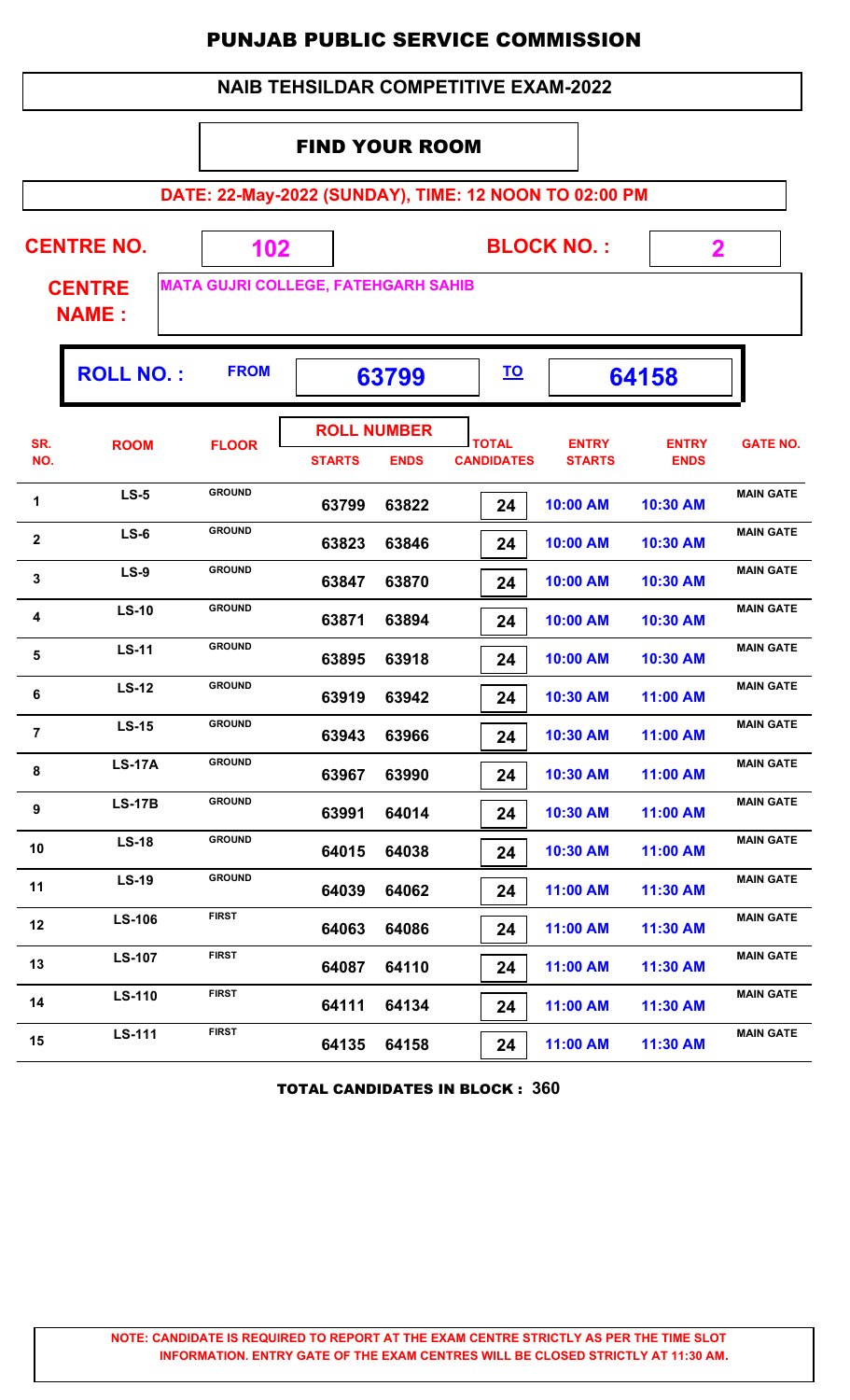|                       | <b>NAIB TEHSILDAR COMPETITIVE EXAM-2022</b>                    |                                            |                                     |             |                                                       |                               |                             |                  |  |  |
|-----------------------|----------------------------------------------------------------|--------------------------------------------|-------------------------------------|-------------|-------------------------------------------------------|-------------------------------|-----------------------------|------------------|--|--|
| <b>FIND YOUR ROOM</b> |                                                                |                                            |                                     |             |                                                       |                               |                             |                  |  |  |
|                       |                                                                |                                            |                                     |             | DATE: 22-May-2022 (SUNDAY), TIME: 12 NOON TO 02:00 PM |                               |                             |                  |  |  |
|                       | <b>CENTRE NO.</b><br><b>BLOCK NO.:</b><br>3<br>102             |                                            |                                     |             |                                                       |                               |                             |                  |  |  |
|                       | <b>CENTRE</b><br><b>NAME:</b>                                  | <b>MATA GUJRI COLLEGE, FATEHGARH SAHIB</b> |                                     |             |                                                       |                               |                             |                  |  |  |
|                       | <b>FROM</b><br><b>ROLL NO.:</b><br><u>TO</u><br>64422<br>64159 |                                            |                                     |             |                                                       |                               |                             |                  |  |  |
| SR.<br>NO.            | <b>ROOM</b>                                                    | <b>FLOOR</b>                               | <b>ROLL NUMBER</b><br><b>STARTS</b> | <b>ENDS</b> | <b>TOTAL</b><br><b>CANDIDATES</b>                     | <b>ENTRY</b><br><b>STARTS</b> | <b>ENTRY</b><br><b>ENDS</b> | <b>GATE NO.</b>  |  |  |
| 1                     | <b>LS-201</b>                                                  | <b>SECOND</b>                              | 64159                               | 64182       | 24                                                    | 10:00 AM                      | 10:30 AM                    | <b>MAIN GATE</b> |  |  |
| $\mathbf{2}$          | <b>LS-202</b>                                                  | <b>SECOND</b>                              | 64183                               | 64206       | 24                                                    | 10:00 AM                      | 10:30 AM                    | <b>MAIN GATE</b> |  |  |
| 3                     | <b>LS-203</b>                                                  | <b>SECOND</b>                              | 64207                               | 64230       | 24                                                    | 10:00 AM                      | 10:30 AM                    | <b>MAIN GATE</b> |  |  |
| 4                     | <b>LS-204</b>                                                  | <b>SECOND</b>                              | 64231                               | 64254       | 24                                                    | 10:00 AM                      | 10:30 AM                    | <b>MAIN GATE</b> |  |  |
| 5                     | <b>LS-206</b>                                                  | <b>SECOND</b>                              | 64255                               | 64278       | 24                                                    | 10:30 AM                      | 11:00 AM                    | <b>MAIN GATE</b> |  |  |
| 6                     | <b>LS-207</b>                                                  | <b>SECOND</b>                              | 64279                               | 64302       | 24                                                    | 10:30 AM                      | 11:00 AM                    | <b>MAIN GATE</b> |  |  |
| $\overline{7}$        | <b>LS-208</b>                                                  | <b>SECOND</b>                              | 64303                               | 64326       | 24                                                    | 10:30 AM                      | 11:00 AM                    | <b>MAIN GATE</b> |  |  |
| 8                     | <b>LS-209</b>                                                  | <b>SECOND</b>                              | 64327                               | 64350       | 24                                                    | 10:30 AM                      | 11:00 AM                    | <b>MAIN GATE</b> |  |  |
| 9                     | <b>SECOND</b><br>LS-210<br>64374<br>64351<br>11:00 AM<br>24    |                                            |                                     | 11:30 AM    | <b>MAIN GATE</b>                                      |                               |                             |                  |  |  |
| 10                    | LS-211                                                         | <b>SECOND</b>                              | 64375                               | 64398       | 24                                                    | 11:00 AM                      | 11:30 AM                    | <b>MAIN GATE</b> |  |  |
| 11                    | LS-212                                                         | <b>SECOND</b>                              | 64399                               | 64422       | 24                                                    | 11:00 AM                      | 11:30 AM                    | <b>MAIN GATE</b> |  |  |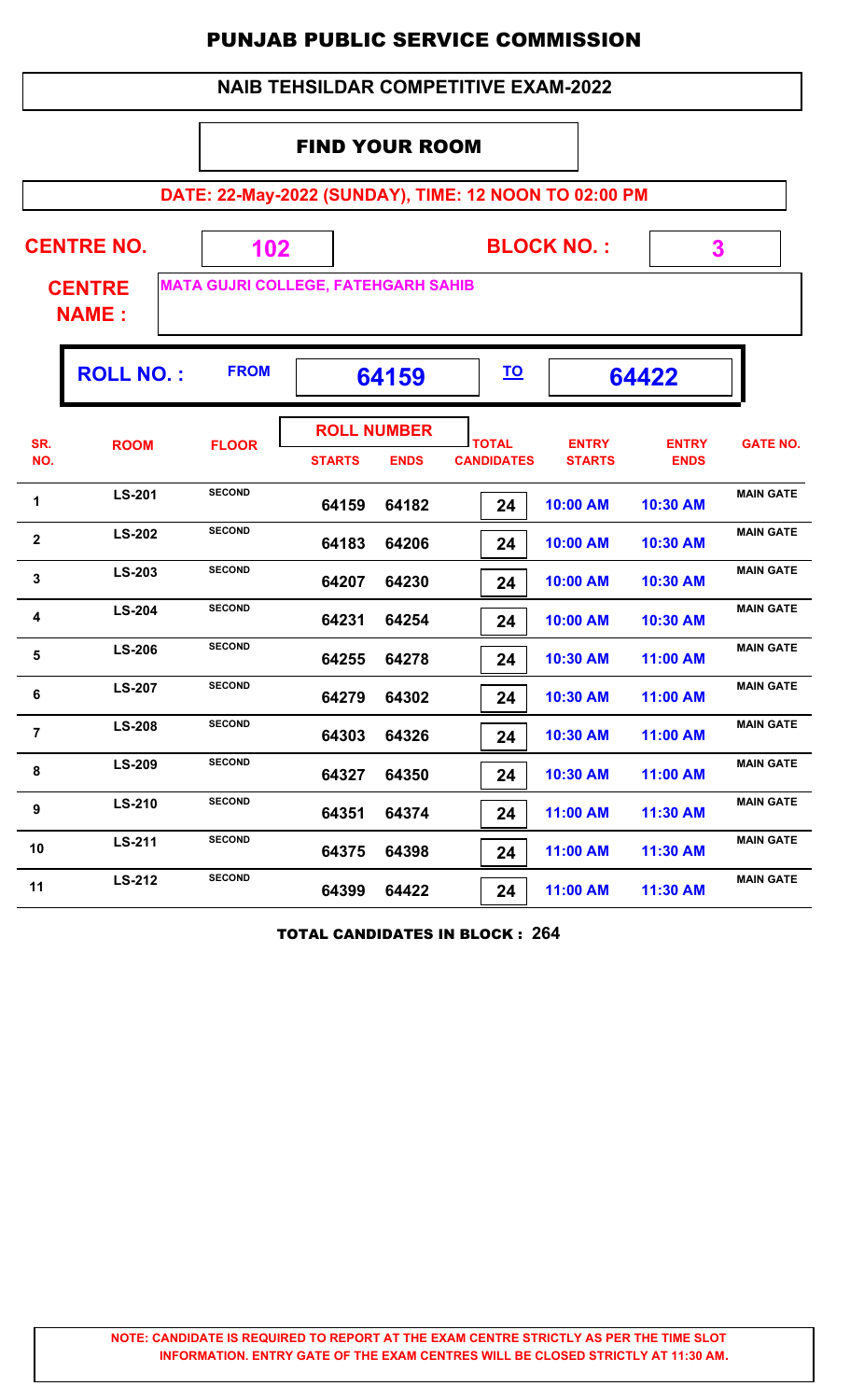|                | <b>NAIB TEHSILDAR COMPETITIVE EXAM-2022</b> |                                                                      |                       |                                   |                                   |                               |                             |                                         |
|----------------|---------------------------------------------|----------------------------------------------------------------------|-----------------------|-----------------------------------|-----------------------------------|-------------------------------|-----------------------------|-----------------------------------------|
|                |                                             |                                                                      | <b>FIND YOUR ROOM</b> |                                   |                                   |                               |                             |                                         |
|                |                                             | DATE: 22-May-2022 (SUNDAY), TIME: 12 NOON TO 02:00 PM                |                       |                                   |                                   |                               |                             |                                         |
|                | <b>CENTRE NO.</b>                           | 103                                                                  |                       |                                   |                                   | <b>BLOCK NO.:</b>             |                             |                                         |
|                | <b>CENTRE</b><br><b>NAME:</b>               | <b>BABA BANDA SINGH BAHADUR ENGINEERING COLLEGE, FATEHGARH SAHIB</b> |                       |                                   |                                   |                               |                             |                                         |
|                | <b>ROLL NO.:</b>                            | <b>FROM</b>                                                          |                       | 64423                             | <u>TO</u>                         |                               | 64908                       |                                         |
| SR.<br>NO.     | <b>ROOM</b>                                 | <b>FLOOR</b>                                                         | <b>STARTS</b>         | <b>ROLL NUMBER</b><br><b>ENDS</b> | <b>TOTAL</b><br><b>CANDIDATES</b> | <b>ENTRY</b><br><b>STARTS</b> | <b>ENTRY</b><br><b>ENDS</b> | <b>GATE NO.</b>                         |
| 1              | N-116                                       | <b>NORTH BLOCK</b><br><b>GROUND</b>                                  | 64423                 | 64476                             | 54                                | 09:30 AM                      | 10:00 AM                    | <b>NORTH BLOCK</b><br><b>ENTRY GATE</b> |
| $\mathbf{2}$   | N-117                                       | <b>NORTH BLOCK</b><br><b>GROUND</b>                                  | 64477                 | 64530                             | 54                                | 09:30 AM                      | 10:00 AM                    | <b>NORTH BLOCK</b><br><b>ENTRY GATE</b> |
| 3              | N-118                                       | <b>NORTH BLOCK</b><br><b>GROUND</b>                                  | 64531                 | 64584                             | 54                                | 09:30 AM                      | 10:00 AM                    | <b>NORTH BLOCK</b><br><b>ENTRY GATE</b> |
| 4              | $N-119$                                     | <b>NORTH BLOCK</b><br><b>GROUND</b>                                  | 64585                 | 64638                             | 54                                | 10:00 AM                      | 10:30 AM                    | <b>NORTH BLOCK</b><br><b>ENTRY GATE</b> |
| 5              | $N-120$                                     | <b>NORTH BLOCK</b><br><b>GROUND</b>                                  | 64639                 | 64692                             | 54                                | 10:00 AM                      | 10:30 AM                    | <b>NORTH BLOCK</b><br><b>ENTRY GATE</b> |
| 6              | $N-122$                                     | <b>NORTH BLOCK</b><br><b>GROUND</b>                                  | 64693                 | 64746                             | 54                                | 10:30 AM                      | 11:00 AM                    | <b>NORTH BLOCK</b><br><b>ENTRY GATE</b> |
| $\overline{7}$ | $N-123$                                     | <b>NORTH BLOCK</b><br><b>GROUND</b>                                  | 64747                 | 64800                             | 54                                | 10:30 AM                      | 11:00 AM                    | <b>NORTH BLOCK</b><br><b>ENTRY GATE</b> |
| 8              | $N-124$                                     | <b>NORTH BLOCK</b><br><b>GROUND</b>                                  | 64801                 | 64854                             | 54                                | 11:00 AM                      | 11:30 AM                    | <b>NORTH BLOCK</b><br><b>ENTRY GATE</b> |
| 9              | $N-125$                                     | <b>NORTH BLOCK</b><br><b>GROUND</b>                                  | 64855                 | 64908                             | 54                                | 11:00 AM                      | 11:30 AM                    | <b>NORTH BLOCK</b><br><b>ENTRY GATE</b> |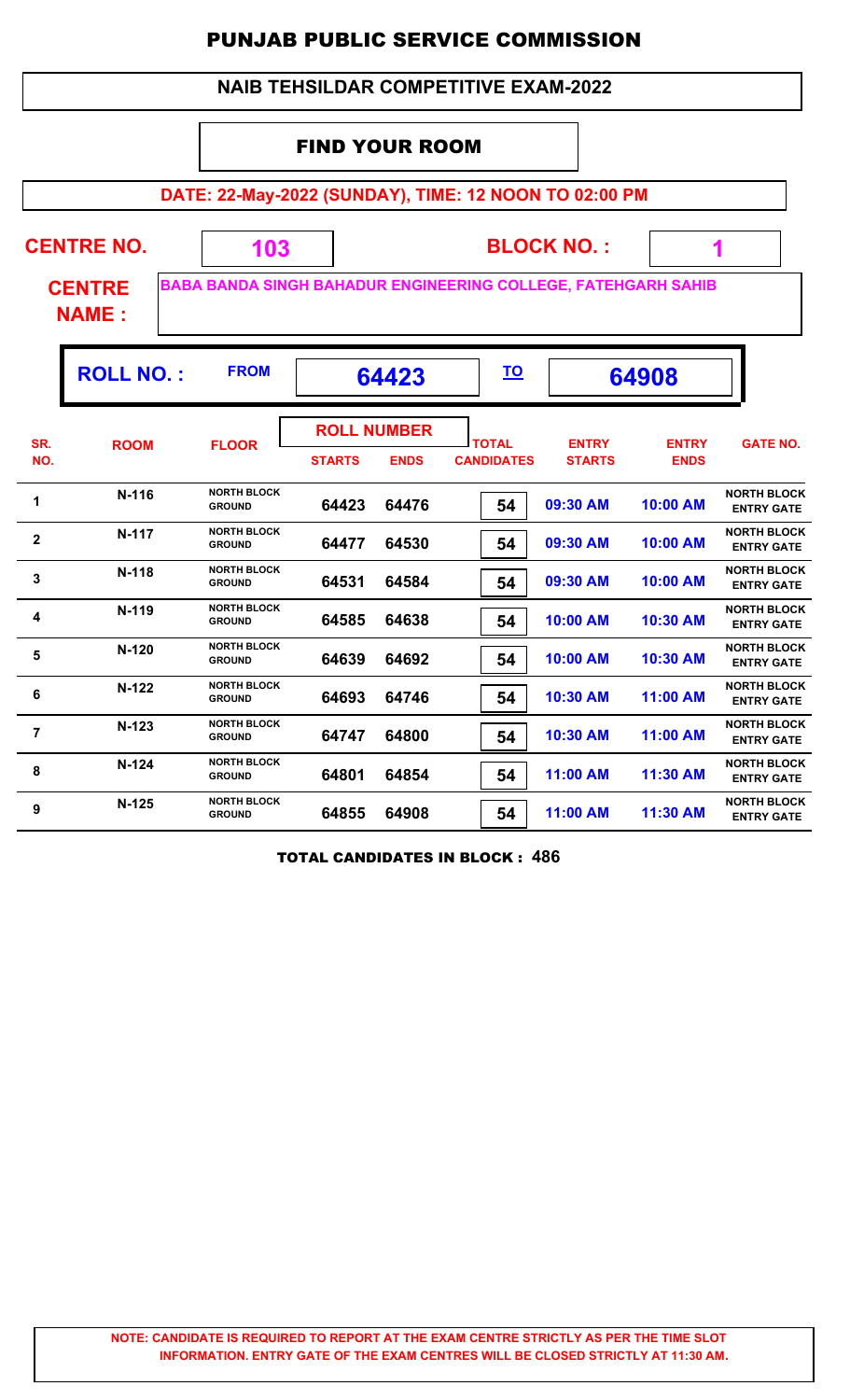|                | <b>NAIB TEHSILDAR COMPETITIVE EXAM-2022</b>                    |                           |                                     |             |                                                                      |                               |                             |                                         |  |
|----------------|----------------------------------------------------------------|---------------------------|-------------------------------------|-------------|----------------------------------------------------------------------|-------------------------------|-----------------------------|-----------------------------------------|--|
|                | <b>FIND YOUR ROOM</b>                                          |                           |                                     |             |                                                                      |                               |                             |                                         |  |
|                |                                                                |                           |                                     |             | DATE: 22-May-2022 (SUNDAY), TIME: 12 NOON TO 02:00 PM                |                               |                             |                                         |  |
|                | <b>CENTRE NO.</b><br><b>BLOCK NO.:</b><br>$\mathbf 2$<br>103   |                           |                                     |             |                                                                      |                               |                             |                                         |  |
|                | <b>CENTRE</b><br><b>NAME:</b>                                  |                           |                                     |             | <b>BABA BANDA SINGH BAHADUR ENGINEERING COLLEGE, FATEHGARH SAHIB</b> |                               |                             |                                         |  |
|                | <b>ROLL NO.:</b><br><b>FROM</b><br><u>TO</u><br>64909<br>65304 |                           |                                     |             |                                                                      |                               |                             |                                         |  |
| SR.<br>NO.     | <b>ROOM</b>                                                    | <b>FLOOR</b>              | <b>ROLL NUMBER</b><br><b>STARTS</b> | <b>ENDS</b> | <b>TOTAL</b><br><b>CANDIDATES</b>                                    | <b>ENTRY</b><br><b>STARTS</b> | <b>ENTRY</b><br><b>ENDS</b> | <b>GATE NO.</b>                         |  |
| 1              | N-302                                                          | <b>NORTH BLOCK</b><br>2ND | 64909                               | 64944       | 36                                                                   | 09:30 AM                      | 10:00 AM                    | <b>NORTH BLOCK</b><br><b>ENTRY GATE</b> |  |
| $\mathbf{2}$   | N-305                                                          | <b>NORTH BLOCK</b><br>2ND | 64945                               | 64980       | 36                                                                   | 09:30 AM                      | 10:00 AM                    | <b>NORTH BLOCK</b><br><b>ENTRY GATE</b> |  |
| 3              | N-306                                                          | <b>NORTH BLOCK</b><br>2ND | 64981                               | 65016       | 36                                                                   | 09:30 AM                      | 10:00 AM                    | <b>NORTH BLOCK</b><br><b>ENTRY GATE</b> |  |
| 4              | N-308                                                          | <b>NORTH BLOCK</b><br>2ND | 65017                               | 65052       | 36                                                                   | 10:00 AM                      | 10:30 AM                    | <b>NORTH BLOCK</b><br><b>ENTRY GATE</b> |  |
| 5              | N-310                                                          | <b>NORTH BLOCK</b><br>2ND | 65053                               | 65088       | 36                                                                   | 10:00 AM                      | 10:30 AM                    | <b>NORTH BLOCK</b><br><b>ENTRY GATE</b> |  |
| 6              | N-312                                                          | <b>NORTH BLOCK</b><br>2ND | 65089                               | 65124       | 36                                                                   | 10:00 AM                      | 10:30 AM                    | <b>NORTH BLOCK</b><br><b>ENTRY GATE</b> |  |
| $\overline{7}$ | N-315                                                          | <b>NORTH BLOCK</b><br>2ND | 65125                               | 65160       | 36                                                                   | 10:30 AM                      | 11:00 AM                    | <b>NORTH BLOCK</b><br><b>ENTRY GATE</b> |  |
| 8              | <b>NORTH BLOCK</b><br>N-316<br>2ND                             |                           | 65161                               | 65196       | 36                                                                   | 10:30 AM                      | 11:00 AM                    | <b>NORTH BLOCK</b><br><b>ENTRY GATE</b> |  |
| 9              | <b>NORTH BLOCK</b><br>N-320<br>2ND                             |                           | 65197                               | 65232       | 36                                                                   | 10:30 AM                      | 11:00 AM                    | <b>NORTH BLOCK</b><br><b>ENTRY GATE</b> |  |
| 10             | $N-321$                                                        | <b>NORTH BLOCK</b><br>2ND | 65233                               | 65268       | 36                                                                   | 11:00 AM                      | 11:30 AM                    | <b>NORTH BLOCK</b><br><b>ENTRY GATE</b> |  |
| 11             | N-324                                                          | <b>NORTH BLOCK</b><br>2ND | 65269                               | 65304       | 36                                                                   | 11:00 AM                      | 11:30 AM                    | <b>NORTH BLOCK</b><br><b>ENTRY GATE</b> |  |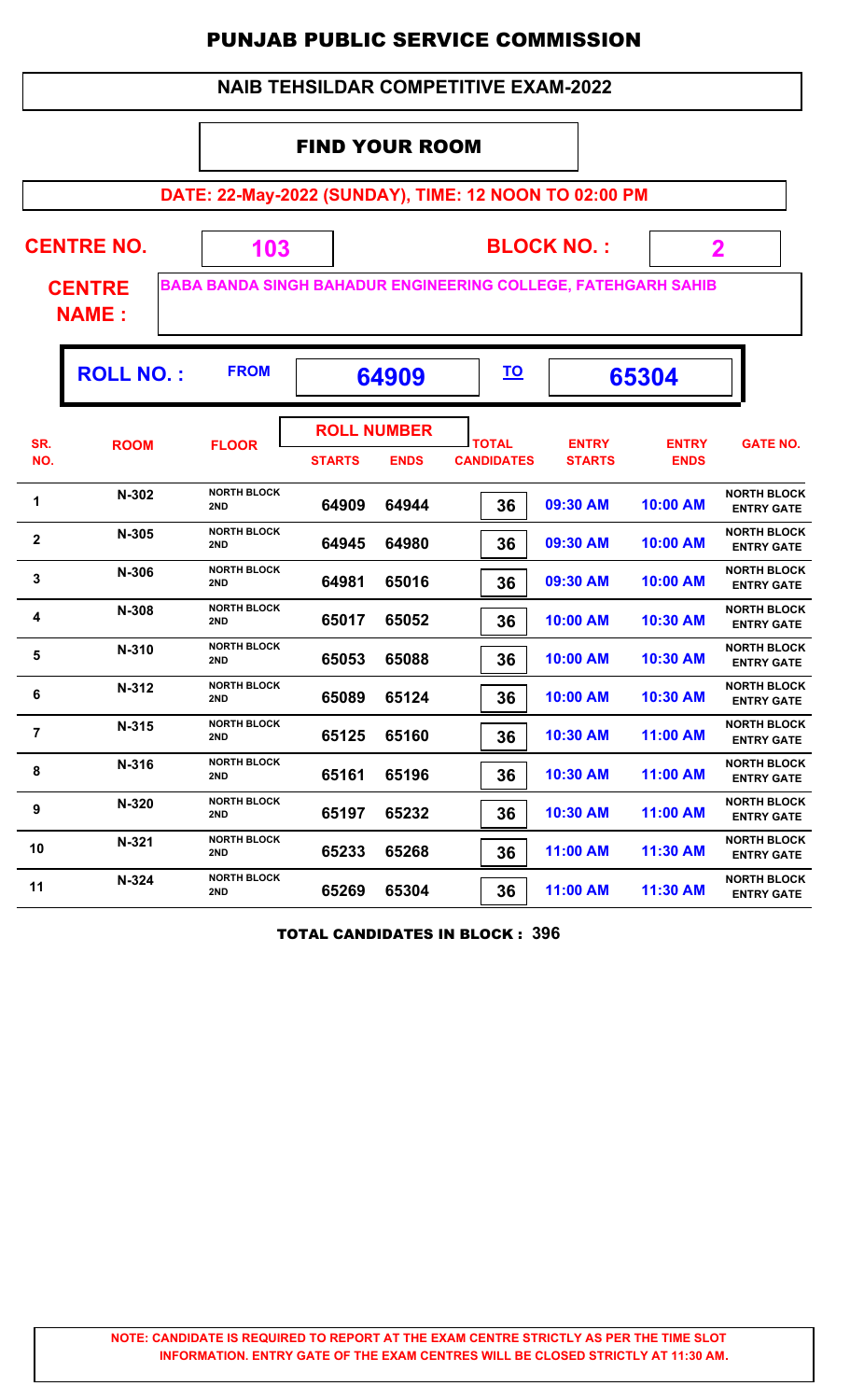#### **DATE: 22-May-2022 (SUNDAY), TIME: 12 NOON TO 02:00 PM BLOCK NO. : CENTRE NAME : CENTRE NO. 103 BABA BANDA SINGH BAHADUR ENGINEERING COLLEGE, FATEHGARH SAHIB 3** FIND YOUR ROOM  **NAIB TEHSILDAR COMPETITIVE EXAM-2022 ROLL NO. :** FROM **65305**  $\frac{TO}{2}$  **65551 TOTAL STARTS ENDS CANDIDATES SR. NO.** ROOM FLOOR **International FLOOR** *ENTRY* **STARTS ENTRY ENDS FLOOR GATE NO. ROLL NUMBER 65305 65340 36 10:30 AM 11:00 AM SOUTH BLOCK EXAMPLE SATTLE SOUTH BLOCK**<br>**ENTRY GATE**<br>**ENTRY GATE**<br>**ENTRY GATE GROUND 65341 65376 36 10:30 AM 11:00 AM SOUTH BLOCK EXAMPLE SOUTH BLOCK**<br>**ENTRY GATE**<br>**ENTRY GATE**<br>**ENTRY GATE GROUND 65377 65412 36 10:30 AM 11:00 AM SOUTH BLOCK EXAMPLE SOUTH BLOCK**<br>**ENTRY GATE**<br>**ENTRY GATE**<br>**ENTRY GATE GROUND 65413 65448 36 10:30 AM 11:00 AM SOUTH BLOCK EXECUTE SOUTH BLOCK**<br>**ENTRY GATE**<br>**ENTRY GATE**<br>**ENTRY GATE GROUND 65449 65484 36 11:00 AM 11:30 AM SOUTH BLOCK ENTRY SOUTH BLOCK**<br>**ENTRY GATE**<br>**ENTRY GATE**<br>**ENTRY GATE GROUND 65485 65520 36 11:00 AM 11:30 AM SOUTH BLOCK ENDRY SOUTH BLOCK** SOUTH BLOCK **ENTRY GATE**<br> **ENTRY GATE**<br> **ENTRY GATE GROUND 65521 65551 31 11:00 AM 11:30 AM SOUTH BLOCK EXECUTE SOUTH BLOCK**<br>**ENTRY GATE**<br>**ENTRY GATE**<br>**ENTRY GATE GROUND**

TOTAL CANDIDATES IN BLOCK : **247**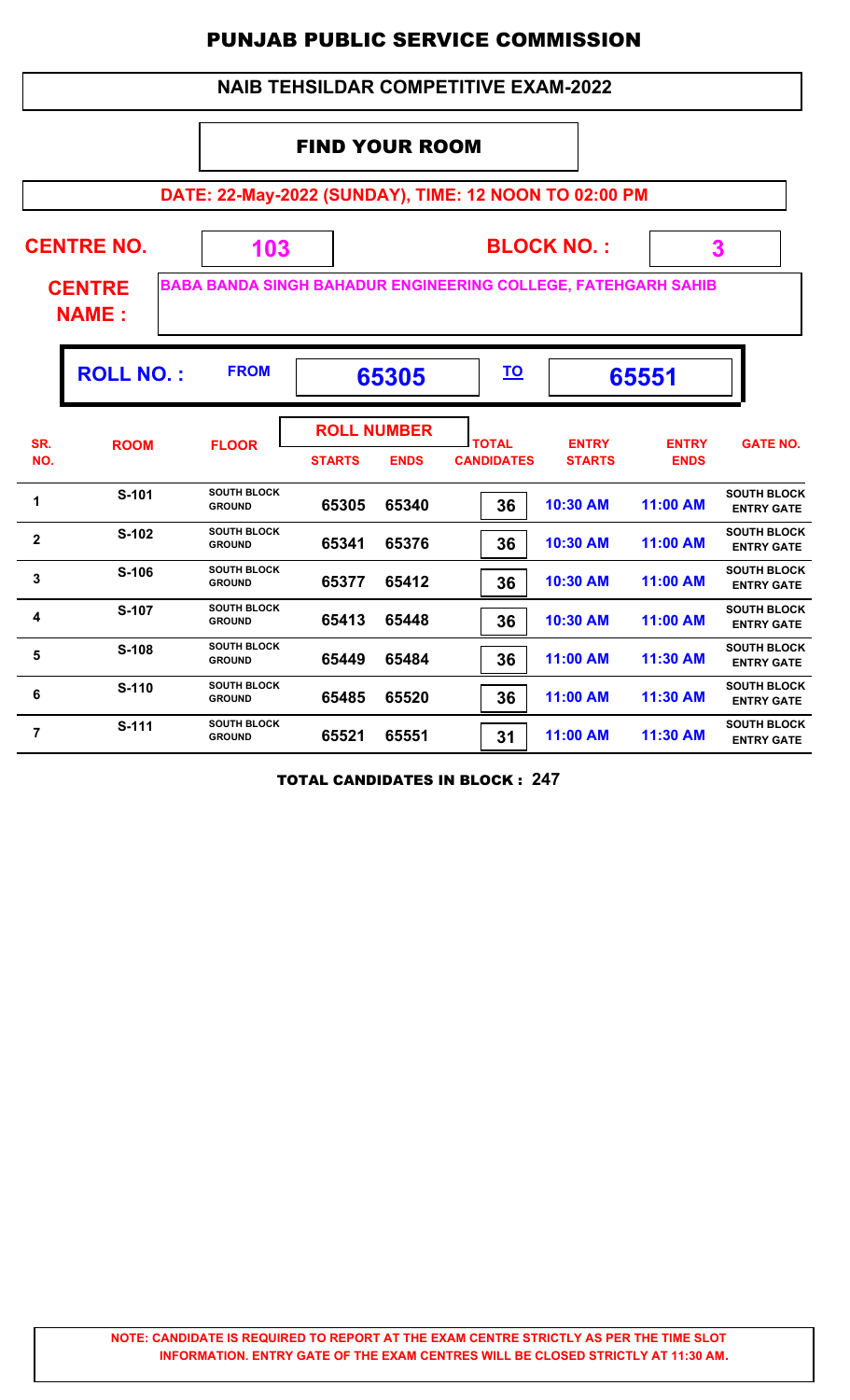|                                                                                                       |             |                          |               |                                   | <b>NAIB TEHSILDAR COMPETITIVE EXAM-2022</b> |                               |                             |                 |  |
|-------------------------------------------------------------------------------------------------------|-------------|--------------------------|---------------|-----------------------------------|---------------------------------------------|-------------------------------|-----------------------------|-----------------|--|
| <b>FIND YOUR ROOM</b>                                                                                 |             |                          |               |                                   |                                             |                               |                             |                 |  |
| DATE: 22-May-2022 (SUNDAY), TIME: 12 NOON TO 02:00 PM                                                 |             |                          |               |                                   |                                             |                               |                             |                 |  |
| <b>CENTRE NO.</b><br><b>BLOCK NO.:</b><br>103<br>4                                                    |             |                          |               |                                   |                                             |                               |                             |                 |  |
| <b>BABA BANDA SINGH BAHADUR ENGINEERING COLLEGE, FATEHGARH SAHIB</b><br><b>CENTRE</b><br><b>NAME:</b> |             |                          |               |                                   |                                             |                               |                             |                 |  |
| <b>ROLL NO.:</b><br><b>FROM</b><br><u>TO</u><br>65731<br>65552                                        |             |                          |               |                                   |                                             |                               |                             |                 |  |
| SR.<br>NO.                                                                                            | <b>ROOM</b> | <b>FLOOR</b>             | <b>STARTS</b> | <b>ROLL NUMBER</b><br><b>ENDS</b> | <b>TOTAL</b><br><b>CANDIDATES</b>           | <b>ENTRY</b><br><b>STARTS</b> | <b>ENTRY</b><br><b>ENDS</b> | <b>GATE NO.</b> |  |
| 1                                                                                                     | W-401       | <b>WEST BLOCK</b><br>3rd | 65552         | 65587                             | 36                                          | 10:00 AM                      | 10:30 AM                    | GATE-2          |  |
| $\mathbf{2}$                                                                                          | $W-402$     | <b>WEST BLOCK</b><br>3rd | 65588         | 65623                             | 36                                          | 10:00 AM                      | 10:30 AM                    | GATE-2          |  |
| 3                                                                                                     | $W-414$     | <b>WEST BLOCK</b><br>3rd | 65624         | 65659                             | 36                                          | 10:30 AM                      | 11:00 AM                    | GATE-2          |  |
| 4                                                                                                     | $W-415$     | <b>WEST BLOCK</b><br>3rd | 65660         | 65695                             | 36                                          | 11:00 AM                      | 11:30 AM                    | GATE-2          |  |
| 5                                                                                                     | W-416       | <b>WEST BLOCK</b><br>3rd | 65696         | 65731                             | 36                                          | 11:00 AM                      | 11:30 AM                    | GATE-2          |  |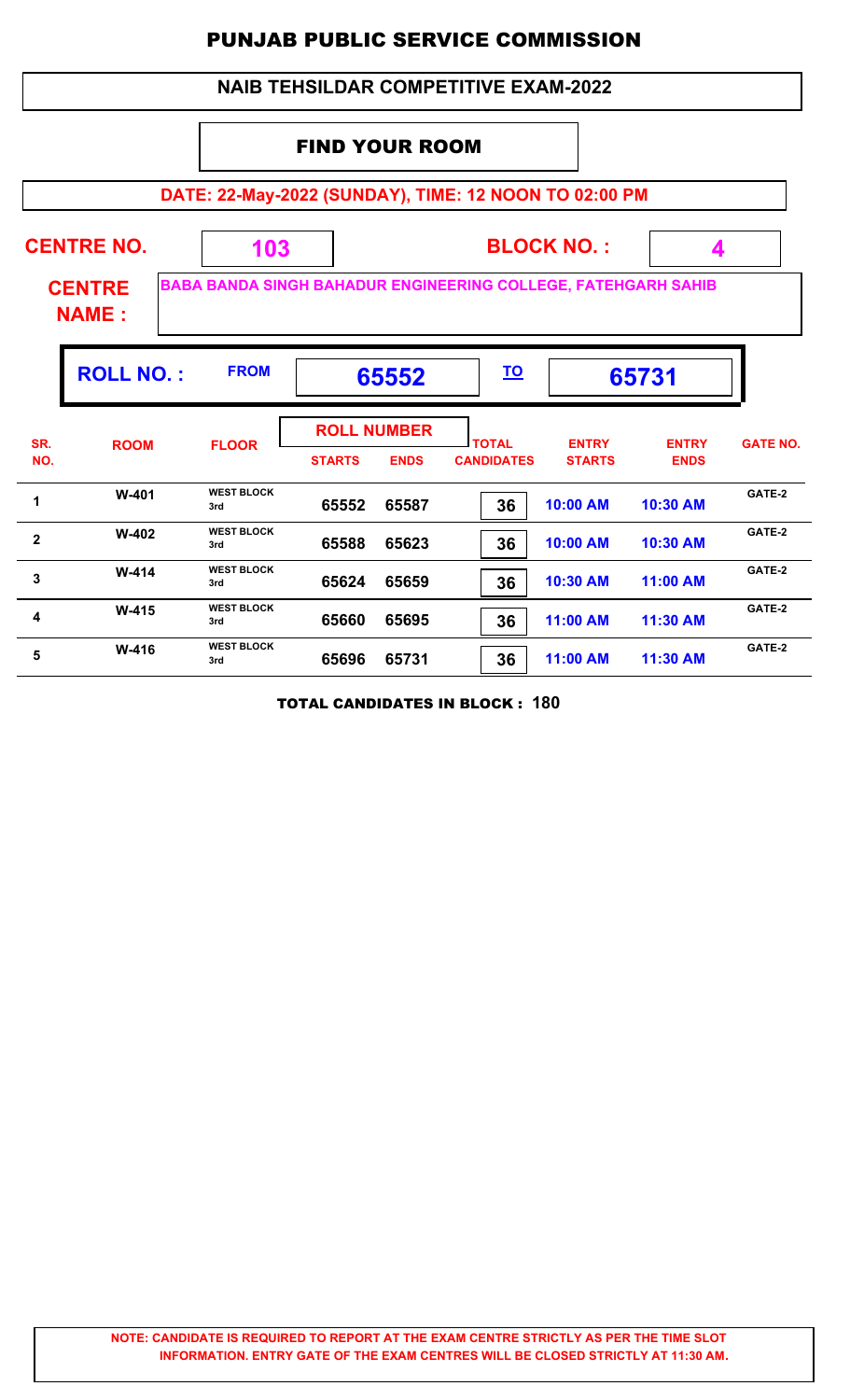|                                                                | <b>NAIB TEHSILDAR COMPETITIVE EXAM-2022</b>                                                                                                                 |                                                       |               |                                   |                                   |                               |                             |                    |  |
|----------------------------------------------------------------|-------------------------------------------------------------------------------------------------------------------------------------------------------------|-------------------------------------------------------|---------------|-----------------------------------|-----------------------------------|-------------------------------|-----------------------------|--------------------|--|
|                                                                | <b>FIND YOUR ROOM</b>                                                                                                                                       |                                                       |               |                                   |                                   |                               |                             |                    |  |
|                                                                |                                                                                                                                                             | DATE: 22-May-2022 (SUNDAY), TIME: 12 NOON TO 02:00 PM |               |                                   |                                   |                               |                             |                    |  |
|                                                                | <b>CENTRE NO.</b><br><b>BLOCK NO.:</b><br>5<br>103<br><b>BABA BANDA SINGH BAHADUR ENGINEERING COLLEGE, FATEHGARH SAHIB</b><br><b>CENTRE</b><br><b>NAME:</b> |                                                       |               |                                   |                                   |                               |                             |                    |  |
| <b>FROM</b><br><b>ROLL NO.:</b><br><u>TO</u><br>65881<br>65732 |                                                                                                                                                             |                                                       |               |                                   |                                   |                               |                             |                    |  |
| SR.<br>NO.                                                     | <b>ROOM</b>                                                                                                                                                 | <b>FLOOR</b>                                          | <b>STARTS</b> | <b>ROLL NUMBER</b><br><b>ENDS</b> | <b>TOTAL</b><br><b>CANDIDATES</b> | <b>ENTRY</b><br><b>STARTS</b> | <b>ENTRY</b><br><b>ENDS</b> | <b>GATE NO.</b>    |  |
| 1                                                              | $K-204$                                                                                                                                                     | <b>CE BLOCK 1st</b>                                   | 65732         | 65761                             | 30                                | 10:00 AM                      | 10:30 AM                    | <b>CIVIL BLOCK</b> |  |
| $\overline{2}$                                                 | $K-206$                                                                                                                                                     | <b>CE BLOCK 1st</b>                                   | 65762         | 65791                             | 30                                | 10:00 AM                      | 10:30 AM                    | <b>CIVIL BLOCK</b> |  |
| $\mathbf{3}$                                                   | K-207                                                                                                                                                       | <b>CE BLOCK 1st</b>                                   | 65792         | 65821                             | 30                                | 10:30 AM                      | 11:00 AM                    | <b>CIVIL BLOCK</b> |  |
| 4                                                              | K-208                                                                                                                                                       | <b>CE BLOCK 1st</b>                                   | 65822         | 65851                             | 30                                | 10:30 AM                      | 11:00 AM                    | <b>CIVIL BLOCK</b> |  |
| 5                                                              | K-209                                                                                                                                                       | <b>CE BLOCK 1st</b>                                   | 65852         | 65881                             | 30                                | 10:30 AM                      | 11:00 AM                    | <b>CIVIL BLOCK</b> |  |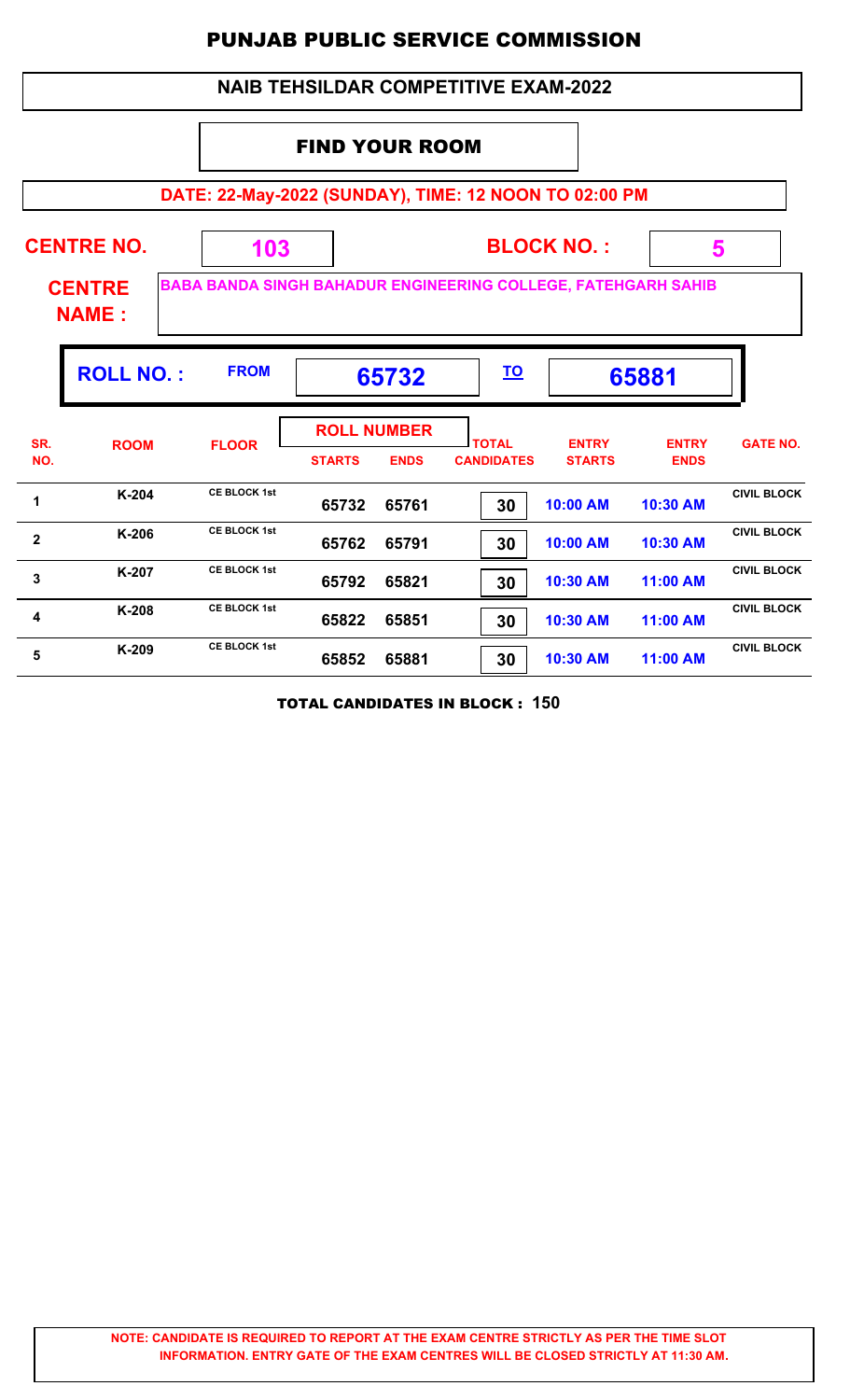## **NAIB TEHSILDAR COMPETITIVE EXAM-2022**

## FIND YOUR ROOM

**DATE: 22-May-2022 (SUNDAY), TIME: 12 NOON TO 02:00 PM**

| <b>CENTRE NO.</b>             | 104                                     | <b>BLOCK NO.:</b>                                                                                                              |  |
|-------------------------------|-----------------------------------------|--------------------------------------------------------------------------------------------------------------------------------|--|
| <b>CENTRE</b><br><b>NAME:</b> | <b>COLLEGE &amp; HOSPITAL, PATIALA.</b> | SWAMI VIVEKANAND INSTITUTE OF ENGINEERING AND TECHNOLOGY, VILL.<br>RAMNAGAR, NEAR BANUR, TEH. RAJPURA, ADJ. GIAN SAGAR MEDICAL |  |

г

|                         | <b>ROLL NO.:</b> | <b>FROM</b>   |                                     | 65882       | <u>TO</u>                         |                               | 66118                       |                 |
|-------------------------|------------------|---------------|-------------------------------------|-------------|-----------------------------------|-------------------------------|-----------------------------|-----------------|
| SR.<br>NO.              | <b>ROOM</b>      | <b>FLOOR</b>  | <b>ROLL NUMBER</b><br><b>STARTS</b> | <b>ENDS</b> | <b>TOTAL</b><br><b>CANDIDATES</b> | <b>ENTRY</b><br><b>STARTS</b> | <b>ENTRY</b><br><b>ENDS</b> | <b>GATE NO.</b> |
| 1                       | <b>B-002</b>     | <b>GROUND</b> | 65882                               | 65905       | 24                                | 09:30 AM                      | 10:00 AM                    | GATE-2          |
| $\overline{\mathbf{2}}$ | <b>B-003</b>     | <b>GROUND</b> | 65906                               | 65941       | 36                                | 09:30 AM                      | 10:00 AM                    | GATE-2          |
| 3                       | <b>B-006</b>     | <b>GROUND</b> | 65942                               | 65977       | 36                                | 10:00 AM                      | 10:30 AM                    | GATE-2          |
| 4                       | <b>B-007</b>     | <b>GROUND</b> | 65978                               | 66001       | 24                                | 10:30 AM                      | 11:00 AM                    | GATE-2          |
| 5                       | <b>B-008</b>     | <b>GROUND</b> | 66002                               | 66037       | 36                                | 10:30 AM                      | 11:00 AM                    | GATE-2          |
| 6                       | <b>B-107</b>     | <b>FIRST</b>  | 66038                               | 66061       | 24                                | 10:30 AM                      | 11:00 AM                    | GATE-2          |
| $\overline{7}$          | <b>B-202</b>     | <b>SECOND</b> | 66062                               | 66073       | 12                                | 10:30 AM                      | 11:00 AM                    | GATE-2          |
| 8                       | <b>B-203</b>     | <b>SECOND</b> | 66074                               | 66091       | 18                                | 10:30 AM                      | 11:00 AM                    | GATE-2          |
| 9                       | <b>B-204</b>     | <b>SECOND</b> | 66092                               | 66103       | 12                                | 11:00 AM                      | 11:30 AM                    | GATE-2          |
| 10                      | <b>B-209</b>     | <b>SECOND</b> | 66104                               | 66118       | 15                                | 11:00 AM                      | 11:30 AM                    | GATE-2          |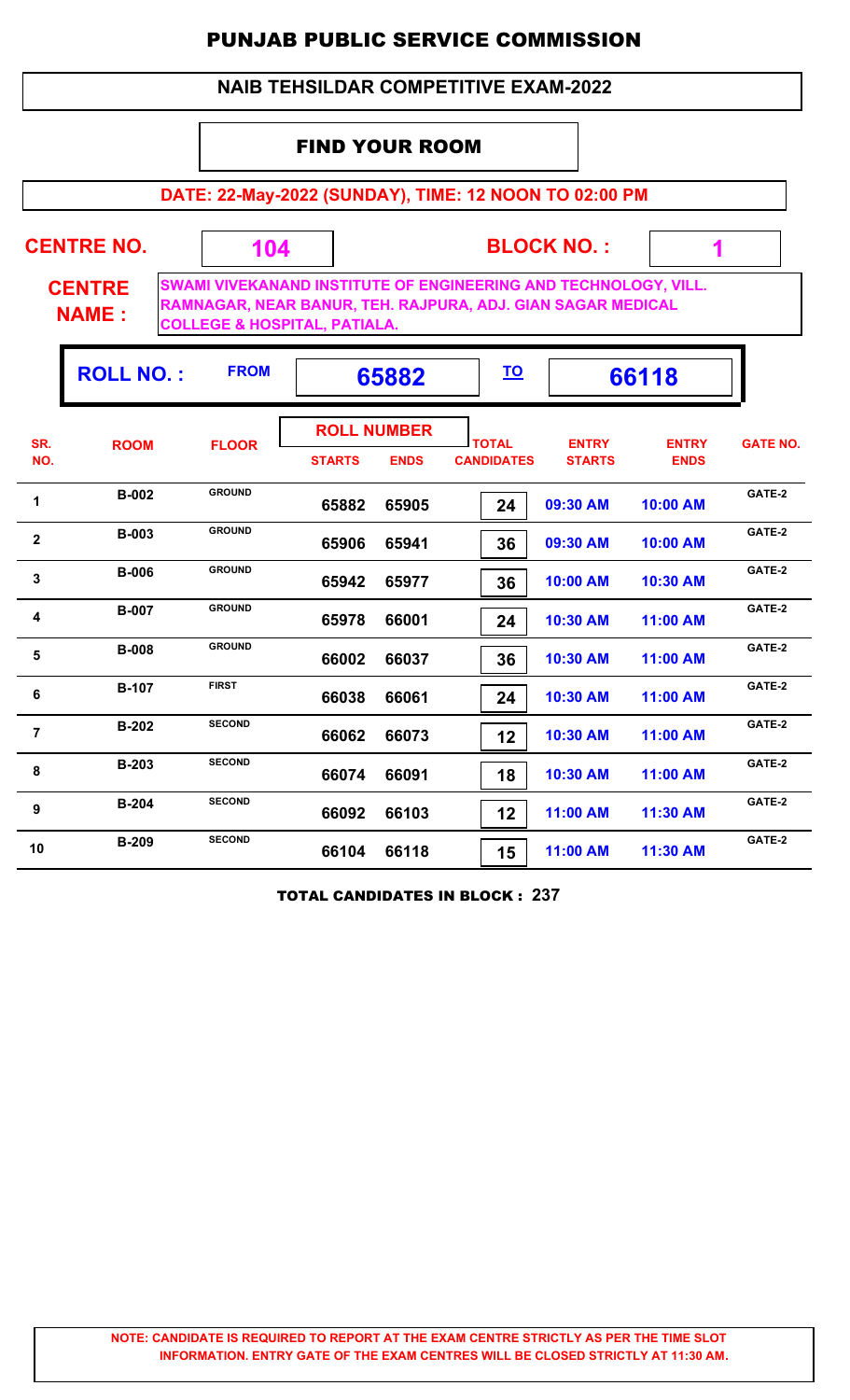#### **NAIB TEHSILDAR COMPETITIVE EXAM-2022**

## FIND YOUR ROOM

 **104**

**DATE: 22-May-2022 (SUNDAY), TIME: 12 NOON TO 02:00 PM**

**CENTRE NO.** 

**BLOCK NO. :**

 **2**

ŋ.

**CENTRE NAME :**

**SWAMI VIVEKANAND INSTITUTE OF ENGINEERING AND TECHNOLOGY, VILL. RAMNAGAR, NEAR BANUR, TEH. RAJPURA, ADJ. GIAN SAGAR MEDICAL COLLEGE & HOSPITAL, PATIALA.**

|                | <b>ROLL NO.:</b> | <b>FROM</b>   |                                     | 66119       | <u>TO</u>                         |                               | 66739                       |                 |
|----------------|------------------|---------------|-------------------------------------|-------------|-----------------------------------|-------------------------------|-----------------------------|-----------------|
| SR.<br>NO.     | <b>ROOM</b>      | <b>FLOOR</b>  | <b>ROLL NUMBER</b><br><b>STARTS</b> | <b>ENDS</b> | <b>TOTAL</b><br><b>CANDIDATES</b> | <b>ENTRY</b><br><b>STARTS</b> | <b>ENTRY</b><br><b>ENDS</b> | <b>GATE NO.</b> |
| 1              | $C-103$          | <b>FIRST</b>  | 66119                               | 66150       | 32                                | 09:30 AM                      | 10:00 AM                    | GATE-2          |
| $\mathbf{2}$   | $C-104$          | <b>FIRST</b>  | 66151                               | 66182       | 32                                | 09:30 AM                      | 10:00 AM                    | GATE-2          |
| $\mathbf 3$    | $C-105$          | <b>FIRST</b>  | 66183                               | 66218       | 36                                | 09:30 AM                      | 10:00 AM                    | GATE-2          |
| 4              | $C-106$          | <b>FIRST</b>  | 66219                               | 66254       | 36                                | 09:30 AM                      | 10:00 AM                    | GATE-2          |
| $\sqrt{5}$     | $C-203$          | <b>SECOND</b> | 66255                               | 66282       | 28                                | 09:30 AM                      | 10:00 AM                    | GATE-2          |
| 6              | $C-205$          | <b>SECOND</b> | 66283                               | 66309       | 27                                | 09:30 AM                      | 10:00 AM                    | GATE-2          |
| $\overline{7}$ | $C-206$          | <b>SECOND</b> | 66310                               | 66333       | 24                                | 09:30 AM                      | 10:00 AM                    | GATE-2          |
| 8              | C-207 A          | <b>SECOND</b> | 66334                               | 66357       | 24                                | 09:30 AM                      | 10:00 AM                    | GATE-2          |
| 9              | C-207 B          | <b>SECOND</b> | 66358                               | 66385       | 28                                | 10:00 AM                      | 10:30 AM                    | GATE-2          |
| 10             | $C-303$          | <b>THIRD</b>  | 66386                               | 66421       | 36                                | 10:00 AM                      | 10:30 AM                    | GATE-2          |
| 11             | $C-305$          | <b>THIRD</b>  | 66422                               | 66457       | 36                                | 10:00 AM                      | 10:30 AM                    | GATE-2          |
| 12             | $C-306$          | <b>THIRD</b>  | 66458                               | 66481       | 24                                | 10:00 AM                      | 10:30 AM                    | GATE-2          |
| 13             | $C-403$          | <b>FOURTH</b> | 66482                               | 66517       | 36                                | 10:00 AM                      | 10:30 AM                    | GATE-2          |
| 14             | $C-404$          | <b>FOURTH</b> | 66518                               | 66559       | 42                                | 10:00 AM                      | 10:30 AM                    | GATE-2          |
| 15             | $C-406$          | <b>FOURTH</b> | 66560                               | 66607       | 48                                | 10:30 AM                      | 11:00 AM                    | GATE-2          |
| 16             | $C-407$          | <b>FOURTH</b> | 66608                               | 66655       | 48                                | 10:30 AM                      | 11:00 AM                    | GATE-2          |
| 17             | $C-408$          | <b>FOURTH</b> | 66656                               | 66703       | 48                                | 11:00 AM                      | 11:30 AM                    | GATE-2          |
| 18             | $C-405$          | <b>FOURTH</b> | 66704                               | 66739       | 36                                | 11:00 AM                      | 11:30 AM                    | GATE-2          |

TOTAL CANDIDATES IN BLOCK : **621**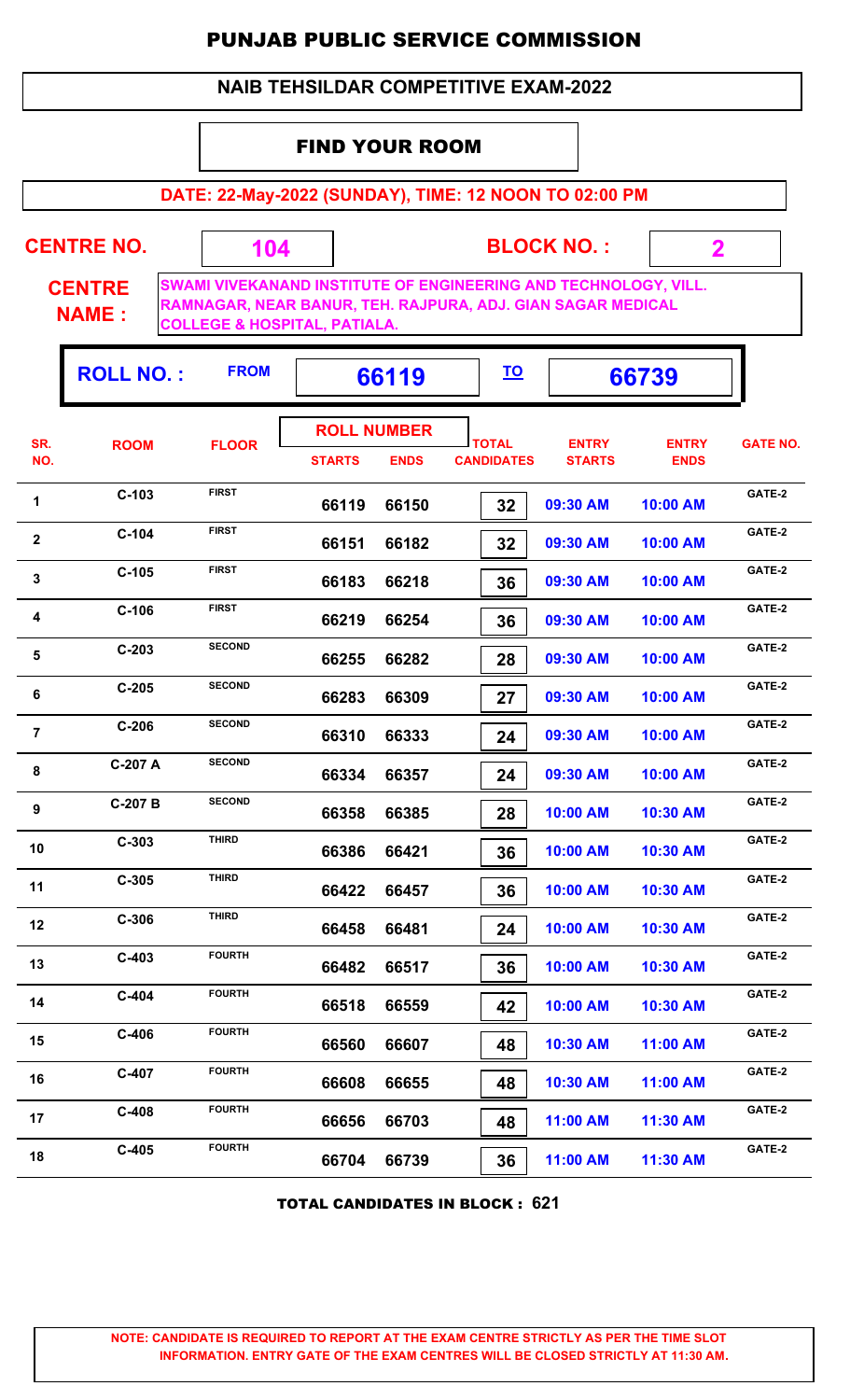#### **NAIB TEHSILDAR COMPETITIVE EXAM-2022**

## FIND YOUR ROOM

**DATE: 22-May-2022 (SUNDAY), TIME: 12 NOON TO 02:00 PM**

| <b>CENTRE NO.</b>             | 104                                     | <b>BLOCK NO.:</b>                                                                                                                     |  |
|-------------------------------|-----------------------------------------|---------------------------------------------------------------------------------------------------------------------------------------|--|
| <b>CENTRE</b><br><b>NAME:</b> | <b>COLLEGE &amp; HOSPITAL, PATIALA.</b> | <b>SWAMI VIVEKANAND INSTITUTE OF ENGINEERING AND TECHNOLOGY, VILL.</b><br>RAMNAGAR, NEAR BANUR, TEH. RAJPURA, ADJ. GIAN SAGAR MEDICAL |  |

Ŧ

|                | <b>ROLL NO.:</b> | <b>FROM</b>   |               | 66740                             |                                   |                               | 67065                       |                 |
|----------------|------------------|---------------|---------------|-----------------------------------|-----------------------------------|-------------------------------|-----------------------------|-----------------|
| SR.<br>NO.     | <b>ROOM</b>      | <b>FLOOR</b>  | <b>STARTS</b> | <b>ROLL NUMBER</b><br><b>ENDS</b> | <b>TOTAL</b><br><b>CANDIDATES</b> | <b>ENTRY</b><br><b>STARTS</b> | <b>ENTRY</b><br><b>ENDS</b> | <b>GATE NO.</b> |
| 1              | D-002            | <b>GROUND</b> | 66740         | 66763                             | 24                                | 09:30 AM                      | 10:00 AM                    | GATE-2          |
| $\mathbf{2}$   | D-005            | <b>GROUND</b> | 66764         | 66787                             | 24                                | 09:30 AM                      | 10:00 AM                    | GATE-2          |
| 3              | D-006            | <b>GROUND</b> | 66788         | 66811                             | 24                                | 09:30 AM                      | 10:00 AM                    | GATE-2          |
| 4              | D-010            | <b>GROUND</b> | 66812         | 66835                             | 24                                | 09:30 AM                      | 10:00 AM                    | GATE-2          |
| 5              | D-012            | <b>GROUND</b> | 66836         | 66859                             | 24                                | 09:30 AM                      | 10:00 AM                    | GATE-2          |
| 6              | D-014            | <b>GROUND</b> | 66860         | 66883                             | 24                                | 10:00 AM                      | 10:30 AM                    | GATE-2          |
| $\overline{7}$ | $D-102$          | <b>FIRST</b>  | 66884         | 66915                             | 32                                | 10:00 AM                      | 10:30 AM                    | GATE-2          |
| 8              | D-103            | <b>FIRST</b>  | 66916         | 66939                             | 24                                | 10:00 AM                      | 10:30 AM                    | GATE-2          |
| 9              | D-104            | <b>FIRST</b>  | 66940         | 66963                             | 24                                | 10:00 AM                      | 10:30 AM                    | GATE-2          |
| 10             | $D-105$          | <b>FIRST</b>  | 66964         | 66987                             | 24                                | 10:30 AM                      | 11:00 AM                    | GATE-2          |
| 11             | $D-106$          | <b>FIRST</b>  | 66988         | 67017                             | 30                                | 10:30 AM                      | 11:00 AM                    | GATE-2          |
| 12             | D-112            | <b>FIRST</b>  | 67018         | 67041                             | 24                                | 10:30 AM                      | 11:00 AM                    | GATE-2          |
| 13             | D-113            | <b>FIRST</b>  | 67042         | 67065                             | 24                                | 11:00 AM                      | 11:30 AM                    | GATE-2          |
|                |                  |               |               |                                   |                                   |                               |                             |                 |

TOTAL CANDIDATES IN BLOCK : **326**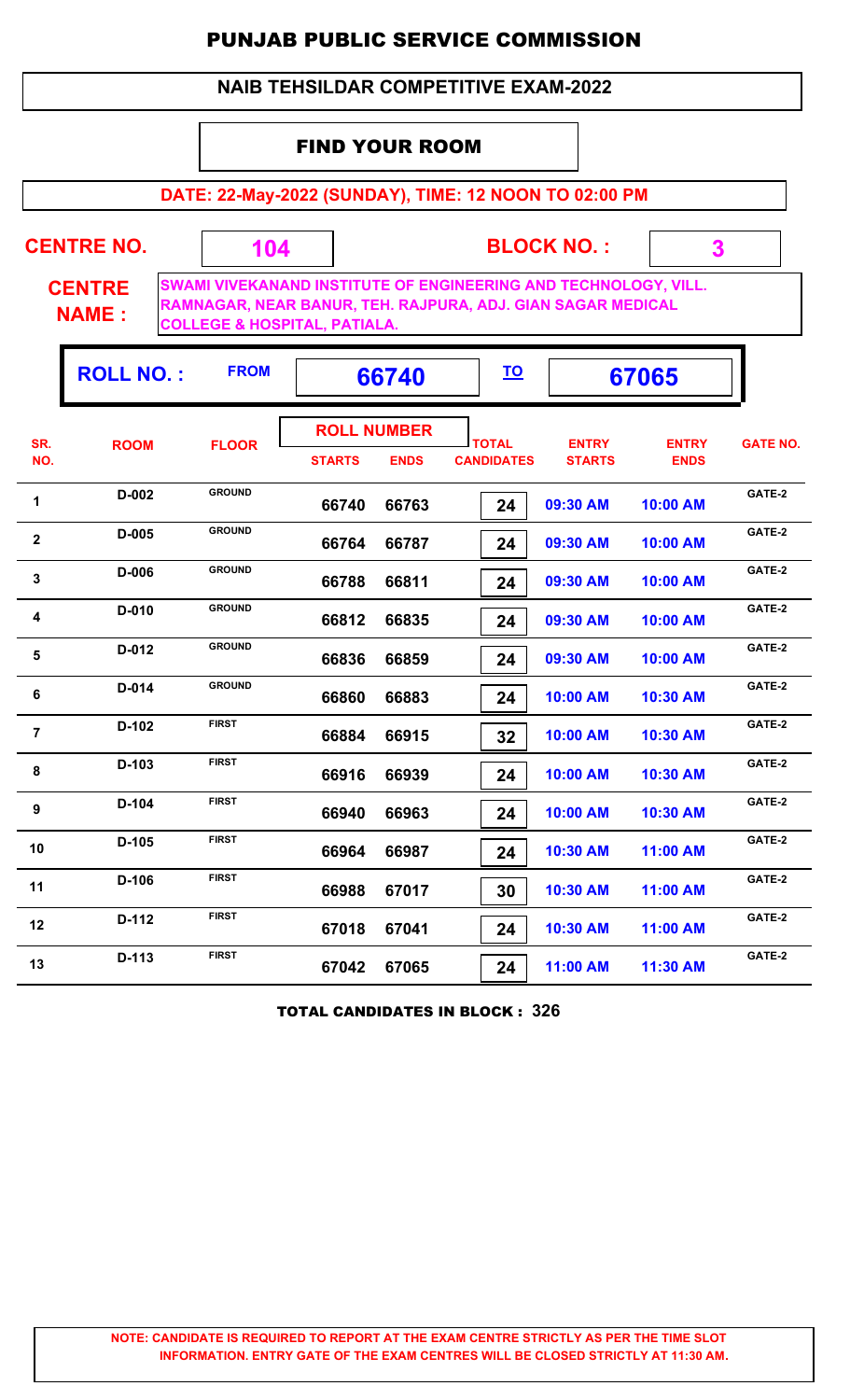## **NAIB TEHSILDAR COMPETITIVE EXAM-2022**

## FIND YOUR ROOM

**DATE: 22-May-2022 (SUNDAY), TIME: 12 NOON TO 02:00 PM**

| <b>CENTRE NO.</b>             | 104                                     | <b>BLOCK NO.:</b>                                                                                                              |  |
|-------------------------------|-----------------------------------------|--------------------------------------------------------------------------------------------------------------------------------|--|
| <b>CENTRE</b><br><b>NAME:</b> | <b>COLLEGE &amp; HOSPITAL, PATIALA.</b> | SWAMI VIVEKANAND INSTITUTE OF ENGINEERING AND TECHNOLOGY, VILL.<br>RAMNAGAR, NEAR BANUR, TEH. RAJPURA, ADJ. GIAN SAGAR MEDICAL |  |

|                | <b>ROLL NO.:</b> | <b>FROM</b>   | 67066                               |             | <u>TO</u>                         |                               | 67391                       |                 |
|----------------|------------------|---------------|-------------------------------------|-------------|-----------------------------------|-------------------------------|-----------------------------|-----------------|
| SR.<br>NO.     | <b>ROOM</b>      | <b>FLOOR</b>  | <b>ROLL NUMBER</b><br><b>STARTS</b> | <b>ENDS</b> | <b>TOTAL</b><br><b>CANDIDATES</b> | <b>ENTRY</b><br><b>STARTS</b> | <b>ENTRY</b><br><b>ENDS</b> | <b>GATE NO.</b> |
| 1              | G-107            | <b>FIRST</b>  | 67066                               | 67095       | 30                                | 09:30 AM                      | 10:00 AM                    | GATE-2          |
| $\mathbf{2}$   | $G-108$          | <b>FIRST</b>  | 67096                               | 67119       | 24                                | 09:30 AM                      | 10:00 AM                    | GATE-2          |
| 3              | $G-109$          | <b>FIRST</b>  | 67120                               | 67155       | 36                                | 09:30 AM                      | 10:00 AM                    | GATE-2          |
| 4              | $G-111$          | <b>FIRST</b>  | 67156                               | 67191       | 36                                | 09:30 AM                      | 10:00 AM                    | GATE-2          |
| 5              | $G - 201$        | <b>SECOND</b> | 67192                               | 67251       | 60                                | 10:00 AM                      | 10:30 AM                    | GATE-2          |
| 6              | $G-202$          | <b>SECOND</b> | 67252                               | 67275       | 24                                | 10:00 AM                      | 10:30 AM                    | GATE-2          |
| $\overline{7}$ | $G-203$          | <b>SECOND</b> | 67276                               | 67299       | 24                                | 10:00 AM                      | 10:30 AM                    | GATE-2          |
| 8              | $G-204$          | <b>SECOND</b> | 67300                               | 67343       | 44                                | 11:00 AM                      | 11:30 AM                    | GATE-2          |
| 9              | $G-205$          | <b>SECOND</b> | 67344                               | 67391       | 48                                | 11:00 AM                      | 11:30 AM                    | GATE-2          |

TOTAL CANDIDATES IN BLOCK : **326**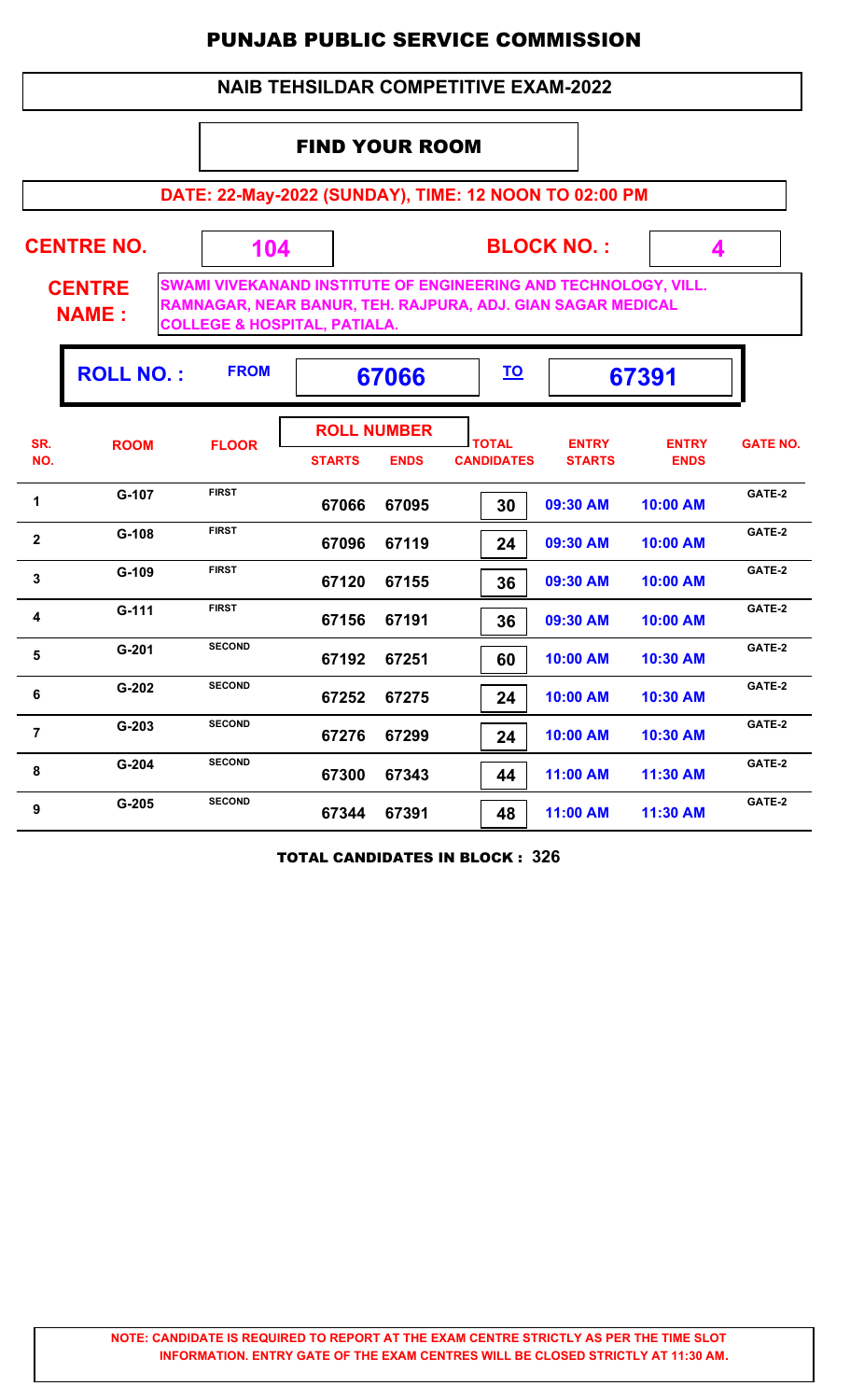## **NAIB TEHSILDAR COMPETITIVE EXAM-2022**

## FIND YOUR ROOM

**DATE: 22-May-2022 (SUNDAY), TIME: 12 NOON TO 02:00 PM**

**CENTRE NO.** 

**BLOCK NO. :**

 **1**

**CENTRE NAME :**

**CHITKARA UNIVERSITY, PUNJAB, CHANDIGARH-PATIALA NATIONAL HIGHWAY (NH-64), TEHSIL RAJPURA DISTT. PATIALA**

 **105**

|                         | <b>ROLL NO.:</b>               | <b>FROM</b>   |                                     | 67392       | <u>TO</u>                         |                               | 67703                       |                  |
|-------------------------|--------------------------------|---------------|-------------------------------------|-------------|-----------------------------------|-------------------------------|-----------------------------|------------------|
| SR.<br>NO.              | <b>ROOM</b>                    | <b>FLOOR</b>  | <b>ROLL NUMBER</b><br><b>STARTS</b> | <b>ENDS</b> | <b>TOTAL</b><br><b>CANDIDATES</b> | <b>ENTRY</b><br><b>STARTS</b> | <b>ENTRY</b><br><b>ENDS</b> | <b>GATE NO.</b>  |
| 1                       | TG-011(TURING<br><b>BLOCK)</b> | <b>GROUND</b> | 67392                               | 67403       | 12                                | 10:00 AM                      | 10:30 AM                    | <b>MAIN GATE</b> |
| $\overline{\mathbf{2}}$ | TG-012(TURING<br><b>BLOCK)</b> | <b>GROUND</b> | 67404                               | 67415       | 12                                | 10:00 AM                      | 10:30 AM                    | <b>MAIN GATE</b> |
| 3                       | TG-013(TURING<br><b>BLOCK)</b> | <b>GROUND</b> | 67416                               | 67427       | 12                                | 10:00 AM                      | 10:30 AM                    | <b>MAIN GATE</b> |
| $\boldsymbol{4}$        | TG-101(TURING<br><b>BLOCK)</b> | <b>FIRST</b>  | 67428                               | 67439       | 12                                | 10:00 AM                      | 10:30 AM                    | <b>MAIN GATE</b> |
| $\sqrt{5}$              | TG-102(TURING<br><b>BLOCK)</b> | <b>FIRST</b>  | 67440                               | 67451       | 12                                | 10:00 AM                      | 10:30 AM                    | <b>MAIN GATE</b> |
| 6                       | TG-103(TURING<br><b>BLOCK)</b> | <b>FIRST</b>  | 67452                               | 67463       | 12                                | 10:00 AM                      | 10:30 AM                    | <b>MAIN GATE</b> |
| $\overline{7}$          | TG-201(TURING<br><b>BLOCK)</b> | <b>SECOND</b> | 67464                               | 67475       | 12                                | 10:00 AM                      | 10:30 AM                    | <b>MAIN GATE</b> |
| 8                       | TG-202(TURING<br><b>BLOCK)</b> | <b>SECOND</b> | 67476                               | 67487       | 12                                | 10:00 AM                      | 10:30 AM                    | <b>MAIN GATE</b> |
| 9                       | TG-203(TURING<br><b>BLOCK)</b> | <b>SECOND</b> | 67488                               | 67499       | 12                                | 10:00 AM                      | 10:30 AM                    | <b>MAIN GATE</b> |
| 10                      | TG-210(TURING<br><b>BLOCK)</b> | <b>SECOND</b> | 67500                               | 67511       | 12                                | 10:30 AM                      | 11:00 AM                    | <b>MAIN GATE</b> |
| 11                      | TG-211(TURING<br><b>BLOCK)</b> | <b>SECOND</b> | 67512                               | 67523       | 12                                | 10:30 AM                      | 11:00 AM                    | <b>MAIN GATE</b> |
| 12                      | TG-212(TURING<br><b>BLOCK)</b> | <b>SECOND</b> | 67524                               | 67535       | 12                                | 10:30 AM                      | 11:00 AM                    | <b>MAIN GATE</b> |
| 13                      | TG-301(TURING<br><b>BLOCK)</b> | <b>THIRD</b>  | 67536                               | 67547       | 12                                | 10:30 AM                      | 11:00 AM                    | <b>MAIN GATE</b> |
| 14                      | TG-302(TURING<br><b>BLOCK)</b> | <b>THIRD</b>  | 67548                               | 67559       | 12                                | 10:30 AM                      | 11:00 AM                    | <b>MAIN GATE</b> |
| 15                      | TG-303(TURING<br><b>BLOCK)</b> | <b>THIRD</b>  | 67560                               | 67571       | 12                                | 10:30 AM                      | 11:00 AM                    | <b>MAIN GATE</b> |
| 16                      | TG-310(TURING<br><b>BLOCK)</b> | <b>THIRD</b>  | 67572                               | 67583       | 12                                | 10:30 AM                      | 11:00 AM                    | <b>MAIN GATE</b> |
| 17                      | TG-311(TURING<br><b>BLOCK)</b> | <b>THIRD</b>  | 67584                               | 67595       | 12                                | 10:30 AM                      | 11:00 AM                    | <b>MAIN GATE</b> |
| 18                      | TG-312(TURING<br><b>BLOCK)</b> | <b>THIRD</b>  | 67596                               | 67607       | 12                                | 10:30 AM                      | 11:00 AM                    | <b>MAIN GATE</b> |
| 19                      | TG-402(TURING<br><b>BLOCK)</b> | <b>FOURTH</b> | 67608                               | 67619       | 12                                | 11:00 AM                      | 11:30 AM                    | <b>MAIN GATE</b> |
| 20                      | TG-409(TURING<br><b>BLOCK)</b> | <b>FOURTH</b> | 67620                               | 67631       | 12                                | 11:00 AM                      | 11:30 AM                    | <b>MAIN GATE</b> |
| 21                      | TG-410(TURING<br><b>BLOCK)</b> | <b>FOURTH</b> | 67632                               | 67643       | 12                                | 11:00 AM                      | 11:30 AM                    | <b>MAIN GATE</b> |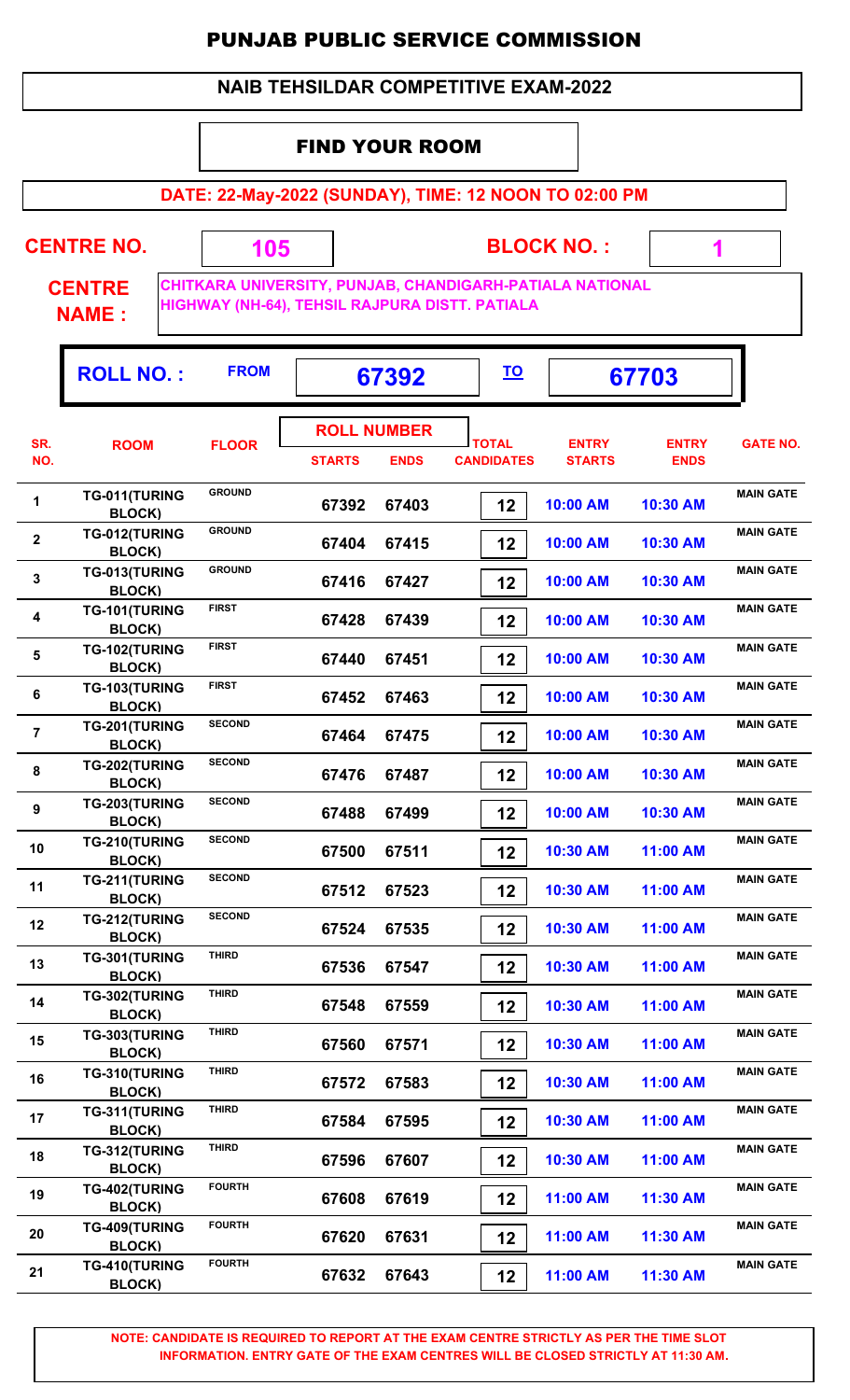## **NAIB TEHSILDAR COMPETITIVE EXAM-2022**

## FIND YOUR ROOM

# **DATE: 22-May-2022 (SUNDAY), TIME: 12 NOON TO 02:00 PM**

|    | <b>CENTRE NO.</b>               | 105                                                                                                        |       |       |    | <b>BLOCK NO.:</b> |          |                  |
|----|---------------------------------|------------------------------------------------------------------------------------------------------------|-------|-------|----|-------------------|----------|------------------|
|    | <b>CENTRE</b><br><b>NAME:</b>   | CHITKARA UNIVERSITY, PUNJAB, CHANDIGARH-PATIALA NATIONAL<br>HIGHWAY (NH-64), TEHSIL RAJPURA DISTT. PATIALA |       |       |    |                   |          |                  |
| 22 | TG-411(TURING<br><b>BLOCK)</b>  | <b>FOURTH</b>                                                                                              | 67644 | 67655 | 12 | 11:00 AM          | 11:30 AM | <b>MAIN GATE</b> |
| 23 | TG-502(TURING<br><b>BLOCK</b> ) | <b>FIFTH</b>                                                                                               | 67656 | 67667 | 12 | 11:00 AM          | 11:30 AM | <b>MAIN GATE</b> |
| 24 | TG-509(TURING<br><b>BLOCK</b> ) | <b>FIFTH</b>                                                                                               | 67668 | 67679 | 12 | 11:00 AM          | 11:30 AM | <b>MAIN GATE</b> |
| 25 | TG-510(TURING<br><b>BLOCK)</b>  | <b>FIFTH</b>                                                                                               | 67680 | 67691 | 12 | 11:00 AM          | 11:30 AM | <b>MAIN GATE</b> |
| 26 | TG-511(TURING<br><b>BLOCK</b> ) | <b>FIFTH</b>                                                                                               | 67692 | 67703 | 12 | 11:00 AM          | 11:30 AM | <b>MAIN GATE</b> |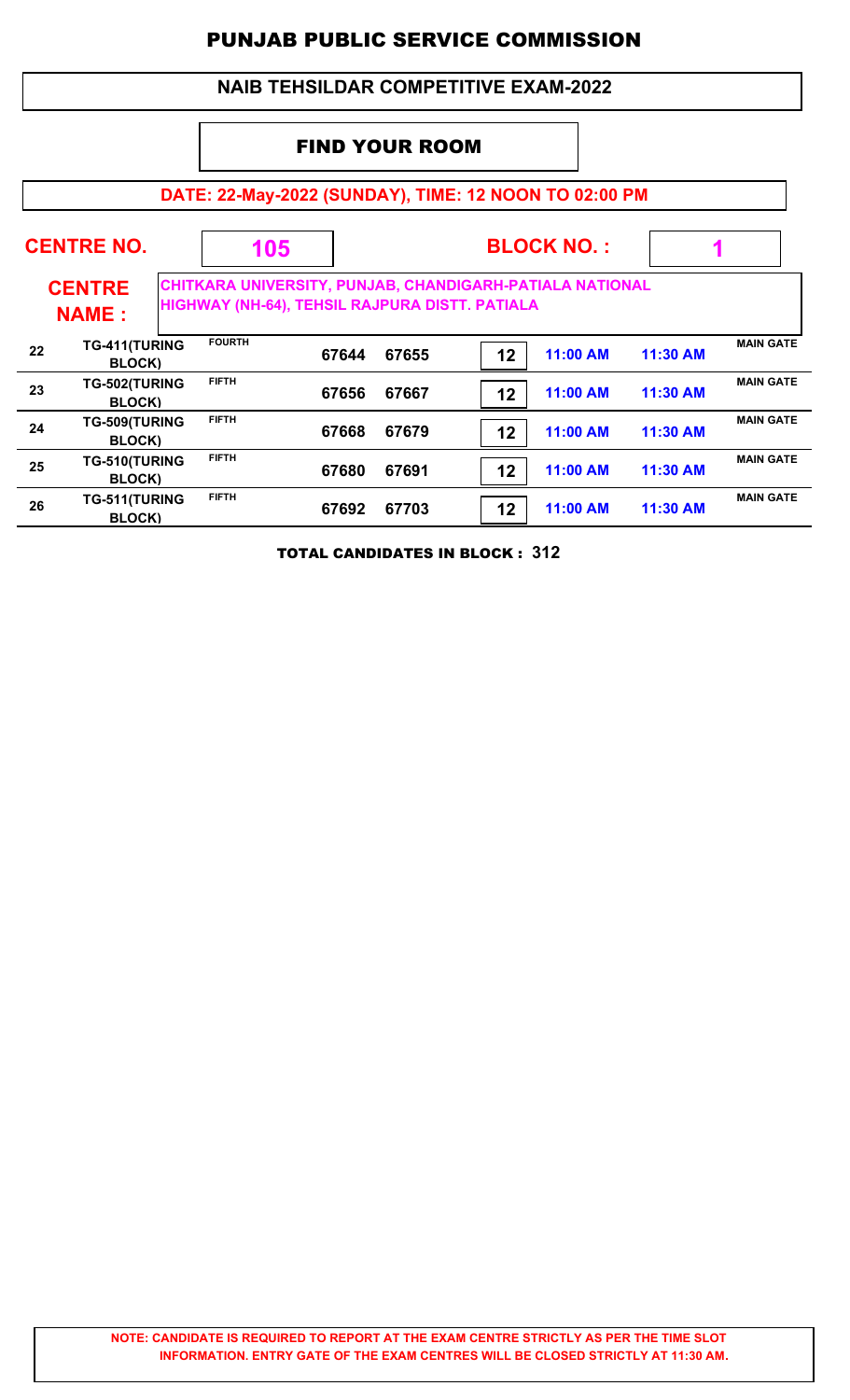## **NAIB TEHSILDAR COMPETITIVE EXAM-2022**

## FIND YOUR ROOM

**DATE: 22-May-2022 (SUNDAY), TIME: 12 NOON TO 02:00 PM**

| <b>CENTRE NO.</b><br><b>CENTRE</b><br><b>NAME:</b> |                                     | 105           |               | <b>BLOCK NO.:</b><br>$\mathbf 2$<br>CHITKARA UNIVERSITY, PUNJAB, CHANDIGARH-PATIALA NATIONAL<br>HIGHWAY (NH-64), TEHSIL RAJPURA DISTT. PATIALA |                                   |                               |                             |                  |  |  |
|----------------------------------------------------|-------------------------------------|---------------|---------------|------------------------------------------------------------------------------------------------------------------------------------------------|-----------------------------------|-------------------------------|-----------------------------|------------------|--|--|
|                                                    | <b>ROLL NO.:</b>                    | <b>FROM</b>   |               | 67704                                                                                                                                          | <u>TO</u>                         |                               | 67799                       |                  |  |  |
| SR.<br>NO.                                         | <b>ROOM</b>                         | <b>FLOOR</b>  | <b>STARTS</b> | <b>ROLL NUMBER</b><br><b>ENDS</b>                                                                                                              | <b>TOTAL</b><br><b>CANDIDATES</b> | <b>ENTRY</b><br><b>STARTS</b> | <b>ENTRY</b><br><b>ENDS</b> | <b>GATE NO.</b>  |  |  |
| 1                                                  | <b>LH-1(EDISON</b><br><b>BLOCK)</b> | <b>GROUND</b> | 67704         | 67715                                                                                                                                          | 12                                | 10:00 AM                      | 10:30 AM                    | <b>MAIN GATE</b> |  |  |
| $\overline{\mathbf{2}}$                            | <b>LH-2(EDISON</b><br><b>BLOCK)</b> | <b>GROUND</b> | 67716         | 67727                                                                                                                                          | 12                                | 10:00 AM                      | 10:30 AM                    | <b>MAIN GATE</b> |  |  |
| $\overline{\mathbf{3}}$                            | LH-3(EDISON<br><b>BLOCK)</b>        | <b>GROUND</b> | 67728         | 67739                                                                                                                                          | 12                                | 10:00 AM                      | 10:30 AM                    | <b>MAIN GATE</b> |  |  |
| 4                                                  | <b>LH-4(EDISON</b><br>BLOCK)        | <b>GROUND</b> | 67740         | 67751                                                                                                                                          | 12                                | 10:30 AM                      | 11:00 AM                    | <b>MAIN GATE</b> |  |  |
| 5                                                  | <b>LH-5(EDISON</b><br><b>BLOCK)</b> | <b>FIRST</b>  | 67752         | 67763                                                                                                                                          | 12                                | 10:30 AM                      | 11:00 AM                    | <b>MAIN GATE</b> |  |  |
| 6                                                  | <b>LH-6(EDISON</b><br>BLOCK)        | <b>FIRST</b>  | 67764         | 67775                                                                                                                                          | 12                                | 10:30 AM                      | 11:00 AM                    | <b>MAIN GATE</b> |  |  |
| $\overline{7}$                                     | <b>LH-7(EDISON</b><br>BLOCK)        | <b>FIRST</b>  | 67776         | 67787                                                                                                                                          | 12                                | 11:00 AM                      | 11:30 AM                    | <b>MAIN GATE</b> |  |  |
| 8                                                  | <b>LH-8(EDISON</b><br>BLOCK)        | <b>FIRST</b>  | 67788         | 67799                                                                                                                                          | 12                                | 11:00 AM                      | 11:30 AM                    | <b>MAIN GATE</b> |  |  |

TOTAL CANDIDATES IN BLOCK : **96**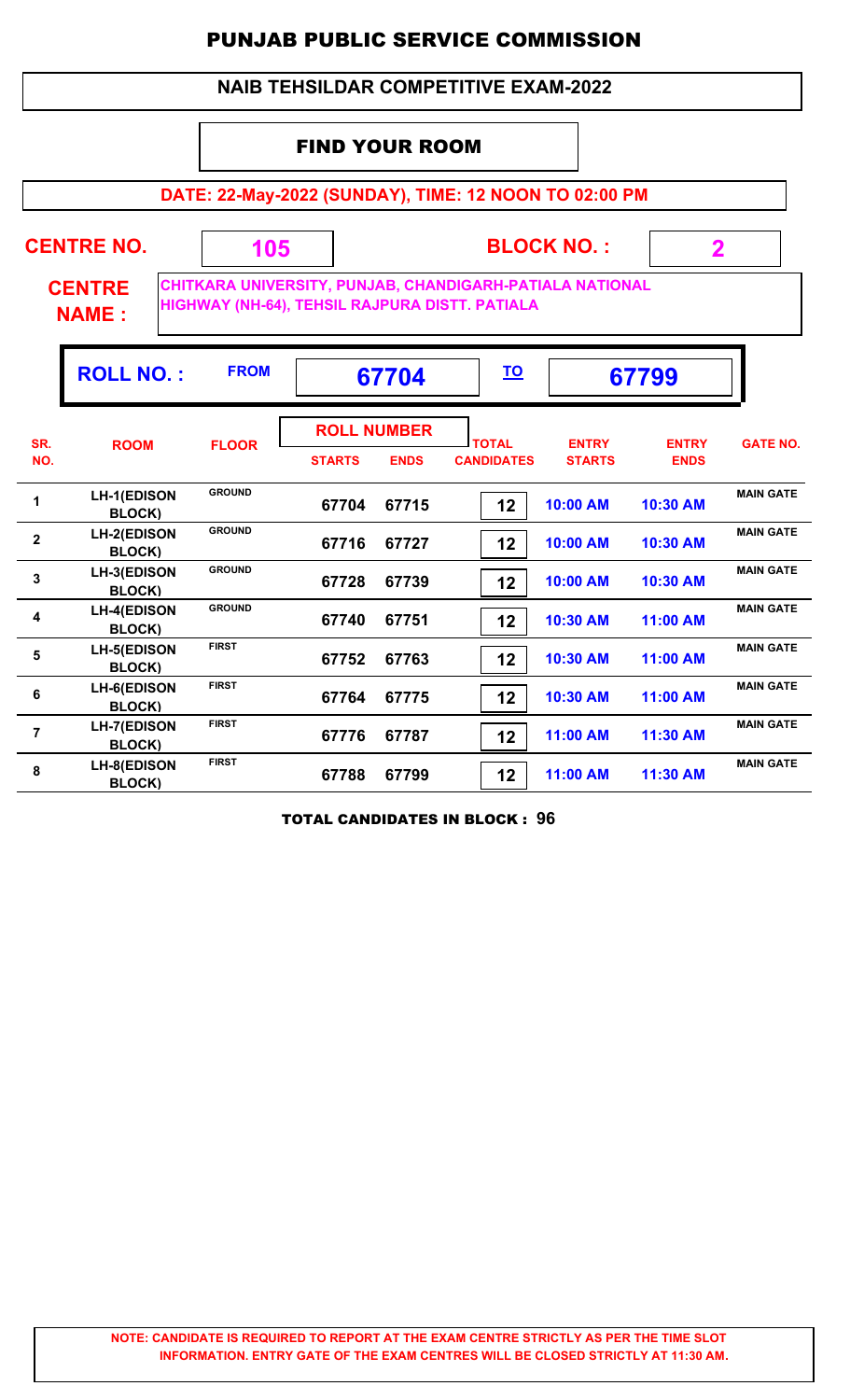## **NAIB TEHSILDAR COMPETITIVE EXAM-2022**

## FIND YOUR ROOM

**DATE: 22-May-2022 (SUNDAY), TIME: 12 NOON TO 02:00 PM**

| <b>CENTRE NO.</b><br><b>CENTRE</b><br><b>NAME:</b> |                       | 105           |               | <b>BLOCK NO.:</b><br>3<br>CHITKARA UNIVERSITY, PUNJAB, CHANDIGARH-PATIALA NATIONAL<br>HIGHWAY (NH-64), TEHSIL RAJPURA DISTT. PATIALA |                                   |                               |                             |                  |  |
|----------------------------------------------------|-----------------------|---------------|---------------|--------------------------------------------------------------------------------------------------------------------------------------|-----------------------------------|-------------------------------|-----------------------------|------------------|--|
|                                                    | <b>ROLL NO.:</b>      | <b>FROM</b>   |               | 67800                                                                                                                                | <u>TO</u>                         |                               | 67859                       |                  |  |
| SR.<br>NO.                                         | <b>ROOM</b>           | <b>FLOOR</b>  | <b>STARTS</b> | <b>ROLL NUMBER</b><br><b>ENDS</b>                                                                                                    | <b>TOTAL</b><br><b>CANDIDATES</b> | <b>ENTRY</b><br><b>STARTS</b> | <b>ENTRY</b><br><b>ENDS</b> | <b>GATE NO.</b>  |  |
| 1                                                  | $LH-1$<br>(DE-MORGAN) | <b>FIRST</b>  | 67800         | 67811                                                                                                                                | 12                                | 10:00 AM                      | 10:30 AM                    | <b>MAIN GATE</b> |  |
| $\mathbf{2}$                                       | LH-3(DE-MORGA<br>N)   | <b>FIRST</b>  | 67812         | 67823                                                                                                                                | 12                                | 10:00 AM                      | 10:30 AM                    | <b>MAIN GATE</b> |  |
| 3                                                  | LH-4(DE-MORGA<br>N)   | <b>FIRST</b>  | 67824         | 67835                                                                                                                                | 12                                | 10:30 AM                      | $11:00$ AM                  | <b>MAIN GATE</b> |  |
| $\overline{\mathbf{4}}$                            | LH-5(DE-MORGA<br>N)   | <b>SECOND</b> | 67836         | 67847                                                                                                                                | 12                                | 11:00 AM                      | 11:30 AM                    | <b>MAIN GATE</b> |  |
| 5                                                  | LH-6(DE-MORGA<br>N)   | <b>SECOND</b> | 67848         | 67859                                                                                                                                | 12                                | 11:00 AM                      | 11:30 AM                    | <b>MAIN GATE</b> |  |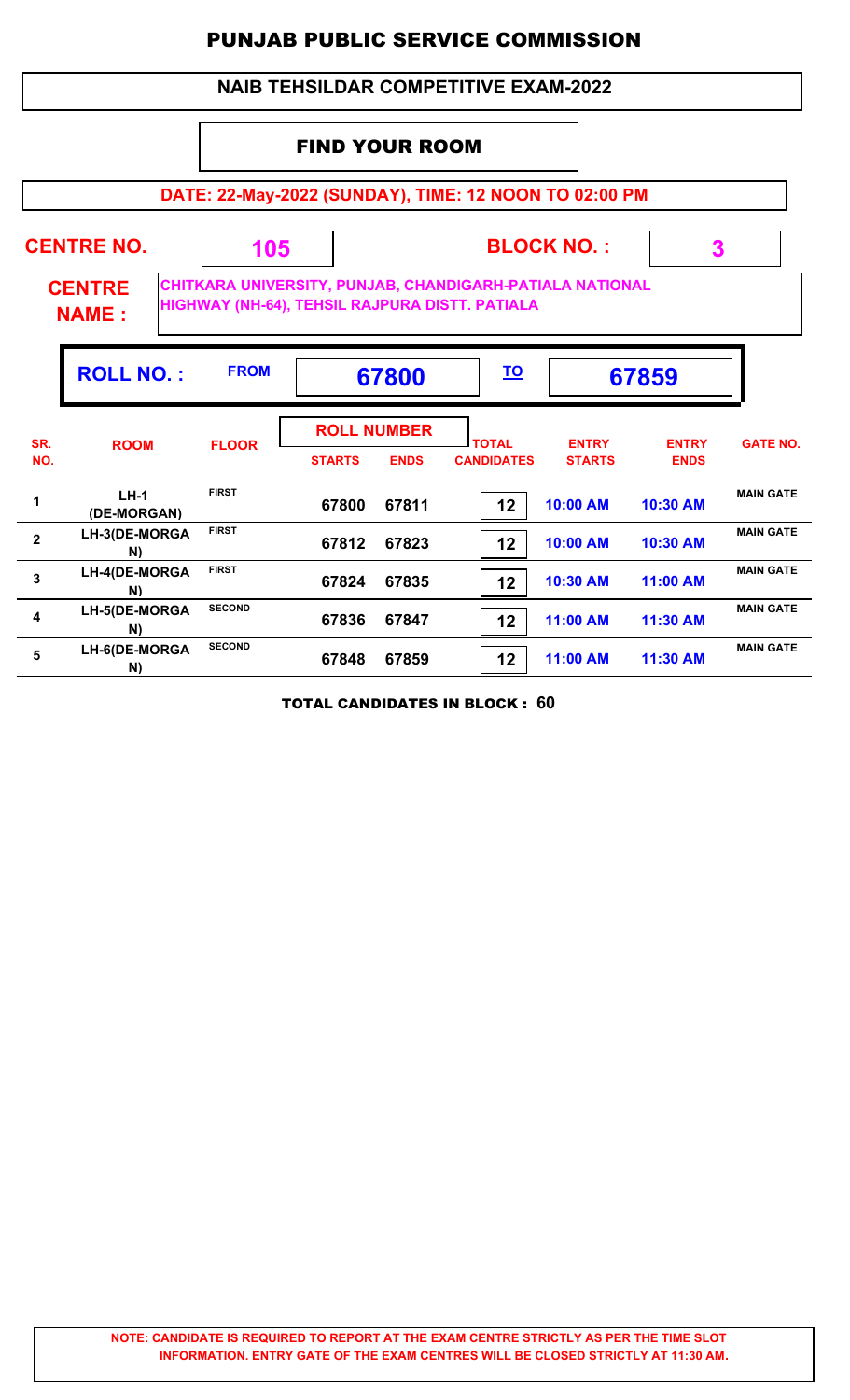|                                                    | <b>NAIB TEHSILDAR COMPETITIVE EXAM-2022</b>           |              |                             |                                   |                                   |                                                              |                             |                  |  |  |  |  |  |  |
|----------------------------------------------------|-------------------------------------------------------|--------------|-----------------------------|-----------------------------------|-----------------------------------|--------------------------------------------------------------|-----------------------------|------------------|--|--|--|--|--|--|
|                                                    |                                                       |              | <b>FIND YOUR ROOM</b>       |                                   |                                   |                                                              |                             |                  |  |  |  |  |  |  |
|                                                    | DATE: 22-May-2022 (SUNDAY), TIME: 12 NOON TO 02:00 PM |              |                             |                                   |                                   |                                                              |                             |                  |  |  |  |  |  |  |
| <b>CENTRE NO.</b><br><b>BLOCK NO.:</b><br>106<br>1 |                                                       |              |                             |                                   |                                   |                                                              |                             |                  |  |  |  |  |  |  |
|                                                    | <b>CENTRE</b><br><b>NAME:</b>                         |              |                             |                                   |                                   | PATEL PUBLIC SCHOOL, PMN COLLEGE ROAD, RAJPURA, DIST.PATIALA |                             |                  |  |  |  |  |  |  |
|                                                    | <b>ROLL NO.:</b>                                      | <b>FROM</b>  | <u>TO</u><br>67860<br>68267 |                                   |                                   |                                                              |                             |                  |  |  |  |  |  |  |
| SR.<br>NO.                                         | <b>ROOM</b>                                           | <b>FLOOR</b> | <b>STARTS</b>               | <b>ROLL NUMBER</b><br><b>ENDS</b> | <b>TOTAL</b><br><b>CANDIDATES</b> | <b>ENTRY</b><br><b>STARTS</b>                                | <b>ENTRY</b><br><b>ENDS</b> | <b>GATE NO.</b>  |  |  |  |  |  |  |
| 1                                                  | $\mathbf{1}$                                          | <b>TOP</b>   | 67860                       | 67883                             | 24                                | 10:00 AM                                                     | 10:30 AM                    | <b>MAIN GATE</b> |  |  |  |  |  |  |
| $\mathbf 2$                                        | $\overline{2}$                                        | <b>TOP</b>   | 67884                       | 67907                             | 24                                | 10:00 AM                                                     | 10:30 AM                    | <b>MAIN GATE</b> |  |  |  |  |  |  |
| 3                                                  | 3                                                     | <b>TOP</b>   | 67908                       | 67931                             | 24                                | 10:00 AM                                                     | 10:30 AM                    | <b>MAIN GATE</b> |  |  |  |  |  |  |
| 4                                                  | 4                                                     | <b>TOP</b>   | 67932                       | 67955                             | 24                                | 10:00 AM                                                     | 10:30 AM                    | <b>MAIN GATE</b> |  |  |  |  |  |  |
| 5                                                  | 5                                                     | <b>TOP</b>   | 67956                       | 67979                             | 24                                | 10:00 AM                                                     | 10:30 AM                    | <b>MAIN GATE</b> |  |  |  |  |  |  |
| 6                                                  | 6                                                     | <b>TOP</b>   | 67980                       | 68003                             | 24                                | 10:00 AM                                                     | 10:30 AM                    | <b>MAIN GATE</b> |  |  |  |  |  |  |
| $\overline{7}$                                     | $\overline{7}$                                        | <b>TOP</b>   | 68004                       | 68027                             | 24                                | 10:30 AM                                                     | 11:00 AM                    | <b>MAIN GATE</b> |  |  |  |  |  |  |
| 8                                                  | 8                                                     | <b>TOP</b>   | 68028                       | 68051                             | 24                                | 10:30 AM                                                     | 11:00 AM                    | <b>MAIN GATE</b> |  |  |  |  |  |  |
| 9                                                  | 9                                                     | <b>TOP</b>   | 68052                       | 68075                             | 24                                | 10:30 AM                                                     | 11:00 AM                    | <b>MAIN GATE</b> |  |  |  |  |  |  |
| 10                                                 | 10                                                    | <b>TOP</b>   | 68076                       | 68099                             | 24                                | 10:30 AM                                                     | 11:00 AM                    | <b>MAIN GATE</b> |  |  |  |  |  |  |
| 11                                                 | 11                                                    | <b>TOP</b>   | 68100                       | 68123                             | 24                                | 10:30 AM                                                     | 11:00 AM                    | <b>MAIN GATE</b> |  |  |  |  |  |  |
| 12                                                 | 12                                                    | <b>TOP</b>   | 68124                       | 68147                             | 24                                | 10:30 AM                                                     | 11:00 AM                    | <b>MAIN GATE</b> |  |  |  |  |  |  |
| 13                                                 | 13                                                    | <b>TOP</b>   | 68148                       | 68171                             | 24                                | 11:00 AM                                                     | 11:30 AM                    | <b>MAIN GATE</b> |  |  |  |  |  |  |
| 14                                                 | 14                                                    | <b>TOP</b>   | 68172                       | 68195                             | 24                                | 11:00 AM                                                     | 11:30 AM                    | <b>MAIN GATE</b> |  |  |  |  |  |  |
| 15                                                 | 15                                                    | <b>TOP</b>   | 68196                       | 68219                             | 24                                | 11:00 AM                                                     | 11:30 AM                    | <b>MAIN GATE</b> |  |  |  |  |  |  |
| 16                                                 | 16                                                    | <b>TOP</b>   | 68220                       | 68243                             | 24                                | 11:00 AM                                                     | 11:30 AM                    | <b>MAIN GATE</b> |  |  |  |  |  |  |
| 17                                                 | 17                                                    | <b>TOP</b>   | 68244                       | 68267                             | 24                                | 11:00 AM                                                     | 11:30 AM                    | <b>MAIN GATE</b> |  |  |  |  |  |  |

TOTAL CANDIDATES IN BLOCK : **408**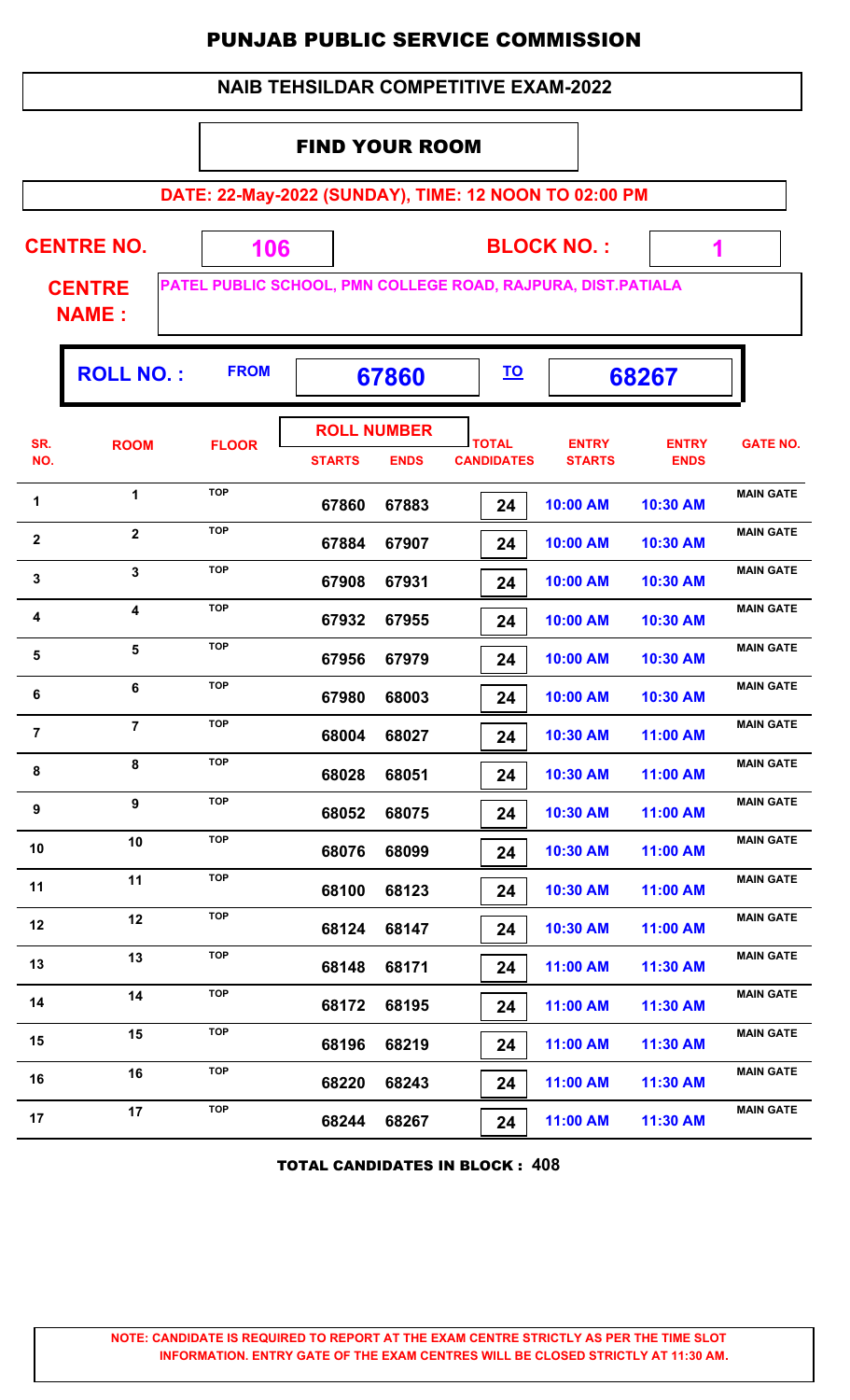|                                                                                               | <b>NAIB TEHSILDAR COMPETITIVE EXAM-2022</b> |               |                             |                    |                   |                   |              |                  |  |  |  |  |  |
|-----------------------------------------------------------------------------------------------|---------------------------------------------|---------------|-----------------------------|--------------------|-------------------|-------------------|--------------|------------------|--|--|--|--|--|
|                                                                                               |                                             |               | <b>FIND YOUR ROOM</b>       |                    |                   |                   |              |                  |  |  |  |  |  |
|                                                                                               |                                             |               |                             |                    |                   |                   |              |                  |  |  |  |  |  |
| DATE: 22-May-2022 (SUNDAY), TIME: 12 NOON TO 02:00 PM                                         |                                             |               |                             |                    |                   |                   |              |                  |  |  |  |  |  |
|                                                                                               | <b>CENTRE NO.</b>                           | 106           |                             |                    |                   | <b>BLOCK NO.:</b> | $\mathbf 2$  |                  |  |  |  |  |  |
| PATEL PUBLIC SCHOOL, PMN COLLEGE ROAD, RAJPURA, DIST.PATIALA<br><b>CENTRE</b><br><b>NAME:</b> |                                             |               |                             |                    |                   |                   |              |                  |  |  |  |  |  |
|                                                                                               | <b>ROLL NO.:</b>                            | <b>FROM</b>   | <u>TO</u><br>68268<br>68695 |                    |                   |                   |              |                  |  |  |  |  |  |
| SR.                                                                                           | <b>ROOM</b>                                 |               |                             | <b>ROLL NUMBER</b> | <b>TOTAL</b>      | <b>ENTRY</b>      | <b>ENTRY</b> | <b>GATE NO.</b>  |  |  |  |  |  |
| NO.                                                                                           |                                             | <b>FLOOR</b>  | <b>STARTS</b>               | <b>ENDS</b>        | <b>CANDIDATES</b> | <b>STARTS</b>     | <b>ENDS</b>  |                  |  |  |  |  |  |
| 1                                                                                             | $\mathbf{1}$                                | <b>FIRST</b>  | 68268                       | 68291              | 24                | 10:00 AM          | 10:30 AM     | <b>MAIN GATE</b> |  |  |  |  |  |
| $\mathbf{2}$                                                                                  | $\overline{2}$                              | <b>FIRST</b>  | 68292                       | 68315              | 24                | 10:00 AM          | 10:30 AM     | <b>MAIN GATE</b> |  |  |  |  |  |
| 3                                                                                             | 3                                           | <b>FIRST</b>  | 68316                       | 68339              | 24                | 10:00 AM          | 10:30 AM     | <b>MAIN GATE</b> |  |  |  |  |  |
| 4                                                                                             | 4                                           | <b>FIRST</b>  | 68340                       | 68363              | 24                | 10:00 AM          | 10:30 AM     | <b>MAIN GATE</b> |  |  |  |  |  |
| 5                                                                                             | 5                                           | <b>FIRST</b>  | 68364                       | 68387              | 24                | 10:00 AM          | 10:30 AM     | <b>MAIN GATE</b> |  |  |  |  |  |
| $\bf 6$                                                                                       | 6                                           | <b>FIRST</b>  | 68388                       | 68411              | 24                | 10:00 AM          | 10:30 AM     | <b>MAIN GATE</b> |  |  |  |  |  |
| $\overline{7}$                                                                                | $\overline{7}$                              | <b>FIRST</b>  | 68412                       | 68435              | 24                | 10:00 AM          | 10:30 AM     | <b>MAIN GATE</b> |  |  |  |  |  |
| 8                                                                                             | 8                                           | <b>FIRST</b>  | 68436                       | 68459              | 24                | 10:30 AM          | 11:00 AM     | <b>MAIN GATE</b> |  |  |  |  |  |
| 9                                                                                             | 9                                           | <b>FIRST</b>  | 68460                       | 68483              | 24                | 10:30 AM          | 11:00 AM     | <b>MAIN GATE</b> |  |  |  |  |  |
| 10                                                                                            | 10                                          | <b>FIRST</b>  | 68484                       | 68507              | 24                | 10:30 AM          | 11:00 AM     | <b>MAIN GATE</b> |  |  |  |  |  |
| 11                                                                                            | 11                                          | <b>FIRST</b>  | 68508                       | 68531              | 24                | 10:30 AM          | 11:00 AM     | <b>MAIN GATE</b> |  |  |  |  |  |
| 12                                                                                            | 12                                          | <b>FIRST</b>  | 68532                       | 68555              | 24                | 10:30 AM          | 11:00 AM     | <b>MAIN GATE</b> |  |  |  |  |  |
| 13                                                                                            | 13                                          | <b>FIRST</b>  | 68556                       | 68579              | 24                | 10:30 AM          | 11:00 AM     | <b>MAIN GATE</b> |  |  |  |  |  |
| 14                                                                                            | 14                                          | <b>FIRST</b>  | 68580                       | 68603              | 24                | 11:00 AM          | 11:30 AM     | <b>MAIN GATE</b> |  |  |  |  |  |
| 15                                                                                            | 15                                          | <b>FIRST</b>  | 68604                       | 68627              | 24                | 11:00 AM          | 11:30 AM     | <b>MAIN GATE</b> |  |  |  |  |  |
| 16                                                                                            | 16                                          | <b>GROUND</b> | 68628                       | 68651              | 24                | 11:00 AM          | 11:30 AM     | <b>MAIN GATE</b> |  |  |  |  |  |
| 17                                                                                            | 17                                          | <b>GROUND</b> | 68652                       | 68675              | 24                | 11:00 AM          | 11:30 AM     | <b>MAIN GATE</b> |  |  |  |  |  |
| 18                                                                                            | 18                                          | <b>GROUND</b> | 68676                       | 68695              | 20                | 11:00 AM          | 11:30 AM     | <b>MAIN GATE</b> |  |  |  |  |  |

TOTAL CANDIDATES IN BLOCK : **428**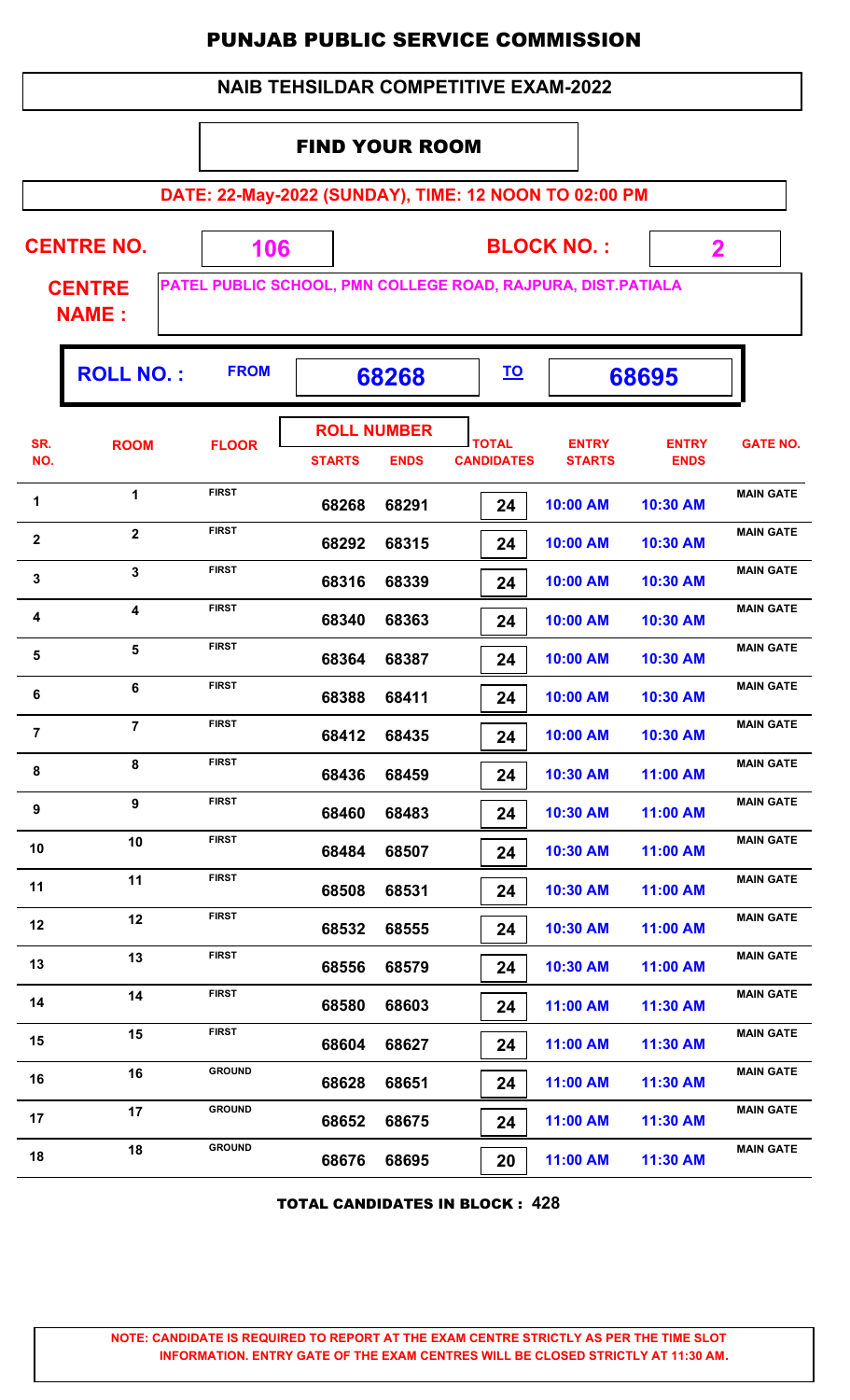|                                                       | <b>NAIB TEHSILDAR COMPETITIVE EXAM-2022</b> |                                                         |               |                                   |                                   |                               |                             |                  |  |  |  |  |  |
|-------------------------------------------------------|---------------------------------------------|---------------------------------------------------------|---------------|-----------------------------------|-----------------------------------|-------------------------------|-----------------------------|------------------|--|--|--|--|--|
|                                                       | <b>FIND YOUR ROOM</b>                       |                                                         |               |                                   |                                   |                               |                             |                  |  |  |  |  |  |
| DATE: 22-May-2022 (SUNDAY), TIME: 12 NOON TO 02:00 PM |                                             |                                                         |               |                                   |                                   |                               |                             |                  |  |  |  |  |  |
|                                                       | <b>CENTRE NO.</b>                           | 107                                                     |               |                                   |                                   | <b>BLOCK NO.:</b>             | 1                           |                  |  |  |  |  |  |
|                                                       | <b>CENTRE</b><br><b>NAME:</b>               | PATEL MEMORIAL NATIONAL COLLEGE, RAJPURA, DIST. PATIALA |               |                                   |                                   |                               |                             |                  |  |  |  |  |  |
|                                                       | <b>ROLL NO.:</b>                            | <b>FROM</b>                                             |               | 68696                             | <u>TO</u>                         |                               | 69079                       |                  |  |  |  |  |  |
| SR.<br>NO.                                            | <b>ROOM</b>                                 | <b>FLOOR</b>                                            | <b>STARTS</b> | <b>ROLL NUMBER</b><br><b>ENDS</b> | <b>TOTAL</b><br><b>CANDIDATES</b> | <b>ENTRY</b><br><b>STARTS</b> | <b>ENTRY</b><br><b>ENDS</b> | <b>GATE NO.</b>  |  |  |  |  |  |
| 1                                                     | 101                                         | <b>GROUND</b>                                           | 68696         | 68719                             | 24                                | 09:30 AM                      | 10:00 AM                    | <b>MAIN GATE</b> |  |  |  |  |  |
| $\mathbf{2}$                                          | 102                                         | <b>GROUND</b>                                           | 68720         | 68743                             | 24                                | 09:30 AM                      | 10:00 AM                    | <b>MAIN GATE</b> |  |  |  |  |  |
| 3                                                     | 103                                         | <b>GROUND</b>                                           | 68744         | 68767                             | 24                                | 09:30 AM                      | 10:00 AM                    | <b>MAIN GATE</b> |  |  |  |  |  |
| 4                                                     | 104                                         | <b>GROUND</b>                                           | 68768         | 68791                             | 24                                | 09:30 AM                      | 10:00 AM                    | <b>MAIN GATE</b> |  |  |  |  |  |
| 5                                                     | 201                                         | <b>FIRST</b>                                            | 68792         | 68815                             | 24                                | 10:00 AM                      | 10:30 AM                    | <b>MAIN GATE</b> |  |  |  |  |  |
| 6                                                     | 203                                         | FIRST                                                   | 68816         | 68839                             | 24                                | 10:00 AM                      | 10:30 AM                    | <b>MAIN GATE</b> |  |  |  |  |  |
| $\overline{7}$                                        | 204                                         | <b>FIRST</b>                                            | 68840         | 68863                             | 24                                | 10:00 AM                      | 10:30 AM                    | <b>MAIN GATE</b> |  |  |  |  |  |
| 8                                                     | 205                                         | <b>FIRST</b>                                            | 68864         | 68887                             | 24                                | 10:00 AM                      | 10:30 AM                    | <b>MAIN GATE</b> |  |  |  |  |  |
| 9                                                     | 206                                         | <b>FIRST</b>                                            | 68888         | 68911                             | 24                                | 10:00 AM                      | 10:30 AM                    | <b>MAIN GATE</b> |  |  |  |  |  |
| 10                                                    | 208                                         | <b>FIRST</b>                                            | 68912         | 68935                             | 24                                | 10:30 AM                      | 11:00 AM                    | <b>MAIN GATE</b> |  |  |  |  |  |
| 11                                                    | 301                                         | <b>SECOND</b>                                           | 68936         | 68959                             | 24                                | 10:30 AM                      | 11:00 AM                    | <b>MAIN GATE</b> |  |  |  |  |  |
| 12                                                    | 303                                         | <b>SECOND</b>                                           | 68960         | 68983                             | 24                                | 10:30 AM                      | 11:00 AM                    | <b>MAIN GATE</b> |  |  |  |  |  |
| 13                                                    | 304                                         | <b>SECOND</b>                                           | 68984         | 69007                             | 24                                | 10:30 AM                      | 11:00 AM                    | <b>MAIN GATE</b> |  |  |  |  |  |
| 14                                                    | 305                                         | <b>SECOND</b>                                           | 69008         | 69031                             | 24                                | 11:00 AM                      | 11:30 AM                    | <b>MAIN GATE</b> |  |  |  |  |  |
| 15                                                    | 306                                         | <b>SECOND</b>                                           | 69032         | 69055                             | 24                                | 11:00 AM                      | 11:30 AM                    | <b>MAIN GATE</b> |  |  |  |  |  |
| 16                                                    | 308                                         | <b>SECOND</b>                                           | 69056         | 69079                             | 24                                | 11:00 AM                      | 11:30 AM                    | <b>MAIN GATE</b> |  |  |  |  |  |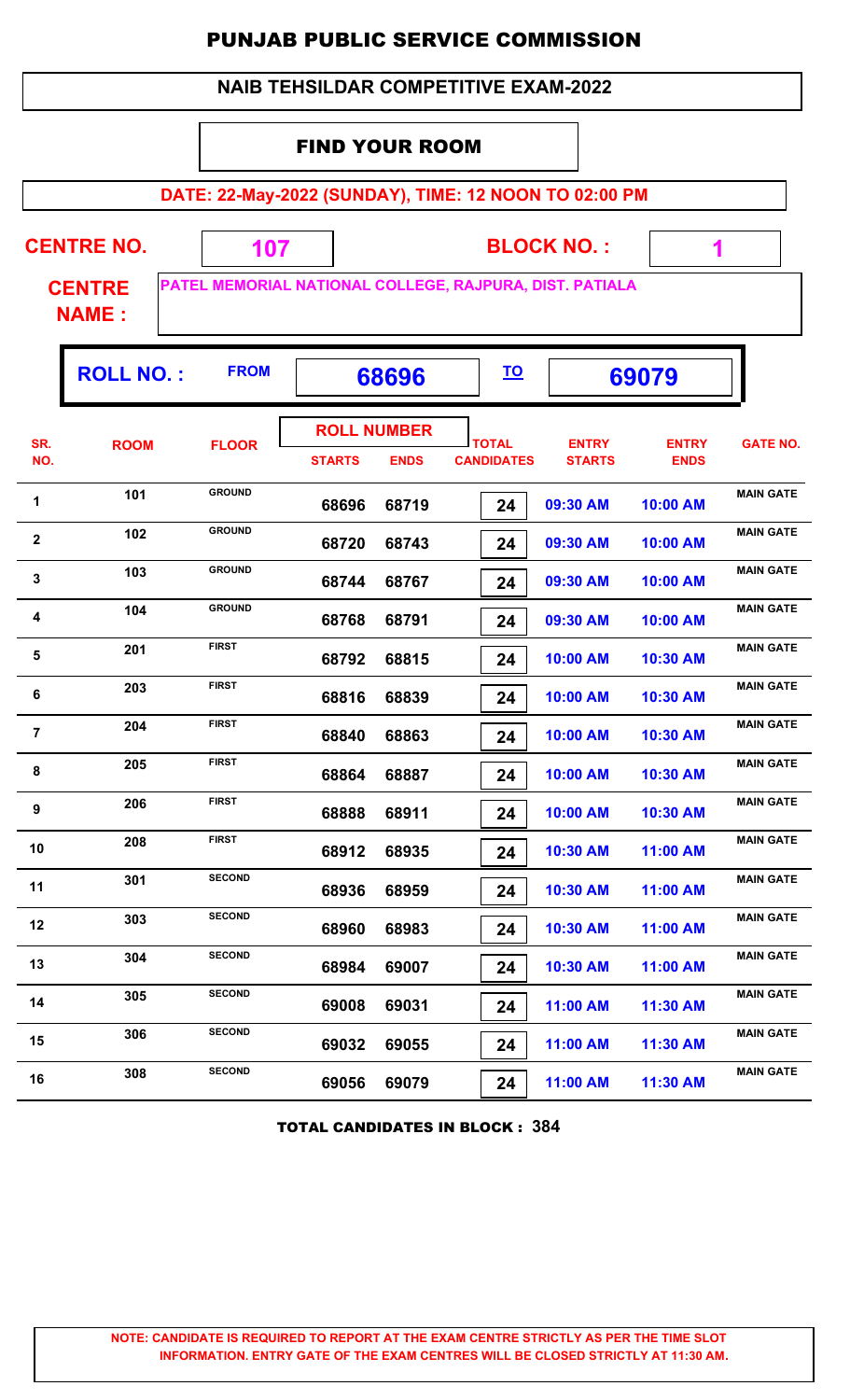|                | <b>NAIB TEHSILDAR COMPETITIVE EXAM-2022</b>                                                                    |               |               |                                   |                                   |                               |                             |                  |  |  |  |  |  |
|----------------|----------------------------------------------------------------------------------------------------------------|---------------|---------------|-----------------------------------|-----------------------------------|-------------------------------|-----------------------------|------------------|--|--|--|--|--|
|                | <b>FIND YOUR ROOM</b>                                                                                          |               |               |                                   |                                   |                               |                             |                  |  |  |  |  |  |
|                | DATE: 22-May-2022 (SUNDAY), TIME: 12 NOON TO 02:00 PM                                                          |               |               |                                   |                                   |                               |                             |                  |  |  |  |  |  |
|                | <b>CENTRE NO.</b>                                                                                              |               |               |                                   |                                   |                               |                             |                  |  |  |  |  |  |
|                | <b>BLOCK NO.:</b><br>$\overline{\mathbf{2}}$<br>107<br>PATEL MEMORIAL NATIONAL COLLEGE, RAJPURA, DIST. PATIALA |               |               |                                   |                                   |                               |                             |                  |  |  |  |  |  |
|                | <b>CENTRE</b><br><b>NAME:</b>                                                                                  |               |               |                                   |                                   |                               |                             |                  |  |  |  |  |  |
|                | <b>ROLL NO.:</b>                                                                                               | <b>FROM</b>   |               | 69080                             | <u>TO</u>                         |                               | 69619                       |                  |  |  |  |  |  |
| SR.<br>NO.     | <b>ROOM</b>                                                                                                    | <b>FLOOR</b>  | <b>STARTS</b> | <b>ROLL NUMBER</b><br><b>ENDS</b> | <b>TOTAL</b><br><b>CANDIDATES</b> | <b>ENTRY</b><br><b>STARTS</b> | <b>ENTRY</b><br><b>ENDS</b> | <b>GATE NO.</b>  |  |  |  |  |  |
| 1              | 107                                                                                                            | <b>GROUND</b> | 69080         | 69103                             | 24                                | 09:30 AM                      | 10:00 AM                    | <b>MAIN GATE</b> |  |  |  |  |  |
| $\mathbf{2}$   | 108                                                                                                            | <b>GROUND</b> | 69104         | 69127                             | 24                                | 09:30 AM                      | 10:00 AM                    | <b>MAIN GATE</b> |  |  |  |  |  |
| 3              | 109                                                                                                            | <b>GROUND</b> | 69128         | 69151                             | 24                                | 09:30 AM                      | 10:00 AM                    | <b>MAIN GATE</b> |  |  |  |  |  |
| 4              | 111                                                                                                            | <b>GROUND</b> | 69152         | 69175                             | 24                                | 09:30 AM                      | 10:00 AM                    | <b>MAIN GATE</b> |  |  |  |  |  |
| 5              | 112                                                                                                            | <b>GROUND</b> | 69176         | 69199                             | 24                                | 09:30 AM                      | 10:00 AM                    | <b>MAIN GATE</b> |  |  |  |  |  |
| $\bf 6$        | 113                                                                                                            | <b>GROUND</b> | 69200         | 69223                             | 24                                | 09:30 AM                      | 10:00 AM                    | <b>MAIN GATE</b> |  |  |  |  |  |
| $\overline{7}$ | 114                                                                                                            | <b>GROUND</b> | 69224         | 69247                             | 24                                | 09:30 AM                      | 10:00 AM                    | <b>MAIN GATE</b> |  |  |  |  |  |
| 8              | 115                                                                                                            | <b>GROUND</b> | 69248         | 69271                             | 24                                | 09:30 AM                      | 10:00 AM                    | <b>MAIN GATE</b> |  |  |  |  |  |
| 9              | 119                                                                                                            | <b>GROUND</b> | 69272         | 69319                             | 48                                | 10:00 AM                      | 10:30 AM                    | <b>MAIN GATE</b> |  |  |  |  |  |
| 10             | 121                                                                                                            | <b>GROUND</b> | 69320         | 69343                             | 24                                | 10:00 AM                      | 10:30 AM                    | <b>MAIN GATE</b> |  |  |  |  |  |
| 11             | 122                                                                                                            | <b>GROUND</b> | 69344         | 69367                             | 24                                | 10:00 AM                      | 10:30 AM                    | <b>MAIN GATE</b> |  |  |  |  |  |
| 12             | 203                                                                                                            | <b>FIRST</b>  | 69368         | 69391                             | 24                                | 10:00 AM                      | 10:30 AM                    | <b>MAIN GATE</b> |  |  |  |  |  |
| 13             | 204                                                                                                            | <b>FIRST</b>  | 69392         | 69415                             | 24                                | 10:00 AM                      | 10:30 AM                    | <b>MAIN GATE</b> |  |  |  |  |  |
| 14             | 206                                                                                                            | <b>FIRST</b>  | 69416         | 69439                             | 24                                | 10:30 AM                      | 11:00 AM                    | <b>MAIN GATE</b> |  |  |  |  |  |
| 15             | 207                                                                                                            | <b>FIRST</b>  | 69440         | 69463                             | 24                                | 10:30 AM                      | 11:00 AM                    | <b>MAIN GATE</b> |  |  |  |  |  |
| 16             | 214                                                                                                            | <b>FIRST</b>  | 69464         | 69487                             | 24                                | 10:30 AM                      | 11:00 AM                    | <b>MAIN GATE</b> |  |  |  |  |  |
| 17             | 215                                                                                                            | <b>FIRST</b>  | 69488         | 69511                             | 24                                | 10:30 AM                      | 11:00 AM                    | <b>MAIN GATE</b> |  |  |  |  |  |
| 18             | 221                                                                                                            | <b>FIRST</b>  | 69512         | 69535                             | 24                                | 10:30 AM                      | 11:00 AM                    | <b>MAIN GATE</b> |  |  |  |  |  |
| 19             | 223                                                                                                            | <b>FIRST</b>  | 69536         | 69619                             | 84                                | 10:30 AM                      | 11:00 AM                    | <b>MAIN GATE</b> |  |  |  |  |  |

TOTAL CANDIDATES IN BLOCK : **540**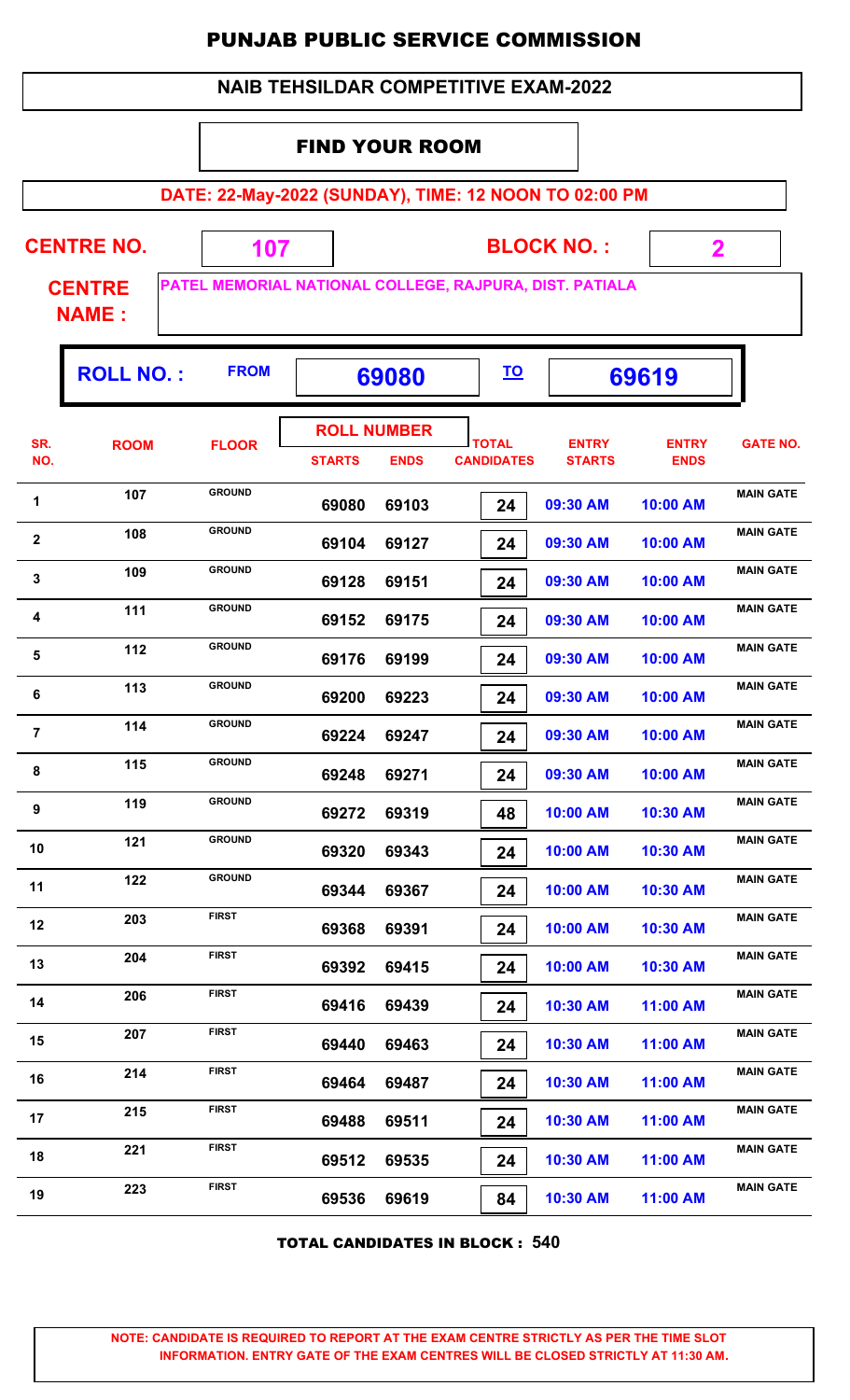| <b>NAIB TEHSILDAR COMPETITIVE EXAM-2022</b>                    |                                                       |                                                         |                       |                                   |                                   |                               |                             |                  |  |  |  |  |  |
|----------------------------------------------------------------|-------------------------------------------------------|---------------------------------------------------------|-----------------------|-----------------------------------|-----------------------------------|-------------------------------|-----------------------------|------------------|--|--|--|--|--|
|                                                                |                                                       |                                                         | <b>FIND YOUR ROOM</b> |                                   |                                   |                               |                             |                  |  |  |  |  |  |
|                                                                | DATE: 22-May-2022 (SUNDAY), TIME: 12 NOON TO 02:00 PM |                                                         |                       |                                   |                                   |                               |                             |                  |  |  |  |  |  |
|                                                                | <b>CENTRE NO.</b>                                     | 107                                                     |                       |                                   |                                   | <b>BLOCK NO.:</b>             | 3                           |                  |  |  |  |  |  |
|                                                                | <b>CENTRE</b><br><b>NAME:</b>                         | PATEL MEMORIAL NATIONAL COLLEGE, RAJPURA, DIST. PATIALA |                       |                                   |                                   |                               |                             |                  |  |  |  |  |  |
| <b>ROLL NO.:</b><br><b>FROM</b><br><u>TO</u><br>70075<br>69620 |                                                       |                                                         |                       |                                   |                                   |                               |                             |                  |  |  |  |  |  |
| SR.<br>NO.                                                     | <b>ROOM</b>                                           | <b>FLOOR</b>                                            | <b>STARTS</b>         | <b>ROLL NUMBER</b><br><b>ENDS</b> | <b>TOTAL</b><br><b>CANDIDATES</b> | <b>ENTRY</b><br><b>STARTS</b> | <b>ENTRY</b><br><b>ENDS</b> | <b>GATE NO.</b>  |  |  |  |  |  |
| 1                                                              | $\overline{2}$                                        | <b>GROUND</b>                                           | 69620                 | 69643                             | 24                                | 09:30 AM                      | 10:00 AM                    | <b>MAIN GATE</b> |  |  |  |  |  |
| $\overline{\mathbf{2}}$                                        | 3                                                     | <b>GROUND</b>                                           | 69644                 | 69667                             | 24                                | 09:30 AM                      | 10:00 AM                    | <b>MAIN GATE</b> |  |  |  |  |  |
| 3                                                              | $\overline{\mathbf{4}}$                               | <b>GROUND</b>                                           | 69668                 | 69691                             | 24                                | 09:30 AM                      | 10:00 AM                    | <b>MAIN GATE</b> |  |  |  |  |  |
| 4                                                              | 101                                                   | <b>FIRST</b>                                            | 69692                 | 69715                             | 24                                | 09:30 AM                      | 10:00 AM                    | <b>MAIN GATE</b> |  |  |  |  |  |
| 5                                                              | 102                                                   | <b>FIRST</b>                                            | 69716                 | 69739                             | 24                                | 09:30 AM                      | 10:00 AM                    | <b>MAIN GATE</b> |  |  |  |  |  |
| 6                                                              | 104                                                   | <b>FIRST</b>                                            | 69740                 | 69763                             | 24                                | 09:30 AM                      | 10:00 AM                    | <b>MAIN GATE</b> |  |  |  |  |  |
| $\overline{7}$                                                 | 105                                                   | <b>FIRST</b>                                            | 69764                 | 69787                             | 24                                | 10:00 AM                      | 10:30 AM                    | <b>MAIN GATE</b> |  |  |  |  |  |
| 8                                                              | 106                                                   | <b>FIRST</b>                                            | 69788                 | 69811                             | 24                                | 10:00 AM                      | 10:30 AM                    | <b>MAIN GATE</b> |  |  |  |  |  |
| 9                                                              | 201                                                   | <b>SECOND</b>                                           | 69812                 | 69835                             | 24                                | 10:00 AM                      | 10:30 AM                    | <b>MAIN GATE</b> |  |  |  |  |  |
| 10                                                             | 202                                                   | <b>SECOND</b>                                           | 69836                 | 69859                             | 24                                | 10:00 AM                      | 10:30 AM                    | <b>MAIN GATE</b> |  |  |  |  |  |
| 11                                                             | 204                                                   | <b>SECOND</b>                                           | 69860                 | 69883                             | 24                                | 10:00 AM                      | 10:30 AM                    | <b>MAIN GATE</b> |  |  |  |  |  |
| 12                                                             | 206                                                   | <b>SECOND</b>                                           | 69884                 | 69955                             | 72                                | 11:00 AM                      | 11:30 AM                    | <b>MAIN GATE</b> |  |  |  |  |  |
| 13                                                             | 101-SCIENCE                                           | <b>SECOND</b>                                           | 69956                 | 70003                             | 48                                | 11:00 AM                      | 11:30 AM                    | <b>MAIN GATE</b> |  |  |  |  |  |
| 14                                                             | 106-SCIENCE                                           | <b>SECOND</b>                                           | 70004                 | 70027                             | 24                                | 11:00 AM                      | 11:30 AM                    | <b>MAIN GATE</b> |  |  |  |  |  |
| 15                                                             | 107-SCIENCE                                           | <b>SECOND</b>                                           | 70028                 | 70051                             | 24                                | 11:00 AM                      | 11:30 AM                    | <b>MAIN GATE</b> |  |  |  |  |  |
| 16                                                             | 108-SCIENCE                                           | <b>SECOND</b>                                           | 70052                 | 70075                             | 24                                | 11:00 AM                      | 11:30 AM                    | <b>MAIN GATE</b> |  |  |  |  |  |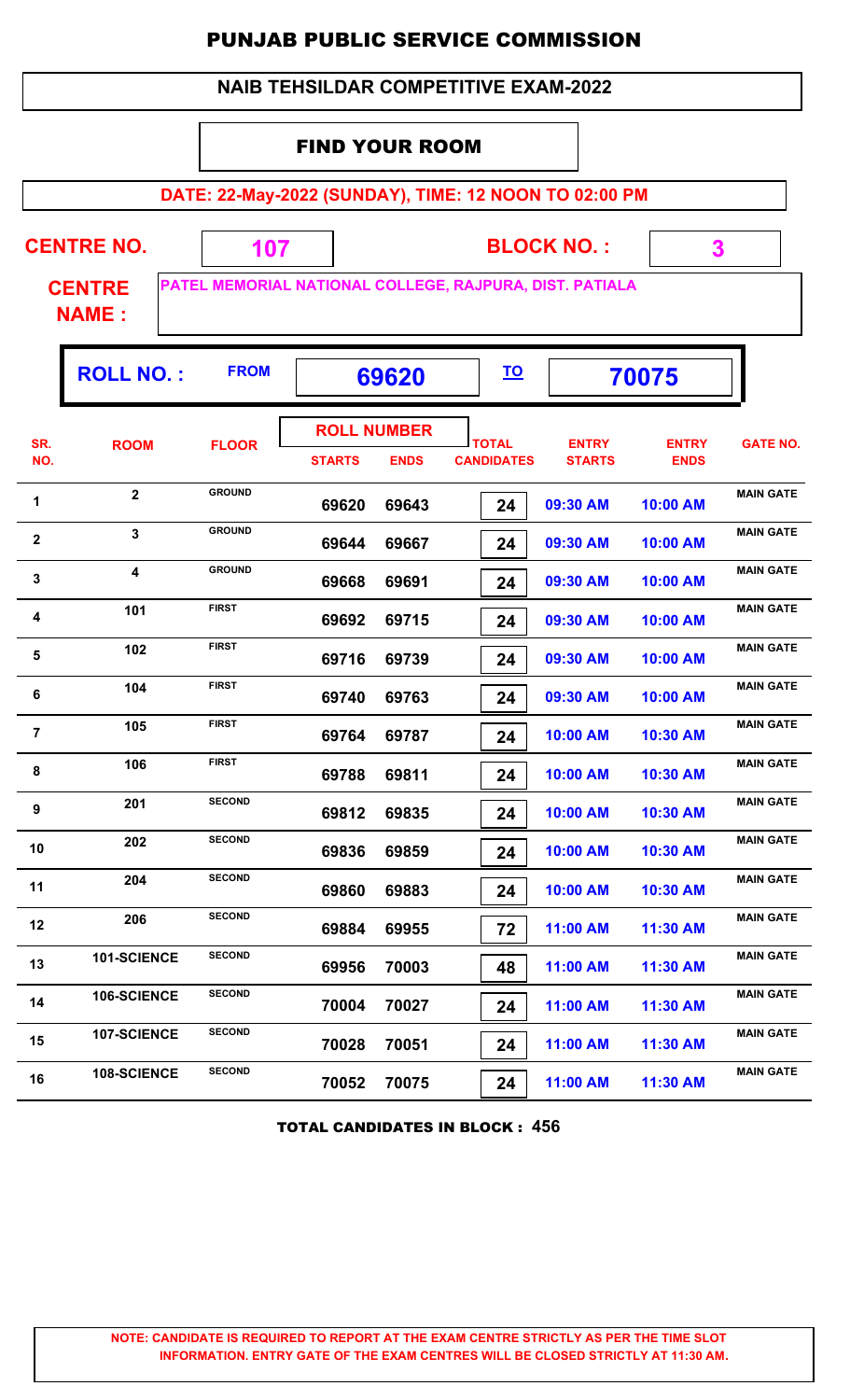#### **NAIB TEHSILDAR COMPETITIVE EXAM-2022**

#### FIND YOUR ROOM

 **108**

**DATE: 22-May-2022 (SUNDAY), TIME: 12 NOON TO 02:00 PM**

**CENTRE NO.** 

**BLOCK NO. :**

 **1**

**CENTRE NAME :**

**SCHOLARS PUBLIC SCHOOL, PATIALA CHANDIGARH BYE- PASS ROAD, RAJPURA, DIST. PATIALA**

|                         | <b>ROLL NO.:</b> | <b>FROM</b>   |                                     | 70076       |                                   | 70475                         |                             |                 |
|-------------------------|------------------|---------------|-------------------------------------|-------------|-----------------------------------|-------------------------------|-----------------------------|-----------------|
| SR.<br>NO.              | <b>ROOM</b>      | <b>FLOOR</b>  | <b>ROLL NUMBER</b><br><b>STARTS</b> | <b>ENDS</b> | <b>TOTAL</b><br><b>CANDIDATES</b> | <b>ENTRY</b><br><b>STARTS</b> | <b>ENTRY</b><br><b>ENDS</b> | <b>GATE NO.</b> |
| 1                       | 1                | <b>SECOND</b> | 70076                               | 70095       | 20                                | 10:00 AM                      | 10:30 AM                    | GATE-1          |
| $\mathbf{2}$            | $\mathbf{2}$     | <b>SECOND</b> | 70096                               | 70115       | 20                                | 10:00 AM                      | 10:30 AM                    | GATE-1          |
| 3                       | $\mathbf{3}$     | <b>SECOND</b> | 70116                               | 70135       | 20                                | 10:00 AM                      | 10:30 AM                    | GATE-1          |
| $\overline{\mathbf{4}}$ | 4                | <b>SECOND</b> | 70136                               | 70155       | 20                                | 10:00 AM                      | 10:30 AM                    | GATE-1          |
| 5                       | $5\phantom{a}$   | <b>SECOND</b> | 70156                               | 70175       | 20                                | 10:00 AM                      | 10:30 AM                    | GATE-1          |
| 6                       | 6                | <b>SECOND</b> | 70176                               | 70195       | 20                                | 10:00 AM                      | 10:30 AM                    | GATE-1          |
| $\overline{7}$          | $\overline{7}$   | <b>SECOND</b> | 70196                               | 70215       | 20                                | 10:00 AM                      | 10:30 AM                    | GATE-1          |
| 8                       | 8                | <b>SECOND</b> | 70216                               | 70235       | 20                                | 10:00 AM                      | 10:30 AM                    | GATE-1          |
| 9                       | 9                | <b>SECOND</b> | 70236                               | 70255       | 20                                | 10:00 AM                      | 10:30 AM                    | GATE-1          |
| 10                      | 10               | <b>SECOND</b> | 70256                               | 70275       | 20                                | 10:30 AM                      | 11:00 AM                    | GATE-1          |
| 11                      | 11               | <b>SECOND</b> | 70276                               | 70295       | 20                                | 10:30 AM                      | 11:00 AM                    | GATE-1          |
| 12                      | 12               | <b>SECOND</b> | 70296                               | 70315       | 20                                | 10:30 AM                      | 11:00 AM                    | GATE-1          |
| 13                      | 13               | <b>SECOND</b> | 70316                               | 70335       | 20                                | 10:30 AM                      | 11:00 AM                    | GATE-1          |
| 14                      | 14               | <b>SECOND</b> | 70336                               | 70355       | 20                                | 10:30 AM                      | 11:00 AM                    | GATE-1          |
| 15                      | 15               | <b>SECOND</b> | 70356                               | 70375       | 20                                | 10:30 AM                      | 11:00 AM                    | GATE-1          |
| 16                      | 16               | <b>SECOND</b> | 70376                               | 70395       | 20                                | 11:00 AM                      | 11:30 AM                    | GATE-1          |
| 17                      | 17               | <b>SECOND</b> | 70396                               | 70415       | 20                                | 11:00 AM                      | 11:30 AM                    | GATE-1          |
| 18                      | 18               | <b>SECOND</b> | 70416                               | 70435       | 20                                | 11:00 AM                      | 11:30 AM                    | GATE-1          |
| 19                      | 19               | <b>SECOND</b> | 70436                               | 70455       | 20                                | 11:00 AM                      | 11:30 AM                    | GATE-1          |
| 20                      | 20               | <b>SECOND</b> | 70456                               | 70475       | 20                                | 11:00 AM                      | 11:30 AM                    | GATE-1          |

TOTAL CANDIDATES IN BLOCK : **400**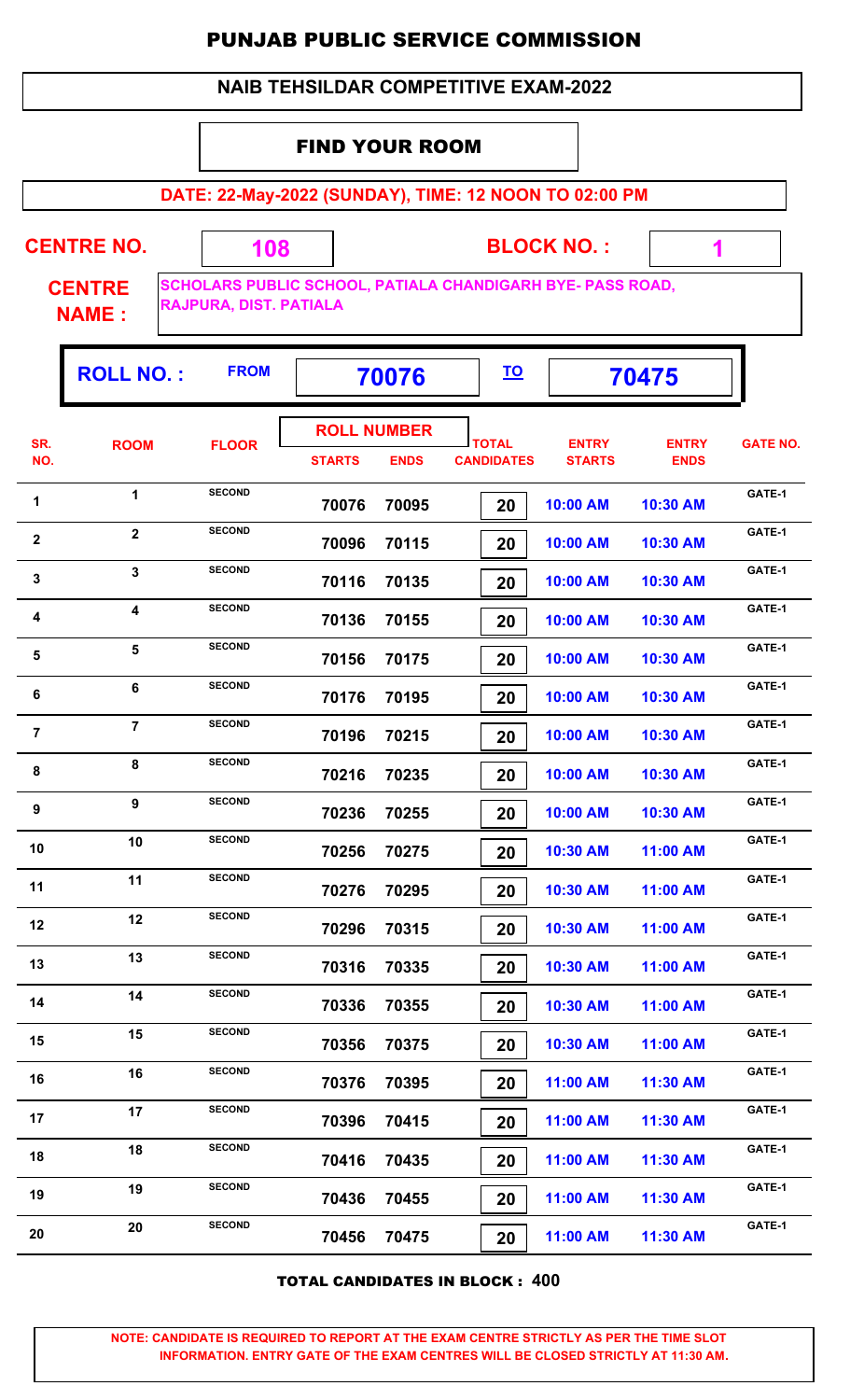#### **NAIB TEHSILDAR COMPETITIVE EXAM-2022**

#### FIND YOUR ROOM

 **108**

**DATE: 22-May-2022 (SUNDAY), TIME: 12 NOON TO 02:00 PM**

**CENTRE NO.** 

**BLOCK NO. :**

 **2**

١Ţ.

**CENTRE NAME :**

**SCHOLARS PUBLIC SCHOOL, PATIALA CHANDIGARH BYE- PASS ROAD, RAJPURA, DIST. PATIALA**

|                  | <b>ROLL NO.:</b>        | <b>FROM</b>   |               | 70476                             |                                   |                               | 70875                       |                 |
|------------------|-------------------------|---------------|---------------|-----------------------------------|-----------------------------------|-------------------------------|-----------------------------|-----------------|
| SR.<br>NO.       | <b>ROOM</b>             | <b>FLOOR</b>  | <b>STARTS</b> | <b>ROLL NUMBER</b><br><b>ENDS</b> | <b>TOTAL</b><br><b>CANDIDATES</b> | <b>ENTRY</b><br><b>STARTS</b> | <b>ENTRY</b><br><b>ENDS</b> | <b>GATE NO.</b> |
| 1                | $\mathbf{1}$            | <b>SECOND</b> | 70476         | 70495                             | 20                                | 10:00 AM                      | 10:30 AM                    | GATE-1          |
| $\boldsymbol{2}$ | $\overline{2}$          | <b>SECOND</b> | 70496         | 70515                             | 20                                | 10:00 AM                      | 10:30 AM                    | GATE-1          |
| $\mathbf{3}$     | $\mathbf{3}$            | <b>SECOND</b> | 70516         | 70535                             | 20                                | 10:00 AM                      | 10:30 AM                    | GATE-1          |
| 4                | $\overline{\mathbf{4}}$ | <b>SECOND</b> | 70536         | 70555                             | 20                                | 10:00 AM                      | 10:30 AM                    | GATE-1          |
| 5                | 5                       | <b>SECOND</b> | 70556         | 70575                             | 20                                | 10:00 AM                      | 10:30 AM                    | GATE-1          |
| 6                | 6                       | <b>SECOND</b> | 70576         | 70595                             | 20                                | 10:00 AM                      | 10:30 AM                    | GATE-1          |
| $\overline{7}$   | $\overline{7}$          | <b>SECOND</b> | 70596         | 70615                             | 20                                | 10:00 AM                      | 10:30 AM                    | GATE-1          |
| 8                | 8                       | <b>SECOND</b> | 70616         | 70635                             | 20                                | 10:00 AM                      | 10:30 AM                    | GATE-1          |
| 9                | 9                       | <b>SECOND</b> | 70636         | 70655                             | 20                                | 10:30 AM                      | 11:00 AM                    | GATE-1          |
| 10               | 10                      | <b>SECOND</b> | 70656         | 70675                             | 20                                | 10:30 AM                      | 11:00 AM                    | GATE-1          |
| 11               | 11                      | <b>SECOND</b> | 70676         | 70695                             | 20                                | 10:30 AM                      | 11:00 AM                    | GATE-1          |
| 12               | 12                      | <b>SECOND</b> | 70696         | 70715                             | 20                                | 10:30 AM                      | 11:00 AM                    | GATE-1          |
| 13               | 13                      | <b>SECOND</b> | 70716         | 70735                             | 20                                | 10:30 AM                      | 11:00 AM                    | GATE-1          |
| 14               | 14                      | <b>SECOND</b> | 70736         | 70755                             | 20                                | 10:30 AM                      | 11:00 AM                    | GATE-1          |
| 15               | 15                      | <b>SECOND</b> | 70756         | 70775                             | 20                                | 11:00 AM                      | 11:30 AM                    | GATE-1          |
| 16               | 16                      | <b>SECOND</b> | 70776         | 70795                             | 20                                | 11:00 AM                      | 11:30 AM                    | GATE-1          |
| 17               | 17                      | <b>SECOND</b> | 70796         | 70815                             | 20                                | 11:00 AM                      | 11:30 AM                    | GATE-1          |
| 18               | 18                      | <b>SECOND</b> | 70816         | 70835                             | 20                                | 11:00 AM                      | 11:30 AM                    | GATE-1          |
| 19               | 19                      | <b>SECOND</b> | 70836         | 70855                             | 20                                | 11:00 AM                      | 11:30 AM                    | GATE-1          |
| 20               | 20                      | <b>SECOND</b> | 70856         | 70875                             | 20                                | 11:00 AM                      | 11:30 AM                    | GATE-1          |

TOTAL CANDIDATES IN BLOCK : **400**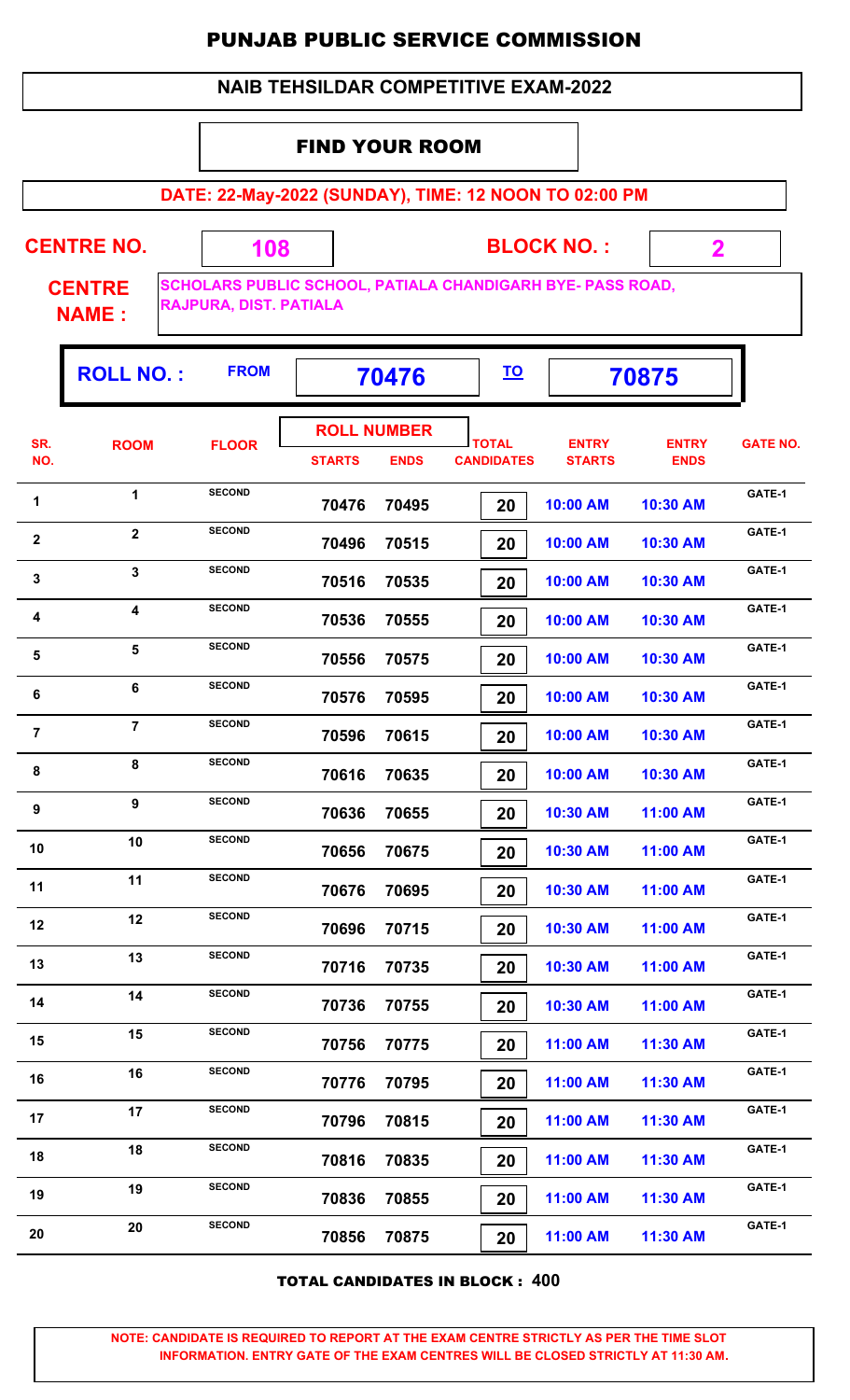| <b>NAIB TEHSILDAR COMPETITIVE EXAM-2022</b> |                               |                                                       |                   |                                   |                                   |                               |                             |                 |  |  |  |
|---------------------------------------------|-------------------------------|-------------------------------------------------------|-------------------|-----------------------------------|-----------------------------------|-------------------------------|-----------------------------|-----------------|--|--|--|
|                                             |                               |                                                       |                   | <b>FIND YOUR ROOM</b>             |                                   |                               |                             |                 |  |  |  |
|                                             |                               | DATE: 22-May-2022 (SUNDAY), TIME: 12 NOON TO 02:00 PM |                   |                                   |                                   |                               |                             |                 |  |  |  |
|                                             | <b>CENTRE NO.</b>             | 109                                                   | <b>BLOCK NO.:</b> |                                   |                                   |                               |                             |                 |  |  |  |
|                                             | <b>CENTRE</b><br><b>NAME:</b> | S D PUBLIC SCHOOL, BHOGLA ROAD, RAJPURA TOWN. PATIALA |                   |                                   |                                   |                               |                             |                 |  |  |  |
|                                             | <b>ROLL NO.:</b>              | <b>FROM</b><br><u>TO</u><br>70876<br>71295            |                   |                                   |                                   |                               |                             |                 |  |  |  |
| SR.<br>NO.                                  | <b>ROOM</b>                   | <b>FLOOR</b>                                          | <b>STARTS</b>     | <b>ROLL NUMBER</b><br><b>ENDS</b> | <b>TOTAL</b><br><b>CANDIDATES</b> | <b>ENTRY</b><br><b>STARTS</b> | <b>ENTRY</b><br><b>ENDS</b> | <b>GATE NO.</b> |  |  |  |
| 1                                           | $\mathbf{1}$                  | <b>FIRST</b>                                          | 70876             | 70910                             | 35                                | 10:00 AM                      | 10:30 AM                    | GATE-2          |  |  |  |
| $\mathbf{2}$                                | $\overline{2}$                | <b>FIRST</b>                                          | 70911             | 70945                             | 35                                | 10:00 AM                      | 10:30 AM                    | GATE-2          |  |  |  |
| 3                                           | $\mathbf{3}$                  | <b>FIRST</b>                                          | 70946             | 70980                             | 35                                | 10:00 AM                      | 10:30 AM                    | GATE-2          |  |  |  |
| 4                                           | $\overline{\mathbf{4}}$       | <b>FIRST</b>                                          | 70981             | 71010                             | 30                                | 10:00 AM                      | 10:30 AM                    | GATE-2          |  |  |  |
| 5                                           | 5                             | <b>FIRST</b>                                          | 71011             | 71036                             | 26                                | 10:00 AM                      | 10:30 AM                    | GATE-2          |  |  |  |
| 6                                           | 6                             | <b>FIRST</b>                                          | 71037             | 71063                             | 27                                | 10:30 AM                      | 11:00 AM                    | GATE-2          |  |  |  |
| $\overline{7}$                              | $\overline{7}$                | <b>FIRST</b>                                          | 71064             | 71089                             | 26                                | 10:30 AM                      | 11:00 AM                    | GATE-2          |  |  |  |
| 8                                           | 8                             | <b>FIRST</b>                                          | 71090             | 71115                             | 26                                | 10:30 AM                      | 11:00 AM                    | GATE-2          |  |  |  |
| 9                                           | 9                             | <b>FIRST</b>                                          | 71116             | 71142                             | 27                                | 10:30 AM                      | 11:00 AM                    | GATE-2          |  |  |  |
| 10                                          | 10                            | <b>FIRST</b>                                          | 71143             | 71169                             | 27                                | 10:30 AM                      | 11:00 AM                    | GATE-2          |  |  |  |
| 11                                          | 11                            | <b>FIRST</b>                                          | 71170             | 71192                             | 23                                | 11:00 AM                      | 11:30 AM                    | GATE-2          |  |  |  |
| 12                                          | 12                            | <b>FIRST</b>                                          | 71193             | 71217                             | 25                                | 11:00 AM                      | 11:30 AM                    | GATE-2          |  |  |  |
| 13                                          | 13                            | <b>FIRST</b>                                          | 71218             | 71244                             | 27                                | 11:00 AM                      | 11:30 AM                    | GATE-2          |  |  |  |
| 14                                          | 14                            | <b>SECOND</b>                                         | 71245             | 71269                             | 25                                | 11:00 AM                      | 11:30 AM                    | GATE-2          |  |  |  |
| 15                                          | 15                            | <b>SECOND</b>                                         | 71270             | 71295                             | 26                                | 11:00 AM                      | 11:30 AM                    | GATE-2          |  |  |  |

TOTAL CANDIDATES IN BLOCK : **420**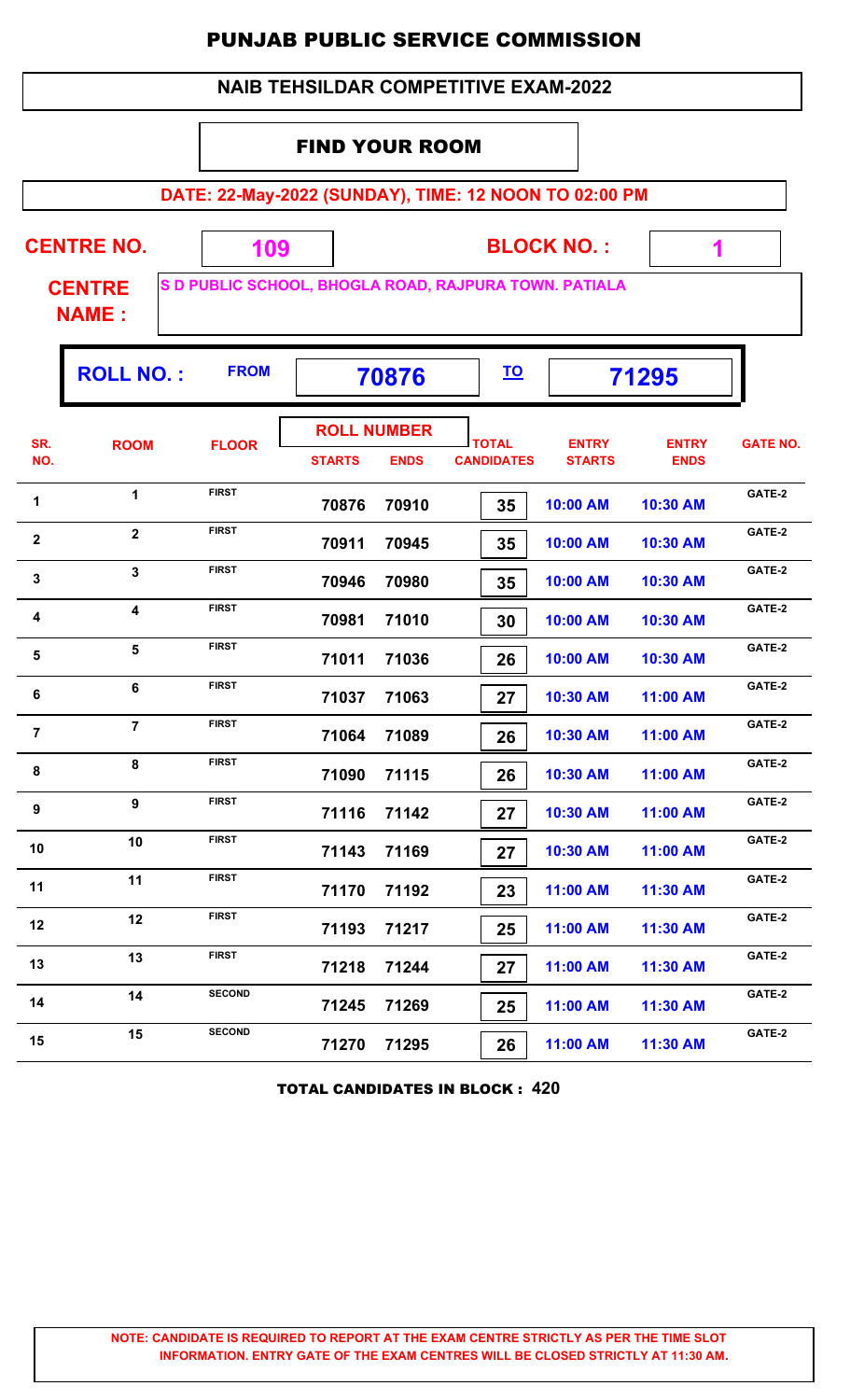#### **NAIB TEHSILDAR COMPETITIVE EXAM-2022**

### FIND YOUR ROOM

 **110**

**DATE: 22-May-2022 (SUNDAY), TIME: 12 NOON TO 02:00 PM**

**CENTRE NO.** 

**BLOCK NO. :**

 **1**

**CENTRE NAME :**

**SRI GURU HARKRISHAN COLLEGE OF MANAGEMENT AND TECHNOLOGY, VILL. RAIPUR (BAHADURGARH), PATIALA**

|                | <b>ROLL NO.:</b> | <b>FROM</b>   | 71296                               |             | <u>TO</u>                         | 71763                         |                             |                  |
|----------------|------------------|---------------|-------------------------------------|-------------|-----------------------------------|-------------------------------|-----------------------------|------------------|
| SR.<br>NO.     | <b>ROOM</b>      | <b>FLOOR</b>  | <b>ROLL NUMBER</b><br><b>STARTS</b> | <b>ENDS</b> | <b>TOTAL</b><br><b>CANDIDATES</b> | <b>ENTRY</b><br><b>STARTS</b> | <b>ENTRY</b><br><b>ENDS</b> | <b>GATE NO.</b>  |
| 1              | $G-1$            | <b>GROUND</b> | 71296                               | 71319       | 24                                | 10:00 AM                      | 10:30 AM                    | <b>MAIN GATE</b> |
| $\mathbf{2}$   | $G-2$            | <b>GROUND</b> | 71320                               | 71343       | 24                                | 10:00 AM                      | 10:30 AM                    | <b>MAIN GATE</b> |
| $\mathbf{3}$   | $G-3$            | <b>GROUND</b> | 71344                               | 71367       | 24                                | 10:00 AM                      | 10:30 AM                    | <b>MAIN GATE</b> |
| 4              | $G-4$            | <b>GROUND</b> | 71368                               | 71391       | 24                                | 10:00 AM                      | 10:30 AM                    | <b>MAIN GATE</b> |
| 5              | $G-5$            | <b>GROUND</b> | 71392                               | 71415       | 24                                | 10:00 AM                      | 10:30 AM                    | <b>MAIN GATE</b> |
| 6              | $F-1$            | <b>FIRST</b>  | 71416                               | 71439       | 24                                | 10:00 AM                      | 10:30 AM                    | <b>MAIN GATE</b> |
| $\overline{7}$ | $F-2$            | <b>FIRST</b>  | 71440                               | 71463       | 24                                | 10:00 AM                      | 10:30 AM                    | <b>MAIN GATE</b> |
| 8              | $F-3$            | <b>FIRST</b>  | 71464                               | 71487       | 24                                | 10:00 AM                      | 10:30 AM                    | <b>MAIN GATE</b> |
| 9              | $F-4$            | <b>FIRST</b>  | 71488                               | 71511       | 24                                | 10:30 AM                      | 11:00 AM                    | <b>MAIN GATE</b> |
| 10             | $F-5$            | <b>FIRST</b>  | 71512                               | 71535       | 24                                | 10:30 AM                      | 11:00 AM                    | <b>MAIN GATE</b> |
| 11             | $F-6$            | <b>FIRST</b>  | 71536                               | 71559       | 24                                | 10:30 AM                      | 11:00 AM                    | <b>MAIN GATE</b> |
| 12             | $F-7$            | <b>FIRST</b>  | 71560                               | 71583       | 24                                | 10:30 AM                      | 11:00 AM                    | <b>MAIN GATE</b> |
| 13             | HALL-1           | <b>SECOND</b> | 71584                               | 71703       | 120                               | 11:00 AM                      | 11:30 AM                    | <b>MAIN GATE</b> |
| 14             | HALL-2           | <b>SECOND</b> | 71704                               | 71763       | 60                                | 10:30 AM                      | 11:00 AM                    | <b>MAIN GATE</b> |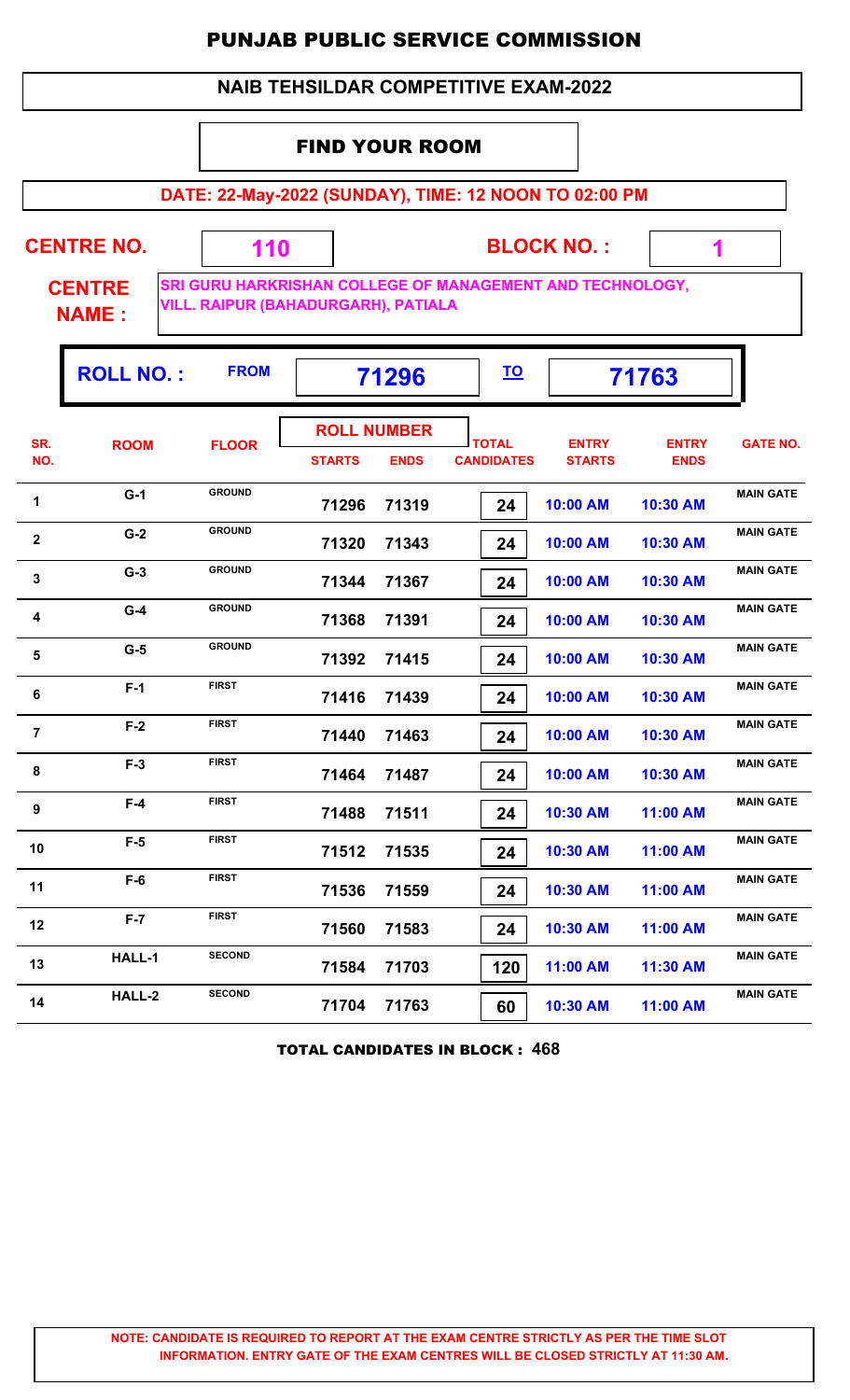|                                                                | <b>NAIB TEHSILDAR COMPETITIVE EXAM-2022</b>                                                                               |                                                       |                                     |             |                                   |                               |                             |                  |  |  |  |  |
|----------------------------------------------------------------|---------------------------------------------------------------------------------------------------------------------------|-------------------------------------------------------|-------------------------------------|-------------|-----------------------------------|-------------------------------|-----------------------------|------------------|--|--|--|--|
|                                                                |                                                                                                                           |                                                       | <b>FIND YOUR ROOM</b>               |             |                                   |                               |                             |                  |  |  |  |  |
|                                                                |                                                                                                                           | DATE: 22-May-2022 (SUNDAY), TIME: 12 NOON TO 02:00 PM |                                     |             |                                   |                               |                             |                  |  |  |  |  |
|                                                                | <b>CENTRE NO.</b><br><b>BLOCK NO.:</b><br>111<br>1<br>GOVT. SEN. SEC. SMART SCHOOL, BAHADURGARH, PATIALA<br><b>CENTRE</b> |                                                       |                                     |             |                                   |                               |                             |                  |  |  |  |  |
|                                                                | <b>NAME:</b>                                                                                                              |                                                       |                                     |             |                                   |                               |                             |                  |  |  |  |  |
| <b>ROLL NO.:</b><br><b>FROM</b><br><u>TO</u><br>71764<br>72063 |                                                                                                                           |                                                       |                                     |             |                                   |                               |                             |                  |  |  |  |  |
| SR.<br>NO.                                                     | <b>ROOM</b>                                                                                                               | <b>FLOOR</b>                                          | <b>ROLL NUMBER</b><br><b>STARTS</b> | <b>ENDS</b> | <b>TOTAL</b><br><b>CANDIDATES</b> | <b>ENTRY</b><br><b>STARTS</b> | <b>ENTRY</b><br><b>ENDS</b> | <b>GATE NO.</b>  |  |  |  |  |
| 1                                                              | $\mathbf 1$                                                                                                               | <b>GROUND</b>                                         | 71764                               | 71787       | 24                                | 10:00 AM                      | 10:30 AM                    | <b>MAIN GATE</b> |  |  |  |  |
| $\overline{\mathbf{2}}$                                        | $\overline{2}$                                                                                                            | <b>GROUND</b>                                         | 71788                               | 71811       | 24                                | 10:00 AM                      | 10:30 AM                    | <b>MAIN GATE</b> |  |  |  |  |
| 3                                                              | $\mathbf{3}$                                                                                                              | <b>GROUND</b>                                         | 71812                               | 71835       | 24                                | 10:00 AM                      | 10:30 AM                    | <b>MAIN GATE</b> |  |  |  |  |
| 4                                                              | $\overline{\mathbf{4}}$                                                                                                   | <b>GROUND</b>                                         | 71836                               | 71859       | 24                                | 10:00 AM                      | 10:30 AM                    | <b>MAIN GATE</b> |  |  |  |  |
| 5                                                              | $\overline{7}$                                                                                                            | <b>GROUND</b>                                         | 71860                               | 71883       | 24                                | 10:00 AM                      | 10:30 AM                    | <b>MAIN GATE</b> |  |  |  |  |
| $\bf 6$                                                        | 8                                                                                                                         | <b>FIRST</b>                                          | 71884                               | 71907       | 24                                | 10:30 AM                      | 11:00 AM                    | <b>MAIN GATE</b> |  |  |  |  |
| $\overline{7}$                                                 | $\boldsymbol{9}$                                                                                                          | <b>FIRST</b>                                          | 71908                               | 71931       | 24                                | 10:30 AM                      | 11:00 AM                    | <b>MAIN GATE</b> |  |  |  |  |
| 8                                                              | 10                                                                                                                        | <b>FIRST</b>                                          | 71932                               | 71955       | 24                                | 10:30 AM                      | 11:00 AM                    | <b>MAIN GATE</b> |  |  |  |  |
| 9                                                              | 11                                                                                                                        | <b>FIRST</b>                                          | 71956                               | 71979       | 24                                | 10:30 AM                      | 11:00 AM                    | <b>MAIN GATE</b> |  |  |  |  |
| 10                                                             | 12                                                                                                                        | <b>FIRST</b>                                          | 71980                               | 72003       | 24                                | 11:00 AM                      | 11:30 AM                    | <b>MAIN GATE</b> |  |  |  |  |
| 11                                                             | 16                                                                                                                        | <b>GROUND</b>                                         | 72004                               | 72027       | 24                                | 11:00 AM                      | 11:30 AM                    | <b>MAIN GATE</b> |  |  |  |  |
| 12                                                             | 17                                                                                                                        | <b>GROUND</b>                                         | 72028                               | 72051       | 24                                | 11:00 AM                      | 11:30 AM                    | <b>MAIN GATE</b> |  |  |  |  |
| 13                                                             | 18                                                                                                                        | <b>GROUND</b>                                         | 72052                               | 72063       | 12 <sub>2</sub>                   | 11:00 AM                      | 11:30 AM                    | <b>MAIN GATE</b> |  |  |  |  |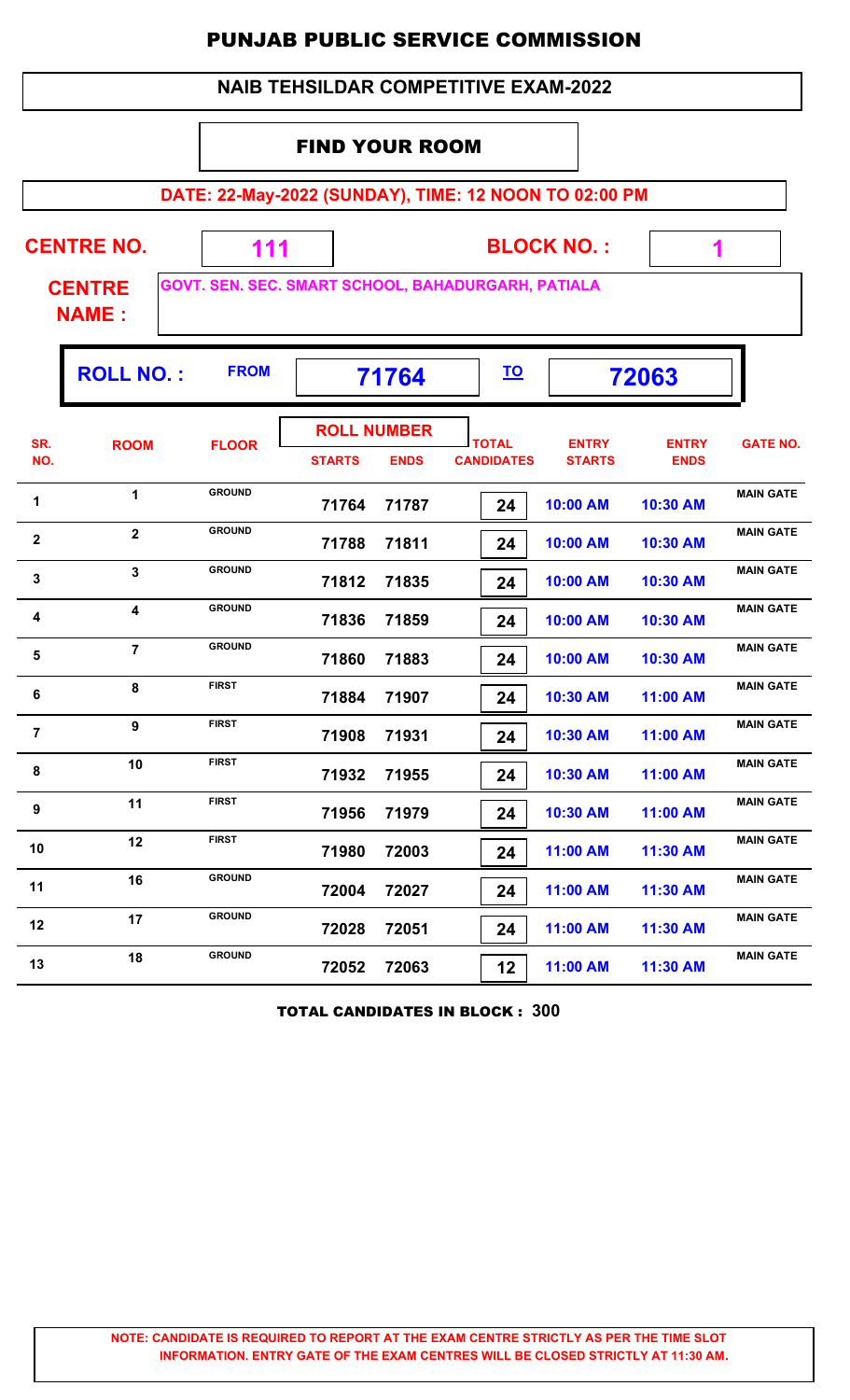#### **NAIB TEHSILDAR COMPETITIVE EXAM-2022**

### FIND YOUR ROOM

 **112**

**DATE: 22-May-2022 (SUNDAY), TIME: 12 NOON TO 02:00 PM**

**CENTRE NO.** 

**CENTRE NAME :**

**BHAI RAM KISHAN GURMAT PUBLIC SR. SEC. SCHOOL VILL. CHAURA (URBAN ESTATE PH-1) PATIALA**

**BLOCK NO. :**

 **1**

|                         | <b>ROLL NO.:</b>        | <b>FROM</b>   |                                     | 72064       | <u>TO</u>                         |                               | 72363                       |                  |
|-------------------------|-------------------------|---------------|-------------------------------------|-------------|-----------------------------------|-------------------------------|-----------------------------|------------------|
| SR.<br>NO.              | <b>ROOM</b>             | <b>FLOOR</b>  | <b>ROLL NUMBER</b><br><b>STARTS</b> | <b>ENDS</b> | <b>TOTAL</b><br><b>CANDIDATES</b> | <b>ENTRY</b><br><b>STARTS</b> | <b>ENTRY</b><br><b>ENDS</b> | <b>GATE NO.</b>  |
| 1                       | 1                       | <b>GROUND</b> | 72064                               | 72083       | 20                                | 10:00 AM                      | 10:30 AM                    | <b>MAIN GATE</b> |
| $\overline{2}$          | $\overline{\mathbf{2}}$ | <b>GROUND</b> | 72084                               | 72103       | 20                                | 10:00 AM                      | 10:30 AM                    | <b>MAIN GATE</b> |
| 3                       | 3                       | <b>GROUND</b> | 72104                               | 72123       | 20                                | 10:00 AM                      | 10:30 AM                    | <b>MAIN GATE</b> |
| 4                       | 4                       | <b>GROUND</b> | 72124                               | 72143       | 20                                | 10:00 AM                      | 10:30 AM                    | <b>MAIN GATE</b> |
| 5                       | 5                       | <b>GROUND</b> | 72144                               | 72163       | 20                                | 10:00 AM                      | 10:30 AM                    | <b>MAIN GATE</b> |
| 6                       | 6                       | <b>GROUND</b> | 72164                               | 72183       | 20                                | 10:00 AM                      | 10:30 AM                    | <b>MAIN GATE</b> |
| $\overline{\mathbf{r}}$ | $\overline{7}$          | <b>GROUND</b> | 72184                               | 72203       | 20                                | 10:00 AM                      | 10:30 AM                    | <b>MAIN GATE</b> |
| 8                       | 8                       | <b>FIRST</b>  | 72204                               | 72223       | 20                                | 10:30 AM                      | 11:00 AM                    | <b>MAIN GATE</b> |
| 9                       | 9                       | <b>FIRST</b>  | 72224                               | 72243       | 20                                | 10:30 AM                      | 11:00 AM                    | <b>MAIN GATE</b> |
| 10                      | 10                      | <b>FIRST</b>  | 72244                               | 72263       | 20                                | 10:30 AM                      | 11:00 AM                    | <b>MAIN GATE</b> |
| 11                      | 11                      | <b>FIRST</b>  | 72264                               | 72283       | 20                                | 10:30 AM                      | 11:00 AM                    | <b>MAIN GATE</b> |
| 12                      | 12                      | <b>FIRST</b>  | 72284                               | 72303       | 20                                | 10:30 AM                      | 11:00 AM                    | <b>MAIN GATE</b> |
| 13                      | 13                      | <b>FIRST</b>  | 72304                               | 72323       | 20                                | 11:00 AM                      | 11:30 AM                    | <b>MAIN GATE</b> |
| 14                      | 14                      | <b>FIRST</b>  | 72324                               | 72343       | 20                                | 11:00 AM                      | 11:30 AM                    | <b>MAIN GATE</b> |
| 15                      | 15                      | <b>FIRST</b>  | 72344                               | 72363       | 20                                | 11:00 AM                      | 11:30 AM                    | <b>MAIN GATE</b> |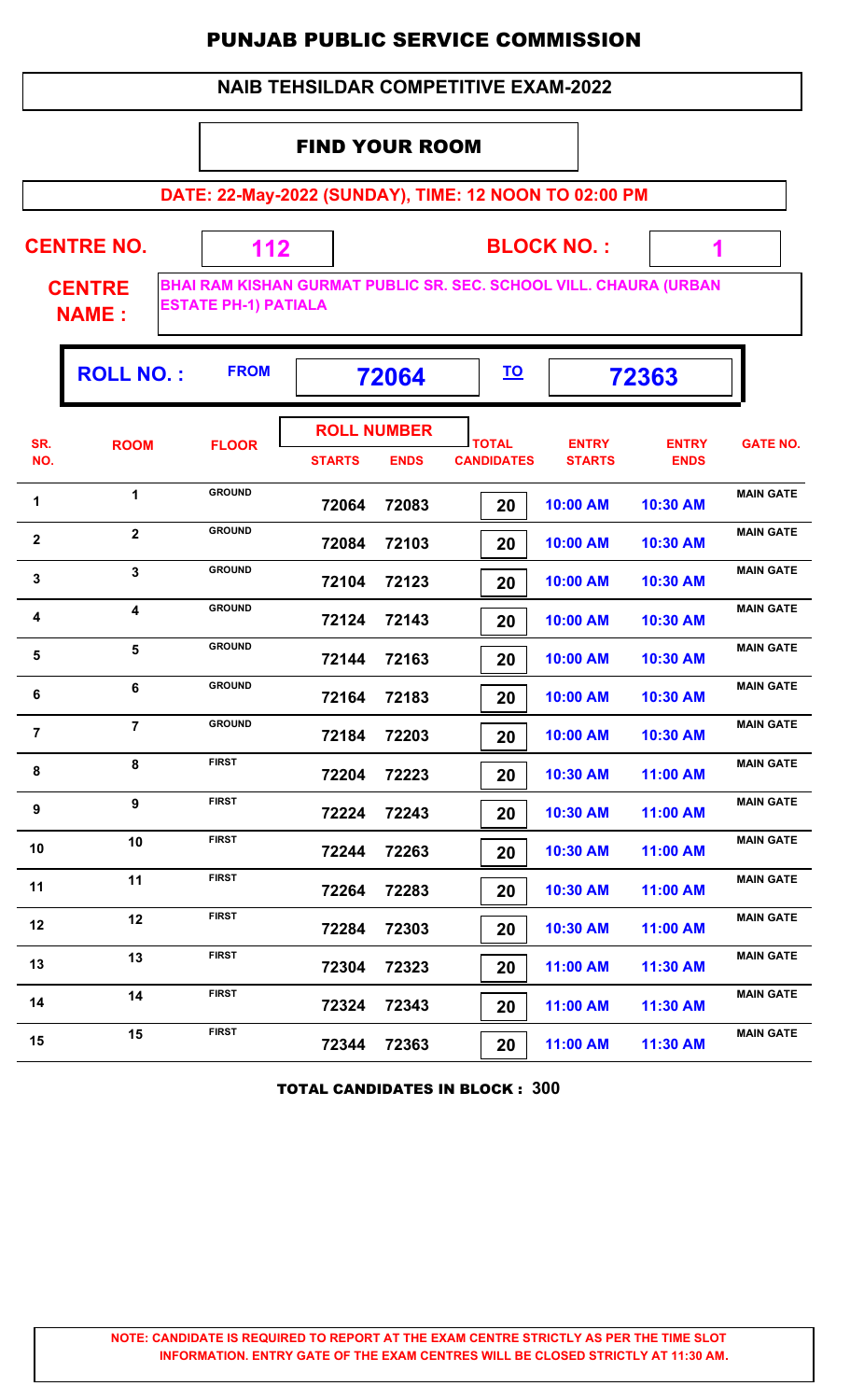#### **NAIB TEHSILDAR COMPETITIVE EXAM-2022**

### FIND YOUR ROOM

 **113**

**DATE: 22-May-2022 (SUNDAY), TIME: 12 NOON TO 02:00 PM**

**CENTRE NO.** 

**BLOCK NO. :**

 **1**

**CENTRE NAME :**

**KAY JAY MODEL HIGH SCHOOL, GATE NO. 1, URBAN ESTATE PHASE 3, NEAR RADIO STATION, PATIALA**

|                | <b>ROLL NO.:</b>        | <b>FROM</b>   |               | 72364                             |                                   | 72663                         |                             |                  |  |
|----------------|-------------------------|---------------|---------------|-----------------------------------|-----------------------------------|-------------------------------|-----------------------------|------------------|--|
| SR.<br>NO.     | <b>ROOM</b>             | <b>FLOOR</b>  | <b>STARTS</b> | <b>ROLL NUMBER</b><br><b>ENDS</b> | <b>TOTAL</b><br><b>CANDIDATES</b> | <b>ENTRY</b><br><b>STARTS</b> | <b>ENTRY</b><br><b>ENDS</b> | <b>GATE NO.</b>  |  |
| 1              | $\blacktriangleleft$    | <b>GROUND</b> | 72364         | 72395                             | 32                                | 10:00 AM                      | 10:30 AM                    | <b>MAIN GATE</b> |  |
| $\mathbf{2}$   | $\overline{2}$          | <b>GROUND</b> | 72396         | 72427                             | 32                                | 10:00 AM                      | 10:30 AM                    | <b>MAIN GATE</b> |  |
| 3              | $\overline{3}$          | <b>GROUND</b> | 72428         | 72459                             | 32                                | 10:00 AM                      | 10:30 AM                    | <b>MAIN GATE</b> |  |
| 4              | $\overline{\mathbf{4}}$ | <b>GROUND</b> | 72460         | 72491                             | 32                                | 10:00 AM                      | 10:30 AM                    | <b>MAIN GATE</b> |  |
| 5              | 5                       | <b>GROUND</b> | 72492         | 72523                             | 32                                | 10:30 AM                      | 11:00 AM                    | <b>MAIN GATE</b> |  |
| 6              | 6                       | <b>FIRST</b>  | 72524         | 72555                             | 32                                | 10:30 AM                      | 11:00 AM                    | <b>MAIN GATE</b> |  |
| $\overline{7}$ | $\overline{7}$          | <b>FIRST</b>  | 72556         | 72587                             | 32                                | 10:30 AM                      | 11:00 AM                    | <b>MAIN GATE</b> |  |
| 8              | 8                       | <b>FIRST</b>  | 72588         | 72619                             | 32                                | 11:00 AM                      | 11:30 AM                    | <b>MAIN GATE</b> |  |
| 9              | 9                       | <b>FIRST</b>  | 72620         | 72651                             | 32                                | 11:00 AM                      | 11:30 AM                    | <b>MAIN GATE</b> |  |
| 10             | 10                      | <b>FIRST</b>  | 72652         | 72663                             | 12                                | 11:00 AM                      | 11:30 AM                    | <b>MAIN GATE</b> |  |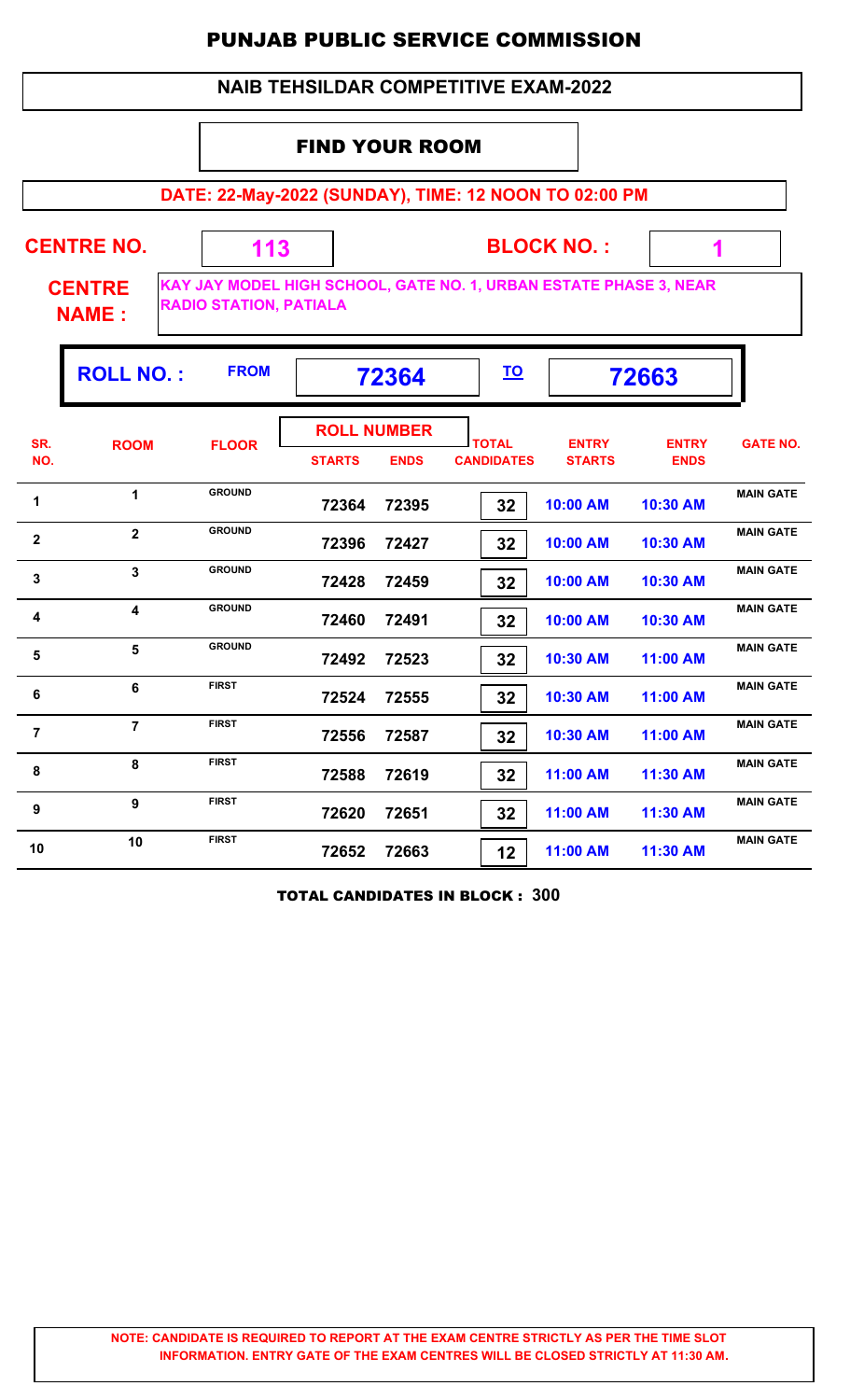#### **NAIB TEHSILDAR COMPETITIVE EXAM-2022**

### FIND YOUR ROOM

 **114**

**DATE: 22-May-2022 (SUNDAY), TIME: 12 NOON TO 02:00 PM**

**CENTRE NO.** 

**BLOCK NO. :**

 **1**

**CENTRE NAME :**

**RYAN INTERNATIONAL SCHOOL, URBAN ESTATE, PHASE-2, BEHIND PUDA BUILDING, PATIALA**

|                | <b>ROLL NO.:</b>        | <b>FROM</b>  | 72664                               |             | <u>TO</u>                         |                               | 72903                       |                 |
|----------------|-------------------------|--------------|-------------------------------------|-------------|-----------------------------------|-------------------------------|-----------------------------|-----------------|
| SR.<br>NO.     | <b>ROOM</b>             | <b>FLOOR</b> | <b>ROLL NUMBER</b><br><b>STARTS</b> | <b>ENDS</b> | <b>TOTAL</b><br><b>CANDIDATES</b> | <b>ENTRY</b><br><b>STARTS</b> | <b>ENTRY</b><br><b>ENDS</b> | <b>GATE NO.</b> |
| 1              | 1                       | <b>THIRD</b> | 72664                               | 72687       | 24                                | 10:00 AM                      | 10:30 AM                    | GATE-1          |
| $\mathbf{2}$   | $\overline{2}$          | <b>THIRD</b> | 72688                               | 72711       | 24                                | 10:00 AM                      | 10:30 AM                    | GATE-1          |
| 3              | $\overline{3}$          | <b>THIRD</b> | 72712                               | 72735       | 24                                | 10:00 AM                      | 10:30 AM                    | GATE-1          |
| 4              | $\overline{\mathbf{4}}$ | <b>THIRD</b> | 72736                               | 72759       | 24                                | 10:00 AM                      | 10:30 AM                    | GATE-1          |
| 5              | 5                       | <b>THIRD</b> | 72760                               | 72783       | 24                                | 10:30 AM                      | 11:00 AM                    | GATE-1          |
| 6              | 6                       | <b>THIRD</b> | 72784                               | 72807       | 24                                | 10:30 AM                      | 11:00 AM                    | GATE-1          |
| $\overline{7}$ | $\overline{7}$          | <b>THIRD</b> | 72808                               | 72831       | 24                                | 10:30 AM                      | 11:00 AM                    | GATE-1          |
| 8              | 8                       | <b>THIRD</b> | 72832                               | 72855       | 24                                | 11:00 AM                      | 11:30 AM                    | GATE-1          |
| 9              | 9                       | <b>THIRD</b> | 72856                               | 72879       | 24                                | 11:00 AM                      | 11:30 AM                    | GATE-1          |
| 10             | 10                      | <b>THIRD</b> | 72880                               | 72903       | 24                                | 11:00 AM                      | 11:30 AM                    | GATE-1          |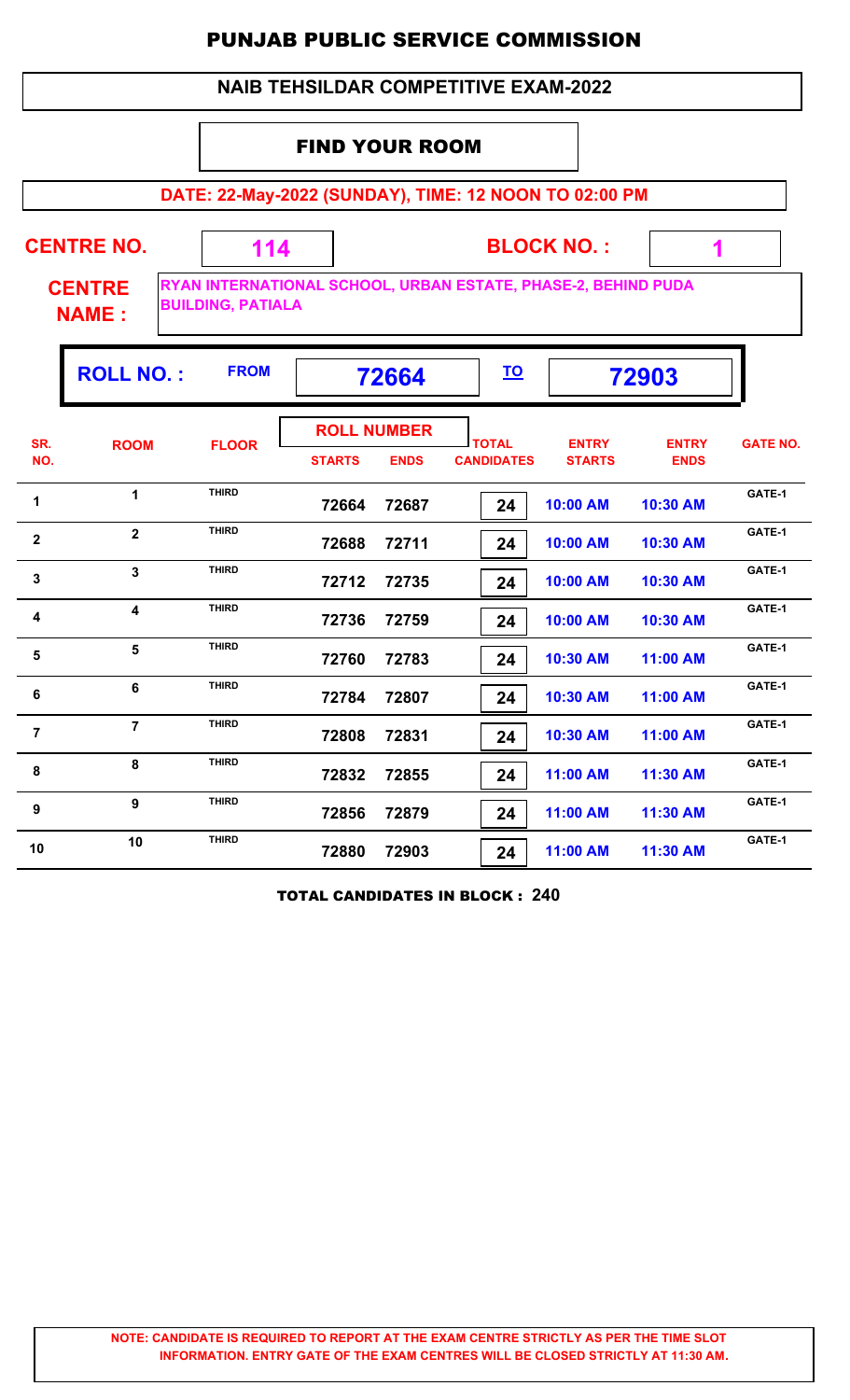#### **NAIB TEHSILDAR COMPETITIVE EXAM-2022**

#### FIND YOUR ROOM

 **114**

**DATE: 22-May-2022 (SUNDAY), TIME: 12 NOON TO 02:00 PM**

**CENTRE NO.** 

**BLOCK NO. :**

 **2**

**CENTRE NAME :**

**RYAN INTERNATIONAL SCHOOL, URBAN ESTATE, PHASE-2, BEHIND PUDA BUILDING, PATIALA**

|                | <b>ROLL NO.:</b> | <b>FROM</b>   |               | 72904                             |                                   |                               | 73263                       |                 |
|----------------|------------------|---------------|---------------|-----------------------------------|-----------------------------------|-------------------------------|-----------------------------|-----------------|
| SR.<br>NO.     | <b>ROOM</b>      | <b>FLOOR</b>  | <b>STARTS</b> | <b>ROLL NUMBER</b><br><b>ENDS</b> | <b>TOTAL</b><br><b>CANDIDATES</b> | <b>ENTRY</b><br><b>STARTS</b> | <b>ENTRY</b><br><b>ENDS</b> | <b>GATE NO.</b> |
| 1              | 11               | <b>SECOND</b> | 72904         | 72927                             | 24                                | 10:00 AM                      | 10:30 AM                    | GATE-1          |
| $\mathbf{2}$   | 12               | <b>SECOND</b> | 72928         | 72951                             | 24                                | 10:00 AM                      | 10:30 AM                    | GATE-1          |
| 3              | 13               | <b>SECOND</b> | 72952         | 72975                             | 24                                | 10:00 AM                      | 10:30 AM                    | GATE-1          |
| 4              | 14               | <b>SECOND</b> | 72976         | 72999                             | 24                                | 10:00 AM                      | 10:30 AM                    | GATE-1          |
| 5              | 15               | <b>SECOND</b> | 73000         | 73023                             | 24                                | 10:00 AM                      | 10:30 AM                    | GATE-1          |
| 6              | 16               | <b>SECOND</b> | 73024         | 73047                             | 24                                | 10:00 AM                      | 10:30 AM                    | GATE-1          |
| $\overline{7}$ | 17               | <b>SECOND</b> | 73048         | 73071                             | 24                                | 10:30 AM                      | 11:00 AM                    | GATE-1          |
| 8              | 18               | <b>SECOND</b> | 73072         | 73095                             | 24                                | 10:30 AM                      | 11:00 AM                    | GATE-1          |
| 9              | 19               | <b>SECOND</b> | 73096         | 73119                             | 24                                | 10:30 AM                      | 11:00 AM                    | GATE-1          |
| 10             | 20               | <b>SECOND</b> | 73120         | 73143                             | 24                                | 10:30 AM                      | 11:00 AM                    | GATE-1          |
| 11             | 21               | <b>FIRST</b>  | 73144         | 73167                             | 24                                | 10:30 AM                      | 11:00 AM                    | GATE-1          |
| 12             | 22               | <b>FIRST</b>  | 73168         | 73191                             | 24                                | 11:00 AM                      | 11:30 AM                    | GATE-1          |
| 13             | 23               | <b>FIRST</b>  | 73192         | 73215                             | 24                                | 11:00 AM                      | 11:30 AM                    | GATE-1          |
| 14             | 24               | <b>FIRST</b>  | 73216         | 73239                             | 24                                | 11:00 AM                      | 11:30 AM                    | GATE-1          |
| 15             | 25               | <b>FIRST</b>  | 73240         | 73263                             | 24                                | 11:00 AM                      | 11:30 AM                    | GATE-1          |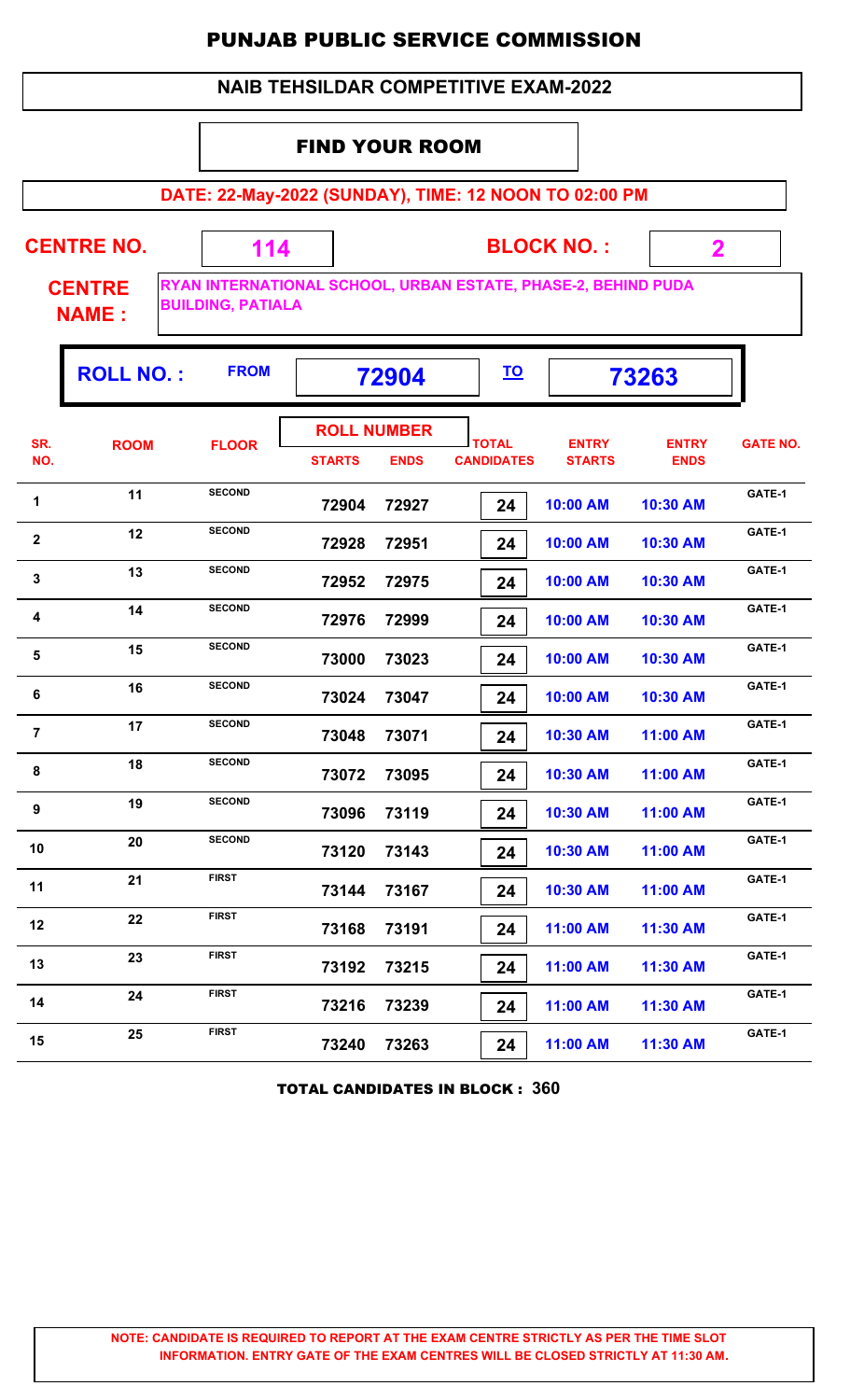|                | <b>NAIB TEHSILDAR COMPETITIVE EXAM-2022</b> |                                                                   |                       |                                   |                                   |                               |                             |                  |  |  |  |  |
|----------------|---------------------------------------------|-------------------------------------------------------------------|-----------------------|-----------------------------------|-----------------------------------|-------------------------------|-----------------------------|------------------|--|--|--|--|
|                |                                             |                                                                   | <b>FIND YOUR ROOM</b> |                                   |                                   |                               |                             |                  |  |  |  |  |
|                |                                             | DATE: 22-May-2022 (SUNDAY), TIME: 12 NOON TO 02:00 PM             |                       |                                   |                                   |                               |                             |                  |  |  |  |  |
|                |                                             |                                                                   |                       |                                   |                                   |                               |                             |                  |  |  |  |  |
|                | <b>CENTRE NO.</b>                           | 115                                                               |                       |                                   |                                   | <b>BLOCK NO.:</b>             | 1                           |                  |  |  |  |  |
|                | <b>CENTRE</b><br><b>NAME:</b>               | PUNJABI UNVIERSITY, PATIALA (ENGINEERING COLLEGE BUILDING (UCOE)) |                       |                                   |                                   |                               |                             |                  |  |  |  |  |
|                | <b>ROLL NO.:</b>                            | <b>FROM</b>                                                       |                       | 73264                             | <u>TO</u>                         |                               | 73805                       |                  |  |  |  |  |
| SR.<br>NO.     | <b>ROOM</b>                                 | <b>FLOOR</b>                                                      | <b>STARTS</b>         | <b>ROLL NUMBER</b><br><b>ENDS</b> | <b>TOTAL</b><br><b>CANDIDATES</b> | <b>ENTRY</b><br><b>STARTS</b> | <b>ENTRY</b><br><b>ENDS</b> | <b>GATE NO.</b>  |  |  |  |  |
| 1              | HALL-1<br><b>BASEMENT</b>                   |                                                                   | 73264                 | 73278                             | 15                                | 09:30 AM                      | 10:00 AM                    | <b>MAIN GATE</b> |  |  |  |  |
| $\mathbf{2}$   | <b>BASEMENT</b><br>HALL-2                   |                                                                   | 73279                 | 73293                             | 15                                | 09:30 AM                      | 10:00 AM                    | <b>MAIN GATE</b> |  |  |  |  |
| 3              | <b>BASEMENT</b><br><b>BIG HALL</b>          |                                                                   | 73294                 | 73373                             | 80                                | 09:30 AM                      | 10:00 AM                    | <b>MAIN GATE</b> |  |  |  |  |
| 4              | L031                                        | <b>GROUND</b>                                                     | 73374                 | 73388                             | 15                                | 09:30 AM                      | 10:00 AM                    | <b>MAIN GATE</b> |  |  |  |  |
| 5              | L032                                        | <b>GROUND</b>                                                     | 73389                 | 73403                             | 15                                | 09:30 AM                      | 10:00 AM                    | <b>MAIN GATE</b> |  |  |  |  |
| 6              | L033                                        | <b>GROUND</b>                                                     | 73404                 | 73418                             | 15                                | 09:30 AM                      | 10:00 AM                    | <b>MAIN GATE</b> |  |  |  |  |
| $\overline{7}$ | L034                                        | <b>GROUND</b>                                                     | 73419                 | 73433                             | 15                                | 09:30 AM                      | 10:00 AM                    | <b>MAIN GATE</b> |  |  |  |  |
| 8              | L114                                        | <b>FIRST</b>                                                      | 73434                 | 73448                             | 15                                | 09:30 AM                      | 10:00 AM                    | <b>MAIN GATE</b> |  |  |  |  |
| 9              | L115                                        | <b>FIRST</b>                                                      | 73449                 | 73463                             | 15                                | 09:30 AM                      | 10:00 AM                    | <b>MAIN GATE</b> |  |  |  |  |
| 10             | L116                                        | <b>FIRST</b>                                                      | 73464                 | 73478                             | 15                                | 10:00 AM                      | 10:30 AM                    | <b>MAIN GATE</b> |  |  |  |  |
| 11             | L <sub>117</sub>                            | <b>FIRST</b>                                                      | 73479                 | 73493                             | 15                                | 10:00 AM                      | 10:30 AM                    | <b>MAIN GATE</b> |  |  |  |  |
| 12             | L134                                        | <b>FIRST</b>                                                      | 73494                 | 73508                             | 15                                | 10:00 AM                      | 10:30 AM                    | <b>MAIN GATE</b> |  |  |  |  |
| 13             | L135                                        | <b>FIRST</b>                                                      | 73509                 | 73523                             | 15                                | 10:00 AM                      | 10:30 AM                    | <b>MAIN GATE</b> |  |  |  |  |
| 14             | L136                                        | <b>FIRST</b>                                                      | 73524                 | 73538                             | 15                                | 10:00 AM                      | 10:30 AM                    | <b>MAIN GATE</b> |  |  |  |  |
| 15             | L137                                        | <b>FIRST</b>                                                      | 73539                 | 73553                             | 15                                | 10:00 AM                      | 10:30 AM                    | <b>MAIN GATE</b> |  |  |  |  |
| 16             | L213                                        | <b>SECOND</b>                                                     | 73554                 | 73568                             | 15                                | 10:00 AM                      | 10:30 AM                    | <b>MAIN GATE</b> |  |  |  |  |
| 17             | L214                                        | <b>SECOND</b>                                                     | 73569                 | 73583                             | 15                                | 10:00 AM                      | 10:30 AM                    | <b>MAIN GATE</b> |  |  |  |  |
| 18             | L215                                        | <b>SECOND</b>                                                     | 73584                 | 73598                             | 15                                | 10:00 AM                      | 10:30 AM                    | <b>MAIN GATE</b> |  |  |  |  |
| 19             | L216                                        | <b>SECOND</b>                                                     | 73599                 | 73613                             | 15                                | 10:00 AM                      | 10:30 AM                    | <b>MAIN GATE</b> |  |  |  |  |
| 20             | L228                                        | <b>SECOND</b>                                                     | 73614                 | 73637                             | 24                                | 10:30 AM                      | 11:00 AM                    | <b>MAIN GATE</b> |  |  |  |  |
| 21             | L231                                        | <b>SECOND</b>                                                     | 73638                 | 73661                             | 24                                | 10:30 AM                      | 11:00 AM                    | <b>MAIN GATE</b> |  |  |  |  |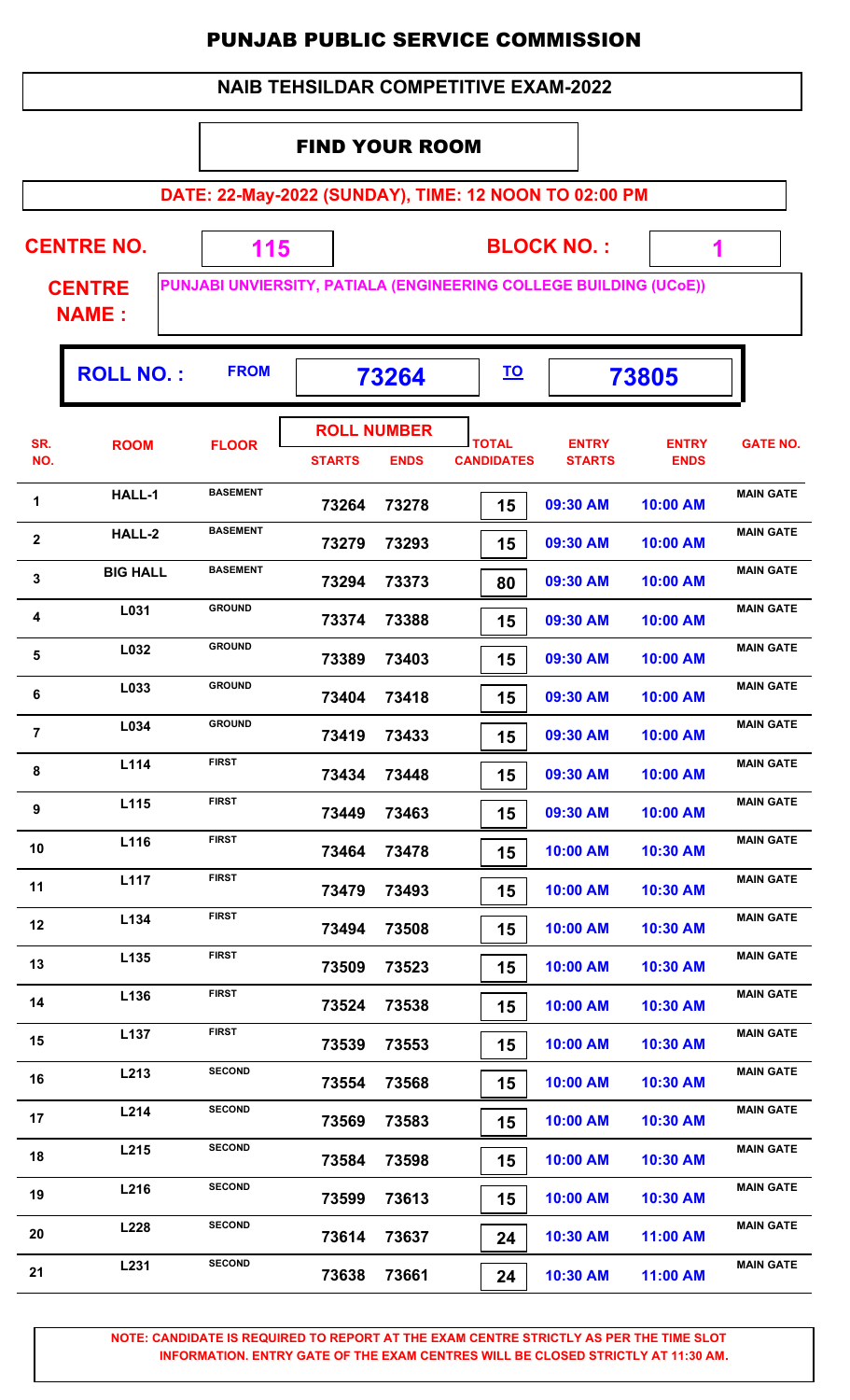### **NAIB TEHSILDAR COMPETITIVE EXAM-2022**

### FIND YOUR ROOM

# **DATE: 22-May-2022 (SUNDAY), TIME: 12 NOON TO 02:00 PM**

|    | <b>CENTRE NO.</b>             | 115                                                               |       |       |    | <b>BLOCK NO.:</b> |          |                  |
|----|-------------------------------|-------------------------------------------------------------------|-------|-------|----|-------------------|----------|------------------|
|    | <b>CENTRE</b><br><b>NAME:</b> | PUNJABI UNVIERSITY, PATIALA (ENGINEERING COLLEGE BUILDING (UCOE)) |       |       |    |                   |          |                  |
| 22 | L232                          | <b>SECOND</b>                                                     | 73662 | 73685 | 24 | 10:30 AM          | 11:00 AM | <b>MAIN GATE</b> |
| 23 | L320                          | <b>THIRD</b>                                                      | 73686 | 73700 | 15 | 10:30 AM          | 11:00 AM | <b>MAIN GATE</b> |
| 24 | L321                          | <b>THIRD</b>                                                      | 73701 | 73715 | 15 | 10:30 AM          | 11:00 AM | <b>MAIN GATE</b> |
| 25 | L323                          | <b>THIRD</b>                                                      | 73716 | 73730 | 15 | 11:00 AM          | 11:30 AM | <b>MAIN GATE</b> |
| 26 | L324                          | <b>THIRD</b>                                                      | 73731 | 73745 | 15 | 11:00 AM          | 11:30 AM | <b>MAIN GATE</b> |
| 27 | L312                          | <b>THIRD</b>                                                      | 73746 | 73760 | 15 | 11:00 AM          | 11:30 AM | <b>MAIN GATE</b> |
| 28 | L313                          | <b>THIRD</b>                                                      | 73761 | 73775 | 15 | 11:00 AM          | 11:30 AM | <b>MAIN GATE</b> |
| 29 | L314                          | <b>THIRD</b>                                                      | 73776 | 73790 | 15 | 11:00 AM          | 11:30 AM | <b>MAIN GATE</b> |
| 30 | L315                          | <b>THIRD</b>                                                      | 73791 | 73805 | 15 | 11:00 AM          | 11:30 AM | <b>MAIN GATE</b> |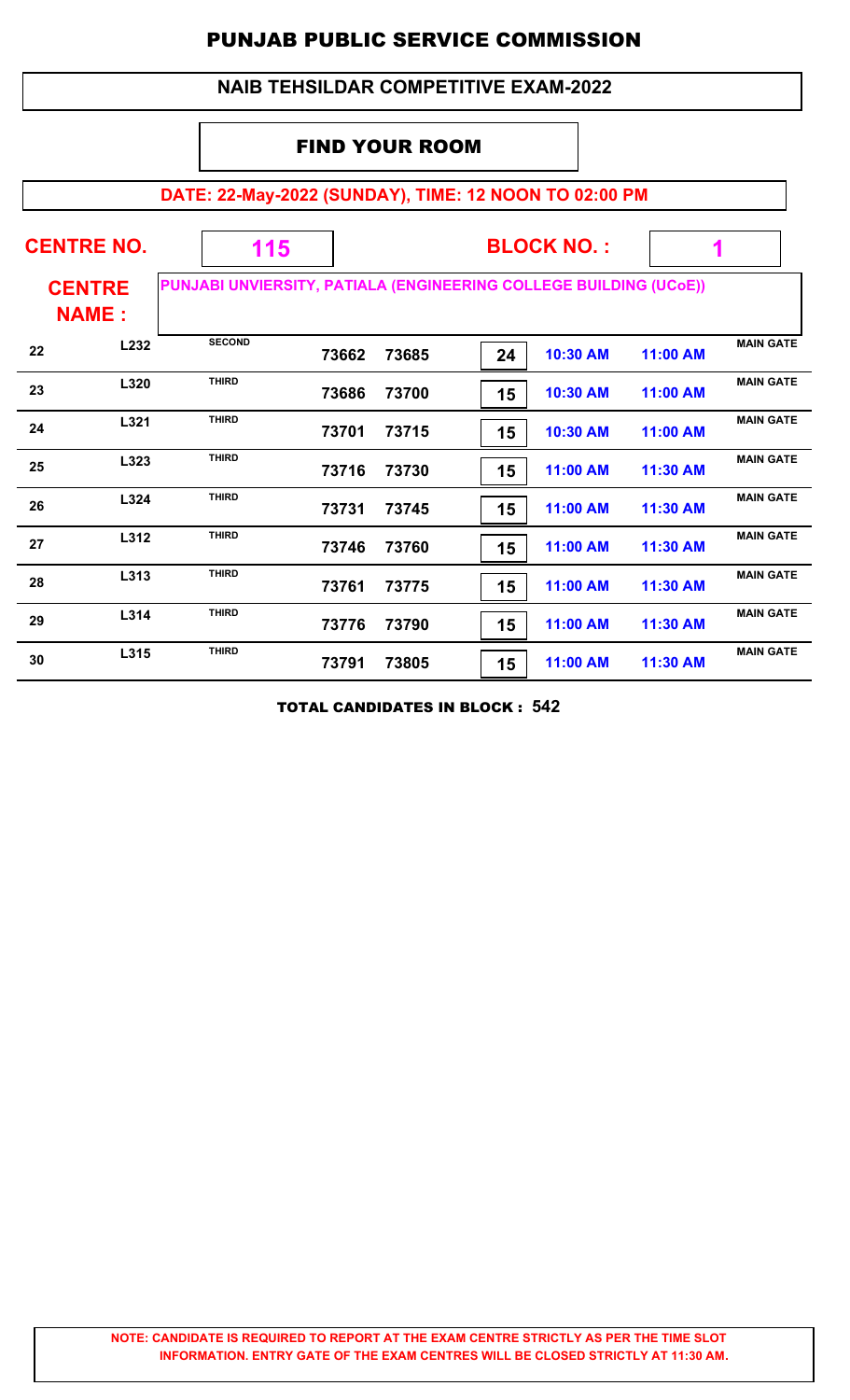|                  | <b>NAIB TEHSILDAR COMPETITIVE EXAM-2022</b> |                |                                     |             |                                   |                                                                                        |                             |                  |  |  |  |  |
|------------------|---------------------------------------------|----------------|-------------------------------------|-------------|-----------------------------------|----------------------------------------------------------------------------------------|-----------------------------|------------------|--|--|--|--|
|                  |                                             |                | <b>FIND YOUR ROOM</b>               |             |                                   |                                                                                        |                             |                  |  |  |  |  |
|                  |                                             |                |                                     |             |                                   | DATE: 22-May-2022 (SUNDAY), TIME: 12 NOON TO 02:00 PM                                  |                             |                  |  |  |  |  |
|                  | <b>CENTRE NO.</b><br><b>CENTRE</b>          | 115            |                                     |             |                                   | <b>BLOCK NO.:</b><br>PUNJABI UNVIERSITY, PATIALA (ENGINEERING COLLEGE BUILDING (UCoE)) | $\overline{\mathbf{2}}$     |                  |  |  |  |  |
|                  | <b>NAME:</b>                                |                |                                     |             |                                   |                                                                                        |                             |                  |  |  |  |  |
|                  | <b>ROLL NO.:</b>                            | <b>FROM</b>    |                                     | 73806       | <u>TO</u>                         |                                                                                        | 74105                       |                  |  |  |  |  |
| SR.<br>NO.       | <b>ROOM</b>                                 | <b>FLOOR</b>   | <b>ROLL NUMBER</b><br><b>STARTS</b> | <b>ENDS</b> | <b>TOTAL</b><br><b>CANDIDATES</b> | <b>ENTRY</b><br><b>STARTS</b>                                                          | <b>ENTRY</b><br><b>ENDS</b> | <b>GATE NO.</b>  |  |  |  |  |
| 1                | L405                                        | <b>FOURTH</b>  | 73806                               | 73820       | 15                                | 09:30 AM                                                                               | 10:00 AM                    | <b>MAIN GATE</b> |  |  |  |  |
| $\mathbf{2}$     | L406                                        | <b>FOURTH</b>  | 73821                               | 73835       | 15                                | 09:30 AM                                                                               | 10:00 AM                    | <b>MAIN GATE</b> |  |  |  |  |
| 3                | L408                                        | <b>FOURTH</b>  | 73836                               | 73850       | 15                                | 09:30 AM                                                                               | 10:00 AM                    | <b>MAIN GATE</b> |  |  |  |  |
| 4                | L409                                        | <b>FOURTH</b>  | 73851                               | 73865       | 15                                | 09:30 AM                                                                               | 10:00 AM                    | <b>MAIN GATE</b> |  |  |  |  |
| 5                | L510 (SMART<br>ROOM)                        | <b>FIFTH</b>   | 73866                               | 73880       | 15                                | 09:30 AM                                                                               | 10:00 AM                    | <b>MAIN GATE</b> |  |  |  |  |
| $\bf 6$          | L508                                        | <b>FIFTH</b>   | 73881                               | 73895       | 15                                | 09:30 AM                                                                               | 10:00 AM                    | <b>MAIN GATE</b> |  |  |  |  |
| $\overline{7}$   | L506                                        | <b>FIFTH</b>   | 73896                               | 73910       | 15                                | 09:30 AM                                                                               | 10:00 AM                    | <b>MAIN GATE</b> |  |  |  |  |
| 8                | L505                                        | <b>FIFTH</b>   | 73911                               | 73925       | 15                                | 10:00 AM                                                                               | 10:30 AM                    | <b>MAIN GATE</b> |  |  |  |  |
| $\boldsymbol{9}$ | L605                                        | <b>SIXTH</b>   | 73926                               | 73940       | 15                                | 10:00 AM                                                                               | 10:30 AM                    | <b>MAIN GATE</b> |  |  |  |  |
| 10               | L606                                        | <b>SIXTH</b>   | 73941                               | 73955       | 15                                | 10:00 AM                                                                               | 10:30 AM                    | <b>MAIN GATE</b> |  |  |  |  |
| 11               | L608                                        | <b>SIXTH</b>   | 73956                               | 73970       | 15                                | 10:00 AM                                                                               | 10:30 AM                    | <b>MAIN GATE</b> |  |  |  |  |
| 12               | L610                                        | <b>SIXTH</b>   | 73971                               | 73985       | 15                                | 10:00 AM                                                                               | 10:30 AM                    | <b>MAIN GATE</b> |  |  |  |  |
| 13               | L705                                        | <b>SEVENTH</b> | 73986                               | 74000       | 15                                | 10:30 AM                                                                               | 11:00 AM                    | <b>MAIN GATE</b> |  |  |  |  |
| 14               | L706                                        | <b>SEVENTH</b> | 74001                               | 74015       | 15                                | 10:30 AM                                                                               | 11:00 AM                    | <b>MAIN GATE</b> |  |  |  |  |
| 15               | L710                                        | <b>SEVENTH</b> | 74016                               | 74030       | 15                                | 10:30 AM                                                                               | 11:00 AM                    | <b>MAIN GATE</b> |  |  |  |  |
| 16               | L711                                        | <b>SEVENTH</b> | 74031                               | 74045       | 15                                | 10:30 AM                                                                               | 11:00 AM                    | <b>MAIN GATE</b> |  |  |  |  |
| 17               | L805                                        | <b>EIGHTH</b>  | 74046                               | 74060       | 15                                | 10:30 AM                                                                               | 11:00 AM                    | <b>MAIN GATE</b> |  |  |  |  |
| 18               | L806                                        | <b>EIGHTH</b>  | 74061                               | 74075       | 15                                | 11:00 AM                                                                               | 11:30 AM                    | <b>MAIN GATE</b> |  |  |  |  |
| 19               | L808                                        | <b>EIGHTH</b>  | 74076                               | 74090       | 15                                | 11:00 AM                                                                               | 11:30 AM                    | <b>MAIN GATE</b> |  |  |  |  |
| 20               | L810                                        | <b>EIGHTH</b>  | 74091                               | 74105       | 15                                | 11:00 AM                                                                               | 11:30 AM                    | <b>MAIN GATE</b> |  |  |  |  |

TOTAL CANDIDATES IN BLOCK : **300**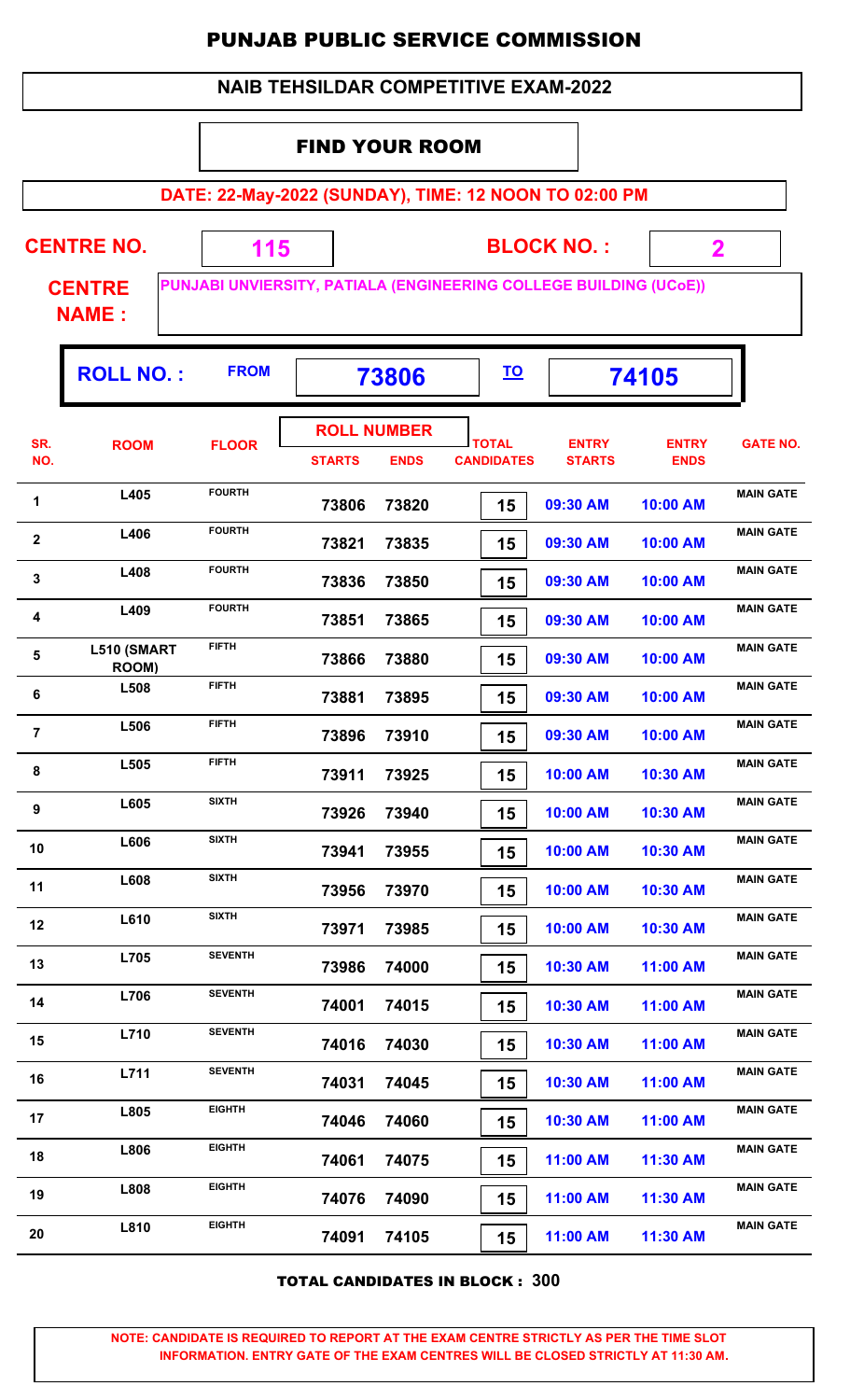|                | <b>NAIB TEHSILDAR COMPETITIVE EXAM-2022</b> |                                                           |                             |                                   |                                   |                               |                             |                  |  |  |  |  |  |
|----------------|---------------------------------------------|-----------------------------------------------------------|-----------------------------|-----------------------------------|-----------------------------------|-------------------------------|-----------------------------|------------------|--|--|--|--|--|
|                |                                             |                                                           | <b>FIND YOUR ROOM</b>       |                                   |                                   |                               |                             |                  |  |  |  |  |  |
|                |                                             | DATE: 22-May-2022 (SUNDAY), TIME: 12 NOON TO 02:00 PM     |                             |                                   |                                   |                               |                             |                  |  |  |  |  |  |
|                | <b>CENTRE NO.</b>                           | 115                                                       |                             |                                   |                                   | <b>BLOCK NO.:</b>             | 3                           |                  |  |  |  |  |  |
|                | <b>CENTRE</b><br><b>NAME:</b>               | PUNJABI UNVIERSITY, PATIALA (COMPUTER SCIENCE DEPARTMENT) |                             |                                   |                                   |                               |                             |                  |  |  |  |  |  |
|                | <b>ROLL NO.:</b>                            | <b>FROM</b>                                               | <u>TO</u><br>74106<br>74295 |                                   |                                   |                               |                             |                  |  |  |  |  |  |
| SR.<br>NO.     | <b>ROOM</b>                                 | <b>FLOOR</b>                                              | <b>STARTS</b>               | <b>ROLL NUMBER</b><br><b>ENDS</b> | <b>TOTAL</b><br><b>CANDIDATES</b> | <b>ENTRY</b><br><b>STARTS</b> | <b>ENTRY</b><br><b>ENDS</b> | <b>GATE NO.</b>  |  |  |  |  |  |
| 1              | $G-6$                                       | <b>GROUND</b>                                             | 74106                       | 74127                             | 22                                | 09:30 AM                      | 10:00 AM                    | <b>MAIN GATE</b> |  |  |  |  |  |
| $\overline{2}$ | $G-7$                                       | <b>GROUND</b>                                             | 74128                       | 74147                             | 20                                | 09:30 AM                      | 10:00 AM                    | <b>MAIN GATE</b> |  |  |  |  |  |
| 3              | $F-2$                                       | <b>FIRST</b>                                              | 74148                       | 74167                             | 20                                | 09:30 AM                      | 10:00 AM                    | <b>MAIN GATE</b> |  |  |  |  |  |
| 4              | $F-3$                                       | <b>FIRST</b>                                              | 74168                       | 74187                             | 20                                | 10:00 AM                      | 10:30 AM                    | <b>MAIN GATE</b> |  |  |  |  |  |
| 5              | $S-2$                                       | <b>SECOND</b>                                             | 74188                       | 74207                             | 20                                | 10:00 AM                      | 10:30 AM                    | <b>MAIN GATE</b> |  |  |  |  |  |
| 6              | $S-3$                                       | <b>SECOND</b>                                             | 74208                       | 74227                             | 20                                | 10:00 AM                      | 10:30 AM                    | <b>MAIN GATE</b> |  |  |  |  |  |
| $\overline{7}$ | $T-2$                                       | <b>THIRD</b>                                              | 74228                       | 74247                             | 20                                | 10:30 AM                      | 11:00 AM                    | <b>MAIN GATE</b> |  |  |  |  |  |
| 8              | $T-3$                                       | <b>THIRD</b>                                              | 74248                       | 74267                             | 20                                | 10:30 AM                      | 11:00 AM                    | <b>MAIN GATE</b> |  |  |  |  |  |
| 9              | <b>BIG HALL</b>                             | <b>THIRD</b>                                              | 74268                       | 74295                             | 28                                | 11:00 AM                      | 11:30 AM                    | <b>MAIN GATE</b> |  |  |  |  |  |

TOTAL CANDIDATES IN BLOCK : **190**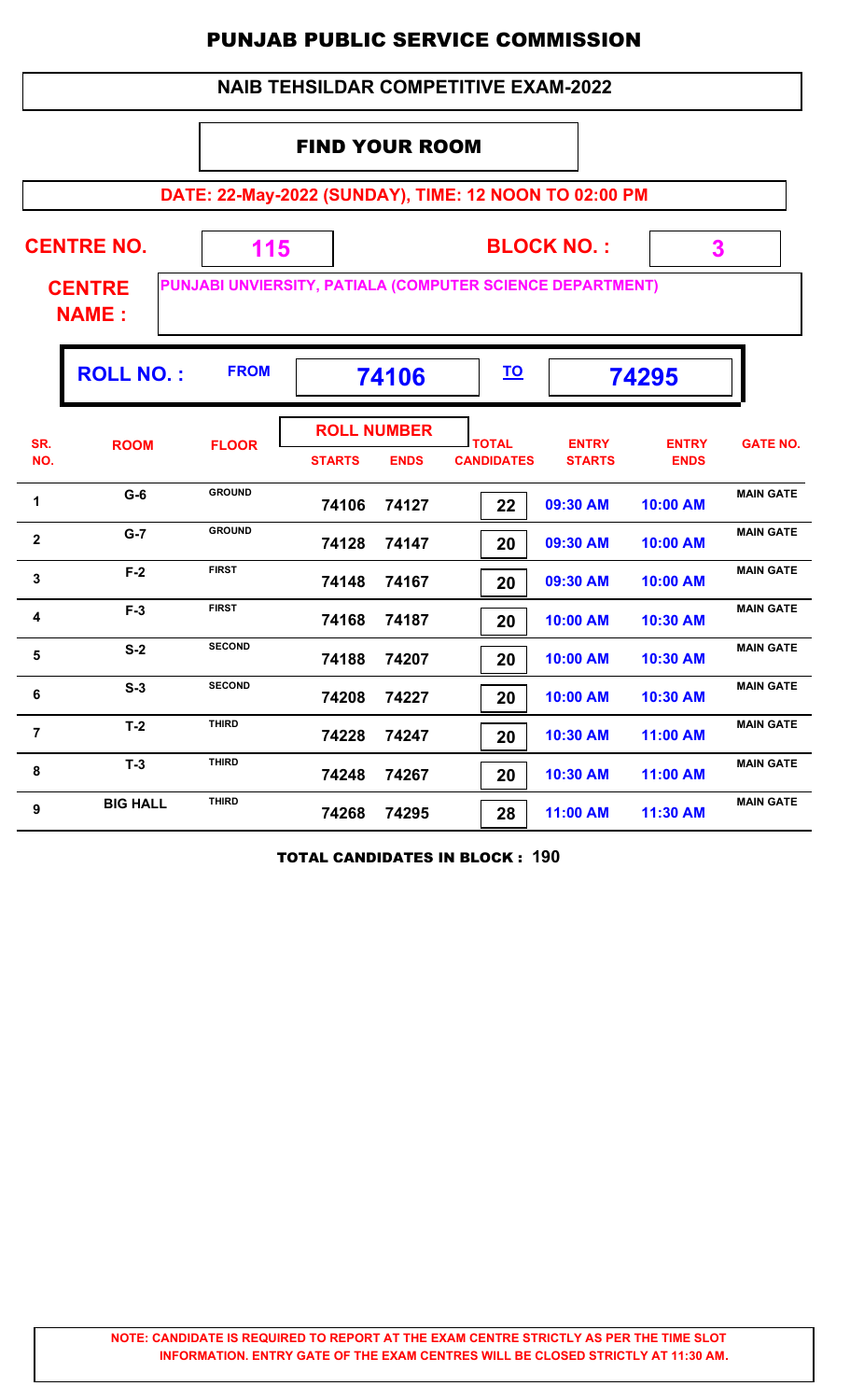|                | <b>NAIB TEHSILDAR COMPETITIVE EXAM-2022</b>                                          |               |                             |                                   |                                                       |                               |                             |                  |  |  |  |  |
|----------------|--------------------------------------------------------------------------------------|---------------|-----------------------------|-----------------------------------|-------------------------------------------------------|-------------------------------|-----------------------------|------------------|--|--|--|--|
|                |                                                                                      |               | <b>FIND YOUR ROOM</b>       |                                   |                                                       |                               |                             |                  |  |  |  |  |
|                |                                                                                      |               |                             |                                   | DATE: 22-May-2022 (SUNDAY), TIME: 12 NOON TO 02:00 PM |                               |                             |                  |  |  |  |  |
|                | <b>CENTRE NO.</b>                                                                    | 115           |                             |                                   |                                                       | <b>BLOCK NO.:</b>             | 4                           |                  |  |  |  |  |
|                | PUNJABI UNVIERSITY, PATIALA (MANAGEMENT DEPARMTNET)<br><b>CENTRE</b><br><b>NAME:</b> |               |                             |                                   |                                                       |                               |                             |                  |  |  |  |  |
|                | <b>ROLL NO.:</b>                                                                     | <b>FROM</b>   | <u>TO</u><br>74296<br>74483 |                                   |                                                       |                               |                             |                  |  |  |  |  |
| SR.<br>NO.     | <b>ROOM</b>                                                                          | <b>FLOOR</b>  | <b>STARTS</b>               | <b>ROLL NUMBER</b><br><b>ENDS</b> | <b>TOTAL</b><br><b>CANDIDATES</b>                     | <b>ENTRY</b><br><b>STARTS</b> | <b>ENTRY</b><br><b>ENDS</b> | <b>GATE NO.</b>  |  |  |  |  |
| 1              | $G-6$                                                                                | <b>GROUND</b> | 74296                       | 74315                             | 20                                                    | 09:30 AM                      | 10:00 AM                    | <b>MAIN GATE</b> |  |  |  |  |
| $\overline{2}$ | $G-7$                                                                                | <b>GROUND</b> | 74316                       | 74335                             | 20                                                    | 09:30 AM                      | 10:00 AM                    | <b>MAIN GATE</b> |  |  |  |  |
| 3              | $F-2$                                                                                | <b>FIRST</b>  | 74336                       | 74355                             | 20                                                    | 09:30 AM                      | 10:00 AM                    | <b>MAIN GATE</b> |  |  |  |  |
| 4              | $F-3$                                                                                | <b>FIRST</b>  | 74356                       | 74375                             | 20                                                    | 10:00 AM                      | 10:30 AM                    | <b>MAIN GATE</b> |  |  |  |  |
| 5              | $S-2$                                                                                | <b>SECOND</b> | 74376                       | 74395                             | 20                                                    | 10:00 AM                      | 10:30 AM                    | <b>MAIN GATE</b> |  |  |  |  |
| 6              | $S-3$                                                                                | <b>SECOND</b> | 74396                       | 74415                             | 20                                                    | 10:00 AM                      | 10:30 AM                    | <b>MAIN GATE</b> |  |  |  |  |
| $\overline{7}$ | $T-2$                                                                                | <b>THIRD</b>  | 74416                       | 74435                             | 20                                                    | 10:30 AM                      | 11:00 AM                    | <b>MAIN GATE</b> |  |  |  |  |
| 8              | $T-3$                                                                                | <b>THIRD</b>  | 74436                       | 74455                             | 20                                                    | 10:30 AM                      | 11:00 AM                    | <b>MAIN GATE</b> |  |  |  |  |
| 9              | <b>BIG HALL</b>                                                                      | <b>THIRD</b>  | 74456                       | 74483                             | 28                                                    | 11:00 AM                      | 11:30 AM                    | <b>MAIN GATE</b> |  |  |  |  |

TOTAL CANDIDATES IN BLOCK : **188**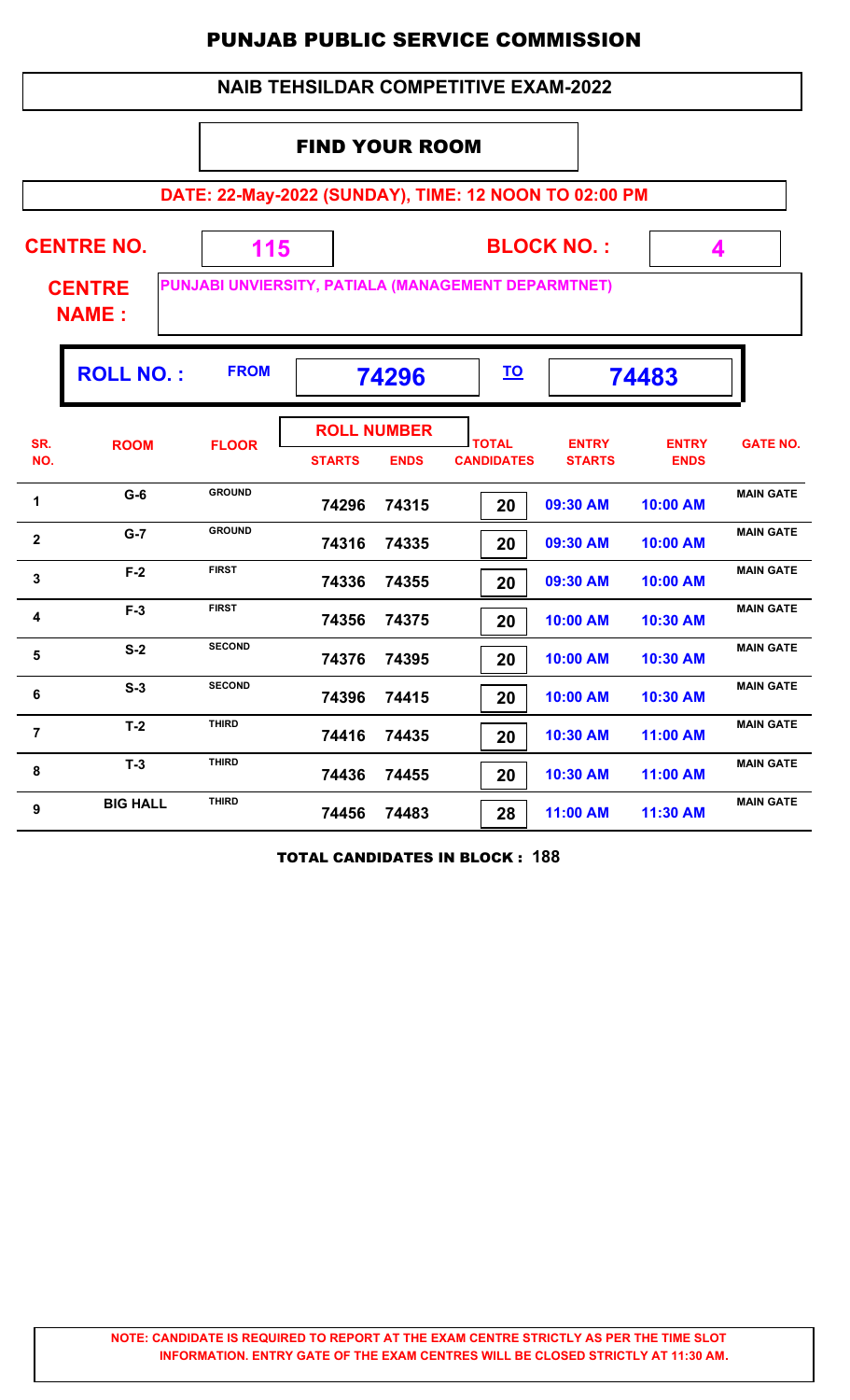#### **NAIB TEHSILDAR COMPETITIVE EXAM-2022**

#### FIND YOUR ROOM

**DATE: 22-May-2022 (SUNDAY), TIME: 12 NOON TO 02:00 PM**

**CENTRE NO.** 

**BLOCK NO. :**

 **1**

ŋ.

**CENTRE NAME :**

**SR. SEC. RESIDENTIAL SCHOOL FOR MERITORIOUS STUDENTS, SADHU BELA ROAD, ADJOINING PUNJABI UNIVERSITY, PATIALA**

 **116**

|                         | <b>ROLL NO.:</b>        | <b>FROM</b>   |               | 74484                             | <u>TO</u>                         |                               | 74963                       |                 |
|-------------------------|-------------------------|---------------|---------------|-----------------------------------|-----------------------------------|-------------------------------|-----------------------------|-----------------|
| SR.<br>NO.              | <b>ROOM</b>             | <b>FLOOR</b>  | <b>STARTS</b> | <b>ROLL NUMBER</b><br><b>ENDS</b> | <b>TOTAL</b><br><b>CANDIDATES</b> | <b>ENTRY</b><br><b>STARTS</b> | <b>ENTRY</b><br><b>ENDS</b> | <b>GATE NO.</b> |
| 1                       | $\mathbf{1}$            | <b>GROUND</b> | 74484         | 74507                             | 24                                | 10:00 AM                      | 10:30 AM                    | GATE-1          |
| $\mathbf{2}$            | $\overline{2}$          | <b>GROUND</b> | 74508         | 74531                             | 24                                | 10:00 AM                      | 10:30 AM                    | GATE-1          |
| $\mathbf{3}$            | $\overline{\mathbf{3}}$ | <b>GROUND</b> | 74532         | 74555                             | 24                                | 10:00 AM                      | 10:30 AM                    | GATE-1          |
| 4                       | $\overline{\mathbf{4}}$ | <b>GROUND</b> | 74556         | 74579                             | 24                                | 10:00 AM                      | 10:30 AM                    | GATE-1          |
| $\overline{\mathbf{5}}$ | 5                       | <b>GROUND</b> | 74580         | 74603                             | 24                                | 10:00 AM                      | 10:30 AM                    | GATE-1          |
| 6                       | 6                       | <b>GROUND</b> | 74604         | 74627                             | 24                                | 10:00 AM                      | 10:30 AM                    | GATE-1          |
| $\overline{7}$          | $\overline{7}$          | <b>FIRST</b>  | 74628         | 74651                             | 24                                | 10:00 AM                      | 10:30 AM                    | GATE-1          |
| ${\bf 8}$               | 8                       | <b>FIRST</b>  | 74652         | 74675                             | 24                                | 10:00 AM                      | 10:30 AM                    | GATE-1          |
| 9                       | $\boldsymbol{9}$        | <b>FIRST</b>  | 74676         | 74699                             | 24                                | 10:30 AM                      | 11:00 AM                    | GATE-1          |
| 10                      | 10                      | <b>FIRST</b>  | 74700         | 74723                             | 24                                | 10:30 AM                      | 11:00 AM                    | GATE-1          |
| 11                      | 11                      | <b>FIRST</b>  | 74724         | 74747                             | 24                                | 10:30 AM                      | 11:00 AM                    | GATE-1          |
| 12                      | 12                      | <b>FIRST</b>  | 74748         | 74771                             | 24                                | 10:30 AM                      | 11:00 AM                    | GATE-1          |
| 13                      | 13                      | <b>FIRST</b>  | 74772         | 74795                             | 24                                | 10:30 AM                      | 11:00 AM                    | GATE-1          |
| 14                      | 14                      | <b>FIRST</b>  | 74796         | 74819                             | 24                                | 10:30 AM                      | 11:00 AM                    | GATE-1          |
| 15                      | 15                      | <b>FIRST</b>  | 74820         | 74843                             | 24                                | 10:30 AM                      | 11:00 AM                    | GATE-1          |
| 16                      | 16                      | <b>FIRST</b>  | 74844         | 74867                             | 24                                | 11:00 AM                      | 11:30 AM                    | GATE-1          |
| 17                      | 17                      | <b>FIRST</b>  | 74868         | 74891                             | 24                                | 11:00 AM                      | 11:30 AM                    | GATE-1          |
| 18                      | 18                      | <b>FIRST</b>  | 74892         | 74915                             | 24                                | 11:00 AM                      | 11:30 AM                    | GATE-1          |
| 19                      | 19                      | <b>FIRST</b>  | 74916         | 74939                             | 24                                | 11:00 AM                      | 11:30 AM                    | GATE-1          |
| 20                      | 20                      | <b>FIRST</b>  | 74940         | 74963                             | 24                                | 11:00 AM                      | 11:30 AM                    | GATE-1          |

TOTAL CANDIDATES IN BLOCK : **480**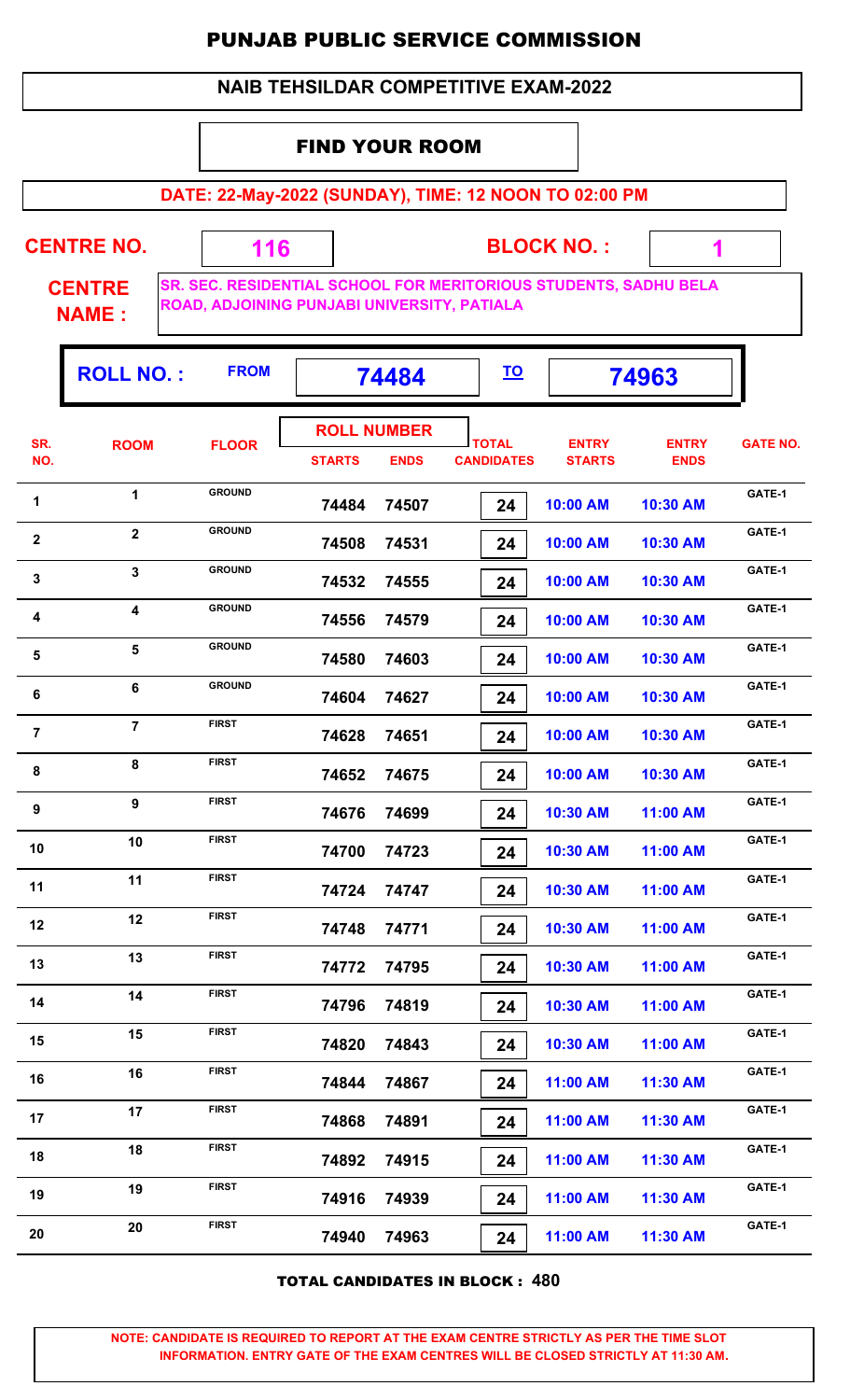| <b>NAIB TEHSILDAR COMPETITIVE EXAM-2022</b> |                               |               |                                                       |                   |                   |              |                 |  |  |  |  |
|---------------------------------------------|-------------------------------|---------------|-------------------------------------------------------|-------------------|-------------------|--------------|-----------------|--|--|--|--|
|                                             |                               |               | <b>FIND YOUR ROOM</b>                                 |                   |                   |              |                 |  |  |  |  |
|                                             |                               |               | DATE: 22-May-2022 (SUNDAY), TIME: 12 NOON TO 02:00 PM |                   |                   |              |                 |  |  |  |  |
|                                             |                               |               |                                                       |                   |                   |              |                 |  |  |  |  |
|                                             | <b>CENTRE NO.</b>             | 117           |                                                       |                   | <b>BLOCK NO.:</b> | 1            |                 |  |  |  |  |
|                                             | <b>CENTRE</b><br><b>NAME:</b> |               | SHIVALIK PUBLIC SCHOOL, SSST NAGAR PATIALA            |                   |                   |              |                 |  |  |  |  |
|                                             |                               | <b>FROM</b>   |                                                       | <u>TO</u>         |                   |              |                 |  |  |  |  |
|                                             | <b>ROLL NO.:</b>              | 75263         |                                                       |                   |                   |              |                 |  |  |  |  |
| SR.                                         | <b>ROOM</b>                   | <b>FLOOR</b>  | <b>ROLL NUMBER</b>                                    | <b>TOTAL</b>      | <b>ENTRY</b>      | <b>ENTRY</b> | <b>GATE NO.</b> |  |  |  |  |
| NO.                                         |                               |               | <b>STARTS</b><br><b>ENDS</b>                          | <b>CANDIDATES</b> | <b>STARTS</b>     | <b>ENDS</b>  |                 |  |  |  |  |
| 1                                           | $\mathbf{1}$                  | <b>FIRST</b>  | 74964<br>74975                                        | 12                | 10:00 AM          | 10:30 AM     | GATE-1          |  |  |  |  |
| $\overline{\mathbf{2}}$                     | $\overline{2}$                | <b>FIRST</b>  | 74976<br>74987                                        | 12                | 10:00 AM          | 10:30 AM     | GATE-1          |  |  |  |  |
| $\mathbf{3}$                                | 3                             | <b>FIRST</b>  | 74988<br>74999                                        | 12                | 10:00 AM          | 10:30 AM     | GATE-1          |  |  |  |  |
| 4                                           | 4                             | <b>FIRST</b>  | 75000<br>75011                                        | 12                | 10:00 AM          | 10:30 AM     | GATE-1          |  |  |  |  |
| 5                                           | 5                             | <b>FIRST</b>  | 75012<br>75023                                        | 12                | 10:00 AM          | 10:30 AM     | GATE-1          |  |  |  |  |
| 6                                           | 6                             | <b>FIRST</b>  | 75024<br>75035                                        | 12                | 10:00 AM          | 10:30 AM     | GATE-1          |  |  |  |  |
| $\overline{7}$                              | $\overline{7}$                | <b>FIRST</b>  | 75036<br>75047                                        | 12                | 10:00 AM          | 10:30 AM     | GATE-1          |  |  |  |  |
| 8                                           | 8                             | <b>FIRST</b>  | 75048<br>75059                                        | 12                | 10:00 AM          | 10:30 AM     | GATE-1          |  |  |  |  |
| $\boldsymbol{9}$                            | $\overline{9}$                | <b>FIRST</b>  | 75060<br>75071                                        | 12                | 10:00 AM          | 10:30 AM     | GATE-1          |  |  |  |  |
| 10                                          | 10                            | <b>FIRST</b>  | 75072<br>75083                                        | 12                | 10:00 AM          | 10:30 AM     | GATE-1          |  |  |  |  |
| 11                                          | 11                            | <b>FIRST</b>  | 75084<br>75095                                        | 12                | 10:30 AM          | 11:00 AM     | GATE-1          |  |  |  |  |
| 12                                          | 12                            | <b>FIRST</b>  | 75096<br>75107                                        | 12                | 10:30 AM          | 11:00 AM     | GATE-1          |  |  |  |  |
| 13                                          | 13                            | <b>FIRST</b>  | 75108<br>75119                                        | 12                | 10:30 AM          | 11:00 AM     | GATE-1          |  |  |  |  |
| 14                                          | 14                            | <b>SECOND</b> | 75120<br>75139                                        | 20                | 10:30 AM          | 11:00 AM     | GATE-1          |  |  |  |  |
| 15                                          | 15                            | <b>SECOND</b> | 75140<br>75159                                        | 20                | 10:30 AM          | 11:00 AM     | GATE-1          |  |  |  |  |
| 16                                          | 16                            | <b>SECOND</b> | 75160<br>75179                                        | 20                | 10:30 AM          | 11:00 AM     | GATE-1          |  |  |  |  |
| 17                                          | 17                            | <b>SECOND</b> | 75180<br>75191                                        | 12                | 11:00 AM          | 11:30 AM     | GATE-1          |  |  |  |  |
| 18                                          | 18                            | <b>SECOND</b> | 75192<br>75203                                        | 12                | 11:00 AM          | 11:30 AM     | GATE-1          |  |  |  |  |
| 19                                          | 19                            | <b>SECOND</b> | 75204<br>75215                                        | 12                | 11:00 AM          | 11:30 AM     | GATE-1          |  |  |  |  |
| 20                                          | 20                            | <b>SECOND</b> | 75216<br>75227                                        | 12                | 11:00 AM          | 11:30 AM     | GATE-1          |  |  |  |  |
| 21                                          | 21                            | <b>SECOND</b> | 75228<br>75239                                        | 12                | 11:00 AM          | 11:30 AM     | GATE-1          |  |  |  |  |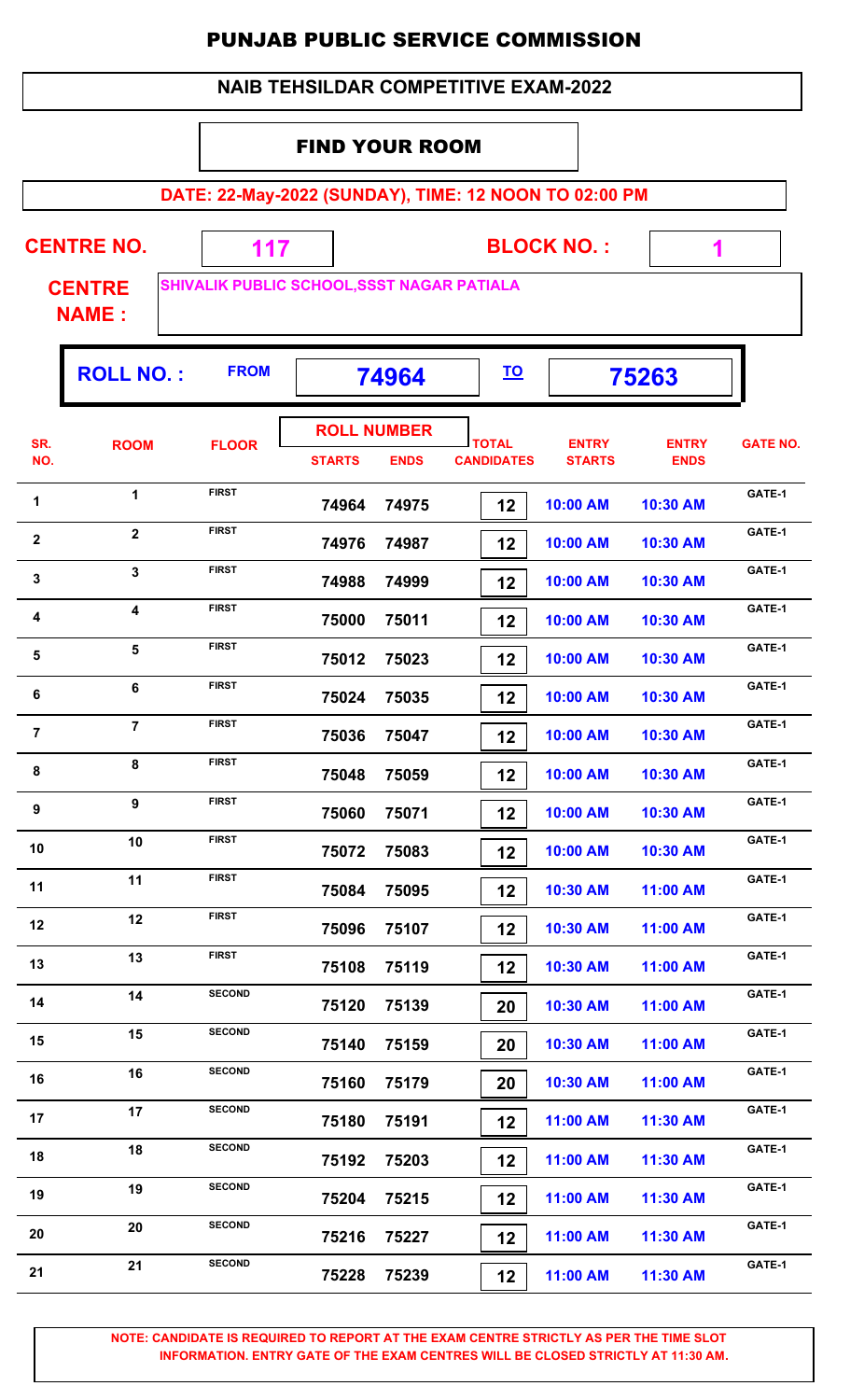|                   |                                                       |                                            |                       |       | <b>NAIB TEHSILDAR COMPETITIVE EXAM-2022</b> |                   |          |        |  |  |  |
|-------------------|-------------------------------------------------------|--------------------------------------------|-----------------------|-------|---------------------------------------------|-------------------|----------|--------|--|--|--|
|                   |                                                       |                                            | <b>FIND YOUR ROOM</b> |       |                                             |                   |          |        |  |  |  |
|                   | DATE: 22-May-2022 (SUNDAY), TIME: 12 NOON TO 02:00 PM |                                            |                       |       |                                             |                   |          |        |  |  |  |
| <b>CENTRE NO.</b> |                                                       | 117                                        |                       |       |                                             | <b>BLOCK NO.:</b> |          |        |  |  |  |
|                   | <b>CENTRE</b><br><b>NAME:</b>                         | SHIVALIK PUBLIC SCHOOL, SSST NAGAR PATIALA |                       |       |                                             |                   |          |        |  |  |  |
| 22                | 22                                                    | <b>SECOND</b>                              | 75240                 | 75251 | 12                                          | <b>11:00 AM</b>   | 11:30 AM | GATE-1 |  |  |  |
| 23                | 23                                                    | <b>SECOND</b>                              | 75252                 | 75263 | 12                                          | 11:00 AM          | 11:30 AM | GATE-1 |  |  |  |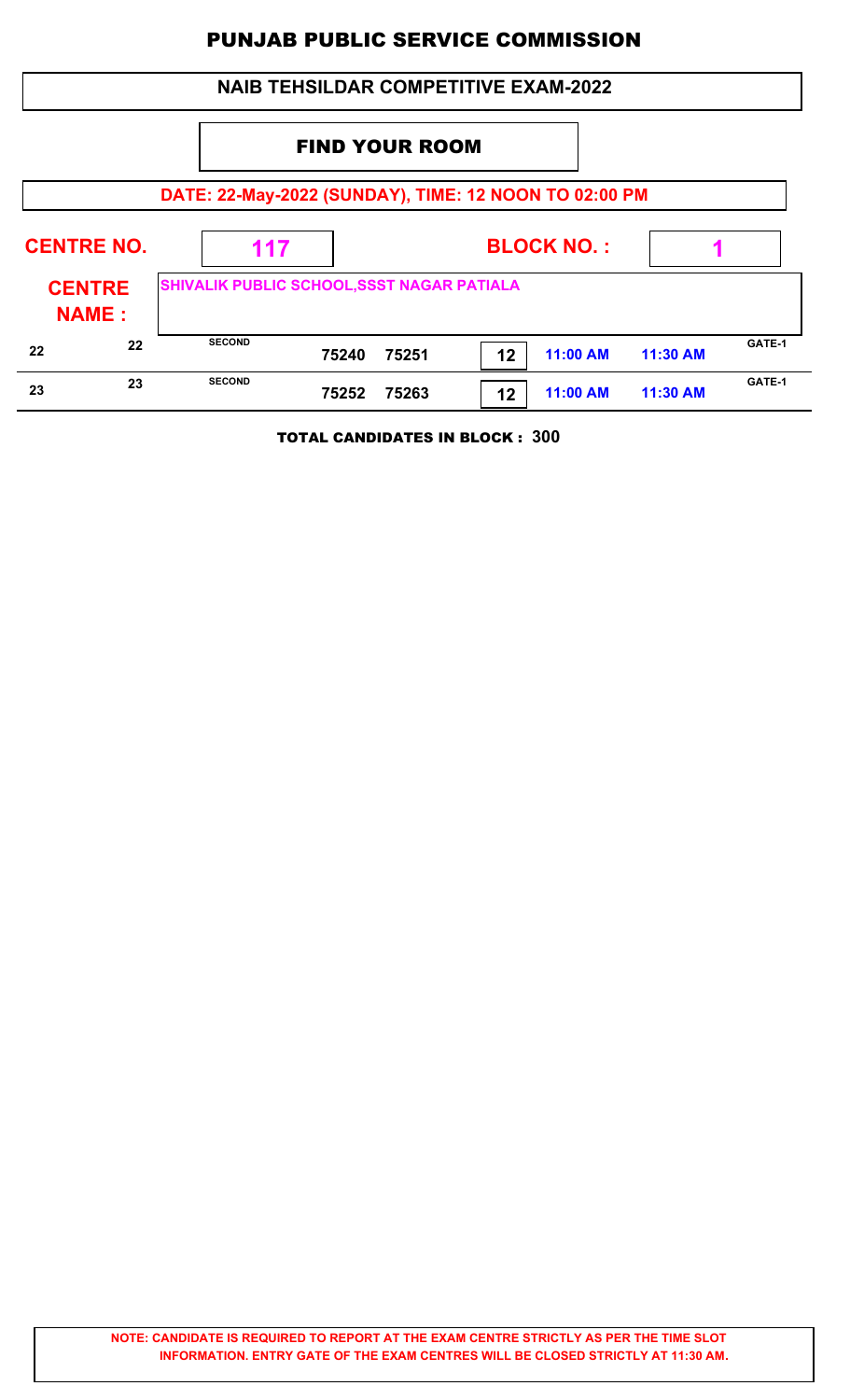| <b>NAIB TEHSILDAR COMPETITIVE EXAM-2022</b> |                                                 |                                                                |                       |                                   |                                   |           |                               |                             |                  |  |  |
|---------------------------------------------|-------------------------------------------------|----------------------------------------------------------------|-----------------------|-----------------------------------|-----------------------------------|-----------|-------------------------------|-----------------------------|------------------|--|--|
|                                             |                                                 |                                                                | <b>FIND YOUR ROOM</b> |                                   |                                   |           |                               |                             |                  |  |  |
|                                             |                                                 | DATE: 22-May-2022 (SUNDAY), TIME: 12 NOON TO 02:00 PM          |                       |                                   |                                   |           |                               |                             |                  |  |  |
|                                             | <b>CENTRE NO.</b>                               | 118                                                            |                       |                                   |                                   |           | <b>BLOCK NO.:</b>             | 1                           |                  |  |  |
|                                             | <b>CENTRE</b><br><b>PATIALA</b><br><b>NAME:</b> | GOVT. POLYTECHNIC COLLEGE FOR GIRLS, SSST NAGAR, RAJPURA ROAD, |                       |                                   |                                   |           |                               |                             |                  |  |  |
|                                             | <b>ROLL NO.:</b>                                | <b>FROM</b>                                                    |                       | 75264                             |                                   | <u>TO</u> |                               | 75572                       |                  |  |  |
| SR.<br>NO.                                  | <b>ROOM</b>                                     | <b>FLOOR</b>                                                   | <b>STARTS</b>         | <b>ROLL NUMBER</b><br><b>ENDS</b> | <b>TOTAL</b><br><b>CANDIDATES</b> |           | <b>ENTRY</b><br><b>STARTS</b> | <b>ENTRY</b><br><b>ENDS</b> | <b>GATE NO.</b>  |  |  |
| 1                                           | 11                                              | <b>GROUND</b>                                                  | 75264                 | 75279                             |                                   | 16        | 10:00 AM                      | 10:30 AM                    | <b>MAIN GATE</b> |  |  |
| 2                                           | 15                                              | <b>GROUND</b>                                                  | 75280                 | 75295                             |                                   | 16        | 10:00 AM                      | 10:30 AM                    | <b>MAIN GATE</b> |  |  |
| 3                                           | $B-20$                                          | <b>GROUND</b>                                                  | 75296                 | 75315                             |                                   | 20        | 10:00 AM                      | 10:30 AM                    | <b>MAIN GATE</b> |  |  |
| 4                                           | $B-35$                                          | <b>GROUND</b>                                                  | 75316                 | 75331                             |                                   | 16        | 10:00 AM                      | 10:30 AM                    | <b>MAIN GATE</b> |  |  |
| 5                                           | <b>B-38</b>                                     | <b>GROUND</b>                                                  | 75332                 | 75347                             |                                   | 16        | 10:00 AM                      | 10:30 AM                    | <b>MAIN GATE</b> |  |  |
| 6                                           | 103                                             | <b>FIRST</b>                                                   | 75348                 | 75362                             |                                   | 15        | 10:00 AM                      | 10:30 AM                    | <b>MAIN GATE</b> |  |  |
| $\overline{7}$                              | 110                                             | <b>FIRST</b>                                                   | 75363                 | 75382                             |                                   | 20        | 10:00 AM                      | 10:30 AM                    | <b>MAIN GATE</b> |  |  |
| 8                                           | 112                                             | <b>FIRST</b>                                                   | 75383                 | 75402                             |                                   | 20        | 10:30 AM                      | 11:00 AM                    | <b>MAIN GATE</b> |  |  |
| 9                                           | 113                                             | <b>FIRST</b>                                                   | 75403                 | 75422                             |                                   | 20        | 10:30 AM                      | 11:00 AM                    | <b>MAIN GATE</b> |  |  |
| 10                                          | 124                                             | <b>FIRST</b>                                                   | 75423                 | 75442                             |                                   | 20        | 10:30 AM                      | 11:00 AM                    | <b>MAIN GATE</b> |  |  |
| 11                                          | <b>EXAMINATION</b><br><b>HALL</b>               | <b>FIRST</b>                                                   | 75443                 | 75492                             |                                   | 50        | 10:30 AM                      | 11:00 AM                    | <b>MAIN GATE</b> |  |  |
| 12                                          | 205                                             | <b>SECOND</b>                                                  | 75493                 | 75512                             |                                   | 20        | 11:00 AM                      | 11:30 AM                    | <b>MAIN GATE</b> |  |  |
| 13                                          | 209                                             | <b>SECOND</b>                                                  | 75513                 | 75532                             |                                   | 20        | 11:00 AM                      | 11:30 AM                    | <b>MAIN GATE</b> |  |  |
| 14                                          | 214                                             | <b>SECOND</b>                                                  | 75533                 | 75552                             |                                   | 20        | 11:00 AM                      | 11:30 AM                    | <b>MAIN GATE</b> |  |  |
| 15                                          | 215                                             | <b>SECOND</b>                                                  | 75553                 | 75572                             |                                   | 20        | 11:00 AM                      | 11:30 AM                    | <b>MAIN GATE</b> |  |  |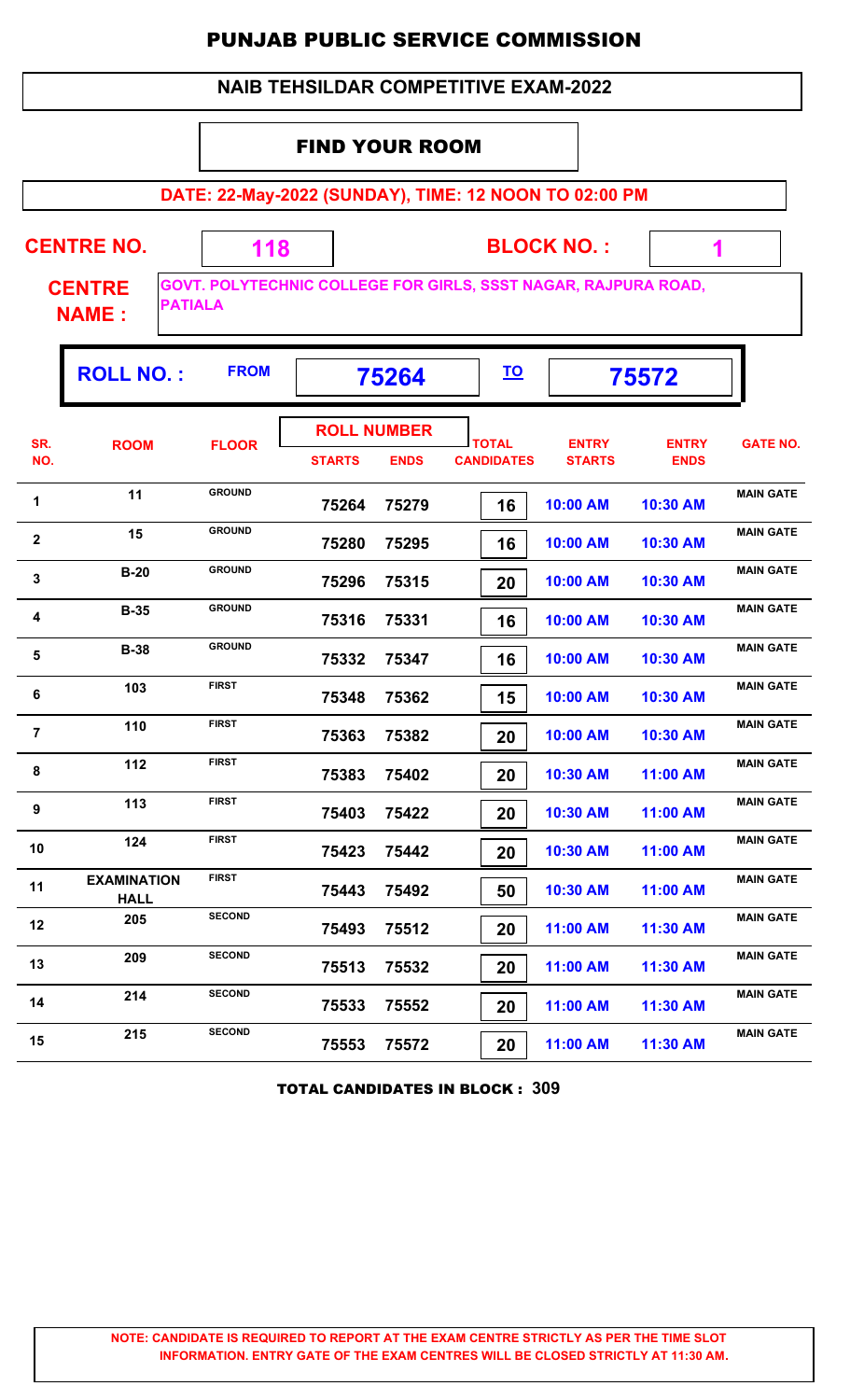|                | <b>NAIB TEHSILDAR COMPETITIVE EXAM-2022</b> |                                                                                         |                                     |             |                                   |                               |                             |                 |  |  |  |  |  |
|----------------|---------------------------------------------|-----------------------------------------------------------------------------------------|-------------------------------------|-------------|-----------------------------------|-------------------------------|-----------------------------|-----------------|--|--|--|--|--|
|                |                                             |                                                                                         |                                     |             |                                   |                               |                             |                 |  |  |  |  |  |
|                |                                             |                                                                                         | <b>FIND YOUR ROOM</b>               |             |                                   |                               |                             |                 |  |  |  |  |  |
|                |                                             | DATE: 22-May-2022 (SUNDAY), TIME: 12 NOON TO 02:00 PM                                   |                                     |             |                                   |                               |                             |                 |  |  |  |  |  |
|                | <b>CENTRE NO.</b>                           | 119                                                                                     |                                     |             |                                   | <b>BLOCK NO.:</b>             | 1                           |                 |  |  |  |  |  |
|                | <b>CENTRE</b><br><b>NAME:</b>               | <b>GOVT. GIRLS SEN. SEC. SCHOOL, NEW POWER HOUSE, NEAR BUS STAND,</b><br><b>PATIALA</b> |                                     |             |                                   |                               |                             |                 |  |  |  |  |  |
|                | <b>ROLL NO.:</b>                            | <b>FROM</b>                                                                             |                                     | 75573       | <u>TO</u>                         |                               | 75884                       |                 |  |  |  |  |  |
| SR.<br>NO.     | <b>ROOM</b>                                 | <b>FLOOR</b>                                                                            | <b>ROLL NUMBER</b><br><b>STARTS</b> | <b>ENDS</b> | <b>TOTAL</b><br><b>CANDIDATES</b> | <b>ENTRY</b><br><b>STARTS</b> | <b>ENTRY</b><br><b>ENDS</b> | <b>GATE NO.</b> |  |  |  |  |  |
| 1              | 9                                           | <b>GROUND</b>                                                                           | 75573                               | 75596       | 24                                | 10:00 AM                      | 10:30 AM                    | GATE-1          |  |  |  |  |  |
| $\mathbf{2}$   | 10                                          | <b>GROUND</b>                                                                           | 75597                               | 75620       | 24                                | 10:00 AM                      | 10:30 AM                    | GATE-1          |  |  |  |  |  |
| 3              | 11                                          | <b>GROUND</b>                                                                           | 75621                               | 75644       | 24                                | 10:00 AM                      | 10:30 AM                    | GATE-1          |  |  |  |  |  |
| 4              | 12                                          | <b>GROUND</b>                                                                           | 75645                               | 75668       | 24                                | 10:00 AM                      | 10:30 AM                    | GATE-1          |  |  |  |  |  |
| 5              | 13                                          | <b>GROUND</b>                                                                           | 75669                               | 75692       | 24                                | 10:00 AM                      | 10:30 AM                    | GATE-1          |  |  |  |  |  |
| 6              | 16                                          | <b>GROUND</b>                                                                           | 75693                               | 75716       | 24                                | 10:30 AM                      | 11:00 AM                    | GATE-1          |  |  |  |  |  |
| $\overline{7}$ | 25                                          | <b>FIRST</b>                                                                            | 75717                               | 75740       | 24                                | 10:30 AM                      | 11:00 AM                    | GATE-1          |  |  |  |  |  |
| 8              | 26                                          | <b>FIRST</b>                                                                            | 75741                               | 75764       | 24                                | 10:30 AM                      | 11:00 AM                    | GATE-1          |  |  |  |  |  |
| 9              | 28                                          | <b>FIRST</b>                                                                            | 75765                               | 75788       | 24                                | 10:30 AM                      | 11:00 AM                    | GATE-1          |  |  |  |  |  |
| 10             | 29                                          | <b>FIRST</b>                                                                            | 75789                               | 75812       | 24                                | 11:00 AM                      | 11:30 AM                    | GATE-1          |  |  |  |  |  |
| 11             | 32                                          | <b>FIRST</b>                                                                            | 75813                               | 75836       | 24                                | 11:00 AM                      | 11:30 AM                    | GATE-1          |  |  |  |  |  |
| 12             | 33                                          | <b>FIRST</b>                                                                            | 75837                               | 75860       | 24                                | 11:00 AM                      | 11:30 AM                    | GATE-1          |  |  |  |  |  |
| 13             | 34                                          | <b>FIRST</b>                                                                            | 75861                               | 75884       | 24                                | 11:00 AM                      | 11:30 AM                    | GATE-1          |  |  |  |  |  |

TOTAL CANDIDATES IN BLOCK : **312**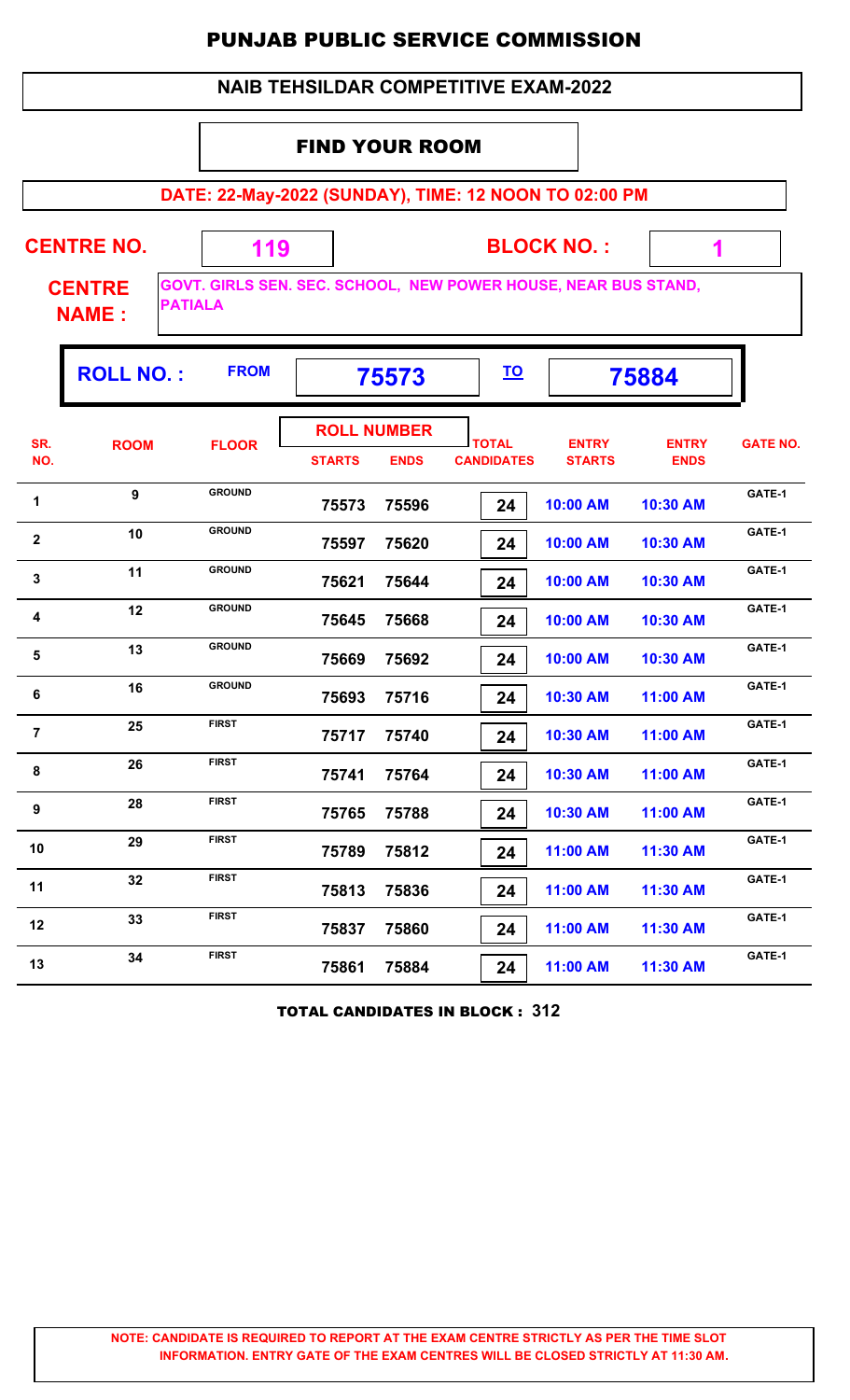| <b>NAIB TEHSILDAR COMPETITIVE EXAM-2022</b> |                               |                                                       |                       |                                   |                                   |                               |                             |                 |  |  |  |  |
|---------------------------------------------|-------------------------------|-------------------------------------------------------|-----------------------|-----------------------------------|-----------------------------------|-------------------------------|-----------------------------|-----------------|--|--|--|--|
|                                             |                               |                                                       | <b>FIND YOUR ROOM</b> |                                   |                                   |                               |                             |                 |  |  |  |  |
|                                             |                               | DATE: 22-May-2022 (SUNDAY), TIME: 12 NOON TO 02:00 PM |                       |                                   |                                   |                               |                             |                 |  |  |  |  |
|                                             | <b>CENTRE NO.</b>             | 120                                                   | <b>BLOCK NO.:</b>     |                                   |                                   |                               |                             |                 |  |  |  |  |
|                                             | <b>CENTRE</b><br><b>NAME:</b> | VEER HAQIQAT RAI MODEL SEN. SEC. SCHOOL, PATIALA      |                       |                                   |                                   |                               |                             |                 |  |  |  |  |
|                                             | <b>ROLL NO.:</b>              | <b>FROM</b>                                           |                       | 75885                             | <u>TO</u>                         |                               | 76199                       |                 |  |  |  |  |
| SR.<br>NO.                                  | <b>ROOM</b>                   | <b>FLOOR</b>                                          | <b>STARTS</b>         | <b>ROLL NUMBER</b><br><b>ENDS</b> | <b>TOTAL</b><br><b>CANDIDATES</b> | <b>ENTRY</b><br><b>STARTS</b> | <b>ENTRY</b><br><b>ENDS</b> | <b>GATE NO.</b> |  |  |  |  |
| 1                                           | 1                             | <b>GROUND</b>                                         | 75885                 | 75905                             | 21                                | 10:00 AM                      | 10:30 AM                    | GATE-1          |  |  |  |  |
| $\mathbf{2}$                                | $\mathbf{2}$                  | <b>GROUND</b>                                         | 75906                 | 75926                             | 21                                | 10:00 AM                      | 10:30 AM                    | GATE-1          |  |  |  |  |
| $\mathbf{3}$                                | 3                             | <b>GROUND</b>                                         | 75927                 | 75947                             | 21                                | 10:00 AM                      | 10:30 AM                    | GATE-1          |  |  |  |  |
| 4                                           | 4                             | <b>GROUND</b>                                         | 75948                 | 75968                             | 21                                | 10:00 AM                      | 10:30 AM                    | GATE-1          |  |  |  |  |
| 5                                           | 5                             | <b>GROUND</b>                                         | 75969                 | 75989                             | 21                                | 10:00 AM                      | 10:30 AM                    | GATE-1          |  |  |  |  |
| 6                                           | 6                             | <b>GROUND</b>                                         | 75990                 | 76010                             | 21                                | 10:00 AM                      | 10:30 AM                    | GATE-1          |  |  |  |  |
| $\overline{7}$                              | $\overline{7}$                | <b>GROUND</b>                                         | 76011                 | 76031                             | 21                                | 10:30 AM                      | 11:00 AM                    | GATE-1          |  |  |  |  |
| 8                                           | 8                             | <b>GROUND</b>                                         | 76032                 | 76052                             | 21                                | 10:30 AM                      | 11:00 AM                    | GATE-1          |  |  |  |  |
| 9                                           | $\overline{9}$                | <b>FIRST</b>                                          | 76053                 | 76073                             | 21                                | 10:30 AM                      | 11:00 AM                    | GATE-1          |  |  |  |  |
| 10                                          | 10                            | <b>FIRST</b>                                          | 76074                 | 76094                             | 21                                | 10:30 AM                      | 11:00 AM                    | GATE-1          |  |  |  |  |
| 11                                          | 11                            | <b>FIRST</b>                                          | 76095                 | 76115                             | 21                                | 10:30 AM                      | 11:00 AM                    | GATE-1          |  |  |  |  |
| 12                                          | 12                            | <b>FIRST</b>                                          | 76116                 | 76136                             | 21                                | 11:00 AM                      | 11:30 AM                    | GATE-1          |  |  |  |  |
| 13                                          | 13                            | <b>FIRST</b>                                          | 76137                 | 76157                             | 21                                | 11:00 AM                      | 11:30 AM                    | GATE-1          |  |  |  |  |
| 14                                          | 14                            | <b>FIRST</b>                                          | 76158                 | 76178                             | 21                                | 11:00 AM                      | 11:30 AM                    | GATE-1          |  |  |  |  |
| 15                                          | 15                            | <b>FIRST</b>                                          | 76179                 | 76199                             | 21                                | 11:00 AM                      | 11:30 AM                    | GATE-1          |  |  |  |  |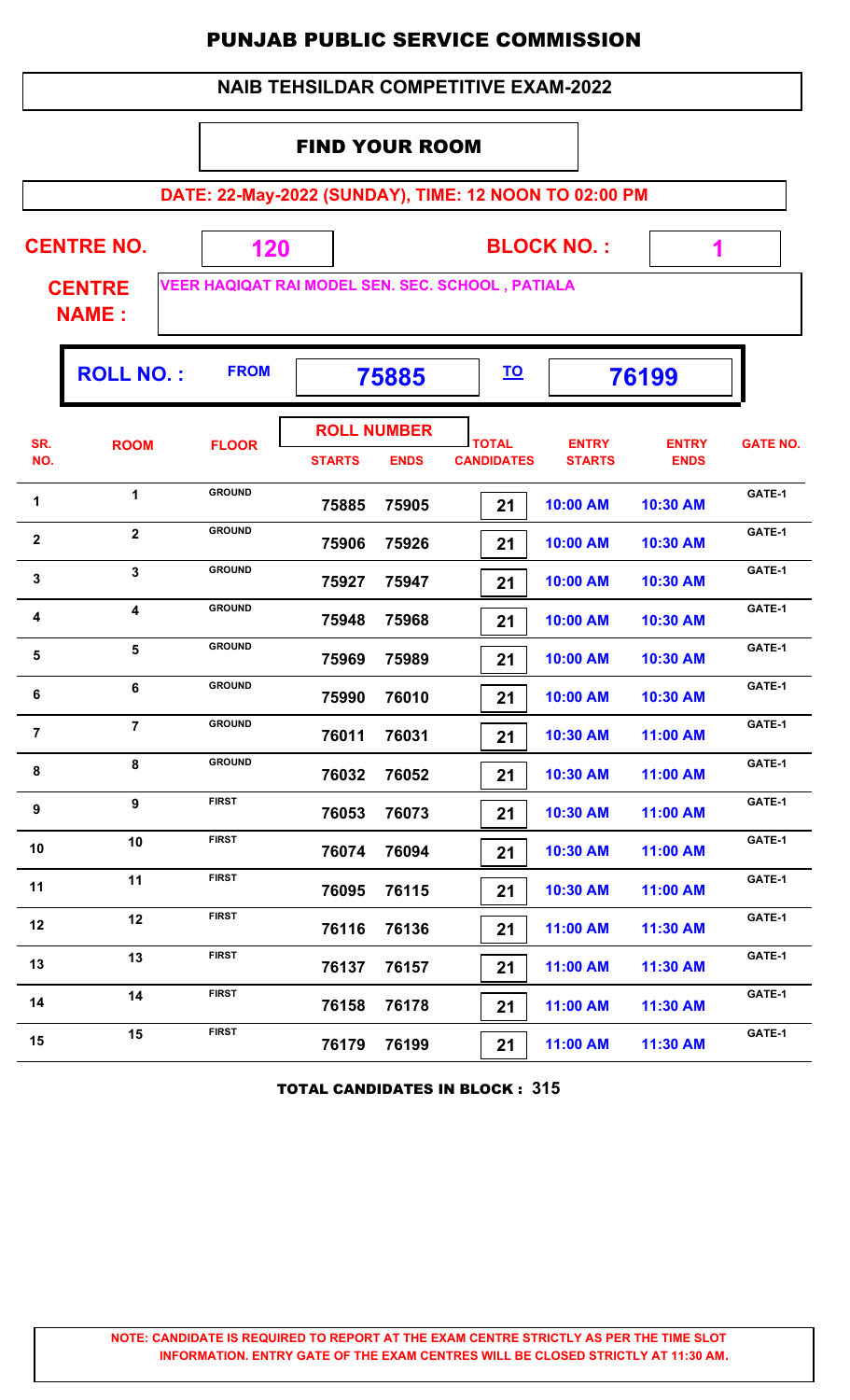|                                                                               | <b>NAIB TEHSILDAR COMPETITIVE EXAM-2022</b> |                                                       |                                     |             |                                   |                               |                             |                  |  |  |  |  |
|-------------------------------------------------------------------------------|---------------------------------------------|-------------------------------------------------------|-------------------------------------|-------------|-----------------------------------|-------------------------------|-----------------------------|------------------|--|--|--|--|
|                                                                               |                                             |                                                       | <b>FIND YOUR ROOM</b>               |             |                                   |                               |                             |                  |  |  |  |  |
|                                                                               |                                             | DATE: 22-May-2022 (SUNDAY), TIME: 12 NOON TO 02:00 PM |                                     |             |                                   |                               |                             |                  |  |  |  |  |
|                                                                               | <b>CENTRE NO.</b>                           | 121                                                   |                                     |             |                                   | <b>BLOCK NO.:</b>             |                             |                  |  |  |  |  |
| AKAL ACADEMY REETKHERI, SIRHIND ROAD PATIALA<br><b>CENTRE</b><br><b>NAME:</b> |                                             |                                                       |                                     |             |                                   |                               |                             |                  |  |  |  |  |
| <b>FROM</b><br><b>ROLL NO.:</b><br><u>TO</u><br>76200<br>76403                |                                             |                                                       |                                     |             |                                   |                               |                             |                  |  |  |  |  |
| SR.<br>NO.                                                                    | <b>ROOM</b>                                 | <b>FLOOR</b>                                          | <b>ROLL NUMBER</b><br><b>STARTS</b> | <b>ENDS</b> | <b>TOTAL</b><br><b>CANDIDATES</b> | <b>ENTRY</b><br><b>STARTS</b> | <b>ENTRY</b><br><b>ENDS</b> | <b>GATE NO.</b>  |  |  |  |  |
| 1                                                                             | $\boldsymbol{9}$                            | <b>GROUND</b>                                         | 76200                               | 76211       | 12                                | 10:00 AM                      | 10:30 AM                    | <b>MAIN GATE</b> |  |  |  |  |
| $\mathbf{2}$                                                                  | 10                                          | <b>GROUND</b>                                         | 76212                               | 76227       | 16                                | 10:00 AM                      | 10:30 AM                    | <b>MAIN GATE</b> |  |  |  |  |
| 3                                                                             | 11                                          | <b>GROUND</b>                                         | 76228                               | 76243       | 16                                | 10:00 AM                      | 10:30 AM                    | <b>MAIN GATE</b> |  |  |  |  |
| 4                                                                             | 12                                          | <b>GROUND</b>                                         | 76244                               | 76259       | 16                                | 10:00 AM                      | 10:30 AM                    | <b>MAIN GATE</b> |  |  |  |  |
| 5                                                                             | 13                                          | <b>GROUND</b>                                         | 76260                               | 76275       | 16                                | 10:00 AM                      | 10:30 AM                    | <b>MAIN GATE</b> |  |  |  |  |
| 6                                                                             | 16                                          | <b>GROUND</b>                                         | 76276                               | 76291       | 16                                | 10:30 AM                      | 11:00 AM                    | <b>MAIN GATE</b> |  |  |  |  |
| $\overline{7}$                                                                | 17                                          | <b>GROUND</b>                                         | 76292                               | 76307       | 16                                | 10:30 AM                      | 11:00 AM                    | <b>MAIN GATE</b> |  |  |  |  |
| 8                                                                             | 18                                          | <b>GROUND</b>                                         | 76308                               | 76323       | 16                                | 10:30 AM                      | 11:00 AM                    | <b>MAIN GATE</b> |  |  |  |  |
| 9                                                                             | 19                                          | <b>GROUND</b>                                         | 76324                               | 76339       | 16                                | 10:30 AM                      | 11:00 AM                    | <b>MAIN GATE</b> |  |  |  |  |
| 10                                                                            | 20                                          | <b>GROUND</b>                                         | 76340                               | 76355       | 16                                | 11:00 AM                      | 11:30 AM                    | <b>MAIN GATE</b> |  |  |  |  |
| 11                                                                            | 21                                          | <b>GROUND</b>                                         | 76356                               | 76371       | 16                                | 11:00 AM                      | 11:30 AM                    | <b>MAIN GATE</b> |  |  |  |  |
| 12                                                                            | 22                                          | <b>GROUND</b>                                         | 76372                               | 76387       | 16                                | 11:00 AM                      | 11:30 AM                    | <b>MAIN GATE</b> |  |  |  |  |
| 13                                                                            | 23                                          | <b>GROUND</b>                                         | 76388                               | 76403       | 16                                | 11:00 AM                      | 11:30 AM                    | <b>MAIN GATE</b> |  |  |  |  |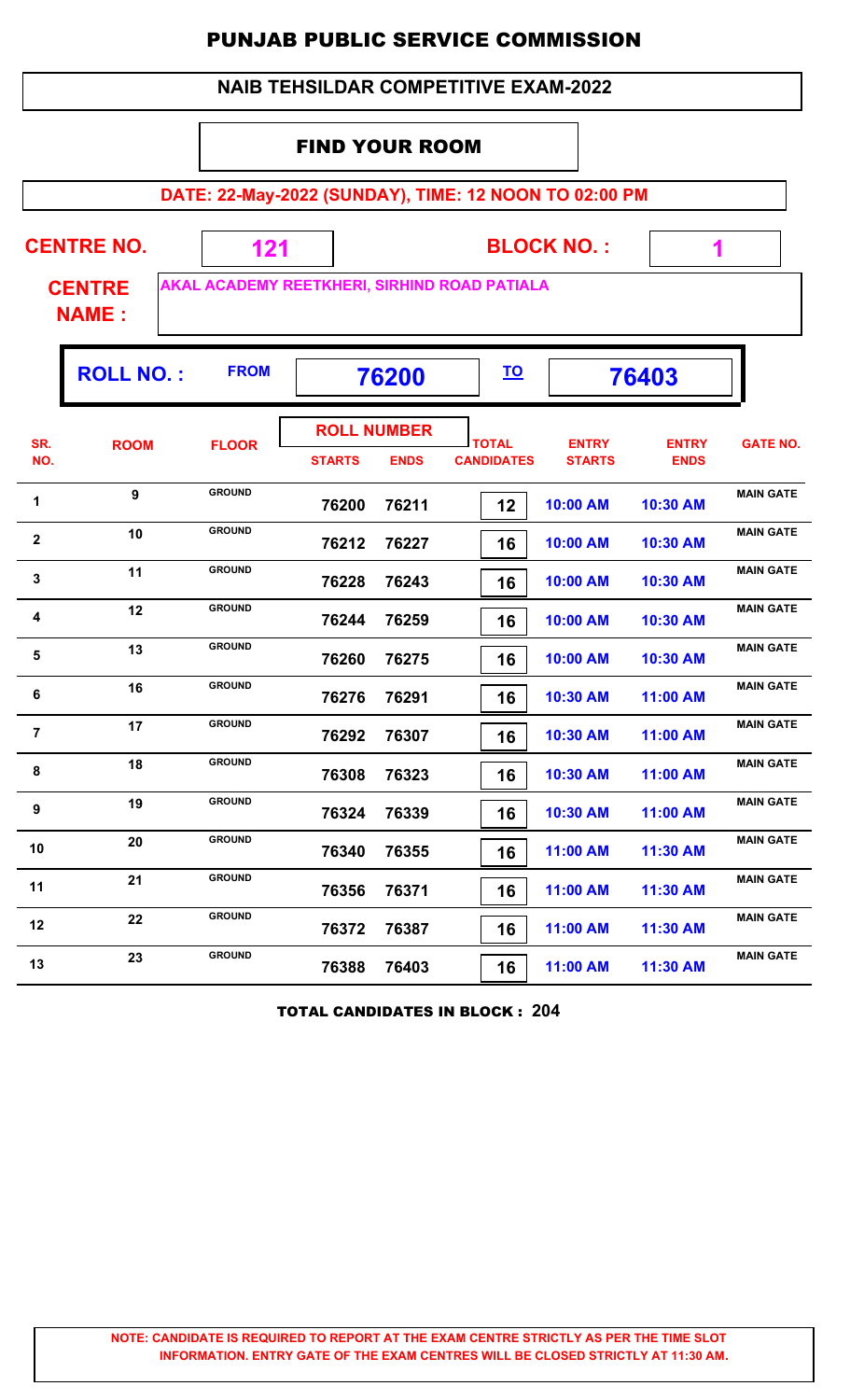|                | <b>NAIB TEHSILDAR COMPETITIVE EXAM-2022</b>                    |                                                       |                       |                                   |                                   |                               |                             |                  |  |  |  |  |  |
|----------------|----------------------------------------------------------------|-------------------------------------------------------|-----------------------|-----------------------------------|-----------------------------------|-------------------------------|-----------------------------|------------------|--|--|--|--|--|
|                |                                                                |                                                       | <b>FIND YOUR ROOM</b> |                                   |                                   |                               |                             |                  |  |  |  |  |  |
|                |                                                                | DATE: 22-May-2022 (SUNDAY), TIME: 12 NOON TO 02:00 PM |                       |                                   |                                   |                               |                             |                  |  |  |  |  |  |
|                | <b>CENTRE NO.</b><br><b>CENTRE</b><br><b>NAME:</b>             | 121<br>AKAL ACADEMY REETKHERI, SIRHIND ROAD PATIALA   |                       |                                   |                                   | <b>BLOCK NO.:</b>             | $\mathbf 2$                 |                  |  |  |  |  |  |
|                | <b>FROM</b><br><b>ROLL NO.:</b><br><u>TO</u><br>76404<br>76611 |                                                       |                       |                                   |                                   |                               |                             |                  |  |  |  |  |  |
| SR.<br>NO.     | <b>ROOM</b>                                                    | <b>FLOOR</b>                                          | <b>STARTS</b>         | <b>ROLL NUMBER</b><br><b>ENDS</b> | <b>TOTAL</b><br><b>CANDIDATES</b> | <b>ENTRY</b><br><b>STARTS</b> | <b>ENTRY</b><br><b>ENDS</b> | <b>GATE NO.</b>  |  |  |  |  |  |
| 1              | 25                                                             | <b>FIRST</b>                                          | 76404                 | 76435                             | 32                                | 10:00 AM                      | 10:30 AM                    | <b>MAIN GATE</b> |  |  |  |  |  |
| $\mathbf{2}$   | 31                                                             | <b>FIRST</b>                                          | 76436                 | 76451                             | 16                                | 10:00 AM                      | 10:30 AM                    | <b>MAIN GATE</b> |  |  |  |  |  |
| 3              | 32                                                             | <b>FIRST</b>                                          | 76452                 | 76467                             | 16                                | 10:00 AM                      | 10:30 AM                    | <b>MAIN GATE</b> |  |  |  |  |  |
| 4              | 33                                                             | <b>FIRST</b>                                          | 76468                 | 76483                             | 16                                | 10:00 AM                      | 10:30 AM                    | <b>MAIN GATE</b> |  |  |  |  |  |
| 5              | 34                                                             | <b>FIRST</b>                                          | 76484                 | 76499                             | 16                                | 10:30 AM                      | 11:00 AM                    | <b>MAIN GATE</b> |  |  |  |  |  |
| 6              | 35                                                             | <b>FIRST</b>                                          | 76500                 | 76515                             | 16                                | 10:30 AM                      | 11:00 AM                    | <b>MAIN GATE</b> |  |  |  |  |  |
| $\overline{7}$ | 36                                                             | <b>FIRST</b>                                          | 76516                 | 76531                             | 16                                | 10:30 AM                      | 11:00 AM                    | <b>MAIN GATE</b> |  |  |  |  |  |
| 8              | 42                                                             | <b>FIRST</b>                                          | 76532                 | 76547                             | 16                                | 10:30 AM                      | 11:00 AM                    | <b>MAIN GATE</b> |  |  |  |  |  |
| 9              | 43                                                             | <b>FIRST</b>                                          | 76548                 | 76563                             | 16                                | 11:00 AM                      | 11:30 AM                    | <b>MAIN GATE</b> |  |  |  |  |  |
| 10             | 44                                                             | <b>FIRST</b>                                          | 76564                 | 76579                             | 16                                | 11:00 AM                      | 11:30 AM                    | <b>MAIN GATE</b> |  |  |  |  |  |
| 11             | 45                                                             | <b>FIRST</b>                                          | 76580                 | 76595                             | 16                                | 11:00 AM                      | 11:30 AM                    | <b>MAIN GATE</b> |  |  |  |  |  |
| 12             | 46                                                             | <b>FIRST</b>                                          | 76596                 | 76611                             | 16                                | 11:00 AM                      | 11:30 AM                    | <b>MAIN GATE</b> |  |  |  |  |  |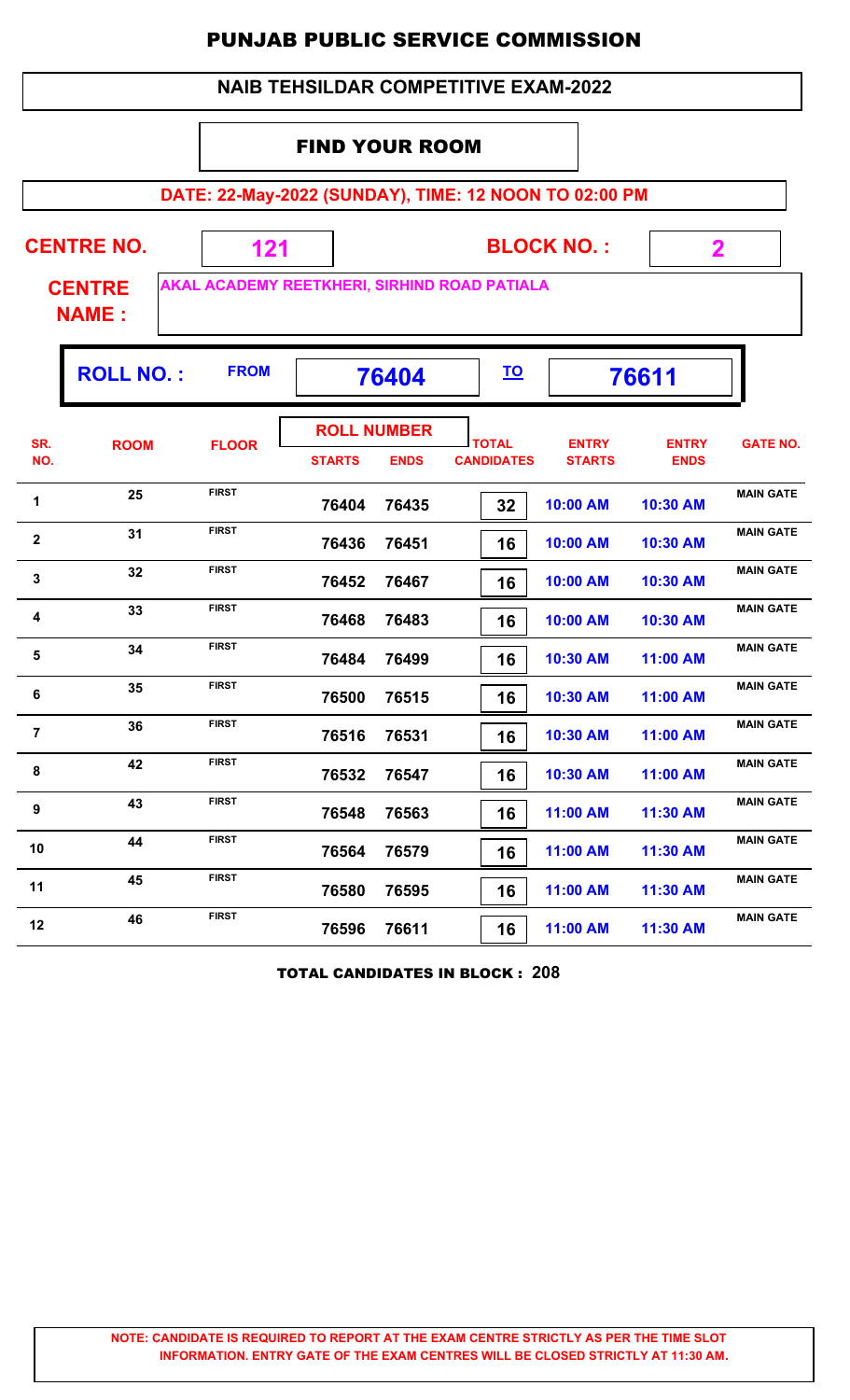#### **NAIB TEHSILDAR COMPETITIVE EXAM-2022**

#### FIND YOUR ROOM

**DATE: 22-May-2022 (SUNDAY), TIME: 12 NOON TO 02:00 PM**

**CENTRE NO.** 

**BLOCK NO. :**

 **1**

ı,

**CENTRE NAME :**

**SCHOLAR FIELDS PUBLIC SCHOOL, SIRHIND ROAD, MAJRI AKALIAN, ADJOINING LAXMI BAI DENTAL COLLEGE, PATIALA**

 **122**

|                | <b>ROLL NO.:</b> | <b>FROM</b>   |                                     | 76612       | <u>TO</u>                         |                               | 76811                       |                  |
|----------------|------------------|---------------|-------------------------------------|-------------|-----------------------------------|-------------------------------|-----------------------------|------------------|
| SR.<br>NO.     | <b>ROOM</b>      | <b>FLOOR</b>  | <b>ROLL NUMBER</b><br><b>STARTS</b> | <b>ENDS</b> | <b>TOTAL</b><br><b>CANDIDATES</b> | <b>ENTRY</b><br><b>STARTS</b> | <b>ENTRY</b><br><b>ENDS</b> | <b>GATE NO.</b>  |
| 1              | $\mathbf{1}$     | <b>GROUND</b> | 76612                               | 76623       | 12                                | 10:00 AM                      | 10:30 AM                    | <b>MAIN GATE</b> |
| $\mathbf 2$    | $\overline{2}$   | <b>GROUND</b> | 76624                               | 76635       | 12                                | 10:00 AM                      | 10:30 AM                    | <b>MAIN GATE</b> |
| 3              | 3                | <b>GROUND</b> | 76636                               | 76647       | 12                                | 10:00 AM                      | 10:30 AM                    | <b>MAIN GATE</b> |
| 4              | 4                | <b>GROUND</b> | 76648                               | 76659       | 12                                | 10:00 AM                      | 10:30 AM                    | <b>MAIN GATE</b> |
| 5              | 5                | <b>GROUND</b> | 76660                               | 76671       | 12                                | 10:00 AM                      | 10:30 AM                    | <b>MAIN GATE</b> |
| 6              | 6                | <b>GROUND</b> | 76672                               | 76683       | 12                                | 10:00 AM                      | 10:30 AM                    | <b>MAIN GATE</b> |
| $\overline{7}$ | $\overline{7}$   | <b>GROUND</b> | 76684                               | 76695       | 12                                | 10:30 AM                      | 11:00 AM                    | <b>MAIN GATE</b> |
| 8              | 8                | <b>GROUND</b> | 76696                               | 76707       | 12                                | 10:30 AM                      | 11:00 AM                    | <b>MAIN GATE</b> |
| 9              | 9                | <b>FIRST</b>  | 76708                               | 76719       | 12                                | 10:30 AM                      | 11:00 AM                    | <b>MAIN GATE</b> |
| 10             | 10               | <b>FIRST</b>  | 76720                               | 76731       | 12                                | 10:30 AM                      | 11:00 AM                    | <b>MAIN GATE</b> |
| 11             | 13               | <b>FIRST</b>  | 76732                               | 76743       | 12                                | 10:30 AM                      | 11:00 AM                    | <b>MAIN GATE</b> |
| 12             | 14               | <b>FIRST</b>  | 76744                               | 76755       | 12                                | 10:30 AM                      | 11:00 AM                    | <b>MAIN GATE</b> |
| 13             | 15               | <b>FIRST</b>  | 76756                               | 76767       | 12                                | 11:00 AM                      | 11:30 AM                    | <b>MAIN GATE</b> |
| 14             | 16               | <b>FIRST</b>  | 76768                               | 76779       | 12                                | 11:00 AM                      | 11:30 AM                    | <b>MAIN GATE</b> |
| 15             | <b>HALL-1</b>    | <b>FIRST</b>  | 76780                               | 76811       | 32                                | 11:00 AM                      | 11:30 AM                    | <b>MAIN GATE</b> |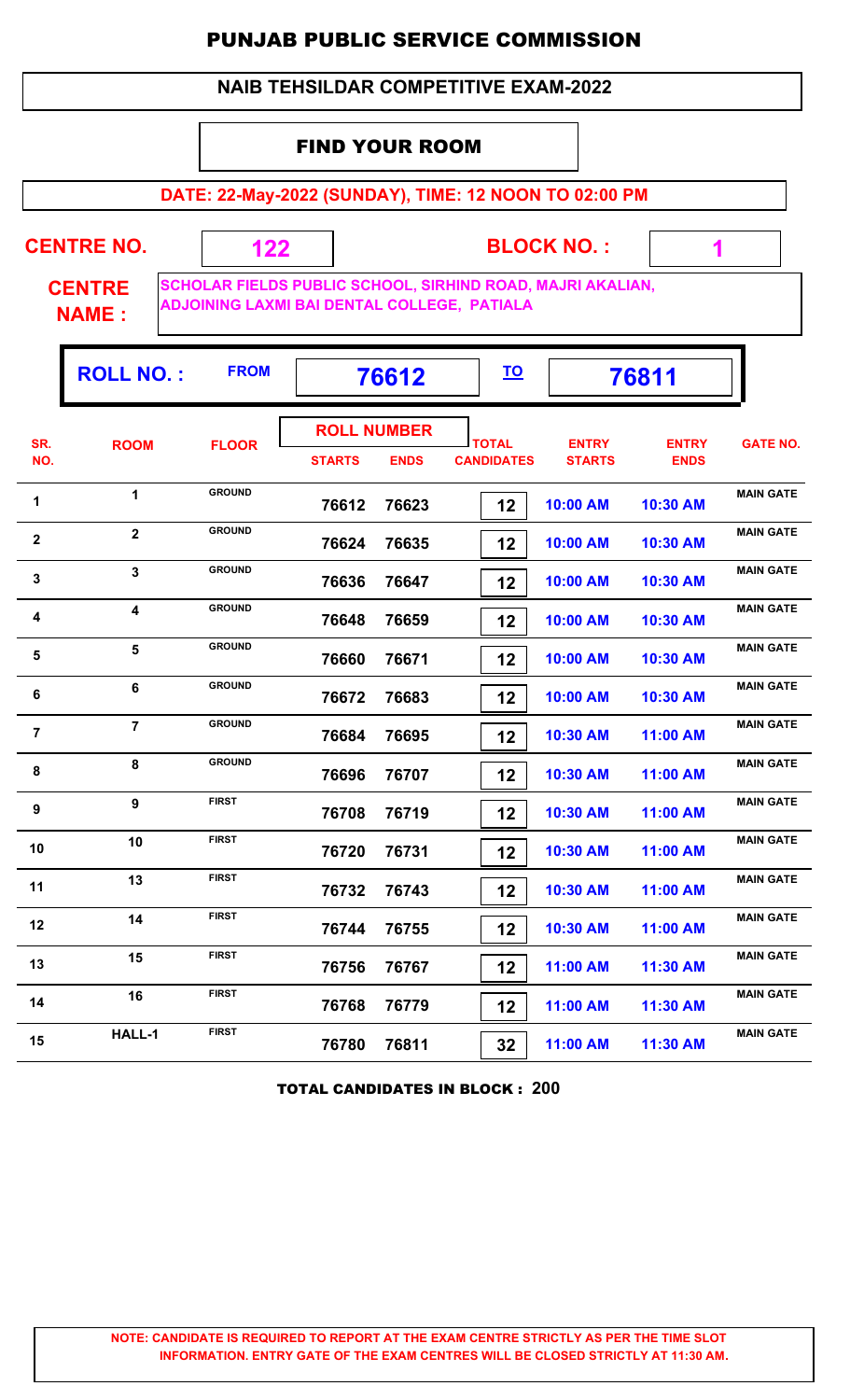#### **NAIB TEHSILDAR COMPETITIVE EXAM-2022**

### FIND YOUR ROOM

 **123**

**DATE: 22-May-2022 (SUNDAY), TIME: 12 NOON TO 02:00 PM**

**CENTRE NO.** 

**CENTRE NAME :**

**KAY KAY INTERNATIONAL SEN. SEC. SCHOOL BARAN-HASSANPUR SIRHIND ROAD PATIALA**

**BLOCK NO. :**

 **1**

|                | <b>ROLL NO.:</b>        | <b>FROM</b>   |                                     | 76812       |                                   |                               | 77263                       |                  |
|----------------|-------------------------|---------------|-------------------------------------|-------------|-----------------------------------|-------------------------------|-----------------------------|------------------|
| SR.<br>NO.     | <b>ROOM</b>             | <b>FLOOR</b>  | <b>ROLL NUMBER</b><br><b>STARTS</b> | <b>ENDS</b> | <b>TOTAL</b><br><b>CANDIDATES</b> | <b>ENTRY</b><br><b>STARTS</b> | <b>ENTRY</b><br><b>ENDS</b> | <b>GATE NO.</b>  |
| 1              | $\mathbf{1}$            | <b>GROUND</b> | 76812                               | 76839       | 28                                | 10:00 AM                      | 10:30 AM                    | <b>MAIN GATE</b> |
| $\mathbf{2}$   | $\overline{2}$          | <b>GROUND</b> | 76840                               | 76867       | 28                                | 10:00 AM                      | 10:30 AM                    | <b>MAIN GATE</b> |
| 3              | $\overline{\mathbf{3}}$ | <b>GROUND</b> | 76868                               | 76895       | 28                                | 10:00 AM                      | 10:30 AM                    | <b>MAIN GATE</b> |
| 4              | 4                       | <b>GROUND</b> | 76896                               | 76923       | 28                                | 10:00 AM                      | 10:30 AM                    | <b>MAIN GATE</b> |
| 5              | 5                       | <b>GROUND</b> | 76924                               | 76951       | 28                                | 10:00 AM                      | 10:30 AM                    | <b>MAIN GATE</b> |
| 6              | 6                       | <b>GROUND</b> | 76952                               | 76979       | 28                                | 10:00 AM                      | 10:30 AM                    | <b>MAIN GATE</b> |
| $\overline{7}$ | $\overline{7}$          | <b>GROUND</b> | 76980                               | 77007       | 28                                | 10:30 AM                      | 11:00 AM                    | <b>MAIN GATE</b> |
| 8              | 8                       | <b>GROUND</b> | 77008                               | 77035       | 28                                | 10:30 AM                      | 11:00 AM                    | <b>MAIN GATE</b> |
| 9              | 9                       | <b>GROUND</b> | 77036                               | 77063       | 28                                | 10:30 AM                      | 11:00 AM                    | <b>MAIN GATE</b> |
| 10             | 10                      | <b>GROUND</b> | 77064                               | 77091       | 28                                | 10:30 AM                      | 11:00 AM                    | <b>MAIN GATE</b> |
| 11             | 11                      | <b>FIRST</b>  | 77092                               | 77119       | 28                                | 10:30 AM                      | 11:00 AM                    | <b>MAIN GATE</b> |
| 12             | 12                      | <b>FIRST</b>  | 77120                               | 77147       | 28                                | 11:00 AM                      | 11:30 AM                    | <b>MAIN GATE</b> |
| 13             | 13                      | <b>FIRST</b>  | 77148                               | 77175       | 28                                | 11:00 AM                      | 11:30 AM                    | <b>MAIN GATE</b> |
| 14             | 14                      | <b>FIRST</b>  | 77176                               | 77203       | 28                                | 11:00 AM                      | 11:30 AM                    | <b>MAIN GATE</b> |
| 15             | HALL-1                  | <b>FIRST</b>  | 77204                               | 77263       | 60                                | 11:00 AM                      | 11:30 AM                    | <b>MAIN GATE</b> |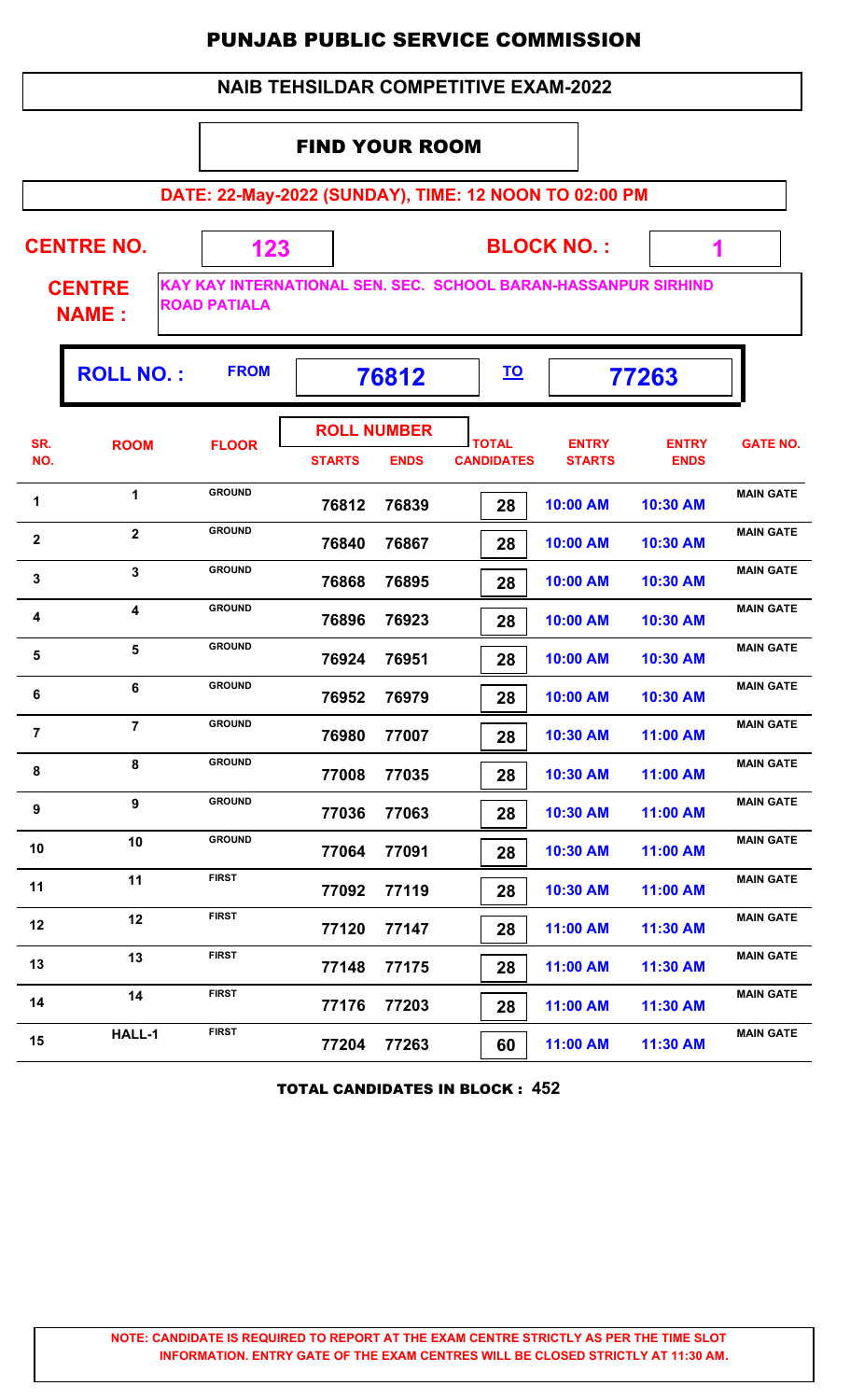| <b>NAIB TEHSILDAR COMPETITIVE EXAM-2022</b> |                               |               |                             |                                   |                                   |                                                            |                             |                 |  |  |
|---------------------------------------------|-------------------------------|---------------|-----------------------------|-----------------------------------|-----------------------------------|------------------------------------------------------------|-----------------------------|-----------------|--|--|
|                                             |                               |               | <b>FIND YOUR ROOM</b>       |                                   |                                   |                                                            |                             |                 |  |  |
|                                             |                               |               |                             |                                   |                                   | DATE: 22-May-2022 (SUNDAY), TIME: 12 NOON TO 02:00 PM      |                             |                 |  |  |
|                                             | <b>CENTRE NO.</b>             | 124           |                             |                                   |                                   | <b>BLOCK NO.:</b>                                          | 1                           |                 |  |  |
|                                             | <b>CENTRE</b><br><b>NAME:</b> |               |                             |                                   |                                   | CAMBRIDGE GLOBAL SCHOOL, RAKHRA, NABHA ROAD, DIST. PATIALA |                             |                 |  |  |
|                                             | <b>ROLL NO.:</b>              | <b>FROM</b>   | <u>TO</u><br>77264<br>77563 |                                   |                                   |                                                            |                             |                 |  |  |
| SR.<br>NO.                                  | <b>ROOM</b>                   | <b>FLOOR</b>  | <b>STARTS</b>               | <b>ROLL NUMBER</b><br><b>ENDS</b> | <b>TOTAL</b><br><b>CANDIDATES</b> | <b>ENTRY</b><br><b>STARTS</b>                              | <b>ENTRY</b><br><b>ENDS</b> | <b>GATE NO.</b> |  |  |
| 1                                           | $\overline{3}$                | <b>GROUND</b> | 77264                       | 77281                             | 18                                | 10:00 AM                                                   | 10:30 AM                    | GATE-1          |  |  |
| $\mathbf{2}$                                | 4                             | <b>GROUND</b> | 77282                       | 77299                             | 18                                | 10:00 AM                                                   | 10:30 AM                    | GATE-1          |  |  |
| $\mathbf{3}$                                | 5                             | <b>GROUND</b> | 77300                       | 77317                             | 18                                | 10:00 AM                                                   | 10:30 AM                    | GATE-1          |  |  |
| 4                                           | 6                             | <b>GROUND</b> | 77318                       | 77335                             | 18                                | 10:00 AM                                                   | 10:30 AM                    | GATE-1          |  |  |
| 5                                           | $\overline{7}$                | <b>FIRST</b>  | 77336                       | 77353                             | 18                                | 10:00 AM                                                   | 10:30 AM                    | GATE-1          |  |  |
| 6                                           | 8                             | <b>FIRST</b>  | 77354                       | 77371                             | 18                                | 10:00 AM                                                   | 10:30 AM                    | GATE-1          |  |  |
| $\overline{7}$                              | 9                             | <b>FIRST</b>  | 77372                       | 77389                             | 18                                | 10:00 AM                                                   | 10:30 AM                    | GATE-1          |  |  |
| 8                                           | 10                            | <b>FIRST</b>  | 77390                       | 77407                             | 18                                | 10:30 AM                                                   | 11:00 AM                    | GATE-1          |  |  |
| 9                                           | 11                            | <b>FIRST</b>  | 77408                       | 77425                             | 18                                | 10:30 AM                                                   | 11:00 AM                    | GATE-1          |  |  |
| 10                                          | 12                            | <b>FIRST</b>  | 77426                       | 77443                             | 18                                | 10:30 AM                                                   | 11:00 AM                    | GATE-1          |  |  |
| 11                                          | 13                            | <b>FIRST</b>  | 77444                       | 77461                             | 18                                | 10:30 AM                                                   | 11:00 AM                    | GATE-1          |  |  |
| 12                                          | 14                            | <b>FIRST</b>  | 77462                       | 77479                             | 18                                | 10:30 AM                                                   | 11:00 AM                    | GATE-1          |  |  |
| 13                                          | 15                            | <b>SECOND</b> | 77480                       | 77497                             | 18                                | 11:00 AM                                                   | 11:30 AM                    | GATE-1          |  |  |
| 14                                          | 16                            | <b>SECOND</b> | 77498                       | 77515                             | 18                                | 11:00 AM                                                   | 11:30 AM                    | GATE-1          |  |  |
| 15                                          | 17                            | <b>SECOND</b> | 77516                       | 77533                             | 18                                | 11:00 AM                                                   | 11:30 AM                    | GATE-1          |  |  |
| 16                                          | 18                            | <b>SECOND</b> | 77534                       | 77551                             | 18                                | 11:00 AM                                                   | 11:30 AM                    | GATE-1          |  |  |
| 17                                          | 19                            | <b>SECOND</b> | 77552                       | 77563                             | 12                                | 11:00 AM                                                   | 11:30 AM                    | GATE-1          |  |  |

TOTAL CANDIDATES IN BLOCK : **300**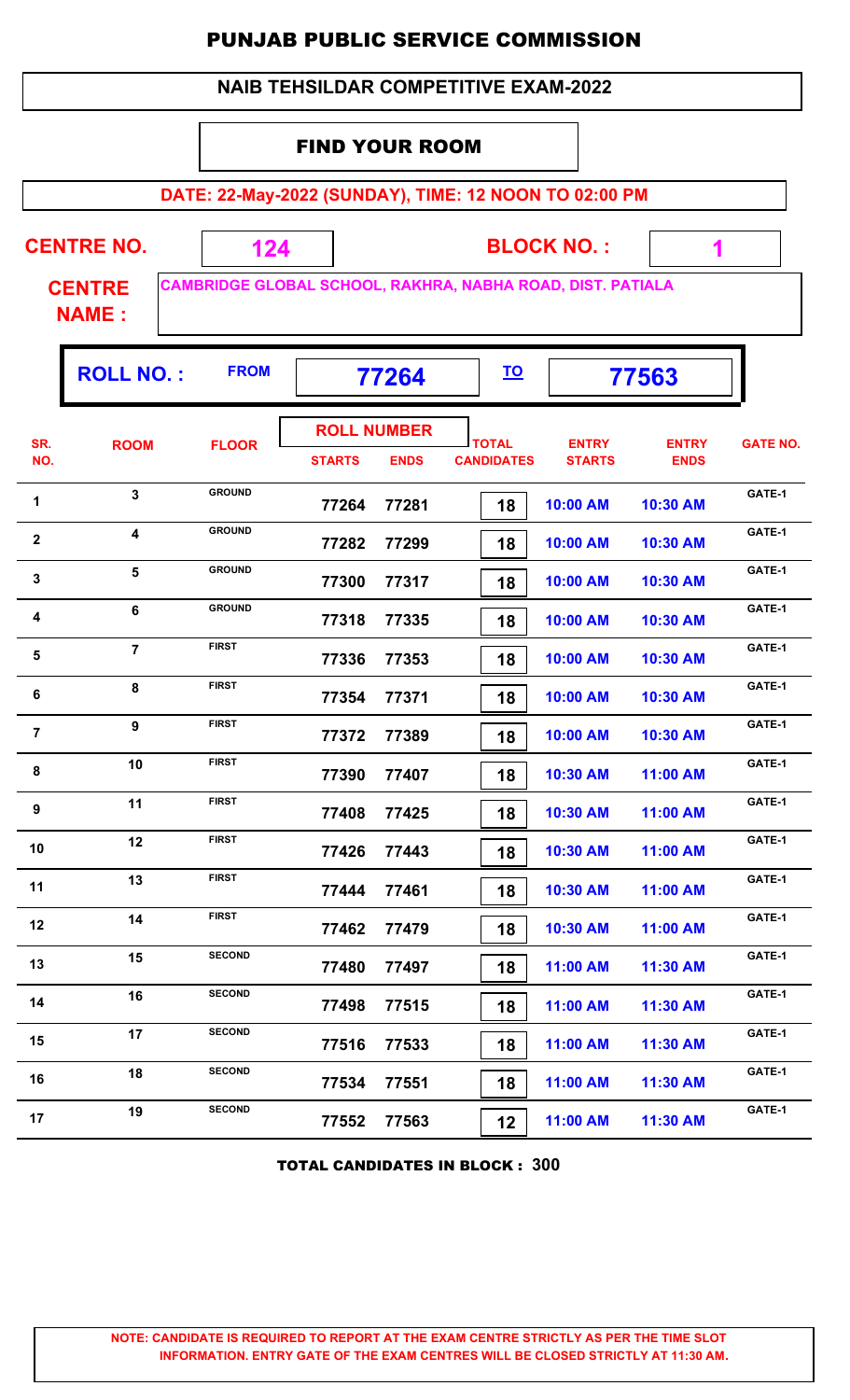|                                                                                               | <b>NAIB TEHSILDAR COMPETITIVE EXAM-2022</b> |                                                       |                       |                                   |                                   |                               |                             |                 |  |  |  |  |
|-----------------------------------------------------------------------------------------------|---------------------------------------------|-------------------------------------------------------|-----------------------|-----------------------------------|-----------------------------------|-------------------------------|-----------------------------|-----------------|--|--|--|--|
|                                                                                               |                                             |                                                       | <b>FIND YOUR ROOM</b> |                                   |                                   |                               |                             |                 |  |  |  |  |
|                                                                                               |                                             | DATE: 22-May-2022 (SUNDAY), TIME: 12 NOON TO 02:00 PM |                       |                                   |                                   |                               |                             |                 |  |  |  |  |
|                                                                                               | <b>CENTRE NO.</b>                           | 125                                                   |                       |                                   |                                   | <b>BLOCK NO.:</b>             | 1                           |                 |  |  |  |  |
| GLOBAL POLYTECHNIC COLLEGE RAKHRA, NABHA ROAD, DIST. PATIALA<br><b>CENTRE</b><br><b>NAME:</b> |                                             |                                                       |                       |                                   |                                   |                               |                             |                 |  |  |  |  |
|                                                                                               | <b>ROLL NO.:</b>                            | <b>FROM</b>                                           |                       | 77564                             | <u>TO</u>                         |                               | 77903                       |                 |  |  |  |  |
| SR.<br>NO.                                                                                    | <b>ROOM</b>                                 | <b>FLOOR</b>                                          | <b>STARTS</b>         | <b>ROLL NUMBER</b><br><b>ENDS</b> | <b>TOTAL</b><br><b>CANDIDATES</b> | <b>ENTRY</b><br><b>STARTS</b> | <b>ENTRY</b><br><b>ENDS</b> | <b>GATE NO.</b> |  |  |  |  |
| 1                                                                                             | $\overline{2}$                              | <b>GROUND</b>                                         | 77564                 | 77583                             | 20                                | 10:00 AM                      | 10:30 AM                    | GATE-1          |  |  |  |  |
| $\mathbf{2}$                                                                                  | $\mathbf{3}$                                | <b>GROUND</b>                                         | 77584                 | 77603                             | 20                                | 10:00 AM                      | 10:30 AM                    | GATE-1          |  |  |  |  |
| 3                                                                                             | $\overline{\mathbf{4}}$                     | <b>GROUND</b>                                         | 77604                 | 77623                             | 20                                | 10:00 AM                      | 10:30 AM                    | GATE-1          |  |  |  |  |
| 4                                                                                             | 5                                           | <b>FIRST</b>                                          | 77624                 | 77648                             | 25                                | 10:00 AM                      | 10:30 AM                    | GATE-1          |  |  |  |  |
| 5                                                                                             | 6                                           | <b>FIRST</b>                                          | 77649                 | 77673                             | 25                                | 10:00 AM                      | 10:30 AM                    | GATE-1          |  |  |  |  |
| 6                                                                                             | $\overline{7}$                              | <b>FIRST</b>                                          | 77674                 | 77698                             | 25                                | 10:00 AM                      | 10:30 AM                    | GATE-1          |  |  |  |  |
| $\overline{7}$                                                                                | 8                                           | <b>FIRST</b>                                          | 77699                 | 77723                             | 25                                | 10:30 AM                      | 11:00 AM                    | GATE-1          |  |  |  |  |
| 8                                                                                             | 9                                           | <b>FIRST</b>                                          | 77724                 | 77763                             | 40                                | 10:30 AM                      | 11:00 AM                    | GATE-1          |  |  |  |  |
| 9                                                                                             | 10                                          | <b>SECOND</b>                                         | 77764                 | 77788                             | 25                                | 10:30 AM                      | 11:00 AM                    | GATE-1          |  |  |  |  |
| 10                                                                                            | 11                                          | <b>SECOND</b>                                         | 77789                 | 77813                             | 25                                | 10:30 AM                      | 11:00 AM                    | GATE-1          |  |  |  |  |
| 11                                                                                            | 12                                          | <b>SECOND</b>                                         | 77814                 | 77838                             | 25                                | 11:00 AM                      | 11:30 AM                    | GATE-1          |  |  |  |  |
| 12                                                                                            | 13                                          | <b>SECOND</b>                                         | 77839                 | 77863                             | 25                                | 11:00 AM                      | 11:30 AM                    | GATE-1          |  |  |  |  |
| 13                                                                                            | 14                                          | <b>SECOND</b>                                         | 77864                 | 77903                             | 40                                | 11:00 AM                      | 11:30 AM                    | GATE-1          |  |  |  |  |

TOTAL CANDIDATES IN BLOCK : **340**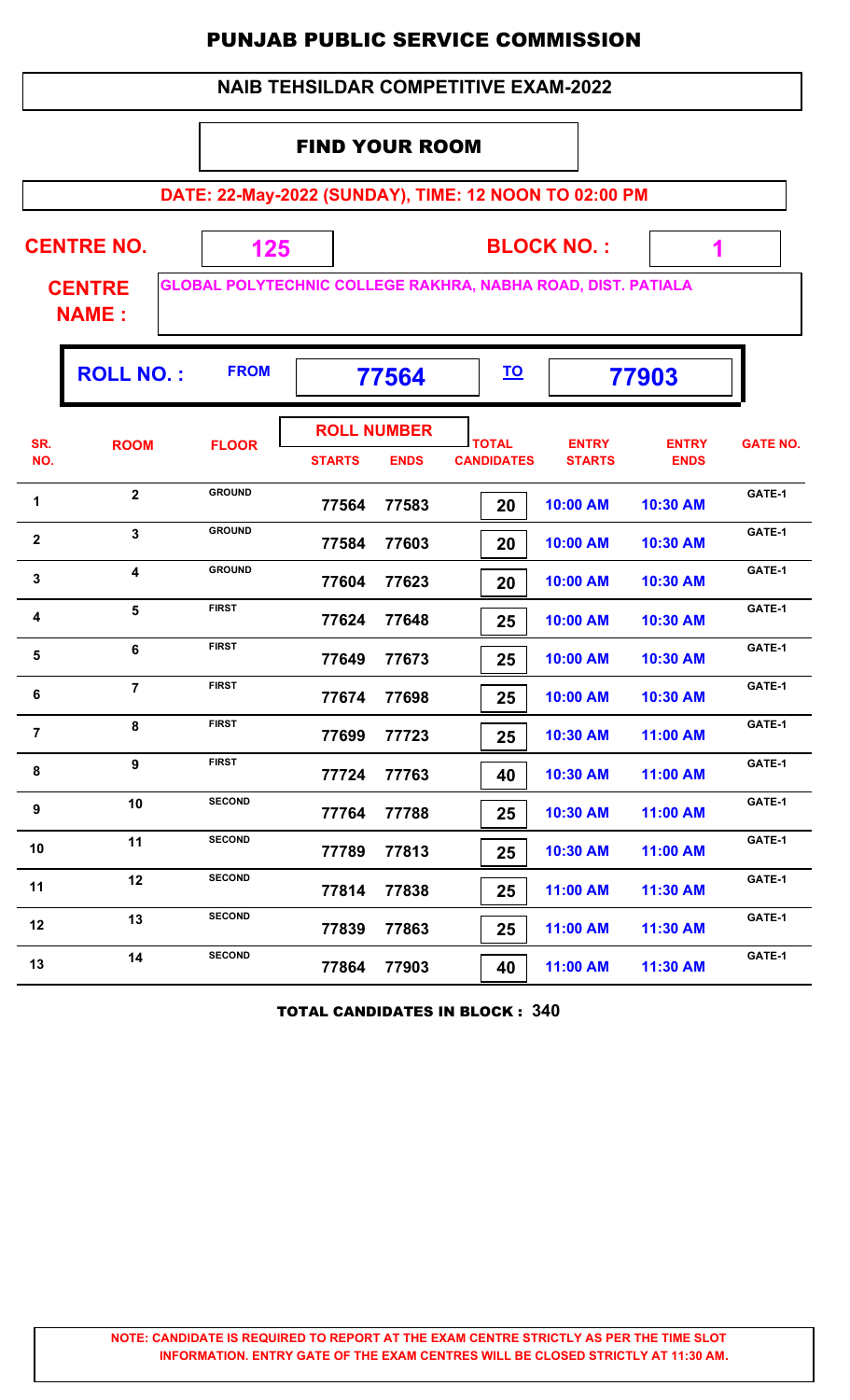| <b>NAIB TEHSILDAR COMPETITIVE EXAM-2022</b>           |                               |                                                               |                             |                                   |                                   |                               |                             |                 |  |  |  |  |
|-------------------------------------------------------|-------------------------------|---------------------------------------------------------------|-----------------------------|-----------------------------------|-----------------------------------|-------------------------------|-----------------------------|-----------------|--|--|--|--|
|                                                       |                               |                                                               | <b>FIND YOUR ROOM</b>       |                                   |                                   |                               |                             |                 |  |  |  |  |
| DATE: 22-May-2022 (SUNDAY), TIME: 12 NOON TO 02:00 PM |                               |                                                               |                             |                                   |                                   |                               |                             |                 |  |  |  |  |
| <b>CENTRE NO.</b><br><b>BLOCK NO.:</b><br>126<br>1    |                               |                                                               |                             |                                   |                                   |                               |                             |                 |  |  |  |  |
|                                                       | <b>CENTRE</b><br><b>NAME:</b> | POLICE DAV PUBLIC SCHOOL VILLAGE DADHERA, NABHA ROAD, PATIALA |                             |                                   |                                   |                               |                             |                 |  |  |  |  |
|                                                       | <b>ROLL NO.:</b>              | <b>FROM</b>                                                   | <u>TO</u><br>77904<br>78103 |                                   |                                   |                               |                             |                 |  |  |  |  |
| SR.<br>NO.                                            | <b>ROOM</b>                   | <b>FLOOR</b>                                                  | <b>STARTS</b>               | <b>ROLL NUMBER</b><br><b>ENDS</b> | <b>TOTAL</b><br><b>CANDIDATES</b> | <b>ENTRY</b><br><b>STARTS</b> | <b>ENTRY</b><br><b>ENDS</b> | <b>GATE NO.</b> |  |  |  |  |
| 1                                                     | $\mathbf{1}$                  | <b>GROUND</b>                                                 | 77904                       | 77923                             | 20                                | 10:00 AM                      | 10:30 AM                    | GATE-1          |  |  |  |  |
| $\overline{\mathbf{2}}$                               | $\overline{2}$                | <b>GROUND</b>                                                 | 77924                       | 77943                             | 20                                | 10:00 AM                      | 10:30 AM                    | GATE-1          |  |  |  |  |
| 3                                                     | $\overline{3}$                | <b>GROUND</b>                                                 | 77944                       | 77963                             | 20                                | 10:00 AM                      | 10:30 AM                    | GATE-1          |  |  |  |  |
| 4                                                     | $\overline{\mathbf{4}}$       | <b>GROUND</b>                                                 | 77964                       | 77983                             | 20                                | 10:00 AM                      | 10:30 AM                    | GATE-1          |  |  |  |  |
| 5                                                     | 5                             | <b>GROUND</b>                                                 | 77984                       | 78003                             | 20                                | 10:30 AM                      | 11:00 AM                    | GATE-1          |  |  |  |  |
| 6                                                     | 6                             | <b>GROUND</b>                                                 | 78004                       | 78023                             | 20                                | 10:30 AM                      | 11:00 AM                    | GATE-1          |  |  |  |  |
| $\overline{7}$                                        | $\overline{7}$                | <b>GROUND</b>                                                 | 78024                       | 78043                             | 20                                | 10:30 AM                      | 11:00 AM                    | GATE-1          |  |  |  |  |
| 8                                                     | 8                             | <b>FIRST</b>                                                  | 78044                       | 78063                             | 20                                | 11:00 AM                      | 11:30 AM                    | GATE-1          |  |  |  |  |
| 9                                                     | $\boldsymbol{9}$              | <b>FIRST</b>                                                  | 78064                       | 78083                             | 20                                | 11:00 AM                      | 11:30 AM                    | GATE-1          |  |  |  |  |
| 10                                                    | 10                            | <b>FIRST</b>                                                  | 78084                       | 78103                             | 20                                | 11:00 AM                      | 11:30 AM                    | GATE-1          |  |  |  |  |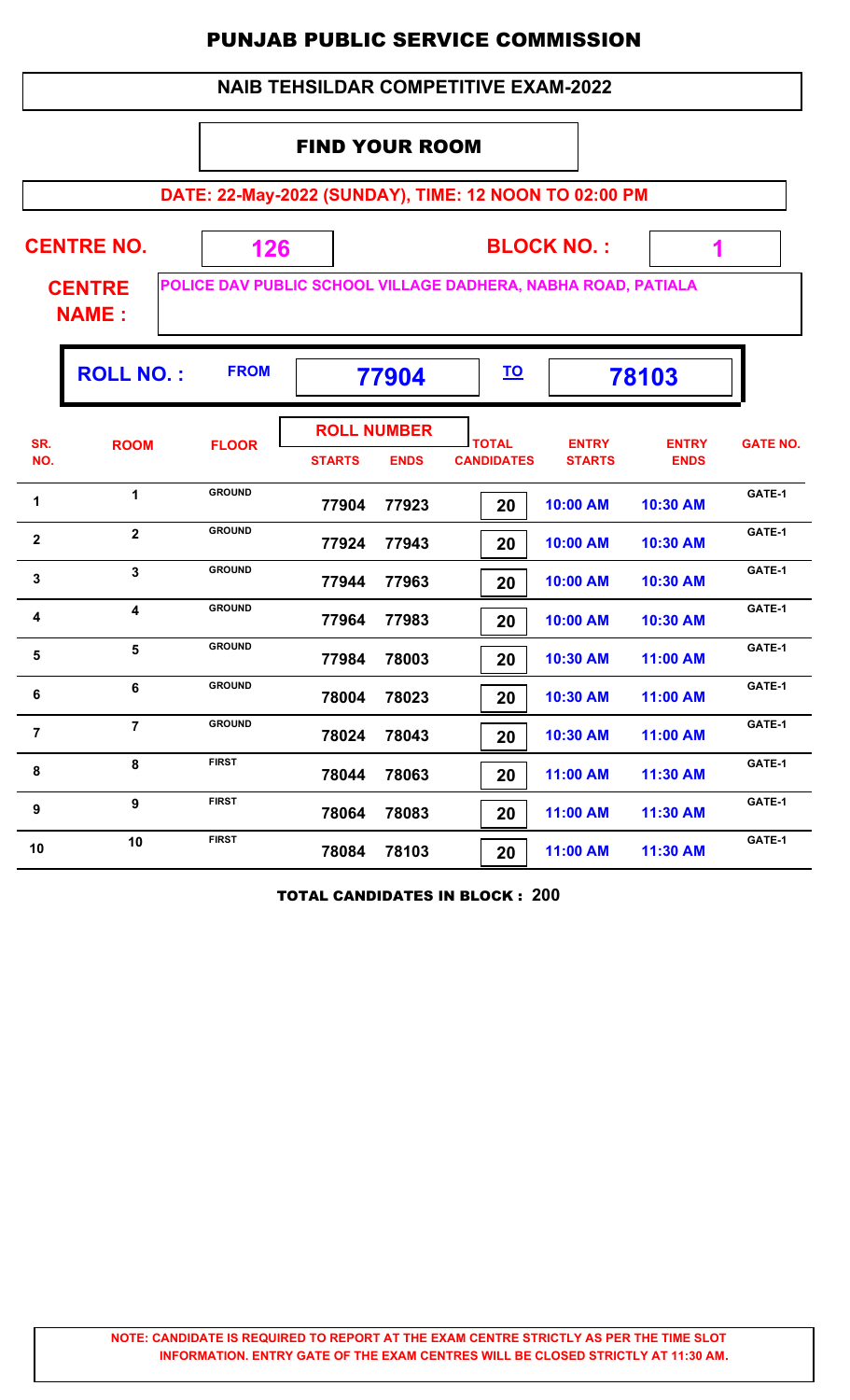|                         | <b>NAIB TEHSILDAR COMPETITIVE EXAM-2022</b> |                                                                 |                                     |             |                                   |                               |                             |                  |  |  |  |  |
|-------------------------|---------------------------------------------|-----------------------------------------------------------------|-------------------------------------|-------------|-----------------------------------|-------------------------------|-----------------------------|------------------|--|--|--|--|
|                         |                                             |                                                                 | <b>FIND YOUR ROOM</b>               |             |                                   |                               |                             |                  |  |  |  |  |
|                         |                                             | DATE: 22-May-2022 (SUNDAY), TIME: 12 NOON TO 02:00 PM           |                                     |             |                                   |                               |                             |                  |  |  |  |  |
|                         | <b>CENTRE NO.</b>                           | 127                                                             |                                     |             |                                   | <b>BLOCK NO.:</b>             |                             |                  |  |  |  |  |
|                         | <b>CENTRE</b><br><b>NAME:</b>               | BLOSSOMS SR. SEC. SCHOOL, CENTURY ENCLAVE, NABHA ROAD, PATIALA. |                                     |             |                                   |                               |                             |                  |  |  |  |  |
|                         | <b>ROLL NO.:</b>                            | <b>FROM</b>                                                     |                                     | 78104       | <u>TO</u>                         |                               | 78347                       |                  |  |  |  |  |
| SR.<br>NO.              | <b>ROOM</b>                                 | <b>FLOOR</b>                                                    | <b>ROLL NUMBER</b><br><b>STARTS</b> | <b>ENDS</b> | <b>TOTAL</b><br><b>CANDIDATES</b> | <b>ENTRY</b><br><b>STARTS</b> | <b>ENTRY</b><br><b>ENDS</b> | <b>GATE NO.</b>  |  |  |  |  |
| 1                       | 1                                           | <b>SECOND</b>                                                   | 78104                               | 78119       | 16                                | 10:00 AM                      | 10:30 AM                    | <b>MAIN GATE</b> |  |  |  |  |
| $\overline{\mathbf{2}}$ | $\overline{2}$                              | <b>SECOND</b>                                                   | 78120                               | 78135       | 16                                | 10:00 AM                      | 10:30 AM                    | <b>MAIN GATE</b> |  |  |  |  |
| 3                       | $\overline{\mathbf{3}}$                     | <b>SECOND</b>                                                   | 78136                               | 78151       | 16                                | 10:00 AM                      | 10:30 AM                    | <b>MAIN GATE</b> |  |  |  |  |
| 4                       | $\overline{\mathbf{4}}$                     | <b>SECOND</b>                                                   | 78152                               | 78167       | 16                                | 10:00 AM                      | 10:30 AM                    | <b>MAIN GATE</b> |  |  |  |  |
| 5                       | 5                                           | <b>FIRST</b>                                                    | 78168                               | 78187       | 20                                | 10:00 AM                      | 10:30 AM                    | <b>MAIN GATE</b> |  |  |  |  |
| $\bf 6$                 | 6                                           | <b>FIRST</b>                                                    | 78188                               | 78207       | 20                                | 10:00 AM                      | 10:30 AM                    | <b>MAIN GATE</b> |  |  |  |  |
| $\overline{7}$          | $\overline{7}$                              | <b>FIRST</b>                                                    | 78208                               | 78227       | 20                                | 10:30 AM                      | 11:00 AM                    | <b>MAIN GATE</b> |  |  |  |  |
| 8                       | 8                                           | <b>FIRST</b>                                                    | 78228                               | 78247       | 20                                | 10:30 AM                      | 11:00 AM                    | <b>MAIN GATE</b> |  |  |  |  |
| 9                       | $\boldsymbol{9}$                            | <b>FIRST</b>                                                    | 78248                               | 78267       | 20                                | 10:30 AM                      | 11:00 AM                    | <b>MAIN GATE</b> |  |  |  |  |
| 10                      | 10                                          | <b>FIRST</b>                                                    | 78268                               | 78287       | 20                                | 10:30 AM                      | 11:00 AM                    | <b>MAIN GATE</b> |  |  |  |  |
| 11                      | 11                                          | <b>FIRST</b>                                                    | 78288                               | 78307       | 20                                | 11:00 AM                      | 11:30 AM                    | <b>MAIN GATE</b> |  |  |  |  |
| 12                      | 12                                          | <b>FIRST</b>                                                    | 78308                               | 78327       | 20                                | 11:00 AM                      | 11:30 AM                    | <b>MAIN GATE</b> |  |  |  |  |
| 13                      | 13                                          | <b>FIRST</b>                                                    | 78328                               | 78347       | 20                                | 11:00 AM                      | 11:30 AM                    | <b>MAIN GATE</b> |  |  |  |  |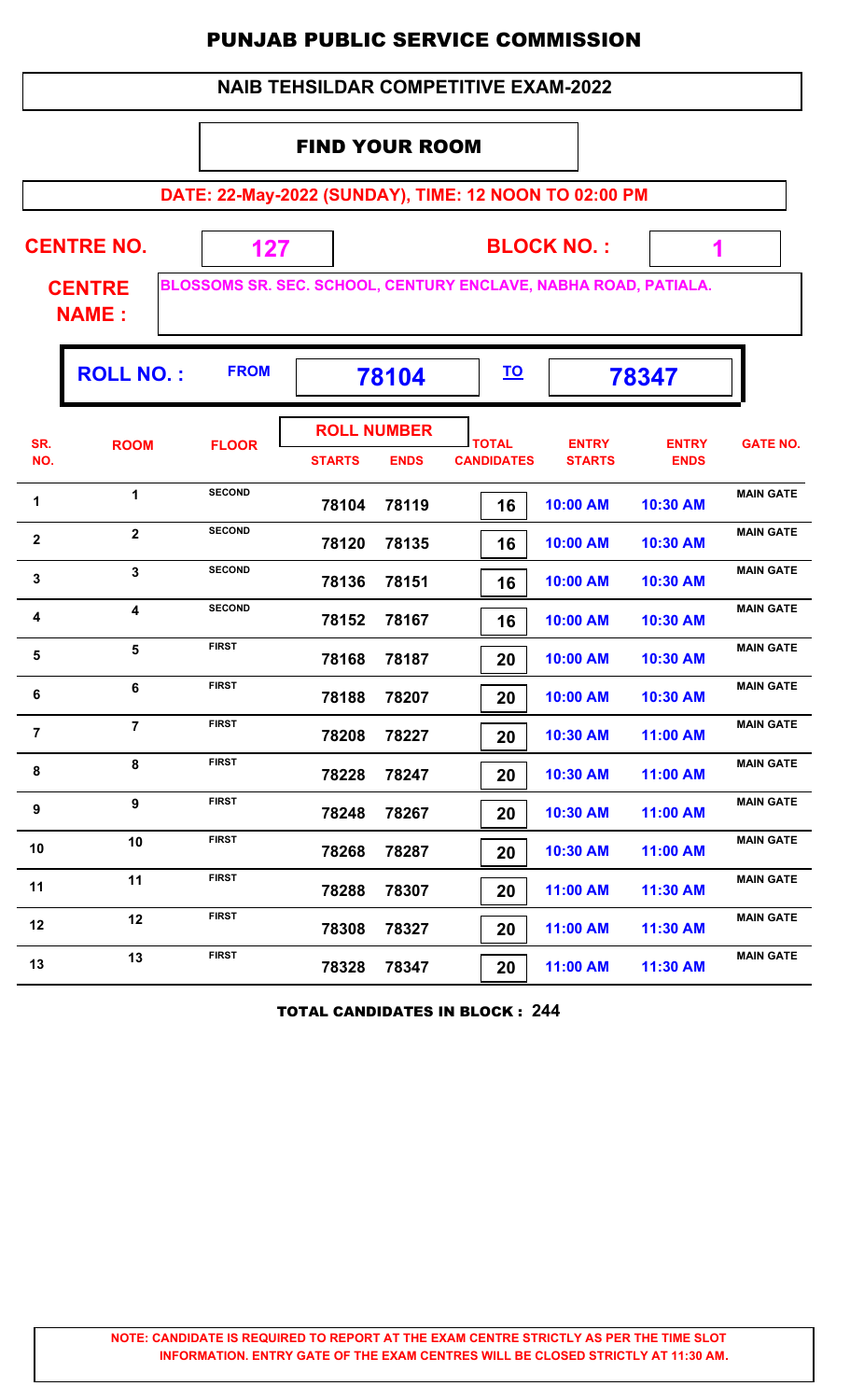|              |                                                                |                                                                 |                       |                                   | <b>NAIB TEHSILDAR COMPETITIVE EXAM-2022</b> |                               |                             |                  |
|--------------|----------------------------------------------------------------|-----------------------------------------------------------------|-----------------------|-----------------------------------|---------------------------------------------|-------------------------------|-----------------------------|------------------|
|              |                                                                |                                                                 | <b>FIND YOUR ROOM</b> |                                   |                                             |                               |                             |                  |
|              |                                                                | DATE: 22-May-2022 (SUNDAY), TIME: 12 NOON TO 02:00 PM           |                       |                                   |                                             |                               |                             |                  |
|              | <b>CENTRE NO.</b>                                              | 127                                                             |                       |                                   |                                             | <b>BLOCK NO.:</b>             | $\mathbf 2$                 |                  |
|              | <b>CENTRE</b><br><b>NAME:</b>                                  | BLOSSOMS SR. SEC. SCHOOL, CENTURY ENCLAVE, NABHA ROAD, PATIALA. |                       |                                   |                                             |                               |                             |                  |
|              | <b>ROLL NO.:</b><br><b>FROM</b><br><u>TO</u><br>78479<br>78348 |                                                                 |                       |                                   |                                             |                               |                             |                  |
| SR.<br>NO.   | <b>ROOM</b>                                                    | <b>FLOOR</b>                                                    | <b>STARTS</b>         | <b>ROLL NUMBER</b><br><b>ENDS</b> | <b>TOTAL</b><br><b>CANDIDATES</b>           | <b>ENTRY</b><br><b>STARTS</b> | <b>ENTRY</b><br><b>ENDS</b> | <b>GATE NO.</b>  |
| 1            | 14                                                             | <b>GROUND</b>                                                   | 78348                 | 78367                             | 20                                          | 10:00 AM                      | 10:30 AM                    | <b>MAIN GATE</b> |
| $\mathbf{2}$ | 15                                                             | <b>GROUND</b>                                                   | 78368                 | 78387                             | 20                                          | 10:00 AM                      | 10:30 AM                    | <b>MAIN GATE</b> |
| 3            | 16                                                             | <b>GROUND</b>                                                   | 78388                 | 78407                             | 20                                          | 10:00 AM                      | 10:30 AM                    | <b>MAIN GATE</b> |
| 4            | 17                                                             | <b>GROUND</b>                                                   | 78408                 | 78427                             | 20                                          | 10:30 AM                      | 11:00 AM                    | <b>MAIN GATE</b> |
| 5            | 18                                                             | <b>GROUND</b>                                                   | 78428                 | 78447                             | 20                                          | 10:30 AM                      | 11:00 AM                    | <b>MAIN GATE</b> |
| 6            | 19                                                             | <b>GROUND</b>                                                   | 78448                 | 78463                             | 16                                          | 11:00 AM                      | 11:30 AM                    | <b>MAIN GATE</b> |
| 7            | 20                                                             | <b>GROUND</b>                                                   | 78464                 | 78479                             | 16                                          | 11:00 AM                      | 11:30 AM                    | <b>MAIN GATE</b> |

TOTAL CANDIDATES IN BLOCK : **132**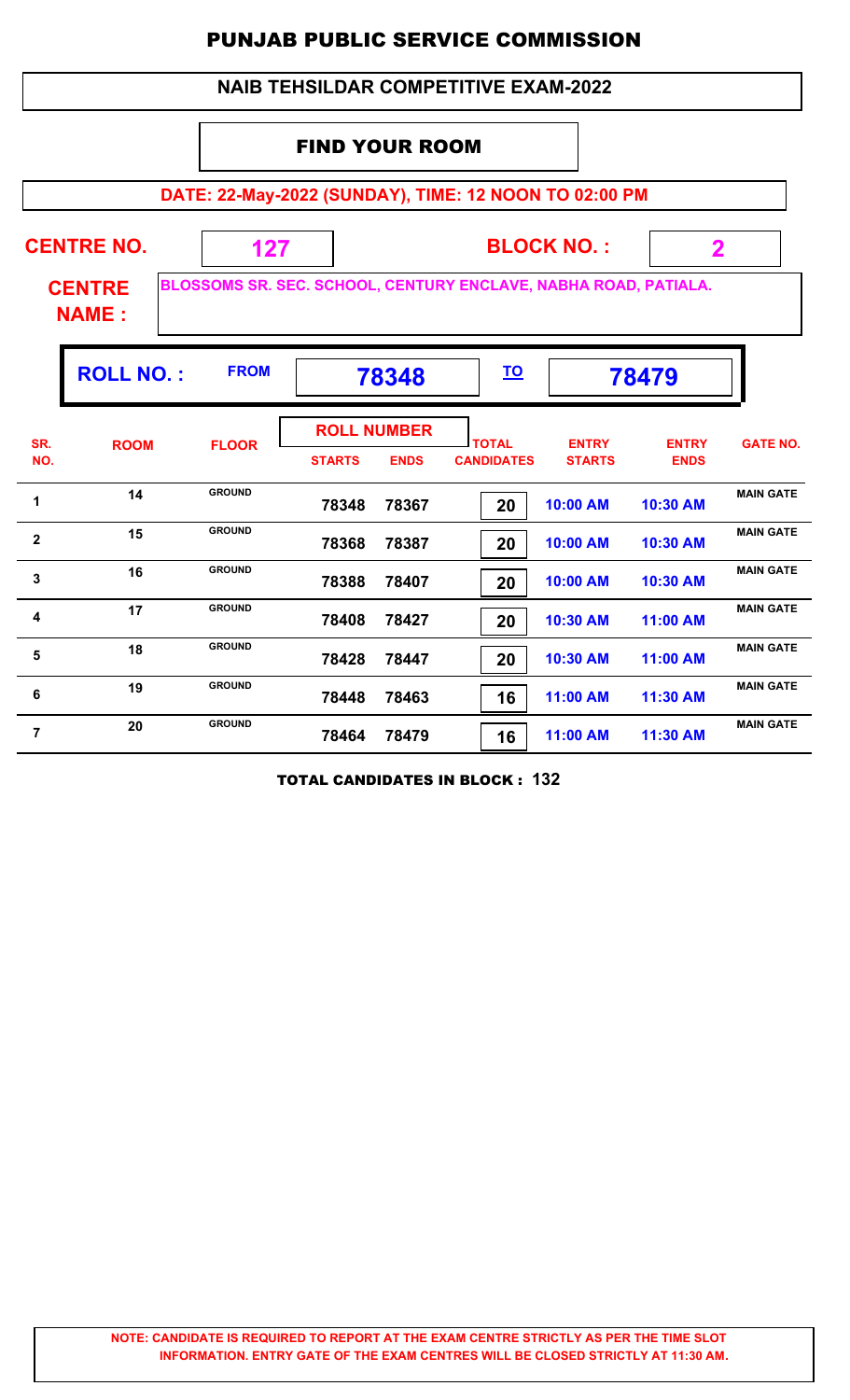| <b>NAIB TEHSILDAR COMPETITIVE EXAM-2022</b>                                                                |                                                                |               |                                                    |                                   |                               |                             |                 |  |  |  |
|------------------------------------------------------------------------------------------------------------|----------------------------------------------------------------|---------------|----------------------------------------------------|-----------------------------------|-------------------------------|-----------------------------|-----------------|--|--|--|
|                                                                                                            | <b>FIND YOUR ROOM</b>                                          |               |                                                    |                                   |                               |                             |                 |  |  |  |
| DATE: 22-May-2022 (SUNDAY), TIME: 12 NOON TO 02:00 PM                                                      |                                                                |               |                                                    |                                   |                               |                             |                 |  |  |  |
| <b>CENTRE NO.</b><br><b>BLOCK NO.:</b><br>128<br>1                                                         |                                                                |               |                                                    |                                   |                               |                             |                 |  |  |  |
| <b>GOVERNMENT INDUSTRIAL TRAINING INSTITUTE (ITI), NABHA ROAD PATIALA</b><br><b>CENTRE</b><br><b>NAME:</b> |                                                                |               |                                                    |                                   |                               |                             |                 |  |  |  |
|                                                                                                            | <b>ROLL NO.:</b><br><b>FROM</b><br><u>TO</u><br>78480<br>78646 |               |                                                    |                                   |                               |                             |                 |  |  |  |
|                                                                                                            |                                                                |               |                                                    |                                   |                               |                             |                 |  |  |  |
| SR.<br>NO.                                                                                                 | <b>ROOM</b>                                                    | <b>FLOOR</b>  | <b>ROLL NUMBER</b><br><b>STARTS</b><br><b>ENDS</b> | <b>TOTAL</b><br><b>CANDIDATES</b> | <b>ENTRY</b><br><b>STARTS</b> | <b>ENTRY</b><br><b>ENDS</b> | <b>GATE NO.</b> |  |  |  |
| 1                                                                                                          | <b>MULTIPURPOSE</b><br><b>HALL</b>                             | <b>GROUND</b> | 78480<br>78583                                     | 104                               | 10:00 AM                      | 10:30 AM                    | GATE-1          |  |  |  |
| $\overline{2}$                                                                                             | <b>1-AVTS BLOCK</b>                                            | <b>FIRST</b>  | 78584<br>78604                                     | 21                                | 10:00 AM                      | 10:30 AM                    | GATE-1          |  |  |  |
| $\mathbf{3}$                                                                                               | <b>2-AVTS BLOCK</b>                                            | <b>FIRST</b>  | 78605<br>78625                                     | 21                                | 10:00 AM                      | 10:30 AM                    | GATE-1          |  |  |  |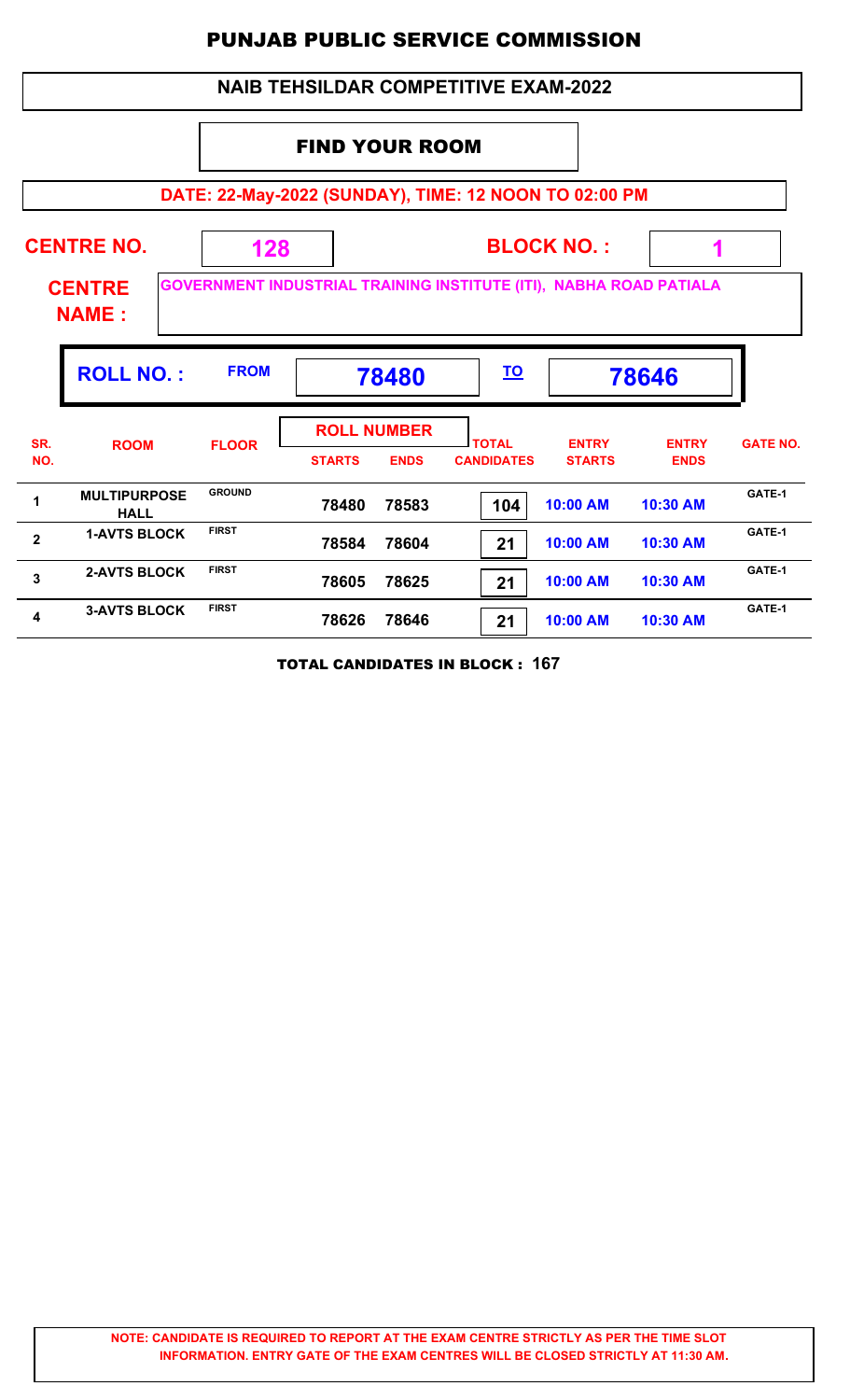| <b>NAIB TEHSILDAR COMPETITIVE EXAM-2022</b> |                                       |               |                                                                                                                                  |             |                                                       |                               |                             |                 |  |  |
|---------------------------------------------|---------------------------------------|---------------|----------------------------------------------------------------------------------------------------------------------------------|-------------|-------------------------------------------------------|-------------------------------|-----------------------------|-----------------|--|--|
|                                             |                                       |               | <b>FIND YOUR ROOM</b>                                                                                                            |             |                                                       |                               |                             |                 |  |  |
|                                             |                                       |               |                                                                                                                                  |             | DATE: 22-May-2022 (SUNDAY), TIME: 12 NOON TO 02:00 PM |                               |                             |                 |  |  |
|                                             | <b>CENTRE NO.</b><br><b>CENTRE</b>    |               | <b>BLOCK NO.:</b><br>$\overline{\mathbf{2}}$<br>128<br><b>GOVERNMENT INDUSTRIAL TRAINING INSTITUTE (ITI), NABHA ROAD PATIALA</b> |             |                                                       |                               |                             |                 |  |  |
|                                             | <b>NAME:</b>                          |               |                                                                                                                                  |             |                                                       |                               |                             |                 |  |  |
|                                             | <b>ROLL NO.:</b>                      | <b>FROM</b>   | <u>TO</u><br>78814<br>78647                                                                                                      |             |                                                       |                               |                             |                 |  |  |
| SR.<br>NO.                                  | <b>ROOM</b>                           | <b>FLOOR</b>  | <b>ROLL NUMBER</b><br><b>STARTS</b>                                                                                              | <b>ENDS</b> | <b>TOTAL</b><br><b>CANDIDATES</b>                     | <b>ENTRY</b><br><b>STARTS</b> | <b>ENTRY</b><br><b>ENDS</b> | <b>GATE NO.</b> |  |  |
| 1                                           | 5-HOSPITALITY<br><b>BLOCK</b>         | <b>GROUND</b> | 78647                                                                                                                            | 78658       | 12                                                    | 10:30 AM                      | 11:00 AM                    | GATE-1          |  |  |
| $\overline{2}$                              | <b>6-HOSPITALITY</b><br><b>BLOCK</b>  | <b>GROUND</b> | 78659                                                                                                                            | 78670       | 12                                                    | 10:30 AM                      | 11:00 AM                    | GATE-1          |  |  |
| 3                                           | <b>7-HOSPITALITY</b><br><b>BLOCK</b>  | <b>GROUND</b> | 78671                                                                                                                            | 78682       | 12                                                    | 10:30 AM                      | 11:00 AM                    | GATE-1          |  |  |
| 4                                           | <b>8-HOSPITALITY</b><br><b>BLOCK</b>  | <b>GROUND</b> | 78683                                                                                                                            | 78694       | 12                                                    | 10:30 AM                      | 11:00 AM                    | GATE-1          |  |  |
| 5                                           | 9-HOSPITALITY<br><b>BLOCK</b>         | <b>GROUND</b> | 78695                                                                                                                            | 78706       | 12                                                    | 10:30 AM                      | 11:00 AM                    | GATE-1          |  |  |
| 6                                           | <b>10-HOSPITALITY</b><br><b>BLOCK</b> | <b>GROUND</b> | 78707                                                                                                                            | 78718       | 12                                                    | 10:30 AM                      | 11:00 AM                    | GATE-1          |  |  |
| $\overline{7}$                              | <b>32-HOSTAL SIDE</b><br><b>ROOM</b>  | <b>GROUND</b> | 78719                                                                                                                            | 78730       | 12                                                    | 10:30 AM                      | 11:00 AM                    | GATE-1          |  |  |
| 8                                           | <b>33-HOSTAL SIDE</b><br><b>ROOM</b>  | <b>GROUND</b> | 78731                                                                                                                            | 78742       | 12                                                    | 10:30 AM                      | 11:00 AM                    | GATE-1          |  |  |
| 9                                           | <b>34-HOSTAL SIDE</b><br><b>ROOM</b>  | <b>GROUND</b> | 78743                                                                                                                            | 78754       | 12                                                    | 11:00 AM                      | 11:30 AM                    | GATE-1          |  |  |
| 10                                          | <b>35-HOSTAL SIDE</b><br><b>ROOM</b>  | <b>GROUND</b> | 78755                                                                                                                            | 78766       | 12                                                    | 11:00 AM                      | 11:30 AM                    | GATE-1          |  |  |
| 11                                          | <b>40-HOSTAL SIDE</b><br><b>ROOM</b>  | <b>GROUND</b> | 78767                                                                                                                            | 78778       | 12                                                    | 11:00 AM                      | 11:30 AM                    | GATE-1          |  |  |
| 12                                          | <b>41-HOSTAL SIDE</b><br><b>ROOM</b>  | <b>GROUND</b> | 78779                                                                                                                            | 78790       | 12                                                    | 11:00 AM                      | 11:30 AM                    | GATE-1          |  |  |
| 13                                          | <b>42-HOSTAL SIDE</b><br><b>ROOM</b>  | <b>GROUND</b> | 78791                                                                                                                            | 78802       | 12                                                    | 11:00 AM                      | 11:30 AM                    | GATE-1          |  |  |
| 14                                          | <b>43-HOSTAL SIDE</b><br><b>ROOM</b>  | <b>GROUND</b> | 78803                                                                                                                            | 78814       | 12                                                    | 11:00 AM                      | 11:30 AM                    | GATE-1          |  |  |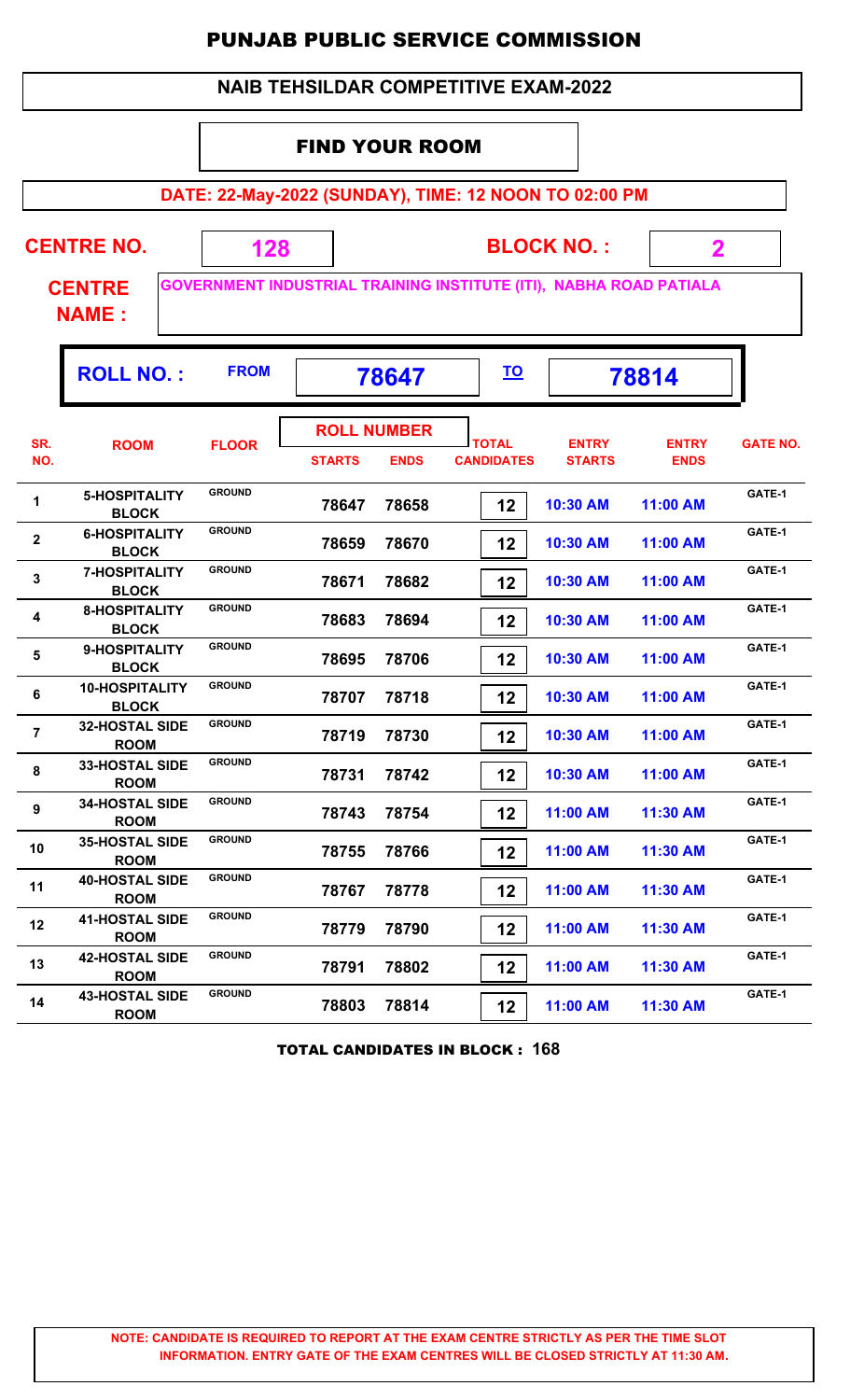| <b>NAIB TEHSILDAR COMPETITIVE EXAM-2022</b>                                                                                           |                                                                |               |                       |                                   |                                   |                               |                             |                 |  |  |  |  |
|---------------------------------------------------------------------------------------------------------------------------------------|----------------------------------------------------------------|---------------|-----------------------|-----------------------------------|-----------------------------------|-------------------------------|-----------------------------|-----------------|--|--|--|--|
|                                                                                                                                       |                                                                |               | <b>FIND YOUR ROOM</b> |                                   |                                   |                               |                             |                 |  |  |  |  |
| DATE: 22-May-2022 (SUNDAY), TIME: 12 NOON TO 02:00 PM                                                                                 |                                                                |               |                       |                                   |                                   |                               |                             |                 |  |  |  |  |
| <b>CENTRE NO.</b><br><b>BLOCK NO.:</b><br>129<br>1<br><b>G N GIRLS COLLEGE, DAKALA ROAD, PATIALA</b><br><b>CENTRE</b><br><b>NAME:</b> |                                                                |               |                       |                                   |                                   |                               |                             |                 |  |  |  |  |
|                                                                                                                                       | <b>ROLL NO.:</b><br><b>FROM</b><br><u>TO</u><br>79321<br>78815 |               |                       |                                   |                                   |                               |                             |                 |  |  |  |  |
| SR.<br>NO.                                                                                                                            | <b>ROOM</b>                                                    | <b>FLOOR</b>  | <b>STARTS</b>         | <b>ROLL NUMBER</b><br><b>ENDS</b> | <b>TOTAL</b><br><b>CANDIDATES</b> | <b>ENTRY</b><br><b>STARTS</b> | <b>ENTRY</b><br><b>ENDS</b> | <b>GATE NO.</b> |  |  |  |  |
| 1                                                                                                                                     | 1                                                              | <b>GROUND</b> | 78815                 | 78854                             | 40                                | 10:00 AM                      | 10:30 AM                    | GATE-1          |  |  |  |  |
| $\overline{2}$                                                                                                                        | $\overline{2}$                                                 | <b>GROUND</b> | 78855                 | 78894                             | 40                                | 10:00 AM                      | 10:30 AM                    | GATE-1          |  |  |  |  |
| 3                                                                                                                                     | 3                                                              | <b>GROUND</b> | 78895                 | 78934                             | 40                                | 10:00 AM                      | 10:30 AM                    | GATE-1          |  |  |  |  |
| 4                                                                                                                                     | 4                                                              | <b>GROUND</b> | 78935                 | 78974                             | 40                                | 10:00 AM                      | 10:30 AM                    | GATE-1          |  |  |  |  |
| 5                                                                                                                                     | 5                                                              | <b>GROUND</b> | 78975                 | 79014                             | 40                                | 10:00 AM                      | 10:30 AM                    | GATE-1          |  |  |  |  |
| 6                                                                                                                                     | 6                                                              | FIRST         | 79015                 | 79054                             | 40                                | 10:30 AM                      | 11:00 AM                    | GATE-1          |  |  |  |  |
| $\overline{7}$                                                                                                                        | $\overline{7}$                                                 | <b>FIRST</b>  | 79055                 | 79094                             | 40                                | 10:30 AM                      | 11:00 AM                    | GATE-1          |  |  |  |  |
| 8                                                                                                                                     | 8                                                              | <b>FIRST</b>  | 79095                 | 79119                             | 25                                | 10:30 AM                      | 11:00 AM                    | GATE-1          |  |  |  |  |
| 9                                                                                                                                     | 9                                                              | <b>FIRST</b>  | 79120                 | 79144                             | 25                                | 10:30 AM                      | 11:00 AM                    | GATE-1          |  |  |  |  |
| 10                                                                                                                                    | 10                                                             | <b>FIRST</b>  | 79145                 | 79169                             | 25                                | 10:30 AM                      | 11:00 AM                    | GATE-1          |  |  |  |  |
| 11                                                                                                                                    | 11                                                             | <b>FIRST</b>  | 79170                 | 79189                             | 20                                | 10:30 AM                      | 11:00 AM                    | GATE-1          |  |  |  |  |
| 12                                                                                                                                    | <b>HALL</b>                                                    | <b>FIRST</b>  | 79190                 | 79321                             | 132                               | 11:00 AM                      | 11:30 AM                    | GATE-1          |  |  |  |  |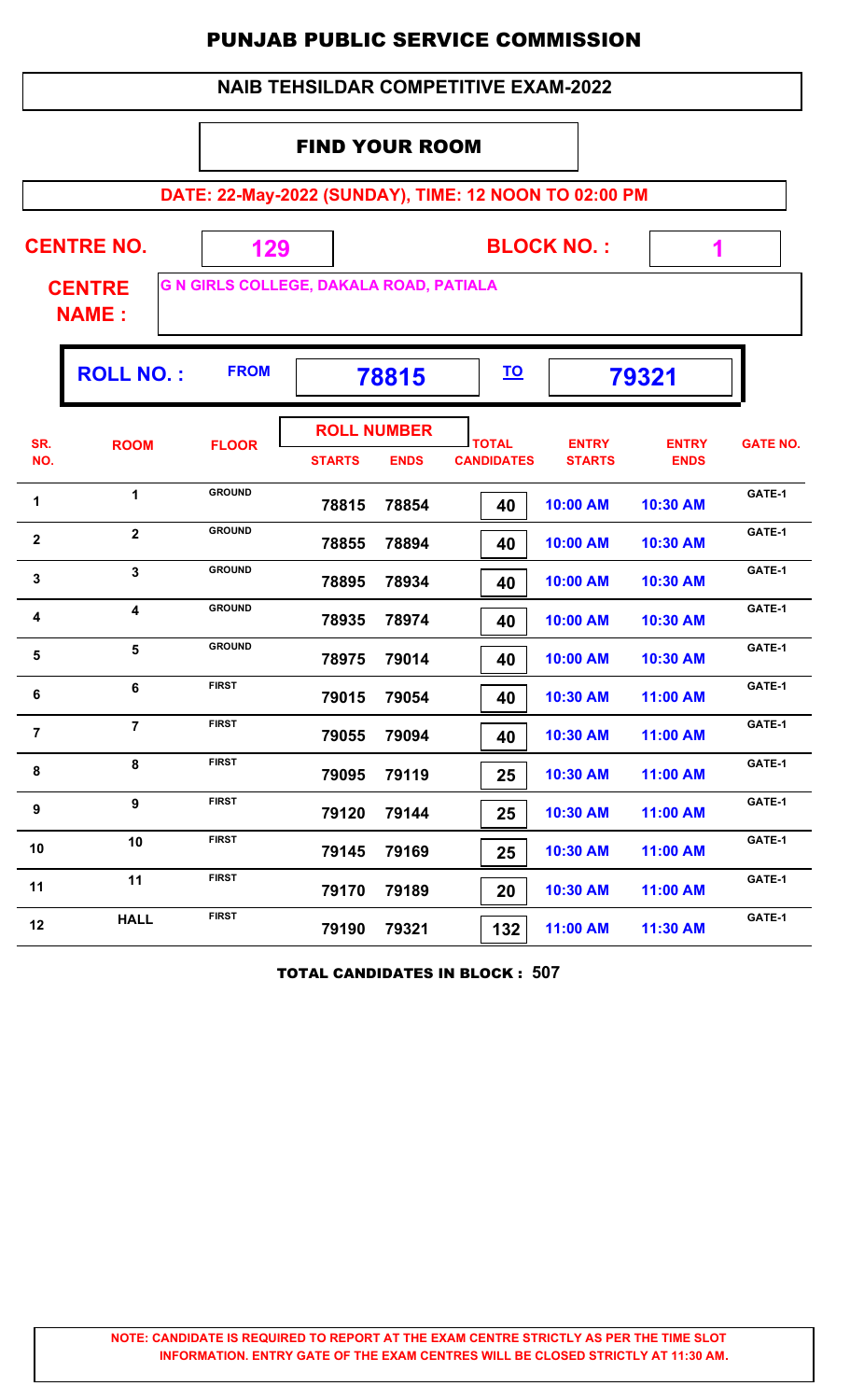| <b>NAIB TEHSILDAR COMPETITIVE EXAM-2022</b> |                                                 |                                                            |                       |                                   |  |                                   |                               |                             |                 |  |
|---------------------------------------------|-------------------------------------------------|------------------------------------------------------------|-----------------------|-----------------------------------|--|-----------------------------------|-------------------------------|-----------------------------|-----------------|--|
|                                             |                                                 |                                                            | <b>FIND YOUR ROOM</b> |                                   |  |                                   |                               |                             |                 |  |
|                                             |                                                 | DATE: 22-May-2022 (SUNDAY), TIME: 12 NOON TO 02:00 PM      |                       |                                   |  |                                   |                               |                             |                 |  |
|                                             | <b>CENTRE NO.</b>                               | 130                                                        |                       |                                   |  |                                   | <b>BLOCK NO.:</b>             | 1                           |                 |  |
|                                             | <b>CENTRE</b><br><b>PATIALA</b><br><b>NAME:</b> | BHUPINDRA INTERNATIONAL PUBLIC SCHOOL, OPPOSITE DEER PARK, |                       |                                   |  |                                   |                               |                             |                 |  |
|                                             | <b>ROLL NO.:</b>                                | <b>FROM</b>                                                |                       | 79322                             |  | <u>TO</u>                         |                               | 79501                       |                 |  |
| SR.<br>NO.                                  | <b>ROOM</b>                                     | <b>FLOOR</b>                                               | <b>STARTS</b>         | <b>ROLL NUMBER</b><br><b>ENDS</b> |  | <b>TOTAL</b><br><b>CANDIDATES</b> | <b>ENTRY</b><br><b>STARTS</b> | <b>ENTRY</b><br><b>ENDS</b> | <b>GATE NO.</b> |  |
| 1                                           | 30                                              | <b>FIRST</b>                                               | 79322                 | 79333                             |  | 12                                | 10:00 AM                      | 10:30 AM                    | GATE-1          |  |
| 2                                           | 31                                              | <b>FIRST</b>                                               | 79334                 | 79345                             |  | 12                                | 10:00 AM                      | 10:30 AM                    | GATE-1          |  |
| 3                                           | 32                                              | <b>FIRST</b>                                               | 79346                 | 79357                             |  | 12                                | 10:00 AM                      | 10:30 AM                    | GATE-1          |  |
| 4                                           | 33                                              | <b>SECOND</b>                                              | 79358                 | 79369                             |  | 12                                | 10:00 AM                      | 10:30 AM                    | GATE-1          |  |
| 5                                           | 34                                              | <b>SECOND</b>                                              | 79370                 | 79381                             |  | 12                                | 10:00 AM                      | 10:30 AM                    | GATE-1          |  |
| 6                                           | 35                                              | <b>SECOND</b>                                              | 79382                 | 79393                             |  | 12                                | 10:00 AM                      | 10:30 AM                    | GATE-1          |  |
| $\overline{7}$                              | 36                                              | <b>SECOND</b>                                              | 79394                 | 79405                             |  | 12                                | 10:30 AM                      | 11:00 AM                    | GATE-1          |  |
| 8                                           | 37                                              | <b>SECOND</b>                                              | 79406                 | 79417                             |  | 12                                | 10:30 AM                      | 11:00 AM                    | GATE-1          |  |
| 9                                           | 38                                              | <b>SECOND</b>                                              | 79418                 | 79429                             |  | 12                                | 10:30 AM                      | 11:00 AM                    | GATE-1          |  |
| 10                                          | 39                                              | <b>SECOND</b>                                              | 79430                 | 79441                             |  | 12                                | 10:30 AM                      | 11:00 AM                    | GATE-1          |  |
| 11                                          | 40                                              | <b>SECOND</b>                                              | 79442                 | 79453                             |  | 12                                | 10:30 AM                      | 11:00 AM                    | GATE-1          |  |
| 12                                          | 41                                              | <b>SECOND</b>                                              | 79454                 | 79465                             |  | 12                                | 11:00 AM                      | 11:30 AM                    | GATE-1          |  |
| 13                                          | 42                                              | <b>SECOND</b>                                              | 79466                 | 79477                             |  | 12                                | 11:00 AM                      | 11:30 AM                    | GATE-1          |  |
| 14                                          | 43                                              | <b>SECOND</b>                                              | 79478                 | 79489                             |  | 12                                | 11:00 AM                      | 11:30 AM                    | GATE-1          |  |
| 15                                          | 44                                              | <b>SECOND</b>                                              | 79490                 | 79501                             |  | 12                                | 11:00 AM                      | 11:30 AM                    | GATE-1          |  |

TOTAL CANDIDATES IN BLOCK : **180**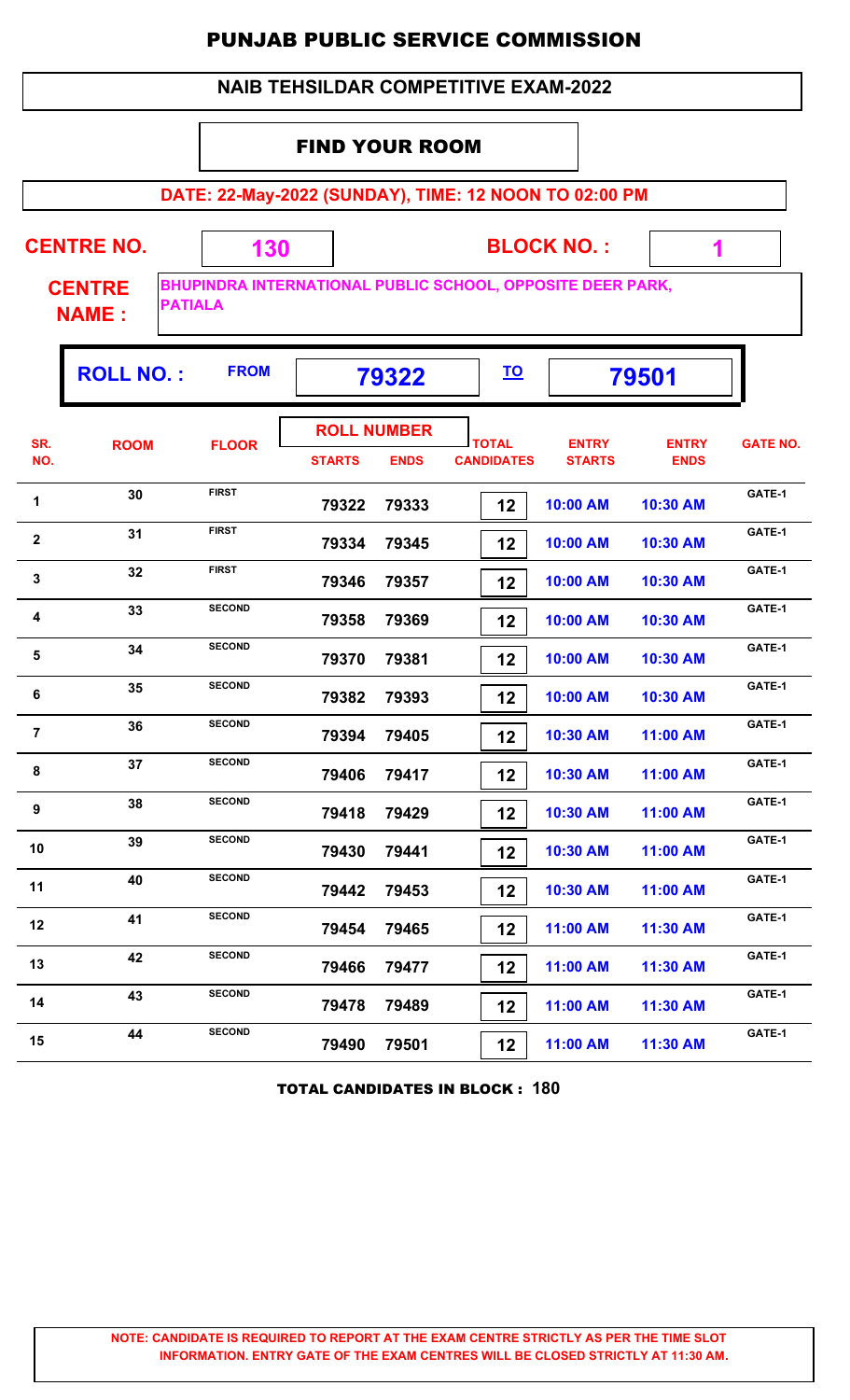| <b>NAIB TEHSILDAR COMPETITIVE EXAM-2022</b>                                       |                                                                |               |                                     |             |                                                       |                               |                             |                 |  |  |
|-----------------------------------------------------------------------------------|----------------------------------------------------------------|---------------|-------------------------------------|-------------|-------------------------------------------------------|-------------------------------|-----------------------------|-----------------|--|--|
|                                                                                   |                                                                |               | <b>FIND YOUR ROOM</b>               |             |                                                       |                               |                             |                 |  |  |
|                                                                                   |                                                                |               |                                     |             | DATE: 22-May-2022 (SUNDAY), TIME: 12 NOON TO 02:00 PM |                               |                             |                 |  |  |
|                                                                                   | <b>CENTRE NO.</b>                                              | 131           |                                     |             |                                                       | <b>BLOCK NO.:</b>             | 1                           |                 |  |  |
| GOVT. MOHINDRA COLLEGE, LOWER MALL ROAD, PATIALA<br><b>CENTRE</b><br><b>NAME:</b> |                                                                |               |                                     |             |                                                       |                               |                             |                 |  |  |
|                                                                                   | <b>FROM</b><br><b>ROLL NO.:</b><br><u>TO</u><br>79502<br>79765 |               |                                     |             |                                                       |                               |                             |                 |  |  |
| SR.<br>NO.                                                                        | <b>ROOM</b>                                                    | <b>FLOOR</b>  | <b>ROLL NUMBER</b><br><b>STARTS</b> | <b>ENDS</b> | <b>TOTAL</b><br><b>CANDIDATES</b>                     | <b>ENTRY</b><br><b>STARTS</b> | <b>ENTRY</b><br><b>ENDS</b> | <b>GATE NO.</b> |  |  |
| 1                                                                                 | 76(PTA BLOCK)                                                  | <b>FIRST</b>  | 79502                               | 79525       | 24                                                    | 10:00 AM                      | 10:30 AM                    | GATE-1          |  |  |
| $\overline{\mathbf{2}}$                                                           | 77(PTA BLOCK)                                                  | <b>FIRST</b>  | 79526                               | 79549       | 24                                                    | 10:00 AM                      | 10:30 AM                    | GATE-1          |  |  |
| $\overline{\mathbf{3}}$                                                           | 78(PTA BLOCK)                                                  | <b>FIRST</b>  | 79550                               | 79573       | 24                                                    | 10:00 AM                      | 10:30 AM                    | GATE-1          |  |  |
| $\overline{\mathbf{4}}$                                                           | 79(PTA BLOCK)                                                  | <b>FIRST</b>  | 79574                               | 79597       | 24                                                    | 10:00 AM                      | 10:30 AM                    | GATE-1          |  |  |
| 5                                                                                 | 80(PTA BLOCK)                                                  | <b>FIRST</b>  | 79598                               | 79621       | 24                                                    | 10:00 AM                      | 10:30 AM                    | GATE-1          |  |  |
| 6                                                                                 | 81(PTA BLOCK)                                                  | <b>GROUND</b> | 79622                               | 79645       | 24                                                    | 10:30 AM                      | 11:00 AM                    | GATE-1          |  |  |
| $\overline{7}$                                                                    | 82(PTA BLOCK)                                                  | <b>GROUND</b> | 79646                               | 79669       | 24                                                    | 10:30 AM                      | 11:00 AM                    | GATE-1          |  |  |
| 8                                                                                 | 83(PTA BLOCK)                                                  | <b>GROUND</b> | 79670                               | 79693       | 24                                                    | 10:30 AM                      | 11:00 AM                    | GATE-1          |  |  |
| 9                                                                                 | 84(PTA BLOCK)                                                  | <b>GROUND</b> | 79694                               | 79717       | 24                                                    | 11:00 AM                      | 11:30 AM                    | GATE-1          |  |  |
| 10                                                                                | 85(PTA BLOCK)                                                  | <b>GROUND</b> | 79718                               | 79741       | 24                                                    | 11:00 AM                      | 11:30 AM                    | GATE-1          |  |  |
| 11                                                                                | 130(HEIS BLOCK)                                                | <b>GROUND</b> | 79742                               | 79765       | 24                                                    | 11:00 AM                      | 11:30 AM                    | GATE-1          |  |  |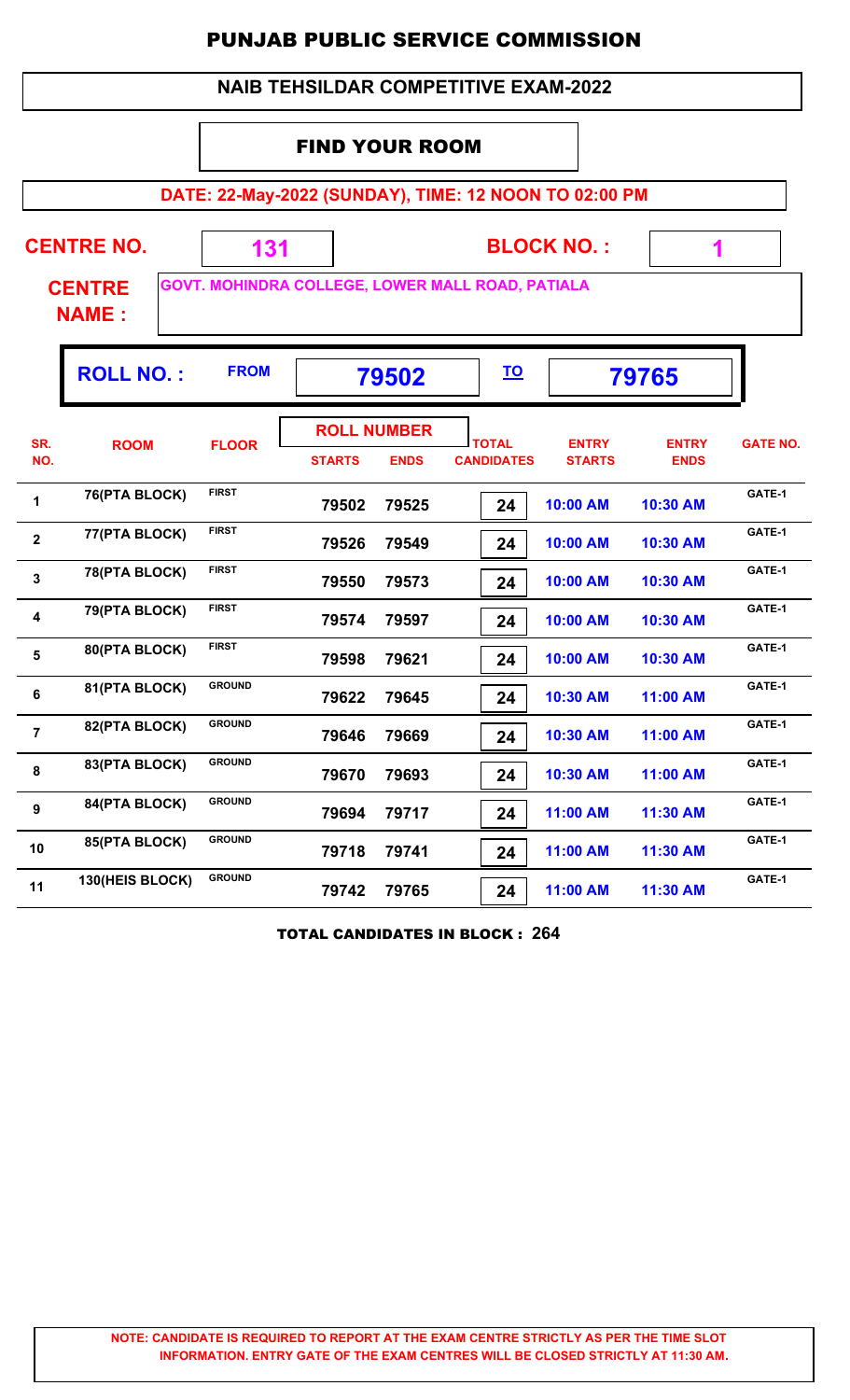#### **NAIB TEHSILDAR COMPETITIVE EXAM-2022**

### FIND YOUR ROOM

 **132**

**DATE: 22-May-2022 (SUNDAY), TIME: 12 NOON TO 02:00 PM**

**CENTRE NO.** 

**BLOCK NO. :**

 **1**

٠,

**CENTRE NAME :**

**GOVT. GIRLS SEN. SEC SMART SCHOOL, OLD POLICE LINE, NEAR MAHINDRA COLLEGE AND SAMANIA GATE, PATIALA**

|                  | <b>ROLL NO.:</b> | <b>FROM</b>  |                                     | 79766       |                                   | <u>TO</u><br>80065            |                             |                 |
|------------------|------------------|--------------|-------------------------------------|-------------|-----------------------------------|-------------------------------|-----------------------------|-----------------|
| SR.<br>NO.       | <b>ROOM</b>      | <b>FLOOR</b> | <b>ROLL NUMBER</b><br><b>STARTS</b> | <b>ENDS</b> | <b>TOTAL</b><br><b>CANDIDATES</b> | <b>ENTRY</b><br><b>STARTS</b> | <b>ENTRY</b><br><b>ENDS</b> | <b>GATE NO.</b> |
| 1                | 10 A             | <b>FIRST</b> | 79766                               | 79785       | 20                                | 10:00 AM                      | 10:30 AM                    | GATE-1          |
| 2                | 10 B             | <b>FIRST</b> | 79786                               | 79805       | 20                                | 10:00 AM                      | 10:30 AM                    | GATE-1          |
| 3                | 10 C             | <b>FIRST</b> | 79806                               | 79825       | 20                                | 10:00 AM                      | 10:30 AM                    | GATE-1          |
| 4                | 10 D             | <b>FIRST</b> | 79826                               | 79845       | 20                                | 10:00 AM                      | 10:30 AM                    | GATE-1          |
| 5                | 10 E             | <b>FIRST</b> | 79846                               | 79865       | 20                                | 10:00 AM                      | 10:30 AM                    | GATE-1          |
| 6                | 9A               | <b>FIRST</b> | 79866                               | 79885       | 20                                | 10:00 AM                      | 10:30 AM                    | GATE-1          |
| $\overline{7}$   | 9B               | <b>FIRST</b> | 79886                               | 79905       | 20                                | 10:30 AM                      | 11:00 AM                    | GATE-1          |
| 8                | 9C               | <b>FIRST</b> | 79906                               | 79925       | 20                                | 10:30 AM                      | 11:00 AM                    | GATE-1          |
| $\boldsymbol{9}$ | 9D               | <b>FIRST</b> | 79926                               | 79945       | 20                                | 10:30 AM                      | 11:00 AM                    | GATE-1          |
| 10               | 9 E              | <b>FIRST</b> | 79946                               | 79965       | 20                                | 10:30 AM                      | 11:00 AM                    | GATE-1          |
| 11               | $+1C$            | <b>FIRST</b> | 79966                               | 79985       | 20                                | 10:30 AM                      | 11:00 AM                    | GATE-1          |
| 12               | $+2D$            | <b>FIRST</b> | 79986                               | 80005       | 20                                | 11:00 AM                      | 11:30 AM                    | GATE-1          |
| 13               | $+2C$            | <b>FIRST</b> | 80006                               | 80025       | 20                                | 11:00 AM                      | 11:30 AM                    | GATE-1          |
| 14               | $+2A$            | <b>FIRST</b> | 80026                               | 80045       | 20                                | 11:00 AM                      | 11:30 AM                    | GATE-1          |
| 15               | <b>ROT LAB</b>   | <b>FIRST</b> | 80046                               | 80065       | 20                                | 11:00 AM                      | 11:30 AM                    | GATE-1          |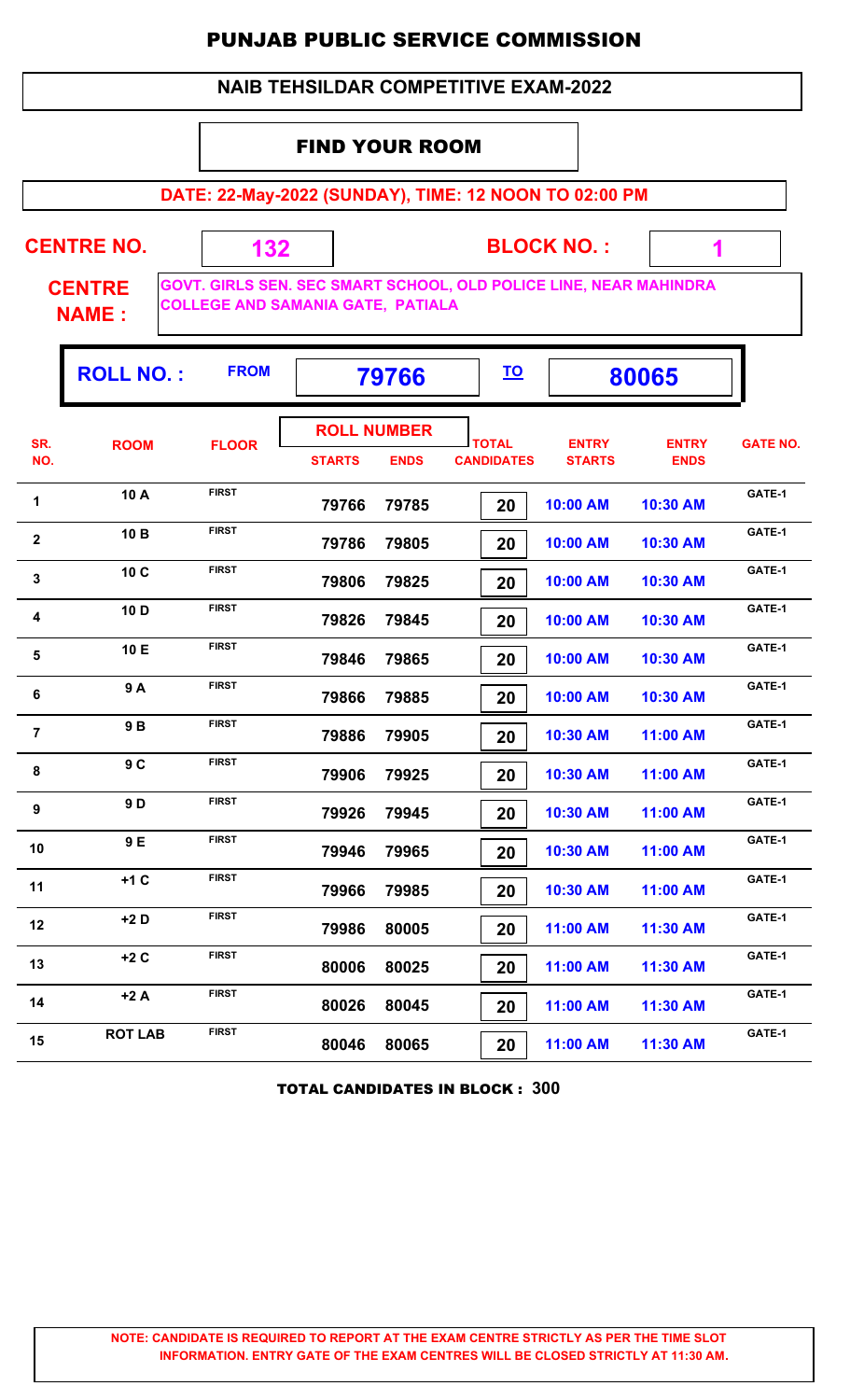|                | <b>NAIB TEHSILDAR COMPETITIVE EXAM-2022</b>           |                                                             |                       |                                   |                                   |                               |                             |                  |  |  |  |  |
|----------------|-------------------------------------------------------|-------------------------------------------------------------|-----------------------|-----------------------------------|-----------------------------------|-------------------------------|-----------------------------|------------------|--|--|--|--|
|                |                                                       |                                                             | <b>FIND YOUR ROOM</b> |                                   |                                   |                               |                             |                  |  |  |  |  |
|                | DATE: 22-May-2022 (SUNDAY), TIME: 12 NOON TO 02:00 PM |                                                             |                       |                                   |                                   |                               |                             |                  |  |  |  |  |
|                | <b>CENTRE NO.</b>                                     |                                                             |                       |                                   |                                   | <b>BLOCK NO.:</b>             |                             |                  |  |  |  |  |
|                | <b>CENTRE</b>                                         | 133<br><b>BUDHA DAL PUBLIC SCHOOL (SENIOR WING) PATIALA</b> |                       |                                   |                                   |                               | 1                           |                  |  |  |  |  |
| <b>NAME:</b>   |                                                       |                                                             |                       |                                   |                                   |                               |                             |                  |  |  |  |  |
|                | <b>ROLL NO.:</b>                                      | <b>FROM</b>                                                 |                       |                                   | <u>TO</u>                         |                               |                             |                  |  |  |  |  |
|                |                                                       |                                                             |                       | 80066                             |                                   |                               | 80305                       |                  |  |  |  |  |
| SR.<br>NO.     | <b>ROOM</b>                                           | <b>FLOOR</b>                                                | <b>STARTS</b>         | <b>ROLL NUMBER</b><br><b>ENDS</b> | <b>TOTAL</b><br><b>CANDIDATES</b> | <b>ENTRY</b><br><b>STARTS</b> | <b>ENTRY</b><br><b>ENDS</b> | <b>GATE NO.</b>  |  |  |  |  |
| 1              | 1                                                     | <b>TOP</b>                                                  | 80066                 | 80077                             | 12                                | 10:00 AM                      | 10:30 AM                    | <b>MAIN GATE</b> |  |  |  |  |
| $\mathbf 2$    | $\overline{2}$                                        | <b>TOP</b>                                                  | 80078                 | 80089                             | 12                                | 10:00 AM                      | 10:30 AM                    | <b>MAIN GATE</b> |  |  |  |  |
| 3              | 3                                                     | <b>TOP</b>                                                  | 80090                 | 80101                             | 12                                | 10:00 AM                      | 10:30 AM                    | <b>MAIN GATE</b> |  |  |  |  |
| 4              | 4                                                     | <b>TOP</b>                                                  | 80102                 | 80113                             | 12                                | 10:00 AM                      | 10:30 AM                    | <b>MAIN GATE</b> |  |  |  |  |
| 5              | 5                                                     | <b>TOP</b>                                                  | 80114                 | 80125                             | 12                                | 10:00 AM                      | 10:30 AM                    | <b>MAIN GATE</b> |  |  |  |  |
| 6              | 6                                                     | <b>TOP</b>                                                  | 80126                 | 80137                             | 12                                | 10:00 AM                      | 10:30 AM                    | <b>MAIN GATE</b> |  |  |  |  |
| $\overline{7}$ | $\overline{7}$                                        | <b>TOP</b>                                                  | 80138                 | 80149                             | 12                                | 10:00 AM                      | 10:30 AM                    | <b>MAIN GATE</b> |  |  |  |  |
| 8              | 8                                                     | <b>TOP</b>                                                  | 80150                 | 80161                             | 12                                | 10:00 AM                      | 10:30 AM                    | <b>MAIN GATE</b> |  |  |  |  |
| 9              | 9                                                     | <b>TOP</b>                                                  | 80162                 | 80173                             | 12                                | 10:30 AM                      | 11:00 AM                    | <b>MAIN GATE</b> |  |  |  |  |
| 10             | 10                                                    | <b>TOP</b>                                                  | 80174                 | 80185                             | 12                                | 10:30 AM                      | 11:00 AM                    | <b>MAIN GATE</b> |  |  |  |  |
| 11             | 11                                                    | <b>TOP</b>                                                  | 80186                 | 80197                             | 12                                | 10:30 AM                      | 11:00 AM                    | <b>MAIN GATE</b> |  |  |  |  |
| 12             | 12                                                    | <b>TOP</b>                                                  | 80198                 | 80209                             | 12                                | 10:30 AM                      | 11:00 AM                    | <b>MAIN GATE</b> |  |  |  |  |
| 13             | 13                                                    | <b>TOP</b>                                                  | 80210                 | 80221                             | 12                                | 10:30 AM                      | 11:00 AM                    | <b>MAIN GATE</b> |  |  |  |  |
| 14             | 14                                                    | <b>TOP</b>                                                  | 80222                 | 80233                             | 12                                | 10:30 AM                      | 11:00 AM                    | <b>MAIN GATE</b> |  |  |  |  |
| 15             | 15                                                    | <b>TOP</b>                                                  | 80234                 | 80245                             | 12                                | 10:30 AM                      | 11:00 AM                    | <b>MAIN GATE</b> |  |  |  |  |
| 16             | 16                                                    | <b>TOP</b>                                                  | 80246                 | 80257                             | 12                                | 11:00 AM                      | 11:30 AM                    | <b>MAIN GATE</b> |  |  |  |  |
| 17             | 17                                                    | <b>TOP</b>                                                  | 80258                 | 80269                             | 12                                | 11:00 AM                      | 11:30 AM                    | <b>MAIN GATE</b> |  |  |  |  |
| 18             | 18                                                    | <b>TOP</b>                                                  | 80270                 | 80281                             | 12                                | 11:00 AM                      | 11:30 AM                    | <b>MAIN GATE</b> |  |  |  |  |
| 19             | 19                                                    | <b>TOP</b>                                                  | 80282                 | 80293                             | 12                                | 11:00 AM                      | 11:30 AM                    | <b>MAIN GATE</b> |  |  |  |  |
| 20             | 20                                                    | <b>TOP</b>                                                  | 80294                 | 80305                             | 12                                | 11:00 AM                      | 11:30 AM                    | <b>MAIN GATE</b> |  |  |  |  |

TOTAL CANDIDATES IN BLOCK : **240**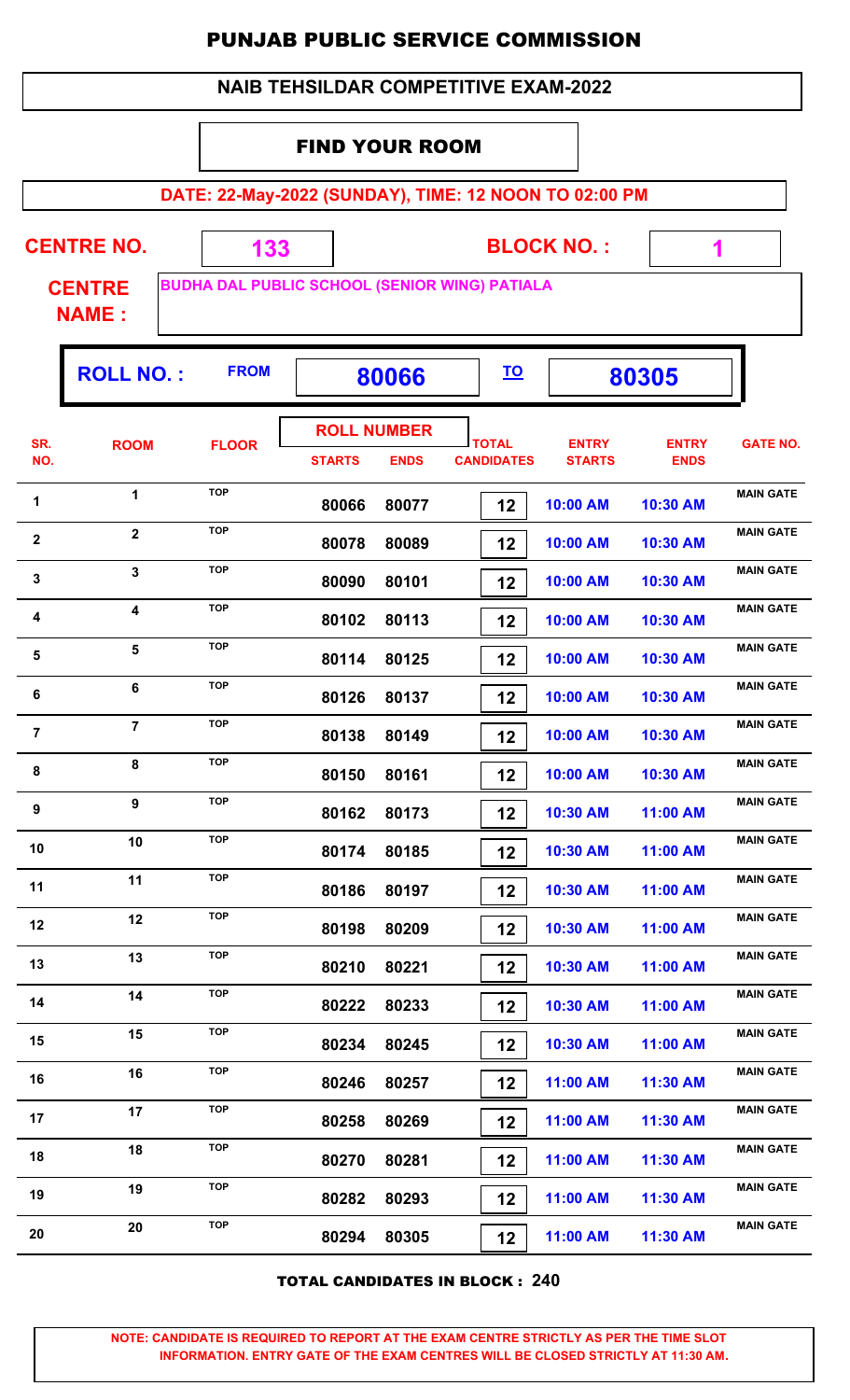| <b>NAIB TEHSILDAR COMPETITIVE EXAM-2022</b> |
|---------------------------------------------|
|---------------------------------------------|

#### FIND YOUR ROOM

**DATE: 22-May-2022 (SUNDAY), TIME: 12 NOON TO 02:00 PM**

|                               |                   | DATE: 22-May-2022 (SUNDAY), TIME: 12 NOON TO 02:00 PM |                                                      |             |                                       |                               |                             |                  |  |  |
|-------------------------------|-------------------|-------------------------------------------------------|------------------------------------------------------|-------------|---------------------------------------|-------------------------------|-----------------------------|------------------|--|--|
|                               | <b>CENTRE NO.</b> | 134                                                   |                                                      |             |                                       | <b>BLOCK NO.:</b>             | 1                           |                  |  |  |
| <b>CENTRE</b><br><b>NAME:</b> |                   |                                                       | <b>GOVT. COLLEGE FOR GIRLS STADIUM ROAD, PATIALA</b> |             |                                       |                               |                             |                  |  |  |
|                               | <b>ROLL NO.:</b>  | <b>FROM</b>                                           |                                                      | 80306       |                                       | 80593                         |                             |                  |  |  |
| SR.<br>NO.                    | <b>ROOM</b>       | <b>FLOOR</b>                                          | <b>ROLL NUMBER</b><br><b>STARTS</b>                  | <b>ENDS</b> | <b>TOTAL</b><br><b>CANDIDATES</b>     | <b>ENTRY</b><br><b>STARTS</b> | <b>ENTRY</b><br><b>ENDS</b> | <b>GATE NO.</b>  |  |  |
| 1                             | 1(ARTS BLOCK)     | <b>GROUND</b>                                         | 80306                                                | 80329       | 24                                    | 10:00 AM                      | 10:30 AM                    | <b>MAIN GATE</b> |  |  |
| $\overline{\mathbf{2}}$       | 2(ARTS BLOCK)     | <b>GROUND</b>                                         | 80330                                                | 80353       | 24                                    | 10:00 AM                      | 10:30 AM                    | <b>MAIN GATE</b> |  |  |
| $\mathbf{3}$                  | 3(ARTS BLOCK)     | <b>GROUND</b>                                         | 80354                                                | 80377       | 24                                    | 10:00 AM                      | 10:30 AM                    | <b>MAIN GATE</b> |  |  |
| 4                             | 4(ARTS BLOCK)     | <b>GROUND</b>                                         | 80378                                                | 80401       | 24                                    | 10:00 AM                      | 10:30 AM                    | <b>MAIN GATE</b> |  |  |
| 5                             | 5-A (HALL ARTS)   | <b>GROUND</b>                                         | 80402                                                | 80425       | 24                                    | 10:00 AM                      | 10:30 AM                    | <b>MAIN GATE</b> |  |  |
| 6                             | 5-B (HALL ARTS)   | <b>GROUND</b>                                         | 80426                                                | 80449       | 24                                    | 10:30 AM                      | 11:00 AM                    | <b>MAIN GATE</b> |  |  |
| $\overline{7}$                | 1(PTA BLOCK)      | <b>GROUND</b>                                         | 80450                                                | 80473       | 24                                    | 10:30 AM                      | 11:00 AM                    | <b>MAIN GATE</b> |  |  |
| 8                             | 2(PTA BLOCK)      | <b>GROUND</b>                                         | 80474                                                | 80497       | 24                                    | 10:30 AM                      | 11:00 AM                    | <b>MAIN GATE</b> |  |  |
| 9                             | 3(PTA BLOCK)      | <b>GROUND</b>                                         | 80498                                                | 80521       | 24                                    | 10:30 AM                      | 11:00 AM                    | <b>MAIN GATE</b> |  |  |
| 10                            | 4(PTA BLOCK)      | <b>GROUND</b>                                         | 80522                                                | 80545       | 24                                    | 11:00 AM                      | 11:30 AM                    | <b>MAIN GATE</b> |  |  |
| 11                            | 5(PTA BLOCK)      | <b>GROUND</b>                                         | 80546                                                | 80569       | 24                                    | 11:00 AM                      | 11:30 AM                    | <b>MAIN GATE</b> |  |  |
| 12                            | 6(PTA BLOCK)      | <b>GROUND</b>                                         | 80570                                                | 80593       | 24                                    | 11:00 AM                      | 11:30 AM                    | <b>MAIN GATE</b> |  |  |
|                               |                   |                                                       |                                                      |             | <b>TOTAL CANDIDATES IN BLOCK: 288</b> |                               |                             |                  |  |  |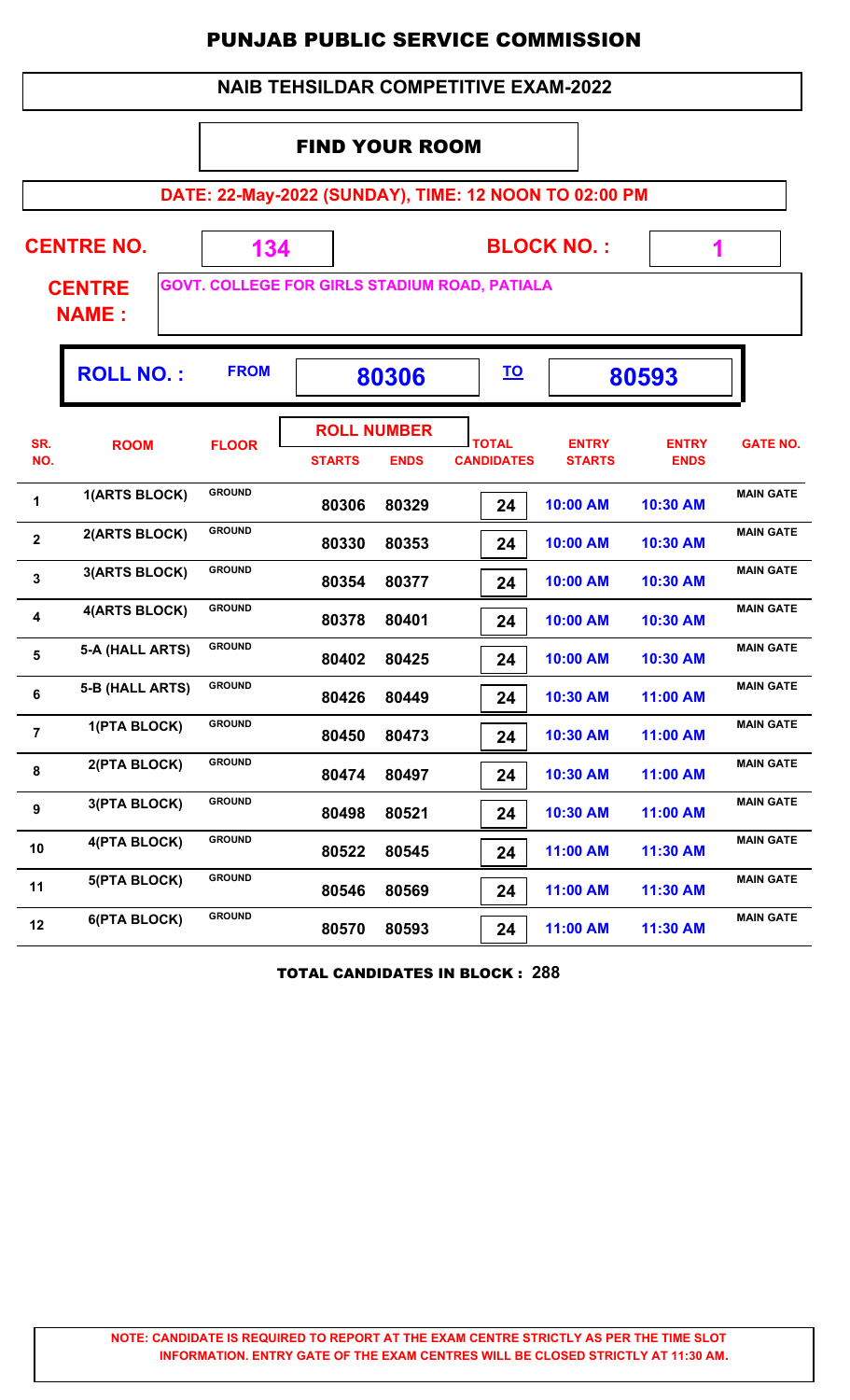#### **DATE: 22-May-2022 (SUNDAY), TIME: 12 NOON TO 02:00 PM BLOCK NO. : CENTRE NAME : CENTRE NO. 135 GOVT. SEN. SEC. SMART SCHOOL, PHEELKHANA, NEAR CHANDANI CHOWK, PATIALA 1** FIND YOUR ROOM **ROLL NO. :** FROM | 80594 |  $\overline{10}$  | 80893 **TOTAL STARTS ENDS CANDIDATES SR. NO.** ROOM FLOOR **International FLOOR** *ENTRY* **STARTS ENTRY ENDS FLOOR GATE NO. ROLL NUMBER 80594 80613 20 10:00 AM 10:30 AM** 1 **1 1**(HIGH BLOCK) GROUND 80594 80613 **10:00 AM** 10:30 AM  **80614 80633 20 10:00 AM 10:30 AM 2 2** (HIGH BLOCK) GROUND **80614 80633 2 10:00 AM 10:30 AM MAIN GATE 80634 80653 20 10:00 AM 10:30 AM 2 3** (HIGH BLOCK) GROUND **80634 80653 20 10:00 AM 10:30 AM MAIN GATE 80654 80673 20 10:00 AM 10:30 AM 4 4** (HIGH BLOCK) GROUND 80654 80673 **10:00 AM 10:30 AM** MAIN GATE  **80674 80693 20 10:00 AM 10:30 AM MAIN GATE<sup>5</sup> 5(HIGH BLOCK) FIRST 80694 80713 20 10:00 AM 10:30 AM MAIN GATE<sup>6</sup> 6(HIGH BLOCK) FIRST 80714 80733 20 10:30 AM 11:00 AM MAIN GATE<sup>7</sup> 7(HIGH BLOCK) FIRST 80734 80753 20 10:30 AM 11:00 AM** 8 **8 8**(HIGH BLOCK) FIRST 80734 80753 **10:30 AM** 11:00 AM  **80754 80773 20 10:30 AM 11:00 AM MAIN GATE<sup>9</sup> 9(HIGH BLOCK) FIRST 80774 80793 20 10:30 AM 11:00 AM** 10 **10(ARTS BLOCK)** GROUND 80774 80793 **20 10:30 AM** 11:00 AM  **80794 80813 20 10:30 AM 11:00 AM** 11 **11(ARTS BLOCK)** GROUND 80794 80813 **20 10:30 AM 11:00 AM** MAIN GATE  **80814 80833 20 11:00 AM 11:30 AM** 12 **12(ARTS BLOCK)** GROUND **80814 80833 20 11:00 AM** 11:30 AM  **80834 80853 20 11:00 AM 11:30 AM** 13 **13(ARTS BLOCK)** FIRST 80834 80853 **20 11:00 AM** 11:30 AM  **80854 80873 20 11:00 AM 11:30 AM** 14 **14(ARTS BLOCK)** FIRST 80854 80873 **20 11:00 AM** 11:30 AM  **80874 80893 20 11:00 AM 11:30 AM** 15<sup>2</sup> **15 15 ARTS BLOCK)** FIRST **80874 80893 11:00 AM 11:30 AM**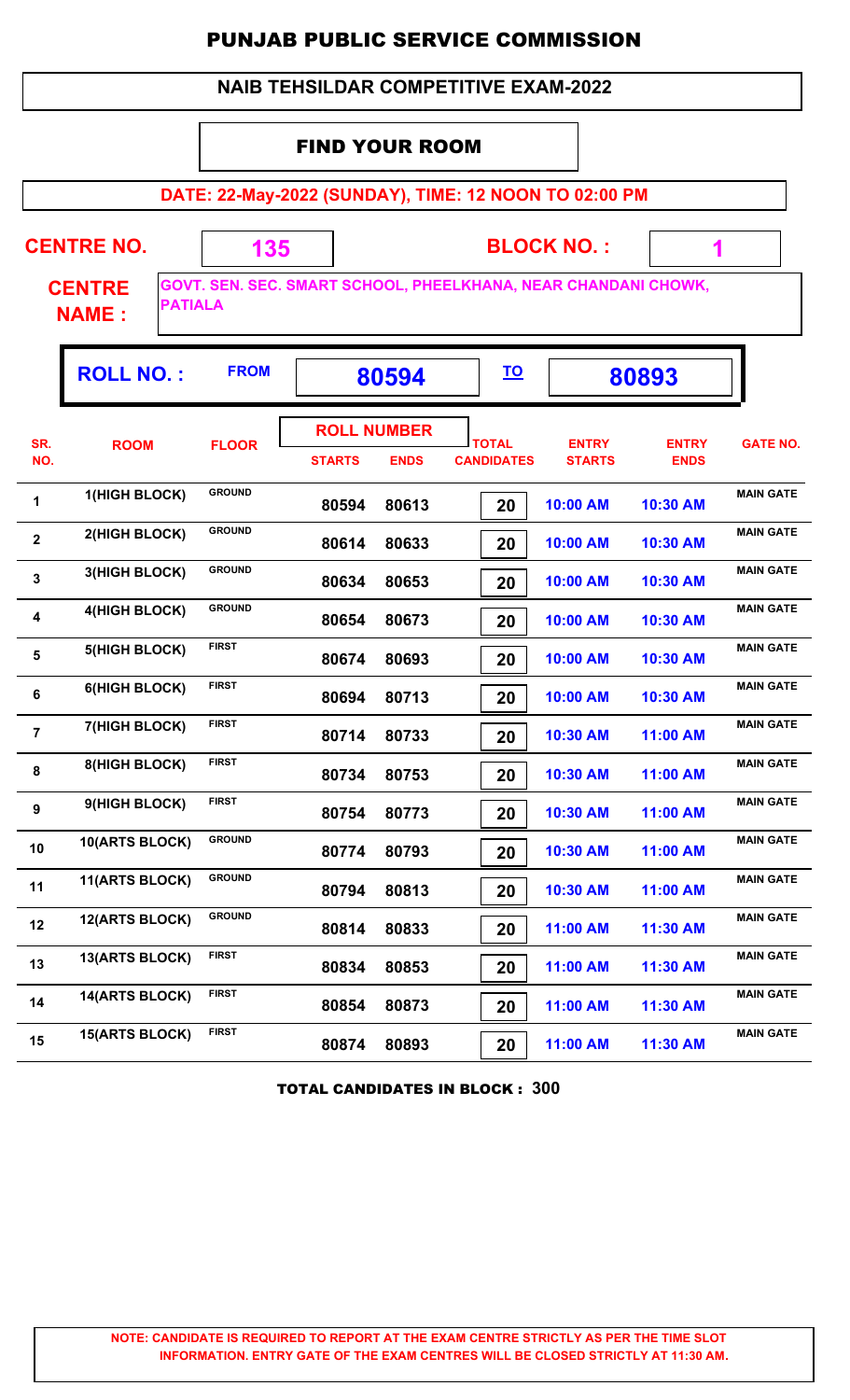|              | <b>PUNJAB PUBLIC SERVICE COMMISSION</b>     |                                                                 |                                     |             |                                   |                               |                             |                  |  |  |  |  |
|--------------|---------------------------------------------|-----------------------------------------------------------------|-------------------------------------|-------------|-----------------------------------|-------------------------------|-----------------------------|------------------|--|--|--|--|
|              | <b>NAIB TEHSILDAR COMPETITIVE EXAM-2022</b> |                                                                 |                                     |             |                                   |                               |                             |                  |  |  |  |  |
|              | <b>FIND YOUR ROOM</b>                       |                                                                 |                                     |             |                                   |                               |                             |                  |  |  |  |  |
|              |                                             | DATE: 22-May-2022 (SUNDAY), TIME: 12 NOON TO 02:00 PM           |                                     |             |                                   |                               |                             |                  |  |  |  |  |
|              | <b>CENTRE NO.</b>                           | 136                                                             |                                     |             |                                   | <b>BLOCK NO.:</b>             | 1                           |                  |  |  |  |  |
|              | <b>CENTRE</b><br><b>NAME:</b>               | MULTANI MAL MODI COLLEGE, NEAR SUNAMI GATE, LOWER MALL, PATIALA |                                     |             |                                   |                               |                             |                  |  |  |  |  |
|              | <b>ROLL NO.:</b>                            | <b>FROM</b>                                                     |                                     | 80894       | <u>TO</u>                         |                               | 81102                       |                  |  |  |  |  |
| SR.<br>NO.   | <b>ROOM</b>                                 | <b>FLOOR</b>                                                    | <b>ROLL NUMBER</b><br><b>STARTS</b> | <b>ENDS</b> | <b>TOTAL</b><br><b>CANDIDATES</b> | <b>ENTRY</b><br><b>STARTS</b> | <b>ENTRY</b><br><b>ENDS</b> | <b>GATE NO.</b>  |  |  |  |  |
| 1            | 1                                           | <b>GROUND</b>                                                   | 80894                               | 80918       | 25                                | 10:00 AM                      | 10:30 AM                    | <b>MAIN GATE</b> |  |  |  |  |
| $\mathbf{2}$ | $\overline{2}$                              | <b>GROUND</b>                                                   | 80919                               | 80943       | 25                                | 10:00 AM                      | 10:30 AM                    | <b>MAIN GATE</b> |  |  |  |  |
| $\mathbf{3}$ | 3                                           | <b>GROUND</b>                                                   | 80944                               | 80968       | 25                                | 10:00 AM                      | 10:30 AM                    | <b>MAIN GATE</b> |  |  |  |  |
| 4            | 4                                           | <b>GROUND</b>                                                   | 80969                               | 80993       | 25                                | 10:00 AM                      | 10:30 AM                    | <b>MAIN GATE</b> |  |  |  |  |
| $\sqrt{5}$   | 5                                           | <b>GROUND</b>                                                   |                                     | 80994 81018 | 25                                | 10:30 AM                      | 11:00 AM                    | <b>MAIN GATE</b> |  |  |  |  |
| 6            | $6-A$                                       | <b>GROUND</b>                                                   | 81019                               | 81034       | 16                                | 10:30 AM                      | 11:00 AM                    | <b>MAIN GATE</b> |  |  |  |  |
| 7            | $6-B$                                       | <b>GROUND</b>                                                   | 81035                               | 81050       | 16                                | 10:30 AM                      | 11:00 AM                    | <b>MAIN GATE</b> |  |  |  |  |
| 8            | $\overline{7}$                              | <b>GROUND</b>                                                   | 81051                               | 81062       | 12                                | 11:00 AM                      | 11:30 AM                    | <b>MAIN GATE</b> |  |  |  |  |
| 9            | <b>PG-1</b>                                 | <b>GROUND</b>                                                   | 81063                               | 81082       | 20                                | 11:00 AM                      | 11:30 AM                    | <b>MAIN GATE</b> |  |  |  |  |

TOTAL CANDIDATES IN BLOCK : **209**

 **81083 81102 20 11:00 AM 11:30 AM MAIN GATE<sup>10</sup> PG-2 GROUND**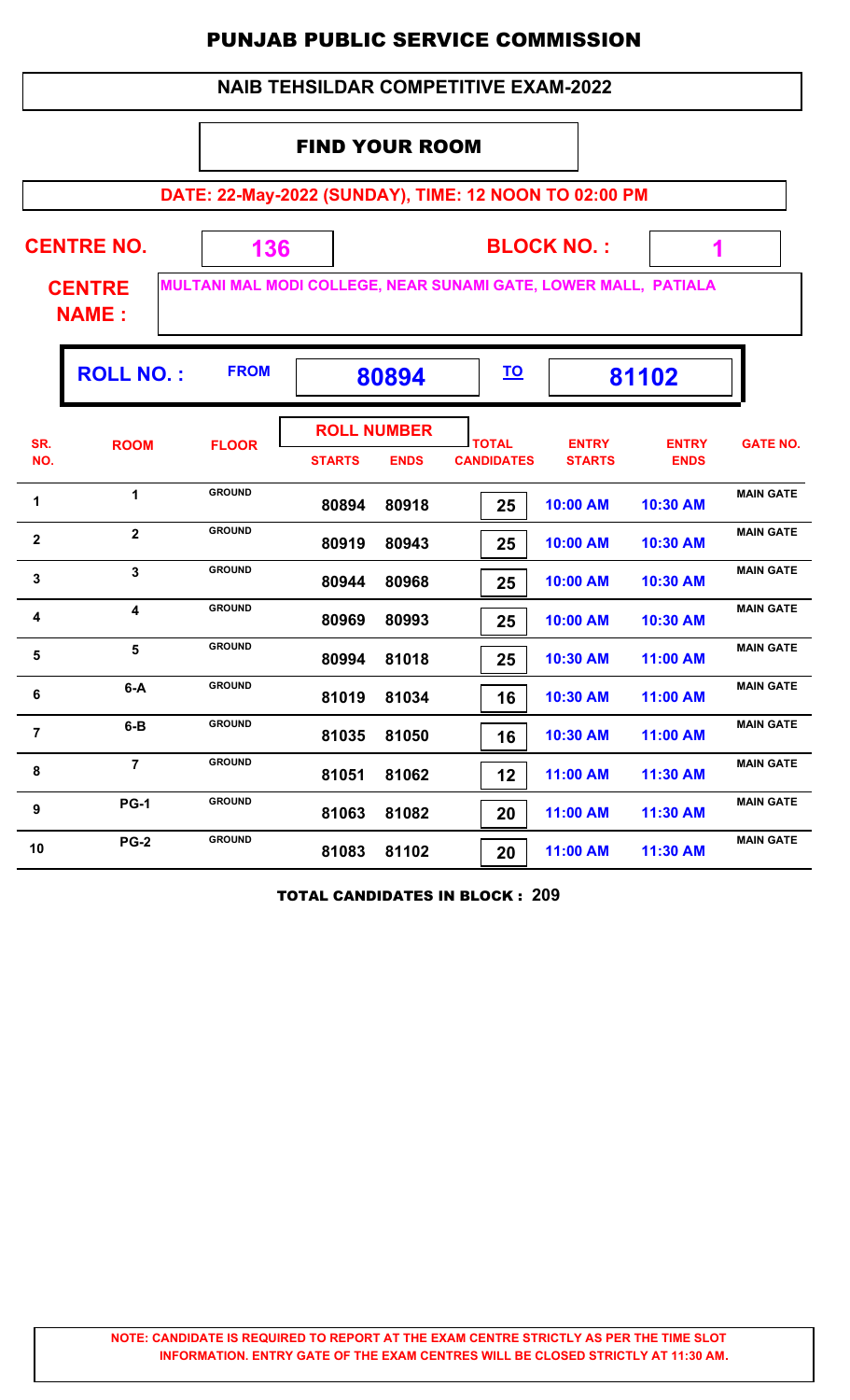|                |                               |                                                                 |                                     |             | <b>NAIB TEHSILDAR COMPETITIVE EXAM-2022</b> |                               |                             |                  |
|----------------|-------------------------------|-----------------------------------------------------------------|-------------------------------------|-------------|---------------------------------------------|-------------------------------|-----------------------------|------------------|
|                |                               |                                                                 | <b>FIND YOUR ROOM</b>               |             |                                             |                               |                             |                  |
|                |                               | DATE: 22-May-2022 (SUNDAY), TIME: 12 NOON TO 02:00 PM           |                                     |             |                                             |                               |                             |                  |
|                | <b>CENTRE NO.</b>             | 136                                                             |                                     |             |                                             | <b>BLOCK NO.:</b>             | $\mathbf{2}$                |                  |
|                | <b>CENTRE</b><br><b>NAME:</b> | MULTANI MAL MODI COLLEGE, NEAR SUNAMI GATE, LOWER MALL, PATIALA |                                     |             |                                             |                               |                             |                  |
|                | <b>ROLL NO.:</b>              | <b>FROM</b>                                                     |                                     | 81103       | <u>TO</u>                                   |                               | 81294                       |                  |
| SR.<br>NO.     | <b>ROOM</b>                   | <b>FLOOR</b>                                                    | <b>ROLL NUMBER</b><br><b>STARTS</b> | <b>ENDS</b> | <b>TOTAL</b><br><b>CANDIDATES</b>           | <b>ENTRY</b><br><b>STARTS</b> | <b>ENTRY</b><br><b>ENDS</b> | <b>GATE NO.</b>  |
| 1              | 15                            | <b>FIRST</b>                                                    | 81103                               | 81122       | 20                                          | 10:00 AM                      | 10:30 AM                    | <b>MAIN GATE</b> |
| $\mathbf{2}$   | 16                            | <b>FIRST</b>                                                    | 81123                               | 81147       | 25                                          | 10:00 AM                      | 10:30 AM                    | <b>MAIN GATE</b> |
| $\mathbf{3}$   | 17                            | <b>FIRST</b>                                                    | 81148                               | 81162       | 15                                          | 10:00 AM                      | 10:30 AM                    | <b>MAIN GATE</b> |
| 4              | 18                            | <b>FIRST</b>                                                    | 81163                               | 81177       | 15                                          | 10:30 AM                      | 11:00 AM                    | <b>MAIN GATE</b> |
| 5              | $19-A$                        | <b>FIRST</b>                                                    | 81178                               | 81192       | 15                                          | 10:30 AM                      | 11:00 AM                    | <b>MAIN GATE</b> |
| 6              | $19-B$                        | <b>FIRST</b>                                                    | 81193                               | 81207       | 15                                          | 10:30 AM                      | 11:00 AM                    | <b>MAIN GATE</b> |
| $\overline{7}$ | 20                            | <b>FIRST</b>                                                    | 81208                               | 81222       | 15                                          | 10:30 AM                      | 11:00 AM                    | <b>MAIN GATE</b> |
| 8              | <b>PG-3</b>                   | <b>FIRST</b>                                                    | 81223                               | 81242       | 20                                          | 10:30 AM                      | 11:00 AM                    | <b>MAIN GATE</b> |
| 9              | <b>PG-4</b>                   | <b>FIRST</b>                                                    | 81243                               | 81262       | 20                                          | 11:00 AM                      | 11:30 AM                    | <b>MAIN GATE</b> |
| 10             | 22                            | <b>FIRST</b>                                                    | 81263                               | 81294       | 32                                          | 11:00 AM                      | 11:30 AM                    | <b>MAIN GATE</b> |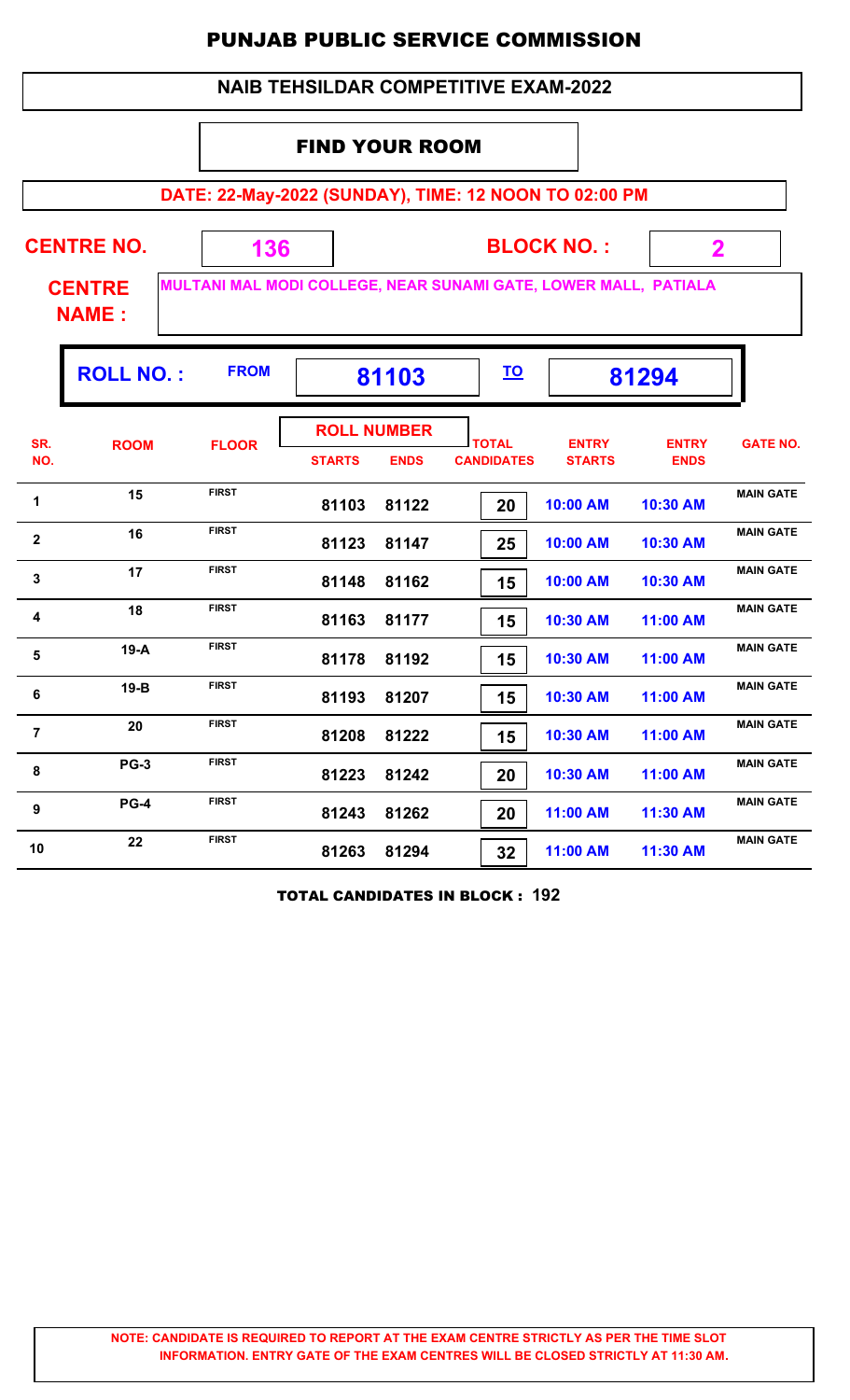|                   | <b>NAIB TEHSILDAR COMPETITIVE EXAM-2022</b>           |                                             |                       |                                   |                                   |                               |                             |                 |  |  |  |  |  |
|-------------------|-------------------------------------------------------|---------------------------------------------|-----------------------|-----------------------------------|-----------------------------------|-------------------------------|-----------------------------|-----------------|--|--|--|--|--|
|                   |                                                       |                                             | <b>FIND YOUR ROOM</b> |                                   |                                   |                               |                             |                 |  |  |  |  |  |
|                   | DATE: 22-May-2022 (SUNDAY), TIME: 12 NOON TO 02:00 PM |                                             |                       |                                   |                                   |                               |                             |                 |  |  |  |  |  |
| <b>CENTRE NO.</b> |                                                       | 137                                         |                       | <b>BLOCK NO.:</b>                 | 1                                 |                               |                             |                 |  |  |  |  |  |
|                   | <b>CENTRE</b><br><b>NAME:</b>                         | <b>CAREER ACADEMY, BHADSON ROAD PATIALA</b> |                       |                                   |                                   |                               |                             |                 |  |  |  |  |  |
|                   | <b>ROLL NO.:</b>                                      | <b>FROM</b>                                 |                       | 81295                             | <u>TO</u>                         |                               | 81594                       |                 |  |  |  |  |  |
| SR.<br>NO.        | <b>ROOM</b>                                           | <b>FLOOR</b>                                | <b>STARTS</b>         | <b>ROLL NUMBER</b><br><b>ENDS</b> | <b>TOTAL</b><br><b>CANDIDATES</b> | <b>ENTRY</b><br><b>STARTS</b> | <b>ENTRY</b><br><b>ENDS</b> | <b>GATE NO.</b> |  |  |  |  |  |
| 1                 | 1                                                     | <b>FIRST</b>                                | 81295                 | 81318                             | 24                                | 10:00 AM                      | 10:30 AM                    | GATE-4          |  |  |  |  |  |
| $\mathbf{2}$      | $\overline{2}$                                        | <b>FIRST</b>                                | 81319                 | 81336                             | 18                                | 10:00 AM                      | 10:30 AM                    | GATE-4          |  |  |  |  |  |
| 3                 | $\mathbf{3}$                                          | <b>FIRST</b>                                | 81337                 | 81354                             | 18                                | 10:00 AM                      | 10:30 AM                    | GATE-4          |  |  |  |  |  |
| 4                 | 4                                                     | <b>FIRST</b>                                | 81355                 | 81372                             | 18                                | 10:00 AM                      | 10:30 AM                    | GATE-4          |  |  |  |  |  |
| 5                 | $5\phantom{a}$                                        | <b>FIRST</b>                                | 81373                 | 81390                             | 18                                | 10:00 AM                      | 10:30 AM                    | GATE-4          |  |  |  |  |  |
| 6                 | 6                                                     | <b>FIRST</b>                                | 81391                 | 81414                             | 24                                | 10:00 AM                      | 10:30 AM                    | GATE-4          |  |  |  |  |  |
| $\overline{7}$    | $\overline{7}$                                        | <b>FIRST</b>                                | 81415                 | 81441                             | 27                                | 10:00 AM                      | 10:30 AM                    | GATE-4          |  |  |  |  |  |
| 8                 | 8                                                     | <b>FIRST</b>                                | 81442                 | 81468                             | 27                                | 10:30 AM                      | 11:00 AM                    | GATE-4          |  |  |  |  |  |
| 9                 | 9                                                     | <b>FIRST</b>                                | 81469                 | 81489                             | 21                                | 10:30 AM                      | 11:00 AM                    | GATE-4          |  |  |  |  |  |
| 10                | 10                                                    | <b>FIRST</b>                                | 81490                 | 81510                             | 21                                | 10:30 AM                      | 11:00 AM                    | GATE-4          |  |  |  |  |  |
| 11                | 11                                                    | <b>FIRST</b>                                | 81511                 | 81531                             | 21                                | 10:30 AM                      | 11:00 AM                    | GATE-4          |  |  |  |  |  |
| 12                | 12                                                    | <b>FIRST</b>                                | 81532                 | 81563                             | 32                                | 11:00 AM                      | 11:30 AM                    | GATE-4          |  |  |  |  |  |
| 13                | 13                                                    | <b>FIRST</b>                                | 81564                 | 81594                             | 31                                | 11:00 AM                      | 11:30 AM                    | GATE-4          |  |  |  |  |  |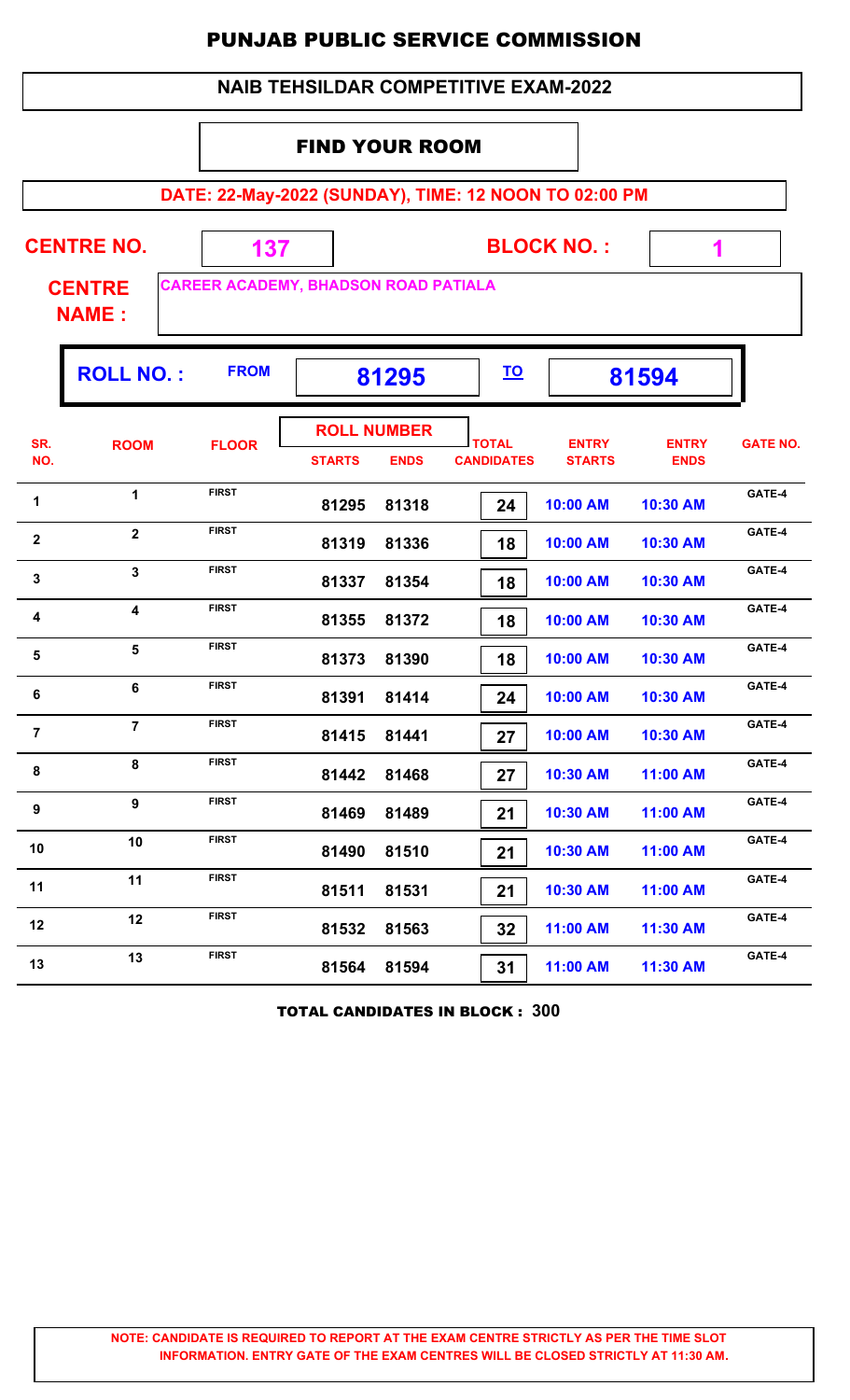|                       | <b>NAIB TEHSILDAR COMPETITIVE EXAM-2022</b>           |                                            |               |                                   |                                   |                                                              |                             |                 |  |  |  |  |  |
|-----------------------|-------------------------------------------------------|--------------------------------------------|---------------|-----------------------------------|-----------------------------------|--------------------------------------------------------------|-----------------------------|-----------------|--|--|--|--|--|
| <b>FIND YOUR ROOM</b> |                                                       |                                            |               |                                   |                                   |                                                              |                             |                 |  |  |  |  |  |
|                       | DATE: 22-May-2022 (SUNDAY), TIME: 12 NOON TO 02:00 PM |                                            |               |                                   |                                   |                                                              |                             |                 |  |  |  |  |  |
|                       | <b>CENTRE NO.</b>                                     | 138                                        |               |                                   |                                   | <b>BLOCK NO.:</b>                                            | 1                           |                 |  |  |  |  |  |
|                       | <b>CENTRE</b><br><b>NAME:</b>                         |                                            |               |                                   |                                   | THAPAR POLYTECNIC COLLEGE, THAPAR TECHNOLOGY CAMPUS, PATIALA |                             |                 |  |  |  |  |  |
|                       | <b>ROLL NO.:</b>                                      | <b>FROM</b><br><u>TO</u><br>81595<br>81961 |               |                                   |                                   |                                                              |                             |                 |  |  |  |  |  |
| SR.<br>NO.            | <b>ROOM</b>                                           | <b>FLOOR</b>                               | <b>STARTS</b> | <b>ROLL NUMBER</b><br><b>ENDS</b> | <b>TOTAL</b><br><b>CANDIDATES</b> | <b>ENTRY</b><br><b>STARTS</b>                                | <b>ENTRY</b><br><b>ENDS</b> | <b>GATE NO.</b> |  |  |  |  |  |
| 1                     | 111                                                   | <b>GROUND</b>                              | 81595         | 81615                             | 21                                | 10:00 AM                                                     | 10:30 AM                    | GATE-1          |  |  |  |  |  |
| $\mathbf{2}$          | 211                                                   | <b>FIRST</b>                               | 81616         | 81636                             | 21                                | 10:00 AM                                                     | 10:30 AM                    | GATE-1          |  |  |  |  |  |
| 3                     | 212                                                   | <b>FIRST</b>                               | 81637         | 81657                             | 21                                | 10:00 AM                                                     | 10:30 AM                    | GATE-1          |  |  |  |  |  |
| 4                     | 213                                                   | <b>FIRST</b>                               | 81658         | 81678                             | 21                                | 10:00 AM                                                     | 10:30 AM                    | GATE-1          |  |  |  |  |  |
| 5                     | 209                                                   | <b>FIRST</b>                               | 81679         | 81703                             | 25                                | 10:00 AM                                                     | 10:30 AM                    | GATE-1          |  |  |  |  |  |
| 6                     | 221                                                   | <b>FIRST</b>                               | 81704         | 81733                             | 30                                | 10:00 AM                                                     | 10:30 AM                    | GATE-1          |  |  |  |  |  |
| $\overline{7}$        | 310                                                   | <b>SECOND</b>                              | 81734         | 81754                             | 21                                | 10:30 AM                                                     | 11:00 AM                    | GATE-1          |  |  |  |  |  |
| 8                     | 311                                                   | <b>SECOND</b>                              | 81755         | 81775                             | 21                                | 10:30 AM                                                     | 11:00 AM                    | GATE-1          |  |  |  |  |  |
| 9                     | 312                                                   | <b>SECOND</b>                              | 81776         | 81796                             | 21                                | 10:30 AM                                                     | 11:00 AM                    | GATE-1          |  |  |  |  |  |
| 10                    | 313                                                   | <b>SECOND</b>                              | 81797         | 81817                             | 21                                | 10:30 AM                                                     | 11:00 AM                    | GATE-1          |  |  |  |  |  |
| 11                    | 320                                                   | <b>SECOND</b>                              | 81818         | 81847                             | 30                                | 10:30 AM                                                     | 11:00 AM                    | GATE-1          |  |  |  |  |  |
| 12                    | 410                                                   | <b>THIRD</b>                               | 81848         | 81868                             | 21                                | 11:00 AM                                                     | 11:30 AM                    | GATE-1          |  |  |  |  |  |
| 13                    | 411                                                   | <b>THIRD</b>                               | 81869         | 81889                             | 21                                | 11:00 AM                                                     | 11:30 AM                    | GATE-1          |  |  |  |  |  |
| 14                    | 412                                                   | <b>THIRD</b>                               | 81890         | 81910                             | 21                                | 11:00 AM                                                     | 11:30 AM                    | GATE-1          |  |  |  |  |  |
| 15                    | 413                                                   | <b>THIRD</b>                               | 81911         | 81931                             | 21                                | 11:00 AM                                                     | 11:30 AM                    | GATE-1          |  |  |  |  |  |
| 16                    | 420                                                   | <b>THIRD</b>                               | 81932         | 81961                             | 30                                | 11:00 AM                                                     | 11:30 AM                    | GATE-1          |  |  |  |  |  |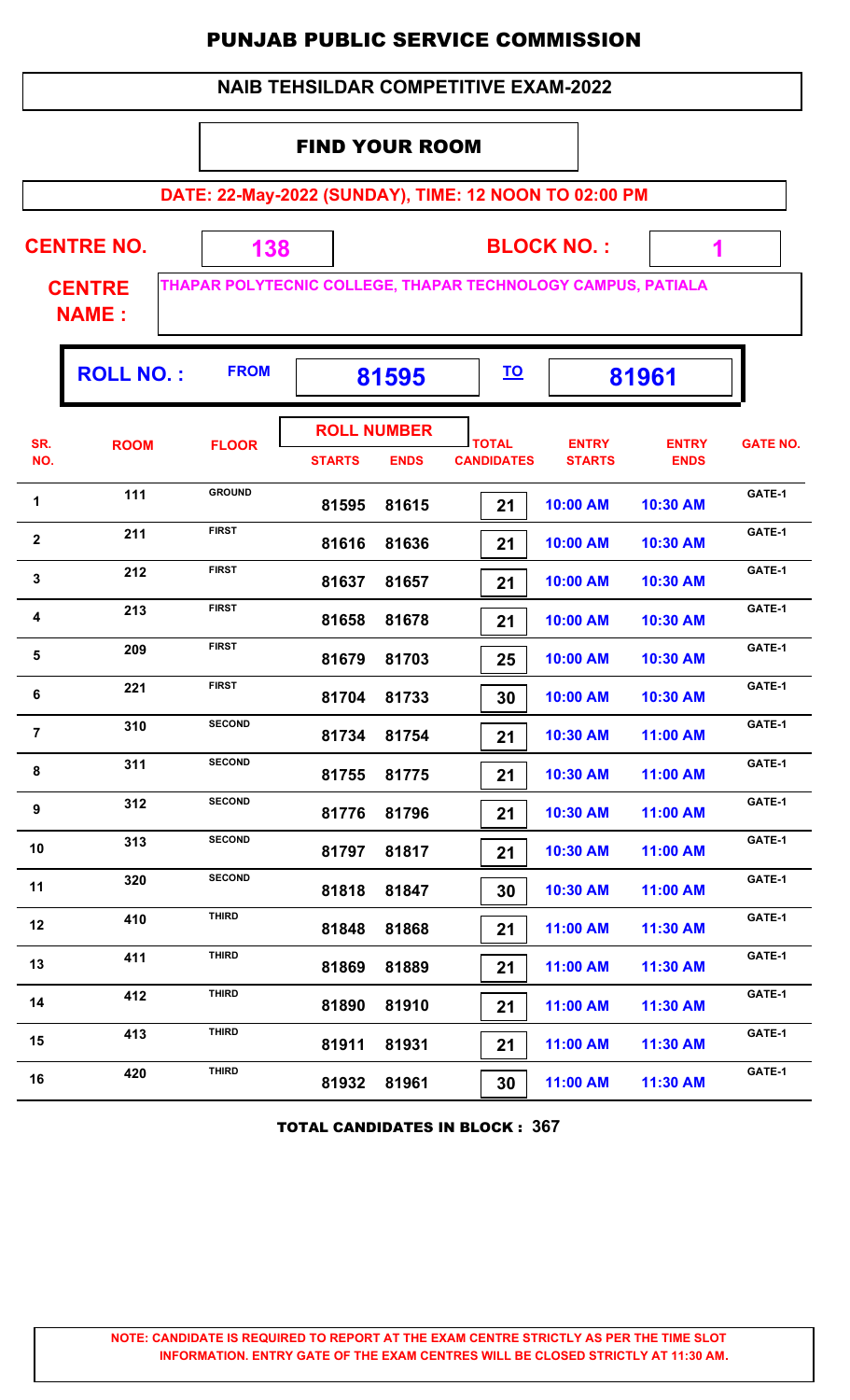### **NAIB TEHSILDAR COMPETITIVE EXAM-2022**

## FIND YOUR ROOM

**DATE: 22-May-2022 (SUNDAY), TIME: 12 NOON TO 02:00 PM**

| <b>CENTRE NO.</b><br><b>CENTRE</b><br><b>NAME:</b> |                  | 139<br><b>NEAR 24 NO. PHATAK, PATIALA</b> |                                     | <b>BLOCK NO.:</b><br>MATA SAHIB KAUR KHALSA GIRLS COLLEGE OF EDUCATION, DHAMOMAJRA, |                                   |                               |                             |                 |  |  |
|----------------------------------------------------|------------------|-------------------------------------------|-------------------------------------|-------------------------------------------------------------------------------------|-----------------------------------|-------------------------------|-----------------------------|-----------------|--|--|
|                                                    | <b>ROLL NO.:</b> | <b>FROM</b>                               |                                     | 81962                                                                               | <u>TO</u>                         |                               | 82181                       |                 |  |  |
| SR.<br>NO.                                         | <b>ROOM</b>      | <b>FLOOR</b>                              | <b>ROLL NUMBER</b><br><b>STARTS</b> | <b>ENDS</b>                                                                         | <b>TOTAL</b><br><b>CANDIDATES</b> | <b>ENTRY</b><br><b>STARTS</b> | <b>ENTRY</b><br><b>ENDS</b> | <b>GATE NO.</b> |  |  |
| 1                                                  | 1                | <b>FIRST</b>                              | 81962                               | 81993                                                                               | 32                                | 10:30 AM                      | 11:00 AM                    | GATE-1          |  |  |
| $\mathbf{2}$                                       | $\mathbf{2}$     | <b>FIRST</b>                              | 81994                               | 82025                                                                               | 32                                | 10:30 AM                      | 11:00 AM                    | GATE-1          |  |  |
| 3                                                  | 3                | <b>FIRST</b>                              | 82026                               | 82061                                                                               | 36                                | 11:00 AM                      | 11:30 AM                    | GATE-1          |  |  |
| 4                                                  | 4(HALL)          | <b>FIRST</b>                              | 82062                               | 82181                                                                               | 120                               | 11:00 AM                      | 11:30 AM                    | GATE-1          |  |  |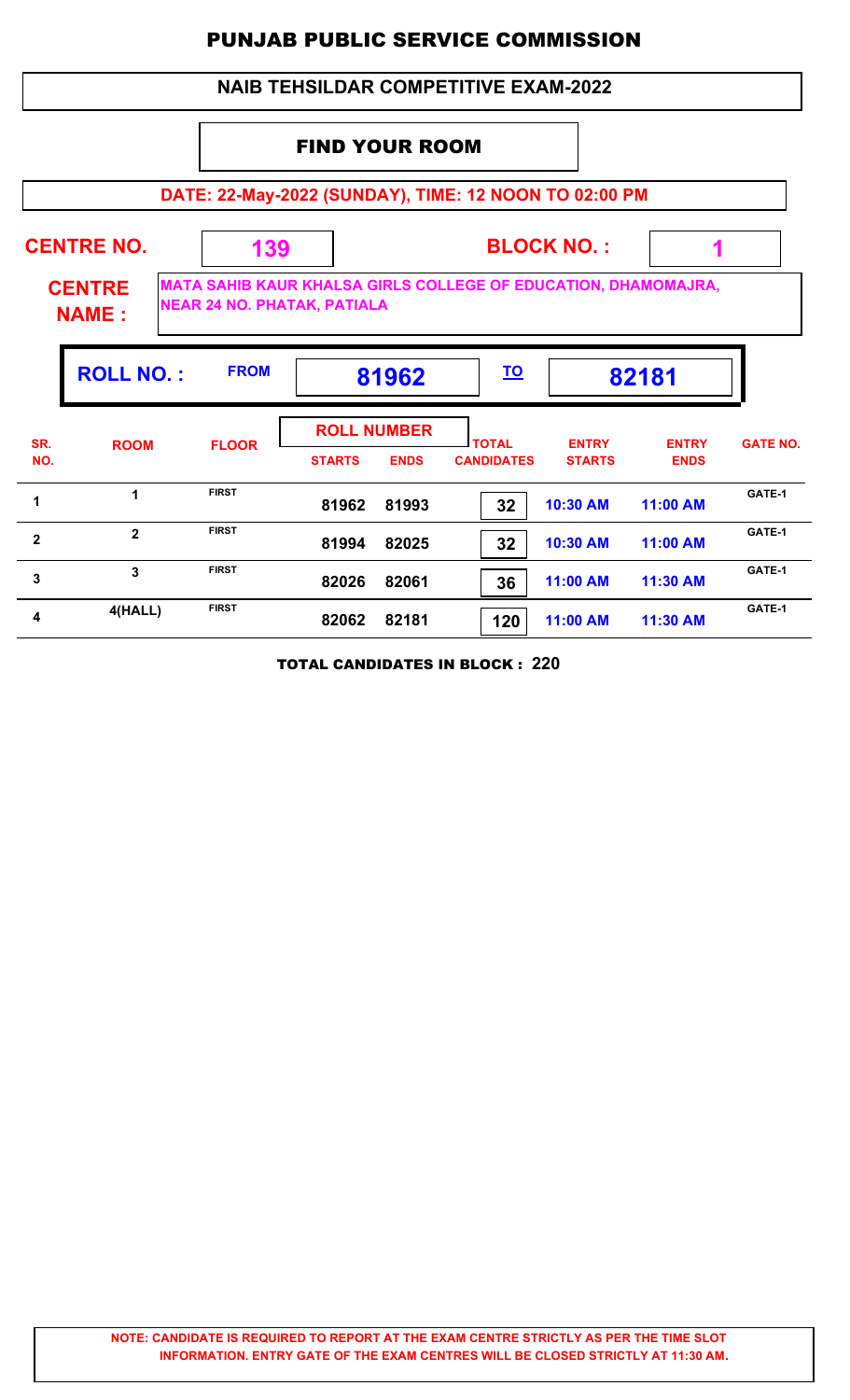#### **NAIB TEHSILDAR COMPETITIVE EXAM-2022**

#### FIND YOUR ROOM

 **140**

**DATE: 22-May-2022 (SUNDAY), TIME: 12 NOON TO 02:00 PM**

**CENTRE NO.** 

**BLOCK NO. :**

 **1**

۰,

**CENTRE NAME :**

**GOVT. SEN. SEC. SMART SCHOOL, BACKSIDE HEALTH COMMUNITY CENTRE, MODEL TOWN, PATIALA**

|                         | <b>ROLL NO.:</b>        | <b>FROM</b>   |               | 82182              |                   |               | 82721        |                 |
|-------------------------|-------------------------|---------------|---------------|--------------------|-------------------|---------------|--------------|-----------------|
| SR.                     | <b>ROOM</b>             | <b>FLOOR</b>  |               | <b>ROLL NUMBER</b> | <b>TOTAL</b>      | <b>ENTRY</b>  | <b>ENTRY</b> | <b>GATE NO.</b> |
| NO.                     |                         |               | <b>STARTS</b> | <b>ENDS</b>        | <b>CANDIDATES</b> | <b>STARTS</b> | <b>ENDS</b>  |                 |
| 1                       | $\mathbf{1}$            | <b>FIRST</b>  | 82182         | 82199              | 18                | 10:00 AM      | 10:30 AM     | GATE-1          |
| $\mathbf{2}$            | $\overline{2}$          | <b>FIRST</b>  | 82200         | 82217              | 18                | 10:00 AM      | 10:30 AM     | GATE-1          |
| $\mathbf{3}$            | $\mathbf{3}$            | <b>FIRST</b>  | 82218         | 82235              | 18                | 10:00 AM      | 10:30 AM     | GATE-1          |
| $\overline{\mathbf{4}}$ | $\overline{\mathbf{4}}$ | <b>FIRST</b>  | 82236         | 82253              | 18                | 10:00 AM      | 10:30 AM     | GATE-1          |
| $\sqrt{5}$              | 5                       | <b>FIRST</b>  | 82254         | 82271              | 18                | 10:00 AM      | 10:30 AM     | GATE-1          |
| 6                       | 6                       | <b>FIRST</b>  | 82272         | 82289              | 18                | 10:00 AM      | 10:30 AM     | GATE-1          |
| $\overline{7}$          | $\overline{7}$          | <b>FIRST</b>  | 82290         | 82307              | 18                | 10:00 AM      | 10:30 AM     | GATE-1          |
| 8                       | 8                       | <b>FIRST</b>  | 82308         | 82325              | 18                | 10:00 AM      | 10:30 AM     | GATE-1          |
| 9                       | $\boldsymbol{9}$        | <b>FIRST</b>  | 82326         | 82343              | 18                | 10:00 AM      | 10:30 AM     | GATE-1          |
| 10                      | 10                      | <b>FIRST</b>  | 82344         | 82361              | 18                | 10:00 AM      | 10:30 AM     | GATE-1          |
| 11                      | 11                      | <b>FIRST</b>  | 82362         | 82379              | 18                | 10:00 AM      | 10:30 AM     | GATE-1          |
| 12                      | 12                      | <b>GROUND</b> | 82380         | 82397              | 18                | 10:30 AM      | 11:00 AM     | GATE-2          |
| 13                      | 13                      | <b>GROUND</b> | 82398         | 82415              | 18                | 10:30 AM      | 11:00 AM     | GATE-2          |
| 14                      | 14                      | <b>GROUND</b> | 82416         | 82433              | 18                | 10:30 AM      | 11:00 AM     | GATE-2          |
| 15                      | 15                      | <b>GROUND</b> | 82434         | 82451              | 18                | 10:30 AM      | 11:00 AM     | GATE-2          |
| 16                      | 16                      | <b>GROUND</b> | 82452         | 82469              | 18                | 10:30 AM      | 11:00 AM     | GATE-2          |
| 17                      | 17                      | <b>GROUND</b> | 82470         | 82487              | 18                | 10:30 AM      | 11:00 AM     | GATE-2          |
| 18                      | 18                      | <b>GROUND</b> | 82488         | 82505              | 18                | 10:30 AM      | 11:00 AM     | GATE-2          |
| 19                      | 19                      | <b>GROUND</b> | 82506         | 82523              | 18                | 10:30 AM      | 11:00 AM     | GATE-2          |
| 20                      | 20                      | <b>GROUND</b> | 82524         | 82541              | 18                | 10:30 AM      | 11:00 AM     | GATE-2          |
| 21                      | 21                      | <b>GROUND</b> | 82542         | 82559              | 18                | 10:30 AM      | 11:00 AM     | GATE-2          |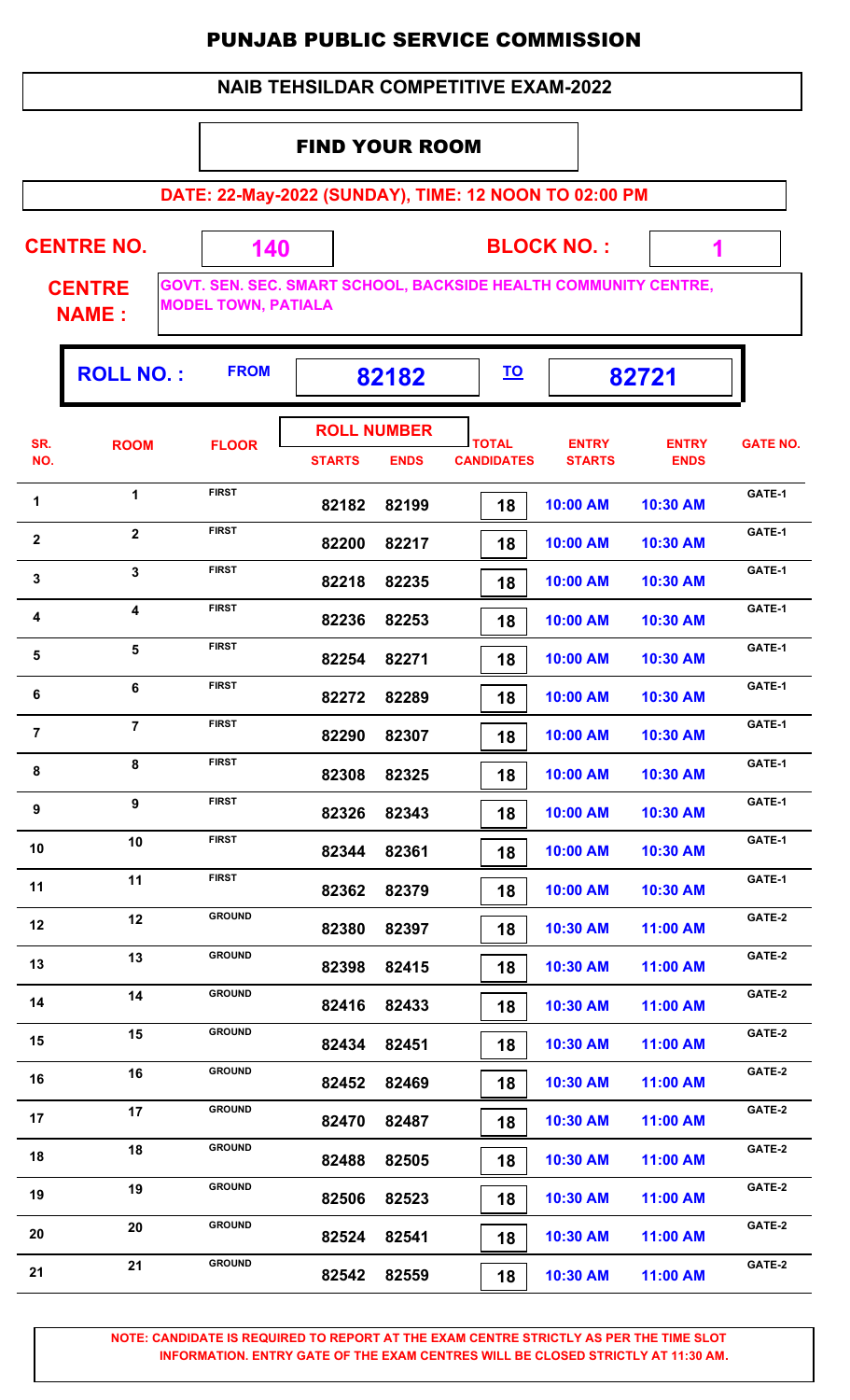#### **NAIB TEHSILDAR COMPETITIVE EXAM-2022**

### FIND YOUR ROOM

# **DATE: 22-May-2022 (SUNDAY), TIME: 12 NOON TO 02:00 PM**

| <b>CENTRE NO.</b> |                               | 140                                                                                           |       |       | <b>BLOCK NO.:</b> |          |          |        |
|-------------------|-------------------------------|-----------------------------------------------------------------------------------------------|-------|-------|-------------------|----------|----------|--------|
|                   | <b>CENTRE</b><br><b>NAME:</b> | GOVT. SEN. SEC. SMART SCHOOL, BACKSIDE HEALTH COMMUNITY CENTRE,<br><b>MODEL TOWN, PATIALA</b> |       |       |                   |          |          |        |
| 22                | 22                            | <b>GROUND</b>                                                                                 | 82560 | 82577 | 18                | 11:00 AM | 11:30 AM | GATE-2 |
| 23                | 23                            | <b>GROUND</b>                                                                                 | 82578 | 82595 | 18                | 11:00 AM | 11:30 AM | GATE-2 |
| 24                | 24                            | <b>GROUND</b>                                                                                 | 82596 | 82613 | 18                | 11:00 AM | 11:30 AM | GATE-2 |
| 25                | 25                            | <b>FIRST</b>                                                                                  | 82614 | 82631 | 18                | 11:00 AM | 11:30 AM | GATE-1 |
| 26                | 26                            | <b>FIRST</b>                                                                                  | 82632 | 82649 | 18                | 11:00 AM | 11:30 AM | GATE-1 |
| 27                | 27                            | <b>FIRST</b>                                                                                  | 82650 | 82667 | 18                | 11:00 AM | 11:30 AM | GATE-1 |
| 28                | 28                            | <b>FIRST</b>                                                                                  | 82668 | 82685 | 18                | 11:00 AM | 11:30 AM | GATE-1 |
| 29                | 29                            | <b>FIRST</b>                                                                                  | 82686 | 82703 | 18                | 11:00 AM | 11:30 AM | GATE-1 |
| 30                | 30                            | <b>FIRST</b>                                                                                  | 82704 | 82721 | 18                | 11:00 AM | 11:30 AM | GATE-1 |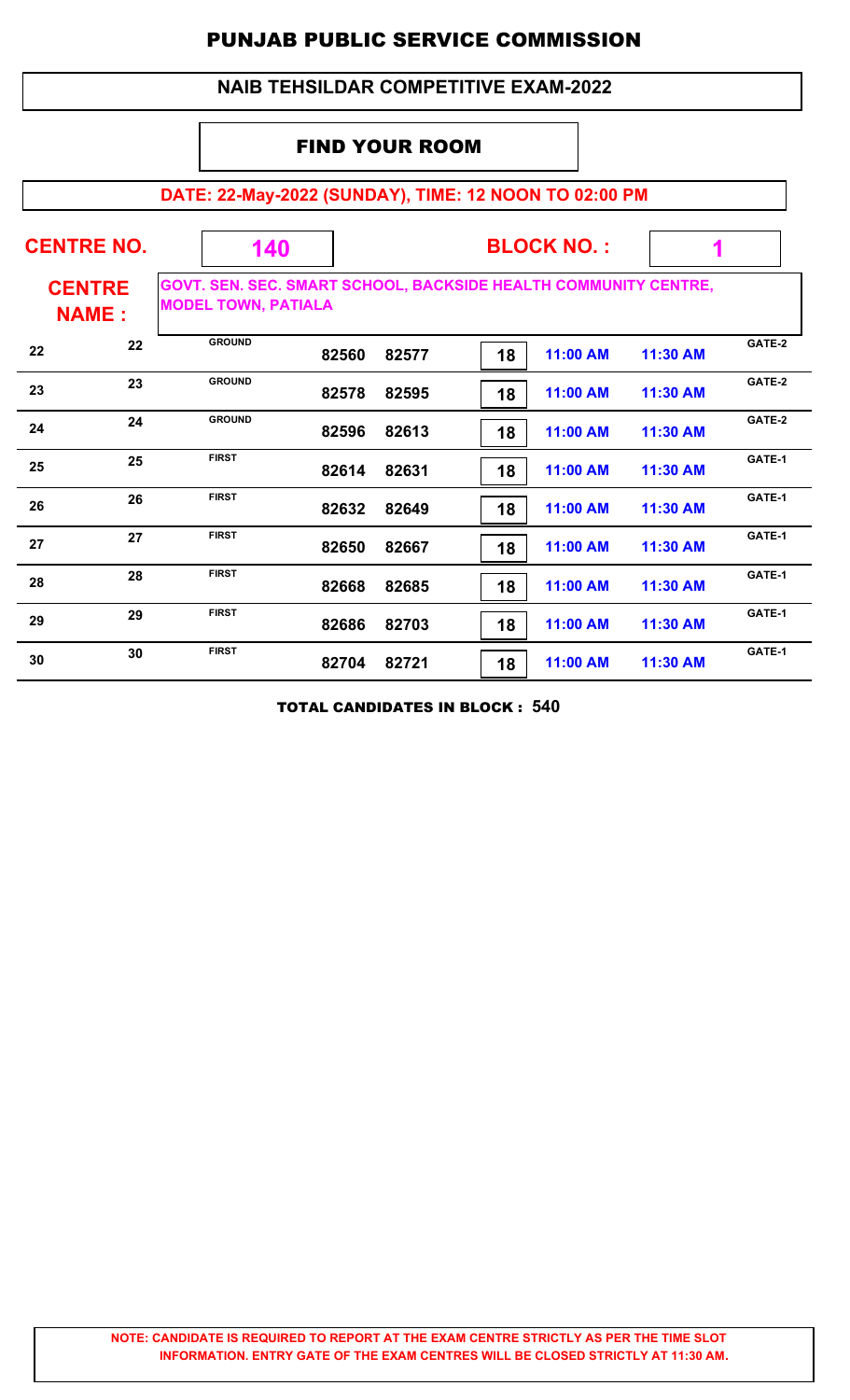|                         |                                                       |                          |                       |                                   | <b>NAIB TEHSILDAR COMPETITIVE EXAM-2022</b>                        |                               |                             |                 |  |  |  |  |  |
|-------------------------|-------------------------------------------------------|--------------------------|-----------------------|-----------------------------------|--------------------------------------------------------------------|-------------------------------|-----------------------------|-----------------|--|--|--|--|--|
|                         |                                                       |                          | <b>FIND YOUR ROOM</b> |                                   |                                                                    |                               |                             |                 |  |  |  |  |  |
|                         | DATE: 22-May-2022 (SUNDAY), TIME: 12 NOON TO 02:00 PM |                          |                       |                                   |                                                                    |                               |                             |                 |  |  |  |  |  |
|                         | <b>CENTRE NO.</b>                                     | <b>BLOCK NO.:</b><br>141 |                       |                                   |                                                                    |                               |                             | 1               |  |  |  |  |  |
|                         | <b>CENTRE</b><br><b>PATIALA</b><br><b>NAME:</b>       |                          |                       |                                   | <b>GENERAL SHIVDEV SINGH DIWAN GURBACHAN SINGH KHALSA COLLEGE,</b> |                               |                             |                 |  |  |  |  |  |
|                         | <b>ROLL NO.:</b>                                      | <b>FROM</b>              |                       | 82722                             | <u>TO</u>                                                          |                               | 83009                       |                 |  |  |  |  |  |
| SR.<br>NO.              | <b>ROOM</b>                                           | <b>FLOOR</b>             | <b>STARTS</b>         | <b>ROLL NUMBER</b><br><b>ENDS</b> | <b>TOTAL</b><br><b>CANDIDATES</b>                                  | <b>ENTRY</b><br><b>STARTS</b> | <b>ENTRY</b><br><b>ENDS</b> | <b>GATE NO.</b> |  |  |  |  |  |
| 1                       | <b>CM-28</b>                                          | <b>THIRD</b>             | 82722                 | 82745                             | 24                                                                 | 10:00 AM                      | 10:30 AM                    | GATE-2          |  |  |  |  |  |
| $\overline{\mathbf{2}}$ | <b>CM-29</b>                                          | <b>THIRD</b>             | 82746                 | 82769                             | 24                                                                 | 10:00 AM                      | 10:30 AM                    | GATE-2          |  |  |  |  |  |
| 3                       | <b>CM-30</b>                                          | <b>THIRD</b>             | 82770                 | 82793                             | 24                                                                 | 10:00 AM                      | 10:30 AM                    | GATE-2          |  |  |  |  |  |
| 4                       | <b>CM-31</b>                                          | <b>THIRD</b>             | 82794                 | 82817                             | 24                                                                 | 10:00 AM                      | 10:30 AM                    | GATE-2          |  |  |  |  |  |
| 5                       | <b>CM-32</b>                                          | <b>THIRD</b>             | 82818                 | 82841                             | 24                                                                 | 10:00 AM                      | 10:30 AM                    | GATE-2          |  |  |  |  |  |
| 6                       | <b>CM-33</b>                                          | <b>THIRD</b>             | 82842                 | 82865                             | 24                                                                 | 10:30 AM                      | 11:00 AM                    | GATE-2          |  |  |  |  |  |
| $\overline{7}$          | $M-1$                                                 | <b>FOURTH</b>            | 82866                 | 82877                             | 12                                                                 | 10:30 AM                      | 11:00 AM                    | GATE-2          |  |  |  |  |  |
| 8                       | $M-2$                                                 | <b>FOURTH</b>            | 82878                 | 82889                             | 12                                                                 | 10:30 AM                      | 11:00 AM                    | GATE-2          |  |  |  |  |  |
| 9                       | $M-3$                                                 | <b>FOURTH</b>            | 82890                 | 82901                             | 12                                                                 | 10:30 AM                      | 11:00 AM                    | GATE-2          |  |  |  |  |  |
| 10                      | $M-4$                                                 | <b>FOURTH</b>            | 82902                 | 82913                             | 12                                                                 | 10:30 AM                      | 11:00 AM                    | GATE-2          |  |  |  |  |  |
| 11                      | $M-5$                                                 | <b>FOURTH</b>            | 82914                 | 82925                             | 12                                                                 | 10:30 AM                      | 11:00 AM                    | GATE-2          |  |  |  |  |  |
| 12                      | $M-6$                                                 | <b>FOURTH</b>            | 82926                 | 82937                             | 12                                                                 | 11:00 AM                      | 11:30 AM                    | GATE-2          |  |  |  |  |  |
| 13                      | $M-7$                                                 | <b>FOURTH</b>            | 82938                 | 82961                             | 24                                                                 | 11:00 AM                      | 11:30 AM                    | GATE-2          |  |  |  |  |  |
| 14                      | $M-8$                                                 | <b>FOURTH</b>            | 82962                 | 82973                             | 12                                                                 | 11:00 AM                      | 11:30 AM                    | GATE-2          |  |  |  |  |  |
| 15                      | $M-9$                                                 | <b>FOURTH</b>            | 82974                 | 82985                             | 12                                                                 | 11:00 AM                      | 11:30 AM                    | GATE-2          |  |  |  |  |  |
| 16                      | $M-10$                                                | <b>FOURTH</b>            | 82986                 | 82997                             | 12                                                                 | 11:00 AM                      | 11:30 AM                    | GATE-2          |  |  |  |  |  |
| 17                      | $M-11$                                                | <b>FOURTH</b>            | 82998                 | 83009                             | 12                                                                 | 11:00 AM                      | 11:30 AM                    | GATE-2          |  |  |  |  |  |

#### TOTAL CANDIDATES IN BLOCK : **288**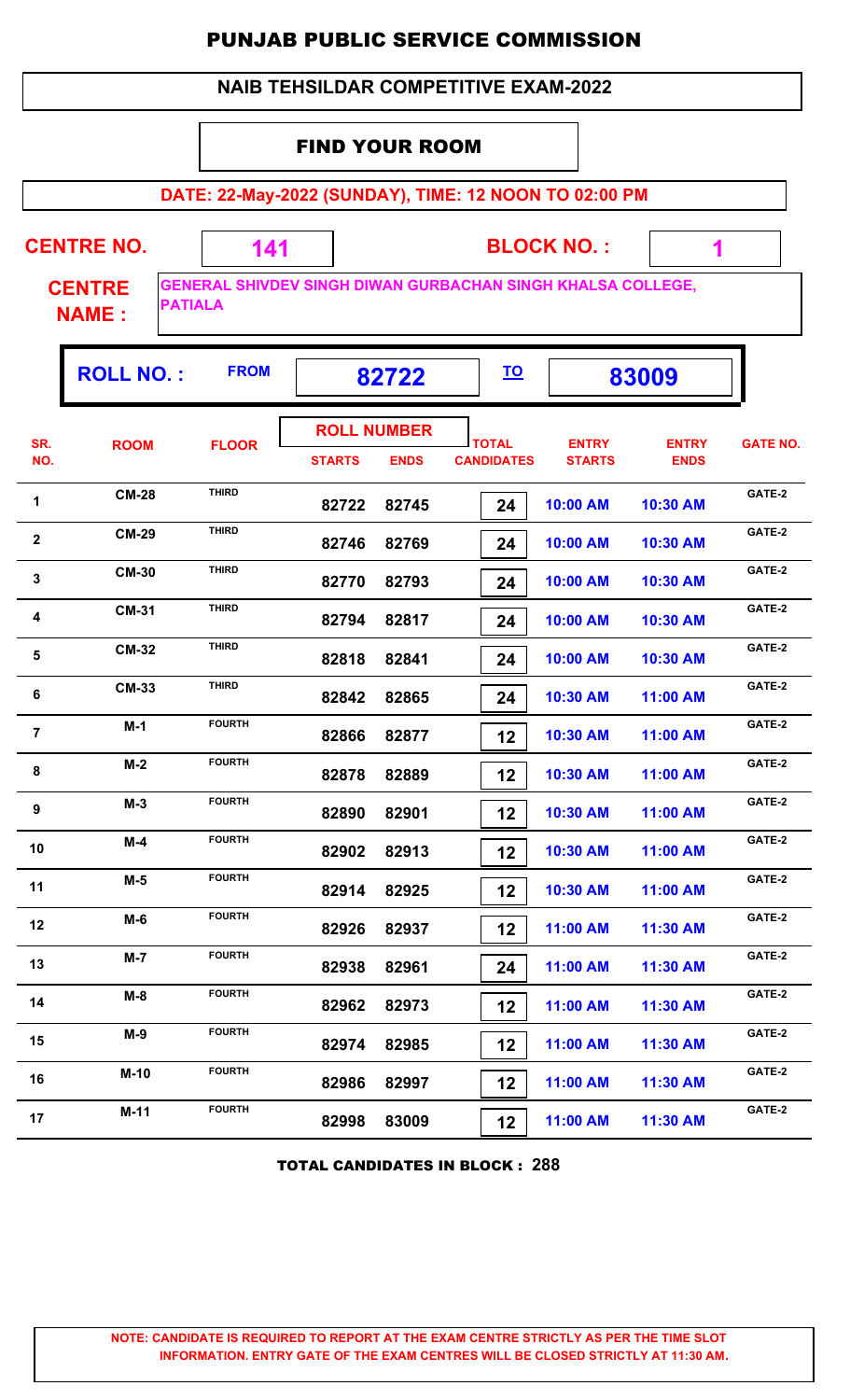#### **NAIB TEHSILDAR COMPETITIVE EXAM-2022**

#### FIND YOUR ROOM

**DATE: 22-May-2022 (SUNDAY), TIME: 12 NOON TO 02:00 PM**

| <b>CENTRE NO.</b><br><b>CENTRE</b><br><b>NAME:</b> |                         | 142<br><b>EDUCATION PATIALA</b> |               | <b>BLOCK NO.:</b><br>PROF. GURSEWAK SINGH GOVERNMENT COLLEGE OF PHYSICAL |                                   |                               |                             |                 |  |  |
|----------------------------------------------------|-------------------------|---------------------------------|---------------|--------------------------------------------------------------------------|-----------------------------------|-------------------------------|-----------------------------|-----------------|--|--|
|                                                    | <b>ROLL NO.:</b>        | <b>FROM</b>                     |               | 83010                                                                    | <u>TO</u>                         |                               | 83229                       |                 |  |  |
| SR.<br>NO.                                         | <b>ROOM</b>             | <b>FLOOR</b>                    | <b>STARTS</b> | <b>ROLL NUMBER</b><br><b>ENDS</b>                                        | <b>TOTAL</b><br><b>CANDIDATES</b> | <b>ENTRY</b><br><b>STARTS</b> | <b>ENTRY</b><br><b>ENDS</b> | <b>GATE NO.</b> |  |  |
| 1                                                  | $\mathbf 1$             | <b>GROUND</b>                   | 83010         | 83049                                                                    | 40                                | 10:30 AM                      | 11:00 AM                    | GATE-1          |  |  |
| $\overline{2}$                                     | $\overline{2}$          | <b>FIRST</b>                    | 83050         | 83089                                                                    | 40                                | 10:30 AM                      | 11:00 AM                    | GATE-1          |  |  |
| 3                                                  | $\overline{3}$          | <b>FIRST</b>                    | 83090         | 83113                                                                    | 24                                | 10:30 AM                      | 11:00 AM                    | GATE-1          |  |  |
| 4                                                  | $\overline{\mathbf{4}}$ | <b>FIRST</b>                    | 83114         | 83137                                                                    | 24                                | 11:00 AM                      | 11:30 AM                    | GATE-1          |  |  |
| 5                                                  | 5                       | <b>FIRST</b>                    | 83138         | 83157                                                                    | 20                                | 11:00 AM                      | 11:30 AM                    | GATE-1          |  |  |
| 6                                                  | 6                       | <b>FIRST</b>                    | 83158         | 83189                                                                    | 32                                | 11:00 AM                      | 11:30 AM                    | GATE-2          |  |  |
| $\overline{7}$                                     | $\overline{7}$          | <b>FIRST</b>                    | 83190         | 83229                                                                    | 40                                | 11:00 AM                      | 11:30 AM                    | GATE-2          |  |  |

TOTAL CANDIDATES IN BLOCK : **220**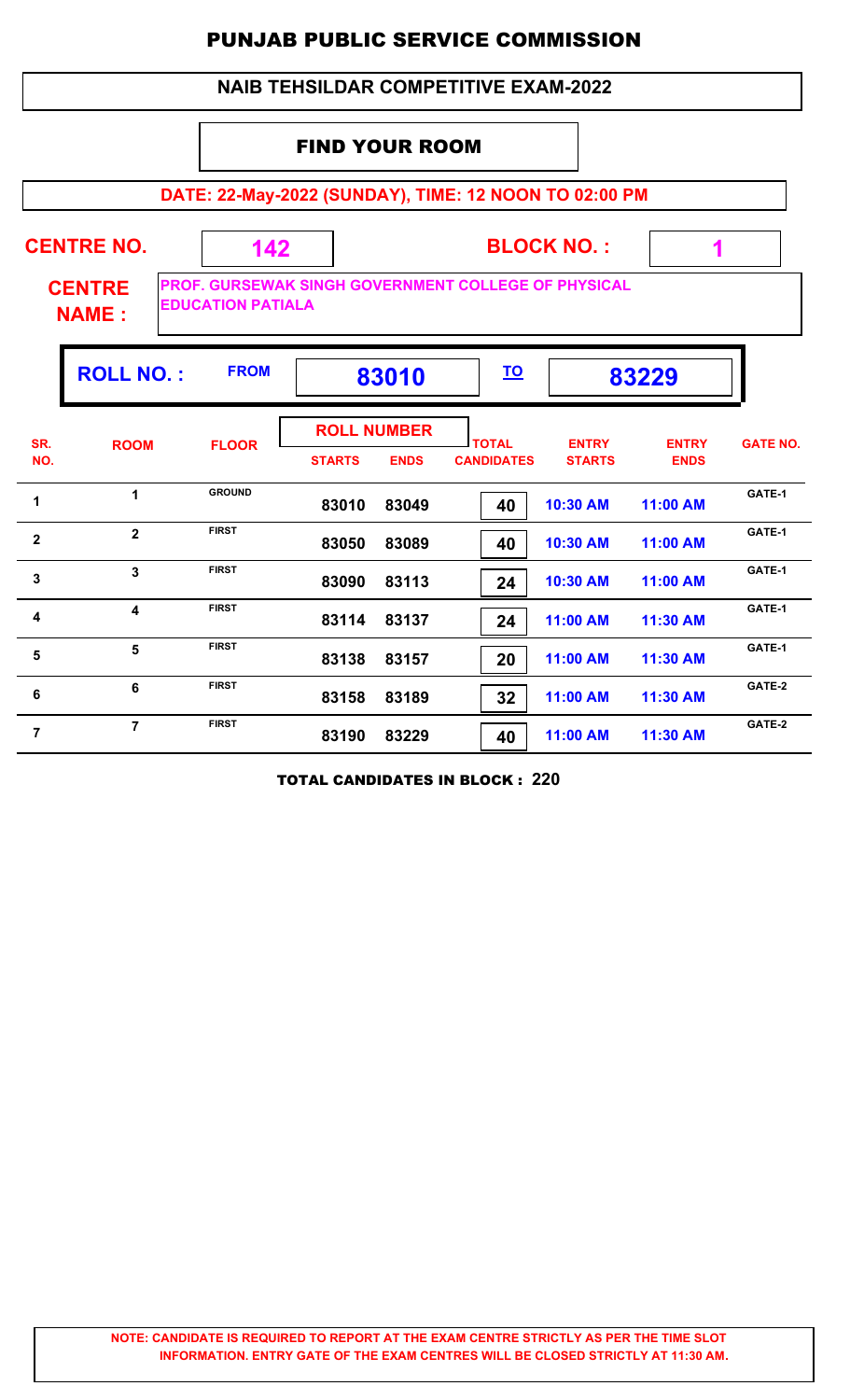|                |                                                                                                                                |               |               |                                   | <b>NAIB TEHSILDAR COMPETITIVE EXAM-2022</b> |                               |                             |                 |  |  |  |
|----------------|--------------------------------------------------------------------------------------------------------------------------------|---------------|---------------|-----------------------------------|---------------------------------------------|-------------------------------|-----------------------------|-----------------|--|--|--|
|                | <b>FIND YOUR ROOM</b>                                                                                                          |               |               |                                   |                                             |                               |                             |                 |  |  |  |
|                | DATE: 22-May-2022 (SUNDAY), TIME: 12 NOON TO 02:00 PM                                                                          |               |               |                                   |                                             |                               |                             |                 |  |  |  |
|                | <b>CENTRE NO.</b><br><b>BLOCK NO.:</b><br>143<br>1<br>GOVT. BIKRAM COLLEGE OF COMMERCE, PUNJABI BAGH PATIALA.<br><b>CENTRE</b> |               |               |                                   |                                             |                               |                             |                 |  |  |  |
|                | <b>NAME:</b>                                                                                                                   |               |               |                                   |                                             |                               |                             |                 |  |  |  |
|                | <b>ROLL NO.:</b><br><b>FROM</b><br><u>TO</u><br>83230<br>83481                                                                 |               |               |                                   |                                             |                               |                             |                 |  |  |  |
| SR.<br>NO.     | <b>ROOM</b>                                                                                                                    | <b>FLOOR</b>  | <b>STARTS</b> | <b>ROLL NUMBER</b><br><b>ENDS</b> | <b>TOTAL</b><br><b>CANDIDATES</b>           | <b>ENTRY</b><br><b>STARTS</b> | <b>ENTRY</b><br><b>ENDS</b> | <b>GATE NO.</b> |  |  |  |
| 1              | $\mathbf{1}$                                                                                                                   | <b>GROUND</b> | 83230         | 83261                             | 32                                          | 10:00 AM                      | 10:30 AM                    | GATE-1          |  |  |  |
| $\overline{2}$ | $\overline{2}$                                                                                                                 | <b>GROUND</b> | 83262         | 83293                             | 32                                          | 10:00 AM                      | 10:30 AM                    | GATE-1          |  |  |  |
| 3              | 3                                                                                                                              | <b>GROUND</b> | 83294         | 83325                             | 32                                          | 10:00 AM                      | 10:30 AM                    | GATE-1          |  |  |  |
| 4              | 4                                                                                                                              | <b>GROUND</b> | 83326         | 83357                             | 32                                          | 10:30 AM                      | 11:00 AM                    | GATE-1          |  |  |  |
| 5              | 5                                                                                                                              | <b>GROUND</b> | 83358         | 83389                             | 32                                          | 10:30 AM                      | 11:00 AM                    | GATE-1          |  |  |  |
| $\bf 6$        | 6                                                                                                                              | <b>GROUND</b> | 83390         | 83421                             | 32                                          | 10:30 AM                      | 11:00 AM                    | GATE-1          |  |  |  |
| $\overline{7}$ | 7(PTA BLOCK)                                                                                                                   | <b>GROUND</b> | 83422         | 83451                             | 30                                          | 11:00 AM                      | 11:30 AM                    | GATE-1          |  |  |  |
| 8              | 8(PTA BLOCK)                                                                                                                   | <b>GROUND</b> | 83452         | 83481                             | 30                                          | 11:00 AM                      | 11:30 AM                    | GATE-1          |  |  |  |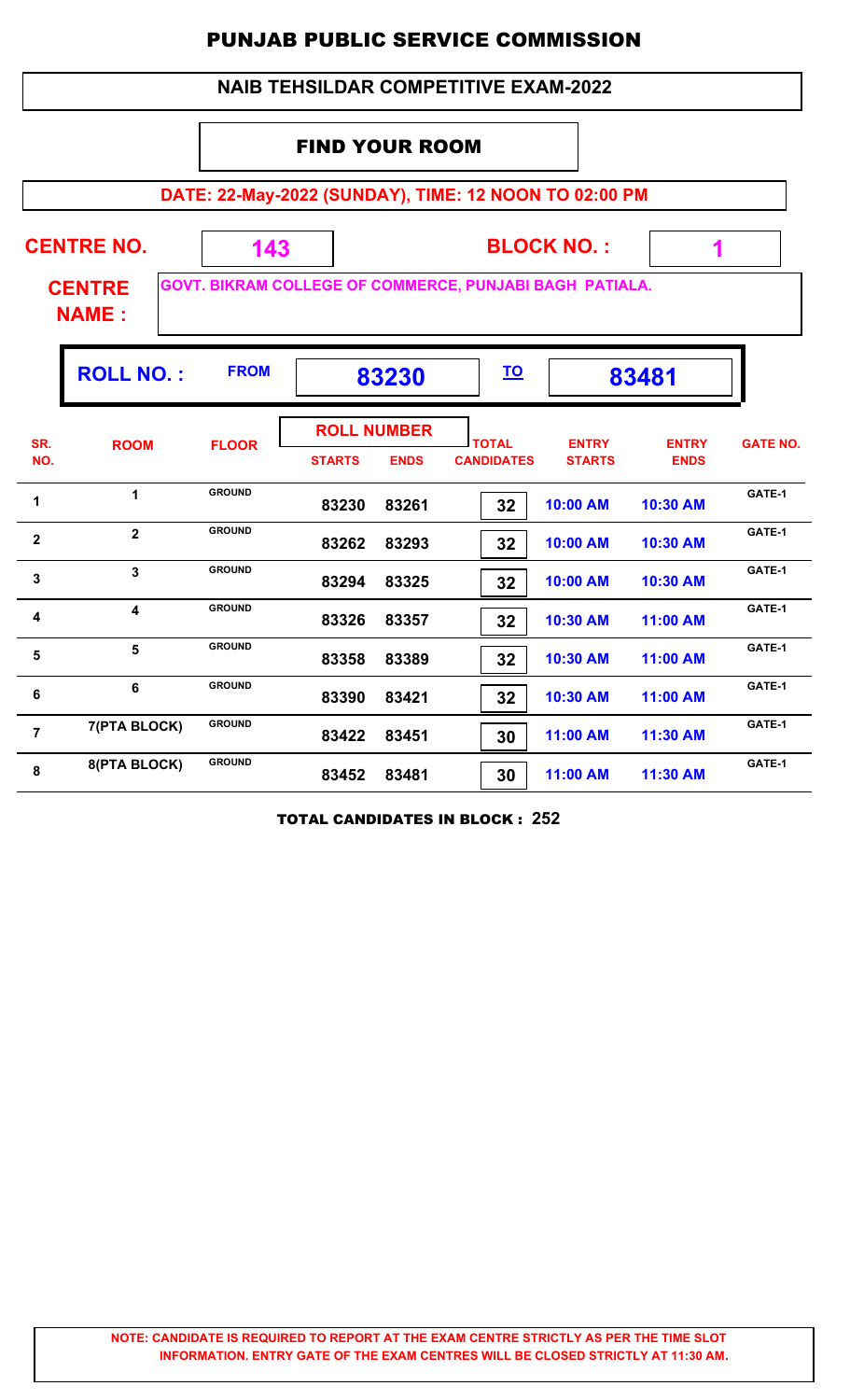| <b>NAIB TEHSILDAR COMPETITIVE EXAM-2022</b>                                                      |                                                    |               |               |                                   |                                   |                               |                             |                 |  |  |  |  |
|--------------------------------------------------------------------------------------------------|----------------------------------------------------|---------------|---------------|-----------------------------------|-----------------------------------|-------------------------------|-----------------------------|-----------------|--|--|--|--|
|                                                                                                  | <b>FIND YOUR ROOM</b>                              |               |               |                                   |                                   |                               |                             |                 |  |  |  |  |
| DATE: 22-May-2022 (SUNDAY), TIME: 12 NOON TO 02:00 PM                                            |                                                    |               |               |                                   |                                   |                               |                             |                 |  |  |  |  |
|                                                                                                  | <b>CENTRE NO.</b><br><b>BLOCK NO.:</b><br>144<br>1 |               |               |                                   |                                   |                               |                             |                 |  |  |  |  |
| GOVT. COLLEGE OF EDUCATION OPPOSITE SADBHAVNA HOSPITAL, PATIALA<br><b>CENTRE</b><br><b>NAME:</b> |                                                    |               |               |                                   |                                   |                               |                             |                 |  |  |  |  |
| <b>FROM</b><br><b>ROLL NO.:</b><br><u>TO</u><br>83482<br>83781                                   |                                                    |               |               |                                   |                                   |                               |                             |                 |  |  |  |  |
| SR.<br>NO.                                                                                       | <b>ROOM</b>                                        | <b>FLOOR</b>  | <b>STARTS</b> | <b>ROLL NUMBER</b><br><b>ENDS</b> | <b>TOTAL</b><br><b>CANDIDATES</b> | <b>ENTRY</b><br><b>STARTS</b> | <b>ENTRY</b><br><b>ENDS</b> | <b>GATE NO.</b> |  |  |  |  |
| 1                                                                                                | 1                                                  | <b>GROUND</b> | 83482         | 83511                             | 30                                | 10:00 AM                      | 10:30 AM                    | GATE-1          |  |  |  |  |
| $\mathbf{2}$                                                                                     | $\overline{2}$                                     | <b>GROUND</b> | 83512         | 83541                             | 30                                | 10:00 AM                      | 10:30 AM                    | GATE-1          |  |  |  |  |
| 3                                                                                                | $\overline{\mathbf{3}}$                            | <b>GROUND</b> | 83542         | 83571                             | 30                                | 10:00 AM                      | 10:30 AM                    | GATE-1          |  |  |  |  |
| 4                                                                                                | $\overline{\mathbf{4}}$                            | <b>GROUND</b> | 83572         | 83601                             | 30                                | 10:00 AM                      | 10:30 AM                    | GATE-1          |  |  |  |  |
| 5                                                                                                | 5                                                  | <b>GROUND</b> | 83602         | 83631                             | 30                                | 10:00 AM                      | 10:30 AM                    | GATE-1          |  |  |  |  |
| 6                                                                                                | 6                                                  | <b>FIRST</b>  | 83632         | 83661                             | 30                                | 10:30 AM                      | 11:00 AM                    | GATE-1          |  |  |  |  |
| $\overline{7}$                                                                                   | $\overline{7}$                                     | <b>FIRST</b>  | 83662         | 83691                             | 30                                | 10:30 AM                      | 11:00 AM                    | GATE-1          |  |  |  |  |
| 8                                                                                                | 8                                                  | <b>FIRST</b>  | 83692         | 83721                             | 30                                | 10:30 AM                      | 11:00 AM                    | GATE-1          |  |  |  |  |
| $\boldsymbol{9}$                                                                                 | $\boldsymbol{9}$                                   | <b>FIRST</b>  | 83722         | 83751                             | 30                                | 11:00 AM                      | 11:30 AM                    | GATE-1          |  |  |  |  |
| 10                                                                                               | 10                                                 | <b>FIRST</b>  | 83752         | 83781                             | 30                                | 11:00 AM                      | 11:30 AM                    | GATE-1          |  |  |  |  |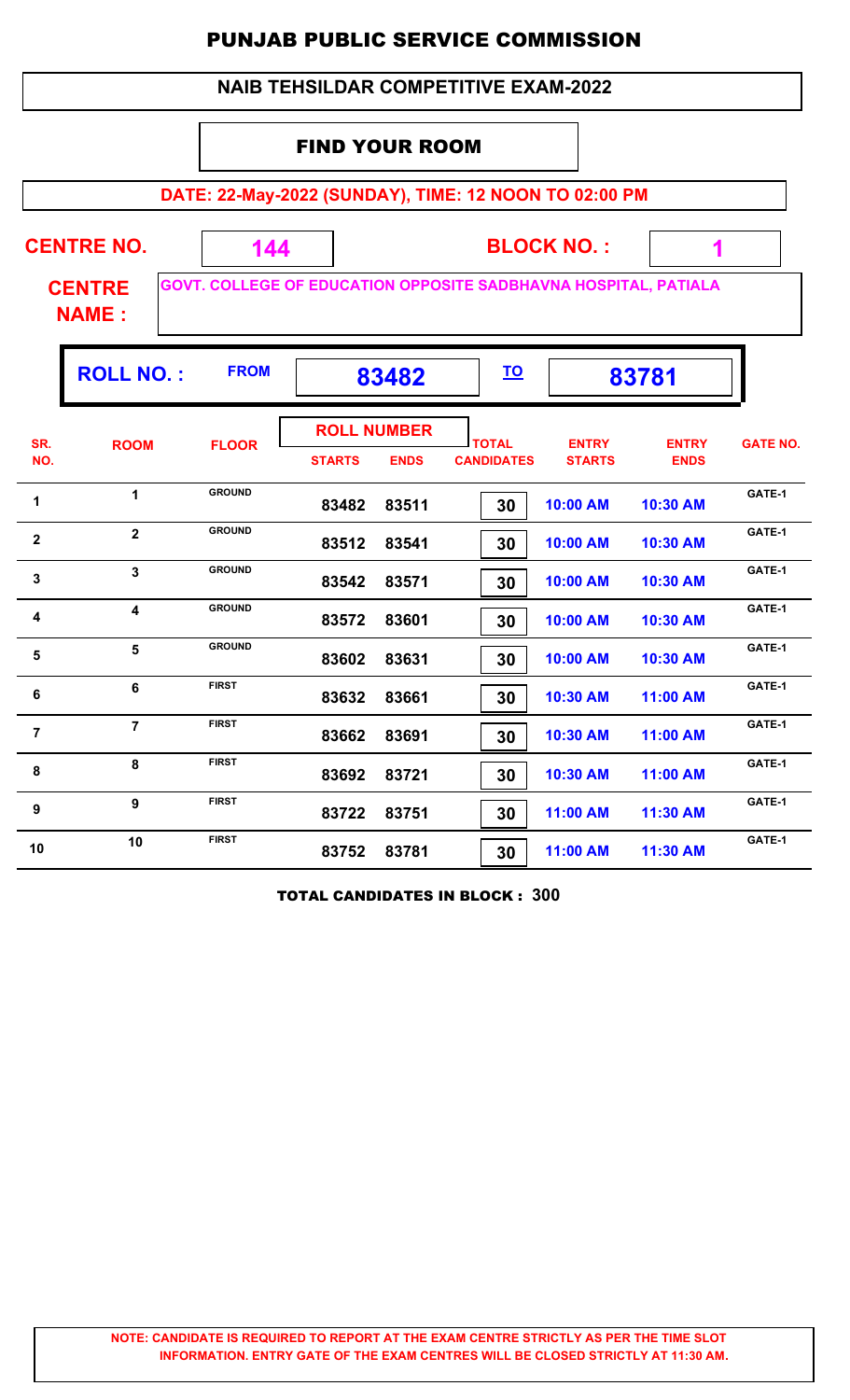|                  |                                                                                            |               |                       |                                   | <b>NAIB TEHSILDAR COMPETITIVE EXAM-2022</b> |                               |                             |                  |  |  |  |  |  |
|------------------|--------------------------------------------------------------------------------------------|---------------|-----------------------|-----------------------------------|---------------------------------------------|-------------------------------|-----------------------------|------------------|--|--|--|--|--|
|                  |                                                                                            |               | <b>FIND YOUR ROOM</b> |                                   |                                             |                               |                             |                  |  |  |  |  |  |
|                  | DATE: 22-May-2022 (SUNDAY), TIME: 12 NOON TO 02:00 PM                                      |               |                       |                                   |                                             |                               |                             |                  |  |  |  |  |  |
|                  |                                                                                            |               |                       |                                   |                                             |                               |                             |                  |  |  |  |  |  |
|                  | <b>CENTRE NO.</b><br><b>BLOCK NO.:</b><br>145<br>1                                         |               |                       |                                   |                                             |                               |                             |                  |  |  |  |  |  |
|                  | SRI GURU TEGH BAHADUR PUBLIC SCHOOL, TRIPRI ROAD, PATIALA<br><b>CENTRE</b><br><b>NAME:</b> |               |                       |                                   |                                             |                               |                             |                  |  |  |  |  |  |
|                  | <b>ROLL NO.:</b><br><b>FROM</b><br><u>TO</u><br>84052<br>83782                             |               |                       |                                   |                                             |                               |                             |                  |  |  |  |  |  |
| SR.<br>NO.       | <b>ROOM</b>                                                                                | <b>FLOOR</b>  | <b>STARTS</b>         | <b>ROLL NUMBER</b><br><b>ENDS</b> | <b>TOTAL</b><br><b>CANDIDATES</b>           | <b>ENTRY</b><br><b>STARTS</b> | <b>ENTRY</b><br><b>ENDS</b> | <b>GATE NO.</b>  |  |  |  |  |  |
| 1                | $\mathbf{1}$                                                                               | <b>GROUND</b> | 83782                 | 83793                             | 12                                          | 10:00 AM                      | 10:30 AM                    | <b>MAIN GATE</b> |  |  |  |  |  |
| $\mathbf{2}$     | $\mathbf{2}$                                                                               | <b>GROUND</b> | 83794                 | 83805                             | 12                                          | 10:00 AM                      | 10:30 AM                    | <b>MAIN GATE</b> |  |  |  |  |  |
| 3                | $\mathbf{3}$                                                                               | <b>GROUND</b> | 83806                 | 83817                             | 12                                          | 10:00 AM                      | 10:30 AM                    | <b>MAIN GATE</b> |  |  |  |  |  |
| 4                | 18                                                                                         | <b>FIRST</b>  | 83818                 | 83829                             | 12                                          | 10:00 AM                      | 10:30 AM                    | <b>MAIN GATE</b> |  |  |  |  |  |
| 5                | 19                                                                                         | <b>FIRST</b>  | 83830                 | 83841                             | 12                                          | 10:00 AM                      | 10:30 AM                    | <b>MAIN GATE</b> |  |  |  |  |  |
| $\bf 6$          | 20                                                                                         | <b>FIRST</b>  | 83842                 | 83853                             | 12                                          | 10:00 AM                      | 10:30 AM                    | <b>MAIN GATE</b> |  |  |  |  |  |
| $\overline{7}$   | 21                                                                                         | <b>FIRST</b>  | 83854                 | 83865                             | 12                                          | 10:00 AM                      | 10:30 AM                    | <b>MAIN GATE</b> |  |  |  |  |  |
| 8                | 22                                                                                         | <b>FIRST</b>  | 83866                 | 83877                             | 12                                          | 10:00 AM                      | 10:30 AM                    | <b>MAIN GATE</b> |  |  |  |  |  |
| $\boldsymbol{9}$ | 23                                                                                         | <b>FIRST</b>  | 83878                 | 83889                             | 12                                          | 10:00 AM                      | 10:30 AM                    | <b>MAIN GATE</b> |  |  |  |  |  |
| 10               | 24                                                                                         | <b>FIRST</b>  | 83890                 | 83901                             | 12                                          | 10:00 AM                      | 10:30 AM                    | <b>MAIN GATE</b> |  |  |  |  |  |
| 11               | 25                                                                                         | <b>FIRST</b>  | 83902                 | 83913                             | 12                                          | 10:30 AM                      | 11:00 AM                    | <b>MAIN GATE</b> |  |  |  |  |  |
| 12               | 26                                                                                         | <b>FIRST</b>  | 83914                 | 83925                             | 12                                          | 10:30 AM                      | 11:00 AM                    | <b>MAIN GATE</b> |  |  |  |  |  |
| 13               | 27                                                                                         | <b>FIRST</b>  | 83926                 | 83937                             | 12                                          | 10:30 AM                      | 11:00 AM                    | <b>MAIN GATE</b> |  |  |  |  |  |
| 14               | 28                                                                                         | <b>FIRST</b>  | 83938                 | 83949                             | 12                                          | 10:30 AM                      | 11:00 AM                    | <b>MAIN GATE</b> |  |  |  |  |  |
| 15               | 29                                                                                         | <b>FIRST</b>  | 83950                 | 83961                             | 12                                          | 10:30 AM                      | 11:00 AM                    | <b>MAIN GATE</b> |  |  |  |  |  |
| 16               | 30                                                                                         | <b>FIRST</b>  | 83962                 | 83973                             | 12                                          | 10:30 AM                      | 11:00 AM                    | <b>MAIN GATE</b> |  |  |  |  |  |
| 17               | 31                                                                                         | <b>FIRST</b>  | 83974                 | 83985                             | 12                                          | 10:30 AM                      | 11:00 AM                    | <b>MAIN GATE</b> |  |  |  |  |  |
| 18               | 32                                                                                         | <b>FIRST</b>  | 83986                 | 83997                             | 12                                          | 11:00 AM                      | 11:30 AM                    | <b>MAIN GATE</b> |  |  |  |  |  |
| 19               | 33                                                                                         | <b>SECOND</b> | 83998                 | 84009                             | 12                                          | 11:00 AM                      | 11:30 AM                    | <b>MAIN GATE</b> |  |  |  |  |  |
| 20               | 34                                                                                         | <b>SECOND</b> | 84010                 | 84021                             | 12                                          | 11:00 AM                      | 11:30 AM                    | <b>MAIN GATE</b> |  |  |  |  |  |
| 21               | 35                                                                                         | <b>SECOND</b> | 84022                 | 84033                             | 12                                          | 11:00 AM                      | 11:30 AM                    | <b>MAIN GATE</b> |  |  |  |  |  |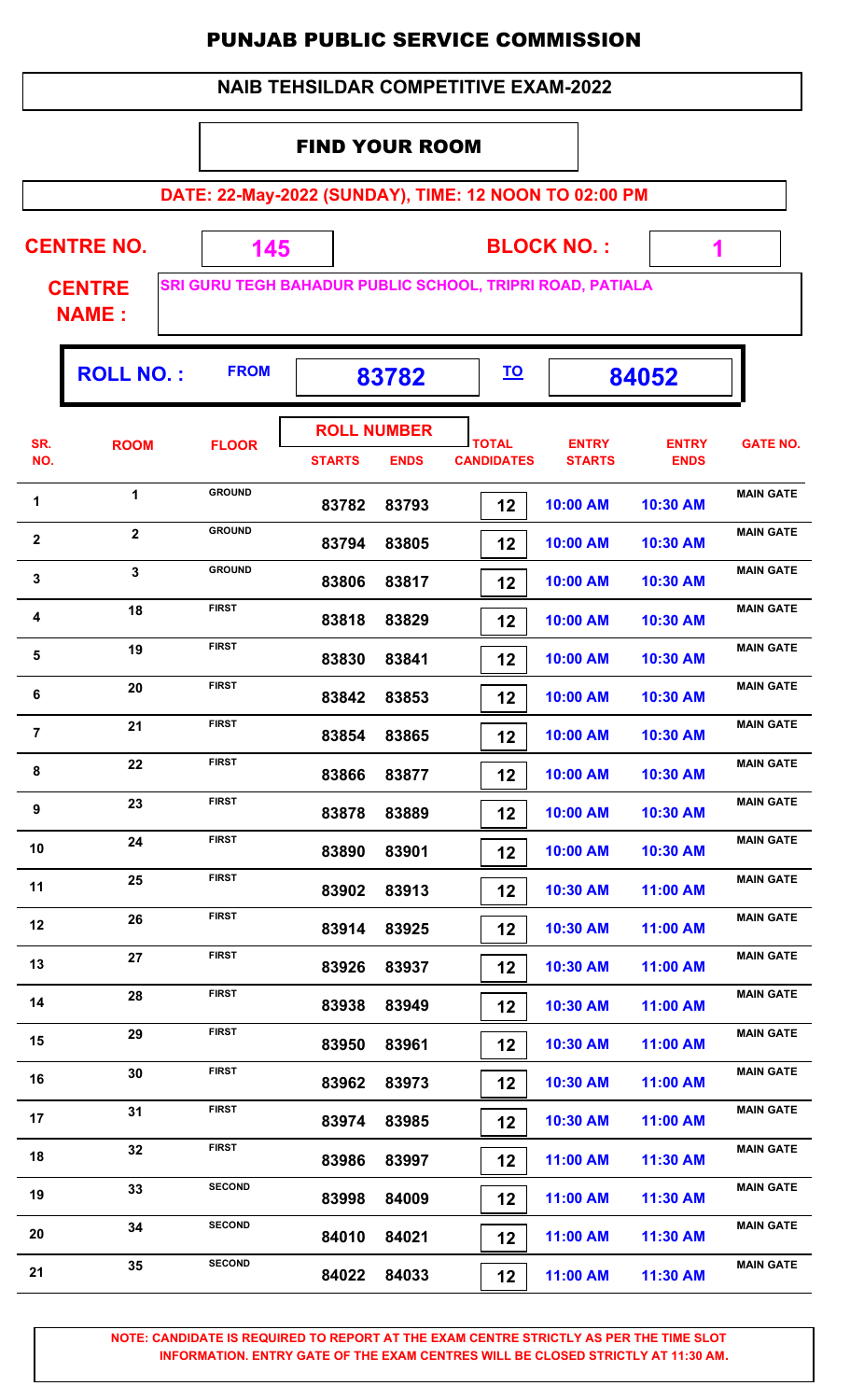|                               |    |                                                           |       | <b>NAIB TEHSILDAR COMPETITIVE EXAM-2022</b> |    |                   |          |                  |
|-------------------------------|----|-----------------------------------------------------------|-------|---------------------------------------------|----|-------------------|----------|------------------|
|                               |    |                                                           |       |                                             |    |                   |          |                  |
|                               |    | DATE: 22-May-2022 (SUNDAY), TIME: 12 NOON TO 02:00 PM     |       |                                             |    |                   |          |                  |
| <b>CENTRE NO.</b>             |    | 145                                                       |       |                                             |    | <b>BLOCK NO.:</b> |          |                  |
| <b>CENTRE</b><br><b>NAME:</b> |    | SRI GURU TEGH BAHADUR PUBLIC SCHOOL, TRIPRI ROAD, PATIALA |       |                                             |    |                   |          |                  |
| 22                            | 36 | <b>SECOND</b>                                             | 84034 | 84045                                       | 12 | 11:00 AM          | 11:30 AM | <b>MAIN GATE</b> |
| 23                            | 37 | <b>SECOND</b>                                             | 84046 | 84052                                       | 7  | 11:00 AM          | 11:30 AM | <b>MAIN GATE</b> |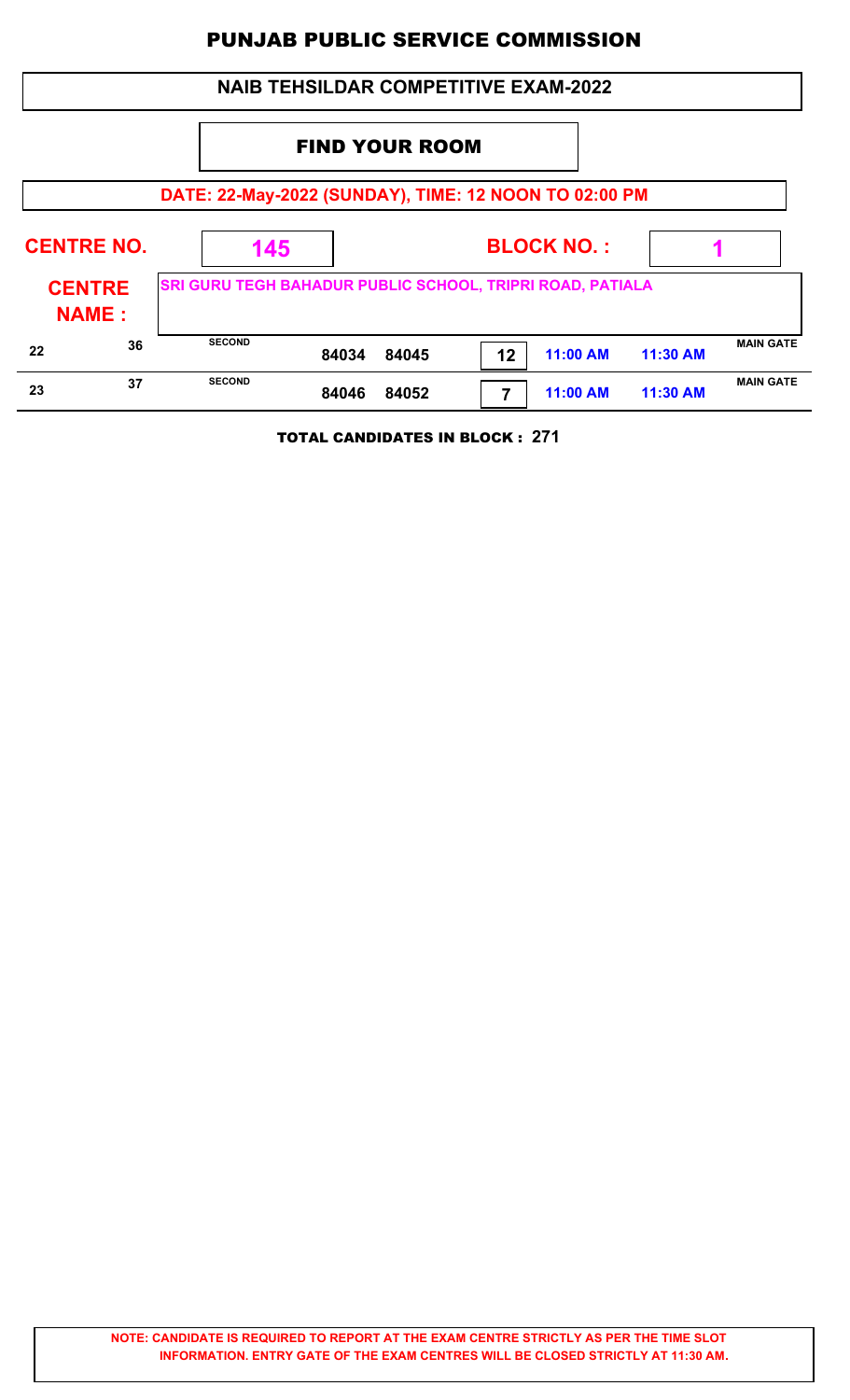|                |                                                                      |               |                       |                                   | <b>NAIB TEHSILDAR COMPETITIVE EXAM-2022</b>                  |                               |                             |                 |  |  |  |  |  |
|----------------|----------------------------------------------------------------------|---------------|-----------------------|-----------------------------------|--------------------------------------------------------------|-------------------------------|-----------------------------|-----------------|--|--|--|--|--|
|                |                                                                      |               | <b>FIND YOUR ROOM</b> |                                   |                                                              |                               |                             |                 |  |  |  |  |  |
|                | DATE: 22-May-2022 (SUNDAY), TIME: 12 NOON TO 02:00 PM                |               |                       |                                   |                                                              |                               |                             |                 |  |  |  |  |  |
|                | <b>CENTRE NO.</b><br><b>CENTRE</b><br><b>PATIALA</b><br><b>NAME:</b> | 146           |                       |                                   | GOVT. CO-ED MULTIPURPOSE SEN. SEC. SMART SCHOOL, PASSI ROAD, | <b>BLOCK NO.:</b>             | 1                           |                 |  |  |  |  |  |
|                | <b>ROLL NO.:</b>                                                     | <b>FROM</b>   |                       | 84053                             | <u>TO</u>                                                    |                               | 84312                       |                 |  |  |  |  |  |
| SR.<br>NO.     | <b>ROOM</b>                                                          | <b>FLOOR</b>  | <b>STARTS</b>         | <b>ROLL NUMBER</b><br><b>ENDS</b> | <b>TOTAL</b><br><b>CANDIDATES</b>                            | <b>ENTRY</b><br><b>STARTS</b> | <b>ENTRY</b><br><b>ENDS</b> | <b>GATE NO.</b> |  |  |  |  |  |
| 1              | $\mathbf{1}$                                                         | <b>GROUND</b> | 84053                 | 84072                             | 20                                                           | 10:00 AM                      | 10:30 AM                    | GATE-1          |  |  |  |  |  |
| $\mathbf 2$    | $\overline{2}$                                                       | <b>GROUND</b> | 84073                 | 84092                             | 20                                                           | 10:00 AM                      | 10:30 AM                    | GATE-1          |  |  |  |  |  |
| 3              | $\overline{3}$                                                       | <b>GROUND</b> | 84093                 | 84112                             | 20                                                           | 10:00 AM                      | 10:30 AM                    | GATE-1          |  |  |  |  |  |
| 4              | $\overline{\mathbf{4}}$                                              | <b>GROUND</b> | 84113                 | 84132                             | 20                                                           | 10:00 AM                      | 10:30 AM                    | GATE-1          |  |  |  |  |  |
| 5              | $5\phantom{a}$                                                       | <b>GROUND</b> | 84133                 | 84152                             | 20                                                           | 10:00 AM                      | 10:30 AM                    | GATE-1          |  |  |  |  |  |
| 6              | 6                                                                    | <b>GROUND</b> | 84153                 | 84172                             | 20                                                           | 10:00 AM                      | 10:30 AM                    | GATE-1          |  |  |  |  |  |
| $\overline{7}$ | $\overline{7}$                                                       | <b>GROUND</b> | 84173                 | 84192                             | 20                                                           | 10:30 AM                      | 11:00 AM                    | GATE-1          |  |  |  |  |  |
| 8              | 8                                                                    | <b>GROUND</b> | 84193                 | 84212                             | 20                                                           | 10:30 AM                      | 11:00 AM                    | GATE-1          |  |  |  |  |  |
| 9              | 9 (MECH. LAB)                                                        | <b>GROUND</b> | 84213                 | 84232                             | 20                                                           | 10:30 AM                      | 11:00 AM                    | GATE-1          |  |  |  |  |  |
| 10             | 110                                                                  | <b>GROUND</b> | 84233                 | 84252                             | 20                                                           | 10:30 AM                      | 11:00 AM                    | GATE-1          |  |  |  |  |  |
| 11             | 111                                                                  | <b>GROUND</b> | 84253                 | 84272                             | 20                                                           | 11:00 AM                      | 11:30 AM                    | GATE-1          |  |  |  |  |  |
| 12             | 112                                                                  | <b>GROUND</b> | 84273                 | 84292                             | 20                                                           | 11:00 AM                      | 11:30 AM                    | GATE-1          |  |  |  |  |  |
| 13             | 113                                                                  | <b>GROUND</b> | 84293                 | 84312                             | 20                                                           | 11:00 AM                      | 11:30 AM                    | GATE-1          |  |  |  |  |  |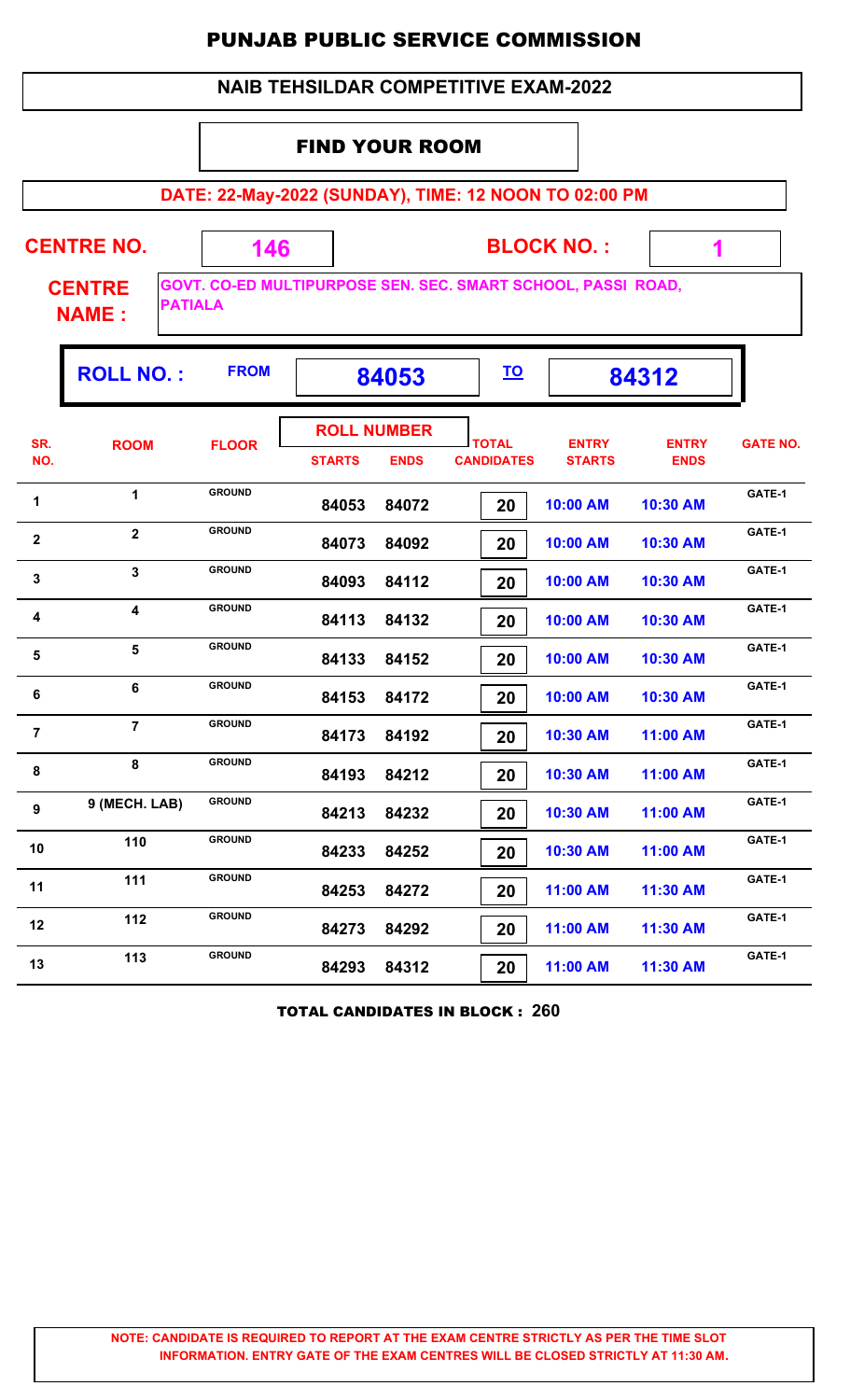| <b>NAIB TEHSILDAR COMPETITIVE EXAM-2022</b>                                               |                                                                |               |               |                                   |                                   |                               |                             |                  |  |  |  |  |
|-------------------------------------------------------------------------------------------|----------------------------------------------------------------|---------------|---------------|-----------------------------------|-----------------------------------|-------------------------------|-----------------------------|------------------|--|--|--|--|
| <b>FIND YOUR ROOM</b>                                                                     |                                                                |               |               |                                   |                                   |                               |                             |                  |  |  |  |  |
| DATE: 22-May-2022 (SUNDAY), TIME: 12 NOON TO 02:00 PM                                     |                                                                |               |               |                                   |                                   |                               |                             |                  |  |  |  |  |
| <b>CENTRE NO.</b><br><b>BLOCK NO.:</b><br>147<br>1                                        |                                                                |               |               |                                   |                                   |                               |                             |                  |  |  |  |  |
| GOVT. SEN. SEC SMART SCHOOL, TRIPURI, NEAR TANKI PATIALA<br><b>CENTRE</b><br><b>NAME:</b> |                                                                |               |               |                                   |                                   |                               |                             |                  |  |  |  |  |
|                                                                                           | <b>FROM</b><br><b>ROLL NO.:</b><br><u>TO</u><br>84313<br>84432 |               |               |                                   |                                   |                               |                             |                  |  |  |  |  |
| SR.<br>NO.                                                                                | <b>ROOM</b>                                                    | <b>FLOOR</b>  | <b>STARTS</b> | <b>ROLL NUMBER</b><br><b>ENDS</b> | <b>TOTAL</b><br><b>CANDIDATES</b> | <b>ENTRY</b><br><b>STARTS</b> | <b>ENTRY</b><br><b>ENDS</b> | <b>GATE NO.</b>  |  |  |  |  |
| 1                                                                                         | 1                                                              | <b>GROUND</b> | 84313         | 84324                             | 12                                | 10:30 AM                      | 11:00 AM                    | <b>MAIN GATE</b> |  |  |  |  |
| $\mathbf{2}$                                                                              | $\overline{\mathbf{2}}$                                        | <b>GROUND</b> | 84325         | 84336                             | $12 \,$                           | 10:30 AM                      | 11:00 AM                    | <b>MAIN GATE</b> |  |  |  |  |
| $\mathbf{3}$                                                                              | 3                                                              | <b>GROUND</b> | 84337         | 84348                             | 12                                | 10:30 AM                      | 11:00 AM                    | <b>MAIN GATE</b> |  |  |  |  |
| 4                                                                                         | $\overline{\mathbf{4}}$                                        | <b>GROUND</b> | 84349         | 84360                             | 12                                | 10:30 AM                      | 11:00 AM                    | <b>MAIN GATE</b> |  |  |  |  |
| 5                                                                                         | 5                                                              | <b>GROUND</b> | 84361         | 84372                             | 12 <sub>2</sub>                   | 10:30 AM                      | 11:00 AM                    | <b>MAIN GATE</b> |  |  |  |  |
| 6                                                                                         | 6                                                              | <b>GROUND</b> | 84373         | 84384                             | 12                                | 11:00 AM                      | 11:30 AM                    | <b>MAIN GATE</b> |  |  |  |  |
| $\overline{7}$                                                                            | $\overline{7}$                                                 | <b>GROUND</b> | 84385         | 84396                             | $12 \,$                           | 11:00 AM                      | 11:30 AM                    | <b>MAIN GATE</b> |  |  |  |  |
| 8                                                                                         | 8                                                              | <b>GROUND</b> | 84397         | 84408                             | 12                                | 11:00 AM                      | 11:30 AM                    | <b>MAIN GATE</b> |  |  |  |  |
| $\boldsymbol{9}$                                                                          | $\boldsymbol{9}$                                               | <b>GROUND</b> | 84409         | 84420                             | 12                                | 11:00 AM                      | 11:30 AM                    | <b>MAIN GATE</b> |  |  |  |  |
| 10                                                                                        | 10                                                             | <b>GROUND</b> | 84421         | 84432                             | 12                                | 11:00 AM                      | 11:30 AM                    | <b>MAIN GATE</b> |  |  |  |  |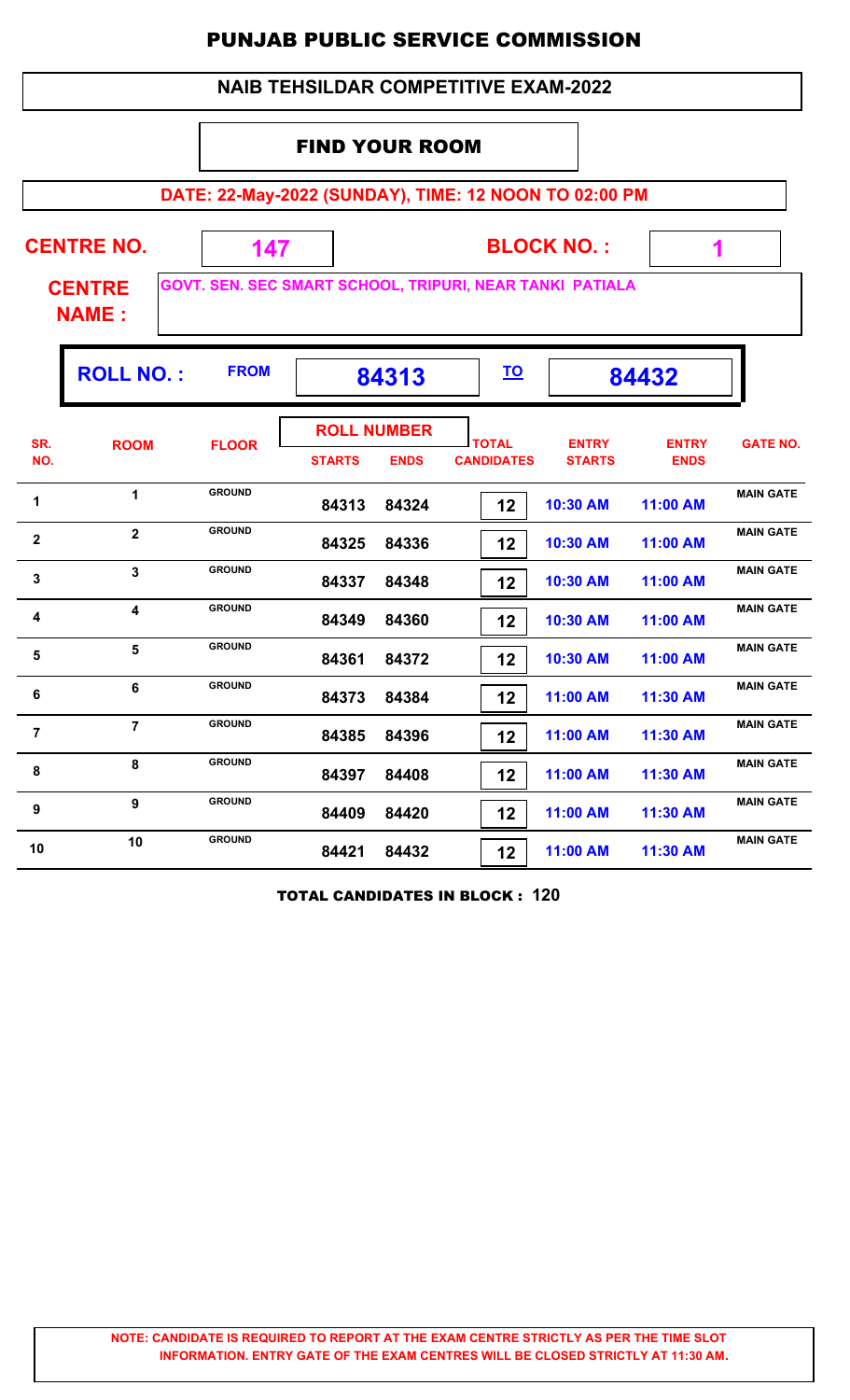|              |                               |                                                                                 |                       |                                   | <b>PUNJAB PUBLIC SERVICE COMMISSION</b>     |                               |                             |                  |
|--------------|-------------------------------|---------------------------------------------------------------------------------|-----------------------|-----------------------------------|---------------------------------------------|-------------------------------|-----------------------------|------------------|
|              |                               |                                                                                 |                       |                                   | <b>NAIB TEHSILDAR COMPETITIVE EXAM-2022</b> |                               |                             |                  |
|              |                               |                                                                                 | <b>FIND YOUR ROOM</b> |                                   |                                             |                               |                             |                  |
|              |                               | DATE: 22-May-2022 (SUNDAY), TIME: 12 NOON TO 02:00 PM                           |                       |                                   |                                             |                               |                             |                  |
|              | <b>CENTRE NO.</b>             | 148                                                                             |                       |                                   |                                             | <b>BLOCK NO.:</b>             |                             |                  |
|              | <b>CENTRE</b><br><b>NAME:</b> | MOHINDRA KANYA MAHA VIDYALA, NABHA GATE, NEAR FOUNTAIN CHOWK,<br><b>PATIALA</b> |                       |                                   |                                             |                               |                             |                  |
|              | <b>ROLL NO.:</b>              | <b>FROM</b>                                                                     |                       | 84433                             | <u>TO</u>                                   |                               | 84684                       |                  |
| SR.<br>NO.   | <b>ROOM</b>                   | <b>FLOOR</b>                                                                    | <b>STARTS</b>         | <b>ROLL NUMBER</b><br><b>ENDS</b> | <b>TOTAL</b><br><b>CANDIDATES</b>           | <b>ENTRY</b><br><b>STARTS</b> | <b>ENTRY</b><br><b>ENDS</b> | <b>GATE NO.</b>  |
| $\mathbf 1$  | $\blacktriangleleft$          | <b>GROUND</b>                                                                   | 84433                 | 84450                             | 18                                          | 10:00 AM                      | 10:30 AM                    | <b>MAIN GATE</b> |
| $\mathbf{2}$ | $\overline{2}$                | <b>GROUND</b>                                                                   | 84451                 | 84468                             | 18                                          | 10:00 AM                      | 10:30 AM                    | <b>MAIN GATE</b> |
| 3            | 3                             | <b>GROUND</b>                                                                   | 84469                 | 84486                             | 18                                          | 10:00 AM                      | 10:30 AM                    | <b>MAIN GATE</b> |
| 4            | 4                             | <b>GROUND</b>                                                                   | 84487                 | 84504                             | 18                                          | 10:00 AM                      | 10:30 AM                    | <b>MAIN GATE</b> |
| 5            | 5                             | <b>GROUND</b>                                                                   | 84505                 | 84522                             | 18                                          | 10:00 AM                      | 10:30 AM                    | <b>MAIN GATE</b> |
| 6            | 6                             | <b>GROUND</b>                                                                   |                       | 84523 84540                       | 18                                          | $10:00$ AM                    | $10:30$ AM                  | <b>MAIN GATE</b> |

TOTAL CANDIDATES IN BLOCK : **252**

**10:30 AM 11:00 AM MAIN GATE**<br>**84541 84564 <b>74 10:30 AM 11:00 AM** 

8 **MAIN GATE**<br>**8 84565 84588 24 10:30 AM 11:00 AM** 

**MAIN GATE<sup>9</sup> <sup>9</sup>**

10 **MAIN GROUND** 84613 84636 **24 11:00 AM 11:30 AM** MAIN GATE

11 **MAIN GROUND** 84637 84660 **24** 11:00 AM 11:30 AM MAIN GATE

12 **12 BROUND 84661 84684 24 11:00 AM 11:30 AM MAIN GATE** 

**GROUND**

**GROUND**

**GROUND**

 **84523 84540 18 10:00 AM 10:30 AM**

 **84541 84564 24 10:30 AM 11:00 AM**

 **84565 84588 24 10:30 AM 11:00 AM**

 **84589 84612 24 10:30 AM 11:00 AM**

 **84613 84636 24 11:00 AM 11:30 AM**

 **84637 84660 24 11:00 AM 11:30 AM**

 **84661 84684 24 11:00 AM 11:30 AM**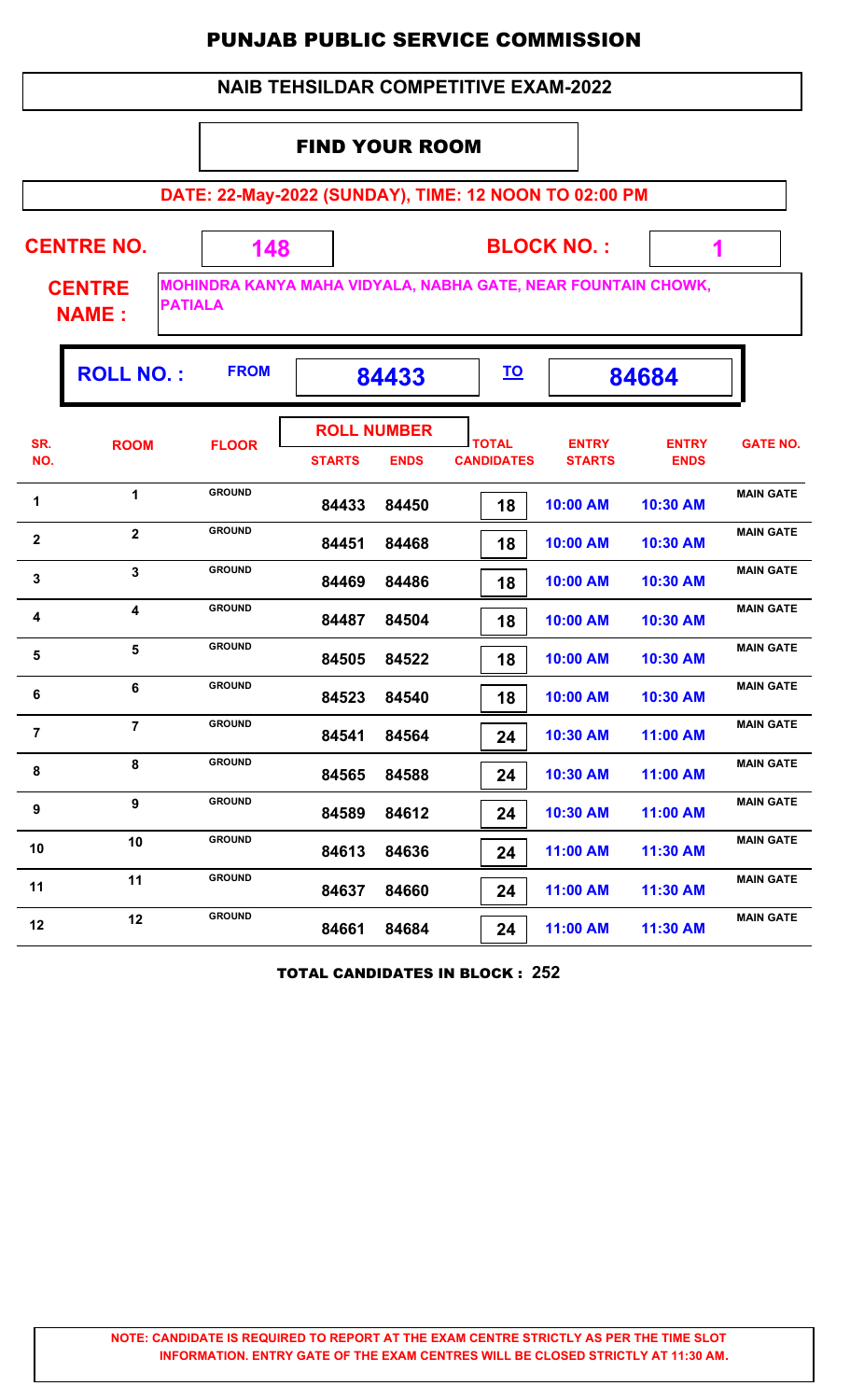#### **NAIB TEHSILDAR COMPETITIVE EXAM-2022**

#### FIND YOUR ROOM

 **149**

**DATE: 22-May-2022 (SUNDAY), TIME: 12 NOON TO 02:00 PM**

**CENTRE NO.** 

**BLOCK NO. :**

 **1**

**CENTRE NAME :**

**GOVT. CO-ED MULTIPURPOSE SEN. SEC. SMART SCHOOL (HIGH BRANCH), PUNJABI BAGH, PATIALA**

|                | <b>ROLL NO.:</b>        | <b>FROM</b>   |                                     | 84685       |                                   |                               | 84904                       |                 |
|----------------|-------------------------|---------------|-------------------------------------|-------------|-----------------------------------|-------------------------------|-----------------------------|-----------------|
| SR.<br>NO.     | <b>ROOM</b>             | <b>FLOOR</b>  | <b>ROLL NUMBER</b><br><b>STARTS</b> | <b>ENDS</b> | <b>TOTAL</b><br><b>CANDIDATES</b> | <b>ENTRY</b><br><b>STARTS</b> | <b>ENTRY</b><br><b>ENDS</b> | <b>GATE NO.</b> |
| 1              | $\mathbf 1$             | <b>GROUND</b> | 84685                               | 84704       | 20                                | 10:00 AM                      | 10:30 AM                    | GATE-1          |
| $\mathbf{2}$   | $\overline{2}$          | <b>GROUND</b> | 84705                               | 84724       | 20                                | 10:00 AM                      | 10:30 AM                    | GATE-1          |
| $\mathbf{3}$   | $\overline{3}$          | <b>GROUND</b> | 84725                               | 84744       | 20                                | 10:00 AM                      | 10:30 AM                    | GATE-1          |
| 4              | $\overline{\mathbf{4}}$ | <b>GROUND</b> | 84745                               | 84764       | 20                                | 10:00 AM                      | 10:30 AM                    | GATE-1          |
| 5              | 5                       | <b>GROUND</b> | 84765                               | 84784       | 20                                | 10:30 AM                      | 11:00 AM                    | GATE-1          |
| 6              | 6                       | <b>GROUND</b> | 84785                               | 84804       | 20                                | 10:30 AM                      | 11:00 AM                    | GATE-1          |
| $\overline{7}$ | $\overline{7}$          | <b>GROUND</b> | 84805                               | 84824       | 20                                | 10:30 AM                      | 11:00 AM                    | GATE-1          |
| 8              | 8                       | <b>GROUND</b> | 84825                               | 84844       | 20                                | 10:30 AM                      | 11:00 AM                    | GATE-1          |
| 9              | 9                       | <b>GROUND</b> | 84845                               | 84864       | 20                                | 11:00 AM                      | 11:30 AM                    | GATE-1          |
| 10             | 10                      | <b>GROUND</b> | 84865                               | 84884       | 20                                | 11:00 AM                      | 11:30 AM                    | GATE-1          |
| 11             | 11                      | <b>GROUND</b> | 84885                               | 84904       | 20                                | 11:00 AM                      | 11:30 AM                    | GATE-1          |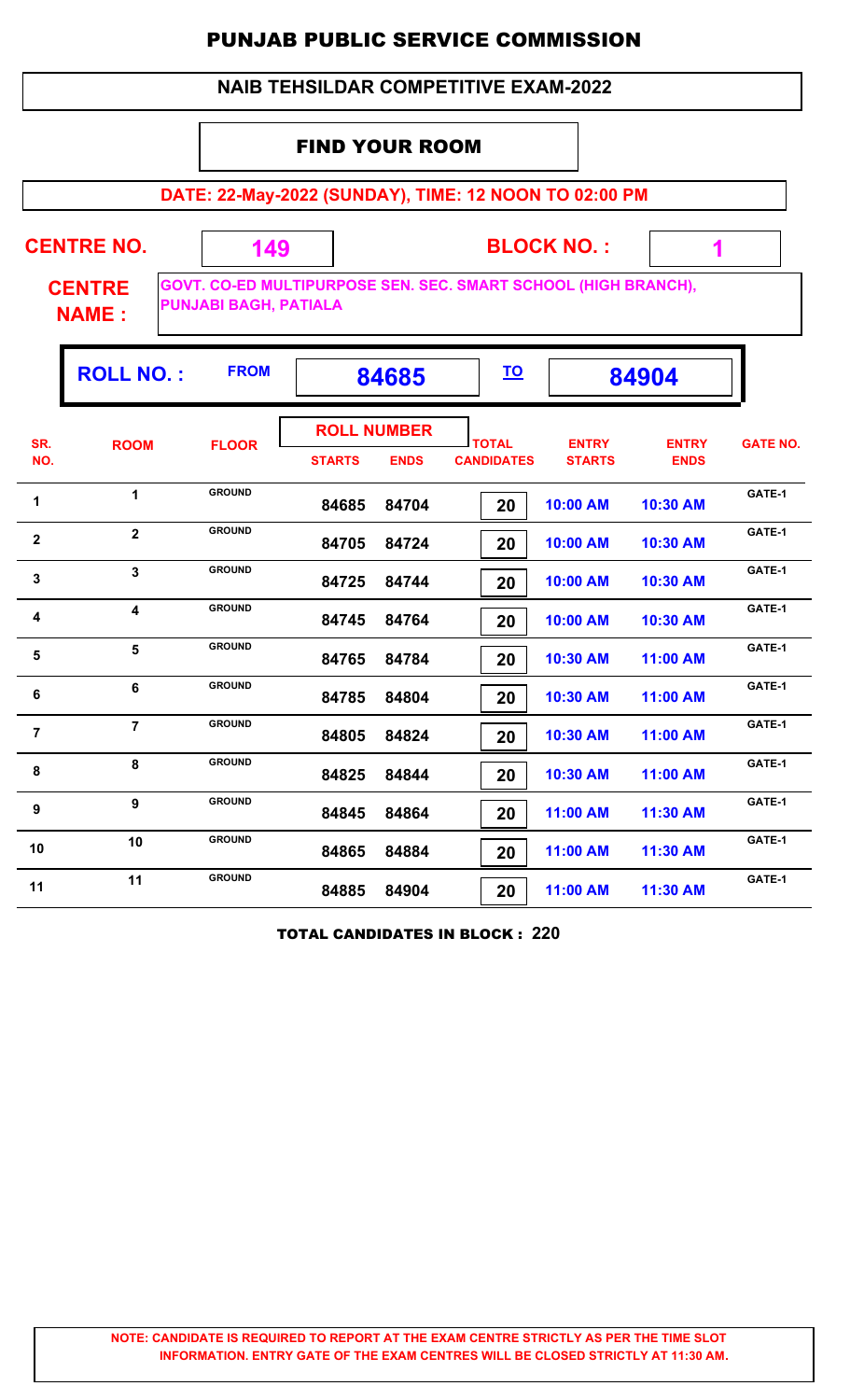#### **NAIB TEHSILDAR COMPETITIVE EXAM-2022**

#### FIND YOUR ROOM

 **150**

**DATE: 22-May-2022 (SUNDAY), TIME: 12 NOON TO 02:00 PM**

**CENTRE NO.** 

**BLOCK NO. :**

 **1**

ŋ.

**CENTRE NAME :**

Г

**B.N. KHALSA SR. SEC. SCHOOL, NEAR GURUDWARA DUKHNIWARAN SAHIB, SIRHIND ROAD, PATIALA**

|                  | <b>ROLL NO.:</b> | <b>FROM</b>                    | 84905                               |                | <u>TO</u>                         |                               | 85017                       |                  |
|------------------|------------------|--------------------------------|-------------------------------------|----------------|-----------------------------------|-------------------------------|-----------------------------|------------------|
| SR.<br>NO.       | <b>ROOM</b>      | <b>FLOOR</b>                   | <b>ROLL NUMBER</b><br><b>STARTS</b> | <b>ENDS</b>    | <b>TOTAL</b><br><b>CANDIDATES</b> | <b>ENTRY</b><br><b>STARTS</b> | <b>ENTRY</b><br><b>ENDS</b> | <b>GATE NO.</b>  |
| 1                | $\mathbf{1}$     | <b>GROUND</b>                  | 84905                               | 84917          | 13                                | 10:00 AM                      | 10:30 AM                    | GATE-1           |
| $\boldsymbol{2}$ | $\mathbf{2}$     | <b>GROUND</b>                  | 84918                               | 84930          | 13                                | 10:00 AM                      | 10:30 AM                    | GATE-1           |
| $\mathbf{3}$     | 3                | <b>GROUND</b>                  | 84931                               | 84942          | 12                                | 10:00 AM                      | 10:30 AM                    | GATE-1           |
| 4                | 4                | <b>GROUND</b>                  | 84943                               | 84947          | 5                                 | 10:30 AM                      | 11:00 AM                    | GATE-1           |
| $\sqrt{5}$       | 5                | <b>GROUND</b>                  | 84948                               | 84952          | 5                                 | 10:30 AM                      | 11:00 AM                    | GATE-1           |
| 6                | 6                | <b>GROUND</b>                  | 84953                               | 84957          | 5                                 | 10:30 AM                      | 11:00 AM                    | GATE-1           |
| $\overline{7}$   | $\overline{7}$   | <b>GROUND</b><br><b>GROUND</b> | 84958                               | 84962          | 5                                 | 10:30 AM                      | 11:00 AM                    | GATE-1<br>GATE-1 |
| 8                | 8<br>9           | <b>GROUND</b>                  | 84963                               | 84967          | $5\phantom{1}$                    | 10:30 AM                      | 11:00 AM                    | GATE-1           |
| 9                | 10               | <b>GROUND</b>                  | 84968                               | 84972          | 5                                 | 10:30 AM                      | 11:00 AM                    | GATE-1           |
| 10<br>11         | 11               | <b>GROUND</b>                  | 84973                               | 84977          | 5                                 | 10:30 AM                      | 11:00 AM                    | GATE-1           |
| 12               | 12               | <b>GROUND</b>                  | 84978<br>84983                      | 84982<br>84987 | 5                                 | 10:30 AM<br>11:00 AM          | 11:00 AM<br>11:30 AM        | GATE-1           |
| 13               | 13               | <b>GROUND</b>                  | 84988                               | 84992          | 5<br>5                            | 11:00 AM                      | 11:30 AM                    | GATE-1           |
| 14               | 14               | <b>GROUND</b>                  | 84993                               | 84997          | 5                                 | 11:00 AM                      | 11:30 AM                    | GATE-1           |
| 15               | 15               | <b>GROUND</b>                  | 84998                               | 85002          | 5                                 | 11:00 AM                      | 11:30 AM                    | GATE-1           |
| 16               | 16               | <b>GROUND</b>                  | 85003                               | 85007          | $5\phantom{.0}$                   | 11:00 AM                      | 11:30 AM                    | GATE-1           |
| 17               | 17               | <b>GROUND</b>                  | 85008                               | 85012          | 5                                 | 11:00 AM                      | 11:30 AM                    | GATE-1           |
| 18               | 18               | <b>GROUND</b>                  | 85013                               | 85017          | 5                                 | 11:00 AM                      | 11:30 AM                    | GATE-1           |

TOTAL CANDIDATES IN BLOCK : **113**